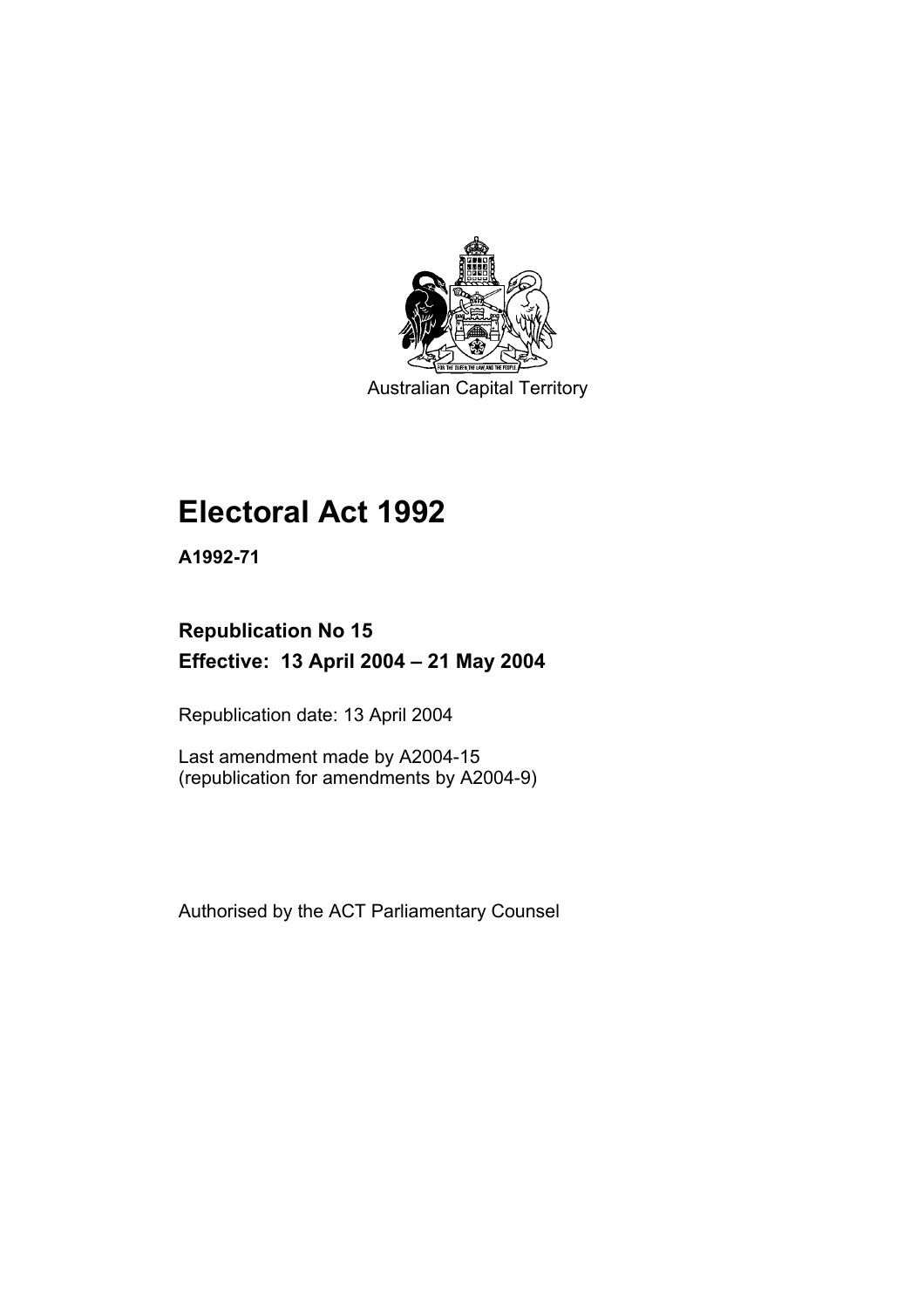### **About this republication**

#### **The republished law**

This is a republication of the *Electoral Act 1992* (including any amendment made under the *Legislation Act 2001*, part 11.3 (Editorial changes)) as in force on 13 April 2004*.* It also includes any amendment, repeal or expiry affecting the republished law to 13 April 2004.

The legislation history and amendment history of the republished law are set out in endnotes 3 and 4.

#### **Kinds of republications**

The Parliamentary Counsel's Office prepares 2 kinds of republications of ACT laws (see the ACT legislation register at www.legislation.act.gov.au):

- authorised republications to which the *Legislation Act 2001* applies
- unauthorised republications.

The status of this republication appears on the bottom of each page.

#### **Editorial changes**

The *Legislation Act 2001*, part 11.3 authorises the Parliamentary Counsel to make editorial amendments and other changes of a formal nature when preparing a law for republication. Editorial changes do not change the effect of the law, but have effect as if they had been made by an Act commencing on the republication date (see *Legislation Act 2001*, s 115 and s 117). The changes are made if the Parliamentary Counsel considers they are desirable to bring the law into line, or more closely into line, with current legislative drafting practice.

This republication does not include amendments made under part 11.3 (see endnote 1).

#### **Uncommenced provisions and amendments**

If a provision of the republished law has not commenced or is affected by an uncommenced amendment, the symbol  $\mathbf{U}$  appears immediately before the provision heading. The text of the uncommenced provision or amendment appears only in the last endnote.

#### **Modifications**

If a provision of the republished law is affected by a current modification, the symbol  $\mathbf{M}$ appears immediately before the provision heading. The text of the modifying provision appears in the endnotes. For the legal status of modifications, see *Legislation Act 2001*, section 95.

#### **Penalties**

The value of a penalty unit for an offence against this republished law at the republication date is—

- (a) if the person charged is an individual—\$100; or
- (b) if the person charged is a corporation—\$500.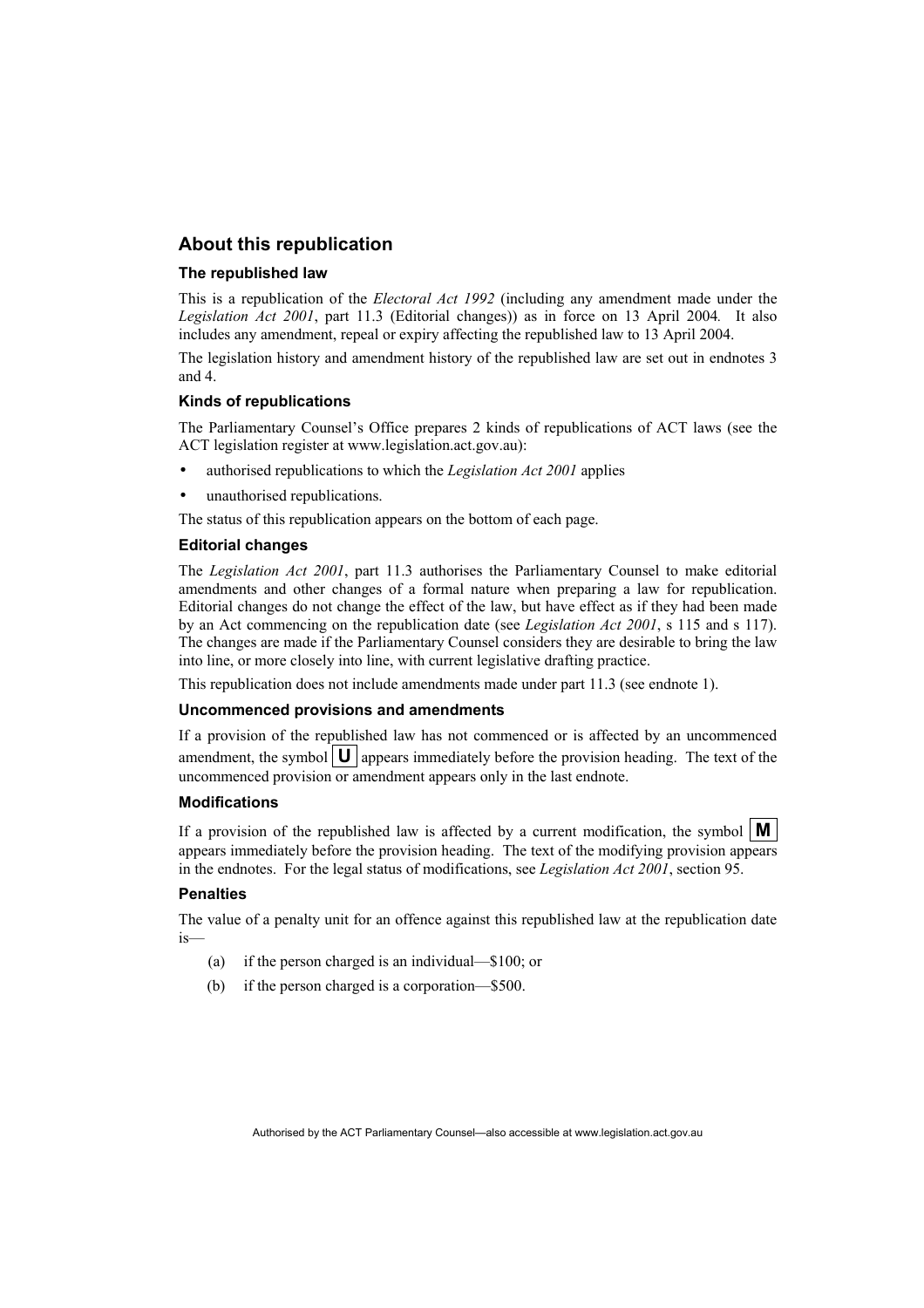

Australian Capital Territory

# **Electoral Act 1992**

# **Contents**

| Preamble            |                                                                       | Page<br>2  |
|---------------------|-----------------------------------------------------------------------|------------|
| Part 1              | <b>Preliminary</b>                                                    |            |
| 1                   | Name of Act                                                           | 3          |
| 3                   | Dictionary                                                            | 3          |
| 4                   | Meaning of electoral matter                                           | 3          |
| 4A                  | Meaning of available for public inspection                            | 4          |
| Part 2              | <b>Australian Capital Territory Electoral</b><br><b>Commission</b>    |            |
| <b>Division 2.1</b> | <b>Establishment, functions and powers of electoral</b><br>commission |            |
| 5                   | Establishment                                                         | 5          |
| 6                   | Constitution of commission                                            | 5          |
| 7                   | Functions of electoral commission                                     | 5          |
| R <sub>15</sub>     | Electoral Act 1992                                                    | contents 1 |
| 13/04/04            | Effective: 13/04/04-21/05/04                                          |            |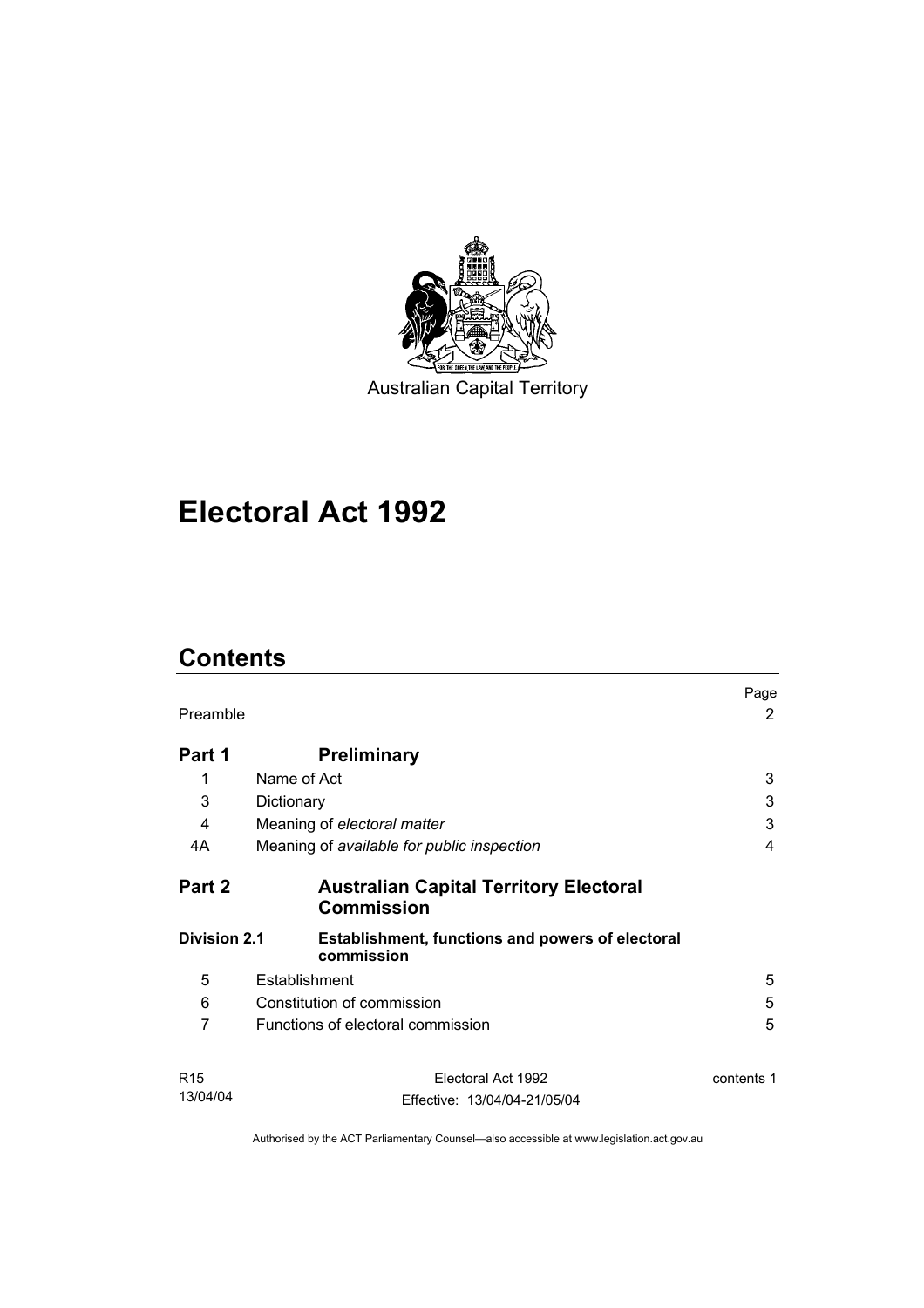#### **Contents**

| 8                   | Determination of fees                               | Page<br>6       |
|---------------------|-----------------------------------------------------|-----------------|
| 10                  | Electoral commission's annual report                | $\overline{7}$  |
| 10A                 | Special reports by electoral commission             | 7               |
| <b>Division 2.2</b> | <b>Members of electoral commission</b>              |                 |
| 11                  | Meaning of <i>member</i> for div 2.2                | 7               |
| 12                  | Appointment                                         | 7               |
| 13                  | Term of appointment of members                      | 8               |
| 14                  | Conditions of appointment of members generally      | 8               |
| 15                  | Leave of absence                                    | 8               |
| 17                  | Suspension or ending of appointment of members      | 9               |
| <b>Division 2.3</b> | <b>Meetings</b>                                     |                 |
| 19                  | Procedure                                           | 10              |
| 20                  | Delegation by electoral commission                  | 11              |
| 21                  | Disclosure of interests                             | 11              |
| Part 3              | Electoral commissioner and staff of electoral       |                 |
|                     | commission                                          |                 |
| <b>Division 3.1</b> | <b>Electoral commissioner</b>                       |                 |
| 22                  | Appointment                                         | 13              |
| 23                  | Functions of commissioner etc                       | 13              |
| 24                  | Delegation by commissioner                          | 14              |
| 25                  | Term of appointment of commissioner                 | 14              |
| 26                  | Conditions of appointment of commissioner generally | 14              |
| 27                  | Leave of absence                                    | 14              |
| 29                  | Suspension or ending of appointment of commissioner | 15              |
| <b>Division 3.2</b> | <b>Staff of electoral commission</b>                |                 |
| 31                  | Staff                                               | 16              |
| 32                  | Temporary staff and consultants                     | 16              |
| 33                  | <b>Officers</b>                                     | 16              |
| Part 4              | <b>Electorates</b>                                  |                 |
| 34                  | Multimember electorates                             | 18              |
| 35                  | Redistribution of electorates                       | 18              |
| contents 2          | Electoral Act 1992                                  | R <sub>15</sub> |

Effective: 13/04/04-21/05/04

13/04/04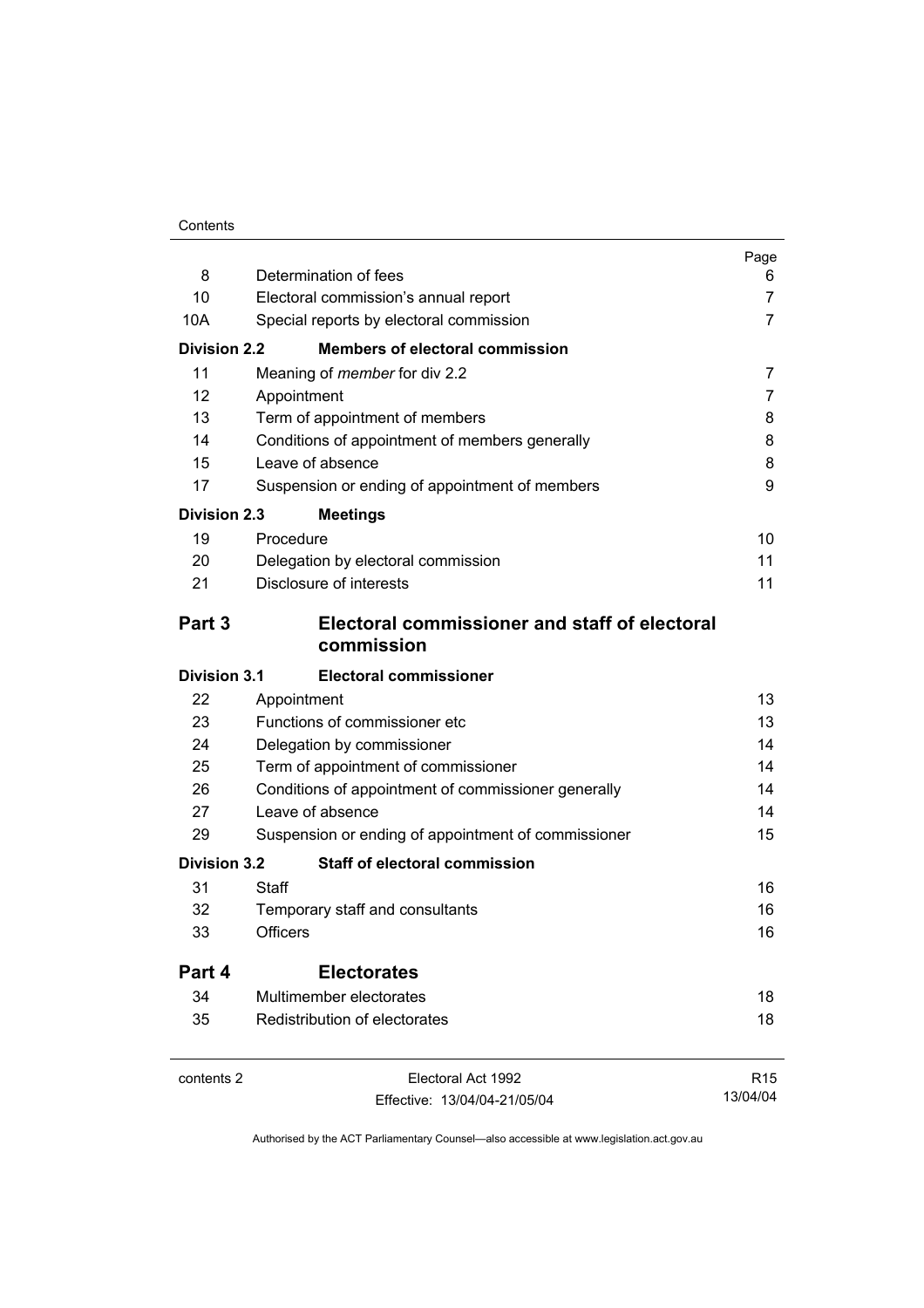| 36     | Factors relevant to redistribution                               | Page<br>18 |
|--------|------------------------------------------------------------------|------------|
| 37     | Timing of redistributions                                        | 19         |
| 37A    | Timing of redistribution after 2001 ordinary election            | 20         |
| 38     | Suspension of redistribution process-extraordinary elections     | 20         |
| 39     | <b>Redistribution committees</b>                                 | 21         |
| 40     | Meetings of redistribution committee                             | 21         |
| 41     | Suggestions and comments about redistribution                    | 22         |
| 42     | Outline of proposal                                              | 23         |
| 43     | Proposed redistribution                                          | 23         |
| 44     | Notification and publication of proposal                         | 23         |
| 45     | Dissolution of redistribution committee                          | 24         |
| 46     | Objections                                                       | 25         |
| 47     | Augmented electoral commission                                   | 25         |
| 48     | Meetings of augmented electoral commission                       | 25         |
| 49     | Investigation of objections                                      | 26         |
| 50     | Redistribution-proposal by augmented electoral commission        | 28         |
| 51     | Publication of augmented electoral commission's proposal         | 28         |
| 52     | Objections to augmented electoral commission's proposal          | 29         |
| 53     | Report by augmented electoral commission and public announcement | 29         |
| 54     | Report to Legislative Assembly                                   | 31         |
| 55     | Decisions are final                                              | 31         |
| 56     | Validity not affected                                            | 31         |
| Part 5 | <b>Electoral rolls</b>                                           |            |
| 57     | Electorate and Territory rolls                                   | 32         |
| 58     | Contents of roll                                                 | 32         |
| 59     | Meaning of extract from roll                                     | 33         |
| 60     | Inspection of printed roll extracts                              | 33         |
| 61     | Supply of printed roll extracts to MLAs etc                      | 34         |
| 62     | Supply of roll extracts in electronic form to MLAs etc           | 34         |
| 63     | Use of roll extracts                                             | 34         |
| 65     | Provision of roll information to prescribed authorities          | 35         |
| 66     | Maintenance of rolls                                             | 36         |
| 67     | Power to require information                                     | 37         |
|        |                                                                  |            |

| R <sub>15</sub> | Electoral Act 1992           | contents 3 |
|-----------------|------------------------------|------------|
| 13/04/04        | Effective: 13/04/04-21/05/04 |            |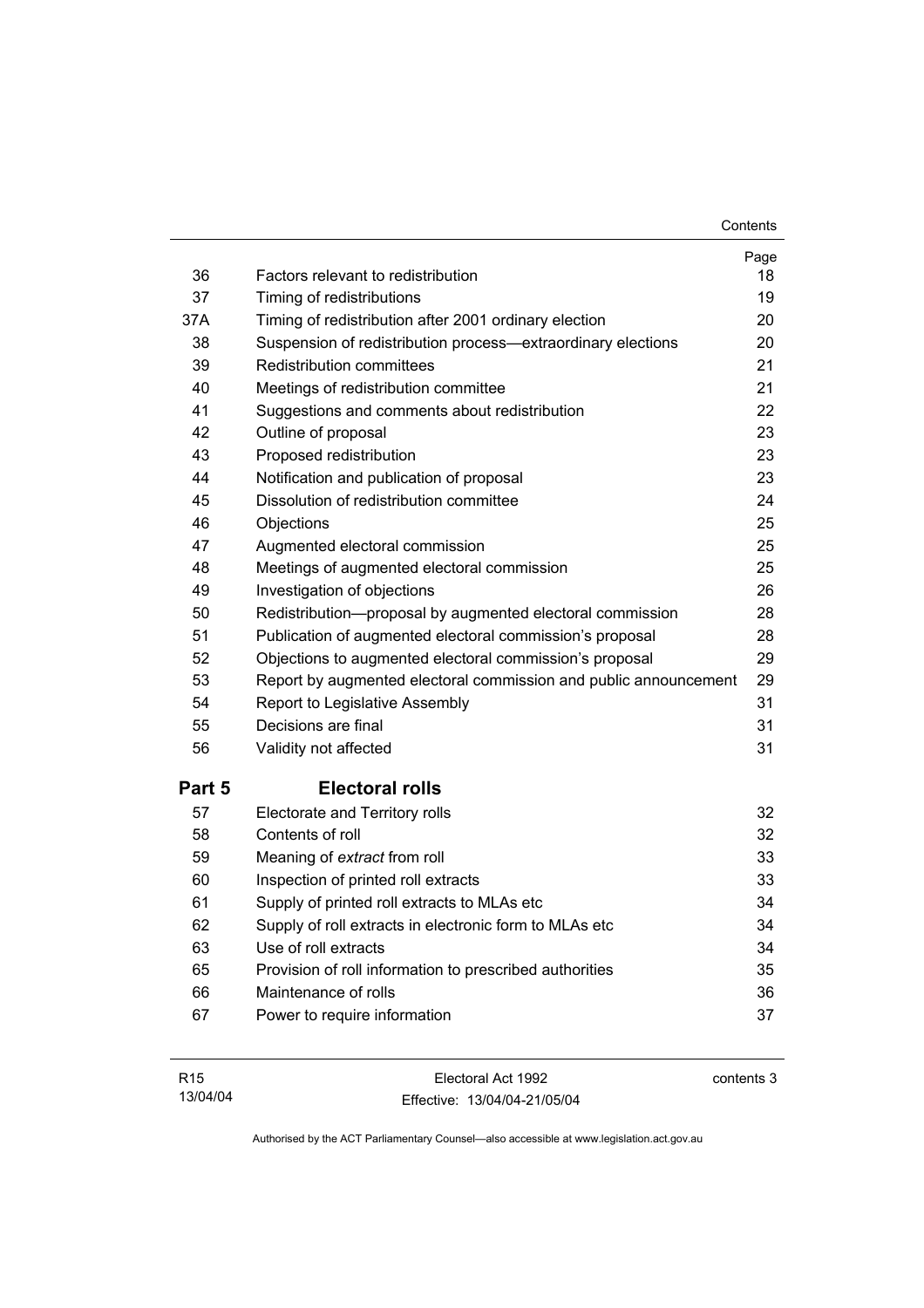|            |                                                                        | Page            |
|------------|------------------------------------------------------------------------|-----------------|
| 68         | Notice of registered deaths                                            | 37              |
| 69         | Disclosure of roll information                                         | 38              |
| 70         | Joint roll arrangements with Commonwealth                              | 38              |
| Part 6     | <b>Enrolment</b>                                                       |                 |
| 71         | Persons taken not to be enrolled on Commonwealth roll                  | 40              |
| 71A        | Address of person serving sentence of imprisonment                     | 40              |
| 72         | Entitlement                                                            | 40              |
| 73         | Compulsory enrolment etc-residents                                     | 41              |
| 74         | Eligible overseas electors                                             | 42              |
| 75         | Age 17 enrolment                                                       | 43              |
| 76         | Enrolment etc                                                          | 43              |
| 77         | Suppression of elector's address                                       | 44              |
| 78         | Inclusion of particulars on roll following suppression                 | 45              |
| 79         | Suppression of elector's address pending review                        | 46              |
| 80         | Closed rolls                                                           | 47              |
| 81         | Objections to enrolment                                                | 49              |
| 82         | Record of claims for enrolment                                         | 51              |
| 83         | Processing enrolment claims                                            | 51              |
| 84         | Transmission of enrolment claims                                       | 51              |
| 85         | Production of claims for enrolment before a court                      | 51              |
| 86         | Claims for enrolment not subject to warrants                           | 52              |
| Part 7     | <b>Registration of political parties and ballot</b>                    |                 |
|            | groups                                                                 |                 |
| 87         | Meaning of related political parties                                   | 53              |
| 88         | Registers of political parties and ballot groups                       | 53              |
| 89         | Application for registration of political party                        | 53              |
| 89A        | Application for registration of ballot group                           | 54              |
| 90         | Further information about application for political party registration | 55              |
| 91         | Notification and publication of applications                           | 55              |
| 91A        | Objections to applications and responses                               | 56              |
| 92         | Registration of political parties and ballot groups                    | 57              |
| 93         | Refusal of applications for registration                               | 58              |
| 94         | Amendment of applications for registration                             | 60              |
| contents 4 | Electoral Act 1992                                                     | R <sub>15</sub> |
|            | Fffective: 13/04/04-21/05/04                                           | 13/04/04        |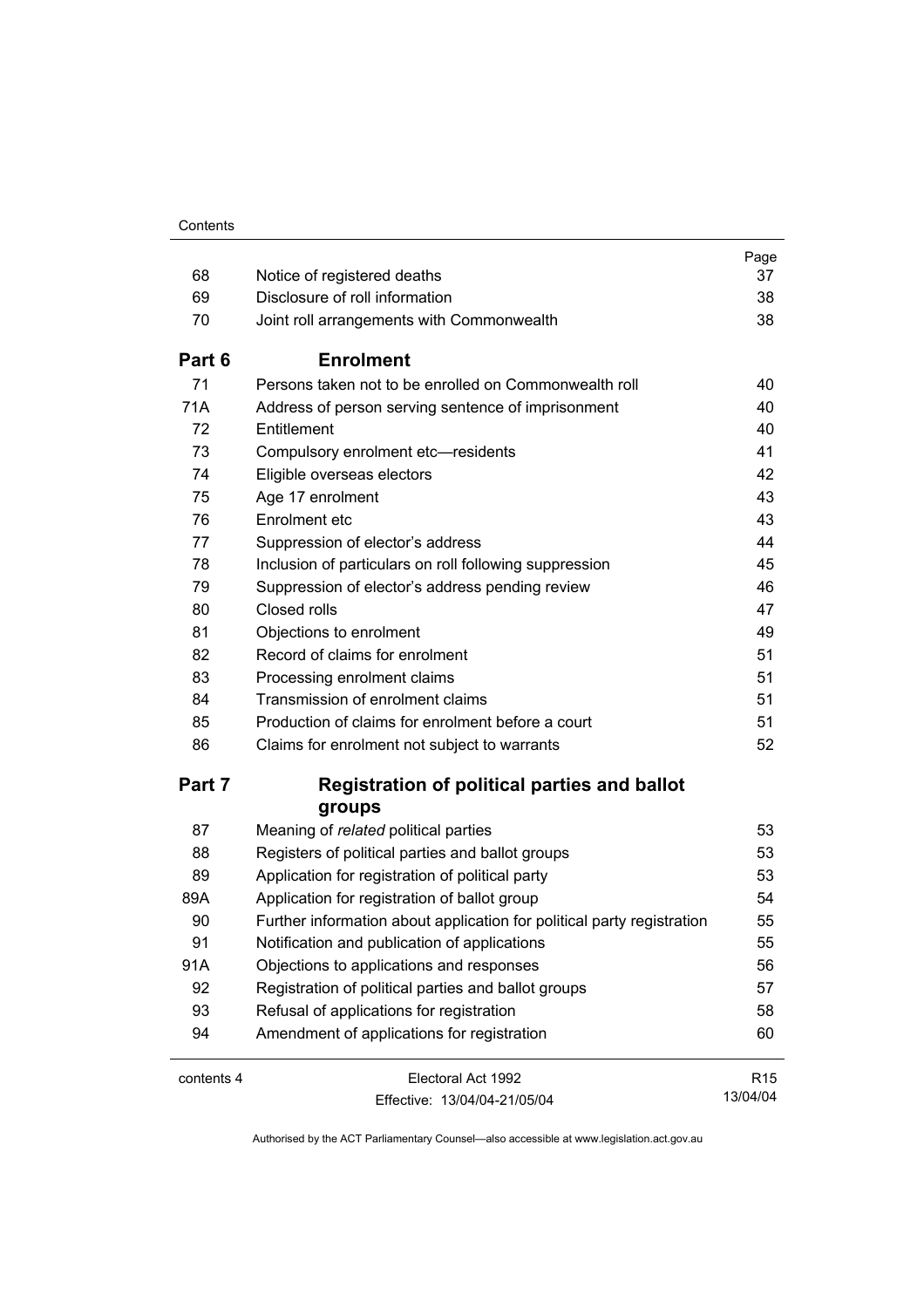| 95                  | Changes to particulars in register                                  | Page<br>61 |
|---------------------|---------------------------------------------------------------------|------------|
| 95A                 | Objection to continued use of name                                  | 62         |
| 96                  | No action under pt 7 during pre-election period                     | 63         |
| 96A                 | Who can be a registered officer                                     | 63         |
| 97                  | Deputy registered officer                                           | 63         |
| 97A                 | Information about political parties                                 | 64         |
| 98                  | Cancellation of registration of political parties and ballot groups | 64         |
| 99                  | Use of party or ballot group name after cancellation                | 67         |
| 99A                 | General requirements about constitutions of registered parties      | 68         |
| Part 8              | <b>Timing of elections</b>                                          |            |
| 100                 | Ordinary elections                                                  | 69         |
| 101                 | <b>Extraordinary elections</b>                                      | 69         |
| 102                 | Polling day                                                         | 70         |
| Part 9              | <b>Arrangements for elections</b>                                   |            |
| <b>Division 9.1</b> | <b>Nominations</b>                                                  |            |
| 103                 | Eligibility-MLAs                                                    | 71         |
| 104                 | Qualifications for nomination                                       | 72         |
| 105                 | Candidates to be nominated                                          | 73         |
| 106                 | Multiple nominations invalid                                        | 75         |
| 107                 | Withdrawal etc of consent to nomination                             | 75         |
| 108                 | Place and hour of nomination                                        | 76         |
| 109                 | Declaration of candidates                                           | 76         |
| 110                 | Rejection of nominations                                            | 77         |
| 111                 | Need for a poll                                                     | 78         |
| 112                 | Death of candidate before polling day                               | 78         |
| 113                 | Deposit-return or forfeiture                                        | 78         |
| <b>Division 9.2</b> | <b>Ballot papers</b>                                                |            |
| 114                 | <b>Ballot papers</b>                                                | 79         |
| 115                 | Grouping of candidates' names                                       | 80         |
| 116                 | Printing of ballot papers                                           | 80         |
| 117                 | Names on ballot papers                                              | 82         |
| 118                 | Draw for positions on ballot papers                                 | 83         |
| R <sub>15</sub>     | Electoral Act 1992                                                  | contents 5 |

13/04/04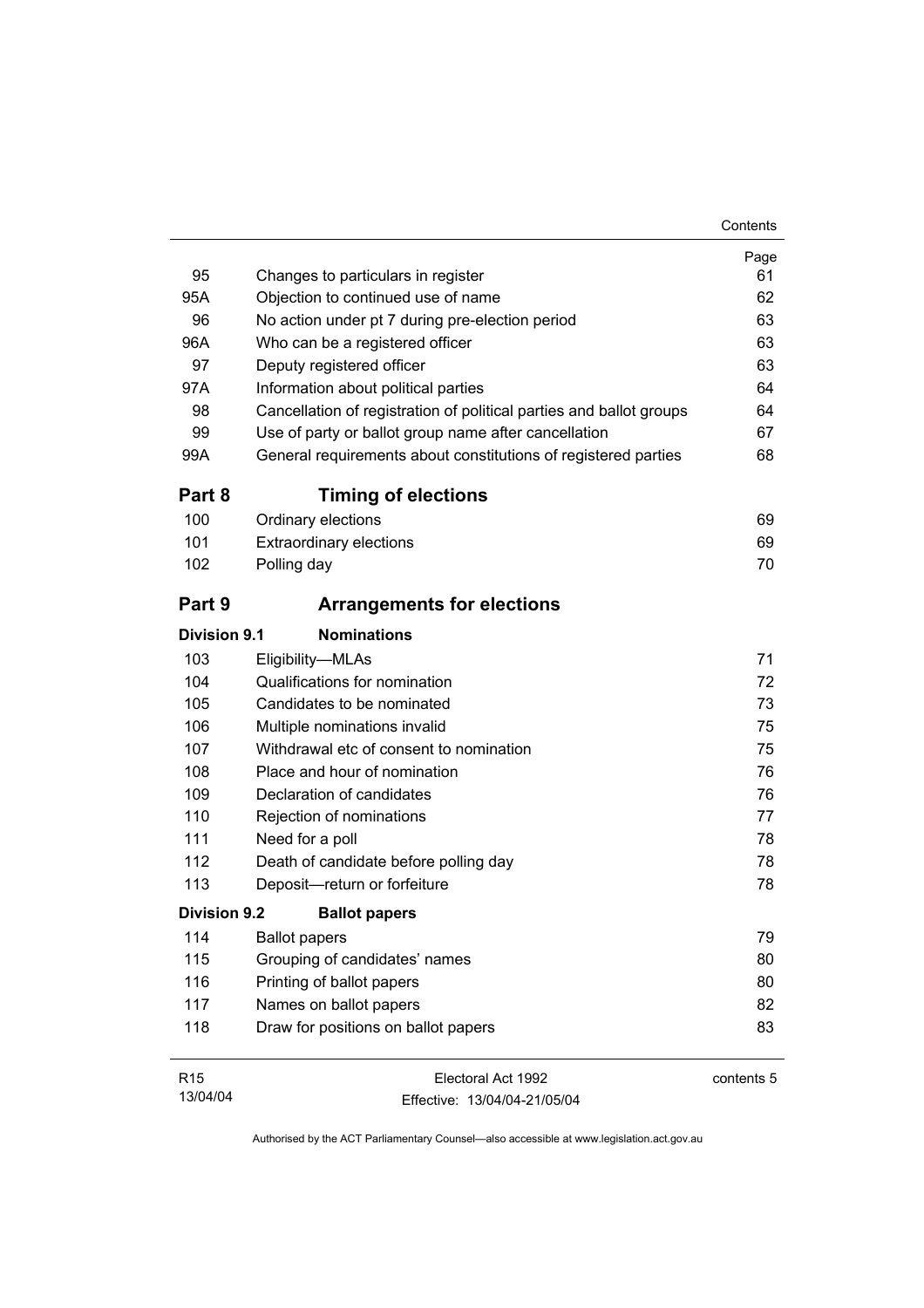#### Contents

| <b>Division 9.3</b>  | Electronic voting devices and vote counting programs                 | Page            |
|----------------------|----------------------------------------------------------------------|-----------------|
| 118A                 | Approval of computer program for electronic voting and vote counting | 84              |
| 118B                 | Security of electronic voting devices and related material           | 85              |
| <b>Division 9.4</b>  | <b>Miscellaneous</b>                                                 |                 |
| 119                  | Polling places and scrutiny centres                                  | 85              |
| 120                  | Administrative arrangements                                          | 86              |
| 121                  | Certified lists of electors                                          | 87              |
| 121A                 | Use of information from certified lists                              | 87              |
| 122                  | Scrutineers-appointment                                              | 88              |
| 123                  | Scrutineers-conduct                                                  | 88              |
| 124                  | Participation by candidates in conduct of election                   | 89              |
| 125                  | Determining matters by lot                                           | 89              |
| 126                  | Supplementary elections                                              | 90              |
| Part 10              | Voting                                                               |                 |
| Division 10.1        | General                                                              |                 |
| 127                  | Meaning of authorised witness                                        | 91              |
| 128                  | Entitlement to vote                                                  | 91              |
| 129                  | Compulsory voting                                                    | 92              |
| 130                  | Multiple votes prohibited                                            | 92              |
| 131                  | Procedures for voting                                                | 93              |
| 132                  | Manner of recording vote                                             | 93              |
| <b>Division 10.2</b> | Ordinary voting at a polling place                                   |                 |
| 133                  | Claims to vote                                                       | 94              |
| 134                  | Voting in private                                                    | 94              |
| Division 10.3        | Declaration voting at a polling place                                |                 |
| 135                  | Declaration voting at polling places                                 | 95              |
| <b>Division 10.4</b> | Voting otherwise than at a polling place                             |                 |
| 136                  | Meaning of eligible elector for div 10.4                             | 96              |
| 136A                 | Postal voting before polling day                                     | 96              |
| 136B                 | Ordinary or declaration voting in ACT before polling day             | 98              |
| 136C                 | Declaration voting outside ACT on or before polling day              | 102             |
| 137                  | Record of issue of declaration voting papers                         | 103             |
| contents 6           | Electoral Act 1992                                                   | R <sub>15</sub> |
|                      | Fffective: 13/04/04-21/05/04                                         | 13/04/04        |

Effective: 13/04/04-21/05/04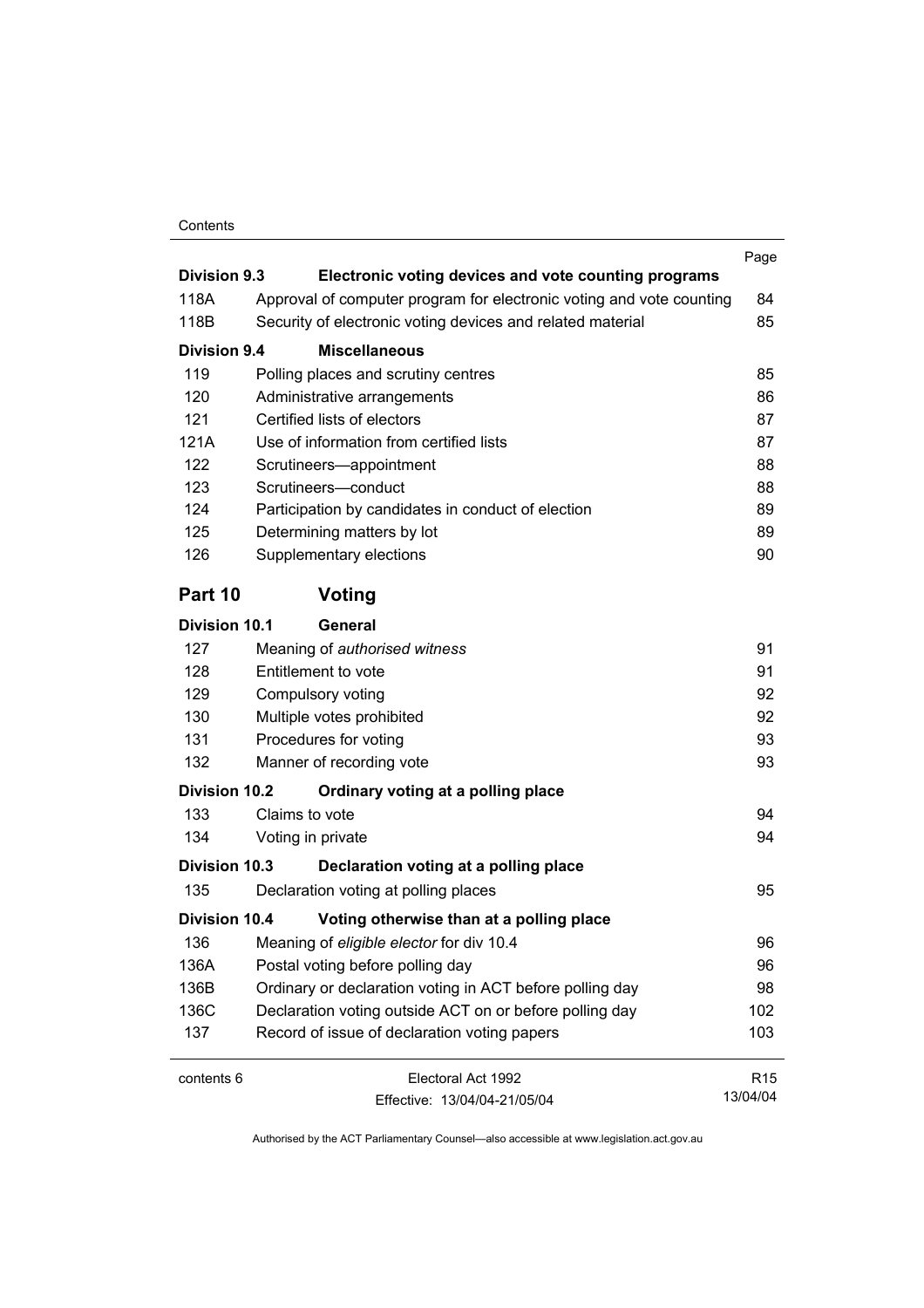|                      |                                                           | Contents |
|----------------------|-----------------------------------------------------------|----------|
|                      |                                                           | Page     |
| 138                  | Inspection of records                                     | 103      |
| 139                  | Receipt of declaration voting papers                      | 103      |
| 140                  | Registered declaration voters                             | 104      |
| 141                  | Issue of voting papers to registered declaration voters   | 105      |
| 142                  | Correcting formal errors                                  | 105      |
| 143                  | Application forms for postal declaration votes            | 105      |
| 144                  | Transmission of applications for postal declaration votes | 105      |
| 145                  | Interference with declaration voting                      | 105      |
| 146                  | Soliciting completed declaration votes                    | 107      |
| 147                  | Transmission of completed declaration votes               | 107      |
| 148                  | Opening envelopes containing declaration votes            | 107      |
| <b>Division 10.5</b> | <b>Mobile polling</b>                                     |          |
| 149                  | Definitions for div 10.5                                  | 107      |
| 149A                 | Declaration of special hospitals                          | 108      |
| 150                  | Mobile polling-institutions                               | 108      |
| 151                  | Functions of visiting officers                            | 108      |
| 152                  | Failure to visit institution                              | 109      |
| 153                  | Custody of ballot boxes and electoral papers              | 109      |
| <b>Division 10.6</b> | <b>Miscellaneous</b>                                      |          |
| 154                  | Arrangements at polling places                            | 110      |
| 155                  | Particulars on ballot papers before issue                 | 110      |
| 156                  | Assistance to voters                                      | 110      |
| 156A                 | Assistance to voters unable to enter polling place        | 111      |
| 157                  | Spoilt ballot papers                                      | 112      |
| 158                  | Custody of ballot boxes and electoral papers              | 113      |
| 159                  | Extension of time for conducting elections                | 114      |
| 160                  | Suspension and adjournment of polling                     | 114      |
| Division 10.7        | <b>Failure to vote</b>                                    |          |
| 161                  | Default notice                                            | 115      |
| 162                  | First notice                                              | 115      |
| 163                  | Second notice                                             | 116      |
| 164                  | Final notice                                              | 116      |
| 165                  | Discharge of liability                                    | 117      |
|                      |                                                           |          |

| R15      | Electoral Act 1992           | contents 7 |
|----------|------------------------------|------------|
| 13/04/04 | Effective: 13/04/04-21/05/04 |            |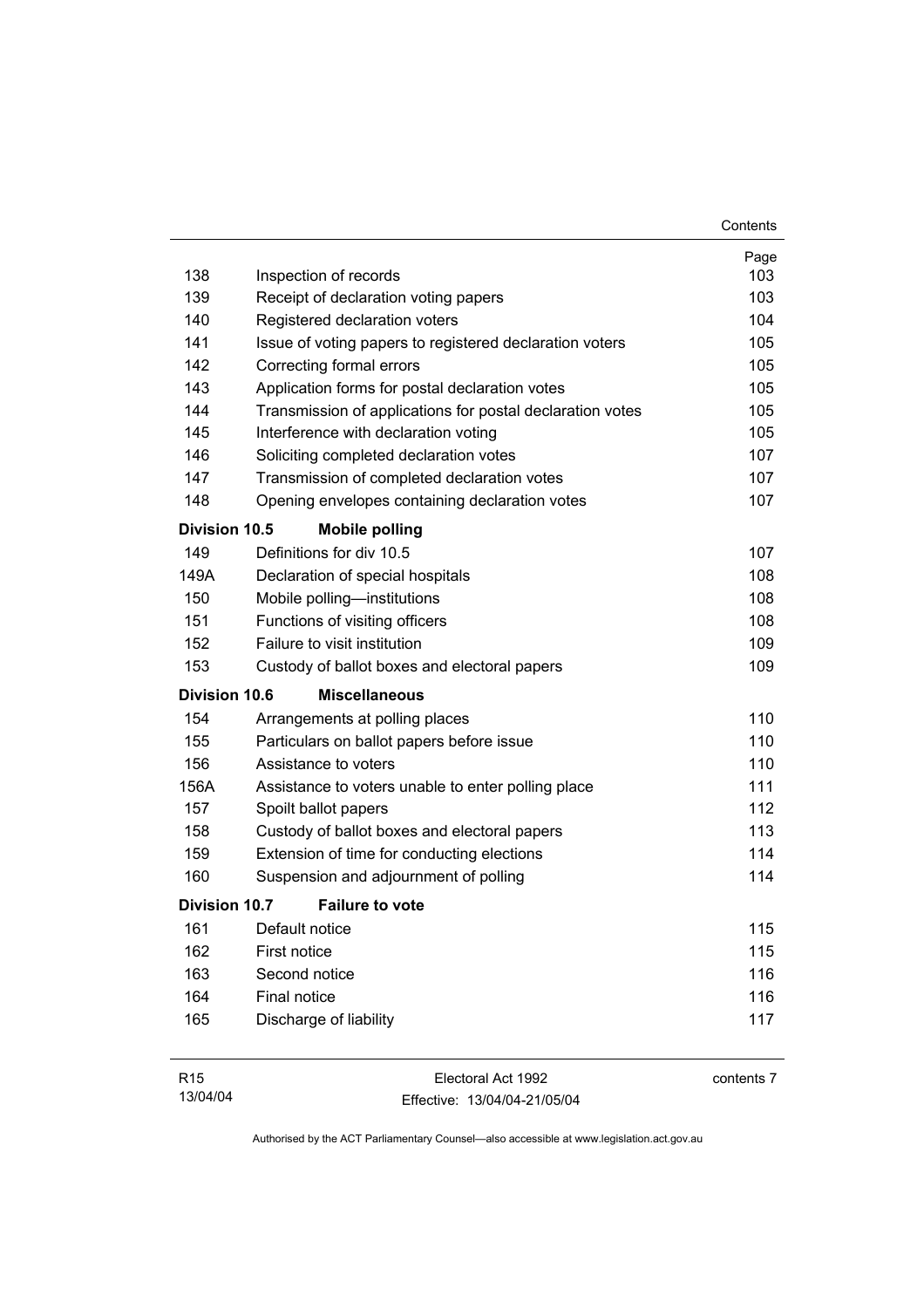| 166        | Response on behalf of elector                            | Page<br>117     |
|------------|----------------------------------------------------------|-----------------|
| Part 11    | <b>Polling in Antarctica</b>                             |                 |
| 167        | Definitions for pt 11                                    | 118             |
| 167A       | Declaration of ship as a station                         | 119             |
| 167B       | Approval of ways of transmission                         | 119             |
| 168        | Returning officers and assistants for Antarctic stations | 119             |
| 170        | Application of Act to polling in Antarctica              | 119             |
| 171        | Antarctic electors                                       | 120             |
| 172        | Arrangements for the polling in Antarctica               | 120             |
| 173        | Conduct of the polling                                   | 121             |
| 174        | Claims to vote                                           | 121             |
| 175        | Proceedings at close of poll                             | 121             |
| 176        | Result of polling in Antarctica                          | 122             |
| 177        | Preservation of documents                                | 123             |
| Part 12    | The scrutiny                                             |                 |
| 178        | Scrutiny                                                 | 124             |
| 179        | Preliminary scrutiny of declaration voting papers etc    | 125             |
| 180        | Formality of ballot papers                               | 126             |
| 181        | Death of candidate                                       | 127             |
| 182        | First count-ordinary ballot papers                       | 127             |
| 183        | First count-declaration ballot papers                    | 129             |
| 183A       | First count-electronic ballot papers                     | 129             |
| 184        | Second count-first preferences                           | 129             |
| 185        | Ascertaining result of poll                              | 130             |
| 186        | Objections by scrutineers                                | 131             |
| 187        | Recount of ballot papers                                 | 131             |
| 187A       | Recount of electronic scrutiny of ballot papers          | 132             |
| 188        | Reservation of disputed ballot papers                    | 132             |
| 189        | Declaration of result of election                        | 133             |
| Part 13    | <b>Casual vacancies</b>                                  |                 |
| 190        | Definitions for pt 13                                    | 134             |
| 191        | Notice of casual vacancy                                 | 134             |
| contents 8 | Electoral Act 1992                                       | R <sub>15</sub> |
|            | Effective: 13/04/04-21/05/04                             | 13/04/04        |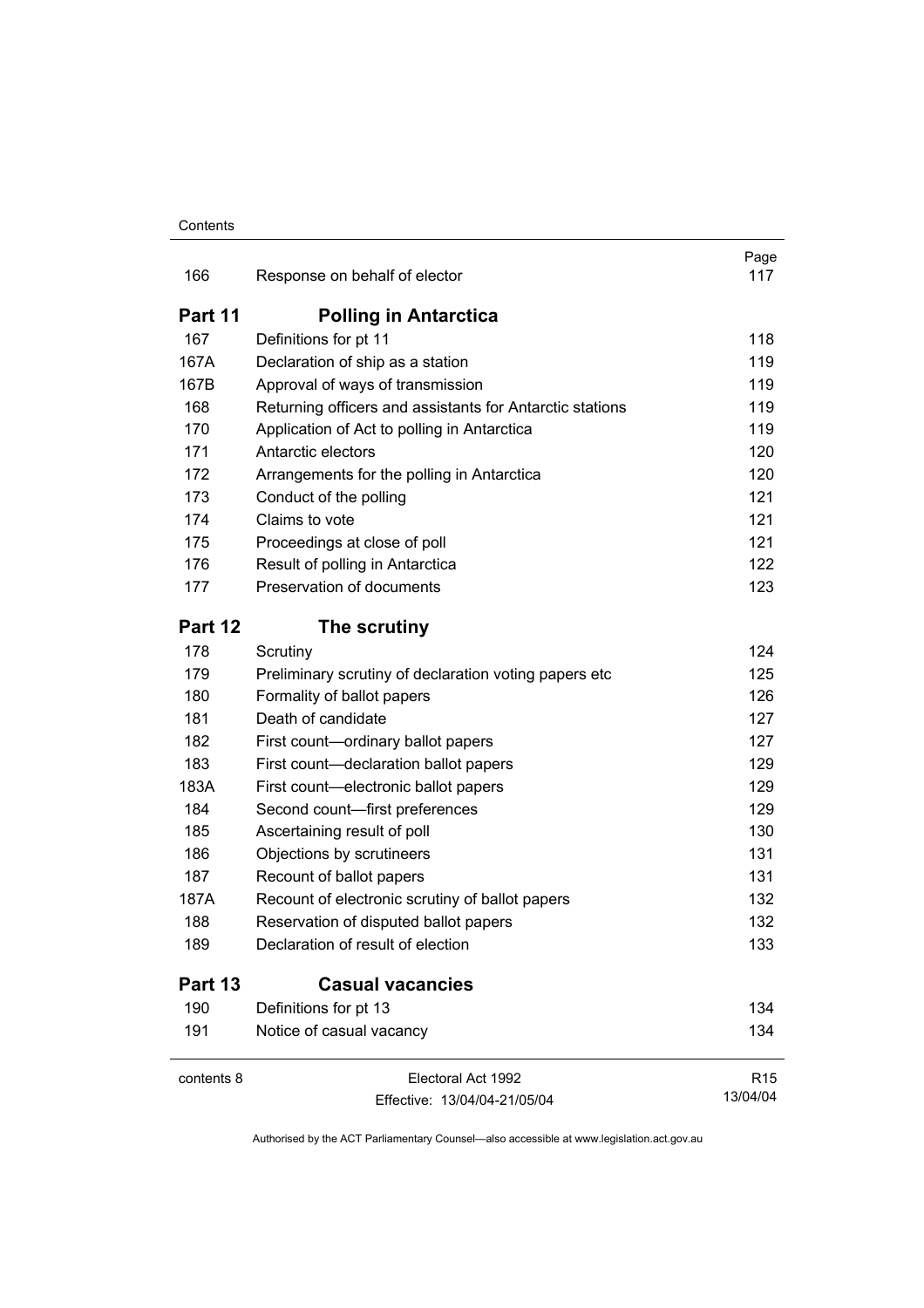| 192                  | Candidates for casual vacancy                         | Page<br>135 |
|----------------------|-------------------------------------------------------|-------------|
| 193                  | Publication of candidates' details                    | 136         |
| 194                  | Determination of candidate to fill vacancy            | 137         |
| 195                  | Assembly nominees                                     | 137         |
| 196                  | Term of office of MLA declared elected under pt 13    | 138         |
| 197                  | Dissolution or pre-election period                    | 139         |
| Part 14              | <b>Election funding and financial disclosure</b>      |             |
| <b>Division 14.1</b> | Preliminary                                           |             |
| 198                  | Definitions for pt 14                                 | 140         |
| 198A                 | Reference to things done by party or ballot group etc | 142         |
| 198B                 | Candidate remains candidate after election            | 143         |
| 199                  | Related bodies corporate                              | 143         |
| 200                  | Activities of campaign committees                     | 143         |
| 201                  | Disclosure periods                                    | 144         |
| 202                  | Gifts-determination of amounts                        | 145         |
| <b>Division 14.2</b> | <b>Reporting agents</b>                               |             |
| 203                  | Appointed agents                                      | 145         |
| 204                  | Non-appointed agents                                  | 146         |
| 205                  | Registers of reporting agents                         | 147         |
| Division 14.3        | <b>Election funding</b>                               |             |
| 206                  | Who eligible votes are cast for                       | 148         |
| 207                  | Entitlement to funds                                  | 148         |
| 208                  | Threshold                                             | 150         |
| 212                  | Making of payments                                    | 150         |
| 214                  | Death of candidate                                    | 151         |
| 215                  | Application voluntary                                 | 151         |
| Division 14.4        | Disclosure of donations                               |             |
| 216                  | Meaning of defined details for div 14.4               | 152         |
| 217                  | Disclosure of gifts                                   | 152         |
| 218                  | Disclosure of gifts-non-party groups                  | 153         |
| 218A                 | Certain loans not to be received                      | 154         |
| 219                  | Nil returns                                           | 156         |
| R <sub>15</sub>      | Electoral Act 1992                                    | contents 9  |

13/04/04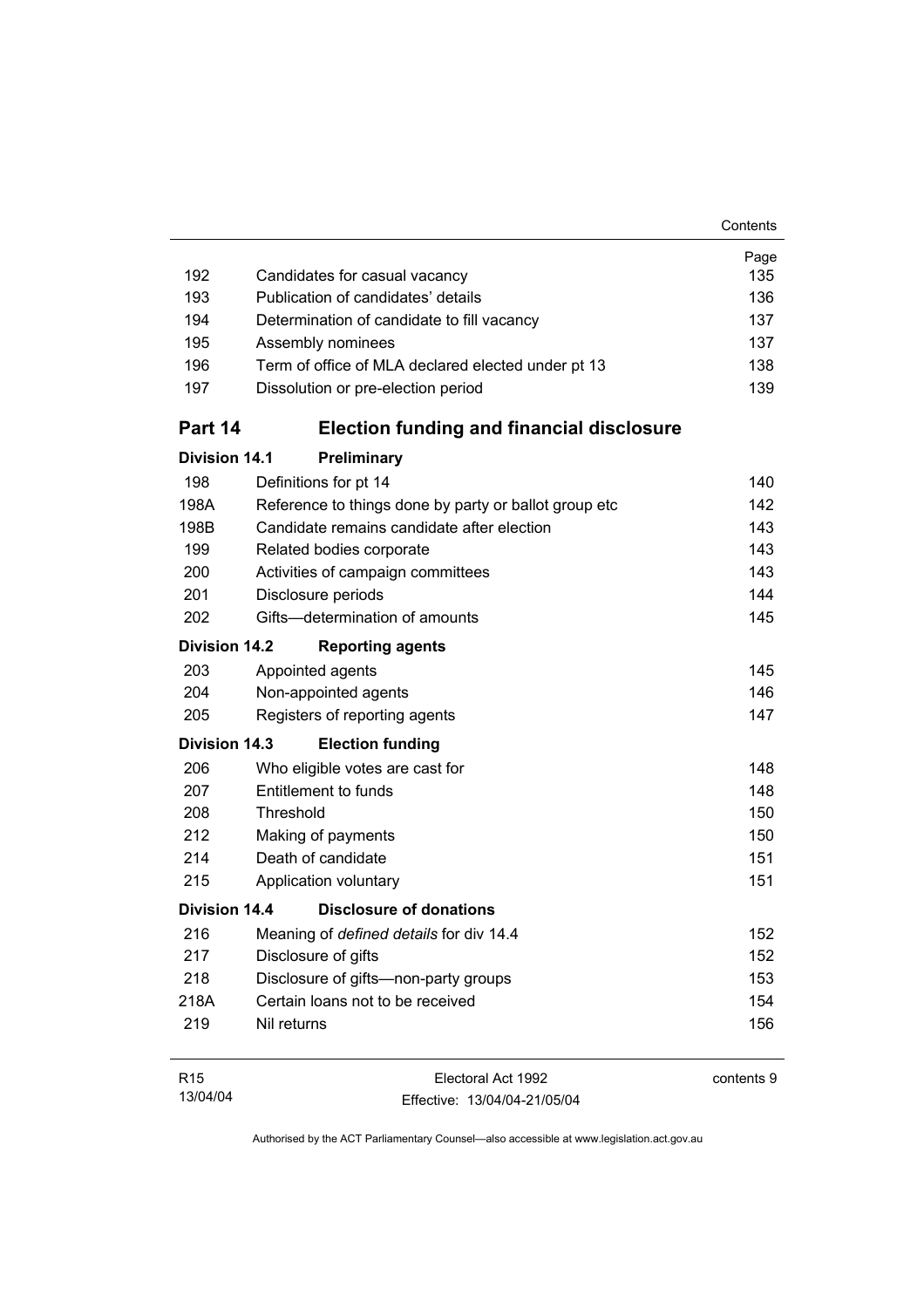| 220<br>Disclosure of gifts by persons incurring political expenditure<br>221<br>Donations to non-party groups and candidates<br>Annual returns of donations<br>221A<br>221B<br>Advice about obligations to make returns<br>222<br>Anonymous gifts<br>Division 14.5<br>Disclosure of electoral expenditure<br>Definitions for div 14.5<br>223<br>224<br>Returns of electoral expenditure<br>225<br>Nil returns<br>226<br>Returns by broadcasters and publishers<br>227<br>Multiple elections on same day<br><b>Annual returns</b><br>Division 14.6<br>228<br>Meaning of defined particulars for div 14.6 | 156             |
|---------------------------------------------------------------------------------------------------------------------------------------------------------------------------------------------------------------------------------------------------------------------------------------------------------------------------------------------------------------------------------------------------------------------------------------------------------------------------------------------------------------------------------------------------------------------------------------------------------|-----------------|
|                                                                                                                                                                                                                                                                                                                                                                                                                                                                                                                                                                                                         |                 |
|                                                                                                                                                                                                                                                                                                                                                                                                                                                                                                                                                                                                         | 158             |
|                                                                                                                                                                                                                                                                                                                                                                                                                                                                                                                                                                                                         | 159             |
|                                                                                                                                                                                                                                                                                                                                                                                                                                                                                                                                                                                                         | 161             |
|                                                                                                                                                                                                                                                                                                                                                                                                                                                                                                                                                                                                         | 161             |
|                                                                                                                                                                                                                                                                                                                                                                                                                                                                                                                                                                                                         |                 |
|                                                                                                                                                                                                                                                                                                                                                                                                                                                                                                                                                                                                         | 163             |
|                                                                                                                                                                                                                                                                                                                                                                                                                                                                                                                                                                                                         | 165             |
|                                                                                                                                                                                                                                                                                                                                                                                                                                                                                                                                                                                                         | 166             |
|                                                                                                                                                                                                                                                                                                                                                                                                                                                                                                                                                                                                         | 166             |
|                                                                                                                                                                                                                                                                                                                                                                                                                                                                                                                                                                                                         | 168             |
|                                                                                                                                                                                                                                                                                                                                                                                                                                                                                                                                                                                                         |                 |
|                                                                                                                                                                                                                                                                                                                                                                                                                                                                                                                                                                                                         | 169             |
| 230<br>Annual returns by parties, ballot groups and MLAs                                                                                                                                                                                                                                                                                                                                                                                                                                                                                                                                                | 169             |
| 231<br>Periods of less than financial year                                                                                                                                                                                                                                                                                                                                                                                                                                                                                                                                                              | 171             |
| 231A<br>Returns by parties under Commonwealth Electoral Act                                                                                                                                                                                                                                                                                                                                                                                                                                                                                                                                             | 172             |
| 231B<br>Annual returns by associated entities                                                                                                                                                                                                                                                                                                                                                                                                                                                                                                                                                           | 173             |
| 231C<br>Returns by associated entities under Commonwealth Electoral Act                                                                                                                                                                                                                                                                                                                                                                                                                                                                                                                                 | 174             |
| 232<br>Amounts received                                                                                                                                                                                                                                                                                                                                                                                                                                                                                                                                                                                 | 175             |
| 234<br>Outstanding amounts                                                                                                                                                                                                                                                                                                                                                                                                                                                                                                                                                                              | 175             |
| 234A<br>Regulations                                                                                                                                                                                                                                                                                                                                                                                                                                                                                                                                                                                     | 176             |
| Division 14.7<br>Compliance                                                                                                                                                                                                                                                                                                                                                                                                                                                                                                                                                                             |                 |
| Definitions for div 14.7<br>235                                                                                                                                                                                                                                                                                                                                                                                                                                                                                                                                                                         | 176             |
| 236<br>Offences                                                                                                                                                                                                                                                                                                                                                                                                                                                                                                                                                                                         | 176             |
| 237<br>Investigation notices generally                                                                                                                                                                                                                                                                                                                                                                                                                                                                                                                                                                  | 177             |
| 237A<br>Investigation notices about associated entities                                                                                                                                                                                                                                                                                                                                                                                                                                                                                                                                                 | 180             |
| Investigation notice offences<br>237B                                                                                                                                                                                                                                                                                                                                                                                                                                                                                                                                                                   | 181             |
| 238<br>Investigation-search warrants                                                                                                                                                                                                                                                                                                                                                                                                                                                                                                                                                                    | 181             |
| Records<br>239                                                                                                                                                                                                                                                                                                                                                                                                                                                                                                                                                                                          | 183             |
| <b>Division 14.8</b><br><b>Miscellaneous</b>                                                                                                                                                                                                                                                                                                                                                                                                                                                                                                                                                            |                 |
| 240<br>Inability to complete returns                                                                                                                                                                                                                                                                                                                                                                                                                                                                                                                                                                    | 184             |
| 241<br>Noncompliance with pt 14                                                                                                                                                                                                                                                                                                                                                                                                                                                                                                                                                                         | 186             |
| Amendment of returns<br>242                                                                                                                                                                                                                                                                                                                                                                                                                                                                                                                                                                             | 187             |
| contents 10<br>Electoral Act 1992                                                                                                                                                                                                                                                                                                                                                                                                                                                                                                                                                                       | R <sub>15</sub> |

13/04/04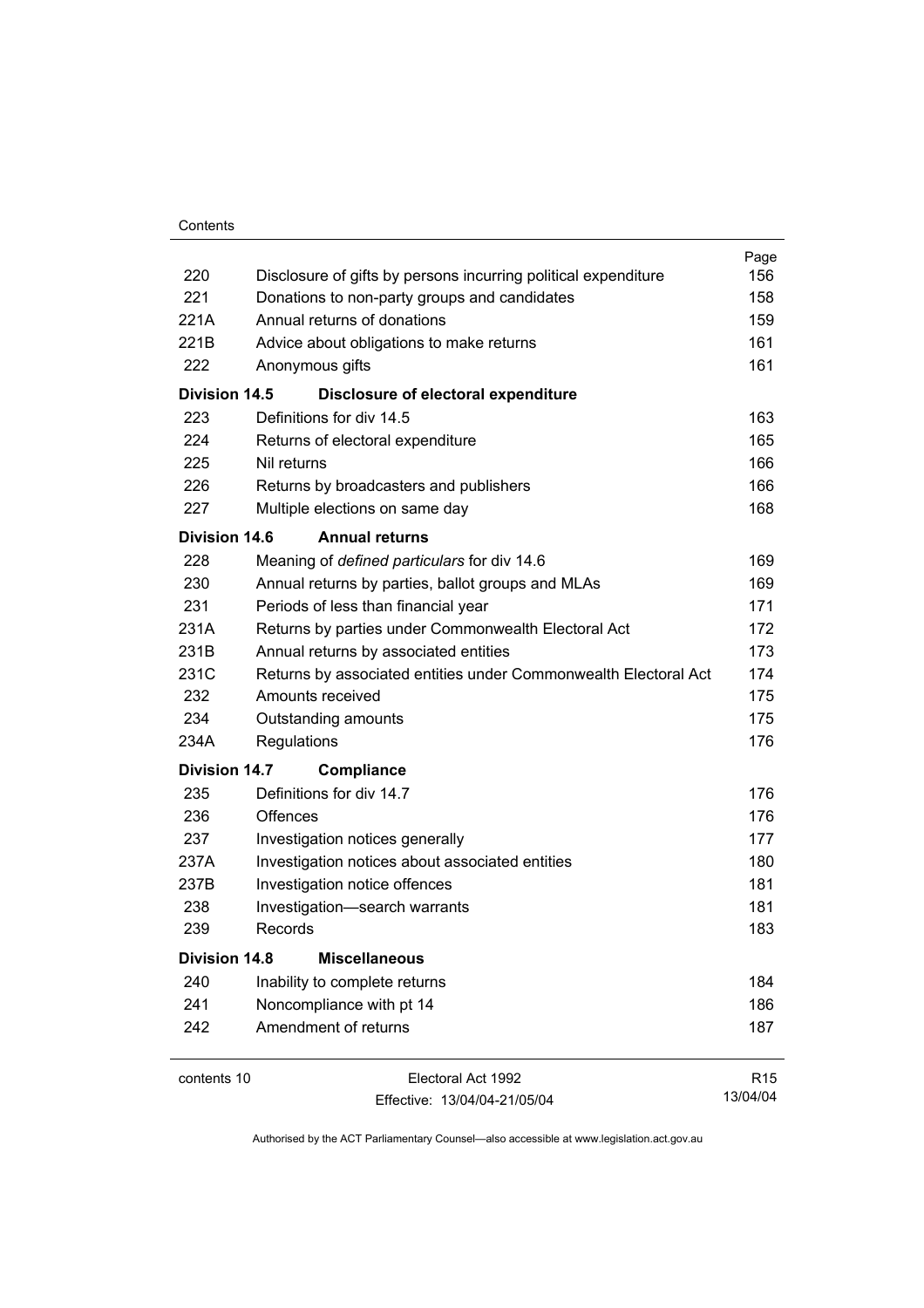|                      |                                                             | Contents    |
|----------------------|-------------------------------------------------------------|-------------|
| 243                  | Copies of returns to be available for public inspection     | Page<br>188 |
| Part 15              | <b>Review of decisions</b>                                  |             |
| 244                  | Definitions for pt 15                                       | 189         |
| 245                  | Reviewable decisions                                        | 189         |
| 246                  | <b>Review statements</b>                                    | 190         |
| 247                  | Review by electoral commission                              | 191         |
| 248                  | Notice of decision of the electoral commission              | 192         |
| 249                  | Review by administrative appeals tribunal                   | 193         |
| Part 16              | Disputed elections, eligibility and vacancies               |             |
| Division 16.1        | Preliminary                                                 |             |
| 250                  | Definitions for pt 16                                       | 194         |
| 251                  | Meaning of Speaker for pt 16                                | 195         |
| <b>Division 16.2</b> | <b>Jurisdiction and powers of Supreme Court</b>             |             |
| 252                  | <b>Court of Disputed Elections</b>                          | 195         |
| 253                  | Powers of the court                                         | 196         |
| 255                  | Decisions are final                                         | 196         |
| <b>Division 16.3</b> | <b>Disputed elections</b>                                   |             |
| 256                  | Validity may be disputed after election                     | 196         |
| 257                  | Persons entitled to dispute elections                       | 197         |
| 258                  | Form of application                                         | 197         |
| 259                  | Time for filing application                                 | 197         |
| 260                  | Deposit as security for costs                               | 198         |
| 261                  | Registrar to serve copies of application on certain persons | 198         |
| 262                  | Parties to application under div 16.3                       | 198         |
| 263                  | Withdrawal and abatement of application                     | 199         |
| 264                  | Hearing of applications                                     | 201         |
| 265                  | Declarations and orders                                     | 201         |
| 266                  | Illegal practices                                           | 202         |
| 267                  | Bribery or undue influence by person elected                | 203         |
| 268                  | Immaterial delays and errors                                | 203         |
| 269                  | Inquiries by court                                          | 204         |
| 270                  | Rejected ballot papers                                      | 204         |
| R <sub>15</sub>      | Electoral Act 1992                                          | contents 11 |

13/04/04

contents 11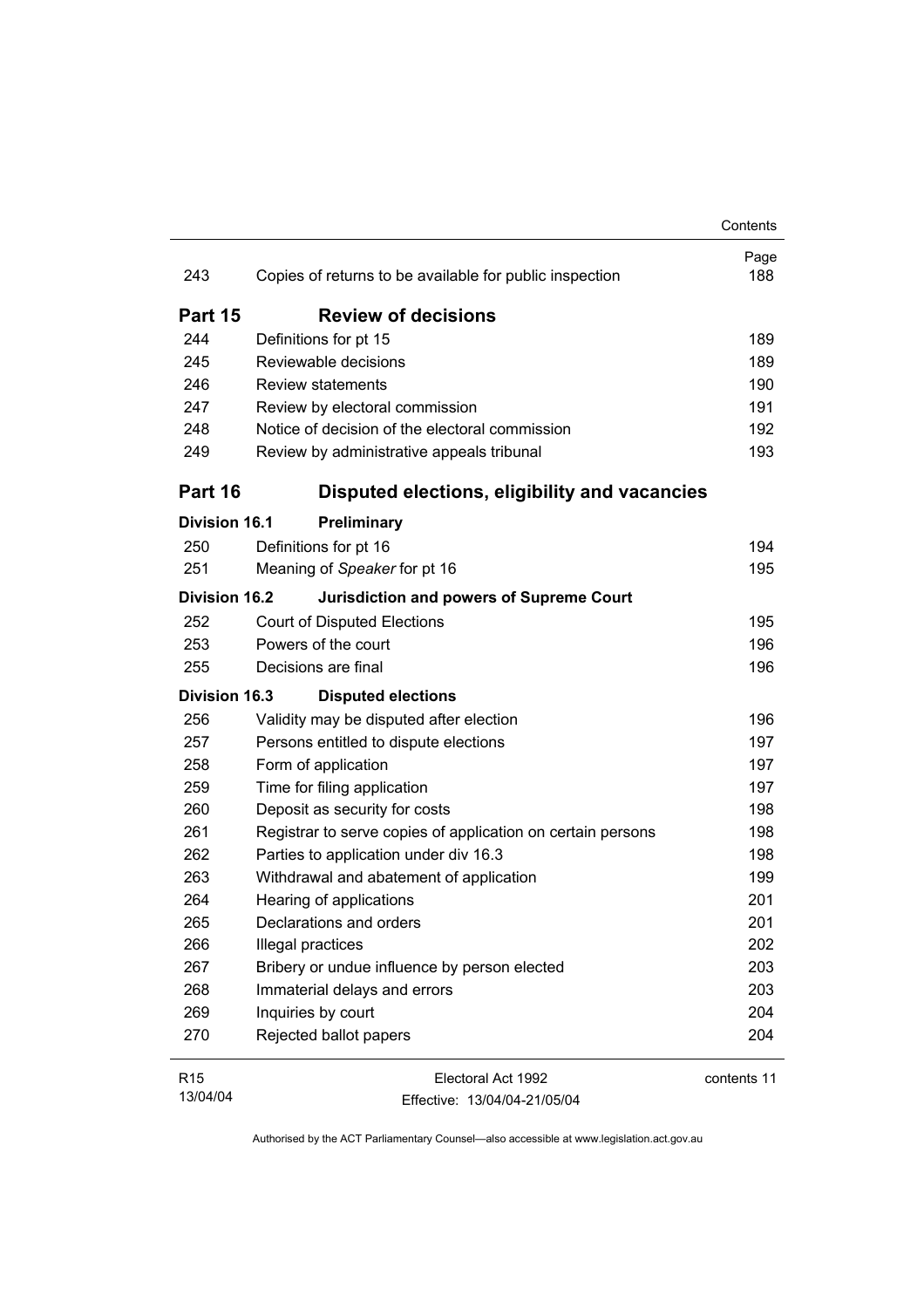| Contents |
|----------|
|          |

| 271                  | Evidence that persons were not permitted to vote                                       | Page<br>204     |
|----------------------|----------------------------------------------------------------------------------------|-----------------|
| 272                  | Inspection of electoral papers                                                         | 205             |
| 273                  | Commissioner not prevented from accessing documents                                    | 205             |
| 274                  | Registrar to serve copies of declarations on certain persons                           | 205             |
| 275                  | <b>Effect of declarations</b>                                                          | 205             |
| <b>Division 16.4</b> | <b>Eligibility and vacancies</b>                                                       |                 |
| 276                  | Speaker to state case                                                                  | 206             |
| 277                  | Parties to a referral                                                                  | 206             |
| 278                  | Declarations and orders                                                                | 207             |
| 279                  | Registrar to serve copy of declarations on Speaker                                     | 207             |
| 280                  | <b>Effect of declarations</b>                                                          | 207             |
| Division 16.5        | <b>Proceedings</b>                                                                     |                 |
| 281                  | Procedure                                                                              | 208             |
| 282                  | Legal representation limited                                                           | 208             |
| 283                  | Admissibility of evidence                                                              | 208             |
| 284                  | Costs may be ordered against Territory                                                 | 209             |
| Part 17              | <b>Electoral offences</b>                                                              |                 |
| <b>Division 17.1</b> | <b>Bribery and improper influence</b>                                                  |                 |
| 285                  | <b>Bribery</b>                                                                         | 210             |
| 286                  | Influencing of votes by officers                                                       | 211             |
| 287                  | Influencing votes of hospital and nursing home patients                                | 211             |
| <b>Division 17.2</b> | <b>Protection of rights</b>                                                            |                 |
| 288                  | Violence and intimidation                                                              | 211             |
| 289                  | Discrimination on grounds of political donations                                       | 211             |
| 290                  | Employees' right to leave of absence for voting                                        | 212             |
| Division 17.3        | <b>Campaigning offences</b>                                                            |                 |
| 291                  | Definitions for div 17.3                                                               | 213             |
| 292                  | Dissemination of electoral matter-authorisers and authors                              | 213             |
| 293                  | Dissemination of electoral matter-letters to the editor                                | 214             |
| 294                  | Dissemination of electoral matter-newspaper and periodical reportage<br>and commentary | 215             |
| 295                  | Exemptions for dissemination of electoral matter on certain items                      | 215             |
| contents 12          | Electoral Act 1992                                                                     | R <sub>15</sub> |

13/04/04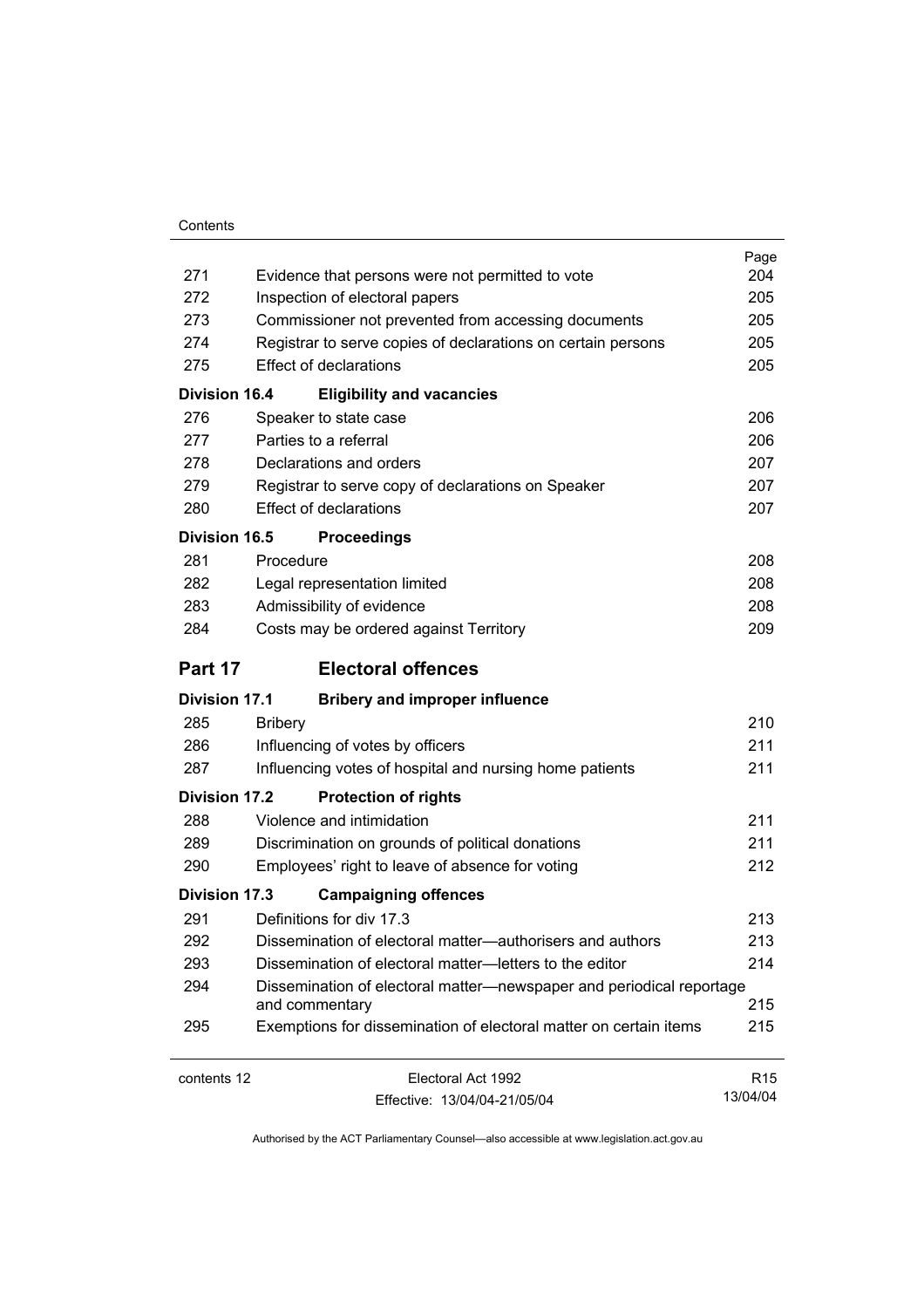| R <sub>15</sub>      | Electoral Act 1992                                                                                        | contents 13 |
|----------------------|-----------------------------------------------------------------------------------------------------------|-------------|
| 322                  | Requiring things to be done                                                                               | 232         |
| 321                  | Restraining conduct                                                                                       | 231         |
| <b>Division 18.1</b> | <b>Injunctions</b>                                                                                        |             |
| Part 18              | <b>Enforcement proceedings</b>                                                                            |             |
| 320                  | Control of behaviour at voting centres                                                                    | 229         |
| 319                  | Responses to official questions                                                                           | 229         |
| 318                  | Identification of voters and votes                                                                        | 228         |
| 317                  | Unauthorised actions by officers                                                                          | 227         |
| 316                  | Improper influence—members of electoral commission etc                                                    | 227         |
| <b>Division 17.7</b> | <b>Official functions</b>                                                                                 |             |
| 315                  | Electoral papers-witnesses                                                                                | 226         |
| 314                  | Electoral papers-signatures                                                                               | 226         |
| 313                  | Electoral papers-defacement etc                                                                           | 226         |
| 311                  | Electoral papers—unauthorised possession                                                                  | 225         |
| 310                  | Electoral papers-forfeiture                                                                               | 225         |
| <b>Division 17.6</b> | <b>Electoral papers</b>                                                                                   |             |
| 307                  | Voting fraud                                                                                              | 224         |
| Division 17.5        | <b>Voting fraud</b>                                                                                       |             |
|                      |                                                                                                           |             |
| 306B                 | Interfering with electronic counting devices etc                                                          | 224         |
| 306A                 | Interfering with electronic voting devices etc                                                            | 224         |
| <b>Division 17.4</b> | <b>Electronic voting offences</b>                                                                         |             |
| 306                  | Evidence of authorisation of electoral matter                                                             | 222         |
| 305                  | How-to-vote material in polling places                                                                    | 222         |
| 304                  | Badges and emblems in polling places                                                                      | 222         |
| 303                  | Canvassing within 100m of polling places                                                                  | 220         |
| 302                  | Disruption of election meetings                                                                           | 220         |
| 301                  | Publication of statements about candidates                                                                | 219         |
| 300                  | Defamation of candidates                                                                                  | 218         |
| 299                  | Graffiti                                                                                                  | 217         |
| 298                  | Misleading or deceptive electoral matter<br>Inducement to illegal voting—representations of ballot papers | 217         |
| 297                  | Advertorials                                                                                              | 217         |
| 296                  |                                                                                                           | 216         |

Contents

Effective: 13/04/04-21/05/04

13/04/04

 $\overline{\phantom{0}}$ 

 $\overline{\phantom{0}}$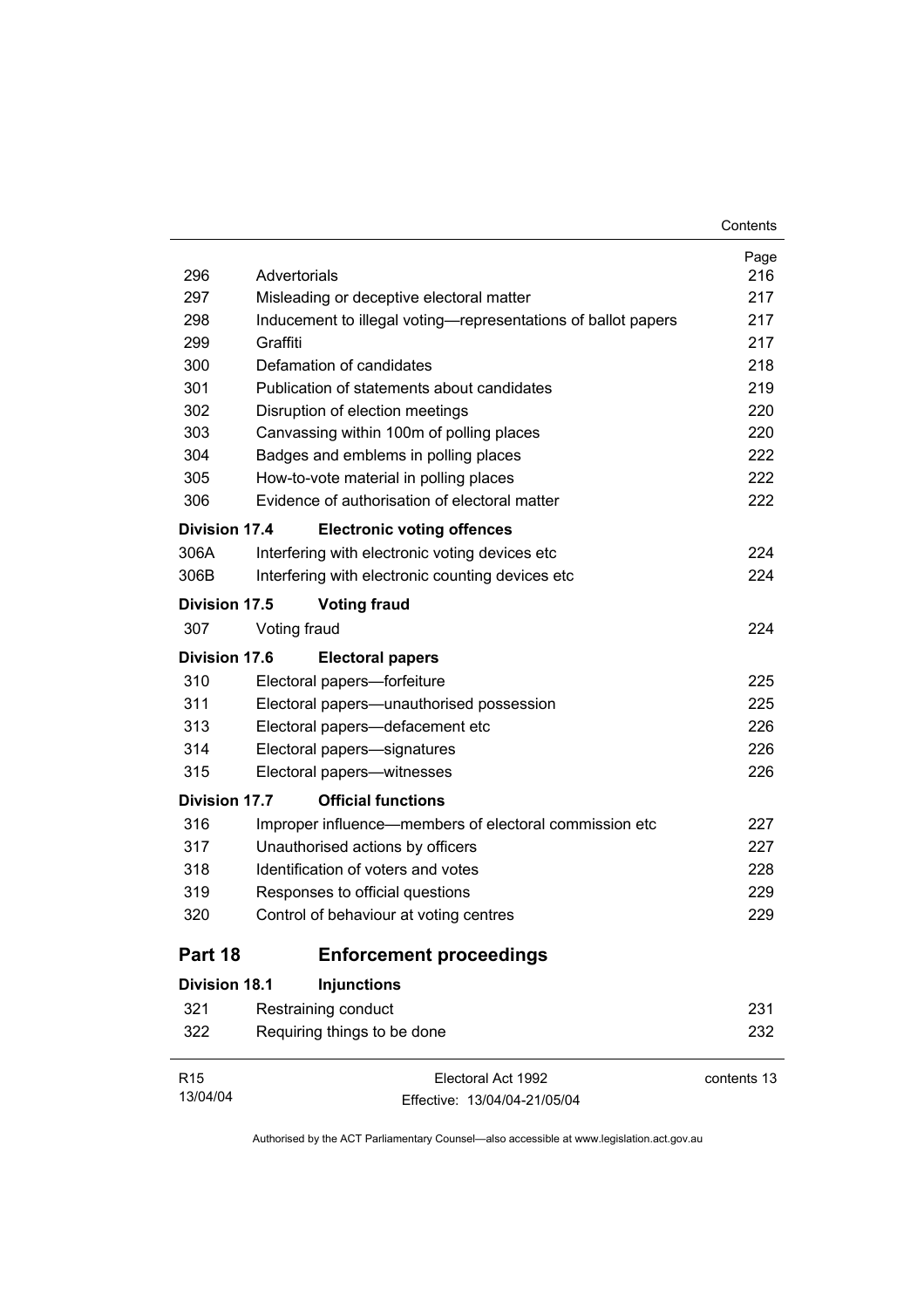| Contents |
|----------|
|          |

|                      |                                                                   | Page |
|----------------------|-------------------------------------------------------------------|------|
| 323                  | Commissioner not required to give undertakings as to damages      | 232  |
| 324                  | Powers of the court                                               | 232  |
| <b>Division 18.2</b> | <b>Prosecutions</b>                                               |      |
| 325                  | Investigation of complaints                                       | 233  |
| 326                  | Commissioner may prosecute enrolment and voting offences          | 233  |
| 327                  | Service of certain process by mail                                | 233  |
| Part 19              | <b>Miscellaneous</b>                                              |      |
| 328                  | Extension of time for acts by officers                            | 234  |
| 329                  | Restrictions on sending completed ballot and voting papers by fax | 234  |
| 330                  | Forms-provision and assistance                                    | 234  |
| 332                  | Correcting delays, errors and omissions                           | 235  |
| 333                  | Voting statistics to be published                                 | 235  |
| 334                  | Collecting further statistical information                        | 235  |
| 335                  | Storage and destruction of electoral papers                       | 236  |
| 336                  | Administrative arrangements with Commonwealth and States          | 236  |
| 337                  | Evidentiary certificates                                          | 237  |
| 338                  | Acts and omissions of representatives                             | 238  |
| 340                  | Chief executive to provide assistance etc                         | 239  |
| 340A                 | Approved forms                                                    | 239  |
| 341                  | Regulation-making power                                           | 239  |
| Part 20              | <b>Transitional</b>                                               |      |
| 342                  | Application of amendments by Electoral Amendment Act 2003         | 240  |
|                      |                                                                   |      |
| <b>Schedule 1</b>    | Form of ballot paper                                              | 241  |
|                      |                                                                   |      |
| <b>Schedule 2</b>    | Ballot papers—printing of names and collation                     | 242  |
| <b>Schedule 3</b>    | Preliminary scrutiny of declaration voting<br>papers              | 256  |
|                      |                                                                   |      |

contents 14 Electoral Act 1992 Effective: 13/04/04-21/05/04

R15 13/04/04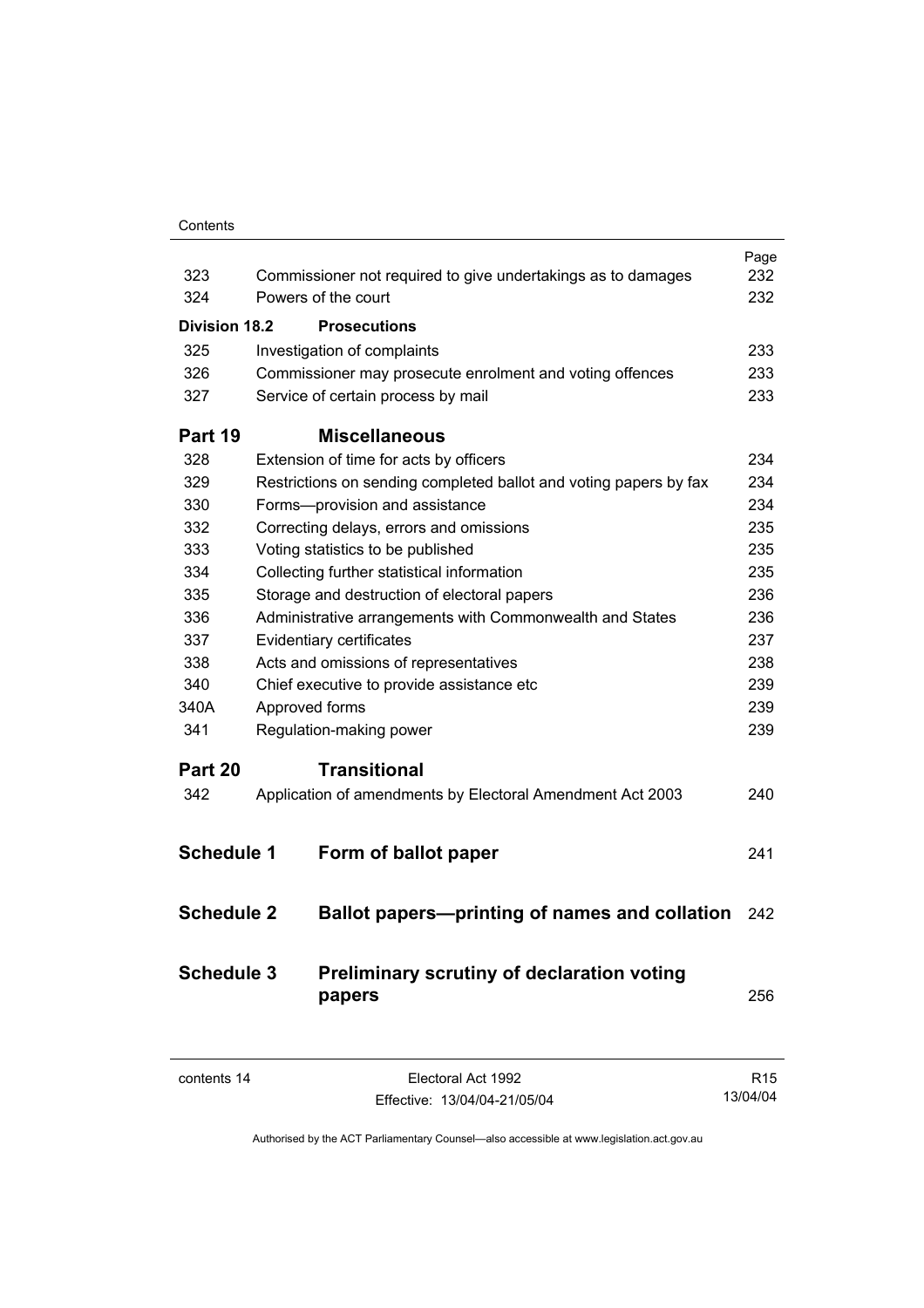|                   |                                       | Contents    |
|-------------------|---------------------------------------|-------------|
|                   |                                       | Page        |
| <b>Schedule 4</b> | Ascertaining result of poll           | 260         |
| <b>Part 4.1</b>   | Preliminary                           | 260         |
| 1                 | Interpretation for sch 4              | 260         |
| $\overline{2}$    | Disregarding preferences              | 262         |
| <b>Part 4.2</b>   | General                               | 263         |
| 3                 | First preferences                     |             |
| 4                 | Scrutiny to cease                     | 263         |
| 5                 | Scrutiny to continue                  | 263         |
| 6                 | Surplus votes                         | 264         |
| 7                 | More than 1 surplus                   |             |
| 8                 | <b>Exclusion of candidates</b>        |             |
| 9                 | Votes of excluded candidates          | 267         |
| 10                | Setting aside ballot papers           | 267         |
| <b>Part 4.3</b>   | <b>Casual vacancies</b>               | 268         |
| 11                | Application                           | 268         |
| 12                | Quota                                 | 268         |
| 13                | <b>Transfer value</b>                 | 268         |
| 14                | Recount-first count                   | 270         |
| 15                | Recount-continuation                  | 270         |
| 16                | Successful candidate is dead          | 271         |
| 17                | Multiple vacancies                    | 271         |
| <b>Part 4.4</b>   | <b>Deceased successful candidates</b> | 273         |
| 18                | Application of pt 4.3                 | 273         |
| 19                | Multiple deaths                       | 273         |
| <b>Dictionary</b> |                                       | 274         |
|                   |                                       |             |
| <b>Endnotes</b>   |                                       |             |
| 1                 | About the endnotes                    | 286         |
| $\overline{2}$    | Abbreviation key                      | 286         |
| 3                 | Legislation history                   | 287         |
| 4                 | Amendment history                     | 291         |
| R <sub>15</sub>   | Electoral Act 1992                    | contents 15 |

Authorised by the ACT Parliamentary Counsel—also accessible at www.legislation.act.gov.au

Effective: 13/04/04-21/05/04

13/04/04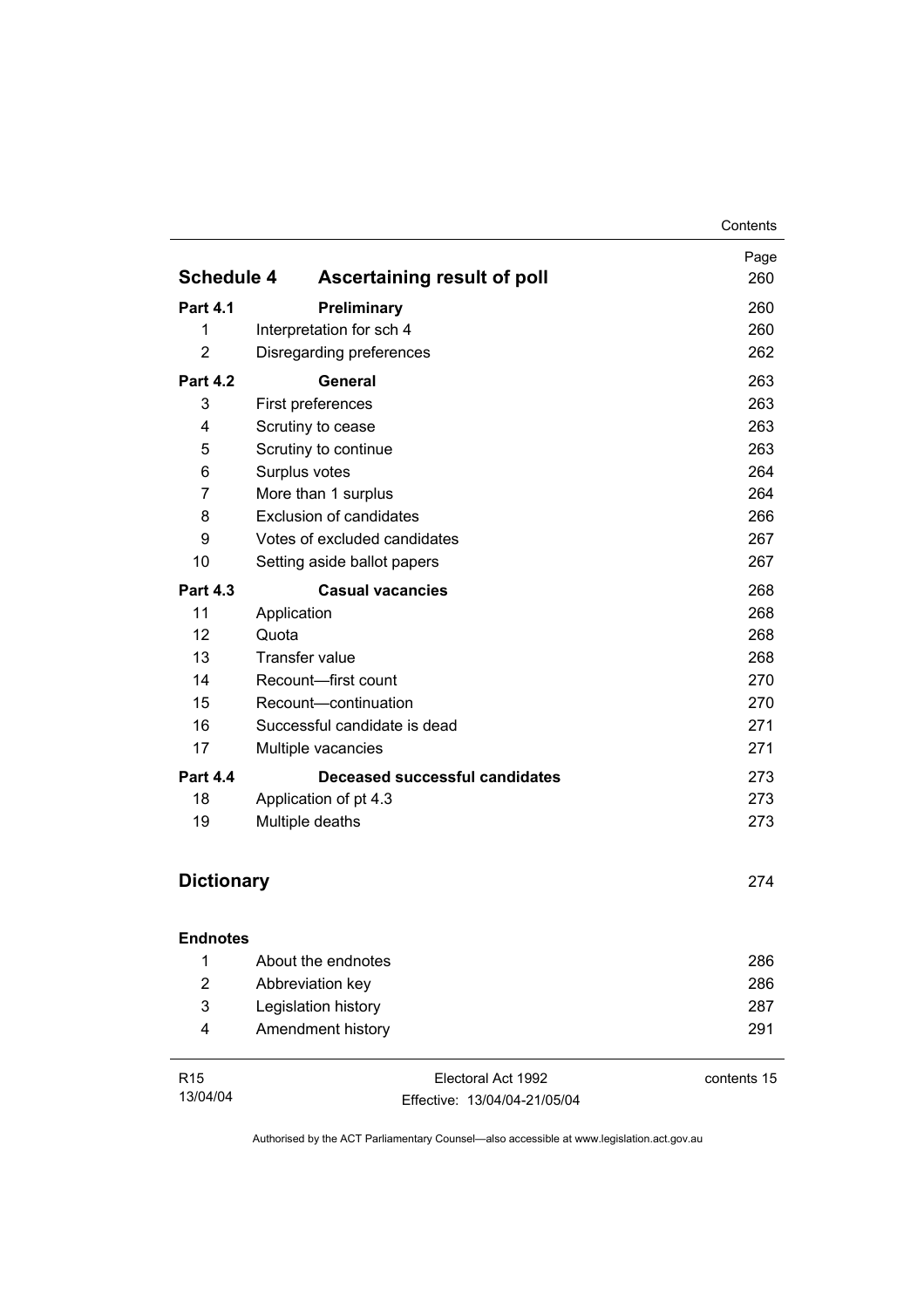|    |                        | Page |
|----|------------------------|------|
| -5 | Earlier republications | 334  |
|    | Renumbered provisions  | 335  |

contents 16 Electoral Act 1992 Effective: 13/04/04-21/05/04

R15 13/04/04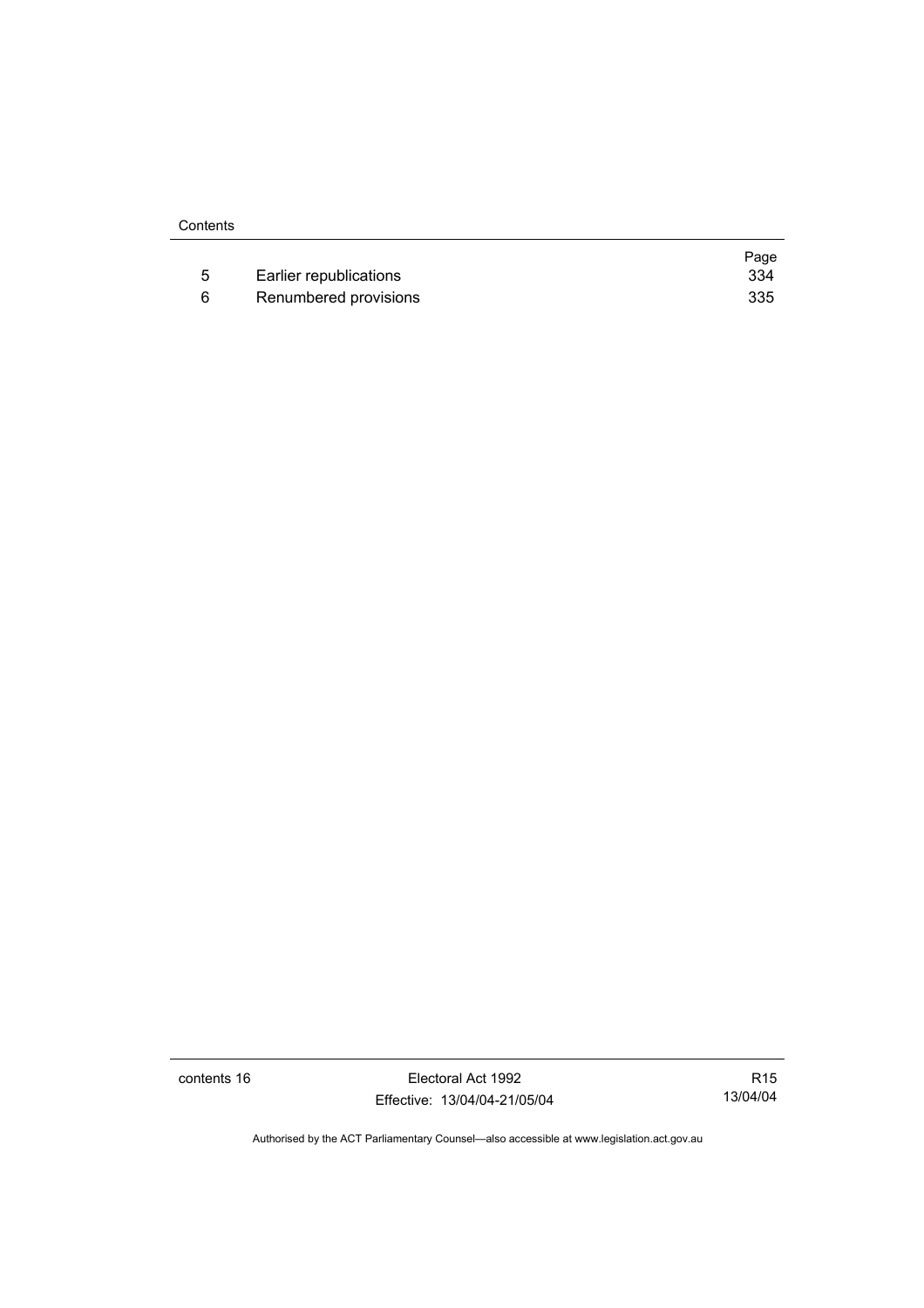

# **Electoral Act 1992**

An Act to provide for elections of members of the Legislative Assembly and related matters

R15 13/04/04

I

Electoral Act 1992 Effective: 13/04/04-21/05/04 page 1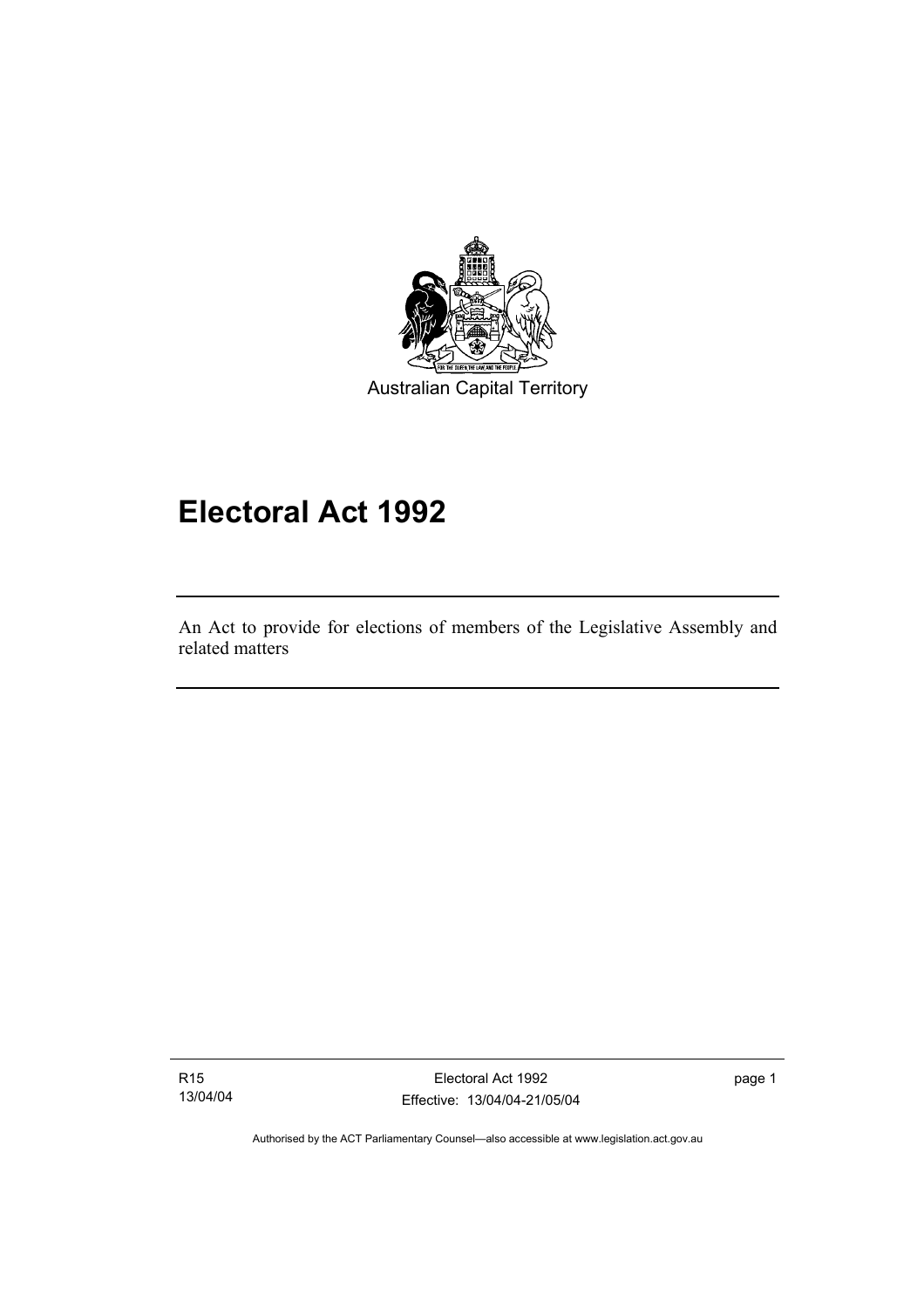### **Preamble**

- 1 On 15 February 1992 a referendum was held to enable the electors of the Territory to choose which of 2 voting systems is to be used at future elections for the Legislative Assembly.
- 2 The electors chose the proportional representation (Hare-Clark) system as outlined in the Referendum Options Description Sheet set out in the *Australian Capital Territory (Electoral) Act 1988* (Cwlth), schedule 3.
- 3 The electoral system chosen by the electors includes the system of rotation of the positions of candidates' names on ballot papers known as the Robson Rotation.
- 4 The Legislative Assembly wishes to enact legislation to implement the electoral system chosen by the electors as soon as it is convenient to do so.

The Legislative Assembly for the Australian Capital Territory therefore enacts as follows:

R15 13/04/04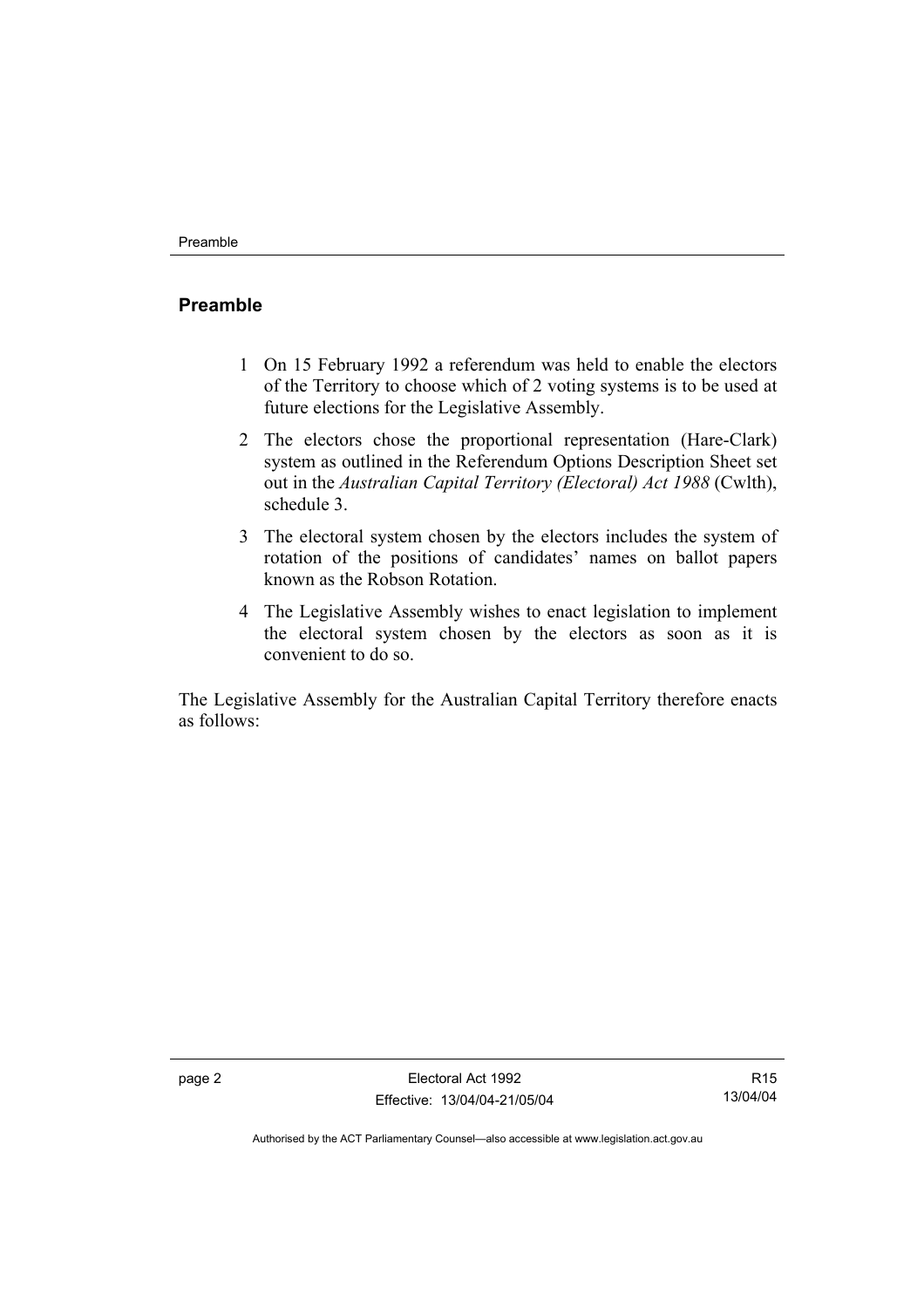# **Part 1** Preliminary

#### **1 Name of Act**

This Act is the *Electoral Act 1992*.

# **3 Dictionary**

The dictionary at the end of this Act is part of this Act.

*Note 1* The dictionary at the end of this Act defines certain words and expressions used in this Act, and includes references (*signpost definitions*) to other words and expressions defined elsewhere in this Act or in other legislation.

> For example, the signpost definition '*electoral matter*—see section 4 (Meaning of *electoral matter*).' means that the expression 'electoral matter' is defined in that section and the definition applies to the entire Act.

*Note 2* A definition in the dictionary (including a signpost definition) applies to the entire Act unless the definition, or another provision of the Act, provides otherwise or the contrary intention otherwise appears (see *Legislation Act 2001*, s 155 and s 156 (1)).

#### **4 Meaning of** *electoral matter*

- (1) In this Act, *electoral matter* is matter, in printed or electronic form, that is intended or likely to affect voting at an election.
- (2) Without limiting subsection (1), matter is taken to be intended or likely to affect voting at an election if it contains an express or implicit reference to, or comment on—
	- (a) the election; or
	- (b) the performance of the Government or Opposition, or a previous Government or Opposition; or
	- (c) the performance of an MLA or former MLA; or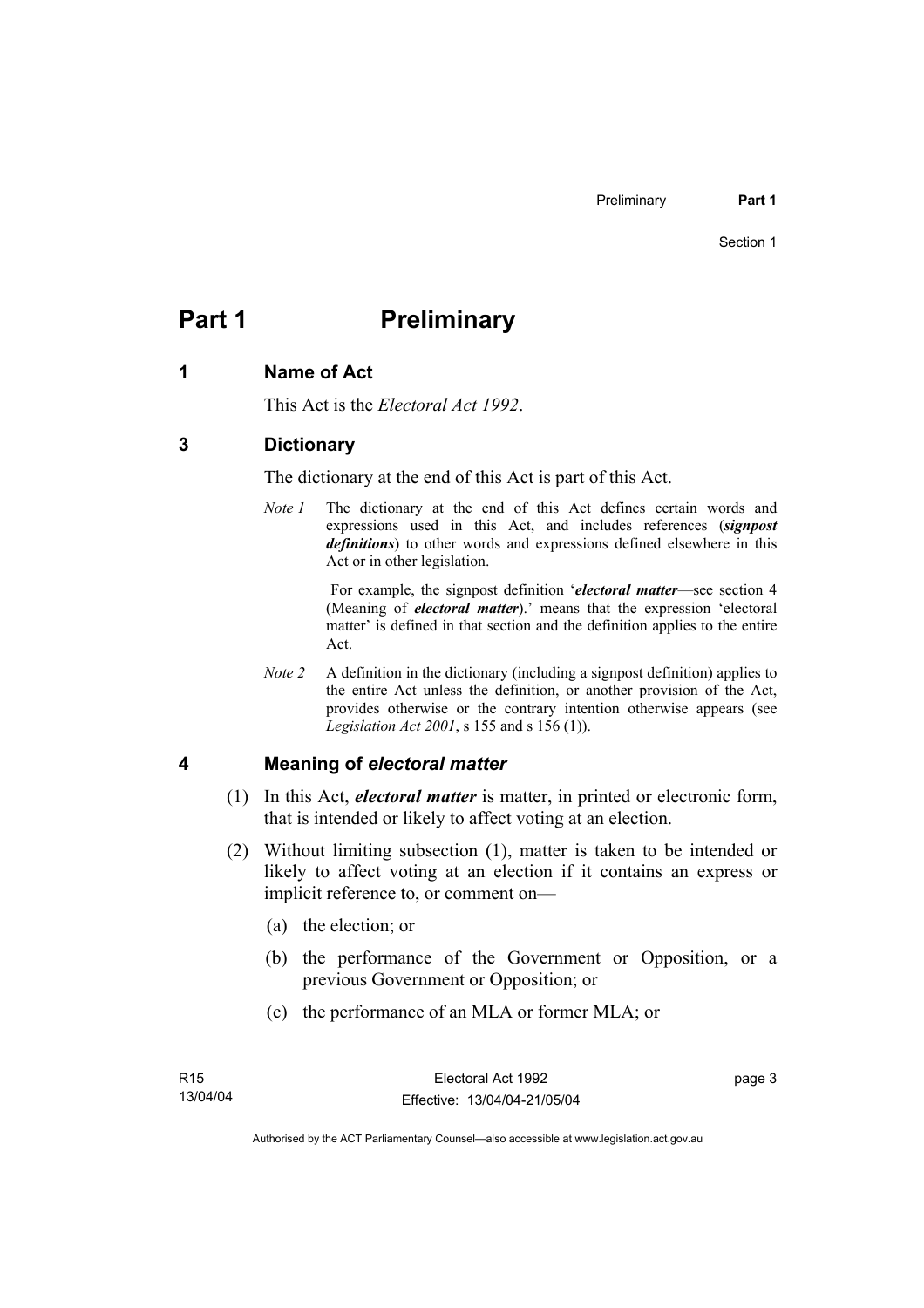#### **Part 1** Preliminary

Section 4A

- (d) the performance of a political party, ballot group, candidate or group of candidates in the election; or
- (e) an issue submitted to, or otherwise before, the electors in relation to the election.

### **4A Meaning of** *available for public inspection*

If a provision of this Act requires the commissioner to make a document, a copy of a document or a register available for public inspection, the commissioner must make the document, a copy or register available for inspection by members of the public at the commissioner's office during ordinary business hours.

page 4 Electoral Act 1992 Effective: 13/04/04-21/05/04

R15 13/04/04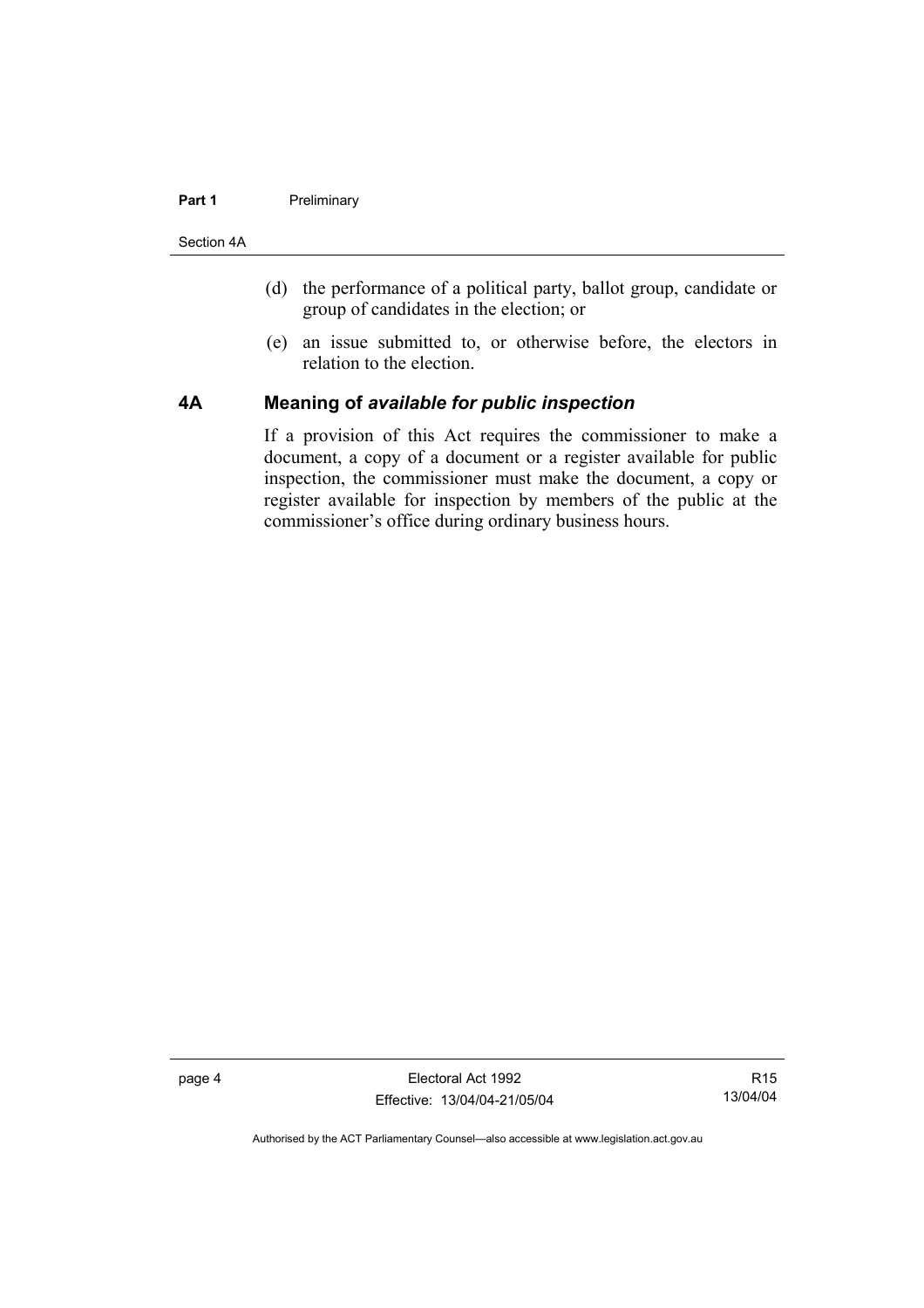# **Part 2 Australian Capital Territory Electoral Commission**

# **Division 2.1 Establishment, functions and powers of electoral commission**

# **5 Establishment**

The Australian Capital Territory Electoral Commission is established.

# **6 Constitution of commission**

The electoral commission consists of—

- (a) the chairperson; and
- (b) the commissioner; and
- (c) 1 other member.

# **7 Functions of electoral commission**

- (1) The electoral commission has the following functions:
	- (a) to advise the Minister on matters relating to elections;
	- (b) to consider, and report to the Minister on, matters relating to elections referred to it by the Minister;
	- (c) to promote public awareness of matters relating to elections and the Assembly by conducting education and information programs and by any other means it chooses;
	- (d) to provide information and advice on matters relating to elections to the Assembly, the Executive, the head of any administrative unit of the public service, Territory authorities, political parties, MLAs and candidates at elections;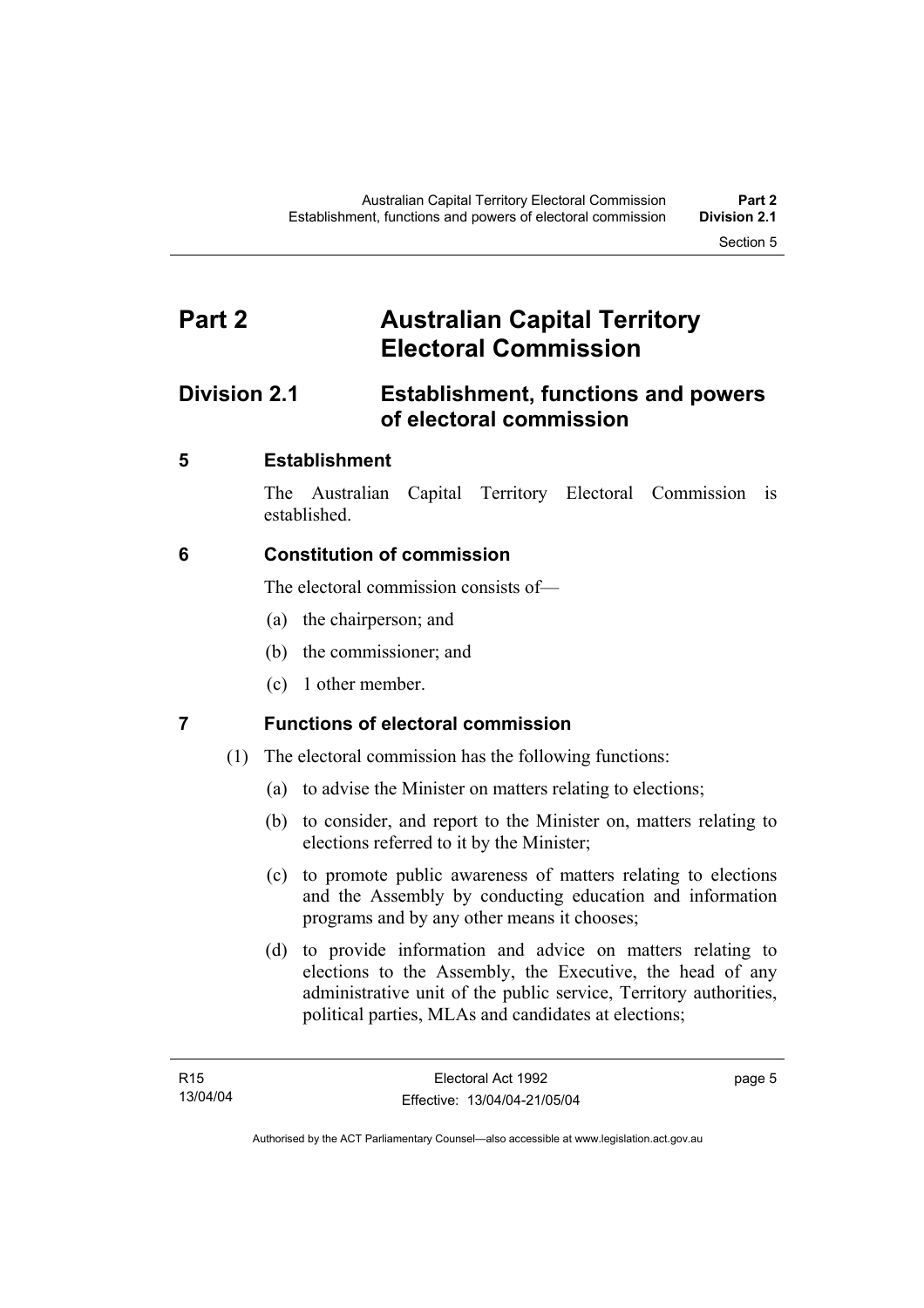- (e) to conduct and promote research into matters relating to elections or other matters relating to its functions;
- (f) to publish material on matters relating to its functions;
- (g) to provide, on payment of the determined fee (if any), goods and services to persons or organisations, to the extent that it is able to do so by using information or material in its possession or expertise acquired in the exercise of its functions;
- (h) to conduct ballots for prescribed persons and organisations;
- (i) to exercise any other function given to it under this Act or another Territory law.
- *Note* A provision of a law that gives an entity (including a person) a function also gives the entity powers necessary and convenient to exercise the function (see *Legislation Act 2001*, s 196 and dict, pt 1, def of *entity*).
- (2) The commission may exercise any of its functions under subsection (1) (a) to (f) in conjunction with the Australian Electoral **Commission**
- (3) In this section:

*election* includes a referendum and any other ballot.

#### **8 Determination of fees**

- (1) The electoral commission may, in writing, determine fees for this Act.
	- *Note* The *Legislation Act 2001* contains provisions about the making of determinations and regulations relating to fees (see pt 6.3).
- (2) A determination is a disallowable instrument.
	- *Note* A disallowable instrument must be notified, and presented to the Legislative Assembly, under the *Legislation Act 2001*.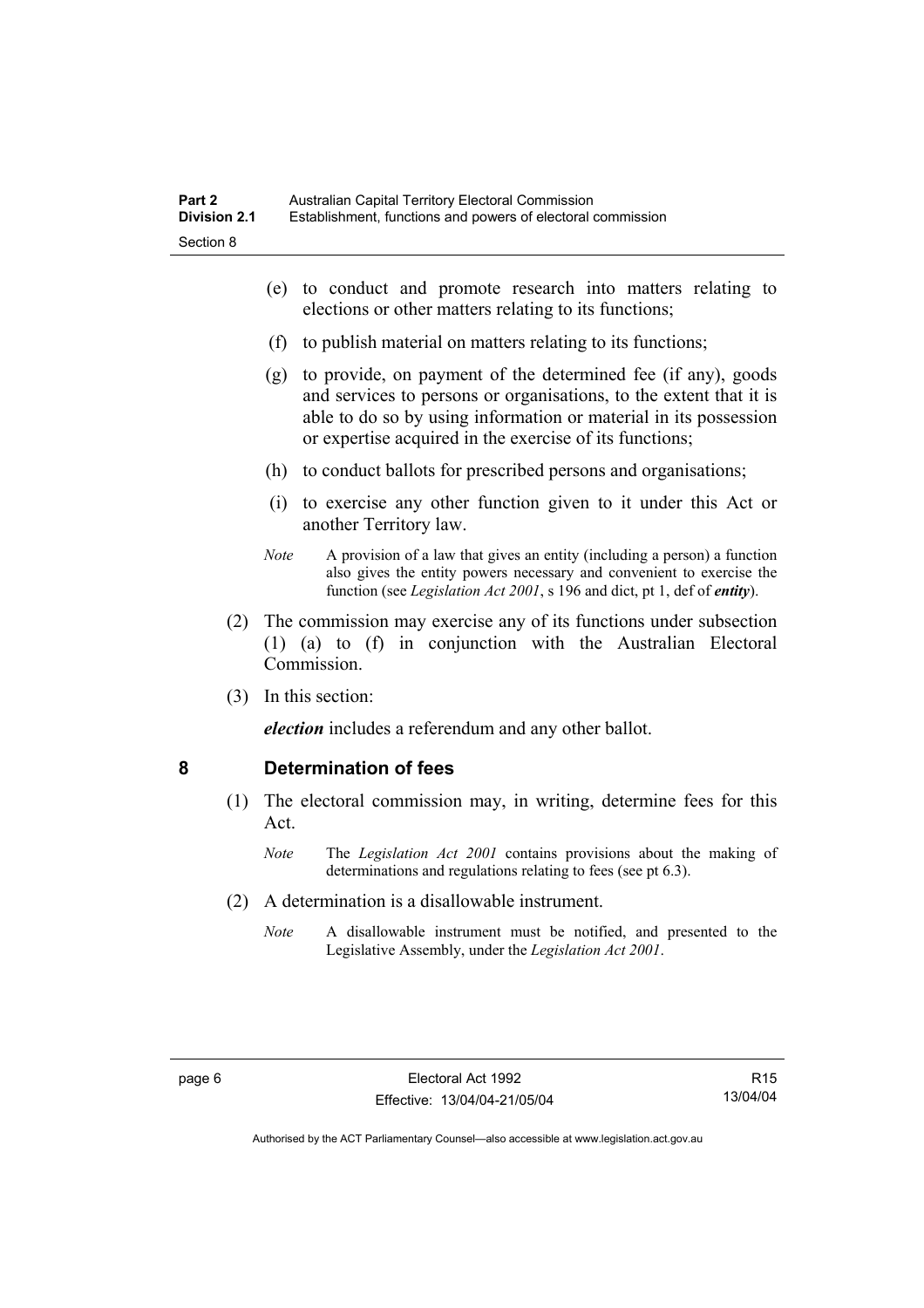### **10 Electoral commission's annual report**

The electoral commission is a public authority for the *Annual Reports (Government Agencies) Act 2004*.

#### **10A Special reports by electoral commission**

- (1) The electoral commission may give to the Minister a report on anything relating to elections, referendums or other ballots.
- (2) If the Minister receives a report that is expressed to be given to the Minister under subsection (1), the Minister must present a copy of the report to the Legislative Assembly within 6 sitting days after the day the Minister receives it.

# **Division 2.2 Members of electoral commission**

### **11 Meaning of** *member* **for div 2.2**

In this division:

*member* means a member of the electoral commission, other than the commissioner.

#### **12 Appointment**

- (1) The Executive may appoint a person to be a member.
	- *Note* For the making of appointments (including acting appointments), see *Legislation Act 2001*, pt 19.3.
- (2) A person shall not be appointed as the chairperson unless the person—
	- (a) is or has been a judge; or
	- (b) has been a justice of the High Court; or
	- (c) has been a chief executive; or
	- (d) has held an office of Secretary within the meaning of the *Public Service Act 1999* (Cwlth); or

| R15      | Electoral Act 1992           | page 7 |
|----------|------------------------------|--------|
| 13/04/04 | Effective: 13/04/04-21/05/04 |        |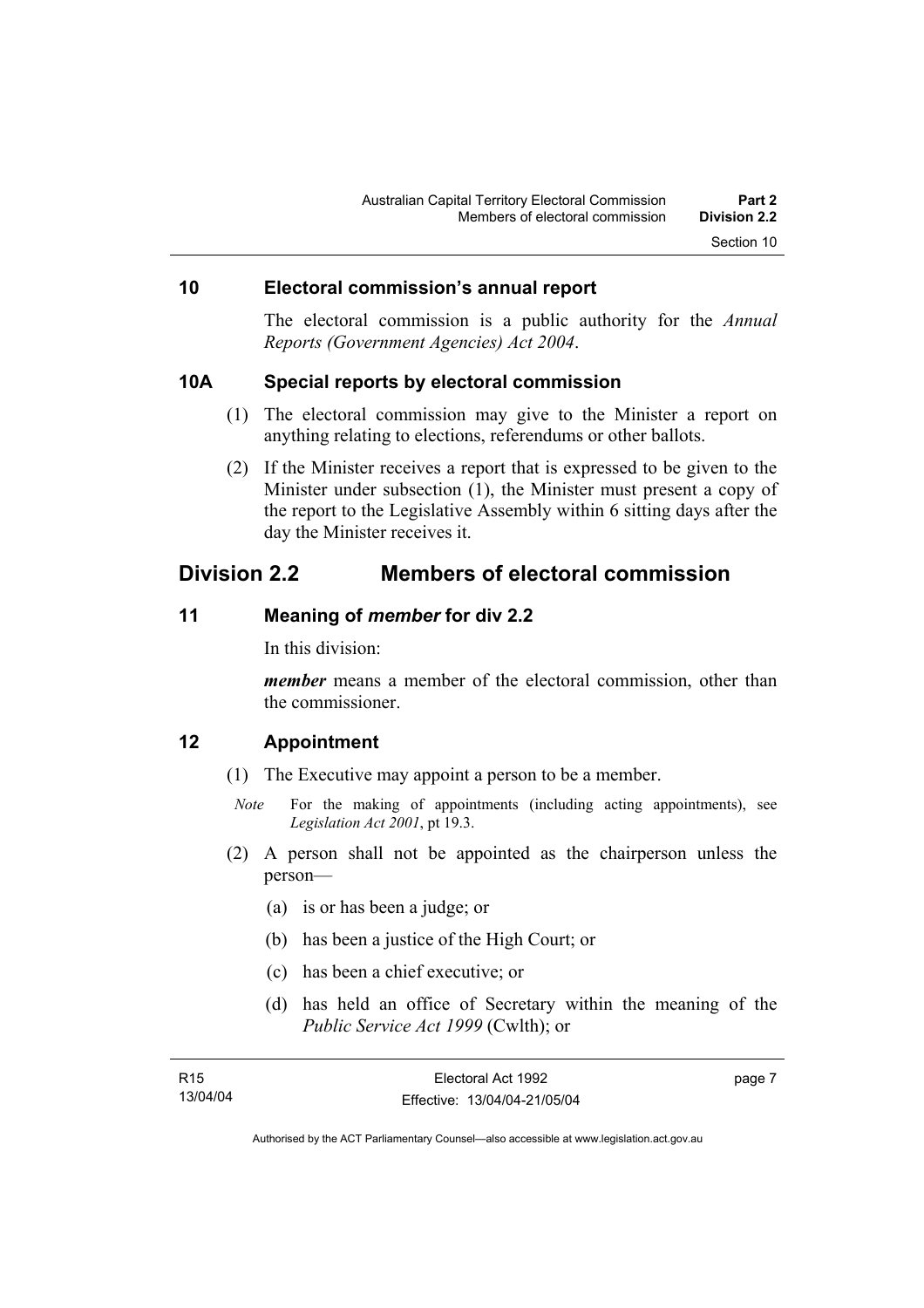- (e) has been a member of the electoral commission or of an authority of the Commonwealth, a State or another Territory equivalent to the electoral commission.
- (3) Before a person is appointed as a member, the Minister shall consult—
	- (a) the leader of each political party represented in the Legislative Assembly; and
	- (b) all members of the Legislative Assembly who are not also members of such a party;

about the proposed appointment.

- (4) An appointment under subsection (1) is a disallowable instrument.
	- *Note* A disallowable instrument must be notified, and presented to the Legislative Assembly, under the *Legislation Act 2001*.

### **13 Term of appointment of members**

A member must be appointed for a term of not longer than 5 years.

*Note* A person may be reappointed to a position if the person is eligible to be appointed to the position (see *Legislation Act 2001*, s 208 and dict, pt 1, def of *appoint*).

#### **14 Conditions of appointment of members generally**

A member holds the position on the conditions not provided by this Act or another Territory law that are decided by the Minister.

#### **15 Leave of absence**

The Minister may grant a member leave of absence on the terms and conditions about remuneration and otherwise that the Minister determines.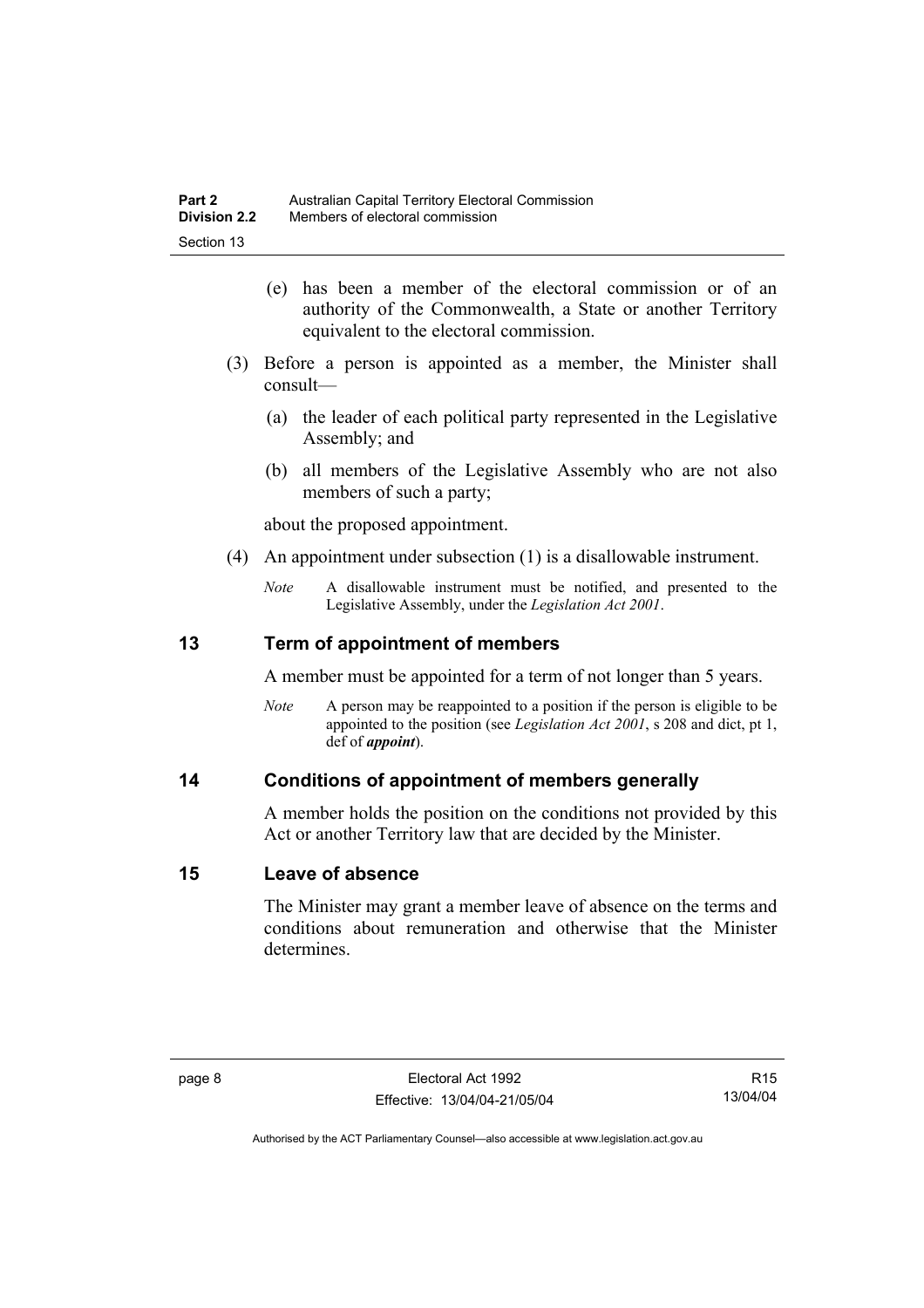### **17 Suspension or ending of appointment of members**

- (1) The Executive may suspend a member from duty for misbehaviour or physical or mental incapacity.
- (2) On the first sitting day after the day when a member is suspended, the Minister shall present a statement of the reasons for the suspension to the Legislative Assembly.
- (3) If, within 7 sitting days after a statement is presented in accordance with subsection (2), the Legislative Assembly passes a resolution requiring the Executive to end the appointment of the member to whom the statement relates, the Executive shall end the appointment of that member.
- $(4)$  If—
	- (a) the Minister does not present a statement in accordance with subsection (2); or
	- (b) the Legislative Assembly does not pass a resolution in accordance with subsection (3);

the member who is suspended shall resume his or her duties.

- (5) A member who is suspended from duty is entitled to be paid remuneration and allowances as a member during the suspension.
- (6) The Executive shall end the appointment of a member if the member—
	- (a) is absent without leave granted under section 15 from 3 consecutive meetings of the electoral commission; or
	- (b) contravenes section 21 without reasonable excuse; or
	- (c) is convicted of an offence in Australia or elsewhere punishable by imprisonment for 12 months or longer.
	- *Note* A member's appointment also ends if the member resigns (see *Legislation Act 2001*, s 210).

page 9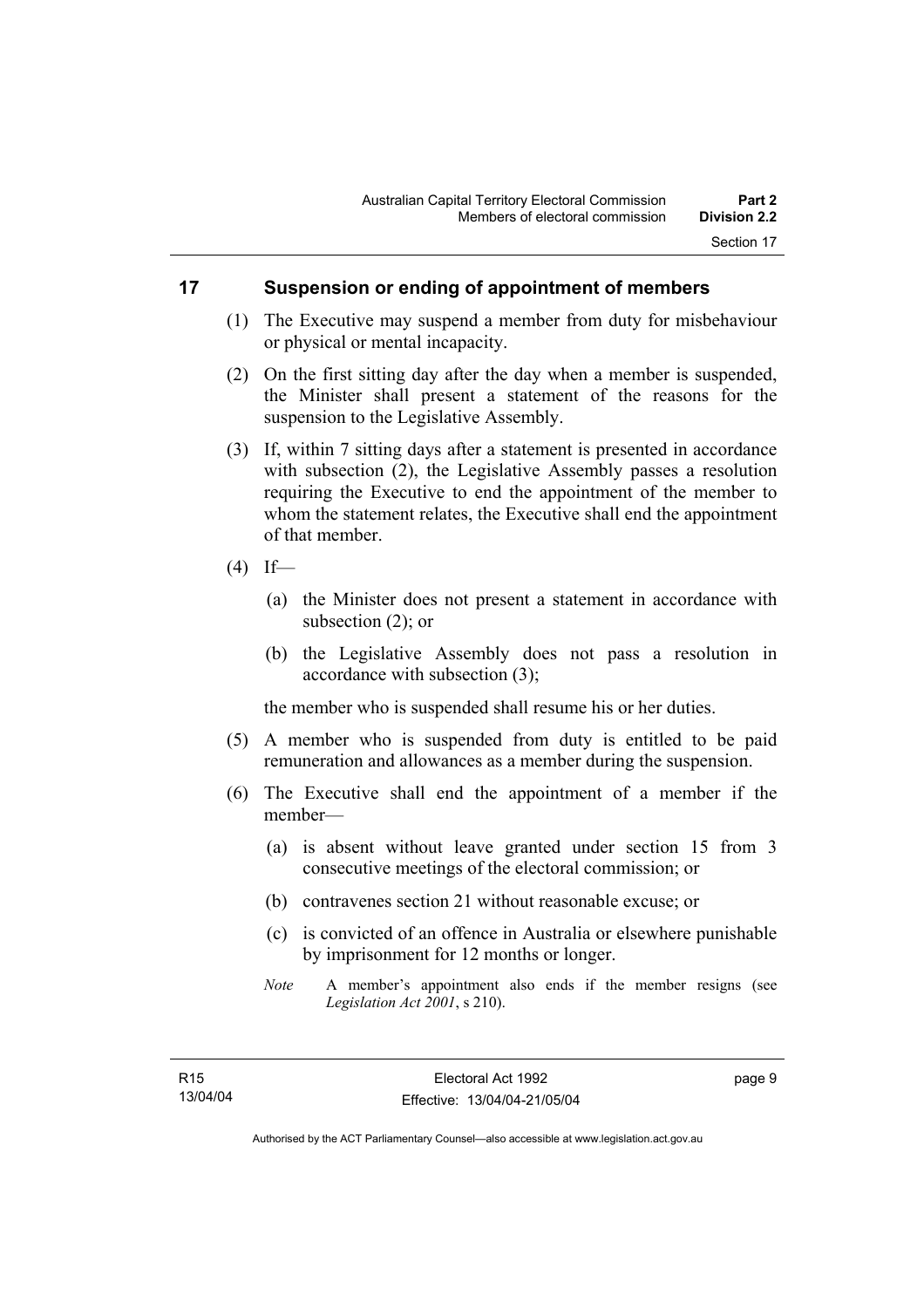# **Division 2.3 Meetings**

# **19 Procedure**

- (1) The chairperson may call a meeting of the electoral commission.
- (2) The chairperson shall call the meetings of the electoral commission necessary for the efficient conduct of its functions.
- (3) At a meeting, 2 members constitute a quorum.
- (4) The chairperson shall preside at all meetings at which he or she is present.
- (5) If the chairperson is not present at a meeting, the commissioner shall preside.
- (6) Questions arising at a meeting shall be determined by a majority of the votes of the members present and voting.
- (7) The member presiding at a meeting has a deliberative vote, and in the event of an equality of votes, has a casting vote.
- $(8)$  If—
	- (a) only 2 members are present at a meeting; and
	- (b) those members differ in opinion on a matter, other than a matter because of which the third member is absent because of section 21;

the determination of the matter shall be postponed until the next meeting.

- (9) The electoral commission may regulate the conduct of proceedings at its meetings as it considers appropriate.
- (10) The electoral commission may inform itself on any matter in the way it considers appropriate.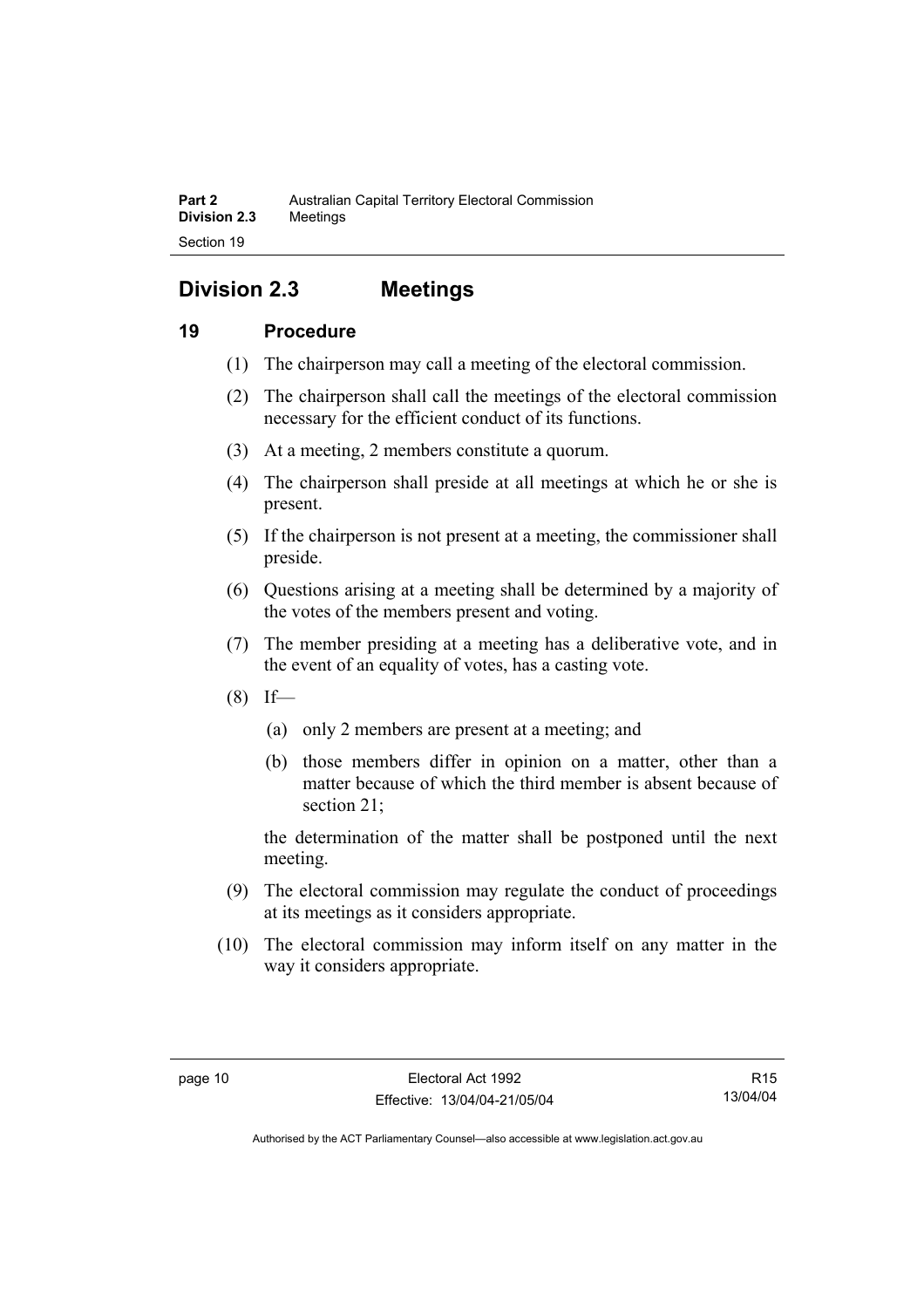# **20 Delegation by electoral commission**

- (1) The electoral commission may delegate the commission's functions under this Act or another Territory law to—
	- (a) the commissioner; or
	- (b) an officer or a member of the commission's staff.
- (2) However, the electoral commission must not delegate its functions under part 4 (Electorates) or part 15 (Review of decisions).
	- *Note* For the making of delegations and the exercise of delegated functions, see *Legislation Act 2001*, pt 19.4.

#### **21 Disclosure of interests**

- (1) A member who has a direct or indirect pecuniary interest in a matter being considered or about to be considered by the electoral commission shall, as soon as possible after the relevant facts have come to the member's knowledge, disclose the nature of the interest at a meeting of the electoral commission.
- (2) The disclosure shall be recorded in the minutes of the meeting and, unless the electoral commission determines otherwise, the member shall not—
	- (a) be present during any deliberation of the electoral commission in relation to the matter; or
	- (b) take part in any decision of the electoral commission in relation to the matter.
- (3) The member shall not—
	- (a) be present during any deliberation of the electoral commission for the purpose of considering whether to make a determination under subsection (2) in relation to that member; or
	- (b) take part in the making by the electoral commission of such a determination.

| R15      | Electoral Act 1992           | page 11 |
|----------|------------------------------|---------|
| 13/04/04 | Effective: 13/04/04-21/05/04 |         |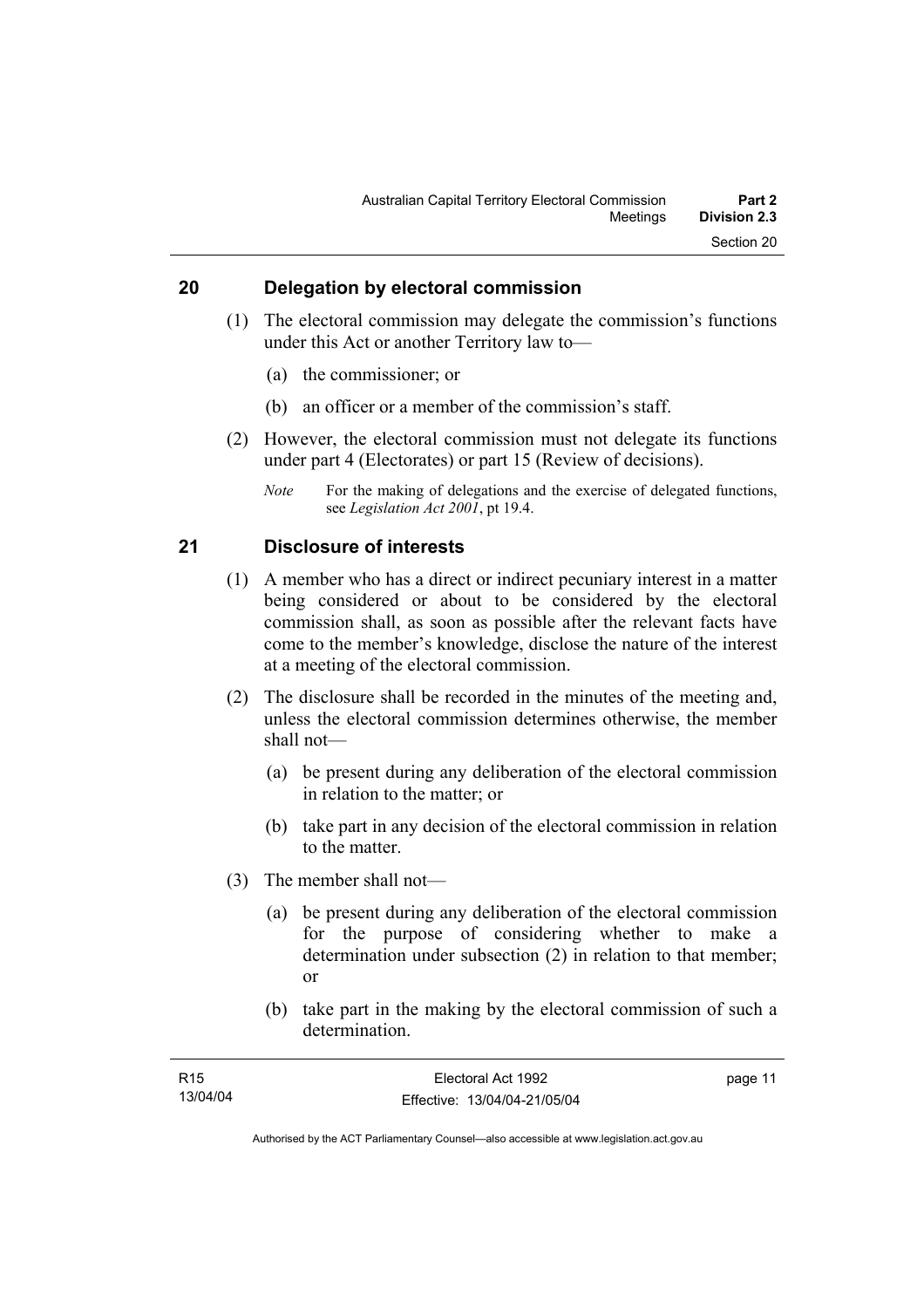| Part 2              | Australian Capital Territory Electoral Commission |
|---------------------|---------------------------------------------------|
| <b>Division 2.3</b> | Meetinas                                          |
| Section 21          |                                                   |

 (4) A member is not to be taken to have an interest in a matter only because the member is entitled to vote in a general election of members of the Legislative Assembly.

page 12 **Electoral Act 1992** Effective: 13/04/04-21/05/04

R15 13/04/04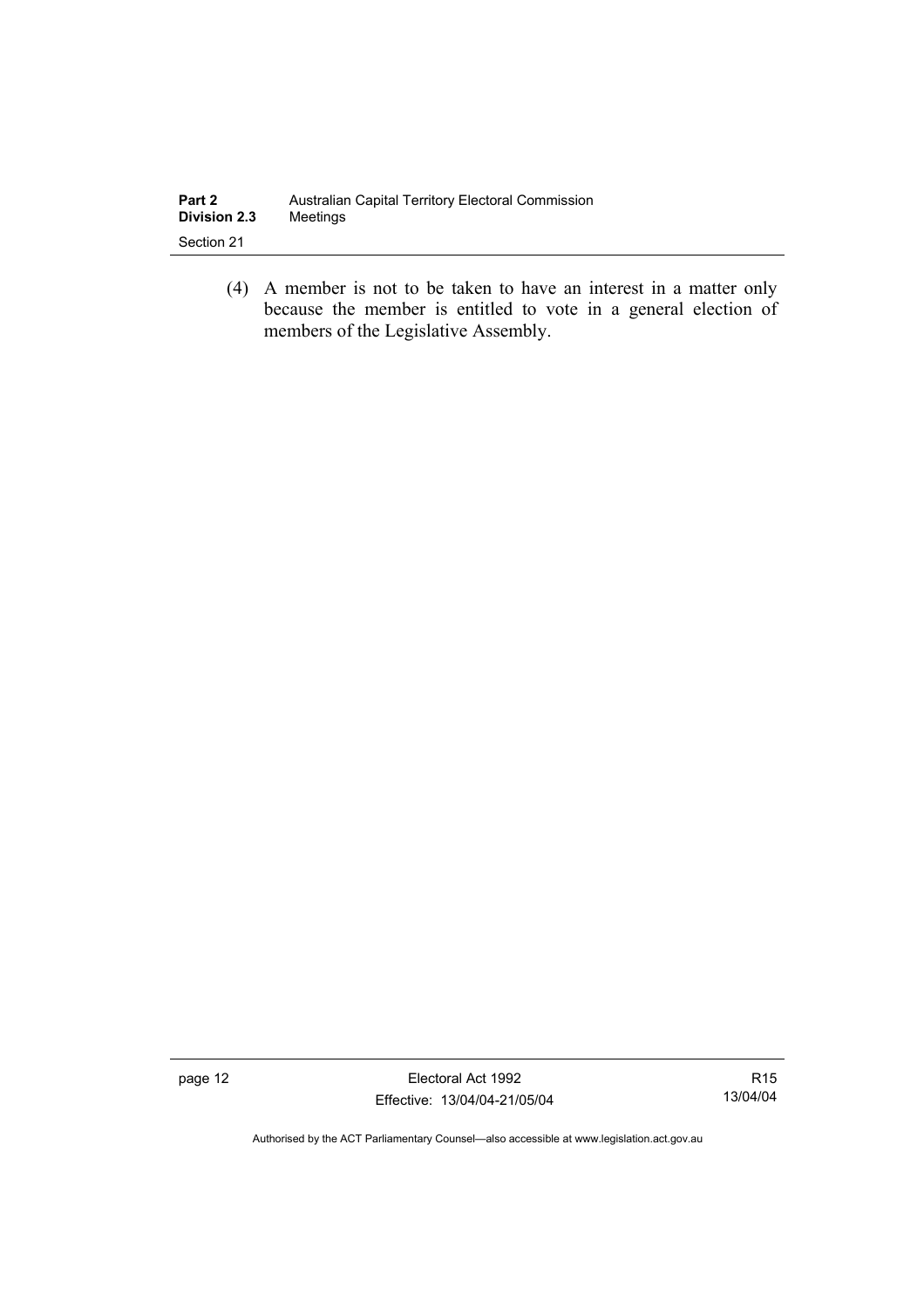# **Part 3 Electoral commissioner and staff of electoral commission**

# **Division 3.1 Electoral commissioner**

# **22 Appointment**

- (1) The Executive may appoint a person to be the Electoral **Commissioner**
- *Note* For the making of appointments (including acting appointments), see *Legislation Act 2001*, pt 19.3.
- (2) Before a person is appointed as the commissioner, the Minister shall consult—
	- (a) the leader of each political party represented in the Legislative Assembly; and
	- (b) all members of the Legislative Assembly who are not also members of such a party;

about the proposed appointment.

- (3) An appointment under subsection (1) is a disallowable instrument.
	- *Note* A disallowable instrument must be notified, and presented to the Legislative Assembly, under the *Legislation Act 2001*.

# **23 Functions of commissioner etc**

- (1) The commissioner is the chief executive officer of the electoral commission.
- (2) The commissioner has the functions given to the commissioner under this Act or another Territory law.
	- *Note* A provision of a law that gives an entity (including a person) a function also gives the entity powers necessary and convenient to exercise the function (see *Legislation Act 2001*, s 196 and dict, pt 1, def of *entity*).

page 13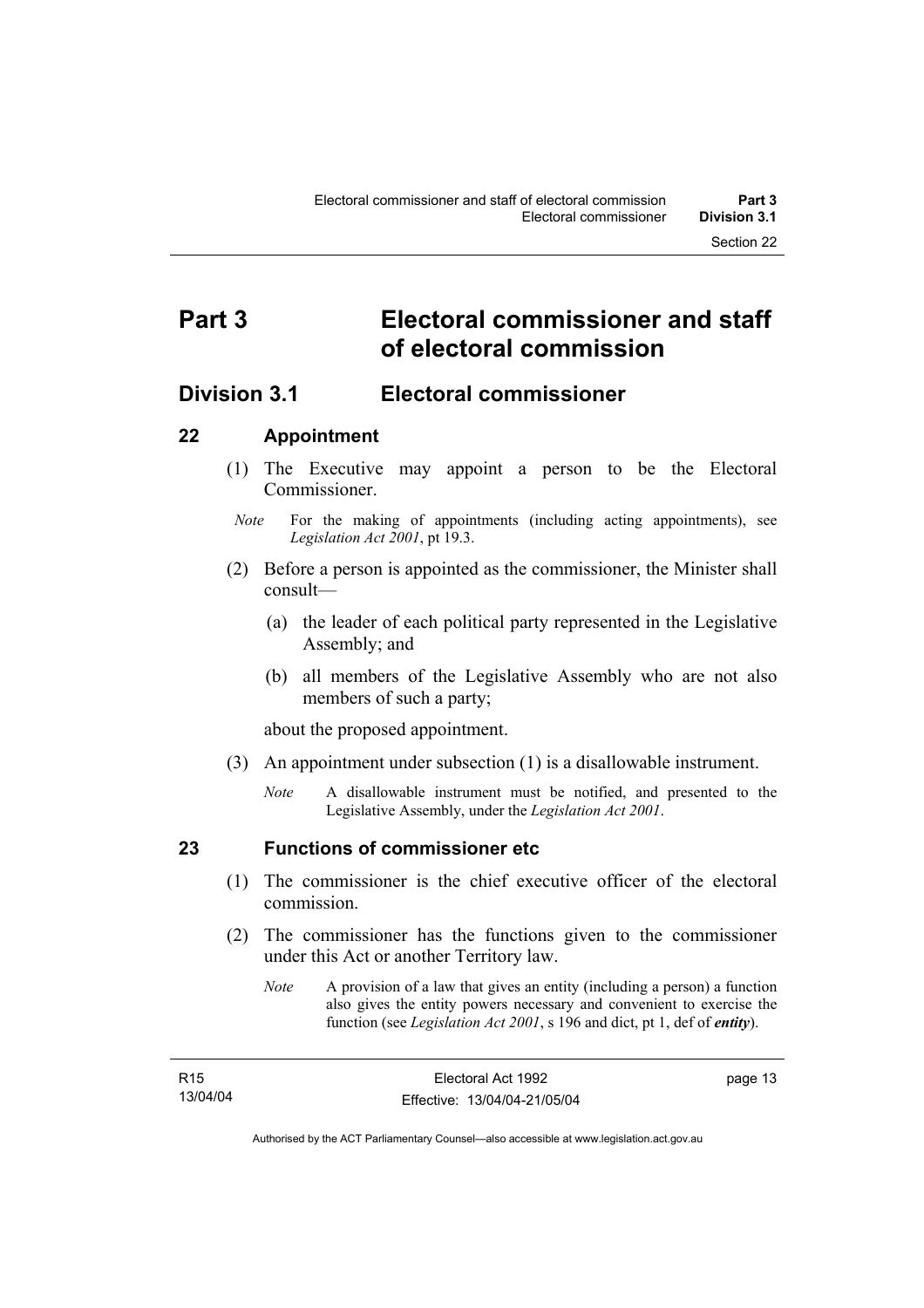(3) The commissioner may give written directions to officers and members of the staff of the electoral commission in relation to the exercise of their functions under this Act or another Territory law.

# **24 Delegation by commissioner**

- (1) The commissioner may delegate the commissioner's functions under this Act or another Territory law to an officer or a member of the staff of the electoral commission.
	- *Note* For the making of delegations and the exercise of delegated functions, see *Legislation Act 2001*, pt 19.4.
- (2) However, the commissioner must not delegate the commissioner's functions under part 4 (Electorates).

# **25 Term of appointment of commissioner**

The commissioner must be appointed for a term of not longer than 5 years.

*Note* A person may be reappointed to a position if the person is eligible to be appointed to the position (see *Legislation Act 2001*, s 208 and dict, pt 1, def of *appoint*).

# **26 Conditions of appointment of commissioner generally**

- (1) The commissioner holds the position on the conditions not provided by this Act or another Territory law that are decided by the Minister.
- (2) The commissioner may hold any other position that is compatible with the exercise of his or her functions as commissioner.

# **27 Leave of absence**

The Minister may grant the commissioner leave of absence on the terms and conditions about remuneration and otherwise that the Minister determines.

R15 13/04/04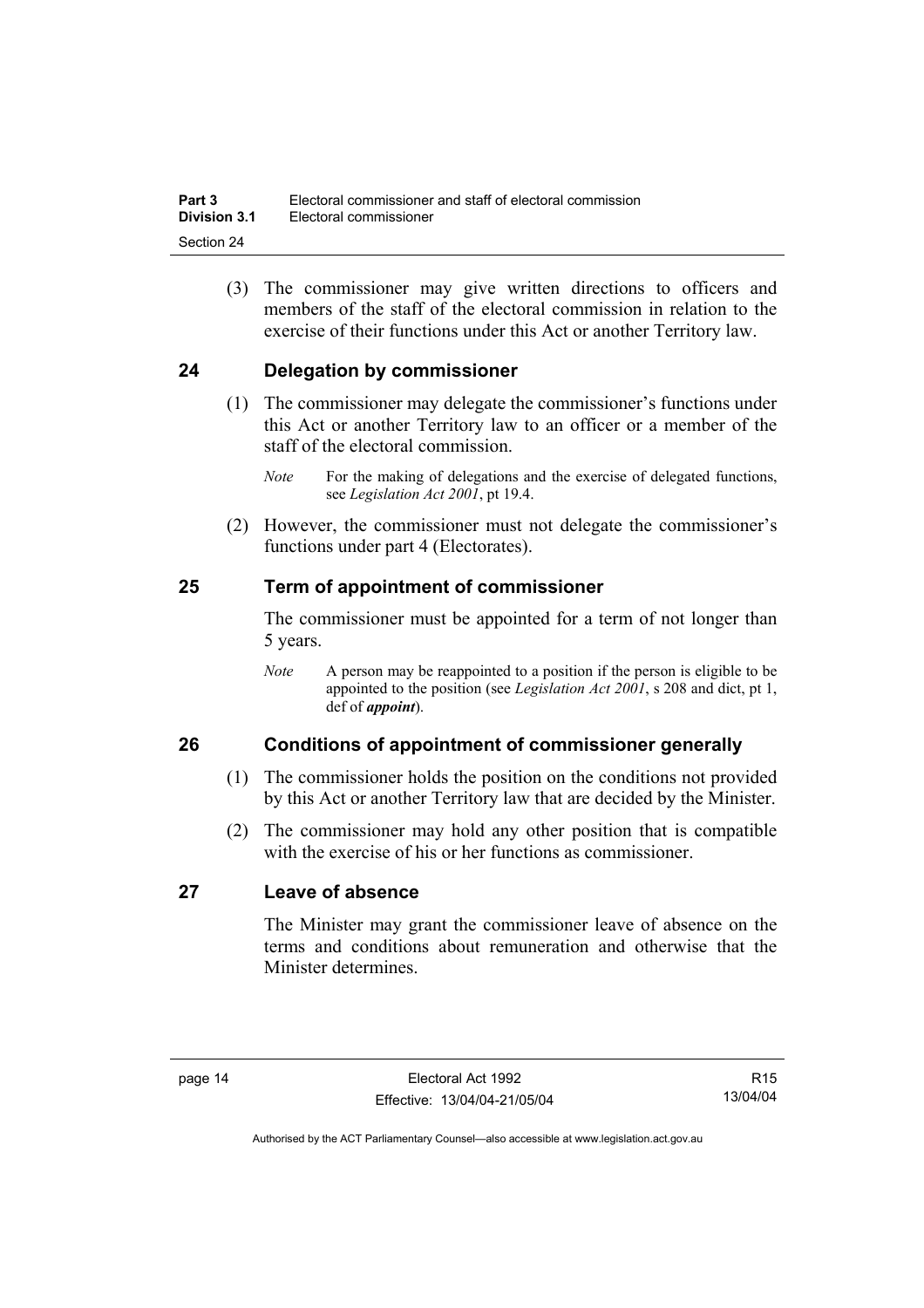#### **29 Suspension or ending of appointment of commissioner**

- (1) The Executive may suspend the commissioner from duty for misbehaviour or physical or mental incapacity.
- (2) On the first sitting day after the day when the commissioner is suspended, the Minister shall present a statement of the reasons for the suspension to the Legislative Assembly.
- (3) If, within 7 sitting days after a statement is presented in accordance with subsection (2), the Legislative Assembly passes a resolution requiring the Executive to end the appointment of the commissioner, the Executive shall end the appointment of the commissioner.
- $(4)$  If—
	- (a) the Minister does not present a statement in accordance with subsection (2); or
	- (b) the Legislative Assembly does not pass a resolution in accordance with subsection (3);

the commissioner shall resume his or her duties.

- (5) The commissioner is entitled to be paid remuneration and allowances during any suspension.
- (6) The Executive shall end the appointment of the commissioner if he or she—
	- (a) is absent without leave granted under section 27 from 3 consecutive meetings of the commission; or
	- (b) contravenes section 21 without reasonable excuse; or
	- (c) is convicted of an offence in Australia or elsewhere punishable by imprisonment for 12 months or longer.
	- *Note* A person's appointment also ends if the person resigns (see *Legislation Act 2001*, s 210).

page 15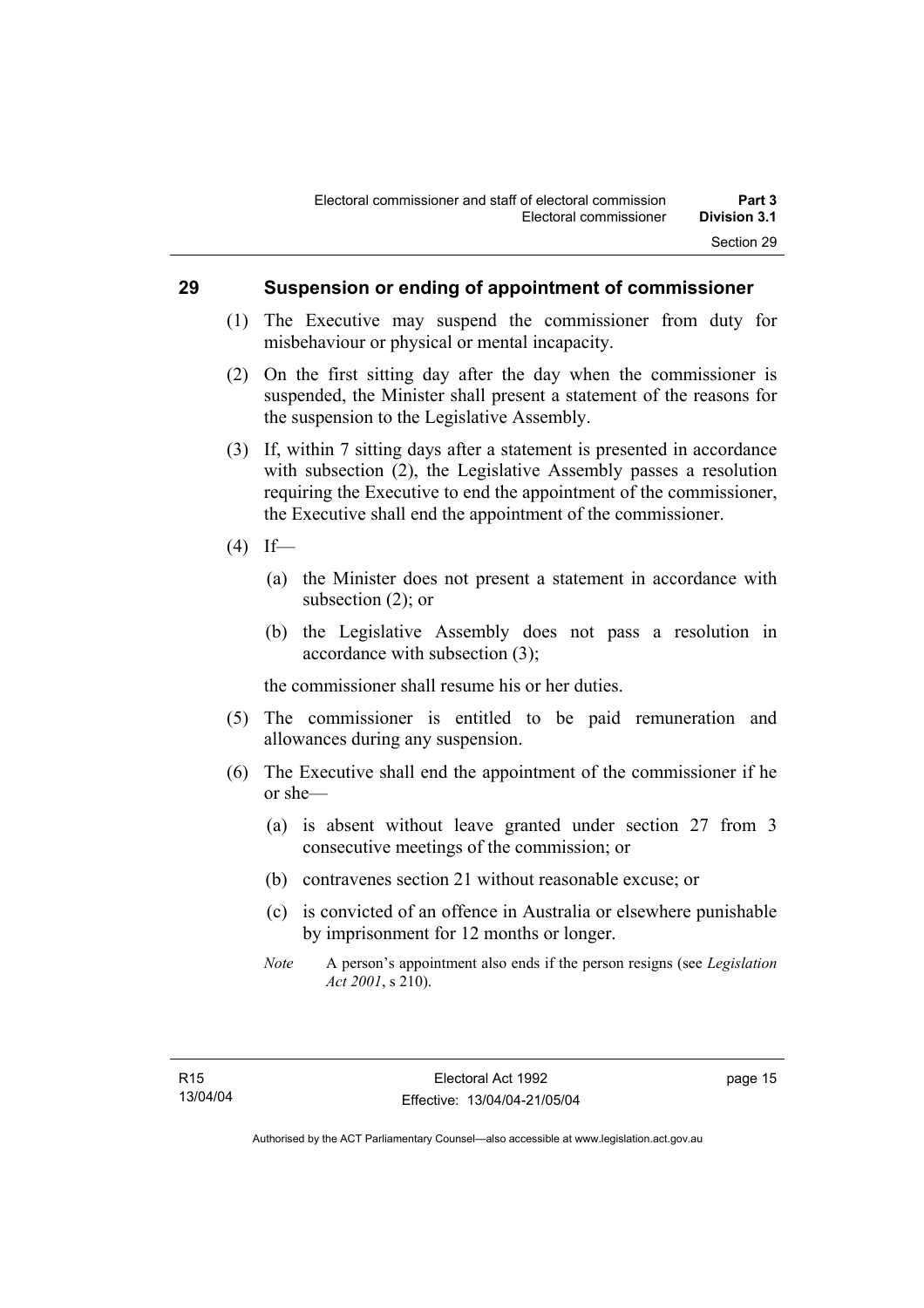# **Division 3.2 Staff of electoral commission**

### **31 Staff**

- (1) The staff assisting the commissioner shall be employed under the *Public Sector Management Act 1994*.
- (2) The *Public Sector Management Act 1994* applies in relation to the management of the staff assisting the commissioner.

# **32 Temporary staff and consultants**

- (1) The commissioner may, on behalf of the Territory—
	- (a) employ temporary staff; or
	- (b) engage consultants;

for this Act.

- (2) Temporary staff shall be employed on terms and conditions determined from time to time by the electoral commission after consultation with the Executive.
- (3) Consultants shall be engaged on terms and conditions determined from time to time by the electoral commission.
- (4) Nothing in this section in relation to the engagement of consultants is to be taken to give the commissioner or the commission a power to enter into a contract of employment.

#### **33 Officers**

- (1) The commissioner may appoint an adult to be an officer for this Act.
	- *Note 1* For the making of appointments (including acting appointments), see *Legislation Act 2001*, pt 19.3.
- *Note 2* In particular, a person may be appointed for a particular provision of a law (see *Legislation Act* 2001, s 7 (3)) and an appointment may be made by naming a person or nominating the occupant of a position (see s 207).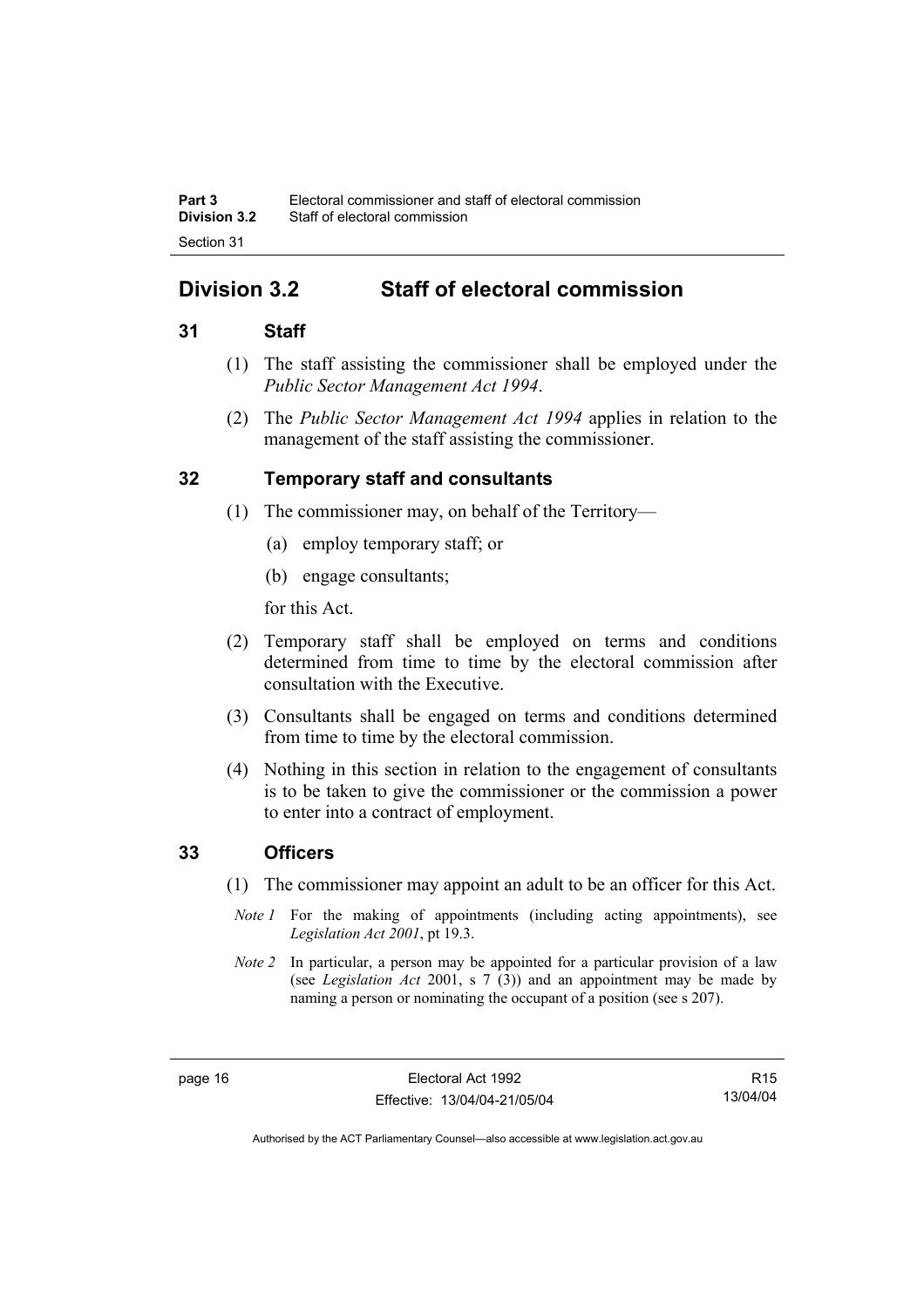- (2) The officers so appointed include, but are not limited to, the following officers:
	- (a) the officer in charge of a polling place;
	- (b) the officer in charge of a scrutiny centre;
	- (c) an officer for the purposes of a poll or the scrutiny at an election.
- (3) A candidate is not entitled to be appointed as an officer, and an officer vacates office if he or she becomes a candidate.
- (4) The commissioner has all the powers of an officer and, in the exercise of such a power, is subject to the same obligations as an officer and, for this Act, shall be taken to be an officer.
- (5) Subject to the directions of the OIC, an officer at a polling place or scrutiny centre may exercise any of the powers of the OIC and in so doing shall, for this Act, be taken to be the OIC.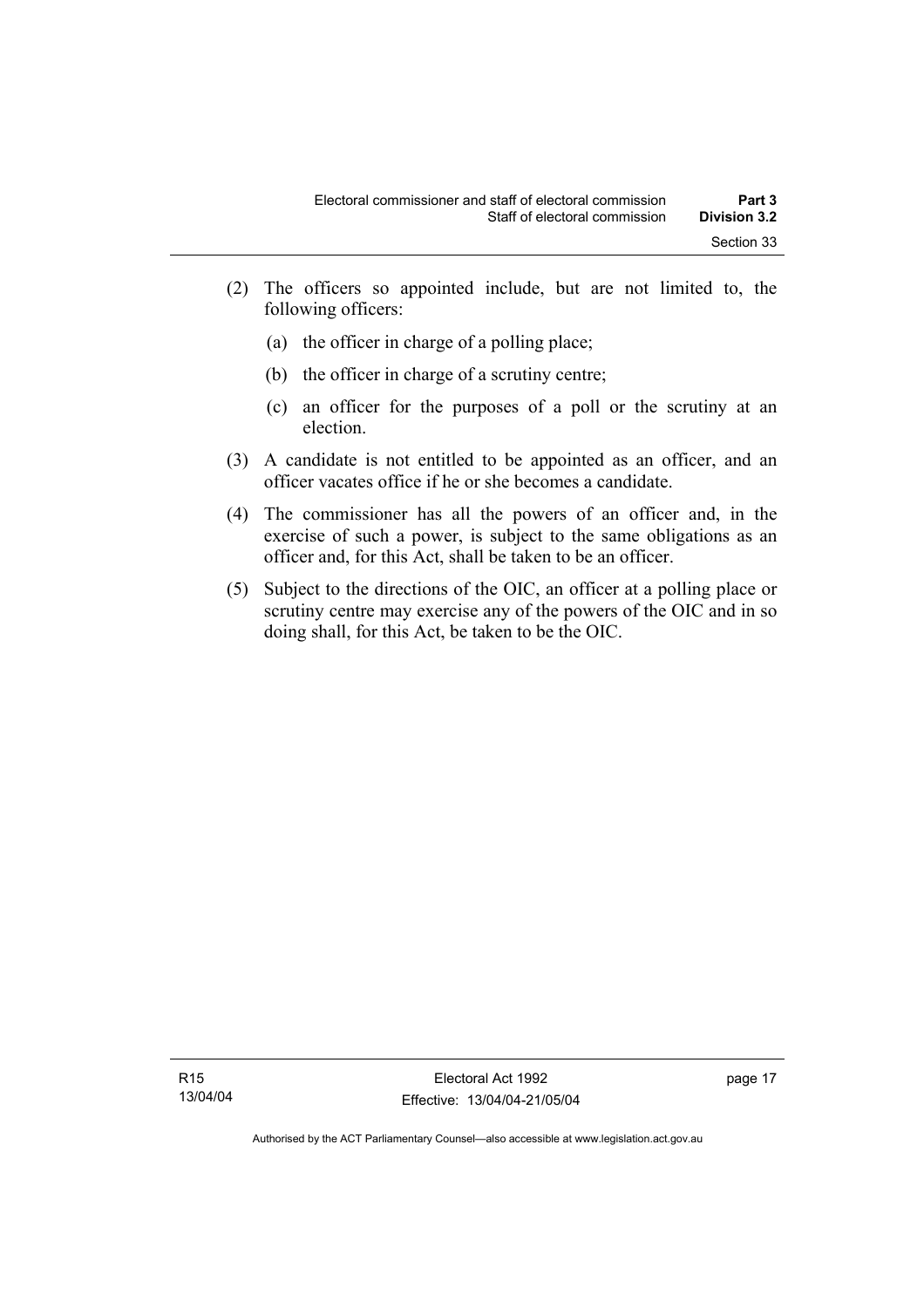#### **Part 4** Electorates

Section 34

# **Part 4 Electorates**

#### **34 Multimember electorates**

- (1) The ACT shall be divided into 3 separate electorates.
- (2) Seven members of the Legislative Assembly shall be elected from 1 electorate.
- (3) Five members of the Legislative Assembly shall be elected from each of the other 2 electorates.

### **35 Redistribution of electorates**

- (1) Subject to this part, the augmented commission shall redistribute electorates by determining—
	- (a) the name and boundaries of each electorate; and
	- (b) the number of members of the Legislative Assembly to be elected from each electorate.
- (2) A determination—
	- (a) must be in writing; and
	- (b) may be made only after any investigation under section 52 (Objections to augmented electoral commission's proposal) is finished.
- (3) A determination is a notifiable instrument.
	- *Note* A notifiable instrument must be notified under the *Legislation Act 2001*.

#### **36 Factors relevant to redistribution**

In making a redistribution of electorates, the augmented commission shall—

R15 13/04/04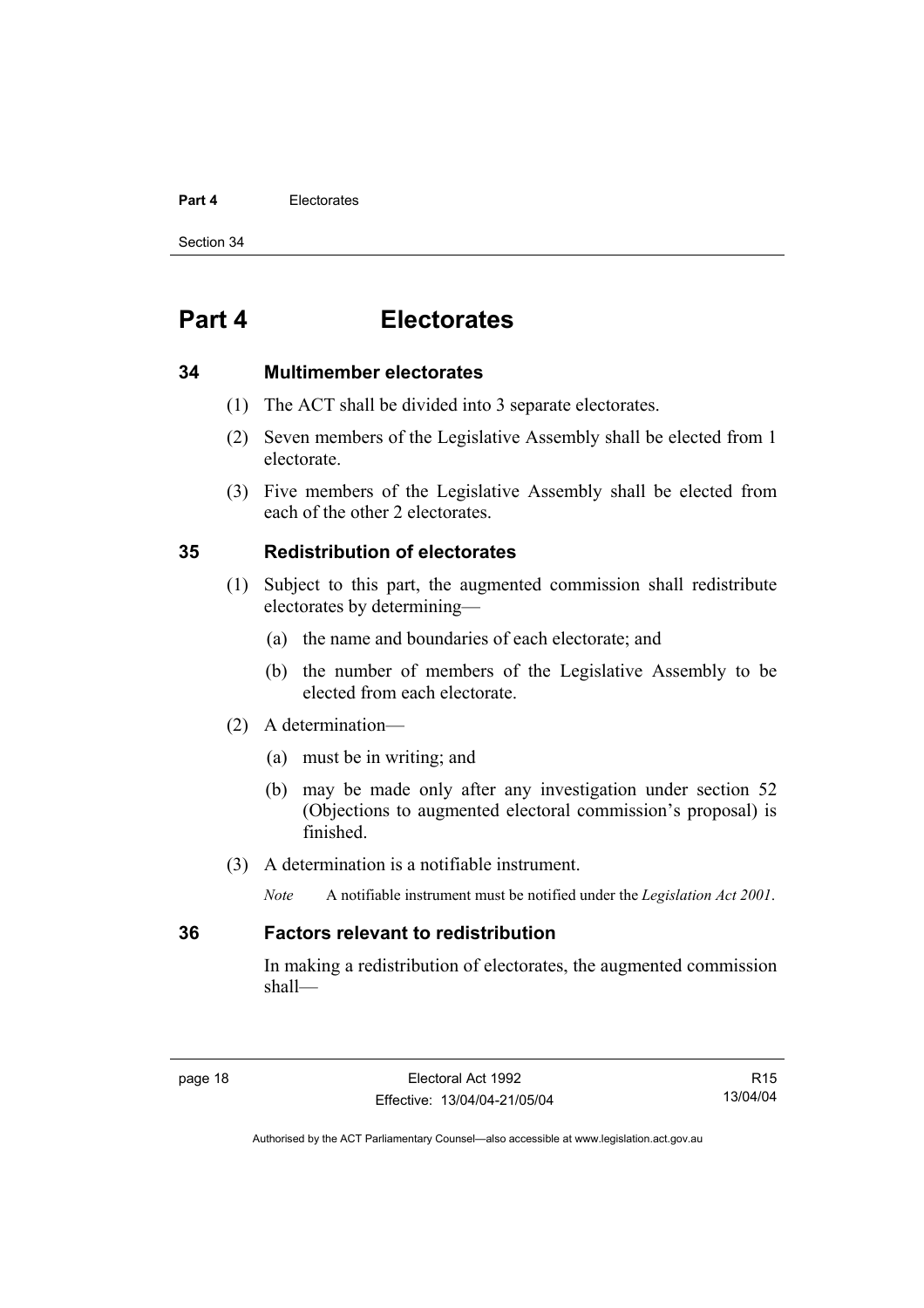- (a) ensure that the number of electors in an electorate immediately after the redistribution is within the range permitted by the *Australian Capital Territory (Self-Government) Act 1988*  (Cwlth), section 67D (2); and
- (b) endeavour to ensure, as far as practicable, that the number of electors in an electorate at the time of the next general election of members of the Legislative Assembly will not be greater than 105%, or less than 95%, of the expected quota for the electorate at that time ascertained in accordance with the formula set out in the *Australian Capital Territory (Self-Government) Act 1988* (Cwlth), section 67D (1); and
- (c) duly consider—
	- (i) the community of interests within each proposed electorate, including economic, social and regional interests; and
	- (ii) the means of communication and travel within each proposed electorate; and
	- (iii) the physical features and area of each proposed electorate; and
	- (iv) the boundaries of existing electorates; and
	- (v) the boundaries of divisions and sections fixed under the *Districts Act 2002*.

# **37 Timing of redistributions**

- (1) After each ordinary election, a redistribution process shall, subject to section 38—
	- (a) begin as soon as practicable after the beginning of the period of 2 years ending on the end of the 3rd Saturday in October in the year when the next ordinary election is due to be held; and
	- (b) be completed as soon as practicable.

page 19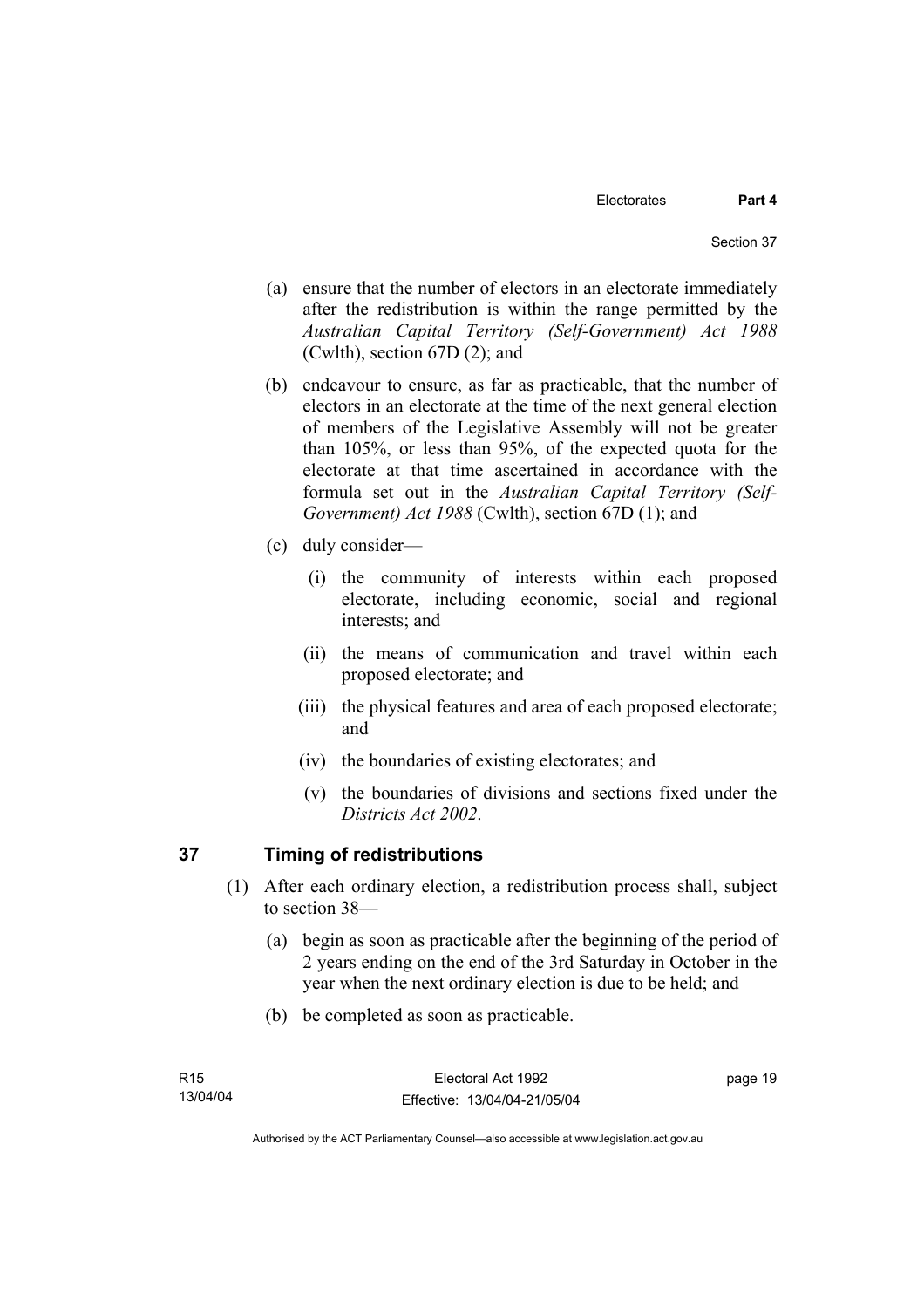## **Part 4** Electorates

Section 37A

- (2) For subsection (1), a redistribution process—
	- (a) begins when a redistribution committee is formed for the purposes of a redistribution; and
	- (b) ends when the redistribution of electorates is determined under section 35.

# **37A Timing of redistribution after 2001 ordinary election**

- (1) The redistribution process required under section 37 after the ordinary election held on 20 October 2001 must begin as soon as practicable after 30 April 2003.
- (2) Subsection (1) applies despite section 37 (1) (a) but subject to section 38.
- (3) This section expires 16 October 2004.

# **38 Suspension of redistribution process—extraordinary elections**

(1) In this section:

## *redistribution process*—see section 37.

- (2) If the election period for an extraordinary election begins during a redistribution process, no further action shall be taken under this Act in relation to the redistribution until after the election period.
- (3) If, in relation to a proposed redistribution, a notice under this part invited a response (however described) to be made within a particular period and that period had not ended when the election period for an extraordinary election begins—
	- (a) a further such notice shall be given as soon as practicable after the election period; and
	- (b) this Act applies in relation to any response made in accordance with the firstmentioned notice as if it had been made in accordance with the further notice.

R15 13/04/04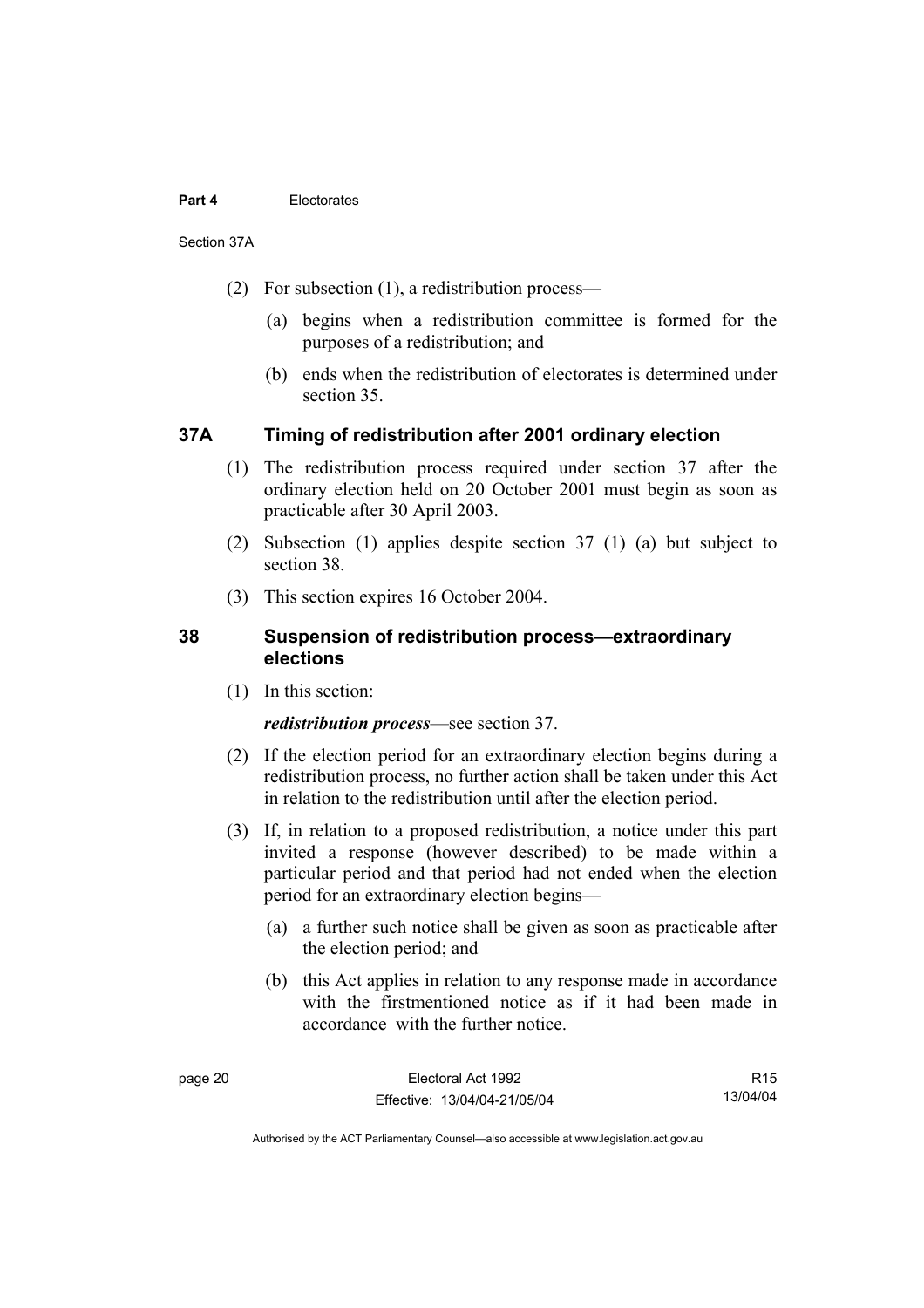## **39 Redistribution committees**

- (1) The electoral commission must, in writing, establish redistribution committees for this part.
- (2) The establishment of a redistribution committee is a notifiable instrument.

*Note* A notifiable instrument must be notified under the *Legislation Act 2001*.

- (3) A redistribution committee shall consist of—
	- (a) the commissioner; and
	- (b) the planning and land authority; and
	- (c) the commissioner for surveys; and
	- (d) a person appointed by the electoral commission whose qualifications or experience would, in the opinion of the electoral commission, enable the person to assist the committee, particularly in relation to the factors set out in section 36.

*Note* For the making of appointments, see *Legislation Act 2001*, pt 19.3.

 (4) The member mentioned in subsection (3) (d) holds the position on the conditions that are decided by the electoral commission in consultation with the Minister and stated in the member's appointment.

## **40 Meetings of redistribution committee**

- (1) The commissioner may call a meeting of a redistribution committee.
- (2) The commissioner shall preside at all meetings at which he or she is present.
- (3) If the commissioner is absent from a meeting, the members present shall elect 1 of their number to preside.
- (4) At a meeting, 3 members constitute a quorum.

| R <sub>15</sub> | Electoral Act 1992           | page 21 |
|-----------------|------------------------------|---------|
| 13/04/04        | Effective: 13/04/04-21/05/04 |         |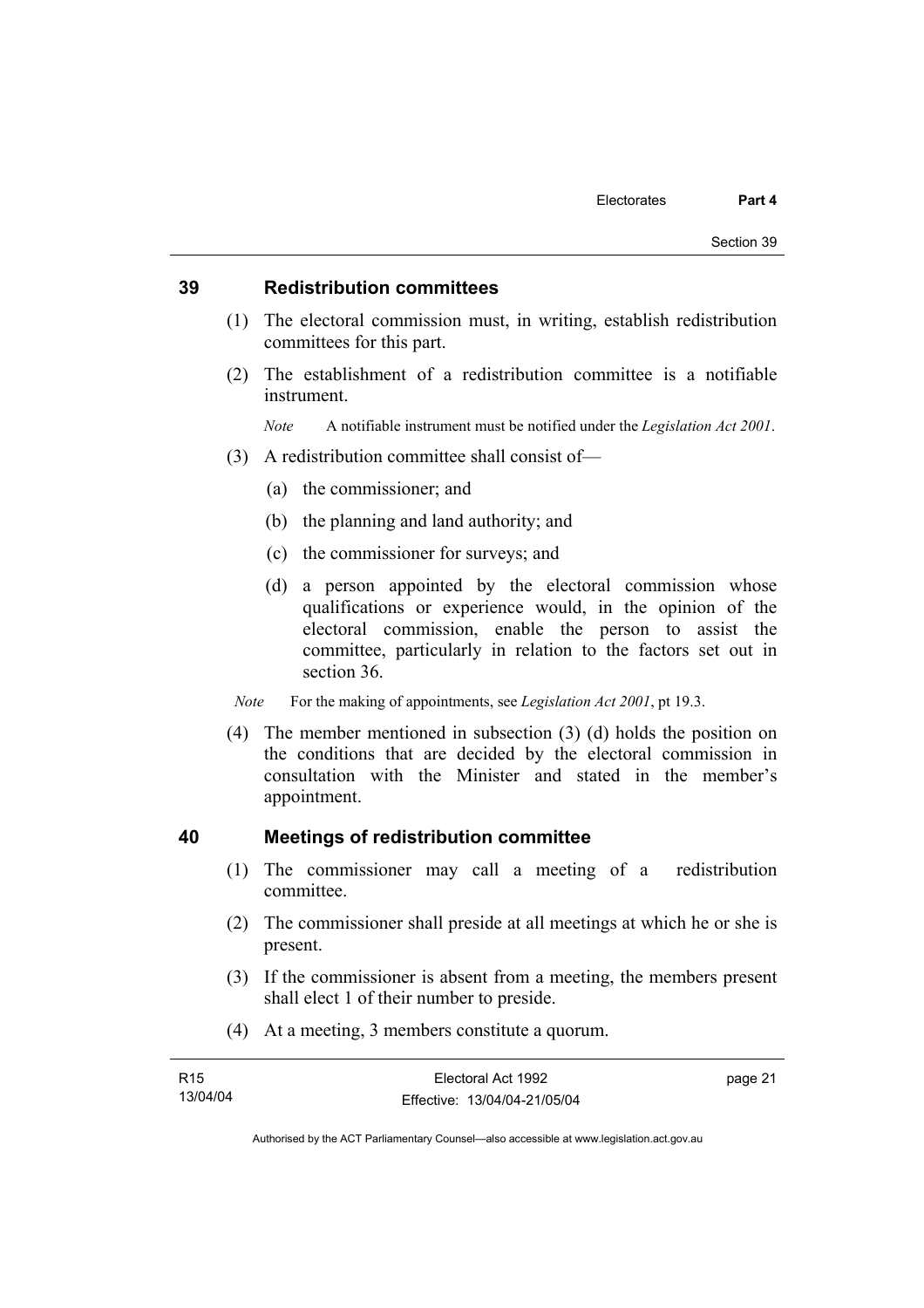### **Part 4** Electorates

#### Section 41

- (5) Questions shall be determined by a majority of the votes of the members present and voting.
- (6) The member presiding at a meeting has a deliberative vote and, in the event of an equality of votes, has a casting vote.
- (7) A redistribution committee may regulate the conduct of proceedings at its meetings as it considers appropriate.
- (8) A redistribution committee may inform itself in the way it considers appropriate, including the opening of its meetings to members of the public.
- (9) The electoral commission shall, on request by a redistribution committee, give the committee the information and assistance it requires for this part.

## **41 Suggestions and comments about redistribution**

- (1) A redistribution committee must prepare a written notice stating—
	- (a) that written suggestions about the redistribution of electorates may be given to it within 28 days after the day the notice is notified under the *Legislation Act 2001*; and
	- (b) that written comments about the suggestions may be given to it within 14 days after the last day suggestions may be given to it; and
	- (c) each place where suggestions may be inspected by members of the public.
- (2) The notice is a notifiable instrument.

*Note* A notifiable instrument must be notified under the *Legislation Act 2001*.

- (3) The redistribution committee must also publish the notice in a newspaper.
- (4) The redistribution committee must ensure that copies of any suggestions given to it in accordance with the notice are available

R15 13/04/04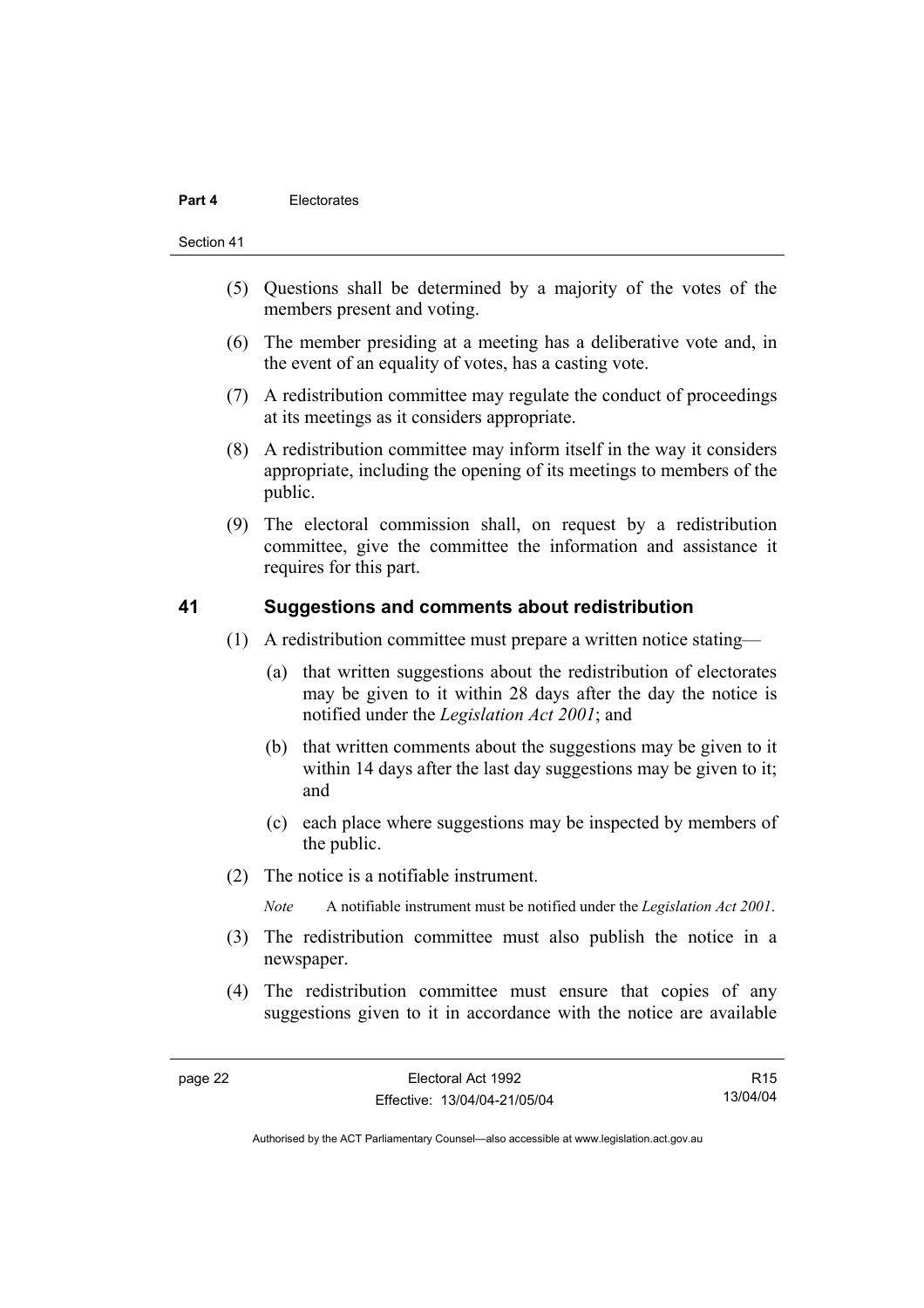for inspection by members of the public in accordance with the notice.

# **42 Outline of proposal**

Before making a proposed redistribution of electorates, a redistribution committee may cause an outline of its proposal to be made available to members of the public.

# **43 Proposed redistribution**

- (1) A redistribution committee must make a proposed redistribution of electorates after considering the suggestions and comments (if any) given to it in accordance with the notice under section 41 (Suggestions and comments about redistribution).
- (2) Section 36 applies in relation to the making of the proposed redistribution as if it were a redistribution by the augmented commission.
- (3) The committee shall state the reasons for its proposal in writing.
- (4) A member of the committee who disagrees with its proposal may state the reasons for the disagreement in writing.

# **44 Notification and publication of proposal**

- (1) A redistribution committee must—
	- (a) exhibit a map or maps showing the name and boundaries of each proposed electorate at the electoral commission's office; and
	- (b) make a copy of the following available for public inspection:
		- (i) the suggestions and comments given to the committee in accordance with the notice under section 41 (Suggestions and comments about redistribution); and

page 23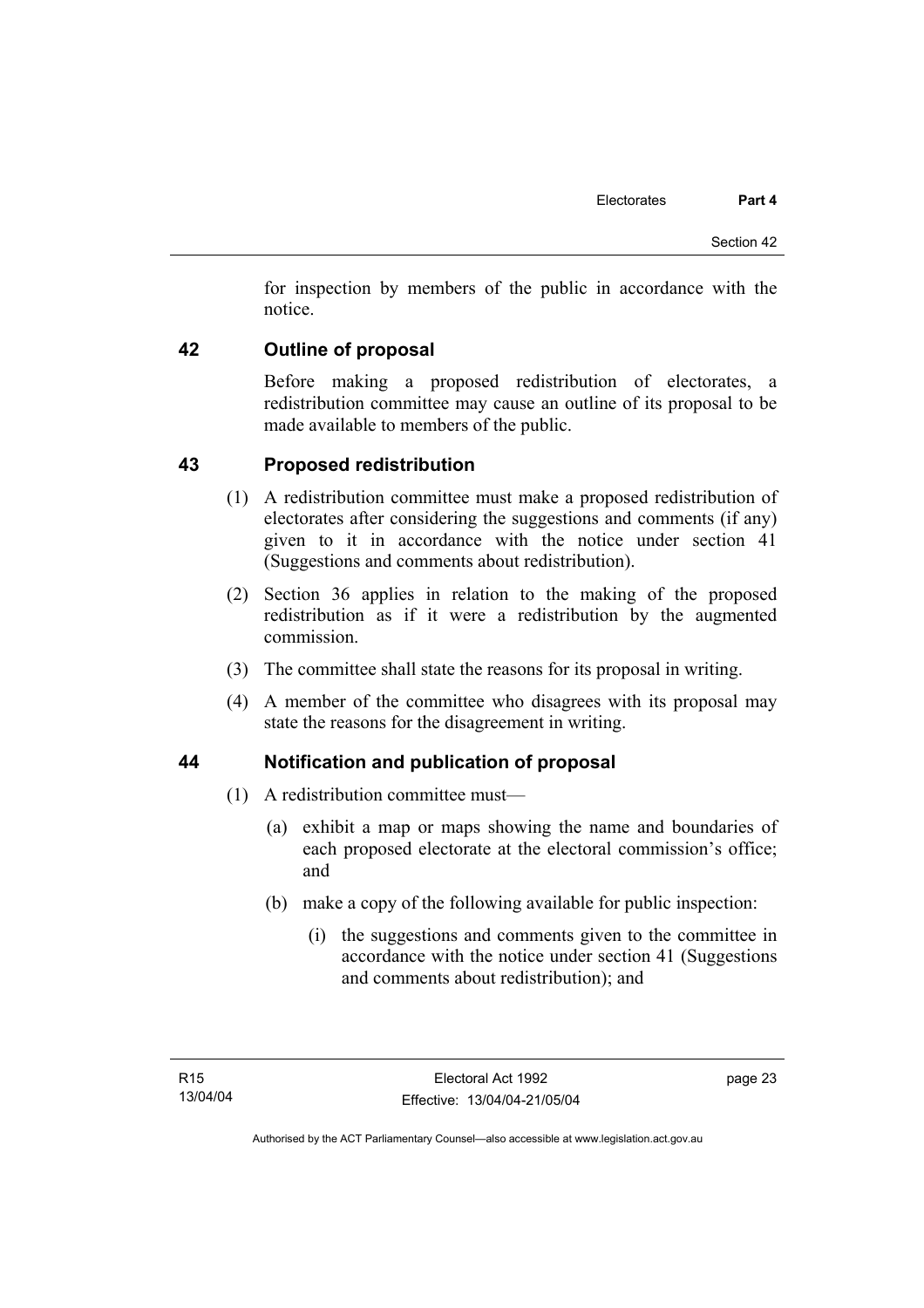#### **Part 4** Electorates

#### Section 45

- (ii) a description (whether by reference to a map or plan or otherwise) of the boundaries of each proposed electorate; and
- (iii) a statement of the number of members of the Legislative Assembly that it proposes should be elected from each proposed electorate; and
- (iv) its statement of reasons for the proposed redistribution; and
- (v) if a member of the committee has provided a written statement or reasons for any disagreement with the proposal—that statement; and
- (c) prepare a written notice—
	- (i) telling the public about the exhibition mentioned in paragraph (a) and the availability for public inspection at the electoral commission's office of the copies of the documents mentioned in paragraph (b); and
	- (ii) stating that written objections against the proposal may be given to the electoral commission within 28 days after the day the notice is notified under the *Legislation Act 2001*.
- (2) The notice is a notifiable instrument.

*Note* A notifiable instrument must be notified under the *Legislation Act 2001*.

 (3) The redistribution committee must also publish the notice, and the map or maps of each proposed electorate, in a newspaper.

# **45 Dissolution of redistribution committee**

A redistribution committee is dissolved immediately after the notice and maps mentioned in section 44 (1) (Notification and publication of proposal) have been notified and published under section 44 in relation to the committee's proposal.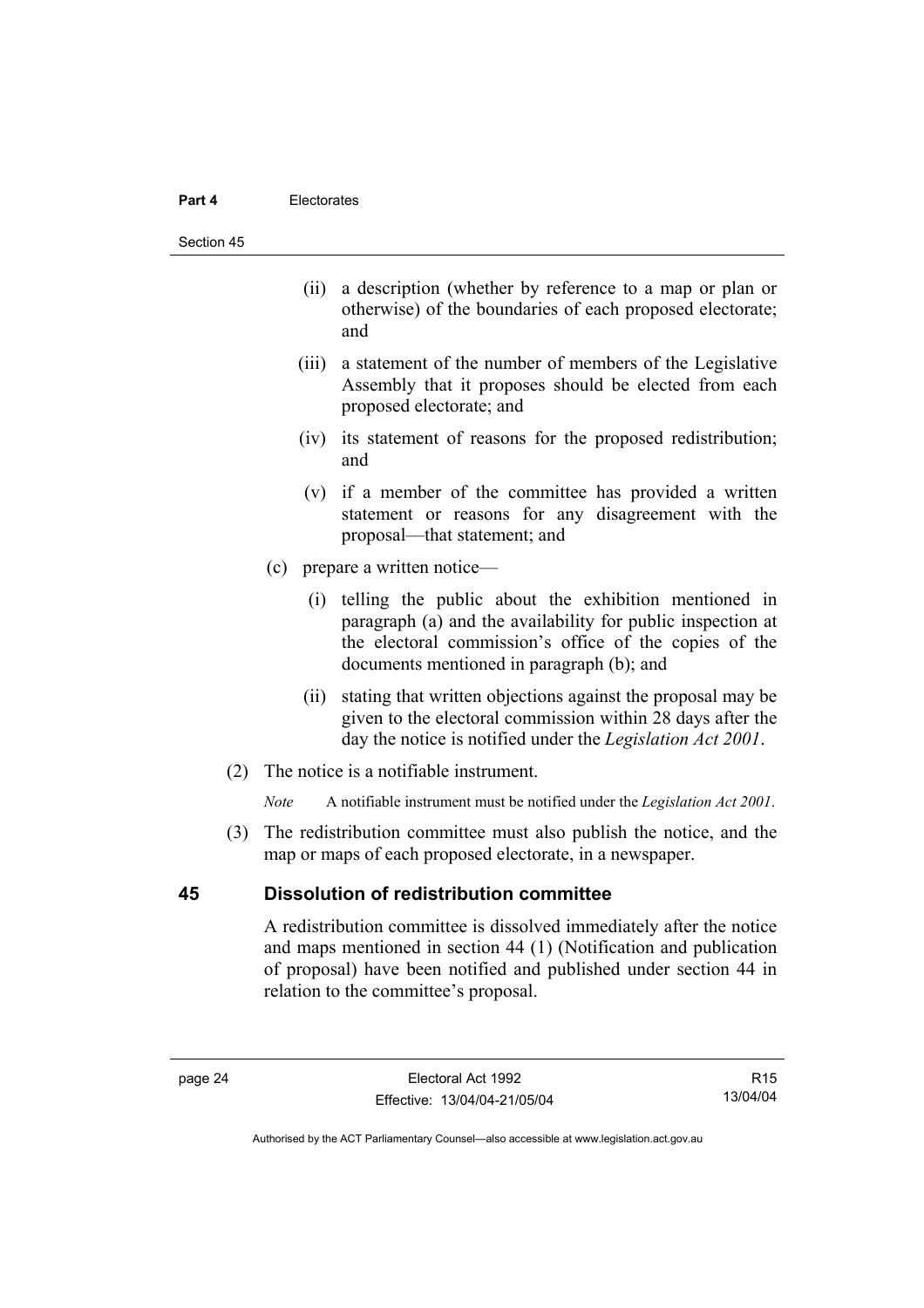# **46 Objections**

- (1) An objection against a proposal by a redistribution committee must be—
	- (a) in writing; and
	- (b) given to the electoral commission within 28 days after the day the notice mentioned in section 44 (1) (Notification and publication of proposal) is notified under the *Legislation Act 2001* in relation to the committee's proposal.
- (2) The commissioner must make a copy of each objection made under this section available for public inspection.

# **47 Augmented electoral commission**

- (1) For the purposes of each redistribution, an augmented electoral commission is established.
- (2) An augmented commission shall consist of—
	- (a) the members of the electoral commission; and
	- (b) the members (other than the commissioner) of the redistribution committee formed for the purposes of the redistribution.

# **48 Meetings of augmented electoral commission**

- (1) The chairperson of the electoral commission may call a meeting of an augmented commission.
- (2) The chairperson of the electoral commission shall preside at all meetings of an augmented commission at which he or she is present.
- (3) If the chairperson of the electoral commission is absent from a meeting of an augmented commission—
	- (a) the commissioner shall preside; or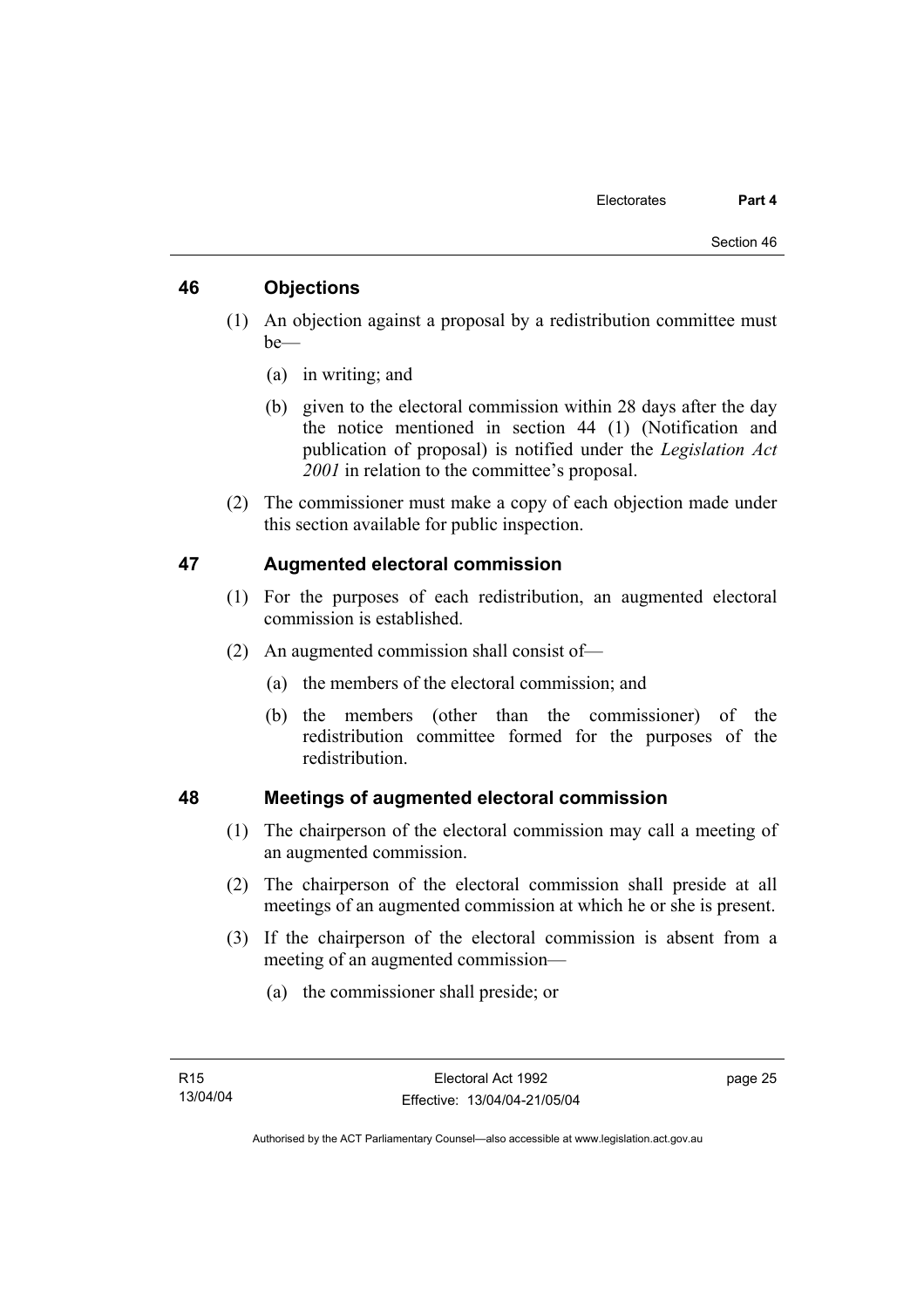## **Part 4** Electorates

Section 49

- (b) if the commissioner is absent from the meeting—the members present shall appoint 1 of their number to preside.
- (4) At a meeting, 4 members constitute a quorum.
- (5) Subject to subsection (6), questions shall be determined by a majority of the votes of the members present and voting.
- (6) An augmented commission shall not redistribute electorates under section 35 unless not less than 4 members of the augmented commission, of whom not less than 2 are members of the electoral commission, vote in favour of the redistribution.
- (7) Subject to subsection (8), the member presiding at a meeting has a deliberative vote and, in the event of an equality of votes, has a casting vote.
- (8) The casting vote of the member presiding at a meeting shall not be used to vote in favour of the making of a redistribution under section 35.
- (9) An augmented commission may regulate the conduct of proceedings at its meetings as it considers appropriate.
- (10) Subject to section 49, an augmented commission may inform itself in any way it considers appropriate.
- (11) The electoral commission shall, on request by an augmented commission, give the augmented commission the information and assistance it requires for this part.

# **49 Investigation of objections**

- (1) The augmented commission shall investigate each objection made in accordance with section 46.
- (2) For the purpose of investigating an objection, the augmented commission shall hold a public hearing, unless it is of the opinion that—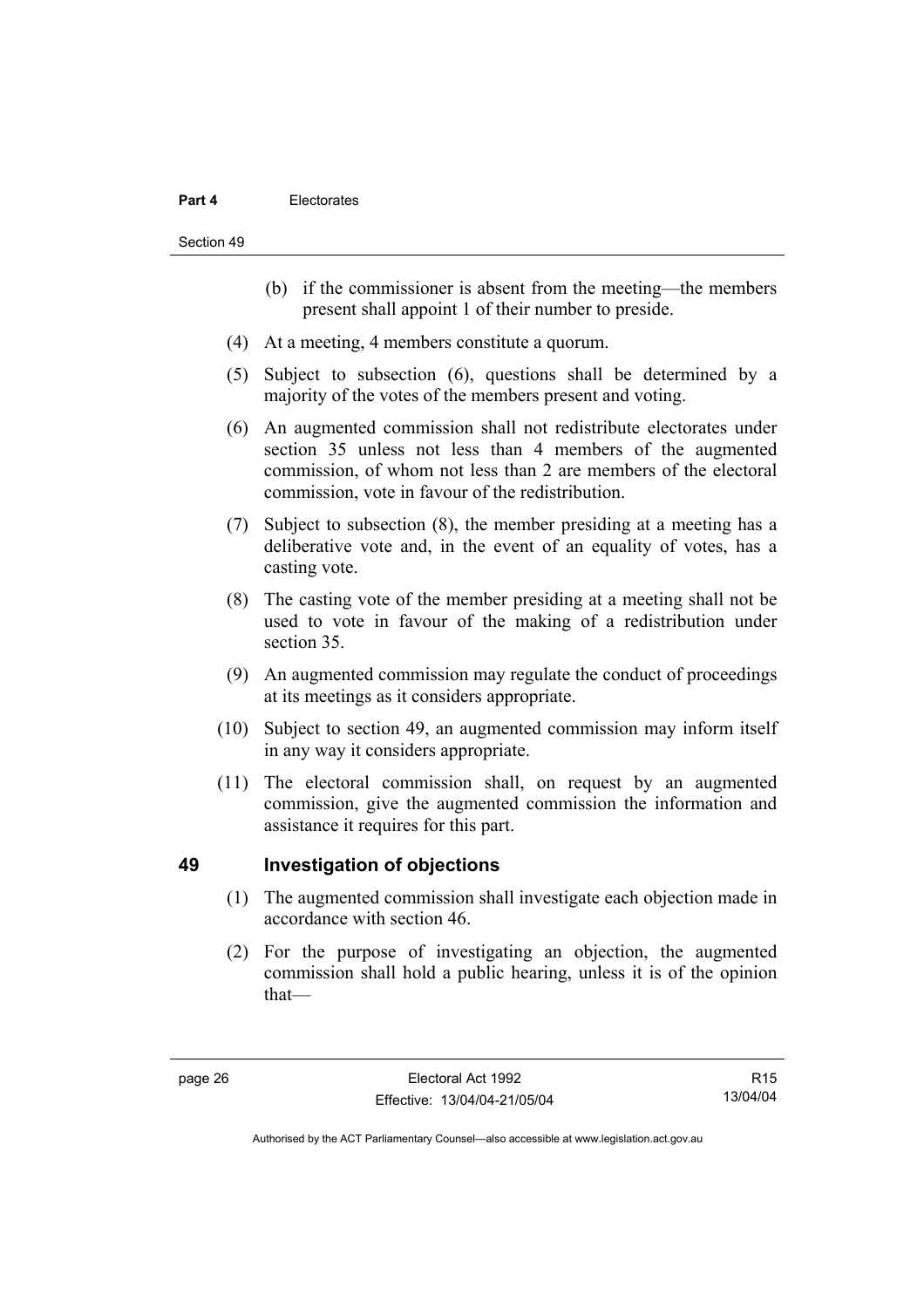- (a) the matters raised in the objection (or substantially the same matters) were raised in suggestions or comments given to the redistribution committee in accordance with the notice under section 41 (1) (Suggestions and comments about redistribution); and
- (b) the objection is frivolous or vexatious.
- (3) The augmented commission may hold 1 public hearing in relation to several objections.
- (4) At a public hearing, submissions to the augmented commission may only be made—
	- (a) by or on behalf of a person who made—
		- (i) an objection in accordance with section 46; or
		- (ii) a suggestion or comment about the proposed redistribution given to the redistribution committee in accordance with the notice under section 41 (1); or
	- (b) by a person making a submission in relation to an objection.
- (5) The augmented commission shall consider all such submissions.
- (6) At a public hearing, the augmented commission is not bound by the rules of evidence and, subject to this section, may regulate the conduct of proceedings as it considers appropriate.
- (7) Without limiting subsection (6), the following matters are within the discretion of the augmented commission:
	- (a) the manner in which, and the time within which, submissions may be made;
	- (b) the extent to which the augmented commission may be addressed, and the persons by whom it may be addressed.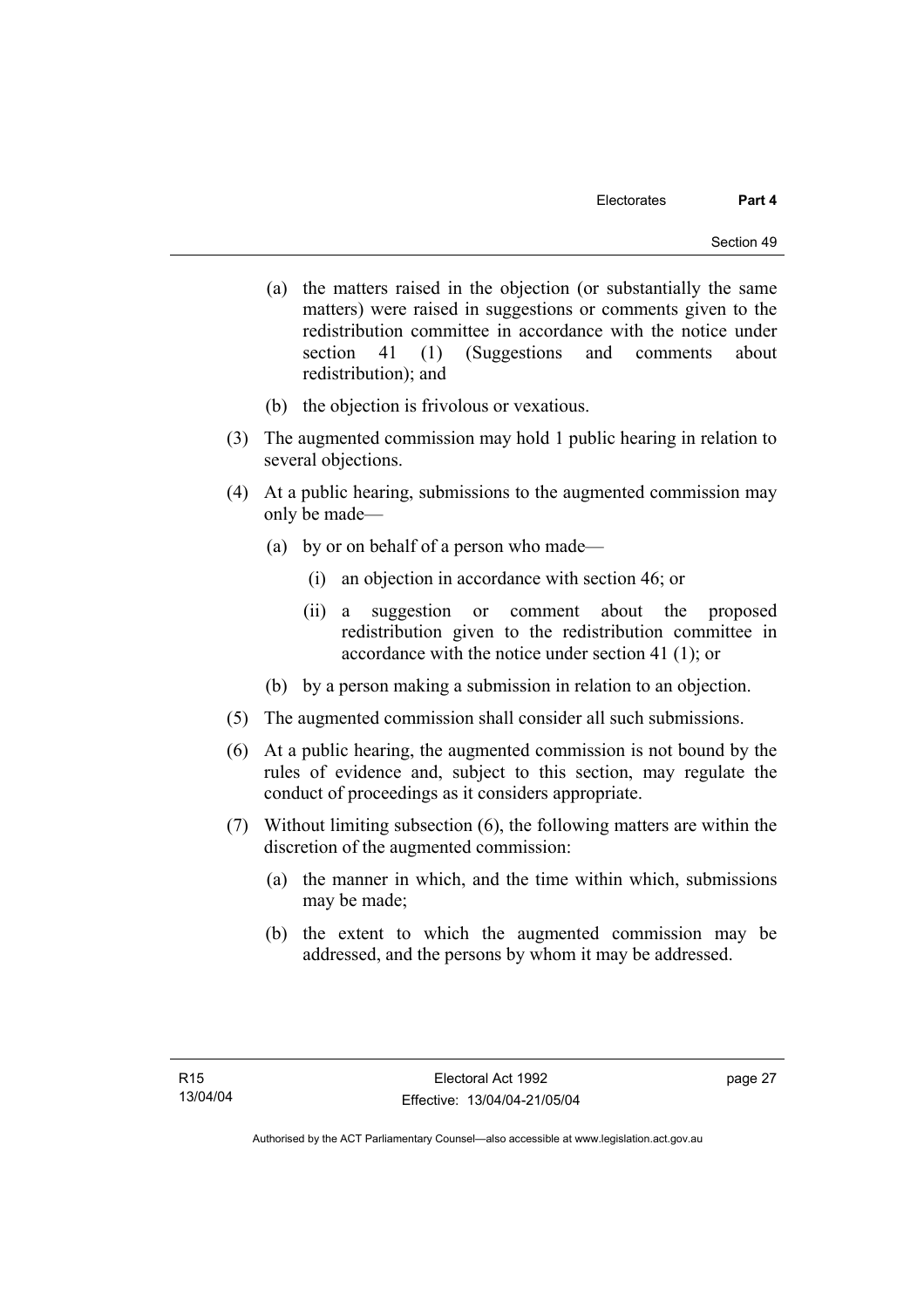#### **Part 4** Electorates

Section 50

# **50 Redistribution—proposal by augmented electoral commission**

The augmented commission shall make a proposed redistribution of electorates after completing any investigation required by section 49.

# **51 Publication of augmented electoral commission's proposal**

- (1) After making a proposed redistribution of electorates, the augmented commission shall cause a public announcement to be made concerning the proposal.
- (2) The public announcement shall include a statement—
	- (a) setting out the substance of the augmented commission's findings or conclusions about the redistribution committee's proposal and any objection to it; and
	- (b) setting out particulars of the augmented commission's proposal; and
	- (c) whether, in the augmented commission's opinion, its proposal is significantly different from the redistribution committee's proposal and, if so, a further statement to the effect that written objections against the proposal may be given to the electoral commission in accordance with the notice prepared under subsection (3).
- (3) If the augmented commission is of the opinion that its proposal is significantly different from the redistribution committee's proposal, the augmented commission must prepare a written notice stating that written objections against the proposal may be given to the electoral commission within 28 days after the day the notice is notified under the *Legislation Act 2001*.
- (4) The notice is a notifiable instrument.
	- *Note* A notifiable instrument must be notified under the *Legislation Act 2001*.

| . |  |
|---|--|
|---|--|

R15 13/04/04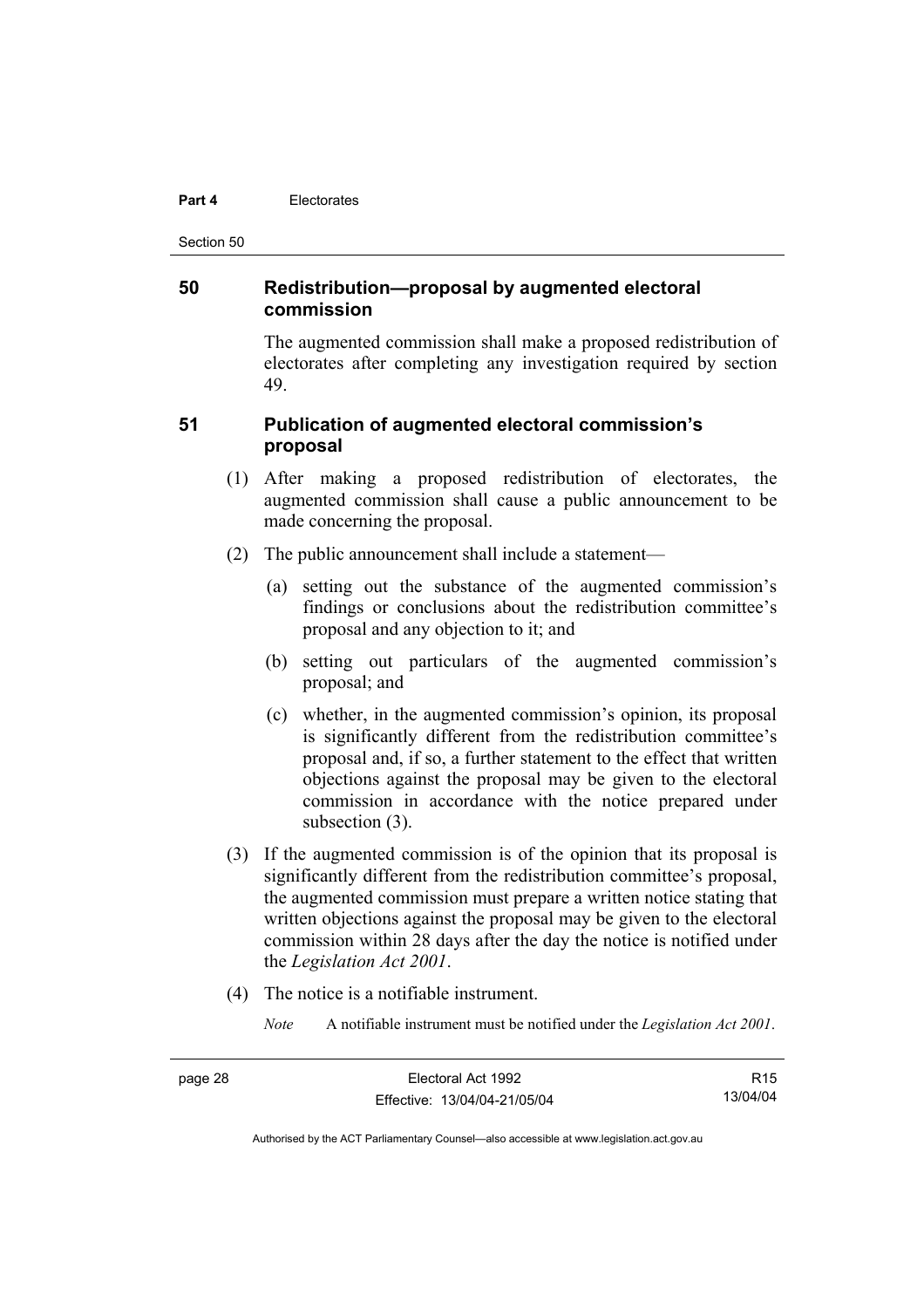# **52 Objections to augmented electoral commission's proposal**

- (1) An objection against a redistribution proposed by the augmented commission must be—
	- (a) in writing; and
	- (b) given to the electoral commission within 28 days after the day the notice under section 51 (3) (Publication of augmented electoral commission's proposal) is notified under the *Legislation Act 2001*.
	- *Note* For how documents may be given, see *Legislation Act 2001*, pt 19.5.
- (2) If an objection is given to the electoral commission in accordance with subsection  $(1)$ —
	- (a) the augmented commission must investigate the objection; and
	- (b) section 49 (Investigation of objections) applies as if the investigation were an objection under that section.
- (3) The commissioner must make a copy of each objection made under this section available for public inspection.

# **53 Report by augmented electoral commission and public announcement**

- (1) After redistributing electorates under section 35, the augmented commission shall cause—
	- (a) a report about the redistribution to be submitted to the Minister; and
	- (b) copies of the report to be made available for perusal by members of the public at the office of the electoral commission; and
	- (c) a public announcement to be made to the effect that the redistribution has been made and that copies of the report are

page 29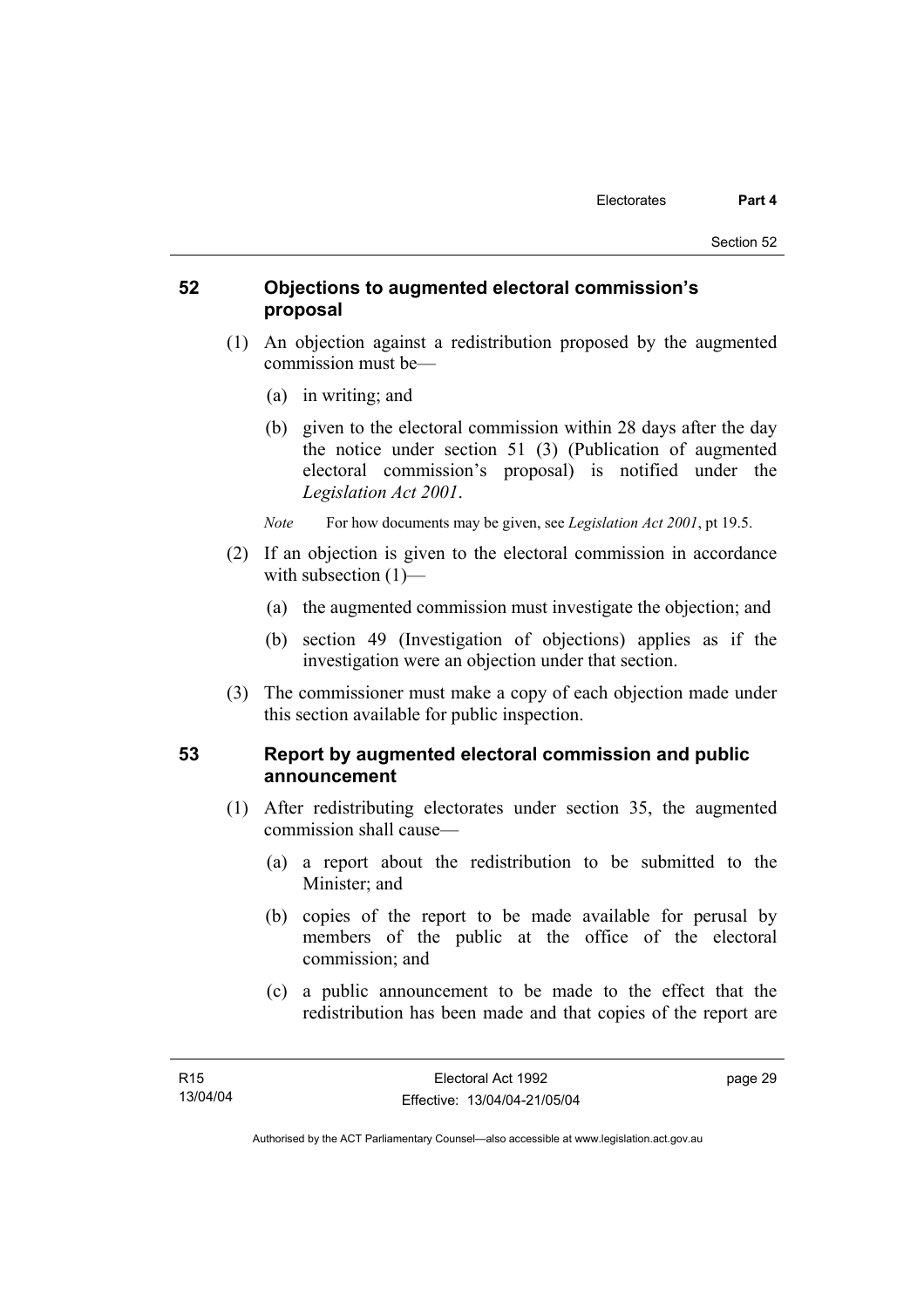### **Part 4** Electorates

available for perusal by members of the public at the office of the electoral commission.

- (2) The report shall contain particulars of—
	- (a) any suggestions or comments lodged with the redistribution committee; and
	- (b) the redistribution proposed by the redistribution committee and its reasons for the proposal; and
	- (c) if a member of the redistribution committee has provided a written statement of reasons for any disagreement with the committee's proposal—that statement; and
	- (d) any objections lodged with the electoral commission against the redistribution committee's proposal; and
	- (e) the result of the investigation of any objections against the redistribution committee's proposal (including particulars of the proceedings at any public hearings in the course of an investigation); and
	- (f) the redistribution proposed by the augmented commission and its reasons for the proposal; and
	- (g) any objections lodged with the electoral commission against the augmented commission's proposal; and
	- (h) the result of the investigation of any objections against the augmented commission's proposal (including particulars of the proceedings at any public hearings in the course of an investigation); and
	- (i) the redistribution made by the augmented commission and its reasons for the redistribution; and
	- (j) if a member of the augmented commission has provided a written statement of reasons for any disagreement with the augmented commission's proposal—that statement.

R15 13/04/04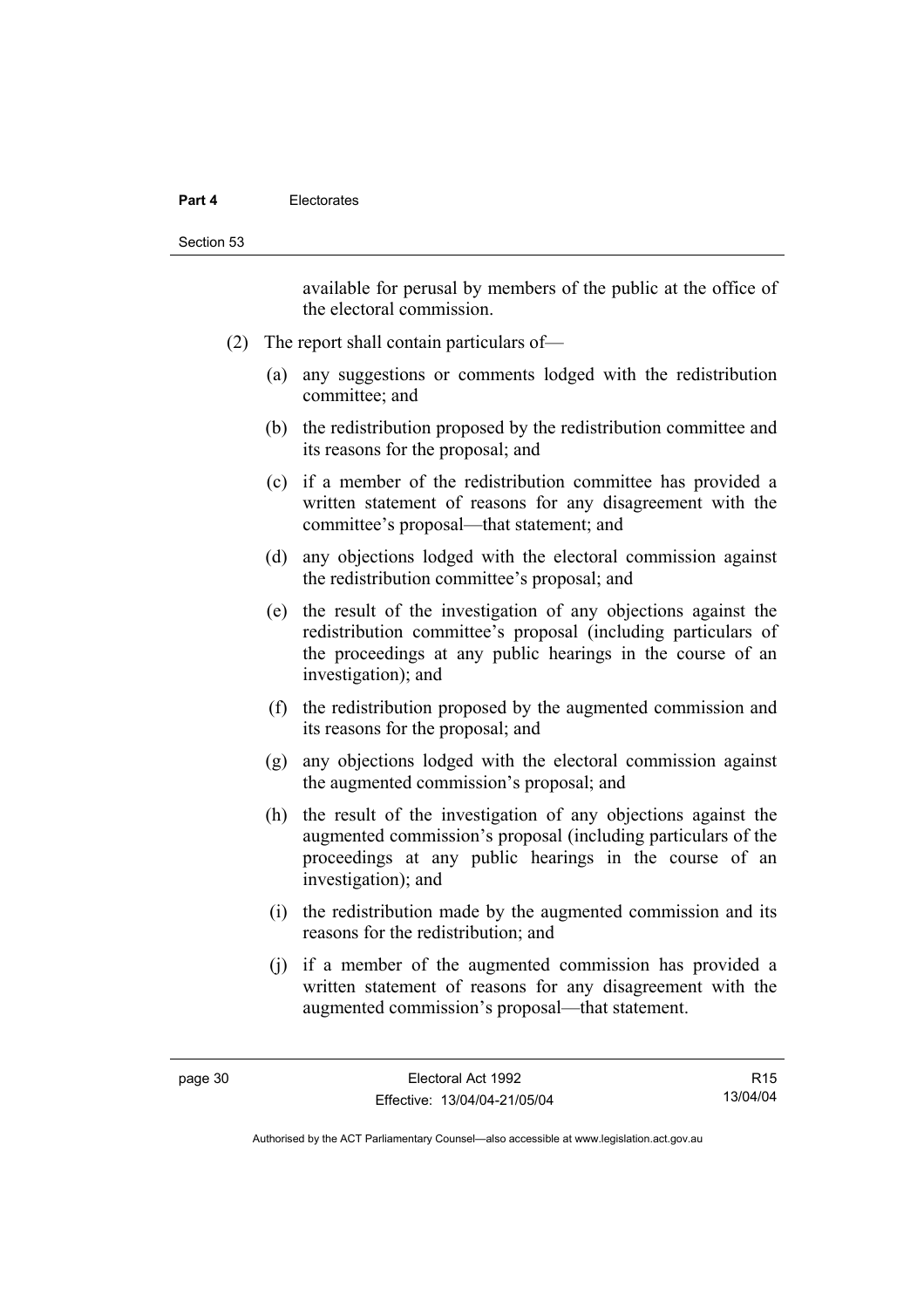# **54 Report to Legislative Assembly**

The Minister shall present a copy of the augmented commission's report to the Legislative Assembly on the first sitting day after the day when the Minister receives the report from the augmented commission.

# **55 Decisions are final**

- (1) A decision of an augmented commission or a redistribution committee made, or purporting to be made, under this part—
	- (a) is final and conclusive; and
	- (b) shall not be challenged, appealed against, reviewed, quashed, set aside or called into question in any court or tribunal on any ground; and
	- (c) is not subject to any proceedings for a writ of mandamus, prohibition or certiorari or for an injunction, declaration or other order in any court on any ground.
- (2) In subsection (1):

*decision* includes a failure to make a decision.

# **56 Validity not affected**

A failure to comply with the provisions of this part (except section 34, 35 or 36) is not to be taken to affect the validity of a decision of an augmented commission or a redistribution committee.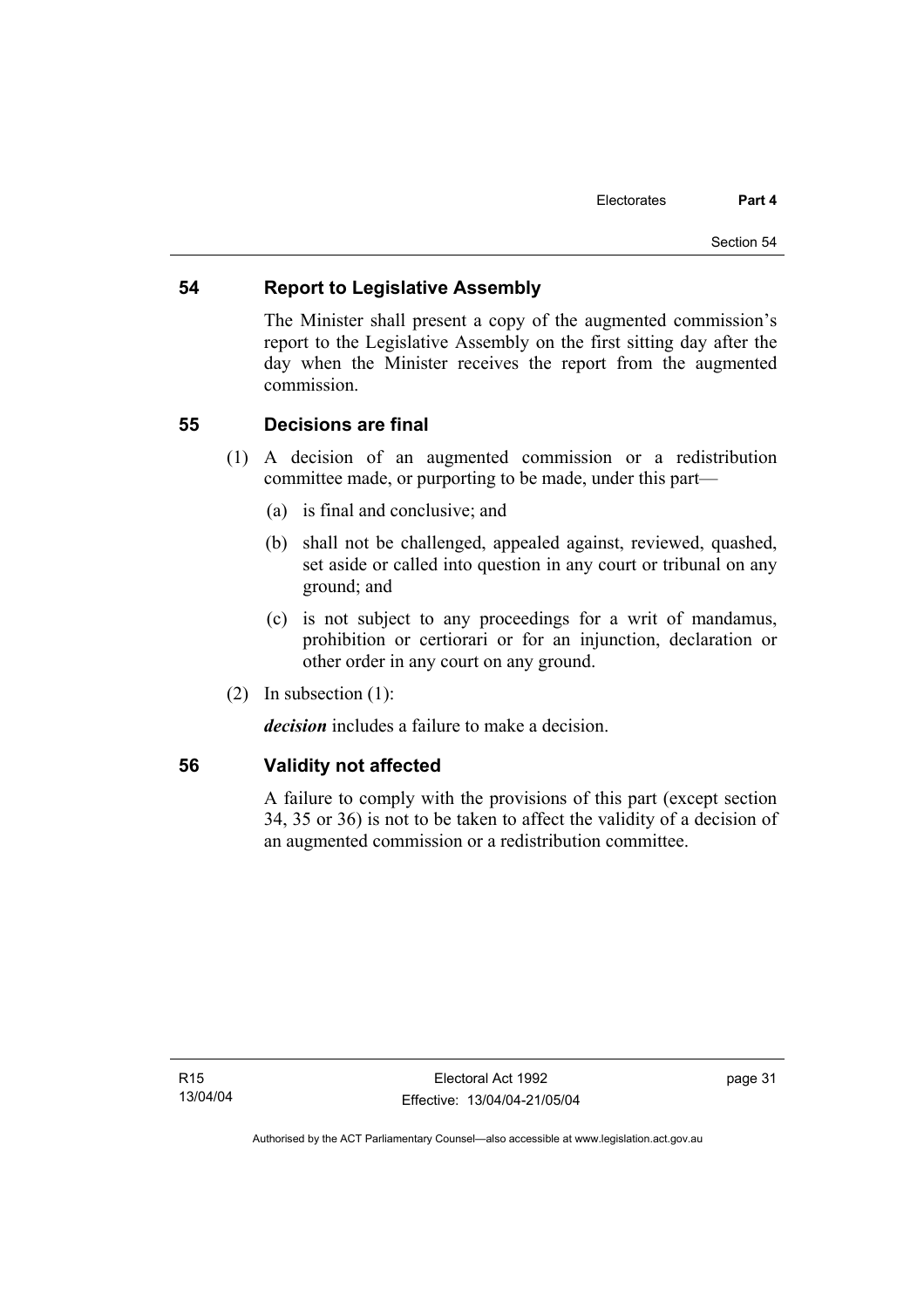## **Part 5 Electoral rolls**

Section 57

# **Part 5 Electoral rolls**

## **57 Electorate and Territory rolls**

- (1) The commissioner shall keep a roll of the electors of the ACT consisting of separate rolls of the electors of each electorate.
- (2) A roll may be kept electronically.

# **58 Contents of roll**

- (1) A roll shall contain the following particulars in relation to each elector:
	- (a) surname or family name;
	- (b) each given name;
	- (c) address;
	- (d) sex;
	- (e) date of birth.
- (2) A roll may contain the following particulars in relation to each elector:
	- (a) occupation;
	- (b) any former surname;
	- (c) any previous address;
	- (d) postal address, if not the same as the address of the principal place of residence;
	- (e) the further particulars (if any) prescribed under the regulations.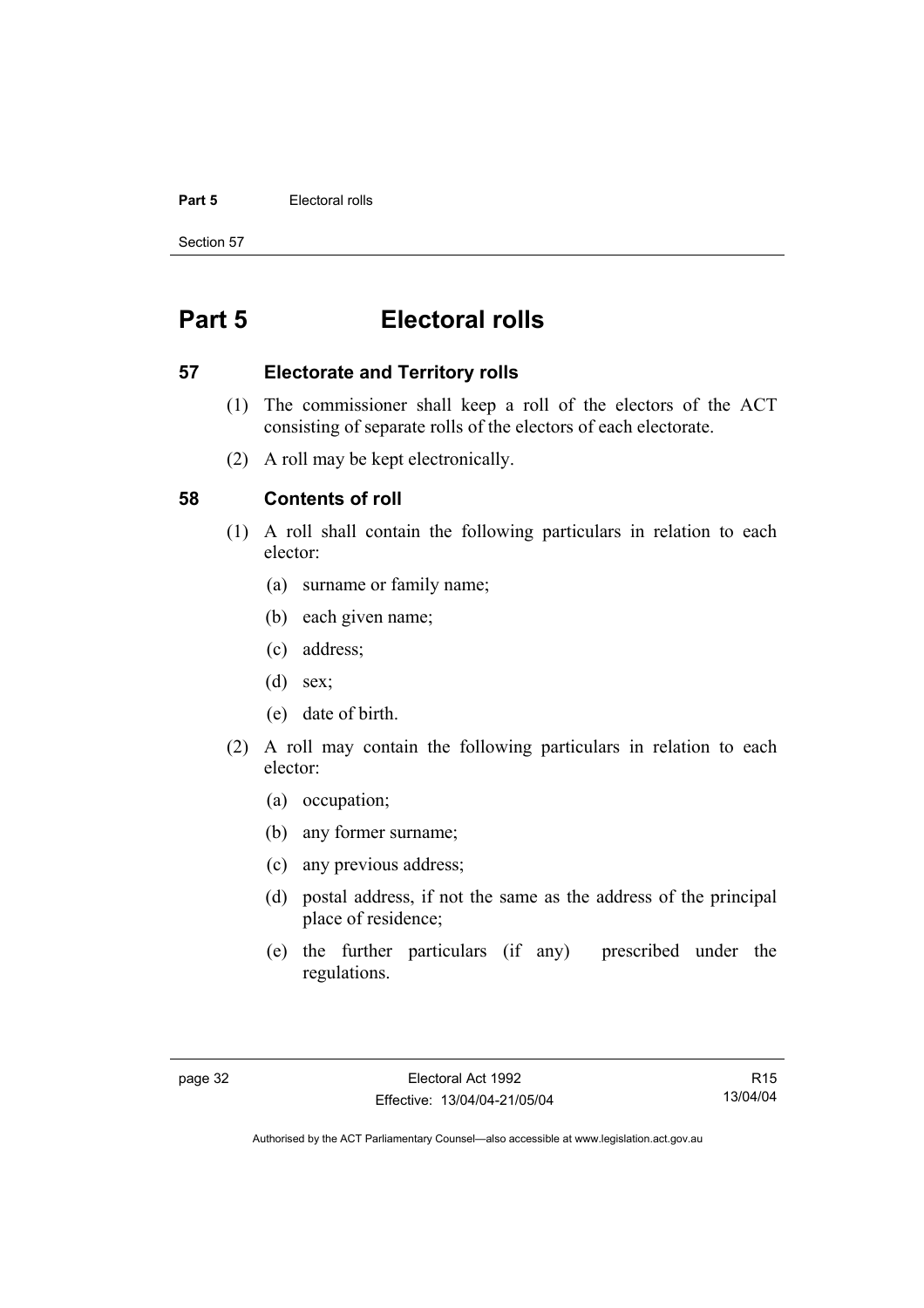## **59 Meaning of** *extract* **from roll**

In this Act:

*extract* from a roll means the part of the roll that contains, for each elector enrolled at the time the extract is prepared—

- (a) the elector's surname or family name; and
- (b) each given name of the elector; and
- (c) the elector's address, unless the elector is—
	- (i) an elector whose address is suppressed; or
	- (ii) an eligible overseas elector; or
	- (iii) an Antarctic elector; or
	- (iv) an elector who is enrolled because of the elector's enrolment on the Commonwealth roll as an itinerant elector.
- *Note* A roll extract in electronic form is a disk, tape or other device from which the information in the extract may be reproduced by mechanical, electronic or other means (see dict, def of *electronic form*).

# **60 Inspection of printed roll extracts**

- (1) The commissioner—
	- (a) shall, at the office of the commissioner; and
	- (b) may, at any other places the commissioner determines;

make a printed extract from each roll available for public inspection during ordinary office hours.

- (2) A right of inspection under subsection (1) shall not be taken to give any right to copy, take an extract from, or scan electronically, an extract from a roll.
- (3) For subsection (1), the commissioner shall prepare an extract of each roll at least once each calendar year.

| R15      | Electoral Act 1992           | page 33 |
|----------|------------------------------|---------|
| 13/04/04 | Effective: 13/04/04-21/05/04 |         |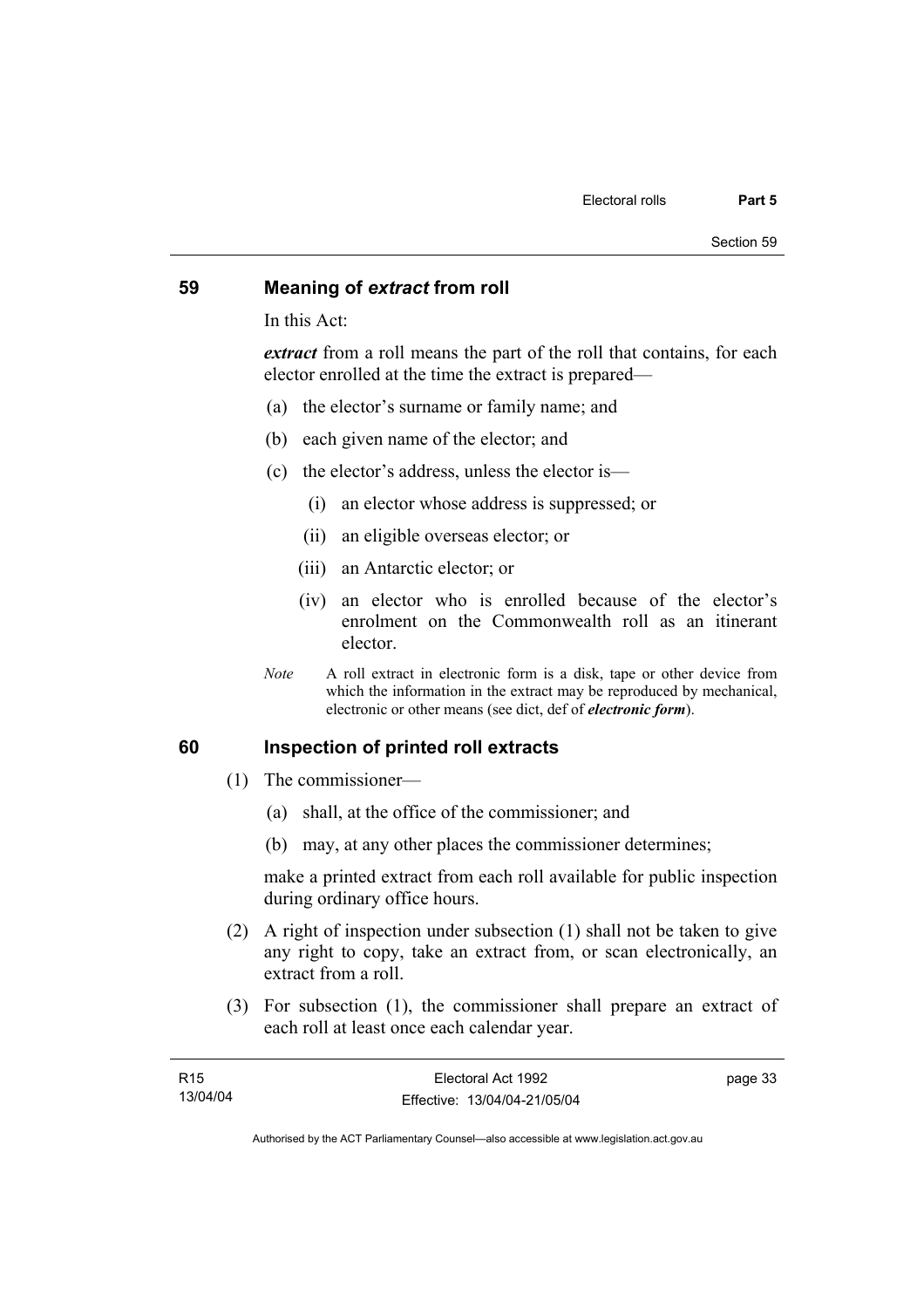#### **Part 5 Electoral rolls**

Section 61

## **61 Supply of printed roll extracts to MLAs etc**

- (1) At least once each calendar year, the commissioner shall, on request—
	- (a) give 2 printed extracts from the roll for an electorate to each MLA for the electorate; and
	- (b) give 2 printed extracts from the roll for each electorate to the registered officer of each registered party.
- (2) The commissioner shall, on request, supply a printed extract from a roll to a person who the commissioner is satisfied requires the extract for an approved purpose within the meaning of section 63.
	- *Note* A fee may determined under s 8 (Determination of fees) for a request under subsection (2).

# **62 Supply of roll extracts in electronic form to MLAs etc**

- (1) The commissioner shall, on request, so far as practicable, give a roll extract in electronic form to—
	- (a) an MLA; or
	- (b) the registered officer of a registered party.
- (2) The commissioner shall, on request, supply a roll extract in electronic form, or on microfiche, to a person who the commissioner is satisfied requires the extract for an approved purpose within the meaning of section 63.
	- *Note* A fee may determined under s 8 (Determination of fees) for a request under subsection (2).

# **63 Use of roll extracts**

(1) In this section:

*approved purpose* means any of the following:

(a) for an MLA—the exercise of his or her functions;

page 34 Electoral Act 1992 Effective: 13/04/04-21/05/04

R15 13/04/04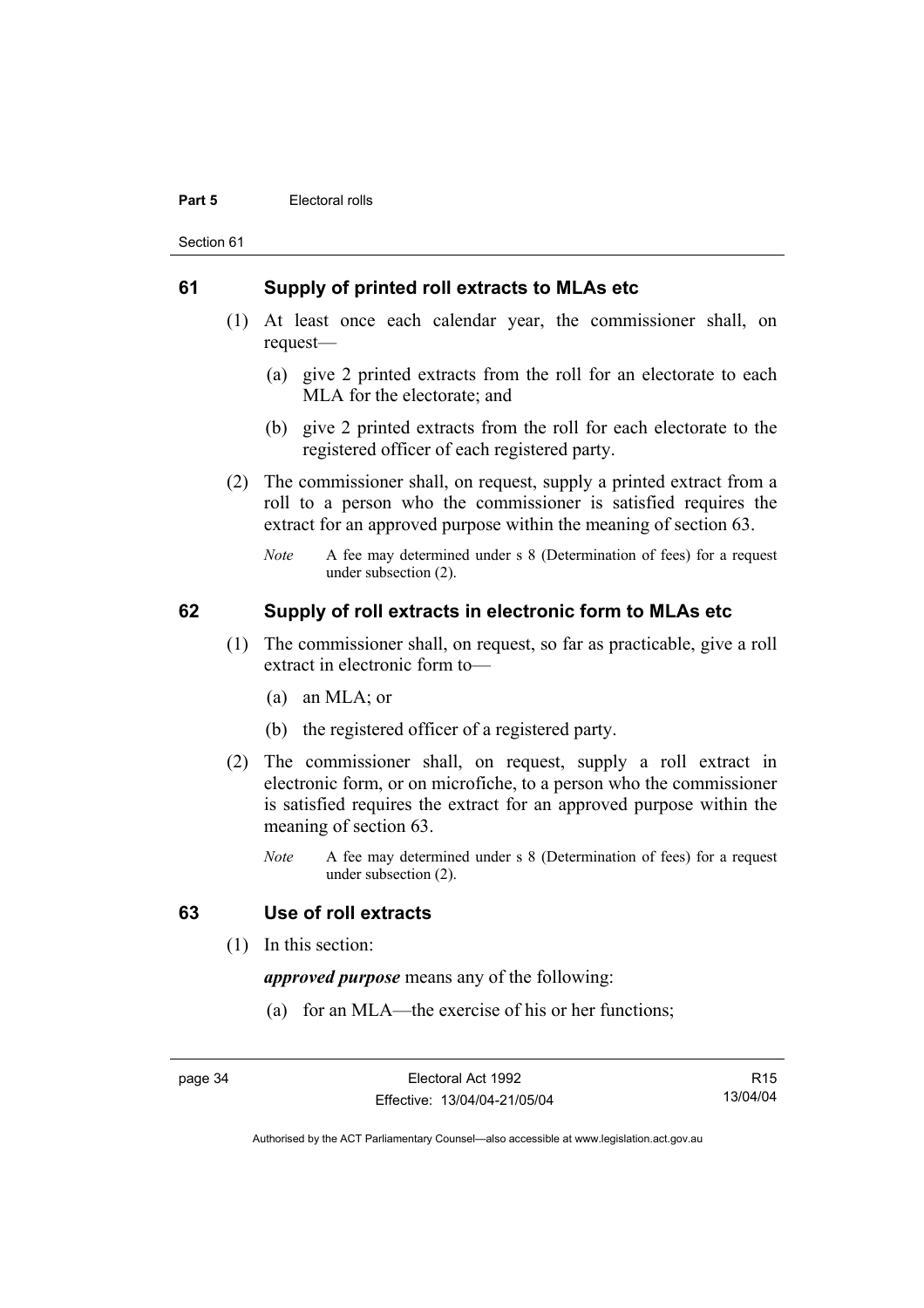- (b) for the registered officer of a registered party—the exercise by an MLA who is a member of the party of his or her functions;
- (c) for an MLA or the registered officer of a registered party—
	- (i) a purpose connected with an election; or
	- (ii) monitoring the accuracy of information in the roll;
- (d) for anyone—a purpose prescribed under the regulations.

*protected information*, in relation to a person, means information that the person knows, or has reasonable grounds for believing, was obtained from a roll extract given to the person or someone else under section 61 (Supply of printed roll extracts to MLAs etc) or section 62 (Supply of roll extracts in electronic form to MLAs etc).

- (2) A person must not, without reasonable excuse, use protected information for—
	- (a) a commercial purpose; or
	- (b) any other purpose, other than an approved purpose.

Maximum penalty: 50 penalty units, imprisonment for 6 months or both.

 (3) A person must not, without reasonable excuse, directly or indirectly divulge or communicate protected information to someone else for a purpose other than an approved purpose.

Maximum penalty: 50 penalty units, imprisonment for 6 months or both.

# **65 Provision of roll information to prescribed authorities**

 (1) The commissioner may give a copy of a roll or information contained on a roll to a prescribed authority if the commissioner is satisfied that the authority requires the copy or information for a prescribed purpose.

page 35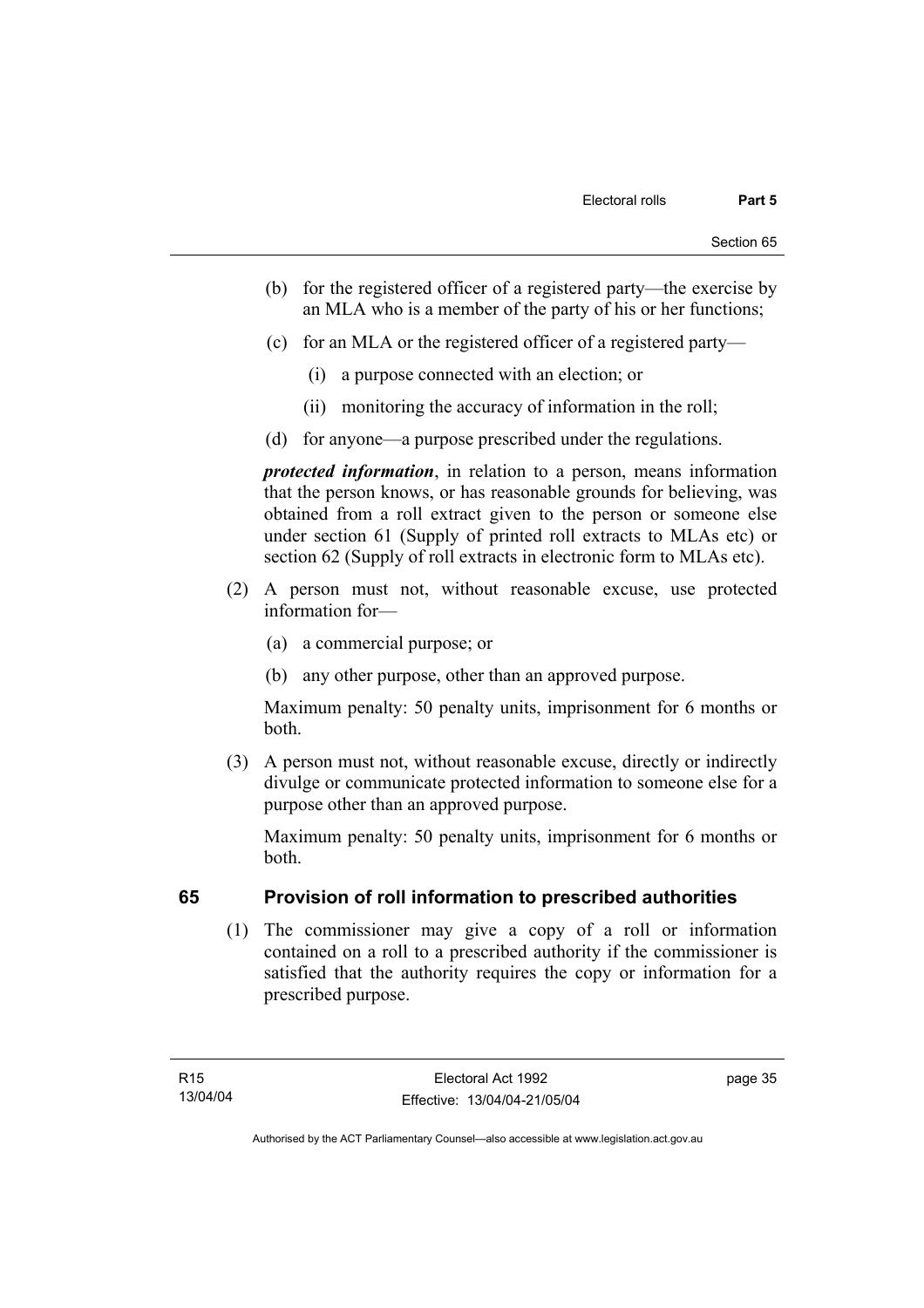## **Part 5 Electoral rolls**

#### Section 66

 (2) A person shall not use information obtained under subsection (1) except in accordance with the regulations.

Maximum penalty: 50 penalty units, imprisonment for 6 months or both.

- (3) For the *Juries Act 1967*, the commissioner shall, on request by the sheriff, give the sheriff a copy of the roll of electors of the ACT.
- (4) A copy of a roll, or information, may be given to a person under subsection (1) or (3) in printed or electronic form or on microfiche.
- (5) A copy of a roll, or information, provided under subsection (1) or (3) shall not include—
	- (a) in relation to a person whose address is a suppressed address any particulars other than the name of the person; or
	- (b) the address of an eligible overseas elector; or
	- (c) the address of an Antarctic elector.
- (6) The regulations may provide for how a prescribed authority may deal with information, or information obtained from a copy of a roll, provided under subsection (1).

## **66 Maintenance of rolls**

- (1) The commissioner shall, so far as practicable, keep the rolls up to date.
- (2) The commissioner may alter a roll at any time as follows:
	- (a) to register any change of name;
	- (b) to bring up to date any particulars appearing on the roll;
	- (c) to correct any mistake or omission;
	- (d) to remove the name of a deceased elector;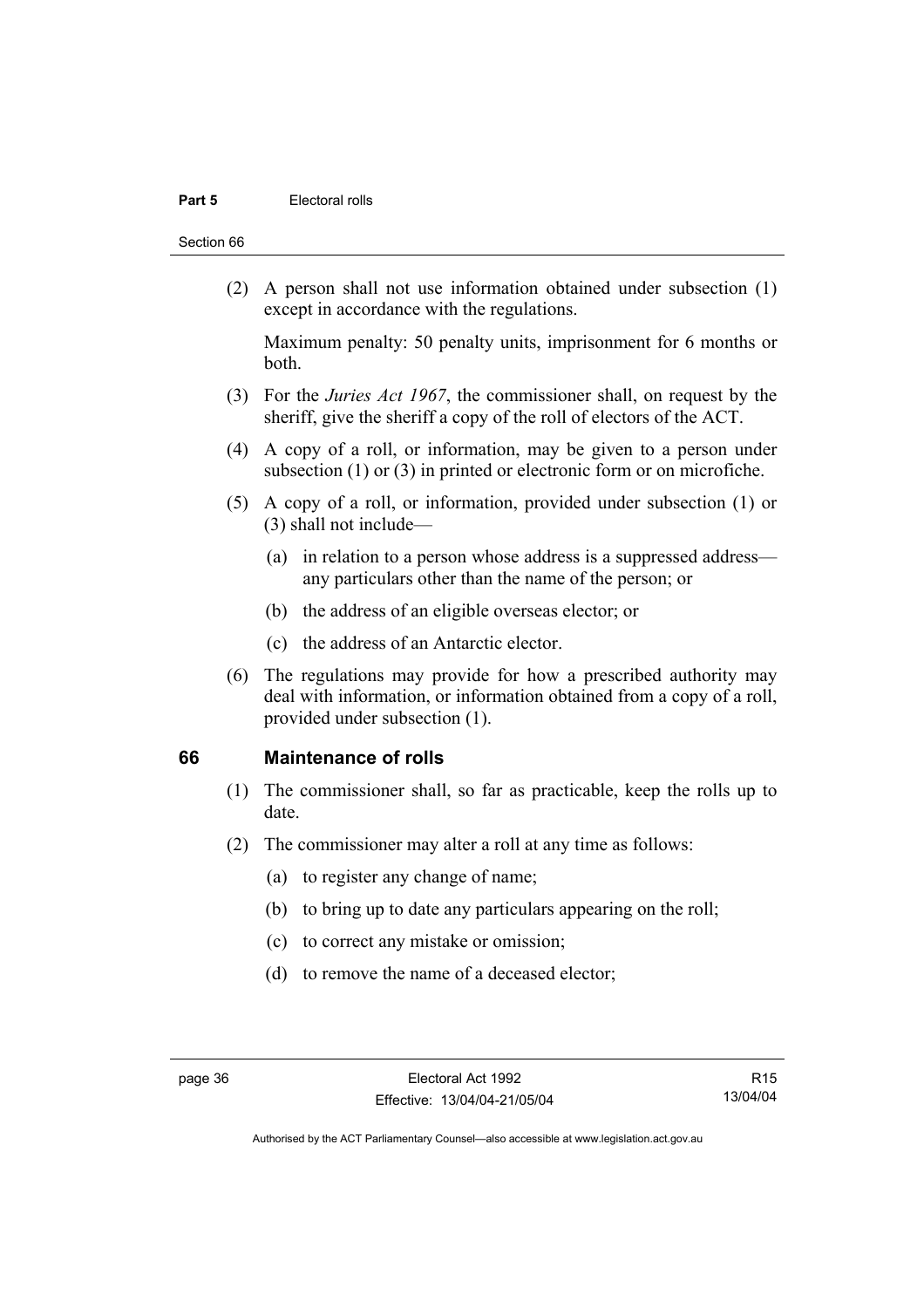(e) in relation to a person who is enrolled on the Commonwealth roll—to reflect any alteration under the Commonwealth Electoral Act, section 105 in relation to that enrolment.

# **67 Power to require information**

- (1) The commissioner may, by written notice, require—
	- (a) the administrative head of a unit of the public service; or
	- (b) the chief executive officer (however described) of a Territory authority or of an entity prescribed under the regulations; or
	- (c) the occupier of any residence;

to give to the commissioner or a specified officer specified information required in connection with the preparation, maintenance or revision of a roll.

*Note* For how documents may be given, see *Legislation Act 2001*, pt 19.5.

- (2) A notice shall specify the time within which the information is to be so given.
- (3) A person who, without reasonable excuse, contravenes such a requirement commits an offence.

Maximum penalty: 5 penalty units.

 (4) Subsection (3) does not apply if compliance with the requirement would involve the disclosure of information in contravention of any other law.

# **68 Notice of registered deaths**

The registrar-general shall give to the commissioner, on request, particulars entered in the register of deaths during the period to which the request relates in relation to the death of each person aged 17 years or older.

page 37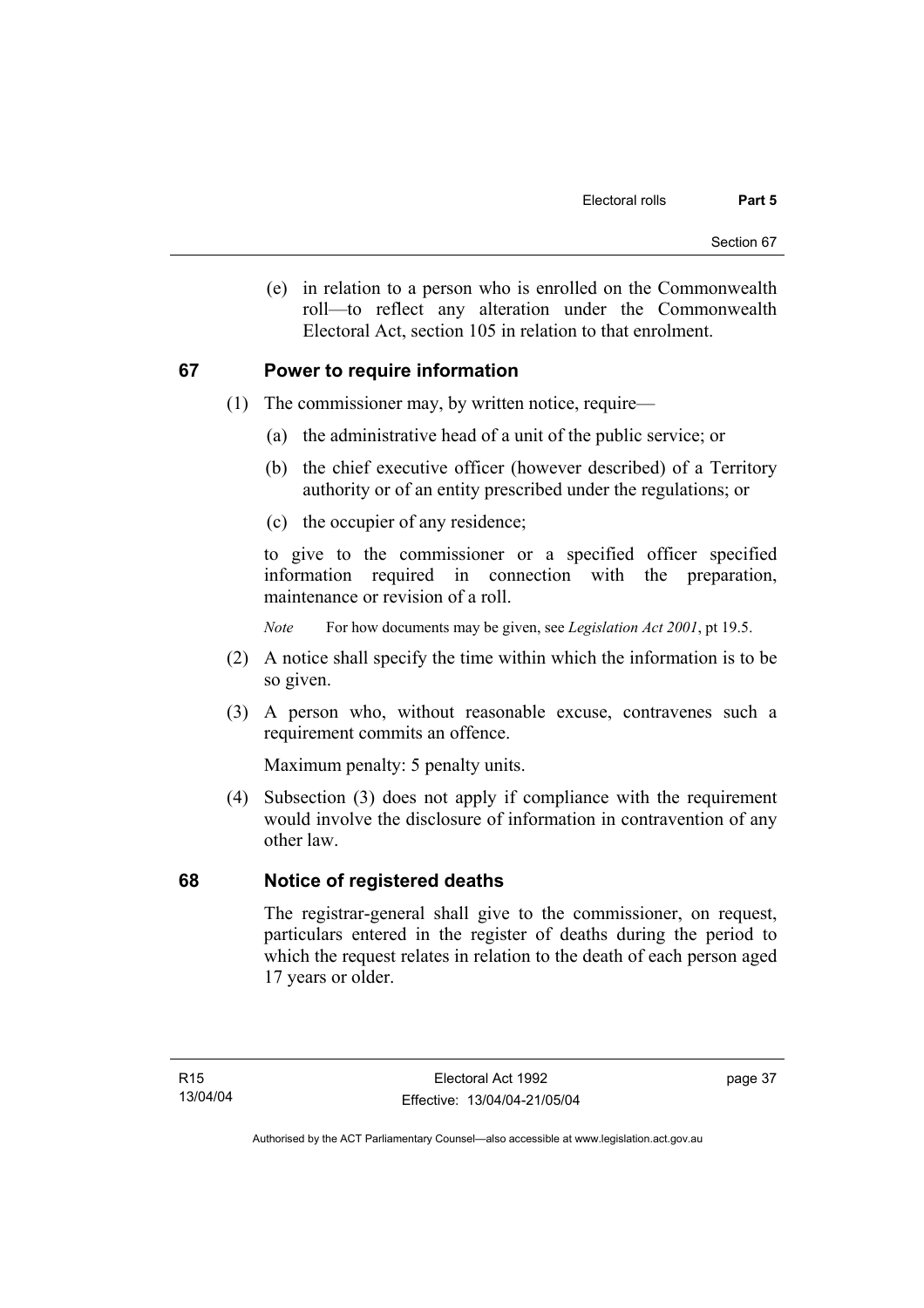## **Part 5 Electoral rolls**

Section 69

# **69 Disclosure of roll information**

 (1) A person to whom this section applies shall not, without reasonable excuse, give a copy of a roll, an extract from a roll, or information contained on a roll, to another person except for this Act.

Maximum penalty: 50 penalty units, imprisonment for 6 months or both.

- (2) This section applies to a person who is, or has been—
	- (a) the commissioner; or
	- (b) an officer; or
	- (c) a member of the staff of the electoral commission.

# **70 Joint roll arrangements with Commonwealth**

- (1) The Chief Minister may arrange with the Governor-General for—
	- (a) the preparation, alteration or revision of the rolls; or
	- (b) the carrying out of any procedure relating to the preparation, alteration or revision of the rolls;

jointly by the Commonwealth and the Territory.

- (2) If such an arrangement is in force, a roll may contain—
	- (a) the names and particulars of persons who are enrolled as electors of the Commonwealth but not as electors of the ACT, provided that it is clearly indicated that they are not enrolled as electors of the ACT; and
	- (b) distinguishing marks against the names of persons enrolled as electors of the ACT but not as electors of the Commonwealth, to show that they are not electors of the Commonwealth; and
	- (c) other particulars in addition to those required by or under this Act to be included in the roll;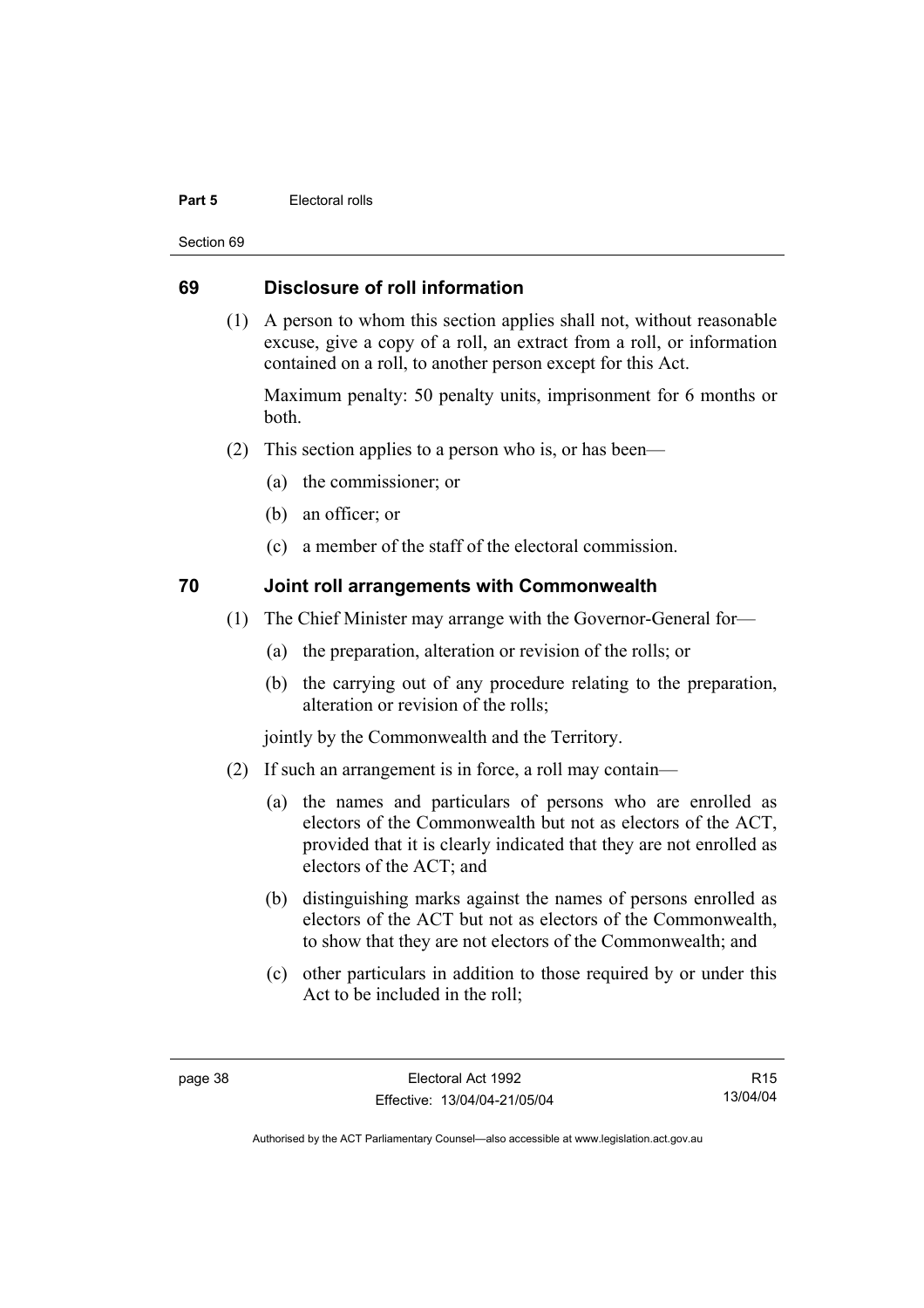Section 70

and, for this Act, the names of electors of the Commonwealth who are not enrolled as electors of the ACT and those marks and particulars shall not be taken to be part of the roll.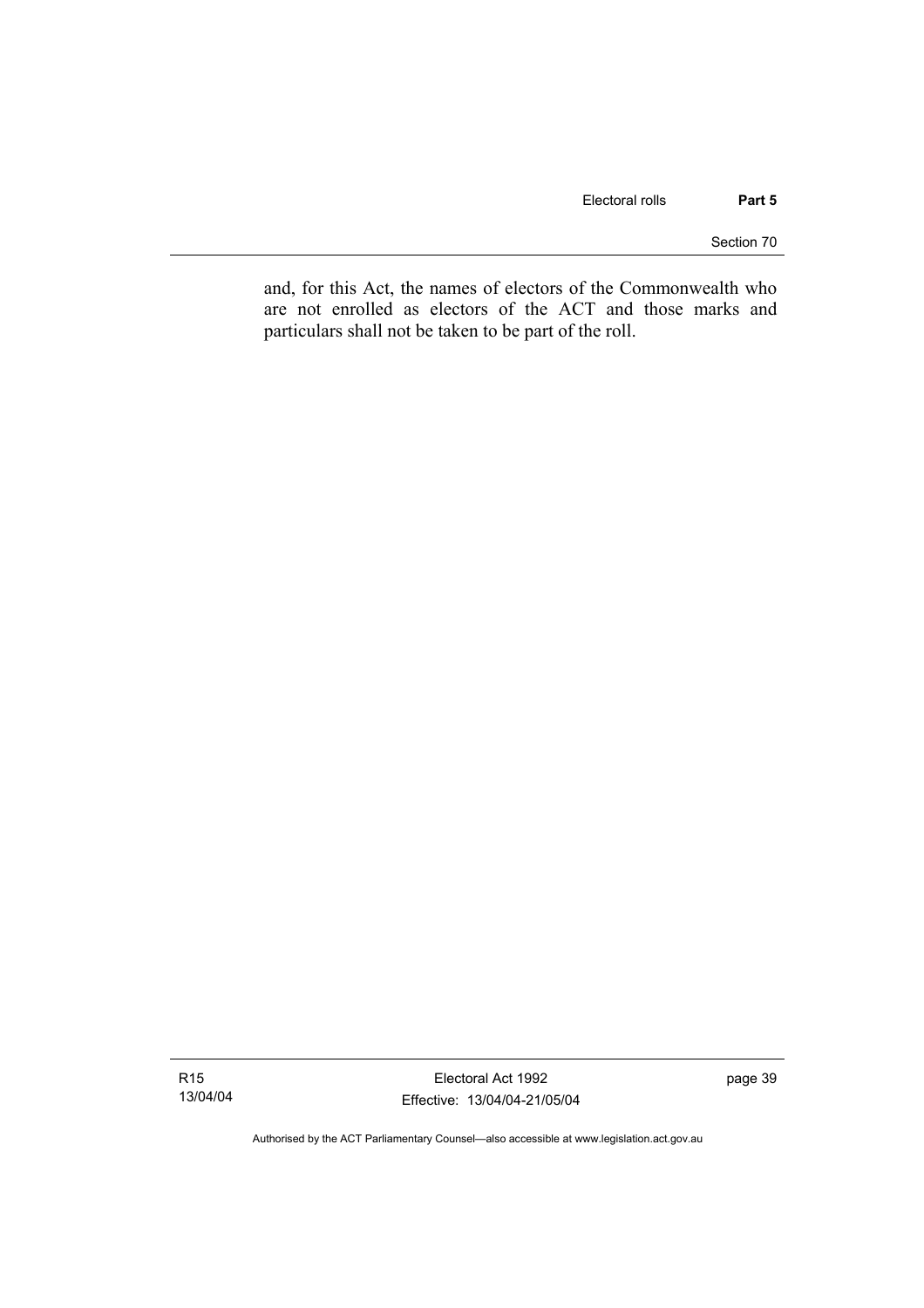#### **Part 6** Enrolment

Section 71

# **Part 6 Enrolment**

## **71 Persons taken not to be enrolled on Commonwealth roll**

For this part, the following persons enrolled on the Commonwealth roll shall be taken not to be so enrolled:

- (a) a person whose address recorded on that roll is not in the ACT;
- (b) a person who is an eligible overseas elector for the Commonwealth Electoral Act but not an eligible overseas elector for this Act.

# **71A Address of person serving sentence of imprisonment**

For this part, the address of a person who is serving a sentence of imprisonment is—

- (a) if the person is enrolled on the Commonwealth roll—the address recorded on that roll in relation to the person; or
- (b) if paragraph (a) does not apply—
	- (i) the person's address immediately before the person began serving the sentence; or
	- (ii) if the person did not have an address immediately before beginning to serve the sentence—the address of the place where the person is serving the sentence.

# **72 Entitlement**

- (1) A person is entitled to be enrolled for an electorate if—
	- (a) the person is entitled to be enrolled on the Commonwealth roll otherwise than under the Commonwealth Electoral Act, section 100; and
	- (b) the person's address is in the electorate.

R15 13/04/04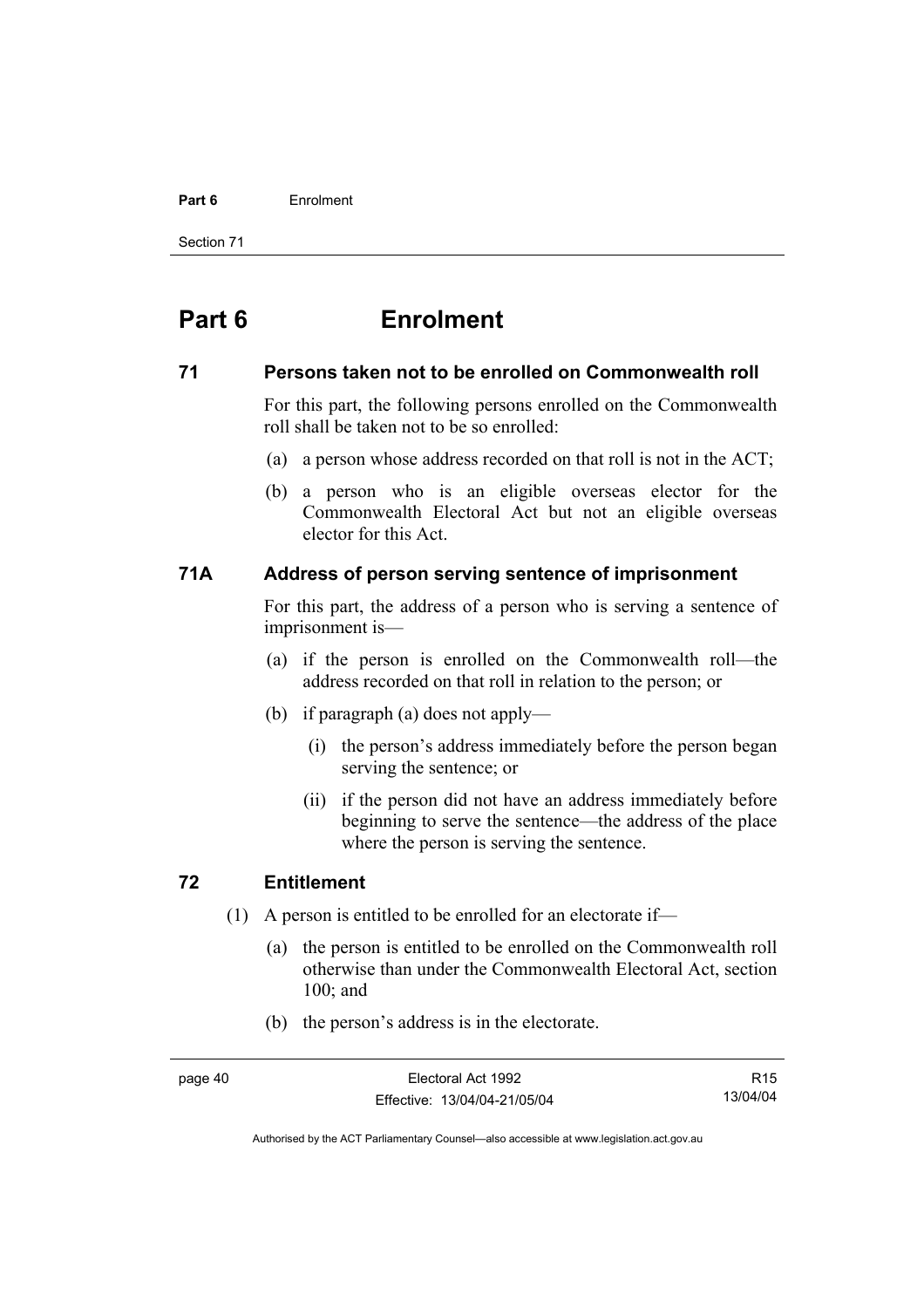(2) A person is not entitled to be enrolled for more than 1 electorate.

## **73 Compulsory enrolment etc—residents**

- (1) A person who—
	- (a) is entitled to be enrolled for an electorate; and
	- (b) is not enrolled on any roll;

shall, subject to subsection (5), make a claim for enrolment within 21 days after the day the person became so entitled.

- (2) An elector who—
	- (a) is enrolled for an electorate; and
	- (b) is entitled, following a change of address, to be enrolled for another electorate;

shall, subject to subsections (4) and (5), make a claim for a transfer of enrolment within 52 days after the date of the change of address.

 (3) An elector who changes address within an electorate shall, subject to subsections (4) and (5), give the commissioner written notice setting out the particulars of the new address within 52 days after the date of the change of address.

*Note* For how documents may be given, see *Legislation Act 2001*, pt 19.5.

- (4) Subsections (2) and (3) do not apply to an eligible overseas elector, an Antarctic elector or a person who is not at least 18 years old.
- (5) If a person is enrolled on the Commonwealth roll otherwise than under the Commonwealth Electoral Act, section 100 and the address recorded on that roll in relation to the person is an address in an electorate—
	- (a) the person shall be taken—
		- (i) to have made a claim under subsection  $(1)$  or  $(2)$ , or given notice under subsection (3), whichever is appropriate; and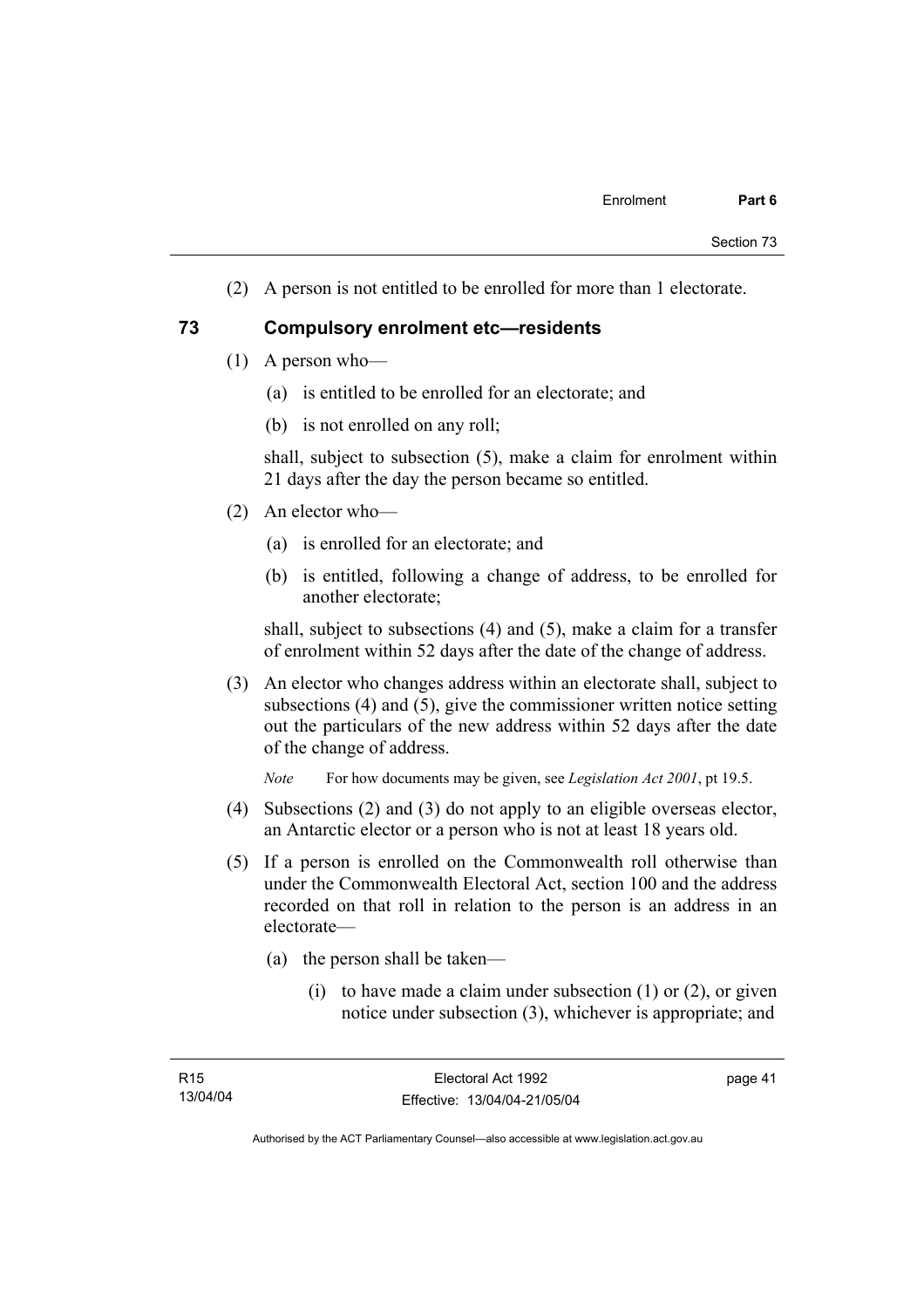## **Part 6** Enrolment

Section 74

- (ii) to be enrolled for the electorate; and
- (b) the particulars recorded on the Commonwealth roll in relation to the person shall, so far as practicable, be taken to be the particulars recorded on the roll for the electorate.
- (6) A person who, without reasonable excuse, contravenes subsection  $(1)$ ,  $(2)$  or  $(3)$  commits an offence.

Maximum penalty: 0.5 penalty units.

# **74 Eligible overseas electors**

- (1) An elector—
	- (a) who is, for the Commonwealth Electoral Act, an eligible overseas elector; and
	- (b) whose address, recorded on the Commonwealth roll when the elector became a person referred to in paragraph (a), was an address in an electorate; and
	- (c) who has, for this Act, indicated an intention to reside, or resume residing, in the ACT after ceasing to be a person referred to in paragraph (a);

is, subject to subsection (4), an eligible overseas elector for this Act in relation to the electorate in which that address is located.

- (2) The commissioner shall annotate the roll for an electorate so as to indicate the name of each person who is an eligible overseas elector in relation to the electorate.
- (3) The commissioner shall cancel an annotation in relation to a person if—
	- (a) the person ceases to be an eligible overseas elector for the Commonwealth Electoral Act; or
	- (b) the person notifies the commissioner that he or she does not intend to reside, or to resume residing, in the ACT after

R15 13/04/04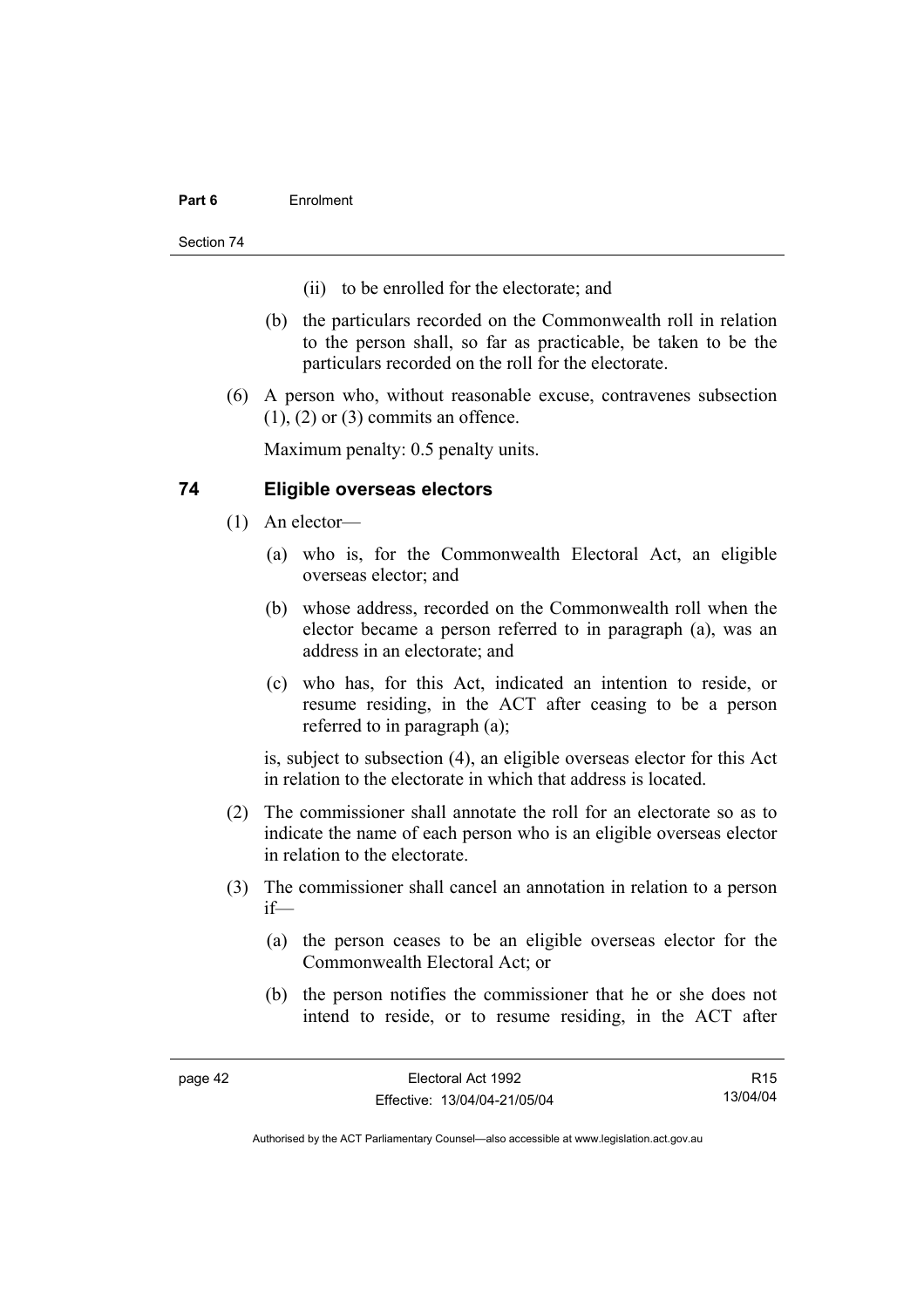ceasing to be an eligible overseas elector for the Commonwealth Electoral Act.

 (4) A person ceases to be an eligible overseas elector for this Act on the day the annotation in relation to the person is cancelled.

# **75 Age 17 enrolment**

- (1) The commissioner shall enrol a person on the roll for an electorate if the person—
	- (a) is at least 17 years old; and
	- (b) would, had the person attained the age of 18 years, be entitled to be enrolled for the electorate; and
	- (c) makes a claim for enrolment.
- (2) If a person is enrolled on the Commonwealth roll under the Commonwealth Electoral Act, section 100 and the address recorded on that roll is an address in an electorate—
	- (a) the person shall be taken—
		- (i) to have made a claim for enrolment under this section; and
		- (ii) to be enrolled under this section on the roll for the electorate; and
	- (b) the particulars recorded on the Commonwealth roll in relation to the person shall, so far as practicable, be taken to be the particulars recorded on the roll for the electorate.

# **76 Enrolment etc**

(1) In this section:

*claim* means a claim for enrolment or transfer of enrolment.

 (2) Except as otherwise provided by this Act, the name of a person shall not be added to a roll except under a claim.

| R15      | Electoral Act 1992           | page 43 |
|----------|------------------------------|---------|
| 13/04/04 | Effective: 13/04/04-21/05/04 |         |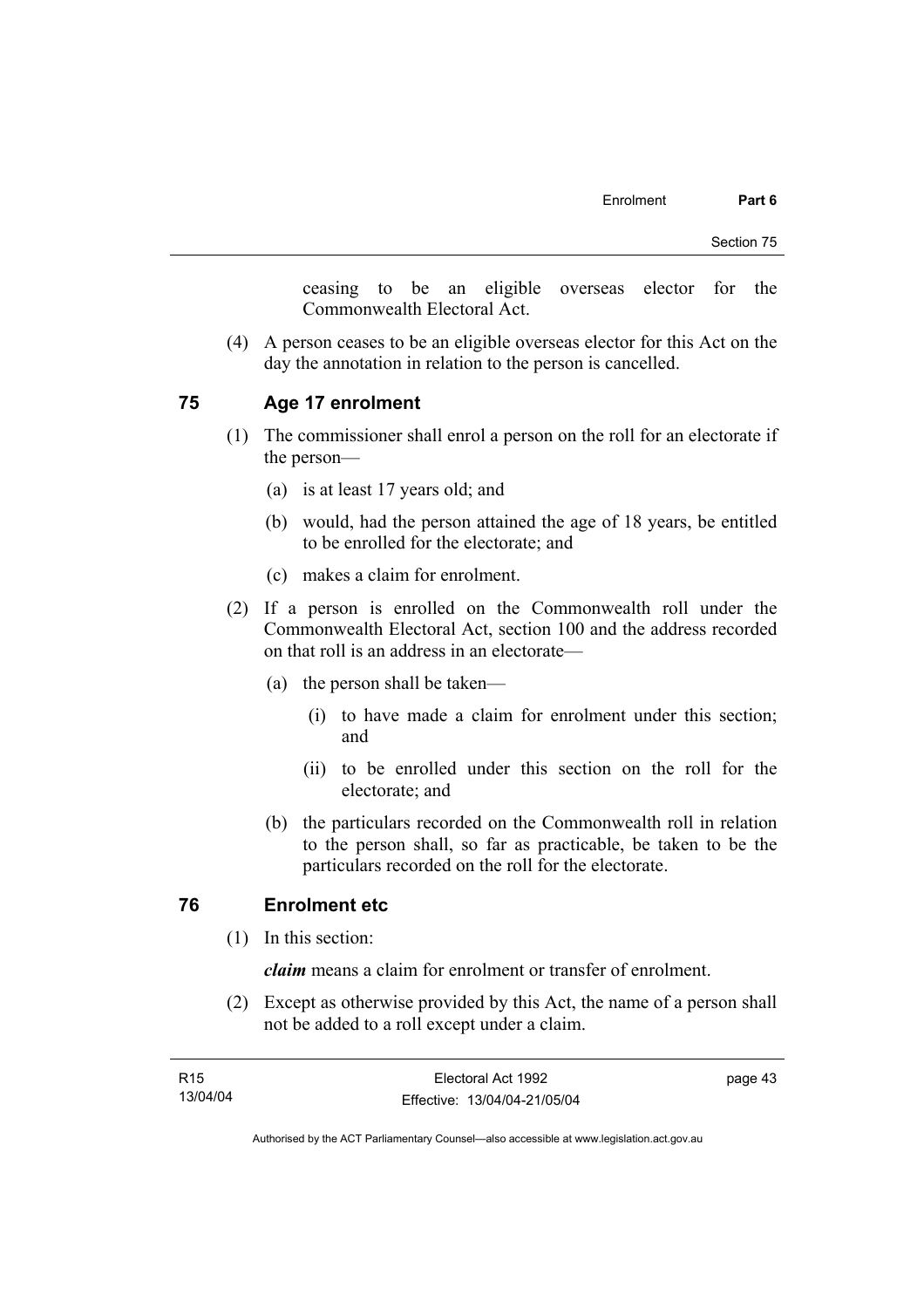#### Section 77

- (3) A claim shall be—
	- (a) signed by the claimant and the signature witnessed by a person who is entitled to attest an enrolment claim under the *Commonwealth Electoral Act 1918* (Cwlth), section 98; and
	- (b) given to the commissioner.
	- *Note 1* If a form is approved under s 340A (Approved forms) for a claim, the form must be used.
	- *Note 2* For how documents may be given, see *Legislation Act 2001*, pt 19.5.
- (4) The identity of the person making a claim for enrolment must be verified in the same way an enrolment claim under the *Commonwealth Electoral Act 1918* (Cwlth), section 98 must be verified.
- (5) On a claim under subsection (2), the commissioner shall, subject to section 80—
	- (a) enrol the claimant, if satisfied that he or she is entitled to be enrolled under the claim; or
	- (b) reject the claim.
- (6) After making a decision about a claim under subsection (2), the commissioner shall give the claimant—
	- (a) if the claim is accepted—written notice of the decision specifying the electorate in which the claimant is enrolled; or
	- (b) if the claim is rejected—a review statement about the decision.

## **77 Suppression of elector's address**

- $(1)$  If—
	- (a) an elector is enrolled on the Commonwealth roll; and
	- (b) under the Commonwealth Electoral Act, section 104 the particulars of the elector's address have not been included on, or have been deleted from, the Commonwealth roll;

R15 13/04/04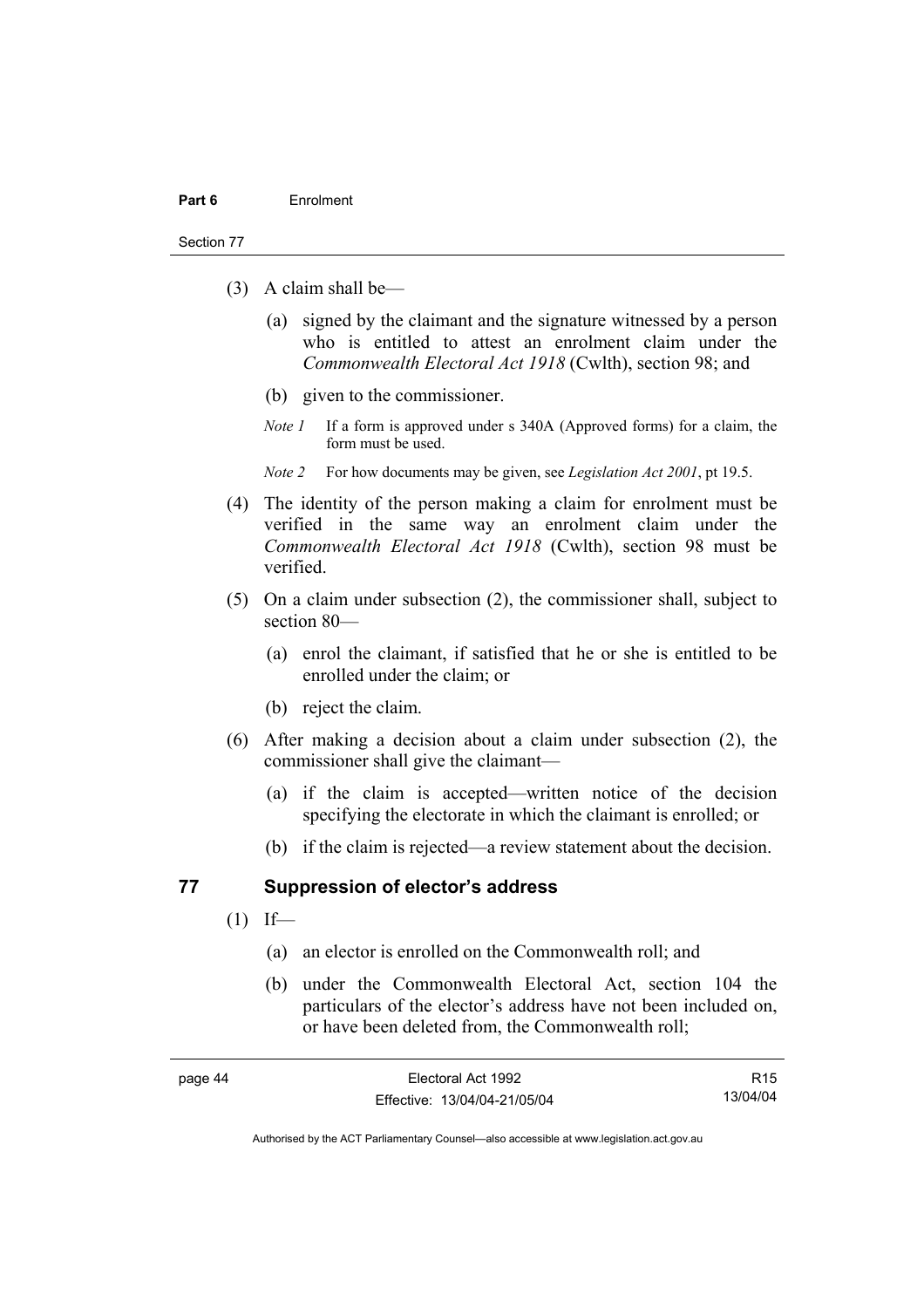the commissioner shall suppress the particulars of the elector's address from any extract from the roll on which the elector is enrolled under this Act.

- (2) If an elector is not enrolled on the Commonwealth roll, on the elector's request for the suppression of particulars of his or her address from an extract from any roll, the commissioner shall—
	- (a) grant the request; or
	- (b) refuse the request.
- (3) A request shall—
	- (a) set out the reasons for the request; and
	- (b) be verified by statutory declaration.
	- *Note* If a form is approved under s 340A (Approved forms) for a request, the form must be used.
- (4) The commissioner shall grant a request under subsection (2) if he or she is satisfied on reasonable grounds that the inclusion of the particulars of the elector's address on an extract from the roll would place at risk the personal safety of the elector or any member of the elector's family.
- (5) After making a decision about a request under subsection (2), the commissioner shall give the person who made the request—
	- (a) if the request is granted—written notice of the decision; or
	- (b) if the request is refused—a review statement about the decision.

# **78 Inclusion of particulars on roll following suppression**

- (1) This section applies if the address of an elector has been suppressed under section 77 (2).
- (2) The commissioner shall include the particulars of the elector's address on an extract from the roll if the commissioner is satisfied

page 45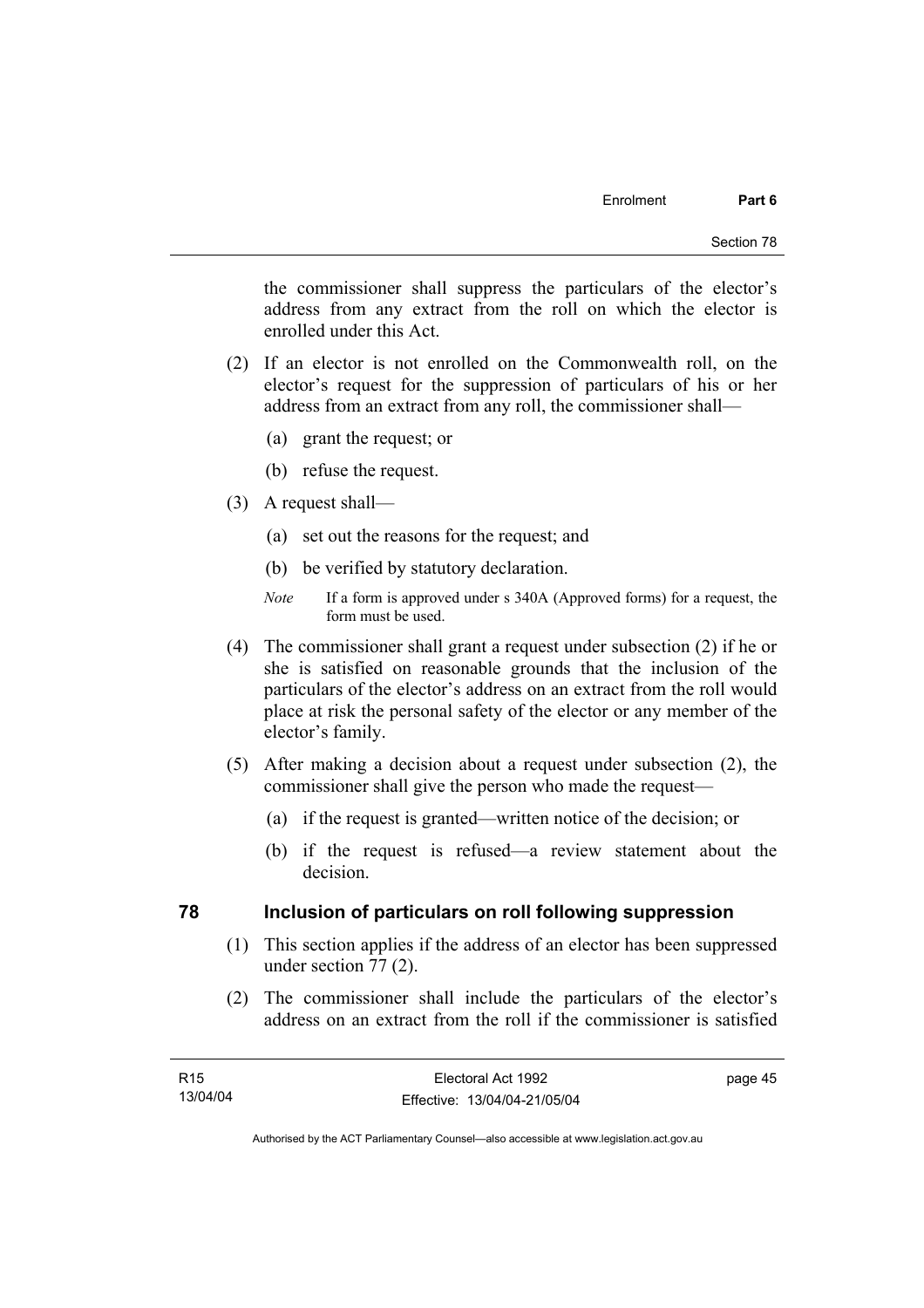## **Part 6** Enrolment

Section 79

on reasonable grounds that the inclusion of the particulars would not place at risk the personal safety of the elector or any member of the elector's family.

 (3) After making a decision under subsection (2), the commissioner shall give the elector a review statement about the decision.

# **79 Suppression of elector's address pending review**

- (1) This section applies if the commissioner makes either of the following decisions:
	- (a) a decision under section 77 (2) (b) to refuse to suppress an elector's address from an extract from a roll;
	- (b) a decision under section 78 (2) to include particulars of an elector's address on an extract from a roll.
- (2) The commissioner shall suppress the particulars of the relevant elector's address from any extract from a roll from the defined date until—
	- (a) if no application for a review of the relevant decision has been made to the electoral commission within 28 days after the elector is given a review statement about the decision—the end of that period; or
	- (b) if, on a review, the electoral commission affirms the relevant decision, and no application for a review of the commission's decision has been made to the AAT—the end of 28 days after the elector is given a notice under section 248; or
	- (c) if, on a review, the AAT affirms the decision of the electoral commission, and no appeal to the Supreme Court is instituted—the end of 28 days after the elector is given notice of the decision of the AAT; or
	- (d) if an appeal to the Supreme Court is so instituted within that period—proceedings on the appeal are completed.

R15 13/04/04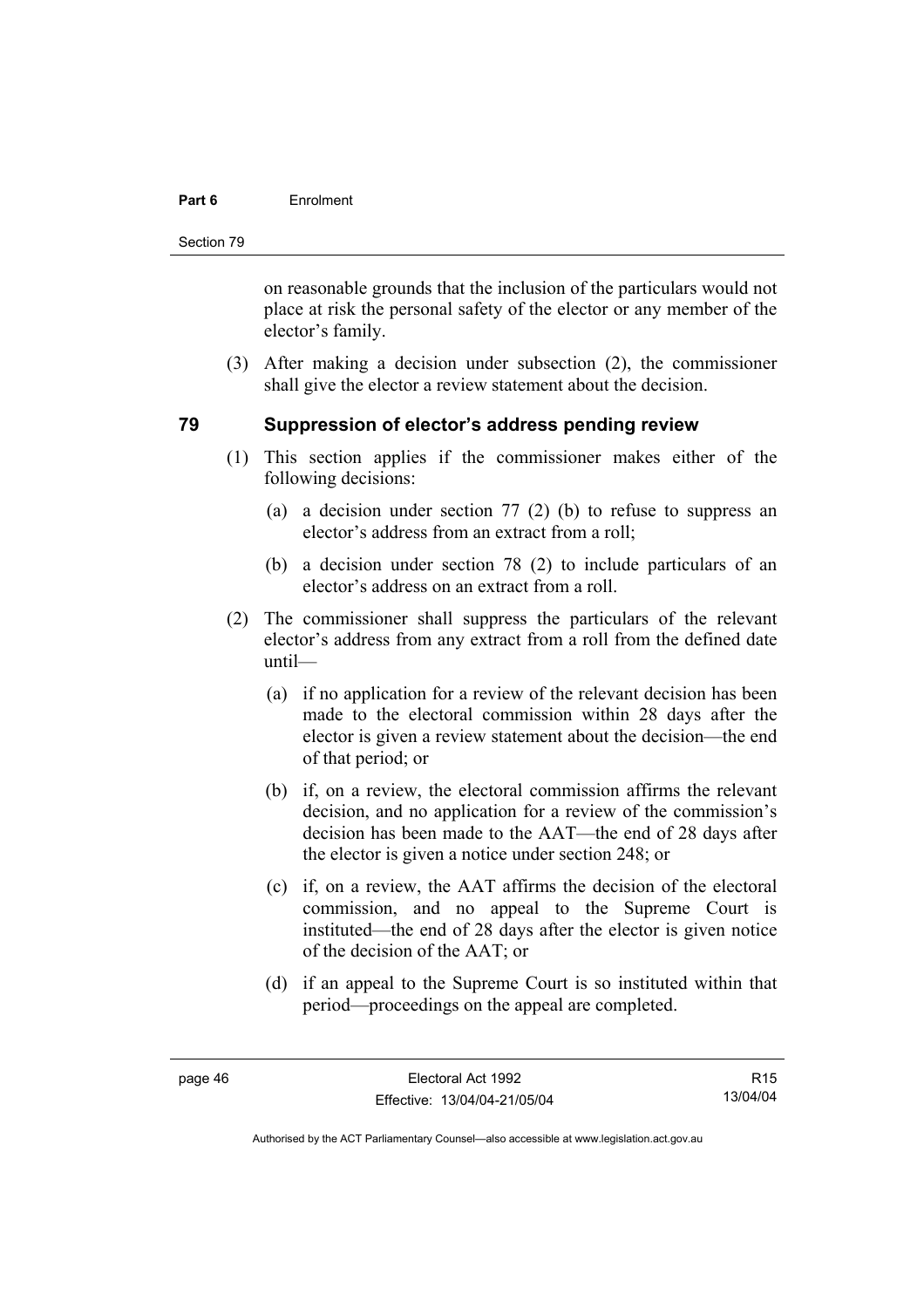- (3) Subsection (2) has effect subject to—
	- (a) an order of the electoral commission under section 247; and
	- (b) any order of the AAT; and
	- (c) any order of the Supreme Court.
- (4) In this section:

*defined date* means—

- (a) in relation to a decision under section 77 (2) (b) to refuse to suppress an elector's address from an extract from a roll—the date of the request for suppression; or
- (b) in relation to a decision under section 78 (2) to include particulars of an elector's address on an extract from a roll the date of the decision.

# **80 Closed rolls**

- (1) For this Act, the roll for an electorate shall be taken to be closed during the period—
	- (a) beginning at 8 pm on the 29th day before polling day for an election in the electorate; and
	- (b) ending at the close of polling at the election.
- (2) While a roll is closed, subject to subsections (3), (4) and (5) and section 66—
	- (a) a person shall not be enrolled; and
	- (b) a person shall not be taken to be enrolled under section 73 (5) or 75 (2) if the person's enrolment on the Commonwealth roll is effected during the closure; and
	- (c) a name shall not be removed; and
	- (d) an annotation in relation to the roll shall not be made or cancelled under section 74; and

| R <sub>15</sub> | Electoral Act 1992           | page 47 |
|-----------------|------------------------------|---------|
| 13/04/04        | Effective: 13/04/04-21/05/04 |         |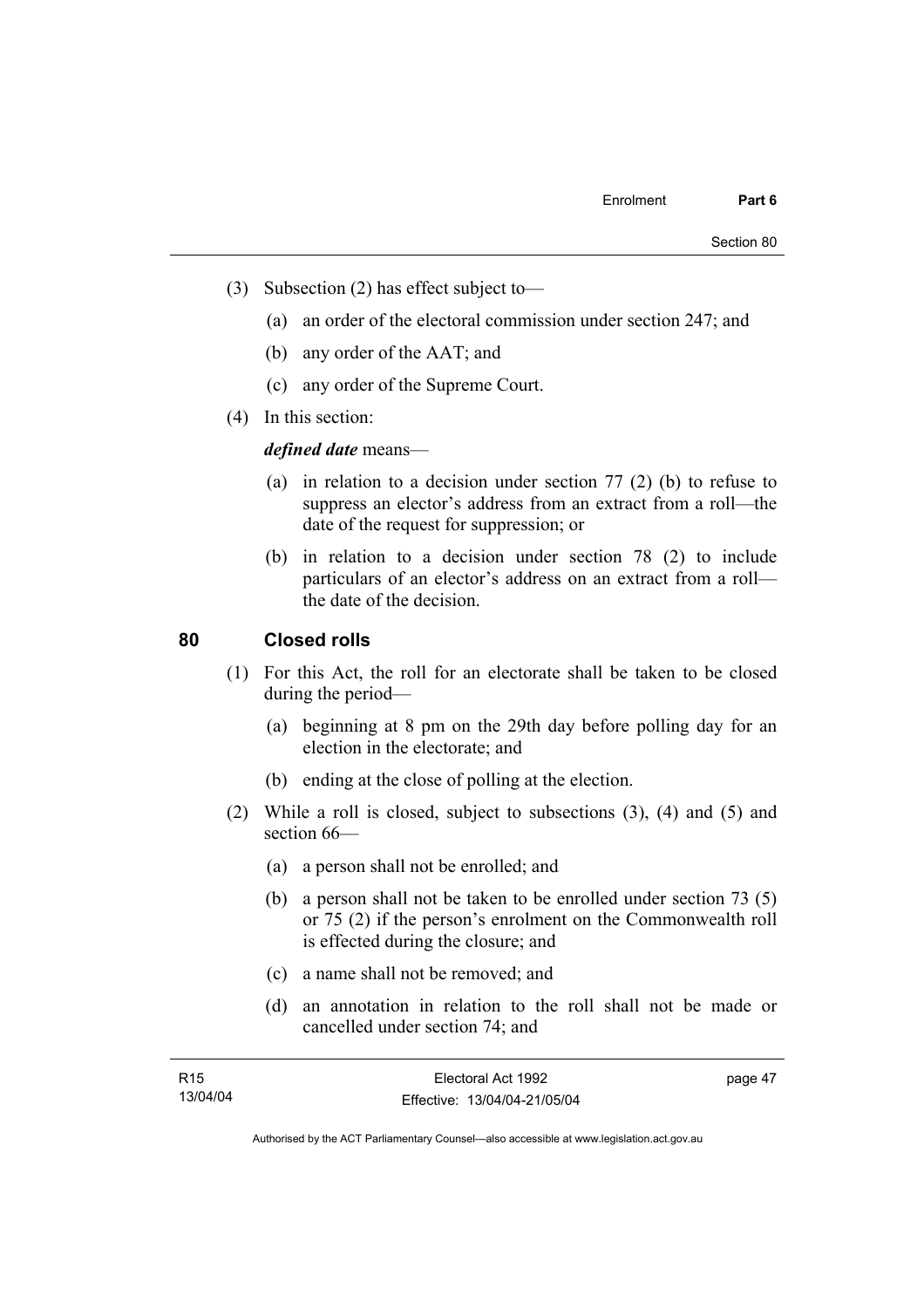## **Part 6** Enrolment

Section 80

- (e) a change of address shall not be recorded.
- (3) Subsection (2) (c) shall not be taken to prevent the removal, while a roll is closed, of the name of a person who the commissioner believes on reasonable grounds made a statement in a claim for enrolment or transfer of enrolment that was false or misleading in a material particular.
- (4) If the Australian Postal Corporation notifies the commissioner in writing that the delivery of a posted claim for enrolment or transfer of enrolment has been delayed by an industrial dispute and, apart from the dispute, would have been delivered to the commissioner before the close of the roll for an election—
	- (a) subsection (2) (a) and (c) shall not be taken to prevent the enrolment of an elector or the removal of an elector's name from another roll as a consequence of such an enrolment; and
	- (b) if the claimant is enrolled in accordance with the claim—the enrolment shall be taken, in relation to any vote cast by the claimant in the election, to have been effected before the roll closed.
- (5) This section does not prevent the enrolment of an elector, during a period when a roll is closed, if the elector's claim for enrolment or transfer of enrolment was received before the beginning of that period by—
	- (a) an officer appointed under section 33 (Officers); or
	- (b) a member of the commission's staff; or
	- (c) a person authorised by the commissioner for this section; or
	- (d) an employee of the Australian Electoral Commission.
- (6) In this section:

*enrolment* includes the enrolment of a person who is taken to have been enrolled under this part.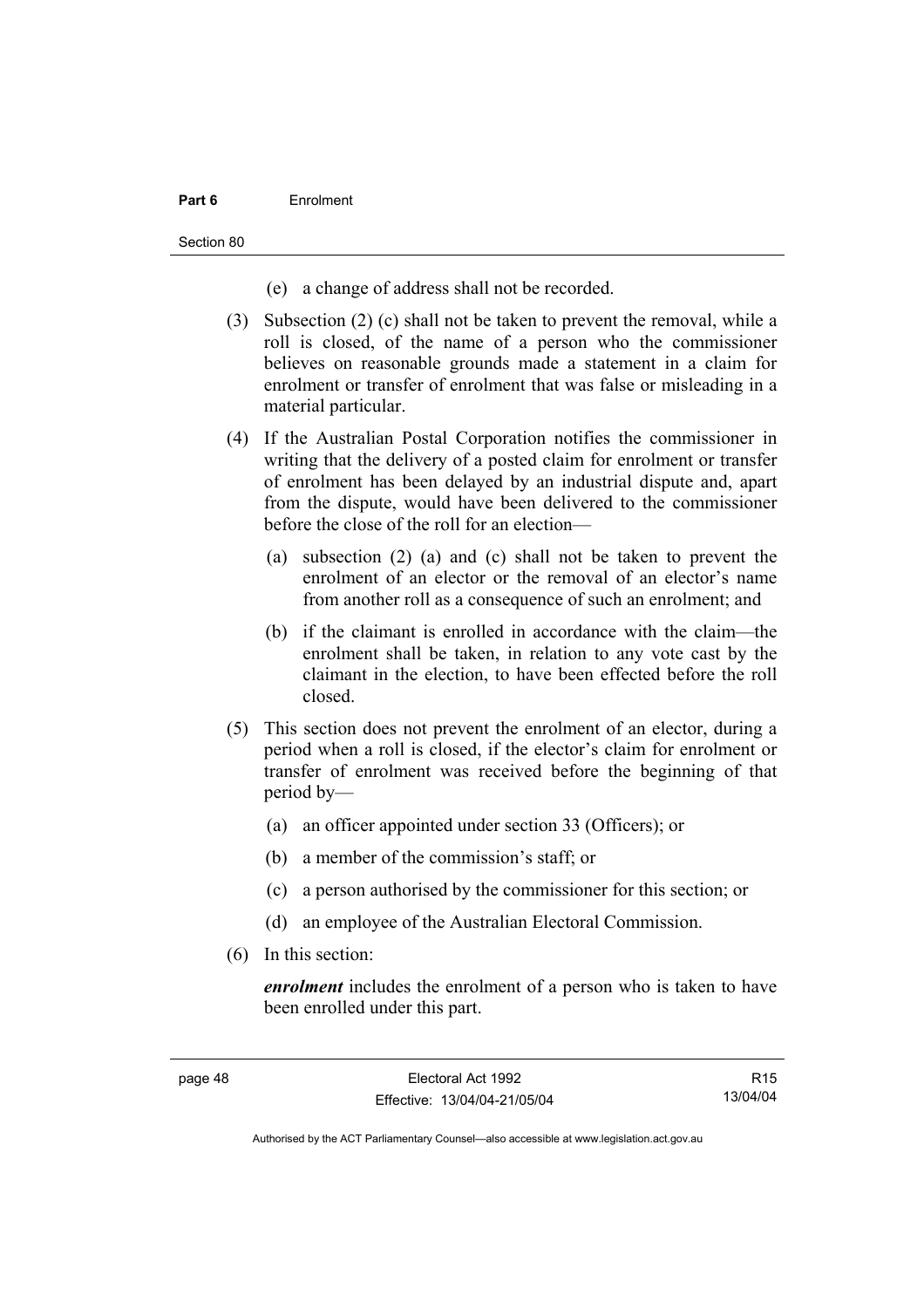*particulars*—a reference (express or implied) to *particulars* relating to a person includes a reference to particulars taken to be recorded on the roll under this part.

# **81 Objections to enrolment**

- (1) This section applies in relation to the enrolment of a person who is enrolled under this Act but is not enrolled under the Commonwealth Act.
- (2) An elector may object to the enrolment of a person on the ground that the person is not entitled to enrolment under section 72.
- (3) An objection shall—
	- (a) set out the grounds on which it is made; and
	- (b) subject to subsection (4), be accompanied by a deposit of \$2 or any higher amount prescribed by the regulations.
	- *Note* If a form is approved under s 340A (Approved forms) for an objection, the form must be used.
- (4) The deposit is not payable by an elector who objects to the enrolment of a person with a mental disability.
- (5) The commissioner shall reject an objection without notifying the person whose enrolment it concerns if—
	- (a) the objection is made because the enrolled person is a person with a mental disability and is not accompanied by a supporting medical certificate; or
	- (b) the commissioner believes on reasonable grounds that the objection is frivolous or vexatious.
- (6) After the commissioner rejects an objection under subsection (4), he or she shall—
	- (a) if subsection (5) (a) applies—give the objector written notice of the rejection; and

page 49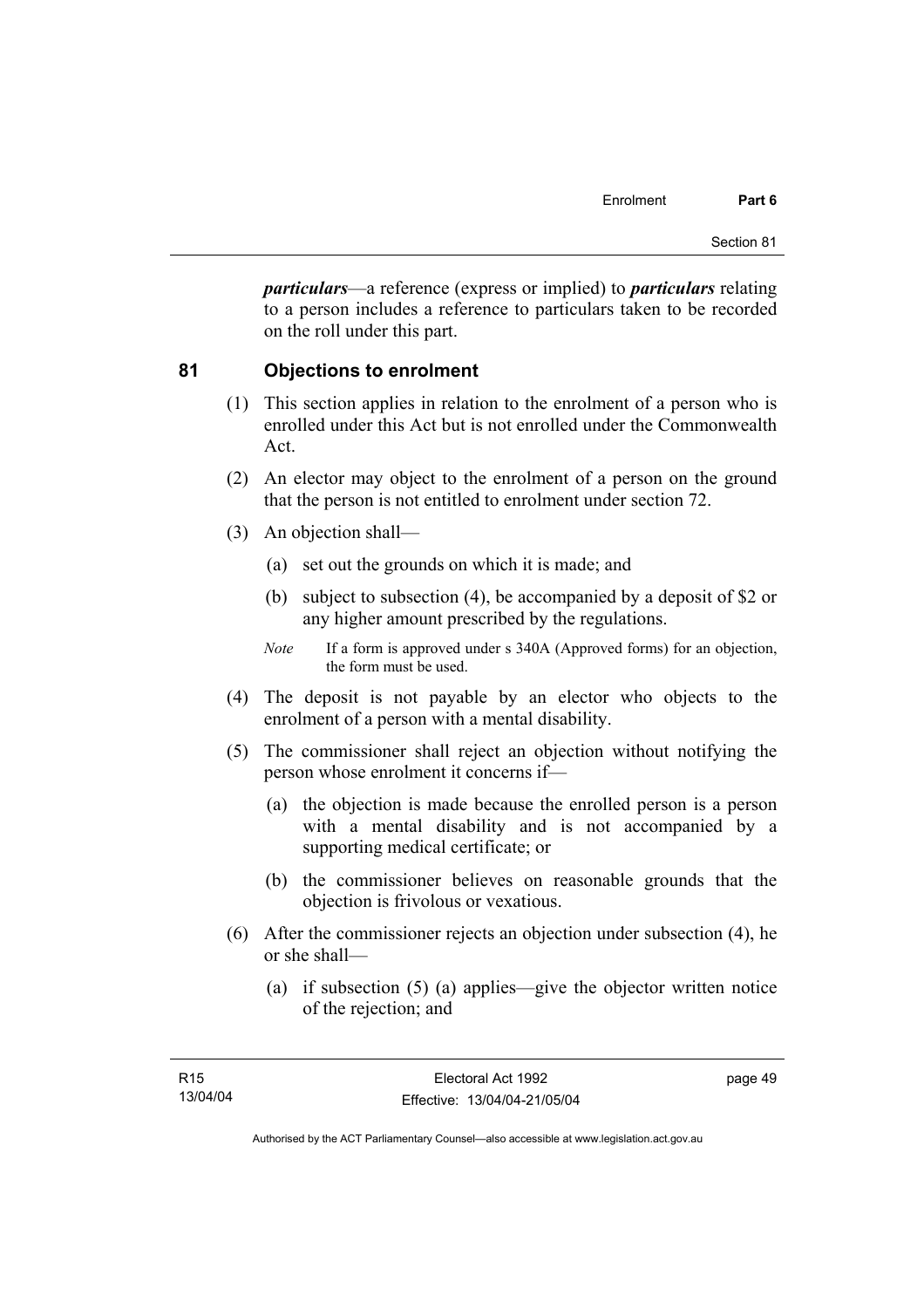#### **Part 6** Enrolment

#### Section 81

- (b) if subsection (5) (b) applies—give the objector a review statement about the decision to reject the objection.
- *Note* For how documents may be given, see *Legislation Act 2001*, pt 19.5.
- $(7)$  If—
	- (a) an objection is made to the enrolment of a person; or
	- (b) the commissioner believes on reasonable grounds that an enrolled person is not entitled to be enrolled (other than the ground that the person is a person with a mental disability);

the commissioner shall, subject to subsection (5), give the person written notice of the objection or belief inviting the person to respond within 21 days after the date of the notice.

- (8) After considering any such response, the commissioner shall determine the person's entitlement to enrolment and—
	- (a) confirm the enrolment; or
	- (b) remove the person's name from the roll.
- (9) After making a decision under subsection (8) about the enrolment of a person, the commissioner shall—
	- (a) for a decision to confirm the enrolment—give the person, and any objector, written notice of the decision; or
	- (b) for a decision to remove the person's name from the roll—
		- (i) give the person a review statement about the decision; and
		- (ii) if an objection has been duly made to the enrolment give the objector written notice of the decision.
- (10) If a person's name is removed from a roll as a result of an objection, the commissioner shall return the deposit lodged with the objection to the objector.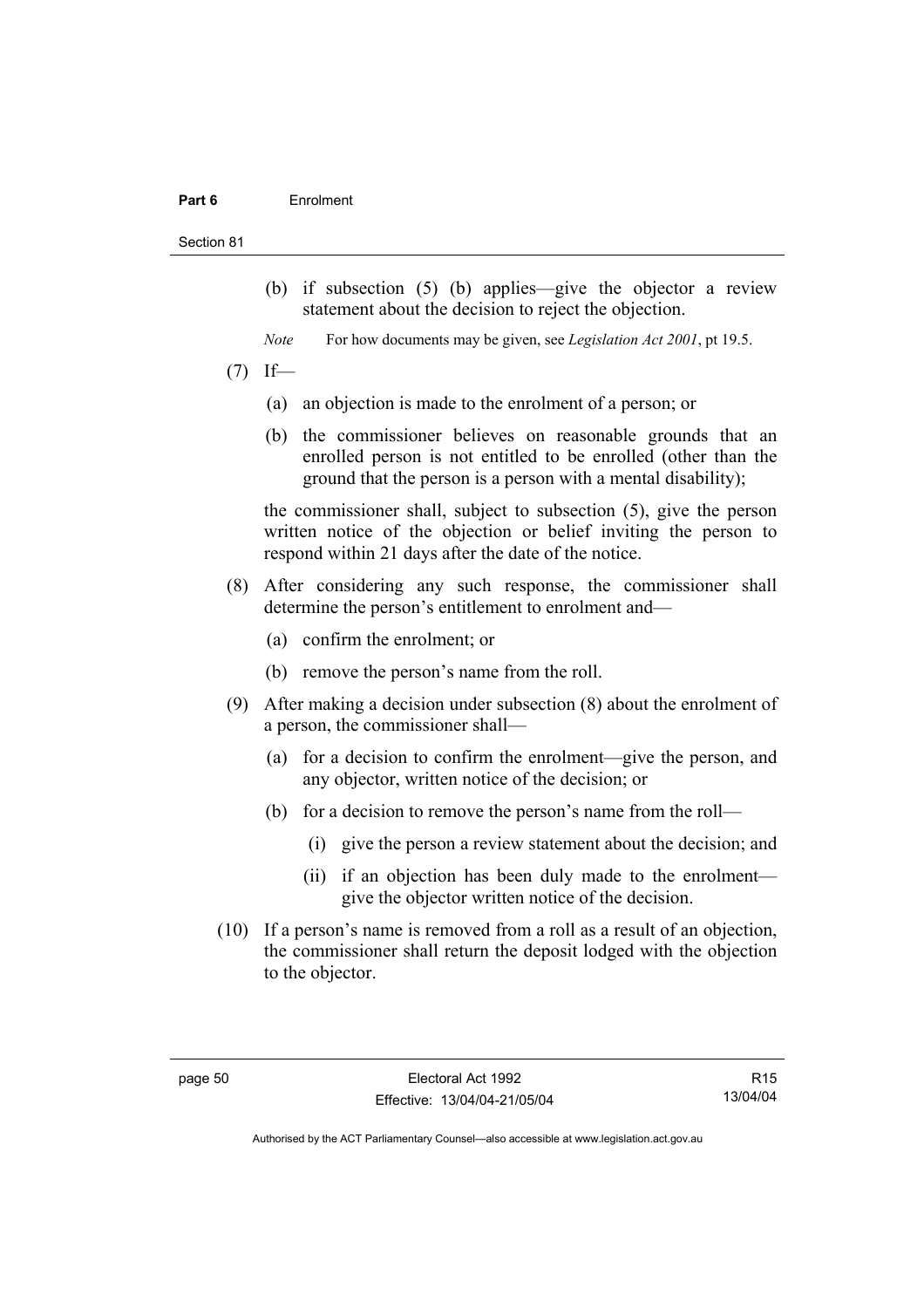(11) In this section:

*person with a mental disability* means a person who is incapable of understanding the nature and significance of enrolment and voting, and includes such a person even if a guardian or manager has not been appointed for the person under the *Guardianship and Management of Property Act 1991*.

# **82 Record of claims for enrolment**

- (1) If the commissioner is satisfied that a record of the particulars of a claim for enrolment or transfer of enrolment is kept on microfiche, microfilm or in any other appropriate permanent form, the claim may be destroyed.
- (2) A record of particulars of a claim that is kept in accordance with subsection (1) is evidence of the particulars of that claim.

# **83 Processing enrolment claims**

An officer who receives a claim for enrolment or transfer of enrolment shall do everything practicable to process the claim.

# **84 Transmission of enrolment claims**

A person who accepts for transmission to the commissioner a claim for enrolment or transfer of enrolment shall transmit the claim to the commissioner as soon as is practicable.

Maximum penalty: 10 penalty units.

# **85 Production of claims for enrolment before a court**

- (1) This section applies to a person who is, or has been—
	- (a) a member of the electoral commission; or
	- (b) the commissioner; or
	- (c) an officer; or

page 51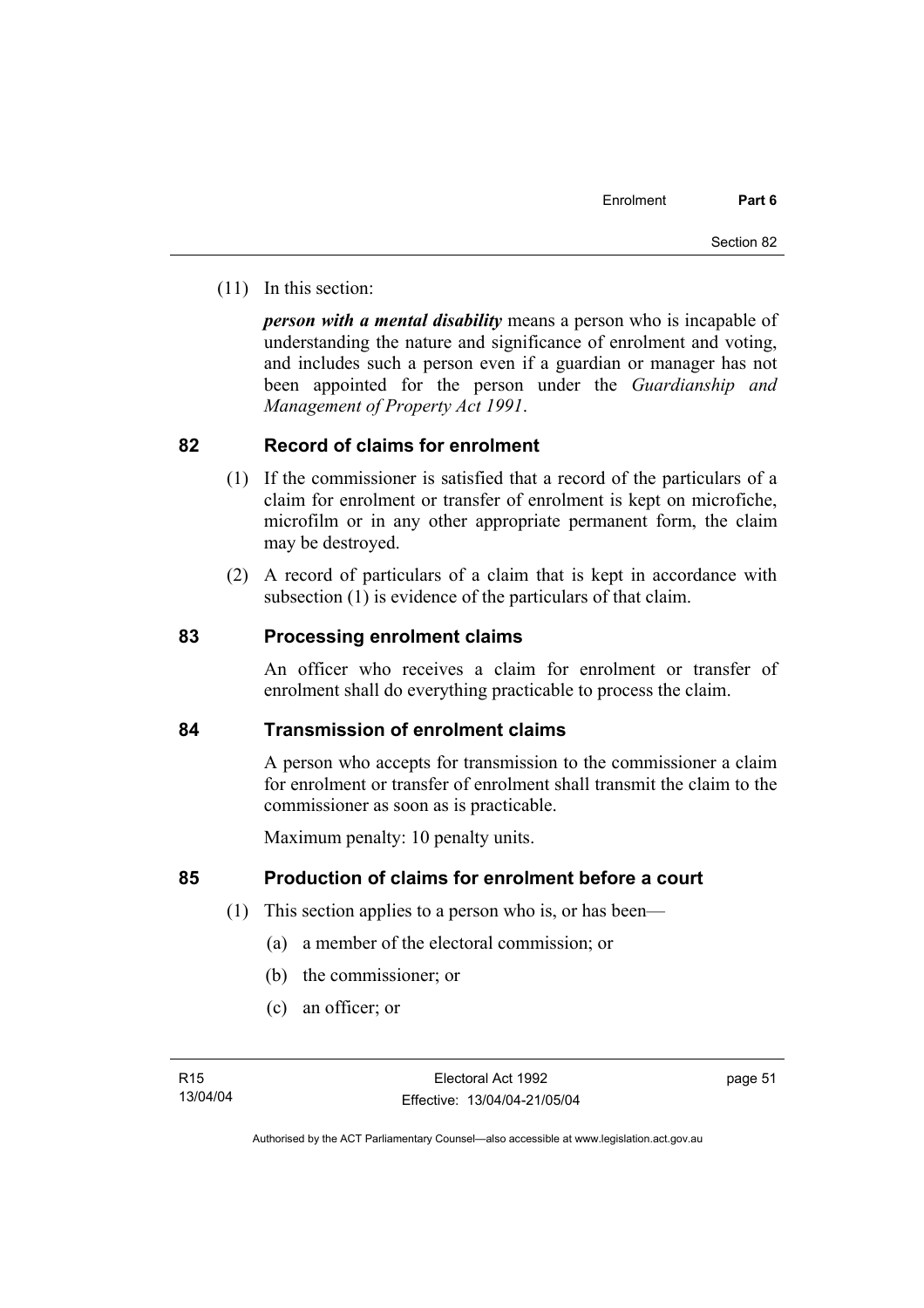## **Part 6** Enrolment

Section 86

- (d) a member of the staff of the electoral commission.
- (2) A person to whom this section applies shall not, except for this Act, be required—
	- (a) to produce in a court a claim for enrolment; or
	- (b) to divulge or communicate to a court any matter or thing in relation to a claim for enrolment that has come to the person's notice in the exercise of functions under this Act.
- (3) In this section:

*court* includes any tribunal, authority or person having power to require the production of documents or the answering of questions.

## **86 Claims for enrolment not subject to warrants**

A warrant issued under a Territory law authorising the seizure of a document related to an offence does not authorise the seizure of a claim for enrolment or transfer of enrolment.

page 52 Electoral Act 1992 Effective: 13/04/04-21/05/04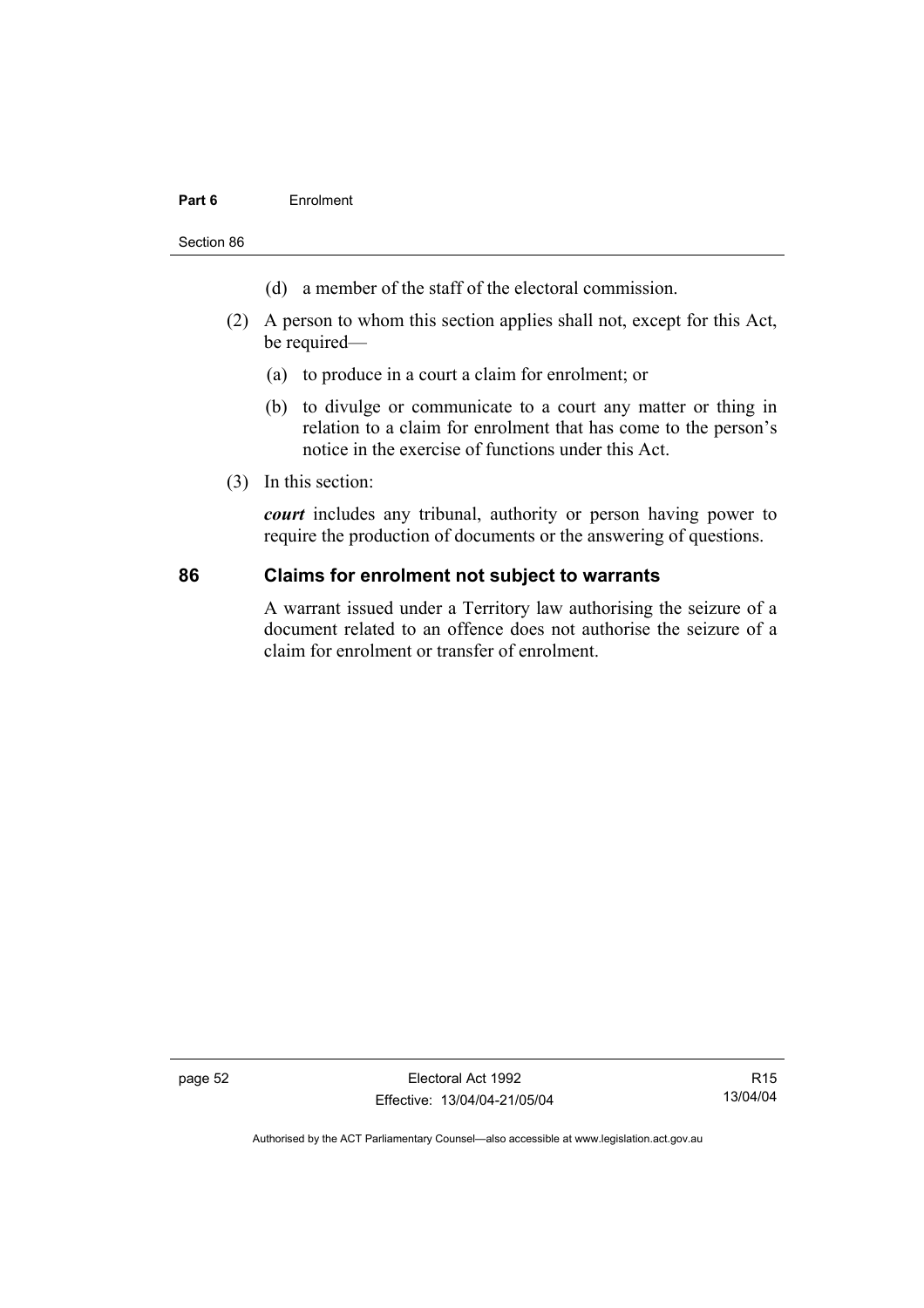# **Part 7 Registration of political parties and ballot groups**

# **87 Meaning of** *related* **political parties**

For this part, 2 political parties are taken to be *related* if—

- (a) one of them is a part of the other; or
- (b) both are parts of the same political party.

# **88 Registers of political parties and ballot groups**

- (1) The commissioner must keep—
	- (a) a register of political parties; and
	- (b) a register of ballot groups.
- (2) A register must contain the following particulars for each registered party or ballot group:
	- (a) the name of the party or group;
	- (b) any abbreviation of the name of the party or group;
	- (c) the name and address of the registered officer of the party or group;
	- (d) for the register of ballot groups—the name of the sponsoring MLA.
- (3) The commissioner must make each register available for public inspection.

# **89 Application for registration of political party**

An application for registration of a political party must—

(a) be signed by the secretary of the party; and

| R15      | Electoral Act 1992           | page 53 |
|----------|------------------------------|---------|
| 13/04/04 | Effective: 13/04/04-21/05/04 |         |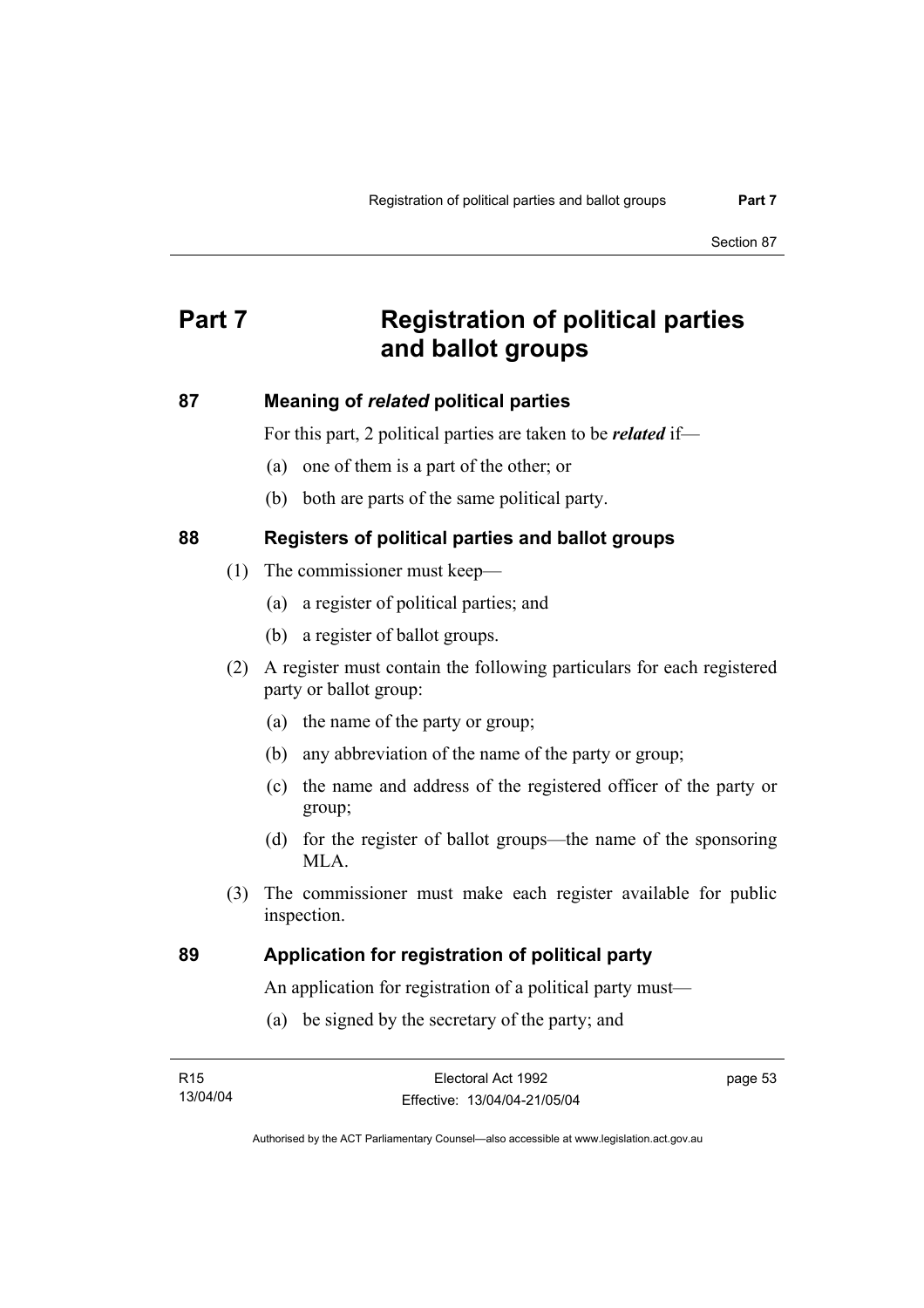Section 89A

- (b) state the party's name; and
- (c) state any abbreviation of the party's name that the party intends to use for this Act; and
- (d) state the name and address, and contain a specimen signature, of the person nominated to be the registered officer of the party; and
- (e) be accompanied by a copy of the party's constitution.
- *Note* If a form is approved under s 340A (Approved forms) for an application, the form must be used.

# **89A Application for registration of ballot group**

- (1) An MLA who is not a member of a registered party may apply to the commissioner to register a ballot group.
- (2) The application must—
	- (a) be signed by the MLA; and
	- (b) state the ballot group's name; and
	- (c) state any abbreviation of the group's name that the group intends to use for this Act; and
	- (d) state the name and address, and contain a specimen signature, of the person nominated to be the registered officer of the group.
	- *Note* If a form is approved under s 340A (Approved forms) for an application, the form must be used.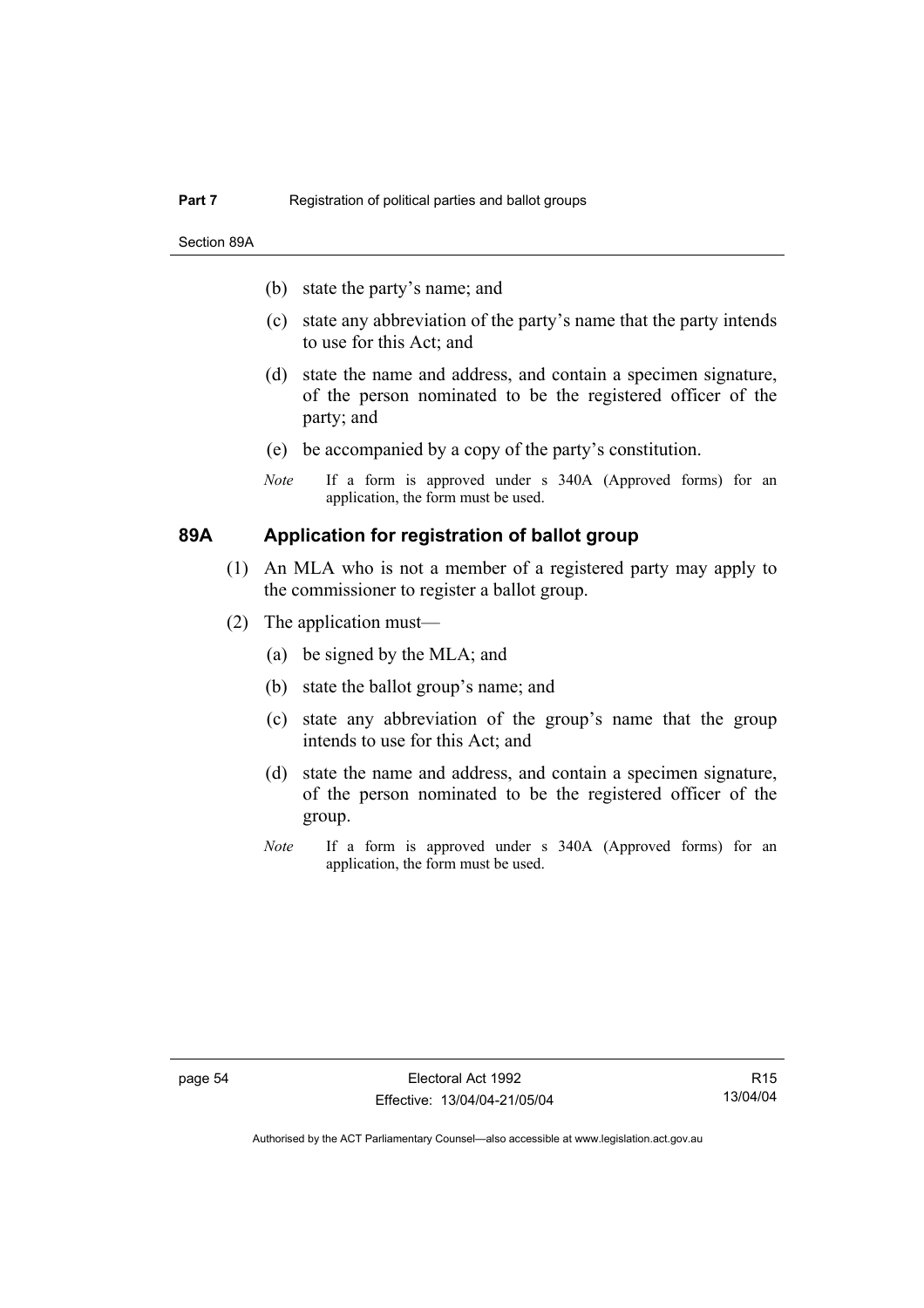### **90 Further information about application for political party registration**

 (1) For this part, the commissioner may, by written notice given to an applicant for registration of a political party, require the applicant to give to the commissioner within a stated period stated information, or a stated document, relating to the application.

*Note* For how documents may be given, see *Legislation Act 2001*, pt 19.5.

- (2) Without limiting subsection (1), the commissioner may, under that subsection, require the applicant to give the commissioner a list of the members of the political party.
- (3) If the applicant fails to comply with a notice under subsection (1), the commissioner may refuse the application.
- (4) If the commissioner refuses the application under subsection (3), the commissioner must give the applicant a review statement about the commissioner's decision.
- (5) The commissioner may use information obtained under subsection (2) only to find out whether a political party has at least 100 members who are electors.

# **91 Notification and publication of applications**

- (1) If the commissioner receives an application for the registration of a political party or ballot group, the commissioner must prepare written notice of the application.
- (2) The notice must—
	- (a) state the following particulars:
		- (i) the name of the political party or ballot group; and
		- (ii) any abbreviation of the name of the party or group that the party or group intends to use for this Act; and

page 55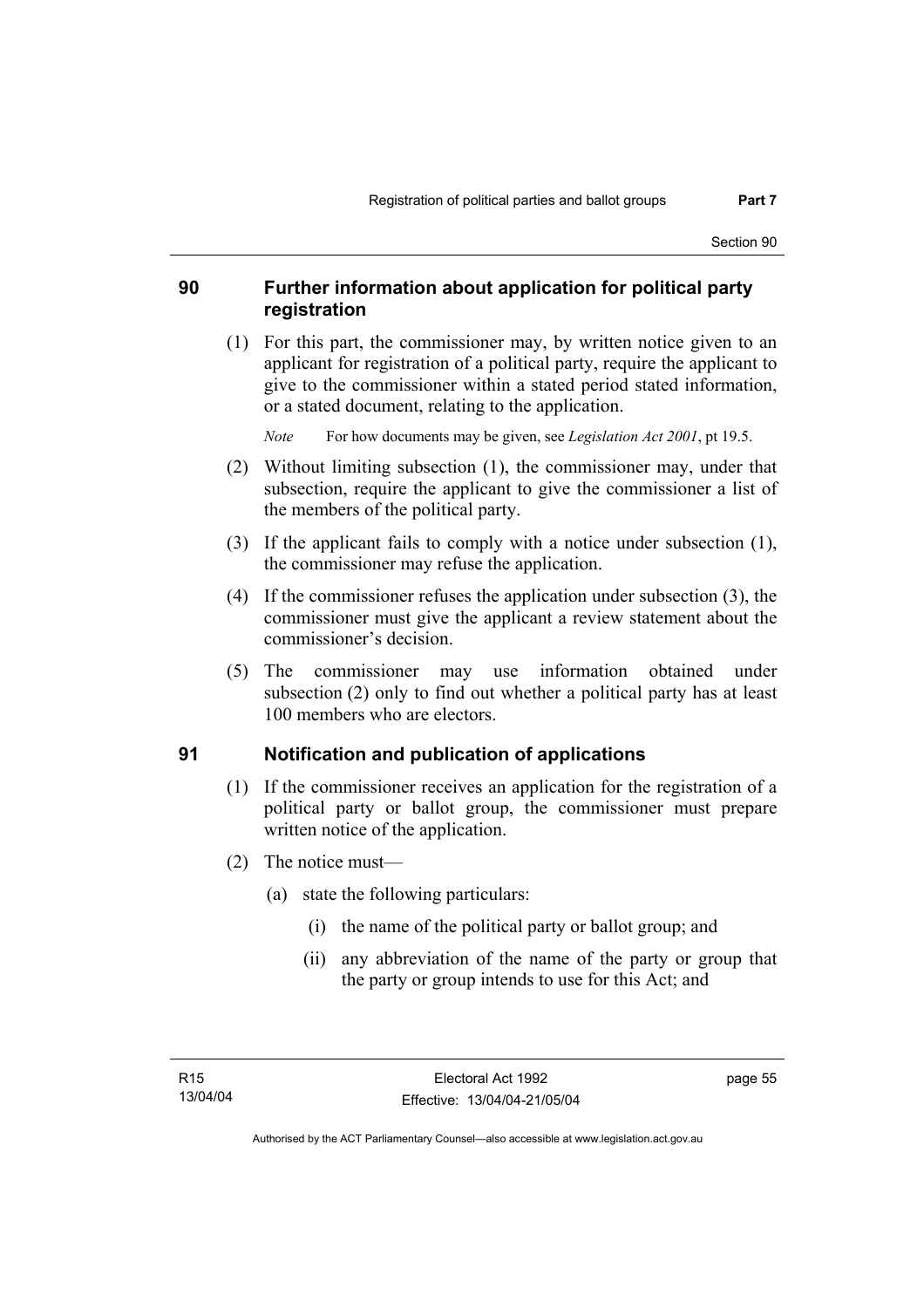- (iii) the name and address of the person nominated to be the registered officer of the party or group; and
- (iv) for an application for registration of a ballot group—the name of the MLA who applied to register the group; and
- (b) state that a copy of the application and, for an application for registration of a political party, the party's constitution are available for public inspection at the commissioner's office; and
- (c) state that written objections to the application may be given to the commissioner within 14 days after the day the notice is notified under the *Legislation Act 2001*.
- (3) The notice is a notifiable instrument.

*Note* A notifiable instrument must be notified under the *Legislation Act 2001*.

- (4) The commissioner must also publish the notice in a newspaper.
- (5) The commissioner must make a copy of the application and, for an application for registration of a political party, the party's constitution available for public inspection.

#### **91A Objections to applications and responses**

- (1) An objection to an application for registration of a political party or ballot group must—
	- (a) be in writing; and
	- (b) set out the grounds of the objection; and
	- (c) state the objector's name and address; and
	- (d) be signed by the objector; and
	- (e) be given to the commissioner in accordance with the notice under section 91 (Notification and publication of applications) for the application.

R15 13/04/04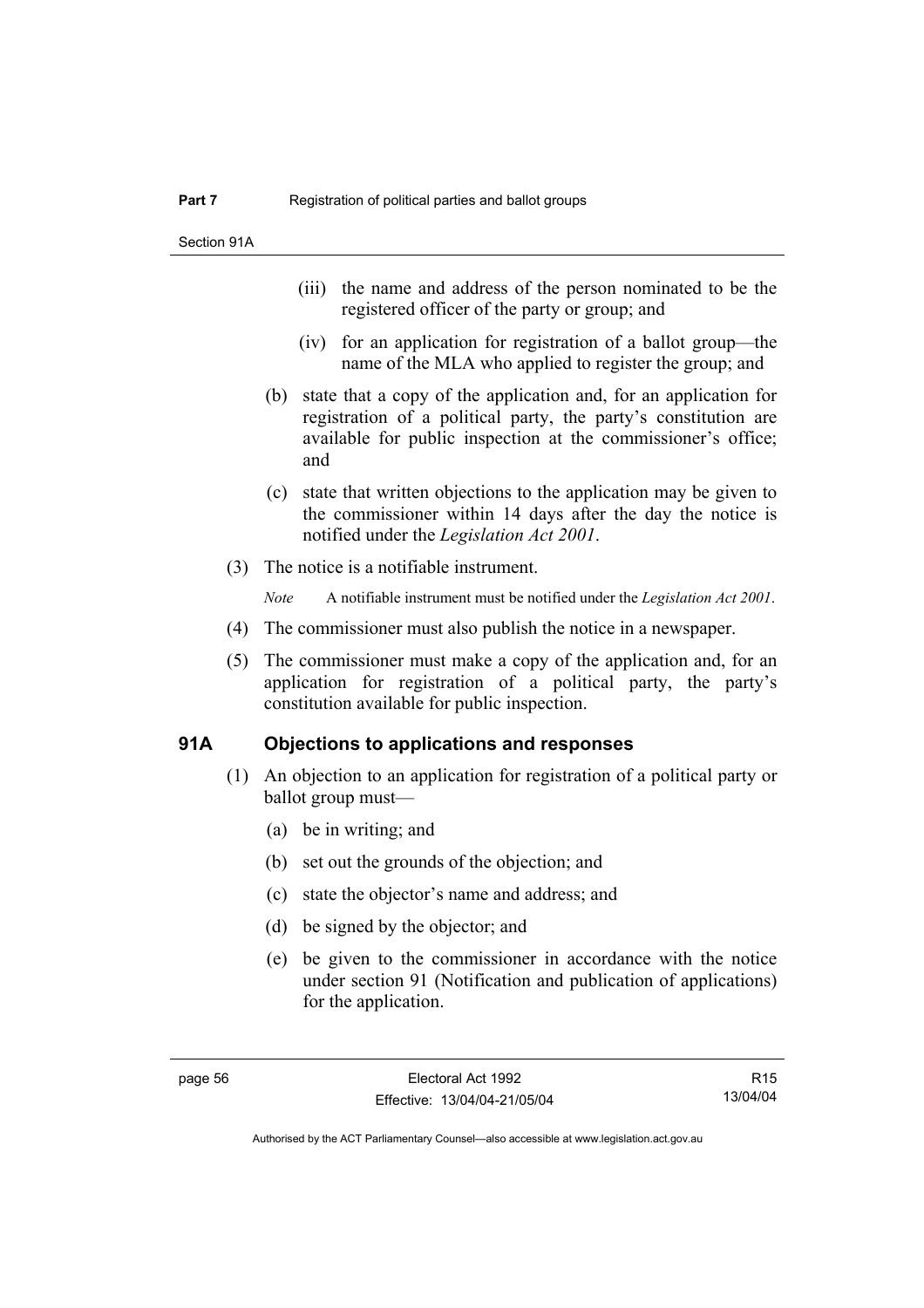- (2) The commissioner must give to the person nominated to be the registered officer of the political party or ballot group—
	- (a) a copy of each objection given to the commissioner in accordance with subsection (1); and
	- (b) a written notice inviting the person to give any response to the objection to the commissioner, in writing, within 14 days after the day the notice is given to the person.
- (3) The commissioner must make a copy of the following available for public inspection:
	- (a) each objection given to the commissioner in accordance with subsection (1);
	- (b) each response given to the commissioner in accordance with the notice under subsection (2).
- (4) In deciding whether to register the political party or ballot group, the commissioner must consider each objection and response given to the commissioner in accordance with this section.

# **92 Registration of political parties and ballot groups**

- (1) If an application for registration of a political party or ballot group is made under this part, the commissioner must register the party or group unless the commissioner refuses the application under section 90 (3) (Further information about application for political party registration) or section 93 (Refusal of applications for registration).
- (2) If the commissioner registers a political party or ballot group, the commissioner must prepare written notice of the registration.
- (3) The notice is a notifiable instrument.
	- *Note* A notifiable instrument must be notified under the *Legislation Act 2001*.
- (4) The commissioner must also give notice of the registration to—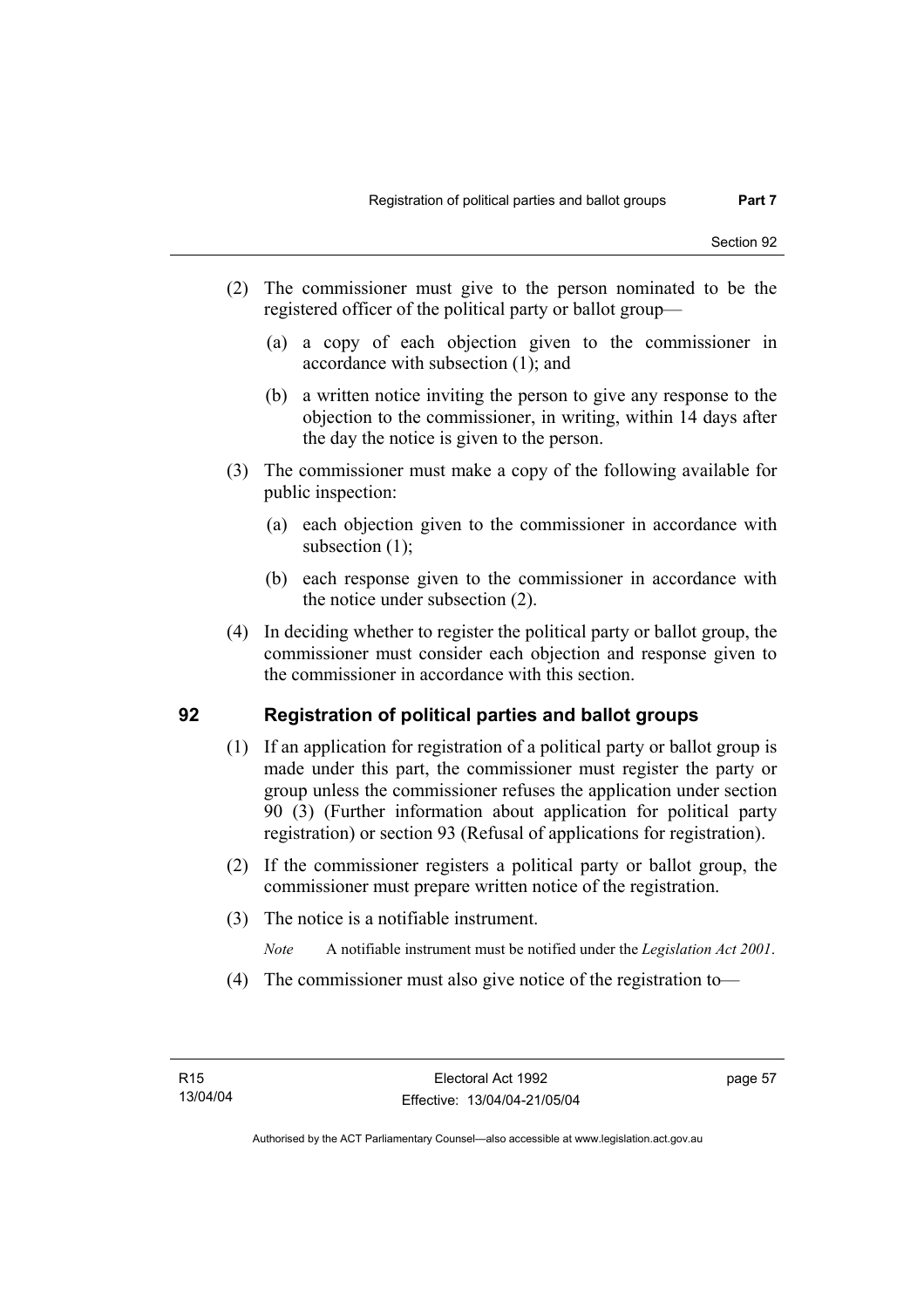Section 93

- (a) for registration of a political party—the secretary of the party; or
- (b) for registration of a ballot group—the sponsoring MLA.
- (5) In addition, if an objection was made under section 91A (Objections to applications and responses) to the application, the commissioner must give the objector a review statement about the decision to register the political party or ballot group.

#### **93 Refusal of applications for registration**

- (1) The commissioner must refuse an application for the registration of a political party or ballot group if—
	- (a) for an application for registration of a political party—the commissioner believes on reasonable grounds that the party does not have at least 100 members who are electors; or
	- (b) the person nominated in the application to be the registered officer of the party or group is not qualified to be an elector or is the registered officer of a registered party or registered ballot group; or
	- (c) the party or group is ineligible for registration because of section 99 (Use of party or ballot group name after cancellation).
- (2) The commissioner must also refuse an application if the commissioner believes on reasonable grounds that the name of the political party or ballot group, or any abbreviation of that name that the application states that the party or group intends to use for this Act—
	- (a) consists of more than 6 words; or
	- (b) is obscene; or
	- (c) is the name, or an acronym of the name, of another political party or a registered ballot group; or

R15 13/04/04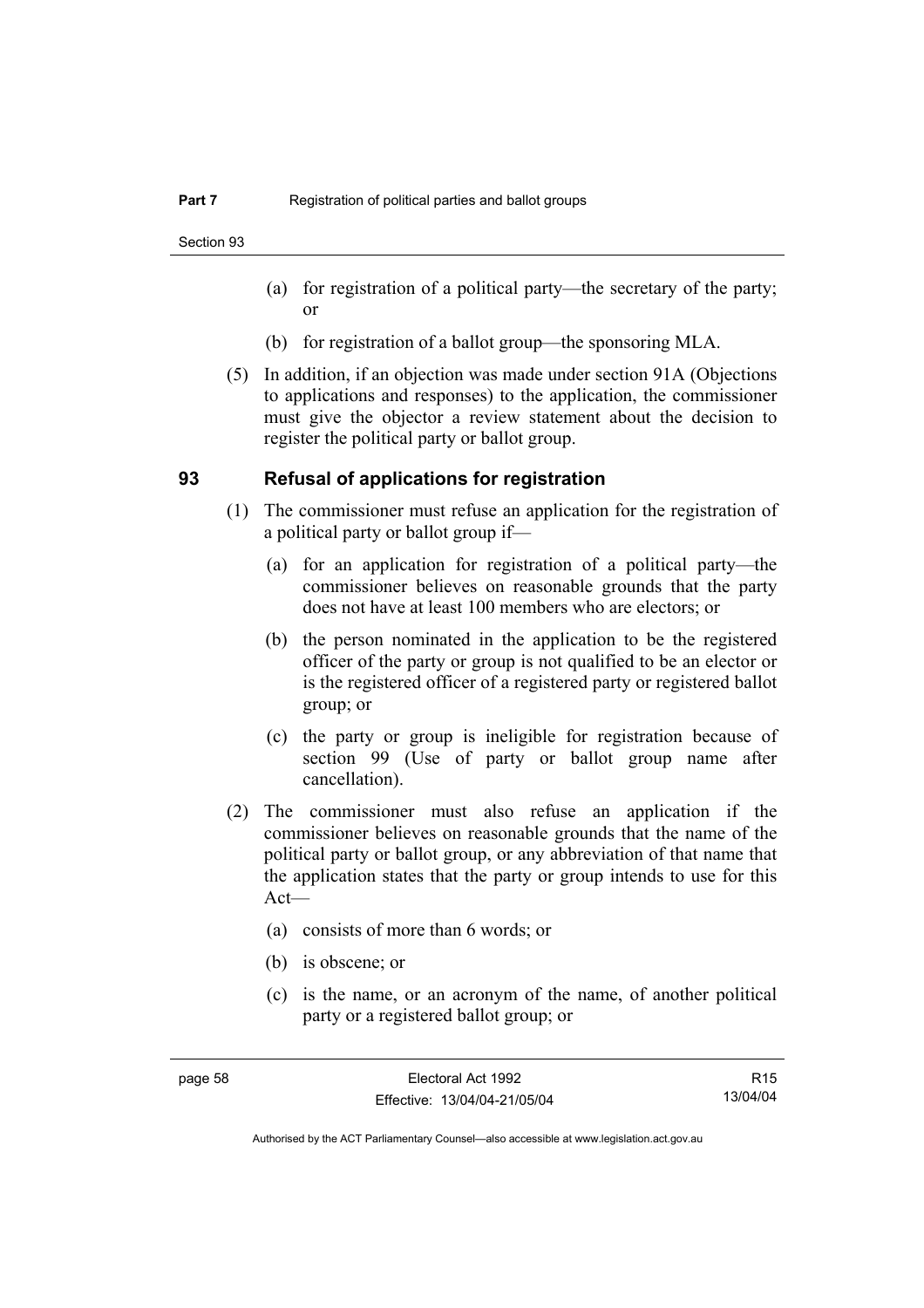- (d) so nearly resembles the name, or an acronym of the name, of another political party or a registered ballot group that it is likely to be confused with or mistaken for that name or acronym; or
- (e) consists of the word 'independent'; or
- (f) consists of the words 'independent party'; or
- (g) consists of or includes the word 'independent' and—
	- (i) the name, or an acronym of the name, of another political party or a registered ballot group; or
	- (ii) matter that so nearly resembles the name, or an acronym of the name, of another political party or a registered ballot group that the matter is likely to be confused with or mistaken for that name or acronym; or
- (h) for a ballot group—includes the word 'party'; or
- (i) includes the name of an MLA and the applicant does not have the MLA's written consent to use the name.
- (3) If the commissioner refuses an application for the registration of a political party or ballot group, the commissioner must—
	- (a) give the secretary of the party, or the MLA who applied to register the group, a review statement about the decision to refuse the application; and
	- (b) if an objection was made under section 91A (Objections to applications and responses) to the application—give the objector written notice of the refusal.
- (4) In this section, *another political party*, in relation to a political party or ballot group, is—
	- (a) a registered party; or
	- (b) a political party at least 1 member of which is a member of—

page 59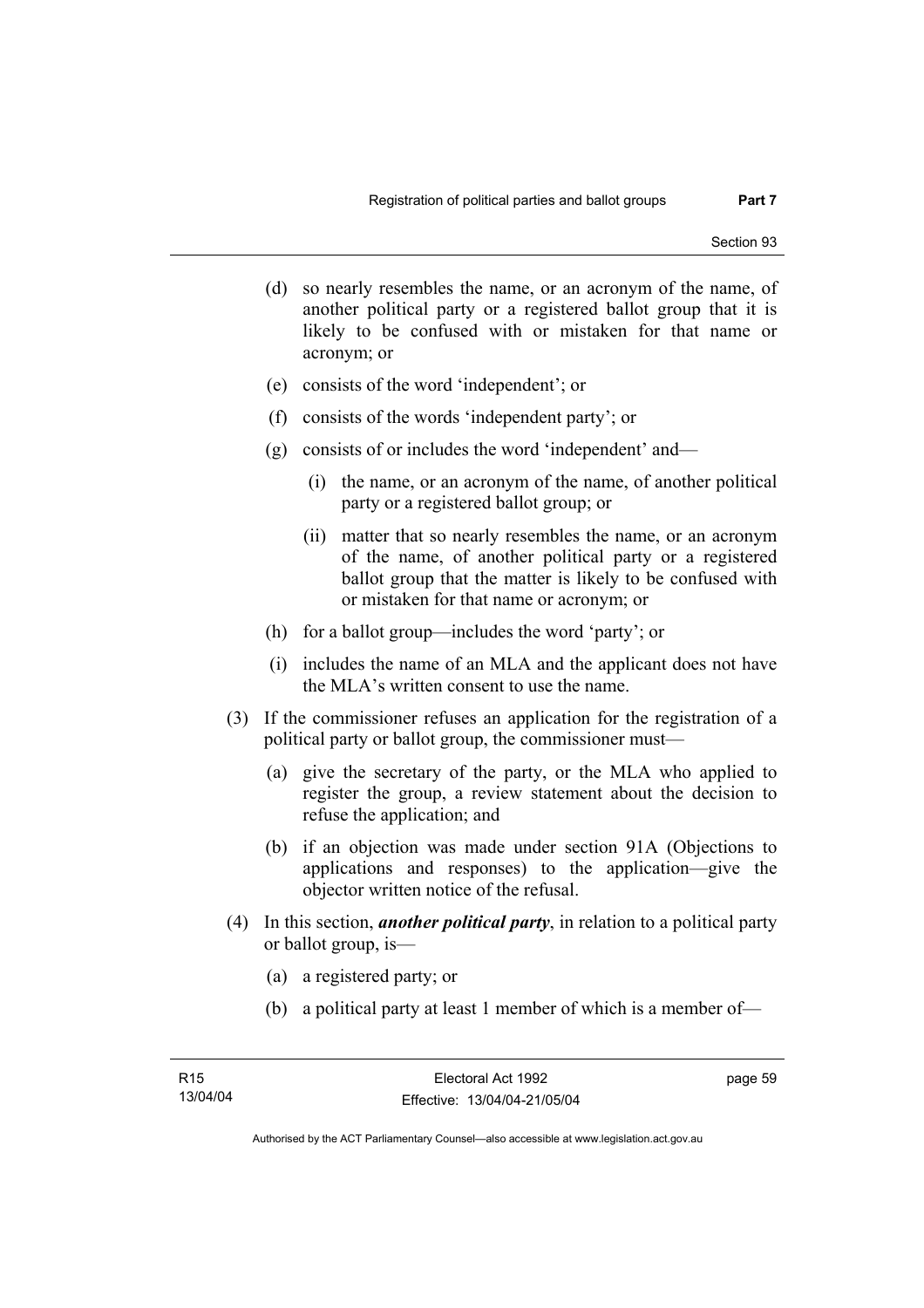- (i) the Legislative Assembly; or
- (ii) the Commonwealth Parliament; or
- (iii) a State legislature; or
- (c) a political party registered or recognised for the law of the Commonwealth or a State that relates to the election of members of the Commonwealth Parliament or the State legislature.
- (5) However, *another political party*, in relation to a political party, does not include a political party that is related to it.
- (6) In this section:

*name* includes an abbreviation of the name.

#### **94 Amendment of applications for registration**

- (1) If the commissioner is of the opinion that an application for the registration of a political party or ballot group must be refused under section 93 (Refusal of applications for registration), but that the application might be amended to prevent the refusal, the commissioner must give the applicant written notice to that effect.
- (2) The notice must—
	- (a) set out the reasons for the commissioner's opinion; and
	- (b) describe the effect of subsections (3) to (5).
- (3) If the commissioner gives the notice to the applicant, the commissioner is not required to further consider the application unless a request is made under subsection (4).
- (4) Within 28 days after receiving the notice, the applicant may give the commissioner a written request, signed by the applicant, for the commissioner—
	- (a) to amend the application in a stated way; or

R15 13/04/04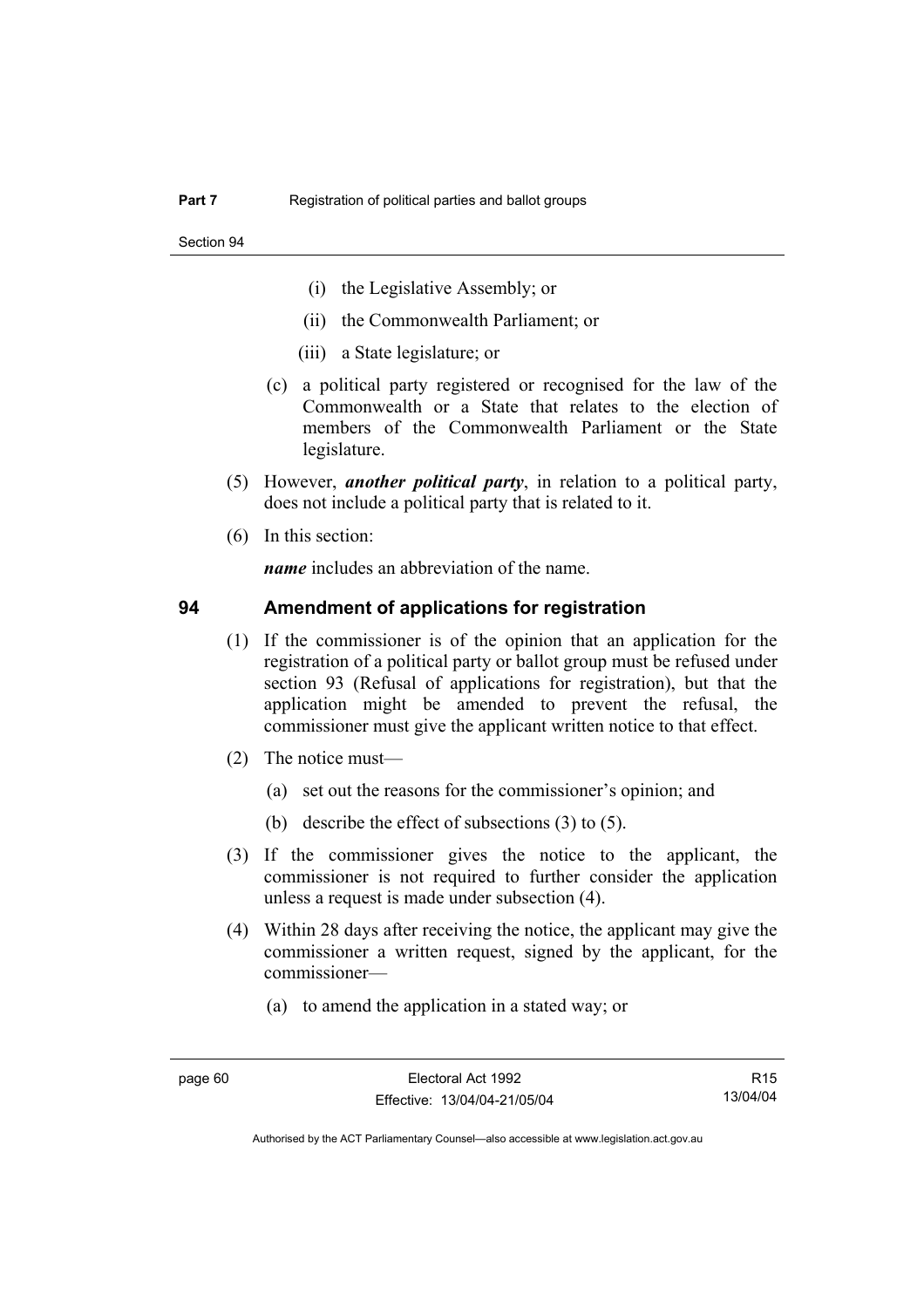- (b) to consider the application in the form in which it was made.
- (5) The commissioner must comply with the request.
- (6) If the applicant requests the commissioner to amend the application in a stated way, the application as amended in accordance with the request is taken to be a new application for the registration of a political party or ballot group.

#### **95 Changes to particulars in register**

- (1) The secretary of a registered party may apply to the commissioner to change particulars included in the register of political parties in relation to the party.
- (2) The sponsoring MLA of a registered ballot group may apply to the commissioner to change particulars included in the register of ballot groups in relation to the group.
- (3) This part (other than section 94 (Amendment of applications for registration) and this section) applies, with all the necessary changes—
	- (a) in relation to an application under subsection (1) as if it were an application for registration of the political party and any objection to the application were an objection to the registration; and
	- (b) in relation to an application under subsection (2) as if it were an application for registration of the ballot group and any objection to the application were an objection to the registration.
- (4) Section 91 (Notification and publication of applications) and section 91A (Objections to applications and responses) do not apply to an application to change the address of the registered officer of a registered party or registered ballot group.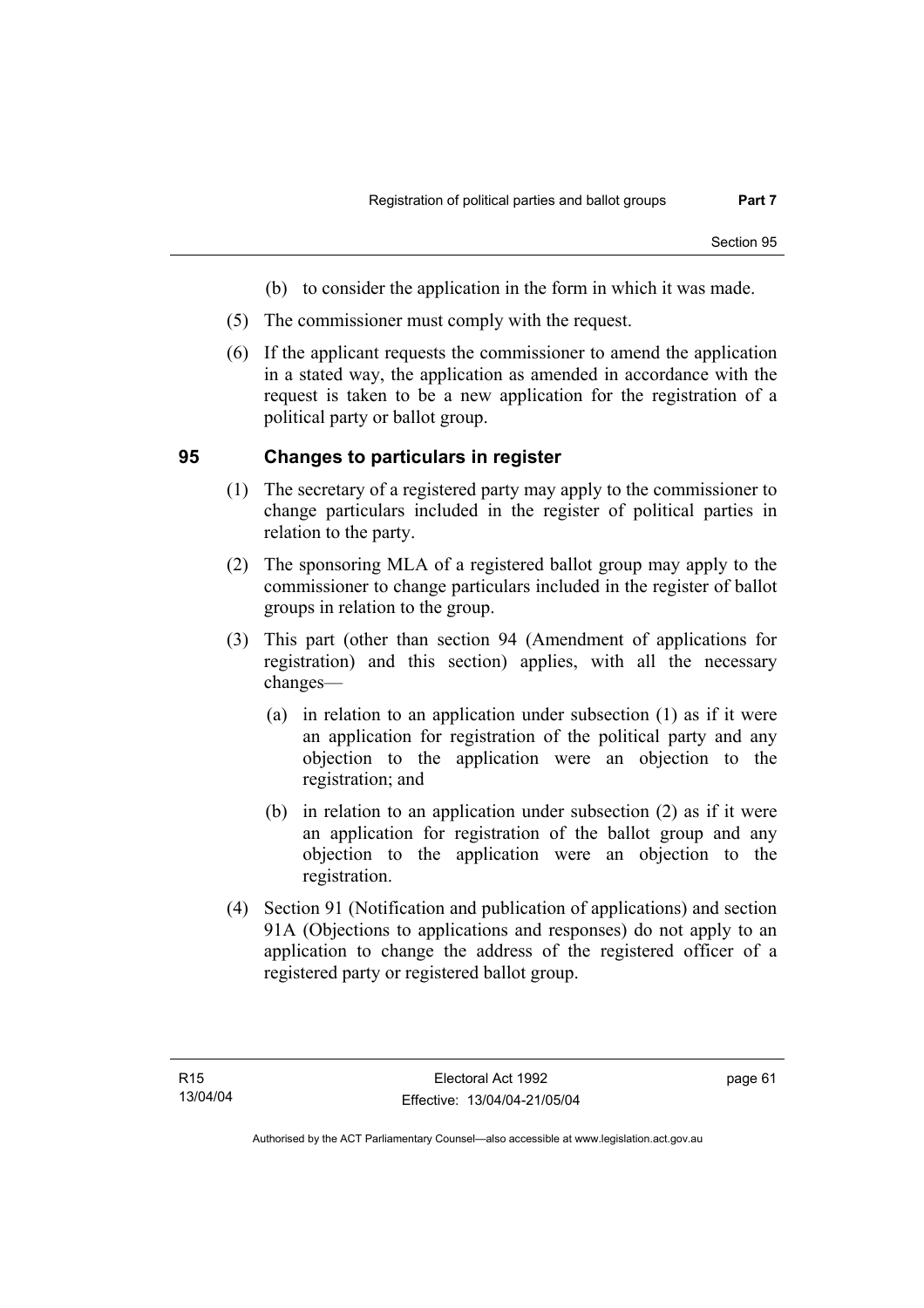Section 95A

#### **95A Objection to continued use of name**

- (1) This section applies if—
	- (a) the commissioner is satisfied that the name of a registered party (the *first party*) is relevantly similar to the name of another registered party (the *second party*) that was registered under this part later than the first party; and
	- (b) when it was registered the second party was related to the first party; and
	- (c) the registered officer of the first party objects in writing to the continued use of the name by the second party; and
	- (d) the commissioner is satisfied that the parties are not related at the time of the objection.
- (2) The commissioner must—
	- (a) uphold the objection; and
	- (b) by written notice, tell the registered officer of the second party that the second party will be deregistered under section 98 (Cancellation of registration of political parties and ballot groups) if—
		- (i) it does not make an application under section 95 (Changes to particulars in register) for a change of name within 28 days after the registered officer receives the notice; or
		- (ii) it makes the application, but the application is refused.
- (3) The name of a registered party is *relevantly similar* to the name of another registered party if the commissioner is satisfied on reasonable grounds that the name so nearly resembles the name of the other party that it is likely to be confused with or mistaken for that name.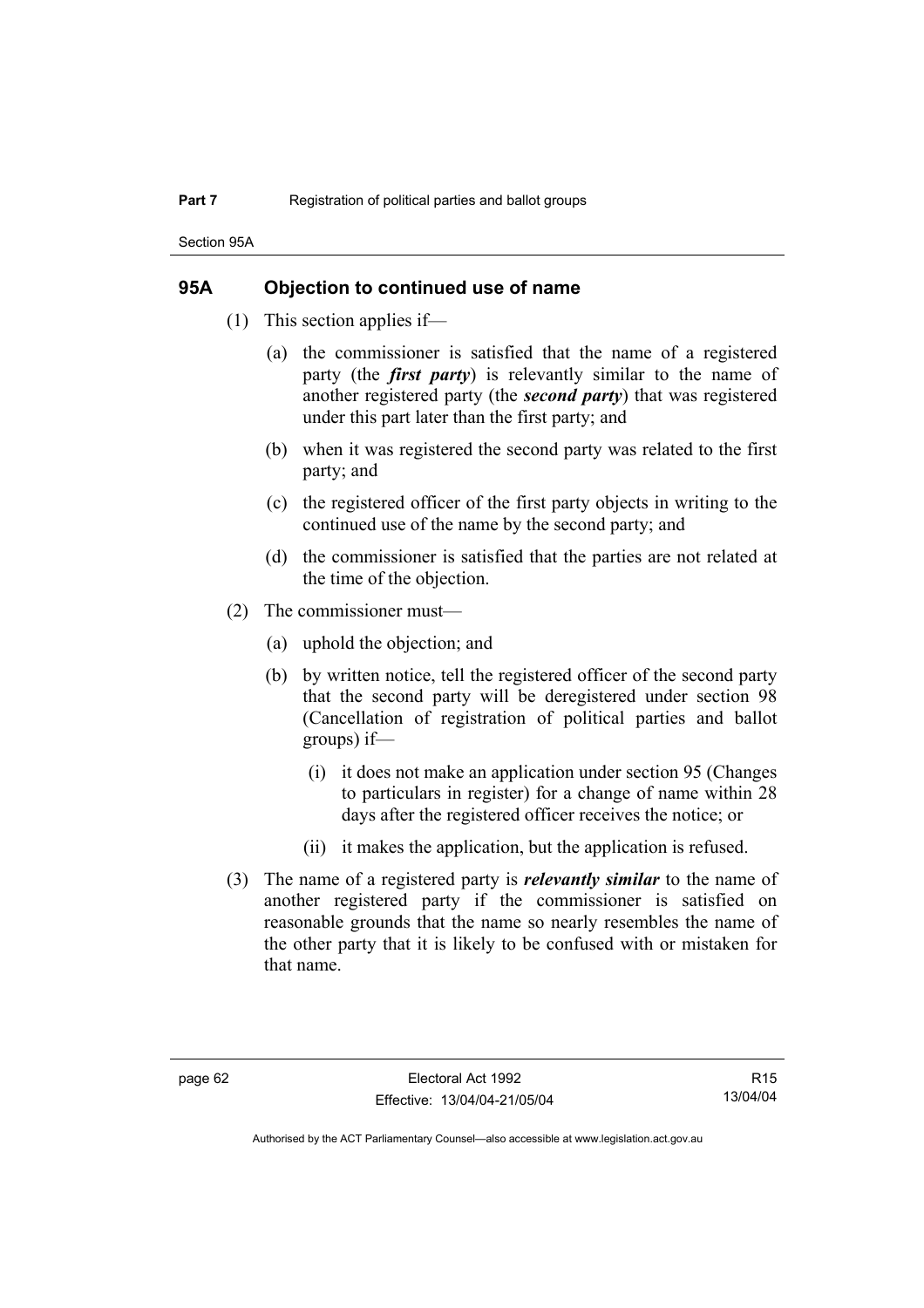(4) In this section:

*name*, for a registered party, means—

- (a) the name of the party entered in the register of political parties; or
- (b) a registered abbreviation of the name of the party.

# **96 No action under pt 7 during pre-election period**

During a pre-election period, no action may be taken under this part in relation to the registration of a political party or ballot group.

#### **96A Who can be a registered officer**

A person is entitled to be the registered officer of a registered party or registered ballot group only if the person is qualified to be an elector.

# **97 Deputy registered officer**

- (1) For part 9 (Arrangements for elections) and part 10 (Voting), a deputy registered officer of a registered party or registered ballot group may be appointed—
	- (a) by the registered officer of the party or group; or
	- (b) if the office of registered officer of the party or group is vacant, or the registered officer cannot for any reason exercise the officer's functions—by the secretary of the party or the sponsoring MLA of the group.
- (2) The appointment does not have effect until the commissioner is given written notice of the appointment.
- (3) The notice must—
	- (a) be signed by the person making the appointment and the person appointed deputy registered officer; and
	- (b) state the name and address of the deputy registered officer.

| R <sub>15</sub> | Electoral Act 1992           | page 63 |
|-----------------|------------------------------|---------|
| 13/04/04        | Effective: 13/04/04-21/05/04 |         |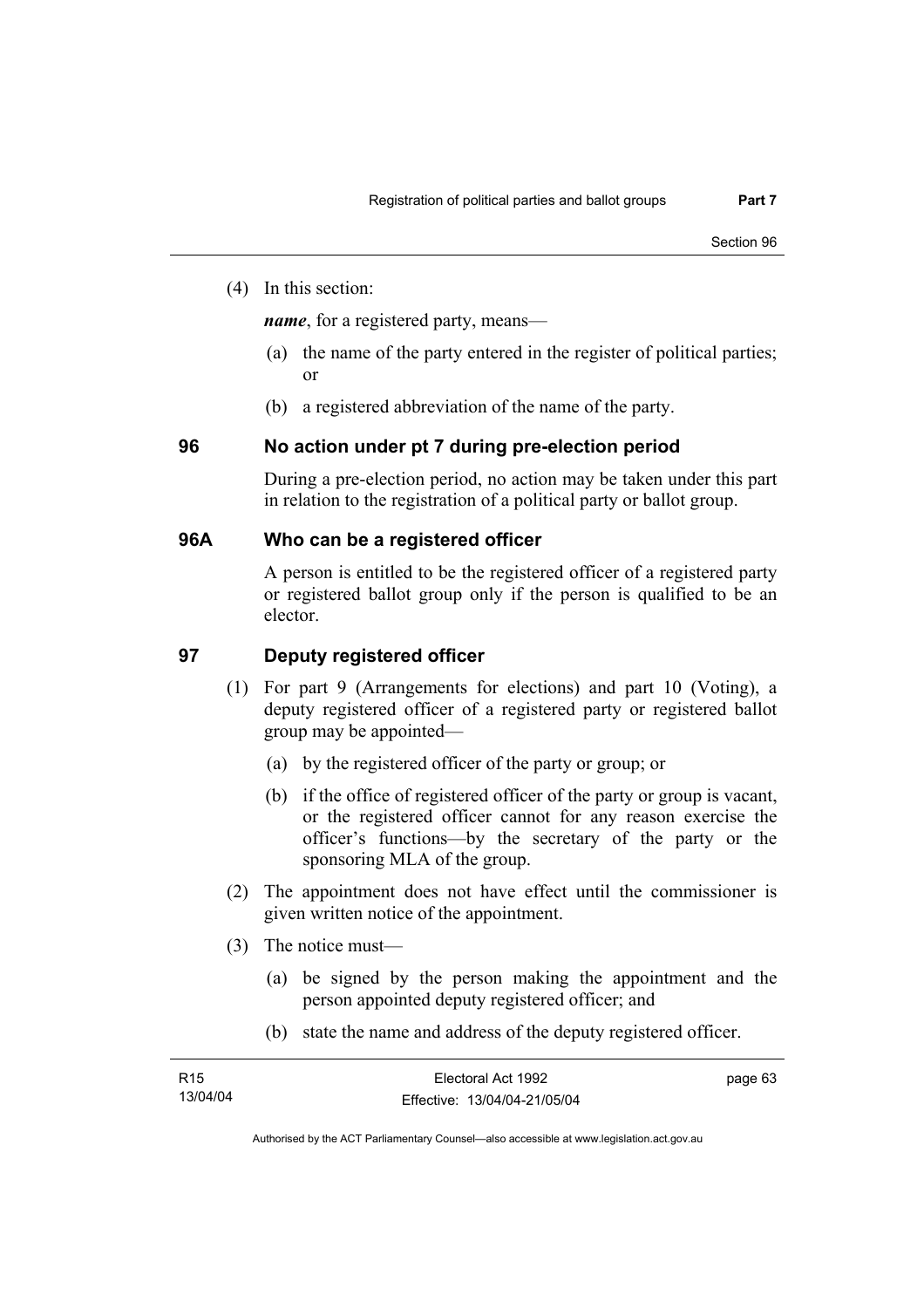- (4) A person is entitled to be a deputy registered officer of a registered party or registered ballot group only if the person is qualified to be an elector.
- (5) A reference in part 9 or 10 to the registered officer of a registered party or registered ballot group includes a reference to a deputy registered officer of the party or group.

#### **97A Information about political parties**

The commissioner may, by written notice given to the registered officer of a registered party, require the officer to give to the commissioner information stated in the notice that is reasonably necessary for the commissioner to find out whether the party is entitled to be registered.

### **98 Cancellation of registration of political parties and ballot groups**

- (1) The commissioner must cancel the registration of a registered party if the secretary of the party asks the commissioner to cancel the registration.
- (2) The commissioner must cancel the registration of a registered ballot group if the sponsoring MLA asks the commissioner to cancel the registration.
- (3) A request under subsection (1) or (2) must—
	- (a) be in writing; and
	- (b) be signed by the applicant; and
	- (c) state the applicant's name and address.
- (4) The commissioner must cancel the registration of a registered party if it has not endorsed a candidate at the last 2 general elections.
- (5) However, subsection (4) applies to a registered party only if it was a registered party at the time of each of the general elections.

R15 13/04/04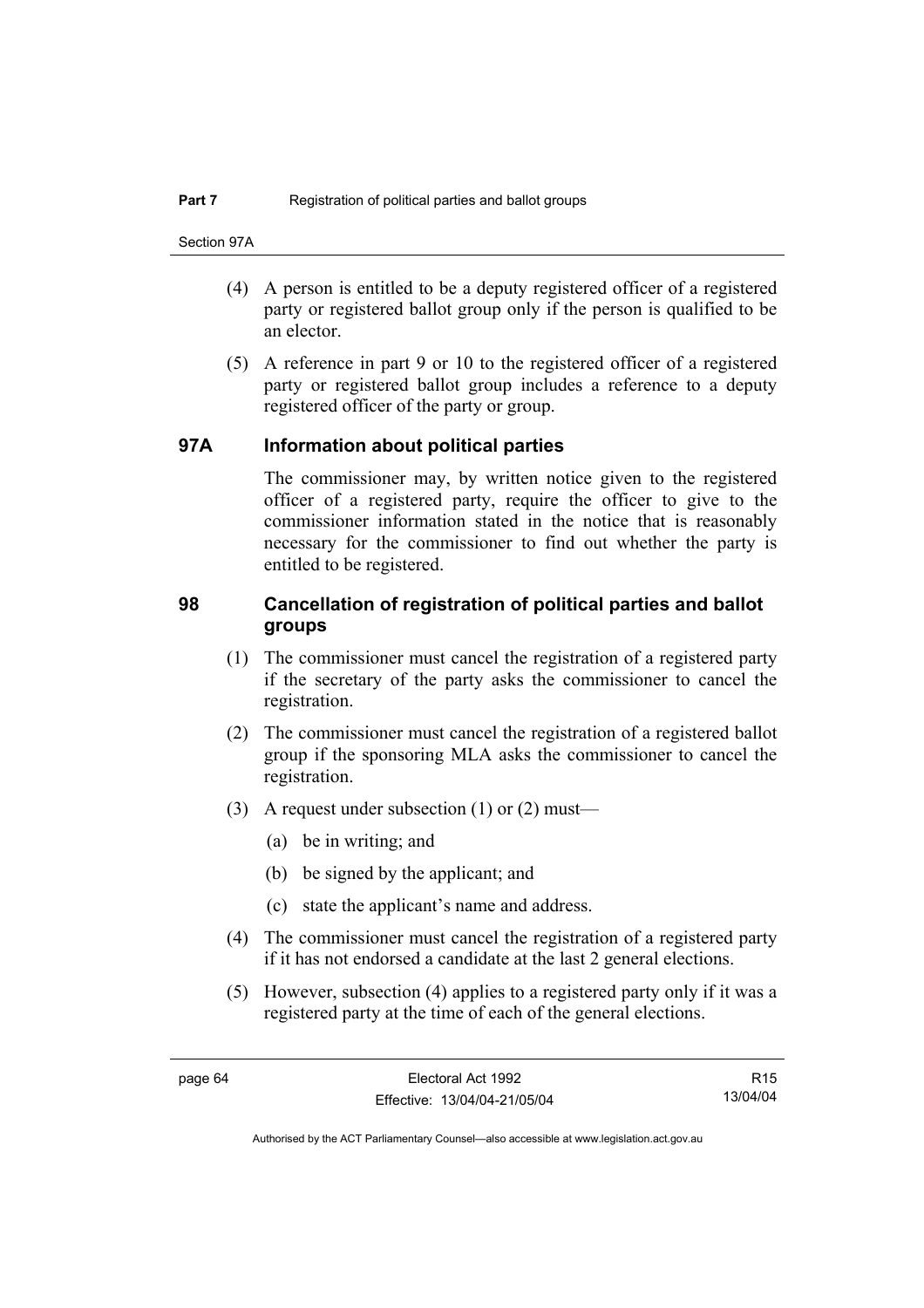- (6) The commissioner must cancel the registration of a registered party or registered ballot group if the commissioner believes on reasonable grounds that—
	- (a) for a registered party—
		- (i) the party has ceased to exist (whether by amalgamation with another political party or otherwise); or
		- (ii) the party does not have at least 100 members who are electors; or
		- (iii) the party does not have a constitution; or
	- (b) the registration of the party or group was obtained by fraud or misrepresentation.
- (7) The commissioner may cancel the registration of a registered party or registered ballot group under subsection (6) only if the commissioner has—
	- (a) given the relevant person a written notice—
		- (i) stating that the commissioner proposes to cancel the registration of the party or group; and
		- (ii) setting out the reasons for the proposed cancellation; and
		- (iii) stating that written objections to the proposed cancellation may be given to the commissioner within the 14 days mentioned in paragraph (b); and
	- (b) prepared, and notified under the *Legislation Act 2001*, a written notice stating—
		- (i) that the commissioner proposes to cancel the registration of the party or group; and
		- (ii) that written objections to the proposed cancellation may be given to the commissioner within 14 days after the day the notice is notified under the *Legislation Act 2001*; and

page 65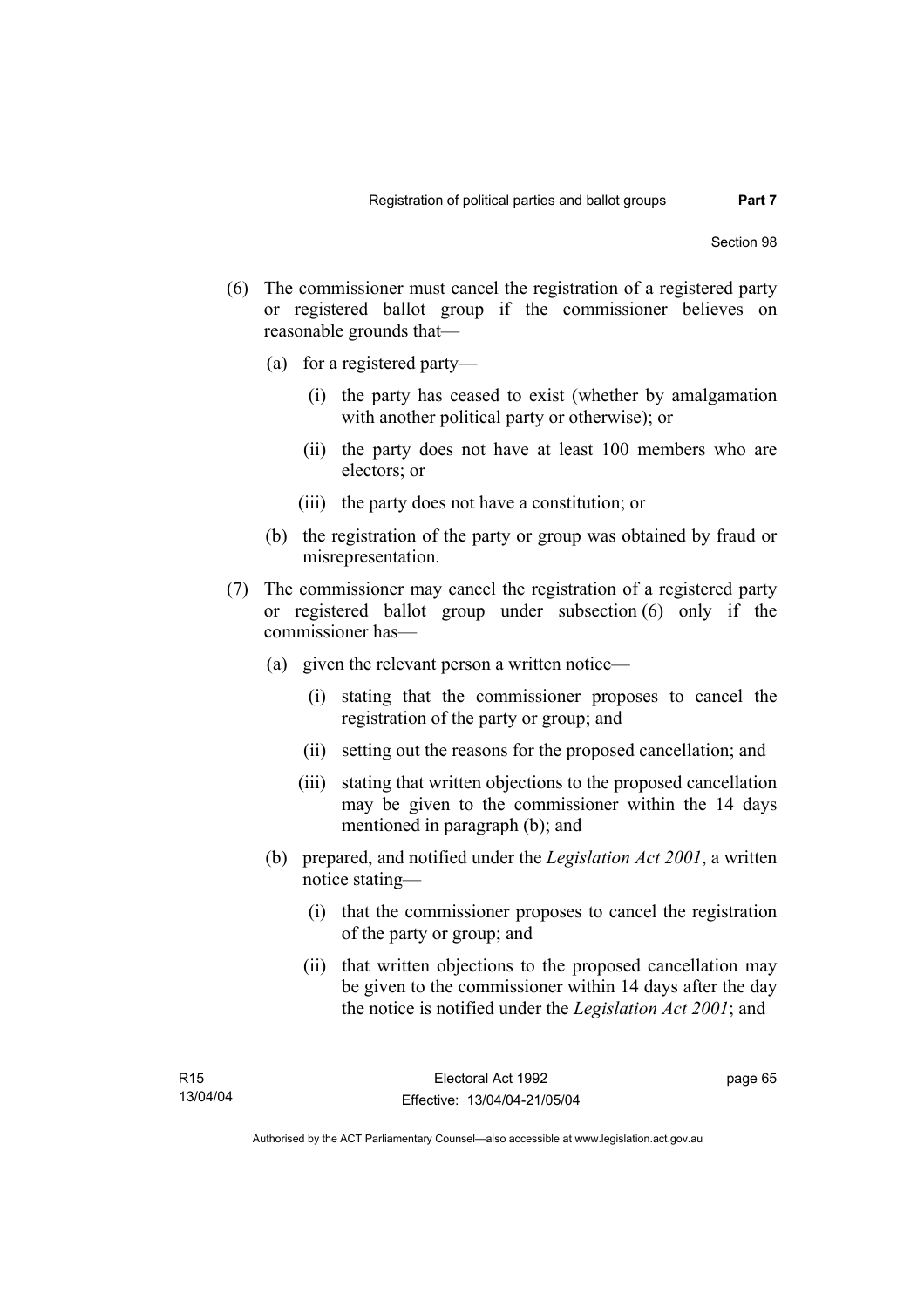- (c) considered each objection given to the commissioner in accordance with the notice under paragraph (a) or (b).
- (8) For subsection (7) (a), the *relevant person* is—
	- (a) for the proposed cancellation of registration of a registered party—the secretary, or last secretary, of the party; or
	- (b) for the proposed cancellation of registration of a registered ballot group—the sponsoring MLA.
- (9) The notice under subsection (7) (b) is a notifiable instrument.

*Note* A notifiable instrument must be notified under the *Legislation Act 2001*.

- (10) The commissioner must cancel the registration of a registered ballot group if the sponsoring MLA ceases to be an MLA.
- (11) If the commissioner cancels the registration of a registered party or registered ballot group under this section, the commissioner must prepare written notice of the cancellation.
- (12) The notice under subsection (11) is a notifiable instrument.

*Note* A notifiable instrument must be notified under the *Legislation Act 2001*.

- (13) If the commissioner cancels the registration of a registered party under subsection (4), the commissioner must also give written notice of the cancellation to the registered officer of the party.
- (14) If the commissioner cancels the registration of a registered party or registered ballot group under subsection (6), the commissioner must give a review statement about the decision to cancel the registration  $to$ —
	- (a) for the cancellation of the registration of a registered party the registered officer, or last registered officer, of the party; or
	- (b) for the cancellation of the registration of a registered ballot group—the MLA who applied for registration of the ballot group.

R15 13/04/04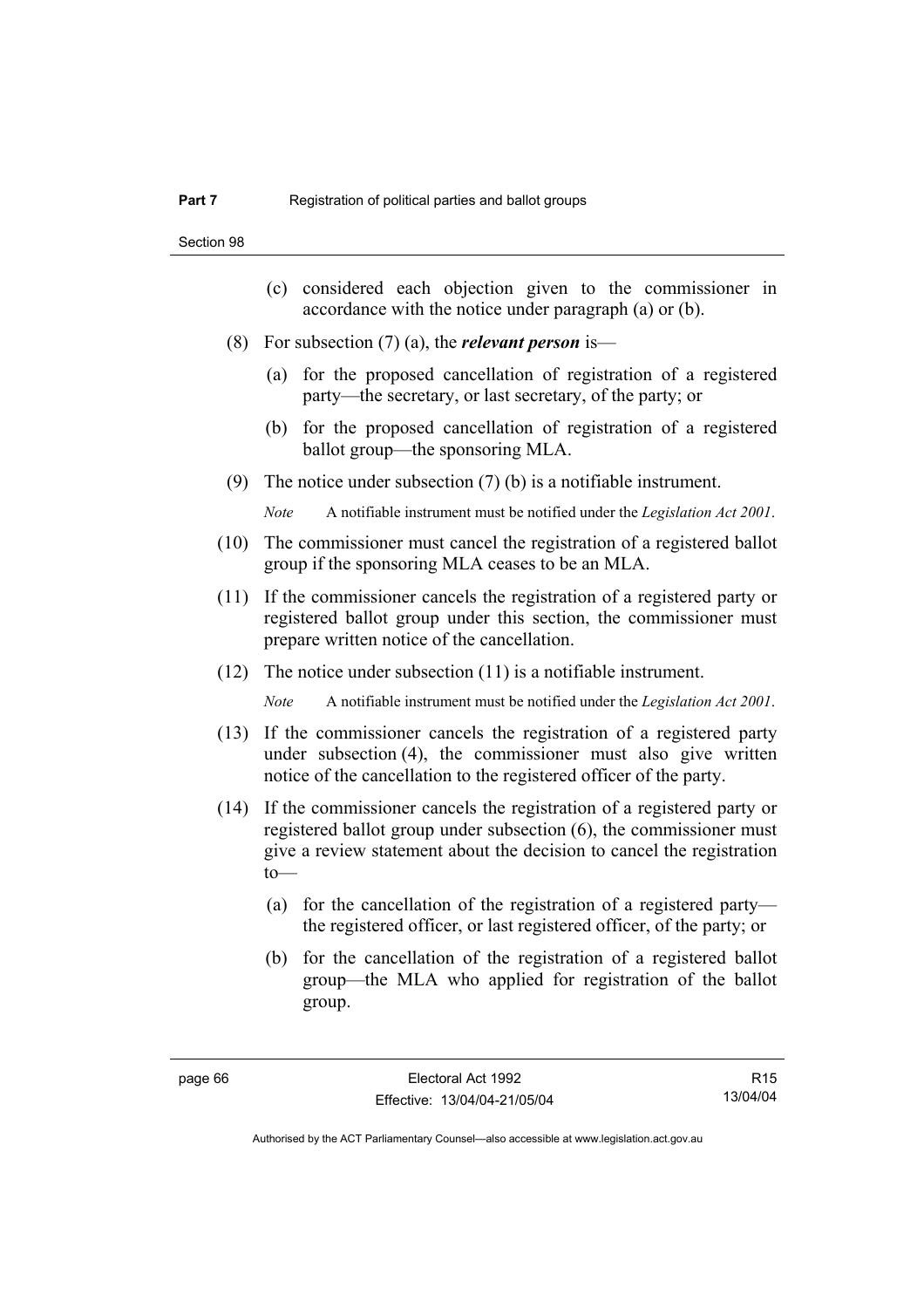- (15) If, after an objection has been made under this section to the proposed cancellation of the registration of a registered party or registered ballot group, the commissioner decides not to cancel the registration, the commissioner must give written notice of the decision to—
	- (a) the registered officer of the party or group; and
	- (b) if the objection was not made by or on behalf of the party or sponsoring MLA—the objector.

# **99 Use of party or ballot group name after cancellation**

- (1) If the registration of a registered party (the *cancelled party*) is cancelled—
	- (a) the cancelled party; or
	- (b) another political party, or a ballot group, that has a name that so nearly resembles the name of the cancelled party that it is likely to be confused with or mistaken for the cancelled party;

is ineligible for registration until after the next general election after the cancellation.

- (2) If the registration of a ballot group (the *cancelled ballot group*) is cancelled—
	- (a) the cancelled ballot group; or
	- (b) another ballot group, or a political party, that has a name that so nearly resembles the cancelled ballot group that it is likely to be confused with or mistaken for the cancelled ballot group;

is ineligible for registration until after the next general election after the cancellation.

 (3) Subsection (2) does not apply to an application for registration of a ballot group or political party if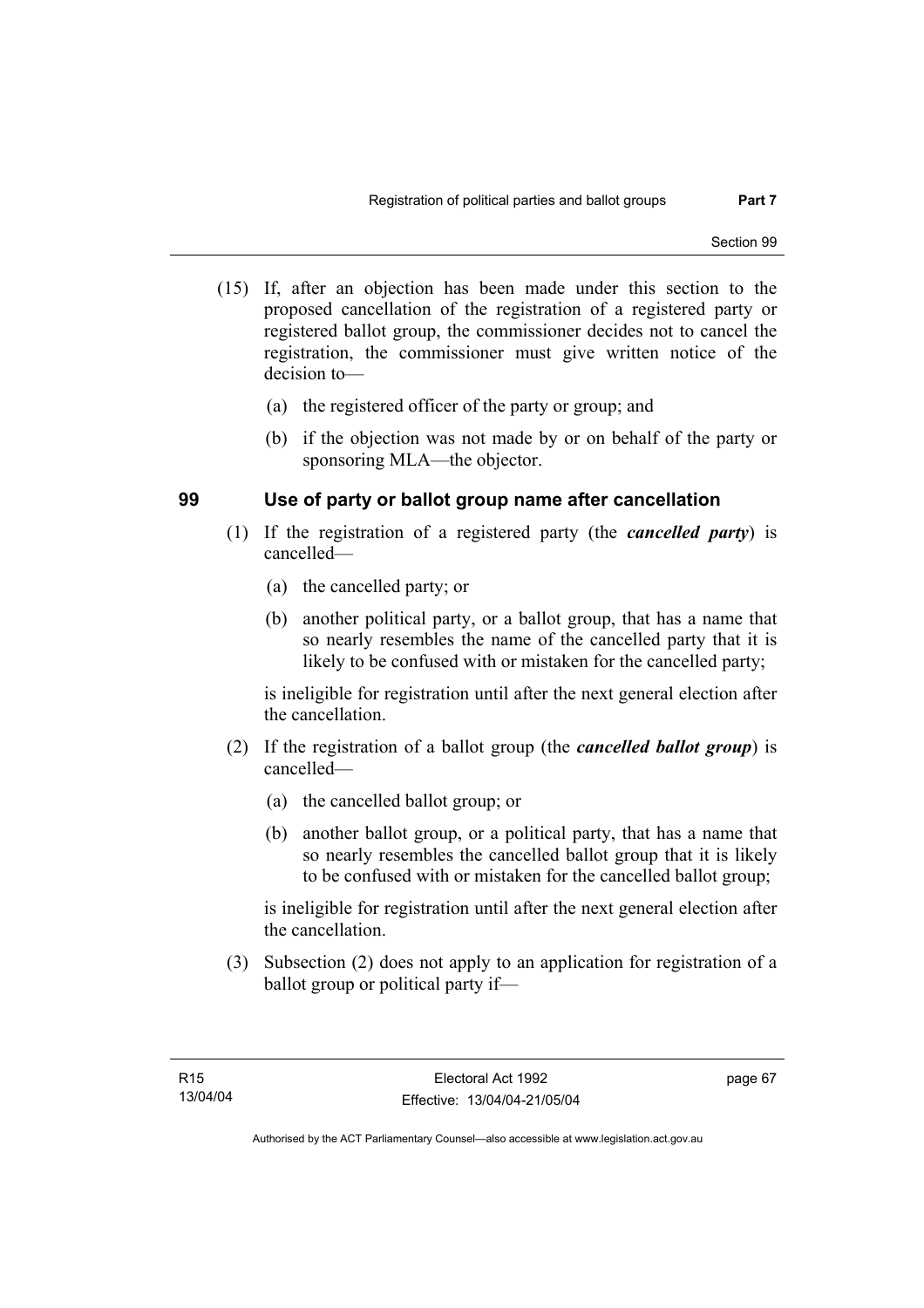Section 99A

- (a) the registration of the cancelled ballot group was cancelled because the MLA who applied for its registration has ceased to be an MLA (the *former MLA*); and
- (b) the name of the group or party is the same name as, or resembles, the name of the cancelled ballot group; and
- (c) the applicant has the written consent of the former MLA to use the name.
- (4) In this section:

*name* includes an abbreviation of the name.

#### **99A General requirements about constitutions of registered parties**

 (1) If a registered party changes its constitution, the registered officer of the party must give the commissioner a copy of the changed constitution within 30 days after the change.

Maximum penalty: 10 penalty units

 (2) The commissioner must make a copy of the constitution available for public inspection.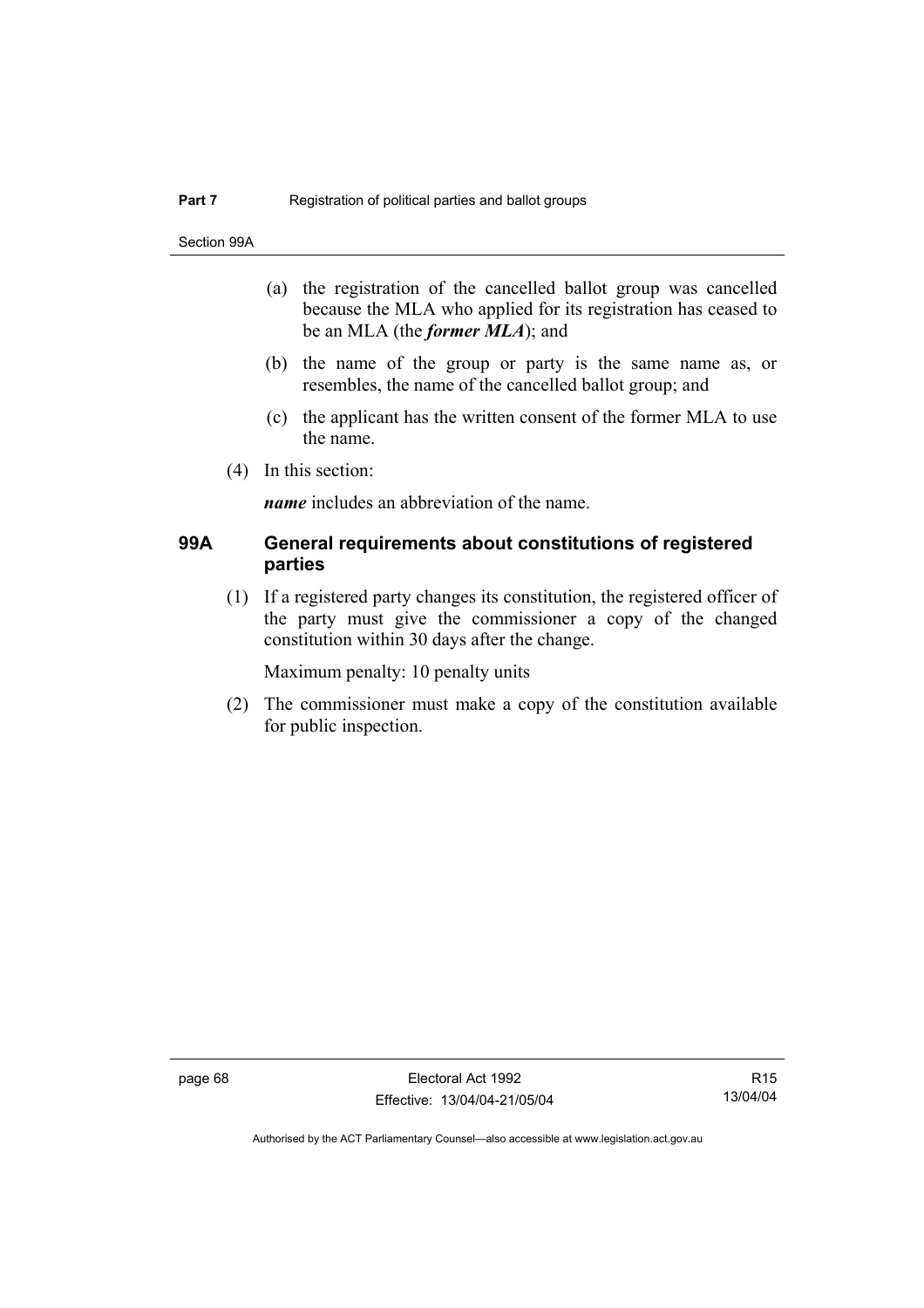# **Part 8 Timing of elections**

#### **100 Ordinary elections**

- (1) A general election under this Act must be held on the 3rd Saturday in October in the 4th year after the year when the last ordinary election was held.
- (2) If, apart from this subsection, an election in accordance with subsection (1) would be held on the day an election of Senators, or a general election of members of the House of Representatives, would be held, the election shall be held on the 1st Saturday in December in the year when it would, apart from this subsection, be held.
- (3) If an extraordinary general election has been held in the 6 months before the day when an election in accordance with subsection (1) or (2) would, apart from this subsection, have been held—
	- (a) the election shall not be held; and
	- (b) this section applies in relation to subsequent ordinary elections as if the election had been held.

#### **101 Extraordinary elections**

- (1) For this Act, an *extraordinary election* is—
	- (a) a general election required by the Self-Government Act, section 16; or
	- (b) a general election required by the Self-Government Act, section 48; or
	- (c) an election of an MLA or MLAs required by section 126; or
	- (d) an election of an MLA or MLAs required by section 275.
- (2) If an extraordinary election under section 126 (Supplementary elections) is required, the Executive must, in writing, determine a

| R15      | Electoral Act 1992           | page 69 |
|----------|------------------------------|---------|
| 13/04/04 | Effective: 13/04/04-21/05/04 |         |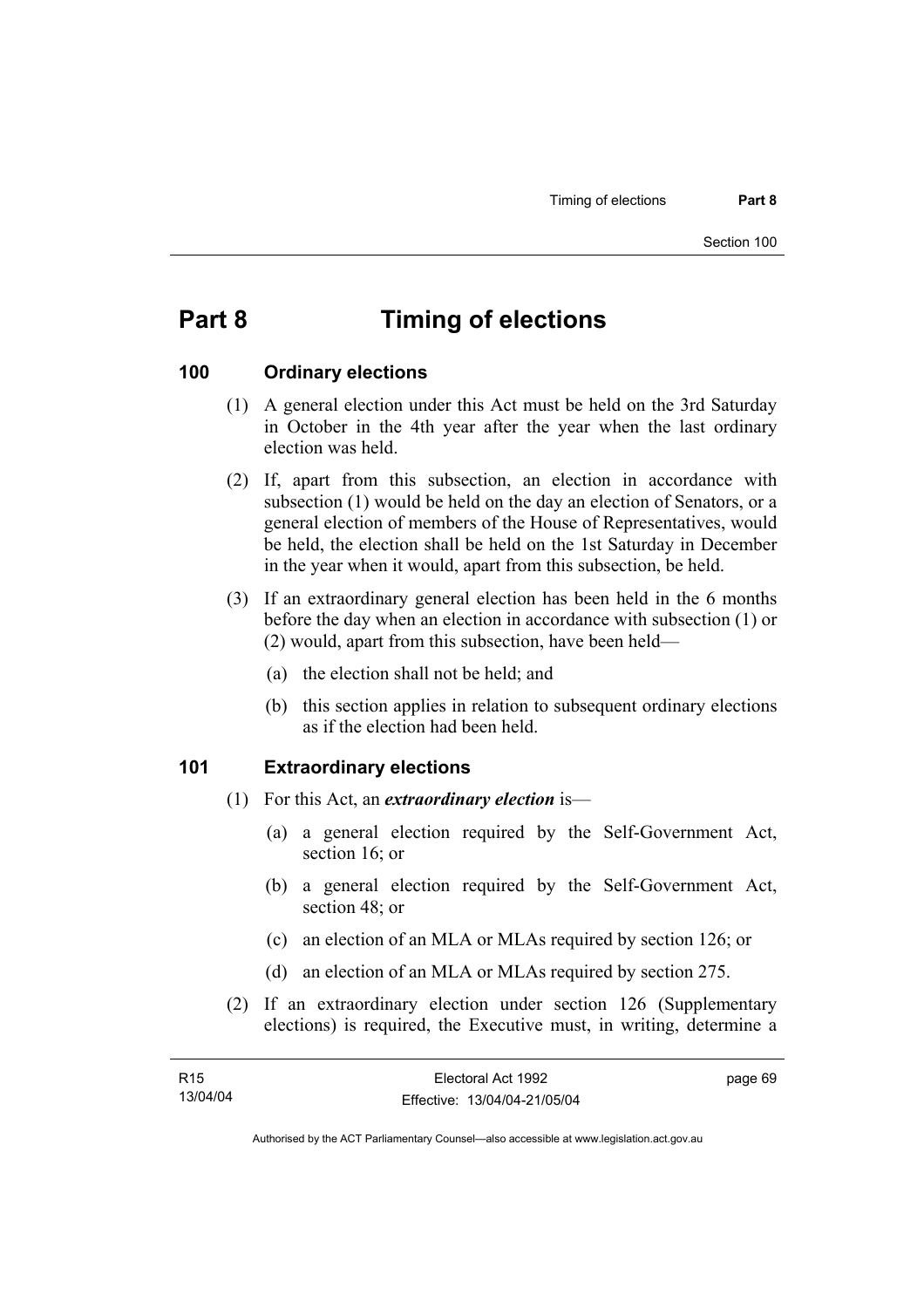#### **Part 8 Timing of elections**

Section 102

Saturday for holding the election that is not earlier than 36 days, or later than 90 days, after the day when the election failed.

- (3) If the Court of Disputed Returns declares an election void, the Executive must, in writing, determine a Saturday for holding the extraordinary election required under section 275 (Effect of declarations) that is not earlier than 36 days, or later than 90 days, after the day when the declaration is made.
- (4) The Executive must not determine under this section a day that is the polling day for an election of senators or a general election of the House of Representatives.
- (5) A determination under this section is a notifiable instrument.

*Note* A notifiable instrument must be notified under the *Legislation Act 2001*.

# **102 Polling day**

- (1) A poll must be held for an election on the day when the election is required to be held under this part.
- (2) This section is subject to section 111 (Need for a poll).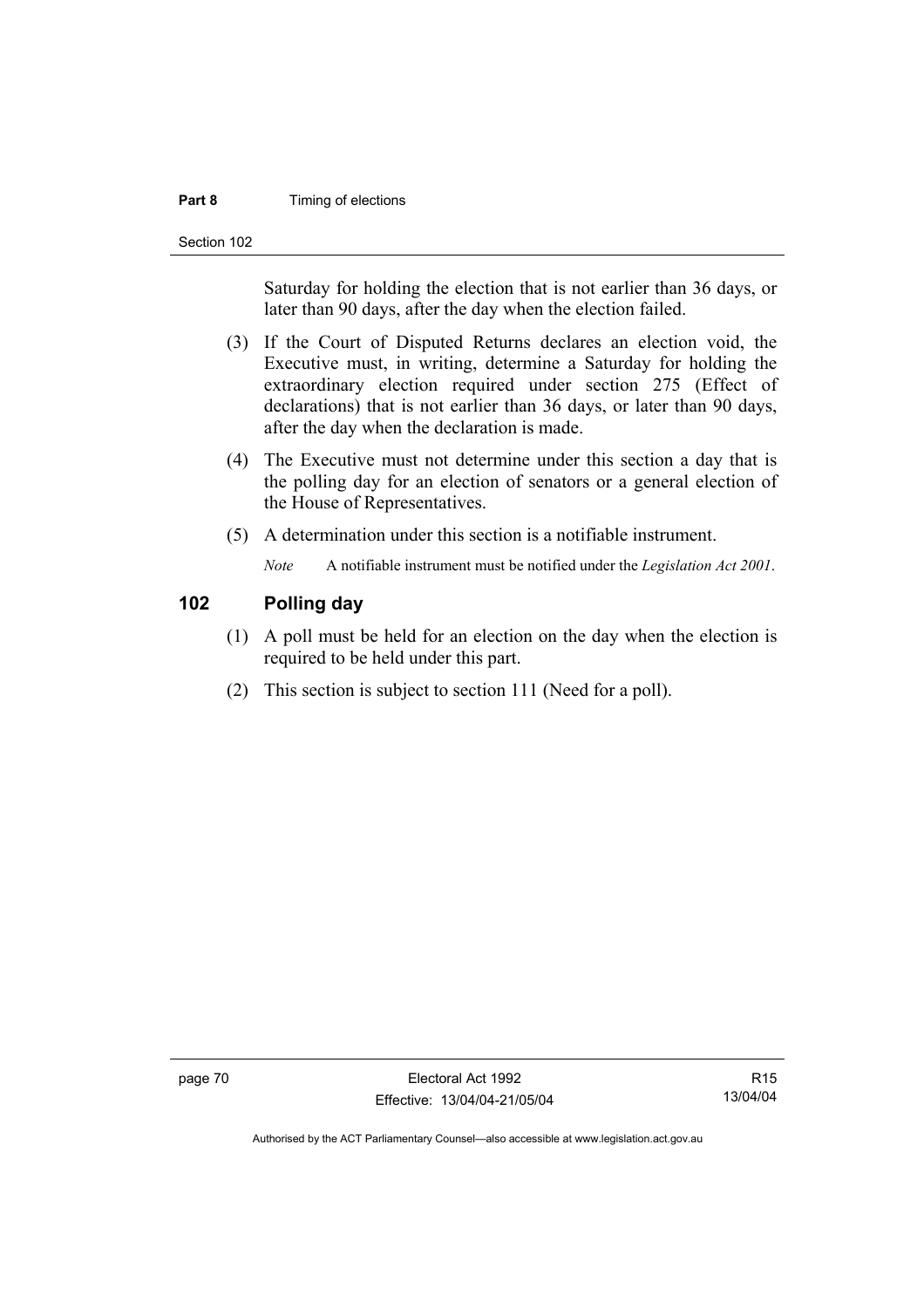# **Division 9.1 Nominations**

# **103 Eligibility—MLAs**

- (1) Subject to subsections (2) and (4), a person who is—
	- (a) an Australian citizen; and
	- (b) at least 18 years old; and
	- (c) an elector or entitled to be an elector;

is eligible to be an MLA.

- (2) A person is not eligible to be an MLA if—
	- (a) the person is a member of—
		- (i) the Parliament of the Commonwealth; or
		- (ii) the legislature of a State or another Territory; or
	- (b) the person—
		- (i) holds an office or appointment (other than a prescribed office) under a law of the Territory, the Commonwealth, a State or another Territory; or
		- (ii) is employed by the Territory, the Commonwealth, a State or another Territory, or by a Territory authority or a body (whether corporate or not) established by a law of the Commonwealth, a State or another Territory;

and is entitled to any remuneration or allowance (other than reimbursement of expenses reasonably incurred) in relation to the office, appointment or employment.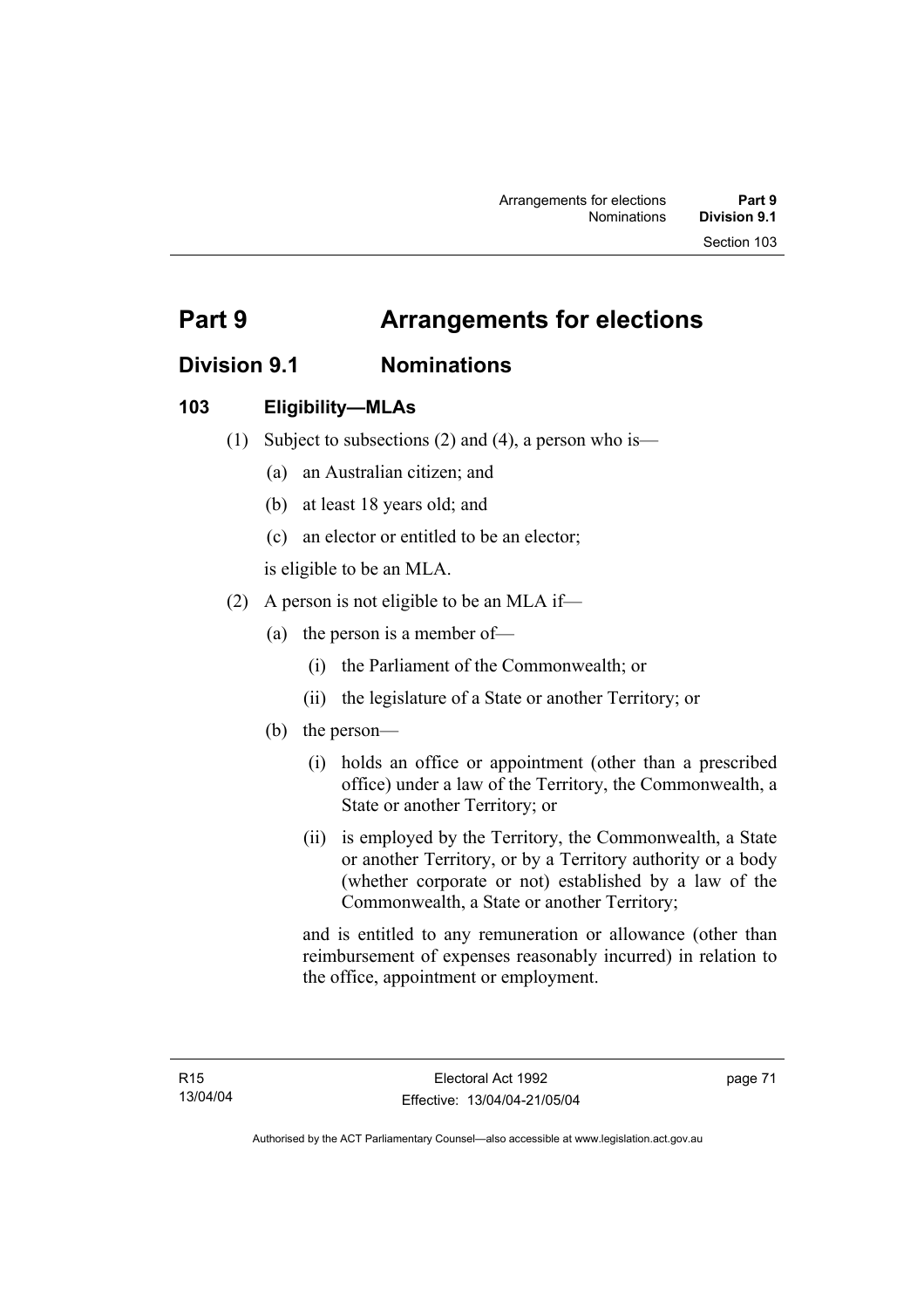(3) In subsection  $(2)$  (b) (i):

*prescribed office* means an office of Speaker, Deputy Speaker, Chief Minister, Deputy Chief Minister, Minister or MLA.

- (4) A person is not eligible to be an MLA for the disqualification period if—
	- (a) the person is convicted of an offence against—
		- (i) section 285 (Bribery) or section 288 (Violence and intimidation); or
		- (ii) the *Crimes Act 1914* (Cwlth), section 28 (Interfering with political liberty); or
		- (iii) the *Criminal Code* (Cwlth), part 2.4 relating to an offence mentioned in subparagraph (ii); or
	- (b) the person is found by the Court of Disputed Elections to have contravened (within the meaning of part 16) a section mentioned in paragraph (a) (i).
	- *Note 1* A reference to an offence against a Territory law includes a reference to an offence against the *Crimes Act 1900*, pt 9 (Aiding and abetting, accessories, attempts, incitement and conspiracy) that relates to the law (see *Legislation Act 2001*, s 189).
	- *Note 2 Contravention* is defined for pt 16 (Disputed elections, eligibility and vacancies) in s 250.
- (5) For subsection (4), the *disqualification period* is 2 years after the conviction or finding.

#### **104 Qualifications for nomination**

A person is not eligible to be nominated for election as an MLA unless, at the hour of nomination—

- (a) the person is eligible to be an MLA; or
- (b) for a person referred to in section 103 (2) (b)—the person would, apart from that paragraph, be eligible to be an MLA.

| page 72 | Electoral Act 1992           | R <sub>15</sub> |
|---------|------------------------------|-----------------|
|         | Effective: 13/04/04-21/05/04 | 13/04/04        |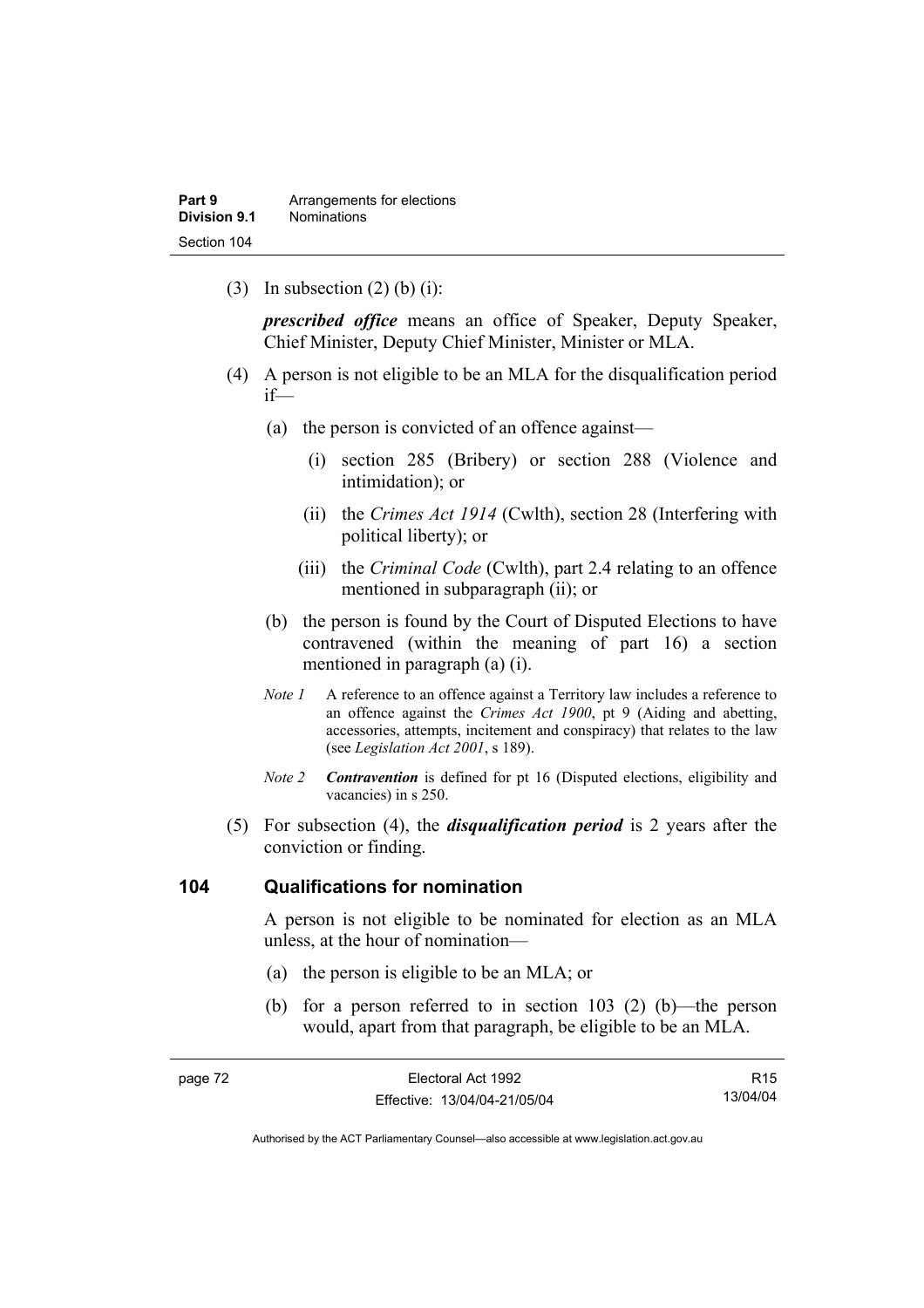#### **105 Candidates to be nominated**

- (1) A person is not eligible for election as an MLA unless the person is nominated in accordance with this section.
- (2) A person may be nominated to be a candidate for election only by—
	- (a) the registered officer of a registered party that endorses the person as a party candidate in the election for the electorate for which the candidate is being nominated; or
	- (b) the registered officer of a registered ballot group that endorses the person as a ballot group candidate in the election for the electorate for which the candidate is being nominated; or
	- (c) 20 electors entitled to vote at the election.
- (3) A nomination shall be made by giving to the commissioner, during the pre-election period but not later than 24 hours before the hour of nomination—
	- (a) a duly completed nomination form; and
	- (b) a deposit of the prescribed amount in legal tender or a banker's cheque.
- (4) A nomination form shall—
	- (a) be in the form approved under section 340A (Approved forms); and
	- (b) subject to subsection (7), set out the particulars of the name, address and occupation of the nominee; and
	- (c) contain a statement, signed by the nominee, to the effect that he or she consents to the nomination, and to be an MLA if elected; and
	- (d) contain a declaration, signed by the nominee, to the effect that he or she is eligible to be nominated; and

page 73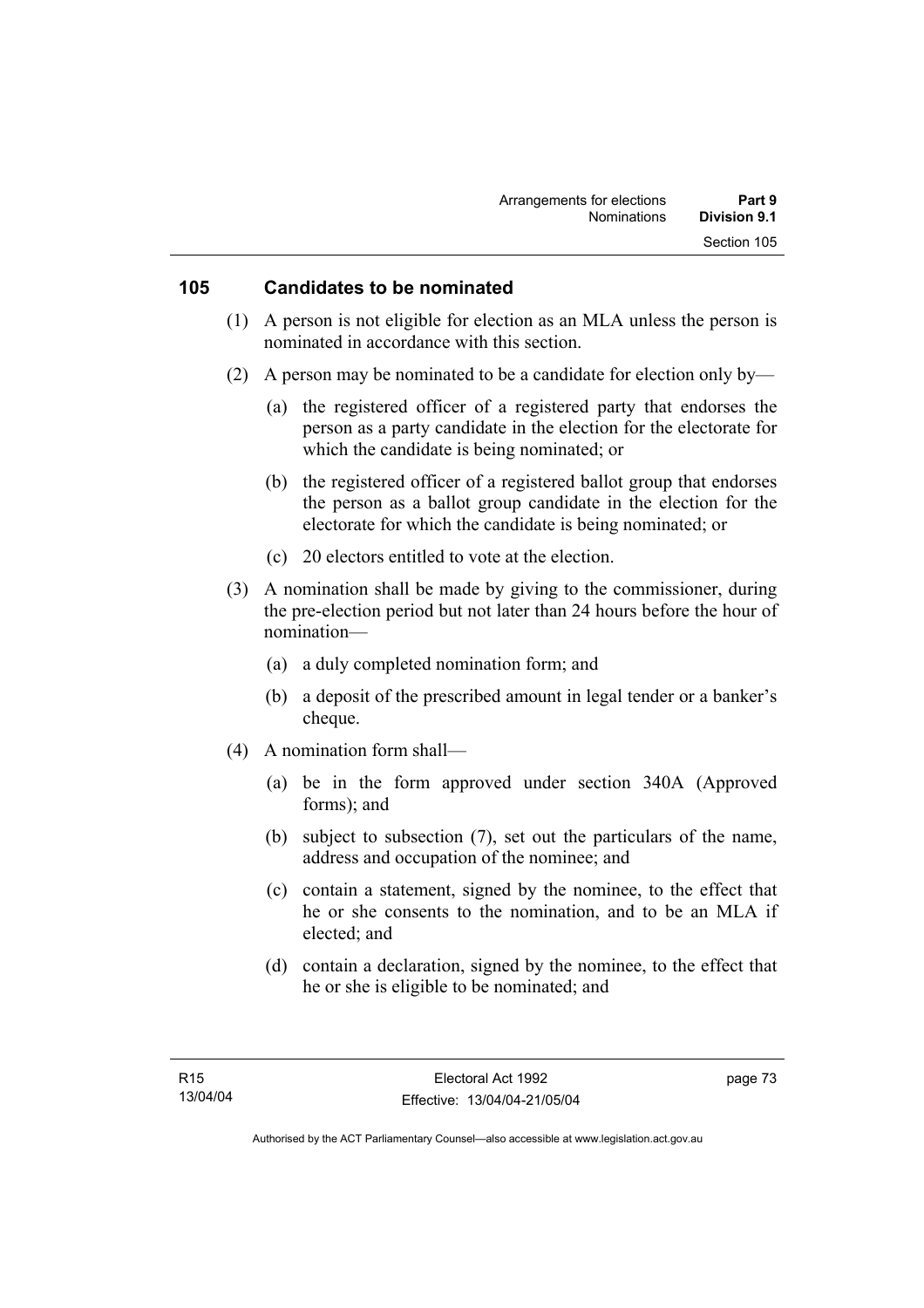- (e) specify the form in which the nominee's name is to be printed on the ballot papers for the election; and
- (f) if the nomination is made by the registered officer of a registered party or registered ballot group—state any registered abbreviation of the name of the party or group that is to be printed on the ballot paper for the election; and
- (g) if the nomination is made by 20 electors entitled to vote at the election—specify whether the word 'Independent' is to be printed on the ballot paper adjacent to the candidate square for the nominee; and
- (h) be signed by the nominator or each nominator.
- (5) A nomination form shall name a nominee only by specifying—
	- (a) the surname or family name, and the given name under which the nominee is enrolled; or
	- (b) if the nominee is not an elector—the surname or family name, and the given name under which the nominee is entitled to be enrolled.
- (6) A given name shall be taken to be specified for subsection (5), if the nomination form specifies—
	- (a) a commonly accepted variation of that name (including an abbreviation or truncation of that name or an alternative form of that name); or
	- (b) an initial standing for that name.
- (7) If the address of a nominee is a suppressed address, the nomination form need not specify the address but, in that case, the nominee shall notify the commissioner in writing of his or her address for correspondence.
- (8) A nomination is not invalid only because of a formal defect or error if this section has been substantially complied with.

R15 13/04/04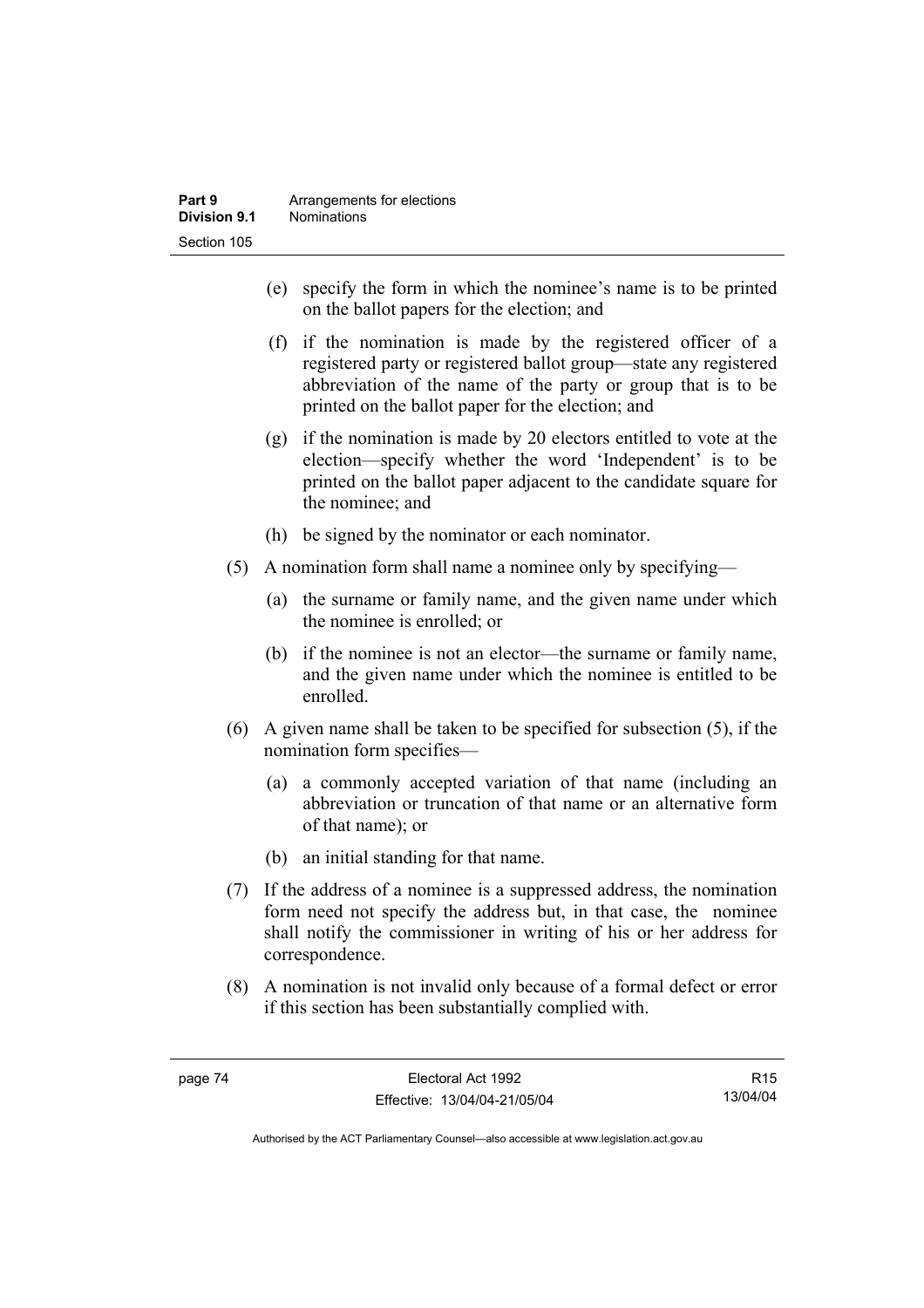- (9) If the time by which a nomination under subsection (3) is to be made falls on a public holiday, the nomination must be made no later than that time on the public holiday.
- (10) Subsection (9) has effect despite the *Legislation Act 2001*, section 151 (4) (Reckoning of time).
- $(11)$  In subsection  $(3)$  (b):

*prescribed amount* means \$250 or any other amount prescribed by the regulations.

# **106 Multiple nominations invalid**

If, at the hour of nomination in relation to an election—

- (a) a person is nominated more than once to be a candidate for election in a particular electorate; or
- (b) a person is nominated to be a candidate for election in more than 1 electorate;

each such nomination is invalid.

# **107 Withdrawal etc of consent to nomination**

- (1) A person nominated to be a candidate may withdraw his or her consent to the nomination by giving the commissioner a written notice of withdrawal not later than 24 hours before the hour of nomination.
- (2) The registered officer may cancel a nomination made by the officer by giving the commissioner a written notice of cancellation not later than 24 hours before the hour of nomination.
- (3) On receipt of a notice referred to in subsection (1) or (2), the commissioner shall cancel the nomination and pay the amount of the deposit lodged to the nominee.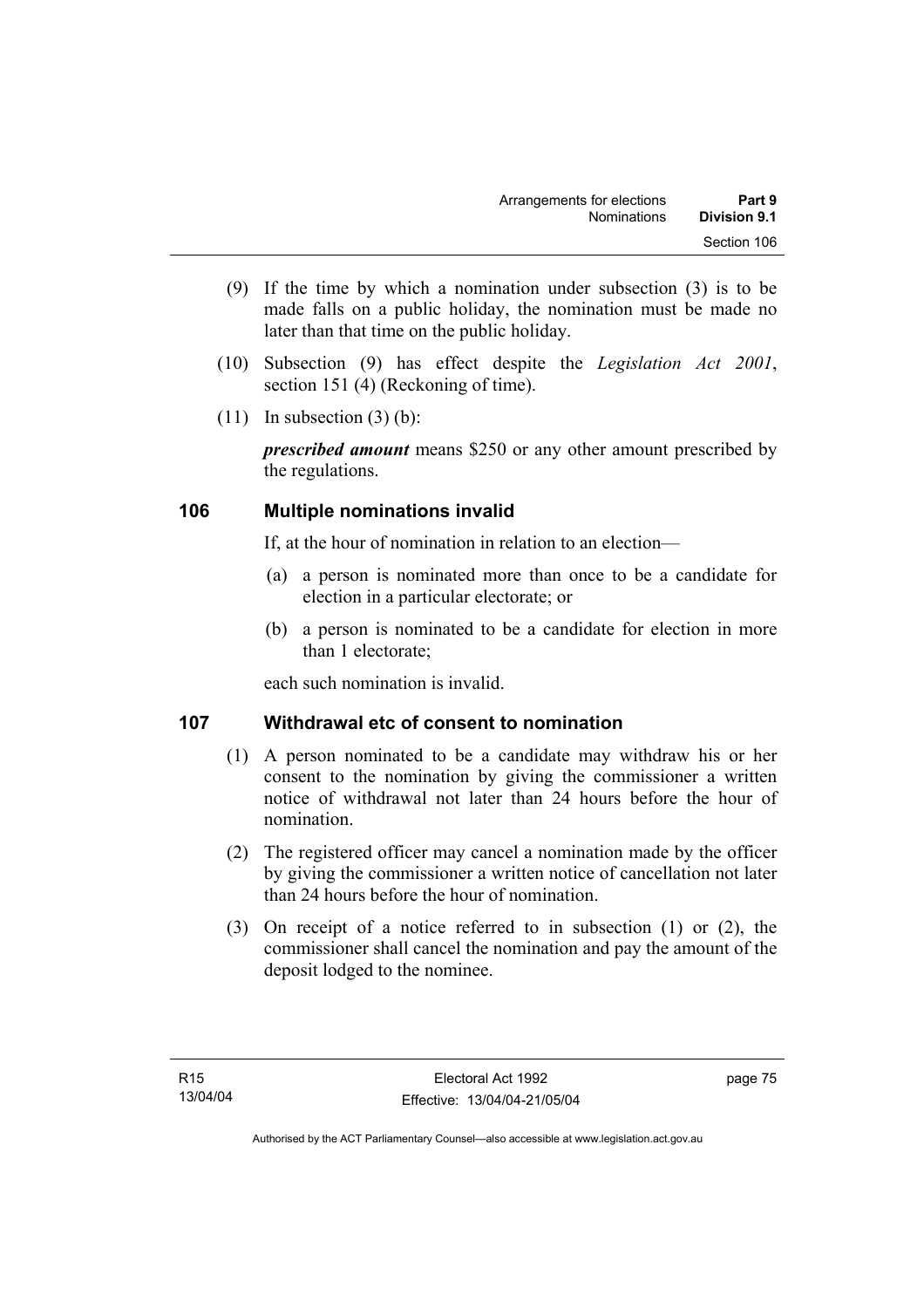#### **108 Place and hour of nomination**

- (1) The *place of nomination* in relation to an election is—
	- (a) the office of the commissioner; or
	- (b) any other place approved, in writing, by the commissioner as a place of nomination.
- (2) An approval is a notifiable instrument.

*Note* A notifiable instrument must be notified under the *Legislation Act 2001*.

- (3) The *hour of nomination* in relation to an election is 12 o'clock noon on the 23rd day before polling day for the election.
- (4) If the hour mentioned in subsection (3) falls on a public holiday, anything that under this Act is to be done by the hour of nomination must be done by that time on the public holiday.
- (5) Subsection (4) has effect despite the *Legislation Act 2001*, section 151 (4) (Reckoning of time).

#### **109 Declaration of candidates**

- (1) As soon as practicable after the hour of nomination, the commissioner shall, at the place of nomination, publicly produce all nomination forms and declare each person duly nominated to be a candidate.
- (2) A declaration in relation to a candidate shall specify—
	- (a) the name of the candidate; and
	- (b) the name of any registered party or registered ballot group by which the candidate is endorsed.
- (3) As soon as practicable after the declaration, the commissioner—
	- (a) shall, at the office of the commissioner; and
	- (b) may, at any other places the commissioner determines;

R15 13/04/04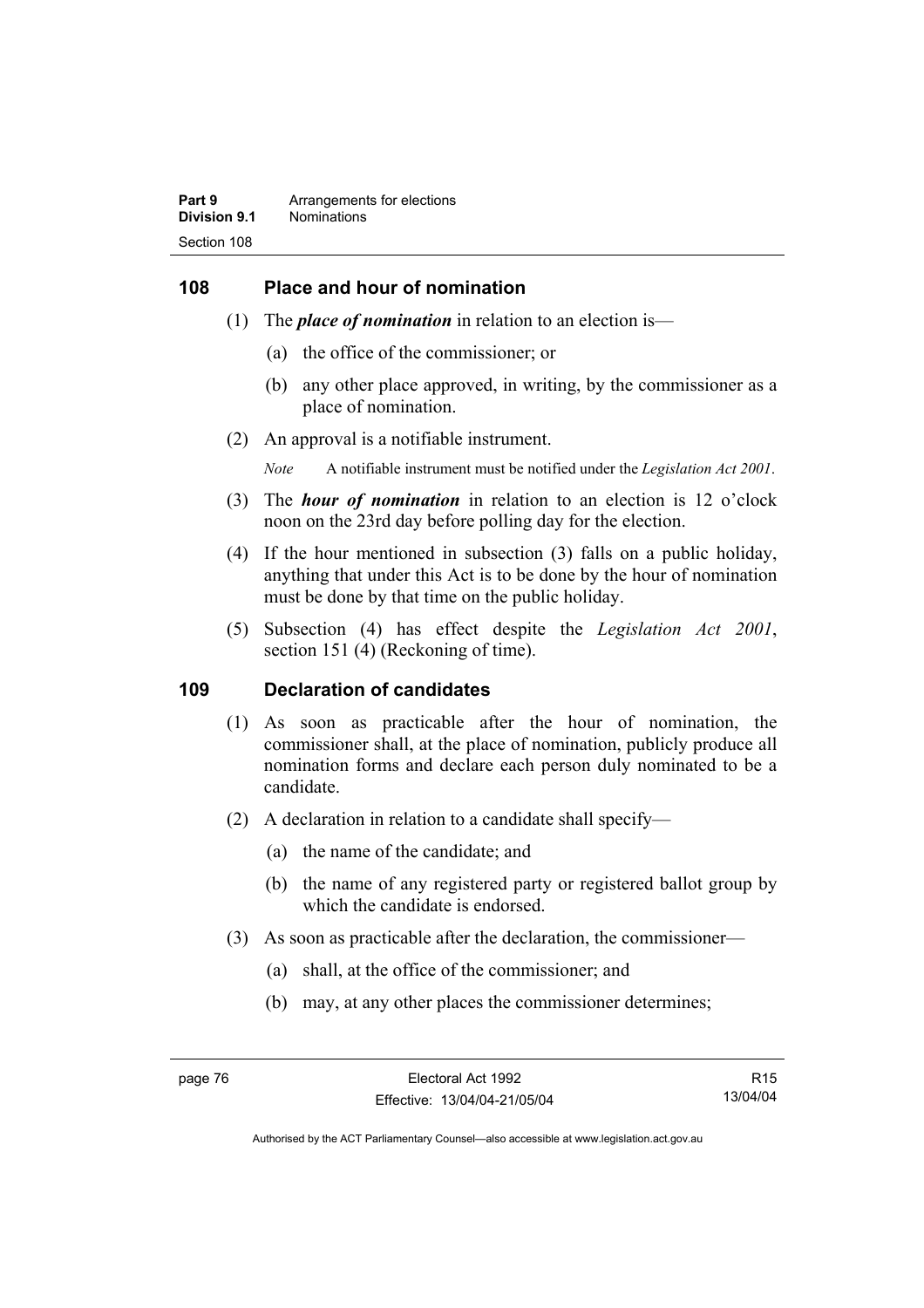arrange for a notice containing particulars relating to each candidate to be displayed.

 (4) A notice shall not specify the address of a candidate if it is a suppressed address.

# **110 Rejection of nominations**

- (1) The commissioner must reject the nomination of a person if the nomination form for the person is not substantially in accordance with section 105 (Candidates to be nominated).
- (2) The commissioner must also reject the nomination of a person if satisfied on reasonable grounds that the name under which the person is nominated—
	- (a) is obscene; or
	- (b) is frivolous; or
	- (c) has been assumed for a political purpose.

#### **Examples for par (c)**

- 1 A name that includes, completely or partly, the name, or an abbreviation of the name, of a political party.
- 2 A name that includes a political message.
- *Note* An example is part of the Act, is not exhaustive and may extend, but does not limit, the meaning of the provision in which it appears (see *Legislation Act 2001*, s 126 and s 132).
- (3) The commissioner must give a person whose nomination is rejected under subsection (1) or (2) written notice of the rejection.
	- *Note* For how documents may be given, see *Legislation Act 2001*, pt 19.5.
- (4) The notice must set out the reasons for the rejection.
- (5) The commissioner may reject the nomination of a person only under subsection  $(1)$  or  $(2)$ .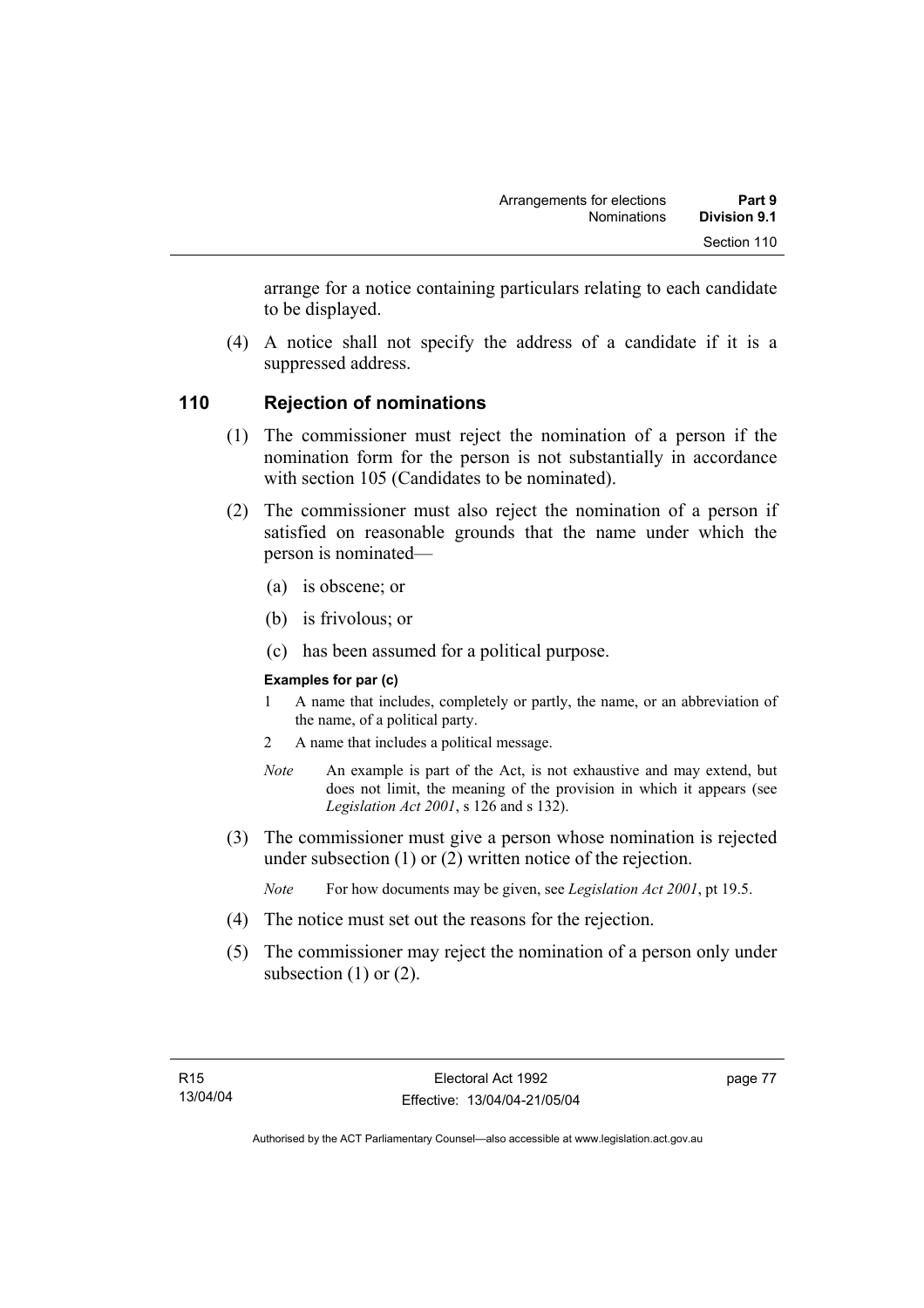| Part 9       | Arrangements for elections |
|--------------|----------------------------|
| Division 9.1 | <b>Nominations</b>         |
| Section 111  |                            |

### **111 Need for a poll**

- (1) If the number of candidates for an election is not greater than the number required to be elected, the commissioner shall, in accordance with section 189, declare the candidate or candidates elected.
- (2) If the number of candidates for election is greater than the number required to be elected, a poll shall be held in accordance with this Act.

#### **112 Death of candidate before polling day**

If a candidate dies before polling day and the number of candidates remaining is not greater than the number required to be elected, the commissioner shall, in accordance with section 189, declare the remaining candidates elected.

#### **113 Deposit—return or forfeiture**

- (1) A deposit paid in relation to the nomination of a candidate shall be returned to the candidate, after the result of an election is declared, if—
	- (a) the candidate is elected; or
	- (b) at the time when the candidate is excluded from a poll under a scrutiny in accordance with schedule 4, his or her total votes equal or exceed 20% of the quota for the election; or
	- (c) the candidate is neither elected nor excluded and his or her total votes, at any stage of the counting, equal or exceed 20% of the quota for the election.
- $(2)$  If—
	- (a) a nominee dies before the candidates are declared for an election; or
	- (b) a candidate dies before polling day;

R15 13/04/04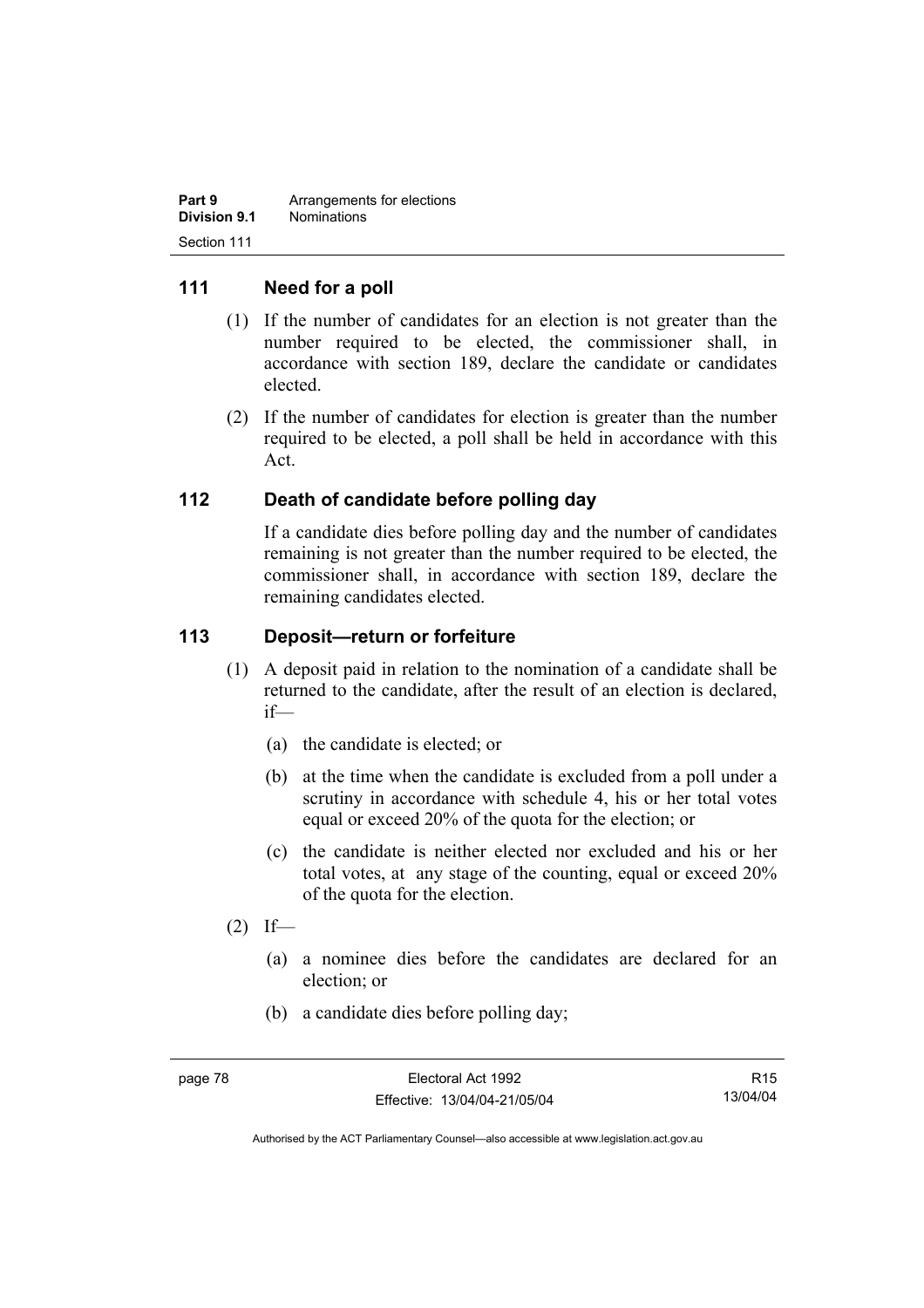the commissioner shall pay the amount of the deposit lodged to the deceased's personal representative.

 (3) Subject to subsections (1) and (2), a deposit made in relation to the nomination of a candidate shall be forfeited to the Territory when the result of an election is declared.

# **Division 9.2 Ballot papers**

# **114 Ballot papers**

- (1) Subject to this division, the ballot papers to be used in an election shall be in accordance with the form in schedule 1.
- (2) The commissioner may determine the colour of the paper on which ballot papers for each electorate are to be printed.
- (3) A ballot paper must bear an official mark in the form approved under section 340A (Approved forms).
- (4) The ballot paper may be in electronic form.
- (5) The commissioner may approve changes to the electronic form of the ballot paper that are necessary to facilitate the display of the electronic form.

#### **Example**

The electronic form of a ballot paper may display columns of candidates using 2 rows.

- *Note* An example is part of the Act, is not exhaustive and may extend, but does not limit, the meaning of the provision in which it appears (see *Legislation Act 2001*, s 126 and s 132).
- (6) An approval under subsection (3) is a notifiable instrument.

*Note* A notifiable instrument must be notified under the *Legislation Act 2001*.

- (7) The regulations may—
	- (a) specify the headings or directions to be contained on ballot papers to be used for declaration voting; and

page 79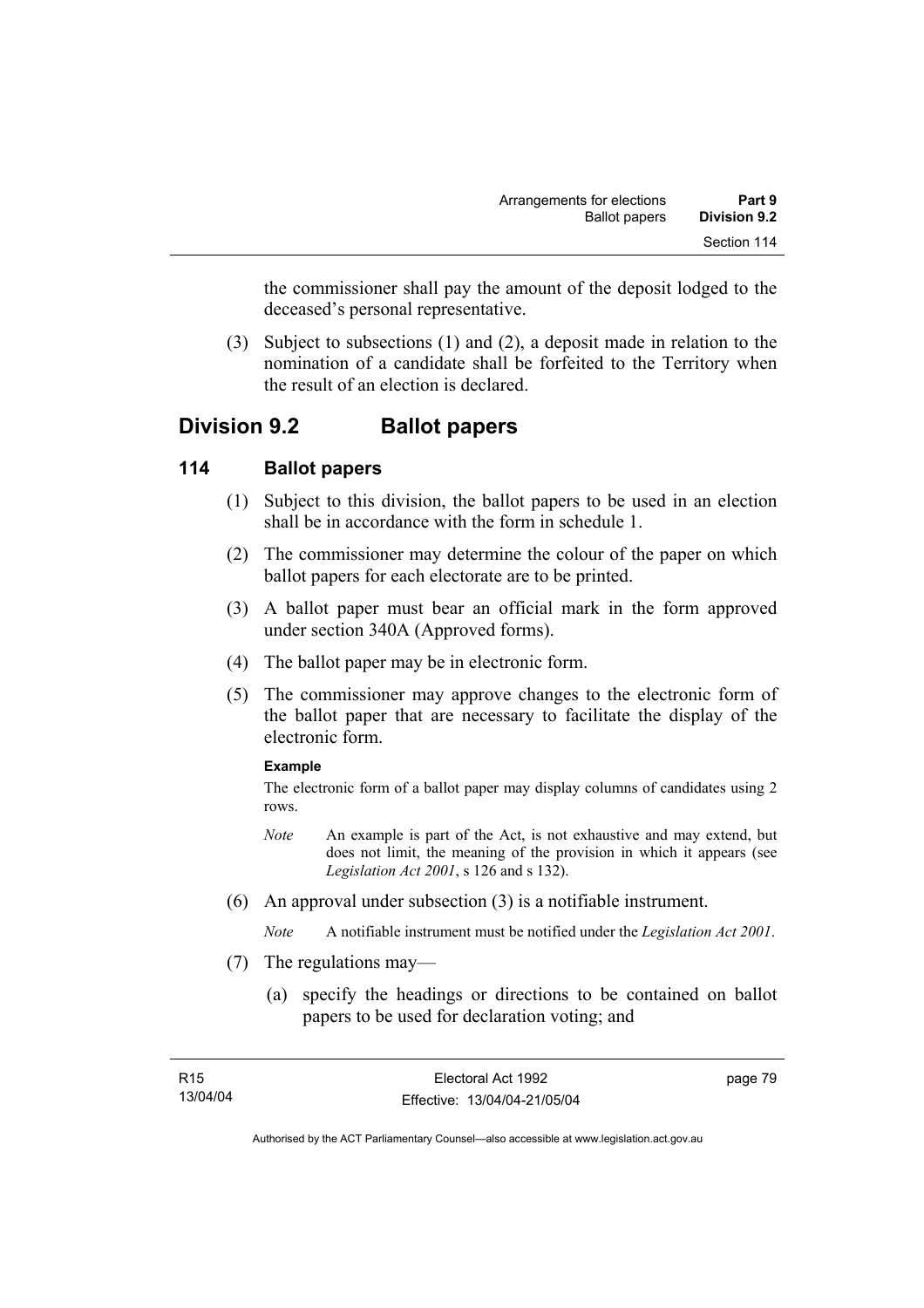| Part 9       | Arrangements for elections |
|--------------|----------------------------|
| Division 9.2 | <b>Ballot papers</b>       |
| Section 115  |                            |

(b) provide for—

- (i) the form of a ballot paper to be altered as specified in the regulations; or
- (ii) a form set out in the regulations to be used in place of the form of a ballot paper.

### **115 Grouping of candidates' names**

- (1) If the registered officer of a registered party or registered ballot group nominates 2 or more candidates for an election, their names shall be grouped in a separate column on the ballot papers for the relevant electorate.
- (2) If 2 or more non-party candidates request that their names be grouped on the ballot papers for an election, their names shall be grouped in a separate column on the ballot papers for the relevant electorate.
- (3) A request referred to in subsection (2) shall be—
	- (a) in writing signed by each of the candidates to be included in the group; and
	- (b) given to the commissioner before the hour of nomination.

# **116 Printing of ballot papers**

- (1) Subject to subsections (2) to (7), on each ballot paper for an election—
	- (a) the names of the candidates in a group of candidates shall be printed in a single column; and
	- (b) if there are 2 or more groups of candidates—separate columns of the names of the candidates in each group shall be printed from left to right in an order determined by the commissioner by lot; and

R15 13/04/04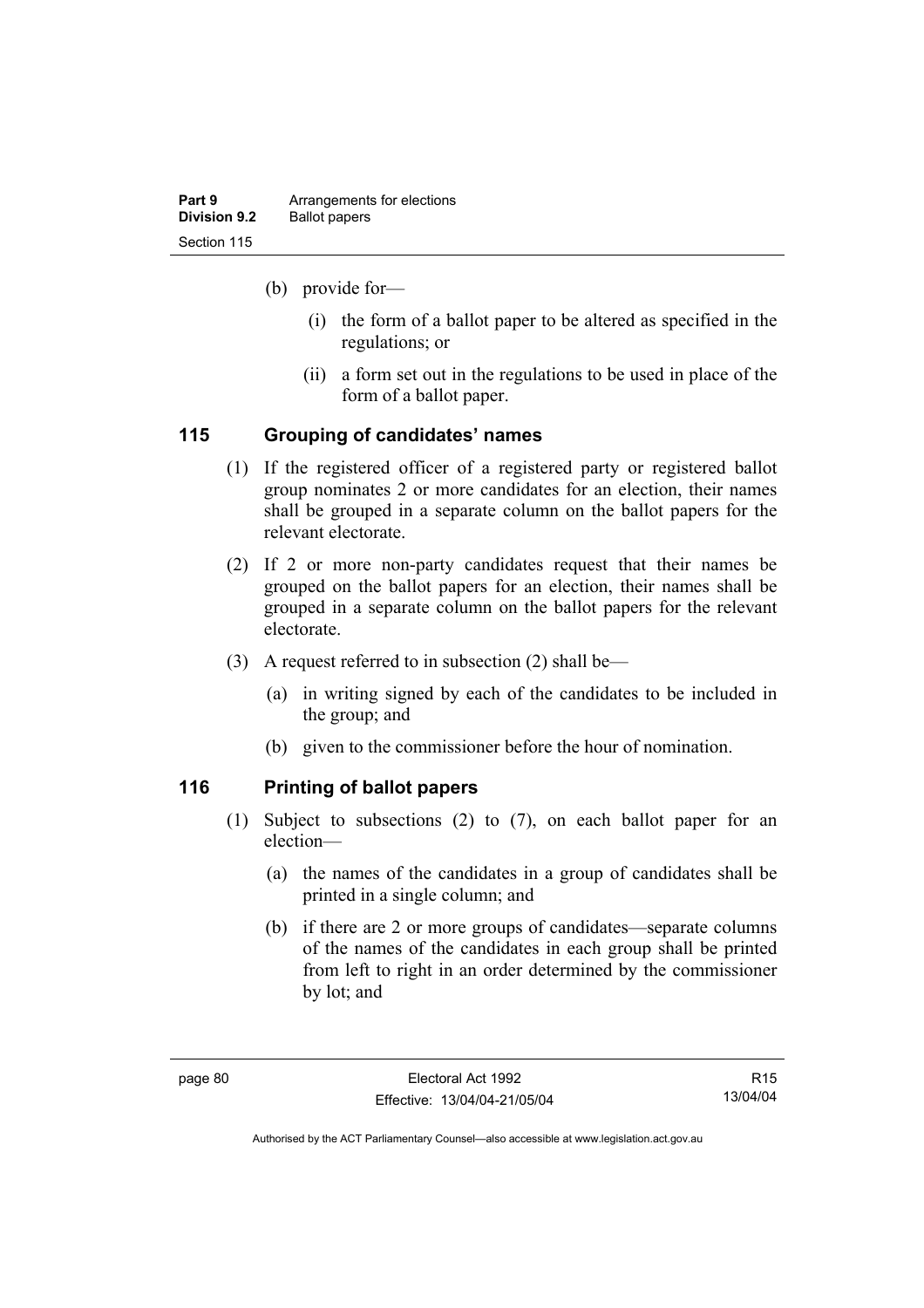- (c) a distinguishing letter shall be printed above the column of names of the candidates in a particular group, the letter being—
	- (i) if there is only 1 group— 'A'; or
	- (ii) if there are 2 or more groups—the appropriate letter in a consecutive, alphabetical order beginning with 'A' corresponding to the order in which the columns of names in each group are printed from left to right on the ballot paper; and
- (d) if there are grouped and ungrouped candidates—the names of all ungrouped candidates shall, subject to subsection (6), be printed in a single column to the right of the last column of names of grouped candidates; and
- (e) if there are no groups of candidates—the names of all candidates shall be printed in a single column; and
- (f) the names of candidates in the columns shall be printed in an order determined in accordance with schedule 2; and
- (g) the name of each candidate shall be printed once only; and
- (h) a square (a *candidate square*) shall be printed adjacent to the name of each candidate.
- *Note Group*, in relation to candidates in an election, is defined in the dictionary.
- (2) A ballot paper must not contain more than the relevant number of candidate's names in a column.
- (3) If there are more than the relevant number of candidates in a group—
	- (a) their names shall, so far as practicable, be printed in 2 or more adjacent columns of equal length; and
	- (b) the names to be printed in each column shall be determined by the commissioner by lot.

| R15      | Electoral Act 1992           | page 81 |
|----------|------------------------------|---------|
| 13/04/04 | Effective: 13/04/04-21/05/04 |         |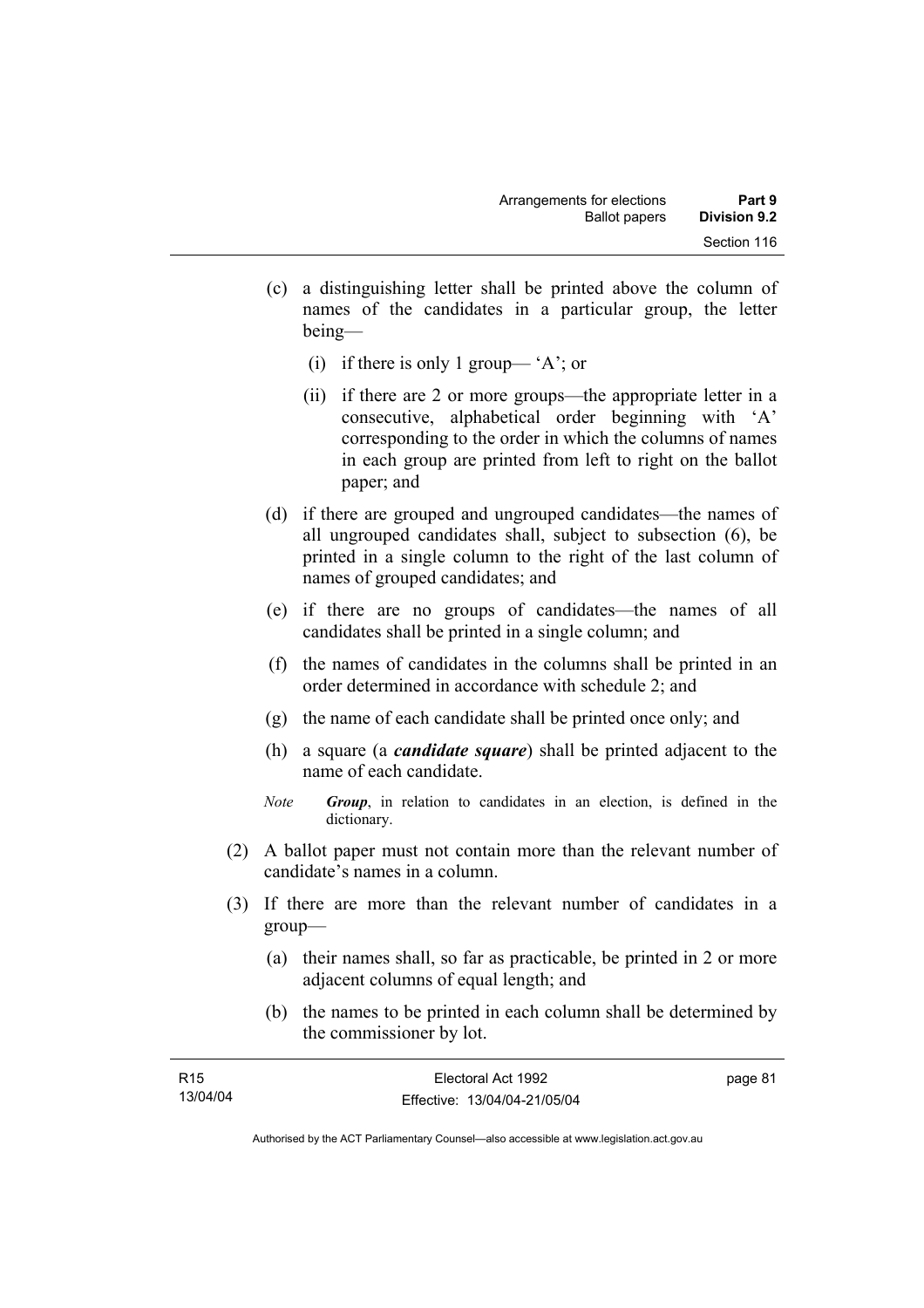| Part 9              | Arrangements for elections |
|---------------------|----------------------------|
| <b>Division 9.2</b> | <b>Ballot papers</b>       |
| Section 117         |                            |

- (4) If the names of the candidates in a particular group are printed in 2 or more adjacent columns, the distinguishing letter referred to in subsection (1) (c) shall be printed once only above those columns.
- (5) If there are no grouped candidates and there are more than the relevant number of ungrouped candidates—
	- (a) their names shall, so far as practicable, be printed in 2 or more adjacent columns of equal length; and
	- (b) the names to be printed in each column shall be determined by the commissioner by lot.
- (6) If a single column of the names of ungrouped candidates would be longer than the longest column of names of grouped candidates—
	- (a) the names of the ungrouped candidates shall be printed in 2 or more columns none of which is longer than the longest column of names of grouped candidates; and
	- (b) the names of the ungrouped candidates to be included in each column shall be determined by the commissioner by lot.
- (7) If similarity in the names of 2 or more candidates is likely to cause confusion, their names may be arranged on the ballot papers with such description or addition as will distinguish each from the other.
- (8) In this section:

#### *relevant number* means—

- (a) for a 5 member electorate—5; or
- (b) for a 7 member electorate—7.

# **117 Names on ballot papers**

(1) In this section:

*ballot group name*, for a registered ballot group, means—

(a) the name under which the group is registered; or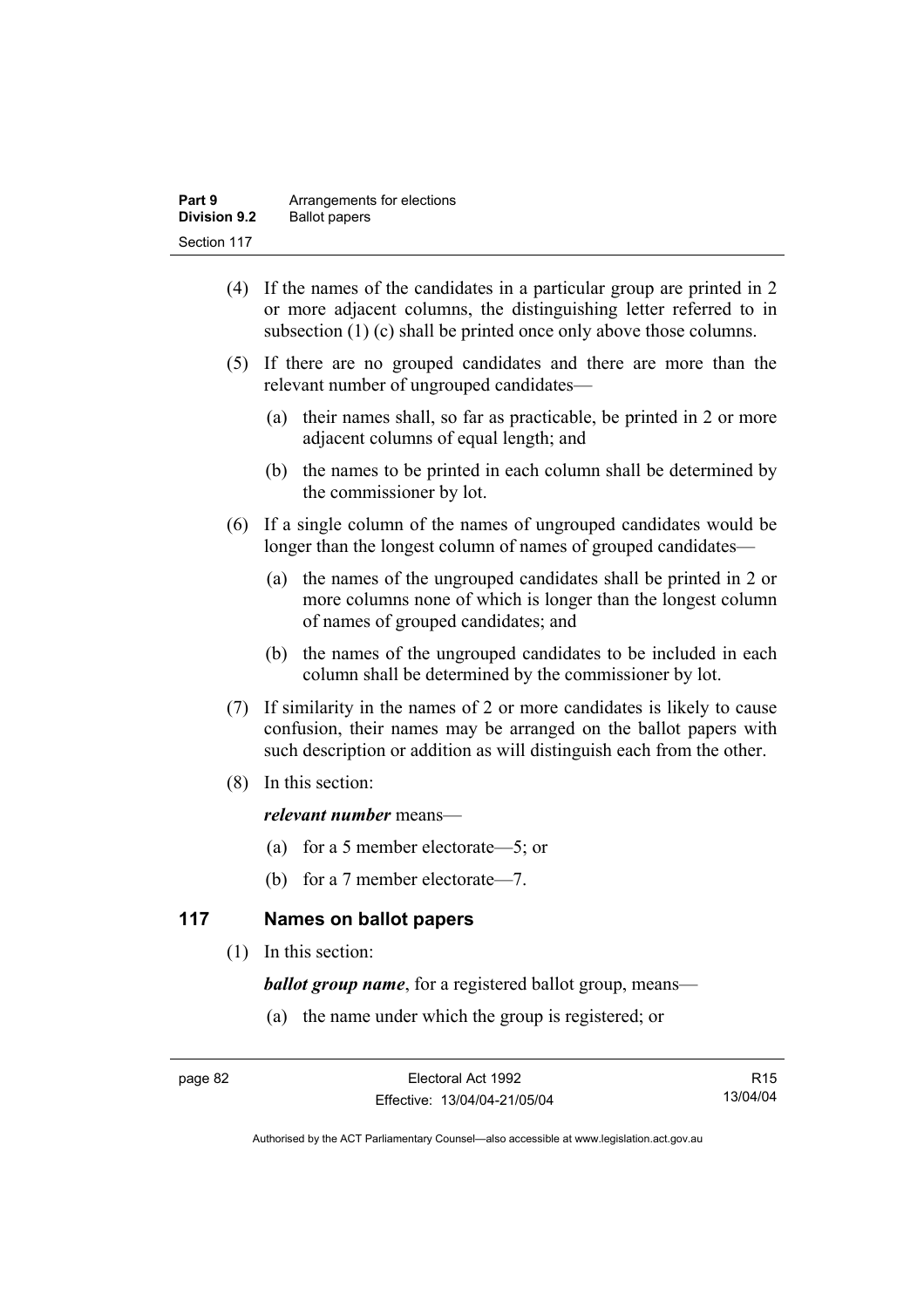(b) if a registered abbreviation of the group is stated in the nomination form of each group candidate—that abbreviation.

*party name*, for a registered party, means—

- (a) the name under which the party is registered; or
- (b) if a registered abbreviation of the name of the party is stated in the nomination form of each party candidate—that abbreviation.
- (2) On the ballot papers for an election—
	- (a) the party name of the registered party by which a group of party candidates is endorsed must be printed at the top of the column of their names; and
	- (b) the party name of the registered party by which an ungrouped party candidate is endorsed must be printed next to the candidate square for the candidate; and
	- (c) the ballot group name of the registered ballot group by which a group of ballot group candidates is endorsed must be printed at the top of the column of their names; and
	- (d) the ballot group name of the registered ballot group by which an ungrouped ballot group candidate is endorsed must be printed next to the candidate square for the candidate; and
	- (e) the word 'independent' must be printed next to the candidate square for a candidate (other than a party, ballot group or grouped candidate) if the nomination form so specified.

### **118 Draw for positions on ballot papers**

The commissioner shall make the determinations required by section 116 in public at the place of nomination, as soon as practicable after the candidates have been declared.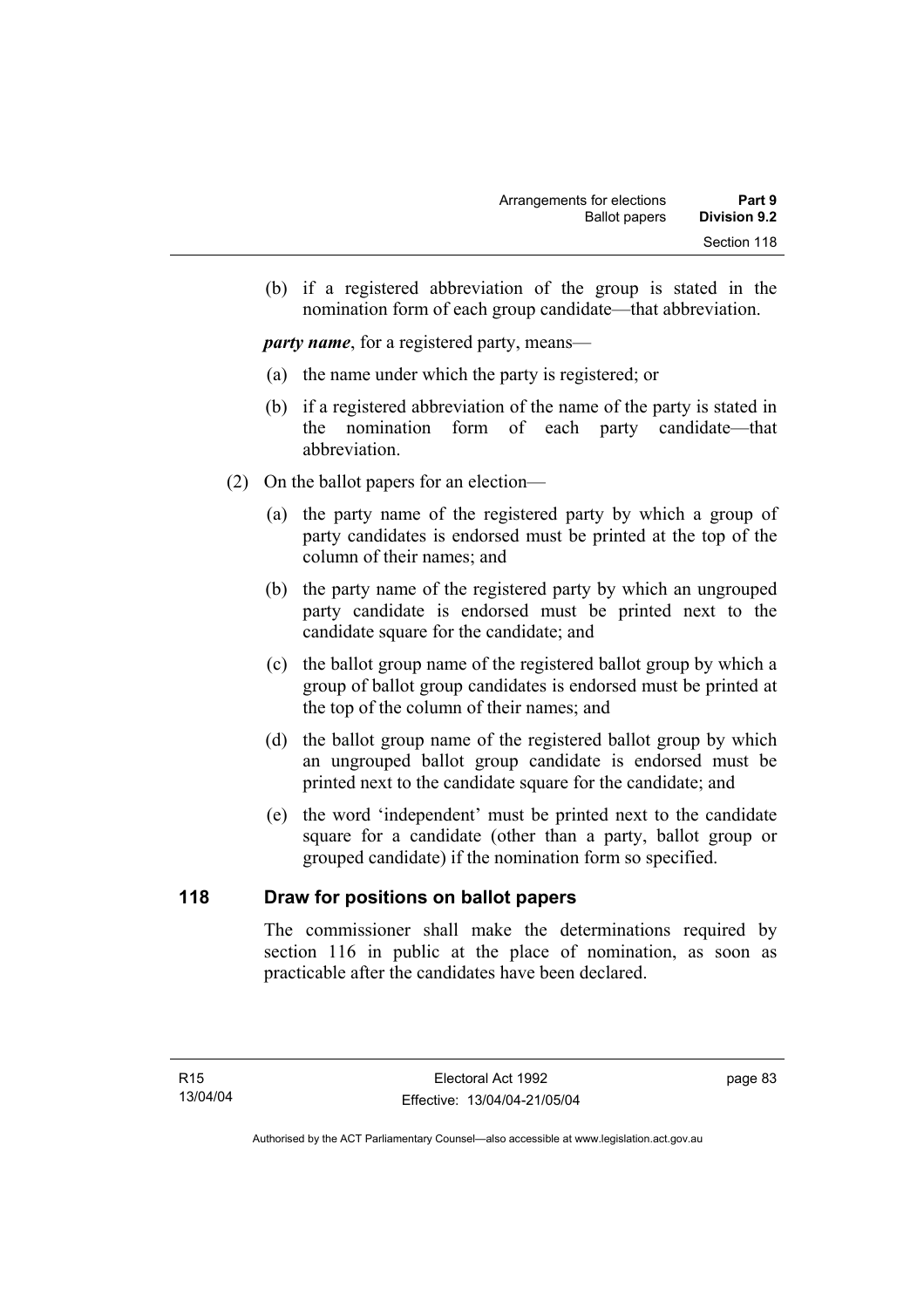# **Division 9.3 Electronic voting devices and vote counting programs**

### **118A Approval of computer program for electronic voting and vote counting**

- (1) The commissioner may approve a computer program to allow electronic voting and perform steps in the scrutiny of votes in an election.
- (2) The commissioner may only approve a program if—
	- (a) the proper use of the program would give the same result in the scrutiny of votes in an election as would be obtained if the scrutiny were conducted without computer assistance; and
	- (b) the program will allow an elector to show consecutive preferences starting at '1'; and
	- (c) the program gives an elector an opportunity to correct any mistakes before processing the elector's vote; and
	- (d) the program will allow an elector to make an informal vote showing no preferences for any candidate; and
	- (e) the program will not allow a person to find out how a particular elector cast his or her vote; and
	- (f) the program is designed to pause while the commissioner makes a determination by lot required by schedule 4; and
	- (g) the program can produce indicative distributions of preferences at any time after the close of the poll and before the declaration of the poll.
- (3) An approval under subsection (1) is a notifiable instrument.
	- *Note* A notifiable instrument must be notified under the *Legislation Act 2001*.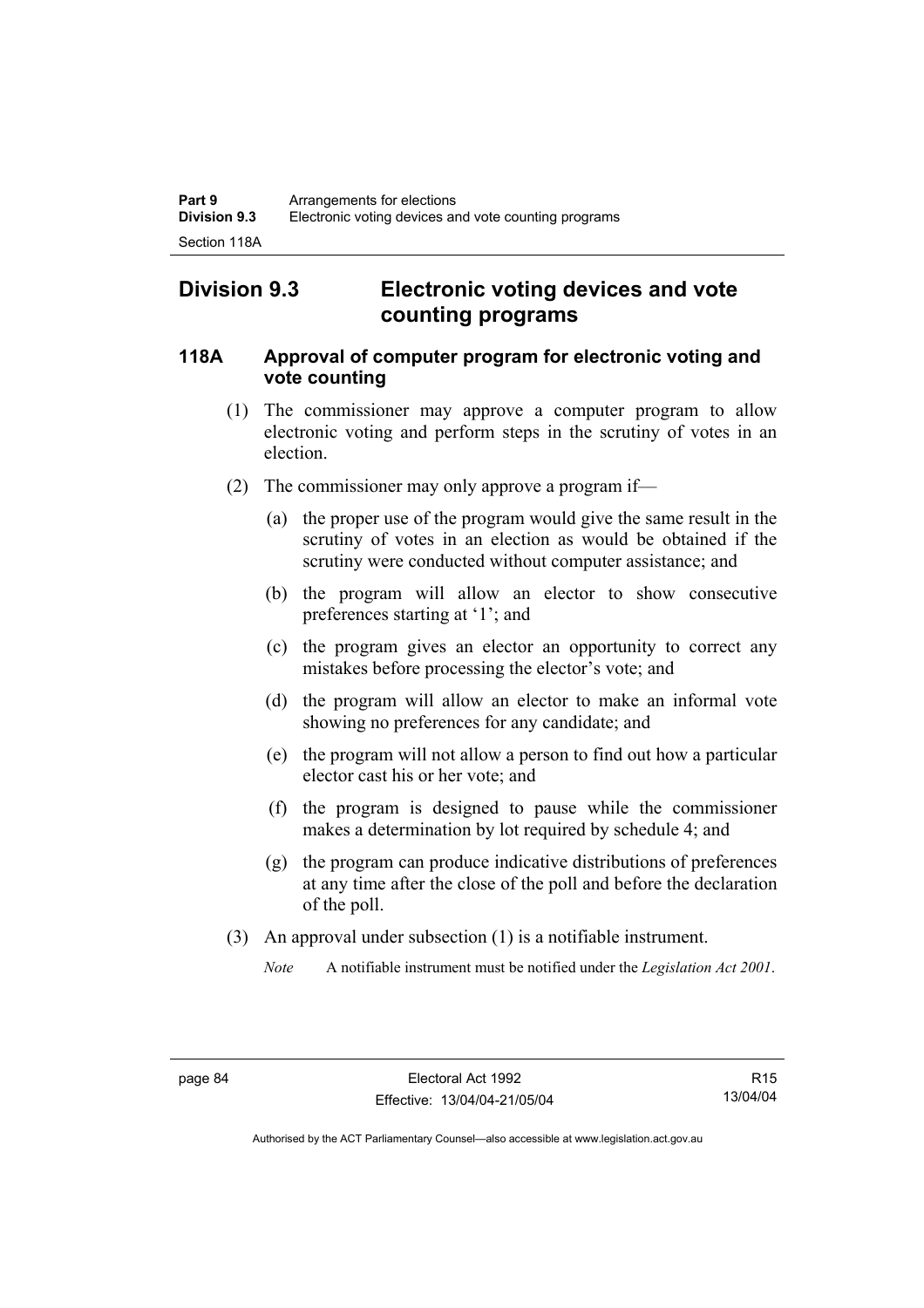- (4) The commissioner must determine processes that must be followed in relation to the use of an approved computer program in the scrutiny of votes in an election.
- (5) Without limiting subsection (4), the commissioner may approve a process—
	- (a) for entering preferences shown on paper ballots into the approved computer program; and
	- (b) for counting preferences using the program to work out—
		- (i) the number of unrejected ballot papers on which a first preference is recorded for each candidate; and
		- (ii) the number of informal ballot papers for each electorate.

# **118B Security of electronic voting devices and related material**

- (1) The commissioner must take steps to ensure that electronic devices and computer programs used or intended to be used for or in connection with electronic voting are kept secure from interference at all times.
- (2) The commissioner must keep backup copies of electronic data produced at a polling place or scrutiny centre until whichever of the following happens last:
	- (a) the beginning of the pre-election period for the next election;
	- (b) the documents are no longer required by the commissioner, another member of the electoral commission or a member of the staff of the commission for exercising a function under this Act.

# **Division 9.4 Miscellaneous**

# **119 Polling places and scrutiny centres**

(1) The commissioner may, in writing—

page 85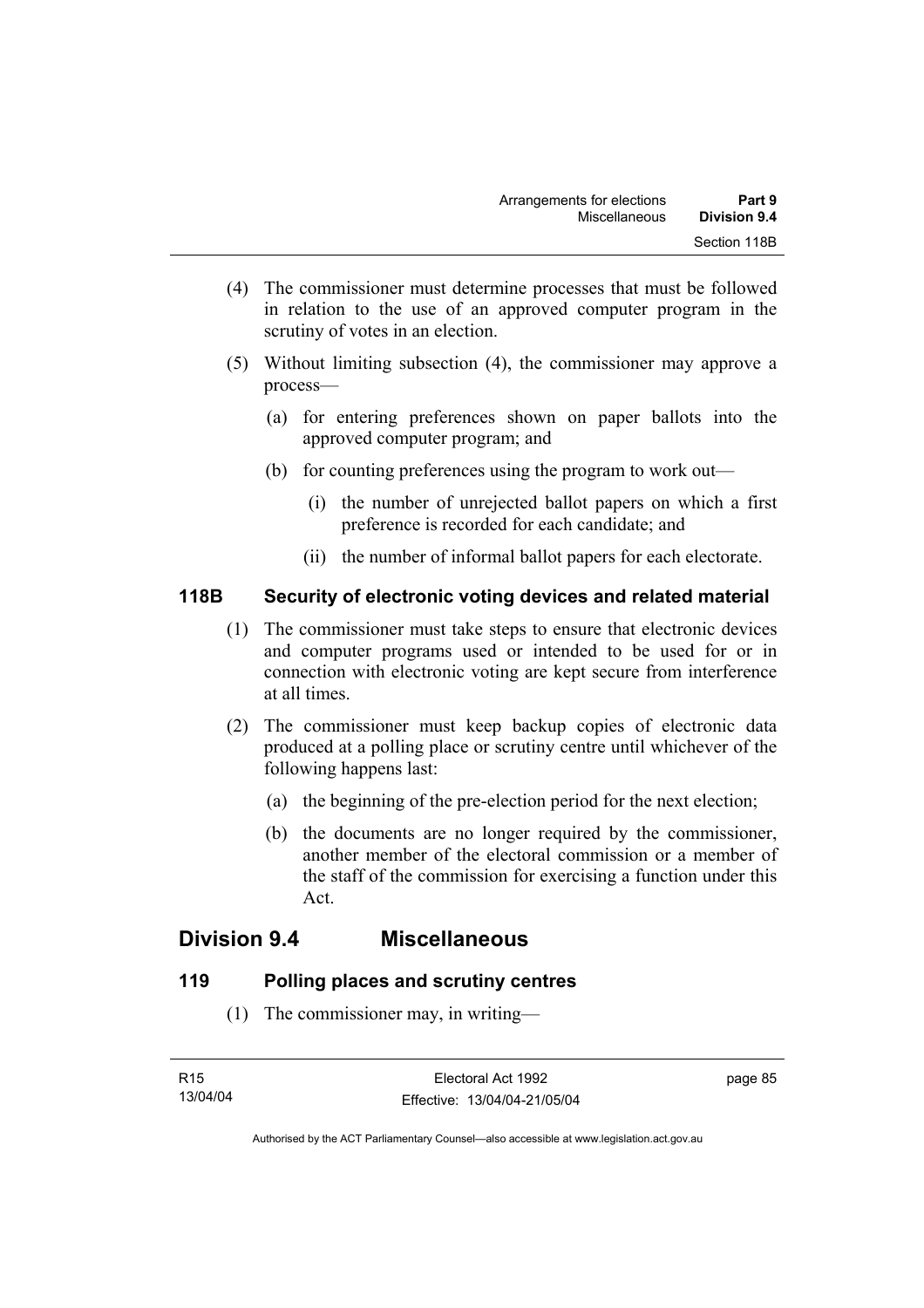- (a) appoint a specified place to be a polling place on polling day for an election; and
- (b) appoint a specified place to be a scrutiny centre during the election period for the purpose of the scrutiny at an election.
- (2) An appointment is a notifiable instrument.

*Note* A notifiable instrument must be notified under the *Legislation Act 2001*.

- (3) During a pre-election period, the commissioner—
	- (a) must publish in a newspaper; and
	- (b) may publish by any other means the commissioner determines;

a notice setting out particulars of each polling place for the election.

#### **120 Administrative arrangements**

- (1) The commissioner shall make appropriate administrative arrangements for the conduct of each election and, in particular, shall ensure that each polling place is properly equipped with—
	- (a) separate voting compartments constructed so as to screen voters from observation while marking ballot papers; and
	- (b) ballot boxes capable of being securely fastened; and
	- (c) ballot papers and other documents and stationery.
- (2) The commissioner may make arrangements at a polling place for electors to vote using an electronic ballot paper (*electronic voting*).
- (3) For subsection (2), the commissioner may approve electronic devices for use by electors for electronic voting at a polling place.
- (4) An approval under subsection (3) is a notifiable instrument.

*Note* A notifiable instrument must be notified under the *Legislation Act 2001*.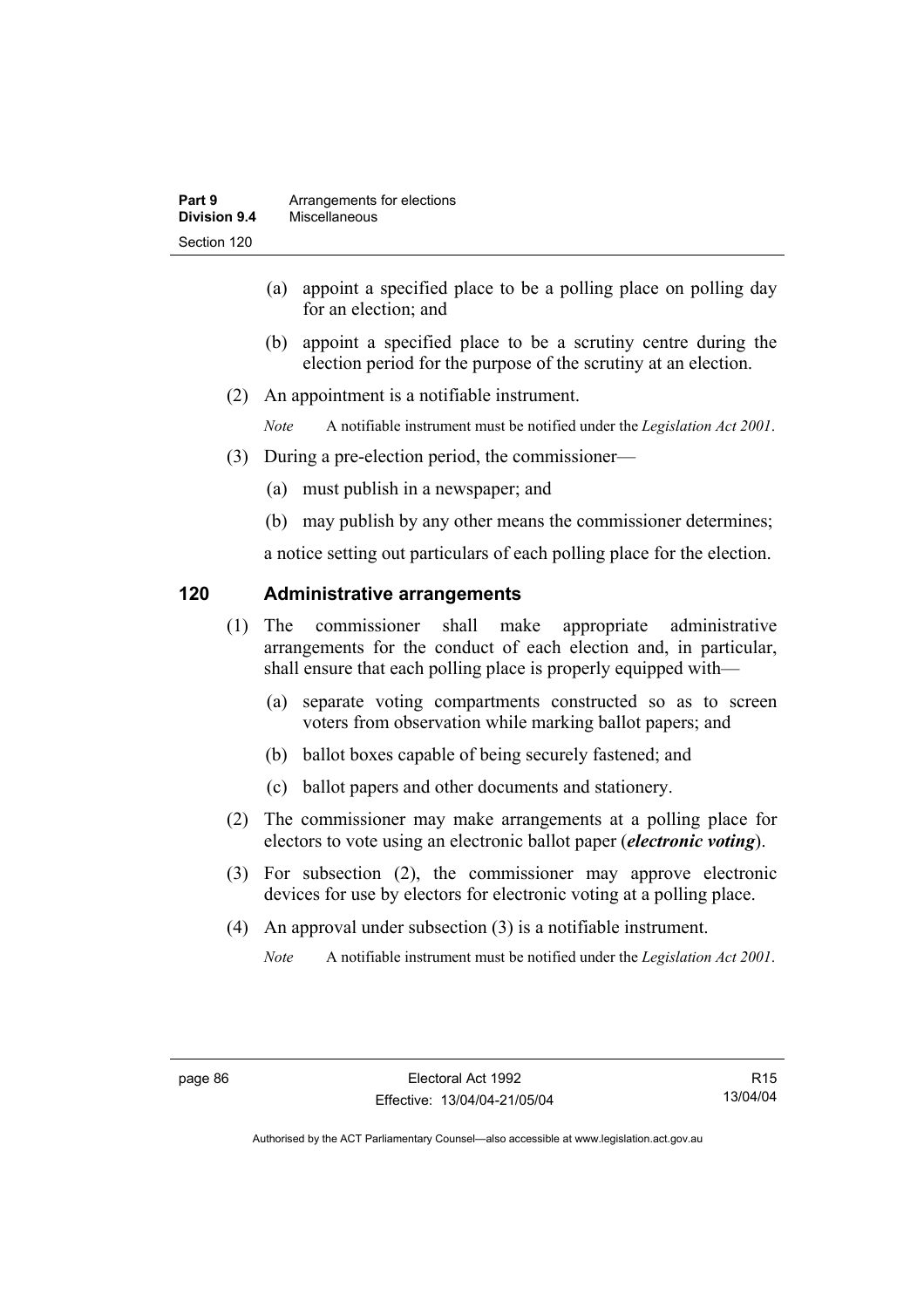#### **121 Certified lists of electors**

- (1) As soon as practicable after the roll for an electorate closes, the commissioner shall—
	- (a) prepare a certified list of the electors; and
	- (b) give a copy to the OIC for each polling place; and
	- (c) on request by a candidate for the electorate—give a copy to the candidate.
- (2) For this Act, the certified list of electors, in relation to an election in an electorate, is an extract from the roll for the electorate, certified by the commissioner, in relation to each person enrolled who will be at least 18 years of age on polling day.

#### **121A Use of information from certified lists**

(1) In this section:

#### *approved purpose* means—

- (a) a purpose connected with an election; or
- (b) monitoring the accuracy of information on the roll.

*protected information*, in relation to a person, means information that the person knows, or has reasonable grounds for believing, was obtained from a copy of a certified list of electors given to the person or someone else under section 121 (1) (Certified list of electors).

- (2) A person must not, without reasonable excuse, use protected information for—
	- (a) a commercial purpose; or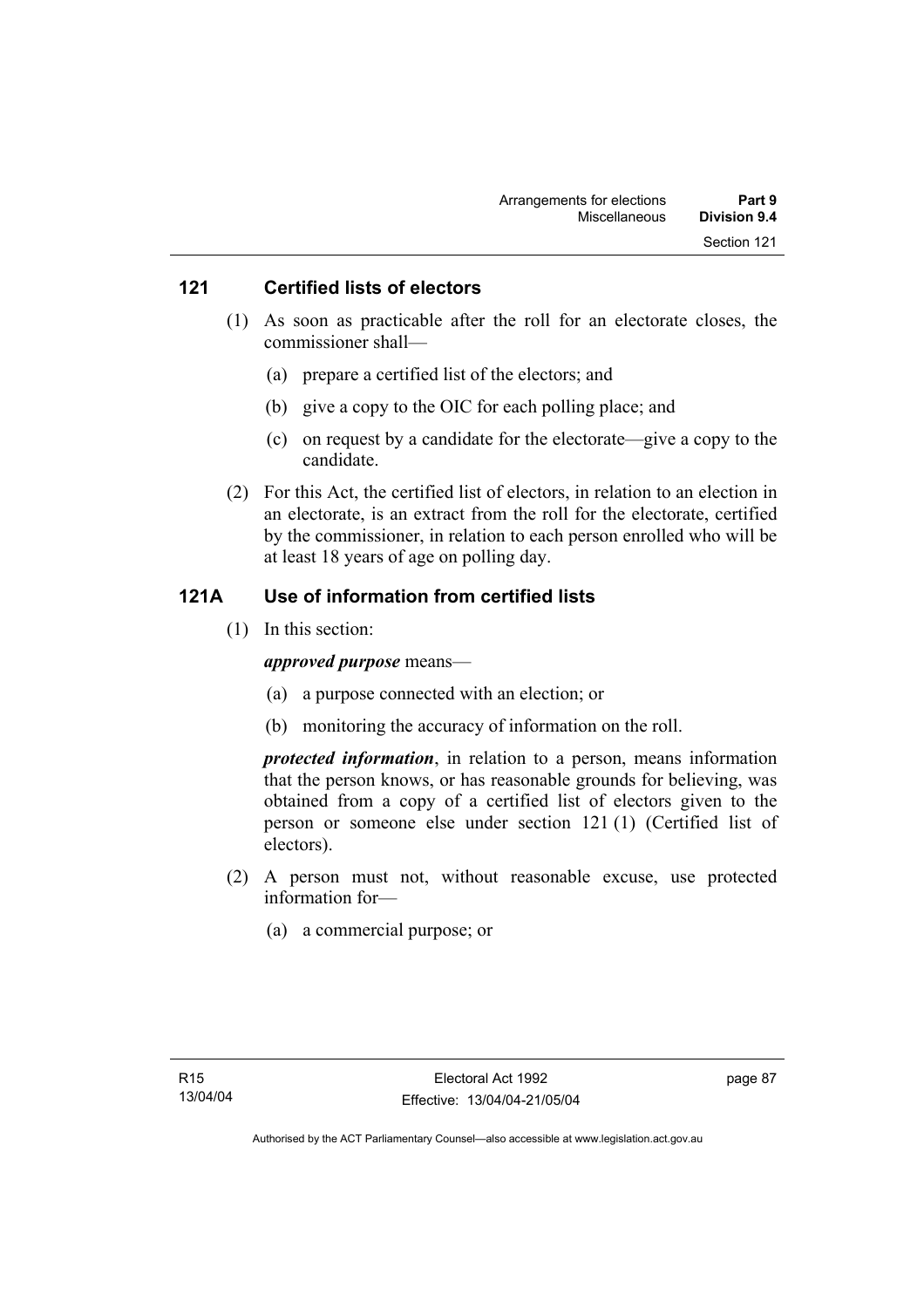| Part 9       | Arrangements for elections |
|--------------|----------------------------|
| Division 9.4 | Miscellaneous              |
| Section 122  |                            |

(b) any other purpose, other than an approved purpose.

Maximum penalty: 50 penalty units, imprisonment for 6 months or both.

 (3) A person must not, without reasonable excuse, directly or indirectly divulge or communicate protected information to someone else for a purpose other than an approved purpose.

Maximum penalty: 50 penalty units, imprisonment for 6 months or both.

# **122 Scrutineers—appointment**

- (1) A candidate for election may appoint a scrutineer to represent the candidate during the polling for the election, or during the scrutiny for an election, or both.
- (2) An appointment shall be made by giving to the commissioner—
	- (a) written notice, signed by the candidate, specifying the name and address of the scrutineer; and
	- (b) an undertaking signed by the scrutineer.
	- *Note* If a form is approved under s 340A (Approved forms) for an undertaking, the form must be used.

# **123 Scrutineers—conduct**

- (1) Subject to subsection (2), a scrutineer representing a candidate during the polling for an election is entitled to be present in a polling place, and to enter or leave a polling place, when voters are allowed to vote at that place.
- (2) At any time while voters are allowed to vote at a particular polling place, the number of scrutineers representing a particular candidate who are present at that place shall not exceed the number of officers responsible for issuing ballot papers at that place.

R15 13/04/04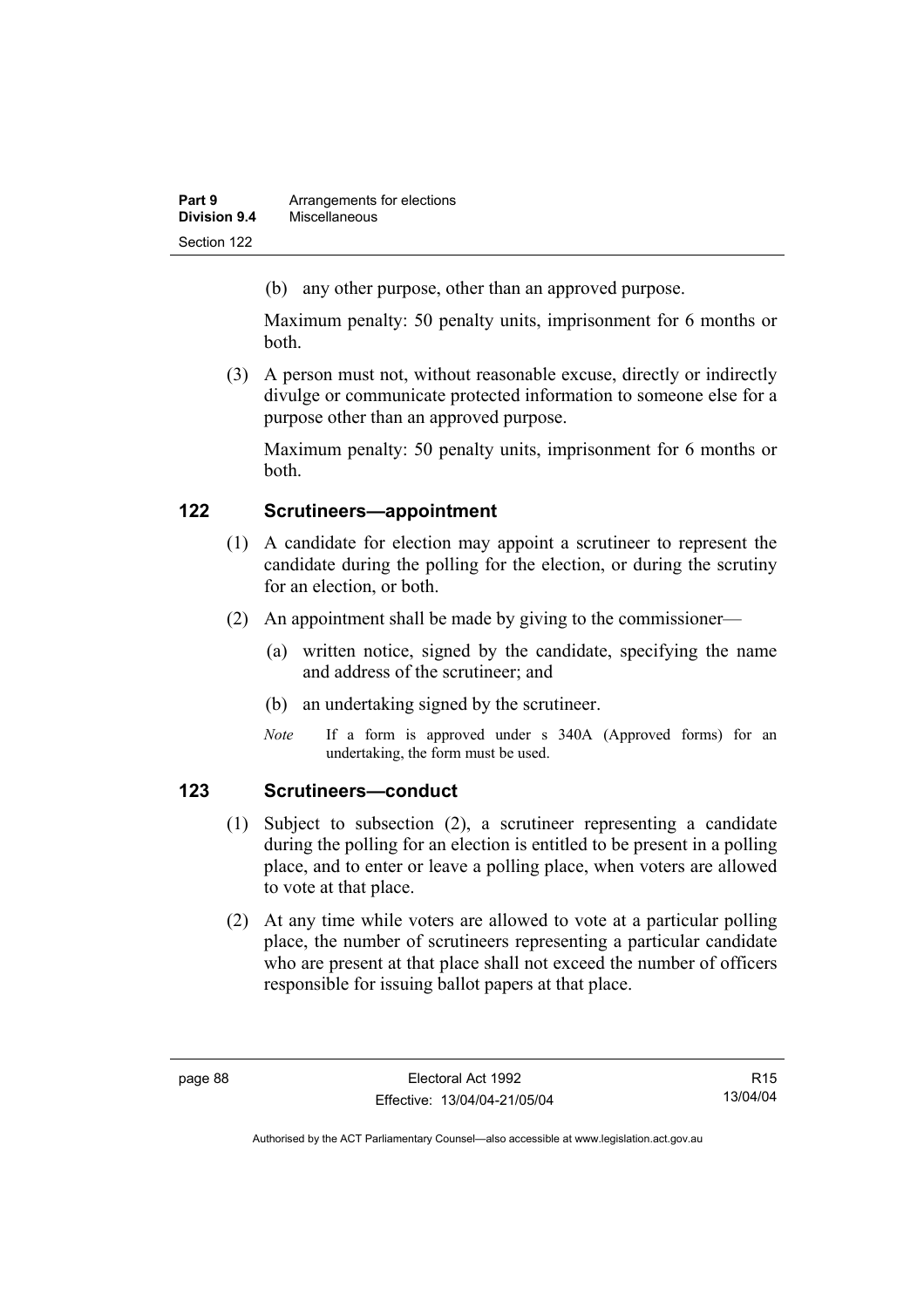- (3) Subject to subsection (4), a scrutineer representing a candidate during the scrutiny for an election is entitled to be present in a scrutiny centre, and to enter or leave a scrutiny centre, during the conduct of the scrutiny at the centre.
- (4) At any time during the conduct of the scrutiny at a particular scrutiny centre, the number of scrutineers representing a particular candidate who are present at the centre shall not exceed the number of officers at the centre.
- (5) A scrutineer at a polling place or scrutiny centre shall wear a badge, supplied by the commissioner, that identifies the person as a scrutineer.
- (6) A scrutineer shall not, without reasonable excuse, communicate with any person in a polling place except so far as is necessary in the exercise of the scrutineer's functions.

Maximum penalty: 10 penalty units.

 (7) A scrutineer shall not, without reasonable excuse, interfere with or attempt to influence an elector at a polling place.

Maximum penalty: 50 penalty units.

 (8) For section 320 (4) (b), a scrutineer who contravenes this section is no longer entitled to be on the premises.

# **124 Participation by candidates in conduct of election**

A candidate shall not take any part in the conduct of an election.

# **125 Determining matters by lot**

 (1) If the commissioner is required by this Act to determine a matter by lot, the matter shall be so determined in a way approved by the electoral commission in writing.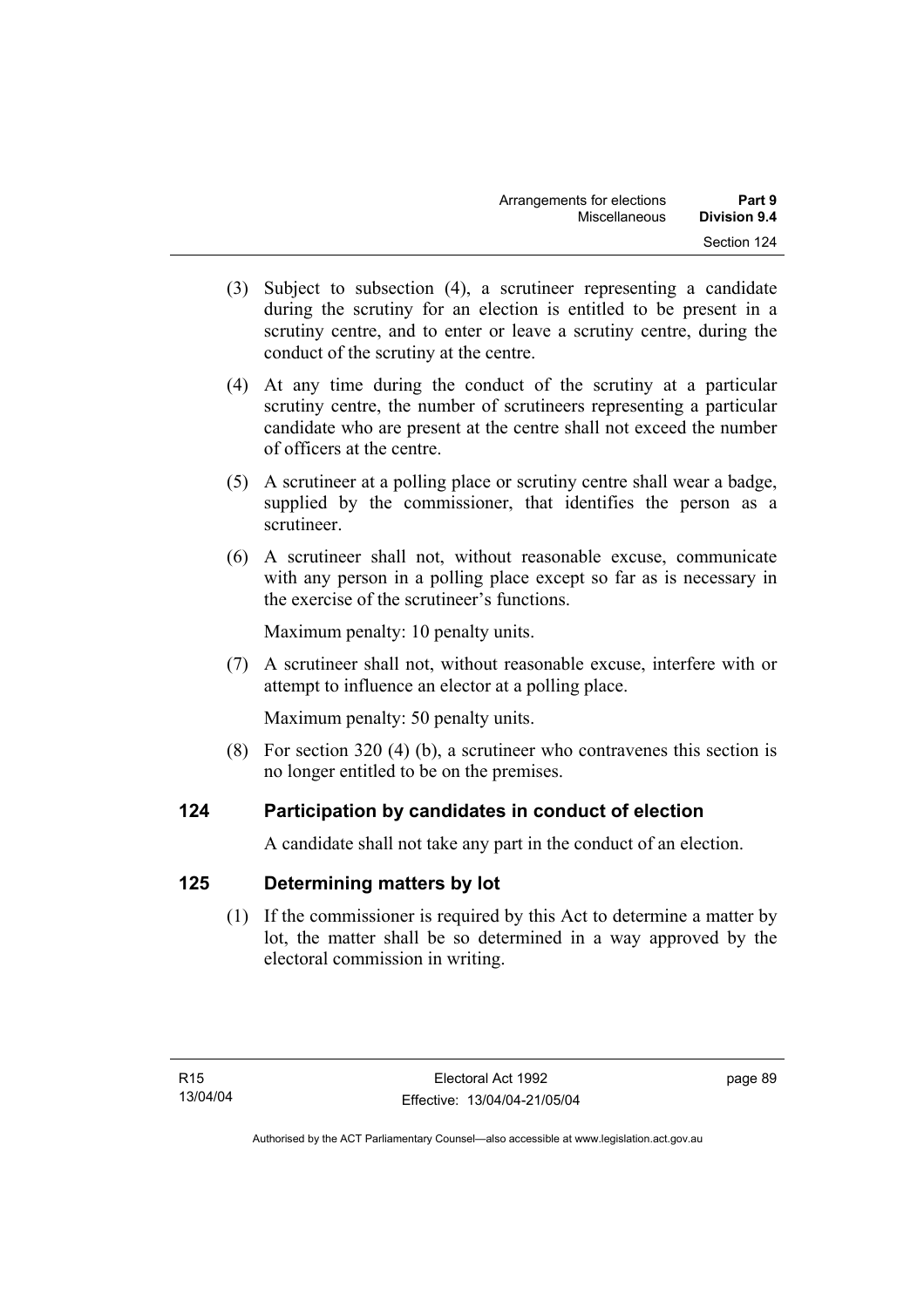| Part 9       | Arrangements for elections |
|--------------|----------------------------|
| Division 9.4 | Miscellaneous              |
| Section 126  |                            |

- (2) An approval is a disallowable instrument.
	- *Note* A disallowable instrument must be notified, and presented to the Legislative Assembly, under the *Legislation Act 2001*.

#### **126 Supplementary elections**

If, in relation to an election—

- (a) there are no candidates; or
- (b) the number of candidates declared elected under section 111 or 112 is less than the number of vacancies;

a supplementary election shall be held, as necessary, in accordance with section 101.

page 90 Electoral Act 1992 Effective: 13/04/04-21/05/04

R15 13/04/04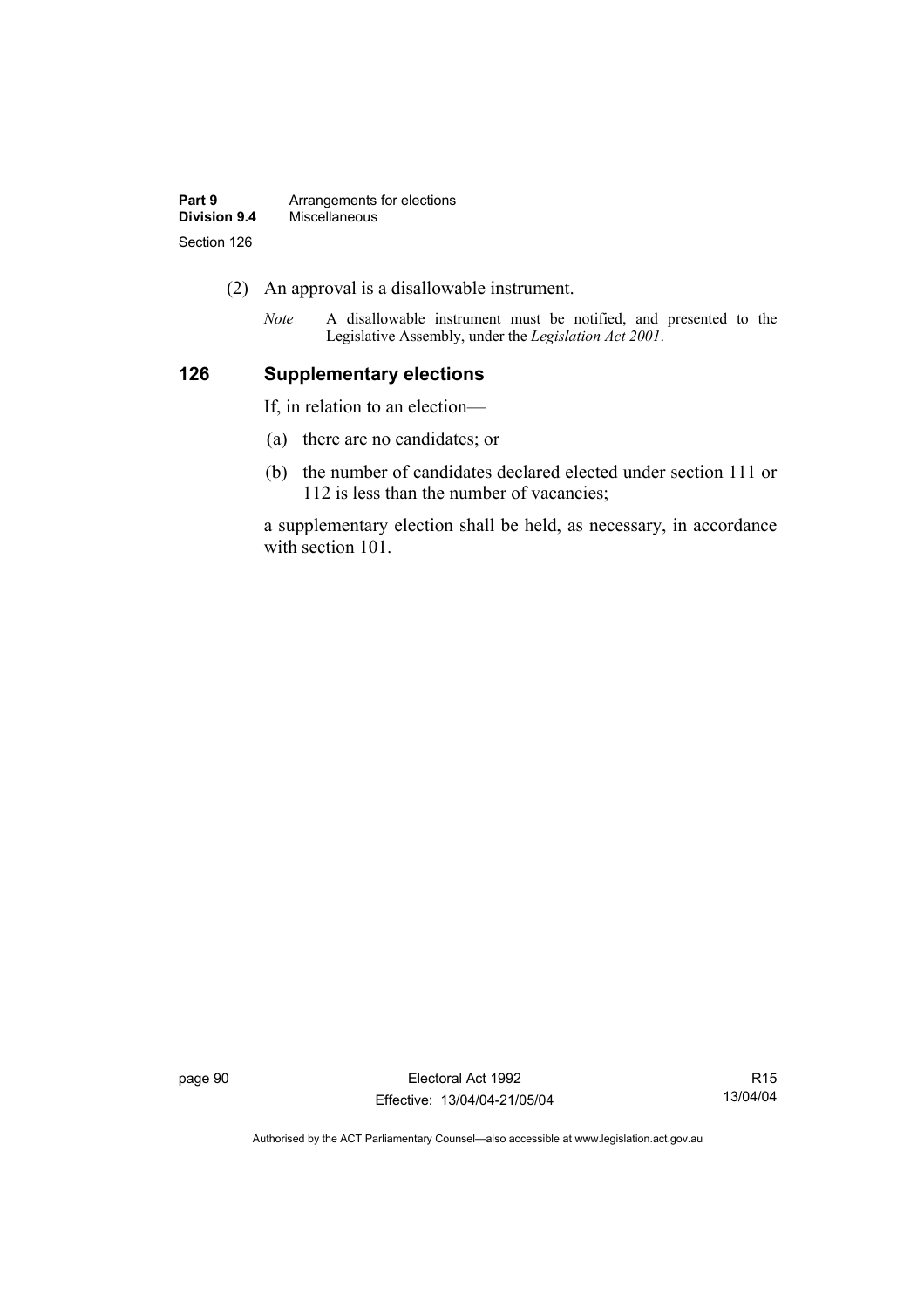Section 127

# **Part 10 Voting**

# **Division 10.1 General**

## **127 Meaning of** *authorised witness*

In this part:

#### *authorised witness* means—

- (a) in Australia or an external Territory—an officer, an elector or a person who is enrolled on any roll kept under the Commonwealth Electoral Act; or
- (b) in any other place—a person who is at least 18 years old;

but does not include a candidate at an election.

## **128 Entitlement to vote**

- (1) Subject to subsection (2), an elector enrolled for an electorate is entitled to vote at an election for the electorate.
- (2) A person who is enrolled is not entitled to vote at an election unless he or she will be at least 18 years old on the day the poll for the election is required to be held.
- (3) The inclusion of the name of a person on a certified list of electors for an election is conclusive evidence of the person's right to vote at the election.
- (4) The omission of the name of a person from a roll because of official error does not disqualify the person from voting.
- (5) In a roll or a certified list of electors, an omission of a given name, or an error in a name, does not disqualify an elector from voting.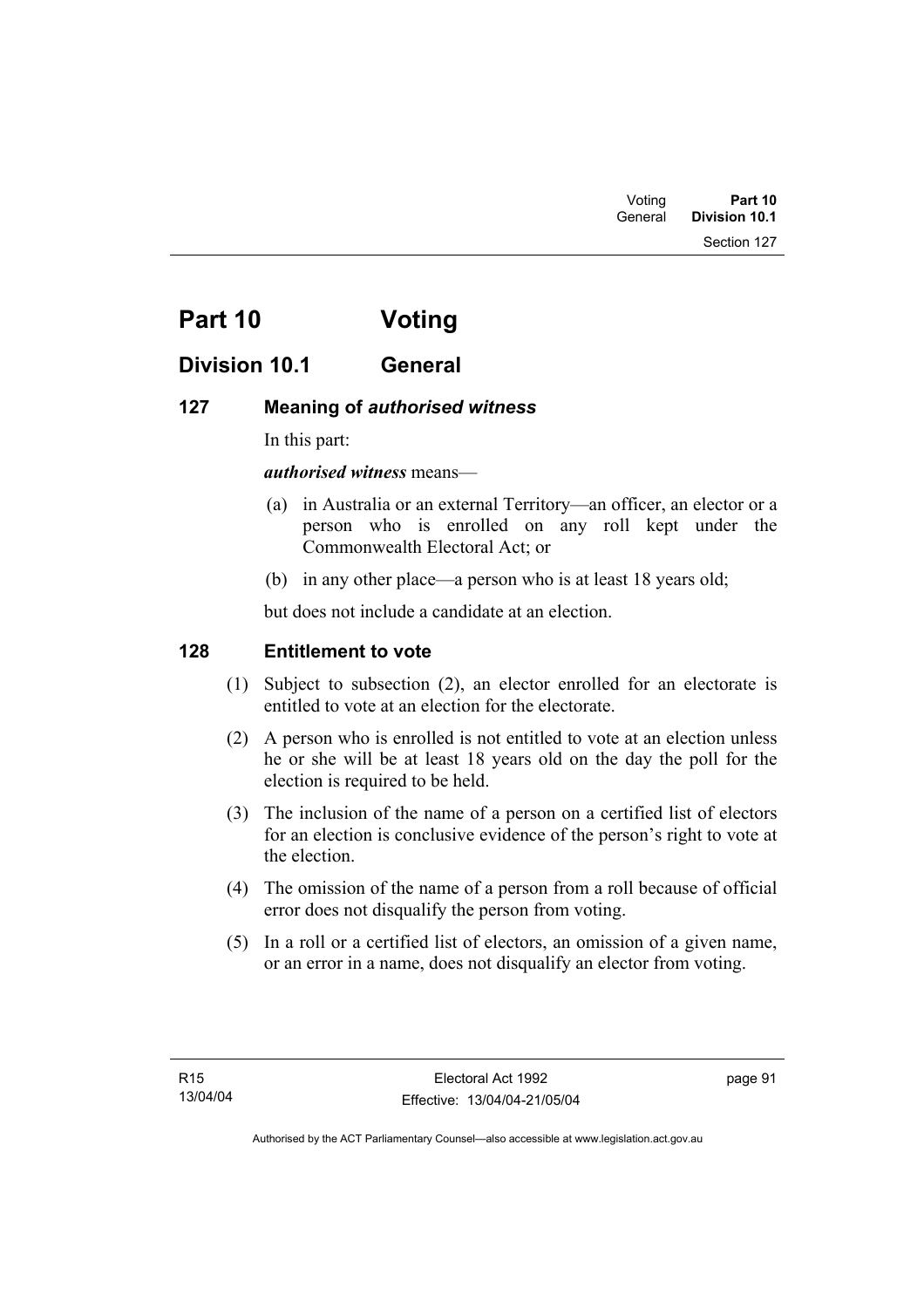(6) An elector whose surname has changed is not disqualified from voting under a former name entered for the person on a roll or certified list of electors.

### **129 Compulsory voting**

 (1) An elector who is entitled to vote at an election shall not, without a valid and sufficient reason, fail to vote at the election.

Maximum penalty: 0.5 penalty units.

- (2) Subsection (1) does not apply to—
	- (a) an eligible overseas elector; or
	- (b) an Antarctic elector; or
	- (c) an elector who is serving a sentence of imprisonment outside the ACT; or
	- (d) an elector who is enrolled because of his or her enrolment on the Commonwealth roll as an itinerant elector.
- (3) Without limiting subsection (1), an elector shall be taken to have a valid and sufficient reason for failing to vote at an election if the elector believes it to be part of his or her religious duty to abstain from voting.

#### **130 Multiple votes prohibited**

An elector shall not vote—

(a) more than once at the same election for an electorate; or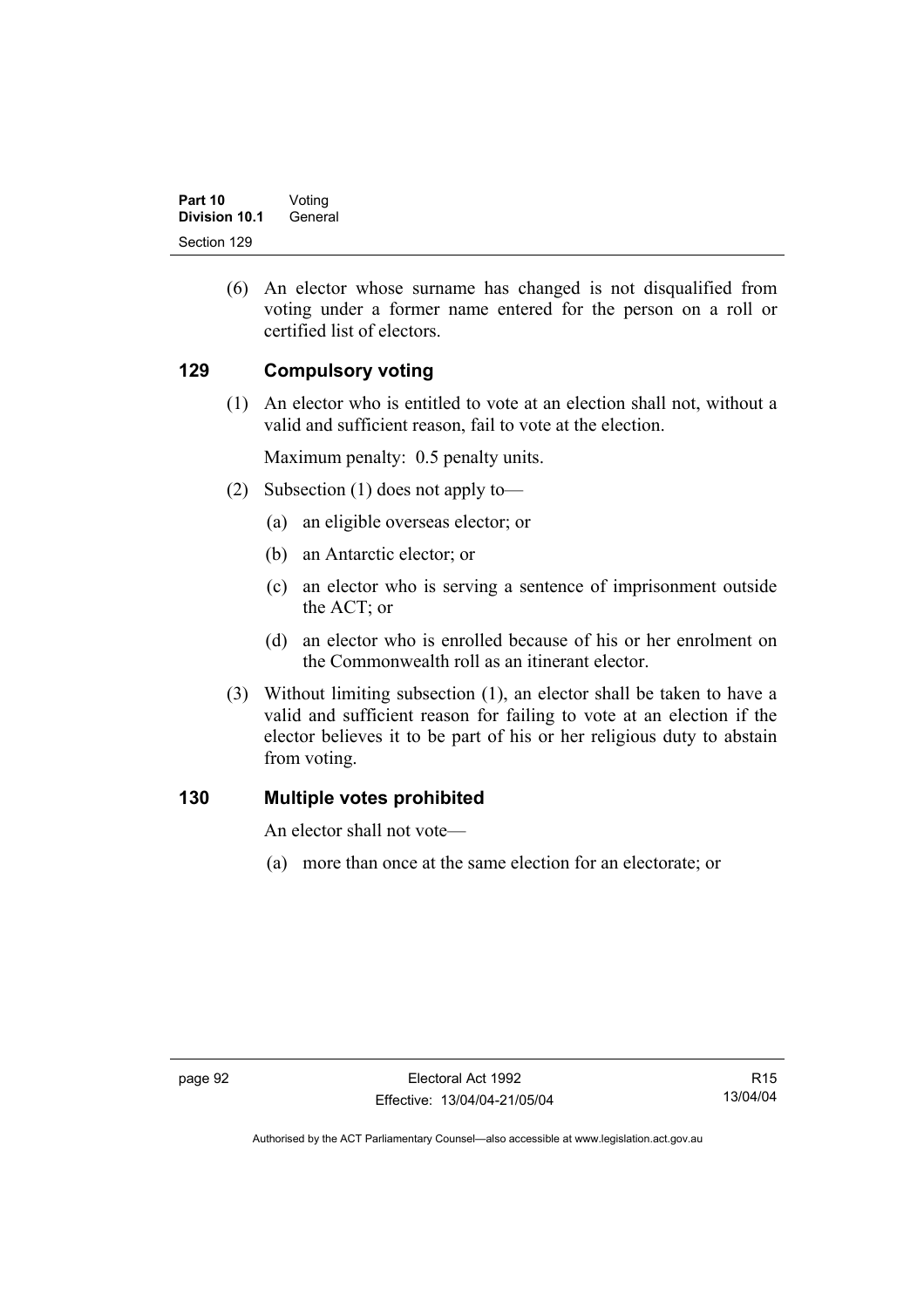| Voting  | Part 10       |
|---------|---------------|
| General | Division 10.1 |
|         | Section 131   |

 (b) at 2 or more elections for electorates the polls for which are required to be held on the same day.

Maximum penalty: 50 penalty units, imprisonment for 6 months or both.

#### **131 Procedures for voting**

- (1) At an election, an elector may—
	- (a) cast a vote in accordance with division 10.2, 10.3 or 10.4; or
	- (b) if the elector is a patient in a hospital or special hospital, or detained in a remand centre—cast an ordinary vote or a declaration vote in accordance with division 10.5.
- (2) An elector who is entitled to vote at an election may cast a vote on polling day at any polling place in the ACT, whether or not the polling place is in the electorate for which the elector is enrolled.
- (3) If there is electronic voting at a polling place, an elector may vote using a paper ballot paper or electronic voting.

#### **132 Manner of recording vote**

- (1) An elector shall record his or her vote on a ballot paper by marking the ballot paper in accordance with subsection (2).
- (2) The elector—
	- (a) shall place consecutive whole numbers starting at '1' in the number of candidate squares equal to the number of candidates to be elected so as to indicate preferences; and
	- (b) may place further consecutive whole numbers in additional candidate squares so as to indicate additional preferences.

page 93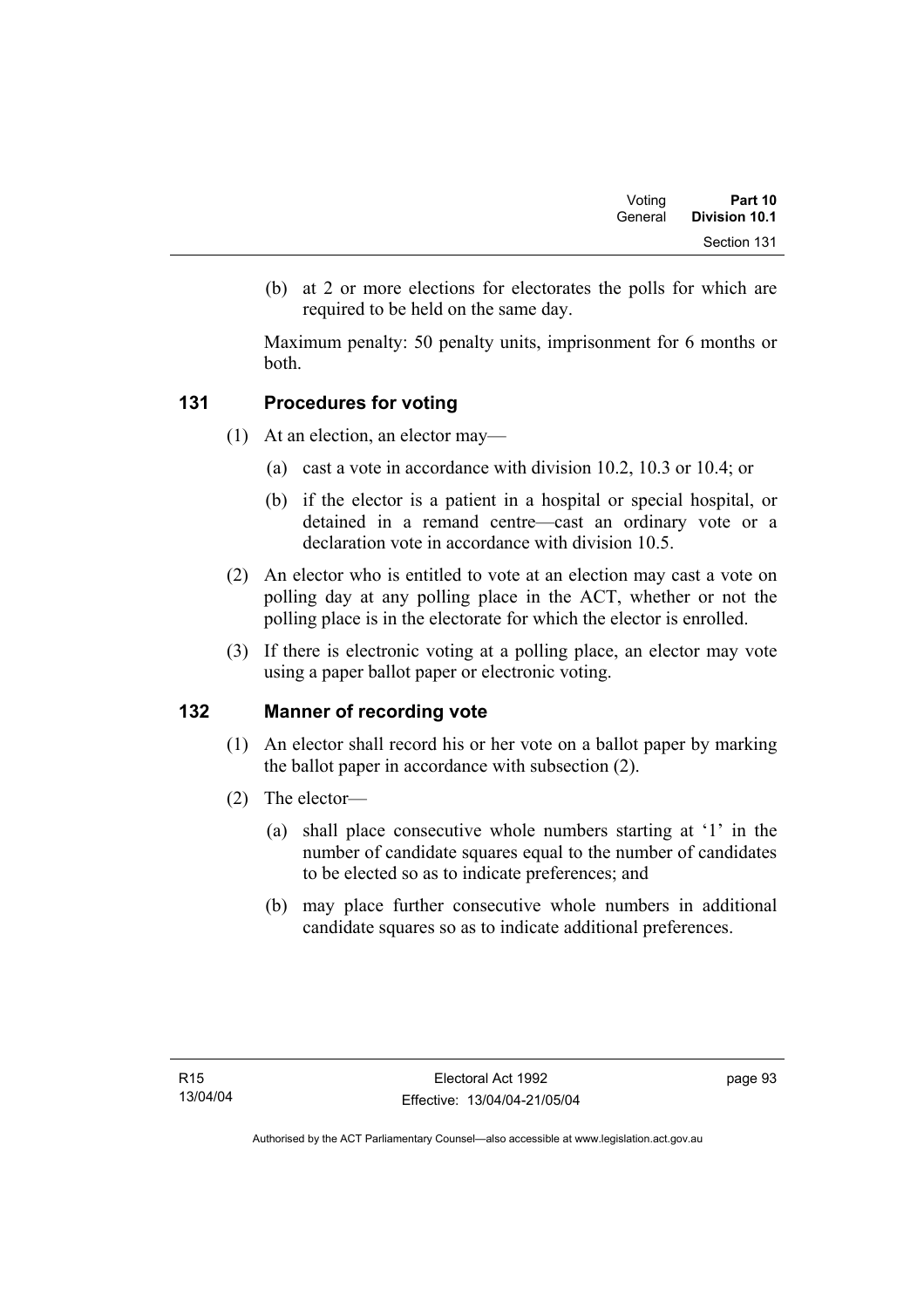# **Division 10.2 Ordinary voting at a polling place**

#### **133 Claims to vote**

- (1) If a person attends before an officer at a polling place on polling day and claims to vote at an election, the officer shall issue a ballot paper to the claimant for the relevant electorate if satisfied that the certified list of electors for the electorate—
	- (a) specifies the claimant's name; and
	- (b) specifies an address for the claimant or indicates that the claimant's address is suppressed; and
	- (c) has not been marked so as to indicate that a ballot paper has already been issued to the claimant.
- (2) Despite subsection (1), an officer shall not issue a ballot paper to a person who indicates that he or she has already voted at the election.
- (3) Immediately after issuing a ballot paper to a claimant, the officer shall record the issue on the certified list of electors.

#### **134 Voting in private**

Subject to section 156, a person shall, on receipt of a ballot paper under section 133, without delay—

- (a) go to an unoccupied voting compartment at the polling place; and
- (b) there, in private, mark his or her vote on the ballot paper in accordance with section 132; and
- (c) if the person has voted using a paper ballot paper—fold the ballot paper so as to conceal the vote and put it in a ballot box at the polling place; and
- (d) leave the polling place.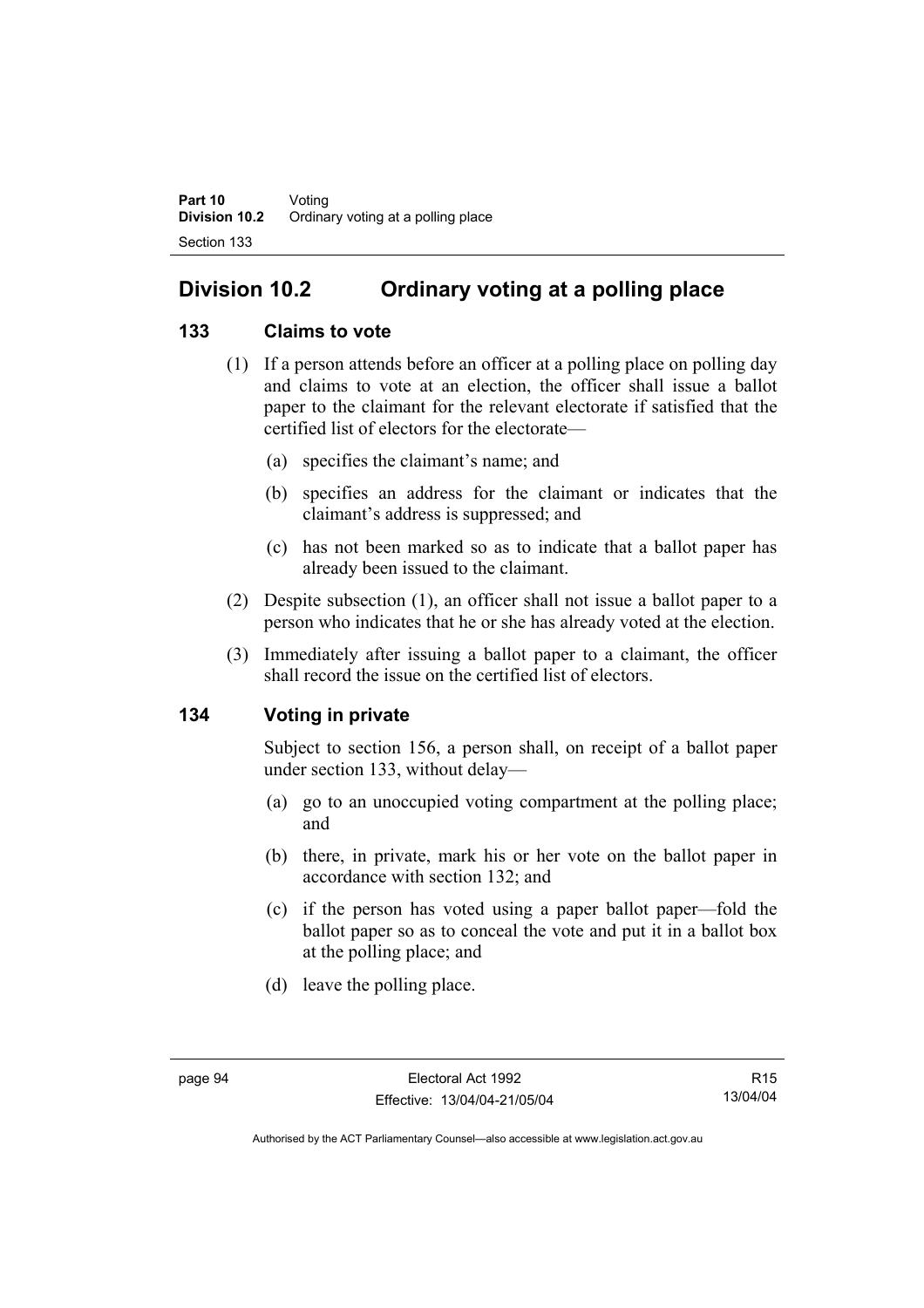# **Division 10.3 Declaration voting at a polling place**

#### **135 Declaration voting at polling places**

- (1) If a person attends before an officer at a polling place on polling day and claims to vote at an election, the officer shall issue declaration voting papers to the person for the relevant electorate if satisfied that—
	- (a) the certified list of electors for the electorate does not specify the person's name; or
	- (b) the certified list of electors for the electorate has been marked so as to indicate that a ballot paper has already been issued to the person but the person claims not to have voted already at the election.
- (2) Despite subsection (1), an officer shall not issue declaration voting papers to a person who indicates that he or she has already voted at the election.
- (3) The officer shall—
	- (a) give the claimant a written statement indicating the consequences of casting a declaration vote under this section; and
	- (b) record the name of the claimant.
	- *Note* If a form is approved under s 340A (Approved forms) for a statement, the form must be used.
- (4) Subject to section 156, the following requirements apply to the casting of a declaration vote under this section:
	- (a) the person shall complete and sign the declaration in the presence of the officer;
	- (b) the officer shall complete and sign the certificate as witness;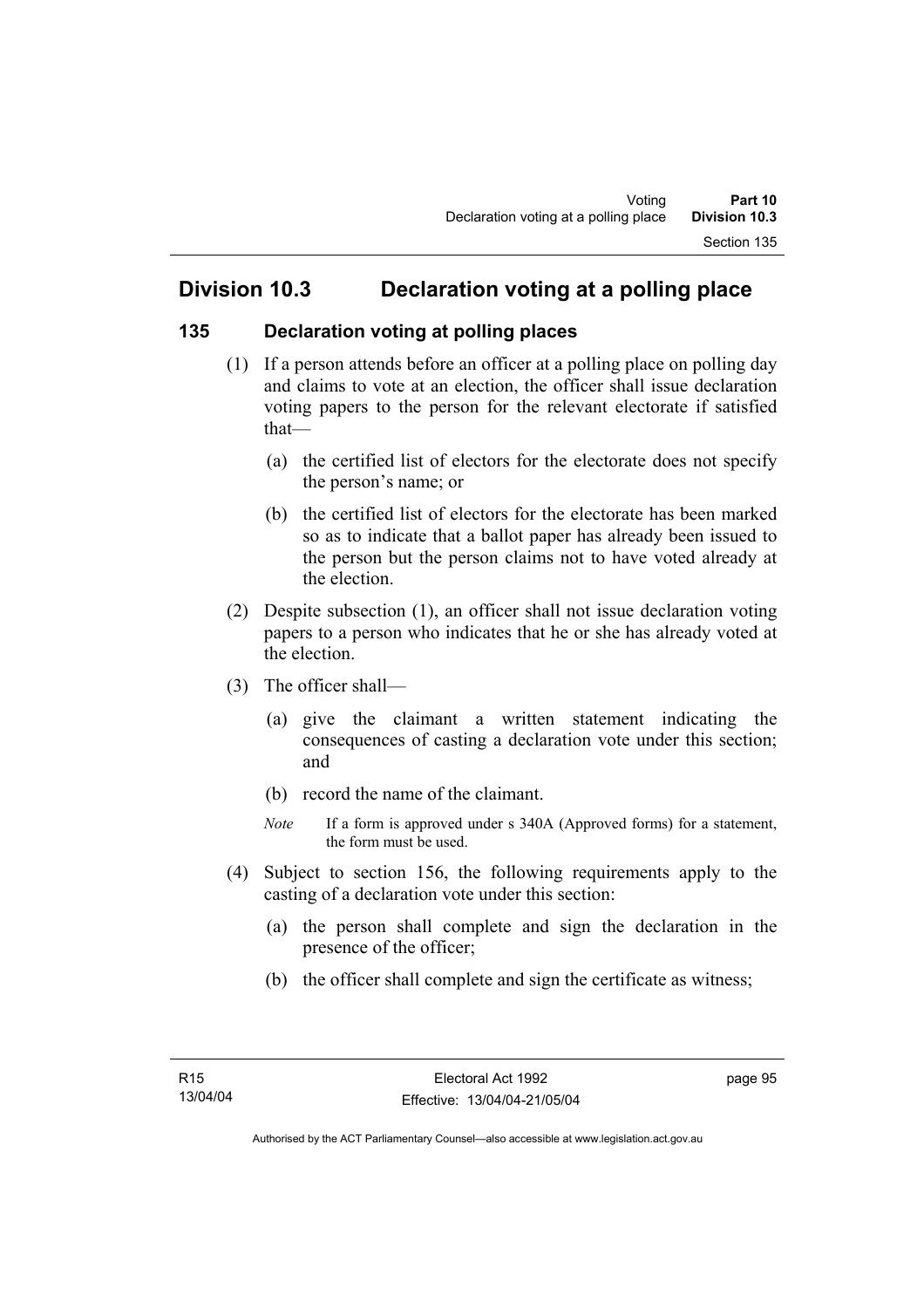- (c) the person shall go to an unoccupied voting compartment at the polling place and there, in private—
	- (i) mark his or her vote on the ballot paper in accordance with section 132; and
	- (ii) fold the ballot paper so as to conceal the vote;
- (d) the person shall return the folded ballot paper to the officer;
- (e) the officer shall, in the presence of the person, without unfolding the ballot paper, place it in the envelope on which the declaration referred to in paragraph (a) appears, fasten the envelope and place it in a ballot box at the polling place;
- (f) the person shall then leave the polling place.

## **Division 10.4 Voting otherwise than at a polling place**

#### **136 Meaning of** *eligible elector* **for div 10.4**

In this division:

*eligible elector* means an elector who is entitled to vote at an election and—

- (a) who expects to be unable to attend at a polling place on polling day; or
- (b) whose address is a suppressed address.

#### **136A Postal voting before polling day**

(1) In this section:

*post* means dispatch by means of Australia Post or a postal service specified under subsection (9).

*postal voting papers* means declaration voting papers for postal voting.

R15 13/04/04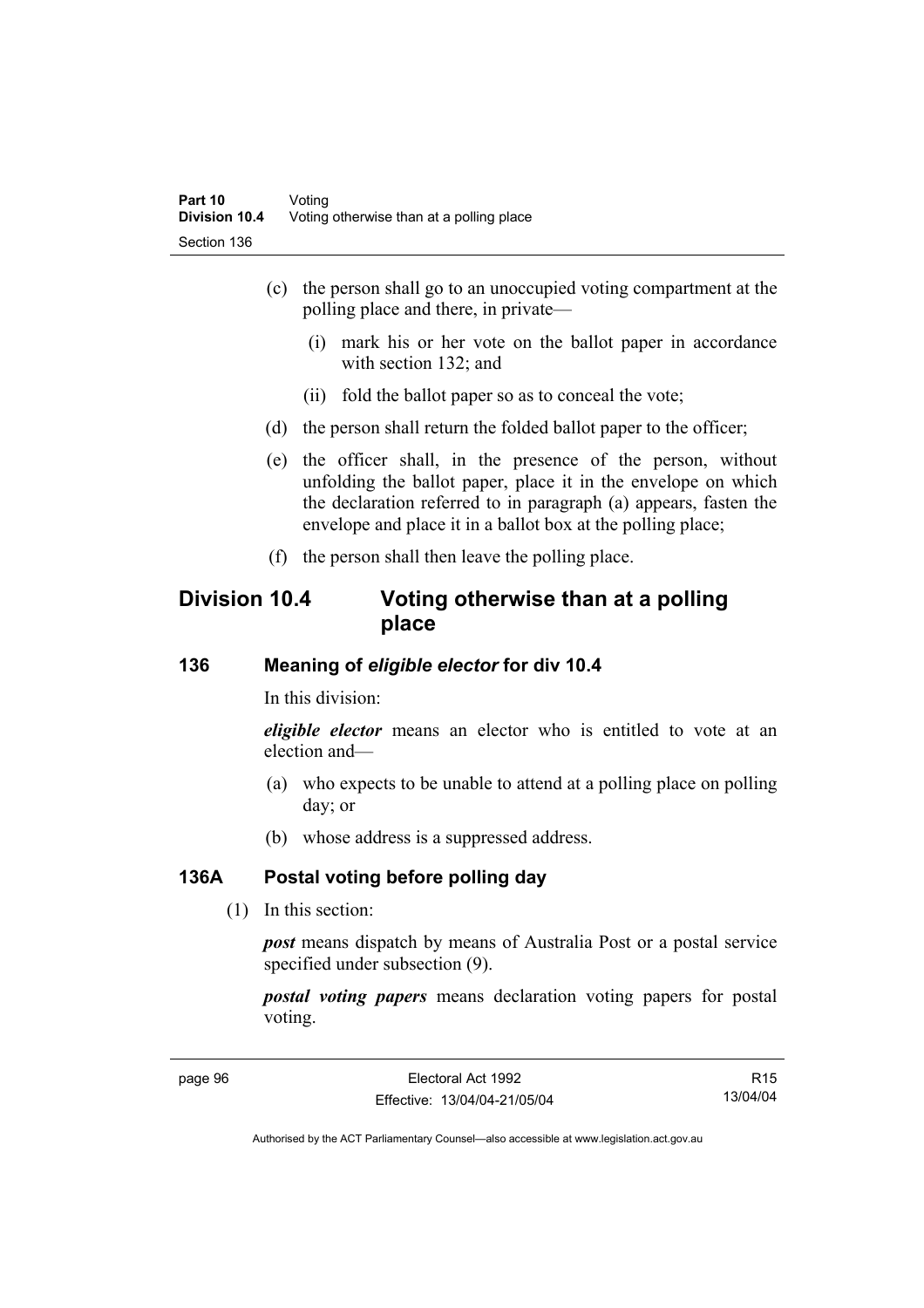- (2) An application for postal voting papers shall be—
	- (a) signed and dated by the applicant in the presence of an authorised witness; and
	- (b) signed and dated by the witness; and
	- (c) received by an authorised officer before 8 pm on the day before polling day.
	- *Note* If a form is approved under s 340A (Approved forms) for an application, the form must be used.
- (3) Subject to subsections (4) and (5), an authorised officer shall, on application by an eligible elector, post to the elector postal voting papers for the electorate for which the person claims to vote.
- (4) Postal voting papers shall not be posted or otherwise made available to an elector earlier than the 19th day before polling day.
- (5) An officer shall not post postal voting papers to an applicant—
	- (a) if the application is received by the officer after the last mail clearance at the nearest post office on the last Thursday before polling day; or
	- (b) if the officer has reason to believe that the applicant is located in a place where the normal transmission of mail has been significantly disrupted or curtailed or is otherwise unreliable.
- (6) If an authorised officer has received an application for postal voting papers for an eligible elector and the officer has reason to believe—
	- (a) that the applicant is a person to whom subsection  $(5)$  (a) or (b) applies; and
	- (b) that dispatch of the papers to the elector by means of a courier or other agent (other than Australia Post or a postal service specified under subsection (9)) is likely to enable the papers to reach the elector in sufficient time for the elector's ballot paper to be completed and lodged in accordance with subsection (8);

page 97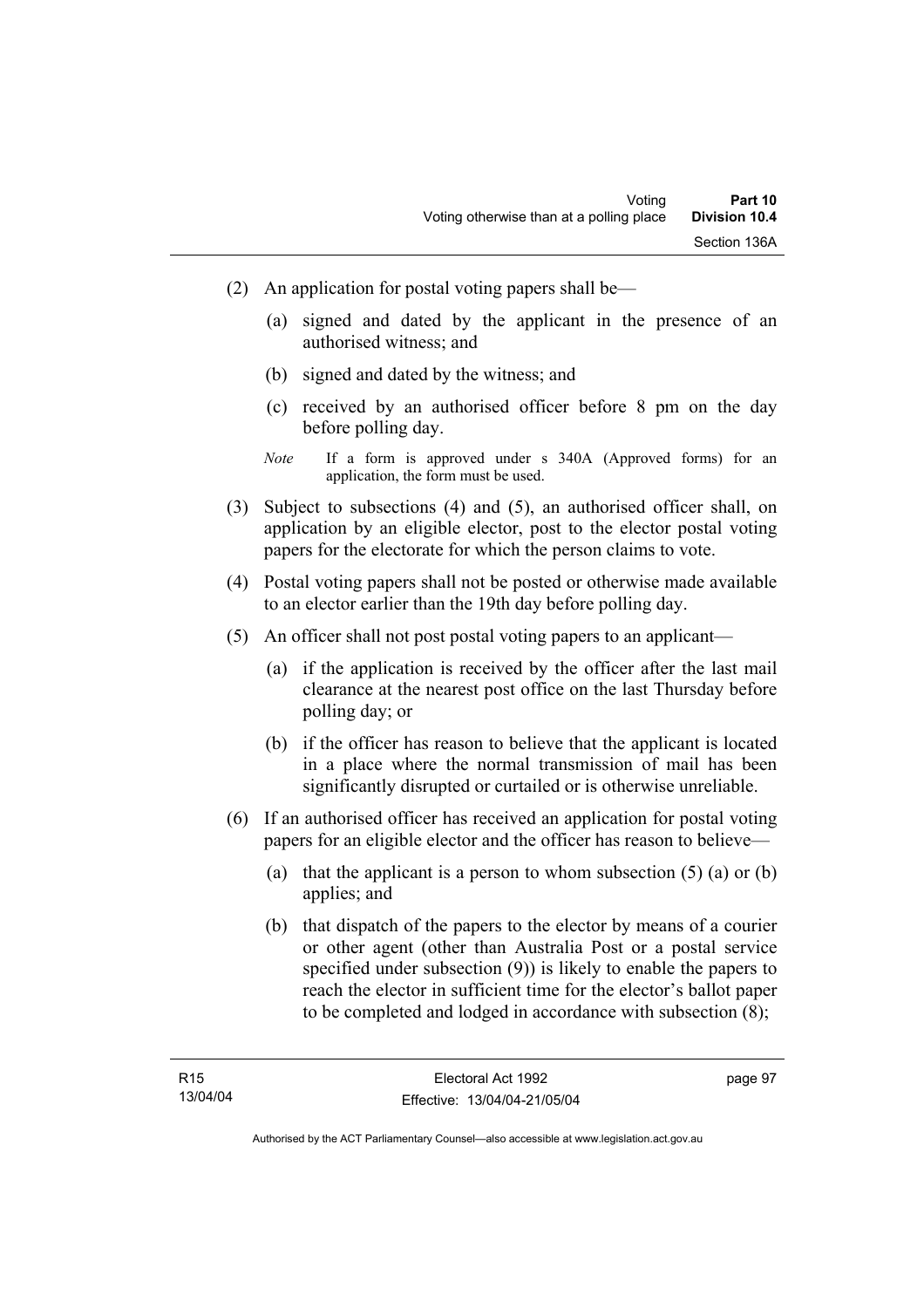the officer shall dispatch the papers accordingly.

- (7) If voting papers are dispatched to the elector in accordance with this section, neither the officer nor the commissioner is responsible for ensuring that the papers reach the elector.
- (8) Subject to section 156, the following requirements apply in relation to the casting of a postal vote under this section:
	- (a) the elector shall show the unsigned declaration and certificate, and the unmarked ballot paper to an authorised witness;
	- (b) the elector shall complete and sign the declaration in the presence of the witness;
	- (c) the witness shall complete and sign the certificate as witness;
	- (d) the elector shall, in the presence of the witness but so that the witness cannot see the vote, mark his or her vote on the ballot paper, fold the ballot paper, place it in the envelope addressed to the commissioner and fasten the envelope;
	- (e) the elector shall—
		- (i) before polling day—post the envelope and contents to the commissioner; or
		- (ii) on or before polling day—lodge the envelope and contents with the commissioner or another officer.
	- *Note* For restrictions on sending completed ballot and voting papers by fax, see s 329.
- (9) The commissioner, by writing, may specify a postal service instead of or in addition to Australia Post for subsection (1), definition of *post*.

#### **136B Ordinary or declaration voting in ACT before polling day**

(1) In this section:

*relevant period* means the period—

R15 13/04/04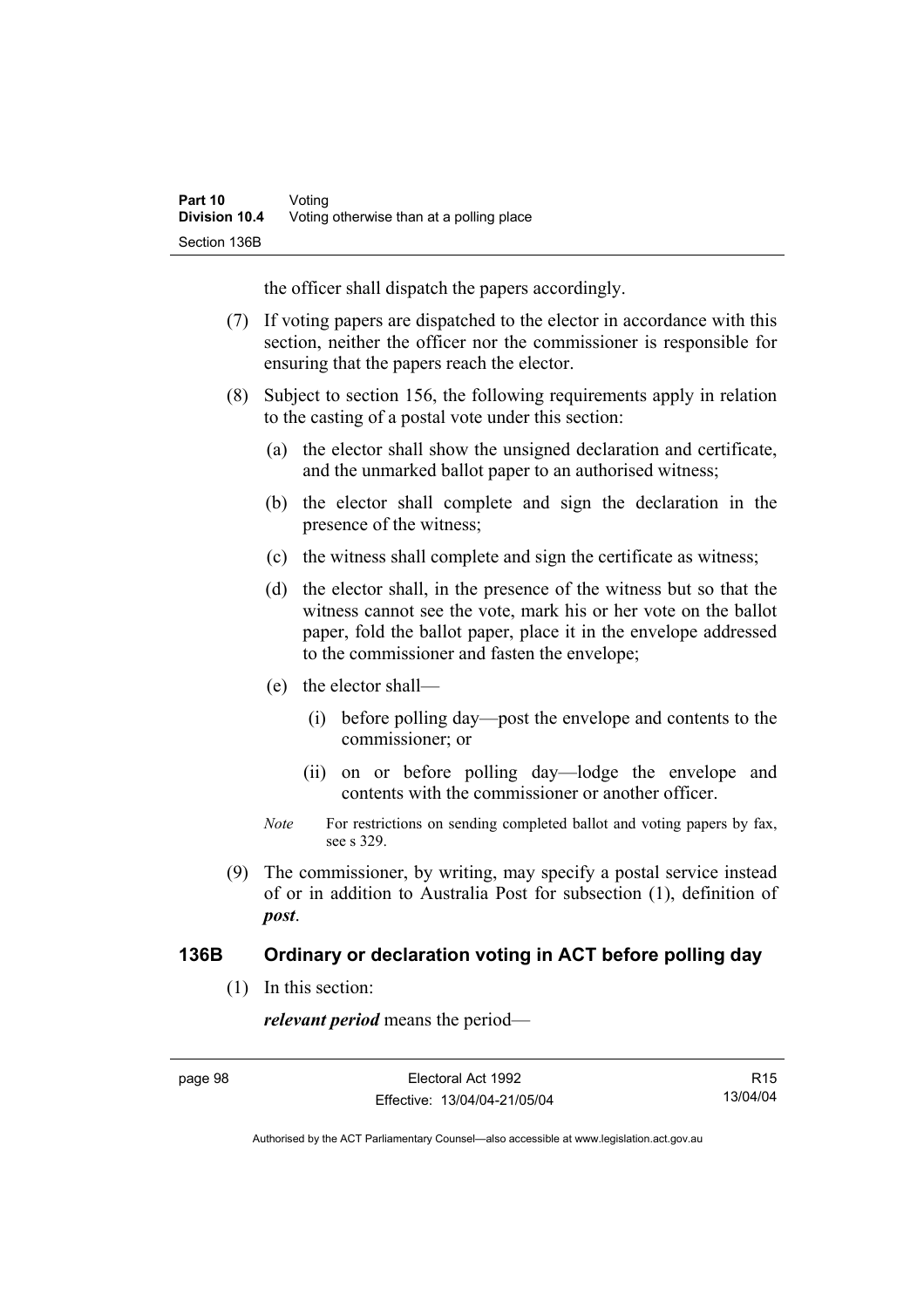- (a) beginning no later than the 19th day before polling day or, if that 19th day is a public holiday in the ACT, the next business day; and
- (b) ending no later than 8pm on the day before polling day.
- (2) The commissioner may, in writing, determine the days and times during the relevant period for voting under this section.
- (3) This section applies if a person attends before an authorised officer, on a day and at a time determined under subsection (2), and makes a declaration to the effect that the person is an eligible elector.
- (4) A determination under subsection (2) is a notifiable instrument.

*Note* A notifiable instrument must be notified under the *Legislation Act 2001*.

- (5) If this section applies, the officer shall issue a ballot paper to the elector for the relevant electorate if satisfied that the certified list of electors for the electorate—
	- (a) specifies the claimant's name; and
	- (b) specifies an address for the claimant or indicates that the claimant's address is suppressed; and
	- (c) has not been marked so as to indicate that a ballot paper has already been issued to the claimant.
- (6) Despite subsection (5), an officer shall not issue a ballot paper to a person who indicates that he or she has already voted at the election.
- (7) Immediately after issuing a ballot paper to a claimant, the officer shall record the issue on the certified list of electors.
- (8) Section 134 applies to the casting of an ordinary vote under this section as if—
	- (a) it were a vote under section 133; and

page 99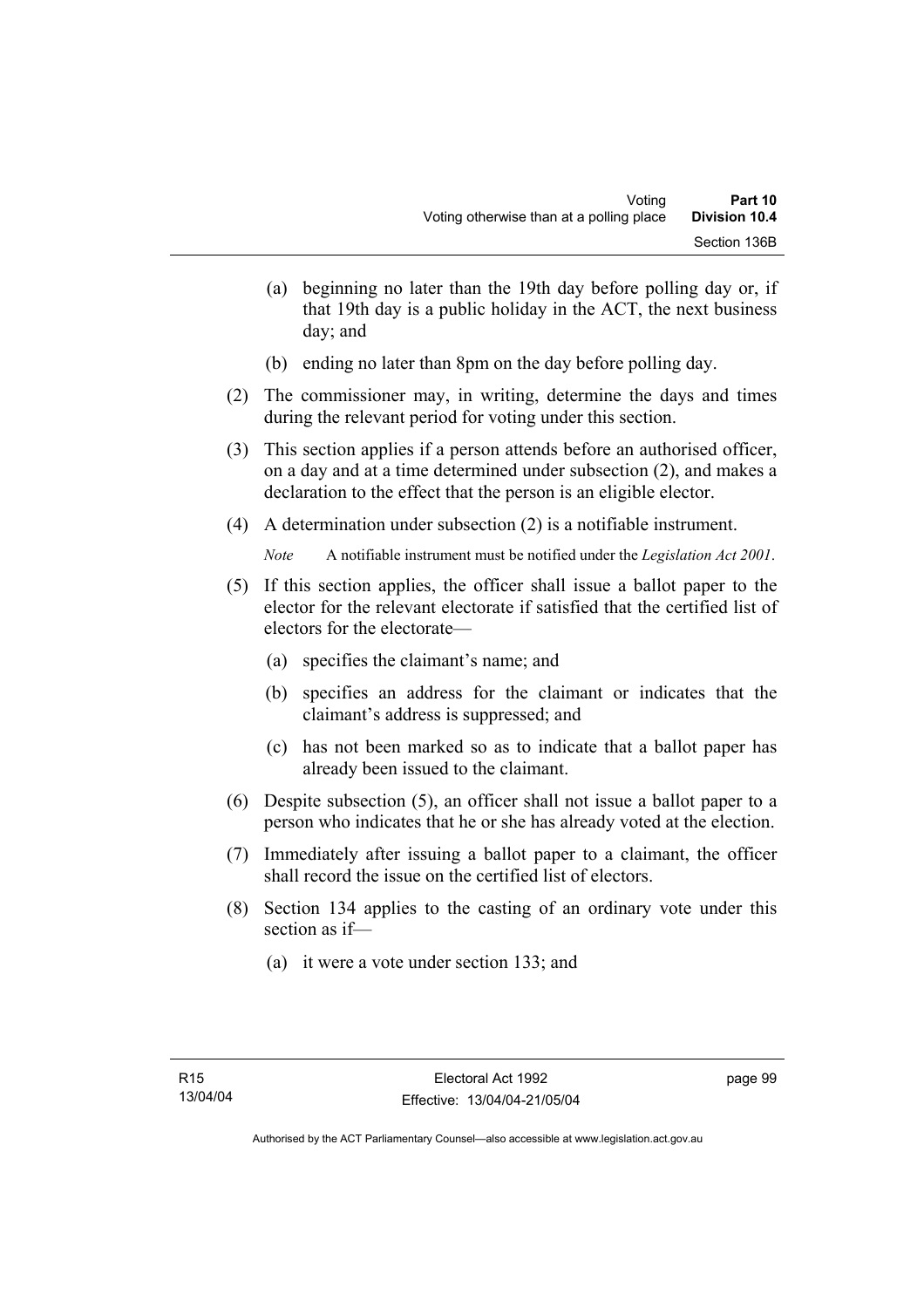- (b) the reference in section 134 to an *unoccupied voting compartment* were a reference to an unoccupied part of the place where the elector attends before the officer concerned.
- (9) Sections 120 to 123 apply in relation to polling under this section as if the place where that polling is conducted were a polling place.
- (10) Before any vote is taken under this section the OIC shall exhibit each ballot box empty and shall then securely fasten its cover.
- (11) At the conclusion of each day's polling under this section and in the presence of any scrutineers the ballot boxes shall be closed and sealed.
- (12) At the beginning of the second and each subsequent day's polling under this section and in the presence of any scrutineers the seals on the ballot boxes shall be examined and opened.
- (13) At the close of polling under this section, the OIC shall, in the presence of any scrutineers—
	- (a) close and seal the ballot boxes containing ballot papers for ordinary voting or declaration voting; and
	- (b) parcel and enclose in sealed wrapping all unused ballot papers; and
	- (c) parcel and enclose in sealed wrapping all other electoral papers used at the polling place.
- (14) The OIC shall give the articles referred to in subsection (13) to the commissioner.
- (15) the commissioner shall keep the articles referred to in subsection (13) in safe custody for the purposes of scrutiny under part 12.
- (16) Ballot papers cast as ordinary votes under this section may only be removed from ballot boxes and counted after the close of polling on polling day.
- (17) If this section applies and the authorised officer is satisfied that—

R15 13/04/04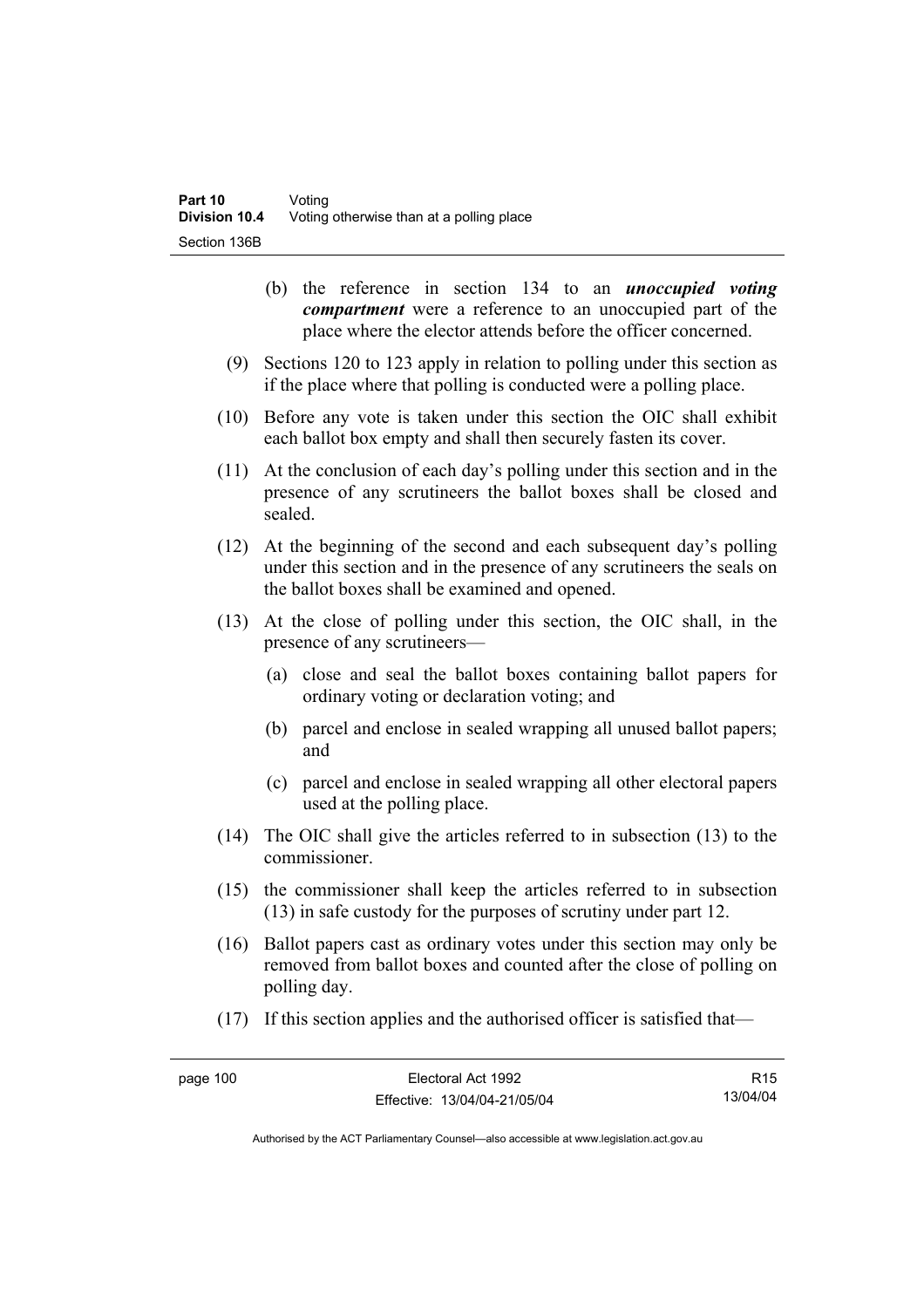- (a) the certified list of electors for the electorate does not specify the person's name; or
- (b) the certified list of electors for the electorate has been marked so as to indicate that a ballot paper has already been issued to the person but the person claims not to have voted already at the election;

the authorised officer shall issue declaration voting papers to the elector.

- (18) Despite subsection (17), an officer shall not issue declaration voting papers to a person who indicates that he or she has already voted at the election.
- (19) If an authorised officer issues declaration voting papers to the elector the officer shall—
	- (a) give the claimant a written statement indicating the consequences of casting a declaration vote under this section; and
	- (b) record the name of the claimant.
	- *Note* If a form is approved under s 340A (Approved forms) for a statement, the form must be used.
- (20) Section 135 (4) applies to the casting of a declaration vote under this section as if—
	- (a) it were a declaration vote under section 135; and
	- (b) the reference in section 135 (4) to an *unoccupied voting compartment* were a reference to an unoccupied part of the place where the elector attends before the officer concerned.

page 101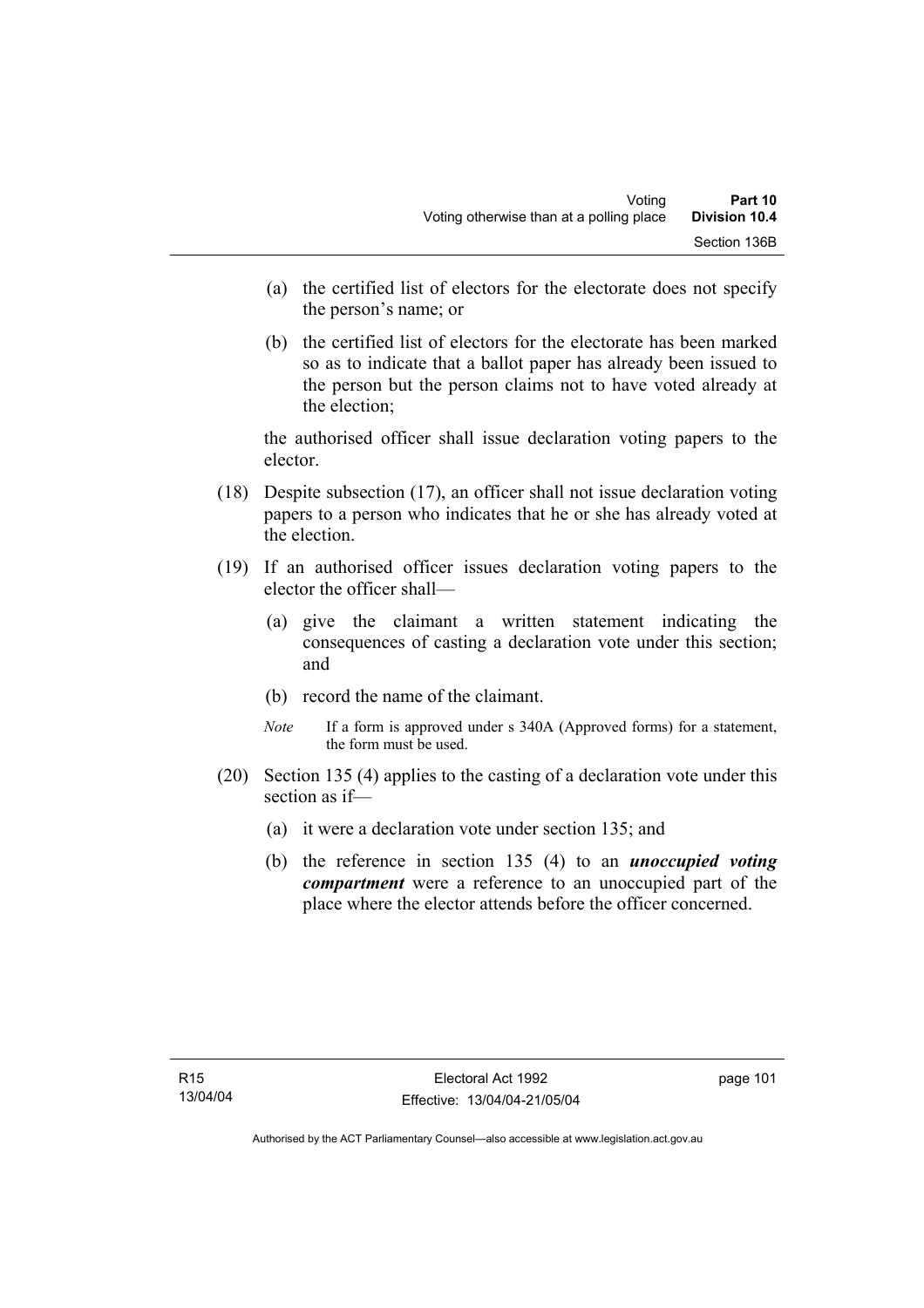#### **136C Declaration voting outside ACT on or before polling day**

(1) In this section:

*relevant period* means the period—

- (a) beginning no later than the 19th day before polling day or, if that 19th day is a public holiday in the ACT, the next business day; and
- (b) ending no later than 6pm in the ACT on polling day.
- (2) The commissioner may, in writing, determine the days and times during the relevant period for voting under this section.
- (3) This section applies if a person attends before an authorised officer outside the ACT, on a day and at a time determined under subsection (2), and makes a declaration to the effect that the person is an eligible elector.
- (4) A determination under subsection (2) is a notifiable instrument.

*Note* A notifiable instrument must be notified under the *Legislation Act 2001*.

- (5) If this section applies, the authorised officer shall issue declaration voting papers to the elector.
- (6) Despite subsection (5), an officer shall not issue declaration voting papers to a person who indicates that he or she has already voted at the election.
- (7) If an authorised officer issues declaration voting papers to the elector the officer shall—
	- (a) give the claimant a written statement indicating the consequences of casting a declaration vote under this section; and
	- (b) record the name of the claimant.
	- *Note* If a form is approved under s 340A (Approved forms) for a statement, the form must be used.

R15 13/04/04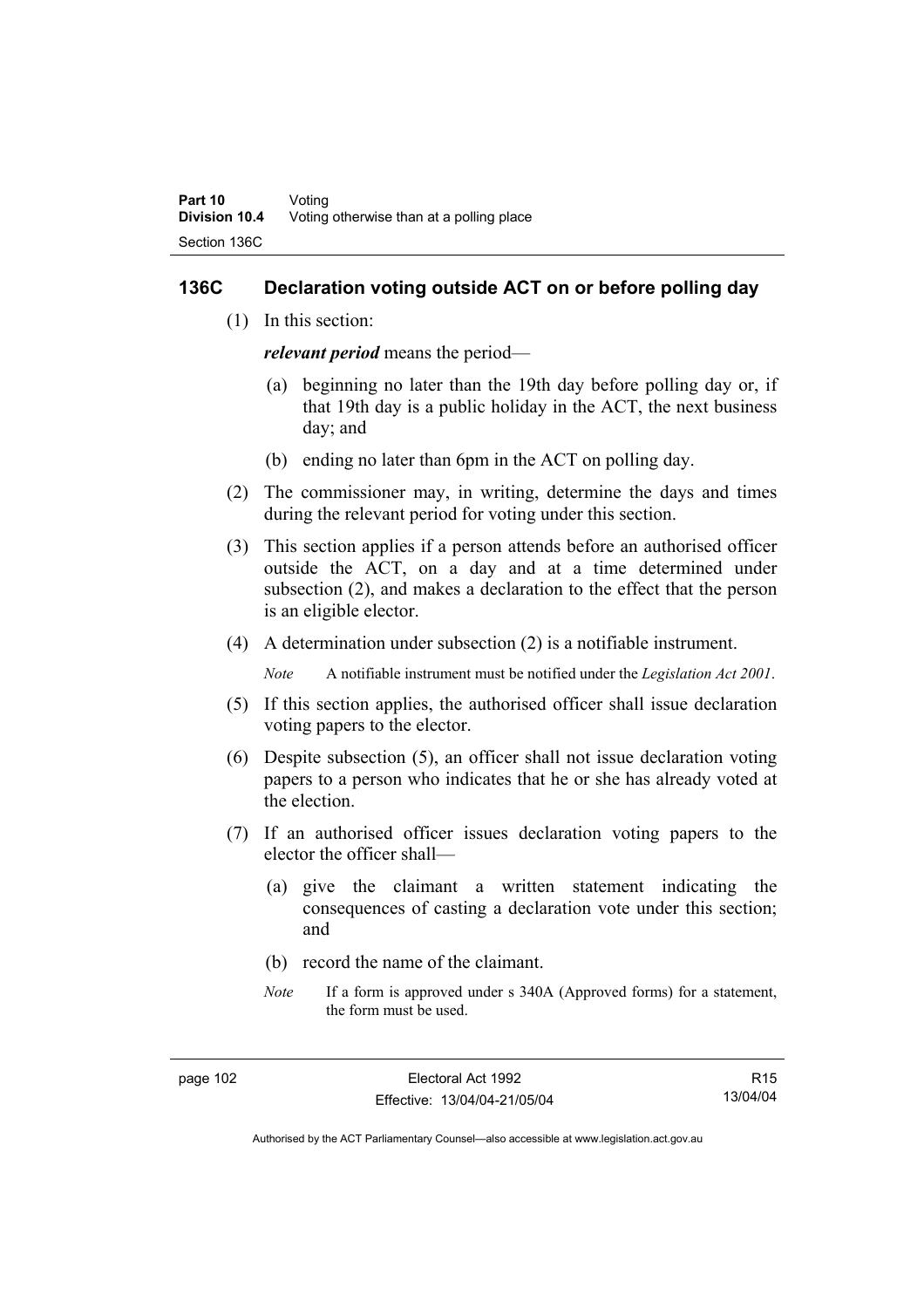- (8) Section 135 (4) applies to the casting of a declaration vote under this section as if—
	- (a) it were a declaration vote under section 135; and
	- (b) the reference in section 135 (4) to an *unoccupied voting compartment* were a reference to an unoccupied part of the place where the elector attends before the officer concerned.

#### **137 Record of issue of declaration voting papers**

- (1) An officer who issues voting papers under section 136A, 136B (17) or 136C shall—
	- (a) make a record of the time and date of issue; and
	- (b) if the officer is not the commissioner—give the record to the commissioner.
- (2) If an application is made for a postal vote, the record shall be endorsed on the application.

#### **138 Inspection of records**

- (1) Subject to subsection (2), the commissioner shall make each record referred to in section 137, or a copy, available for public inspection at the office of the commissioner within ordinary office hours during the period of 40 days beginning on the 3rd day after polling day.
- (2) A document referred to in subsection (1) that is made available for public inspection shall not specify a suppressed address.

#### **139 Receipt of declaration voting papers**

- (1) An officer who receives completed voting papers in relation to a vote cast under section 136A shall—
	- (a) endorse the time and date of receipt on the envelope; and

page 103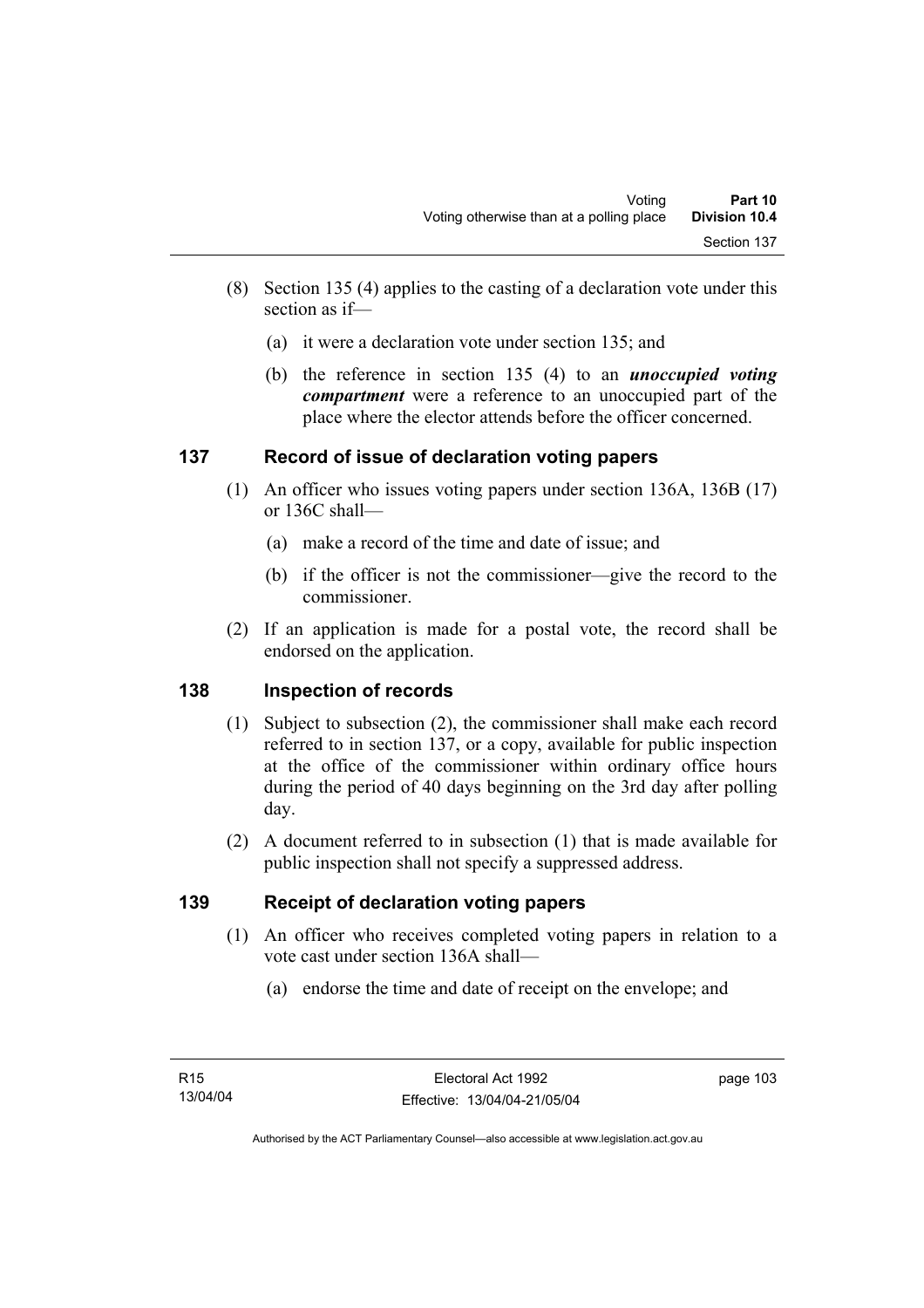- (b) if the officer is not the commissioner—give the papers to the commissioner or an authorised officer.
- *Note* For restrictions on sending completed ballot and voting papers by fax, see s 329.
- (2) The commissioner shall keep the papers in safe custody for the purposes of scrutiny under part 12.

#### **140 Registered declaration voters**

- (1) The commissioner shall keep a register, called the register of declaration voters.
- (2) The register may be kept electronically.
- (3) If an elector is registered as a general postal voter under the Commonwealth Electoral Act—
	- (a) the elector shall be taken to be a registered declaration voter for this Act; and
	- (b) the particulars so registered under the Commonwealth Electoral Act in relation to the elector shall, so far as practicable, be taken to be entered on the register kept under this Act.
- (4) The register shall contain the following particulars in relation to each elector to whom subsection (3) applies:
	- (a) surname or family name;
	- (b) each given name;
	- (c) address, other than—
		- (i) that of an eligible overseas elector; or
		- (ii) a suppressed address.

R15 13/04/04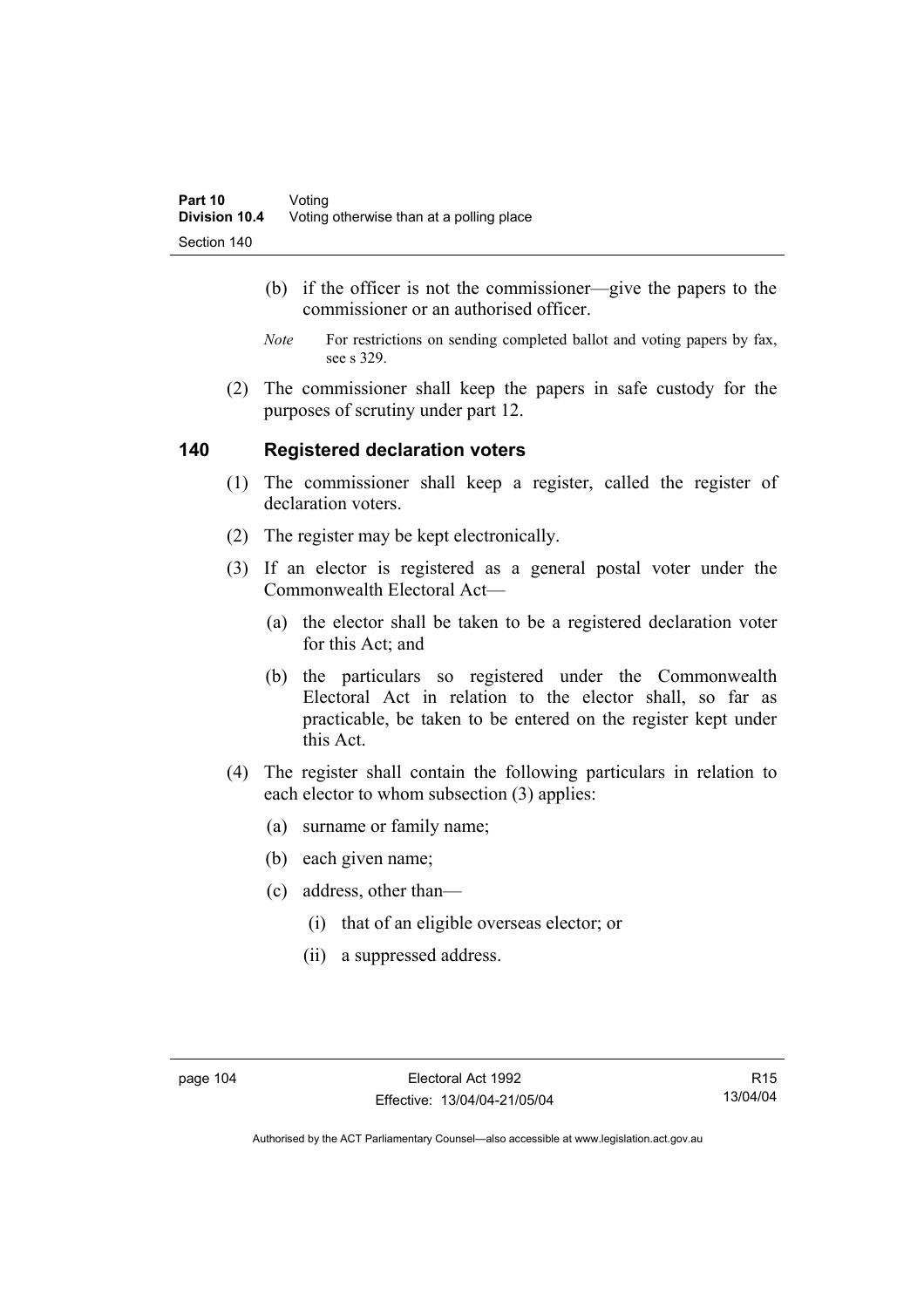### **141 Issue of voting papers to registered declaration voters**

As soon as practicable after the beginning of the pre-election period for an election, the commissioner shall post to each elector enrolled for the electorate in which the election is to be held who is a registered declaration voter declaration voting papers for the election.

#### **142 Correcting formal errors**

If an officer is satisfied that—

- (a) an application for declaration voting papers for postal voting; or
- (b) the declaration or certificate in completed declaration voting papers;

contains a formal error, the officer may amend the application, declaration or certificate to correct the error.

#### **143 Application forms for postal declaration votes**

An application form for declaration voting papers for postal voting may be physically attached to, or form part of, other written material issued by any person or organisation.

#### **144 Transmission of applications for postal declaration votes**

A person who accepts for transmission to the commissioner a completed application for declaration voting papers for postal voting shall transmit the application to the commissioner as soon as practicable.

Maximum penalty: 10 penalty units.

#### **145 Interference with declaration voting**

Except for section 156, or at the request of the elector, a person shall not, without reasonable excuse—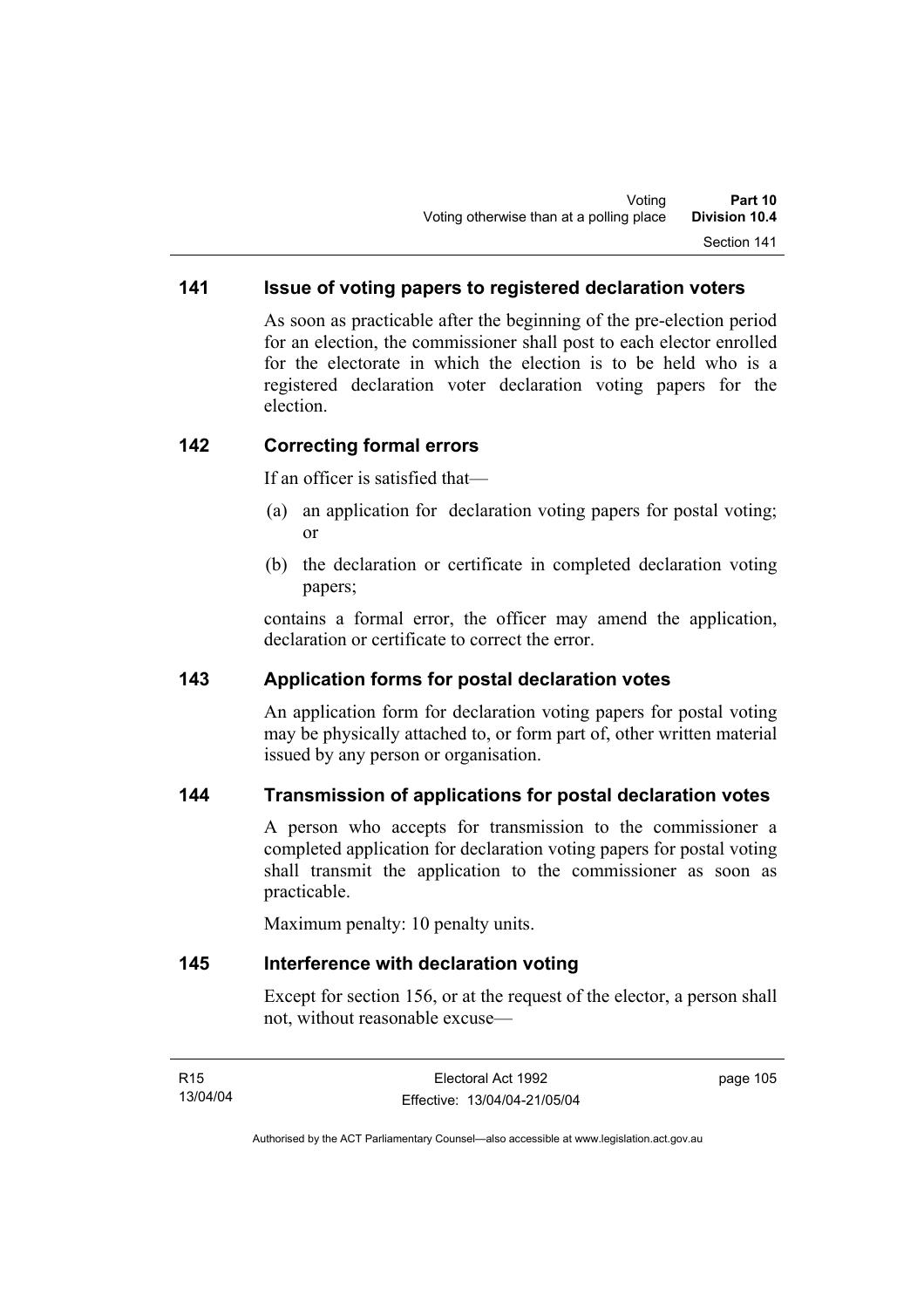- (a) communicate with an elector while he or she is casting a declaration vote; or
- (b) interfere with an elector's casting of a declaration vote; or
- (c) do anything to find out how an elector voted by declaration vote; or

page 106 Electoral Act 1992 Effective: 13/04/04-21/05/04

R15 13/04/04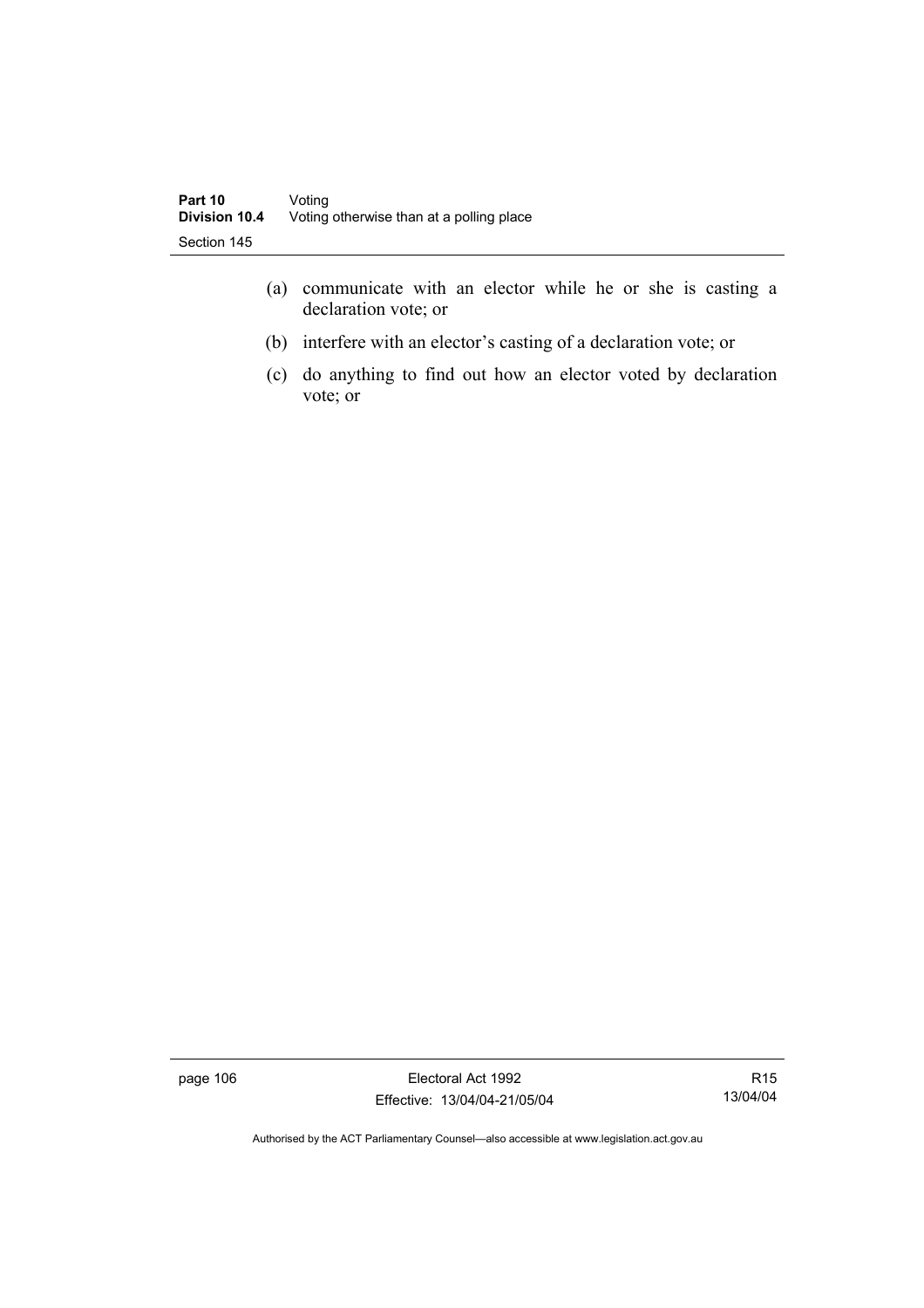(d) enable any other person to find out how an elector voted by declaration vote.

Maximum penalty: 30 penalty units.

#### **146 Soliciting completed declaration votes**

A person shall not, without reasonable excuse, do anything for the purpose of inducing an elector to give to the person completed declaration voting papers.

Maximum penalty: 30 penalty units.

#### **147 Transmission of completed declaration votes**

A person who accepts for transmission to the commissioner completed declaration voting papers shall transmit them to the commissioner as soon as practicable.

Maximum penalty: 10 penalty units.

#### **148 Opening envelopes containing declaration votes**

Unless authorised by or under this Act, a person shall not, without reasonable excuse, open an envelope that appears to contain a completed declaration vote.

Maximum penalty: 5 penalty units.

# **Division 10.5 Mobile polling**

## **149 Definitions for div 10.5**

In this division:

*remand centre* includes a police station or other place where a person is held in lawful custody in relation to an offence.

*special hospital* means a hospital declared under section 149A.

R15 13/04/04 page 107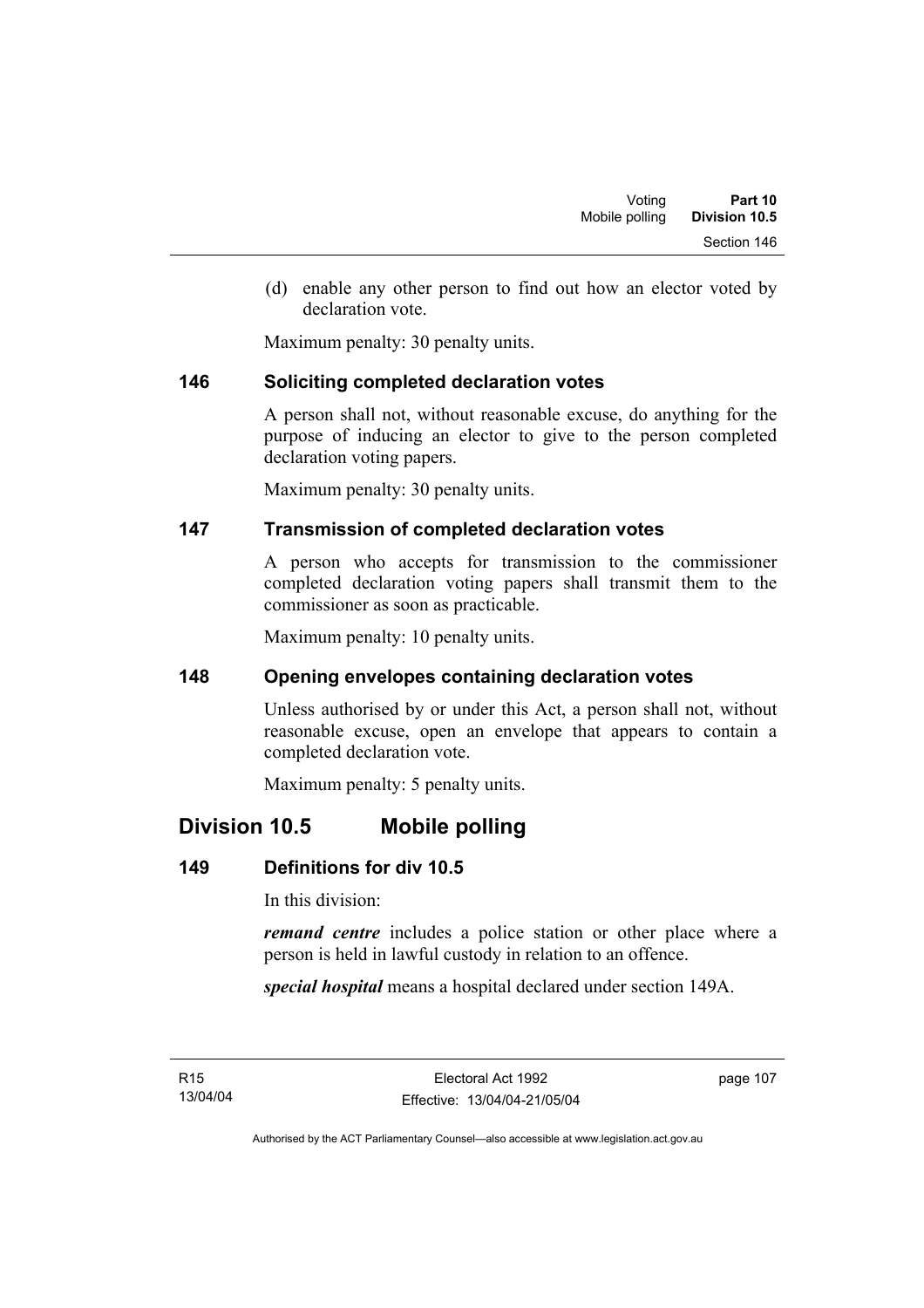*visiting officer* means an officer who makes a visit referred to in section 150 (1), (2) or (3).

### **149A Declaration of special hospitals**

- (1) The commissioner may, in writing, declare a hospital that is not a polling place to be a special hospital for this division.
- (2) A declaration is a notifiable instrument.

*Note* A notifiable instrument must be notified under the *Legislation Act 2001*.

### **150 Mobile polling—institutions**

- (1) The OIC of a polling place that is a hospital shall arrange for an officer to visit patients at the hospital (other than outpatients) between 8 am and 6 pm on polling day for the purpose of taking their votes.
- (2) The commissioner shall arrange for an officer to visit patients at a special hospital (other than outpatients) between 8 am and 6 pm—
	- (a) on a day that is not more than 5 days before polling day; or
	- (b) on polling day;

for the purpose of taking their votes.

- (3) The commissioner shall arrange for an officer to visit persons detained in a remand centre for the purpose of taking their votes.
- (4) A visit referred to in subsection (3) shall be made at a time, and in accordance with any conditions, arranged by the commissioner and the person in charge of the centre.

## **151 Functions of visiting officers**

- (1) When visiting under section 150, the visiting officer—
	- (a) shall take a ballot box, ballot papers, the certified list of electors and anything else necessary to enable a person to vote; and

R15 13/04/04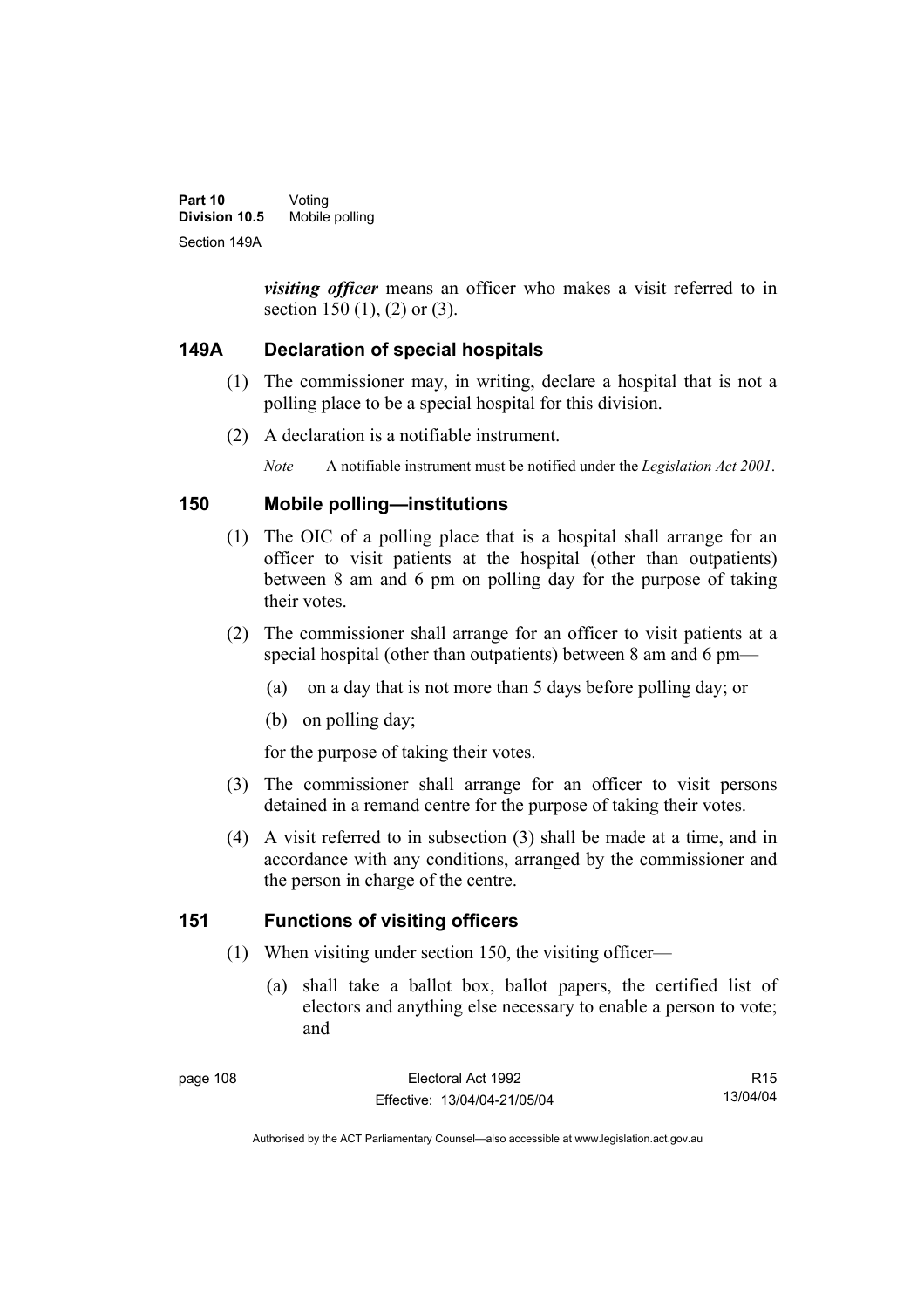- (b) shall be accompanied by at least 1 other officer and any scrutineer who wishes to attend.
- (2) The number of scrutineers for a particular candidate who are present at a hospital, special hospital or remand centre with the visiting officer must not be more than the number of officers at the hospital, special hospital or remand centre.
- (3) While a visiting officer is with a person in a room or other place for the purpose of taking the person's vote, this Act has effect, so far as practicable, as if—
	- (a) the room or place were a polling place; and
	- (b) the visiting officer were the OIC of the polling place.
- (4) A visit under section 150 to a patient in a hospital or special hospital shall not be made if the visiting officer is informed by a doctor, or a member of the staff at the hospital, that the visit is forbidden on medical grounds.
- (5) A visit under section 150 to a person detained in a remand centre shall not be made if the visiting officer is informed by the person in charge of the centre that the visit is forbidden on security grounds.

#### **152 Failure to visit institution**

A failure to make a visit under section 150 or to take votes in accordance with section 151, does not invalidate the result of an election.

#### **153 Custody of ballot boxes and electoral papers**

- (1) After a visiting officer has completed all his or her visits under section 150, the officer shall, in the presence of any scrutineers—
	- (a) close and seal the ballot boxes containing ballot papers for ordinary voting or declaration voting; and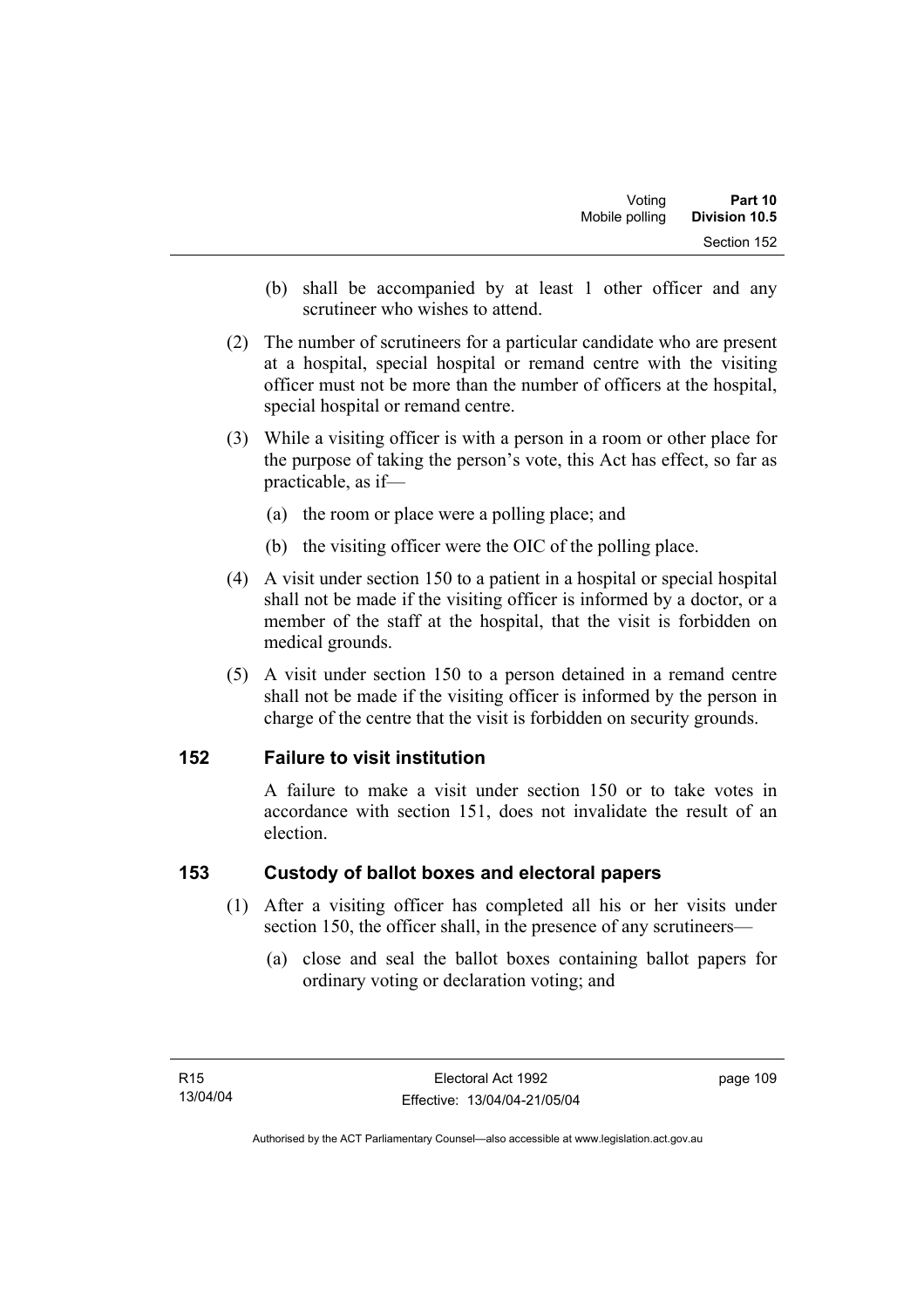- (b) parcel and enclose in sealed wrapping all unused ballot papers; and
- (c) parcel and enclose in sealed wrapping all other electoral papers used for the purposes of the visits.
- (2) The visiting officer shall give the articles referred to in subsection (1) to the commissioner.
- (3) The commissioner shall keep the articles referred to in subsection (1) in safe custody for the purposes of scrutiny under part 12.

## **Division 10.6 Miscellaneous**

## **154 Arrangements at polling places**

At each polling place the polling shall be conducted as follows:

- (a) before any vote is taken the OIC shall exhibit each ballot box empty, and shall then securely fasten its cover;
- (b) the poll shall open at 8 am and shall not close until all electors present in the polling place at 6 pm and desiring to vote, have voted;
- (c) the polling place shall be closed at 6 pm and no person shall be admitted after that hour for the purpose of voting.

#### **155 Particulars on ballot papers before issue**

An officer shall not issue a ballot paper for the purposes of an election unless the particulars required by division 9.2 are printed or endorsed on the ballot paper.

#### **156 Assistance to voters**

- (1) An elector who is unable to vote may be assisted in voting if the elector would otherwise be unable to vote.
- (2) An assistant shall be—

R15 13/04/04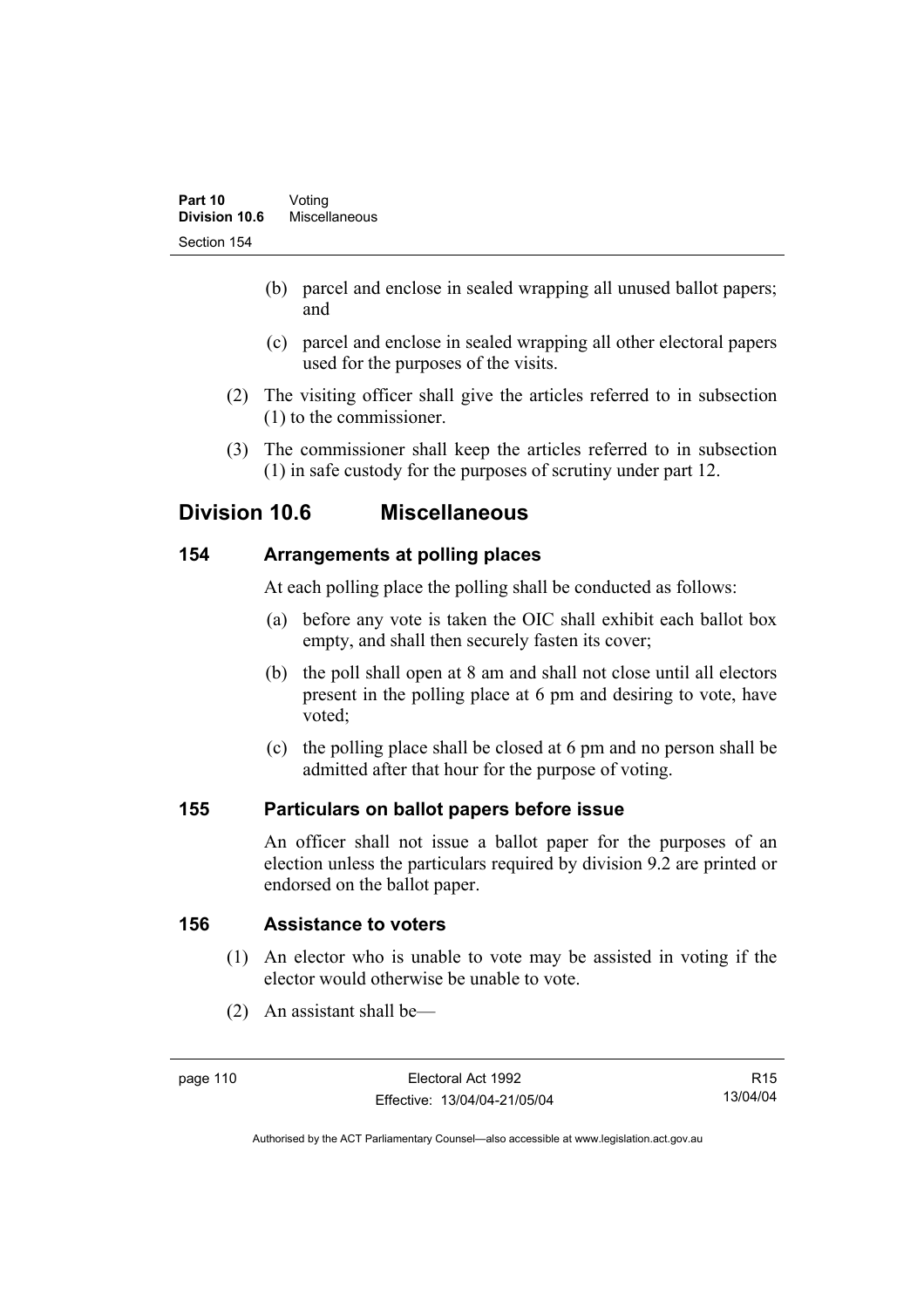- (a) if the elector is a postal voter—a nominee of the elector or, if there is no such nominee, an authorised witness; or
- (b) in any other case—a nominee of the elector or, if there is no such nominee, an officer.
- (3) An assistant may enter a voting compartment for the purpose of assisting an elector to vote, but an officer shall not do so except in the presence of—
	- (a) a scrutineer; or
	- (b) if no scrutineer is present—another officer.
- (4) Subject to subsection (3), an assistant may assist an elector in any of the following ways:
	- (a) by acting as an interpreter;
	- (b) for a declaration vote—by completing, or assisting the elector to complete, the declaration;
	- (c) by explaining the ballot paper and the requirements of this Act relating to its marking;
	- (d) by marking, or assisting the elector to mark, the ballot paper at the elector's direction;
	- (e) by folding the ballot paper and depositing it in a ballot box or declaration envelope, or with an officer, as required by this Act.

#### **156A Assistance to voters unable to enter polling place**

- (1) This section applies if the OIC of a polling place is satisfied that a voter cannot enter the polling place because of a physical disability, illness, advanced pregnancy or another condition.
- (2) The voter may vote outside the polling place, but close to the polling place, and may be assisted in voting.

page 111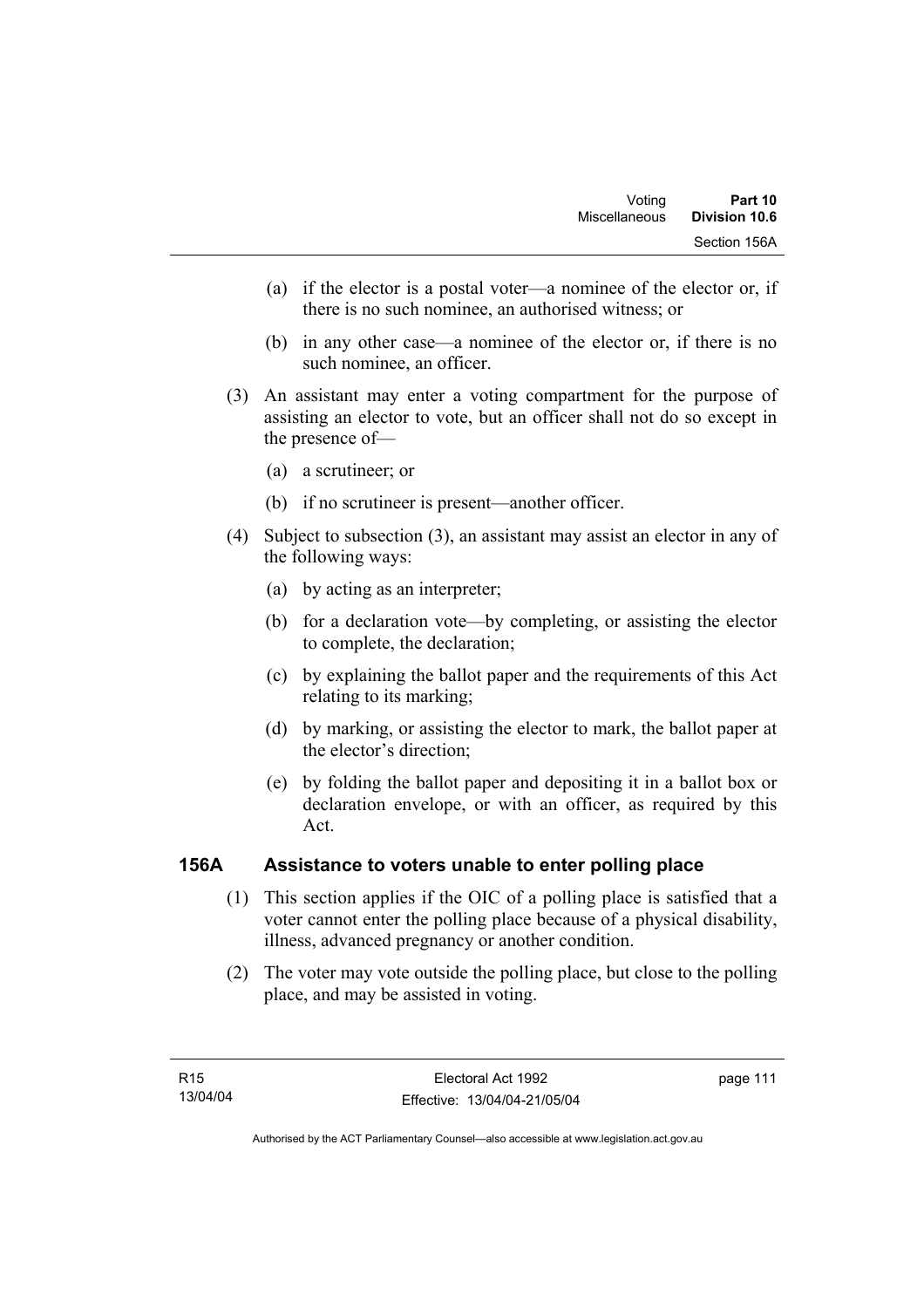- (3) Before allowing the voter to vote outside the polling place, the OIC must—
	- (a) tell any scrutineers at the polling place that the voter is to vote outside the polling place; and
	- (b) allow, from the scrutineers present, 1 scrutineer for each candidate to be present when the voter votes.
- (4) The voter must—
	- (a) mark the voter's vote on the ballot paper in the OIC's presence; and
	- (b) fold the ballot paper to conceal the names of the candidates; and
	- (c) give the ballot paper to the OIC.
- (5) If the voter is casting an ordinary vote, the OIC must ensure that the folded ballot paper is immediately returned to the polling place and put in the ballot box in the presence of the scrutineers (if any) who were present when the voter voted.
- (6) If the voter is casting a declaration vote, the OIC must—
	- (a) in the presence of the voter, without unfolding the ballot paper, place the ballot paper in the envelope on which the voter has completed and signed the declaration and seal the envelope; and
	- (b) place the envelope in a ballot box at the polling place.
- (7) This section is subject to section 156 (Assistance to voters).

#### **157 Spoilt ballot papers**

- (1) An officer shall issue another unused ballot paper to an elector who—
	- (a) satisfies the officer that a ballot paper previously issued to the elector has been inadvertently spoiled; and

R15 13/04/04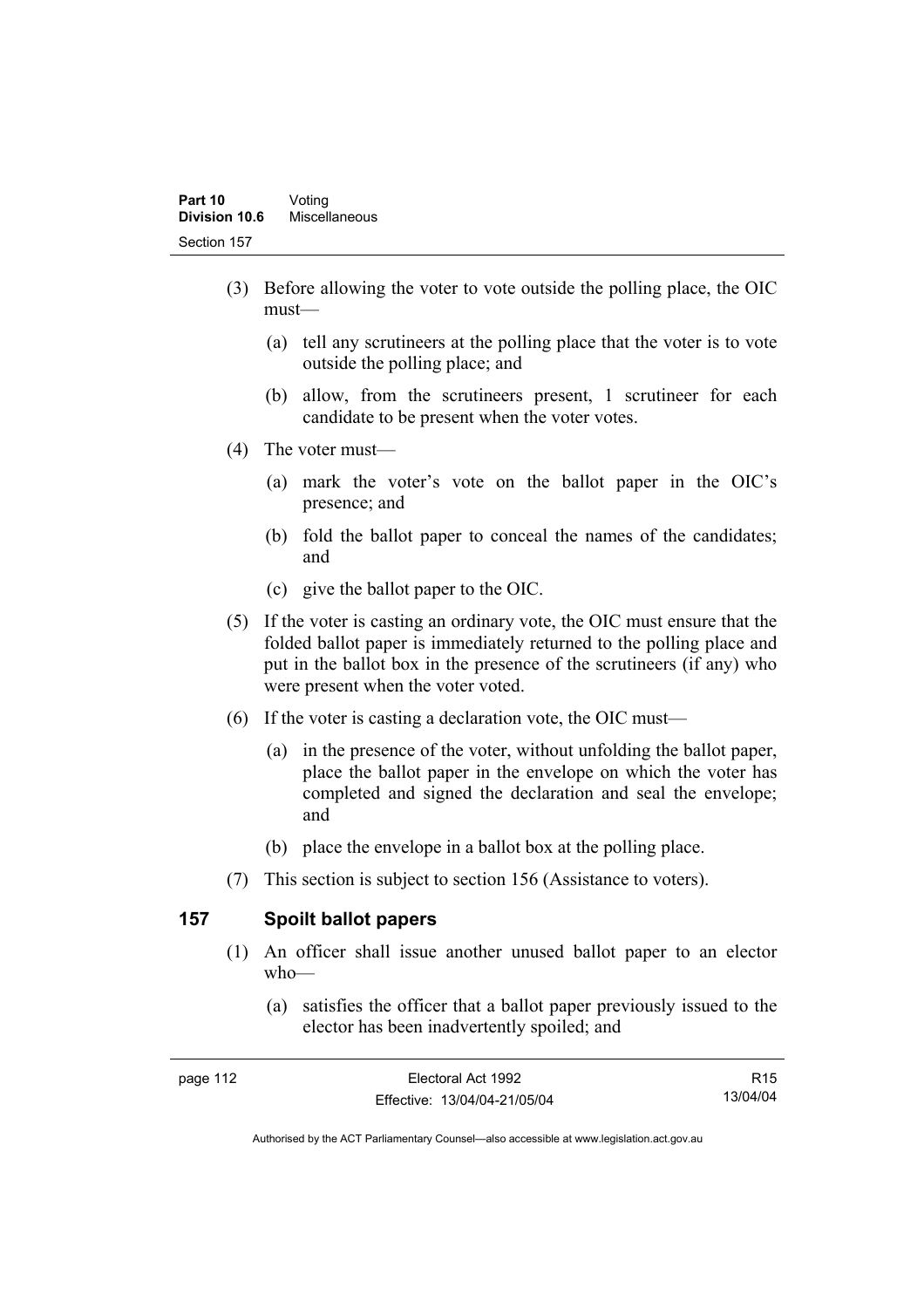- (b) gives the spoilt ballot paper to the officer.
- (2) An officer who receives a spoilt ballot paper shall—
	- (a) write 'spoilt' on the back of it; and
	- (b) place it in an envelope, seal the envelope and endorse it so as to indicate the type of spoilt ballot paper enclosed; and
	- (c) sign the endorsement.
- (3) At the close of polling, the OIC shall enclose the envelope in a sealed parcel and give it to the commissioner.
- (4) This section does not apply in relation to an elector who votes electronically.

#### **158 Custody of ballot boxes and electoral papers**

- (1) At the close of polling, the OIC of a polling place shall, in the presence of any scrutineers—
	- (a) close and seal the ballot boxes containing ballot papers for ordinary voting or declaration voting; and
	- (b) parcel and enclose in sealed wrapping all unused ballot papers; and
	- (c) parcel and enclose in sealed wrapping all other electoral papers used at the polling place.
- (2) The commissioner shall keep the articles referred to in subsection (1) in safe custody for the purposes of scrutiny under part 12.
- (3) Subsection (1) (a) does not apply to ballot boxes containing ballot papers for ordinary voting if the polling place is also a scrutiny centre and the procedures set out in section 182 are to be carried out in relation to those ballot boxes and ballot papers at that centre.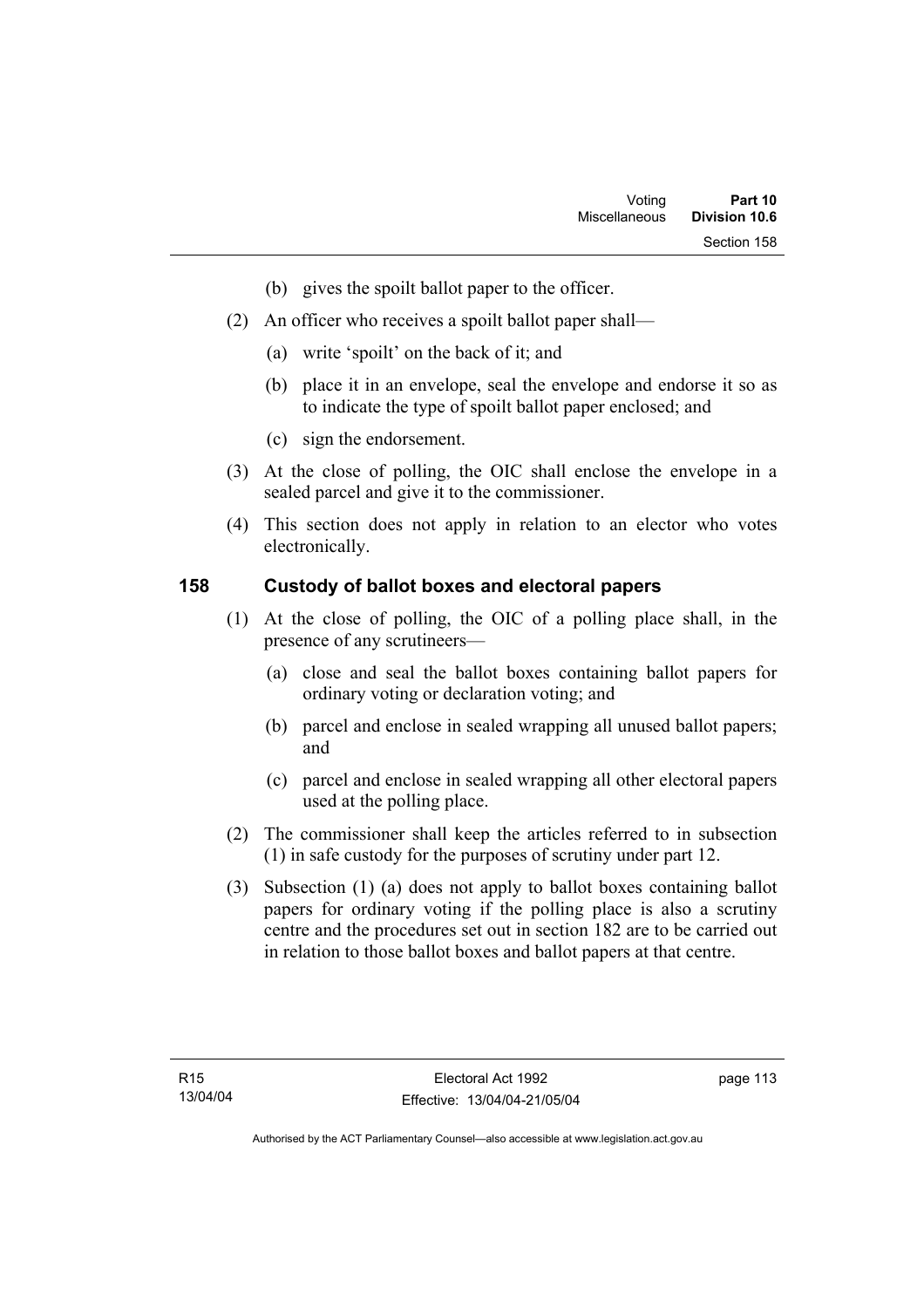#### **159 Extension of time for conducting elections**

- (1) Despite any other provision of this Act, before or after the day when an election is required to be held, the Executive may, by written notice, make provision for—
	- (a) extending the time for holding the election; or
	- (b) meeting any difficulty that might otherwise interfere with the due conduct of the election; or

and any provision so made shall be valid and sufficient for that purpose.

(2) A notice under subsection (1) is a notifiable instrument.

*Note* A notifiable instrument must be notified under the *Legislation Act 2001*.

 (3) On notification under the *Legislation Act 2001* of a notice under subsection (1), the commissioner must publish a copy of the notice in a newspaper.

#### **160 Suspension and adjournment of polling**

- (1) The commissioner may suspend the polling at a polling place on polling day if for any reason it is not practicable to proceed with it.
- $(2)$  If—
	- (a) the polling is suspended; and
	- (b) the commissioner believes on reasonable grounds that it is not reasonably practicable for an elector affected by the suspension to cast a vote at another polling place;

the commissioner must, in writing, determine a day (that is as soon as practicable, but no later than 21 days, after the suspension) as the day when polling is to resume.

 (3) If it is impracticable to resume the polling at the same polling place, the determination must state the polling place where polling may be resumed.

R15 13/04/04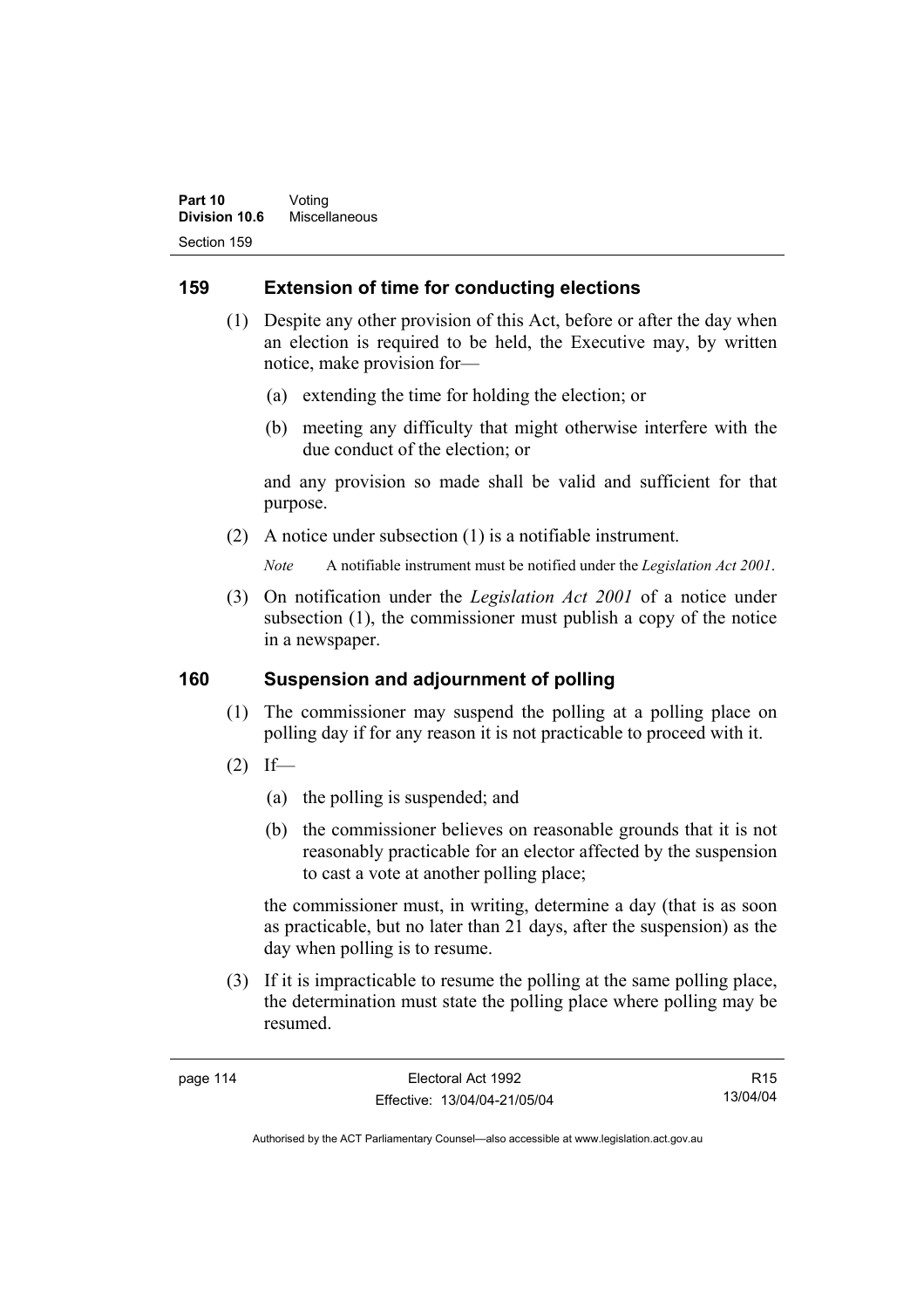(4) A determination under subsection (2) is a notifiable instrument.

*Note* A notifiable instrument must be notified under the *Legislation Act 2001*.

 (5) On the resumption of polling, only an elector who was entitled to vote on the day when the poll for the election was required to be held and who has not already voted is entitled to vote.

### **Division 10.7 Failure to vote**

#### **161 Default notice**

- (1) For this division, a default notice, in relation to an elector, is a notice containing a statement to the effect that—
	- (a) it is an offence to fail to vote at an election without a valid and sufficient reason; and
	- (b) the elector appears to have failed to vote at an election; and
	- (c) if the elector does not wish to have the matter dealt with by a court, the elector may, within the time specified in the notice—
		- (i) if the elector voted at the election—give the commissioner particulars in writing of the voting; or
		- (ii) if the elector failed to vote at the election—give the commissioner particulars in writing of any valid and sufficient reason for the failure, or pay the amount of the prescribed penalty.
	- *Note* If a form is approved under s 340A (Approved forms) for a default notice, the form must be used.
- (2) For subsection (1) (c) (ii), the prescribed penalty is \$20 or any higher penalty prescribed by the regulations.

#### **162 First notice**

 (1) As soon as practicable after polling day for an election, the commissioner shall send a default notice to each elector who was

page 115

Authorised by the ACT Parliamentary Counsel—also accessible at www.legislation.act.gov.au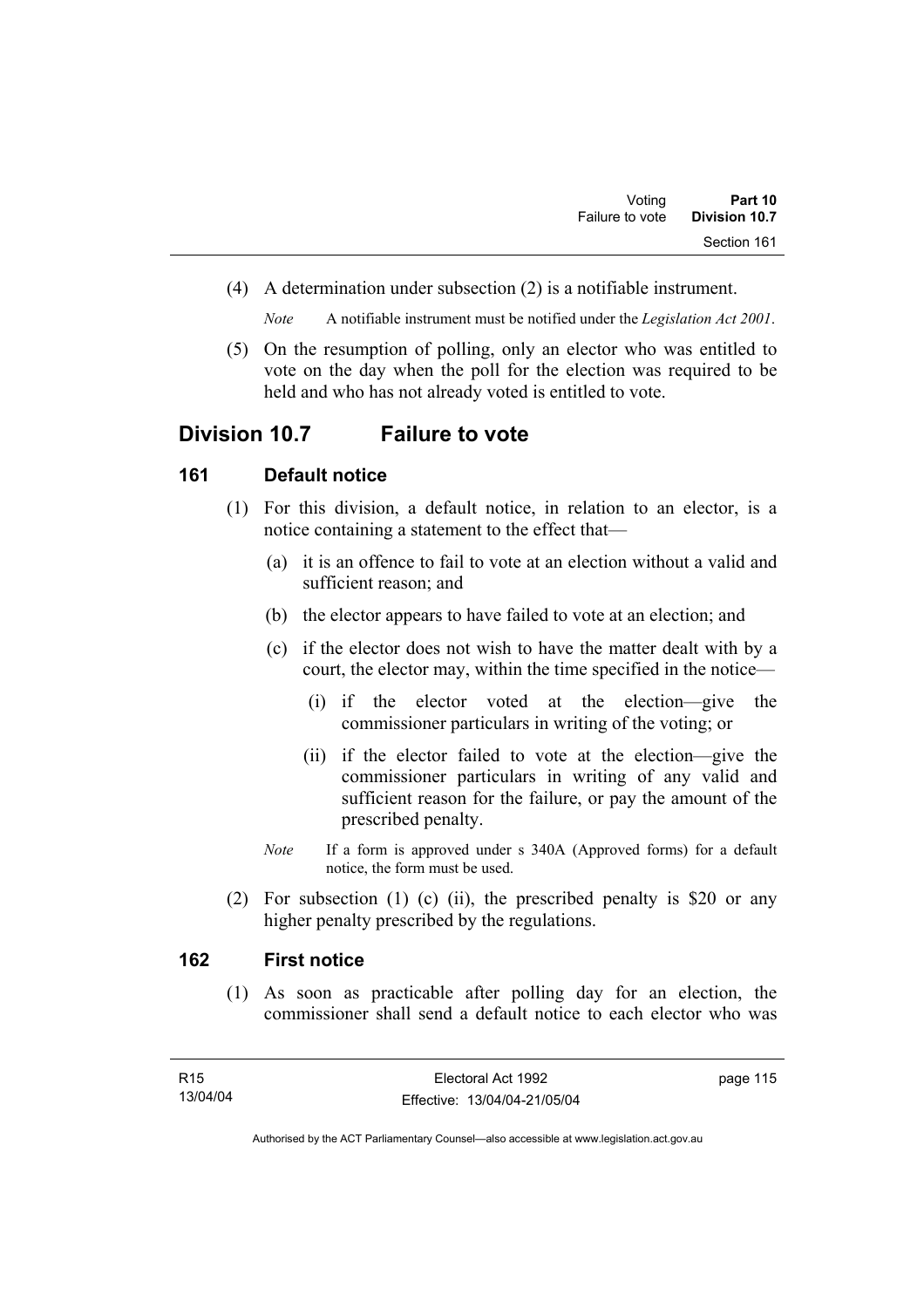required to vote at the election and appears to the commissioner to have failed to do so.

- (2) Subsection (1) does not apply to an elector who the commissioner is satisfied—
	- (a) is dead; or
	- (b) had a valid and sufficient reason for failing to vote at the election.

#### **163 Second notice**

If an elector to whom a default notice has been sent under section 162 fails to respond to the notice within the time specified, the commissioner shall send a second default notice to the elector, endorsed to the effect that the elector has failed to respond to the first notice.

## **164 Final notice**

- (1) The commissioner shall send a final default notice to an elector if—
	- (a) a default notice under section 162 or 163 has been sent to the elector; and
	- (b) the time for responding to the notice has ended; and
	- (c) the elector has not paid the prescribed penalty; and
	- (d) the commissioner is not satisfied that the elector—
		- (i) voted at the election; or
		- (ii) had a valid and sufficient reason for failing to vote at the election.
- (2) A final default notice shall contain a statement to the effect that—
	- (a) the commissioner is not so satisfied; and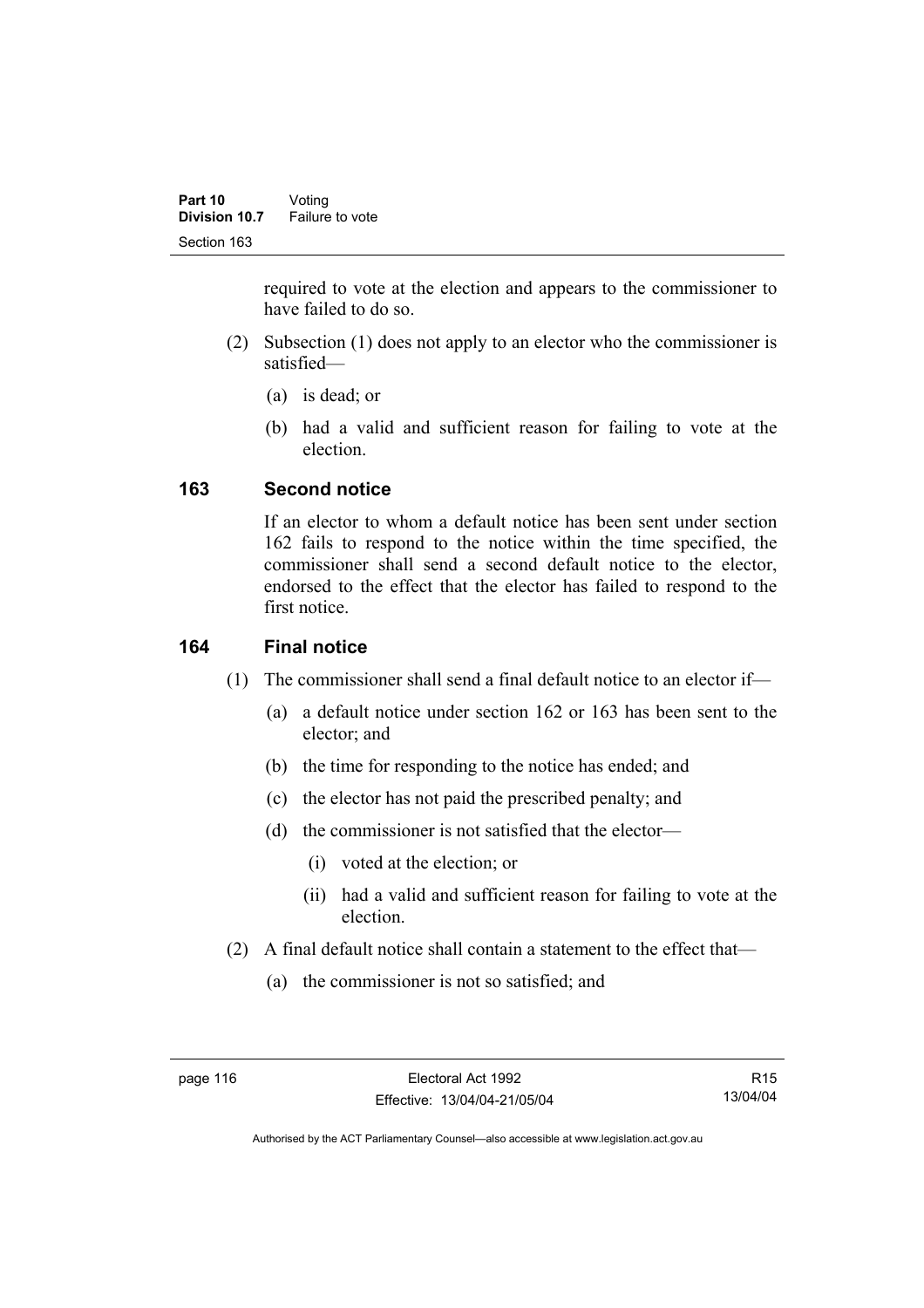(b) if the elector does not wish to have the matter dealt with by a court—the elector may, within the time specified in the notice, pay the amount of the prescribed penalty.

#### **165 Discharge of liability**

If an elector who failed to vote at an election pays the amount of the prescribed penalty in accordance with a default notice—

- (a) any liability of the elector under section 129 in relation to the failure is discharged; and
- (b) proceedings for an offence against that section shall not be instituted against the elector in relation to the failure.

#### **166 Response on behalf of elector**

If a person responds to a default notice on behalf of an elector who is unable to do so, the response shall be taken to be that of the elector.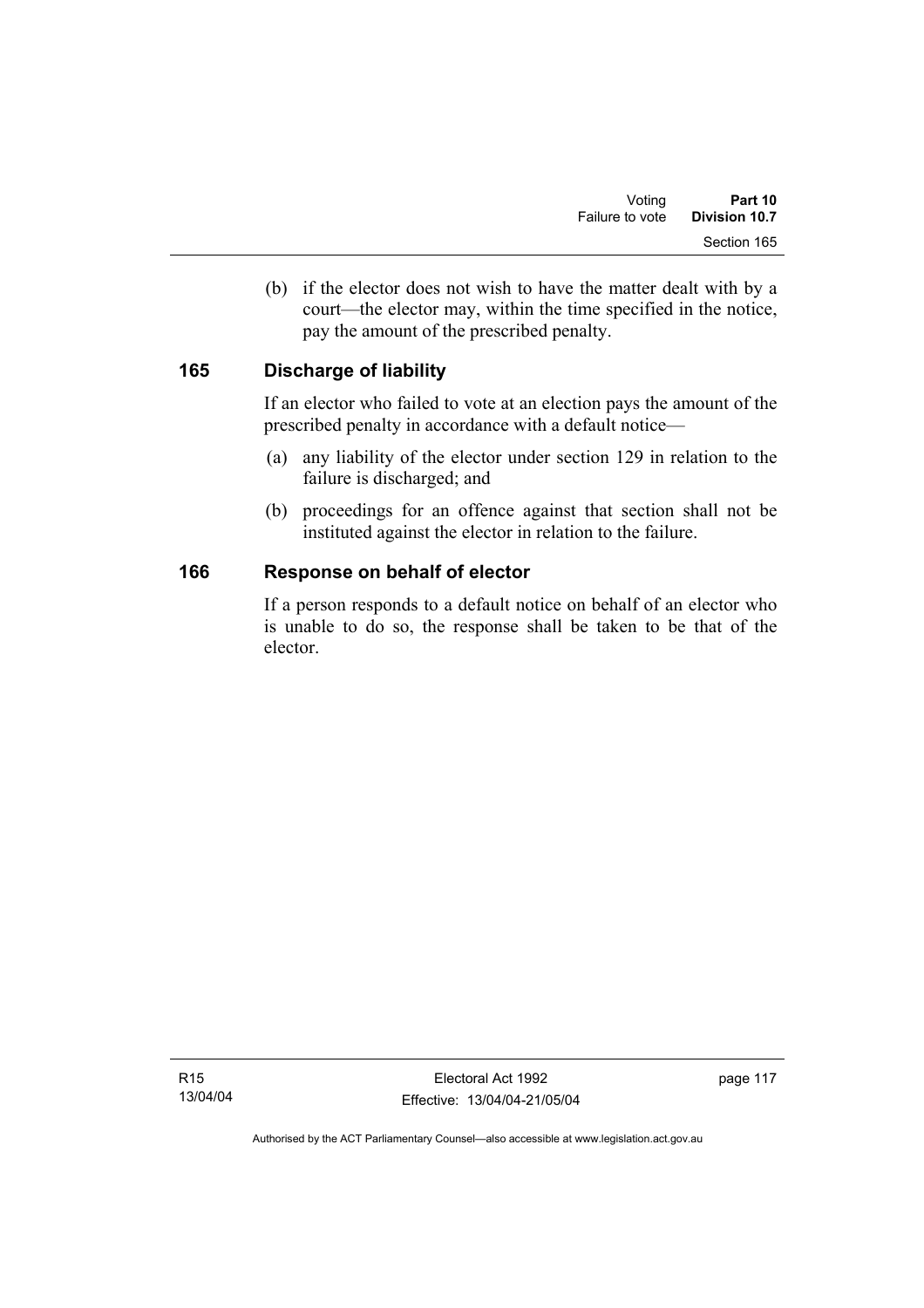#### **Part 11** Polling in Antarctica

Section 167

# **Part 11 Polling in Antarctica**

#### **167 Definitions for pt 11**

In this part:

*Antarctica* means—

- (a) the Australian Antarctic Territory; or
- (b) the Territory of Heard Island and McDonald Islands; or
- (c) Macquarie Island.

*assistant returning officer*, in relation to a station, means the assistant returning officer appointed under section 168 in relation to the station.

*research personnel* means personnel who are to be, or have been, engaged in work at a station.

*returning officer*, in relation to a station, means the returning officer appointed under section 168 in relation to the station.

*station* means—

- (a) a research station in Antarctica that is operated by the Commonwealth and is declared by the commissioner, in writing, to be a permanent research station; or
- (b) in relation to a particular election, a ship that is declared by the commissioner, in writing, to be a station for this part in relation to the election.

*transmit* means transmit by fax, telex or in another way approved under section 167B.

R15 13/04/04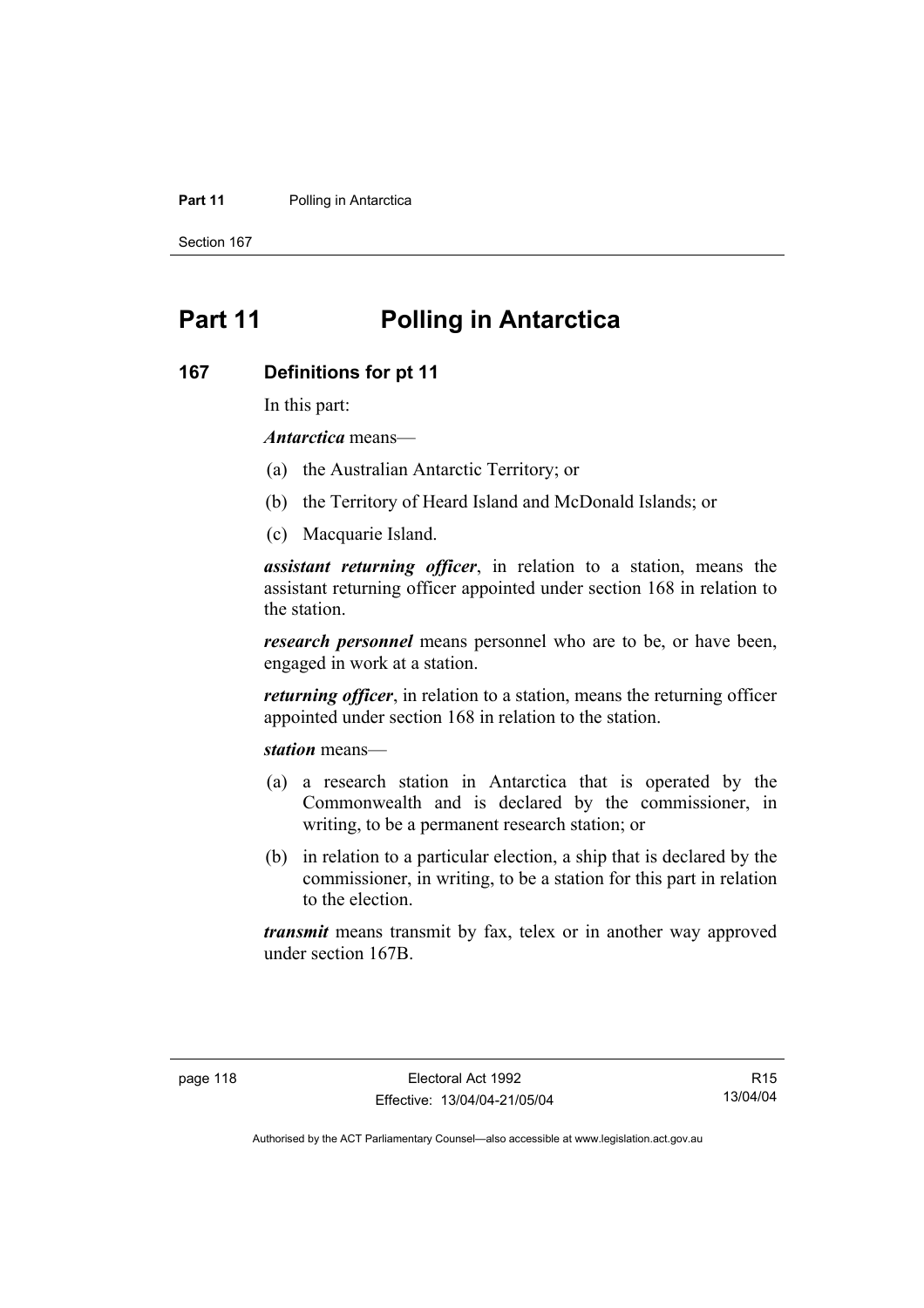#### **167A Declaration of ship as a station**

The commissioner may declare a ship as a station only if the commissioner is satisfied that, on polling day for an election, the ship is likely to be at sea transporting research personnel to or from Antarctica.

#### **167B Approval of ways of transmission**

- (1) The commissioner may, in writing, approve a way of transmission for this part.
- (2) The approval is a notifiable instrument.

*Note* A notifiable instrument must be notified under the *Legislation Act 2001*.

#### **168 Returning officers and assistants for Antarctic stations**

- (1) The commissioner must appoint a returning officer, and an assistant returning officer, for each station.
- *Note 1* For the making of appointments (including acting appointments), see *Legislation Act 2001*, pt 19.3.
- *Note 2* In particular, a person may be appointed for a particular provision of a law (see *Legislation Act* 2001, s 7 (3)) and an appointment may be made by naming a person or nominating the occupant of a position (see s 207).
- (2) The commissioner or the person in charge of a station may appoint an acting returning officer, or acting assistant returning officer, for a station.
- (3) However, the person in charge of a station must not be appointed to be the returning officer, or assistant returning officer, for the station.

#### **170 Application of Act to polling in Antarctica**

Subject to this part, this Act applies, so far as practicable, to the taking of a poll in Antarctica as if—

 (a) a reference in the Act to a polling place were a reference to the relevant station; and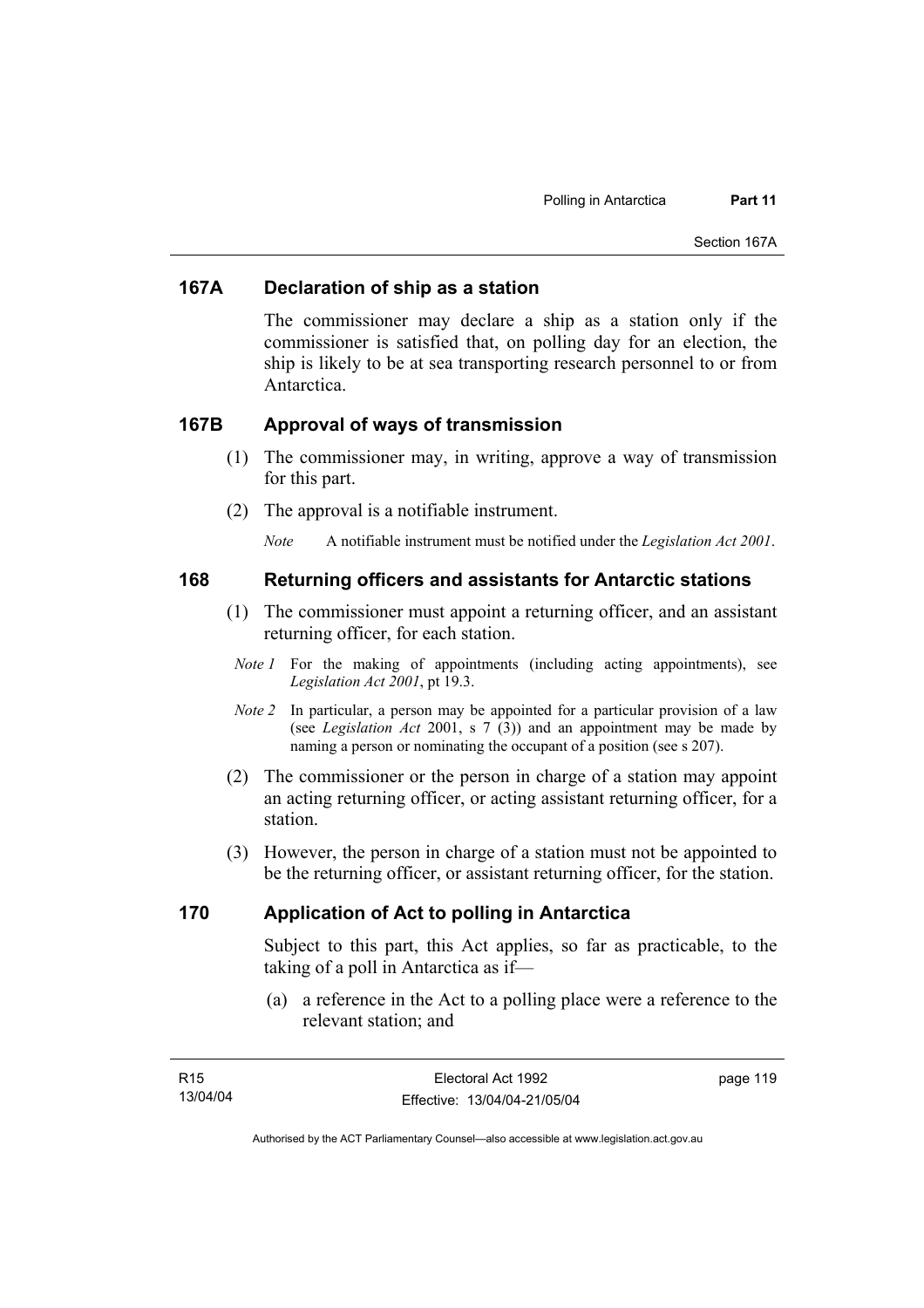#### **Part 11** Polling in Antarctica

Section 171

- (b) a reference in the Act to the OIC of a polling place were a reference to the returning officer; and
- (c) a reference in the Act to an officer were a reference to the assistant returning officer.

#### **171 Antarctic electors**

- (1) Subject to subsection (2), an elector—
	- (a) who is, for the Commonwealth Electoral Act, an Antarctic elector; and
	- (b) whose address, recorded on the Commonwealth roll when the elector became a person referred to in paragraph (a), was an address in an electorate;

is an Antarctic elector for this Act in relation to the electorate where that address is located.

 (2) A person does not become an Antarctic elector for the purposes of an election under this Act if the person became an Antarctic elector for the Commonwealth Electoral Act after the hour of nomination for the election.

#### **172 Arrangements for the polling in Antarctica**

- (1) As soon as practicable after the close of nominations for an election in relation to an electorate for which an Antarctic elector is enrolled—
	- (a) the commissioner shall transmit to the returning officer at whose station the elector is based—
		- (i) an extract from the certified list of electors for the electorate containing the particulars relating to the elector; and
		- (ii) directions for the preparation by the officer of ballot papers for the election; and

R15 13/04/04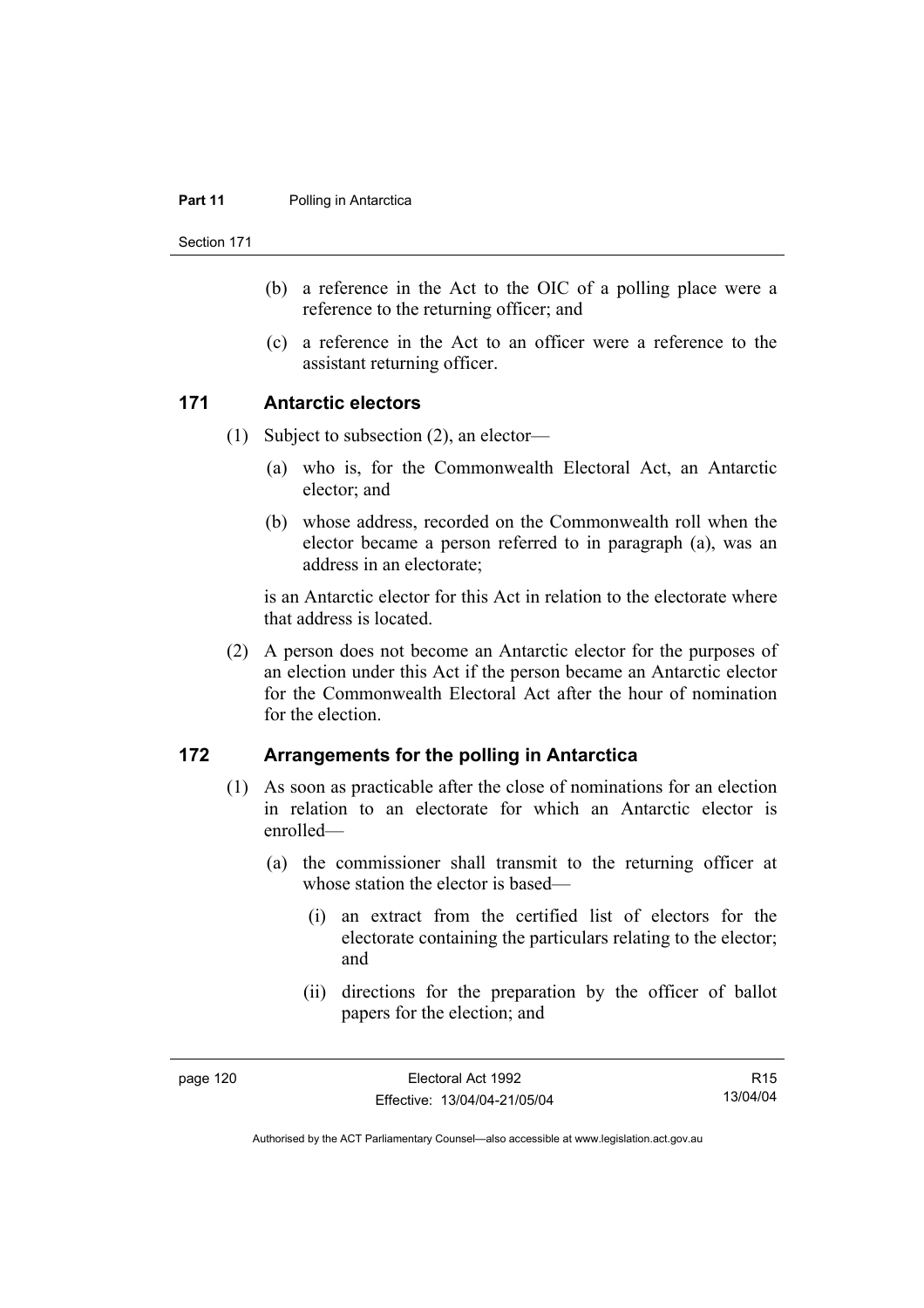- (b) the returning officer shall prepare ballot papers in accordance with the directions.
- (2) The directions shall ensure, so far as practicable, that the ballot papers are the same as ballot papers prepared under division 9.2 for the election.

#### **173 Conduct of the polling**

- (1) The polling at a station shall be conducted as follows:
	- (a) before any vote is taken, the returning officer shall exhibit a ballot box empty, and shall then securely fasten its cover;
	- (b) subject to subsection (2), the poll shall be conducted during the hours on the days the returning officer directs;
	- (c) the returning officer or the assistant returning officer shall, at all times when the poll is open, be present in that part of the station where the polling is taking place.
- (2) The polling at a station shall not continue beyond the time that is 6 pm in the ACT on polling day for the election.

#### **174 Claims to vote**

The returning officer or assistant returning officer for a station shall—

- (a) hand a ballot paper to each Antarctic elector who attends before the officer during the hours of polling and claims to vote at the election; and
- (b) record the issue of the ballot paper to the elector.

#### **175 Proceedings at close of poll**

At the close of the poll, the returning officer shall, in the presence of the assistant returning officer—

(a) open the ballot box; and

page 121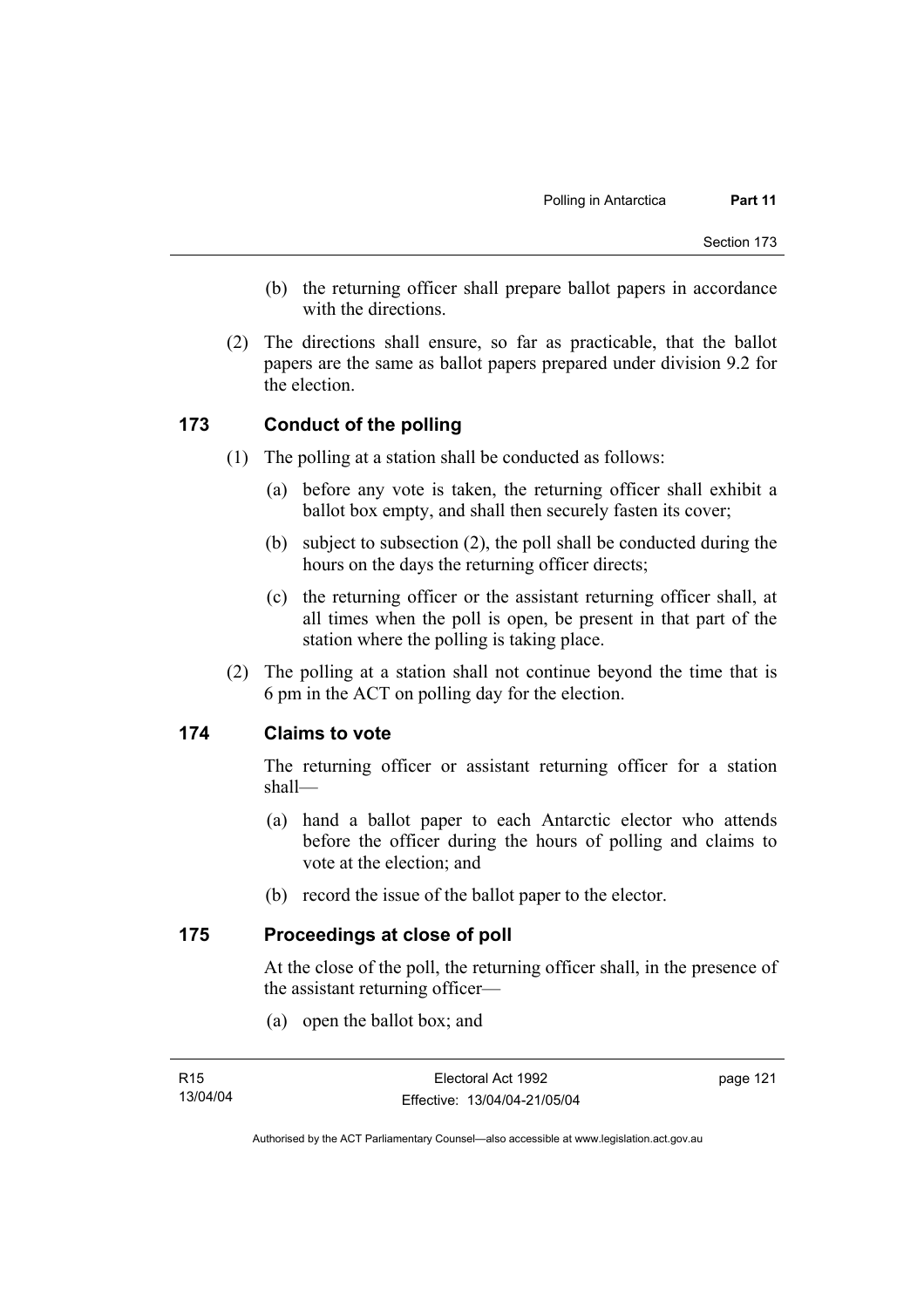#### **Part 11** Polling in Antarctica

#### Section 176

- (b) transmit to the authorised officer—
	- (i) particulars of each elector who has voted at the station in the election; and
	- (ii) unless subparagraph (iii) applies, particulars of the marking of each ballot paper; and
	- (iii) if the returning officer is unable to read or understand clearly the particulars referred to in subparagraph (ii)—a statement to explain that inability; and
- (c) prepare a written statement of the information transmitted.
- *Note* A ballot paper completed by an Antarctic elector may be faxed to the commissioner, see s 329.

#### **176 Result of polling in Antarctica**

- (1) On receipt of the transmission under section 175, the authorised officer shall—
	- (a) in relation to each ballot paper marked by an Antarctic elector—transcribe the particulars of the elector's marks onto a ballot paper for the relevant electorate; and
	- (b) seal in an envelope the ballot paper onto which the particulars are transcribed; and
	- (c) sign the envelope and endorse it to the effect that it contains a ballot paper recording a vote by an Antarctic elector that is to be admitted to the scrutiny for the election; and
	- (d) send the envelope to the commissioner.
- (2) An authorised officer shall not mark a ballot paper under this section in a way that is likely to enable it to be identified as representing the vote of an Antarctic elector.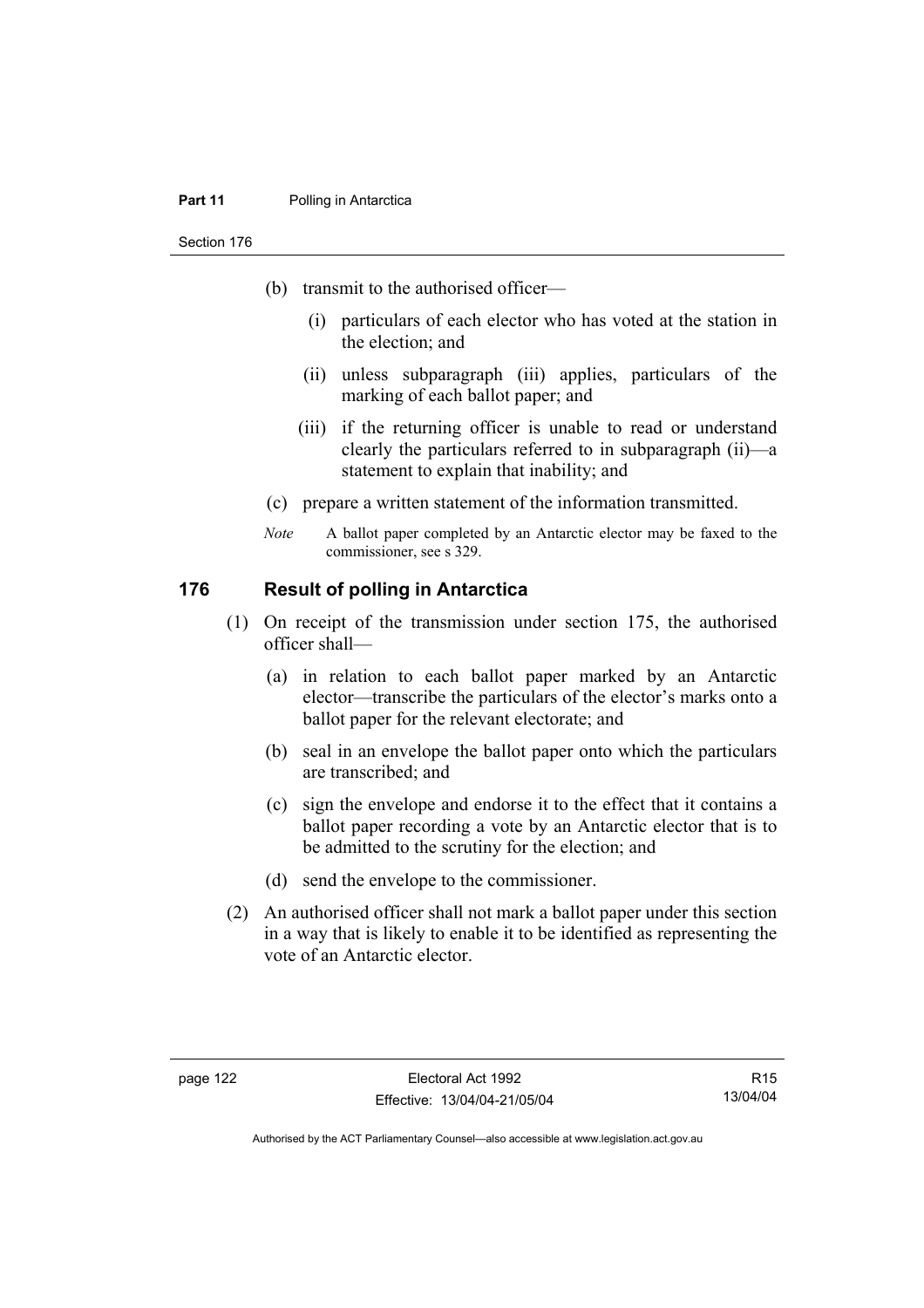#### **177 Preservation of documents**

- (1) As soon as practicable after the close of the poll for an election, the returning officer for each station shall forward to the commissioner—
	- (a) a copy of the record of the issue of each ballot paper; and
	- (b) a copy of the statement referred to in section 175 (c); and
	- (c) the ballot papers used for voting at the station.
- (2) The commissioner shall keep the documents referred to in subsection (1) in safe custody for the purposes of scrutiny under part 12.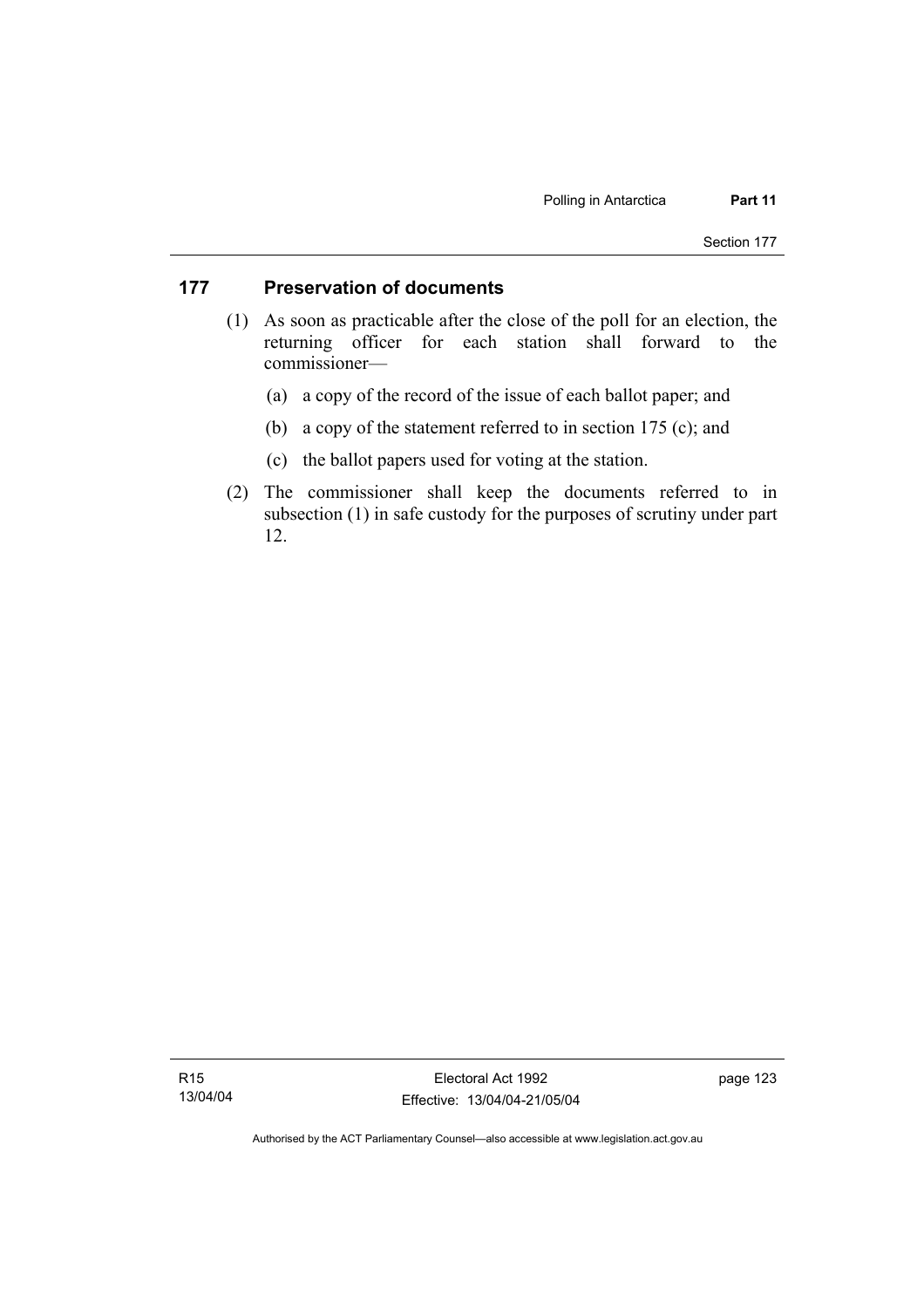#### **Part 12** The scrutiny

Section 178

# **Part 12 The scrutiny**

#### **178 Scrutiny**

- (1) The result of the polling at an election shall be ascertained by scrutiny in accordance with this part.
- (2) All the proceedings at the scrutiny shall be open to the inspection of the scrutineers.
- (3) The commissioner shall arrange for the following articles, documents and data to be dealt with at scrutiny centres for this part:
	- (a) applications for postal votes in the election;
	- (b) records of issued declaration voting papers;
	- (c) completed declaration voting papers received by the commissioner, the OIC of a polling place or another officer;
	- (d) ballot boxes containing ballot papers for ordinary voting or declaration voting;
	- (e) electronic ballot papers;
	- (f) envelopes containing ballot papers recording votes by Antarctic electors.
- (4) The OIC for a scrutiny centre may adjourn the scrutiny at the centre from time to time.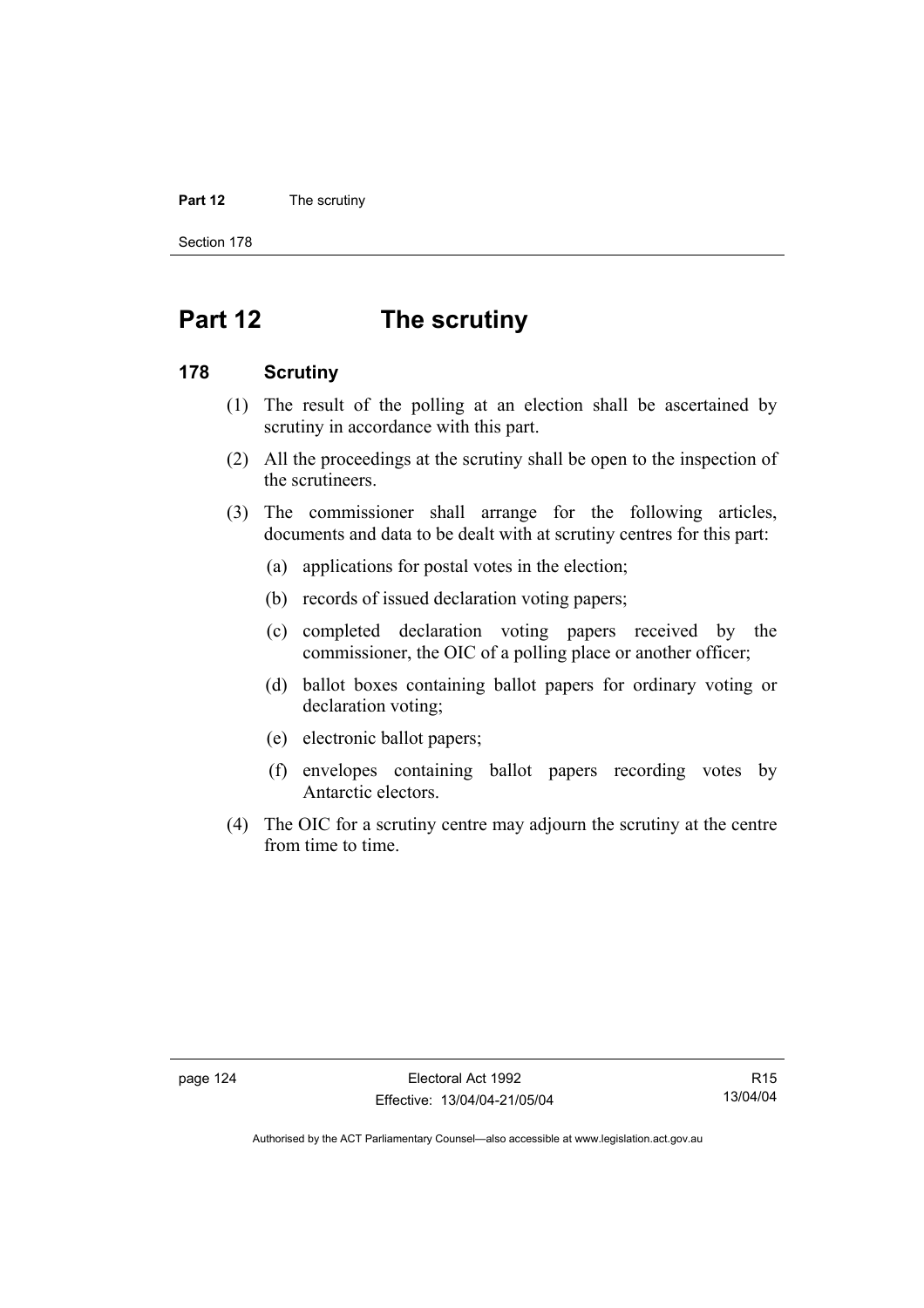#### **179 Preliminary scrutiny of declaration voting papers etc**

- (1) The commissioner shall arrange for the conduct of the preliminary scrutinies necessary in relation to a poll until the following documents have been dealt with in accordance with this section:
	- (a) all completed declaration voting papers (including those used for postal voting) received by the commissioner or another officer on or before polling day;
	- (b) all completed declaration voting papers used for postal voting received by the commissioner before the end of the 6th day after the close of the poll;
	- (c) any envelope referred to in section 176 (1) (d) containing a ballot paper recording the vote of an Antarctic elector.
- (2) A preliminary scrutiny shall not be conducted earlier than the 5th day before polling day.
- (3) The commissioner shall display a notice in a prominent place at the office of the commissioner specifying the date and time when, and the place where, a preliminary scrutiny is to begin.
- (4) The notice shall be so displayed no later than 4 pm on the day before the beginning of the preliminary scrutiny.
- (5) A preliminary scrutiny shall be conducted in accordance with schedule 3.
- (6) Schedule 3 applies, so far as practicable, in relation to a vote cast by an Antarctic elector as if—
	- (a) the vote were a declaration vote other than a postal vote; and
	- (b) a declaration signed by the elector specifying the electorate in relation to which the elector is an Antarctic elector appeared on the envelope referred to in section  $176$  (1) (d); and
	- (c) a reference in that schedule to a set of declaration voting papers were a reference to that envelope.

page 125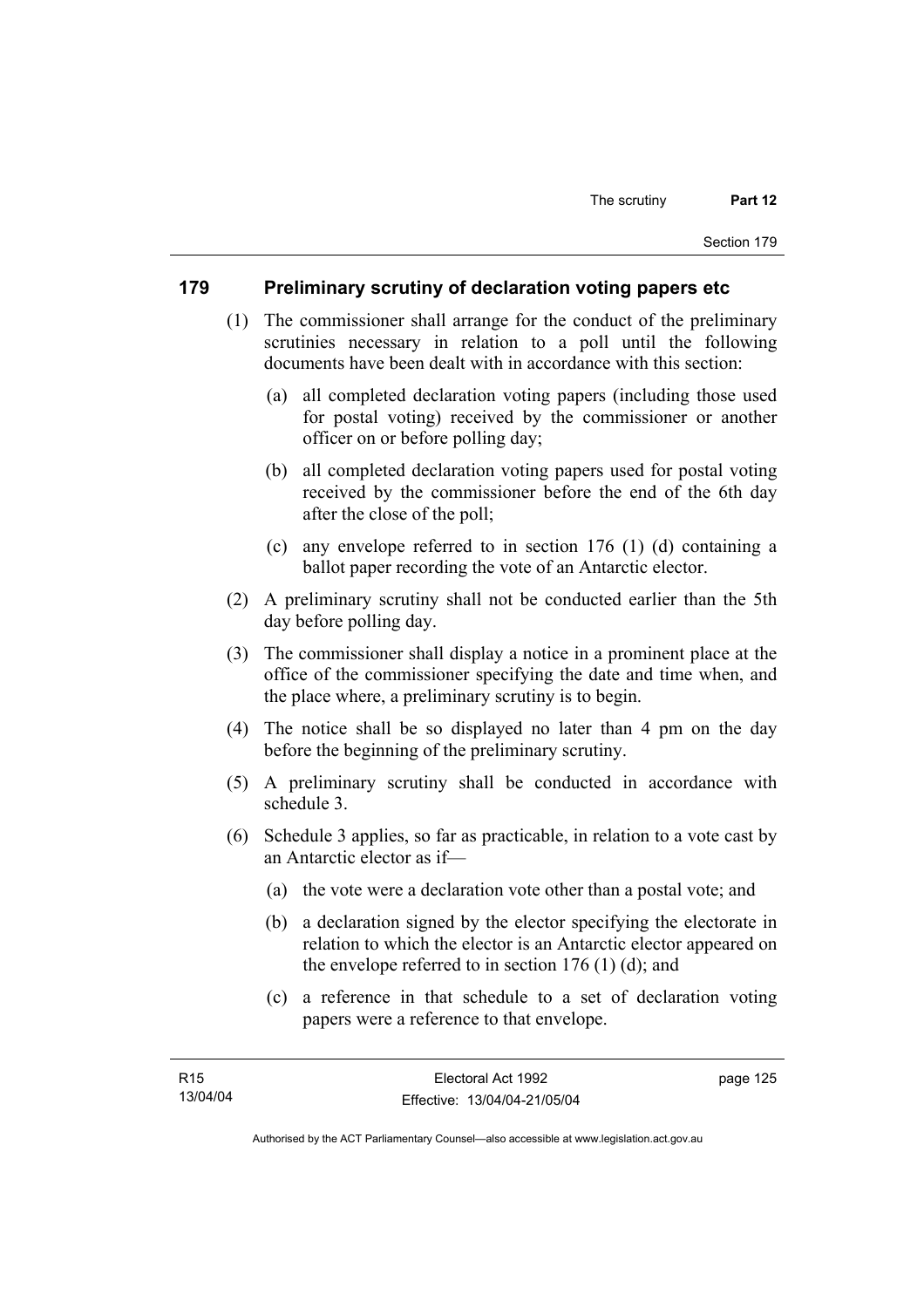#### **Part 12** The scrutiny

Section 180

- (7) At a preliminary scrutiny, declaration voting papers shall not be rejected for further scrutiny because of a formal error.
- (8) A preliminary scrutiny shall be taken to be part of the scrutiny in relation to an election.

#### **180 Formality of ballot papers**

- (1) Except as provided by this section, a ballot paper is formal and effect shall be given to the elector's intention as far as that intention is clear.
- (2) A ballot paper is informal if—
	- (a) in the opinion of the OIC of a scrutiny centre—
		- (i) it is not authentic; or
		- (ii) it has writing on it by which the elector can be identified; or
	- (b) no first preference is marked in a candidate square; or
	- (c) a first preference is marked in 2 or more candidate squares; or
	- (d) for a completed declaration vote ballot paper that has not been dealt with at a preliminary scrutiny under section 179—it is not enclosed in the appropriate envelope on which appears a declaration made by an elector.
- (3) In determining whether a ballot paper is formal—
	- (a) a preference marked outside a candidate square shall be taken to be marked in the square if the voter's intention to indicate that preference for that candidate is clear; and
	- (b) subject to subsection (2) (a), any other writing outside a candidate square shall be disregarded.
- (4) A ballot paper on which the particulars are endorsed by an officer under section 155 is not informal—

R15 13/04/04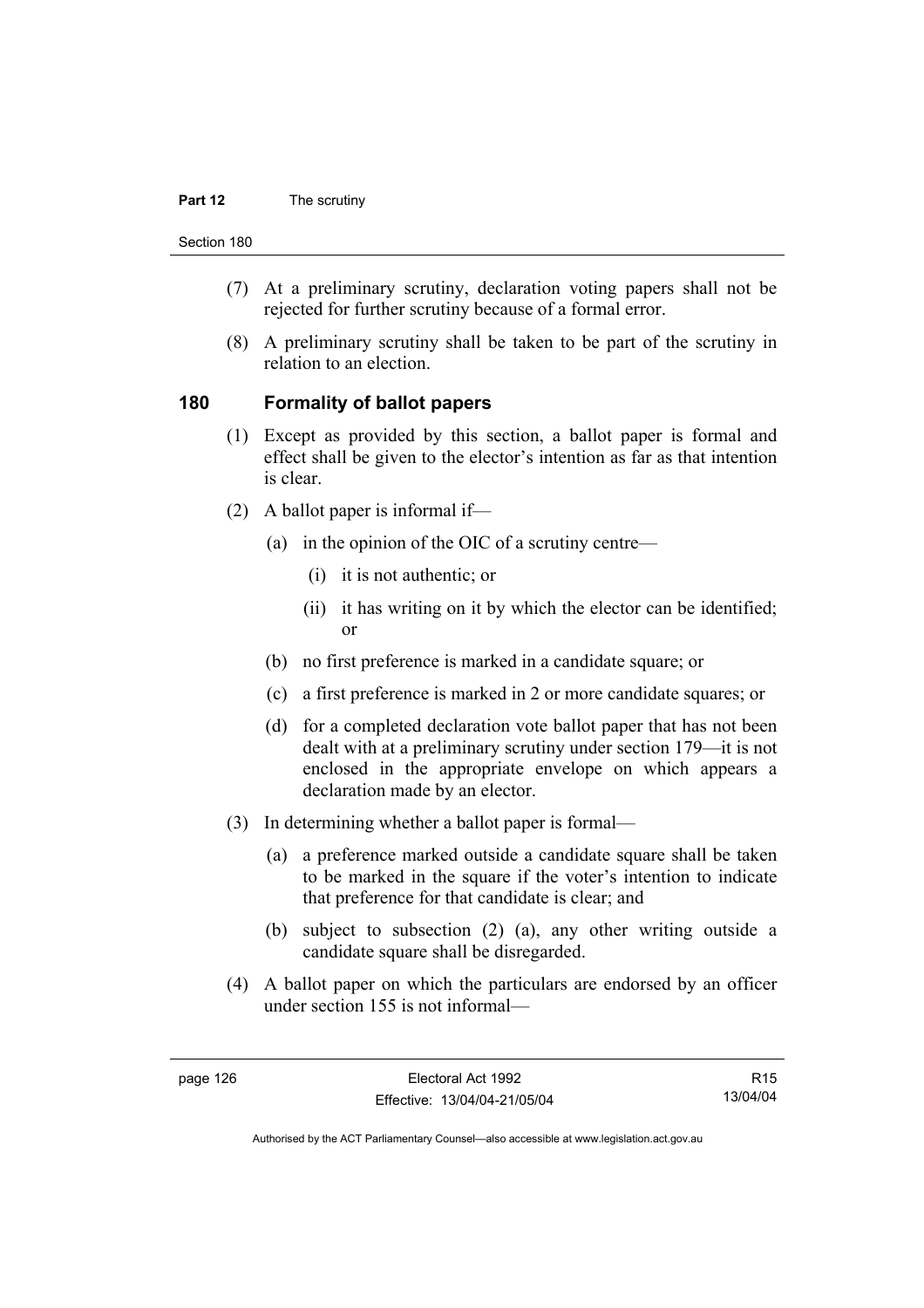- (a) if no other candidate has the same surname—only because the surname of a candidate has been written on the ballot paper; or
- (b) only because of a spelling mistake in the particulars endorsed on the ballot paper.
- (5) If it is necessary for this part, the commissioner may determine the formality of a ballot paper and, for that purpose, may reverse any decision made by another officer.

# **181 Death of candidate**

If a candidate dies before the end of polling day, and the number of candidates remaining is greater than the number of candidates to be elected, a ballot paper is not informal only because of—

- (a) the inclusion on the ballot paper of the name of the deceased candidate; or
- (b) the marking of any consecutive number in a candidate square adjacent to that name; or
- (c) the omission to place any number in a candidate square adjacent to that name, or any resultant failure to indicate in consecutive order the elector's preferences.

# **182 First count—ordinary ballot papers**

- (1) This section applies only to paper ballot papers.
- (2) As soon as practicable after the close of the poll for an election, the OIC for a scrutiny centre shall arrange for the procedures set out in this section to be carried out.
- (3) First, the OIC shall—
	- (a) exhibit for inspection by any scrutineer each ballot box containing ballot papers recording ordinary votes; and
	- (b) record the condition of the ballot box before opening it.

page 127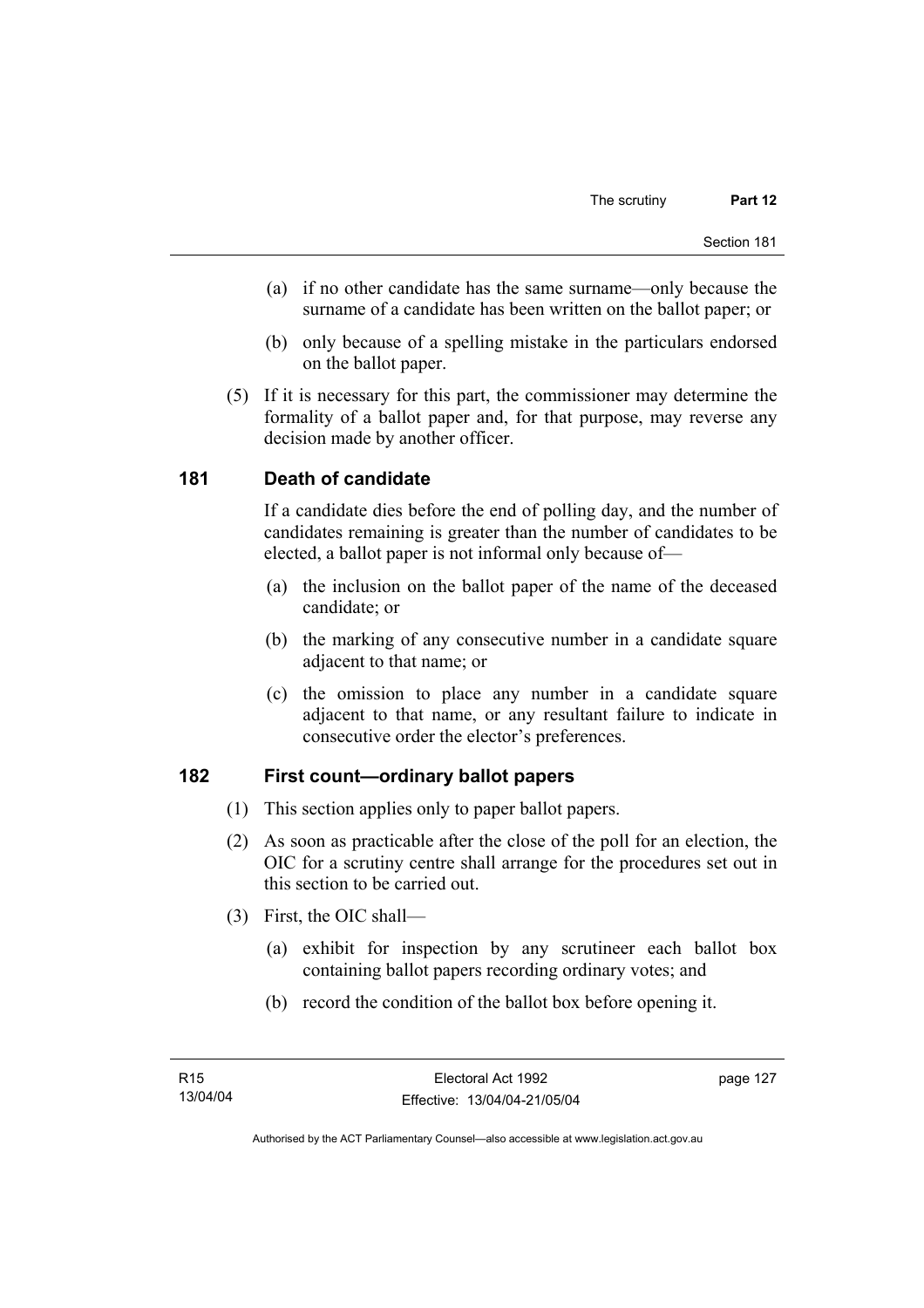#### **Part 12** The scrutiny

Section 182

- (4) Second, the OIC shall arrange for an officer to—
	- (a) open each ballot box; and
	- (b) sort the ballot papers from each ballot box into separate parcels for each electorate; and
	- (c) in relation to the ballot papers for each electorate—
		- (i) count all informal ballot papers, reject them from further scrutiny under this section, and place them in a separate parcel; and
		- (ii) sort the unrejected ballot papers into separate parcels according to the first preferences marked on them and count the ballot papers in each parcel.
- (5) Third, the OIC shall, in relation to the ballot papers for each electorate—
	- (a) make out and sign a statement (countersigned by an officer and each scrutineer who wishes to do so) setting out—
		- (i) the number of unrejected ballot papers on which a first preference is recorded for each candidate; and
		- (ii) the number of informal ballot papers; and
	- (b) transmit particulars of the numbers so recorded to the commissioner, by telephone or other expeditious way; and
	- (c) seal up the parcels, endorse on each a description of the contents and permit each scrutineer who wishes to do so to countersign the endorsement; and
	- (d) send the parcels to the commissioner without delay, together with the statement referred to in paragraph (a).
- (6) Despite subsection (4) (b), the total number of ballot papers for a particular electorate that are to be dealt with at a particular scrutiny under this section shall not be fewer than 20.

R15 13/04/04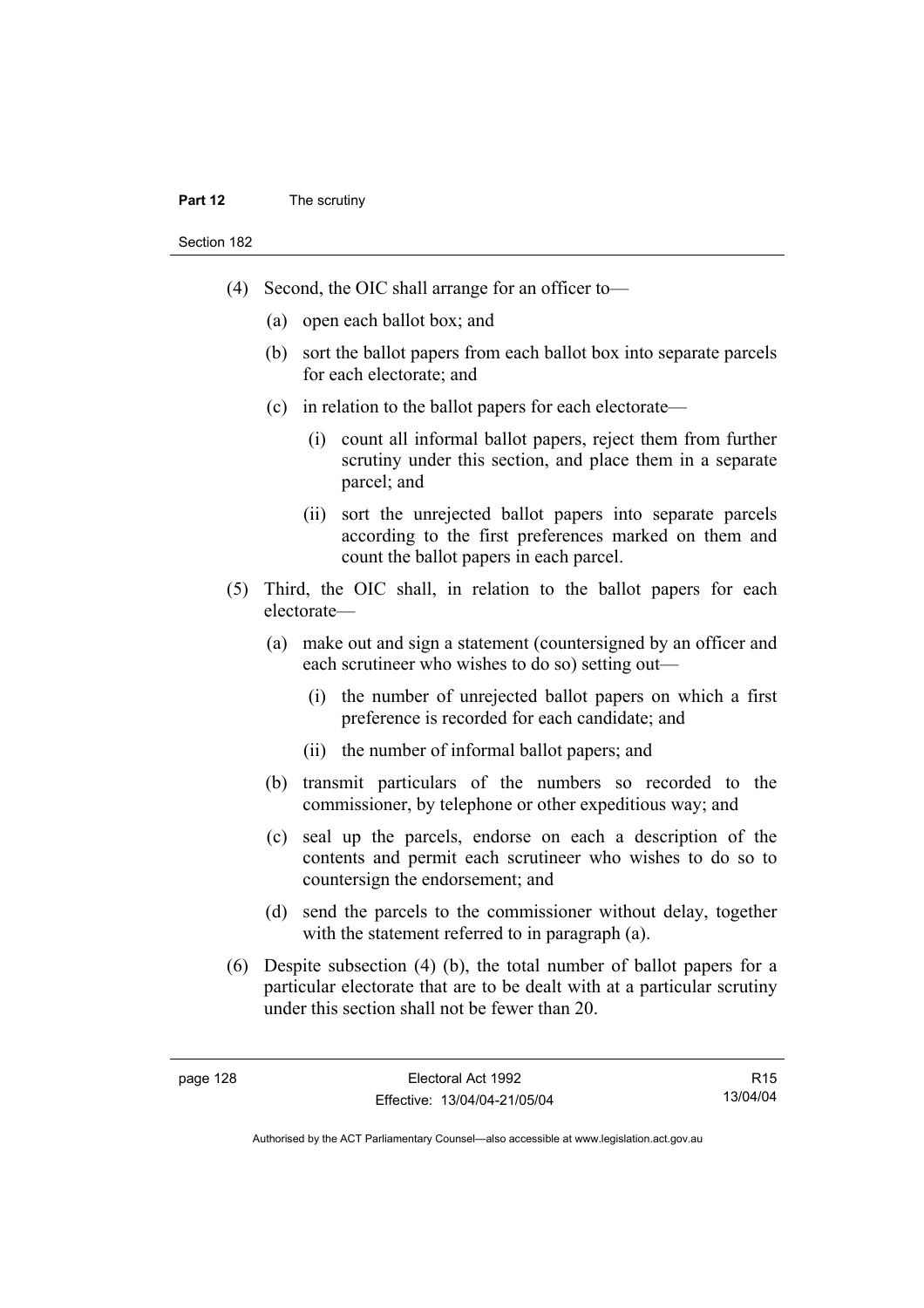- (7) If subsection (6) applies, the OIC shall—
	- (a) count the number of those ballot papers; and
	- (b) seal them in a separate parcel; and
	- (c) endorse the parcel with a description of the contents (including the number of ballot papers); and
	- (d) send the parcel to another scrutiny centre, as directed by the commissioner, for this part.
- (8) The OIC may arrange for preferences marked on paper ballot papers to be entered into the approved computer program.

# **183 First count—declaration ballot papers**

As soon as practicable after declaration vote ballot papers have been admitted to a scrutiny under this section because of schedule 3 but not before the close of the poll for the election, the OIC for the relevant scrutiny centre shall arrange for the ballot papers to be dealt with in accordance with section 182 as if they were ordinary vote ballot papers.

#### **183A First count—electronic ballot papers**

As soon as practicable after the close of the poll for an election, the OIC for a scrutiny centre must arrange for preferences from electronic voting to be entered into the approved computer program and for the electronic counting of the votes using the program.

# **184 Second count—first preferences**

- (1) If preferences marked on paper ballot papers have not been entered on the approved computer program under section 182 (8), the commissioner shall—
	- (a) arrange for an officer at a scrutiny centre to open the parcels referred to in section 182 (5) (d) (including those to which that paragraph applies under section 183) and, so far as practicable,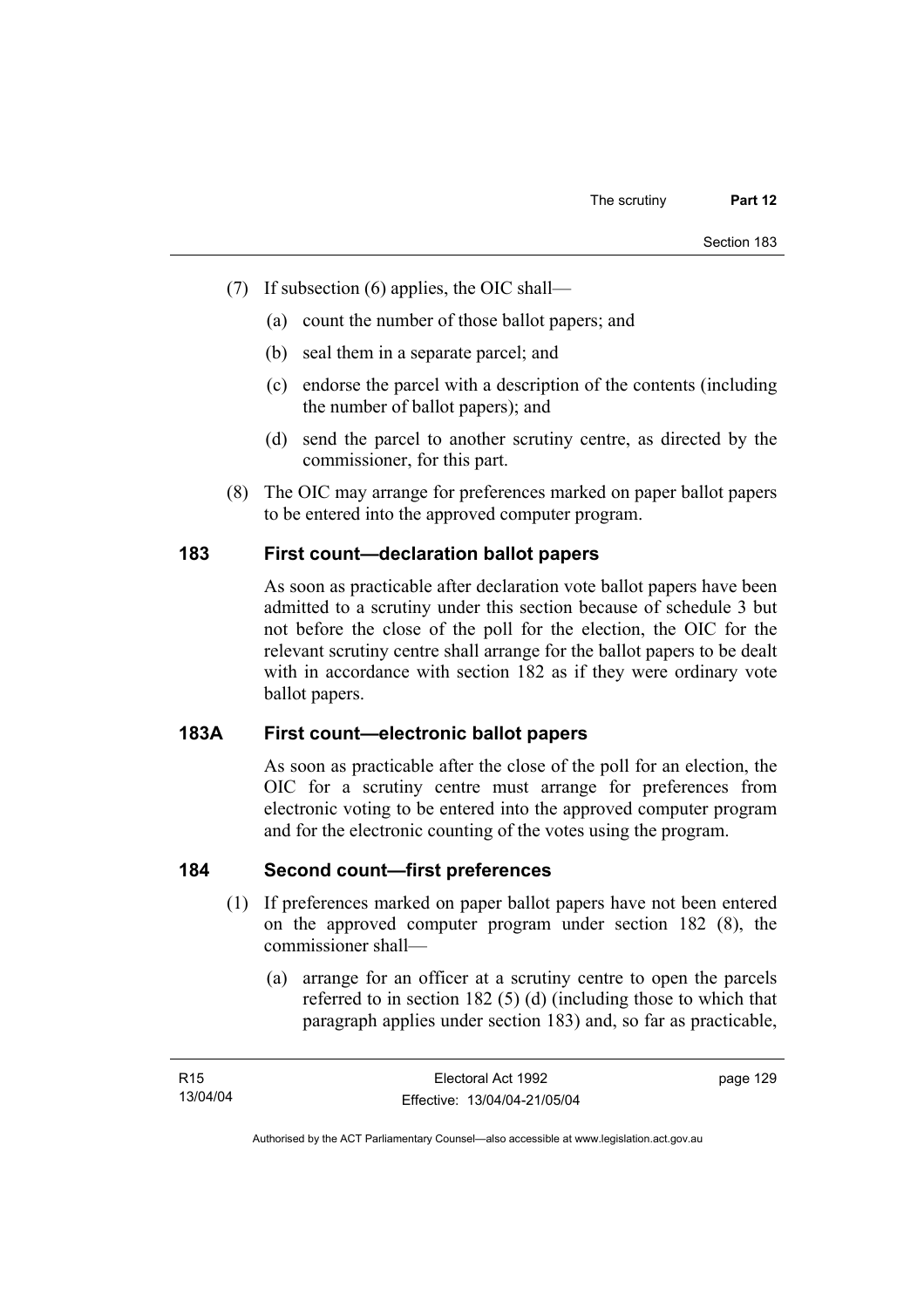#### **Part 12** The scrutiny

conduct a second scrutiny of the ballot papers in accordance with section  $182$  (4) and (5); and

- (b) from the result of the second scrutiny, ascertain—
	- (i) the number of unrejected ballot papers on which a first preference is recorded for each candidate; and
	- (ii) the number of informal ballot papers for each electorate.
- (2) The commissioner must, using the approved computer program, ascertain from the result of the first scrutiny of electronic ballot papers and any paper ballot papers from which preferences have been entered on the computer program under section 182 (8)—
	- (a) the number of unrejected ballot papers on which a first preference is recorded for each candidate; and
	- (b) the number of informal ballot papers for each electorate.
- (3) For subsection (1), the officer conducting the second scrutiny may reverse a decision made at the scrutiny under section 182.

#### **185 Ascertaining result of poll**

- (1) The commissioner shall arrange for—
	- (a) the further scrutiny of the ballot papers referred to in section 184 (1) (b) (i) and (2) (a); and
	- (b) the ascertainment of the successful candidates;

in accordance with schedule 4.

- (2) If it is necessary to do so for schedule 4, the commissioner shall—
	- (a) determine the numbers of ballot papers or votes; or
	- (b) calculate a quota or transfer value; or
	- (c) identify a candidate.

R15 13/04/04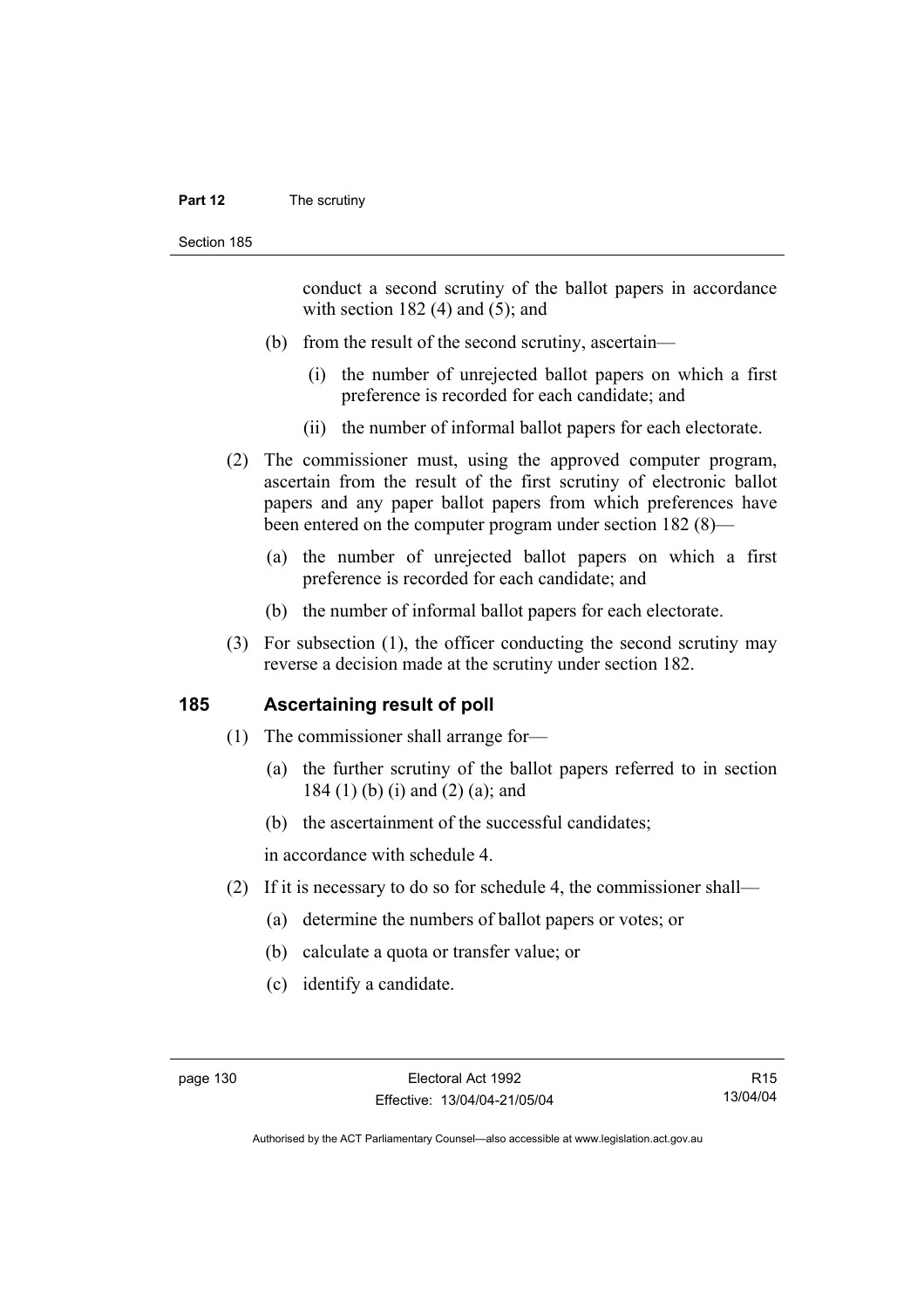#### **186 Objections by scrutineers**

- (1) If a scrutineer objects to a ballot paper as being informal, the officer conducting the scrutiny shall mark the ballot paper 'admitted' or 'rejected' according to the officer's decision to admit or reject the ballot paper.
- (2) Subsection (1) shall not be taken to prevent the officer from rejecting a ballot paper as being informal if there is no objection by a scrutineer.

## **187 Recount of ballot papers**

- (1) The commissioner—
	- (a) may, if the commissioner considers appropriate; and
	- (b) shall, if directed by the electoral commission;

direct an officer to recount some or all of the ballot papers for an election at any time before the declaration of the result of the election.

- (2) A request by a candidate for the exercise of a power under subsection (1) shall be in writing setting out the reasons for the request.
- (3) The electoral commission shall not accede to a request by a candidate to direct the commissioner to exercise a power under subsection (1) unless the commissioner has already refused to exercise that power.
- (4) The officer conducting a recount—
	- (a) shall not deal with the ballot papers in a way that is inconsistent with this part; and
	- (b) may reverse a decision made earlier in the scrutiny.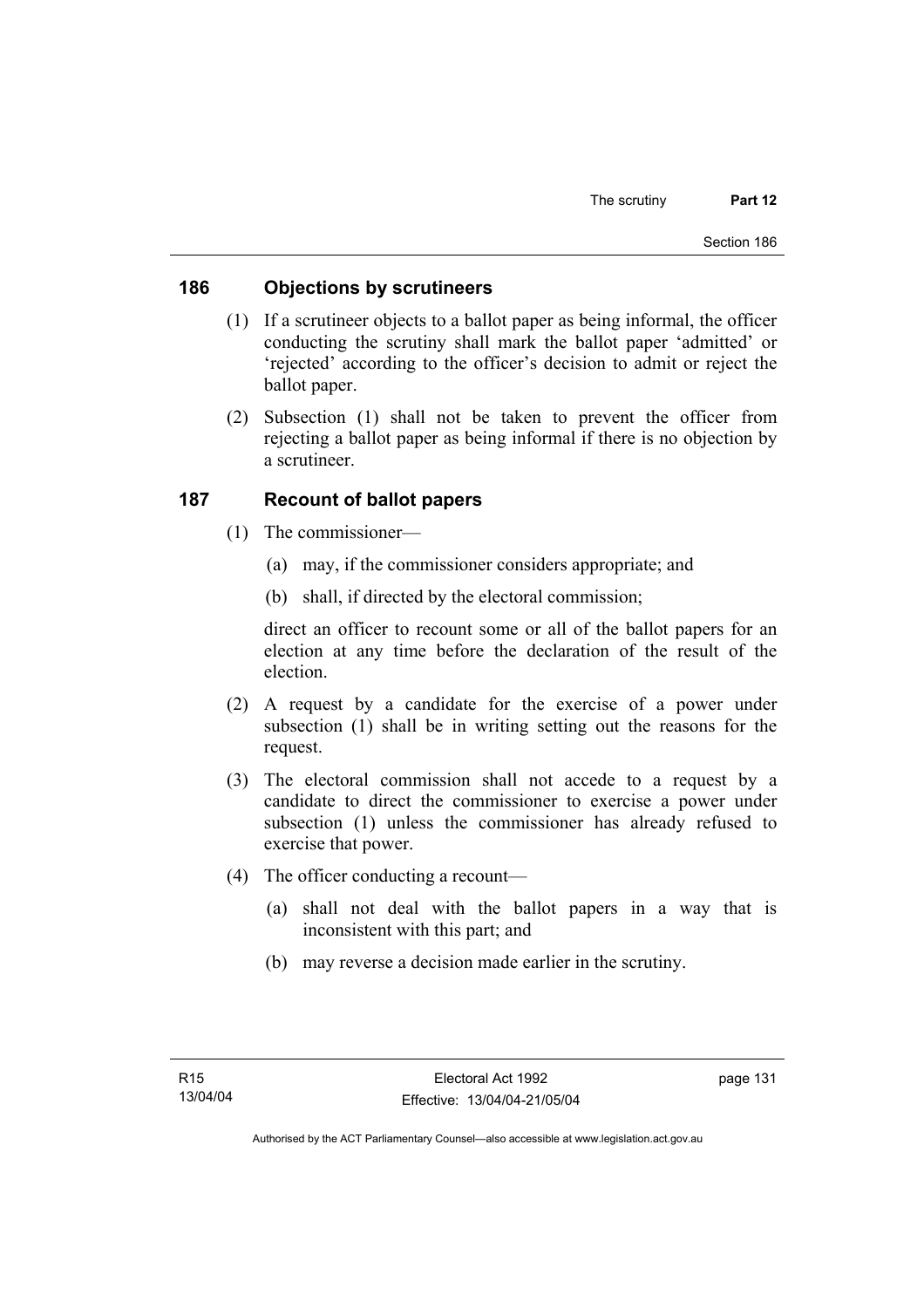#### **Part 12** The scrutiny

Section 187A

 (5) Before a recount is conducted, the commissioner shall notify each candidate, in writing, of the date, time and place fixed for the recount.

#### **187A Recount of electronic scrutiny of ballot papers**

- (1) This section sets out the alternative ways in which a recount of the electronic scrutiny of ballot papers may be conducted.
- (2) The recount may be conducted by recounting data from electronic ballot papers kept on a backup copy of electronic data produced at a polling place or scrutiny centre.
- (3) If an approved computer program is used to find out the result of a scrutiny, the recount may be conducted—
	- (a) by rerunning the program; or
	- (b) by reloading the data into a different copy of the program and running the program.
- (4) If practicable, the recount may be conducted—
	- (a) by re-examining the accuracy of any preference data entered into the computer program from paper ballot papers; or
	- (b) by conducting—
		- (i) a partial or full manual scrutiny of paper ballot papers from which preference data has been entered into the computer program; or
		- (ii) a combination of manual scrutiny of those paper ballot papers and a computerised scrutiny of electronic ballot papers.

# **188 Reservation of disputed ballot papers**

- (1) The officer conducting a recount—
	- (a) may, if the officer considers appropriate; and

R15 13/04/04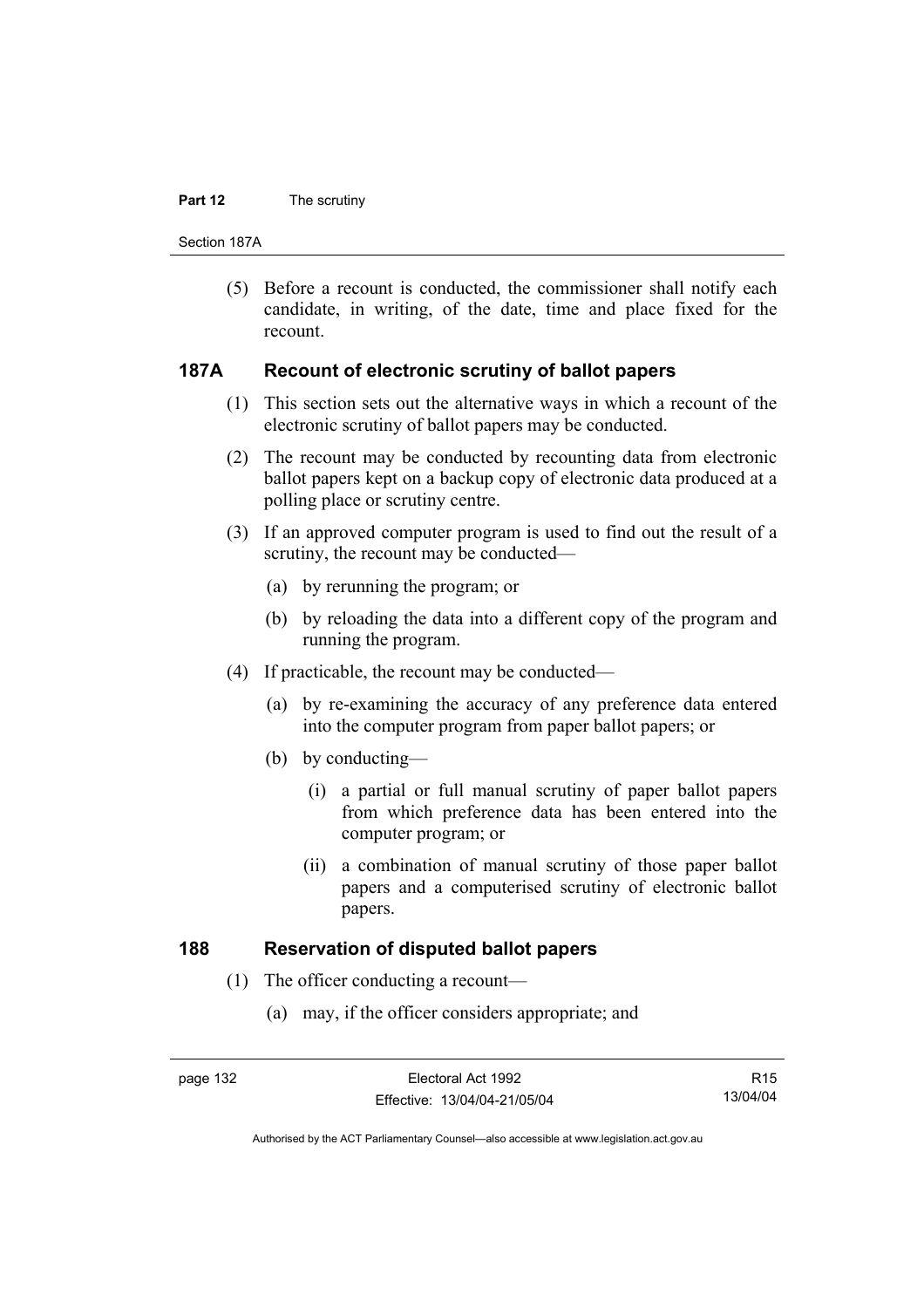(b) shall, at the request of any scrutineer;

reserve any ballot paper for the decision of the commissioner.

 (2) The commissioner shall decide whether any ballot paper so reserved is to be admitted or rejected.

## **189 Declaration of result of election**

- (1) As soon as practicable after the result of the poll in an election has been ascertained, the commissioner shall—
	- (a) declare elected each successful candidate ascertained in accordance with schedule 4;
	- (b) declare the result of the election; and
	- (c) notify the clerk of the Assembly of the names of the candidates elected.
- (2) The declaration shall be made in public at the place of nomination during ordinary office hours.
- (3) If a day is polling day for 2 or more elections, the results of all the elections shall be declared, so far as practicable, on the same day.
- (4) If a poll is not required for an election, a declaration under section 111 (1) or 112 shall not be made before the day that would have been polling day for the election.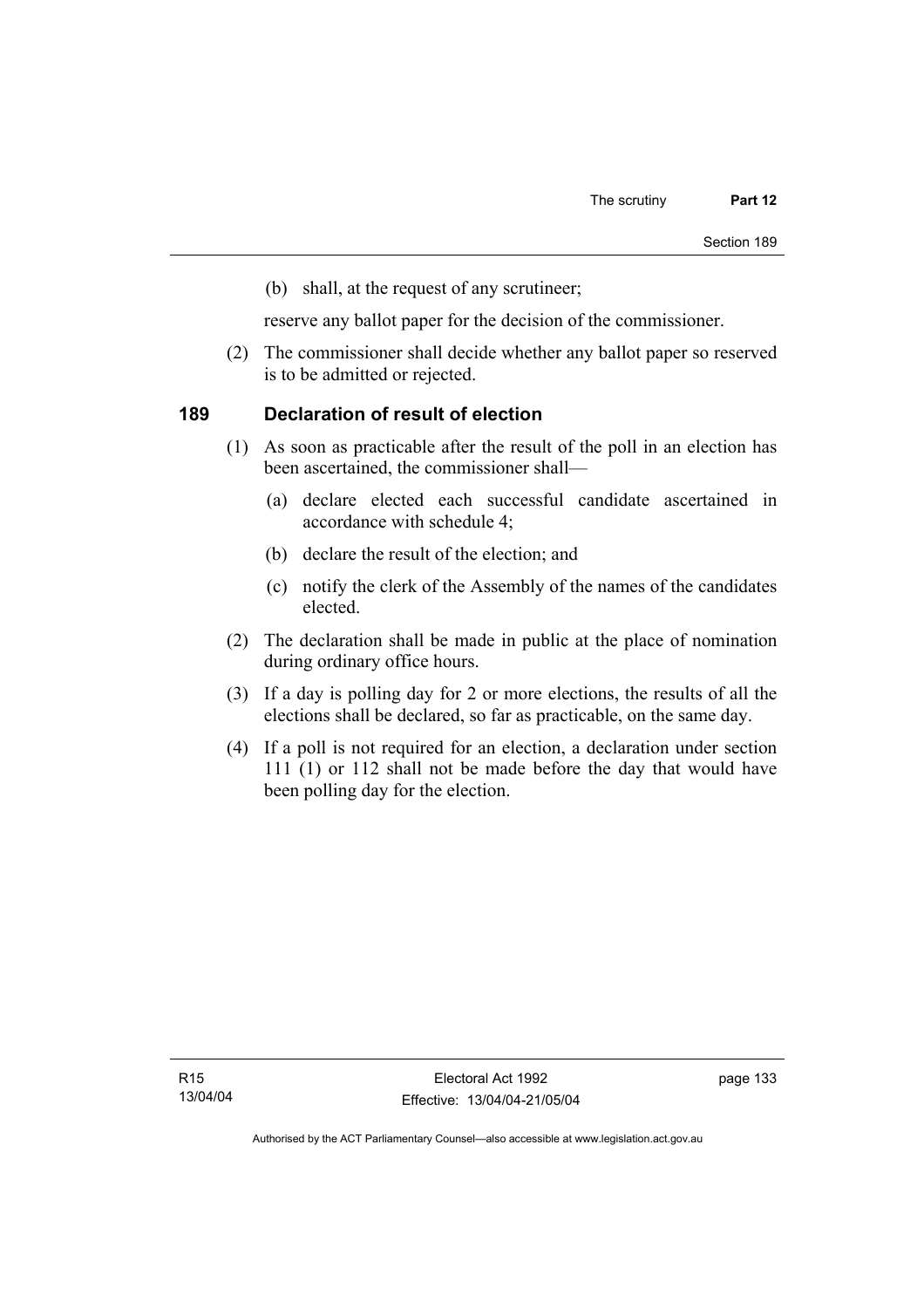#### **Part 13** Casual vacancies

Section 190

# **Part 13 Casual vacancies**

#### **190 Definitions for pt 13**

In this part:

*former MLA*, in relation to a casual vacancy, means the person who was elected to the seat in which the vacancy has occurred at the last election before the vacancy occurred.

*Speaker* includes—

- (a) if there is a vacancy in the office of Speaker—the Deputy Speaker; and
- (b) if there is a vacancy in the offices of Speaker and Deputy Speaker—the clerk of the Legislative Assembly.

#### **191 Notice of casual vacancy**

- $(1)$  If—
	- (a) the Speaker notifies the commissioner in writing that the seat of an MLA has become vacant otherwise than because of—
		- (i) the dissolution of the Assembly; or
		- (ii) the expiry of the term for which MLAs were elected at an election; or
		- (iii) the failure or partial failure of an election; and
	- (b) the commissioner is satisfied that it is practicable to fill the vacancy in accordance with section 194;

the commissioner shall publish a notice in a newspaper.

 (2) A notice published by the commissioner under subsection (1) shall—

R15 13/04/04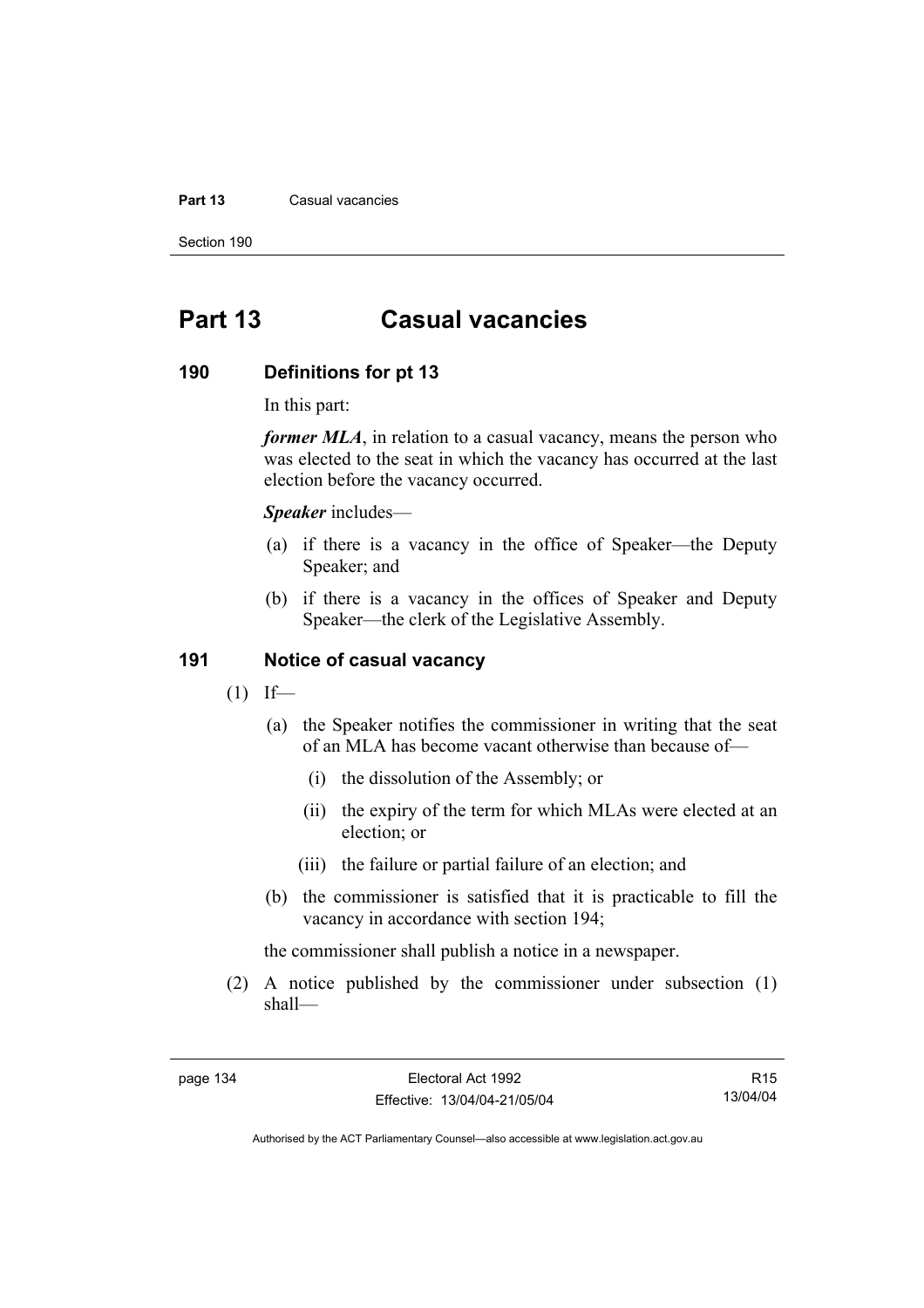- (a) contain a statement to the effect that—
	- (i) there is a casual vacancy in the Assembly; and
	- (ii) a person may apply to be a candidate in accordance with section 192; and
- (b) specify when, in accordance with section 192, applications close.
- (3) The commissioner shall, so far as practicable, give a copy of the notice to any person who, in the opinion of the commissioner, may be entitled to make an application under section 192 in relation to the vacancy.
- (4) If the commissioner is not satisfied that it is practicable to fill the vacancy in accordance with section 194, he or she shall inform the Speaker accordingly.

# **192 Candidates for casual vacancy**

- (1) A person may apply to be a candidate for a seat in relation to which a casual vacancy has occurred if—
	- (a) the person was a candidate in the last election for the electorate in which the vacancy has occurred; and
	- (b) the person was not elected; and
	- (c) he or she is an eligible person.
- (2) An application under subsection (1) shall—
	- (a) contain—
		- (i) a statement by the applicant that he or she consents to be an MLA if elected; and
		- (ii) a declaration by the applicant, made in the presence of an elector, that he or she is an eligible person; and

page 135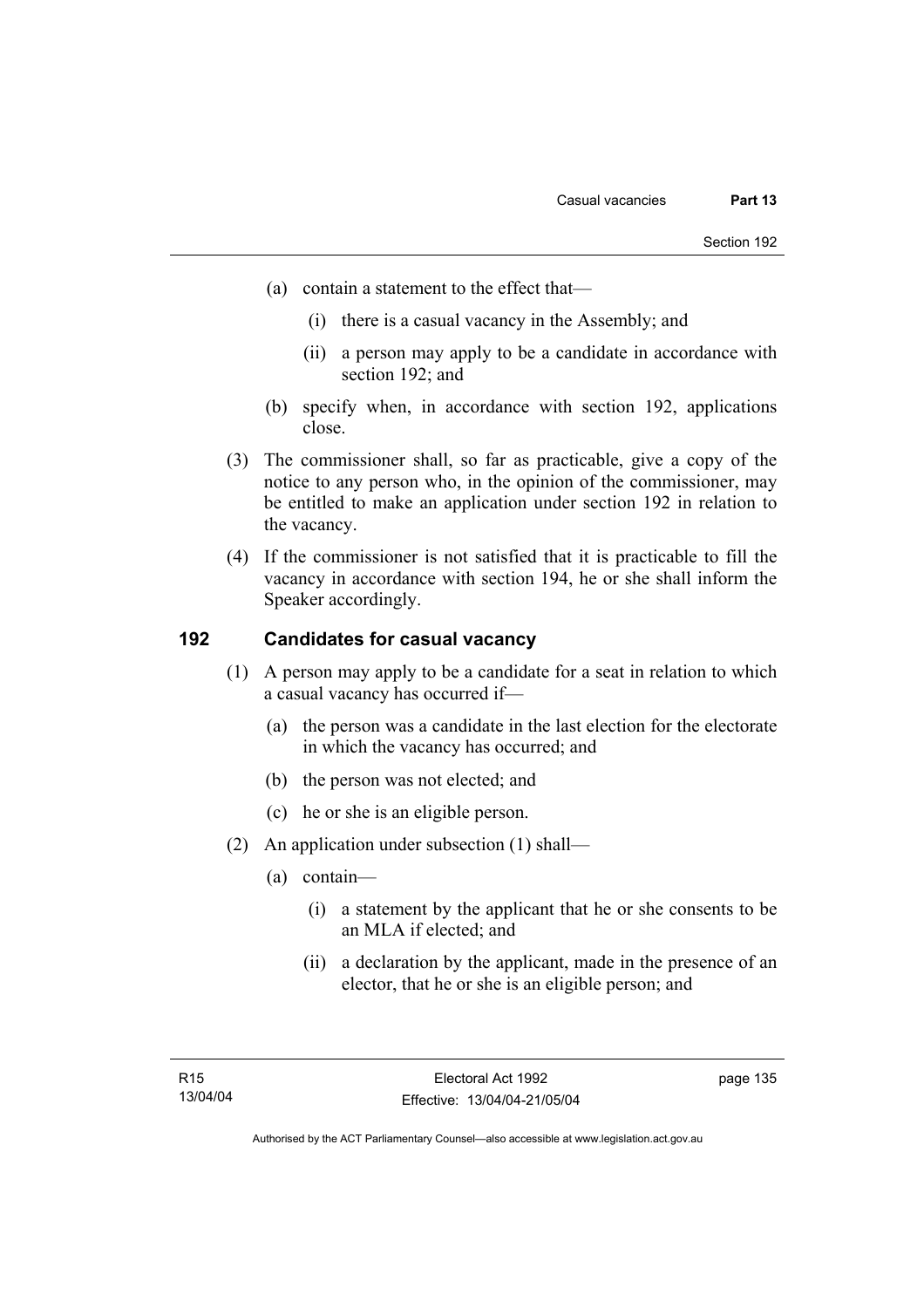#### **Part 13** Casual vacancies

Section 193

- (iii) the signature of the applicant and of the elector who witnessed the applicant's declaration; and
- (b) reach the commissioner before noon on the 10th day after the day on which notice of the vacancy was published in a newspaper in accordance with section 191 (1).
- *Note* If a form is approved under s 340A (Approved forms) for an application, the form must be used.
- (3) An applicant may withdraw his or her application by giving the commissioner written notice of withdrawal before applications close.
- (4) The commissioner shall reject a purported application that is not substantially in accordance with subsection (2) and give the person in relation to whom it was made written notice setting out the reasons for the rejection.
- (5) In this section:

*eligible person* means a person who—

- (a) is eligible to be an MLA; or
- (b) would, apart from section 103 (2) (b), be eligible to be an MLA.

# **193 Publication of candidates' details**

- (1) If 1 or more persons have applied to be a candidate in accordance with section 192, the commissioner shall, as soon as practicable after the close of applications—
	- (a) publicly produce all the applications and declare each person who has duly applied to be a candidate; and
	- (b) arrange for a notice containing particulars relating to each candidate (other than any suppressed address) to be displayed at the office of the commissioner.

R15 13/04/04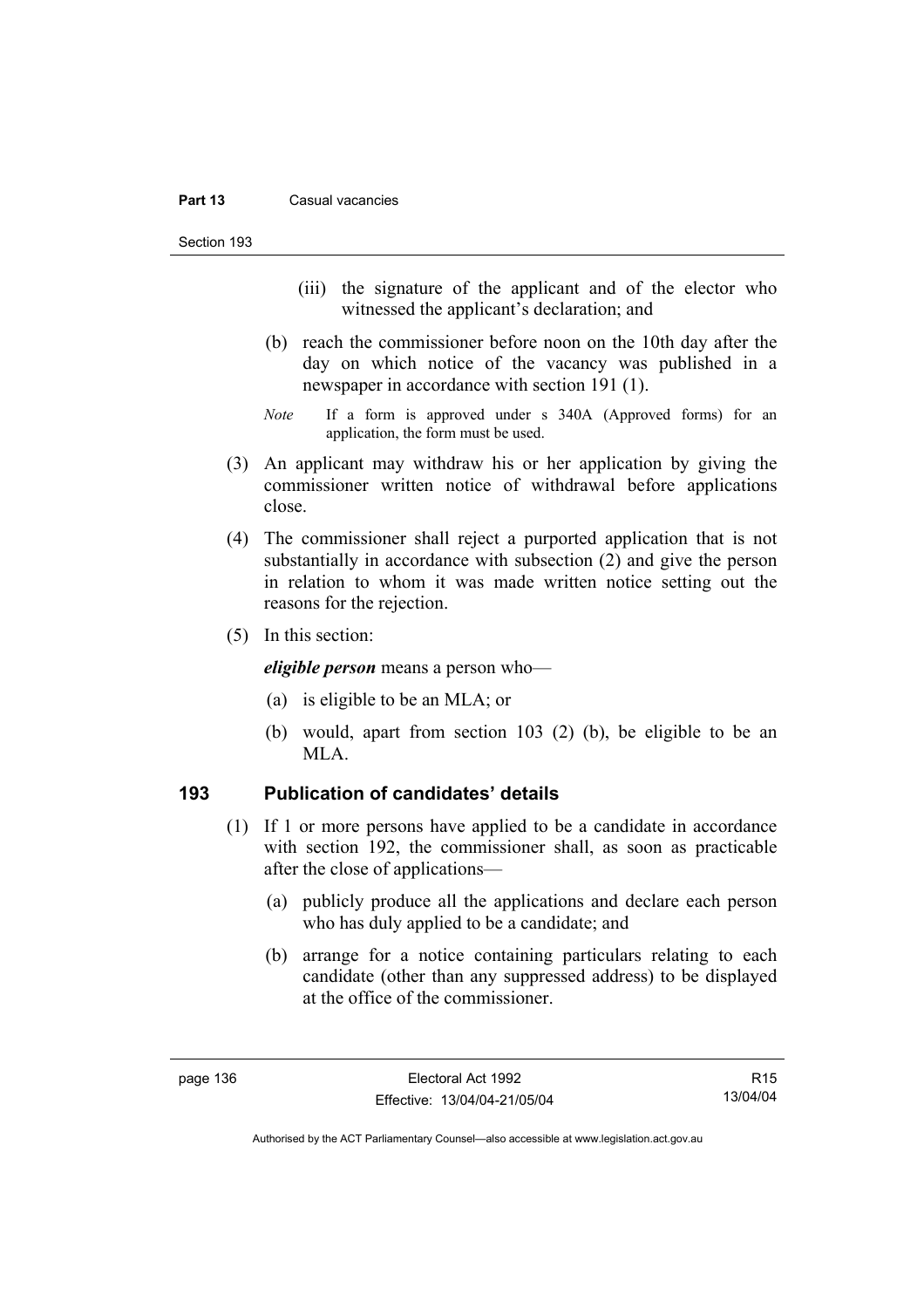(2) If there are no candidates in relation to a casual vacancy, the commissioner shall declare that there are no candidates and inform the Speaker accordingly.

## **194 Determination of candidate to fill vacancy**

- (1) If there is only 1 candidate in relation to a casual vacancy, the commissioner shall declare the candidate elected.
- (2) If there is more than 1 candidate in relation to a casual vacancy, the commissioner shall, as soon as practicable after making a declaration under section 193 (1) (a)—
	- (a) fix a time and place for a recount of the ballot papers counted for the former MLA at the last election at which he or she was elected; and
	- (b) give each candidate written notice of the time and place so fixed; and
	- (c) conduct the recount in accordance with schedule 4, part 4.3.

*Note* For how documents may be given, see *Legislation Act 2001*, pt 19.5.

- (3) The commissioner shall declare elected the successful candidate ascertained in accordance with schedule 4, part 4.3.
- (4) This Act applies, so far as practicable, to a recount under subsection (2) as if it were a scrutiny under part 12.

#### **195 Assembly nominees**

- $(1)$  If—
	- (a) the commissioner informs the Speaker that a casual vacancy has not been filled for a reason specified in section 191 (4) or 193 (2); and
	- (b) the Speaker notifies the commissioner that the Assembly has chosen a person to hold the vacant office as an MLA for the rest of the term of the former MLA;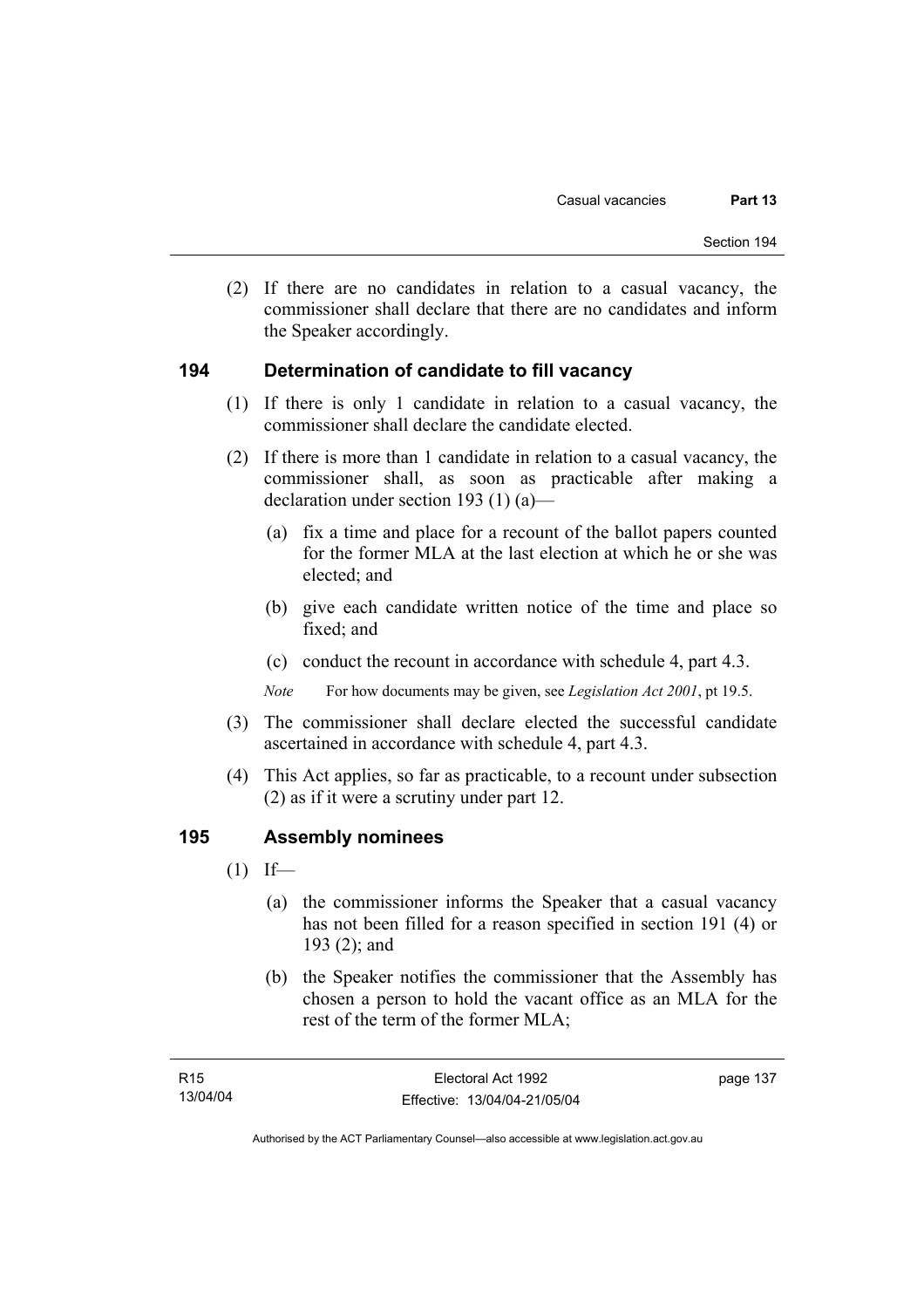#### **Part 13** Casual vacancies

#### Section 196

the commissioner shall declare elected the person chosen.

- (2) If the name of the former MLA appeared on the ballot paper for the last election as a party candidate, the person chosen to hold the vacant office shall be a member of the party who is nominated by the party.
- (3) If a person chosen in accordance with subsection (2) ceases to be a member of the party before the Assembly next meets after the declaration under subsection (1), the person shall be taken not to have been chosen.
- $(4)$  If—
	- (a) the name of the former MLA appeared on the ballot paper for the last election as a candidate other than a party candidate; or
	- (b) if subsection (2) would otherwise apply—there is no member of the relevant party available to be chosen;

the person chosen shall be a person who has not been a member of a registered party at any time during 12 months immediately before the time when the choice is made.

- (5) If a person chosen in accordance with subsection (4) becomes a member of a registered party before the Assembly next meets after the declaration under subsection (1), the person shall be taken not to have been chosen.
- (6) For subsection (3), a person shall not be taken to have ceased to be a member of a registered party merely because the party has ceased to exist or has been removed from the register of political parties.

#### **196 Term of office of MLA declared elected under pt 13**

The term of office of an MLA declared elected under—

- (a) section 194 (1) or (3); or
- (b) section 195 (1);

R15 13/04/04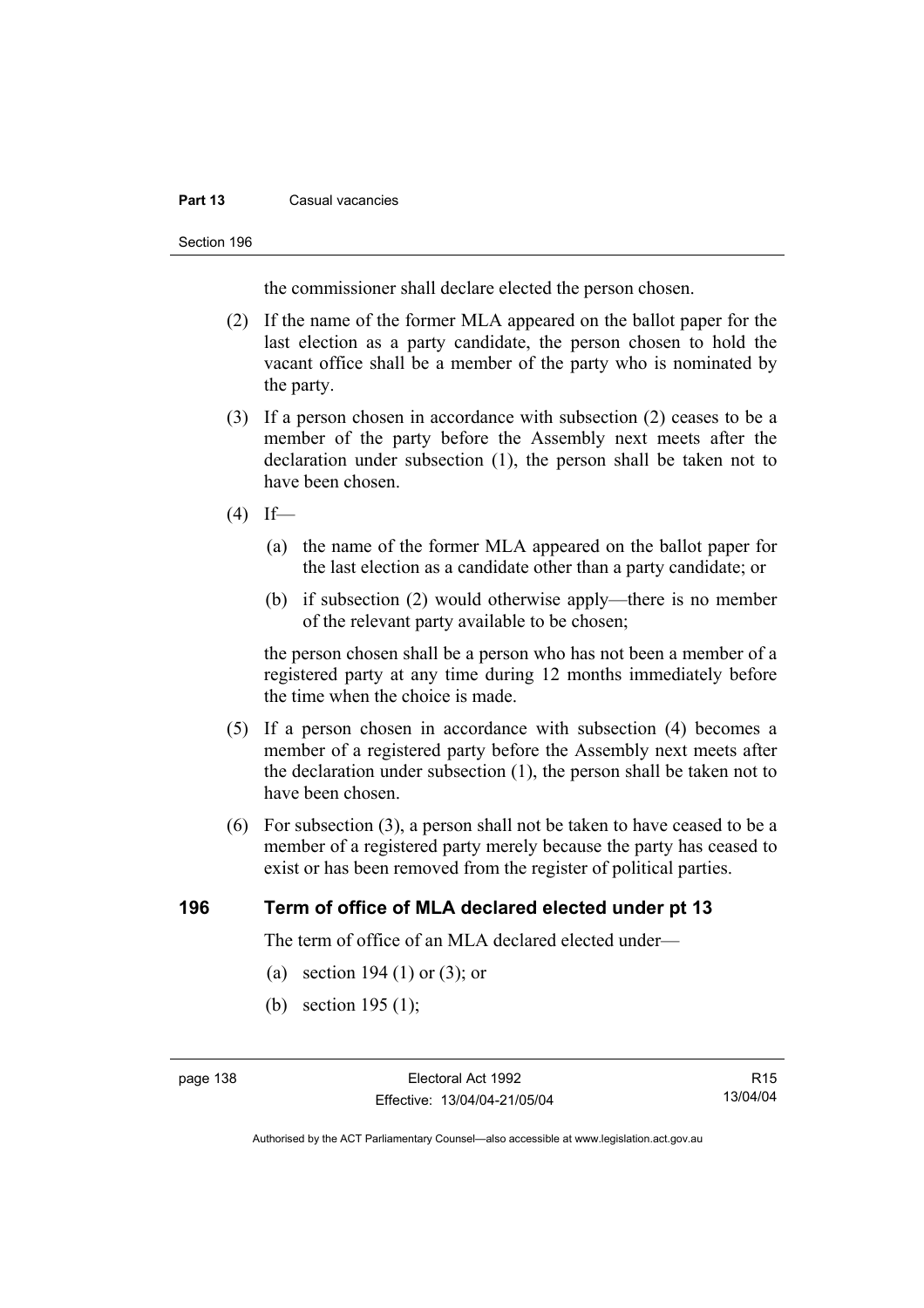begins at the end of the day when the election of the MLA is declared and, unless sooner ended by resignation or disqualification, or by dissolution of the Assembly, ends on the polling day for the next election.

# **197 Dissolution or pre-election period**

The commissioner shall not take any action, or any further action, under this part in relation to a casual vacancy after the Assembly is dissolved or a pre-election period begins in relation to the electorate in which the casual vacancy has occurred.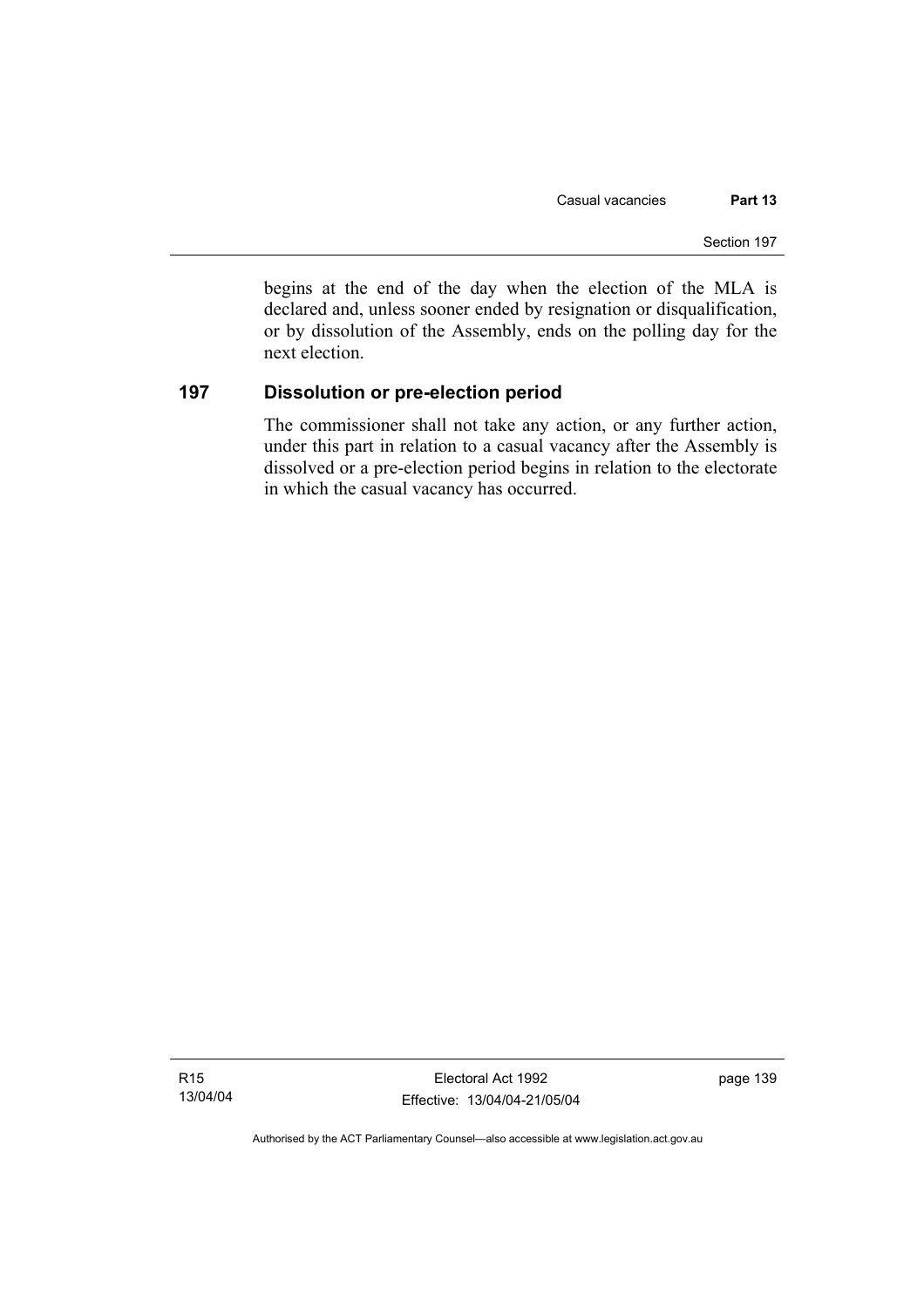# **Part 14 Election funding and financial disclosure**

# **Division 14.1 Preliminary**

#### **198 Definitions for pt 14**

In this part:

*amount* includes value.

*associated entity* means an entity that—

- (a) is controlled by 1 or more parties, ballot groups or MLAs; or
- (b) operates, completely or to a significant extent, for the benefit of 1 or more registered parties, ballot groups or MLAs.

*ballot group* means a registered ballot group.

*disclosure period*—see section 201.

*disposition of property* means any conveyance, transfer, assignment, settlement, delivery, payment or other alienation of property, and includes—

- (a) the allotment of shares in a company; and
- (b) the creation of a trust in property; and
- (c) the grant or creation of any lease, mortgage, charge, servitude, licence, power, partnership or interest in property; and
- (d) the release, discharge, surrender, forfeiture or abandonment (at law or in equity) of any debt, contract or thing in action or of any interest in property; and
- (e) the exercise by a person of a general power of appointment of property in favour of any other person; and

R15 13/04/04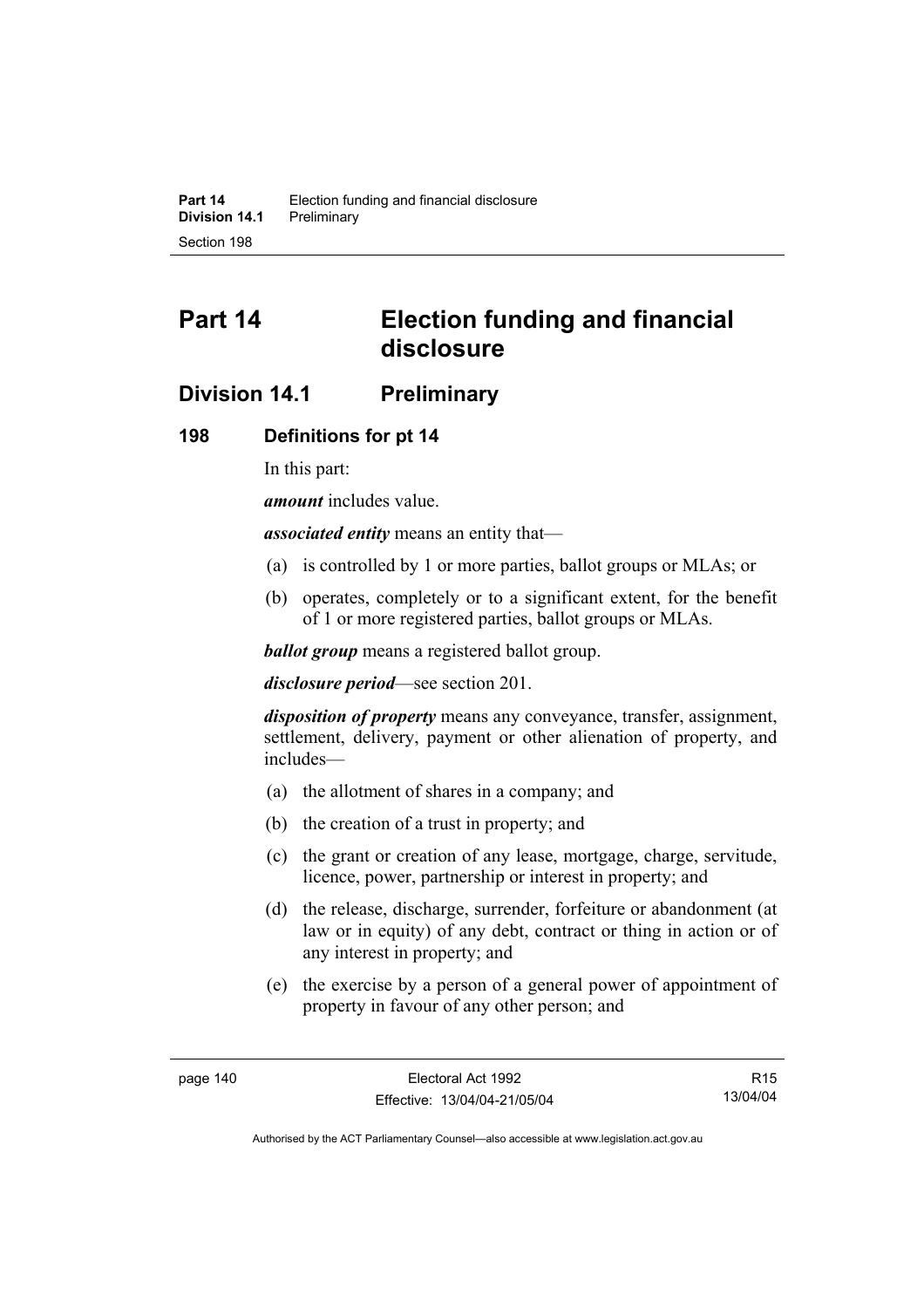(f) a transaction entered into by a person with intent to diminish (directly or indirectly) the value of the person's own property and to increase the value of the property of any other person.

*eligible vote*, in relation to an election, means a first preference recorded on a formal ballot paper in the election.

*entity* means—

- (a) an incorporated or unincorporated body; or
- (b) a trustee of a trust.

*financial controller*, in relation to an associated entity, means—

- (a) if the entity is a company—the secretary of the company; or
- (b) if the entity is the trustee of a trust—the trustee; or
- (c) in any other case—the person responsible for maintaining the financial records of the entity.

*gift* means a disposition of property made by a person to another person, being a disposition made without consideration in money or money's worth or with inadequate consideration, and includes the provision of a service (other than volunteer labour) for no consideration or for inadequate consideration, but does not include—

- (a) a disposition of property under a will; or
- (b) a payment under division 14.3; or
- (c) an annual subscription paid to a party by a person in relation to the person's membership of the party; or
- (d) for division 14.4 (Disclosure of donations) and in relation to a candidate—a gift made to or received by the candidate for the benefit of a party, ballot group or non-party group of which the candidate is a member.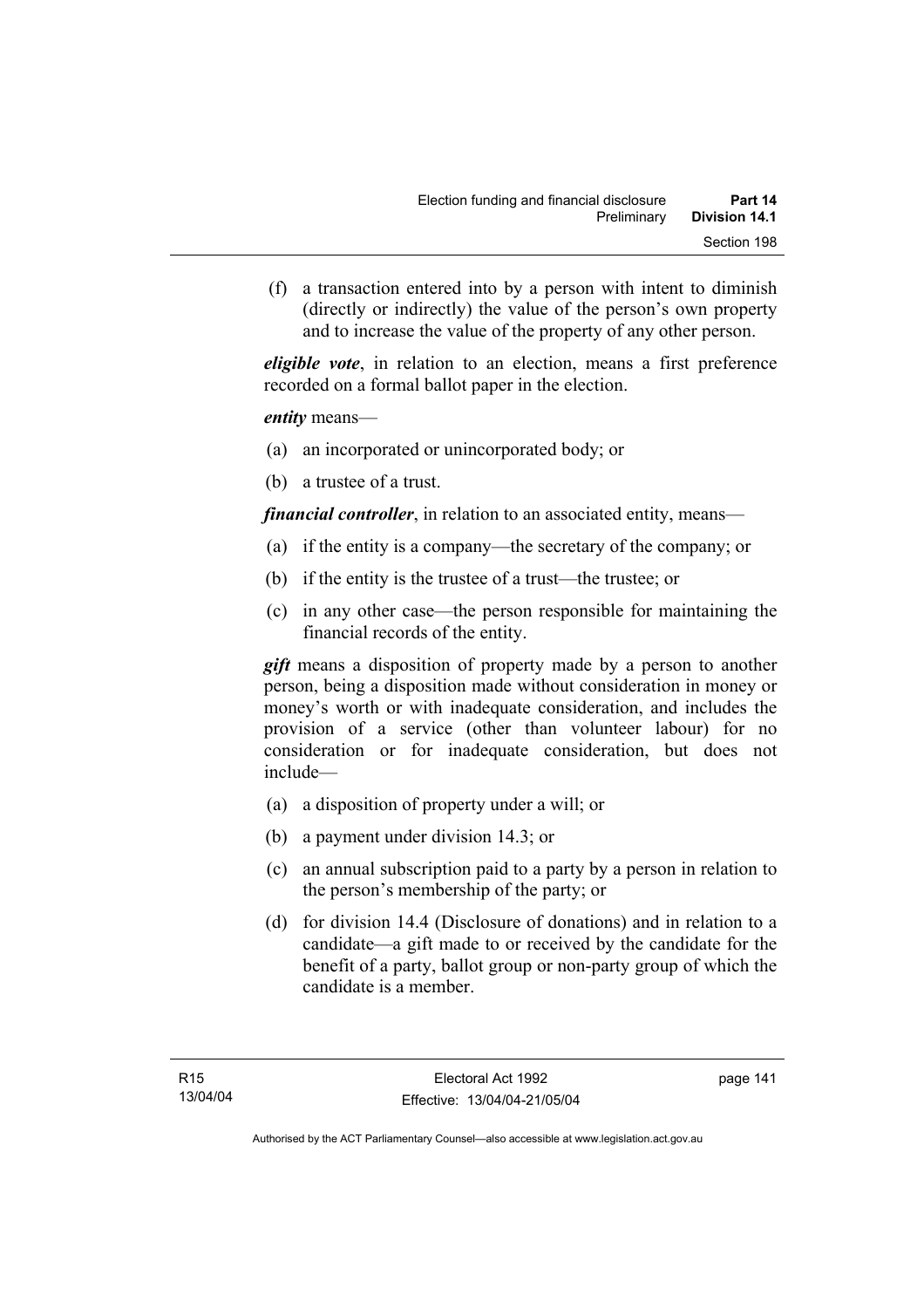*non-party group* means a group of non-party candidates whose names are grouped on a ballot paper under section 115 (2).

*party* means a registered party.

*property* includes money.

*register* means—

- (a) in relation to a reporting agent appointed by a party, ballot group or MLA—the register of party, ballot group and MLA reporting agents kept under section 205 (1); or
- (b) in relation to a reporting agent appointed by a candidate—the register of candidate reporting agents kept under section 205  $(2)$ .

*registered industrial organisation* means an organisation registered under the *Workplace Relations Act 1996* (Cwlth) or under a law of a State or another Territory providing for the registration of industrial organisations.

*reporting agent*, for a party, ballot group, MLA or candidate, means—

- (a) a person appointed by the party, group, MLA or candidate under section 203 (Appointed agents) and whose registration under section 205 (Registers of reporting agents) has not been cancelled; or
- (b) the person taken to be the reporting agent for the party, group, MLA or candidate under section 204 (Non-appointed agents).

# **198A Reference to things done by party or ballot group etc**

 (1) In this part, a reference to something done by or with the authority of a party is, if the party is not a corporation, a reference to things being done by or with the authority of members of the party on behalf of the party.

R15 13/04/04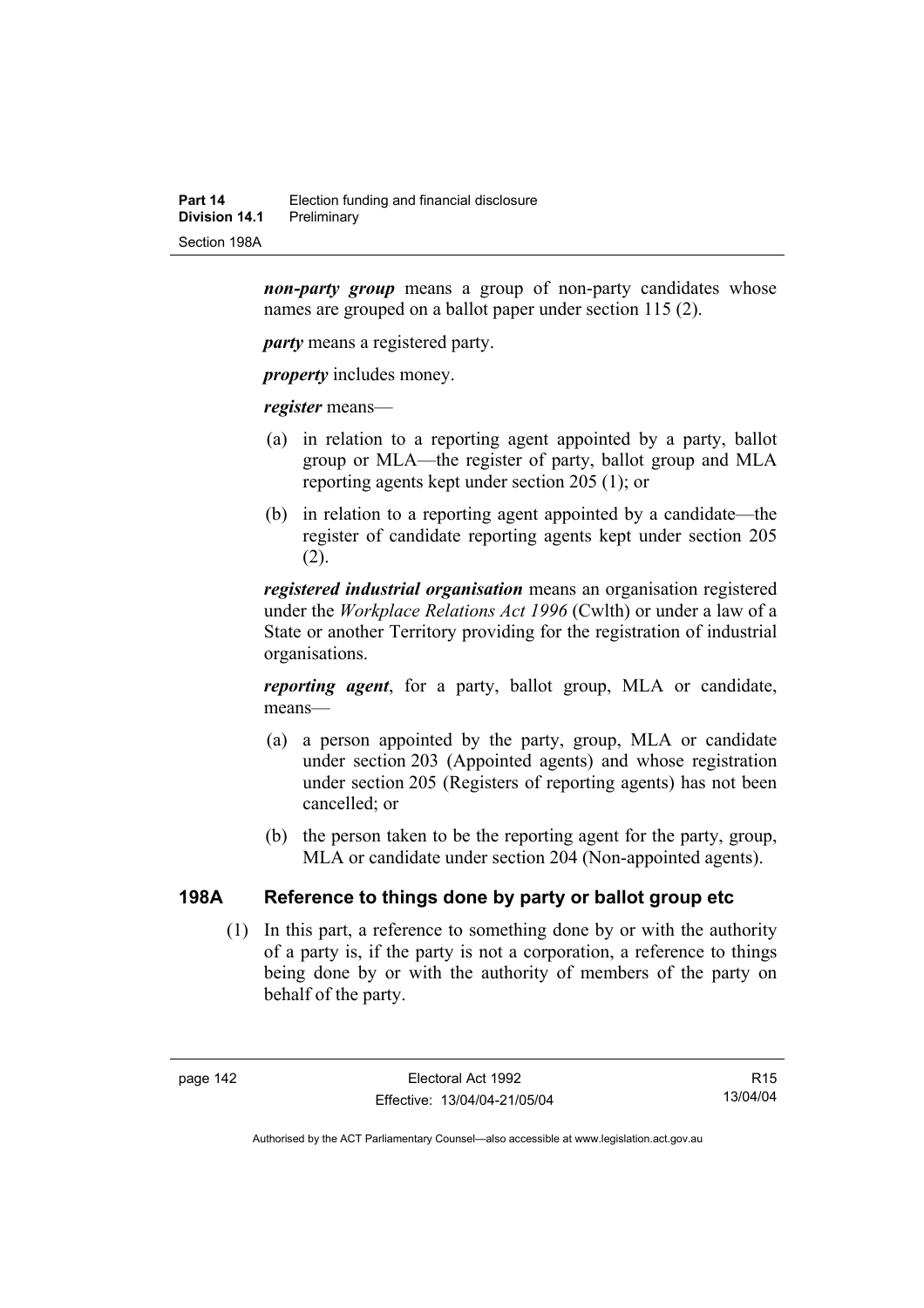- (2) In this part, a reference to things done by or with the authority of a ballot group is a reference to things done by or with the authority of—
	- (a) the sponsoring MLA; or
	- (b) a candidate nominated for election for the group acting on behalf of the group.

# **198B Candidate remains candidate after election**

For this part, a candidate is taken to remain a candidate for 30 days after the election in which the person was a candidate.

# **199 Related bodies corporate**

- (1) For this part, bodies corporate that are related shall be taken to be the same person.
- (2) In subsection (1):

*related*, in relation to 2 bodies corporate, means that one body corporate is—

- (a) a holding company; or
- (b) a subsidiary; or
- (c) a subsidiary of a holding company;

of the other body corporate.

# **200 Activities of campaign committees**

 (1) For division 14.4 (Disclosure of donations), division 14.5 (Disclosure of electoral expenditure) and division 14.6 (Annual returns), gifts received, expenditure incurred, and amounts received, paid or owed, by or on behalf of the campaign committee of a party candidate or ballot group candidate are taken to be incurred, paid or owed by the party or group.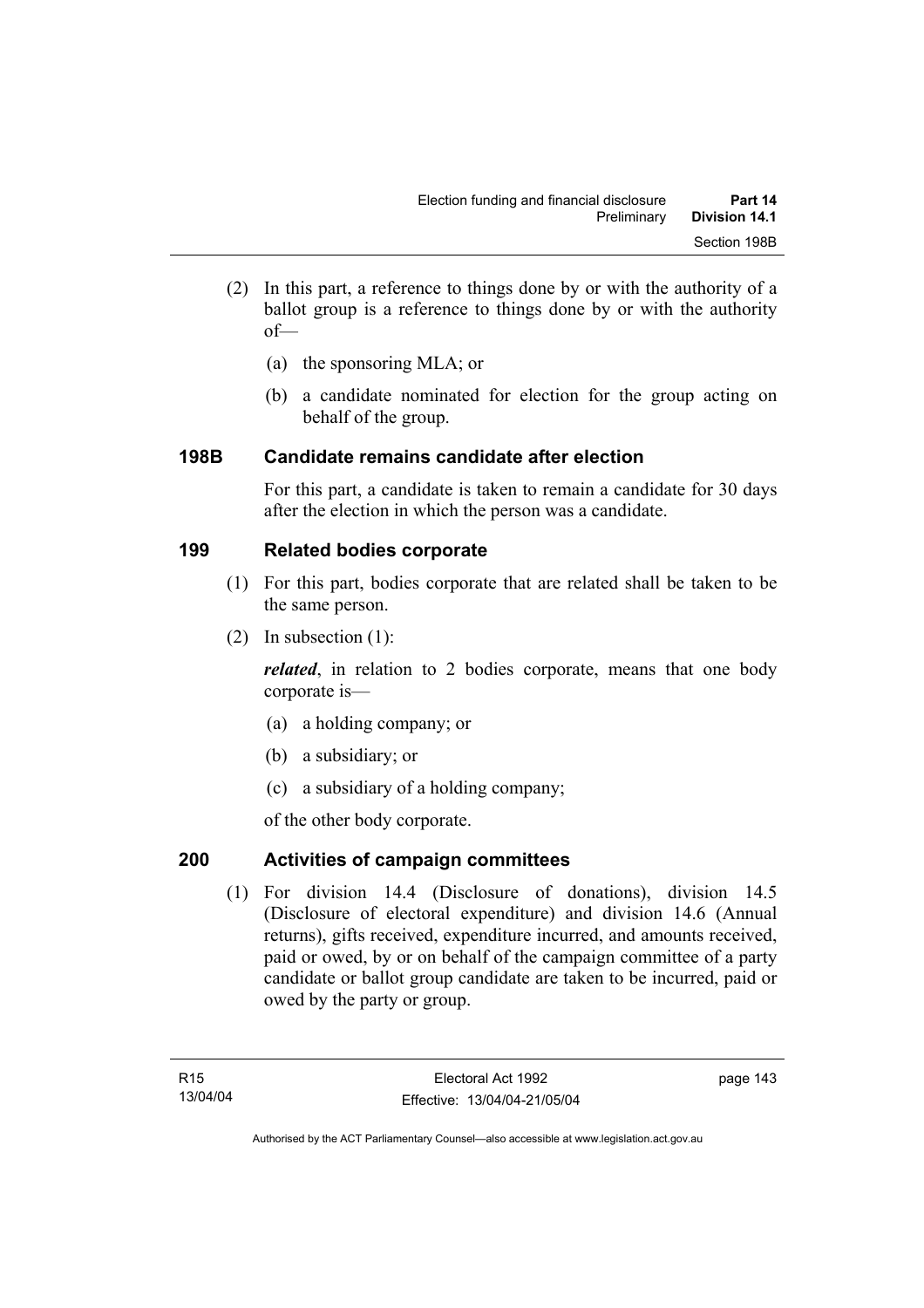(2) In subsection (1):

*campaign committee* means a body of persons appointed, or engaged, to form a committee to assist the campaign of a candidate.

## **201 Disclosure periods**

- (1) For this part, the *disclosure period* in relation to an election is the period beginning on the disclosure day and ending at the end of the 30th day after polling day.
- (2) In subsection (1):

*disclosure day*, in relation to an election, means—

- (a) for a candidate who was a candidate in an election the polling day for which was within 5 years before polling day for the firstmentioned election—the 31st day after polling day for the last election before the firstmentioned election; or
- (b) for a candidate to whom paragraph (a) does not apply—
	- (i) if the candidate won party or ballot group preselection, or endorsement, for the election—the day when preselection, or endorsement, was won; or
	- (ii) in any other case—the earlier of the following days:
		- (A) the day when the person publicly announced that he or she would be a candidate in the election; or
		- (B) the day when the person was nominated in accordance with section 105; or
- (c) for a person to whom, or body to which, section 220 or 221 applies—the 31st day after polling day for the last previous election; or
- (d) for a non-party group that contested the previous general election—the 31st day after polling day for that election; or

| eadc |  |
|------|--|
|------|--|

R15 13/04/04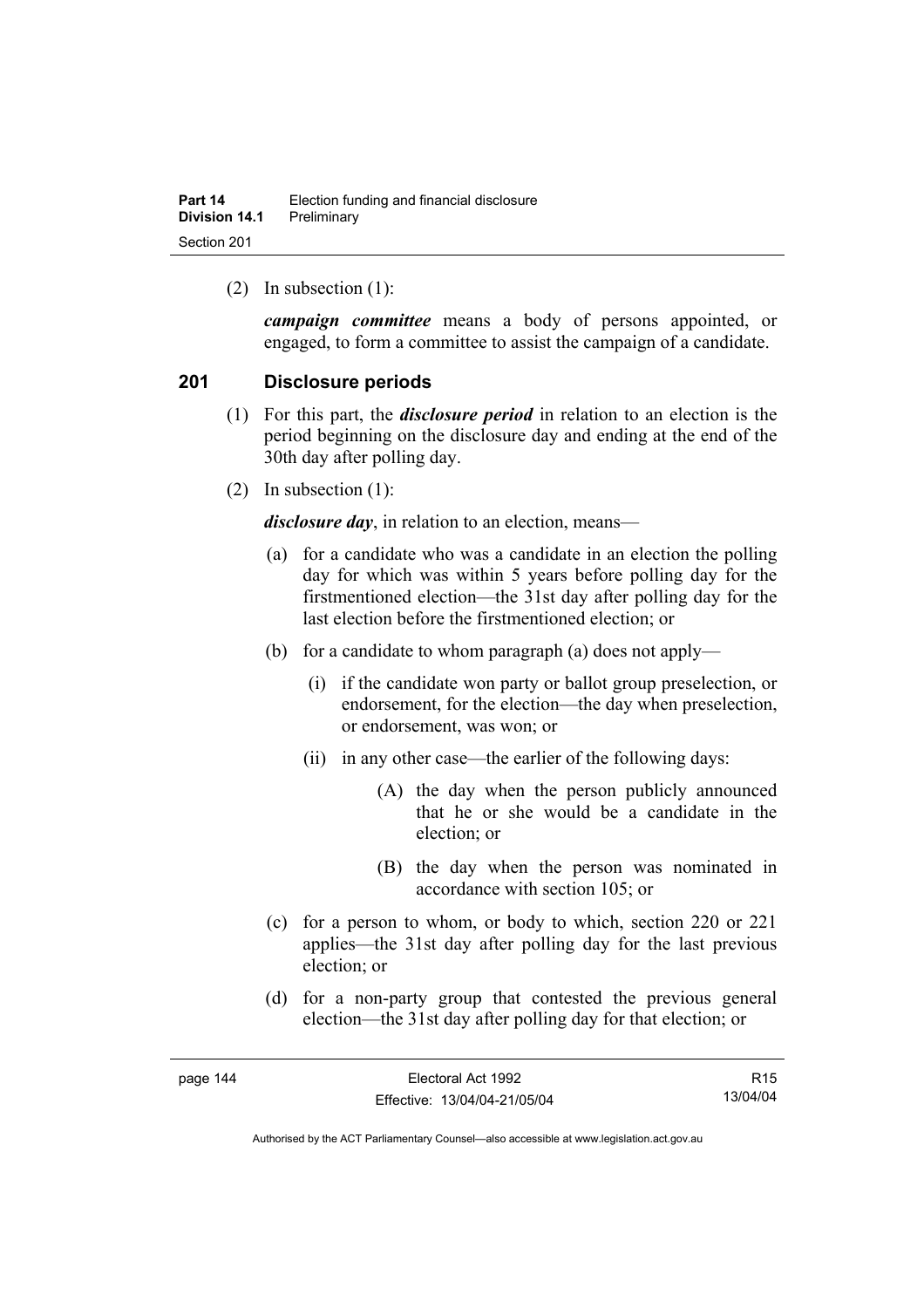- (e) for a non-party group to which paragraph (d) does not apply the earlier of the following days:
	- (i) the day when the group publicly announced that it would contest the election;
	- (ii) the day when the candidates comprising the group requested that their names be grouped on the ballot paper in accordance with section 115.

# **202 Gifts—determination of amounts**

For this part, the regulations may prescribe principles for determining the amount of a gift that consists of, or includes, a disposition of property other than money.

# **Division 14.2 Reporting agents**

## **203 Appointed agents**

- (1) A party, non-party group, MLA or candidate may appoint a reporting agent.
- (2) The sponsoring MLA for a ballot group may appoint a reporting agent for the group.
- (3) The appointment of a reporting agent under subsection (1) or (2) has no effect unless—
	- (a) the person appointed is an adult; and
	- (b) written notice of the appointment is given to the commissioner—
		- (i) if the appointment is made by a party—by the secretary of the party; or
		- (ii) if the appointment is made by a non-party group—by a member of the group; or

page 145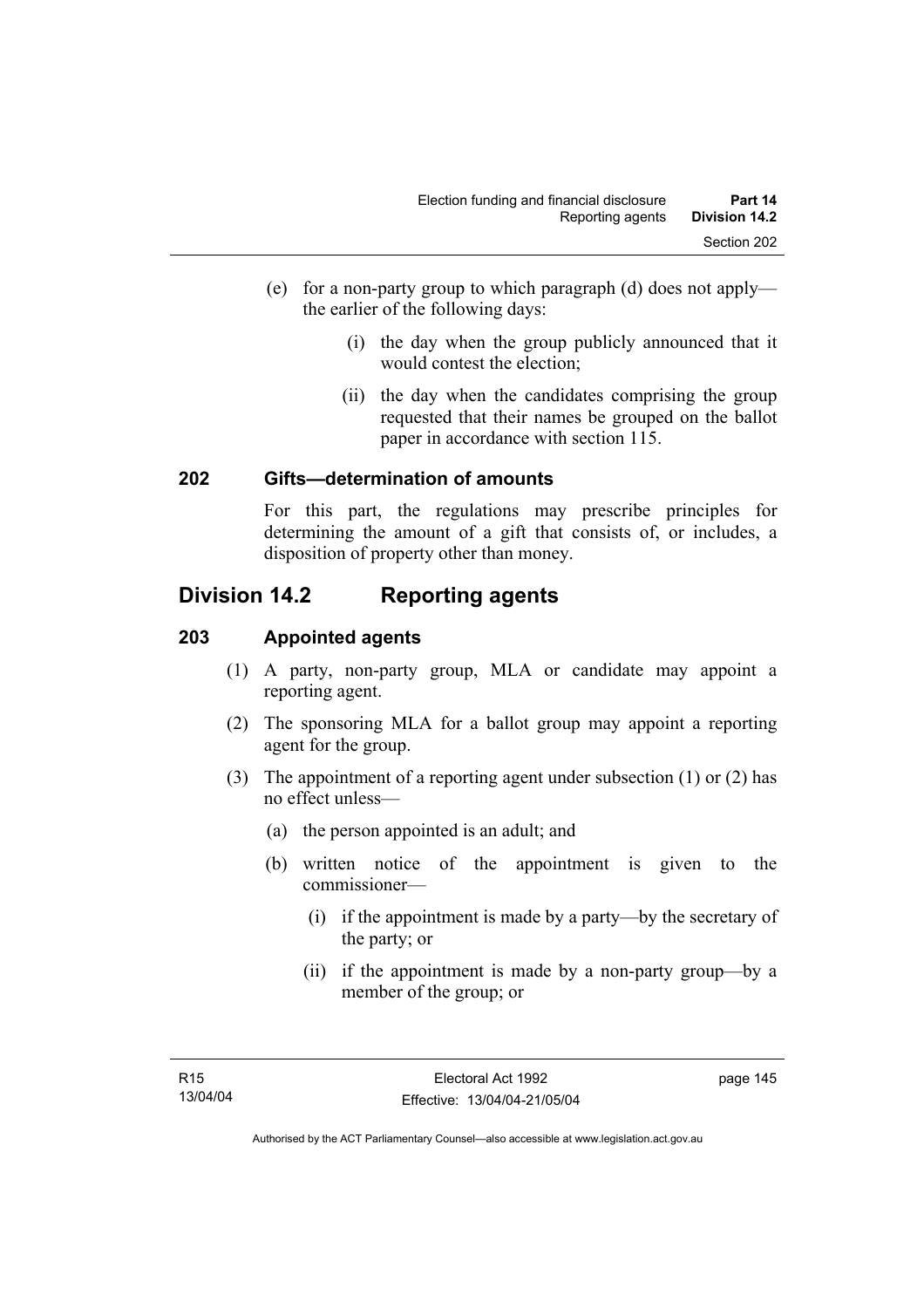- (iii) in any other case—by the MLA or candidate making the appointment; and
- (c) the name, address and date of birth of the person appointed are set out in the notice; and
- (d) the person appointed has consented in writing to the appointment.
- *Note* For how documents may be given, see *Legislation Act 2001*, pt 19.5.
- (4) If a party or ballot group ceases to be registered under part 7 (Registration of political parties and ballot groups) and, immediately before it ceased to be registered, a person was its reporting agent under subsection  $(1)$  or  $(2)$ , the person is taken to continue to be its reporting agent as if it had continued to be registered.
- (5) A person taken to be a reporting agent in accordance with subsection (4) or section 204 (2) is taken to continue in the position until the person resigns from the position with the commissioner's consent.

#### **204 Non-appointed agents**

- (1) If there is no appointment in force under section 203 (Appointed agents) in relation to a party or ballot group, the registered officer of the party or ballot group is taken to be its reporting agent.
- (2) If a party or ballot group ceases to be registered under part 7 (Registration of political parties and ballot groups) and no-one is taken under section 203 (4) to be its reporting agent, the person who was its registered officer immediately before it ceased to be registered is taken to be its reporting agent as if it had continued to be registered.
- (3) If there is no appointment in force under section 203 in relation to a non-party group, each member of the group shall be taken to be a reporting agent for the group.

R15 13/04/04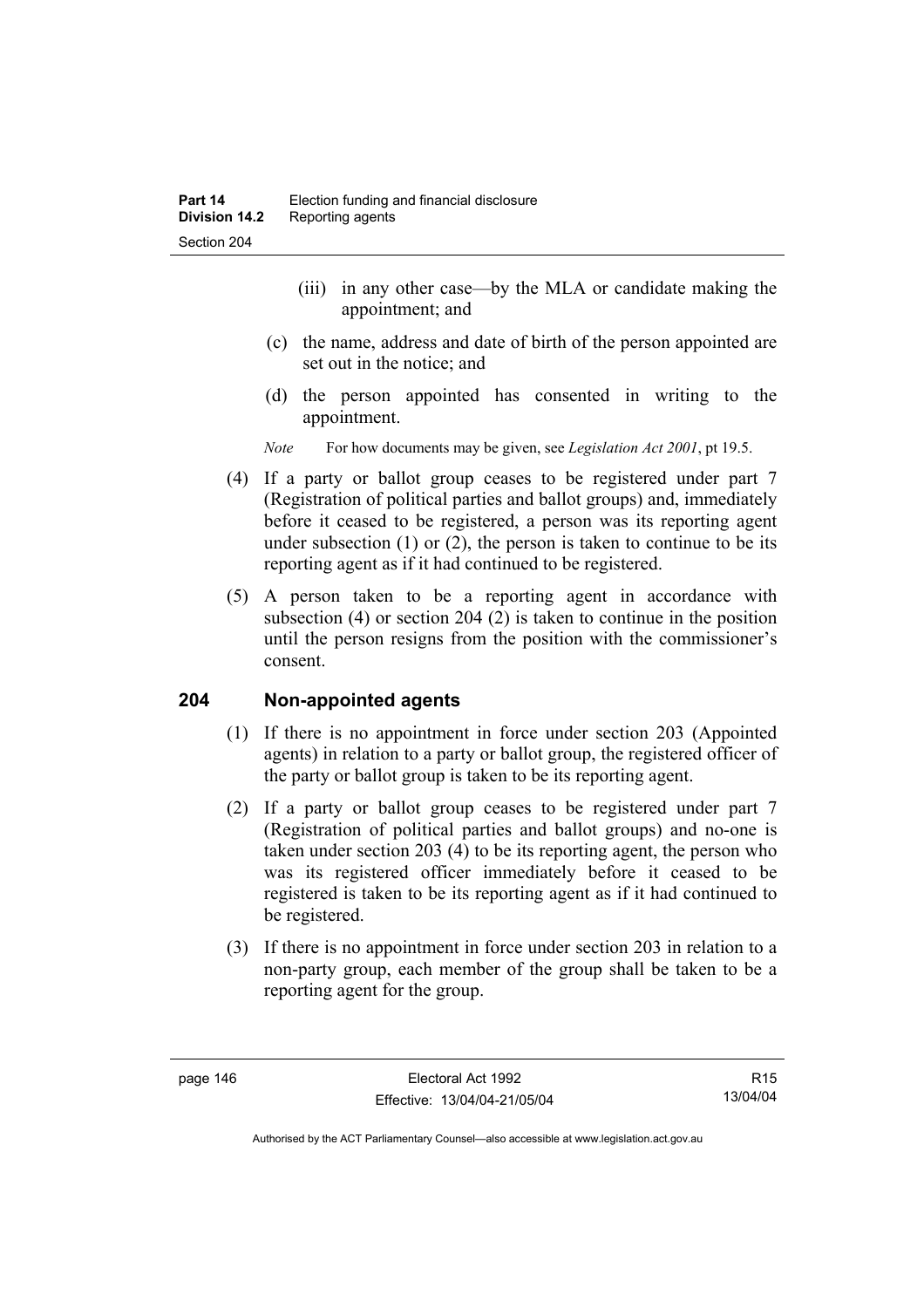- (4) If there is no appointment under section 203 in force in relation to an MLA, the MLA shall be taken to be his or her own reporting agent.
- (5) If there is no appointment under section 203 in force in relation to a candidate, the candidate shall be taken to be his or her own reporting agent.

# **205 Registers of reporting agents**

- (1) The commissioner must keep a register called the register of party, ballot group and MLA agents.
- (2) The commissioner shall keep a register called the register of nonparty group and candidate reporting agents.
- (3) The commissioner shall register the name and address of each reporting agent appointed in accordance with section 203 in the appropriate register.
- (4) The commissioner shall cancel the registration of a reporting agent if—
	- (a) the person gives the commissioner written notice that he or she has resigned the appointment; or
	- (b) the MLA, candidate or secretary of the party that appointed the person gives the commissioner written notice that the person has ceased to be the reporting agent; or
	- (c) for a ballot group—the sponsoring MLA gives the commissioner written notice that the person has ceased to be the reporting agent; or
	- (d) it comes to the commissioner's notice that the person can no longer exercise the functions of a reporting agent.
- (5) If a registered reporting agent dies, the MLA, candidate, secretary of the party, or sponsoring MLA of the ballot group, that appointed the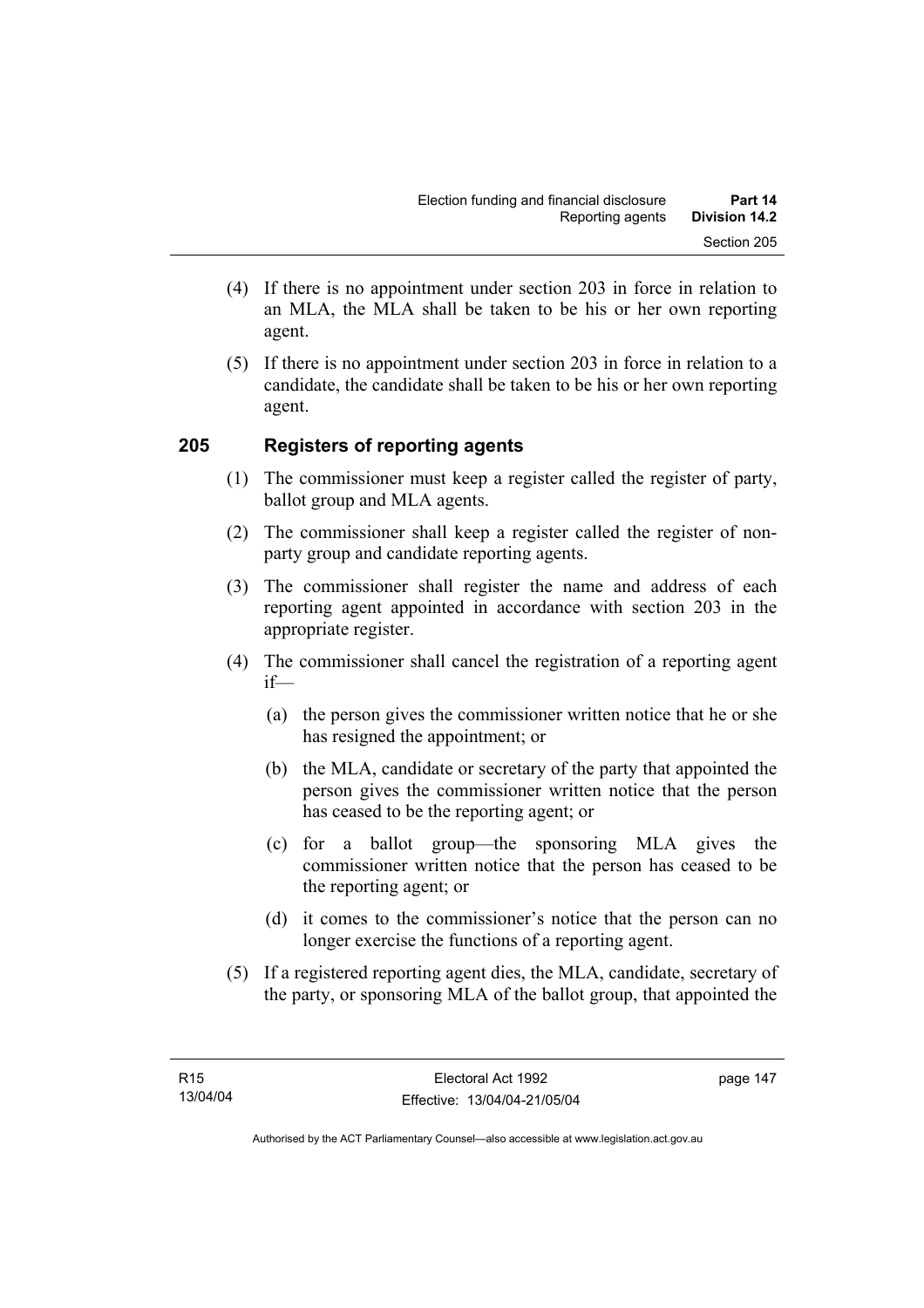agent must give the commissioner written notice within 28 days after the day of the death.

# **Division 14.3 Election funding**

#### **206 Who eligible votes are cast for**

For this division—

- (a) an eligible vote cast for a party candidate or ballot group candidate is taken to be cast for the party or ballot group and not for the candidate; and
- (b) an eligible vote cast for a member of a non-party group is taken to be cast for the group and not for the member.

# **207 Entitlement to funds**

(1) In this section:

*index number*, in relation to a quarter, means the all groups consumer price index number, being the weighted average of the 8 capital cities, published by the Australian statistician in relation to that quarter.

*relevant period* means the period of 6 months beginning on 1 January 1994 and each subsequent period of 6 months.

- (2) The prescribed amount is payable for each eligible vote cast for a party, ballot group, non-party group or candidate in an election.
- (3) The prescribed amount is—
	- (a) if polling day occurred during the relevant period beginning 1 January 1994—100 cents;
	- (b) if polling day occurred during a subsequent relevant period beginning on 1 January—an amount calculated as follows:

$$
\frac{\text{INS}}{\text{INM}} \times P
$$

page 148 Electoral Act 1992 Effective: 13/04/04-21/05/04

R15 13/04/04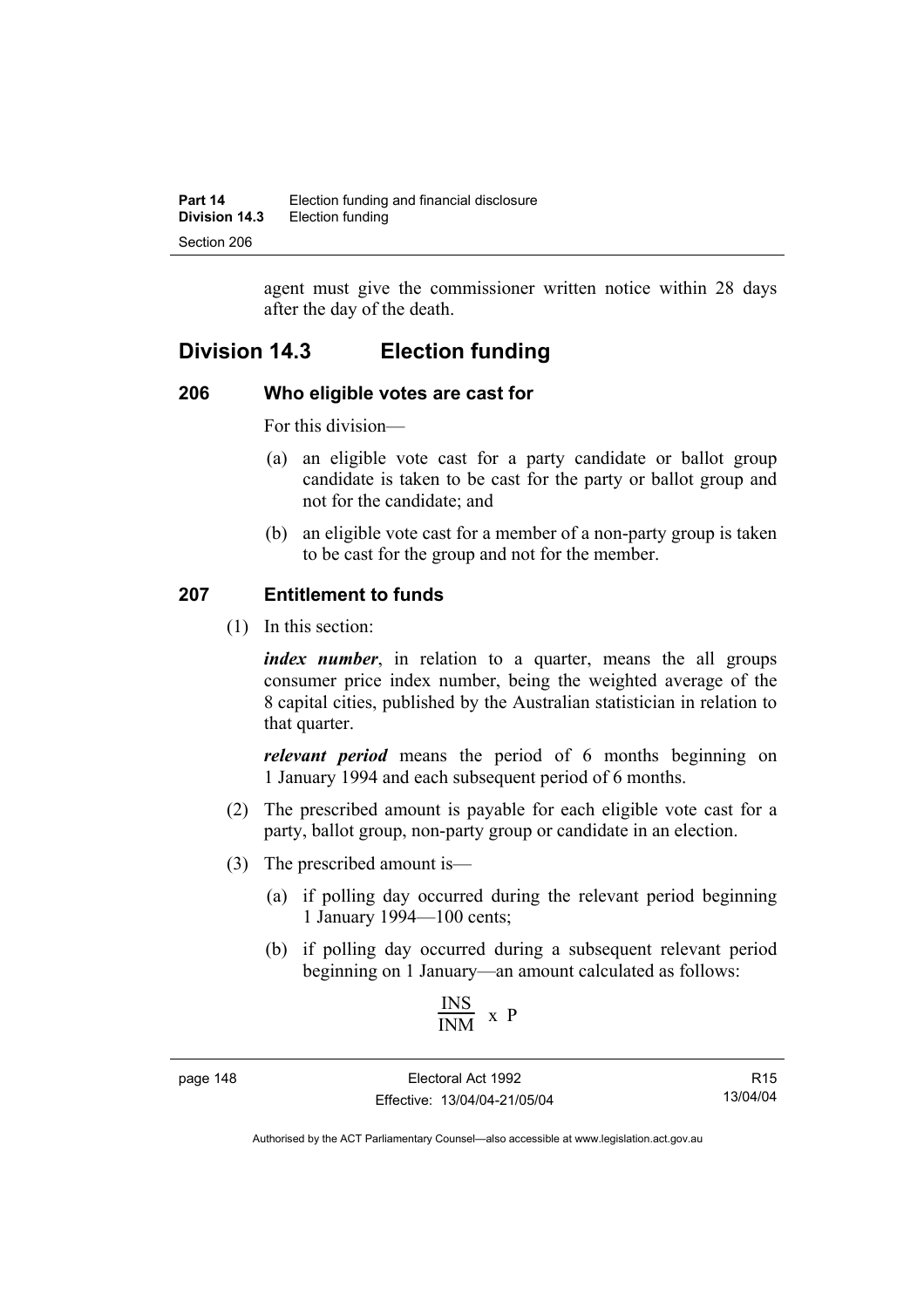where:

*INS* means the index number for the last previous September quarter.

*INM* means the index number for the last previous March quarter.

*P* means the prescribed amount in relation to the last previous relevant period; or

- (c) in relation to a subsequent relevant period beginning on 1 July—an amount calculated as follows:
	- INM  $\frac{1}{1}$  x P

where:

*INM* means the index number for the last previous March quarter.

*INS* means the index number for the last previous September quarter.

*P* means the prescribed amount in relation to the last previous relevant period.

- (4) An amount prescribed, or fraction used to calculate the amount, under subsection  $(3)$  (b) or  $(c)$ —
	- (a) if the amount or fraction, if calculated to 4 decimal points, would end with a number greater than 4—shall be calculated to 3 decimal places and increased by 0.001; or
	- (b) in any other case—shall be calculated to 3 decimal places.
- (5) Subject to subsection (6), if the Australian statistician publishes an index number in relation to a quarter in substitution for an index number previously published in relation to that quarter, the publication of the later index number shall be disregarded for this section.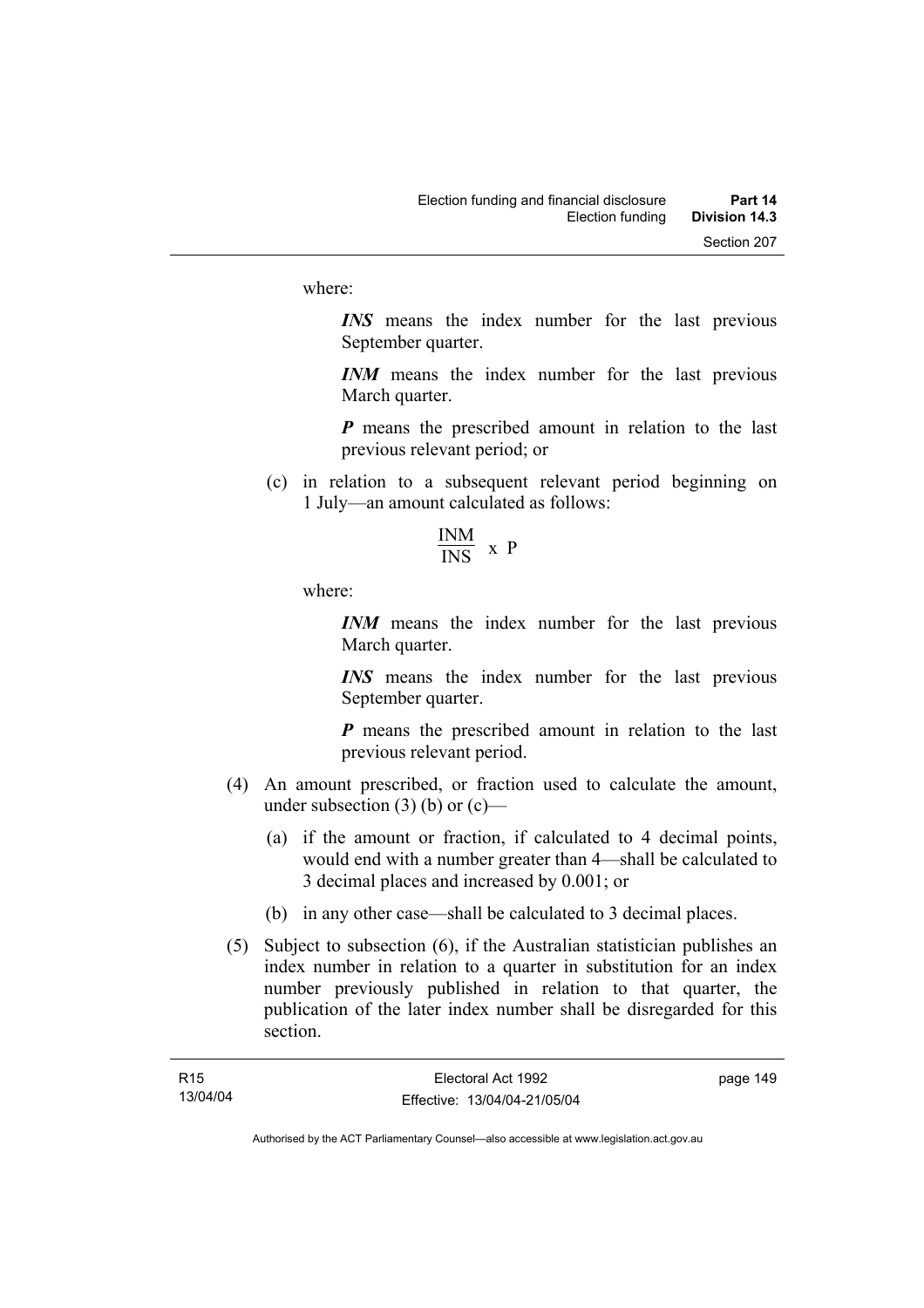| Part 14              | Election funding and financial disclosure |
|----------------------|-------------------------------------------|
| <b>Division 14.3</b> | Election funding                          |
| Section 208          |                                           |

 (6) If the Australian statistician changes the reference base for the consumer price index, then, in applying this section after the change, regard shall be had only to index numbers published in terms of the new reference base.

## **208 Threshold**

- (1) A payment under this division may only be made for the votes cast for a candidate in an election if the number of eligible votes cast in the candidate's favour is at least 4% of the number of eligible votes cast in the election by the electors of the electorate for which the candidate was nominated.
- (2) A payment under this division may only be made for the votes cast for a party or ballot group in an election by the electors of an electorate if the number of eligible votes cast in the party's or ballot group's favour is at least 4% of the number of eligible votes cast by those electors in that election.
- (3) A payment under this division may only be made for the votes cast for a non-party group in an election by the electors of an electorate if the number of eligible votes cast in the group's favour is at least 4% of the number of eligible votes cast by those electors in that election.

# **212 Making of payments**

- (1) If an amount is payable under this division for votes cast in an election for 1 or more candidates endorsed by a party or ballot group, the commissioner must make the payment to the registered officer of the party or ballot group.
- (2) If an amount is payable under this division in relation to votes cast for 1 or more candidates who are members of a non-party group, the commissioner shall—
	- (a) if the members of the group have, by written notice given to the commissioner, appointed a person to receive payments

R15 13/04/04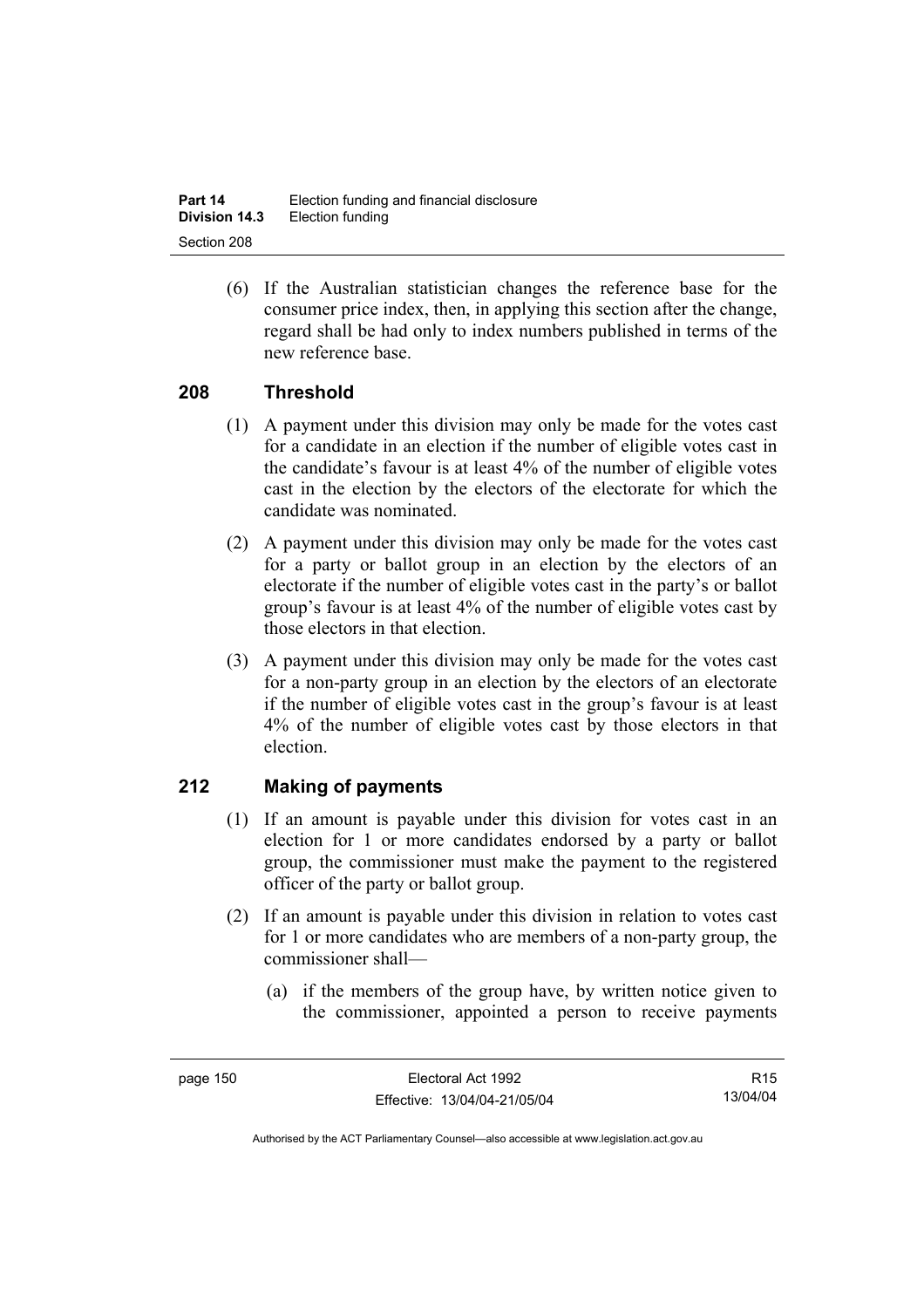under this division on behalf of the group—pay the amount to the person so appointed; or

- (b) in any other case—pay the amount to the members of the group proportionately according to the number of eligible votes cast for each member.
- (3) If an amount is payable under this division for votes cast in an election for a candidate who was not endorsed by a party or ballot group for the election and was not a member of a non-party group, the commissioner must make the payment to the candidate.
- (4) If a payment is made under this section and the recipient is not entitled to receive the whole or a part of the amount paid, the amount or the part of the amount may be recovered by the Territory as a debt due.

# **214 Death of candidate**

- (1) If a candidate for whom eligible votes were cast in an election dies, a payment under this division in relation to the eligible votes cast for the candidate may be made despite the death of the candidate.
- (2) If a candidate referred to in subsection (1) was not—
	- (a) endorsed by a party or ballot group for the election; or
	- (b) a member of a non-party group in relation to which an appointment under section 212 (2) (a) was in effect at the time of his or her death;

the payment may be made to the legal personal representative of the deceased candidate.

# **215 Application voluntary**

Nothing in this division shall be taken to require a person to accept payment of an amount payable under section 207.

page 151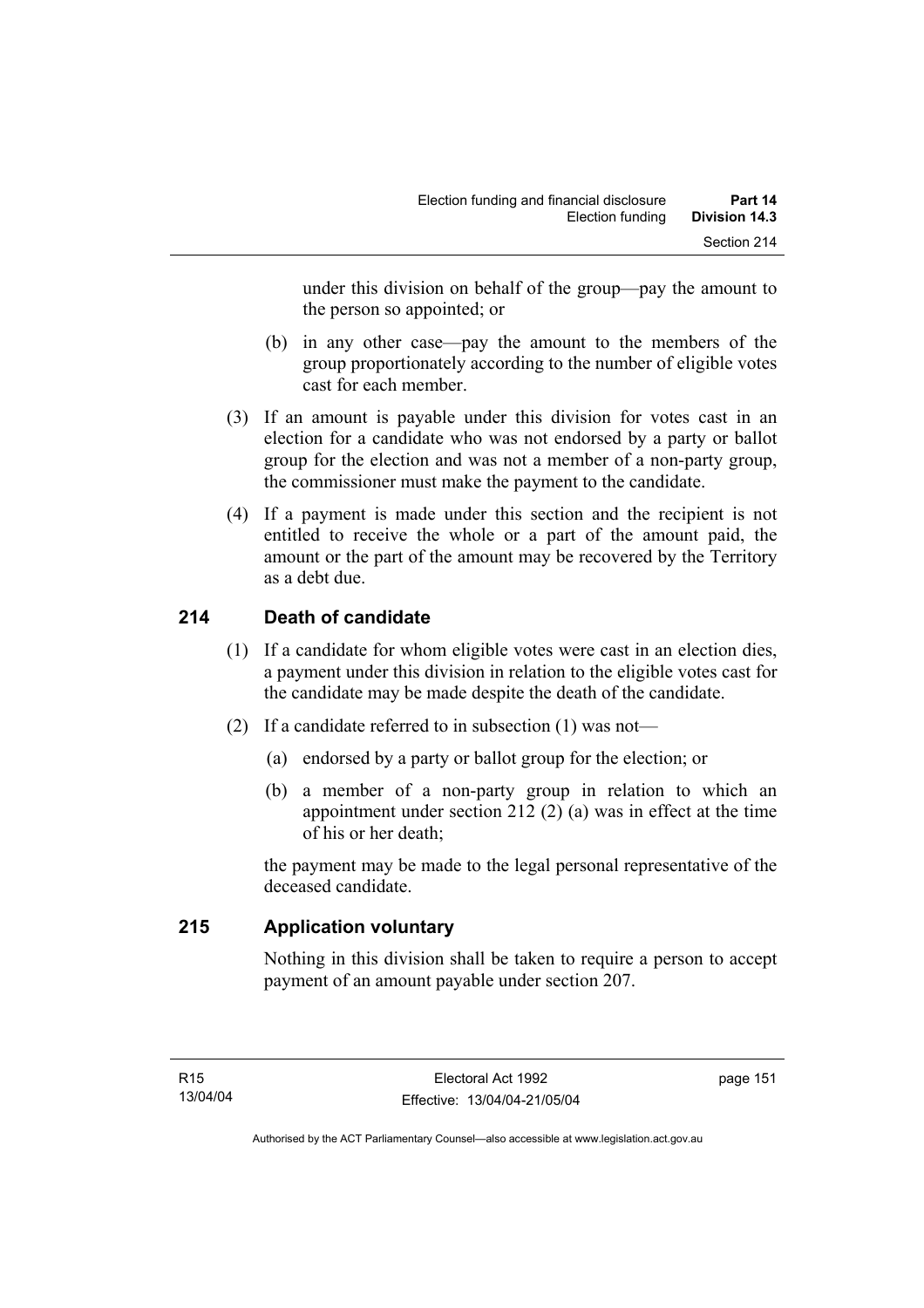# **Division 14.4 Disclosure of donations**

## **216 Meaning of** *defined details* **for div 14.4**

In this division:

*defined details*, in relation to a gift, means—

- (a) for a gift made on behalf of the members of an unincorporated association, other than a registered industrial organisation—
	- (i) the name of the association; and
	- (ii) the names and addresses of the members of the executive committee (however described) of the association;
- (b) for a gift from a trust fund or the funds of a foundation—
	- (i) the names and addresses of the trustees of the fund or foundation; and
	- (ii) the name, title or description of the trust fund or foundation; or
- (c) in any other case—the name and address of the person or organisation that made the gift.

#### **217 Disclosure of gifts**

- (1) The reporting agent of a candidate shall, within 15 weeks after the polling day in the election, give the commissioner a return.
	- *Note 1* If a form is approved under s 340A (Approved forms) for a return, the form must be used.
	- *Note 2* For how a return may be given, see *Legislation Act 2001*, pt 19.5.
- (2) A return shall specify the following matters in relation to the disclosure period for the election:
	- (a) the total amount of any gifts received by the candidate;
	- (b) the number of persons who made gifts to the candidate;

R15 13/04/04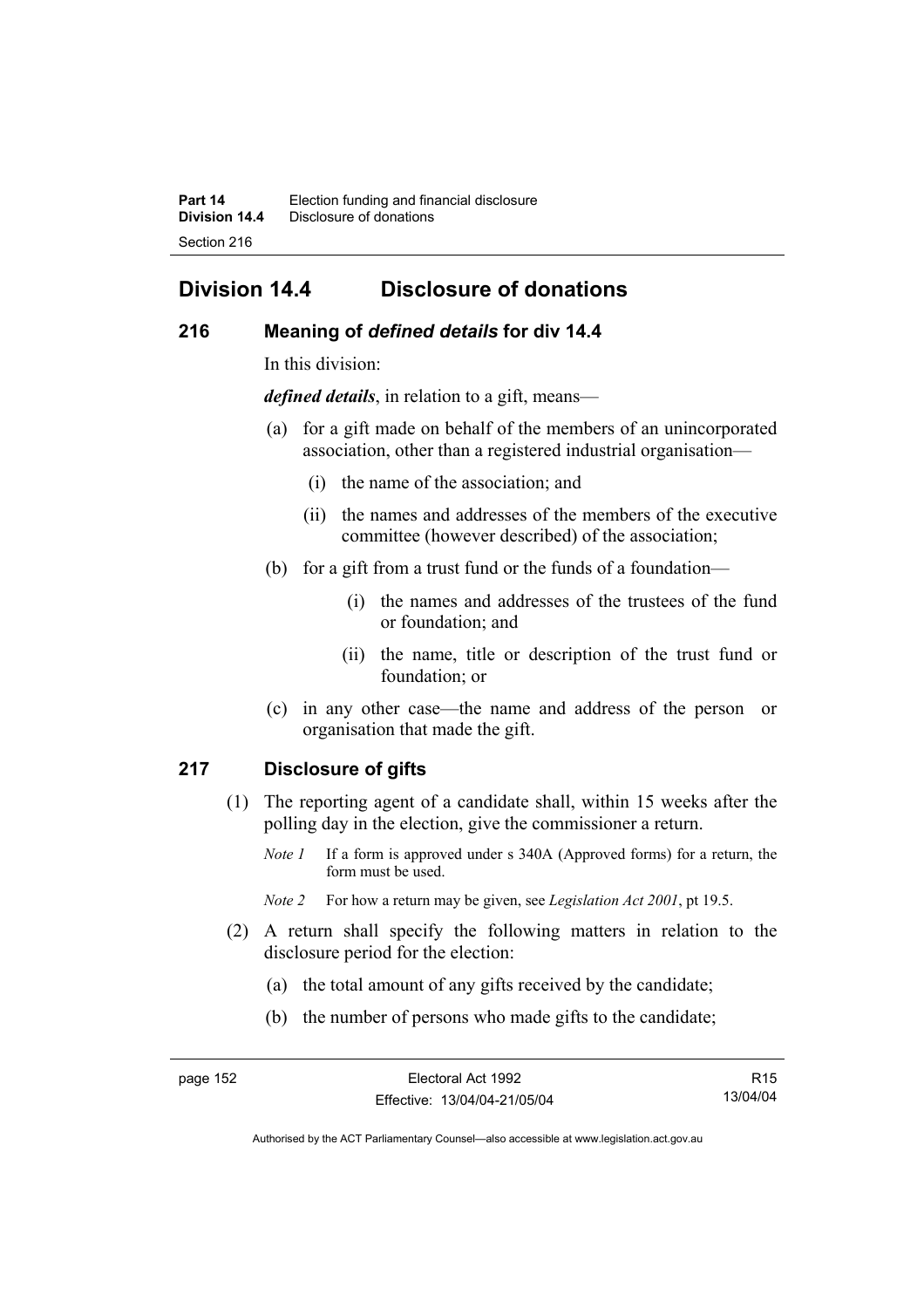- (c) the date each gift was received;
- (d) the amount of each gift received;
- (e) the defined details of each gift received.
- (3) However, the reporting agent is not required to specify the information mentioned in subsection (2) (c) to (e) for a gift by a person if the amount of the gift and sum of all other gifts made to the candidate by the person is less than \$200.
- (4) A reference in this section to a gift is a reference to a gift other than a gift made in a private capacity to a candidate for his or her personal use that the candidate has not used, and will not use, solely or substantially for a purpose related to an election.

## **218 Disclosure of gifts—non-party groups**

- (1) A reporting agent of a non-party group shall, within 15 weeks after the polling day in the election, give the commissioner a return.
	- *Note 1* If a form is approved under s 340A (Approved forms) for a return, the form must be used.
	- *Note 2* For how a return may be given, see *Legislation Act 2001*, pt 19.5.
- (2) A return shall specify the following matters in relation to the disclosure period for the election:
	- (a) the total amount of any gifts received by the group;
	- (b) the number of persons who made gifts to the group;
	- (c) the date each gift was received;
	- (d) the amount of each gift received;
	- (e) the defined details of each gift received.
- (3) However, the reporting agent is not required to specify the information mentioned in subsection (2) (c) to (e) for a gift by a person if the amount of the gift and sum of all other gifts made to the non-party group by the person is less than \$200.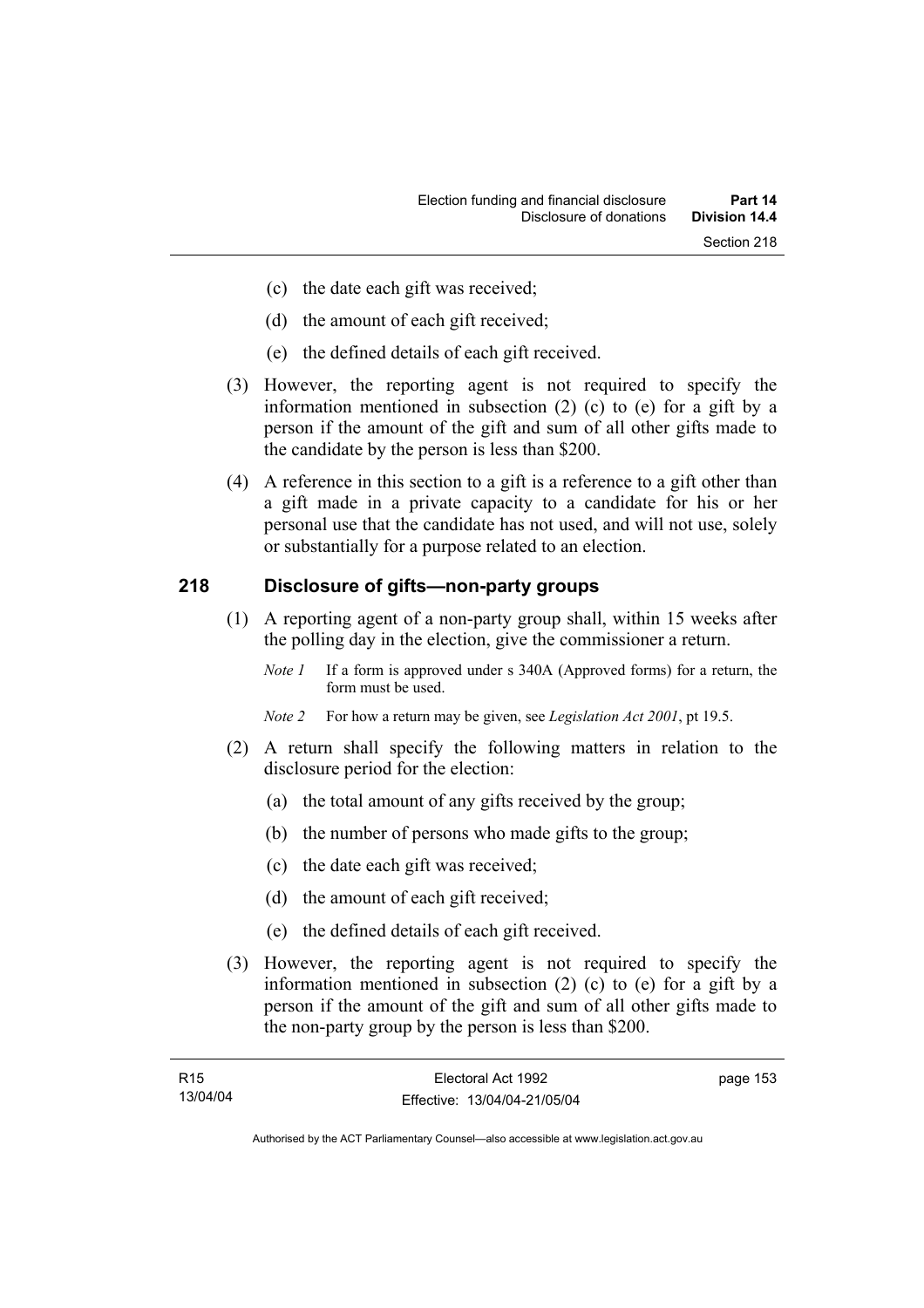# **218A Certain loans not to be received**

- (1) A party, ballot group, non-party group, MLA, candidate or associated entity (the *receiver*) must not receive a loan of \$1 500 or more from a person or entity (the *giver*) that is not a financial institution, unless the receiver complies with this section.
- (2) The receiver of the loan must immediately make a record of the following:
	- (a) the terms of the loan;
	- (b) if the giver is a registered industrial organisation—
		- (i) the name of the organisation; and
		- (ii) the names and addresses of the members of the executive committee (however described) of the organisation;
	- (c) if the giver is an unincorporated body—
		- (i) the name of the body; and
		- (ii) the names and addresses of the members of the executive committee (however described) of the body;
	- (d) if the loan was paid out of a trust fund or the funds of a foundation—
		- (i) the names and addresses of the trustees of the fund or foundation; and
		- (ii) the title or other description of the trust fund, or the name of the foundation;
	- (e) in any other case—the name and address of the giver.
- (3) For subsection (1), until the end of 30 days after the polling day in an election people who constituted a group in an election are taken to continue to constitute the group.

R15 13/04/04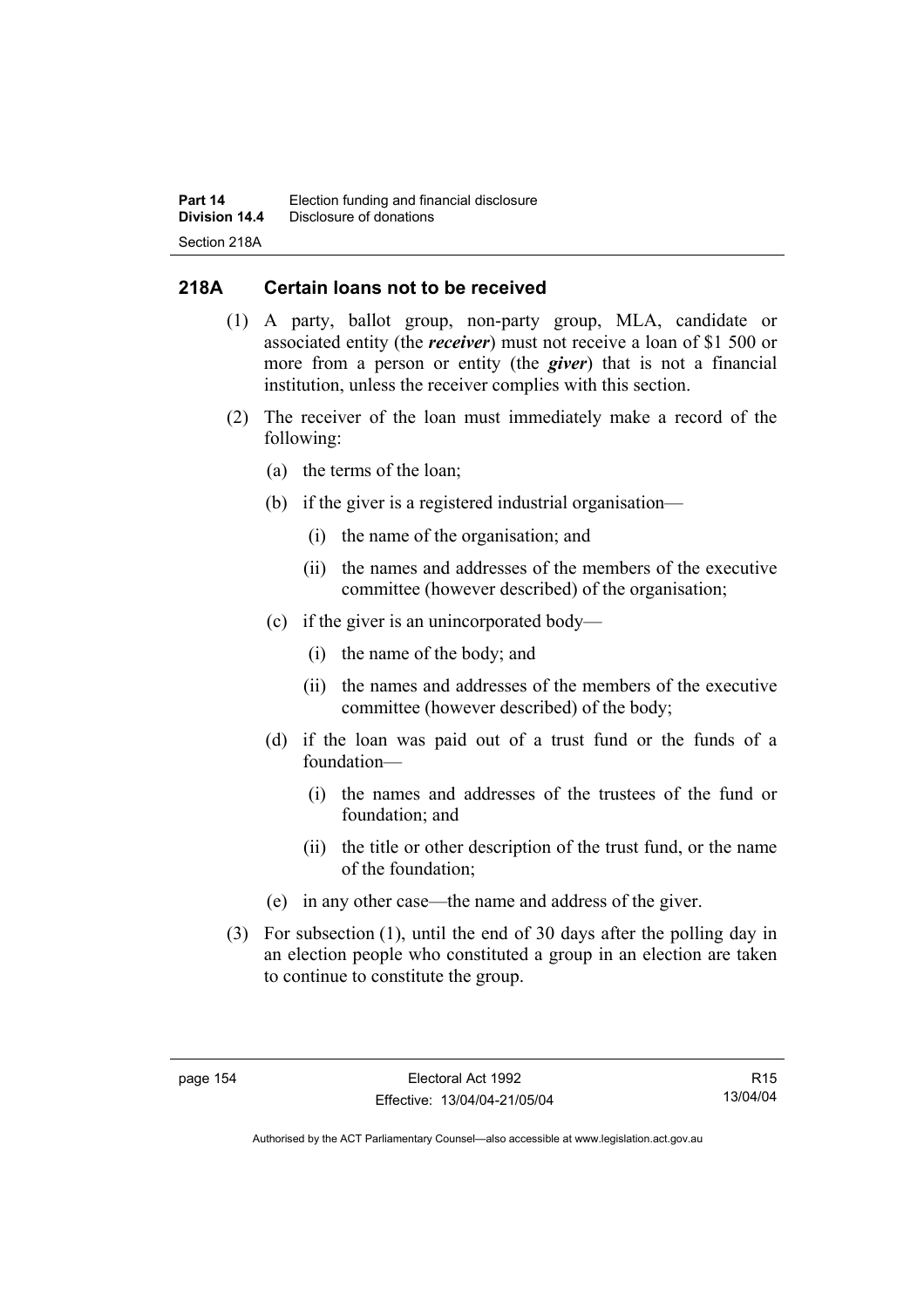- (4) If the receiver receives a loan to which subsection (1) applies but does not comply with subsection (2), the relevant person must pay to the Territory an amount equal to the amount of the loan.
- (5) The amount payable under subsection (4) is a debt payable to the Territory by the relevant person and may be recovered by proceedings in a court of competent jurisdiction.
- (6) If the receiver is a non-party group and each member of the group is taken to be a reporting agent for the group under section 204 (Non-appointed agents), the members of the group are jointly and severally liable to pay any amount payable to the Territory under subsection (4) and subsection (5) applies accordingly.
- (7) For this section, if credit is given on a credit card for card transactions, each transaction is taken to be a separate loan.
- (8) In this section:

*credit card* includes a debit card.

# *financial institution* means—

- (a) a bank; or
- (b) a credit union; or
- (c) a building society; or
- (d) an entity prescribed under the regulations.

*loan* means any of the following:

- (a) an advance of money;
- (b) a provision of credit or any other form of financial accommodation;
- (c) a payment of an amount for, on account of, on behalf of or at the request of the receiver, if there is an express or implied obligation to repay the amount;

page 155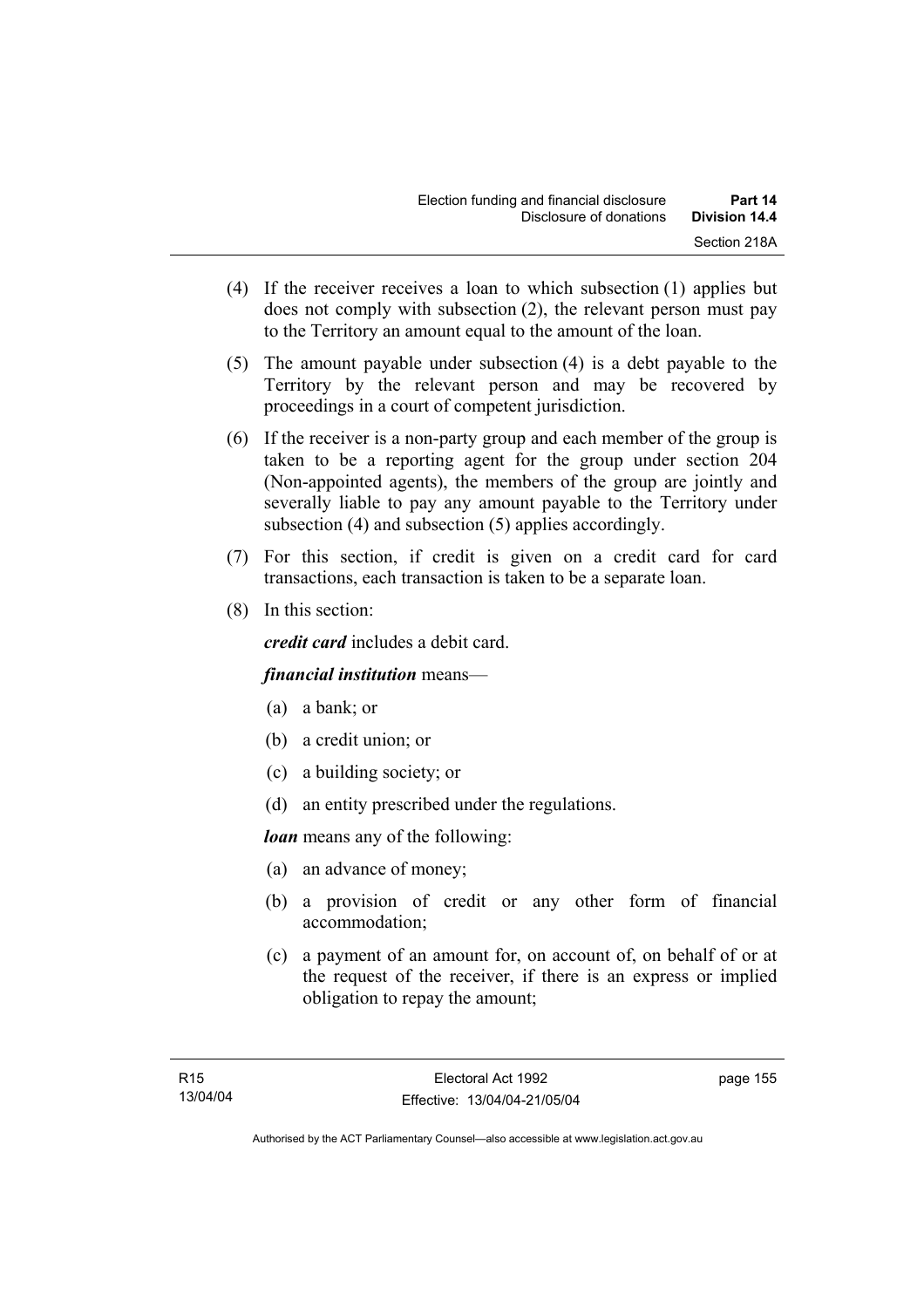(d) a transaction (whatever its terms or form) that is, in substance, a loan of money.

#### *relevant person* means—

- (a) for a loan for the benefit of a party—
	- (i) if the party is a corporation—the party; or
	- (ii) in any other case—the reporting agent of the party; or
- (b) for a loan to or for the benefit of a ballot group—the reporting agent of the group; or
- (c) for a loan to or for the benefit of a non-party group—the reporting agent of the group; or
- (d) for a gift to or for the benefit of an MLA—the MLA; or
- (e) for a gift to or for the benefit of a candidate—the candidate; or
- (f) for a gift to or for the benefit of an associated entity—
	- (i) if the entity is a corporation—the entity; or
	- (ii) in any other case—the financial controller of the entity.

#### **219 Nil returns**

If no details are required to be included in a return under section 217 or 218, the return shall be given to the commissioner and shall include a statement to the effect that no gifts of a kind required to be disclosed were received.

#### **220 Disclosure of gifts by persons incurring political expenditure**

- (1) This section applies if a person (other than a party, ballot group, candidate or associated entity) (the *first person*)—
	- (a) incurs expenditure for a political purpose during the disclosure period for an election; and

R15 13/04/04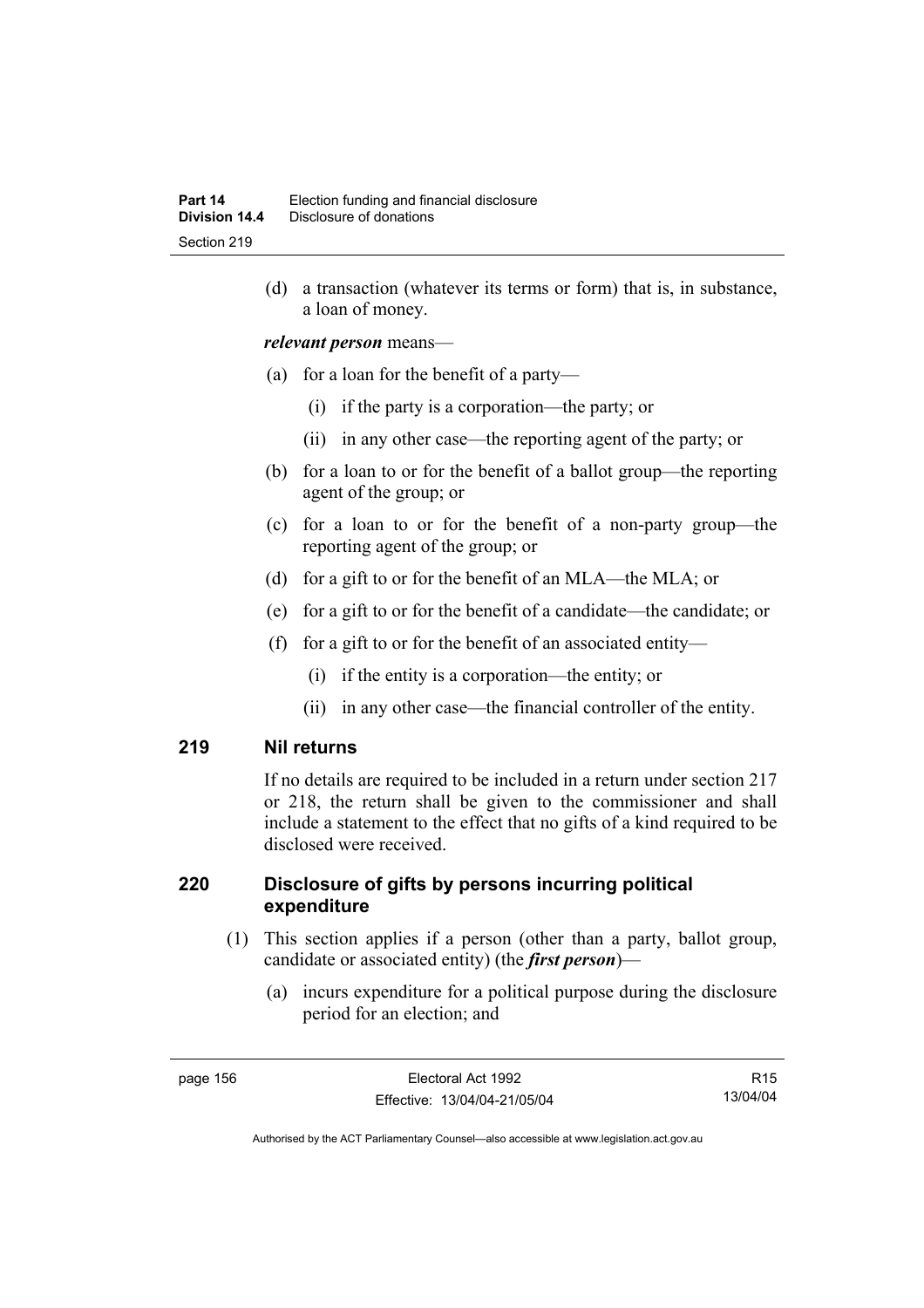- (b) receives from someone else 1 or more gifts—
	- (i) all or a part of each of which was used by the first person to enable the person to incur expenditure during the disclosure period for a political purpose or to reimburse the person for incurring expenditure during the disclosure period for a political purpose; and
	- (ii) the total amount of which is \$1 000 or more.
- (2) Within 15 weeks after polling day in the election, the first person must give the commissioner a return for the gift or gifts.
	- *Note 1* If a form is approved under s 340A (Approved forms) for a return, the form must be used.
	- *Note 2* For how a return may be given, see *Legislation Act 2001*, pt 19.5.
- (3) A return shall, in relation to each gift referred to in subsection (1), specify—
	- (a) the amount of the gift; and
	- (b) the date it was received; and
	- (c) the defined details.
- (4) Subsection (1) does not apply to a person if the amount of expenditure incurred by the person for political purposes during the disclosure period is less than \$1 000.
- (5) For this section, a person shall be taken to have incurred expenditure for a political purpose if, during the disclosure period in relation to an election, the person incurs expenditure in relation to that or any other election.
- (6) In this section, a reference to incurring of expenditure for a political purpose is a reference to incurring of expenditure in relation to—
	- (a) publishing electoral matter (including publishing by radio or television); or
	- (b) otherwise publishing a view on an issue in an election; or

| R <sub>15</sub> | Electoral Act 1992           | page 157 |
|-----------------|------------------------------|----------|
| 13/04/04        | Effective: 13/04/04-21/05/04 |          |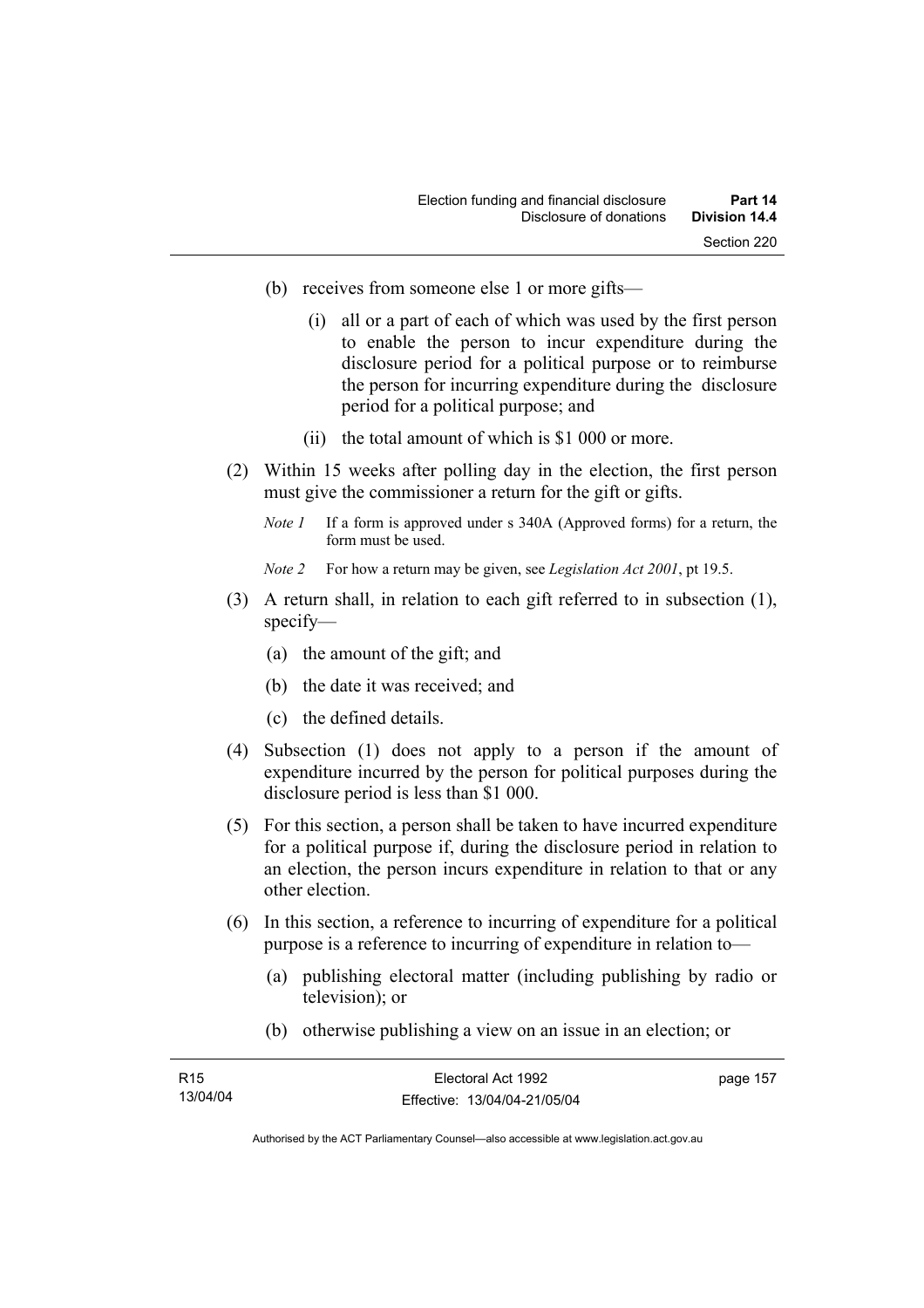- (c) making a gift to a party or ballot group; or
- (d) making a gift to a candidate; or
- (e) making a gift to a person on the understanding that the person or another person will apply, either directly or indirectly, the whole or a part of the gift in a way referred to in paragraph (a), (b), (c) or (d).
- (7) For subsection (3), 2 or more gifts made by the same person to or for the benefit of a person to whom subsection (1) applies shall be taken to be a single gift.

#### **221 Donations to non-party groups and candidates**

- (1) If, during the disclosure period for an election, a person (other than a party, a candidate or an associated entity)—
	- (a) makes gifts totalling \$1 500 or more to the same non-party group; or
	- (b) makes gifts totalling \$200 or more to the same candidate in the election; or
	- (c) makes gifts totalling \$1 500 or more to the same specified body;

the person shall, within 15 weeks after the polling day in the election, give the commissioner a return.

*Note 1* If a form is approved under s 340A (Approved forms) for a return, the form must be used.

*Note 2* For how a return may be given, see *Legislation Act 2001*, pt 19.5.

- (2) A return shall specify in relation to each gift referred to in subsection (1) made by the person during the disclosure period—
	- (a) the amount of the gift; and
	- (b) the date it was made; and
	- (c) the defined details.

R15 13/04/04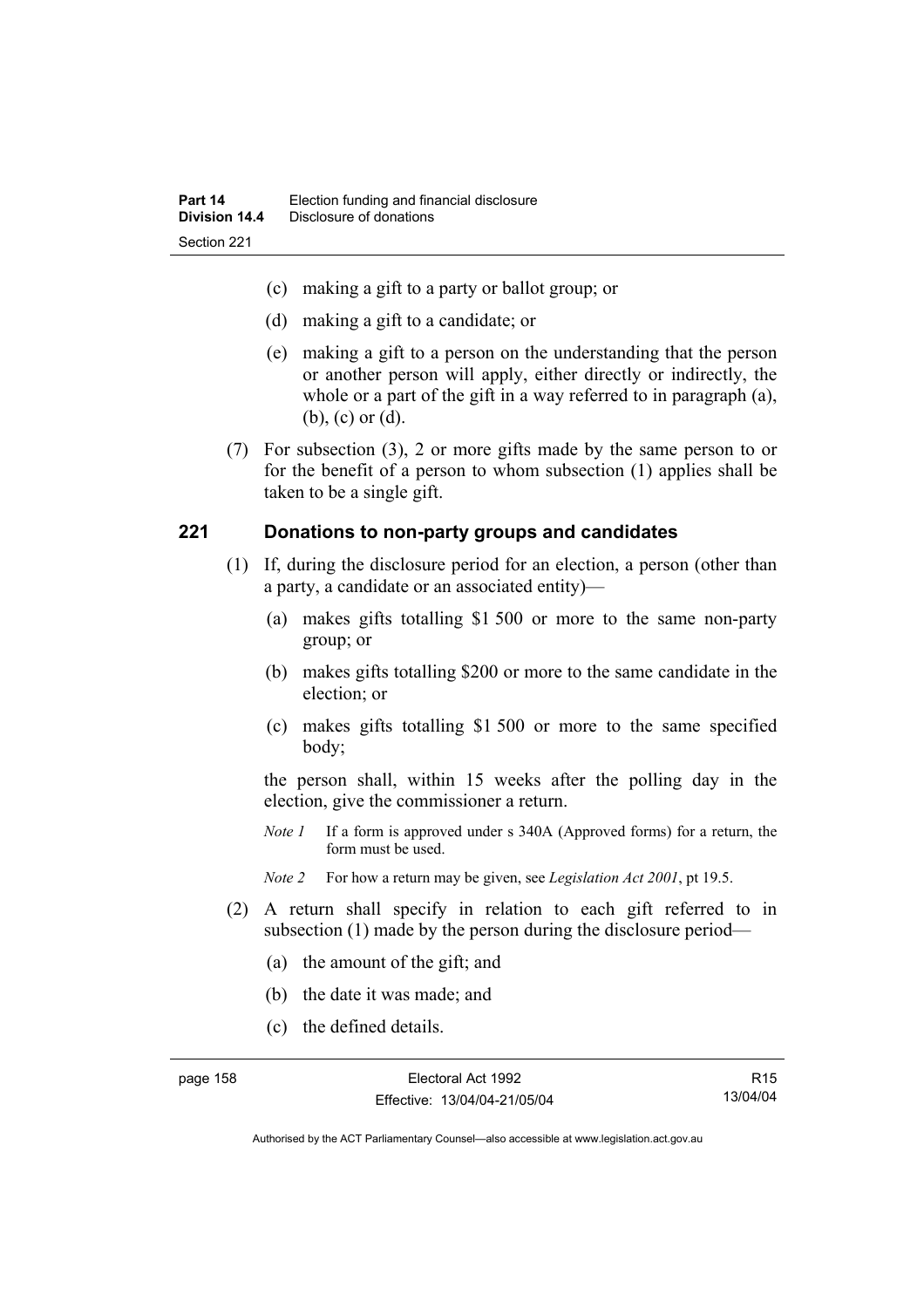- (3) A reference in this section to a *gift* is a reference to a gift other than a gift made in a private capacity to a candidate or a specified body that is an individual, for his or her personal use, being a gift that the receiver has not used, and will not use, solely or substantially for a purpose related to an election.
- (4) The commissioner may, in writing, specify a person or body (whether incorporated or not) for this section if the commissioner believes on reasonable grounds, that it is a function of the person or body to incur electoral expenditure or to give gifts (directly or indirectly) to non-party groups or candidates.
- (5) The specification of a person or body is a notifiable instrument.

*Note* A notifiable instrument must be notified under the *Legislation Act 2001*.

(6) In this section:

*specified body* means a person or body specified in accordance with subsection (4).

# **221A Annual returns of donations**

- (1) If, in a financial year, a person makes a gift of \$1 500 or more, or gifts totalling \$1 500 or more, to the same party, ballot group, MLA or associated entity, the person must, within the relevant period after the end of the financial year, give the commissioner a return covering all the gifts that the person made to the party, ballot group, MLA or associated entity during the financial year.
	- *Note 1* If a form is approved under s 340A (Approved forms) for a return, the form must be used.
	- *Note 2* For how a return may be given, see *Legislation Act 2001*, pt 19.5.
- (2) If, in a financial year—
	- (a) a person receives a gift of \$1 000 or more, or gifts totalling \$1 000 or more; and

page 159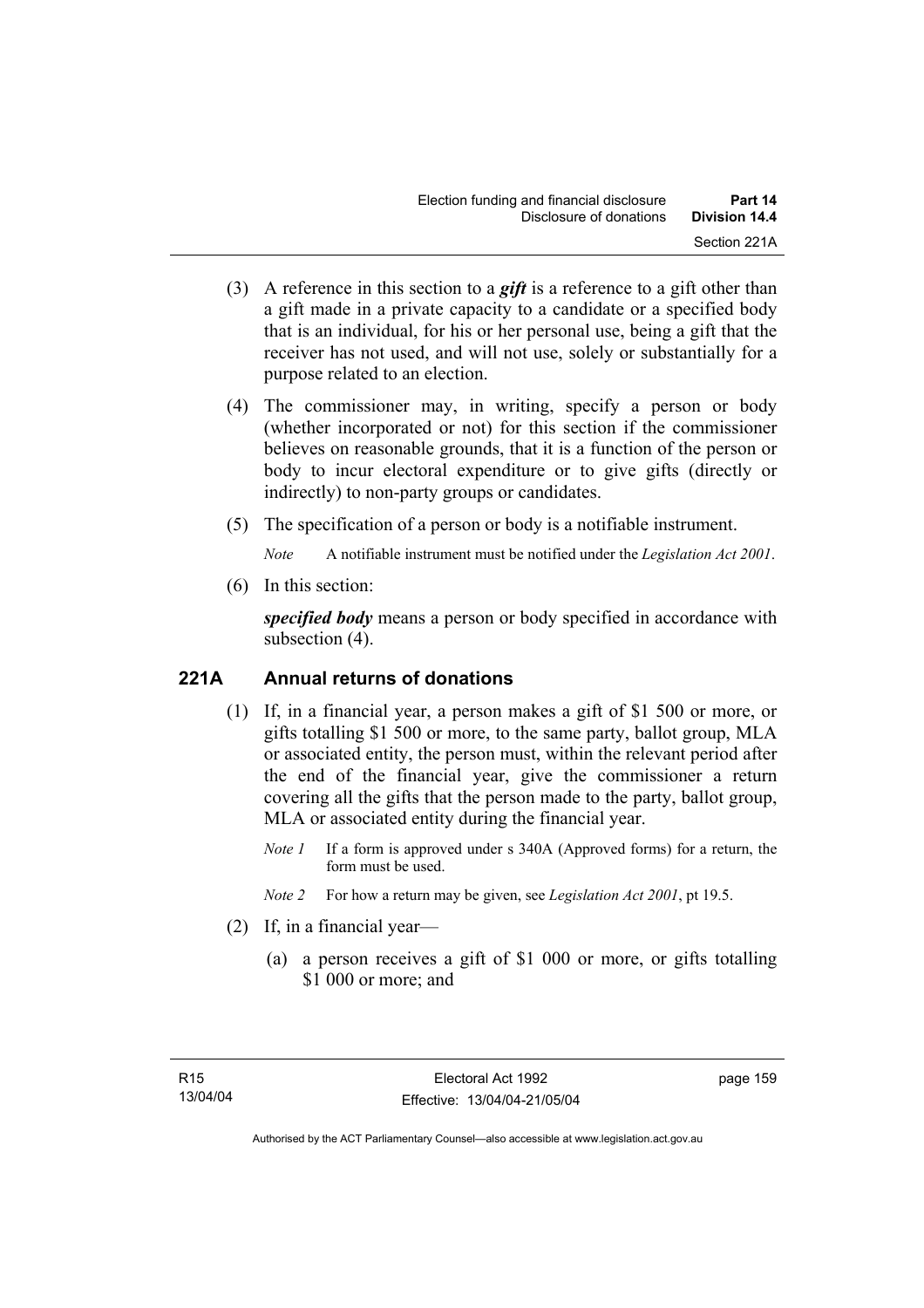(b) the person uses all or part of the gift or gifts to make a gift of \$1 500 or more, or gifts totalling \$1 500 or more, to a party, ballot group, MLA or associated entity;

the person must, within the relevant period after the end of the financial year, give the commissioner a return covering all the gifts mentioned in paragraph (a).

- (3) For each gift mentioned in subsection (1) or (2) (a), the return must state—
	- (a) the amount of the gift; and
	- (b) the date when it was made; and
	- (c) for a gift mentioned in subsection (1)—the name of the party, ballot group, MLA or associated entity to which the gift was made; and
	- (d) for a gift mentioned in subsection  $(2)$  (a)—the defined details.
- (4) Subsection (2) does not apply to a gift mentioned in subsection (2) (a) that has been included in a previous return under this section.
- (5) If a person makes a gift to any person or body with the intention of benefiting a party, ballot group, MLA or associated entity, the person is taken, for this section, to have made the gift to the party, ballot group, MLA or associated entity.
- (6) In this section:

*gift* does not include—

- (a) a gift made to an MLA in a private capacity for the MLA's personal use if the MLA does not use the gift solely or substantially for a purpose related to an election; or
- (b) a gift made by a party, ballot group, member of a non-party group, MLA, candidate or associated entity.

R15 13/04/04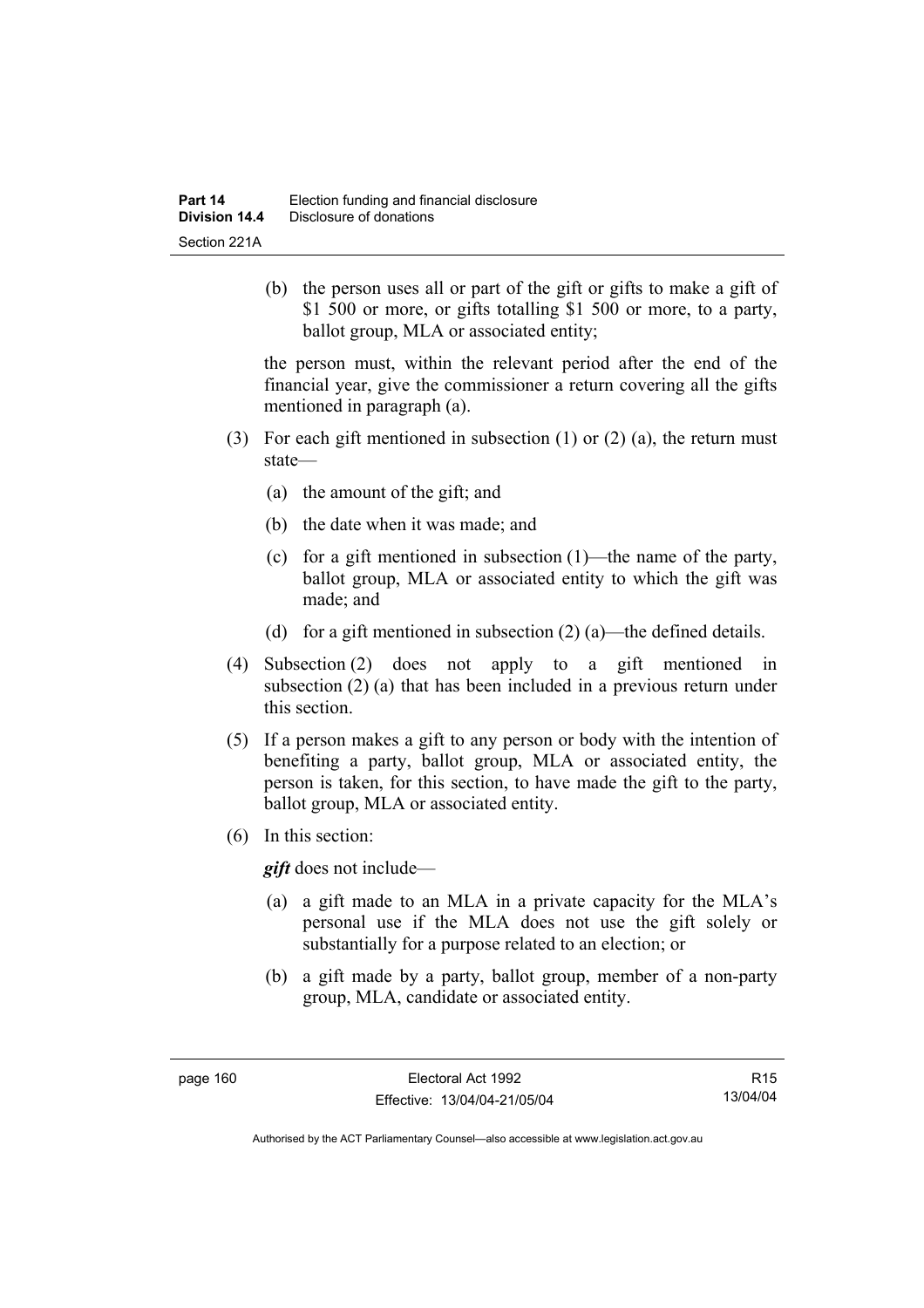#### *relevant period* means—

- (a) for a financial year ending in a year when a general election is held—24 weeks; and
- (b) in any other case—20 weeks.

## **221B Advice about obligations to make returns**

 (1) If, in a financial year, a party, ballot group or MLA (the *receiver*) receives a gift of \$1 500 or more, or gifts totalling \$1 500 or more, from the same person (the *giver*), the receiver must, before 1 August after the end of the financial year, by written notice to the giver, tell the giver about the requirements of section 221A (Annual returns of donations).

Maximum penalty: 50 penalty units.

(2) In this section:

*gift*—see section 221A (6).

# **222 Anonymous gifts**

- (1) A party, ballot group, non-party group, MLA, candidate or associated entity (the *receiver*) must not accept a gift of the prescribed amount or more made by someone else (the *giver*) to or for the benefit of the receiver unless—
	- (a) the receiver knows the defined details of the gift; or
	- (b) both the following subparagraphs apply:
		- (i) the giver tells the receiver the defined details of the gift before the gift is made;
		- (ii) when the gift is made, the receiver has no grounds for believing that the defined details given by the giver are not true.
- (2) Subsection (1) applies—

page 161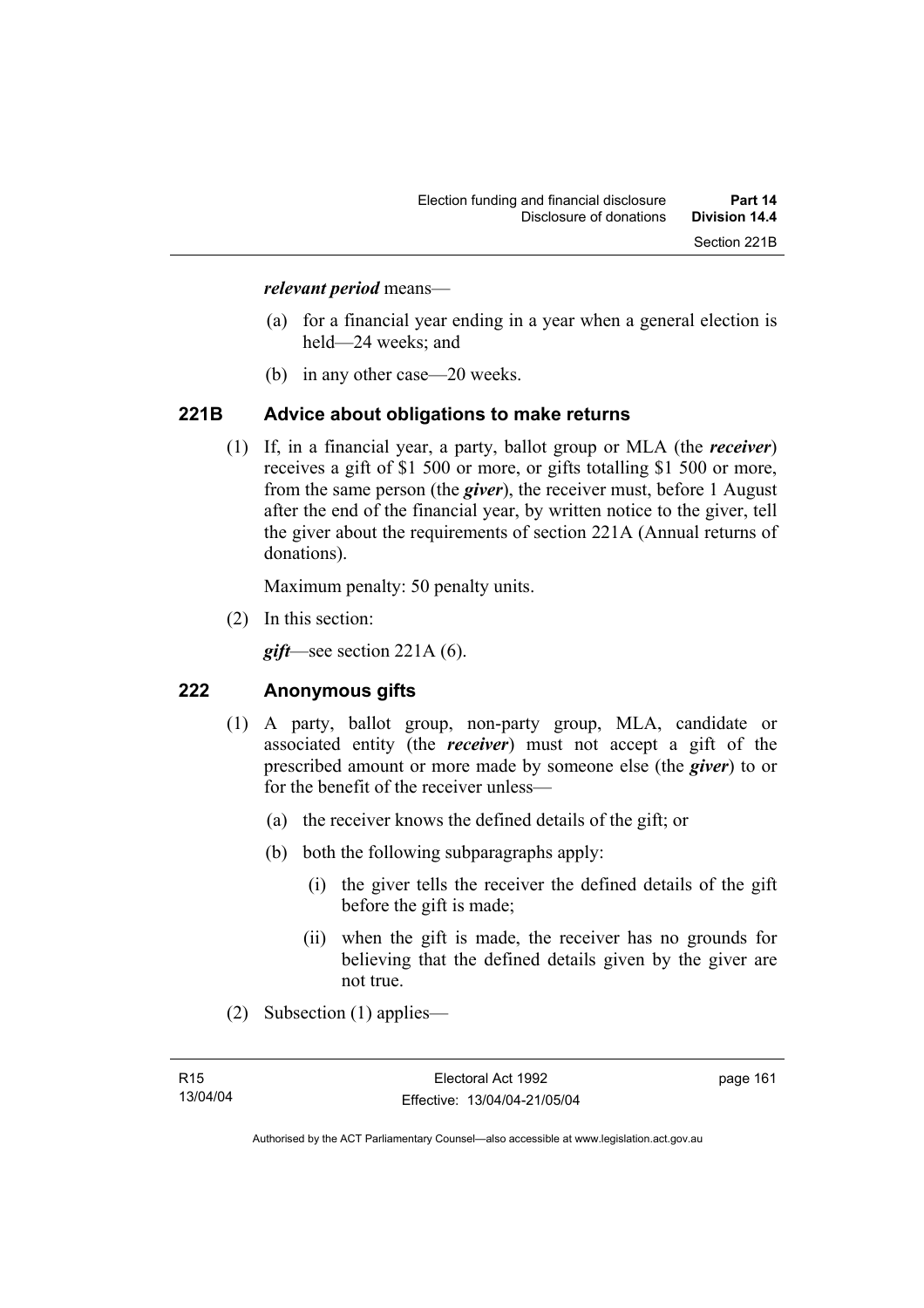- (a) for a party, ballot group, MLA or associated entity—to gifts received at any time; or
- (b) for a non-party group or candidate—to gifts received during the disclosure period.
- (3) For this section, 2 or more gifts made by the same person to or for the benefit of a party, ballot group, non-party group, MLA, candidate or associated entity are taken to be a single gift.
- (4) If the receiver contravenes subsection (1), the relevant person must pay to the Territory an amount equal to the amount of the gift.
- (5) The amount payable under subsection (4) is a debt payable to the Territory by the relevant person and may be recovered by proceedings in a court of competent jurisdiction.
- (6) If the receiver is a non-party group and each member of the group is taken to be a reporting agent for the group under section 204 (Non-appointed agents), the members of the group are jointly and severally liable to pay any amount payable to the Territory under subsection (4), and subsection (5) applies accordingly.
- (7) In this section:

*gift* includes a gift made on behalf of the members of an unincorporated association.

#### *prescribed amount* means—

- (a) for a gift made to or for the benefit of a party, ballot group, MLA or associated entity—\$1 000; or
- (b) for a gift made to or for the benefit of a non-party group or candidate—\$200.

#### *relevant person* means

- (a) for a gift to or for the benefit of a party—
	- (i) if the party is a corporation—the party; or

R15 13/04/04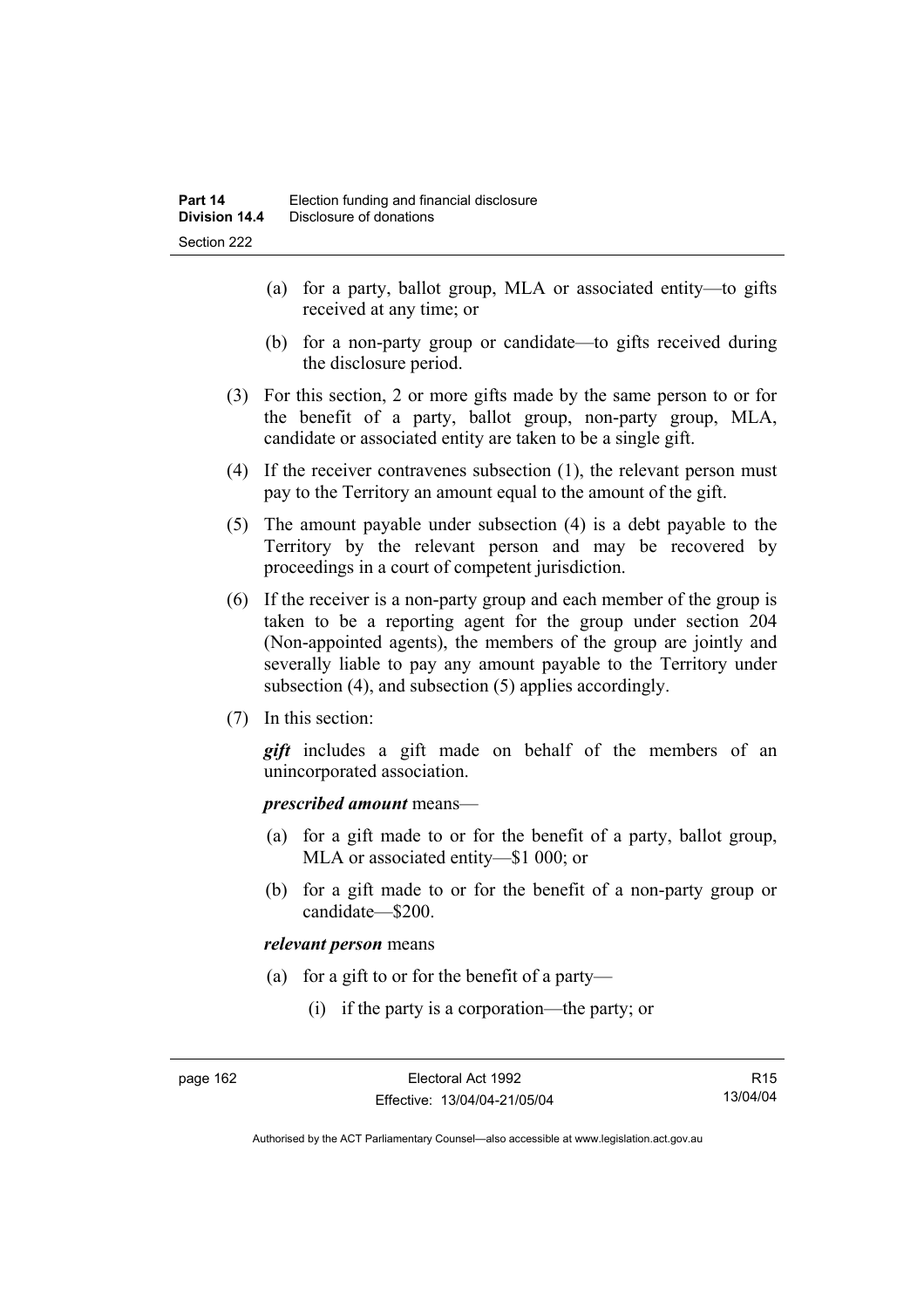- (ii) in any other case—the reporting agent of the party; or
- (b) for a gift to or for the benefit of a ballot group—the reporting agent of the group; or
- (c) for a gift to or for the benefit of a non-party group—the reporting agent of the group; or
- (d) for a gift to or for the benefit of an MLA—the MLA; or
- (e) for a gift to or for the benefit of a candidate—the candidate; or
- (f) for a gift to or for the benefit of an associated entity—
	- (i) if the entity is a corporation—the entity; or
	- (ii) in any other case—the financial controller of the entity.

# **Division 14.5 Disclosure of electoral expenditure**

#### **223 Definitions for div 14.5**

In this division:

#### *broadcaster* means—

- (a) the Australian Broadcasting Corporation continued in existence under the *Australian Broadcasting Corporation Act 1983* (Cwlth), section 5; or
- (b) the Special Broadcasting Service Corporation continued in existence under the *Special Broadcasting Service Act 1991*  (Cwlth), section 5; or
- (c) the holder of a licence under the *Broadcasting Services Act 1992* (Cwlth); or
- (d) the provider of a broadcasting service under a class licence under that Act.

page 163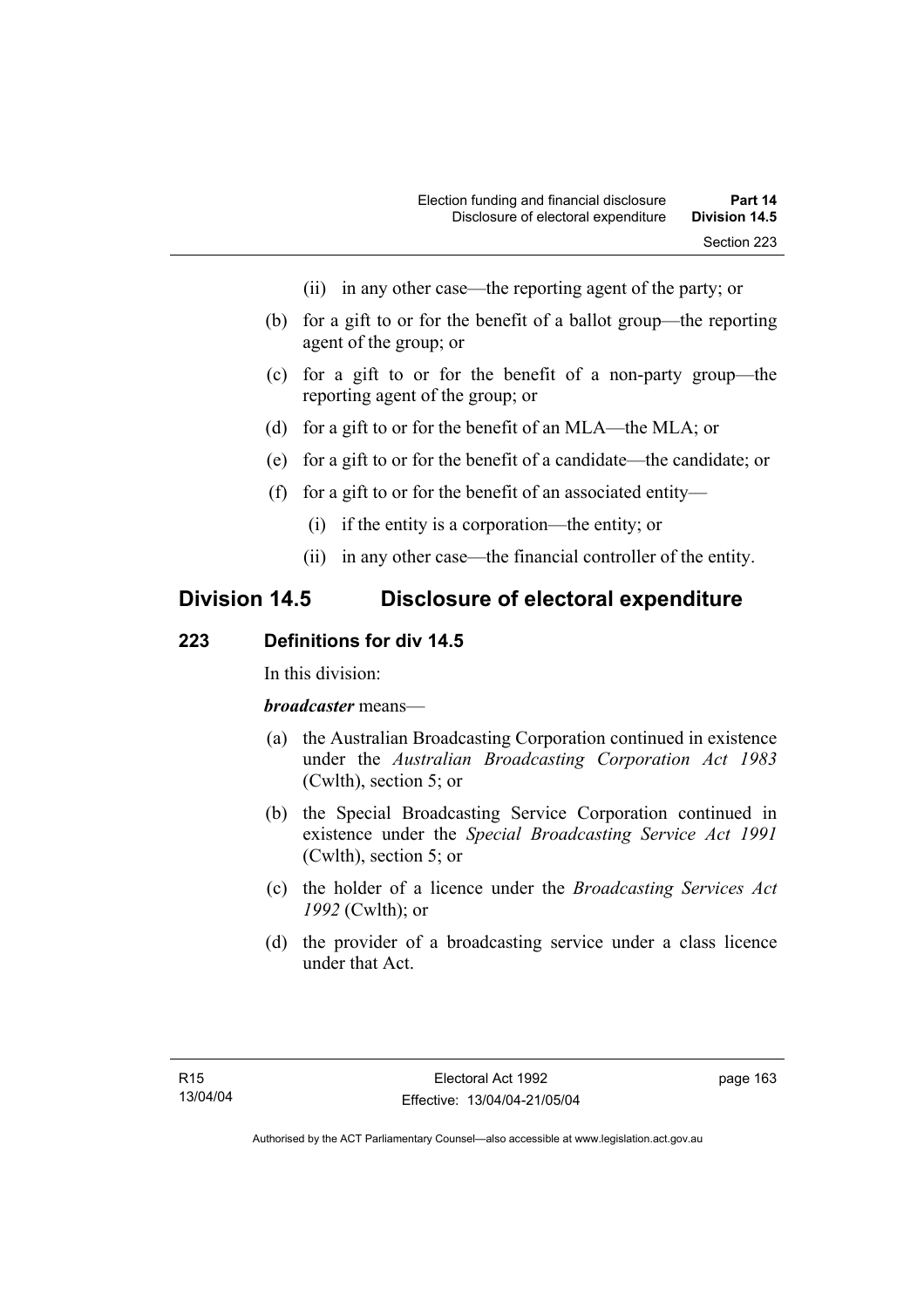*electoral advertisement* means an advertisement containing electoral matter, whether or not consideration was given for its publication or broadcast.

*electoral expenditure*, in relation to an election, means expenditure incurred (whether or not incurred during the pre-election period) on—

- (a) broadcasting an electoral advertisement during the pre-election period; or
- (b) publishing an electoral advertisement in a newspaper or periodical during the pre-election period; or
- (c) displaying an electoral advertisement at a theatre or other place of entertainment during the pre-election period; or
- (d) producing an electoral advertisement referred to in paragraph (a), (b) or (c); or
- (e) producing any printed electoral matter to which section 292 applies (other than material referred to in paragraph (a), (b) or (c)) that is published during the pre-election period; or
- (f) producing and distributing electoral matter that is addressed to particular persons or organisations and is distributed during the pre-election period; or
- (g) consultant's or advertising agent's fees in respect of—
	- (i) services provided during the pre-election period, being services relating to the election; or
	- (ii) material relating to the election that is used during the pre-election period; or
- (h) carrying out an opinion poll or other research about the election during the pre-election period.

*participant* in an election means—

(a) a party, ballot group, non-party group or candidate; or

| Electoral Act 1992           | R <sub>15</sub> |
|------------------------------|-----------------|
| Effective: 13/04/04-21/05/04 | 13/04/04        |
|                              |                 |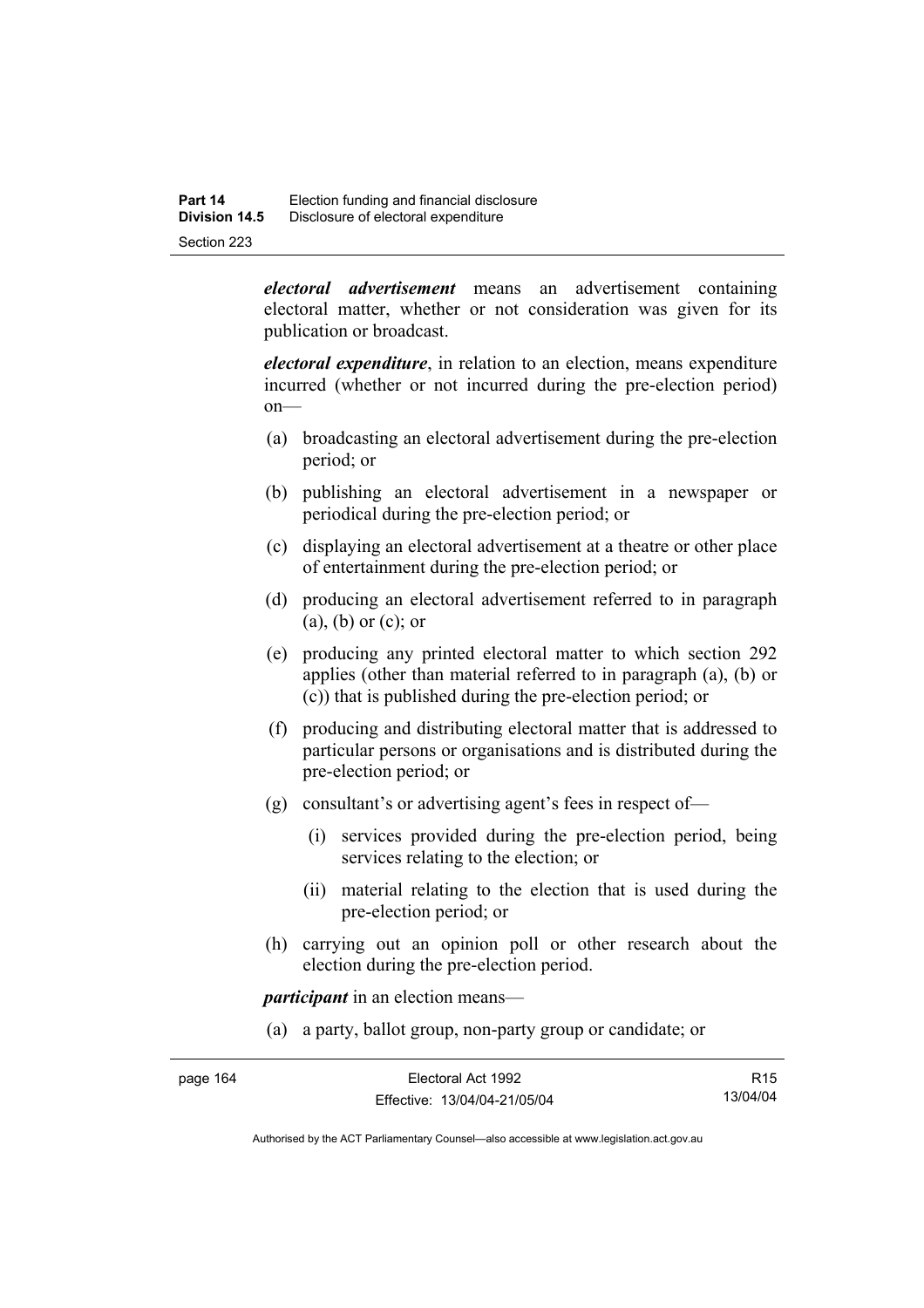(b) a person (other than a party or candidate) by whom, or with the authority of whom, electoral expenditure in relation to an election is incurred.

*relates*—an advertisement *relates* to an election if it contains electoral matter, whether or not consideration is given for publication or broadcasting of the advertisement.

### **224 Returns of electoral expenditure**

- (1) The reporting agent of each person who was a candidate in an election shall, before the end of 15 weeks after polling day for the election, give the commissioner a return specifying details of the electoral expenditure in relation to the election incurred by or with the authority of the candidate.
	- *Note 1* If a form is approved under s 340A (Approved forms) for a return, the form must be used.
	- *Note 2* For how a return may be given, see *Legislation Act 2001*, pt 19.5.
- (2) A reporting agent of a non-party group in an election shall, before the end of 15 weeks after polling day for the election, give the commissioner a return specifying details of the electoral expenditure in relation to the election incurred by or with the authority of the group.
- (3) If electoral expenditure in relation to an election is incurred by or with the authority of a party or ballot group, the reporting agent of the party or ballot group shall, before the end of 15 weeks after polling day for the election, give the commissioner a return setting out details of the expenditure.
- (4) If electoral expenditure in relation to an election was incurred by or with the authority of a person and the expenditure was not incurred with the written authority of a party, ballot group, non-party group, candidate or associated entity in the election the person shall, before the end of 15 weeks after polling day for the election, give the

page 165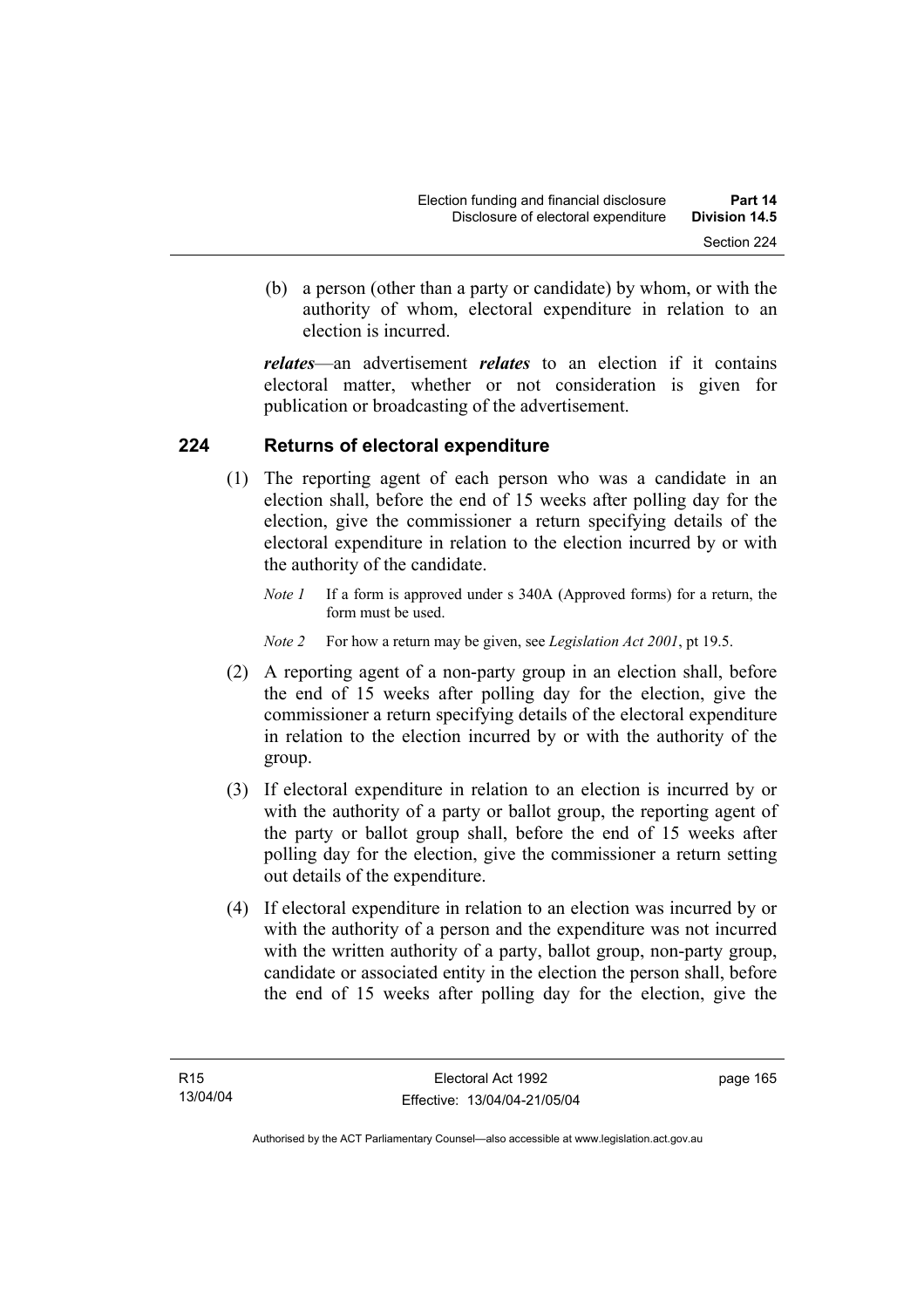commissioner a return specifying details of the electoral expenditure.

 (5) A person is not required to give the commissioner a return under subsection (4) in relation to an election if the amount of the electoral expenditure incurred in relation to the election by or with the authority of the person does not exceed \$200.

#### **225 Nil returns**

- (1) If no electoral expenditure in relation to an election is incurred by or with the authority of a candidate in the election, a return under section 224 in relation to the candidate shall be given to the commissioner and shall include a statement to the effect that no expenditure of a kind required to be disclosed has been incurred by or with the authority of the candidate.
- (2) If no electoral expenditure in relation to an election is incurred by or with the authority of a non-party group in the election, a return under section 224 in relation to the group shall be given to the commissioner and shall include a statement to the effect that no expenditure of a kind required to be disclosed has been incurred by or with the authority of the group.
- (3) If no electoral expenditure in relation to an election is incurred by or with the authority of a party or ballot group that endorsed a candidate in the election, a return under section 224 in relation to the party or ballot group shall be given to the commissioner and shall include a statement to the effect that no expenditure of a kind required to be disclosed has been incurred by or with the authority of the party or ballot group.

## **226 Returns by broadcasters and publishers**

- (1) If an election has taken place—
	- (a) each broadcaster who broadcast an electoral advertisement during the pre-election period with the authority of a participant in the election; and

| page 166 | Electoral Act 1992           | R <sub>15</sub> |
|----------|------------------------------|-----------------|
|          | Effective: 13/04/04-21/05/04 | 13/04/04        |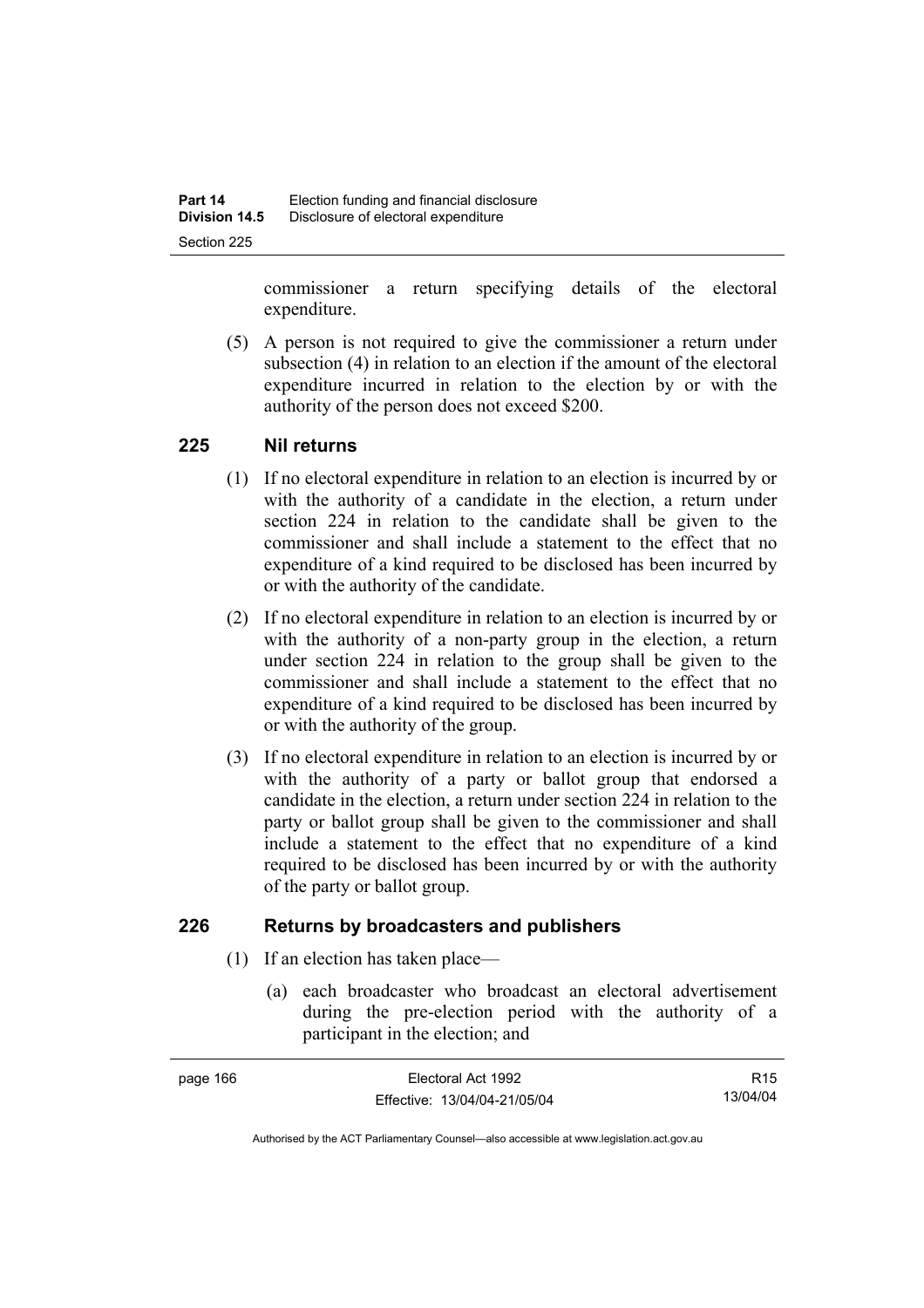(b) each publisher who published an electoral advertisement in a newspaper or periodical during the pre-election period with the authority of a participant in the election;

shall give the commissioner a return before the end of 8 weeks after polling day in the election.

- *Note 1* If a form is approved under s 340A (Approved forms) for a return, the form must be used.
- *Note 2* For how a return may be given, see *Legislation Act 2001*, pt 19.5.
- (2) A return shall specify the following particulars in relation to the advertisement:
	- (a) the broadcasting service as part of which the advertisement was broadcast or the newspaper or periodical in which the advertisement was published;
	- (b) the person at whose request the advertisement was broadcast or published;
	- (c) the participant in the election with whose authority the advertisement was broadcast or published;
	- (d) the date or dates when, and, for an advertisement that was broadcast, the times between which, the advertisement was broadcast or published;
	- (e) for a published advertisement—the page on which the advertisement was published and the space occupied by it;
	- (f) whether or not, on each occasion when the advertisement was broadcast or published, a charge was made by the broadcaster or publisher for the broadcasting or publication of the advertisement;
	- (g) if a charge referred to in paragraph (f) was made—the amount of the charge.
- (3) If a broadcaster or publisher specifies in a return the amount of a charge in accordance with subsection (2) (g), the broadcaster or

| R15      | Electoral Act 1992           | page 167 |
|----------|------------------------------|----------|
| 13/04/04 | Effective: 13/04/04-21/05/04 |          |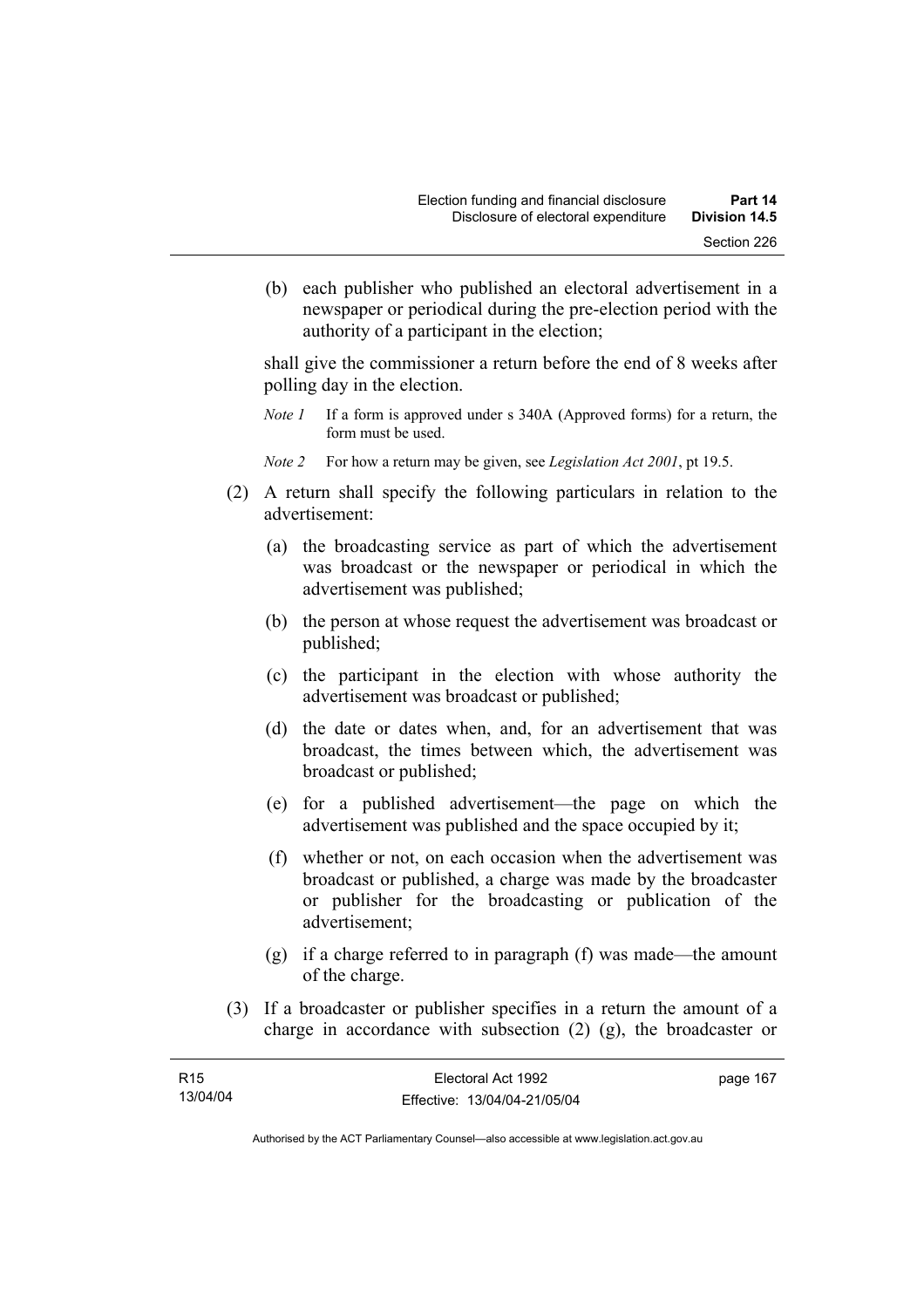publisher shall state in the return whether or not the charge is at less than normal commercial rates having regard to—

- (a) for a broadcast advertisement—the length of the advertisement and the day or days when, and the times between which, it was broadcast; or
- (b) for a published advertisement—the space occupied by the advertisement and the nature of the newspaper or periodical.
- (4) A publisher is not required to give the commissioner a return under subsection (1) in relation to an election if the amount of the charges made by the publisher in relation to the publication of any advertisements to which that subsection applies, in relation to that election and any other election that took place on the same day as the firstmentioned election, does not exceed \$1 000.
- (5) A return under subsection (1) may refer to more than 1 advertisement.

### **227 Multiple elections on same day**

- $(1)$  If—
	- (a) the voting at 2 or more elections took place on the same day; and
	- (b) a person would, apart from this subsection, be required to give the commissioner 2 or more returns under this division relating to those elections;

the person may give the commissioner a single return, in a form approved under section 340A (Approved forms), setting out the particulars that the person would have been required to set out in those separate returns.

 (2) It is sufficient compliance with this division if the return sets out details of the expenditure without showing the extent to which it relates to any election.

R15 13/04/04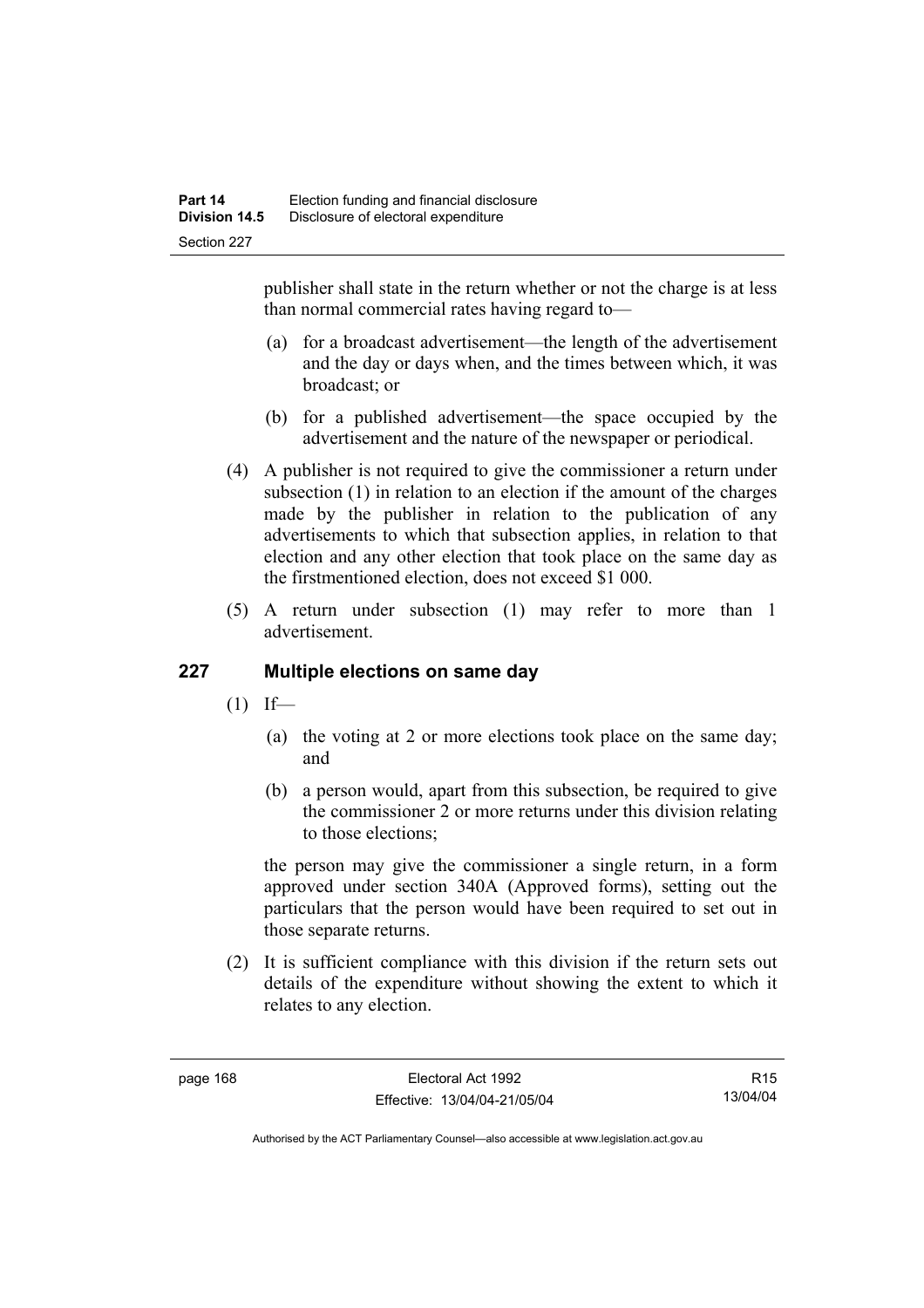# **Division 14.6 Annual returns**

#### **228 Meaning of** *defined particulars* **for div 14.6**

In this division:

*defined particulars*, in relation to a sum, means—

- (a) if the sum was received from, paid to or owed to, an unincorporated association, other than a registered industrial organisation—
	- (i) the name of the association; and
	- (ii) the names and addresses of the members of the executive committee (however described) of the association; and
	- (b) if the sum was paid out of or into, or incurred as a debt to, a trust fund or the funds of a foundation—
		- (i) the names and addresses of the trustees of the fund or foundation; and
		- (ii) the name, title or description of the trust fund or foundation; and
	- (c) the name and address of the person or organisation that paid, received or is owed the sum; and
	- (d) such other particulars as are prescribed.

## **230 Annual returns by parties, ballot groups and MLAs**

- (1) The reporting agent of a party, ballot group or MLA must, within 16 weeks after the end of each financial year, give the commissioner a return.
	- *Note 1* If a form is approved under s 340A (Approved forms) for a return, the form must be used.
	- *Note 2* For how a return may be given, see *Legislation Act 2001*, pt 19.5.

page 169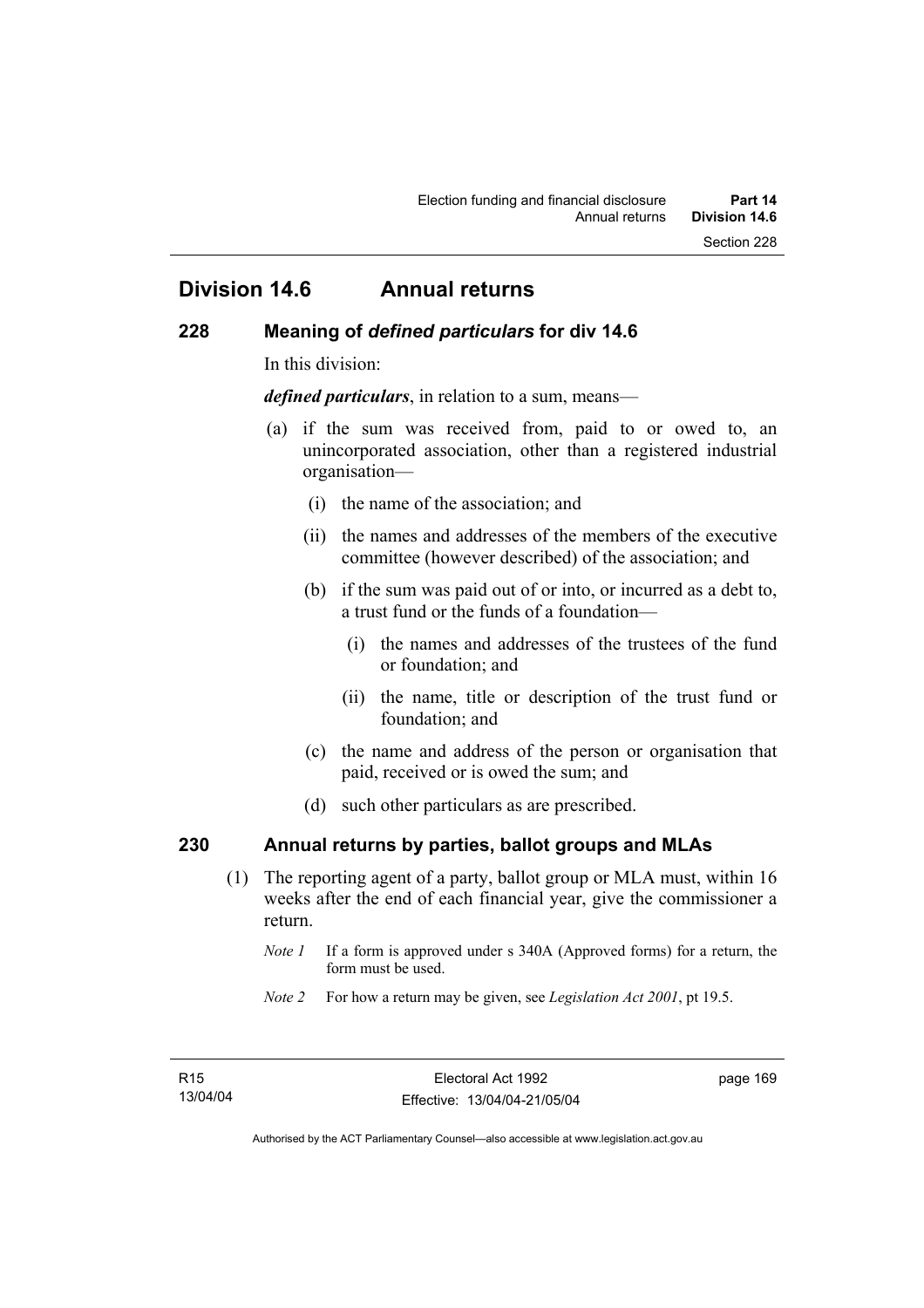- (2) However, the return may be the audited annual accounts of the party, ballot group or MLA in a form approved, in writing, by the commissioner.
- (3) The approval is a notifiable instrument.
	- *Note* A notifiable instrument must be notified under the *Legislation Act 2001*.
- (4) The return must state—
	- (a) the amount received by, or on behalf of, the party, ballot group or MLA during the financial year, together with the particulars required by section 232 (1) (Amounts received); and
	- (b) the amount paid by, or on behalf of, the party, ballot group or MLA during the financial year; and
	- (c) the outstanding amount, at the end of the financial year, of debts incurred by, or on behalf of, the party, ballot group or MLA, together with the particulars required by section 234 (1) (Outstanding amounts).
- (5) For subsection (4) (a), an amount is received by, or on behalf of, an MLA only if the amount is a gift received by the MLA in his or her capacity as an MLA.

#### **Examples of amounts not required to be stated in a return**

- 1 Income derived in a private capacity eg interest on bank accounts and dividends on shares.
- 2 Salary, allowances and other benefits (including superannuation benefits) as an MLA.
- 3 A gift given to the MLA in a private capacity for his or her personal use eg a birthday gift from a family member.
- *Note* An example is part of the Act, is not exhaustive and may extend, but does not limit, the meaning of the provision in which it appears (see *Legislation Act 2001*, s 126 and s 132).
- (6) For subsection (4) (b) or (c), an amount paid, or an outstanding amount of debts incurred, by or on behalf of an MLA includes an amount paid, or an outstanding amount of debts incurred, by or on

R15 13/04/04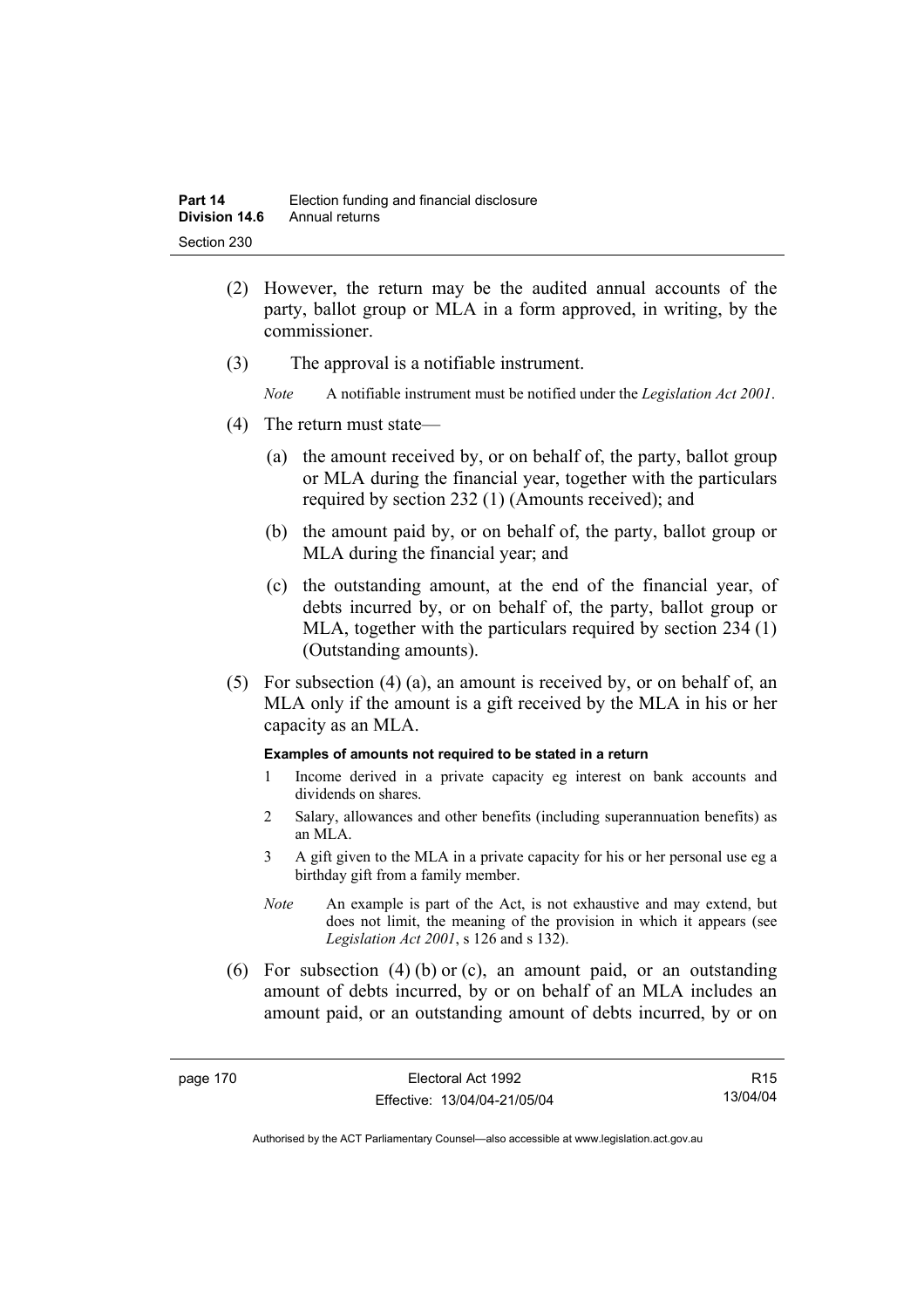behalf of the MLA for a purpose that relates solely or substantially to his or her position as MLA on any of the following:

- (a) broadcasting an advertisement;
- (b) publishing an advertisement in a newspaper or periodical;
- (c) displaying an advertisement at a theatre or another place of entertainment;
- (d) producing an advertisement mentioned in paragraphs (a) to (c);
- (e) producing any printed electoral matter to which section 292 (Dissemination of electoral matter—authorisers and authors) applies;
- (f) producing and distributing electoral matter that is addressed to particular people or organisations;
- (g) consultant's or advertising agent's fees for services provided;
- (h) carrying out an opinion poll or other research.
- (7) A return under this section must not include a list of the members of a party.
- (8) If the registration of a party or ballot group is cancelled during a financial year, this section applies to the party or ballot group in relation to the year as if a reference to the reporting agent of the party or ballot group were a reference to the person who was the reporting agent of the party or ballot group immediately before the cancellation.
- (9) If a person ceases to be an MLA during a financial year, this section applies to the person in relation to the year as if the person were the reporting agent.

### **231 Periods of less than financial year**

- (1) This section applies if, during a financial year—
	- (a) a political party becomes, or ceases to be, a registered party; or

| R15      | Electoral Act 1992           | page 171 |
|----------|------------------------------|----------|
| 13/04/04 | Effective: 13/04/04-21/05/04 |          |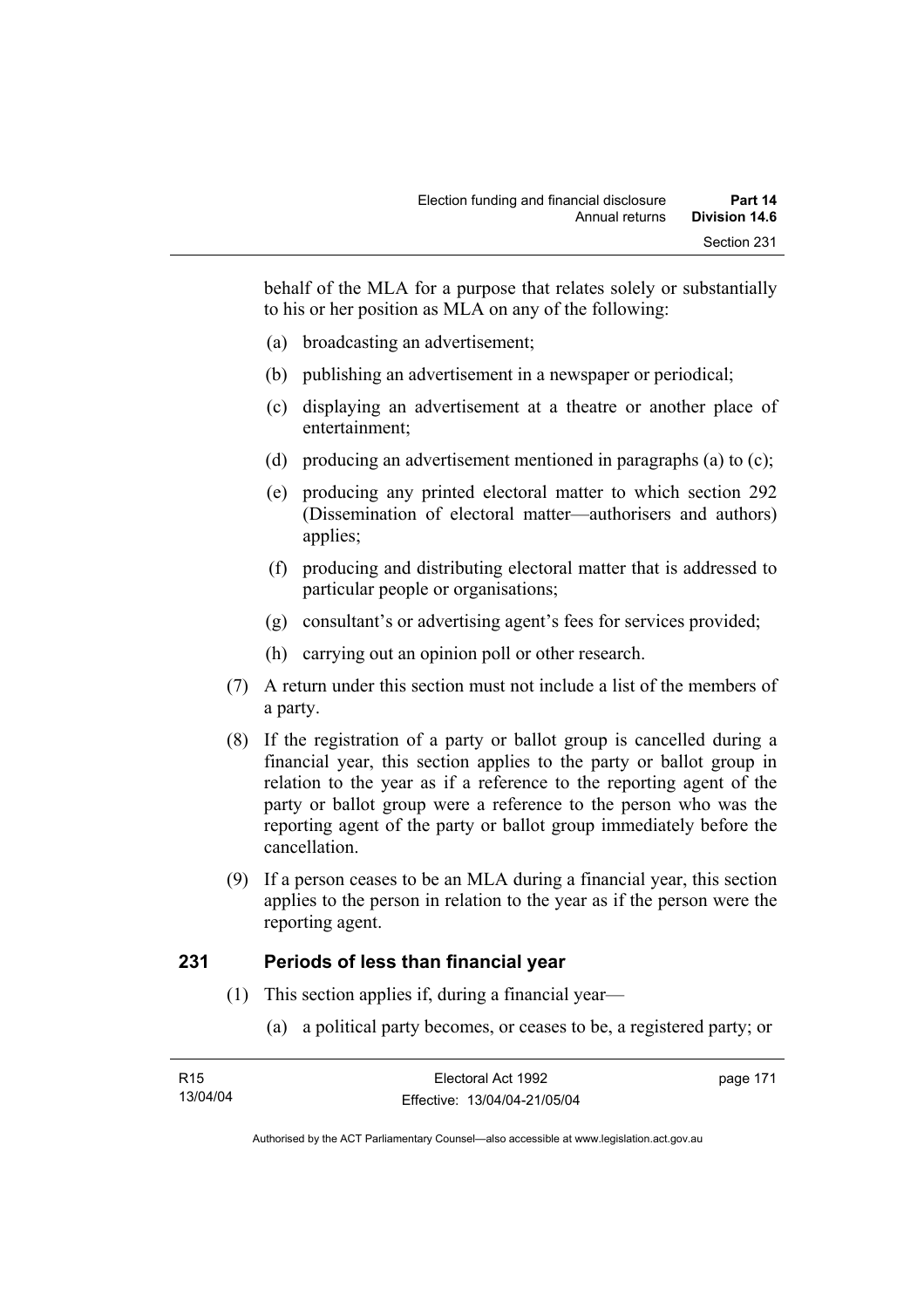- (b) a ballot group is registered or a registered ballot group ceases to be registered; or
- (c) a person becomes, or ceases to be, an MLA.
- (2) A return under section 230 (Annual returns by parties, ballot groups and MLAs) for the political party, ballot group or person for the financial year need only include particulars for the part of the year when the party or ballot group was registered or the person was an MLA.

## **231A Returns by parties under Commonwealth Electoral Act**

- $(1)$  If—
	- (a) an organisation has corresponding registration as a political party under this Act, part 7 and under the Commonwealth Act, part 11 whether by the same or a different name; and
	- (b) the agent of the organisation gives to the Australian Electoral Commission, within the period of 16 weeks after the end of the financial year, a return under the Commonwealth Act, section 314AB in relation to that financial year; and
	- (c) the agent or organisation gives to the ACT commissioner, within that period, a copy of that return;

the organisation is not required to give to the ACT commissioner a return under section 230 in relation to that financial year.

 (2) For subsection (1), an organisation has corresponding registration as a political party under this Act, part 7 and under the Commonwealth Act, part 11 if the same person is specified as the registered officer of the party in the register of political parties kept under this Act, section 88 and in the register of political parties kept under the Commonwealth Act, section 125.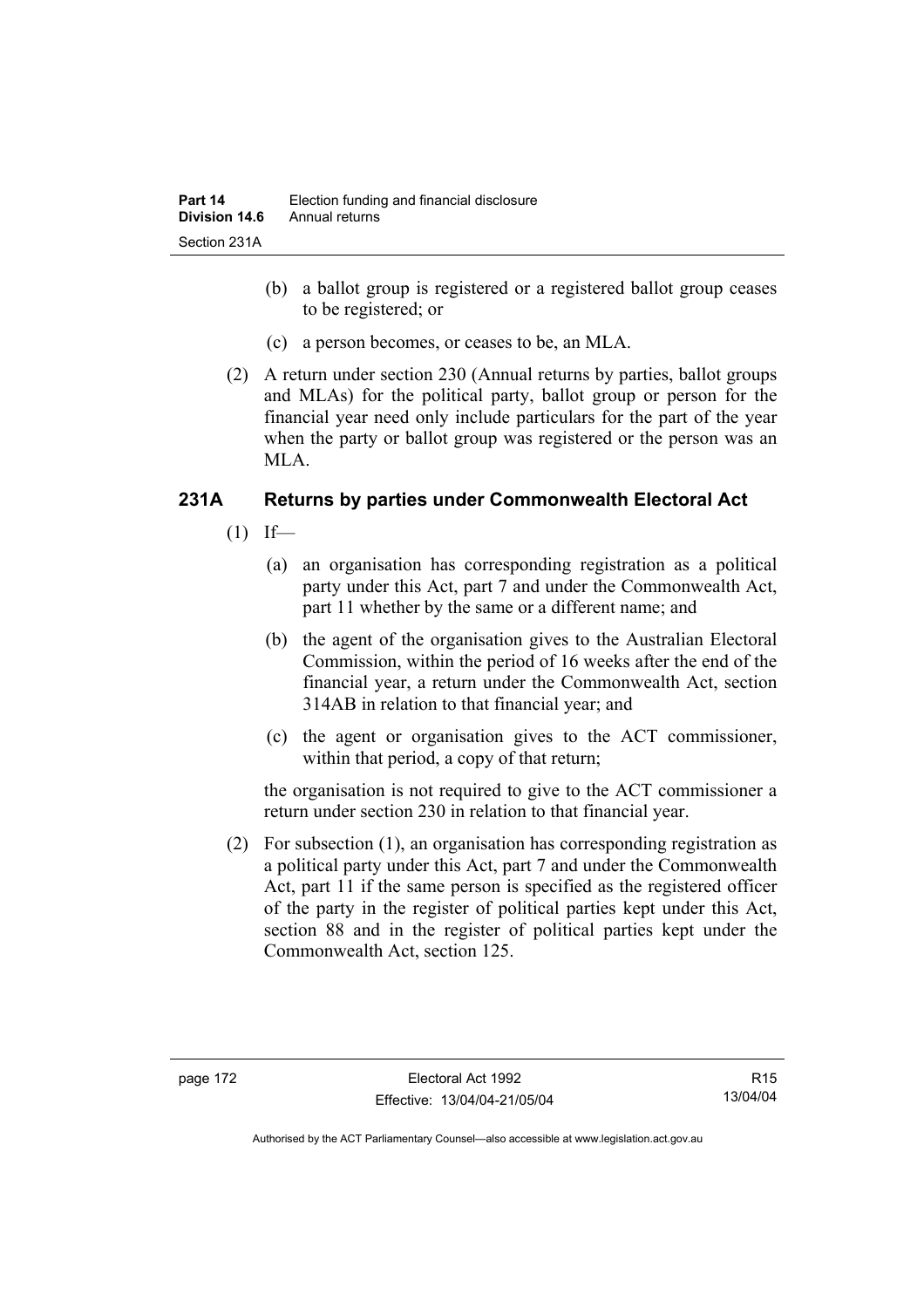(3) In this section:

*agent*, in relation to an organisation, means the person appointed under the Commonwealth Act, section 288 to be the agent of the organisation in relation to the ACT.

*Commonwealth Act* means the *Commonwealth Electoral Act 1918* (Cwlth).

*party* includes an ACT branch of a political party registered under the Commonwealth Act, part 11.

#### **231B Annual returns by associated entities**

- (1) If an entity is an associated entity at any time during a financial year, the entity's financial controller must give the commissioner a return within 16 weeks after the end of the financial year.
	- *Note 1* If a form is approved under s 340A (Approved forms) for a return, the form must be used.

*Note 2* For how a return may be given, see *Legislation Act 2001*, pt 19.5.

- (2) The return must state—
	- (a) the amount received by, or on behalf of, the entity during the financial year, together with the particulars required by section 232 (1) (Amounts received); and
	- (b) the amount paid by, or on behalf of, the entity during the financial year; and
	- (c) if the entity is an associated entity at the end of the financial year—the outstanding amount, at the end of the year, of debts incurred by, or on behalf of, the entity, together with the particulars required by section 234 (2) (Outstanding amounts).
- (3) An amount received when the entity was not an associated entity is not to be counted for subsection (2) (a) and (b).
- (4) If an amount required to be stated under subsection (2) (b) was—

page 173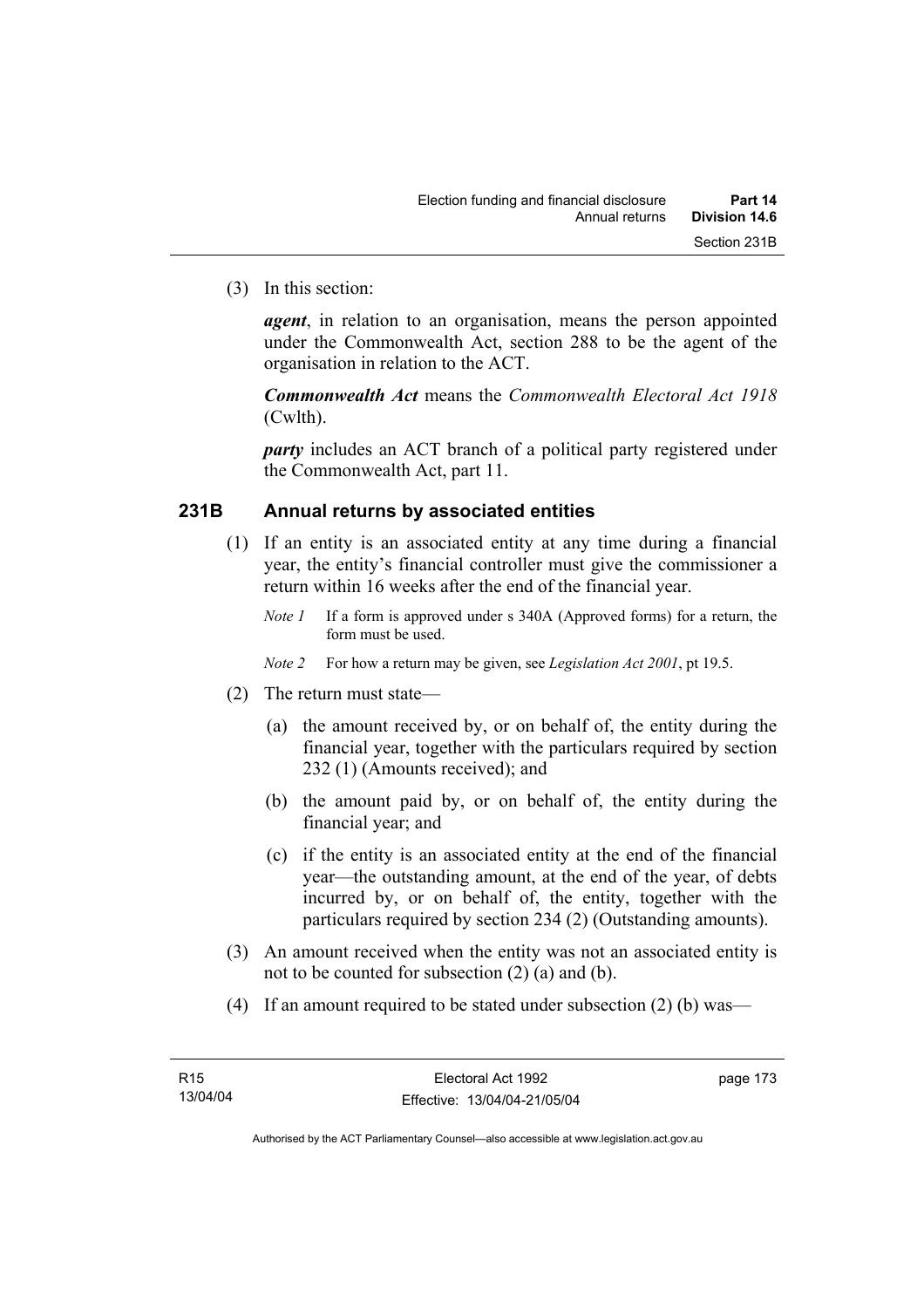- (a) paid to or for the benefit of 1 or more parties, ballot groups or MLAs; and
- (b) paid out of funds generated from capital of the entity;

the return must set out the required details of each person who contributed to that capital on or after 29 November 1996.

- (5) For subsection (4), the required details of a person are—
	- (a) the person's name and address; and
	- (b) the total of the person's contributions to the capital of the associated entity mentioned in that subsection up to the end of the financial year.
- (6) Subsection (5) does not apply to contributions that have been included in a previous return under this section.

#### **231C Returns by associated entities under Commonwealth Electoral Act**

- (1) This section applies in relation to an associated entity that—
	- (a) is controlled by 1 or more parties; or
	- (b) operates wholly or mainly for the benefit of 1 or more parties.
- (2) If an entity was, during a financial year, an associated entity in relation to which this section applies and the financial controller of the entity—
	- (a) gives to the Australian Electoral Commission, within the period of 16 weeks after the end of the financial year, a return under the *Commonwealth Electoral Act 1918* (Cwlth), section 314AEA in relation to that financial year; and
	- (b) gives to the commissioner, within that period, a copy of that return;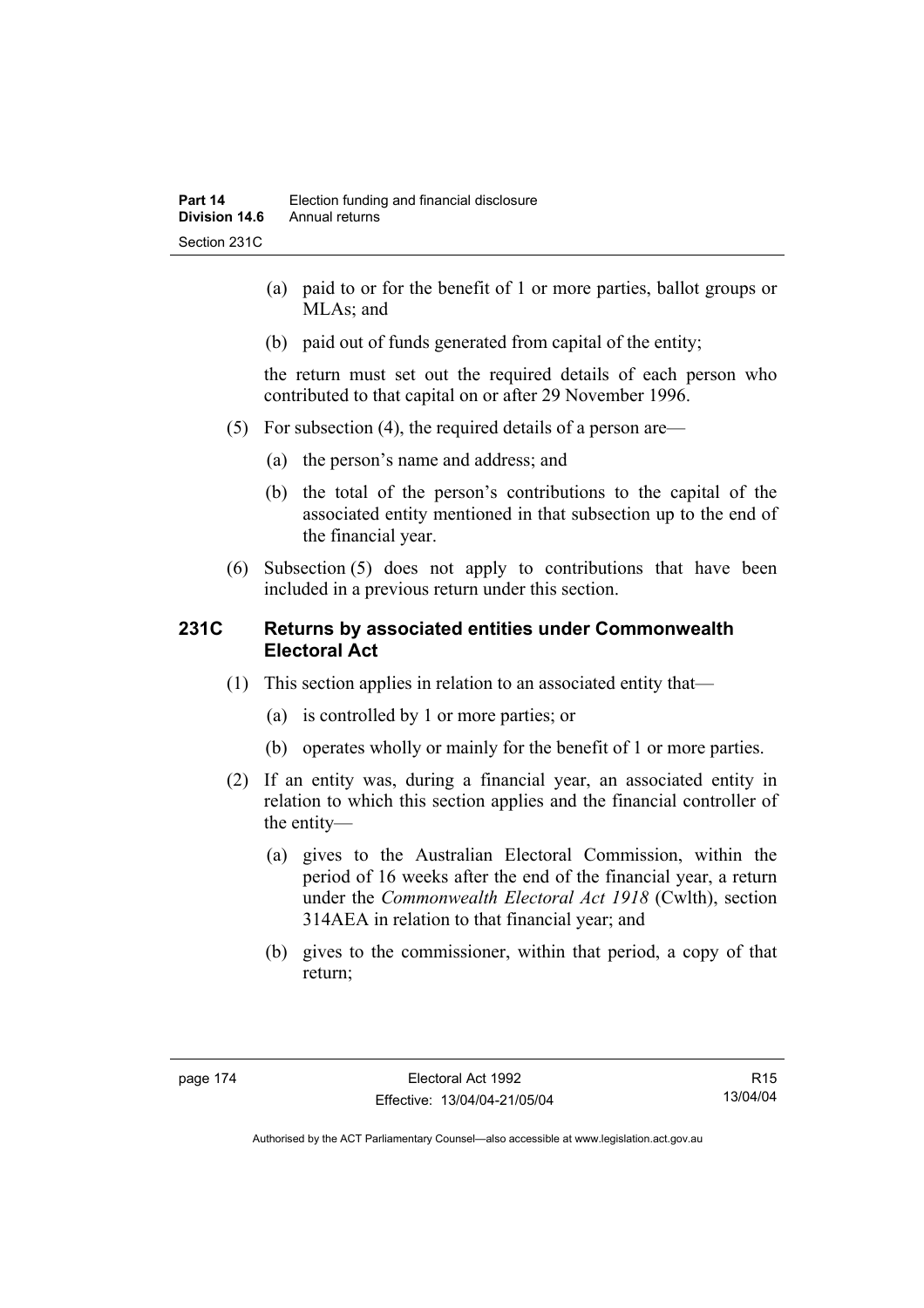the financial controller is not required to give to the commissioner a return under section 231B in relation to the entity for that financial year.

### **232 Amounts received**

- (1) If the sum of all amounts received by, or on behalf of, a party, ballot group, MLA or associated entity (the *receiver*) from a person or organisation during a financial year is \$1 500 or more, the return by the receiver under section 230 (Annual returns by parties, ballot groups and MLAs) or section 231B (Annual returns by associated entities) must state the amount of the sum and set out the defined particulars for it.
- (2) In working out the sum, an amount of less than \$1 500 need not be counted.
- (3) If the sum was received as a loan, the return must state the information required by section 218A (2) (Certain loans not to be received).

# **234 Outstanding amounts**

- (1) If, at the end of a financial year, the sum of all debts within the meaning of section 230 (4) (c) that are owed by a party, ballot group or MLA to a particular person or organisation is \$1 500 or more, the return by the party, ballot group or MLA under section 230 shall specify the sum and include the defined particulars.
- (2) If an entity is an associated entity at the end of a financial year and, at the end of that year, the sum of all debts within the meaning of section 231B (2) (c) that are owed by the entity to a particular person or organisation is \$1 500 or more, the return by the entity under section 231B in relation to the financial year shall set out the sum and include the defined particulars.

page 175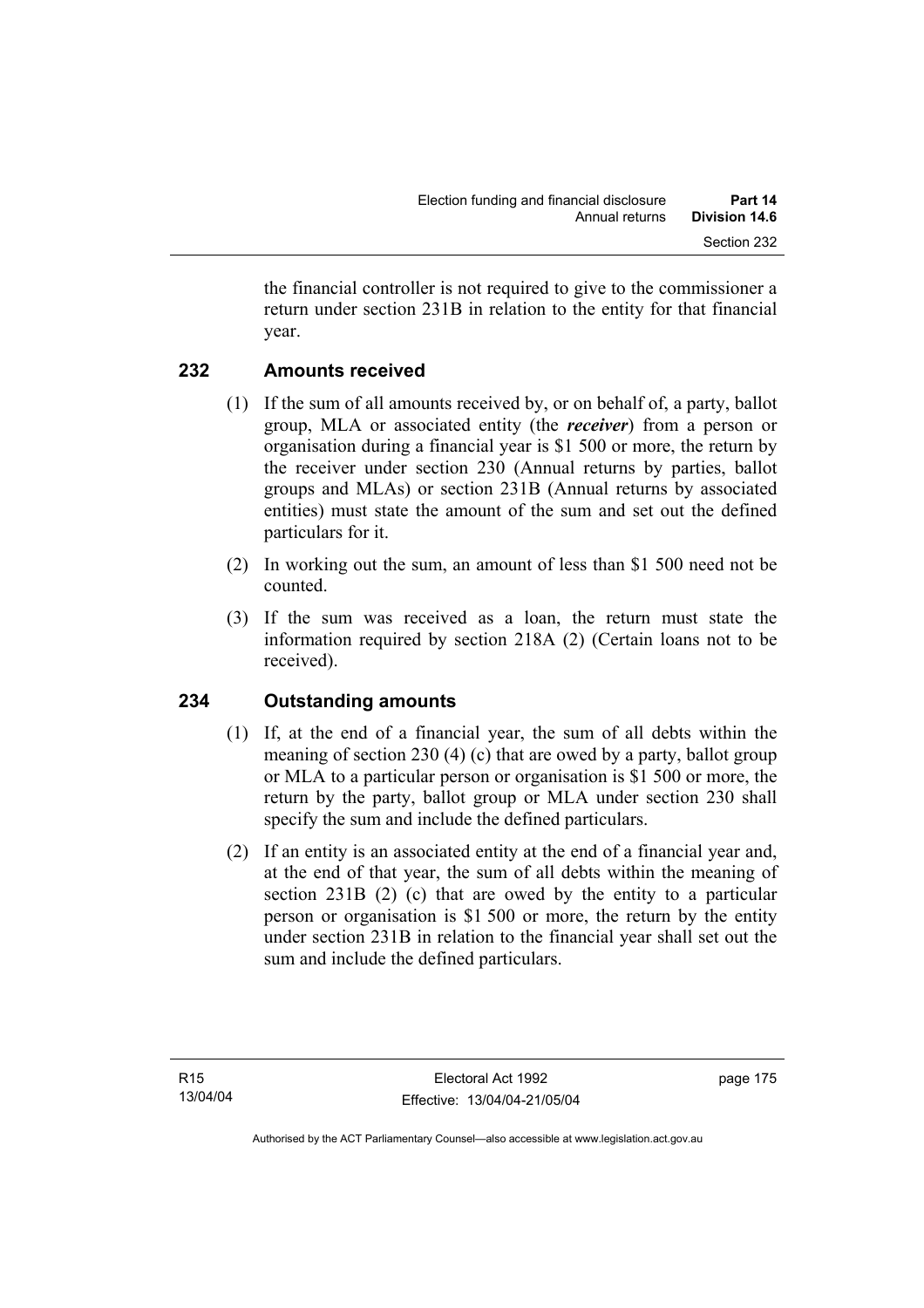## **234A Regulations**

- (1) The regulations may require greater detail to be provided in returns under section 230 or 231B than is required by this division.
- (2) Without limiting subsection (1), the regulations may require that the total amounts referred to in section 230 (4) or 231B (2) be broken down in the way specified in the regulations.
- (3) The regulations may reduce the amount of information to be provided in returns under section 231B.

# **Division 14.7 Compliance**

## **235 Definitions for div 14.7**

In this division:

*investigation notice* means a notice under section 237 (3) (Investigation notices generally) or section 237A (2) (Investigation notices about associated entities).

*return* includes a notice under section 240 (1) (c) or (4) (Inability to complete returns).

### **236 Offences**

 (1) A person shall not, without reasonable excuse, fail to give the commissioner a return under this part within the time required.

Maximum penalty:

- (a) for a return required to be given by the reporting agent of a party or ballot group—50 penalty units; and
- (b) for any other return—20 penalty units.
- (2) A person shall not, without reasonable excuse—
	- (a) give the commissioner an incomplete return under division 14.4, 14.5 or 14.6; or

R15 13/04/04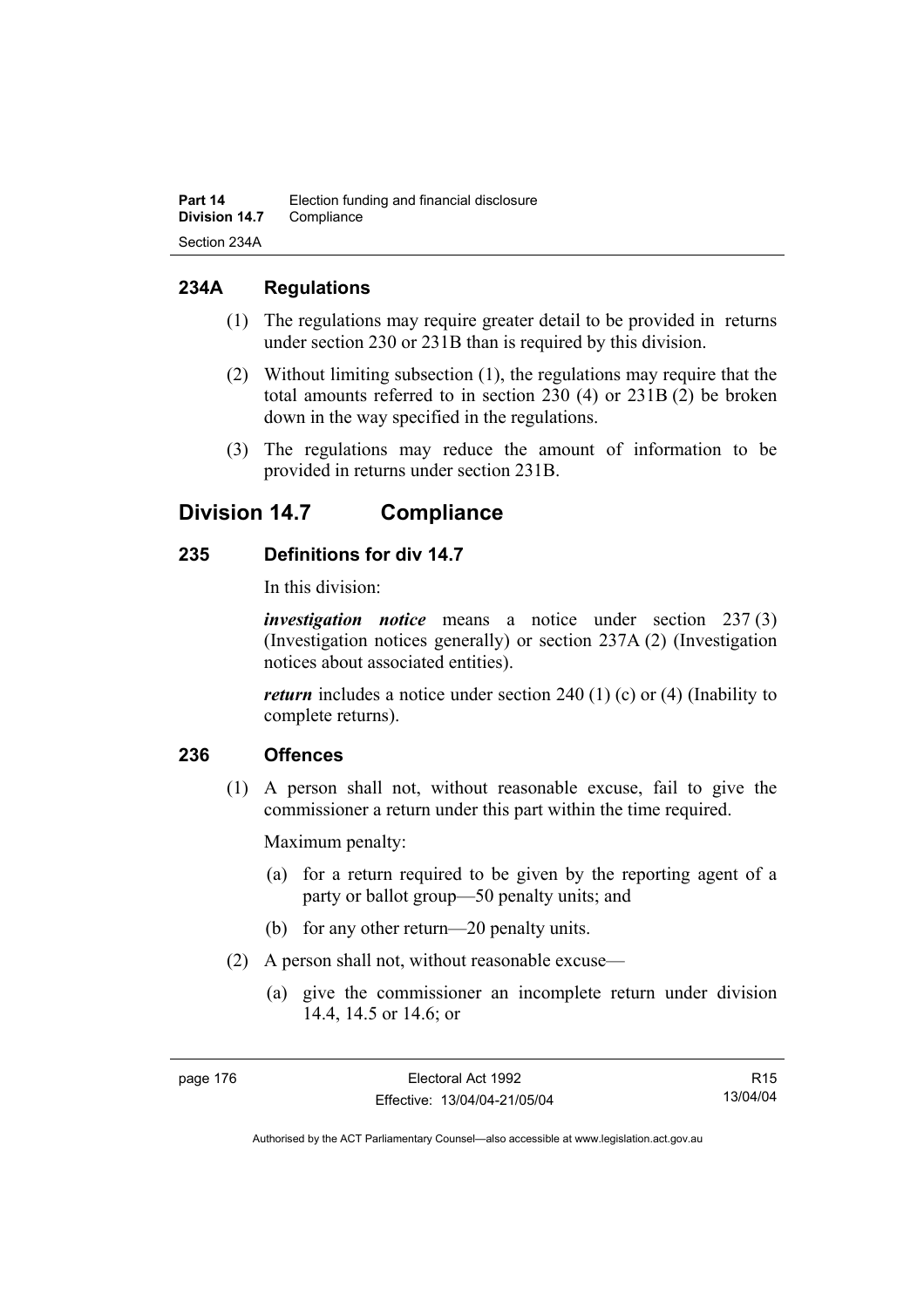(b) fail to retain records in accordance with section 239.

Maximum penalty: 20 penalty units.

- (3) For subsection (1) or subsection (2) (b), it is a reasonable excuse for a reporting agent of a non-party group to fail to give a return or keep records if another reporting agent of the group has given the return within the time required or kept records in accordance with section 239, as the case requires.
- (4) A person shall not give a return under division 14.4, 14.5 or 14.6, containing particulars that are, to the knowledge of the person, false or misleading in a material particular.

Maximum penalty: 50 penalty units, imprisonment for 6 months or both.

 (5) A person shall not give to another person who is required to give a return under division 14.4, 14.5 or 14.6 information relevant to the return that is, to the knowledge of the firstmentioned person, false or misleading in a material particular.

Maximum penalty: 50 penalty units, imprisonment for 6 months or both.

 (6) A prosecution in relation to an offence against this section may be begun at any time within 4 years after the offence was committed.

### **237 Investigation notices generally**

(1) In this section:

*prescribed person* means a person who, in the commissioner's opinion, is or may be required to give the commissioner a return under this part in relation to an election.

 (2) The commissioner may conduct an investigation into compliance with this part.

page 177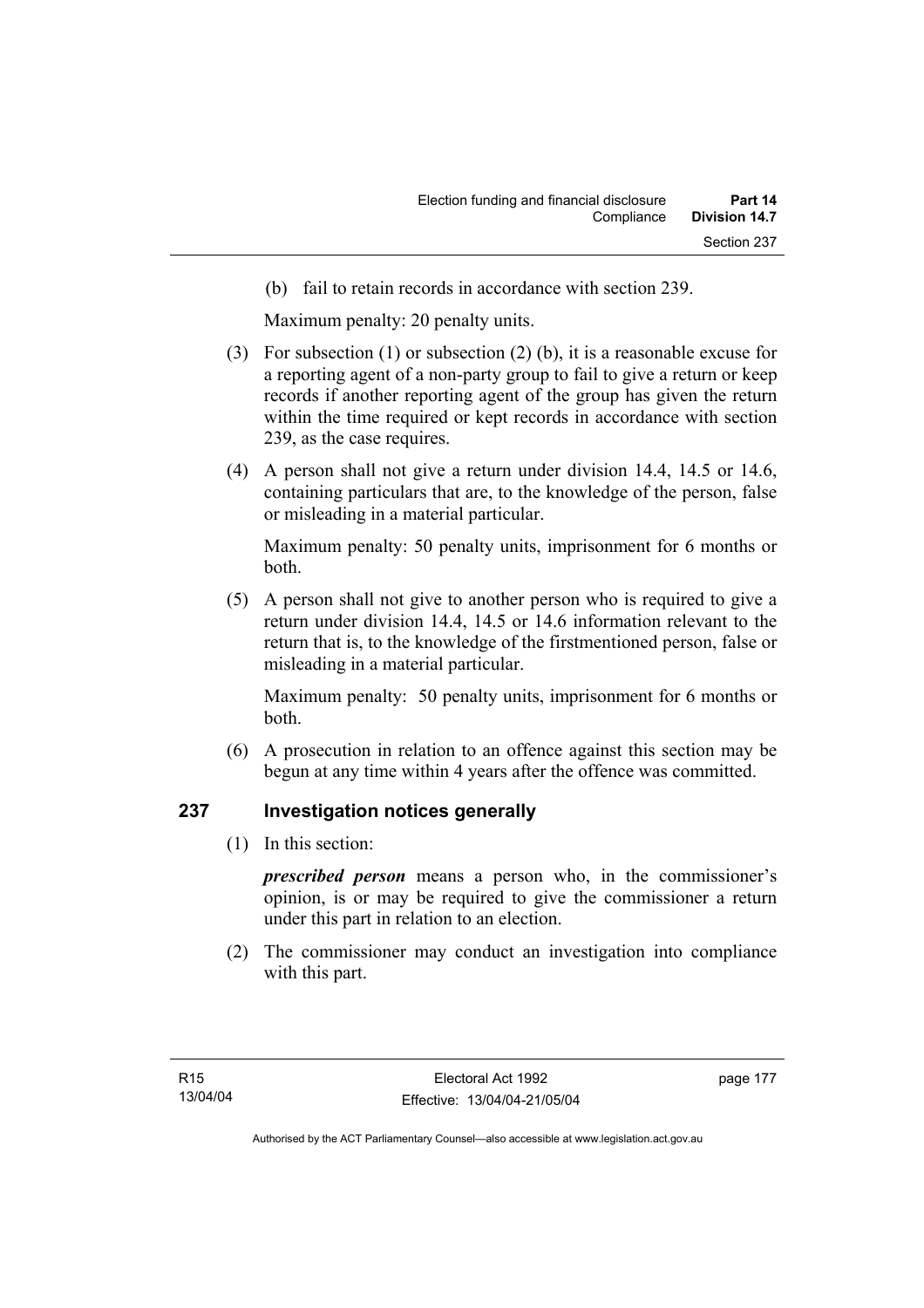- (3) For an investigation, the commissioner may give a notice (an *investigation notice*) in relation to a reporting agent or prescribed person to—
	- (a) the agent or prescribed person; or
	- (b) for the reporting agent of a party or ballot group—any officer, employee or representative of the party or ballot group; or
	- (c) for a prescribed person that is a corporation—any of its officers or employees; or
	- (d) anyone else the commissioner has reasonable grounds for believing can produce a document or anything else, or give evidence, about anyone's compliance with this part.
	- *Note* For how documents may be given, see *Legislation Act 2001*, pt 19.5.
- (4) The investigation notice must require the person to whom it is given—
	- (a) to produce to the commissioner, within the time and in the way stated in the notice, a document, or something else, stated in the notice; or
	- (b) to appear, at a time and place stated in the notice, before the commissioner to give evidence, orally or in writing, and to produce a document, or something else, stated in the notice.
- (5) The time stated in the notice must be not earlier than 28 days after the notice is given to the person.
- (6) If the investigation notice requires an officer, employee or representative of a party or ballot group other than its reporting agent to appear before the commissioner, the reporting agent of the party is entitled—
	- (a) to attend the investigation; or
	- (b) to nominate someone else to attend on the reporting agent's behalf.

R15 13/04/04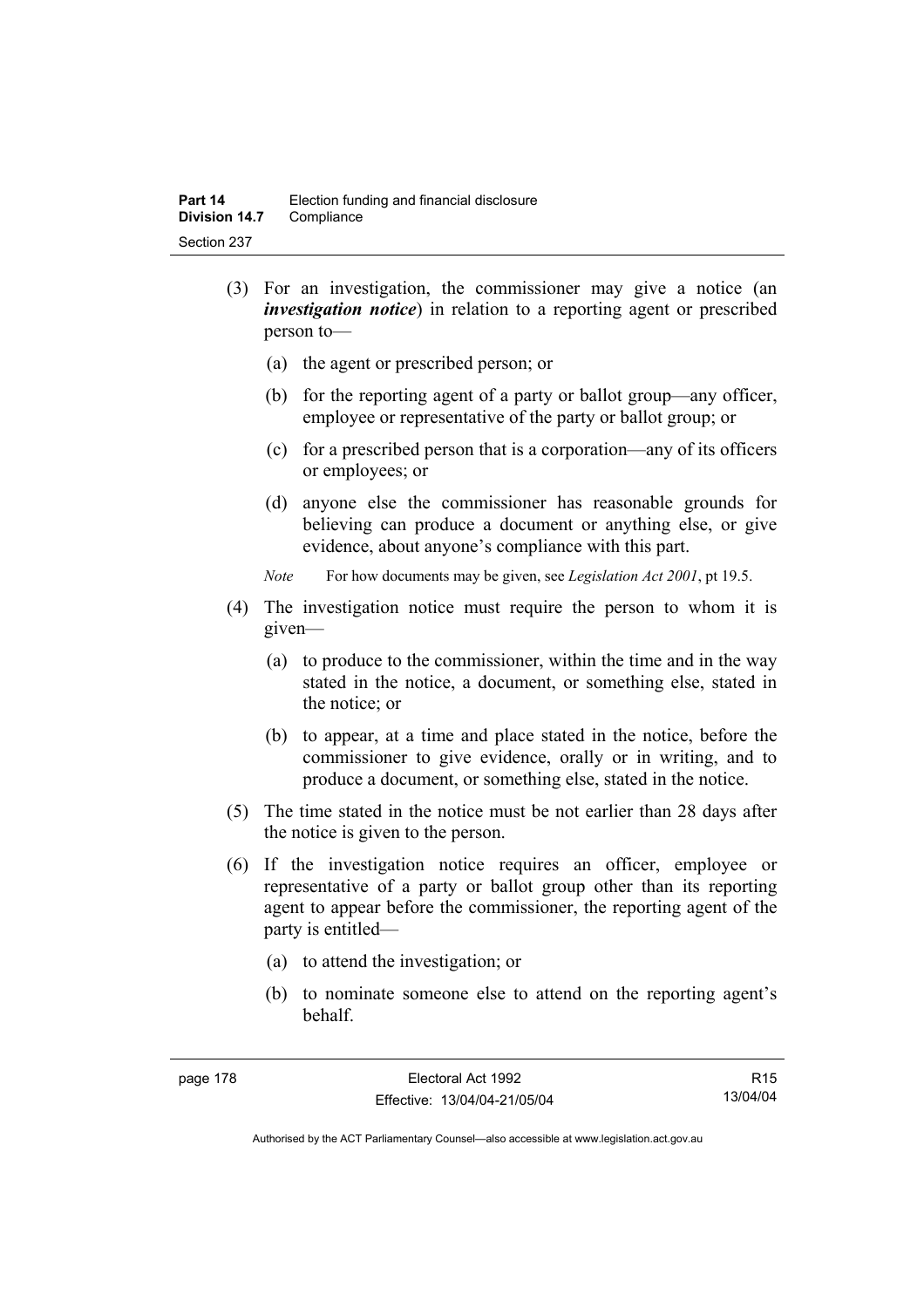- (7) If the investigation notice requires someone other than the financial controller of an associated entity to appear before the commissioner in relation to an investigation into the entity, the financial controller is entitled—
	- (a) to attend the investigation; or
	- (b) to nominate someone else to attend on the financial controller's behalf.
- $(8)$  If—
	- (a) an investigation notice relates to an investigation into—
		- (i) a return given to the commissioner under this part by the reporting agent of a ballot group or MLA; or
		- (ii) a failure of a reporting agent of a ballot group or MLA to give the commissioner a return under this part within the time required; and
	- (b) the notice requires someone other than the reporting agent of the ballot group or MLA to appear before the commissioner;

the reporting agent is entitled—

- (c) to attend the investigation; or
- (d) to nominate someone else to attend on the reporting agent's behalf.
- (9) The commissioner may conduct the investigation even though the person to whom the notice was given contravenes the notice.
- (10) The commissioner may require a person to whom an investigation notice has been given to give evidence on oath, and for that purpose may administer an oath.
	- *Note* For the taking of an oath or the making of an affirmation, see the *Oaths and Affirmations Act 1984.*

page 179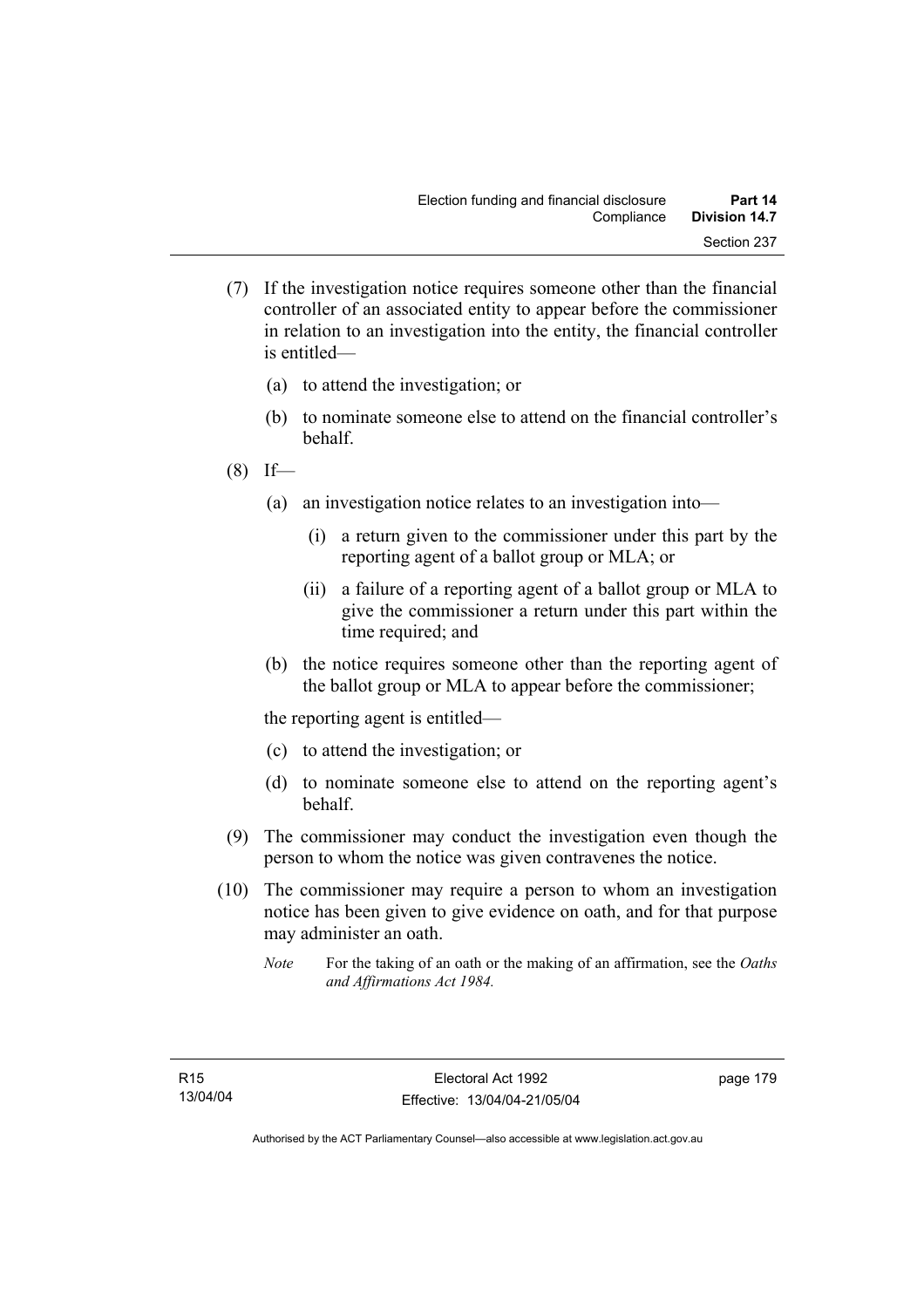#### **237A Investigation notices about associated entities**

- (1) This section applies if—
	- (a) the commissioner believes on reasonable grounds that a person can produce a document or anything else, or give evidence, about whether an entity is, or was at a particular time, an associated entity; and
	- (b) the person is, or has been, the financial controller or an officer or employee of the entity.
- (2) The commissioner may give to the person a notice (an *investigation notice*) requiring the person—
	- (a) to produce to the commissioner, within the time and in the way stated in the notice, a document, or something else, stated in the notice; or
	- (b) to appear, at a time and place stated in the notice, before the commissioner to give evidence, orally or in writing, and to produce a document, or something else, stated in the notice.
- (3) The time stated in the notice must not be earlier than 28 days after the day the notice is given to the person.
- (4) If the investigation notice requires someone other than the financial controller of the associated entity to appear before the commissioner, the financial controller is entitled—
	- (a) to attend the investigation; or
	- (b) to nominate someone else to attend on the financial controller's behalf.
- (5) The commissioner may conduct the investigation even though the person to whom the notice was given contravenes the notice to attend.

R15 13/04/04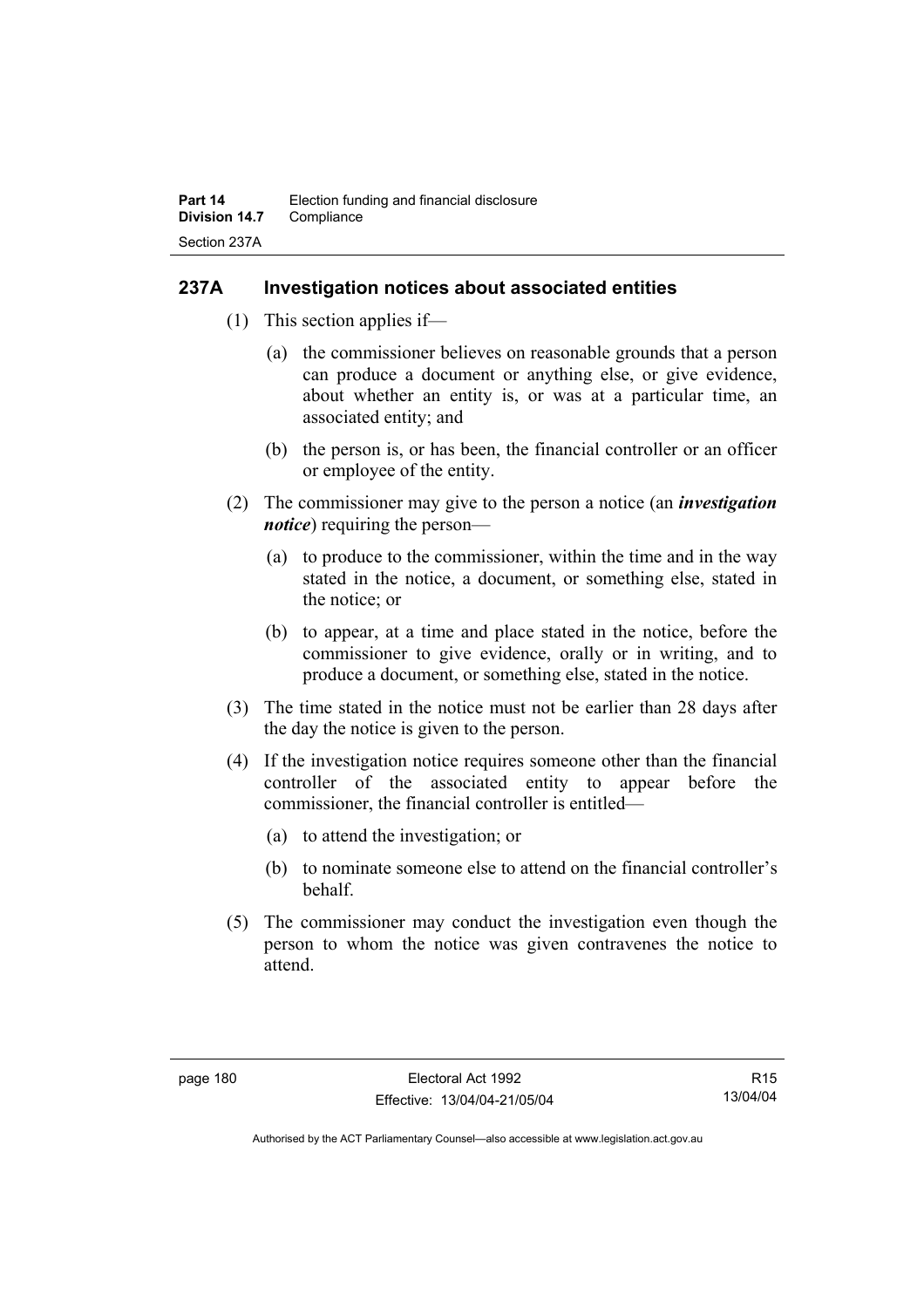- (6) If the commissioner gives an investigation notice to a person, the commissioner must also give the person a review statement about the decision to give the person the notice.
- (7) The person is taken not to have failed to comply with the notice if the person makes application under section 247 (Review by electoral commission) for review of the decision and the application has not been decided.
- (8) The commissioner may require a person to whom an investigation notice has been given to give evidence on oath, and for that purpose may administer an oath.
	- *Note* For the taking of an oath or the making of an affirmation, see the *Oaths and Affirmations Act 1984.*
- (9) This section is in addition to, and does not limit, section 237 (Investigation notices generally).

### **237B Investigation notice offences**

 (1) A person must not, without reasonable excuse, contravene an investigation notice.

Maximum penalty: 50 penalty units, imprisonment for 6 months or both.

 (2) A person must not, in response to an investigation notice, give evidence that the person knows is false or misleading in a material particular.

Maximum penalty: 50 penalty units, imprisonment for 6 months or both.

#### **238 Investigation—search warrants**

- (1) The commissioner may make an application to a magistrate for the issue of a warrant if—
	- (a) the commissioner has reasonable grounds for suspecting that there may be, at that time or within the next 24 hours, in or on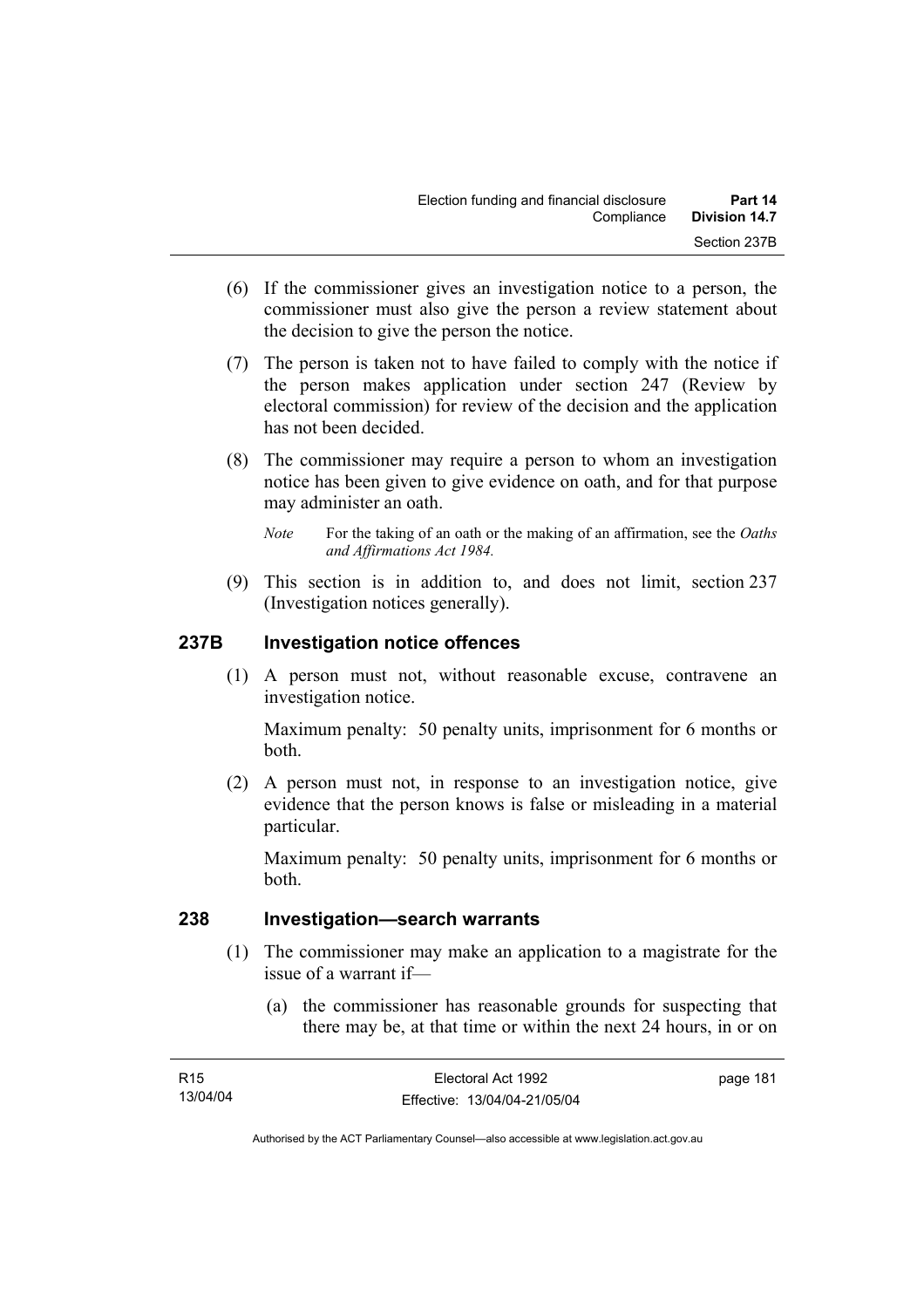any premises, an article that may afford evidence relating to a contravention of section 236 (a *relevant article*); and

- (b) the commissioner has reasonable grounds for believing that, if an investigation notice under section 237 were issued for the production of the relevant article, it might be concealed, lost, mutilated, destroyed or disposed of.
- (2) A magistrate may, on application in accordance with subsection (1), issue a warrant authorising the commissioner or any other person named in the warrant, with the assistance the commissioner or person considers necessary, and if necessary by force—
	- (a) to enter the premises; and
	- (b) to search the premises for relevant articles; and
	- (c) to seize any relevant article found in or on the premises.
- (3) A magistrate shall not issue a warrant unless—
	- (a) an affidavit has been lodged with the magistrate setting out the grounds on which the issue of the warrant is being sought; and
	- (b) the commissioner or another person has given the magistrate, either orally or by affidavit, any further information the magistrate requires about the grounds on which the issue of the warrant is being sought; and
	- (c) the magistrate is satisfied that there are reasonable grounds for issuing the warrant.
- (4) If a magistrate issues a warrant, he or she shall endorse on the affidavit lodged in accordance with subsection (3) the grounds relied on to justify the issue of the warrant.
- (5) A warrant shall—
	- (a) state the purpose for which it is issued, including a reference to the alleged offence in relation to which it is issued; and

R15 13/04/04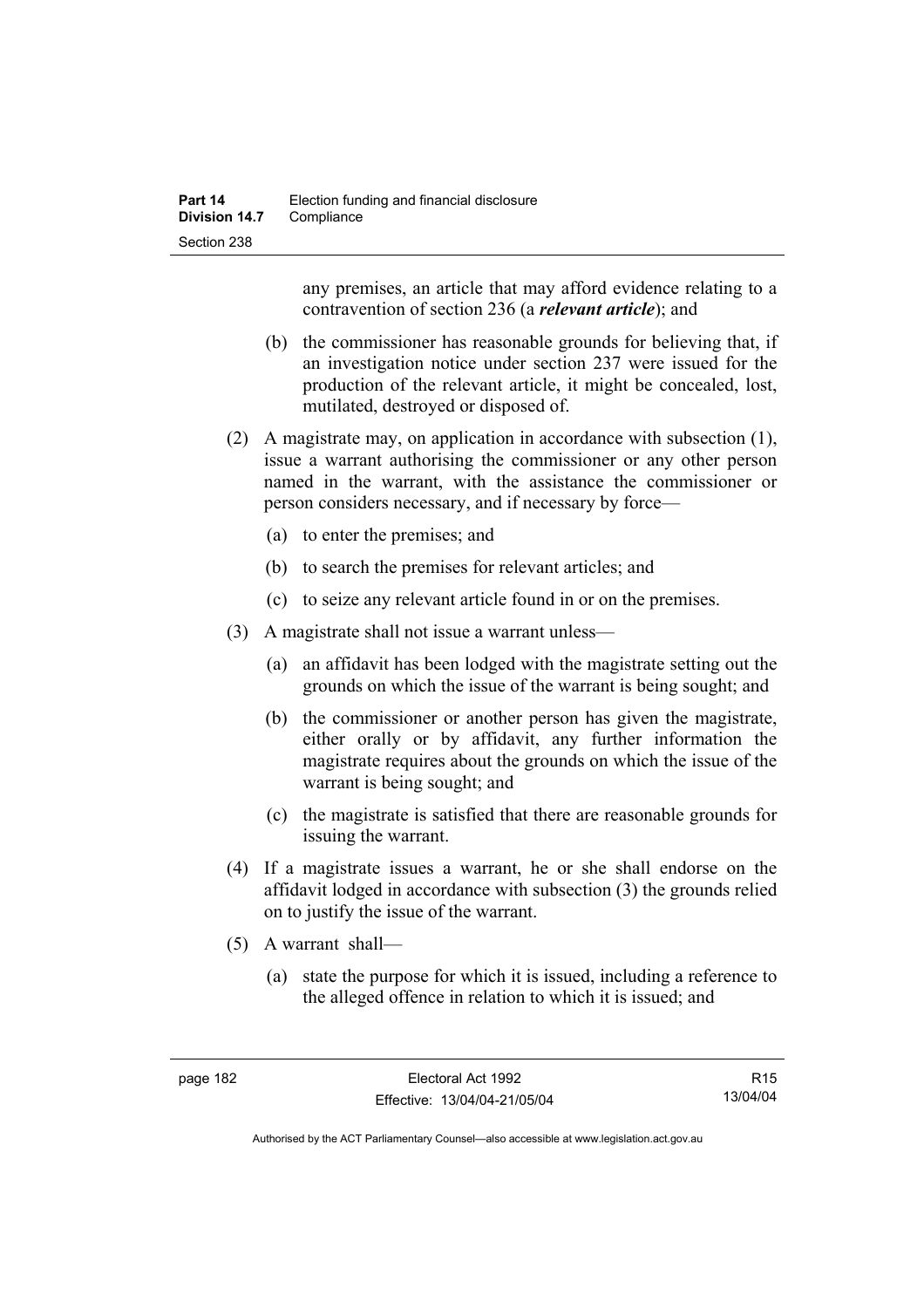- (b) specify the hours during which the entry is authorised or state that the entry is authorised at any time of the day or night; and
- (c) include a description of the kind of articles to which it relates; and
- (d) specify the date, not later than 1 month after the date of issue of the warrant, when the warrant ceases to have effect.
- (6) If an article is seized by a person under a warrant—
	- (a) the person may keep the article for as long as is necessary and reasonable for the purposes of the investigation to which it is relevant; and
	- (b) when retention of the article ceases to be necessary and reasonable for those purposes, he or she shall cause it to be delivered to the person who appears to be entitled to possession of the article.
- (7) If a document is retained under subsection  $(6)$  (a)—
	- (a) the person otherwise entitled to possession of the document is entitled to be supplied, as soon as practicable, with a copy certified by the commissioner to be a true copy and the certified copy shall be received in all courts as evidence as if it were the original; and
	- (b) until the certified copy is supplied, the commissioner shall, at the times and places the commissioner considers appropriate, permit the person otherwise entitled to possession of the document, or a person authorised by that person, to inspect and make copies of, or take extracts from, the document.

### **239 Records**

 (1) If a person makes or obtains an article that is or includes a record relating to a matter particulars of which are, or could be, required to be set out in a return under this part relating to an election, he or she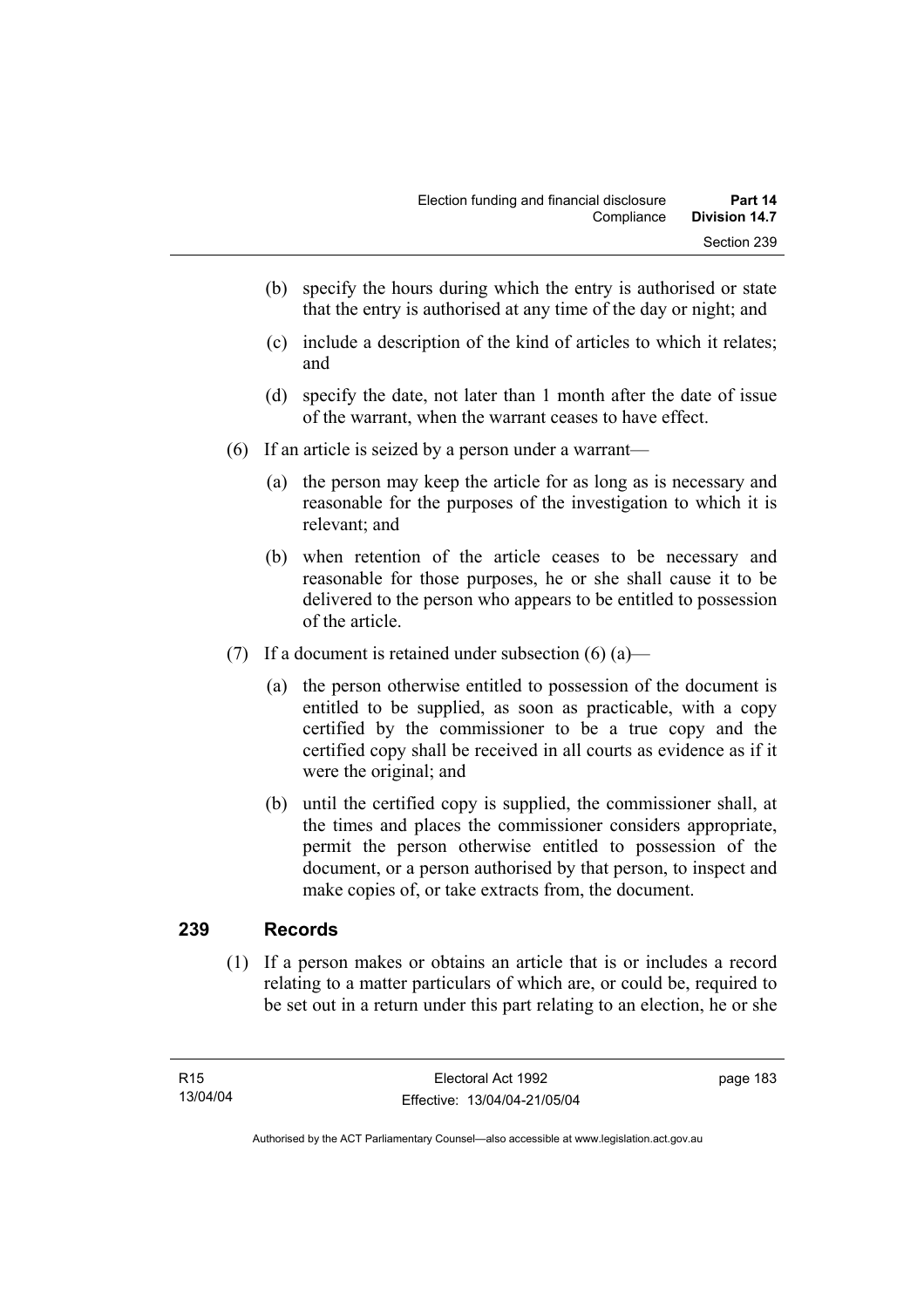shall keep the record for not less than 4 years beginning on polling day for that election.

- (2) If a party, ballot group, MLA or associated entity makes or obtains an article that is or includes a record relating to a matter particulars of which are, or could be, required to be set out in a return under division 14.6 (Annual returns), the party, ballot group, MLA or associated entity must keep the record for not less than 4 years beginning on the day after the last day when the return must be given to the commissioner.
- (3) If a person, party, ballot group, MLA or associated entity (the *transferor*) would, in the normal course of business or administration, transfer to someone else a record mentioned in subsection  $(1)$  or  $(2)$ —
	- (a) the transferor is taken not to have contravened the subsection by transferring the record; and
	- (b) the person to whom the record is transferred must keep the record for the period for which the transferor would have been required to keep the record if the record had not been transferred.

# **Division 14.8 Miscellaneous**

### **240 Inability to complete returns**

- (1) If a person who is required to give the commissioner a return under division 14.4, 14.5 or 14.6 considers that it is impossible to complete the return because he or she is unable to obtain particulars that are required for the preparation of the return, the person may—
	- (a) prepare the return to the extent that it is possible to do so without those particulars; and
	- (b) give the commissioner the return so prepared; and
	- (c) give the commissioner written notice—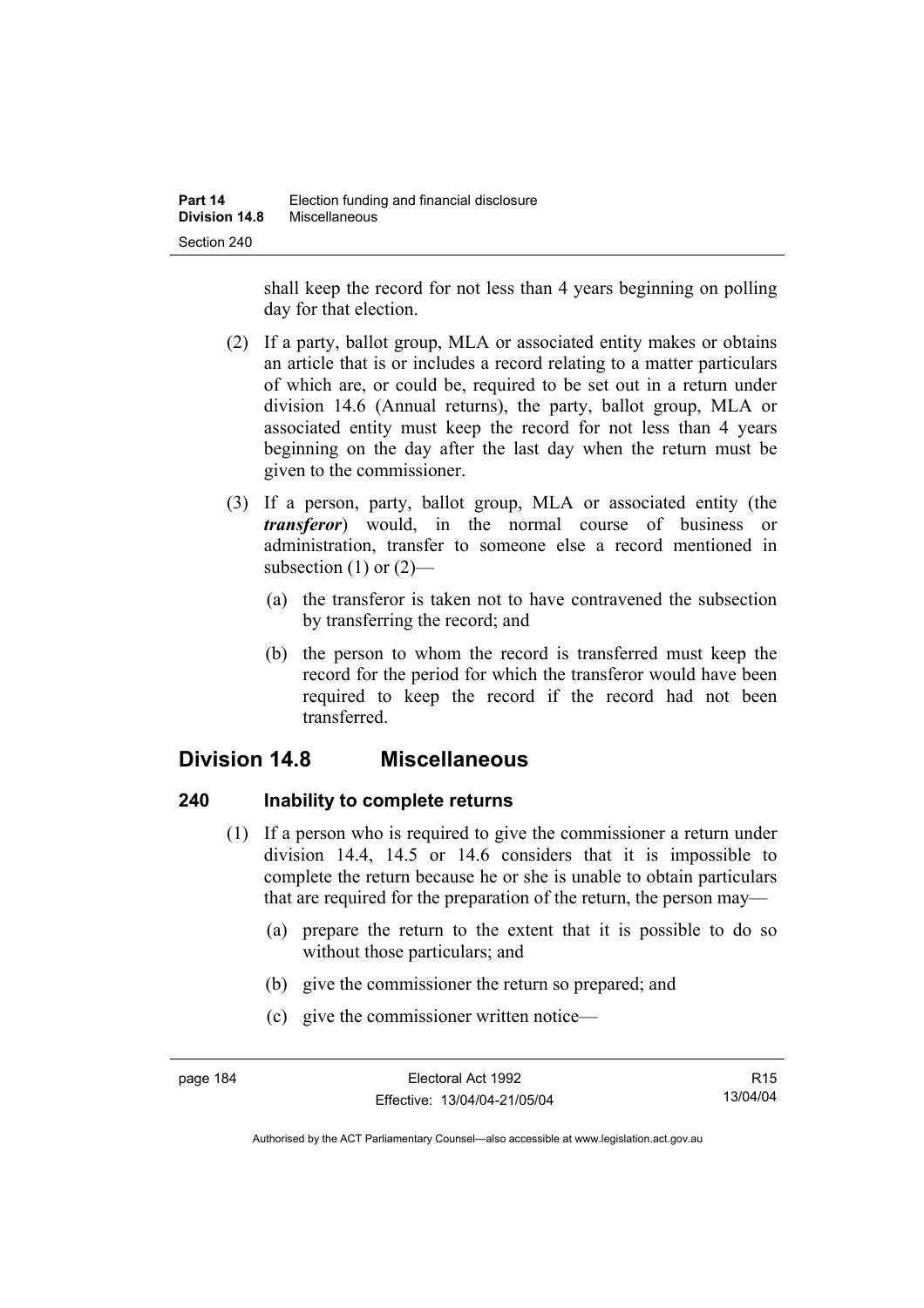- (i) identifying the return; and
- (ii) stating that the return is incomplete because he or she is unable to obtain certain particulars; and
- (iii) identifying those particulars; and
- (iv) setting out the reasons why he or she is unable to obtain those particulars; and
- (v) if the person believes, on reasonable grounds, that another person whose name and address he or she knows can give those particulars—stating that belief, the reasons for it and the name and address of the other person.
- (2) A person who complies with subsection (1) shall not, because of the omission of the particulars referred to in subsection (1) (c) (iii), be taken, for section 236 (2) (a), to have given a return that is incomplete.
- (3) If the commissioner has been informed under subsection (1) (c) or (4) (e) that a person can supply particulars that have not been included in a return, the commissioner may, by written notice served on that person, require the person to give the commissioner written notice of the particulars within the period specified in the notice.
- (4) If a person who is required to give the commissioner particulars under subsection (3) considers that he or she is unable to obtain some or all of the particulars, the person shall give to the commissioner a written notice—
	- (a) specifying the particulars (if any) that the person is able to give; and
	- (b) stating that the person is unable to obtain certain particulars;
	- (c) identifying those particulars; and
	- (d) specifying the reasons why the person considers he or she is unable to obtain those particulars; and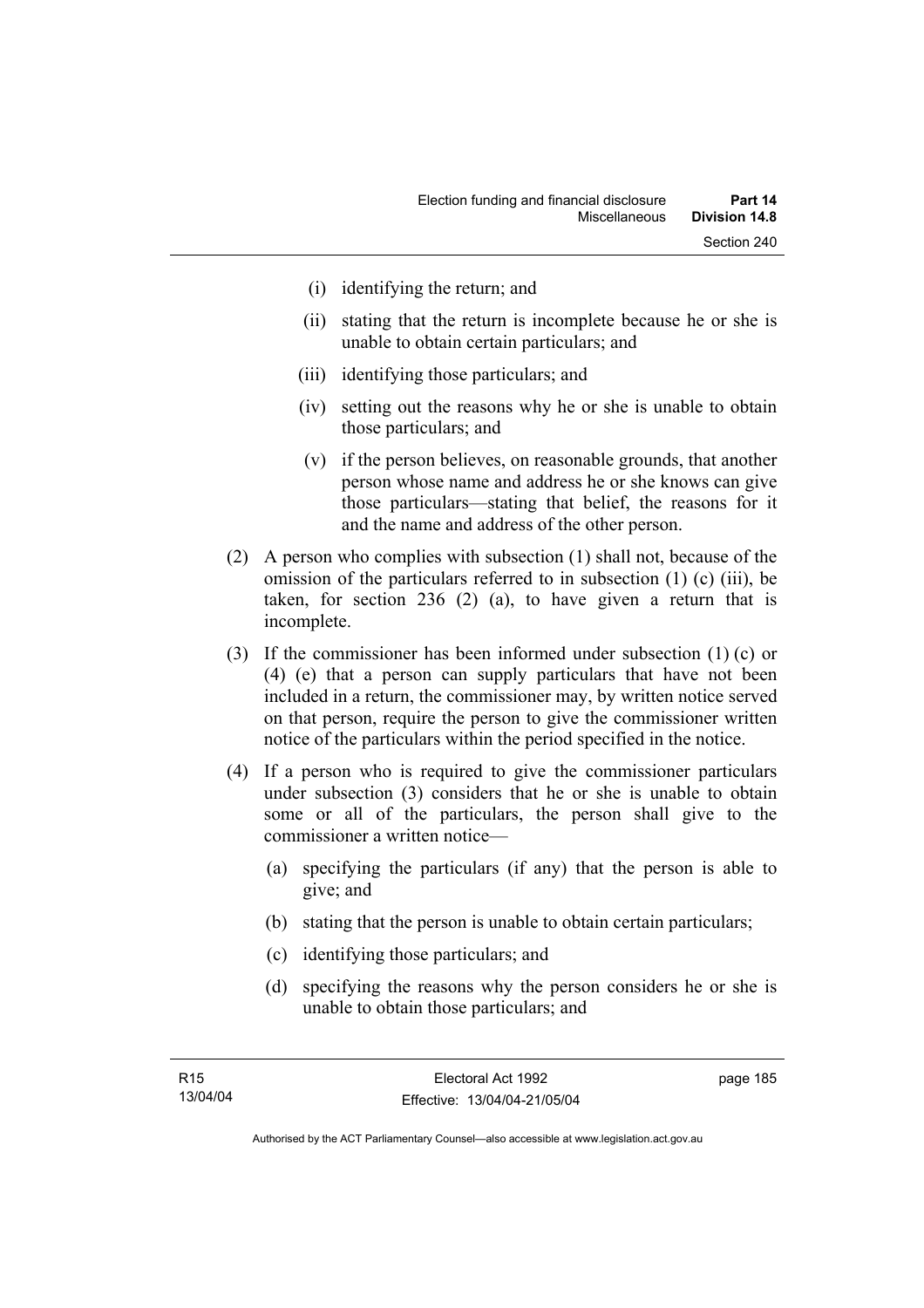- (e) if the person believes, on reasonable grounds, that another person whose name and address he or she knows can give those particulars—specifying the name and address of that other person and the reasons why he or she believes that the other person is able to give those particulars.
- $(5)$  If—
	- (a) a notice is given to a person under subsection (3); and
	- (b) the person complies with that notice or gives the commissioner a notice under subsection (4);

he or she shall not, only because of the omission of the required particulars, be taken to have given an incomplete return.

#### **241 Noncompliance with pt 14**

- (1) The failure of a person to comply with a provision of this part in relation to an election does not invalidate that election.
- (2) Without limiting subsection (1)—
	- $(a)$  if—
		- (i) a party or ballot group endorsed a candidate in an election; and
		- (ii) the candidate was elected at the election;

a failure by the reporting agent of the party or ballot group to comply with this part in relation to that election does not invalidate the candidate's election;

 (b) if a member of a non-party group was elected at the election a failure by a reporting agent of the group to comply with this part in relation to the election does not invalidate the election of the member; and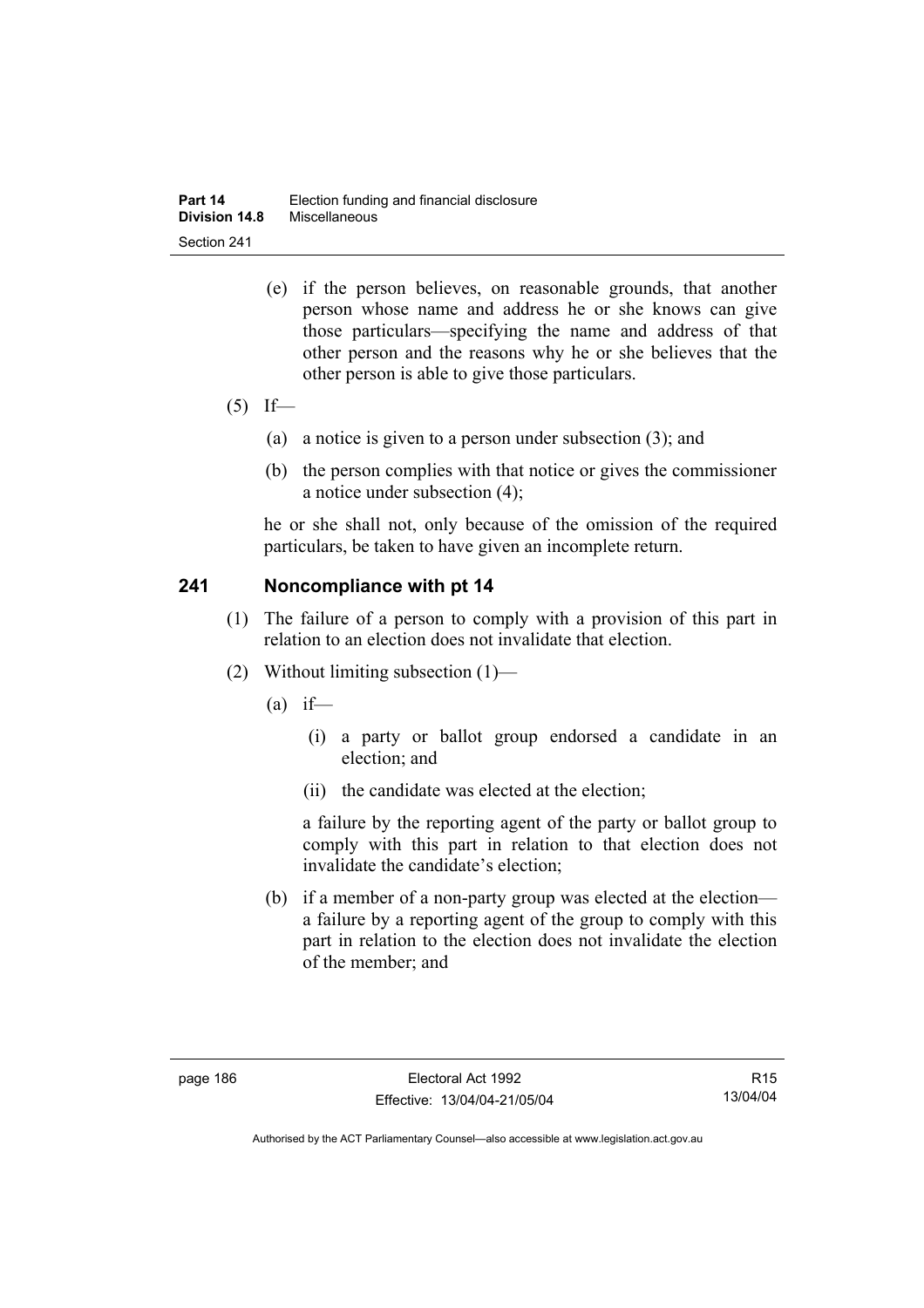(c) a failure by the reporting agent of a candidate who is elected at an election to comply with his or her part in relation to the election does not invalidate the candidate's election.

## **242 Amendment of returns**

- (1) If the commissioner is satisfied that a return under this part contains a formal error or is subject to a formal defect, the commissioner may amend the return to the extent necessary to correct the error or remove the defect.
- (2) A person authorised by subsection (3) may, by written notice signed by the person and given to the commissioner, request the permission of the commissioner to make a specified amendment of a return for the purpose of correcting an error or omission.
- (3) A request may be made by—
	- (a) the person who gave the return; or
	- (b) if the return was given for a party, ballot group, MLA or candidate—the reporting agent of the party, ballot group, MLA or candidate; or
	- (c) if the return was given in relation to an associated entity—the financial controller of the entity.
- (4) On a request under subsection (2), the commissioner shall permit the person making the request to amend the return accordingly if the commissioner is satisfied that the request is justified.
- (5) If the commissioner decides to refuse a request under subsection (2), the commissioner shall give the person making the request a review statement about the decision.
- (6) The amendment of a return under this section does not affect the liability of a person to be convicted of an offence against section 236 (2) or (4) arising out of the giving of the return.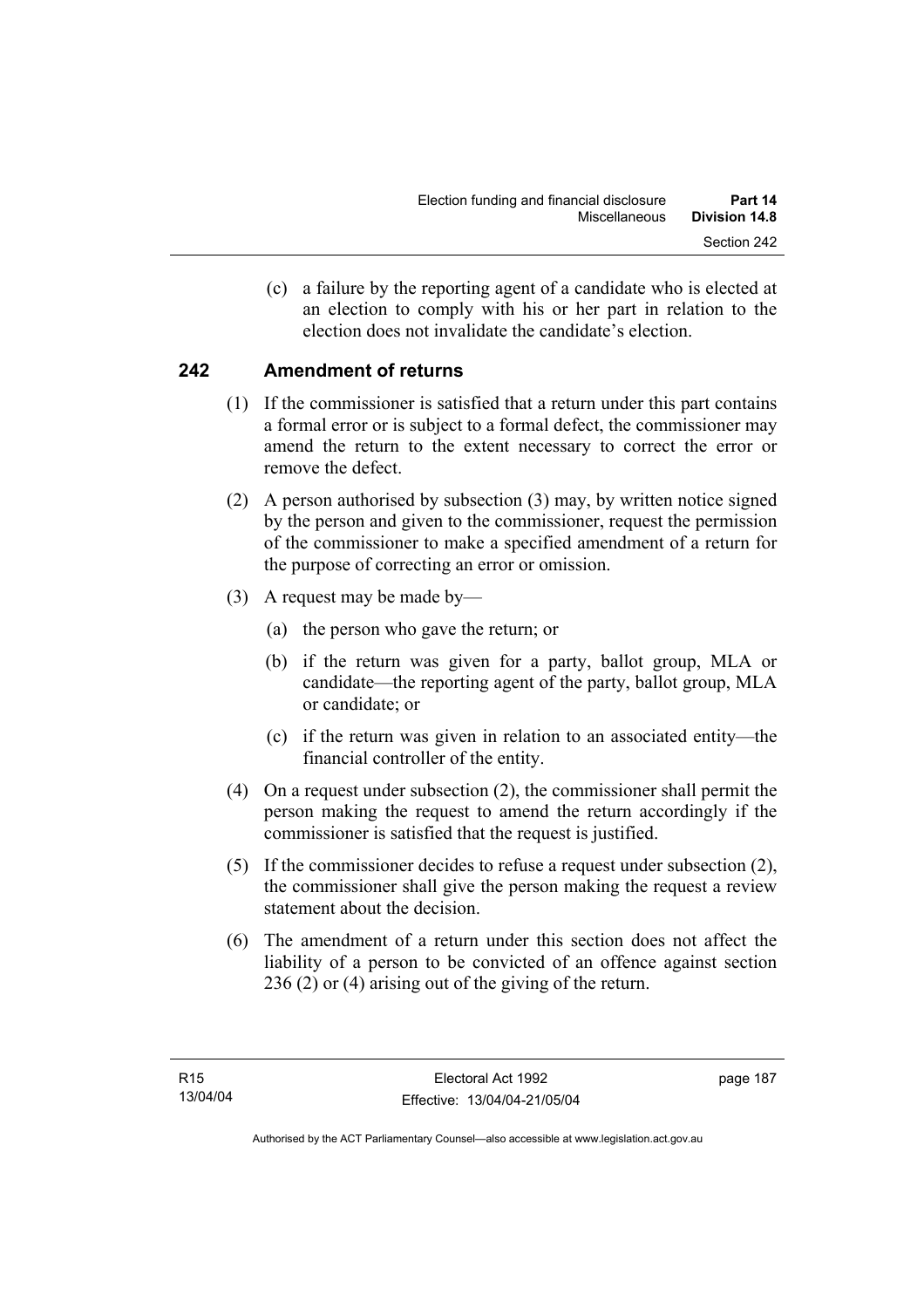### **243 Copies of returns to be available for public inspection**

- (1) The commissioner must make available for public inspection, in accordance with subsections (2) and (3), a copy of each return given to the commissioner under division 14.4 (Disclosure of donations), 14.5 (Disclosure of electoral expenditure) and division 14.6 (Annual returns).
- (2) A copy of a return under division 14.4 or 14.5 (other than a return under section 221A (Annual returns of donations)) must be made available for public inspection from the beginning of the 25th week after polling day in the election to which the return relates.
- (3) A copy of a return under section 221A or division 14.6 must be made available for public inspection from the beginning of February in the next year.
- (4) A person may, on request, obtain a copy of a return if a copy of the return is available for public inspection under this section.
	- *Note* A fee may be determined under s 8 (Determination of fees) for this subsection.

page 188 Electoral Act 1992 Effective: 13/04/04-21/05/04

R15 13/04/04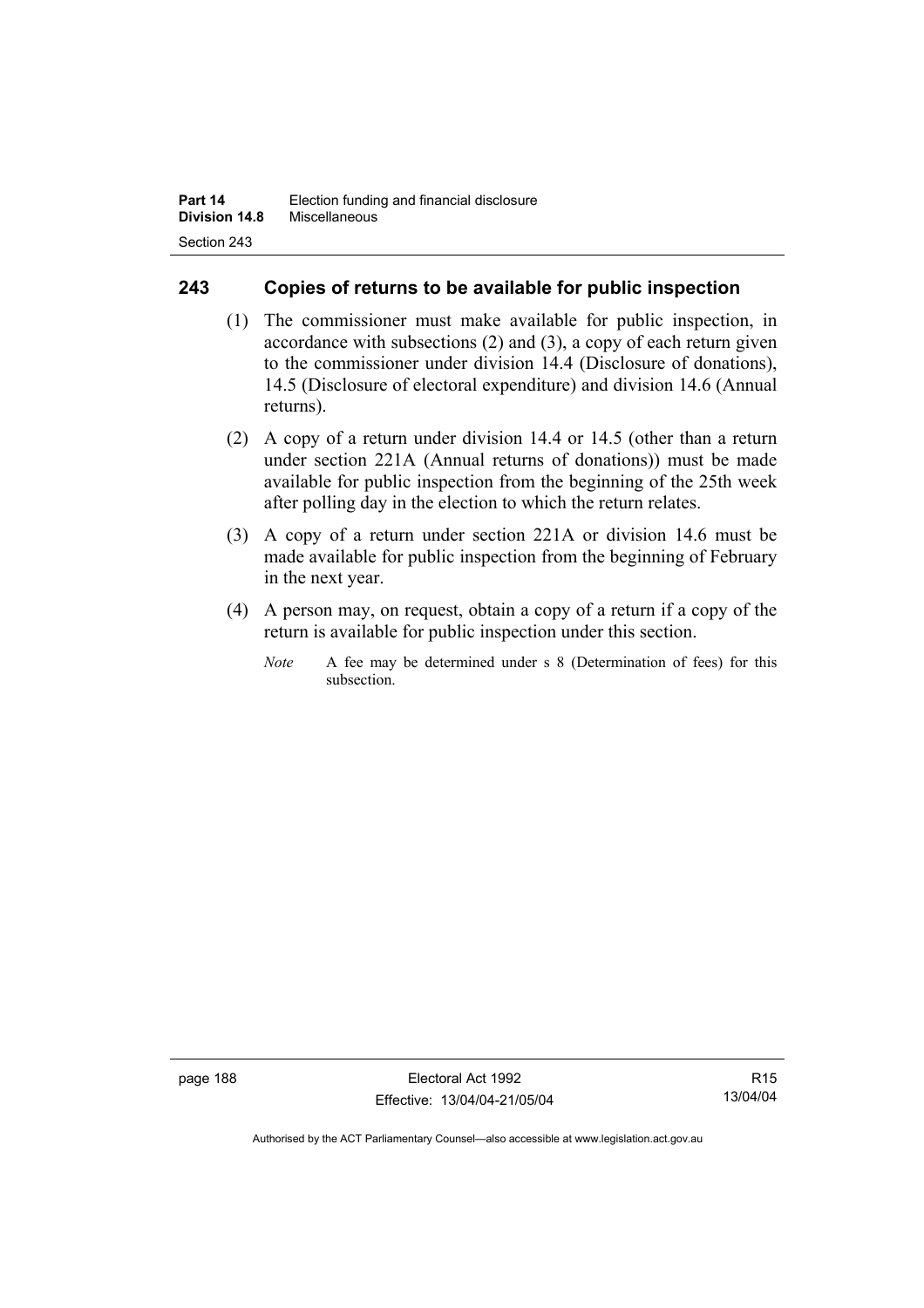# **Part 15 Review of decisions**

#### **244 Definitions for pt 15**

In this part:

*person* includes a political party.

*reviewable decision* means a decision referred to in section 245.

#### **245 Reviewable decisions**

For this part, the following decisions of the commissioner are reviewable:

- (a) a decision to enrol a person under section 76 (5) (a);
- (b) a decision to reject a claim for enrolment under section  $76(5)(b)$ ;
- (c) a decision to refuse a request for the suppression of the particulars of an elector's address from an extract from any roll under section  $77(2)$  (b);
- (d) a decision to include the particulars of an elector's address that had been suppressed on an extract from a roll under section 78 (2);
- (e) a decision to reject an objection to the enrolment of a person under section 81 (5);
- (f) a decision to remove a person's name from a roll under section 81 (8) (b);
- (g) a decision under section 90 (3) (Further information about application for political party registration) to refuse an application for registration of a political party;

page 189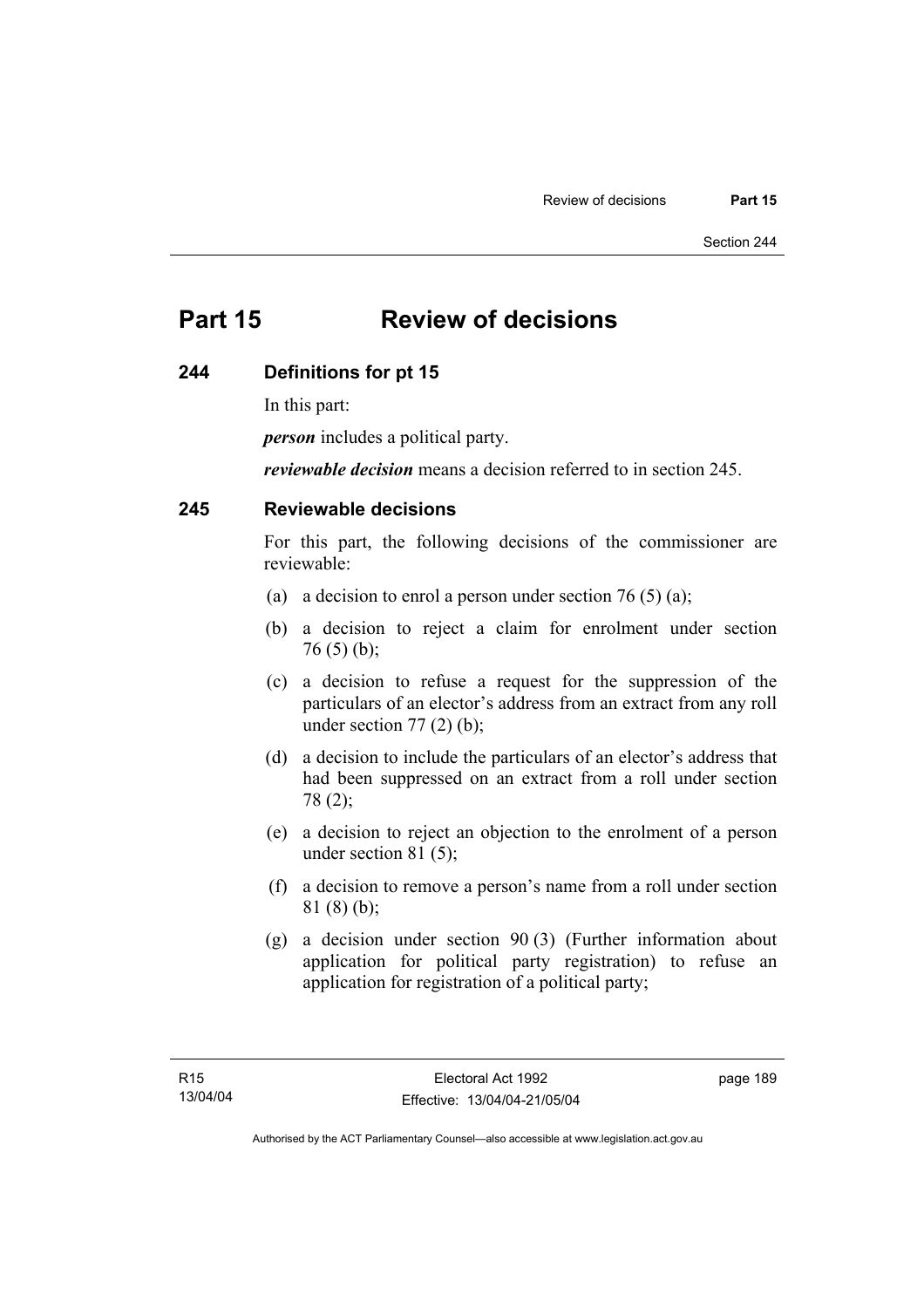#### **Part 15** Review of decisions

Section 246

- (h) a decision to register a political party or ballot group under section 92 $(1)$ ;
- (i) a decision to refuse an application for the registration of a political party or ballot group under section 93 (1) or (2);
- (i) a decision under section 93 (1) or (2) to refuse to change the registered particulars of a political party as applied by section 95 (3) (Changes to particulars in register);
- (k) a decision under section 98 (6) (Cancellation of registration of political parties and ballot groups) to cancel the registration of a political party or ballot group;
- (l) a decision to give a notice under section 237A (Investigation notices about associated entities);
- (m) a decision to refuse a request to make a specified amendment of a return under section 242 (4).

#### **246 Review statements**

- (1) For this Act, a review statement about a reviewable decision shall be in writing containing—
	- (a) a statement of the decision; and
	- (b) a statement of the reasons for the decision; and
	- (c) a statement to the effect that the person to whom the notice is given may, within 28 days after the review statement is given, apply to the electoral commission for a review of the decision.
- (2) The validity of a reviewable decision is not to be taken to be affected by a failure—
	- (a) to give a review statement to a person affected by the decision; or
	- (b) to comply with this section.

R15 13/04/04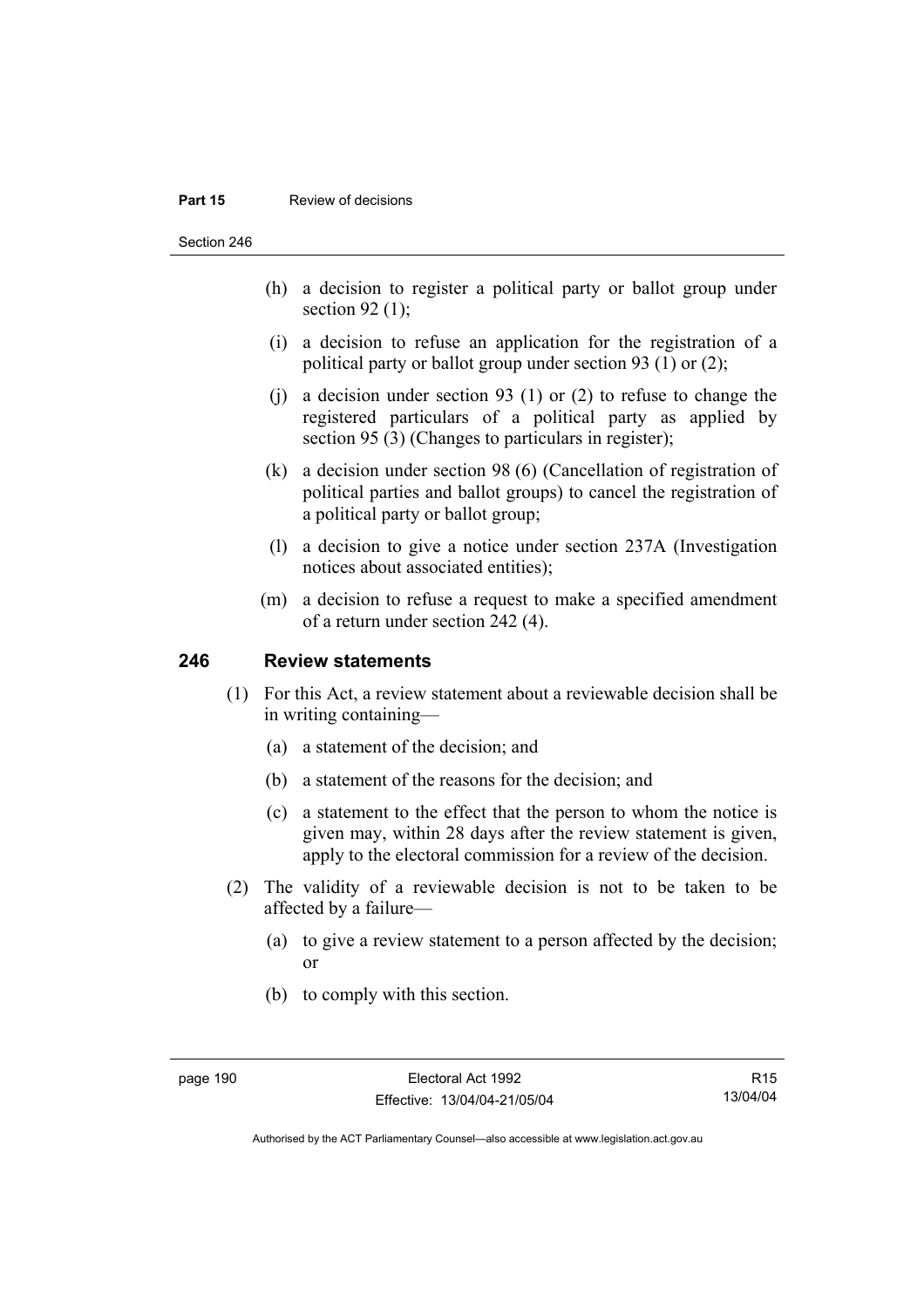#### **247 Review by electoral commission**

- (1) The electoral commission must review a reviewable decision if a person affected by the decision applies to the commission in accordance with subsections (2) and (3).
- (2) The application must—
	- (a) be in writing; and
	- (b) state the applicant's name and address; and
	- (c) set out the applicant's reasons for making the application.
- (3) The application must be given to the electoral commission at the commission's office—
	- (a) within 28 days after—
		- (i) for a decision to register a political party or ballot group—the day of notification under the *Legislation Act 2001* of the notice under section 92 (3) (Registration of political parties and ballot groups) of the decision; or
		- (ii) in any case—the day the relevant review statement was given to the applicant; or
	- (b) within a further period allowed by the commission before or after the end of that period.
- (4) Before making a decision on the review of a reviewable decision, the electoral commission may, on the application of a person affected by the decision, make a written order staying or otherwise affecting the operation or implementation of the decision or a part of the decision.
- (5) The electoral commission may make an order under subsection (4) whether or not an application for the review of the relevant decision has been made to the commission.
- (6) In considering an application for an order under subsection (4), the electoral commission shall have regard to—

| R15      | Electoral Act 1992           | page 191 |
|----------|------------------------------|----------|
| 13/04/04 | Effective: 13/04/04-21/05/04 |          |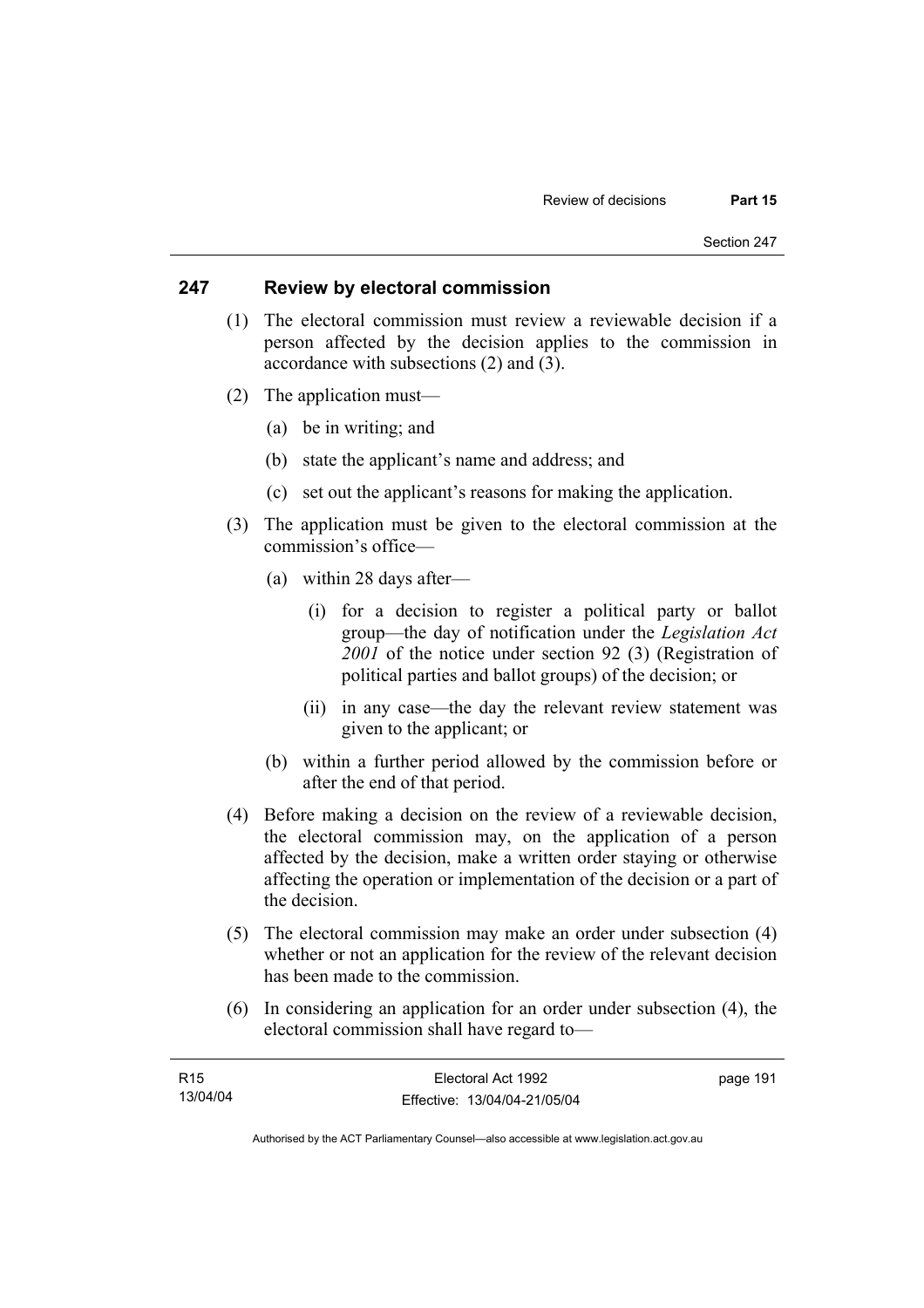#### **Part 15 Review of decisions**

Section 248

- (a) the interests of all persons affected by the relevant decision; and
- (b) the necessity of securing, as far as practicable, the effectiveness of the review process and of the commission's decision on the review.
- (7) On the review of a reviewable decision, the electoral commission shall—
	- (a) affirm the decision; or
	- (b) vary the decision; or
	- (c) set aside the decision and substitute its own decision.
- (8) Except for a reviewable decision made by a delegate of the commissioner, the commissioner shall not—
	- (a) be present during any deliberation of the electoral commission in relation to a review under this section; or
	- (b) take part in any decision of the electoral commission in relation to a review under this section.

#### **248 Notice of decision of the electoral commission**

- (1) The electoral commission shall give written notice of its decision on a review under section 247 to—
	- (a) each person to whom a review statement about the relevant decision was given under this Act; and
	- (b) the applicant for the review.
- (2) A notice under subsection (1) shall—
	- (a) include a statement to the effect that, subject to the *Administrative Appeals Tribunal Act 1989*, an application may be made to the AAT for a review of the decision of the electoral commission; and

R15 13/04/04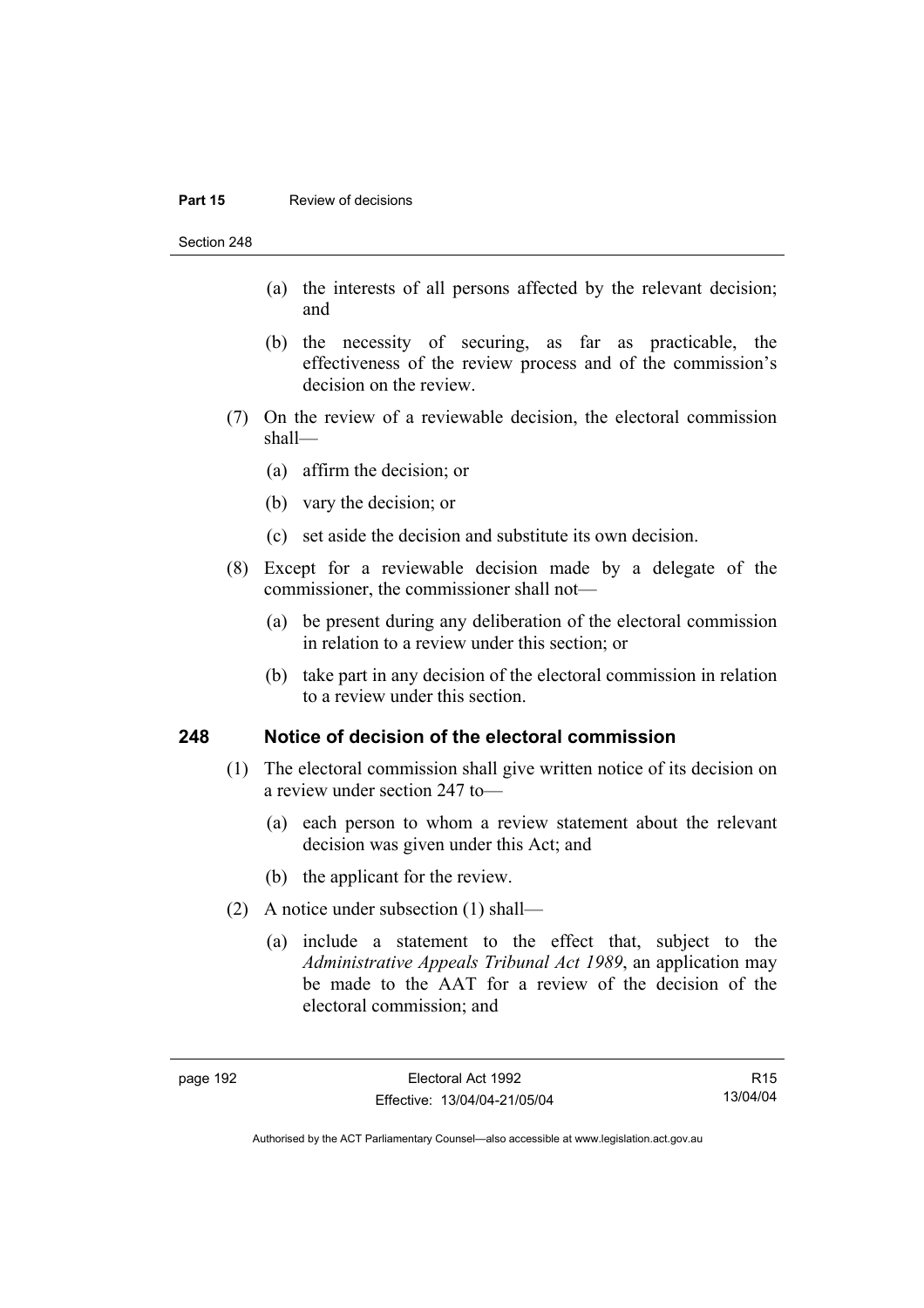- (b) except if that Act, section 26 (11) applies—include a statement to the effect that a person whose interests are affected by the decision of the electoral commission may request a statement under that Act, section 26.
- (3) The validity of a decision of the electoral commission under section 247 (6) is not to be taken to be affected by a failure to comply with this section.

#### **249 Review by administrative appeals tribunal**

Application may be made to the AAT for a review of a decision of the electoral commission under section 247 (7).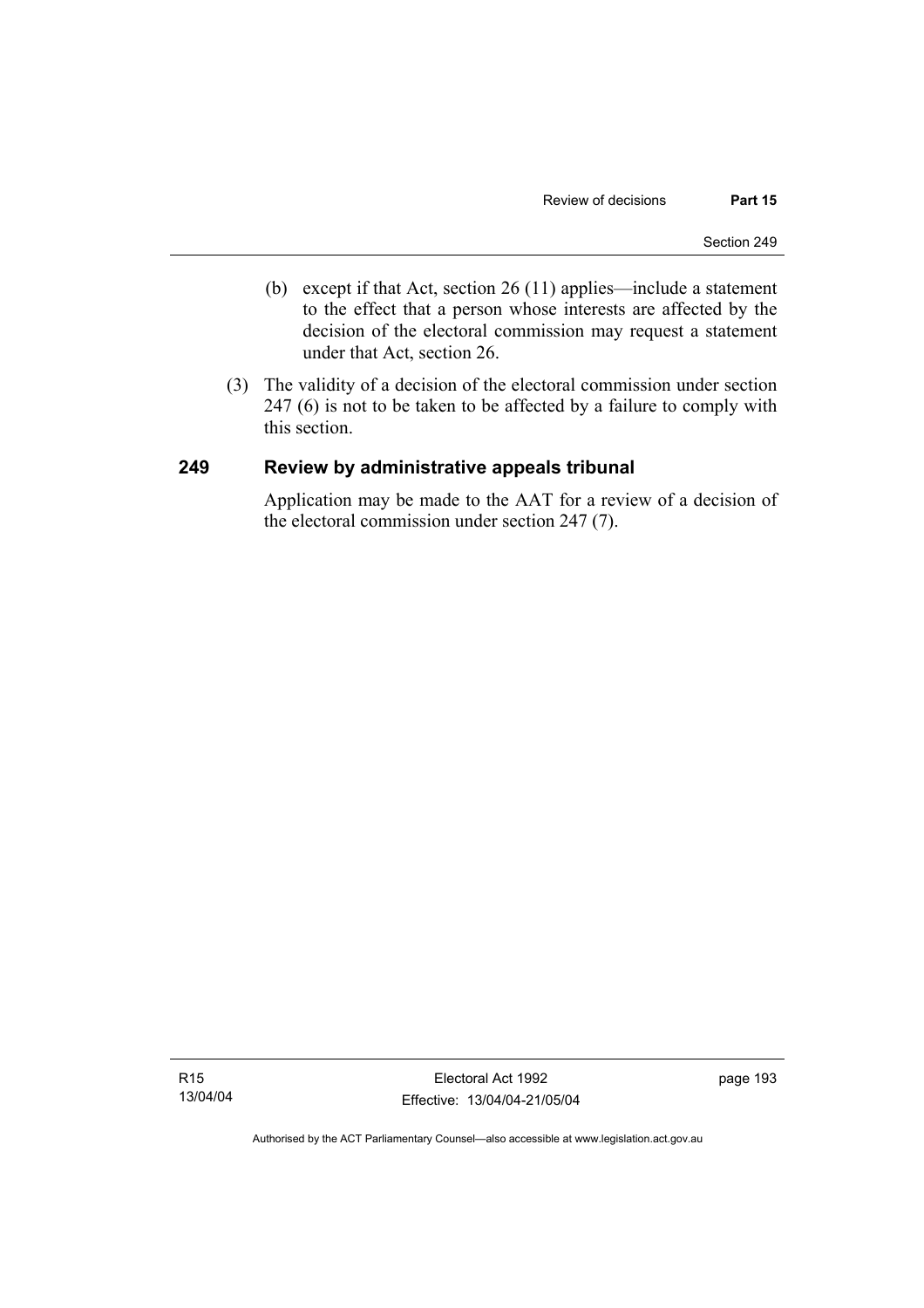# **Part 16 Disputed elections, eligibility and vacancies**

# **Division 16.1 Preliminary**

#### **250 Definitions for pt 16**

In this part:

*application* means an application disputing the validity of an election made in accordance with section 258.

*bribery* means a contravention of section 285.

*contravention*, of a section of this Act or the *Crimes Act 1914* (Cwlth), includes—

- (a) attempting or conspiring to contravene that section; or
- (b) aiding, abetting, counselling or procuring the contravention of that section.

*Court of Disputed Elections*—see section 252 (2).

*election* includes—

- (a) a recount of votes under section 194; and
- (b) the choice of a person to fill a casual vacancy under section 195.

*file* means to file in the registrar's office.

*proceeding* means a proceeding before the Court of Disputed Elections.

*registrar* means the registrar of the Supreme Court.

*Speaker*—see section 251.

R15 13/04/04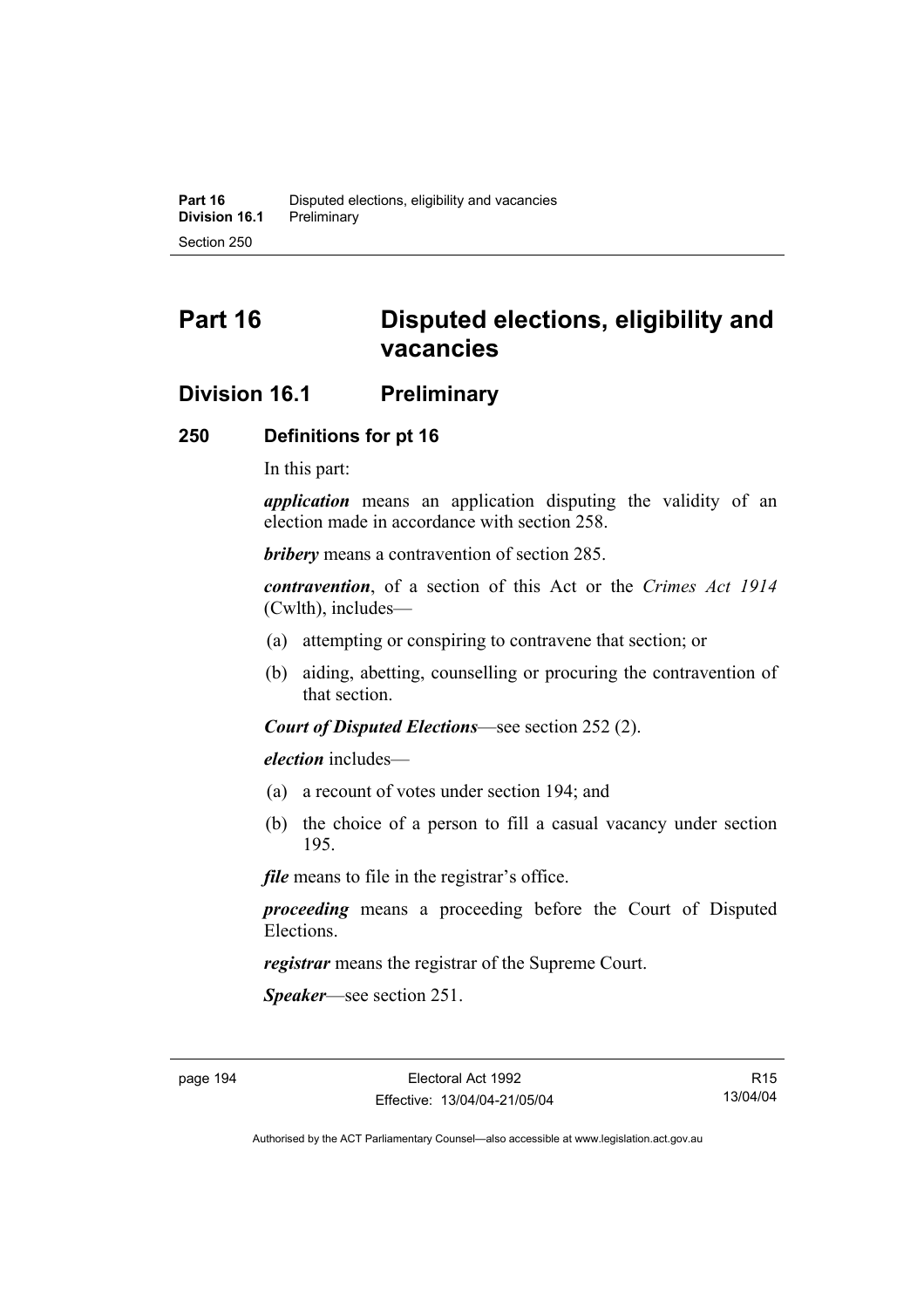*undue influence* means a contravention of section 288 (Violence and intimidation) or the *Crimes Act 1914* (Cwlth), section 28 (Interfering with political liberty).

# **251 Meaning of** *Speaker* **for pt 16**

(1) In this part:

*Speaker* includes—

- (a) if the Speaker is unavailable—the Deputy Speaker; or
- (b) if both the Speaker and Deputy Speaker are unavailable another MLA who is not the subject of a proceeding and is appointed by the Assembly to act as the Speaker for this part; or
- (c) if both the Speaker and Deputy Speaker are unavailable and no MLA is appointed for paragraph (b)—the clerk of the Assembly.
- (2) For subsection (1), the Speaker or Deputy Speaker is unavailable if—
	- (a) the office-holder is absent from duty; or
	- (b) there is a vacancy in the office; or
	- (c) the office-holder is the subject of a proceeding.

# **Division 16.2 Jurisdiction and powers of Supreme Court**

### **252 Court of Disputed Elections**

- (1) The Supreme Court has jurisdiction to hear and determine—
	- (a) applications disputing the validity of elections; and
	- (b) questions referred to the court by resolution of the Legislative Assembly relating to—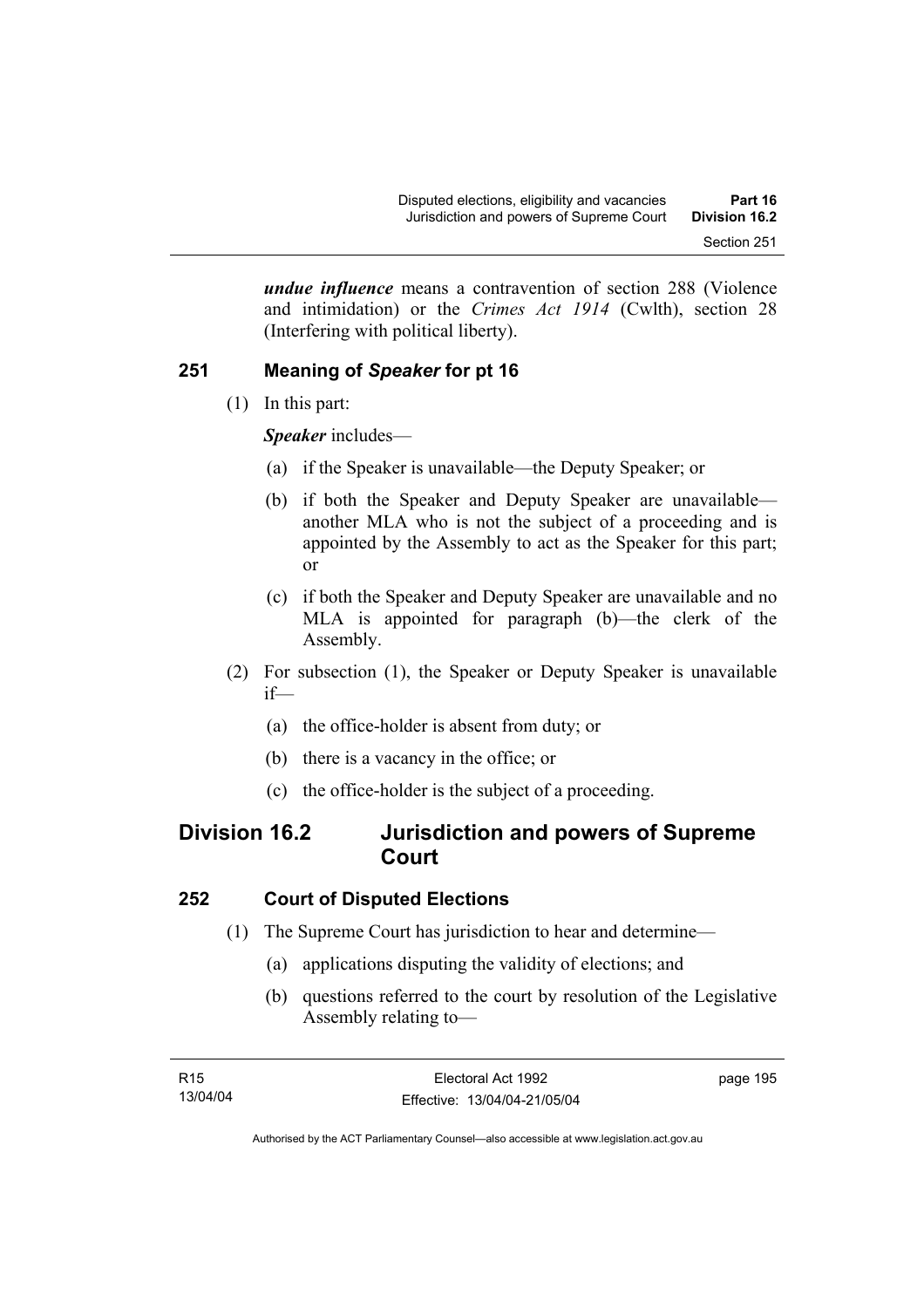- (i) the eligibility of persons who have been declared elected to be members of the Assembly; or
- (ii) vacancies in the membership of the Assembly.
- (2) When exercising jurisdiction under subsection (1), the Supreme Court shall be known as the Court of Disputed Elections.

#### **253 Powers of the court**

Subject to this part, the Supreme Court has the same powers (so far as they are applicable) when exercising jurisdiction under this part as it has when exercising its original jurisdiction.

#### **255 Decisions are final**

A decision of the Court of Disputed Elections is final and conclusive, is not subject to appeal and shall not be called into question.

# **Division 16.3 Disputed elections**

### **256 Validity may be disputed after election**

- (1) The validity of an election shall not be disputed except by application to the Court of Disputed Elections after the result of the election is declared.
- (2) Without limiting subsection (1), if any of the following matters in relation to an election is called into question, the validity of the election is to be taken to be in dispute:
	- (a) the acceptance or rejection of a nomination of a candidate by the commissioner;
	- (b) the eligibility of a person to be nominated as a candidate, to be elected or to be an MLA;
	- (c) any matter connected with the printing or endorsement of ballot papers;

R15 13/04/04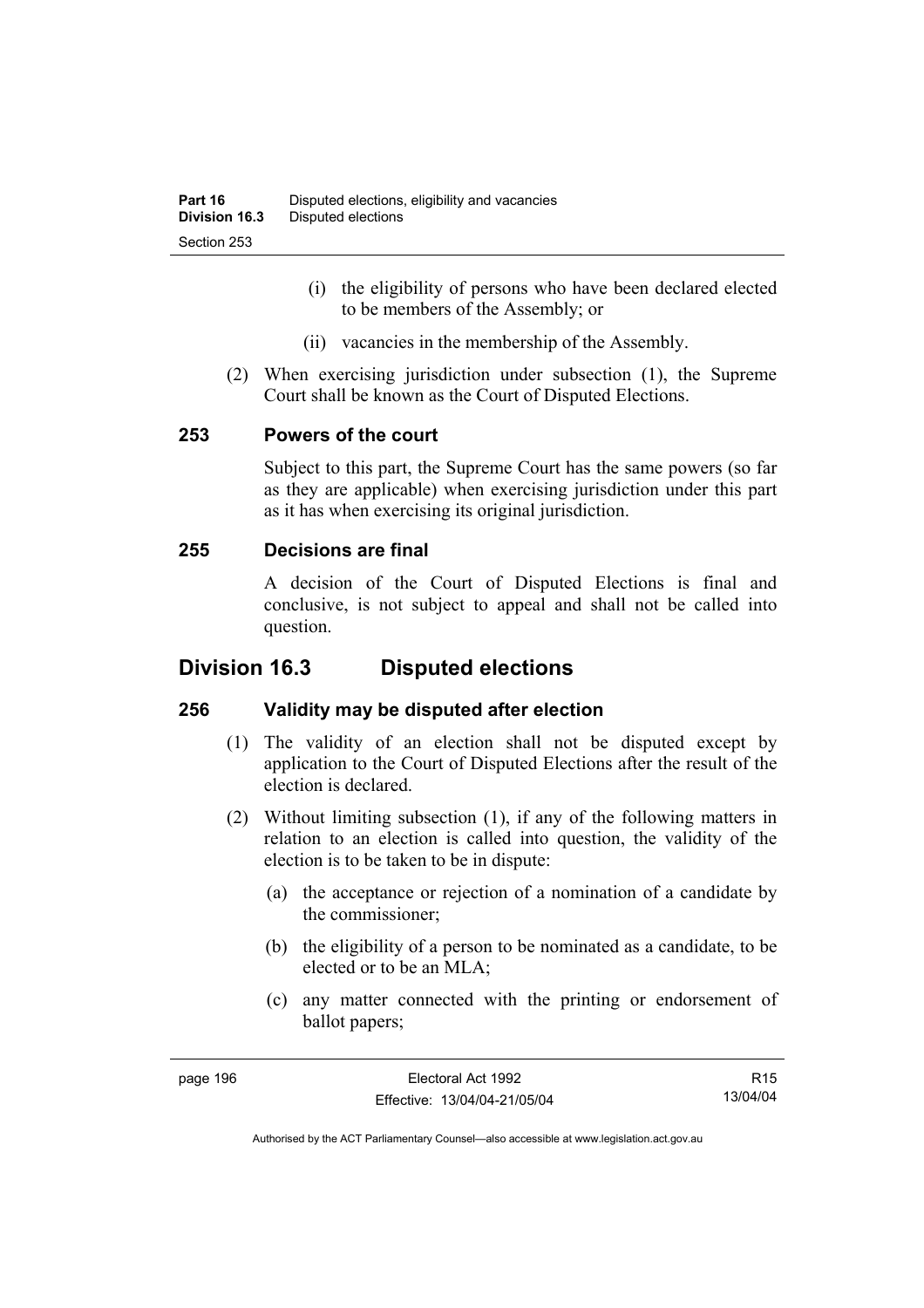- (d) any matter connected with the issue, or scrutiny, of ballot papers by an officer;
- (e) any matter connected with electronic voting;
- (f) any matter connected with the admission or rejection of declaration votes by an officer at the preliminary scrutiny.

#### **257 Persons entitled to dispute elections**

The following persons are entitled to dispute the validity of an election:

- (a) a candidate in the election;
- (b) an elector entitled to vote at the election;
- (c) the commissioner.

### **258 Form of application**

- (1) An application disputing the validity of an election shall—
	- (a) specify the declarations sought; and
	- (b) set out the facts relied on to invalidate the election with sufficient particularity to identify the matters on which the applicant relies as justifying those declarations; and
	- (c) set out the applicant's full name and address and the capacity in which he or she is making the application; and
	- (d) be signed by the applicant.
- (2) The signature of an applicant other than the commissioner shall be witnessed by another person whose signature, full name, address and occupation shall be set out in the application.

## **259 Time for filing application**

An application shall be filed within 40 days after the result of the election is declared.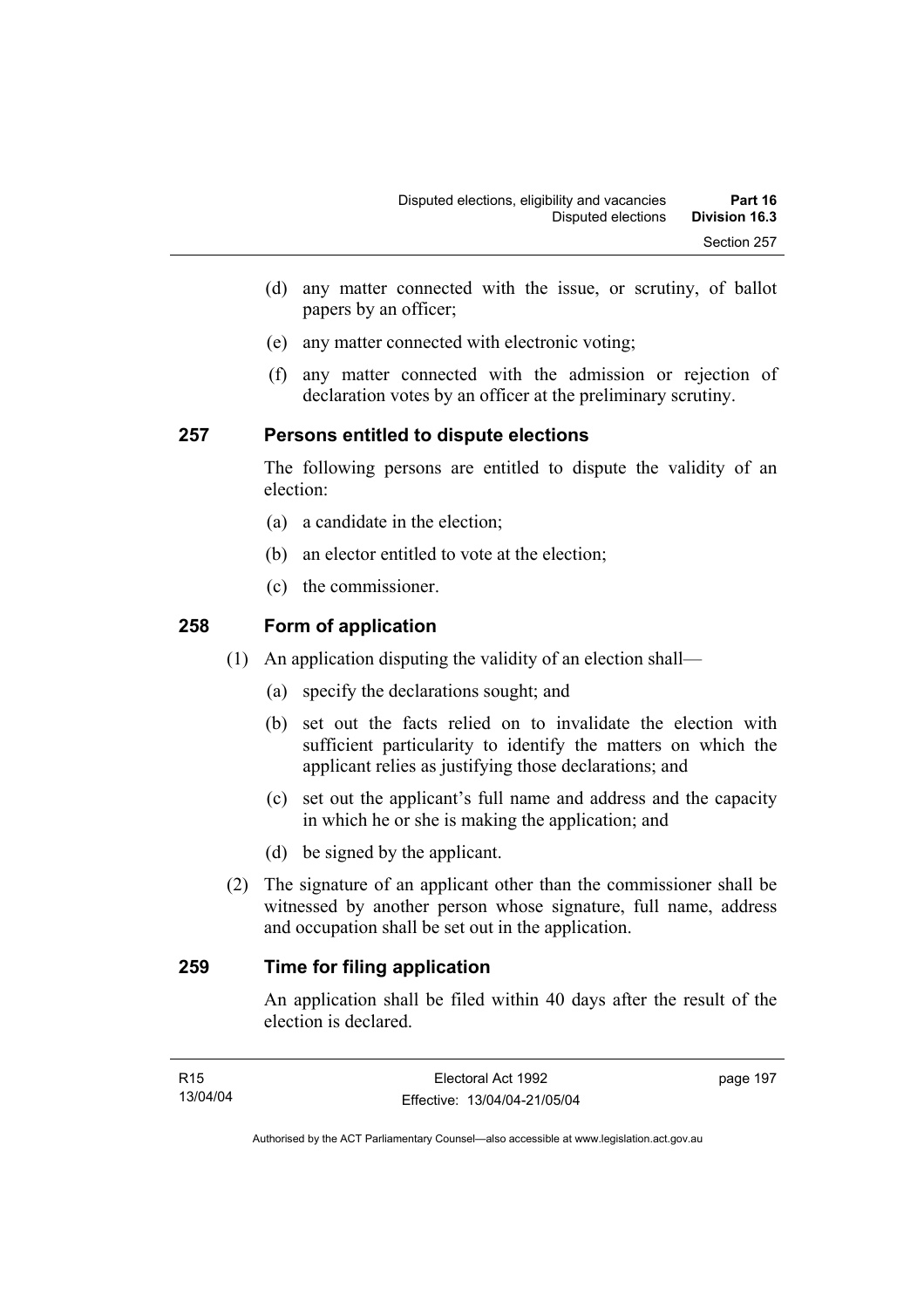#### **260 Deposit as security for costs**

- (1) At the time of filing an application, the applicant shall deposit with the registrar as security for costs the amount prescribed by the *Supreme Court Rules*.
- (2) The amount deposited shall be set off against any costs ordered to be paid by the applicant.

#### **261 Registrar to serve copies of application on certain persons**

The registrar shall, after an application is filed under section 259, serve a sealed copy of the application on—

- (a) the Speaker; and
- (b) the person whose election is being disputed; and
- (c) if the commissioner is not the applicant—the commissioner.

#### **262 Parties to application under div 16.3**

- (1) The following people are entitled to appear in a proceeding under this division:
	- (a) the applicant;
	- (b) the commissioner;
	- (c) if a person whose election is being disputed files a notice of appearance within 7 days after the day when the person is served with a copy of the application under section 261—the person;
	- (d) anyone else with the leave of the Court of Disputed Elections.
- (2) A person other than the applicant who appears under subsection (1) is to be taken to be a respondent to the application.
- (3) This section does not apply to an application under section 263.

R15 13/04/04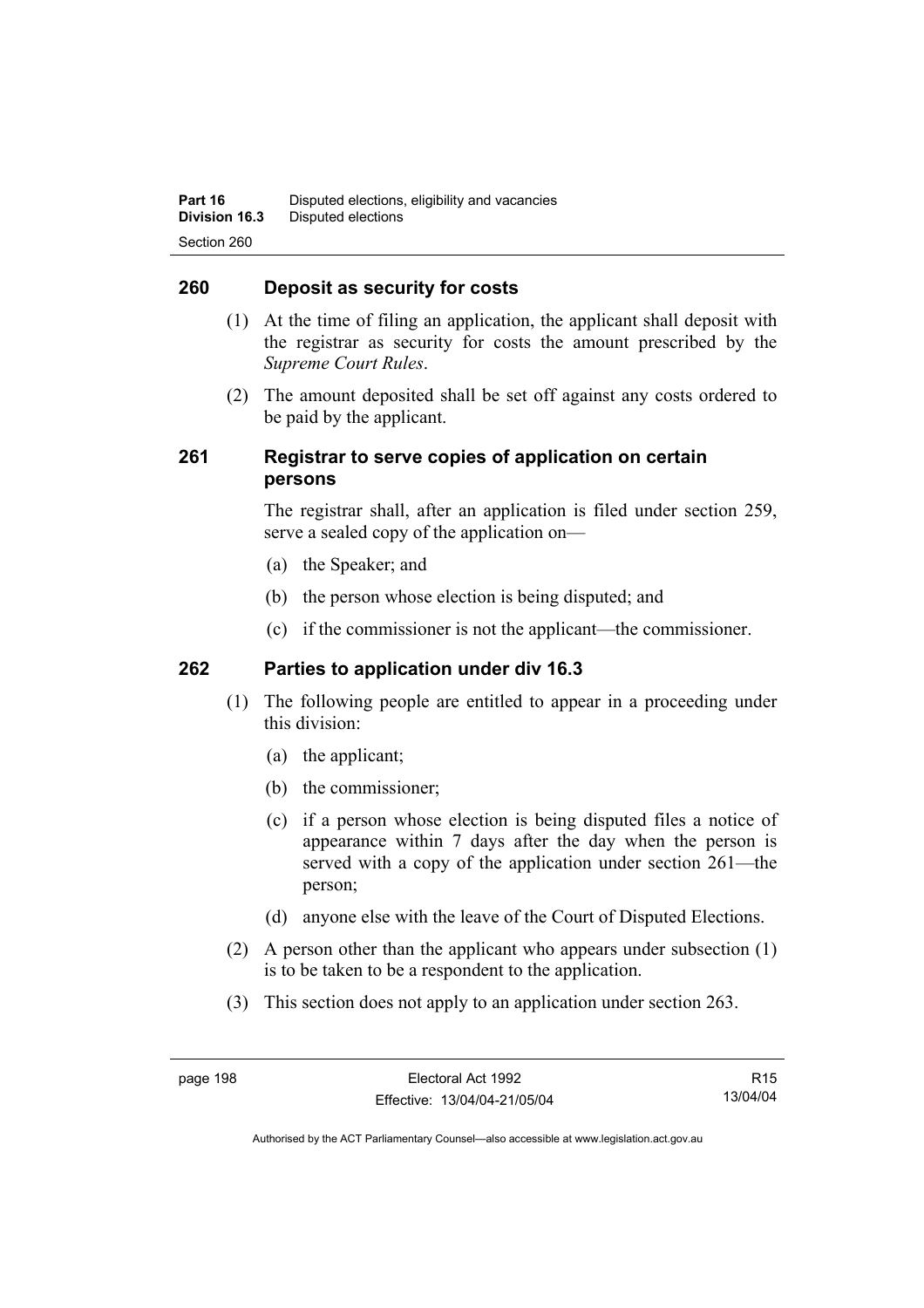#### **263 Withdrawal and abatement of application**

(1) In this section:

*election application* means an application disputing the validity of an election made in accordance with section 258.

*leave application* means an application for leave to withdraw an election application.

- (2) An applicant may withdraw an election application only with the leave of the Supreme Court.
- (3) An applicant is not entitled to make a leave application unless notice of the applicant's intention to do so has been—
	- (a) published in a newspaper; and
	- (b) given to the commissioner and to each of the respondents to the relevant election application.
- (4) A leave application shall not be made without the consent of all the applicants to the relevant election application.
- (5) The following persons are entitled to appear as respondents to a leave application:
	- (a) the commissioner;
	- (b) a respondent to the relevant election application;
	- (c) any other person with the leave of the Supreme Court.
- (6) Unless the Supreme Court orders otherwise, if an election application is withdrawn, the applicant is liable to pay the costs of the respondent in relation to that application and the leave application.
- (7) In determining a leave application, the Supreme Court shall inquire into the reasons for it and determine whether it was—
	- (a) the result of an agreement, arrangement or understanding; or

page 199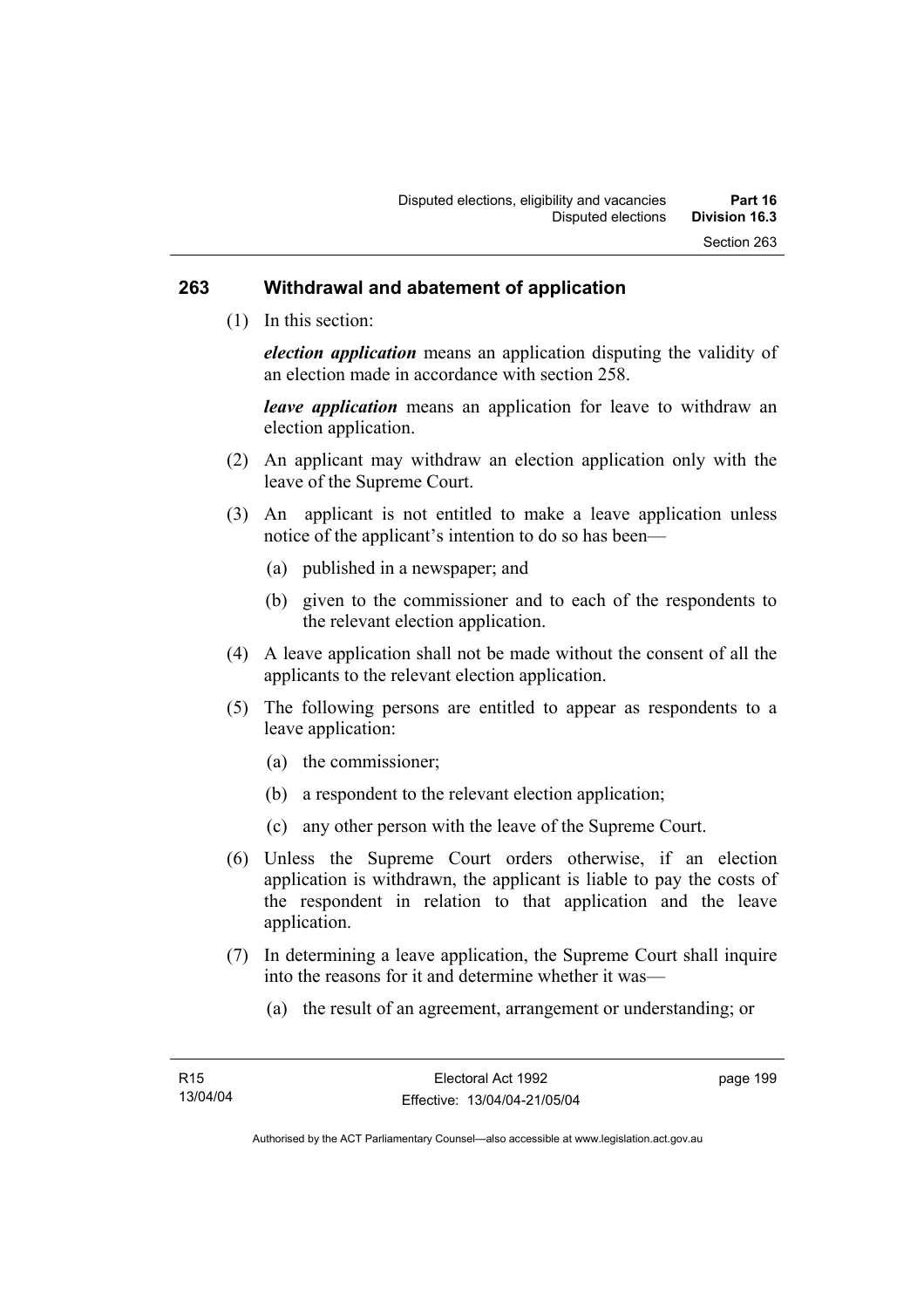- (b) in consideration of—
	- (i) the seat in the Assembly that is in issue being vacated at any time in the future; or
	- (ii) the withdrawal of any other election application; or
	- (iii) any other matter.
- (8) The Supreme Court shall publish its reasons for a determination as if it were a judgment and give a copy of them to the commissioner.
- (9) If, before the hearing of an election application, a respondent other than the commissioner—
	- (a) dies or gives the prescribed notice that he or she does not intend to oppose the application; or
	- (b) resigns from, or otherwise ceases to hold, the seat in the Assembly that is in issue;

then—

- (c) the person ceases to be a respondent; and
- (d) the person, or his or her personal representative, shall—
	- (i) publish notice of that fact in a newspaper; and
	- (ii) give a copy of the notice to the registrar; and
- (e) if a person who might have been an applicant in relation to the election files a notice of appearance within the prescribed period—that person is entitled to appear as a respondent to the application.
- (10) A person who has ceased to be a respondent to an election application is not entitled to appear as a party in proceedings in relation to that application.
- (11) The registrar shall notify the commissioner of the receipt of a notice mentioned in subsection (9) (d) (ii).

R15 13/04/04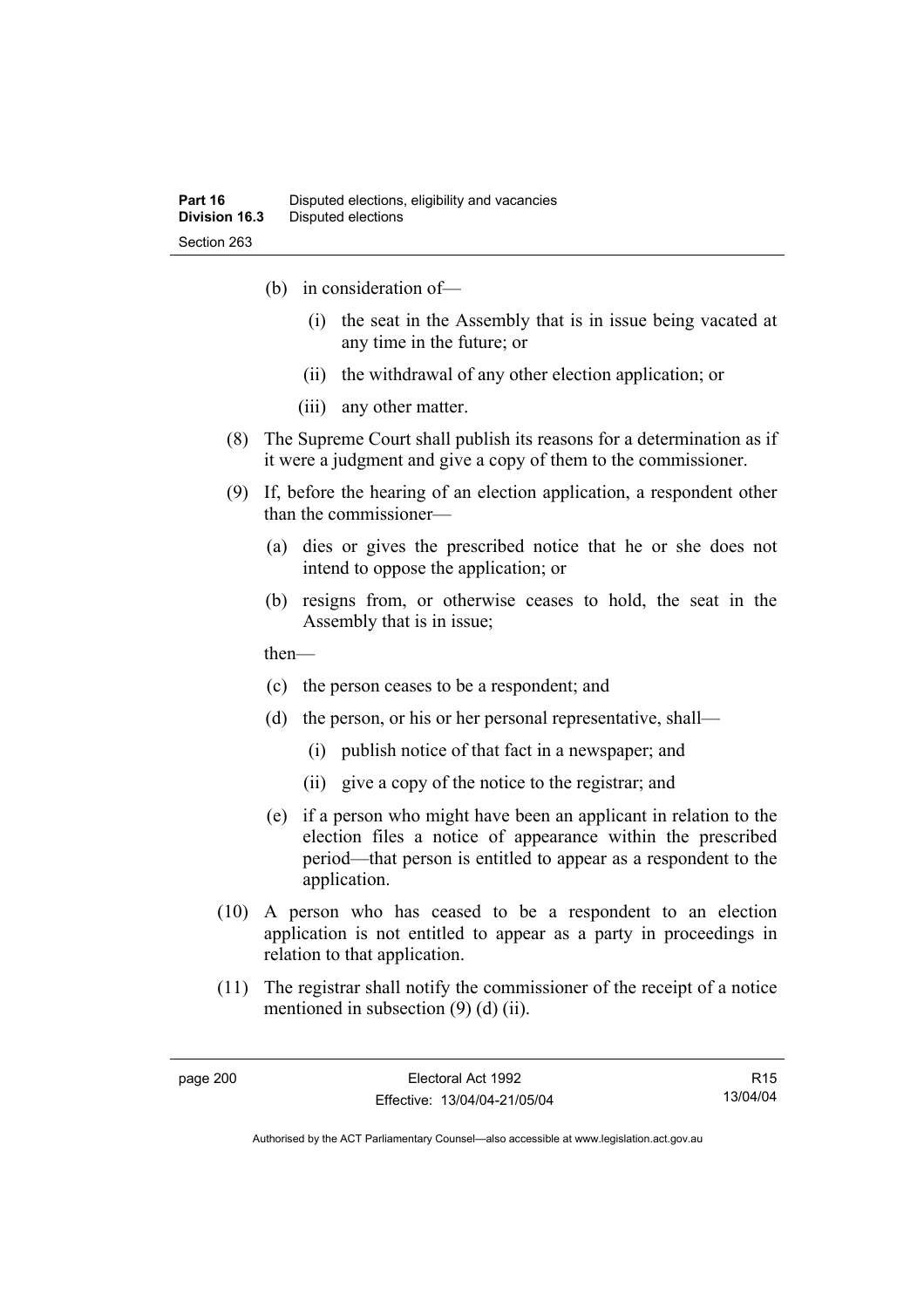- (12) An election application shall be abated by the death of a sole applicant or the last survivor of several applicants.
- (13) The abatement of an election application does not affect the liability of the applicant or any other person for costs awarded against the applicant or other person.

### **264 Hearing of applications**

- (1) The registrar shall, as soon as practicable after the time for filing applications in relation to an election under section 259 has passed, prepare a list of the applications pending in the order of filing and shall make a copy of the list available for inspection at the registrar's office in accordance with the *Supreme Court Rules*.
- (2) Subject to subsection (3), an application shall, as far as practicable, be heard in the order in which it appears in the list.
- (3) All applications in relation to an election for an electorate shall be heard together.

### **265 Declarations and orders**

The Court of Disputed Elections shall hear and determine an application and may—

- (a) declare the election void; or
- (b) declare that a person who has been declared elected was not duly elected; or
- (c) declare that a person who has not been declared elected was duly elected; or
- (d) dismiss the application in whole or in part;

and may make any orders in relation to the application that the court considers appropriate.

page 201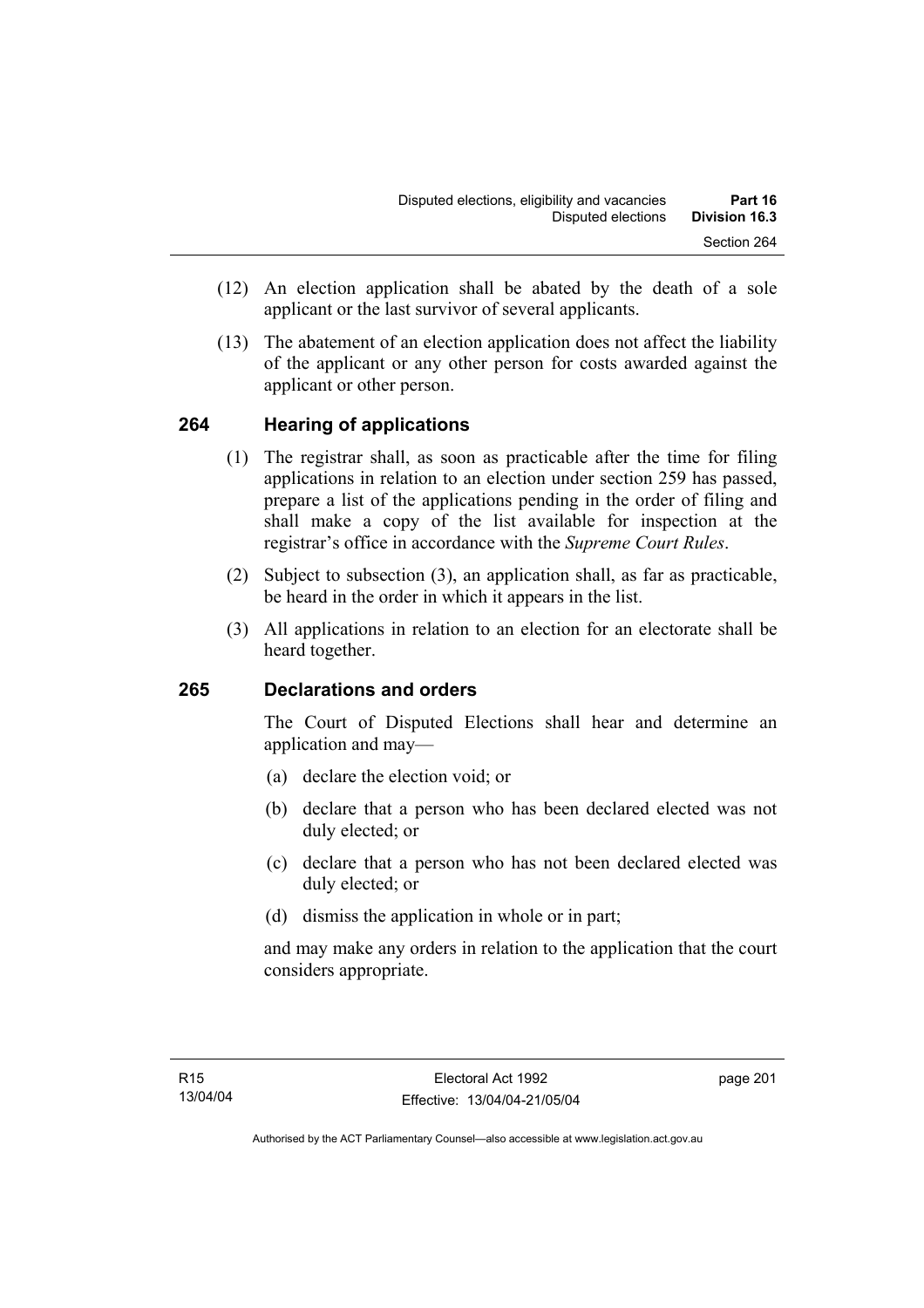#### **266 Illegal practices**

- (1) Without limiting the grounds on which the Court of Disputed Elections may make a declaration under section 265 (a) or (b), the court may make such a declaration on the ground of any illegal practice in connection with the election.
- (2) The Court of Disputed Elections shall not make a declaration under section 265 (a) or  $(b)$ —
	- (a) on the ground of any illegal practice (other than bribery or undue influence); or
	- (b) on the ground of bribery or undue influence by a person who was not a candidate for the election without the knowledge or consent of a candidate in the election;

unless satisfied that—

- (c) the result of the election was, or was likely to have been, affected by the illegal practice; and
- (d) it is just to make the declaration.
- (3) If the Court of Disputed Elections finds any illegal practice in connection with an election (whether the court makes a declaration under section 265 (a) or (b) on that ground or not), the registrar shall report the finding to—
	- (a) the Speaker; and
	- (b) the Minister; and
	- (c) the commissioner; and
	- (d) the director of public prosecutions.
- (4) Any finding by the Court of Disputed Elections in relation to any illegal practice in connection with an election is not to be taken to be a bar to, or to prejudice in any way, any prosecution in relation to the act alleged before the court to have constituted the illegal practice.

R15 13/04/04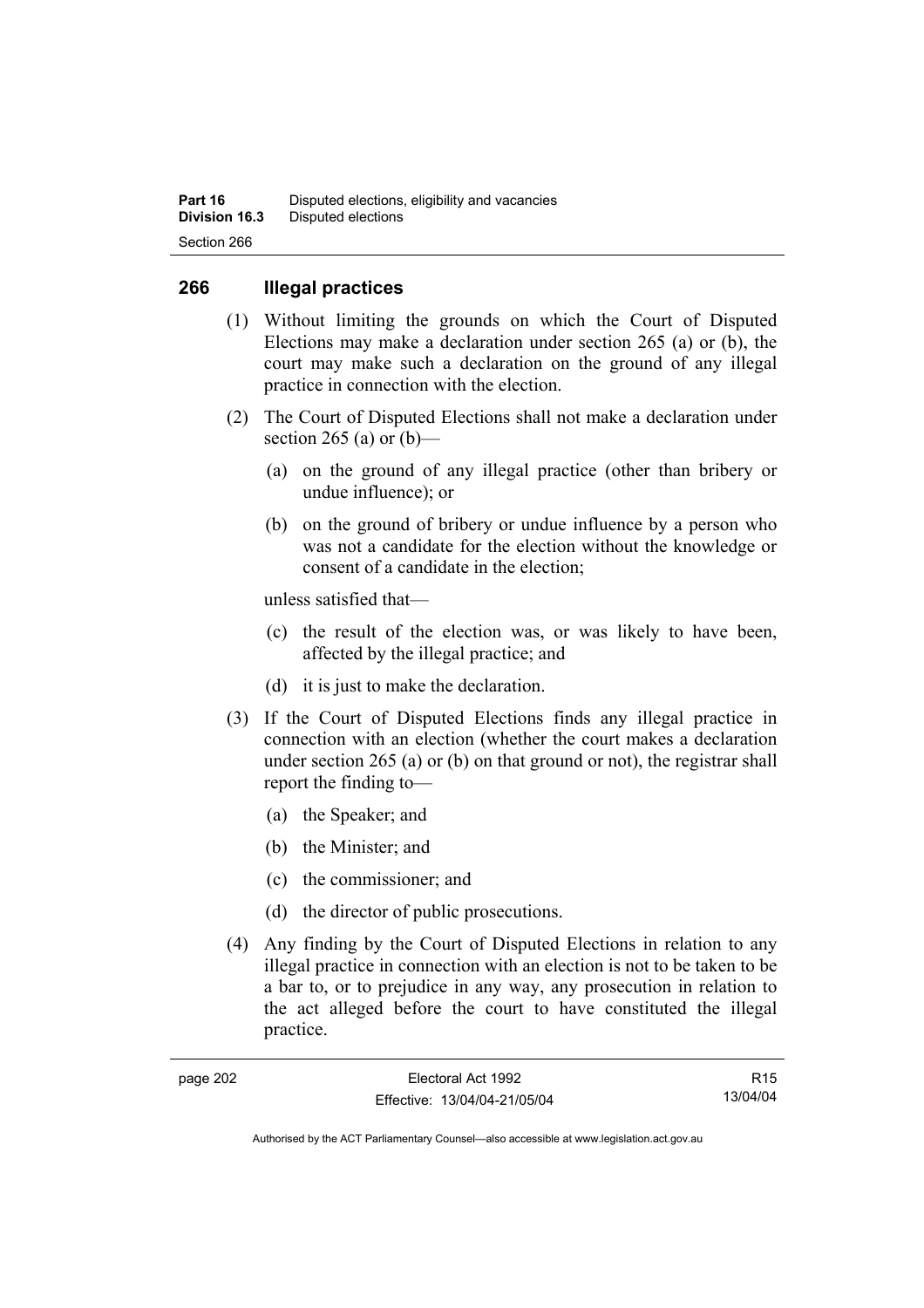(5) In this section:

*illegal practice* means a contravention of this Act, and includes undue influence.

*Note Contravention* and *undue influence* are defined in s 250.

#### **267 Bribery or undue influence by person elected**

If the Court of Disputed Elections finds that a person who was declared elected committed, or attempted to commit, bribery or undue influence in connection with any election, the court shall declare the election of that person void.

#### **268 Immaterial delays and errors**

- (1) The Court of Disputed Elections shall not make a declaration under section 265 (a), (b) or (c) on the ground that there was a delay in—
	- (a) declaring the nominations for the election; or
	- (b) providing certified lists of electors to candidates for the election; or
	- (c) polling for the election; or
	- (d) declaring the result of the election.
- (2) The Court of Disputed Elections shall not make a declaration under section 265 (a), (b) or (c) on the ground of any absence of, or any error or omission by, an officer unless the absence, error or omission affected, or was likely to have affected, the result of the election.
- (3) In determining whether an absence, error or omission that prevented an elector from voting affected the result of an election or not, the Court of Disputed Elections shall not have regard to any evidence of the way in which the elector intended to vote.

page 203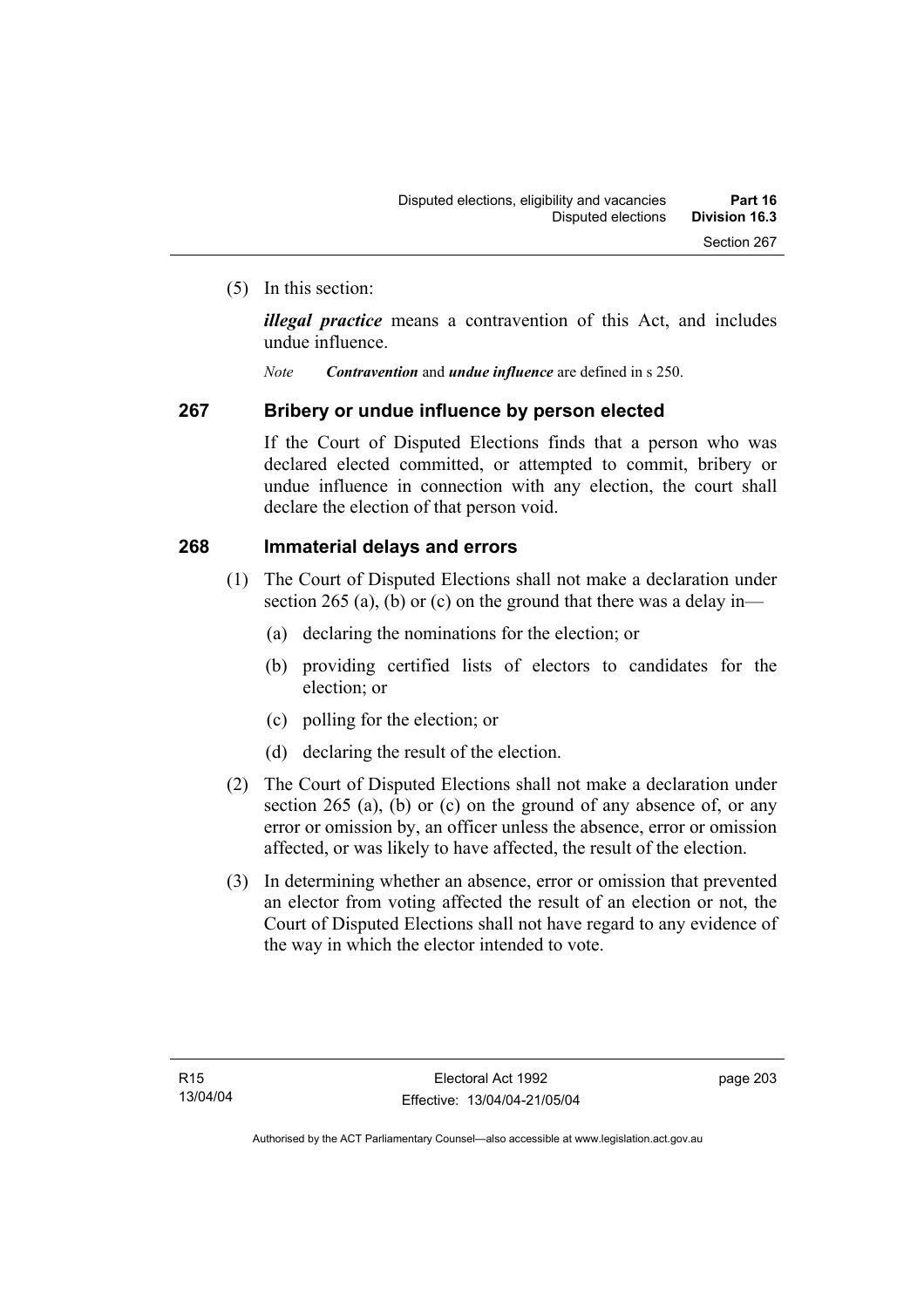#### **269 Inquiries by court**

- (1) In determining an application, the Court of Disputed Elections may make the inquiries it considers appropriate, including but not limited to—
	- (a) an inquiry about the identity of persons who voted; and
	- (b) an inquiry into the accuracy of approved computer programs used in electronic voting and the electronic scrutiny of votes; and
	- (c) an inquiry about whether ballot papers were improperly admitted or rejected, or not.
- (2) The Court of Disputed Elections shall not inquire into the correctness of any roll.
- (3) If the Court of Disputed Elections makes an inquiry in relation to ballot papers marked under part 11, a statement of particulars of the marking of ballot papers prepared by an officer under section 175 (c) is conclusive evidence of the particulars contained in the statement unless the court orders otherwise.

### **270 Rejected ballot papers**

In determining an application, the Court of Disputed Elections may have regard to any declaration vote ballot papers rejected at the preliminary scrutiny if the court is of the opinion that the ballot papers should not have been rejected.

#### **271 Evidence that persons were not permitted to vote**

In determining an application, the Court of Disputed Elections shall not have regard to any evidence that a person was not permitted to cast a vote in an election unless the court is satisfied that the person—

(a) claimed to vote in accordance with this Act; and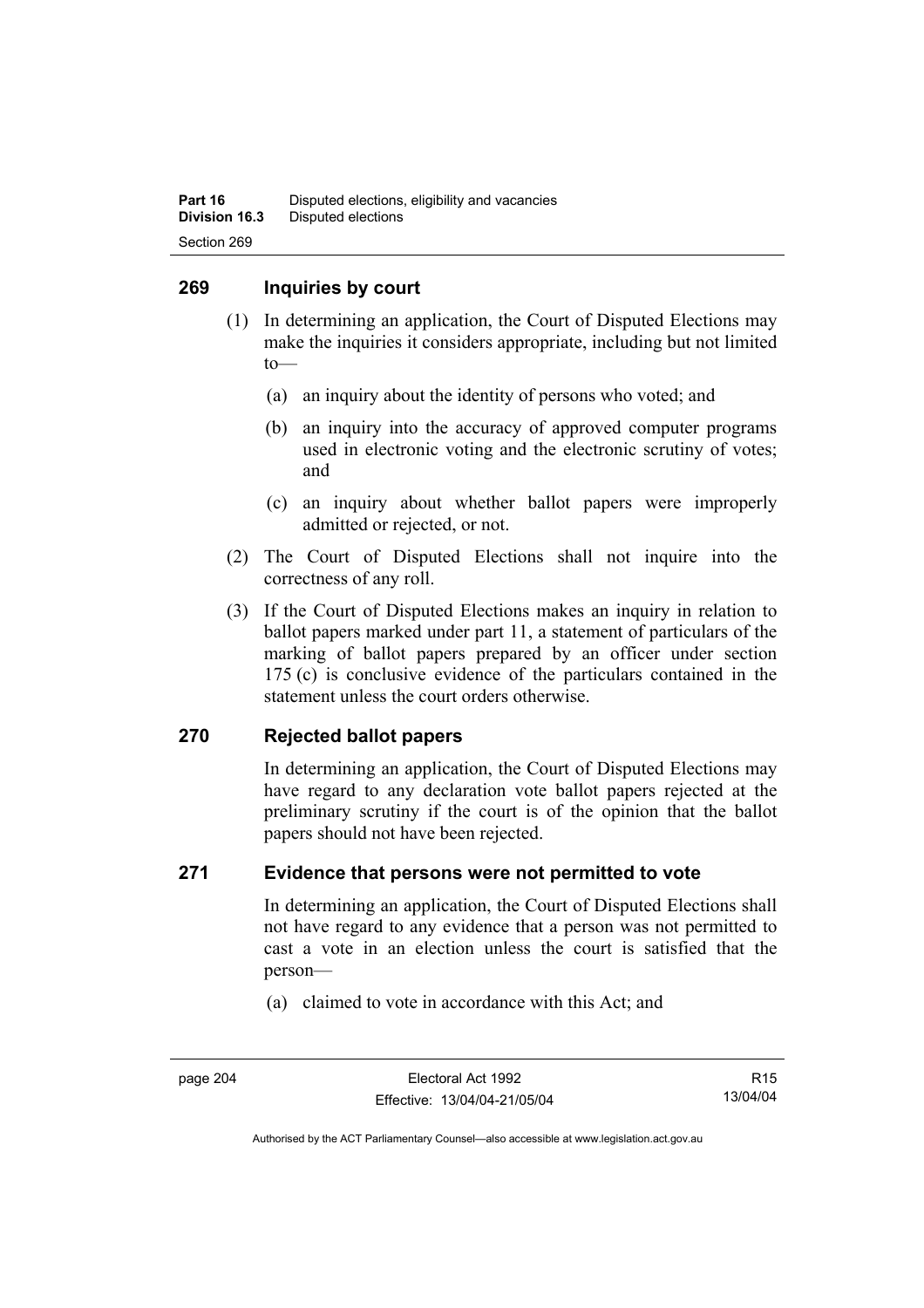(b) complied with the requirements of this Act in relation to voting to the extent that he or she was permitted to do so.

## **272 Inspection of electoral papers**

A party to an application may—

- (a) with the leave of the Court of Disputed Elections; and
- (b) in the presence of the commissioner or a member of staff of the electoral commission;

inspect, and make copies of or take extracts from, the electoral papers (except ballot papers) in the possession of the commissioner that were used in connection with the election being disputed.

### **273 Commissioner not prevented from accessing documents**

Unless the Court of Disputed Elections otherwise orders, the filing of an application is not to be taken to prevent the commissioner, another member of the electoral commission or a member of the staff of the commission from having access to any document to which that person would otherwise be entitled to have access for the purpose of exercising a function under this Act.

## **274 Registrar to serve copies of declarations on certain persons**

The registrar shall, after an application is determined, serve a sealed copy of the declarations and orders (if any) made by the Court of Disputed Elections on—

- (a) the Speaker; and
- (b) each party to the application.

**275 Effect of declarations** 

 (1) If the Court of Disputed Elections declares an election void, another election shall be held in accordance with section 101.

page 205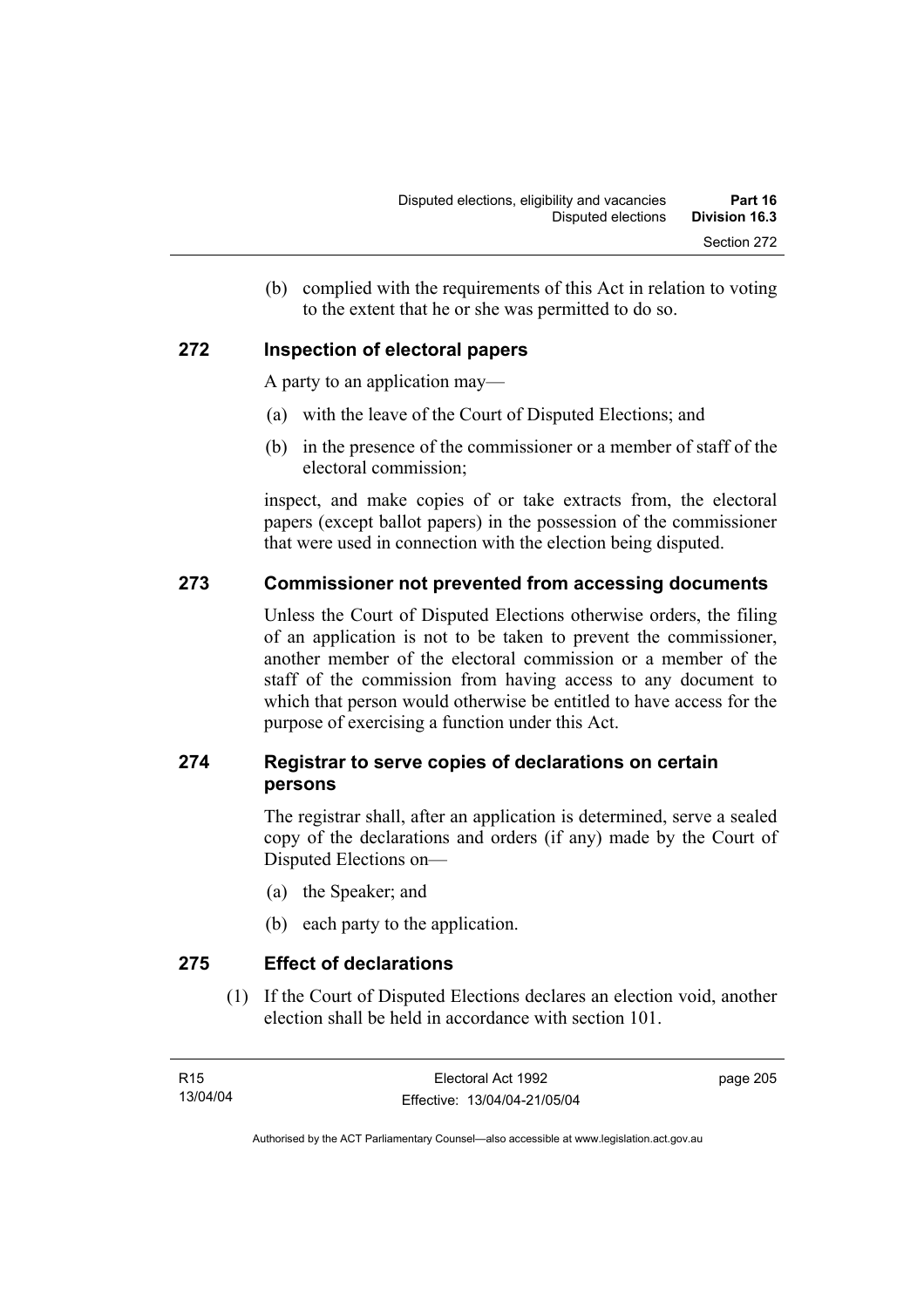- (2) If the Court of Disputed Elections declares that a person who has been declared elected was not duly elected, that person is to be taken not to have been duly elected.
- (3) If the Court of Disputed Elections declares that a person who has not been declared elected was duly elected, that person is to be taken to have been duly elected.
- (4) A declaration by the Court of Disputed Elections referred to in subsection (1), (2) or (3) takes effect on the end of the day when the declaration by the court is made.

## **Division 16.4 Eligibility and vacancies**

## **276 Speaker to state case**

If the Assembly passes a resolution referring to the Court of Disputed Elections a question relating to—

- (a) the eligibility of a person who has been declared elected to be an MLA; or
- (b) a vacancy in the membership of the Assembly;

the Speaker shall give to the registrar a statement setting out the question referred, together with any documents in the possession of the Assembly that relate to that question.

### **277 Parties to a referral**

The following persons are entitled to appear in a proceeding under this division:

- (a) any person who, in the opinion of the Court of Disputed Elections, has a sufficient interest in the determination of the question referred;
- (b) any person on whom notice of that question is ordered to be served by the court.

R15 13/04/04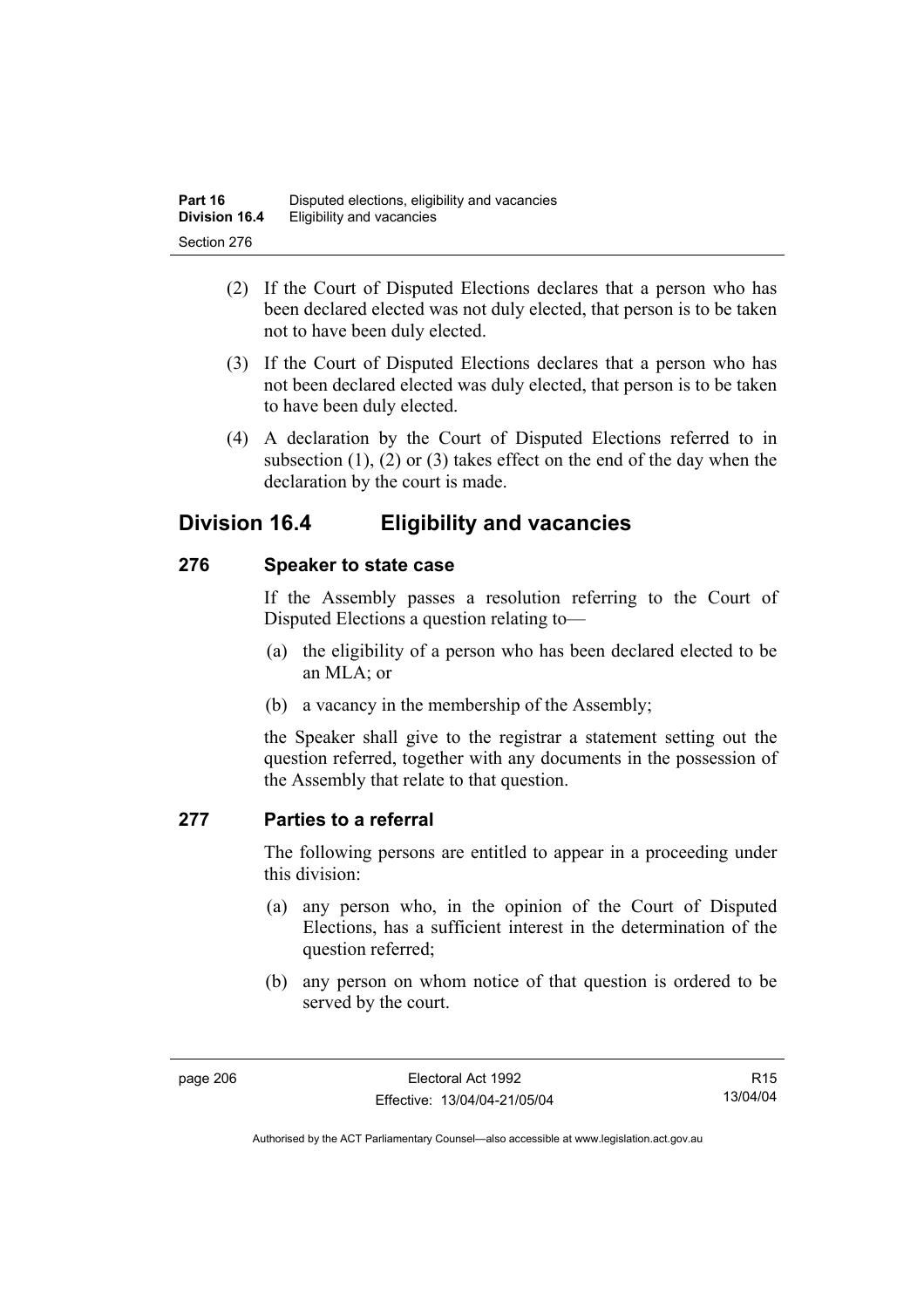#### **278 Declarations and orders**

The Court of Disputed Elections shall hear and determine a question referred to it and may—

- (a) declare that a person who has been declared elected is not eligible to be an MLA; or
- (b) declare a vacancy in the membership of the Assembly; or
- (c) refuse to make a declaration;

and may make the orders in relation to the referral that the court considers appropriate.

#### **279 Registrar to serve copy of declarations on Speaker**

The registrar shall, after a question referred to the Court of Disputed Elections is determined, serve a sealed copy of the declarations and orders (if any) made by the court on—

- (a) the Speaker; and
- (b) each party to the referral.

### **280 Effect of declarations**

- (1) If the Court of Disputed Elections
	- (a) declares that a person who has been declared elected is not eligible to be an MLA; or
	- (b) declares a vacancy in the membership of the Assembly;

on the end of the day when the declaration is made a vacancy in the membership of the Assembly arises.

 (2) A vacancy under subsection (1) shall be filled in accordance with part 13.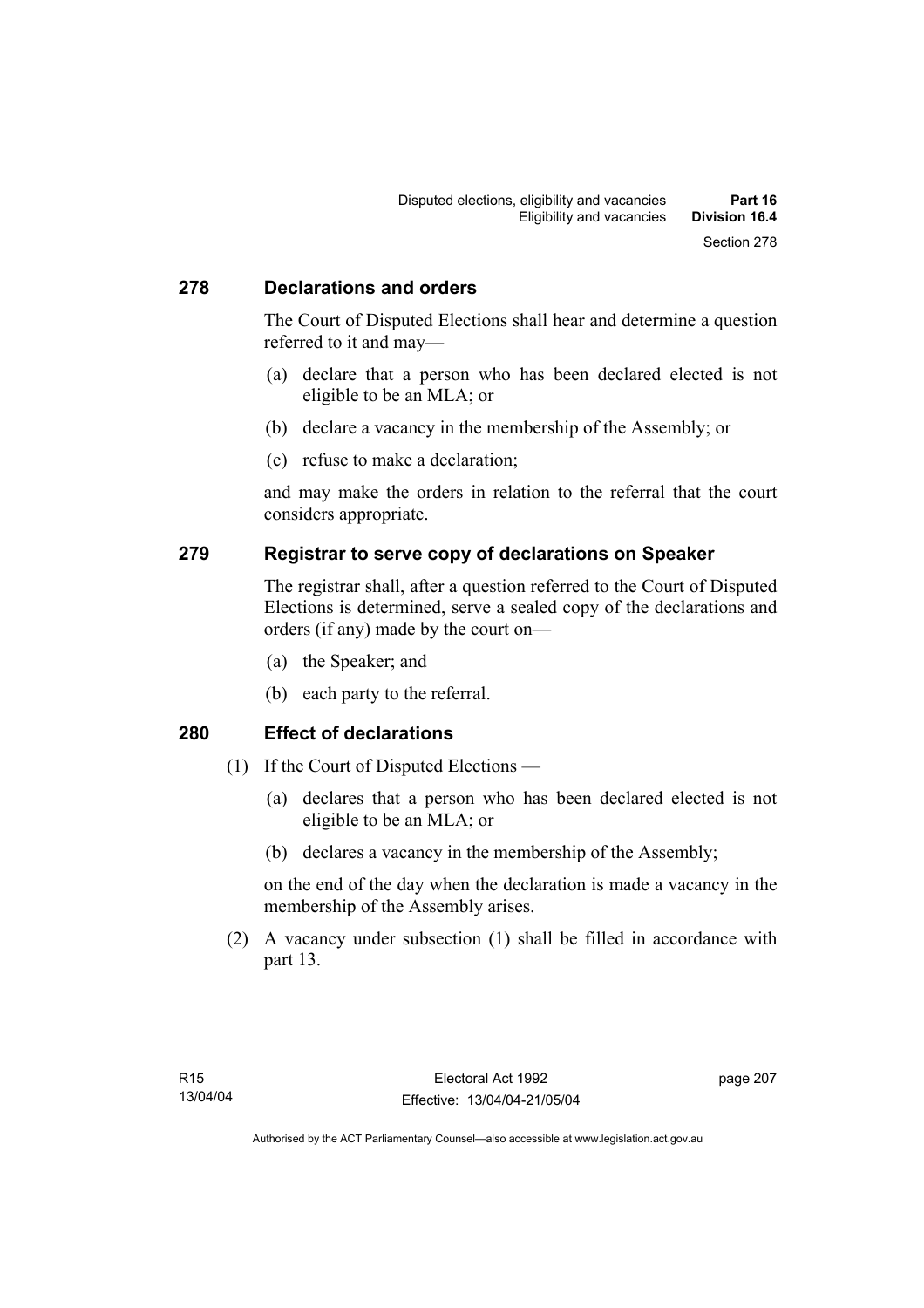## **Division 16.5 Proceedings**

#### **281 Procedure**

In a proceeding, the Court of Disputed Elections —

- (a) shall be guided by the substantial merits and good conscience of the case; and
- (b) is not bound by technicalities, legal forms or the rules of evidence, but may inform itself in the way it considers appropriate.

### **282 Legal representation limited**

In a proceeding, a party is entitled to be represented by only 1 lawyer appearing as counsel.

#### **283 Admissibility of evidence**

- (1) A person who appears as a witness in a proceeding is not excused from answering a question or producing a document or other thing that the person is required by the Court of Disputed Elections to answer or produce on the ground that the answering of the question or the producing of the document or thing may tend to incriminate the person or on the ground of privilege.
- (2) A statement or disclosure made, or a document or other thing produced, by a person in the course of a proceeding, or any information, document or other thing obtained as a direct or indirect consequence of the making of the statement or disclosure, or of the production of the firstmentioned document or thing, is not admissible in evidence in any civil or criminal proceeding except—
	- (a) a proceeding before the Court of Disputed Elections; or
	- (b) a proceeding for an offence relating to the giving of false evidence.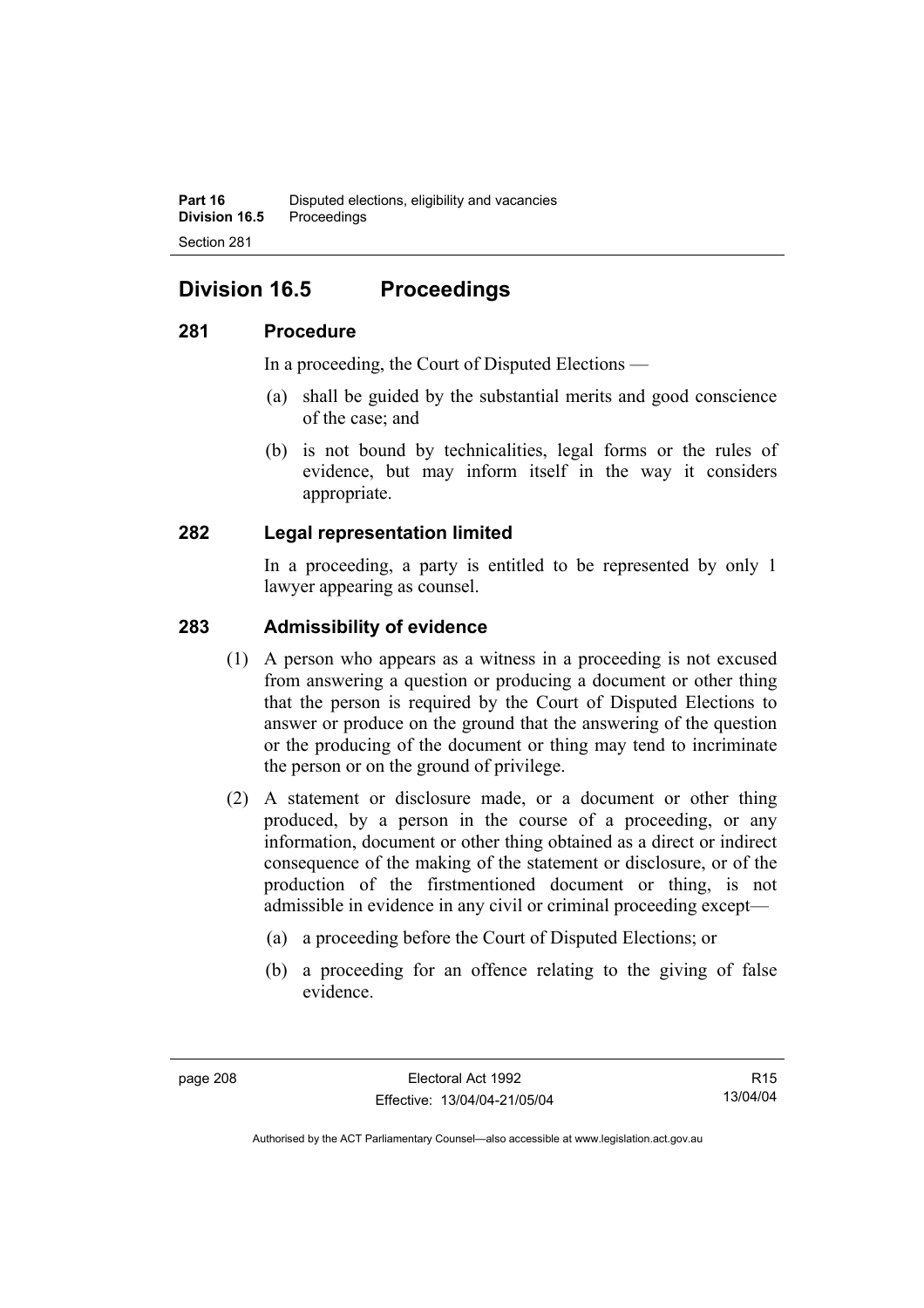## **284 Costs may be ordered against Territory**

Even if the Territory is not a party to a proceeding, the Court of Disputed Elections may order the Territory to pay all or any of the costs of the proceeding.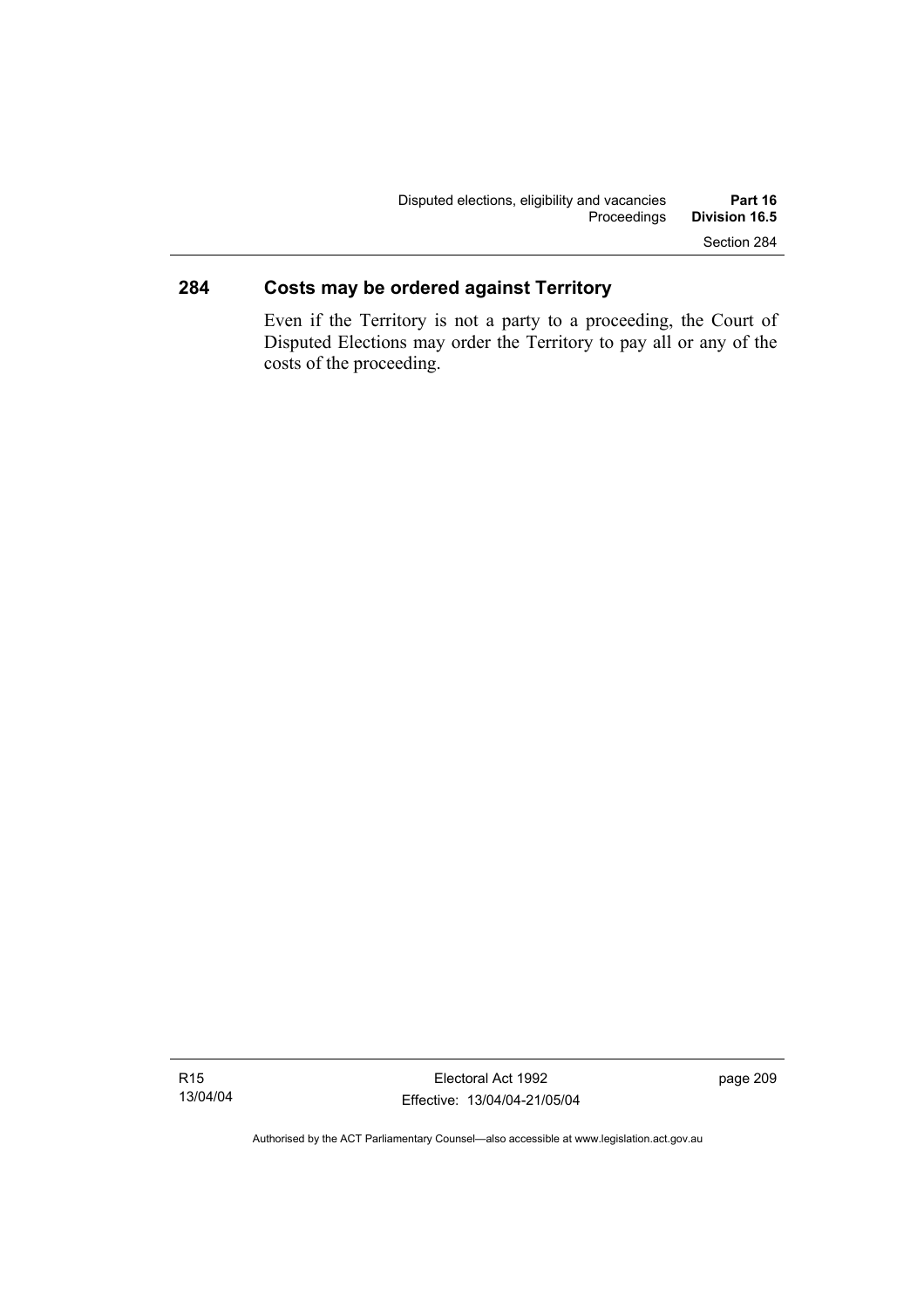**Part 17** Electoral offences **Division 17.1** Bribery and improper influence Section 285

# **Part 17 Electoral offences**

## **Division 17.1 Bribery and improper influence**

### **285 Bribery**

(1) A person shall not offer, solicit or accept an electoral bribe.

Maximum penalty: 50 penalty units, imprisonment for 6 months or both.

(2) In this section:

*bribe* does not include a declaration of public policy or a promise of public action.

*electoral bribe* means a bribe for the purpose of—

- (a) influencing the vote of an elector; or
- (b) influencing the candidature of a person in an election; or
- (c) otherwise influencing the course or result of an election; or
- (d) inducing a person not to apply, or to withdraw an application, under section 192 to be a candidate for a seat in relation to which a casual vacancy has occurred, if that person is an eligible person within the meaning of that section; or
- (e) inducing a person not to apply, or to withdraw an application, to the Court of Disputed Elections under division 16.3 to dispute the validity of an election, if that person is entitled to dispute the validity of the election under section 257.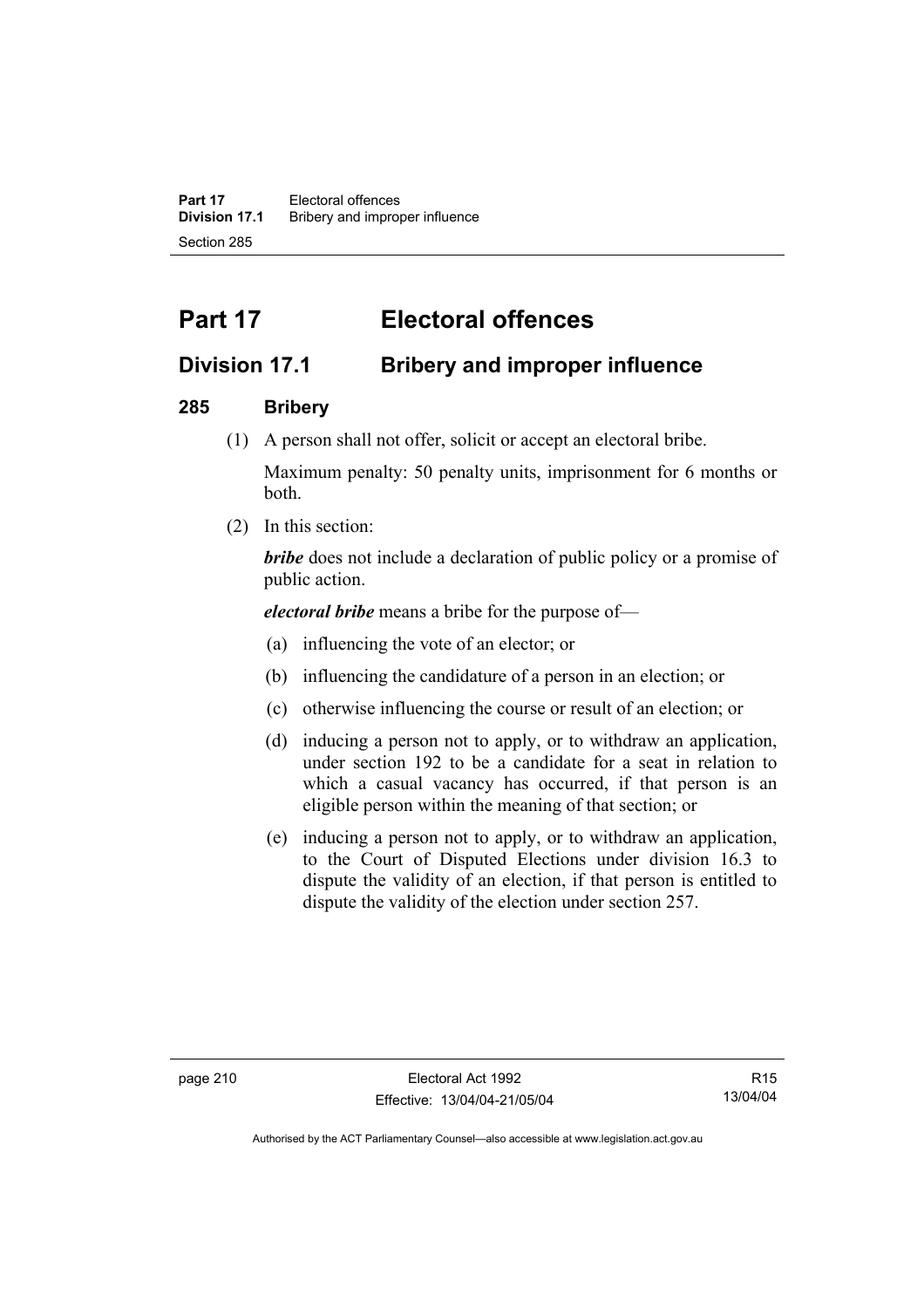#### **286 Influencing of votes by officers**

In the exercise of a function under this Act, an officer shall not, without reasonable excuse, do anything for the purpose of influencing the vote of another person.

Maximum penalty: 50 penalty units, imprisonment for 6 months or both.

### **287 Influencing votes of hospital and nursing home patients**

The proprietor of a hospital or nursing home, or an employee or agent of such a proprietor, shall not, without reasonable excuse, do anything for the purpose of influencing the vote of a patient or resident of the hospital or nursing home.

Maximum penalty: 50 penalty units, imprisonment for 6 months or both.

## **Division 17.2 Protection of rights**

#### **288 Violence and intimidation**

A person shall not, by violence or intimidation, hinder or interfere with—

- (a) the free exercise of a right under this Act; or
- (b) the free performance of a duty under this Act.

Maximum penalty: 50 penalty units, imprisonment for 6 months or both.

#### **289 Discrimination on grounds of political donations**

- (1) A person shall not discriminate against another person on the ground of the making by the other person of a donation to—
	- (a) a political party or registered ballot group; or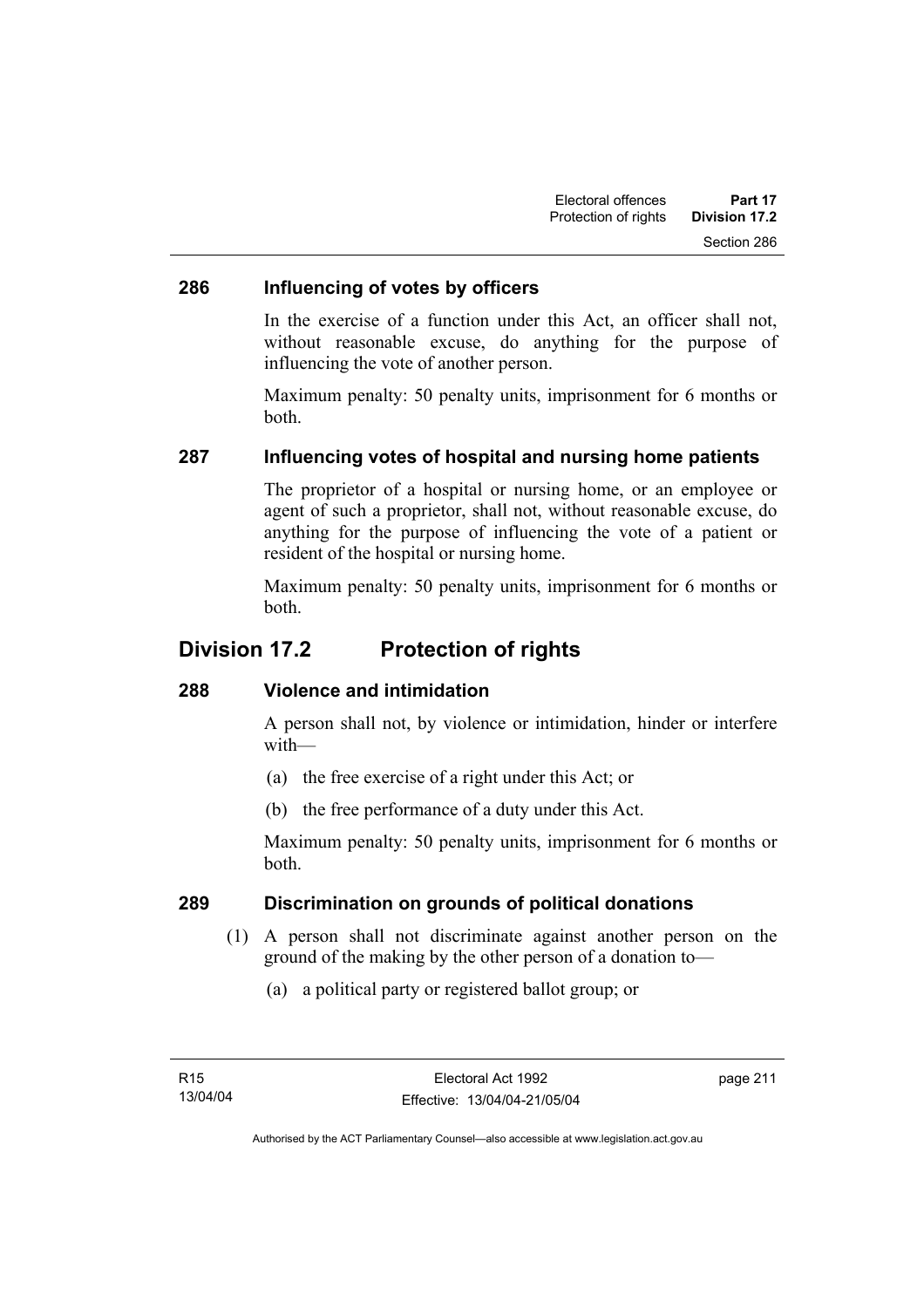(b) a candidate in an election.

Maximum penalty: 50 penalty units, imprisonment for 6 months or both.

(2) In this section:

*discriminate against*, in relation to a person, means—

- (a) deny the person access to membership of any trade union, club or other body, whether incorporated or not; or
- (b) not allow the person to work or to continue to work; or
- (c) subject the person to any form of intimidation or coercion; or
- (d) subject the person to any other detriment.

#### **290 Employees' right to leave of absence for voting**

 (1) On notification from an employee before a polling day, the employer shall allow the employee, without penalty or any disproportionate deduction of pay, to take any necessary leave (not exceeding 2 hours) for the purpose of voting.

Maximum penalty: 10 penalty units.

- (2) Subsection (1) does not apply if the absence of the employee from employment could—
	- (a) endanger any person, animal or thing; or
	- (b) cause substantial loss to any person.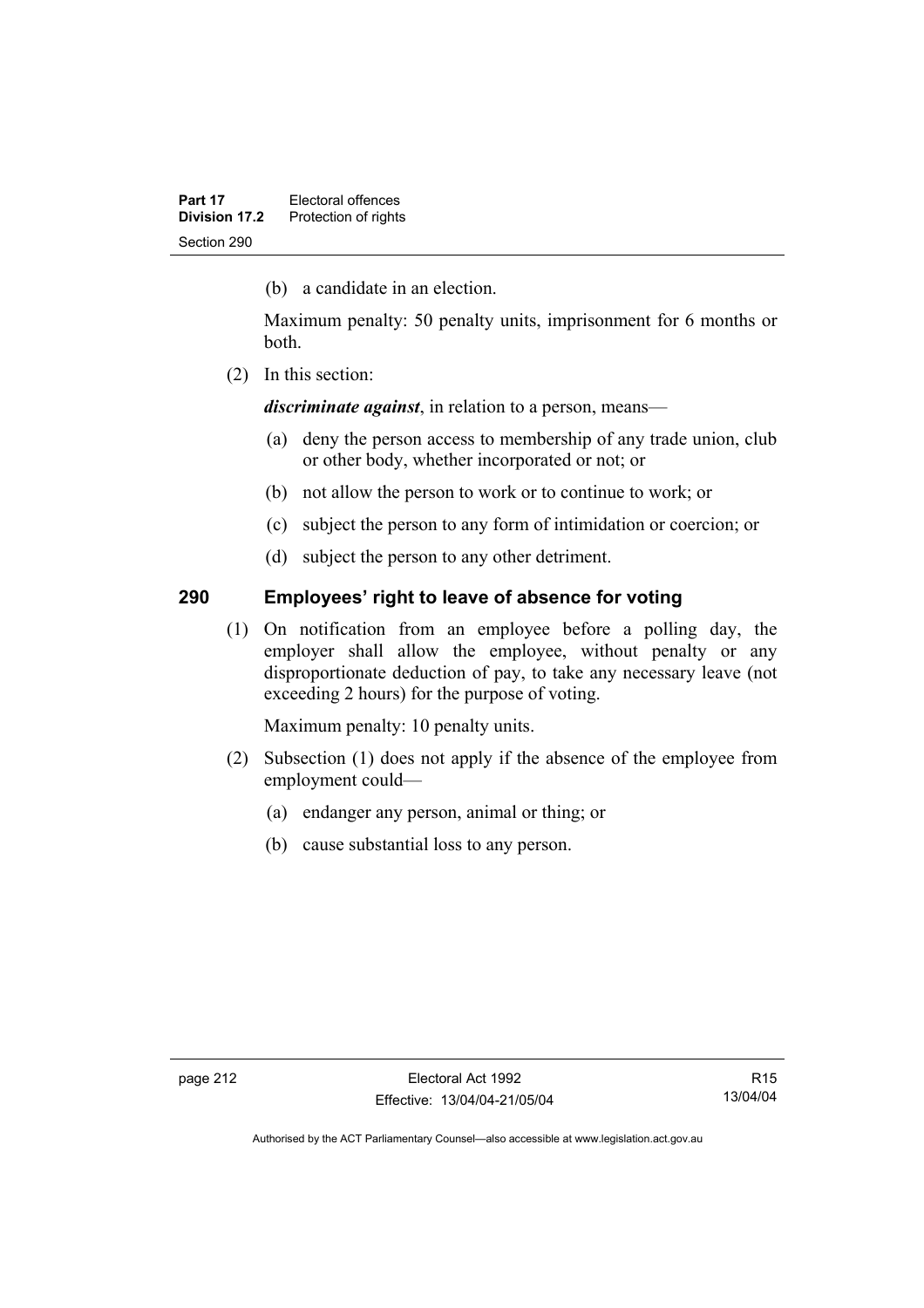(3) An employee shall not notify an employer under subsection (1) if he or she does not have a genuine intention of voting during the period of the leave to be granted for the purpose of voting.

Maximum penalty: 5 penalty units.

## **Division 17.3 Campaigning offences**

## **291 Definitions for div 17.3**

In this division:

*address*, in relation to a person, means—

- (a) if the person is acting on behalf of a political party or registered ballot group—an address of the party or ballot group, other than a post office box; or
- (b) in any case—
	- (i) the address of the person's principal place of residence; or
	- (ii) an address of the person's place of business.

*disseminate* electoral matter (whether in printed or electronic form) means print, publish, distribute, produce or broadcast the electoral matter.

*publish* electoral matter, includes publish electronically.

*reportage or commentary*, in relation to a newspaper or periodical, means everything in the newspaper or periodical except—

- (a) advertisements; and
- (b) letters to the editor.

#### **292 Dissemination of electoral matter—authorisers and authors**

 (1) A person must not disseminate electoral matter unless there is, in the approved position—

| R15      | Electoral Act 1992           | page 213 |
|----------|------------------------------|----------|
| 13/04/04 | Effective: 13/04/04-21/05/04 |          |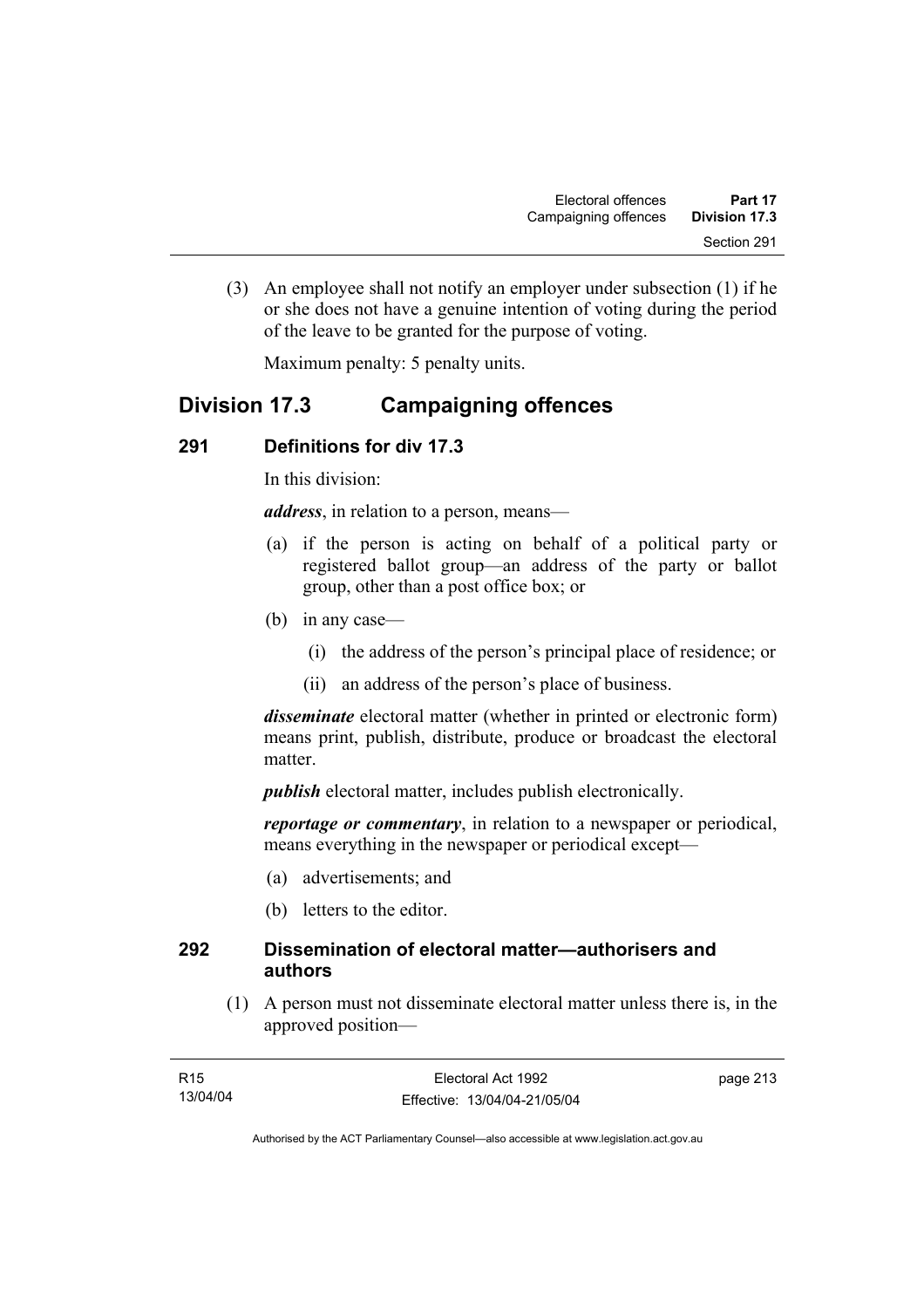- (a) the name and address of the person who authorised the matter or its author; and
- (b) if the matter was published for or on behalf of a registered party, registered ballot group or candidate for election—the name of the party, group or candidate.

Maximum penalty: 10 penalty units.

(2) In this section:

*approved position* means—

- (a) at the end of the matter; and
- (b) for an item in a newspaper or periodical containing electoral matter taking up all or part of each of 2 opposing pages—at the foot of the item on the first page; and
- (c) for an item in electronic form—at the foot of each page.

#### **293 Dissemination of electoral matter—letters to the editor**

- (1) Section 292 does not apply to the dissemination of a letter to the editor of a newspaper or periodical if—
	- (a) the name of the author and the locality of the author's residence appears at the end; and
	- (b) the editor of the newspaper or periodical keeps a written record of the address of the author, as stated in the original of the letter sent to the editor or as otherwise ascertained by the editor.
- (2) For subsection (1) (a), it is sufficient to identify the locality of an author's residence by reference to—
	- (a) the suburb or town of, or nearest to, that residence; and
	- (b) for a locality outside the ACT—the State, other Territory or other country of that residence.

R15 13/04/04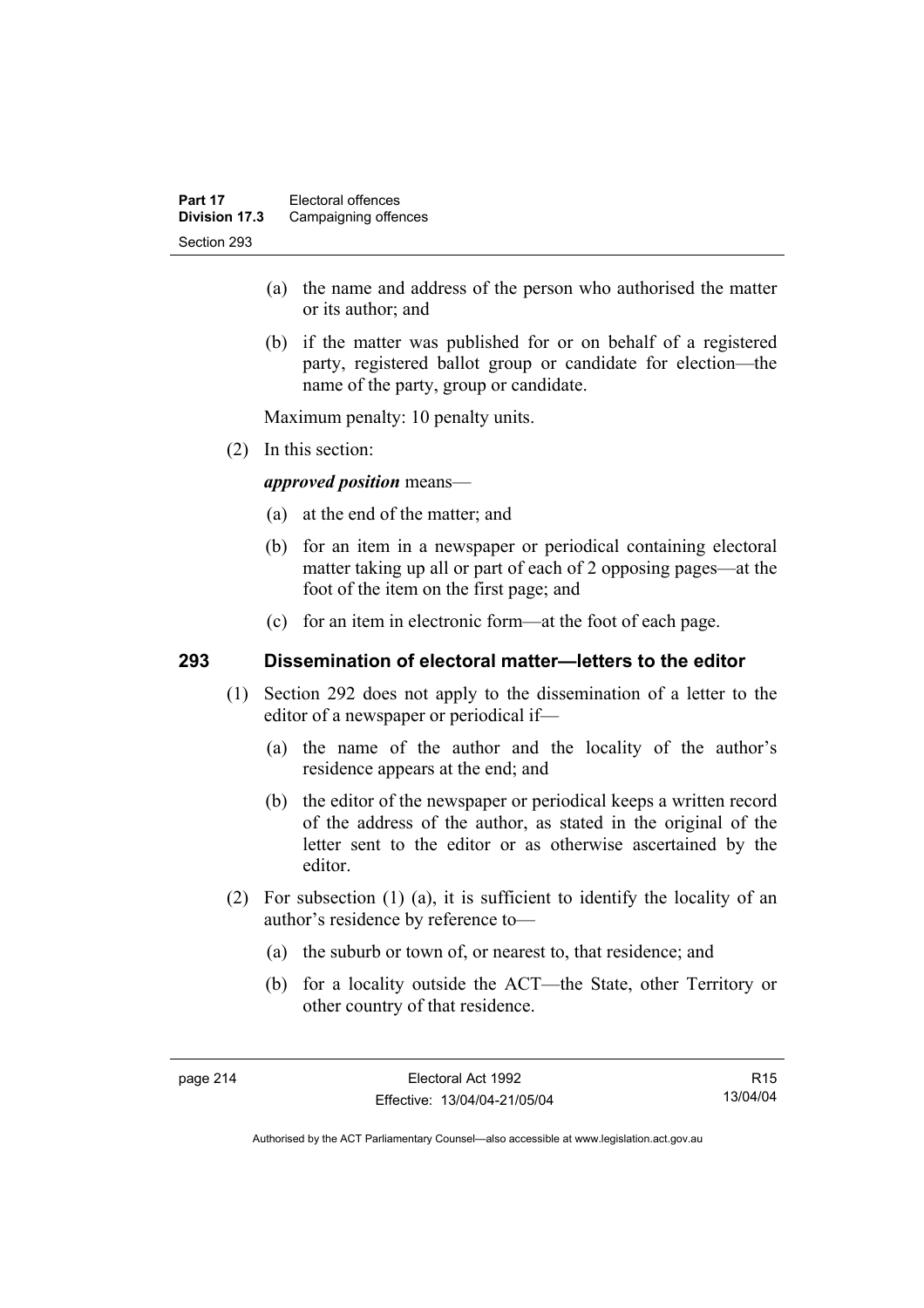#### **294 Dissemination of electoral matter—newspaper and periodical reportage and commentary**

Section 292 does not apply to electoral matter contained in reportage or commentary in an issue of a newspaper or periodical if the issue contains a statement to the effect that a person whose name and address appears in the statement has authorised the publication of all electoral matter contained in reportage or commentary in that issue.

#### **295 Exemptions for dissemination of electoral matter on certain items**

- (1) Section 292 (Dissemination of electoral matter—authorisers and authors) does not apply to electoral matter on any of the following items unless the item includes a representation of a ballot paper:
	- (a) a letter from an MLA that includes the name of the MLA and an indication that he or she is an MLA;
	- (b) a press release published by or on behalf of an MLA that includes the name of the MLA and an indication that he or she is an MLA;
	- (c) a report under the *Annual Reports (Government Agencies) Act 1995* or *Annual Reports (Government Agencies) Act 2004*;
	- (d) a publication of a government agency that includes—
		- (i) the name of the agency; and
		- (ii) the City of Canberra Arms; and
		- (iii) the words 'Australian Capital Territory', 'Australian Capital Territory Legislative Assembly', 'ACT Legislative Assembly', 'Australian Capital Territory Government' or 'ACT Government';
	- (e) a T-shirt, lapel button, lapel badge, pen, pencil or balloon;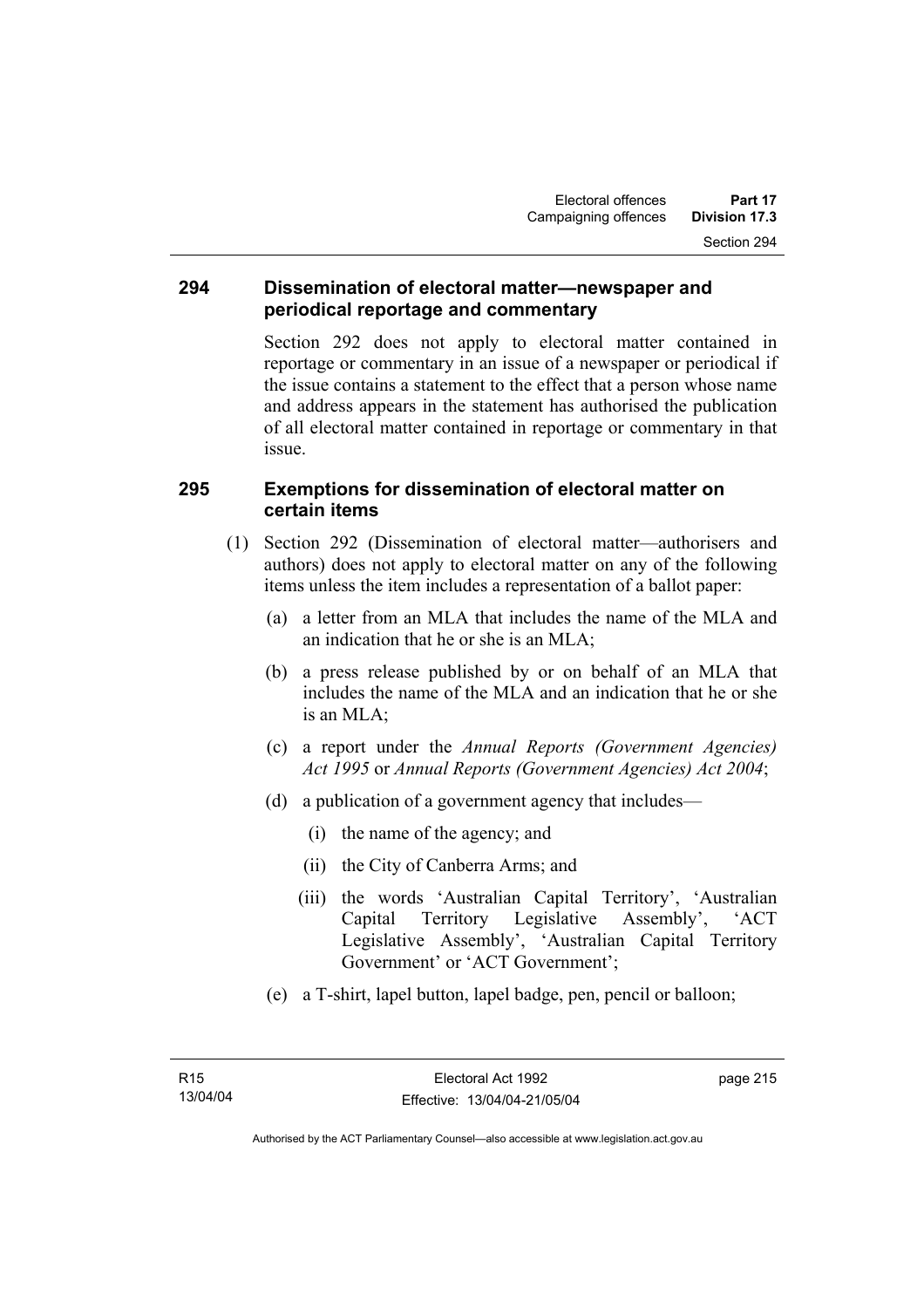- (f) a business or visiting card that promotes the candidacy of a person in an election;
- (g) a letter or card on which the name and address of the sender appears;
- (h) an item prescribed under the regulations.
- (2) In this section:

*government agency* means—

- (a) an administrative unit; or
- (b) a Territory instrumentality; or
- (c) a statutory office-holder and the staff assisting the statutory office-holder.

*publication*, of a government agency, does not include a publication that is published for the first time within 6 months immediately before a general election if the publication includes a picture of an MLA.

#### **296 Advertorials**

- (1) This section applies to an advertisement in a newspaper or periodical that—
	- (a) appears to be reportage or commentary; and
	- (b) includes electoral matter.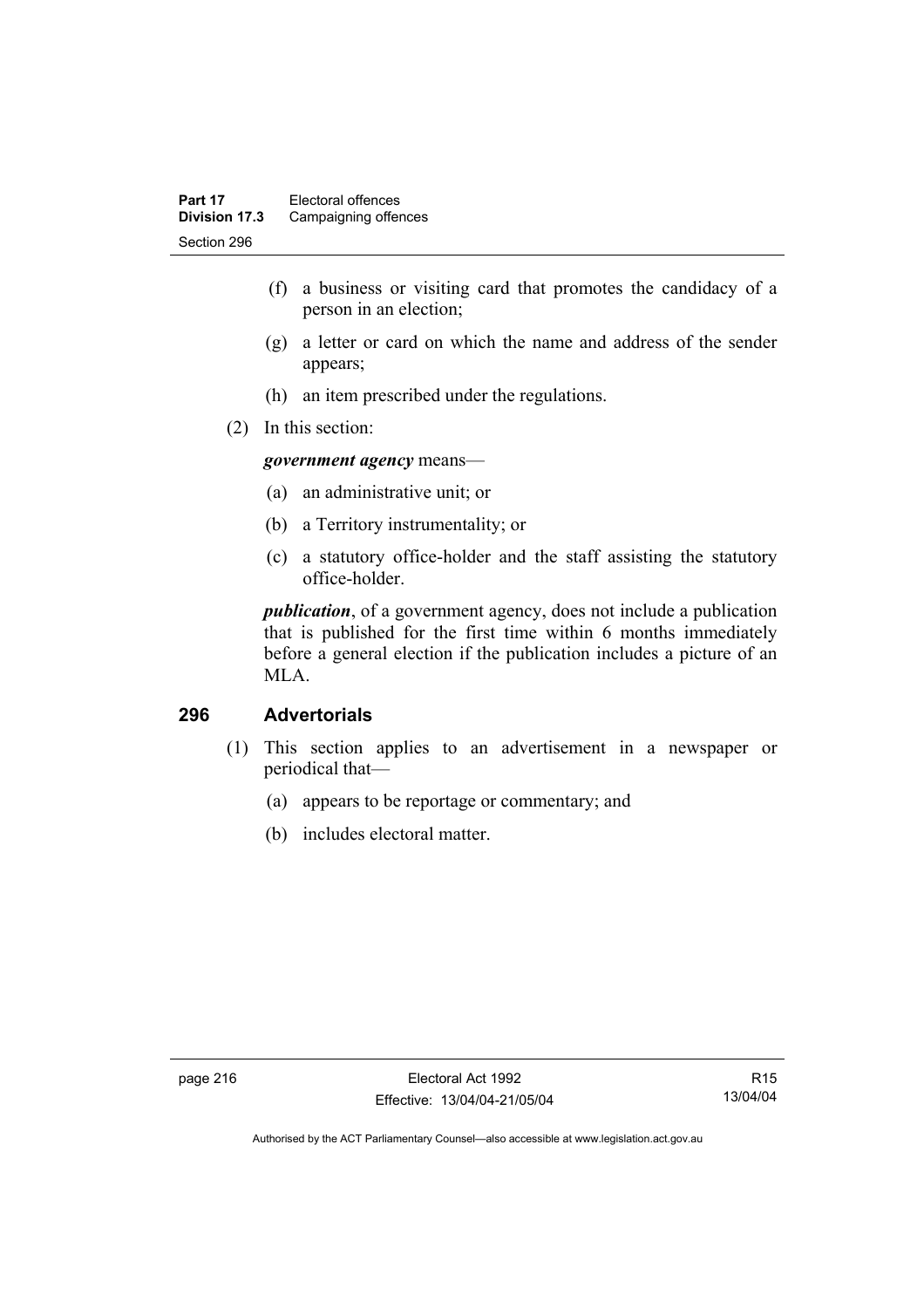(2) If this section applies to an advertisement, the proprietor of the newspaper or periodical shall cause the word 'advertisement' to be printed as a headline to the advertisement, in letters not smaller than 10 point, on each page on which the advertisement appears.

Maximum penalty: 10 penalty units.

#### **297 Misleading or deceptive electoral matter**

 (1) A person shall not disseminate, or authorise to be disseminated, electoral matter that is likely to mislead or deceive an elector about the casting of a vote.

Maximum penalty: 50 penalty units, imprisonment for 6 months or both.

 (2) It is a defence to a prosecution for an offence against subsection (1) if it is established that the defendant did not know, and could not reasonably be expected to have known, that the electoral matter was likely to mislead or deceive an elector about the casting of a vote.

## **298 Inducement to illegal voting—representations of ballot papers**

A person shall not disseminate, or authorise to be disseminated, electoral matter including a representation of a ballot paper, or part of a ballot paper, likely to induce an elector to mark his or her vote otherwise than in accordance with the directions on the ballot paper.

Maximum penalty: 50 penalty units, imprisonment for 6 months or both.

#### **299 Graffiti**

- (1) A person shall not, without reasonable excuse, mark any electoral matter directly on any defined place or object without the consent of—
	- (a) for a place—the lessee or lawful occupier of the place; or

page 217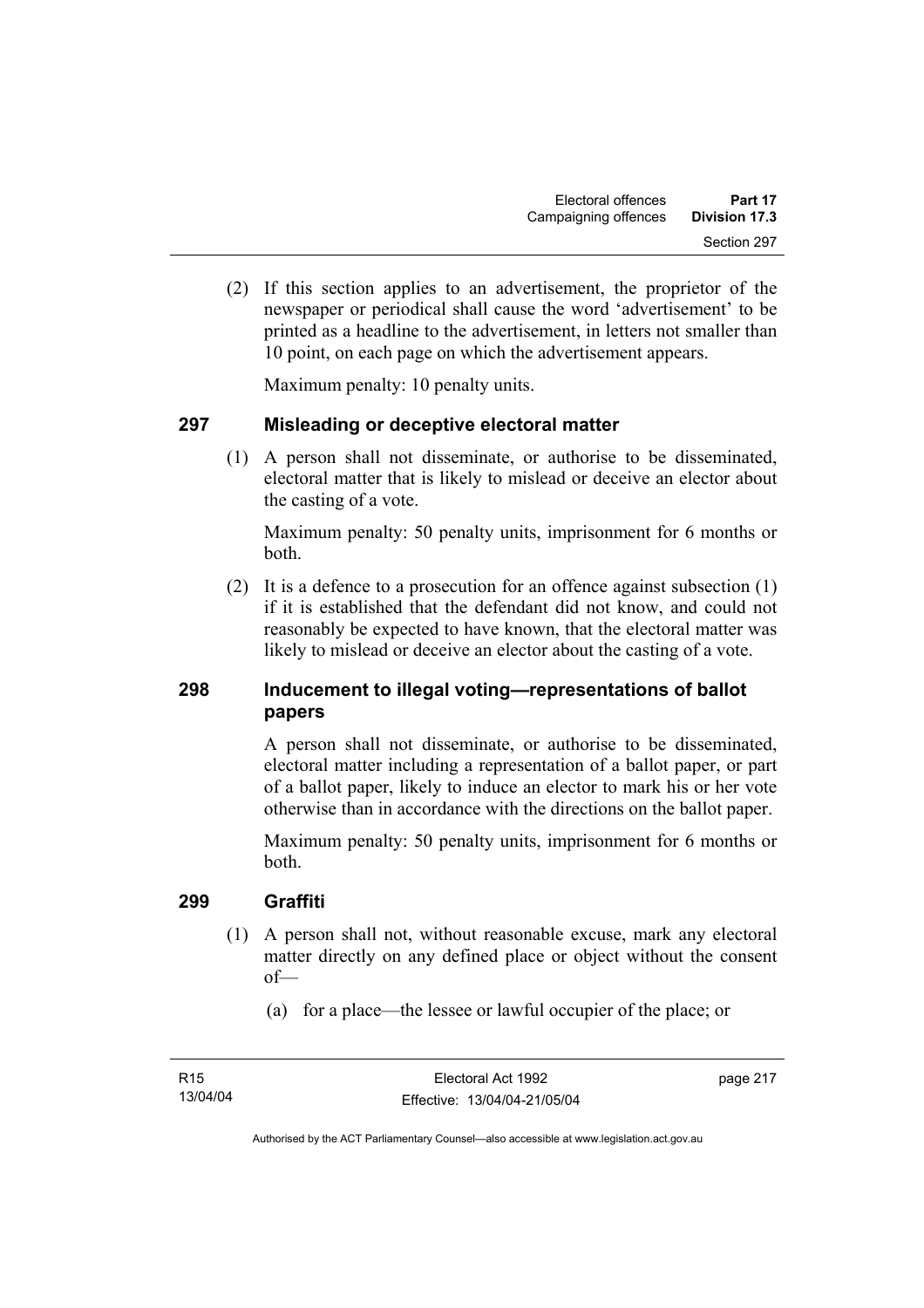(b) for an object—the owner or lawful possessor of the object.

Maximum penalty: 10 penalty units.

- (2) The Territory or a Territory authority shall not give consent for subsection  $(1)$ .
- (3) In a prosecution for an offence against subsection (1) in relation to a defined place or object leased, occupied, owned or possessed by the Territory or a Territory authority, it is to be conclusively presumed that the Territory or the Territory authority, as the case requires, did not consent to any marking of electoral matter on the place or object.
- (4) In this section:

*defined place or object* means a building, footpath, hoarding, roadway, vehicle, vessel or any public or private place (whether on land or water or in the air).

*lessee*—see the *Land (Planning and Environment) Act 1991*, section 159.

*mark* means write, draw or depict.

#### **300 Defamation of candidates**

 (1) A person shall not make or publish, or authorise to be made or published, a false and defamatory statement about the personal character or conduct of a candidate.

Maximum penalty: 50 penalty units, imprisonment for 6 months or both.

- (2) It is a defence to a prosecution for an offence against subsection (1) if it is established that the defendant believed on reasonable grounds that the relevant statement was true.
- (3) A person who makes a false and defamatory statement in relation to the personal character or conduct of a candidate in contravention of this section may, at the suit of the candidate, be restrained by

R15 13/04/04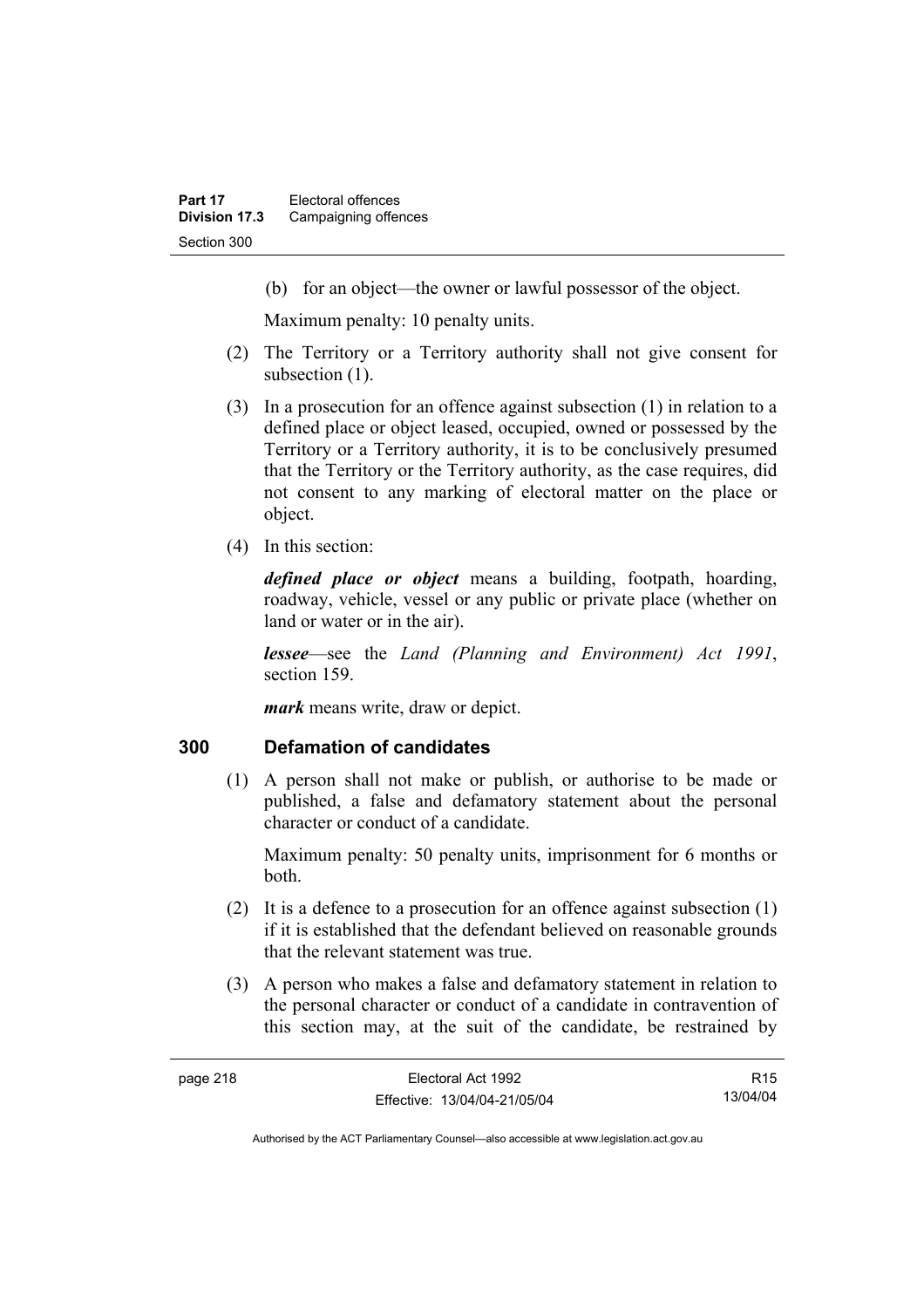injunction from repeating the statement or any similar false and defamatory statement.

### **301 Publication of statements about candidates**

- (1) A person shall not publish, or authorise to be published, on behalf of a body (whether incorporated or unincorporated) a statement—
	- (a) expressly or impliedly claiming that a candidate in an election is associated with, or supports the policy or activities of, that body; or
	- (b) expressly or impliedly advocating that a candidate should be given the first preference vote in an election;

without the written authority of the candidate.

Maximum penalty: 30 penalty units.

- (2) In proceedings for an offence against subsection (1), it shall be presumed, unless the contrary is proved, that a statement purported to be made on behalf of a body was made on behalf of the body.
- (3) This section does not apply to a statement—
	- (a) published on behalf of a political party or registered ballot group; and
	- (b) that relates to a candidate nominated by the party or group who has publicly declared his or her candidature to be on behalf of, or in the interests of, the party or group.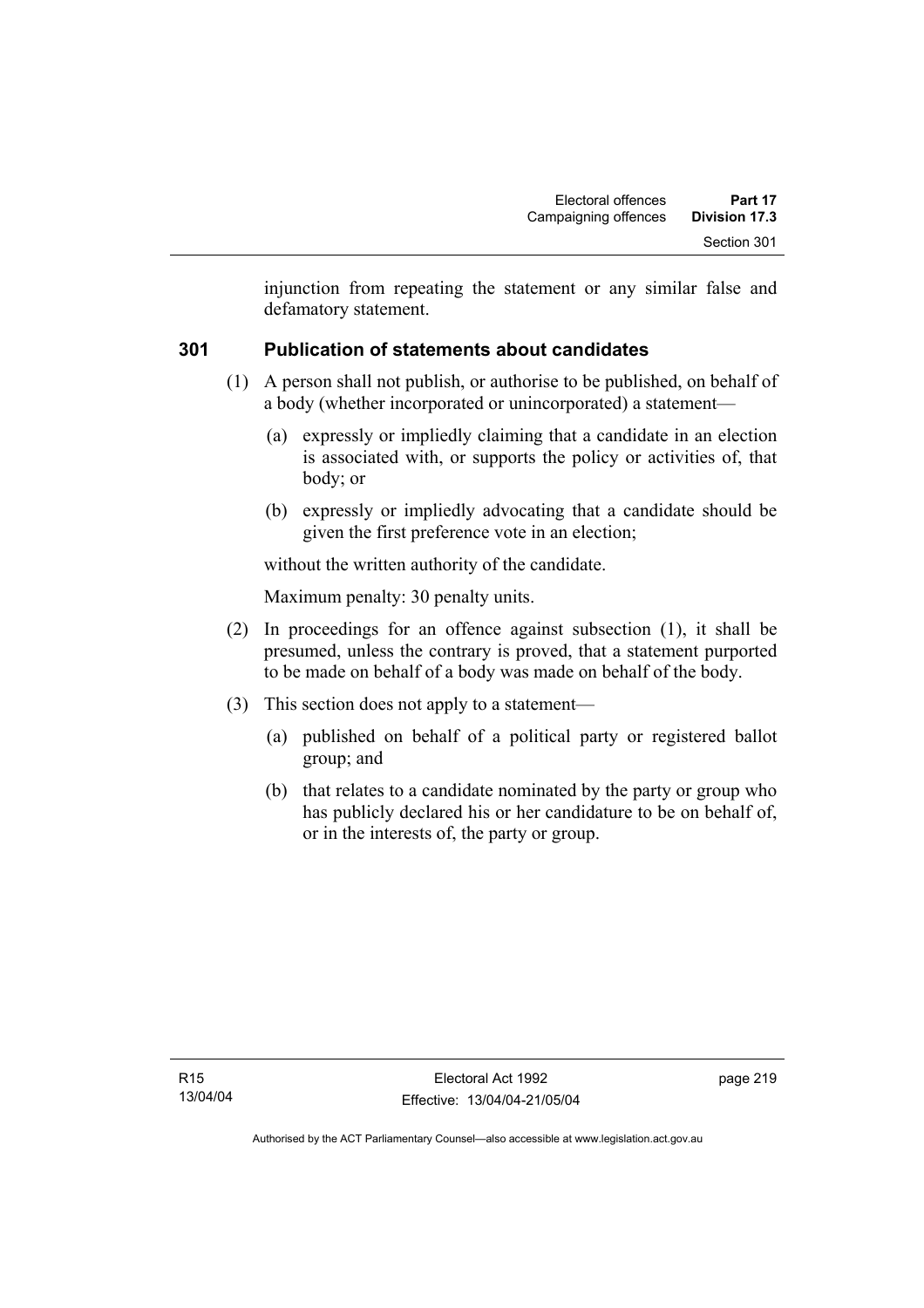### **302 Disruption of election meetings**

 (1) A person shall not, without reasonable excuse, disrupt an election meeting.

Maximum penalty: 5 penalty units.

- (2) The chairperson of an election meeting may request a police officer to remove from the meeting any person who, in the opinion of the chairperson, is disrupting the meeting.
- (3) On a request from the chairperson under subsection (2), a police officer may take reasonable action to remove from the meeting the person disrupting the meeting.
- (4) A person who is the subject of a request referred to in subsection (2) shall not, without reasonable excuse, return to the meeting without the authority of the chairperson after leaving it or being removed from it.

Maximum penalty: 10 penalty units.

(5) In this section:

*election meeting* means a lawful public meeting held during a pre-election period in association with the relevant election.

### **303 Canvassing within 100m of polling places**

- (1) A person shall not, during polling hours within the defined polling area in relation to a polling place—
	- (a) do anything for the purpose of influencing the vote of an elector as the elector is approaching, or while the elector is at, the polling place; or
	- (b) do anything for the purpose of inducing an elector not to vote as the elector is approaching, or while the elector is at, the polling place; or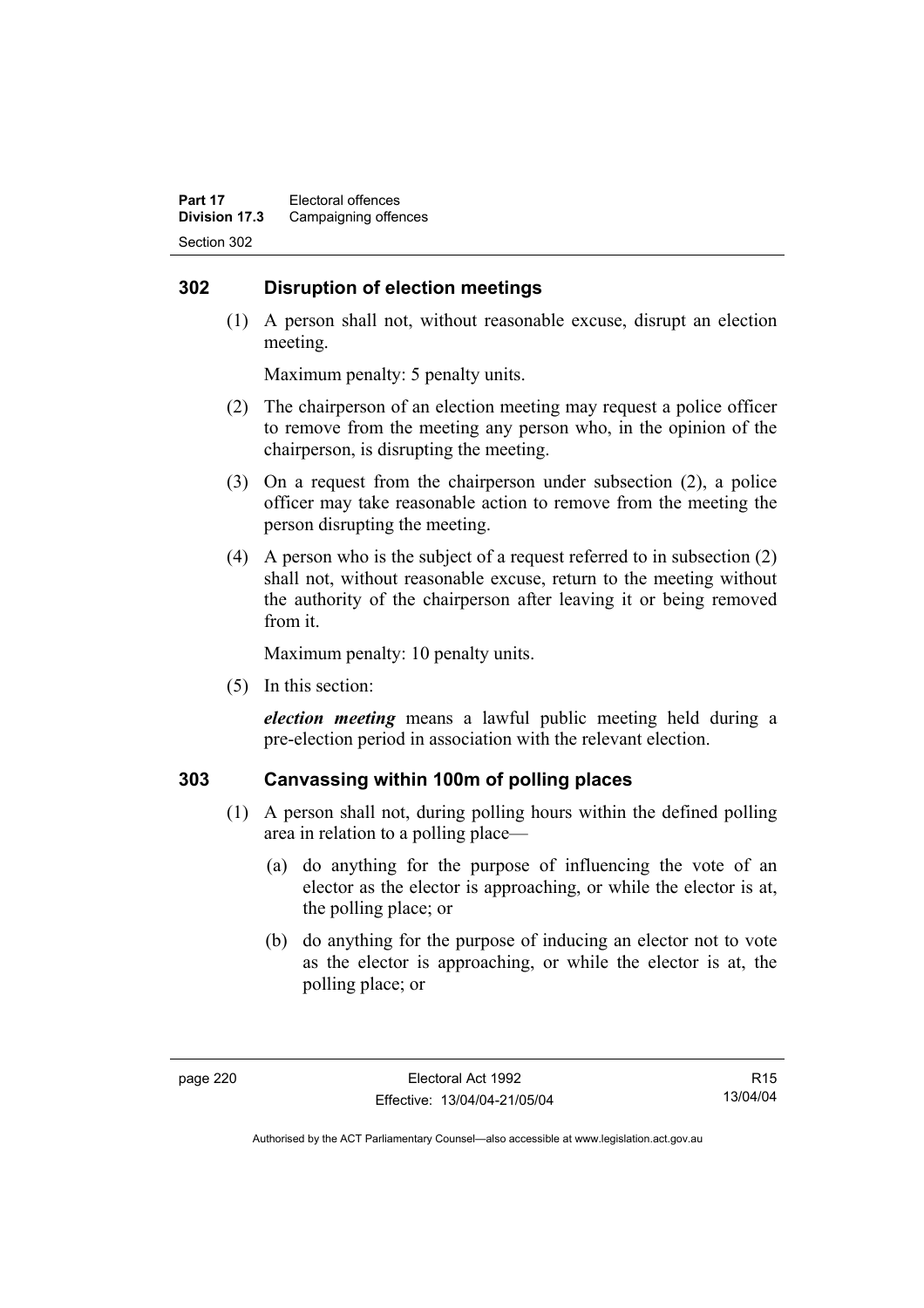(c) exhibit a notice containing electoral matter that is able to be clearly seen by electors approaching, or at, the polling place, other than a notice authorised by the commissioner for display there.

Maximum penalty: 5 penalty units.

- (2) If the building where a polling place is located is situated on grounds within an enclosure, the commissioner may, by written notice, specify the boundary of that enclosure for subsection (7), definition of *defined polling area*, paragraph (b).
- (3) A notice is a notifiable instrument.

*Note* A notifiable instrument must be notified under the *Legislation Act 2001*.

- (4) An officer may, if directed by the commissioner, remove or obliterate a notice that the commissioner or the officer believes on reasonable grounds to be exhibited in contravention of this section.
- (5) Subsection (4) does not authorise an officer to enter land that is subject to a lease within the meaning of the *Land (Planning and Environment) Act 1991*, part 5.
- (6) A person shall not obstruct an officer in the exercise or attempted exercise of the officer's functions under subsection (4).

Maximum penalty: 50 penalty units, imprisonment for 6 months or both.

(7) In this section:

*defined polling area*, in relation to a polling place, means the area—

- (a) within the building where the polling place is located, and within 100m of the building; or
- (b) if the commissioner issues a notice under subsection (2) in relation to the polling place—within the boundary of the enclosure specified in the notice, and within 100m outside that boundary.

page 221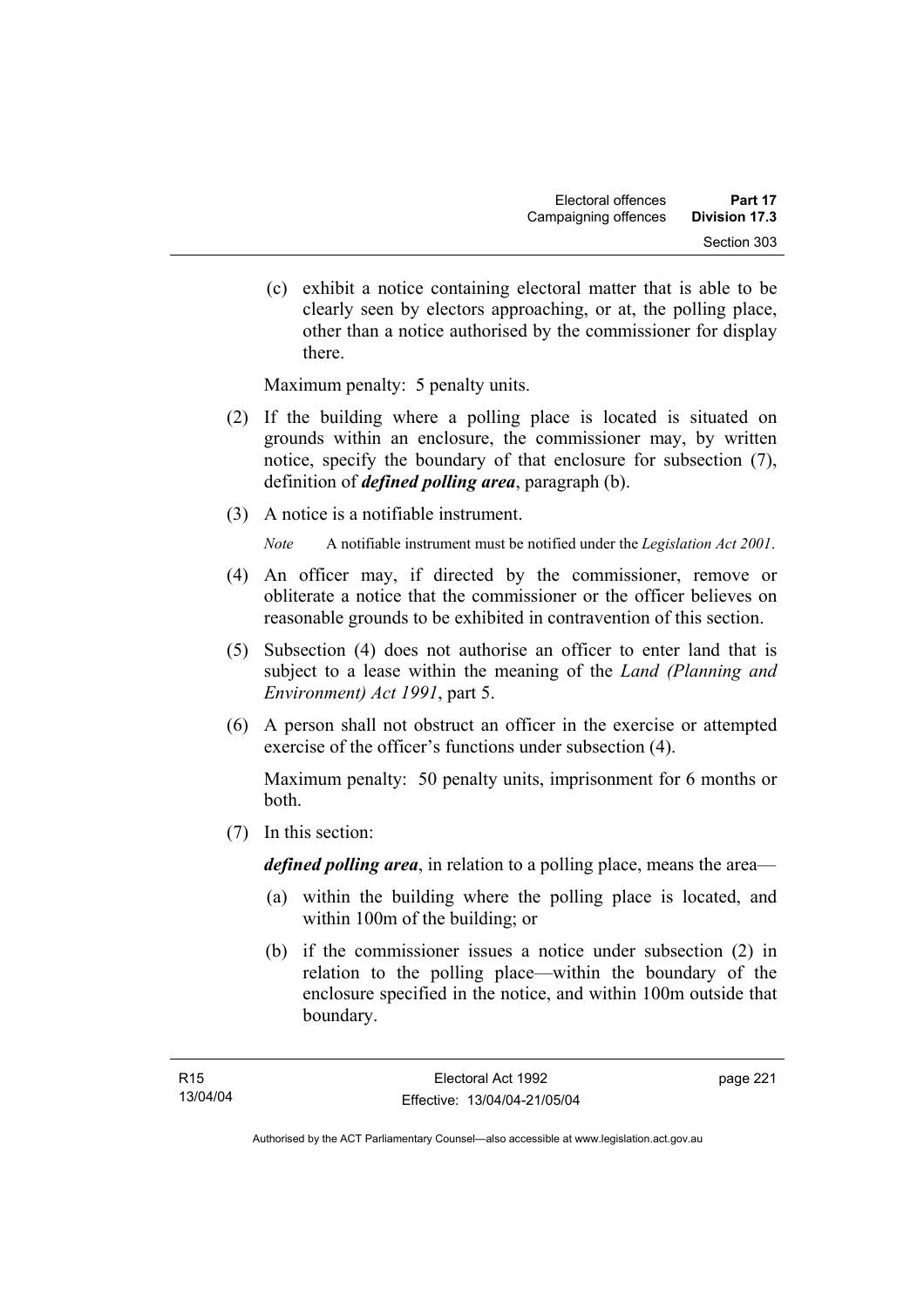*polling hours*, in relation to a polling place, means—

- (a) for a polling place appointed under section 119—between the hours of 8 am and 6 pm on polling day; or
- (b) for a polling place where a vote may be made before an officer—any time when the place is open for the acceptance of votes; or
- (c) for a polling place where polling is authorised under division 10.5—the period when a mobile polling visit is being made to the building where that place is located.

### **304 Badges and emblems in polling places**

Subject to section 123 (5), an officer or scrutineer shall not wear or display in a polling place a badge or emblem associated with a political party, registered ballot group or candidate.

Maximum penalty: 10 penalty units.

### **305 How-to-vote material in polling places**

 (1) A person shall not, except for the purposes of assisting another person to vote under section 156, exhibit or leave in a polling place any printed electoral matter.

Maximum penalty: 5 penalty units.

 (2) This section does not apply in relation to a notice authorised by the commissioner for display in the polling place.

### **306 Evidence of authorisation of electoral matter**

In proceedings for an offence against this division—

 (a) electoral matter including a statement to the effect that it was authorised by a specified person is admissible as evidence of that fact; and

R15 13/04/04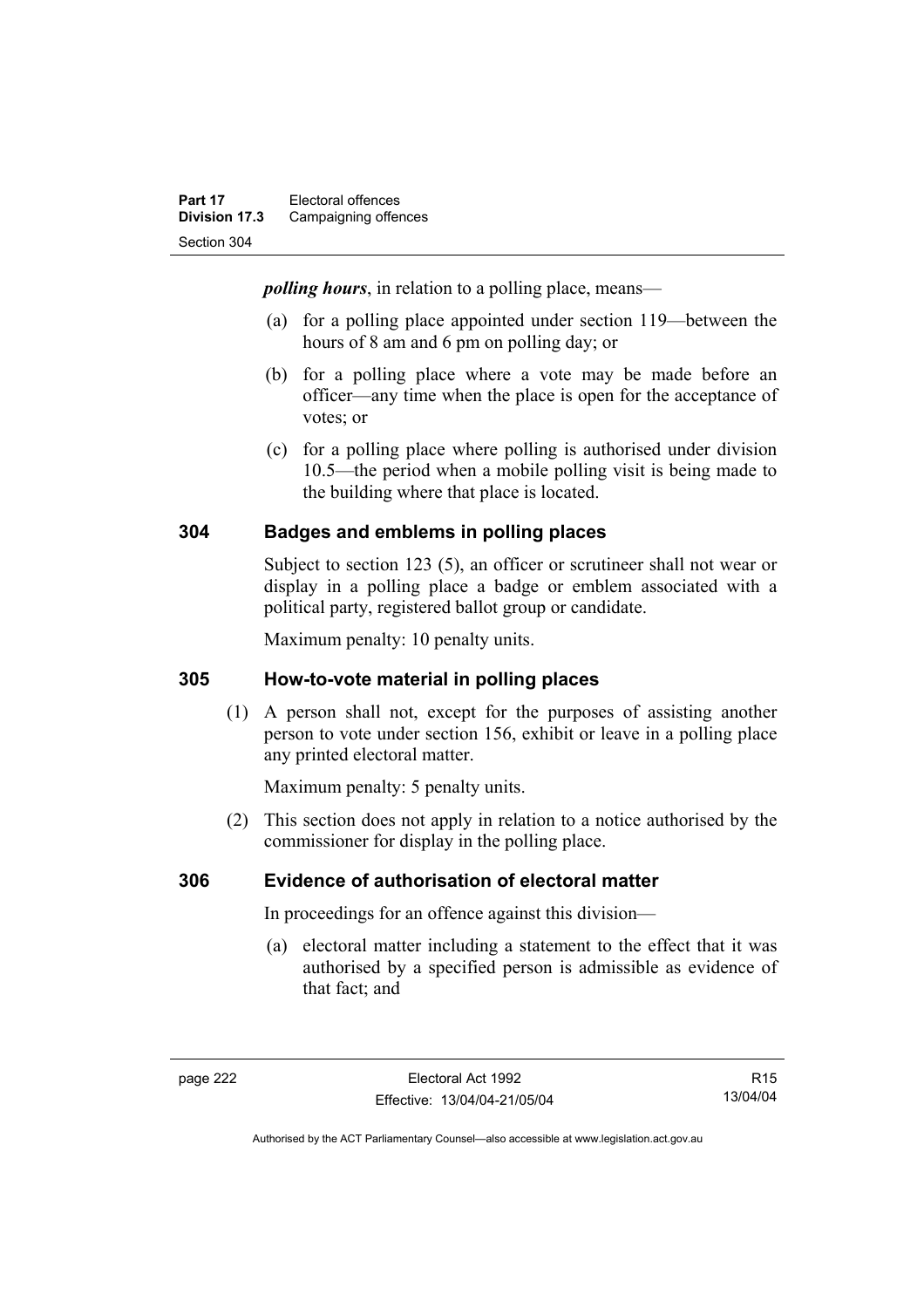- (b) an issue of a newspaper or periodical including a statement to the effect that a specified person authorised the publication of all electoral matter contained in reportage or commentary in that issue is admissible as evidence of that fact; and
- (c) electoral matter including a statement to the effect that it was disseminated by a specified person is admissible as evidence of that fact; and
- (d) electoral matter that includes a name purporting to be the author's name is admissible as evidence of that fact.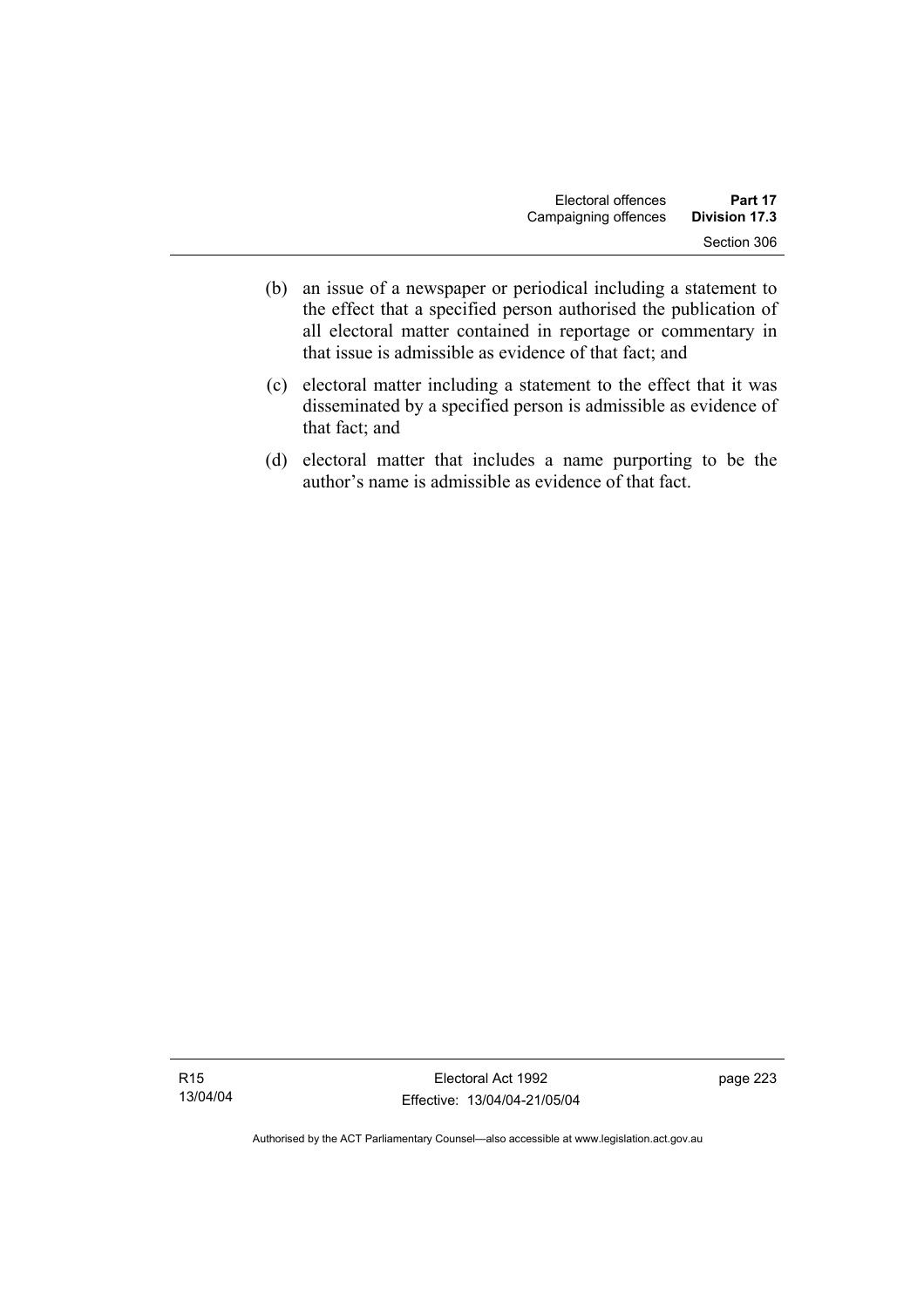**Part 17 Electoral offences Division 17.4** Electronic voting offences Section 306A

## **Division 17.4 Electronic voting offences**

#### **306A Interfering with electronic voting devices etc**

A person must not, without reasonable excuse, destroy or interfere with any device or computer program that is used, or intended to be used, for or in connection with electronic voting.

Maximum penalty: 50 penalty units, imprisonment for 6 months or both.

### **306B Interfering with electronic counting devices etc**

A person must not, without reasonable excuse, destroy or interfere with any device or computer program that is used, or intended to be used, for counting votes electronically.

Maximum penalty: 50 penalty units, imprisonment for 6 months or both.

## **Division 17.5 Voting fraud**

### **307 Voting fraud**

 (1) A person shall not supply a ballot paper unless authorised to do so for this Act.

Maximum penalty: 50 penalty units.

(2) A person shall not obtain a ballot paper by fraudulent means.

Maximum penalty: 50 penalty units, imprisonment for 6 months or both.

 (3) A person other than an elector shall not mark a ballot paper, unless expressly authorised by this Act.

Maximum penalty: 50 penalty units.

 (4) A person shall not fraudulently put a ballot paper, or any other paper, in a ballot box.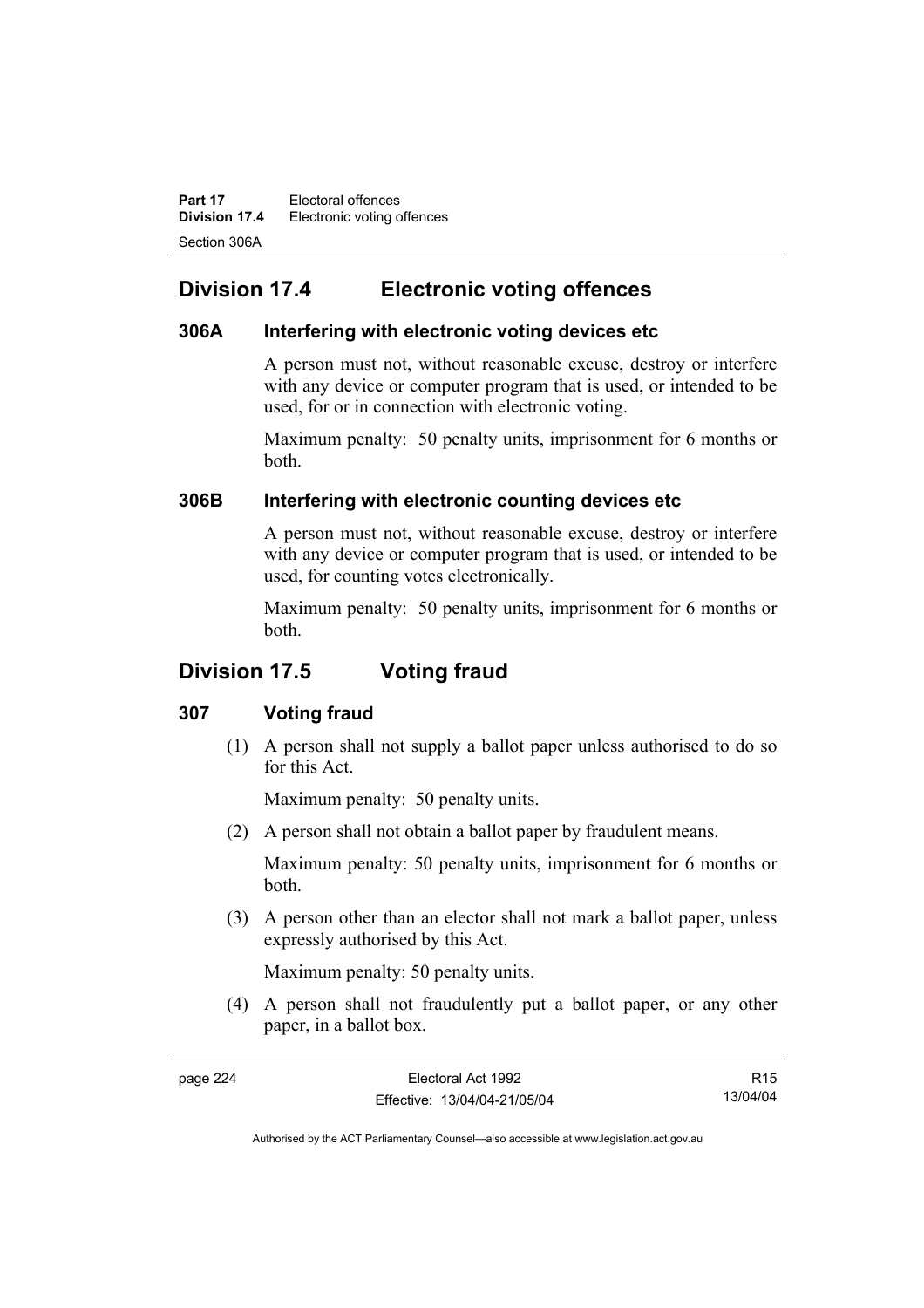Maximum penalty: 50 penalty units, imprisonment for 6 months or both.

- (5) A person shall not fraudulently take a ballot paper out of—
	- (a) a place where a vote may be made before an officer under section 136B or 136C; or
	- (b) a polling place; or
	- (c) a scrutiny centre.

Maximum penalty: 50 penalty units, imprisonment for 6 months or both.

 (6) A person shall not, without reasonable excuse, interfere with a ballot box, or a ballot paper, unless authorised to do so for this Act.

Maximum penalty: 50 penalty units, imprisonment for 6 months or both.

## **Division 17.6 Electoral papers**

## **310 Electoral papers—forfeiture**

- (1) On conviction of a person for an offence against the Criminal Code, part 3.6 (Forgery and related offences), any document or instrument in relation to which the offence was committed is forfeited to the Territory.
- (2) A forfeited document or instrument may be destroyed or dealt with as prescribed.

## **311 Electoral papers—unauthorised possession**

- (1) A person shall not, without reasonable excuse, except for this Act—
	- (a) possess an electoral paper; or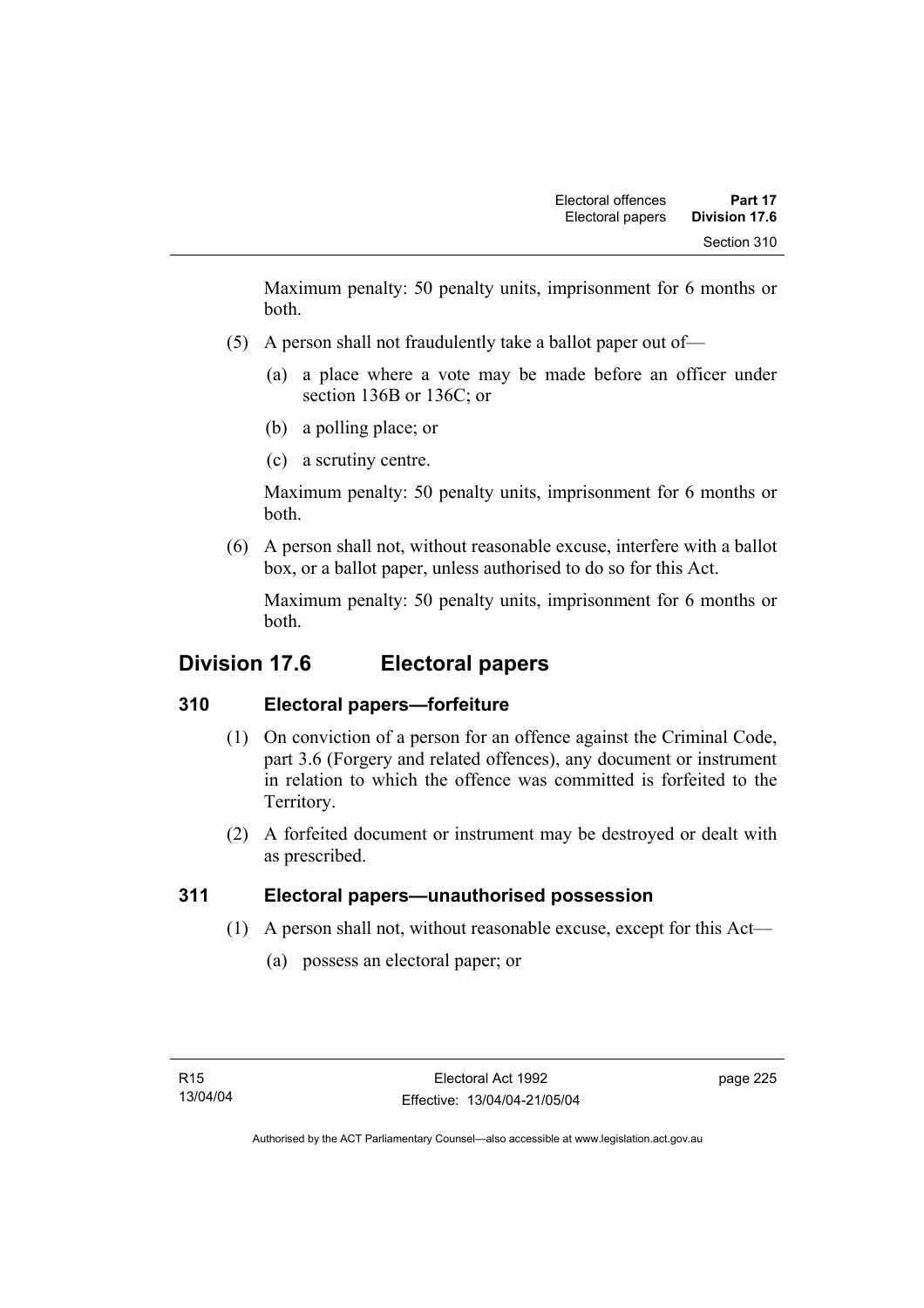(b) possess an instrument designed or adapted particularly for producing an electoral paper, or an official mark on an electoral paper.

Maximum penalty: 30 penalty units.

#### **313 Electoral papers—defacement etc**

Unless authorised by or under this Act, a person shall not fraudulently deface, remove, mutilate or destroy an electoral paper.

Maximum penalty: 50 penalty units, imprisonment for 6 months or both.

#### **314 Electoral papers—signatures**

 (1) Subject to subsection (2), if a person is required by this Act to sign an electoral paper, he or she shall sign it with his or her personal signature.

Maximum penalty: 10 penalty units.

- (2) If a person is unable to sign his or her name in writing, the person is to be taken to have signed an electoral paper if—
	- (a) the person makes a mark on the paper by way of signature; or
	- (b) another person signs the document in the presence of and at the direction of the person.

#### **315 Electoral papers—witnesses**

- (1) A person shall not witness the signature of an electoral paper unless—
	- (a) the paper is signed by the signatory; and
	- (b) he or she has seen the signatory sign the paper; and
	- (c) he or she is satisfied as to—
		- (i) the identity of the signatory; and

R15 13/04/04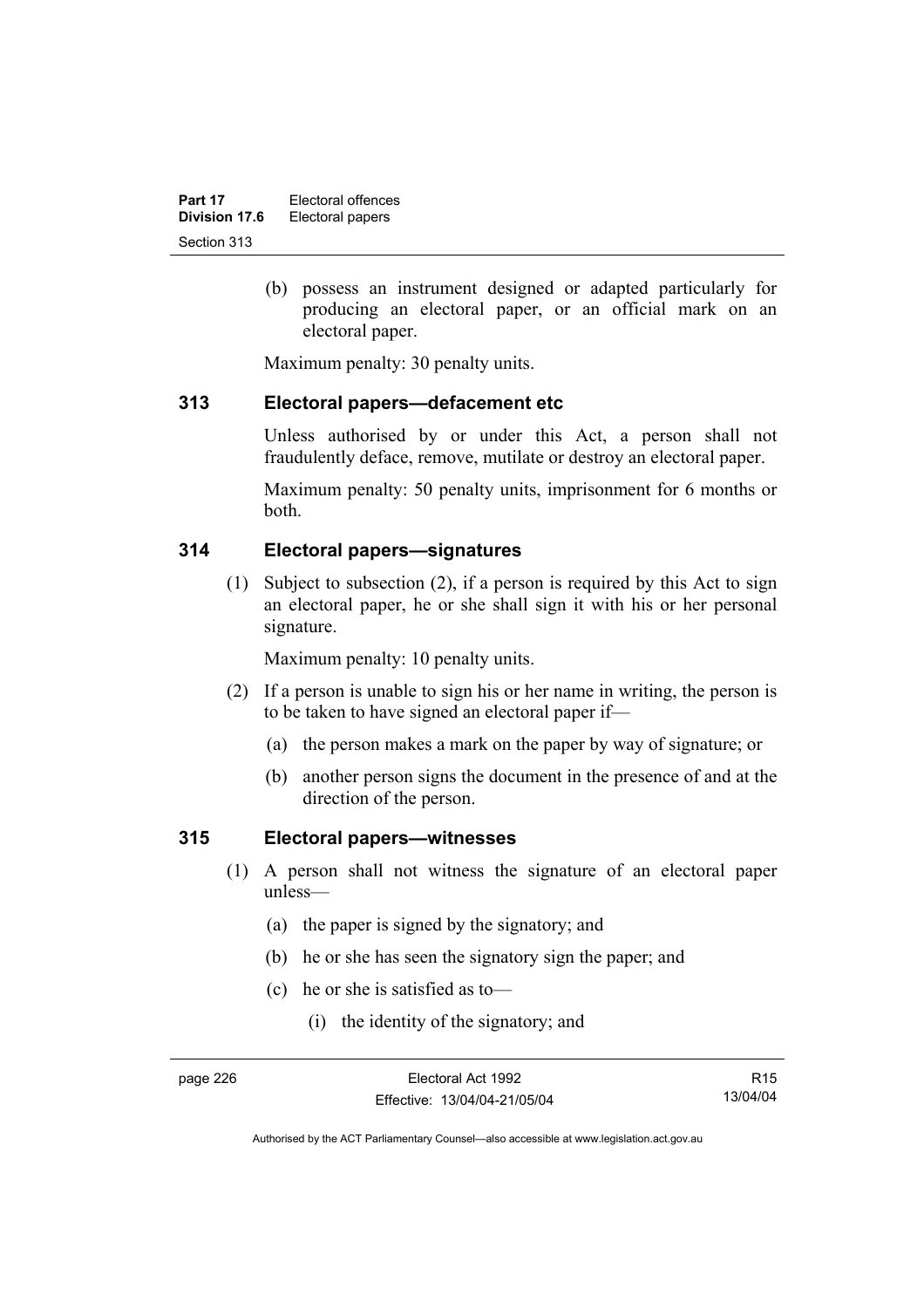- (ii) the truth of any statements made in the paper by the signatory; and
- (d) he or she is able to sign his or her own name.

Maximum penalty: 10 penalty units.

- (2) For subsection (1) (c), a witness may satisfy himself or herself on the basis of—
	- (a) personal knowledge of the signatory; or
	- (b) inquiries made of the signatory; or
	- (c) any other reasonable means.
- (3) In this section:

*signatory*, in relation to a person witnessing the signature of an electoral paper, means the person whose signature is purported to be witnessed.

## **Division 17.7 Official functions**

## **316 Improper influence—members of electoral commission etc**

A person shall not do anything improper for the purpose of influencing a member of—

- (a) the electoral commission; or
- (b) an augmented commission; or
- (c) a redistribution committee.

Maximum penalty: 50 penalty units, imprisonment for 6 months or both.

### **317 Unauthorised actions by officers**

An officer shall not, without reasonable excuse, contravene—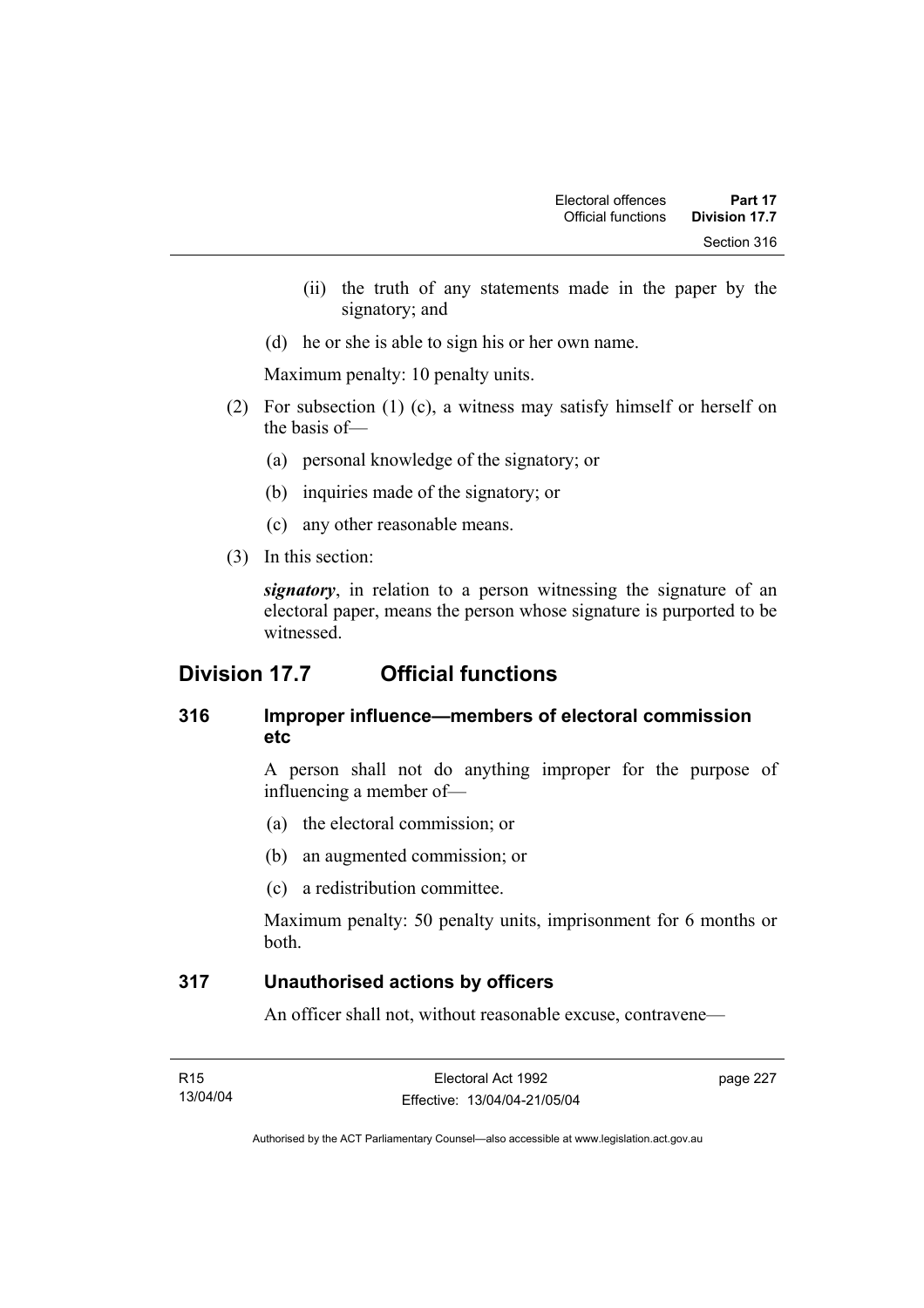- (a) a provision of this Act for which no other penalty is provided; or
- (b) a direction given to him or her under this Act.

Maximum penalty: 10 penalty units.

### **318 Identification of voters and votes**

 (1) Except as authorised under this Act, an officer shall not make any mark on a ballot paper that would be likely to enable the identification, directly or indirectly, of the person who votes on the ballot paper.

Maximum penalty: 50 penalty units, imprisonment for 6 months or both.

 (2) Except as authorised under this Act, an officer or a scrutineer shall not, directly or indirectly, disclose any information acquired in the exercise of his or her functions under this Act that would be likely to enable it to be known how an identified voter has voted.

Maximum penalty: 50 penalty units, imprisonment for 6 months or both.

(3) In subsection (2):

*officer* includes a person who has been, but is no longer, an officer.

*scrutineer* includes a person who has been, but is no longer, a scrutineer.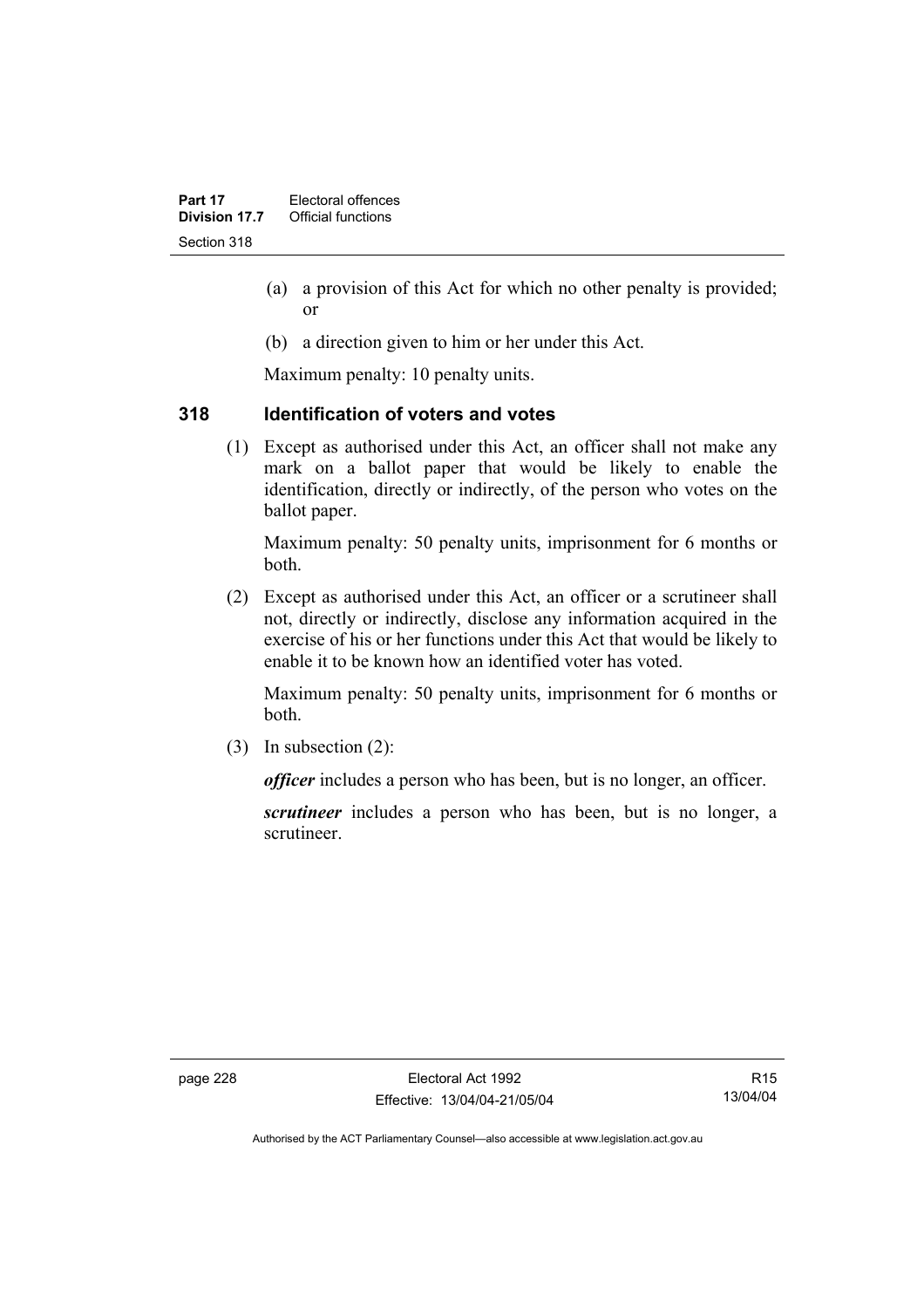#### **319 Responses to official questions**

 (1) A person shall not, in answer to an official question, make a statement that is false or misleading in a material particular.

Maximum penalty: 50 penalty units, imprisonment for 6 months or both.

- (2) It is a defence to a prosecution for an offence against subsection (1) if it is established that the defendant did not know, and could not reasonably be expected to have known, that the relevant statement was false or misleading in a material particular.
- (3) In this section:

*official question* means a question asked by an officer in the exercise of his or her functions under this Act.

#### **320 Control of behaviour at voting centres**

 (1) A person shall not, without reasonable excuse, disrupt an activity being carried out under this Act at a voting centre.

Maximum penalty: 10 penalty units.

 (2) A person at a voting centre shall not, without reasonable excuse, disobey a direction given by the OIC by or under this Act.

Maximum penalty: 10 penalty units.

 (3) A person shall not, without reasonable excuse, enter or remain at a voting centre without the permission, express or implied, of the OIC.

Maximum penalty: 10 penalty units.

- (4) Subsection (3) does not apply—
	- (a) to an officer; or
	- (b) to a scrutineer who is entitled to be on the premises under section 123; or

page 229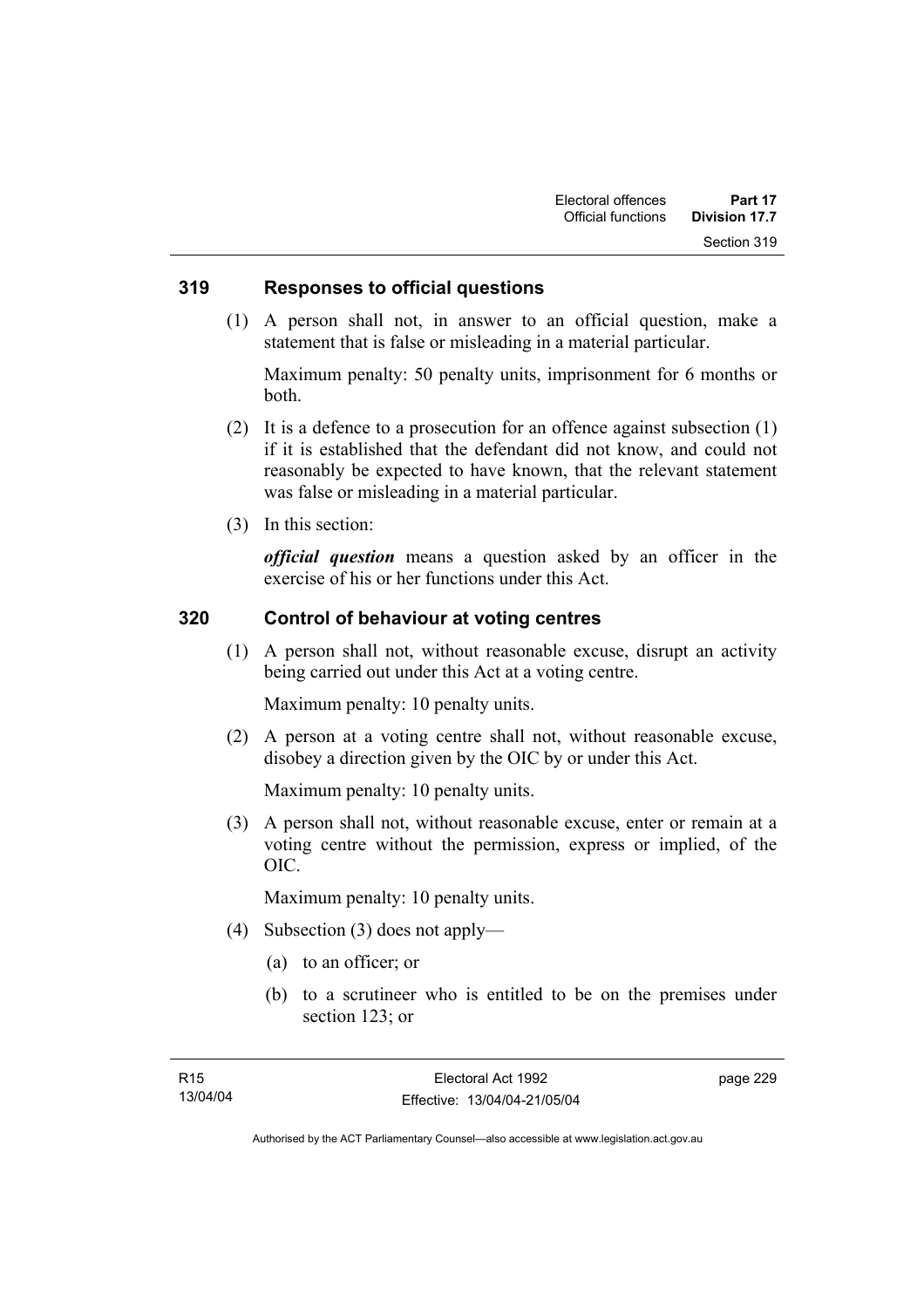- (c) if the voting centre is a polling place—to a voter who enters the place for the purpose of voting and remains no longer than is necessary and reasonable for that purpose.
- (5) A person who contravenes this section may be removed from the premises by a police officer or by an authorised officer.
- (6) In this section:

*OIC*, in relation to a voting centre, means the officer in charge of the centre.

#### *voting centre* means—

- (a) a place where a vote may be made before an officer under section 136B or 136C; or
- (b) a polling place; or
- (c) a scrutiny centre.

page 230 Electoral Act 1992 Effective: 13/04/04-21/05/04

R15 13/04/04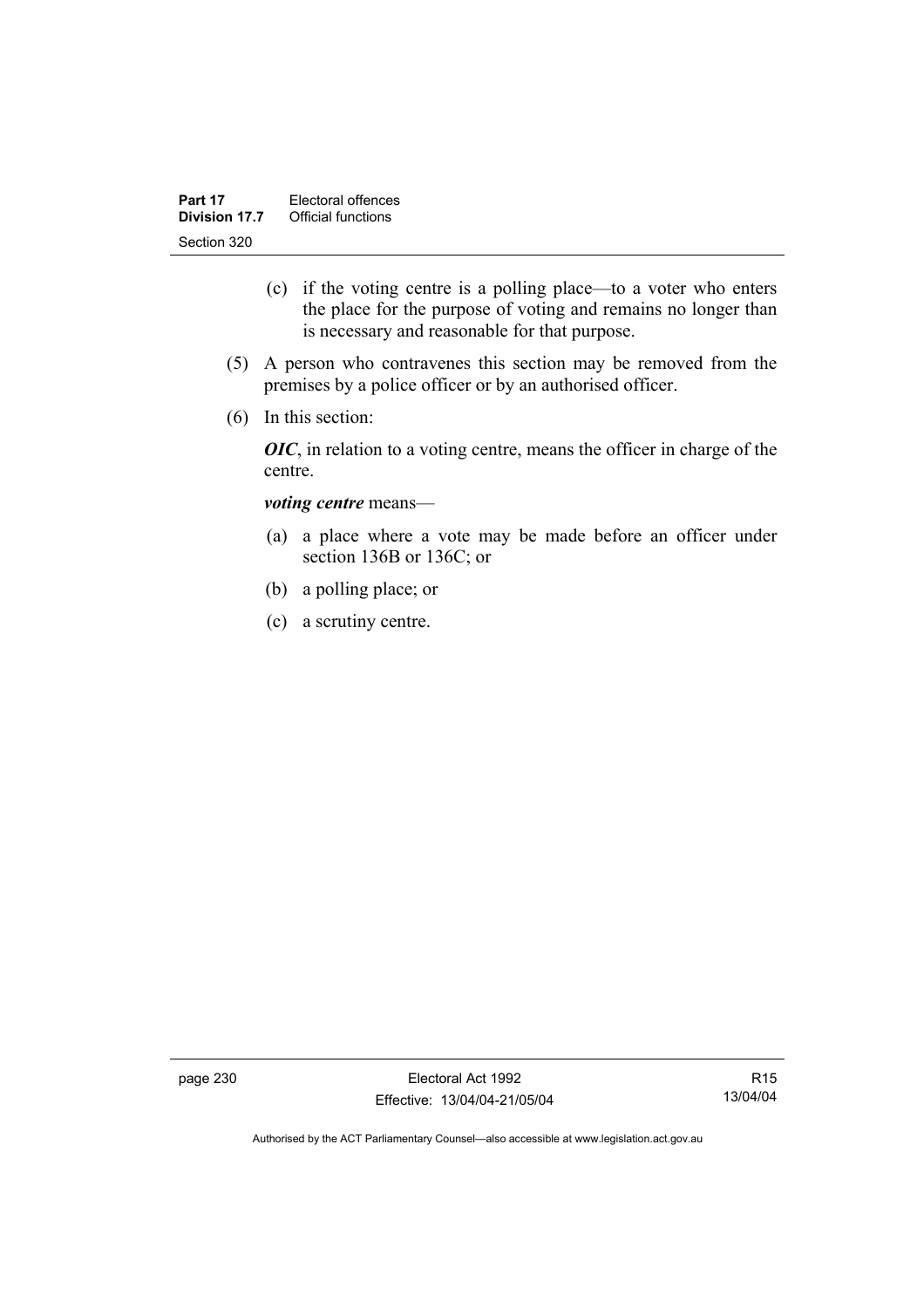# **Part 18 Enforcement proceedings**

## **Division 18.1 Injunctions**

### **321 Restraining conduct**

- (1) This section applies if a person (the *relevant person*) has engaged, is engaging, or proposes to engage, in conduct that was, is, or would be, a contravention of this Act or another Territory law in its application to elections.
- (2) The commissioner or, if the conduct relates to an election, a candidate in the election may apply to the Supreme Court for an injunction.
- (3) On application under subsection (2), the Supreme Court may grant an injunction—
	- (a) restraining the relevant person from engaging in the conduct; and
	- (b) if, in the court's opinion, it is desirable to do so, requiring the relevant person to do anything.
- (4) The Supreme Court may grant an injunction restraining a person from engaging in conduct of a particular kind—
	- (a) if satisfied that the person has engaged in conduct of that kind, whether or not it appears to the court that the person intends to engage again, or to continue to engage, in conduct of that kind; or
	- (b) if it appears to the court that, if an injunction is not granted, it is likely the person will engage in conduct of that kind, whether or not the person has previously engaged in conduct of that kind and whether or not there is an imminent danger of substantial damage to someone else if the person engages in conduct of that kind.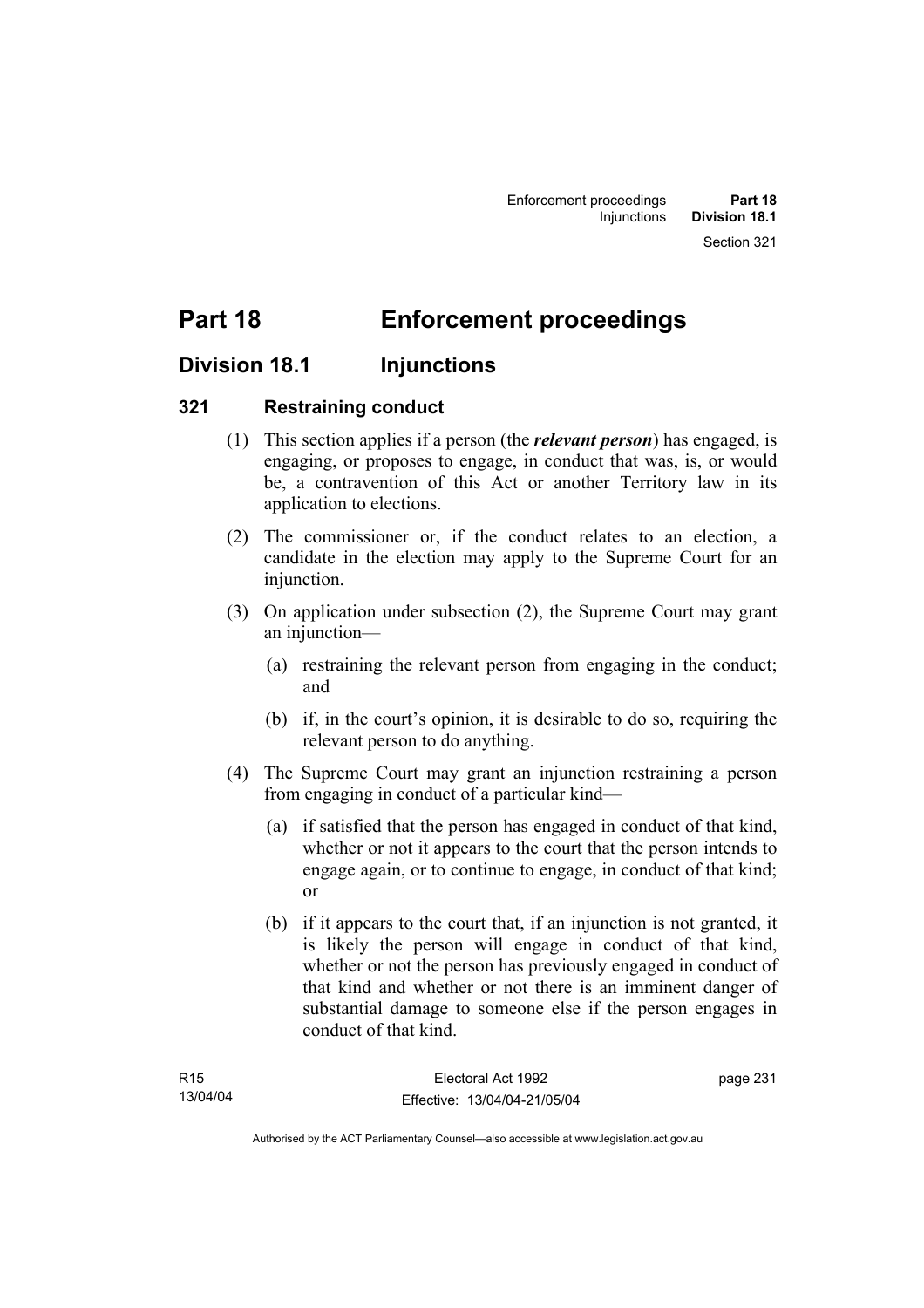## **322 Requiring things to be done**

- (1) This section applies if a person (the *relevant person*) has failed, is failing, or proposes to fail to do something in contravention of this Act or another Territory law in its application to elections.
- (2) The commissioner or, if the conduct relates to an election, a candidate in the election may apply to the Supreme Court for an injunction requiring the relevant person to do the thing.
- (3) On application under subsection (2), the Supreme Court may grant an injunction requiring the relevant person to do the thing.
- (4) The Supreme Court may grant an injunction requiring a person to do something—
	- (a) if satisfied that the person has failed to do the thing, whether or not it appears to the court that the person intends to fail again, or to continue to fail, to do the thing; or
	- (b) if it appears to the court that, if an injunction is not granted, it is likely the person will fail to do the thing, whether or not the person has previously failed to do the thing and whether or not there is an imminent danger of substantial damage to someone else if the person fails to do the thing.

## **323 Commissioner not required to give undertakings as to damages**

If the commissioner makes an application for an injunction to which this division applies, the Supreme Court must not require that, as a condition of granting the injunction, the commissioner give any undertakings about damages on his or her own behalf or on behalf of any other person.

#### **324 Powers of the court**

Subject to this division, the Supreme Court has the same powers (so far as they are applicable) in relation to injunctions under this

R15 13/04/04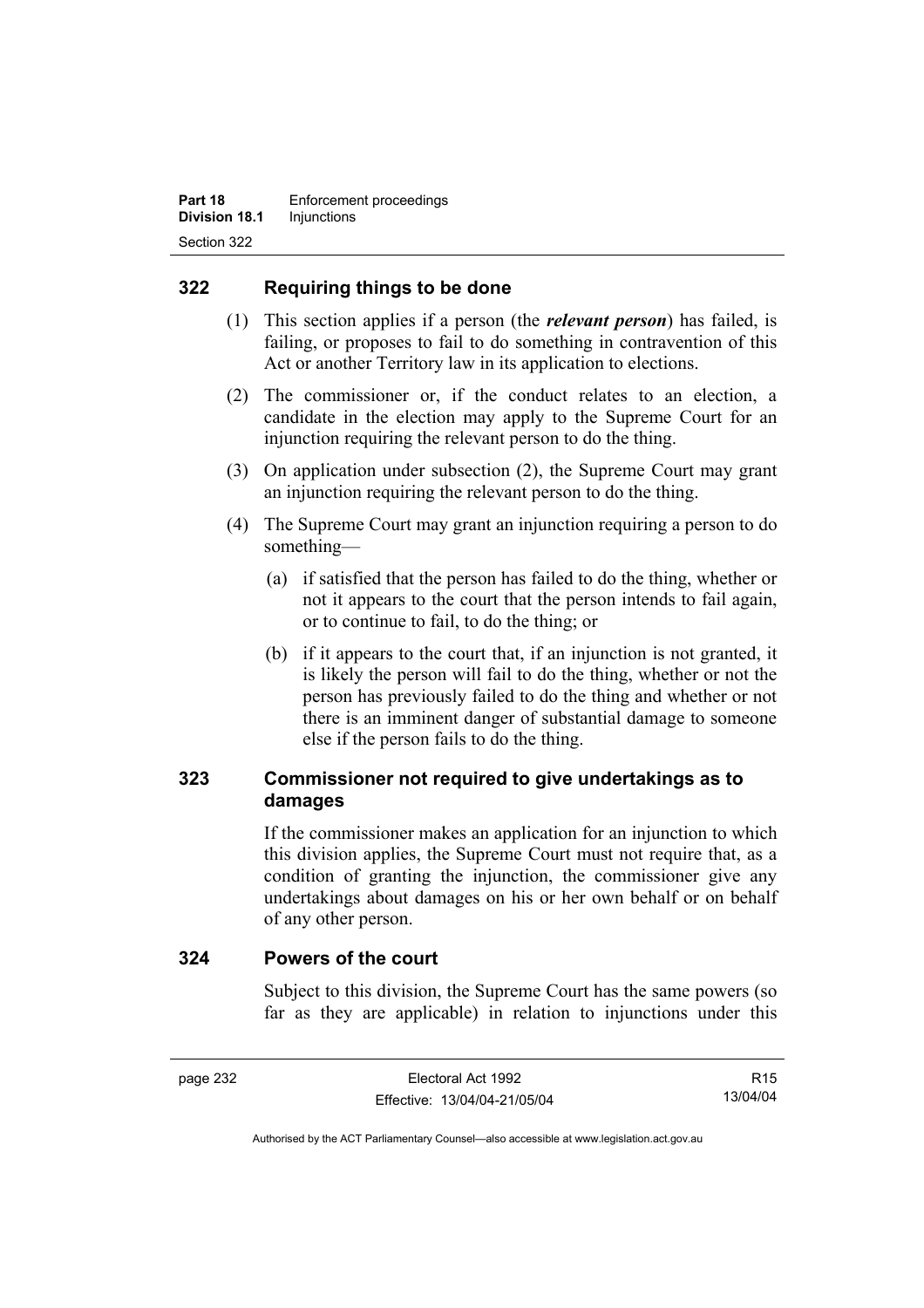division as it has in relation to injunctions under its original jurisdiction.

# **Division 18.2 Prosecutions**

## **325 Investigation of complaints**

The commissioner shall—

- (a) investigate; or
- (b) refer to the appropriate authority for investigation;

any complaint alleging a contravention of this Act, unless the commissioner believes on reasonable grounds that the complaint is frivolous or vexatious.

## **326 Commissioner may prosecute enrolment and voting offences**

The commissioner may institute and conduct any prosecution in relation to an offence against section 73 (6) or 129 (1).

## **327 Service of certain process by mail**

In addition to any other method by which a document may be served, process relating to a proceeding for an offence against section 129 (1) may be served on a person by sending it by prepaid post to the address of the person recorded on the roll.

*Note* For other ways of serving documents, see *Legislation Act 2001*, pt 19.5.

page 233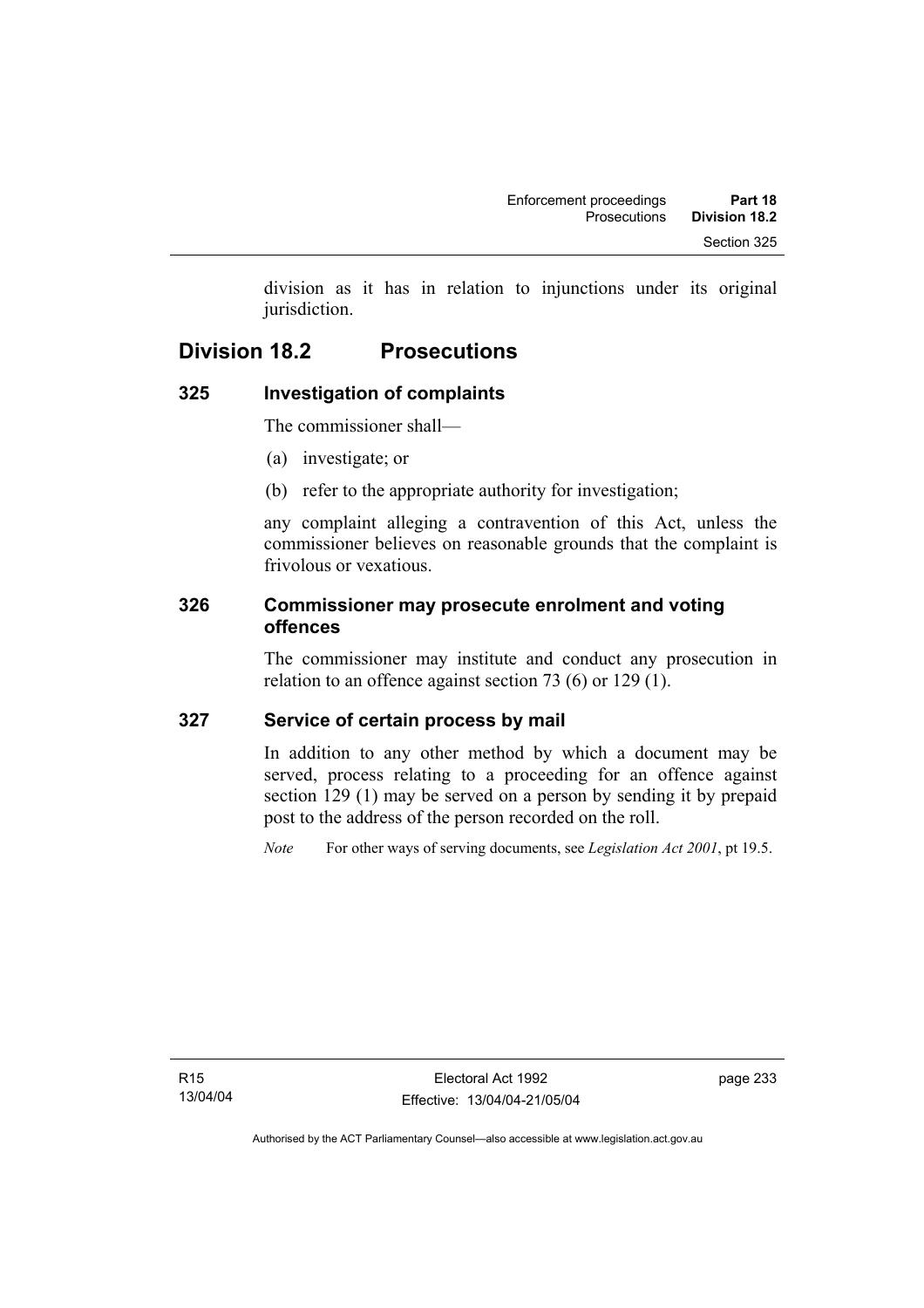#### **Part 19** Miscellaneous

Section 328

# **Part 19 Miscellaneous**

#### **328 Extension of time for acts by officers**

If—

- (a) an officer is required by this Act to do an act at a specified time or within a specified period; and
- (b) an officer other than the commissioner refuses or fails to do the act at that time or within that period;

the commissioner may grant an extension of time (not exceeding 48 hours) within which the act may be done.

#### **329 Restrictions on sending completed ballot and voting papers by fax**

- (1) This section applies to—
	- (a) a completed ballot paper (other than a ballot paper completed by an Antarctic elector); and
	- (b) a completed declaration voting paper.
- (2) Despite the *Legislation Act 2001*, part 19.5 (Service of a document), a document (including a copy of the document) to which this section applies cannot be served on a person by faxing it to the person.
	- *Note* For other ways of serving the documents and other documents under this Act, see *Legislation Act 2001*, pt 19.5.

#### **330 Forms—provision and assistance**

 (1) The commissioner shall ensure that any forms provided for, or required by or under, this Act are kept at the office of the commissioner and are provided, on request, to members of the public.

R15 13/04/04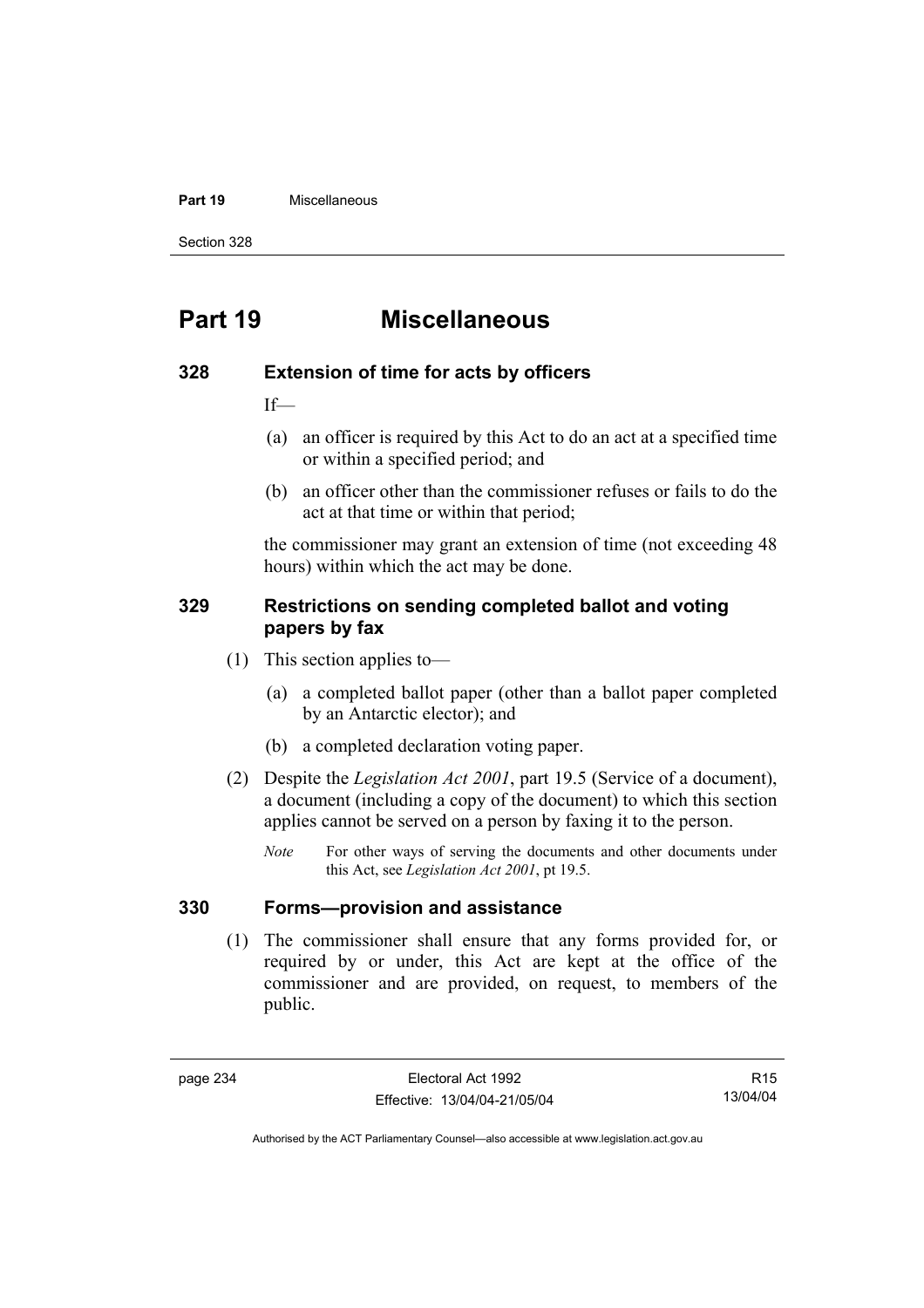(2) It is the duty of the staff of the electoral commission to assist, on request, members of the public in completing any of those forms.

### **332 Correcting delays, errors and omissions**

- (1) The commissioner may remedy, remove or supply any delay, error or omission in the preparation, printing, issue or transmission of any roll, certified list of electors or ballot papers by written notice specifying the matter to be dealt with and the course of action to be followed, and that course (if followed) is to be taken to be valid and sufficient for the purpose of remedying, removing or supplying the defect, error or omission.
- (2) A notice is a notifiable instrument.

*Note* A notifiable instrument must be notified under the *Legislation Act 2001*.

### **333 Voting statistics to be published**

- (1) The electoral commission shall, as soon as practicable after an election is held, publish statistics in relation to voting at the election.
- (2) A person may obtain copies of the statistics in paper or electronic form.
	- *Note* A fee may be determined under s 8 (Determination of fees) for this subsection.

### **334 Collecting further statistical information**

When—

- (a) the time for filing an application disputing the validity of an election has ended; and
- (b) the Court of Disputed Elections has determined any such applications in relation to the election;

the commissioner may use ballot papers, certified lists of electors, declaration voting papers and other electoral papers used in the election to collect statistical information.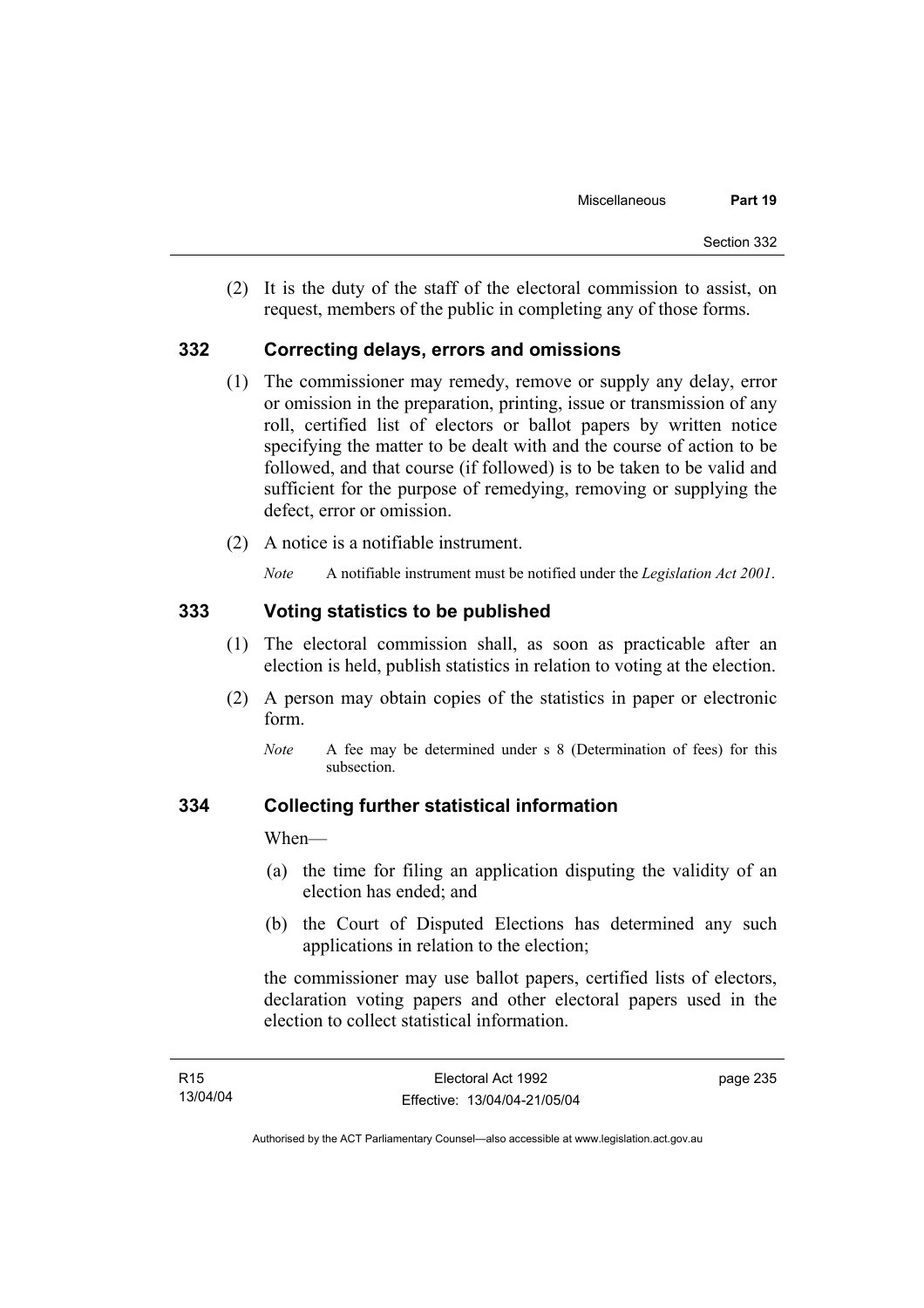#### **Part 19** Miscellaneous

Section 335

### **335 Storage and destruction of electoral papers**

- (1) This section applies to electoral papers in the commissioner's possession that were used for an election.
- (2) The commissioner must securely store the electoral papers until whichever of the following happens last:
	- (a) the beginning of the pre-election period for the next general election;
	- (b) the electoral papers are no longer required by the commissioner, another member of the electoral commission or a member of the staff of the commission for exercising a function under this Act.
- (3) The commissioner may destroy the electoral papers only when the last of the matters mentioned in subsection (2) happens.

### **336 Administrative arrangements with Commonwealth and States**

The Minister may arrange with the appropriate Minister of the Commonwealth or a State—

- (a) for officers or employees of the public service of the Commonwealth or State, or of an authority of the Commonwealth or State, to exercise the powers of an officer under this Act; or
- (b) to make a member of the electoral commission, the commissioner or a member of the staff of the commission available for the exercise of powers on behalf of the corresponding electoral authority of the Commonwealth or State.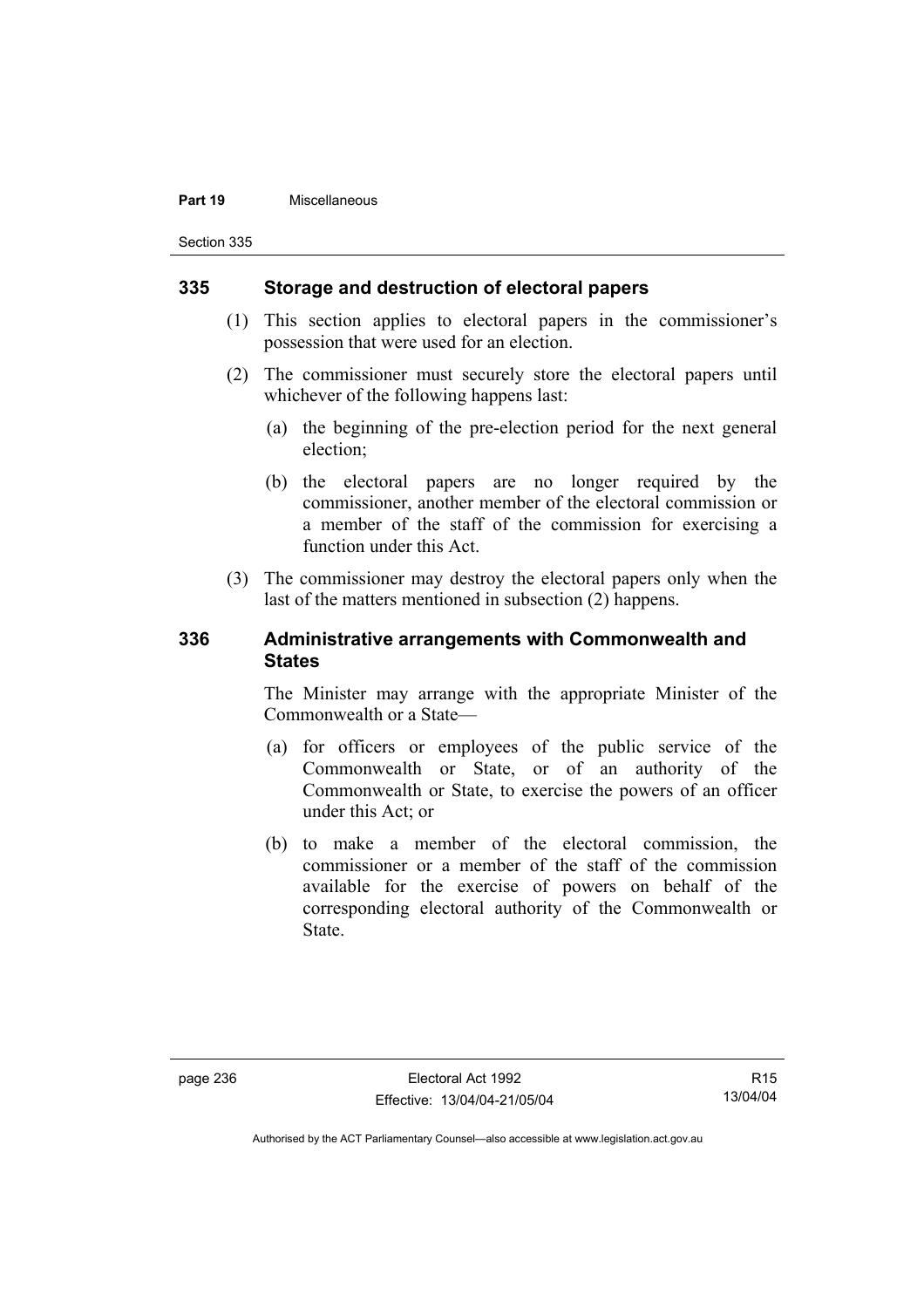### **337 Evidentiary certificates**

- (1) In a proceeding under this Act, a certificate signed by the commissioner stating any of the following matters is evidence of the matters so stated:
	- (a) that on a specified day a person was, or was not, enrolled for an electorate;
	- (b) that, in relation to an election, a person was or was not—
		- (i) an eligible overseas elector; or
		- (ii) an Antarctic elector; or
		- (iii) an elector serving a sentence of imprisonment outside the ACT;
	- (c) that a person was, or was not, declared as a candidate for an election;
	- (d) that a nomination of a person to be a candidate in an election was rejected;
	- (e) that an election was duly held;
	- (f) that a person was, or was not, given a ballot paper for an election;
	- (g) that a person voted, or failed to vote, in an election;
	- (h) that on a stated day, or during a stated period, a stated person was, or was not, registered as the reporting agent of a stated registered party, registered ballot group, MLA or candidate;
	- (i) that on a stated day, or during a stated period, no reporting agent was registered for a stated registered party, registered ballot group, MLA or candidate;
	- (j) that on a specified day a person was, or was not, an officer;
	- (k) that on a specified day a person was, or was not, the delegate of the electoral commission or the commissioner.

| R15      | Electoral Act 1992           | page 237 |
|----------|------------------------------|----------|
| 13/04/04 | Effective: 13/04/04-21/05/04 |          |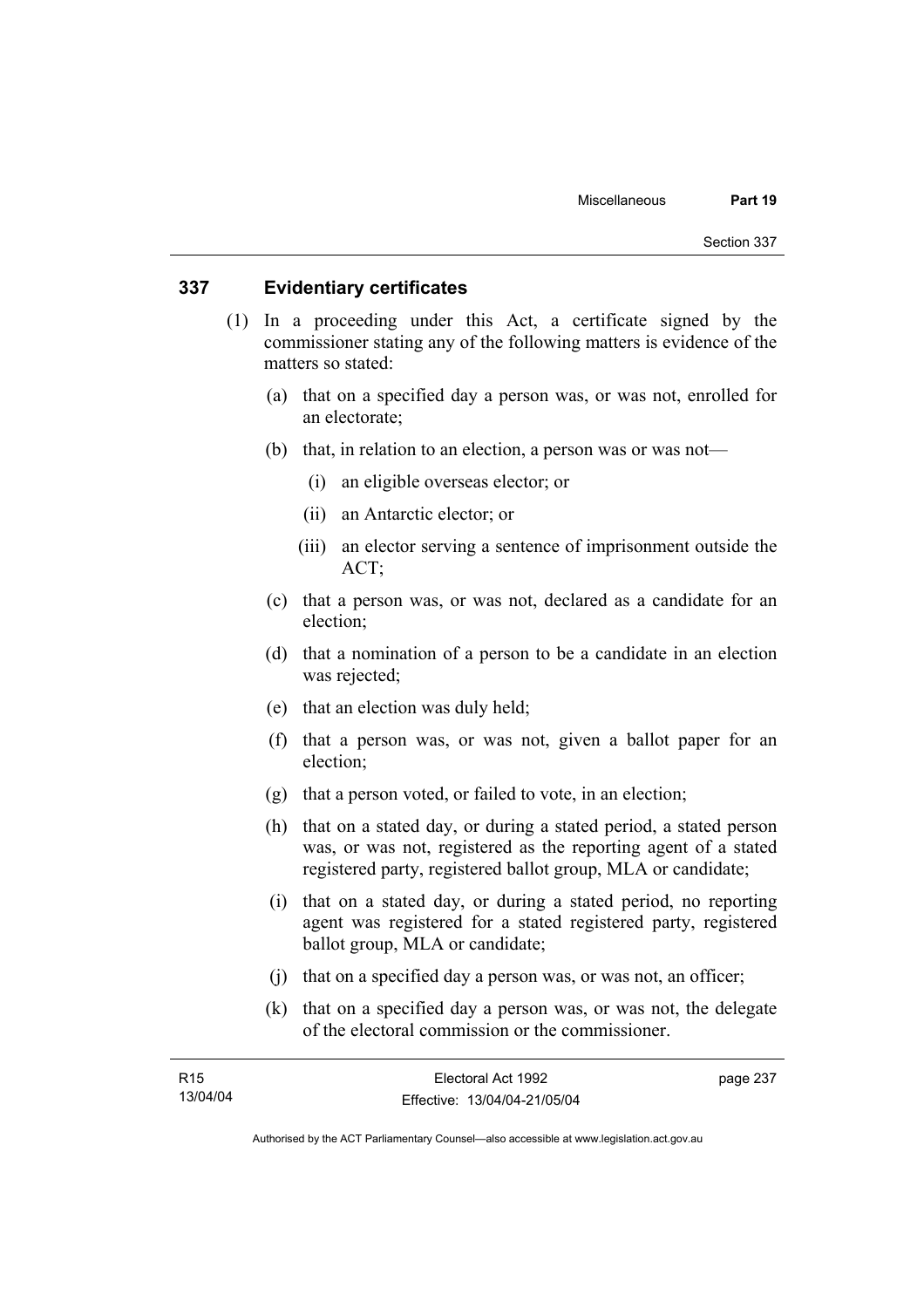#### **Part 19** Miscellaneous

Section 338

 (2) In subsection (1), a reference to a person or thing is a reference to a person or thing specified in the certificate.

### **338 Acts and omissions of representatives**

(1) In this section:

*person* means an individual.

*Note* See the Criminal Code, pt 2.5 for provisions about corporate criminal responsibility.

*representative*, of a person, means an employee or agent of the person.

*state of mind*, of a person, includes—

- (a) the person's knowledge, intention, opinion, belief or purpose; and
- (b) the person's reasons for the intention, opinion, belief or purpose.
- (2) This section applies to a prosecution for any offence against this Act.
- (3) If it is relevant to prove a person's state of mind about an act or omission, it is enough to show—
	- (a) the act was done or omission made by a representative of the person within the scope of the representative's actual or apparent authority; and
	- (b) the representative had the state of mind.
- (4) An act done or omitted to be done on behalf of a person by a representative of the person within the scope of the representative's actual or apparent authority is also taken to have been done or omitted to be done by the person.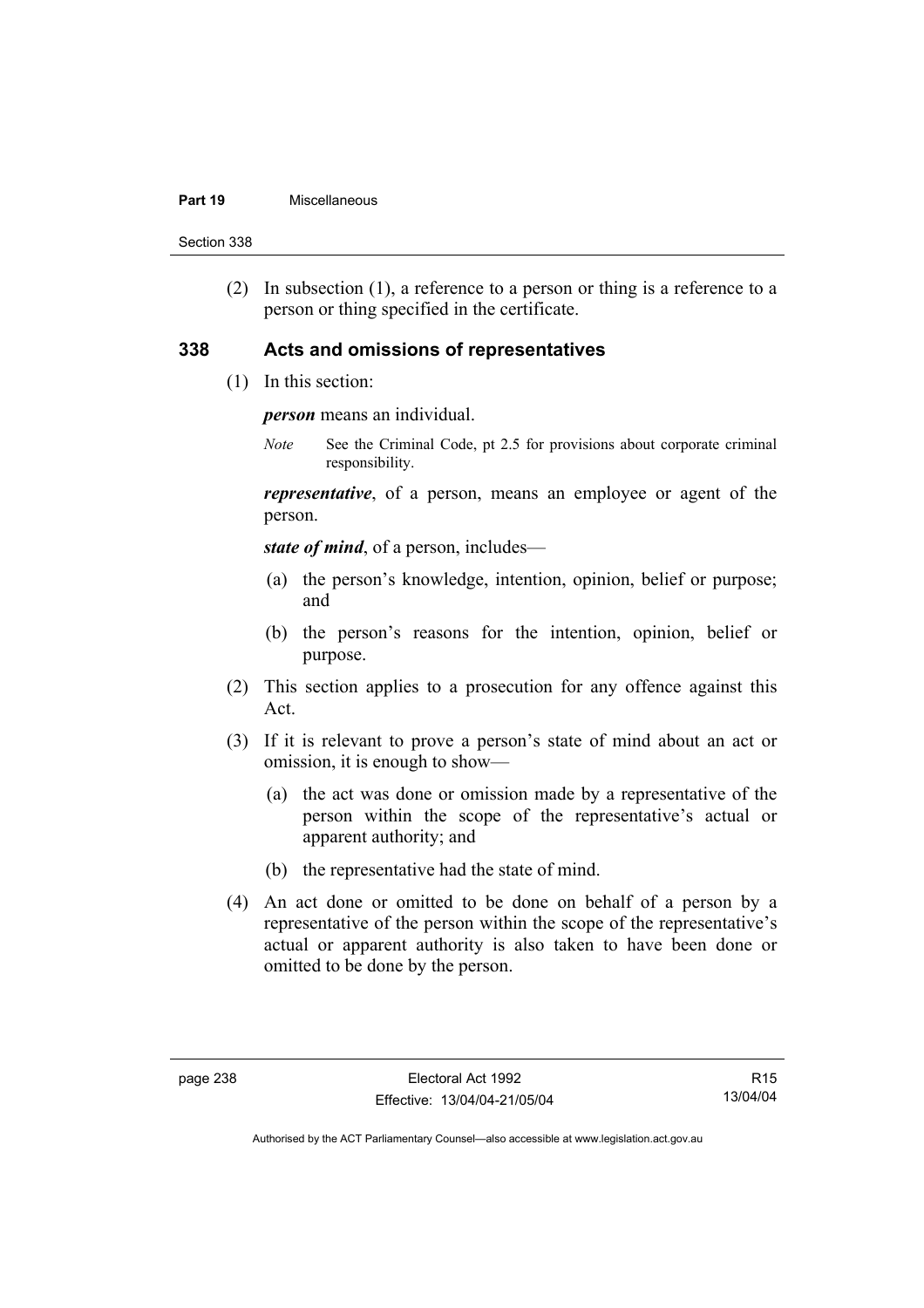- (5) However, subsection (4) does not apply if the person establishes that reasonable precautions were taken and appropriate diligence was exercised to avoid the act or omission.
- (6) A person who is convicted of an offence cannot be punished by imprisonment for the offence if the person would not have been convicted of the offence without subsection (3) or (4).

# **340 Chief executive to provide assistance etc**

The chief executive of the administrative unit responsible for the *Public Sector Management Act 1994*, division 3.4 shall comply with any request by the electoral commission, the commissioner or an augmented commission for information or assistance reasonably required for this Act.

# **340A Approved forms**

- (1) The commissioner may, in writing, approve forms for this Act.
- (2) If the commissioner approves a form for a particular purpose, the approved form must be used for that purpose.

*Note* For other provisions about forms, see *Legislation Act 2001*, s 255.

- (3) An approved form is a notifiable instrument.
	- *Note* A notifiable instrument must be notified under the *Legislation Act 2001*.

### **341 Regulation-making power**

- (1) The Executive may make regulations for this Act.
	- *Note* Regulations must be notified, and presented to the Legislative Assembly, under the *Legislation Act 2001*.
- (2) The regulations may prescribe offences for contraventions of the regulations and prescribe maximum penalties of not more than 10 penalty units for offences against the regulations.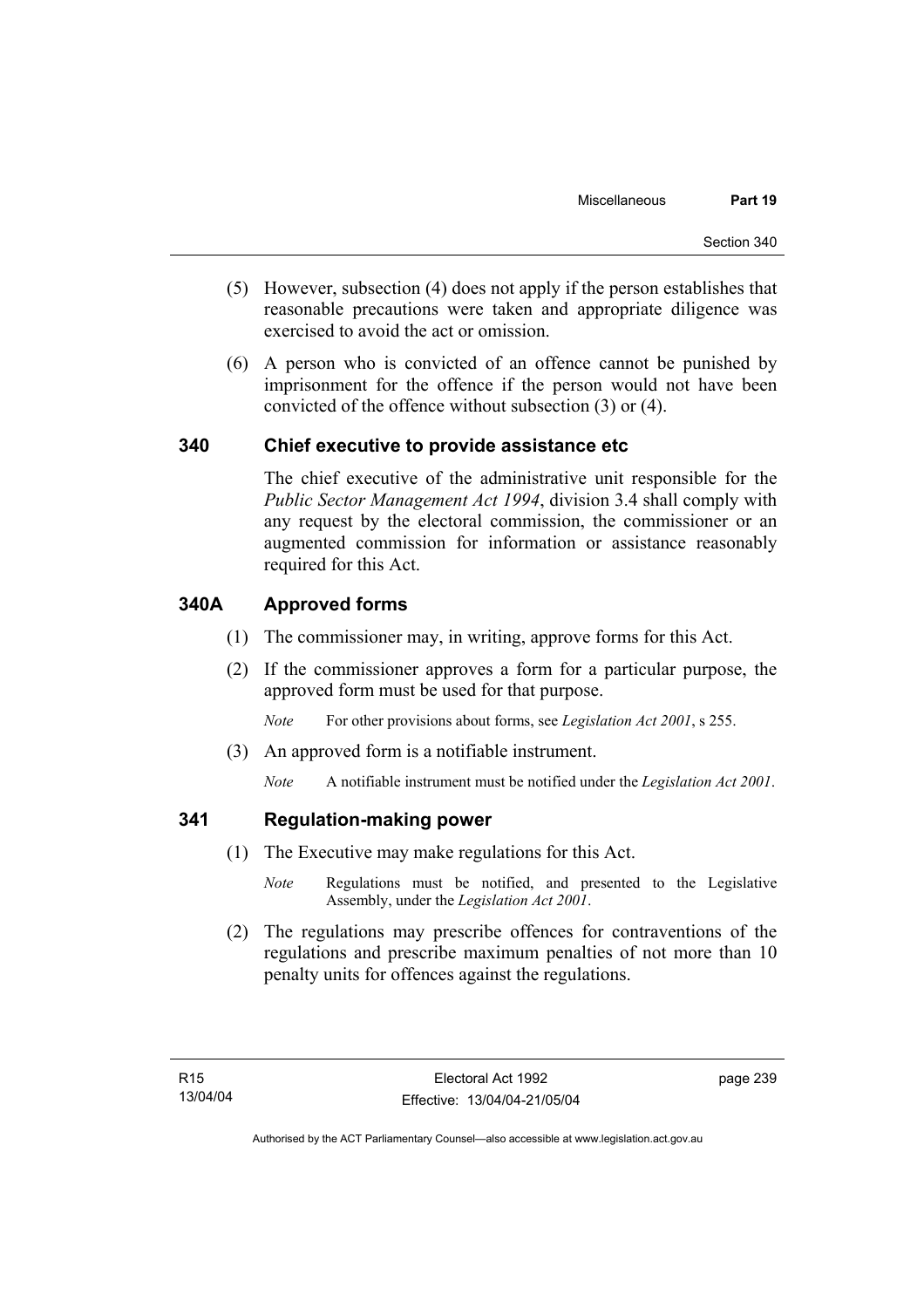#### **Part 20 Transitional**

Section 342

# **Part 20 Transitional**

# **342 Application of amendments by Electoral Amendment Act 2003**

- (1) The amendments made by the *Electoral Amendment Act 2003* apply in relation to each ordinary election after the ordinary election due to be held on 16 October 2004.
- (2) This part expires on 31 December 2004.

page 240 Electoral Act 1992 Effective: 13/04/04-21/05/04

R15 13/04/04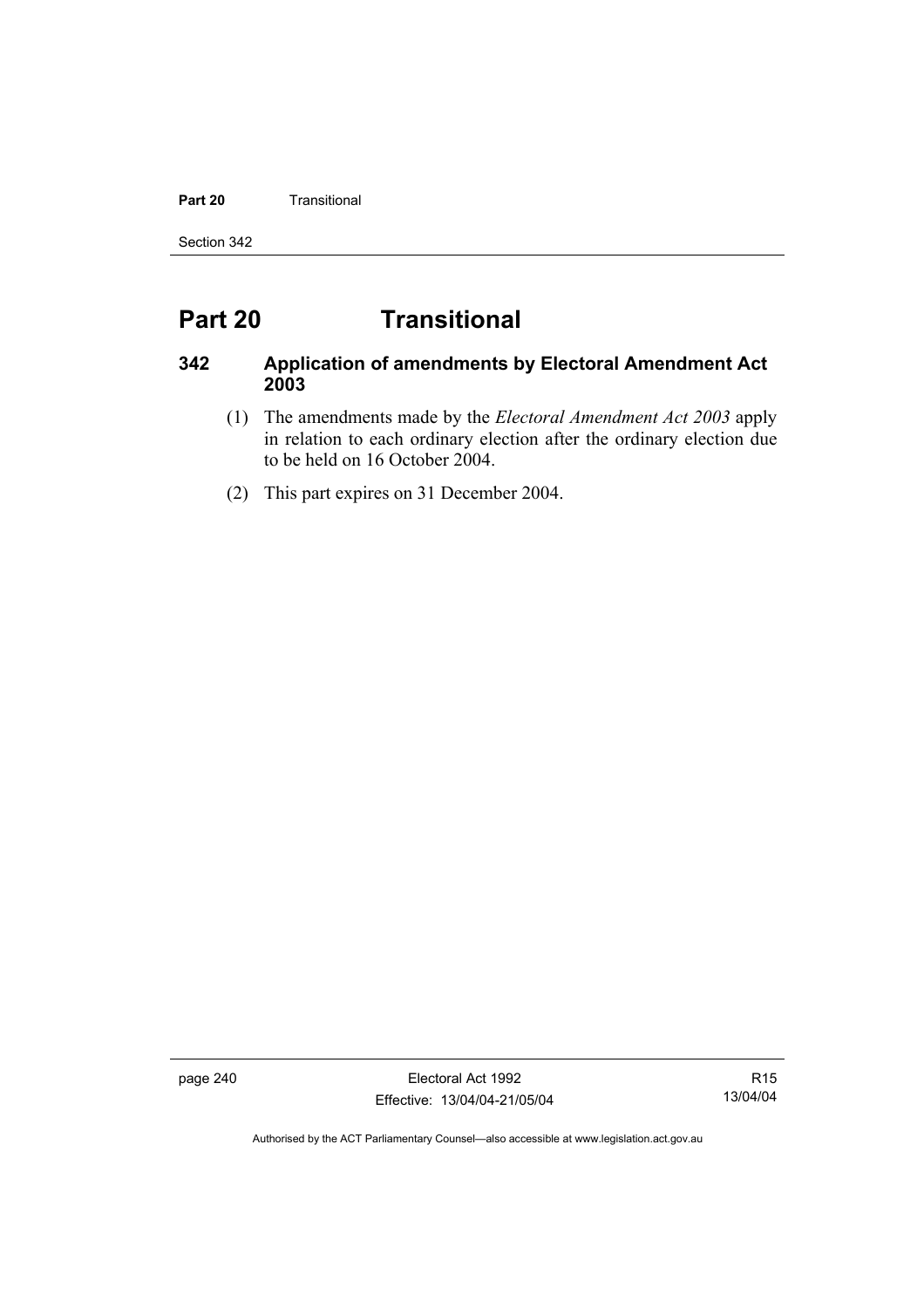# **Schedule 1 Form of ballot paper**

(see s 114)

| <b>Legislative Assembly for the Australian Capital Territory</b> |
|------------------------------------------------------------------|
|------------------------------------------------------------------|

**Ballot paper** 

Election of  $\mathbf{\hat{a}}$  Member(s)

# **Electorate of [ 2 ] Number [1] boxes from 1 to [1] in the order of your choice**  Then you may show as many further preferences as you wish by writing numbers from



#### Remember, number at least  $\begin{bmatrix} 1 \end{bmatrix}$  boxes from 1 to  $\begin{bmatrix} 1 \end{bmatrix}$  in the order of your choice.

- 
- **2.** Insert name of electorate ungrouped candidates<br> **3.** Insert the number that is 1 more than the number **6.** Insert name of candidate **3.** Insert the number that is 1 more than the number
- **4.** Insert name, or abbreviation of name, of registered name, of registered party or registered ballot group, as required ballot group, or 'INDEPENDENT', as party or registered ballot group, as required

**1.** Insert number of vacancies **5.** Insert 'UNGROUPED' if there are **2.** Insert name of electorate **1.** UNGROUPED' if there are ungrouped candidates

of vacancies **7.** Insert name, or abbreviation of name, of registered **7.** Insert name, or abbreviation of name, of registered **7.** Insert name, or registered required

R15 13/04/04

Electoral Act 1992 Effective: 13/04/04-21/05/04 page 241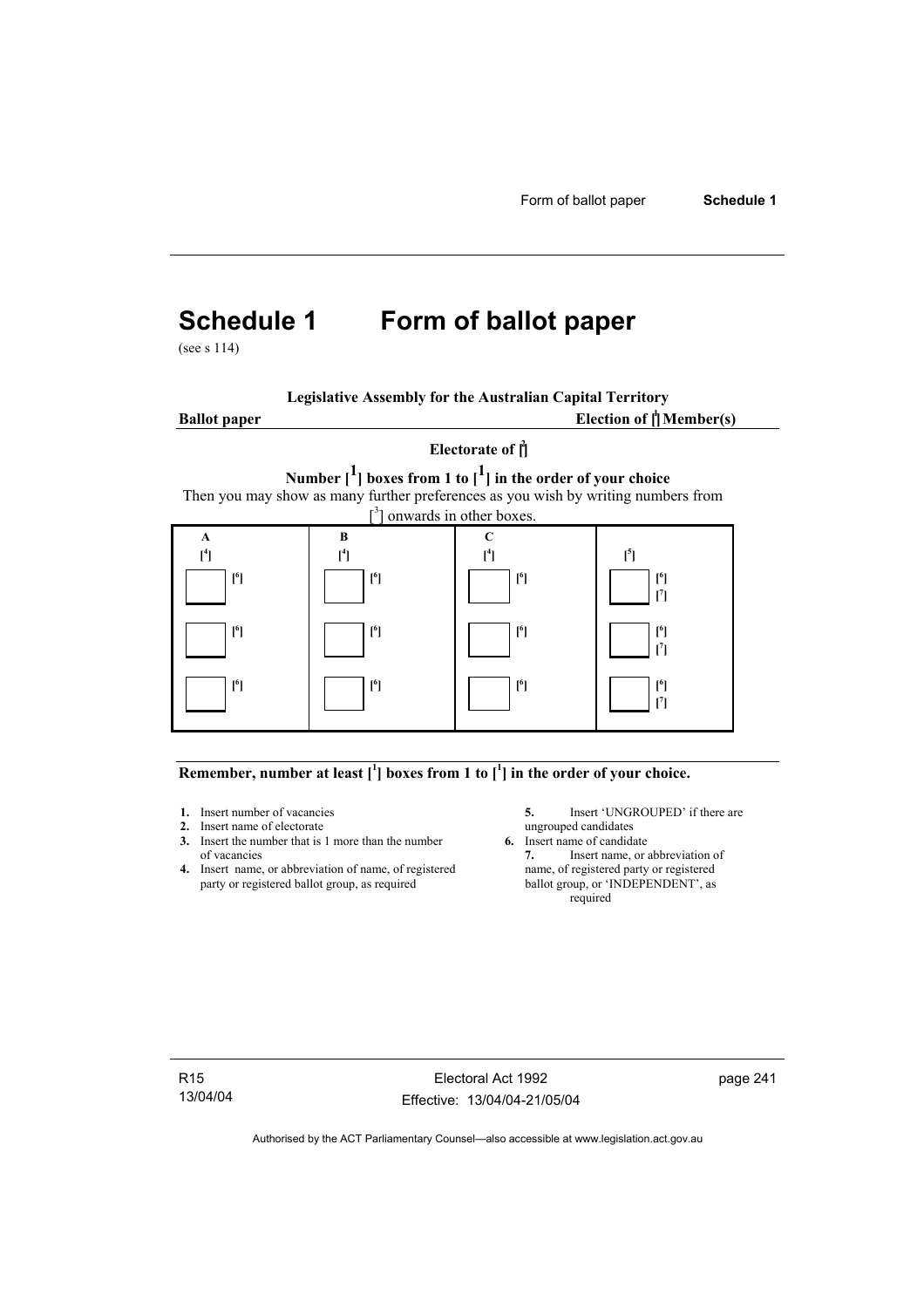# **Schedule 2 Ballot papers—printing of names and collation**

(see s 116)

**1** In this schedule:

*column*, in relation to a ballot paper, means a column of candidates' names printed on the ballot paper in accordance with section 116.

- **2** (1) The ballot papers for an election shall be printed so that, for each column—
	- (a) separate batches are printed equal in number to the number of names in the column; and
	- (b) in the first batch, the names in the column are printed in an order determined by the commissioner by lot; and
	- (c) in each batch after the first, the names in the column are printed in the order specified in the table at the end of this schedule; and
	- (d) so far as practicable, the number of ballot papers in each batch for the column is equal to the number of ballot papers in each other batch for the column.
	- (2) In the table at the end of this schedule—
		- (a) the number '1' appearing in a column shall be taken to represent the name determined in accordance with clause 1 (b) to be in the first position in the corresponding column on the ballot paper; and
		- (b) the number '2' appearing in a column shall be taken to represent the name determined in accordance with clause 1 (b) to be in the second position in the corresponding column on the ballot paper;

R15 13/04/04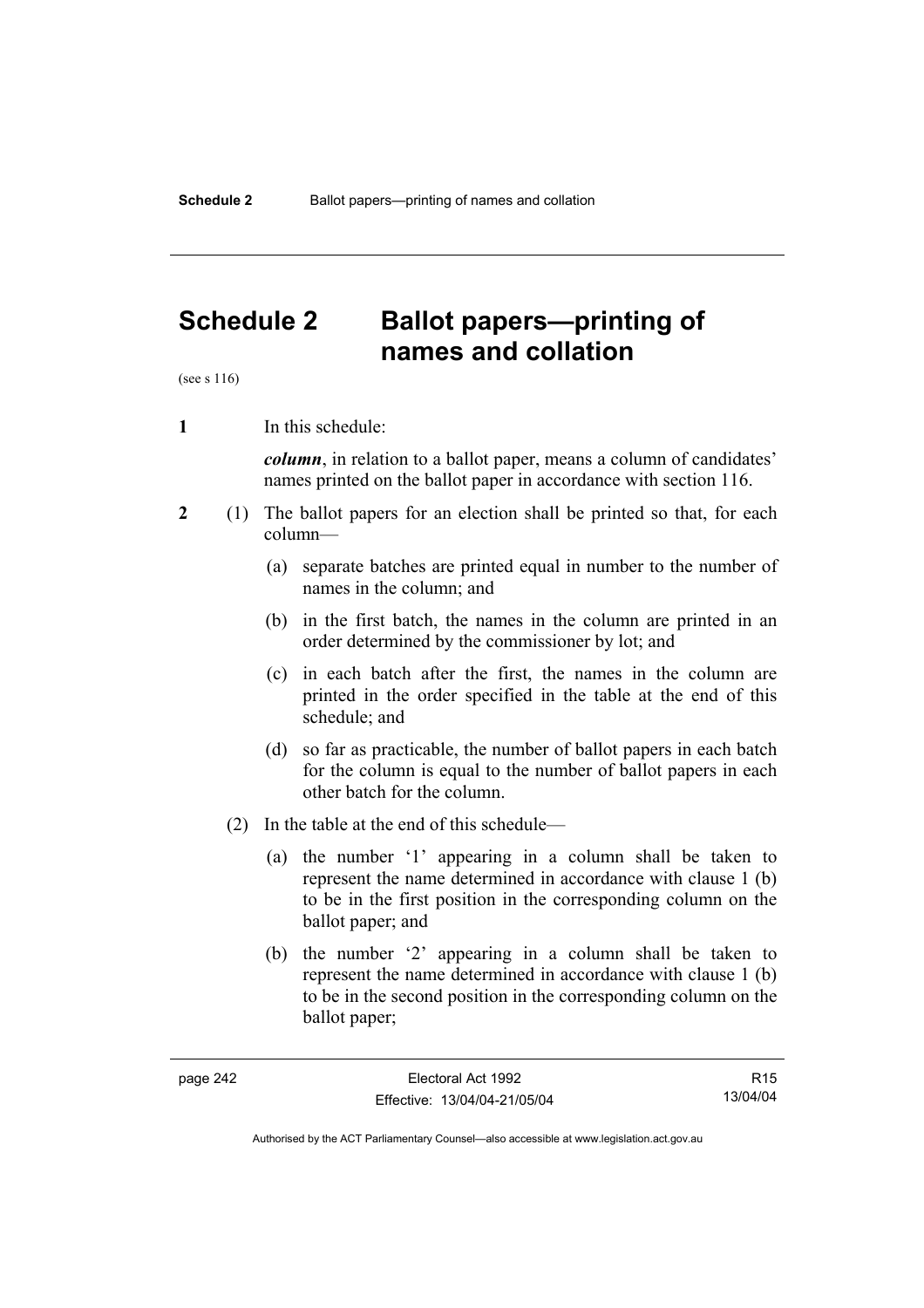and so on.

- **3** The commissioner shall ensure that ballot papers distributed to a polling place for the purposes of an election are so collated that the ballot paper immediately following another ballot paper in the issue is in a form different from that of the other ballot paper.
- **4** The OIC of a polling place shall ensure, so far as practicable, that the form of a ballot paper issued by an officer to a person claiming to vote at that place is different from that of the previous ballot paper so issued by the officer.

#### TABLE

*For 5-member electorates*

| 1st              | 2nd            | 3rd            | 4th            | 5th              | 6th            | 7th            | 8th            | 9th            | 10th           | 11 <sup>th</sup> | 12th             |
|------------------|----------------|----------------|----------------|------------------|----------------|----------------|----------------|----------------|----------------|------------------|------------------|
| batch            | batch          | batch          | batch          | batch            | batch          | batch          | batch          | batch          | batch          | batch            | batch            |
| 1                | 1              | 1              | 1              | 1                | 1              | 1              | 1              | 1              | 1              | 1                | 1                |
| $\overline{2}$   | $\overline{2}$ | $\overline{2}$ | 3              | 3                | 3              | 4              | $\overline{4}$ | $\overline{4}$ | 5              | 5                | 5                |
| $\overline{3}$   | $\overline{4}$ | 5              | $\overline{2}$ | 5                | 4              | 5              | $\overline{2}$ | 3              | 4              | 3                | $\overline{2}$   |
| 4                | 5              | $\overline{3}$ | 5              | $\overline{4}$   | $\overline{2}$ | $\overline{2}$ | 3              | 5              | 3              | $\overline{2}$   | $\overline{4}$   |
| 5                | 3              | $\overline{4}$ | 4              | $\overline{2}$   | 5              | 3              | 5              | $\overline{2}$ | $\overline{2}$ | $\overline{4}$   | 3                |
| 13 <sup>th</sup> | 14th           | 15th           | 16th           | 17 <sub>th</sub> | 18th           | 19th           | 20th           | 21st           | 22nd           | 23rd             | 24 <sub>th</sub> |
| batch            | batch          | batch          | batch          | batch            | batch          | batch          | batch          | batch          | batch          | batch            | batch            |
| $\overline{2}$   | $\overline{2}$ | $\overline{2}$ | $\overline{2}$ | $\overline{2}$   | $\overline{2}$ | $\overline{2}$ | $\overline{2}$ | $\overline{2}$ | 2              | $\overline{2}$   | $\overline{2}$   |
| $\overline{3}$   | 3              | 3              | 4              | $\overline{4}$   | 4              | 5              | 5              | 5              | 1              | 1                | 1                |
| 4                | 5              | 1              | 3              | 1                | 5              | 1              | 3              | 4              | 5              | 4                | 3                |
| 5                | $\mathbf{1}$   | 4              | 1              | 5                | 3              | 3              | 4              | 1              | 4              | 3                | 5                |
| $\mathbf{1}$     | 4              | 5              | 5              | 3                | 1              | $\overline{4}$ | 1              | 3              | 3              | 5                | 4                |
| 25 <sub>th</sub> | 26th           | 27th           | 28th           | 29 <sub>th</sub> | 30th           | 31st           | 32nd           | 33rd           | 34th           | 35th             | 36th             |
| batch            | batch          | batch          | batch          | batch            | batch          | batch          | batch          | batch          | batch          | batch            | batch            |
| 3                | 3              | 3              | 3              | 3                | 3              | 3              | 3              | 3              | 3              | 3                | 3                |
| $\overline{4}$   | 4              | $\overline{4}$ | 5              | 5                | 5              | 1              | 1              | 1              | $\overline{2}$ | $\overline{2}$   | $\overline{2}$   |
| 5                | 1              | 2              | 4              | $\overline{2}$   | 1              | $\overline{2}$ | 4              | 5              | $\mathbf{1}$   | 5                | $\overline{4}$   |
| 1                | $\overline{2}$ | 5              | 2              | $\mathbf{1}$     | 4              | 4              | 5              | $\overline{2}$ | 5              | 4                | 1                |
| 2                | 5              | 1              | 1              | 4                | $\overline{2}$ | 5              | $\overline{2}$ | 4              | $\overline{4}$ | $\mathbf{1}$     | 5                |
|                  |                |                |                |                  |                |                |                |                |                |                  |                  |

| R <sub>15</sub> | Electoral Act 1992           |
|-----------------|------------------------------|
| 13/04/04        | Effective: 13/04/04-21/05/04 |

Authorised by the ACT Parliamentary Counsel—also accessible at www.legislation.act.gov.au

page 243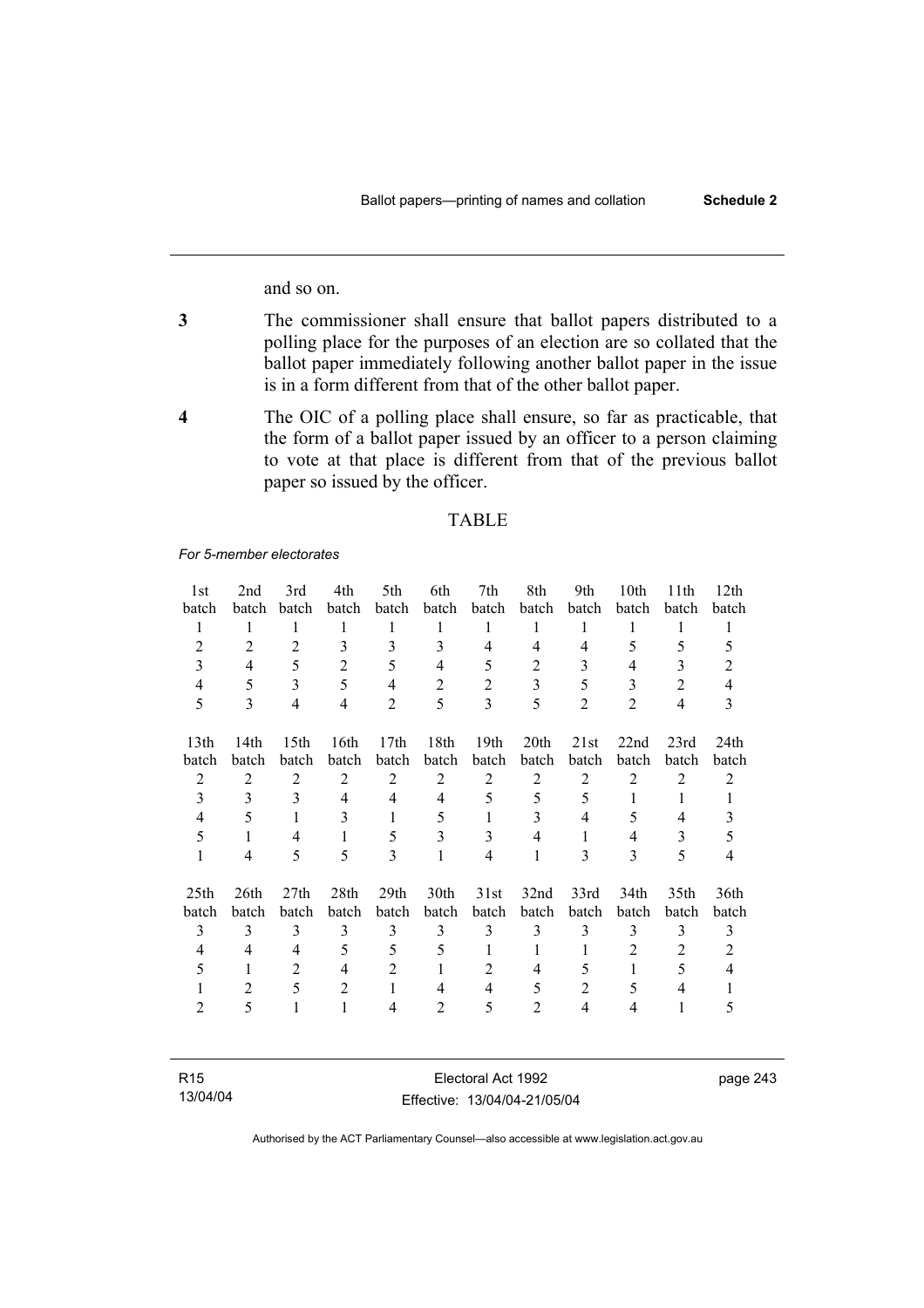| 37 <sub>th</sub><br>batch<br>4 | 38th<br><b>batch</b><br>4 | 39th<br>batch<br>4<br>5 | 40th<br>batch<br>4 | 41st<br>batch<br>4 | 42nd<br>batch<br>4 | 43rd<br>batch<br>4<br>$\overline{2}$ | 44th<br>batch<br>4<br>$\overline{c}$ | 45th<br>batch<br>4<br>2   | 46th<br>batch<br>4 | 47th<br><b>batch</b><br>4 | 48th<br>batch |
|--------------------------------|---------------------------|-------------------------|--------------------|--------------------|--------------------|--------------------------------------|--------------------------------------|---------------------------|--------------------|---------------------------|---------------|
| 2<br>3                         |                           |                         |                    | $\overline{c}$     | 5<br>3             | 5                                    |                                      | 5                         | ć                  |                           |               |
| 49th<br>batch                  | 50th<br>batch             | 51st<br>batch           | 52nd<br>batch      | 53rd<br>batch      | 54th<br>batch      | 55th<br>batch                        | 56th<br>batch                        | 57 <sub>th</sub><br>batch | 58th<br>batch      | 59th<br><b>batch</b>      | 60th<br>batch |
|                                |                           | 5                       | 5                  | 5                  | 5                  | 5                                    | 5                                    | 5                         | 5                  | 5                         |               |
|                                |                           |                         | 2                  | 2                  | 2                  |                                      | 3                                    |                           | 4                  |                           |               |
|                                |                           |                         |                    | 4                  |                    |                                      |                                      |                           |                    |                           |               |
|                                |                           | 2                       | 4                  | 3                  |                    |                                      |                                      | 4                         | 2                  |                           |               |
|                                |                           |                         |                    |                    |                    |                                      |                                      |                           |                    |                           |               |

page 244 Electoral Act 1992 Effective: 13/04/04-21/05/04

R15 13/04/04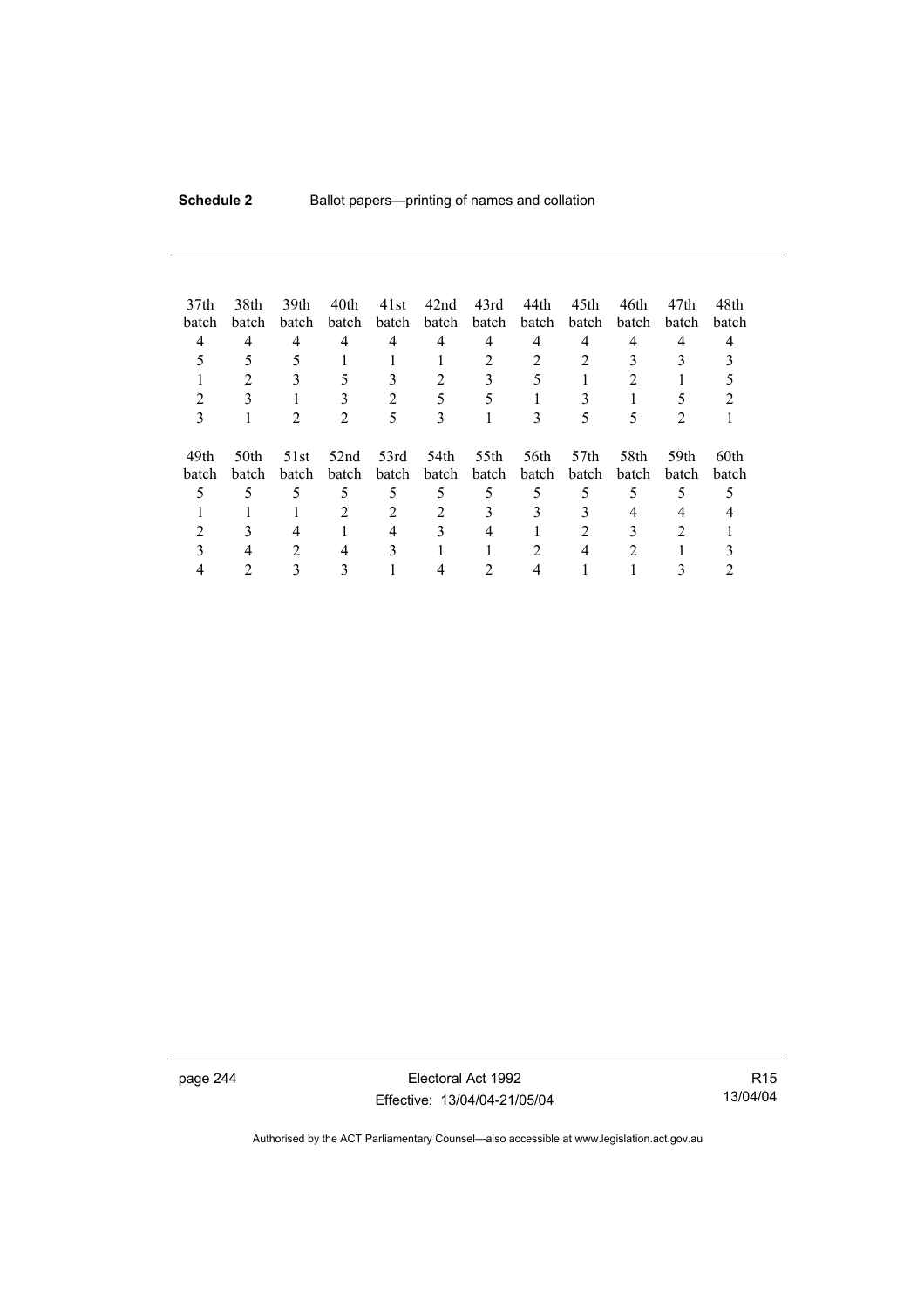#### *For 7-member electorates*

| 1st            | 2nd              | 3rd            | 4th            | 5th              | 6th                     | 7th            | 8th            | 9th            | 10th                    |
|----------------|------------------|----------------|----------------|------------------|-------------------------|----------------|----------------|----------------|-------------------------|
| batch          | batch            | batch          | batch          | batch            | batch                   | batch          | batch          | batch          | batch                   |
| $\mathbf{1}$   | $\mathbf{1}$     | 1              | $\mathbf{1}$   | $\mathbf{1}$     | 1                       | $\mathbf{1}$   | 1              | $\mathbf{1}$   | 1                       |
| $\overline{c}$ | $\boldsymbol{2}$ | $\overline{c}$ | $\overline{2}$ | $\overline{2}$   | $\overline{c}$          | $\overline{c}$ | $\overline{c}$ | $\overline{c}$ | $\overline{2}$          |
| 3              | 3                | $\overline{4}$ | $\overline{4}$ | 5                | 5                       | 6              | 6              | 7              | 7                       |
| $\overline{4}$ | 6                | 5              | 7              | 6                | $\overline{\mathbf{3}}$ | 7              | 4              | 3              | 5                       |
| 5              | 7                | 6              | 3              | $\overline{7}$   | $\overline{\mathbf{4}}$ | 3              | 5              | $\overline{4}$ | 6                       |
| 6              | 4                | 7              | 5              | $\overline{3}$   | 6                       | $\overline{4}$ | 7              | 5              | $\overline{\mathbf{3}}$ |
| $\tau$         | 5                | $\overline{3}$ | 6              | $\overline{4}$   | 7                       | 5              | 3              | 6              | $\overline{\mathbf{4}}$ |
|                |                  |                |                |                  |                         |                |                |                |                         |
| 11th           | 12 <sup>th</sup> | 13th           | 14th           | 15 <sup>th</sup> | 16th                    | 17th           | 18th           | 19th           | 20th                    |
| batch          | batch            | batch          | batch          | batch            | batch                   | batch          | batch          | batch          | batch                   |
| 1              | 1                | $\mathbf{1}$   | $\mathbf{1}$   | $\mathbf{1}$     | 1                       | $\mathbf{1}$   | 1              | $\mathbf{1}$   | 1                       |
| 3              | 3                | 3              | 3              | 3                | 3                       | 3              | 3              | 3              | 3                       |
| 4              | 4                | 5              | 5              | 6                | 6                       | 7              | 7              | $\overline{2}$ | $\overline{c}$          |
| $\overline{c}$ | 7                | 4              | 7              | 4                | $\mathbf{2}$            | 5              | 4              | 5              | $\overline{7}$          |
| 6              | 5                | $\overline{c}$ | 6              | $\overline{2}$   | 5                       | 4              | 6              | 6              | 6                       |
| $\overline{7}$ | $\sqrt{2}$       | $\overline{7}$ | $\overline{4}$ | 5                | $\tau$                  | 6              | $\overline{c}$ | $\overline{4}$ | 5                       |
| 5              | 6                | 6              | $\overline{2}$ | 7                | $\overline{\mathbf{4}}$ | $\overline{2}$ | 5              | 7              | 4                       |
| 21st           | 22nd             | 23rd           | 24th           | 25th             | 26th                    | 27th           | 28th           | 29th           | 30th                    |
| batch          | batch            | batch          | batch          | batch            | batch                   | batch          | batch          | batch          | batch                   |
| $\mathbf{1}$   | $\mathbf{1}$     | $\mathbf{1}$   | $\mathbf{1}$   | $\mathbf{1}$     | $\mathbf{1}$            | $\mathbf{1}$   | $\mathbf{1}$   | $\mathbf{1}$   | $\mathbf{1}$            |
| 4              | $\overline{4}$   | $\overline{4}$ | 4              | 4                | $\overline{4}$          | $\overline{4}$ | 4              | $\overline{4}$ | 4                       |
| 5              | 5                | 6              | 6              | $\overline{7}$   | $\overline{7}$          | 3              | 3              | $\overline{c}$ | $\overline{2}$          |
|                |                  |                |                |                  |                         |                |                |                |                         |
| $\overline{c}$ | 3                | 5              | 3              | 5                | $\overline{c}$          | 6              | 5              | 6              | $\overline{\mathbf{3}}$ |
| $\overline{7}$ | 6                | $\overline{2}$ | 7              | $\overline{2}$   | 6                       | 5              | 7              | 7              | $\overline{7}$          |
| 3              | $\overline{2}$   | $\overline{3}$ | 5              | 6                | $\overline{\mathbf{3}}$ | $\overline{7}$ | $\overline{2}$ | 5              | 6                       |
| 6              | 7                | $\overline{7}$ | $\overline{c}$ | 3                | 5                       | 2              | 6              | 3              | 5                       |

R15 13/04/04

Electoral Act 1992 Effective: 13/04/04-21/05/04 page 245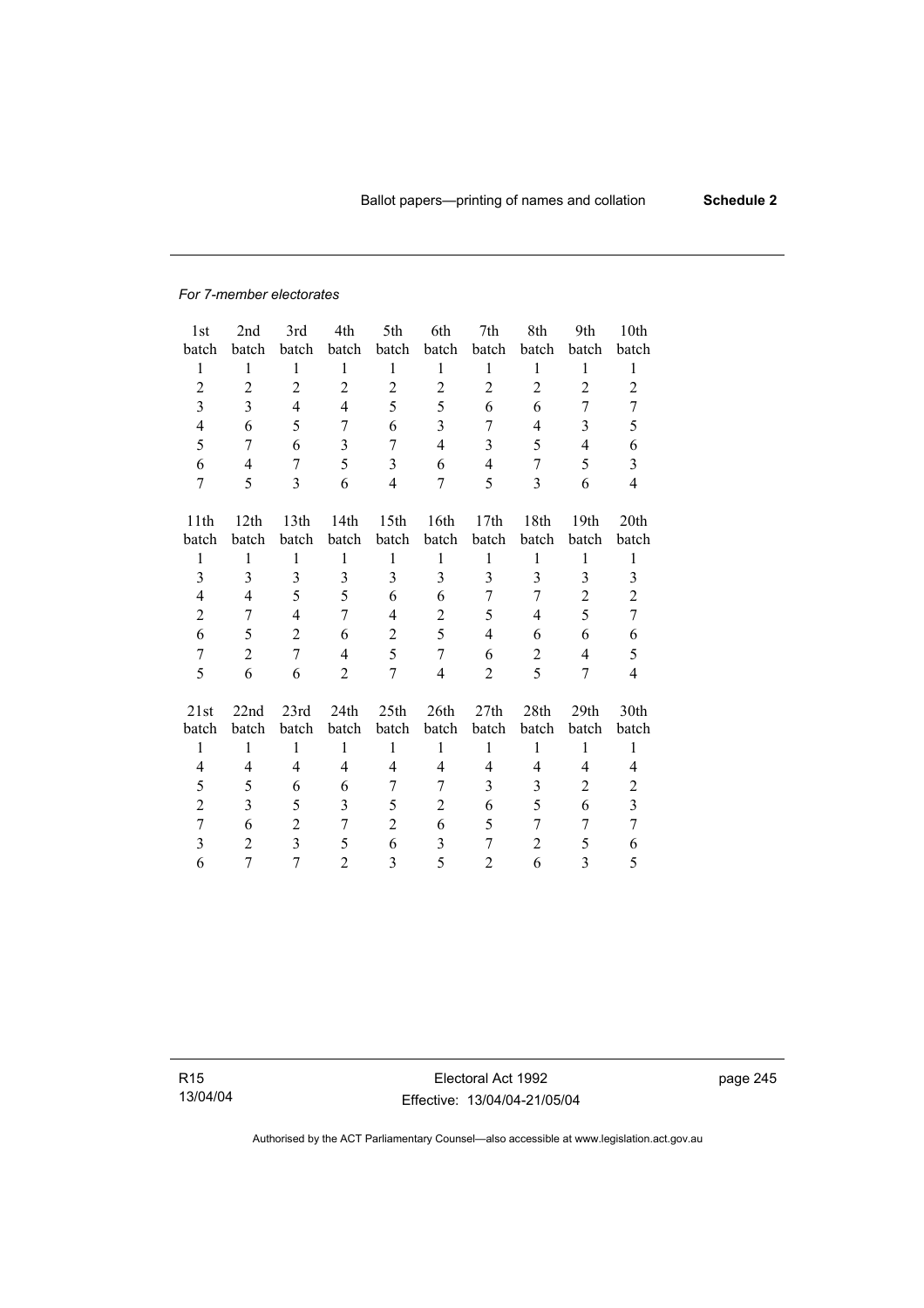| 31st                    | 32nd                             | 33rd                    | 34th                    | 35th                             | 36th                    | 37 <sub>th</sub>        | 38th                             | 39th                    | 40th                    |
|-------------------------|----------------------------------|-------------------------|-------------------------|----------------------------------|-------------------------|-------------------------|----------------------------------|-------------------------|-------------------------|
| batch<br>$\mathbf{1}$   | batch<br>$\mathbf{1}$            | batch<br>$\mathbf{1}$   | batch<br>$\mathbf{1}$   | batch<br>$\mathbf{1}$            | batch<br>$\mathbf{1}$   | batch<br>$\mathbf{1}$   | batch<br>$\mathbf{1}$            | batch<br>$\mathbf{1}$   | batch<br>$\mathbf{1}$   |
| 5                       | 5                                | 5                       | 5                       | 5                                | 5                       | 5                       | 5                                | 5                       | 5                       |
| 6                       | 6                                | $\overline{7}$          | $\overline{7}$          | $\overline{3}$                   | $\overline{\mathbf{3}}$ | $\overline{4}$          | $\overline{4}$                   | $\overline{2}$          | $\overline{2}$          |
| $\overline{2}$          | $\overline{4}$                   | 6                       | $\overline{4}$          | 6                                | $\overline{2}$          | 7                       | 6                                | $\overline{7}$          | $\overline{4}$          |
| $\overline{3}$          |                                  |                         |                         | $\overline{2}$                   | $\overline{7}$          |                         |                                  | $\overline{\mathbf{3}}$ | $\overline{\mathbf{3}}$ |
| $\overline{4}$          | $\tau$                           | $\overline{2}$          | $\overline{\mathbf{3}}$ |                                  |                         | 6                       | 3                                |                         |                         |
| $\overline{7}$          | $\overline{c}$<br>$\overline{3}$ | $\overline{4}$          | 6                       | $\overline{7}$<br>$\overline{4}$ | $\overline{4}$          | 3                       | $\overline{2}$<br>$\overline{7}$ | 6<br>$\overline{4}$     | $\tau$                  |
|                         |                                  | $\overline{3}$          | $\overline{2}$          |                                  | 6                       | $\overline{2}$          |                                  |                         | 6                       |
| 41st                    | 42nd                             | 43rd                    | 44th                    | 45th                             | 46th                    | 47th                    | 48th                             | 49th                    | 50th                    |
| batch                   | batch                            | batch                   | batch                   | batch                            | batch                   | batch                   | batch                            | batch                   | batch                   |
| $\mathbf{1}$            | $\mathbf{1}$                     | $\mathbf{1}$            | $\mathbf{1}$            | $\mathbf{1}$                     | $\mathbf{1}$            | $\mathbf{1}$            | $\mathbf{1}$                     | $\mathbf{1}$            | $\mathbf{1}$            |
| 6                       | 6                                | 6                       | 6                       | 6                                | 6                       | 6                       | 6                                | 6                       | 6                       |
| $\boldsymbol{7}$        | $\tau$                           | $\overline{\mathbf{3}}$ | $\overline{\mathbf{3}}$ | $\overline{4}$                   | $\overline{4}$          | 5                       | 5                                | $\overline{2}$          | $\overline{c}$          |
| $\overline{c}$          | 5                                | $\overline{7}$          | 5                       | $\overline{7}$                   | $\overline{c}$          | $\overline{3}$          | $\overline{7}$                   | $\overline{\mathbf{3}}$ | 5                       |
| $\overline{4}$          | $\overline{3}$                   | $\overline{2}$          | $\overline{4}$          | $\overline{2}$                   | $\overline{3}$          | $\overline{7}$          | $\overline{4}$                   | $\overline{4}$          | $\overline{4}$          |
| 5                       | $\overline{c}$                   | 5                       | $\boldsymbol{7}$        | $\overline{3}$                   | 5                       | $\overline{4}$          | $\overline{2}$                   | $\boldsymbol{7}$        | $\overline{\mathbf{3}}$ |
| $\overline{3}$          | $\overline{4}$                   | $\overline{4}$          | $\overline{2}$          | 5                                | $\overline{7}$          | $\overline{2}$          | $\overline{3}$                   | 5                       | $\overline{7}$          |
|                         |                                  |                         |                         |                                  |                         |                         |                                  |                         |                         |
|                         |                                  |                         |                         |                                  |                         |                         |                                  |                         |                         |
| 51st                    | 52nd                             | 53rd                    | 54th                    | 55th                             | 56th                    | 57th                    | 58th                             | 59th                    | 60th                    |
| batch                   | batch                            | batch                   | batch                   | batch                            | batch                   | batch                   | batch                            | batch                   | batch                   |
| $\,1$                   | $\mathbf{1}$                     | $\mathbf{1}$            | $\mathbf{1}$            | $\mathbf{1}$                     | $\mathbf{1}$            | $\mathbf{1}$            | $\mathbf{1}$                     | $\mathbf{1}$            | $\mathbf{1}$            |
| $\overline{7}$          | 7                                | $\overline{7}$          | $\overline{7}$          | $\overline{7}$                   | $\overline{7}$          | 7                       | $\overline{7}$                   | $\overline{7}$          | $\tau$                  |
| $\overline{3}$          | $\overline{3}$                   | $\overline{4}$          | $\overline{4}$          | 5                                | 5                       | 6                       | 6                                | $\overline{2}$          | $\overline{2}$          |
| $\overline{c}$          | 6                                | $\overline{\mathbf{3}}$ | 6                       | $\overline{3}$                   | $\overline{2}$          | $\overline{4}$          | $\overline{3}$                   | $\overline{\mathbf{4}}$ | 6                       |
| 5                       | $\overline{4}$                   | $\overline{2}$          | 5                       | $\overline{2}$                   | $\overline{4}$          | $\overline{3}$          | $\overline{5}$                   | 5                       | 5                       |
| 6                       | $\overline{c}$                   | 6                       | $\overline{3}$          | $\overline{4}$                   | 6                       | 5                       | $\overline{2}$                   | $\overline{3}$          | $\overline{4}$          |
| $\overline{4}$          | 5                                | 5                       | $\overline{2}$          | 6                                | $\overline{\mathbf{3}}$ | $\overline{2}$          | $\overline{4}$                   | 6                       | $\overline{3}$          |
| 61st                    | 62nd                             | 63rd                    | 64th                    | 65th                             | 66th                    | 67th                    | 68th                             | 69th                    | 70th                    |
| batch                   | batch                            | batch                   | batch                   | batch                            | batch                   | batch                   | batch                            | batch                   | batch                   |
| $\overline{c}$          | $\boldsymbol{2}$                 | $\overline{c}$          | $\overline{c}$          | $\overline{c}$                   | $\sqrt{2}$              | $\overline{c}$          | $\overline{c}$                   | $\overline{c}$          | $\overline{c}$          |
| $\overline{\mathbf{3}}$ | $\overline{3}$                   | $\overline{\mathbf{3}}$ | $\overline{\mathbf{3}}$ | $\overline{3}$                   | $\overline{3}$          | $\overline{\mathbf{3}}$ | 3                                | $\overline{\mathbf{3}}$ | 3                       |
| $\overline{4}$          | $\overline{4}$                   | 5                       | 5                       | 6                                | 6                       | $\overline{7}$          | $\overline{7}$                   | $\mathbf{1}$            | $\mathbf{1}$            |
| 5                       | $\overline{7}$                   | 6                       | $\mathbf{1}$            | $\overline{7}$                   | $\overline{4}$          | $\mathbf{1}$            | 5                                | $\overline{4}$          | 6                       |
| 6                       | $\mathbf{1}$                     | $\overline{7}$          | $\overline{4}$          | $\mathbf{1}$                     | 5                       | $\overline{4}$          | 6                                | 5                       | $\boldsymbol{7}$        |
| $\tau$                  | 5                                | $\mathbf{1}$            | 6                       | $\overline{4}$                   | 7                       | 5                       | $\mathbf{1}$                     | 6                       | $\overline{\mathbf{4}}$ |
| $\mathbf{1}$            | 6                                | 4                       | 7                       | 5                                | $\mathbf{1}$            | 6                       | $\overline{4}$                   | $\overline{7}$          | 5                       |

page 246 Electoral Act 1992 Effective: 13/04/04-21/05/04

R15 13/04/04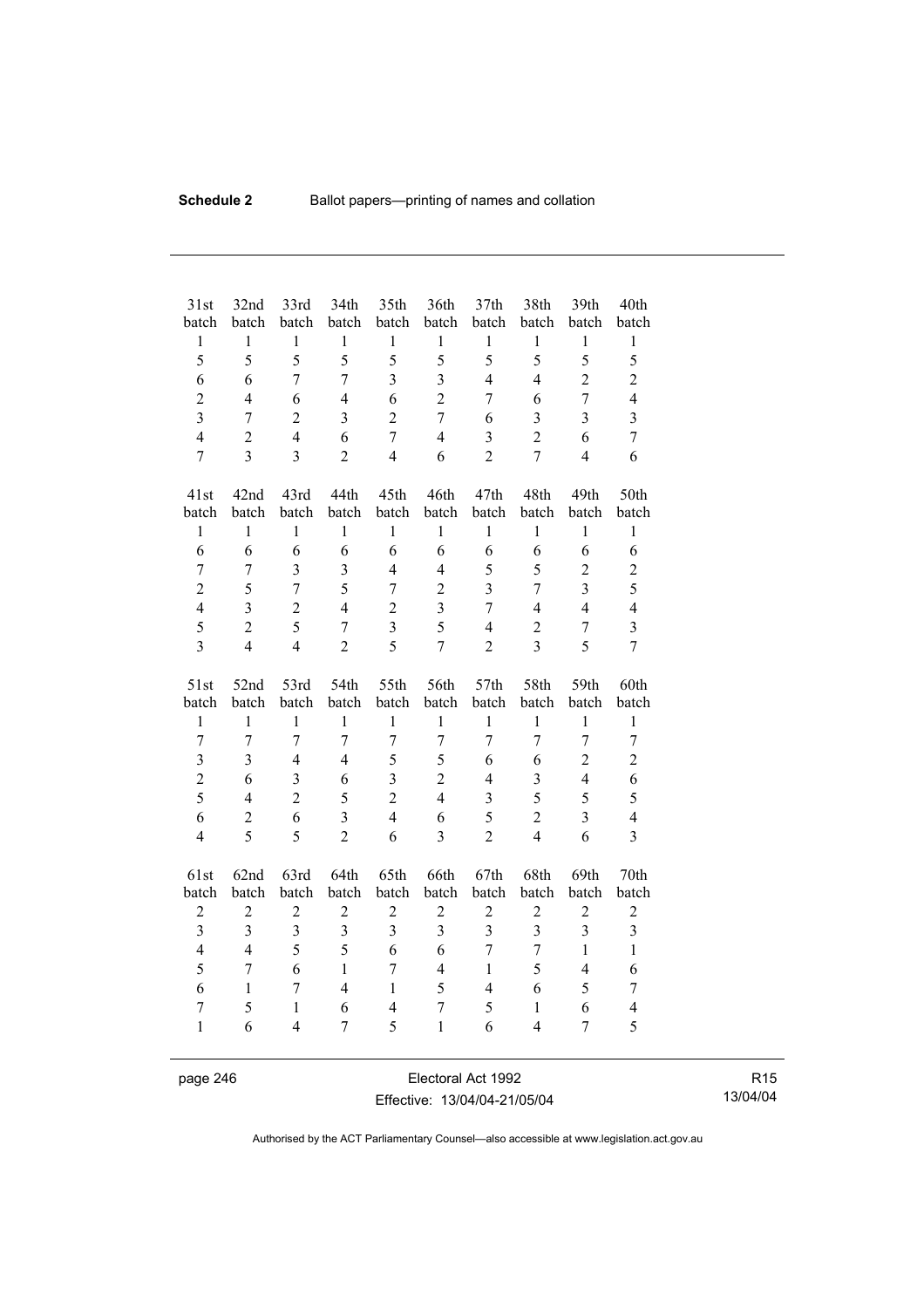| 71st                    | 72nd                    | 73rd           | 74th             | 75th                    | 76th                    | 77th                    | 78th                    | 79th             | 80th                    |
|-------------------------|-------------------------|----------------|------------------|-------------------------|-------------------------|-------------------------|-------------------------|------------------|-------------------------|
| batch                   | batch                   | batch          | batch            | batch                   | batch                   | batch                   | batch                   | batch            | batch                   |
| $\overline{c}$          | $\boldsymbol{2}$        | $\sqrt{2}$     | $\overline{c}$   | $\boldsymbol{2}$        | $\overline{2}$          | $\overline{c}$          | $\overline{c}$          | $\overline{2}$   | $\overline{c}$          |
| $\overline{4}$          | $\overline{4}$          | $\overline{4}$ | $\overline{4}$   | $\overline{4}$          | $\overline{4}$          | $\overline{4}$          | $\overline{4}$          | $\overline{4}$   | $\overline{4}$          |
| 5                       | 5                       | 6              | 6                | $\sqrt{ }$              | $\boldsymbol{7}$        | 1                       | $\mathbf{1}$            | 3                | $\overline{\mathbf{3}}$ |
| $\overline{\mathbf{3}}$ | $\mathbf{1}$            | 5              | $\mathbf{1}$     | 5                       | $\overline{3}$          | 6                       | 5                       | 6                | $\mathbf{1}$            |
| $\overline{7}$          | 6                       | $\overline{3}$ | $\overline{7}$   | $\overline{3}$          | 6                       | 5                       | $\overline{7}$          | $\overline{7}$   | $\overline{7}$          |
| $\mathbf{1}$            | $\overline{\mathbf{3}}$ | $\mathbf{1}$   | 5                | 6                       | $\mathbf{1}$            | $\overline{7}$          | $\overline{3}$          | 5                | 6                       |
| 6                       | $\overline{7}$          | $\overline{7}$ | $\overline{3}$   | $\mathbf{1}$            | 5                       | $\overline{\mathbf{3}}$ | 6                       | $\mathbf{1}$     | 5                       |
| 81st                    | 82nd                    | 83rd           | 84th             | 85th                    | 86th                    | 87th                    | 88th                    | 89th             | 90th                    |
| batch                   | batch                   | batch          | batch            | batch                   | batch                   | batch                   | batch                   | batch            | batch                   |
| $\overline{c}$          | $\boldsymbol{2}$        | $\sqrt{2}$     | $\overline{c}$   | $\boldsymbol{2}$        | $\overline{c}$          | $\overline{c}$          | $\overline{c}$          | $\overline{c}$   | $\sqrt{2}$              |
| 5                       | 5                       | 5              | 5                | 5                       | 5                       | 5                       | 5                       | 5                | 5                       |
| 6                       | 6                       | $\overline{7}$ | $\overline{7}$   | $\mathbf{1}$            | $\mathbf{1}$            | $\overline{4}$          | $\overline{4}$          | 3                | $\overline{\mathbf{3}}$ |
| $\overline{\mathbf{3}}$ | $\overline{4}$          | 6              | $\overline{4}$   | 6                       | $\overline{\mathbf{3}}$ | $\overline{7}$          | 6                       | $\overline{7}$   | $\overline{4}$          |
| $\mathbf{1}$            | $\overline{7}$          | 3              | $\mathbf{1}$     | $\overline{\mathbf{3}}$ | $\overline{7}$          | 6                       | $\mathbf{1}$            | $\mathbf{1}$     | $\mathbf{1}$            |
| $\overline{4}$          | $\overline{3}$          | $\overline{4}$ | 6                | $\overline{7}$          | $\overline{4}$          | $\mathbf{1}$            | $\overline{\mathbf{3}}$ | 6                | $\overline{7}$          |
| $\overline{7}$          | $\mathbf{1}$            | $\mathbf{1}$   | $\overline{3}$   | $\overline{4}$          | 6                       | $\overline{\mathbf{3}}$ | $\overline{7}$          | $\overline{4}$   | 6                       |
| 91st                    | 92nd                    | 93rd           | 94th             | 95th                    | 96th                    | 97th                    | 98th                    | 99th             | 100th                   |
| batch                   | batch                   | batch          | batch            | batch                   | batch                   | batch                   | batch                   | batch            | batch                   |
| $\overline{c}$          | $\mathbf{2}$            | $\sqrt{2}$     | $\overline{c}$   | $\overline{c}$          | $\overline{2}$          | $\sqrt{2}$              | $\overline{c}$          | $\overline{2}$   | $\sqrt{2}$              |
| 6                       | 6                       | 6              | 6                | 6                       | 6                       | 6                       | 6                       | 6                | 6                       |
| $\overline{7}$          | $\sqrt{ }$              | $\mathbf{1}$   | $\,1$            | $\overline{4}$          | $\overline{4}$          | 5                       | 5                       | 3                | $\overline{\mathbf{3}}$ |
| $\overline{\mathbf{3}}$ | 5                       | $\overline{7}$ | 5                | $\overline{7}$          | $\overline{3}$          | $\mathbf{1}$            | $\overline{7}$          | $\mathbf{1}$     | 5                       |
| $\overline{4}$          | $\mathbf{1}$            | $\overline{3}$ | $\overline{4}$   | $\overline{\mathbf{3}}$ | $\mathbf{1}$            | $\overline{7}$          | $\overline{4}$          | $\overline{4}$   | $\overline{4}$          |
| 5                       | $\overline{3}$          | 5              | $\overline{7}$   | $\mathbf{1}$            | 5                       | $\overline{4}$          | $\overline{\mathbf{3}}$ | $\overline{7}$   | $\mathbf{1}$            |
| $\mathbf{1}$            | $\overline{4}$          | $\overline{4}$ | $\overline{3}$   | 5                       | $\overline{7}$          | 3                       | $\mathbf{1}$            | 5                | $\overline{7}$          |
| 101st                   | 102nd                   | 103rd          | 104th            | 105th                   | 106th                   | 107th                   | 108th                   | 109th            | 110th                   |
| batch                   | batch                   | batch          | batch            | batch                   | batch                   | batch                   | batch                   | batch            | batch                   |
| $\overline{2}$          | $\overline{2}$          | $\overline{2}$ | $\overline{2}$   | $\overline{2}$          | $\overline{2}$          | $\overline{2}$          | $\overline{2}$          | $\overline{2}$   | $\boldsymbol{2}$        |
| $\overline{7}$          | 7                       | 7              | $\boldsymbol{7}$ | $\boldsymbol{7}$        | 7                       | $\boldsymbol{7}$        | $\tau$                  | $\boldsymbol{7}$ | $\boldsymbol{7}$        |
| $\mathbf{1}$            | $\mathbf{1}$            | $\overline{4}$ | $\overline{4}$   | 5                       | 5                       | 6                       | 6                       | 3                | $\overline{\mathbf{3}}$ |
| $\overline{\mathbf{3}}$ | 6                       | $\mathbf{1}$   | 6                | $\mathbf{1}$            | $\overline{3}$          | $\overline{4}$          | $\mathbf{1}$            | $\overline{4}$   | 6                       |
| 5                       | $\overline{4}$          | $\overline{3}$ | 5                | $\overline{3}$          | $\overline{4}$          | $\mathbf{1}$            | 5                       | 5                | 5                       |
| 6                       | 3                       | 6              | $\mathbf{1}$     | $\overline{4}$          | 6                       | 5                       | $\overline{3}$          | $\mathbf{1}$     | $\overline{4}$          |
| $\overline{4}$          | 5                       | 5              | $\overline{3}$   | 6                       | $\mathbf{1}$            | $\overline{3}$          | $\overline{4}$          | 6                | $\mathbf{1}$            |
|                         |                         |                |                  |                         |                         |                         |                         |                  |                         |
| R <sub>15</sub>         |                         |                |                  |                         |                         | Electoral Act 1992      |                         |                  |                         |

| Effective: 13/04/04-21/05/04 |
|------------------------------|
|                              |
|                              |

13/04/04

ц,

page 247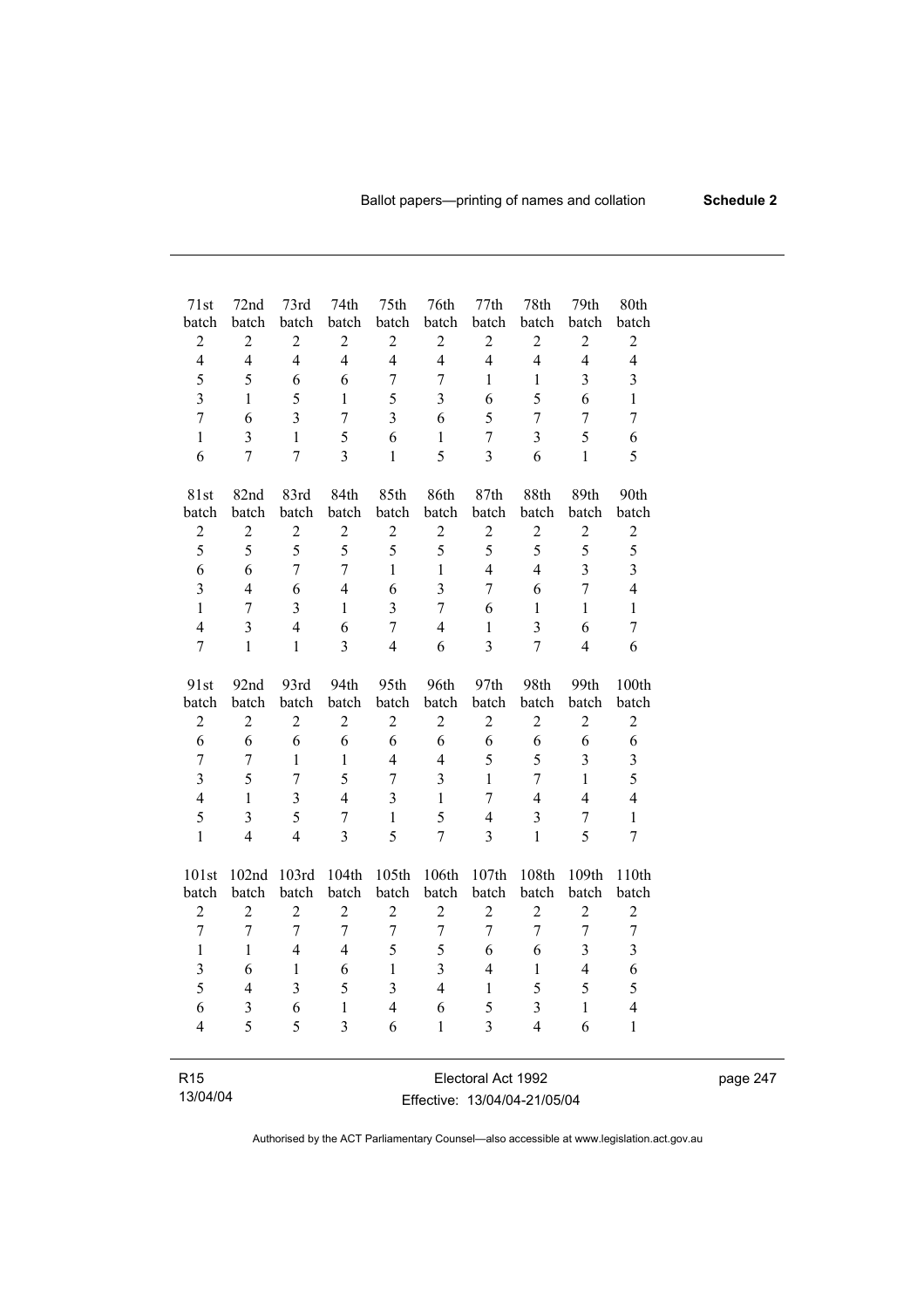| 111th<br>batch          | 112th<br>batch | 113th<br>batch          | 114th<br>batch | 115th<br>batch   | 116th<br>batch          | 117th<br>batch   | 118th<br>batch   | 119th<br>batch          | 120th<br>batch          |
|-------------------------|----------------|-------------------------|----------------|------------------|-------------------------|------------------|------------------|-------------------------|-------------------------|
| $\boldsymbol{2}$        | $\overline{2}$ | $\overline{2}$          | $\overline{2}$ | $\boldsymbol{2}$ | $\overline{c}$          | $\boldsymbol{2}$ | $\overline{2}$   | $\overline{2}$          | $\overline{c}$          |
| $\mathbf{1}$            | $\mathbf{1}$   | $\mathbf{1}$            | $\mathbf{1}$   | $\mathbf{1}$     | $\mathbf{1}$            | $\mathbf{1}$     | $\mathbf{1}$     | $\mathbf{1}$            | $\mathbf{1}$            |
| $\overline{4}$          | $\overline{4}$ | 5                       | 5              | 6                | 6                       | $\overline{7}$   | $\overline{7}$   | $\overline{\mathbf{3}}$ | $\overline{\mathbf{3}}$ |
| $\overline{3}$          | $\overline{7}$ | $\overline{4}$          | 7              | $\overline{4}$   | 3                       | 5                | $\overline{4}$   | 5                       | $\overline{7}$          |
| 6                       | 5              | $\overline{3}$          | 6              | $\overline{3}$   | 5                       | $\overline{4}$   | 6                | 6                       | 6                       |
| $\overline{7}$          | $\overline{3}$ | $\overline{7}$          | $\overline{4}$ | 5                | $\overline{7}$          | 6                | $\overline{3}$   | $\overline{4}$          | 5                       |
| 5                       | 6              | 6                       | $\overline{3}$ | $\overline{7}$   | $\overline{4}$          | $\overline{3}$   | 5                | $\overline{7}$          | $\overline{4}$          |
| 121st                   |                | 122nd 123rd             | 124th          | 125th            | 126th                   | 127th            | 128th            | 129th                   | 130th                   |
| batch                   | batch          | batch                   | batch          | batch            | batch                   | batch            | batch            | batch                   | batch                   |
| $\overline{3}$          | 3              | $\overline{\mathbf{3}}$ | 3              | 3                | $\overline{3}$          | $\overline{3}$   | $\overline{3}$   | $\overline{3}$          | $\overline{3}$          |
| $\overline{4}$          | $\overline{4}$ | $\overline{4}$          | $\overline{4}$ | $\overline{4}$   | $\overline{4}$          | $\overline{4}$   | $\overline{4}$   | $\overline{4}$          | $\overline{4}$          |
| 5                       | 5              | 6                       | 6              | $\overline{7}$   | $\overline{7}$          | $\mathbf{1}$     | $\mathbf{1}$     | $\overline{2}$          | $\overline{2}$          |
| 6                       | $\mathbf{1}$   | $\overline{7}$          | $\overline{c}$ | $\mathbf{1}$     | 5                       | $\overline{2}$   | 6                | 5                       | $\overline{7}$          |
| $\overline{7}$          | $\overline{2}$ | $\mathbf{1}$            | 5              | $\overline{2}$   | 6                       | 5                | $\boldsymbol{7}$ | 6                       | $\mathbf{1}$            |
| $\mathbf{1}$            | 6              | $\overline{2}$          | $\overline{7}$ | 5                | $\mathbf{1}$            | 6                | $\overline{2}$   | $\overline{7}$          | 5                       |
| $\overline{2}$          | $\overline{7}$ | 5                       | $\mathbf{1}$   | 6                | $\overline{2}$          | $\overline{7}$   | 5                | $\mathbf{1}$            | 6                       |
|                         |                |                         |                |                  |                         |                  |                  |                         |                         |
| 131st                   | 132nd          | 133rd                   | 134th          | 135th            | 136th                   | 137th            | 138th            | 139th                   | 140th                   |
| batch                   | batch          | batch                   | batch          | batch            | batch                   | batch            | batch            | batch                   | batch                   |
| 3                       | $\overline{3}$ | 3                       | $\overline{3}$ | $\overline{3}$   | $\overline{\mathbf{3}}$ | $\overline{3}$   | 3                | 3                       | $\mathfrak{Z}$          |
| 5                       | 5              | 5                       | 5              | 5                | 5                       | 5                | 5                | 5                       | 5                       |
| 6                       | 6              | $\overline{7}$          | $\overline{7}$ | $\mathbf{1}$     | $\mathbf{1}$            | $\overline{c}$   | $\overline{2}$   | $\overline{4}$          | $\overline{4}$          |
| $\overline{4}$          | $\overline{2}$ | 6                       | $\overline{2}$ | 6                | $\overline{4}$          | $\overline{7}$   | 6                | $\overline{7}$          | $\overline{c}$          |
| $\mathbf{1}$            | $\overline{7}$ | $\overline{4}$          | $\mathbf{1}$   | $\overline{4}$   | $\overline{7}$          | 6                | $\mathbf{1}$     | $\mathbf{1}$            | $\mathbf{1}$            |
| $\overline{2}$          | $\overline{4}$ | $\overline{2}$          | 6              | $\overline{7}$   | $\overline{2}$          | $\mathbf{1}$     | $\overline{4}$   | 6                       | $\overline{7}$          |
| $\overline{7}$          | $\mathbf{1}$   | $\mathbf{1}$            | $\overline{4}$ | $\overline{2}$   | 6                       | $\overline{4}$   | $\overline{7}$   | $\overline{2}$          | 6                       |
| 141st                   | 142nd          | 143rd                   | 144th          | 145th            | 146th                   | 147th            | 148th            | 149th                   | 150th                   |
| batch                   | batch          | batch                   | batch          | batch            | batch                   | batch            | batch            | batch                   | batch                   |
| $\overline{\mathbf{3}}$ | $\overline{3}$ | $\overline{\mathbf{3}}$ | $\overline{3}$ | $\overline{3}$   | 3                       | $\overline{3}$   | $\overline{3}$   | $\overline{3}$          | $\overline{3}$          |
| 6                       | 6              | 6                       | 6              | 6                | 6                       | 6                | 6                | 6                       | 6                       |
| $\overline{7}$          | $\overline{7}$ | $\mathbf{1}$            | $\mathbf{1}$   | $\overline{2}$   | $\overline{2}$          | 5                | 5                | $\overline{4}$          | $\overline{4}$          |
| $\overline{4}$          | 5              | $\overline{7}$          | 5              | $\overline{7}$   | $\overline{4}$          | $\mathbf{1}$     | $\overline{7}$   | $\mathbf{1}$            | 5                       |
| $\overline{2}$          | $\mathbf{1}$   | $\overline{4}$          | $\overline{2}$ | $\overline{4}$   | $\mathbf{1}$            | $\overline{7}$   | $\overline{2}$   | $\overline{2}$          | $\overline{c}$          |
| 5                       | $\overline{4}$ | 5                       | $\overline{7}$ | $\mathbf{1}$     | 5                       | $\overline{2}$   | $\overline{4}$   | 7                       | $\mathbf{1}$            |
| $\mathbf{1}$            | $\overline{2}$ | $\overline{2}$          | $\overline{4}$ | 5                | 7                       | $\overline{4}$   | $\mathbf{1}$     | 5                       | $\overline{7}$          |

page 248 Electoral Act 1992 Effective: 13/04/04-21/05/04

R15 13/04/04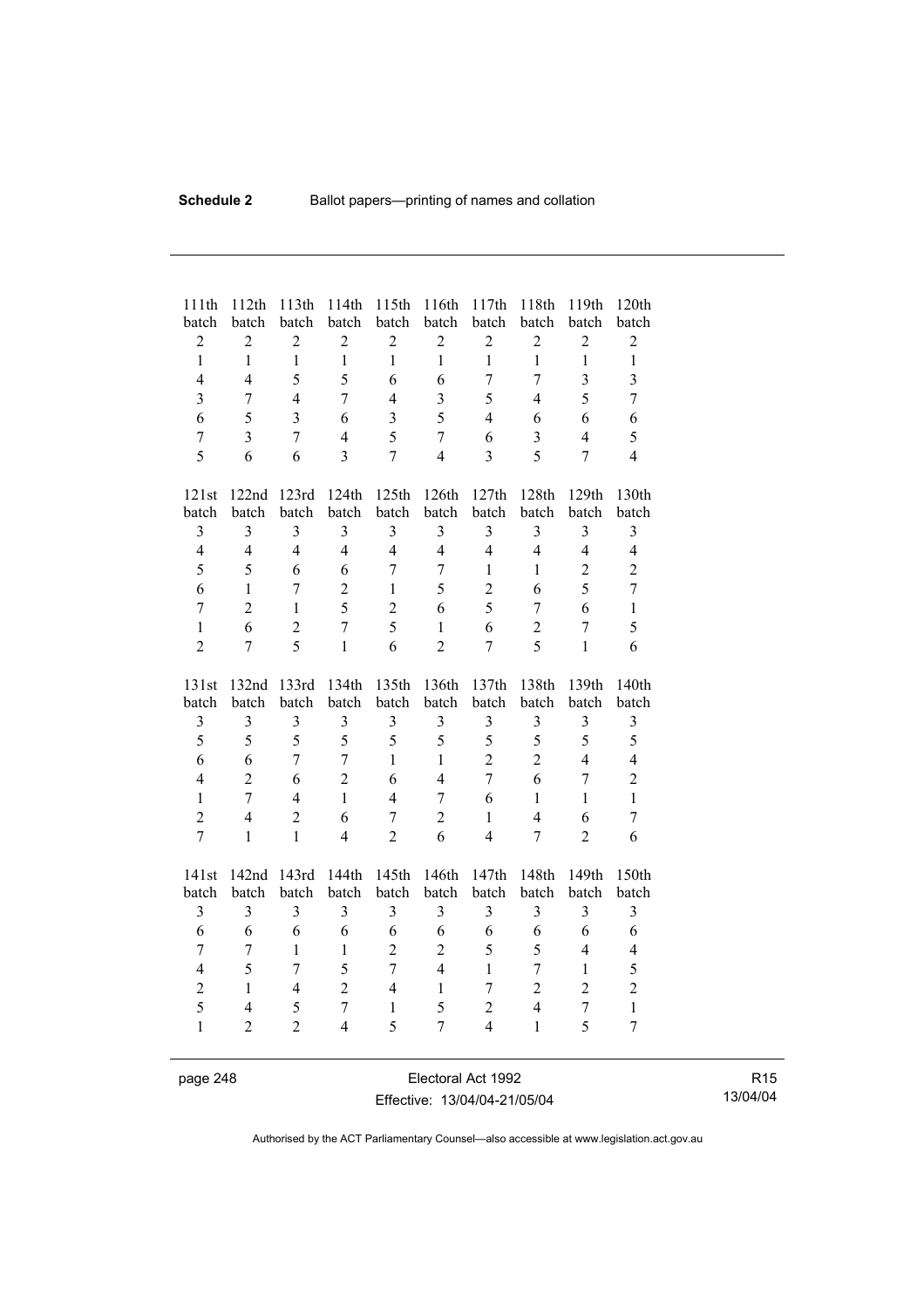| 151st<br>batch  | 152nd<br>batch          | 153rd<br>batch          | 154th<br>batch          | 155th<br>batch          | 156th<br>batch | 157th<br>batch          | 158th<br>batch          | 159th<br>batch          | 160th<br>batch          |  |
|-----------------|-------------------------|-------------------------|-------------------------|-------------------------|----------------|-------------------------|-------------------------|-------------------------|-------------------------|--|
| 3               | 3                       | $\overline{\mathbf{3}}$ | $\overline{\mathbf{3}}$ | 3                       | $\mathfrak{Z}$ | 3                       | $\overline{\mathbf{3}}$ | 3                       | 3                       |  |
| $\overline{7}$  | $\overline{7}$          | $\overline{7}$          | $\overline{7}$          | $\overline{7}$          | $\overline{7}$ | $\overline{7}$          | $\overline{7}$          | $\overline{7}$          | $\boldsymbol{7}$        |  |
| $\mathbf{1}$    | $\mathbf{1}$            | $\overline{2}$          | $\overline{2}$          | 5                       | 5              | 6                       | 6                       | $\overline{4}$          | $\overline{4}$          |  |
| $\overline{4}$  | 6                       | $\mathbf{1}$            | 6                       | $\mathbf{1}$            | $\overline{4}$ | $\overline{2}$          | $\mathbf{1}$            | $\overline{2}$          | 6                       |  |
| 5               | $\overline{2}$          | $\overline{4}$          | 5                       | $\overline{4}$          | $\overline{2}$ | $\mathbf{1}$            | 5                       | 5                       | 5                       |  |
| 6               | $\overline{4}$          | 6                       | $\mathbf{1}$            | $\overline{2}$          | 6              | 5                       | $\overline{4}$          | $\mathbf{1}$            | $\overline{c}$          |  |
| $\overline{2}$  | 5                       | 5                       | $\overline{4}$          | 6                       | $\mathbf{1}$   | $\overline{4}$          | $\overline{2}$          | 6                       | $\mathbf{1}$            |  |
| 161st           | 162nd                   | 163rd                   | 164th                   | 165th                   | 166th          | 167th                   | 168th                   | 169th                   | 170th                   |  |
| batch           | batch                   | batch                   | batch                   | batch                   | batch          | batch                   | batch                   | batch                   | batch                   |  |
| $\mathfrak{Z}$  | $\mathfrak{Z}$          | $\overline{\mathbf{3}}$ | $\overline{\mathbf{3}}$ | 3                       | $\mathfrak{Z}$ | 3                       | $\mathfrak{Z}$          | 3                       | 3                       |  |
| $\mathbf 1$     | $\mathbf{1}$            | $\mathbf{1}$            | $\mathbf{1}$            | $\mathbf{1}$            | $\mathbf{1}$   | $\mathbf{1}$            | $\mathbf{1}$            | $\mathbf{1}$            | $\mathbf{1}$            |  |
| $\overline{2}$  | $\overline{2}$          | 5                       | 5                       | 6                       | 6              | $\overline{7}$          | $\overline{7}$          | $\overline{4}$          | $\overline{4}$          |  |
| $\overline{4}$  | $\overline{7}$          | $\overline{2}$          | $\overline{7}$          | $\overline{2}$          | $\overline{4}$ | 5                       | $\overline{2}$          | 5                       | $\boldsymbol{7}$        |  |
| 6               | 5                       | $\overline{4}$          | 6                       | $\overline{4}$          | 5              | $\overline{2}$          | 6                       | 6                       | 6                       |  |
| $\overline{7}$  | $\overline{4}$          | $\overline{7}$          | $\overline{2}$          | 5                       | $\overline{7}$ | 6                       | $\overline{4}$          | $\overline{2}$          | 5                       |  |
| 5               | 6                       | 6                       | $\overline{4}$          | $\overline{7}$          | $\overline{2}$ | $\overline{4}$          | 5                       | $\overline{7}$          | $\overline{2}$          |  |
| 171st           | 172nd                   | 173rd                   | 174th                   | 175th                   | 176th          | 177th                   | 178th                   | 179th                   | 180th                   |  |
| batch           | batch                   | batch                   | batch                   | batch                   | batch          | batch                   | batch                   | batch                   | batch                   |  |
| $\mathfrak{Z}$  | 3                       | $\overline{\mathbf{3}}$ | $\overline{3}$          | $\overline{3}$          | 3              | $\overline{\mathbf{3}}$ | 3                       | 3                       | $\overline{\mathbf{3}}$ |  |
| $\overline{c}$  | $\boldsymbol{2}$        | $\overline{c}$          | $\overline{2}$          | $\overline{2}$          | $\overline{2}$ | $\overline{c}$          | $\overline{2}$          | $\overline{c}$          | $\overline{c}$          |  |
| 5               | 5                       | 6                       | 6                       | $\overline{7}$          | $\overline{7}$ | $\mathbf{1}$            | $\mathbf{1}$            | $\overline{4}$          | $\overline{4}$          |  |
| $\overline{4}$  | $\mathbf{1}$            | 5                       | 1                       | 5                       | $\overline{4}$ | 6                       | 5                       | 6                       | $\mathbf{1}$            |  |
| $\overline{7}$  | 6                       | $\overline{4}$          | $\overline{7}$          | $\overline{4}$          | 6              | 5                       | $\overline{7}$          | $\overline{7}$          | $\overline{7}$          |  |
| $\mathbf{1}$    | 4                       | $\mathbf{1}$            | 5                       | 6                       | $\mathbf{1}$   | $\boldsymbol{7}$        | $\overline{4}$          | 5                       | 6                       |  |
| 6               | 7                       | $\overline{7}$          | $\overline{4}$          | $\mathbf{1}$            | 5              | $\overline{4}$          | 6                       | $\mathbf{1}$            | 5                       |  |
| 181st           | 182nd                   | 183rd                   | 184th                   | 185th                   | 186th          | 187th                   | 188th                   | 189th                   | 190th                   |  |
| batch           | batch                   | batch                   | batch                   | batch                   | batch          | batch                   | batch                   | batch                   | batch                   |  |
| $\overline{4}$  | $\overline{4}$          | $\overline{4}$          | $\overline{4}$          | $\overline{4}$          | $\overline{4}$ | $\overline{4}$          | $\overline{4}$          | $\overline{4}$          | $\overline{4}$          |  |
| 5               | 5                       | 5                       | 5                       | 5                       | 5              | 5                       | 5                       | 5                       | 5                       |  |
| 6               | 6                       | $\overline{7}$          | $\overline{7}$          | $\mathbf{1}$            | $\mathbf{1}$   | $\overline{c}$          | $\overline{c}$          | $\overline{\mathbf{3}}$ | $\overline{\mathbf{3}}$ |  |
| $\overline{7}$  | $\overline{c}$          | $\mathbf{1}$            | $\overline{\mathbf{3}}$ | $\overline{2}$          | 6              | $\overline{\mathbf{3}}$ | $\overline{7}$          | 6                       | $\mathbf{1}$            |  |
| $\mathbf{1}$    | $\overline{\mathbf{3}}$ | $\overline{2}$          | 6                       | $\overline{\mathbf{3}}$ | $\overline{7}$ | 6                       | $\mathbf{1}$            | $\overline{7}$          | $\overline{c}$          |  |
| $\overline{2}$  | $\overline{7}$          | $\overline{\mathbf{3}}$ | 1                       | 6                       | $\overline{2}$ | $\overline{7}$          | 3                       | $\mathbf{1}$            | 6                       |  |
| $\overline{3}$  | 1                       | 6                       | $\overline{2}$          | $\overline{7}$          | $\overline{3}$ | $\mathbf{1}$            | 6                       | $\overline{2}$          | $\tau$                  |  |
| R <sub>15</sub> |                         |                         |                         |                         |                | Electoral Act 1992      |                         |                         |                         |  |

Effective: 13/04/04-21/05/04

13/04/04

i.

page 249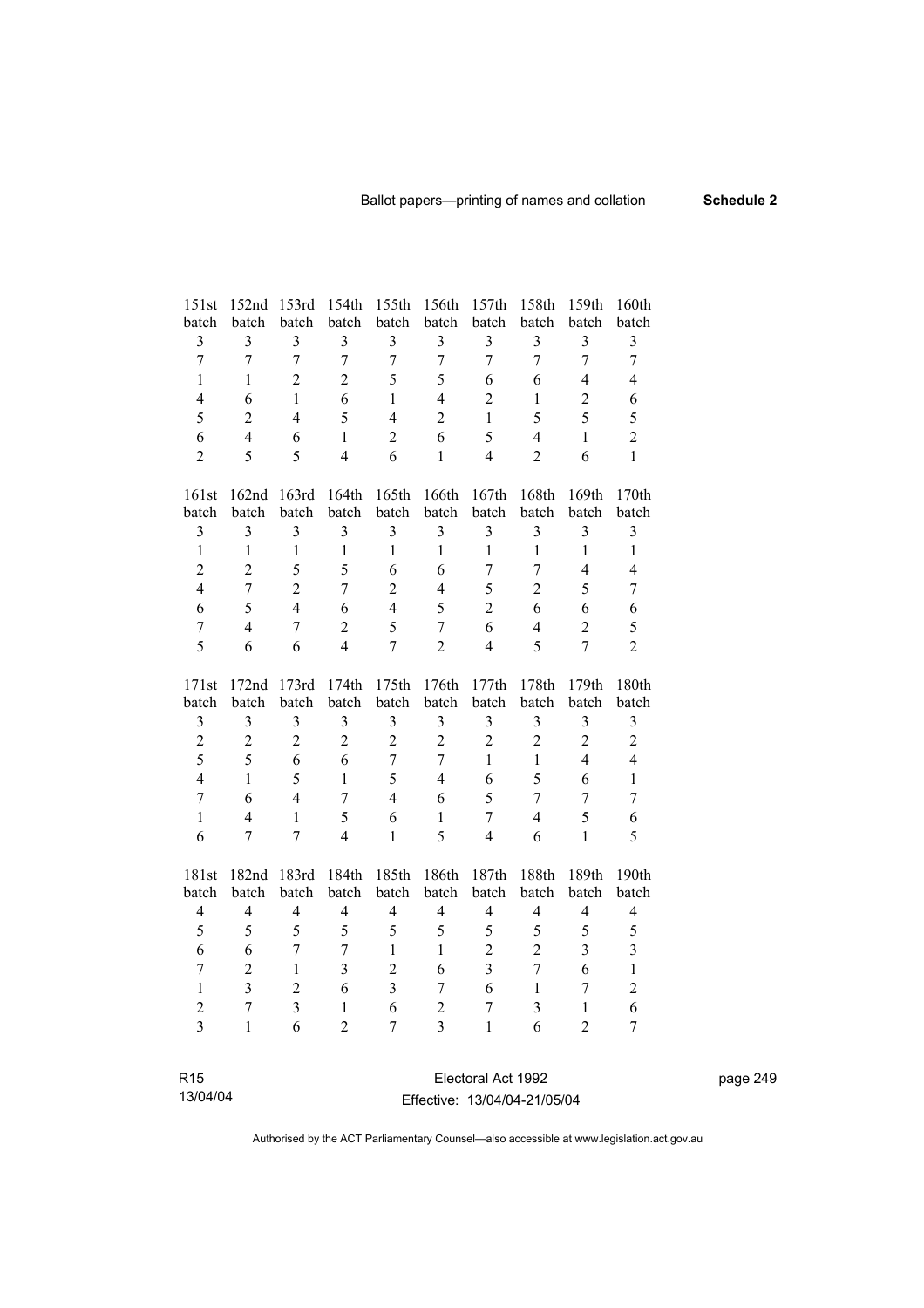| 191st                   | 192nd          | 193rd                   | 194th                   | 195th          | 196th                   | 197th                   | 198th          | 199th            | 200th                   |
|-------------------------|----------------|-------------------------|-------------------------|----------------|-------------------------|-------------------------|----------------|------------------|-------------------------|
| batch                   | batch          | batch                   | batch                   | batch          | batch                   | batch                   | batch          | batch            | batch                   |
| $\overline{4}$          | $\overline{4}$ | $\overline{4}$          | $\overline{4}$          | $\overline{4}$ | $\overline{4}$          | $\overline{4}$          | $\overline{4}$ | $\overline{4}$   | $\overline{4}$          |
| 6                       | 6              | 6                       | 6                       | 6              | 6                       | 6                       | 6              | 6                | 6                       |
| $\tau$                  | 7              | $\mathbf{1}$            | $\mathbf{1}$            | $\overline{c}$ | $\overline{2}$          | $\overline{3}$          | $\overline{3}$ | 5                | 5                       |
| 5                       | $\overline{3}$ | $\overline{7}$          | $\overline{3}$          | $\overline{7}$ | 5                       | $\mathbf{1}$            | $\overline{7}$ | $\mathbf{1}$     | $\overline{\mathbf{3}}$ |
| $\overline{2}$          | $\mathbf{1}$   | 5                       | $\overline{2}$          | 5              | $\mathbf{1}$            | $\tau$                  | $\overline{2}$ | $\overline{2}$   | $\overline{c}$          |
| $\overline{3}$          | 5              | $\overline{\mathbf{3}}$ | $\overline{7}$          | $\mathbf{1}$   | $\overline{\mathbf{3}}$ | $\overline{c}$          | 5              | $\overline{7}$   | $\mathbf{1}$            |
| $\mathbf{1}$            | $\overline{2}$ | $\overline{2}$          | 5                       | $\overline{3}$ | $\overline{7}$          | 5                       | $\mathbf{1}$   | $\overline{3}$   | $\boldsymbol{7}$        |
| 201st                   |                | 202nd 203rd             | 204th                   | 205th          | 206th                   | 207th                   | 208th          | 209th            | 210th                   |
| batch                   | batch          | batch                   | batch                   | batch          | batch                   | batch                   | batch          | batch            | batch                   |
| $\overline{4}$          | $\overline{4}$ | $\overline{4}$          | $\overline{4}$          | $\overline{4}$ | $\overline{4}$          | $\overline{4}$          | $\overline{4}$ | $\overline{4}$   | $\overline{\mathbf{4}}$ |
| $\tau$                  | $\overline{7}$ | $\overline{7}$          | $\overline{7}$          | $\overline{7}$ | $\overline{7}$          | 7                       | $\overline{7}$ | $\overline{7}$   | $\tau$                  |
| $\mathbf{1}$            | $\mathbf{1}$   | $\overline{2}$          | $\overline{2}$          | $\overline{3}$ | 3                       | 6                       | 6              | 5                | 5                       |
| 5                       | 6              | $\mathbf{1}$            | 6                       | $\mathbf{1}$   | 5                       | $\overline{2}$          | $\mathbf{1}$   | $\overline{2}$   | 6                       |
| $\overline{3}$          | $\overline{2}$ | 5                       | $\overline{3}$          | 5              | $\overline{2}$          | $\mathbf{1}$            | 3              | $\overline{3}$   | $\overline{\mathbf{3}}$ |
| 6                       | 5              | 6                       | $\mathbf{1}$            | $\overline{2}$ | 6                       | $\overline{\mathbf{3}}$ | 5              | $\mathbf{1}$     | $\overline{c}$          |
| $\overline{2}$          | $\overline{3}$ | $\overline{3}$          | 5                       | 6              | $\mathbf{1}$            | 5                       | $\overline{2}$ | 6                | $\mathbf{1}$            |
|                         |                |                         |                         |                |                         |                         |                |                  |                         |
| 211th                   | 212th          | 213th                   | 214th                   | 215th          | 216th                   | 217th                   | 218th          | 219th            | 220th                   |
| batch                   | batch          | batch                   | batch                   | batch          | batch                   | batch                   | batch          | batch            | batch                   |
| $\overline{4}$          | $\overline{4}$ | $\overline{4}$          | $\overline{4}$          | $\overline{4}$ | $\overline{4}$          | $\overline{4}$          | $\overline{4}$ | $\overline{4}$   | $\overline{4}$          |
| $\mathbf{1}$            | $\mathbf{1}$   | $\mathbf{1}$            | $\mathbf{1}$            | $\mathbf{1}$   | $\mathbf{1}$            | $\mathbf{1}$            | $\mathbf{1}$   | $\mathbf{1}$     | $\mathbf{1}$            |
| $\overline{c}$          | $\overline{2}$ | $\overline{3}$          | $\overline{3}$          | 6              | 6                       | $\overline{7}$          | $\overline{7}$ | 5                | 5                       |
| 5                       | $\overline{7}$ | $\overline{c}$          | $\overline{7}$          | $\overline{c}$ | 5                       | $\overline{3}$          | $\overline{2}$ | $\overline{3}$   | $\overline{7}$          |
| 6                       | $\overline{3}$ | 5                       | 6                       | 5              | $\overline{3}$          | $\overline{c}$          | 6              | 6                | 6                       |
| $\boldsymbol{7}$        | 5              | $\overline{7}$          | $\overline{2}$          | $\overline{3}$ | $\overline{7}$          | 6                       | 5              | $\overline{2}$   | 3                       |
| $\overline{3}$          | 6              | 6                       | 5                       | $\overline{7}$ | $\overline{2}$          | 5                       | $\overline{3}$ | $\overline{7}$   | $\overline{2}$          |
|                         | 222nd          |                         |                         |                |                         |                         | 228th          | 229th            | 230th                   |
| 221st<br>batch          | batch          | 223rd<br>batch          | 224th<br>batch          | 225th<br>batch | 226th<br>batch          | 227th<br>batch          | batch          | batch            | batch                   |
| $\overline{4}$          | $\overline{4}$ | $\overline{4}$          | $\overline{4}$          | $\overline{4}$ | $\overline{4}$          | $\overline{4}$          | $\overline{4}$ | $\overline{4}$   | $\overline{4}$          |
| $\overline{c}$          | $\overline{2}$ | $\overline{2}$          | $\overline{2}$          | $\overline{2}$ | $\overline{2}$          | $\overline{c}$          | $\overline{2}$ | $\overline{2}$   | $\overline{c}$          |
| $\overline{\mathbf{3}}$ | $\overline{3}$ | 6                       | 6                       | $\overline{7}$ | $\overline{7}$          | $\mathbf{1}$            | $\mathbf{1}$   | 5                | 5                       |
| 5                       | $\mathbf{1}$   | $\overline{3}$          | $\mathbf{1}$            | $\overline{3}$ | 5                       | 6                       | 3              | 6                | $\mathbf{1}$            |
| $\overline{7}$          | 6              | 5                       | $\overline{7}$          | 5              | 6                       | $\mathfrak{Z}$          | $\overline{7}$ | $\boldsymbol{7}$ | $\boldsymbol{7}$        |
| $\mathbf{1}$            | 5              | $\mathbf{1}$            | $\overline{\mathbf{3}}$ | 6              | $\mathbf{1}$            | $\overline{7}$          | 5              | 3                | 6                       |
| 6                       | $\overline{7}$ | $\overline{7}$          | 5                       | $\mathbf{1}$   | $\overline{3}$          | 5                       | 6              | $\mathbf{1}$     | $\overline{\mathbf{3}}$ |

page 250 **Electoral Act 1992** Effective: 13/04/04-21/05/04

R15 13/04/04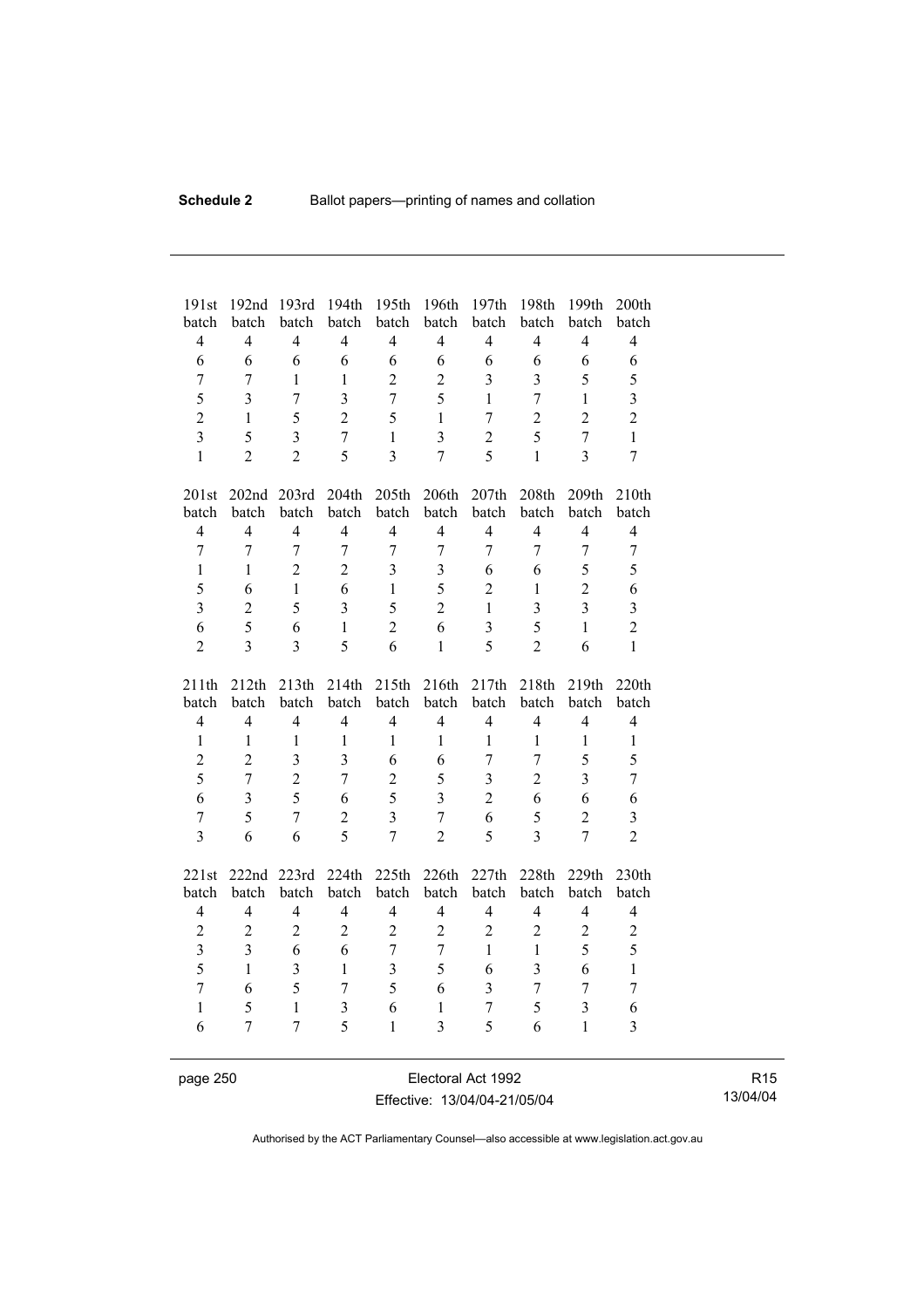| 231st                   | 232nd                   | 233rd                   | 234th                   | 235th                   | 236th<br>batch | 237th                   | 238th                   | 239th                   | 240th                   |
|-------------------------|-------------------------|-------------------------|-------------------------|-------------------------|----------------|-------------------------|-------------------------|-------------------------|-------------------------|
| batch<br>$\overline{4}$ | batch<br>$\overline{4}$ | batch<br>$\overline{4}$ | batch<br>$\overline{4}$ | batch<br>$\overline{4}$ | $\overline{4}$ | batch<br>$\overline{4}$ | batch<br>$\overline{4}$ | batch<br>$\overline{4}$ | batch<br>$\overline{4}$ |
| $\overline{\mathbf{3}}$ | 3                       | $\overline{3}$          | $\overline{\mathbf{3}}$ | $\overline{3}$          | 3              | $\overline{3}$          | $\overline{3}$          | $\overline{\mathbf{3}}$ |                         |
|                         |                         |                         |                         |                         |                |                         |                         |                         | $\overline{\mathbf{3}}$ |
| 6                       | 6                       | 7                       | $\overline{7}$          | 1                       | $\mathbf{1}$   | $\overline{2}$          | $\overline{2}$          | 5                       | 5                       |
| 5                       | $\overline{2}$          | 6                       | $\overline{2}$          | 6                       | 5              | $\overline{7}$          | 6                       | $\overline{7}$          | $\overline{c}$          |
| $\mathbf{1}$            | $\overline{7}$          | 5                       | $\mathbf{1}$            | 5                       | $\overline{7}$ | 6                       | $\mathbf{1}$            | $\mathbf{1}$            | $\mathbf{1}$            |
| $\overline{2}$          | 5                       | $\overline{2}$          | 6                       | $\overline{7}$          | $\overline{2}$ | $\mathbf{1}$            | 5                       | 6                       | $\overline{7}$          |
| $\overline{7}$          | $\mathbf{1}$            | $\mathbf{1}$            | 5                       | $\overline{2}$          | 6              | 5                       | $\overline{7}$          | $\overline{2}$          | 6                       |
| 241st                   | 242nd                   | 243rd                   | 244th                   | 245th                   | 246th          | 247th                   | 248th                   | 249th                   | 250th                   |
| batch                   | batch                   | batch                   | batch                   | batch                   | batch          | batch                   | batch                   | batch                   | batch                   |
| 5                       | 5                       | 5                       | 5                       | 5                       | 5              | 5                       | 5                       | 5                       | 5                       |
| 6                       | 6                       | 6                       | 6                       | 6                       | 6              | 6                       | 6                       | 6                       | 6                       |
| $\overline{7}$          | $\overline{7}$          | $\mathbf{1}$            | 1                       | $\overline{2}$          | $\overline{2}$ | $\overline{3}$          | $\overline{3}$          | $\overline{4}$          | $\overline{4}$          |
| $\mathbf{1}$            | $\overline{3}$          | $\overline{2}$          | $\overline{4}$          | $\overline{3}$          | $\overline{7}$ | $\overline{4}$          | $\mathbf{1}$            | $\overline{7}$          | $\overline{2}$          |
| $\overline{2}$          | $\overline{4}$          | $\overline{3}$          | $\overline{7}$          | $\overline{4}$          | $\mathbf{1}$   | $\overline{7}$          | $\overline{2}$          | $\mathbf{1}$            | $\overline{\mathbf{3}}$ |
| $\overline{\mathbf{3}}$ | $\mathbf{1}$            | $\overline{4}$          | $\overline{2}$          | $\overline{7}$          | $\overline{3}$ | $\mathbf{1}$            | $\overline{4}$          | $\overline{2}$          | $\overline{7}$          |
| $\overline{4}$          | $\overline{2}$          | 7                       | $\overline{3}$          | $\mathbf{1}$            | $\overline{4}$ | $\overline{2}$          | $\overline{7}$          | $\overline{3}$          | $\mathbf{1}$            |
| 251st                   | 252nd                   | 253rd                   | 254th                   | 255th                   | 256th          | 257th                   | 258th                   | 259th                   | 260th                   |
| batch                   | batch                   | batch                   | batch                   | batch                   | batch          | batch                   | batch                   | batch                   | batch                   |
| 5                       | 5                       | 5                       | 5                       | 5                       | 5              | 5                       | 5                       | 5                       | 5                       |
| $\overline{7}$          | $\overline{7}$          | $\boldsymbol{7}$        | $\overline{7}$          | $\overline{7}$          | $\overline{7}$ | $\overline{7}$          | $\overline{7}$          | $\overline{7}$          | $\overline{7}$          |
| $\mathbf{1}$            | 1                       | $\overline{2}$          | $\overline{c}$          | 3                       | $\overline{3}$ | $\overline{4}$          | $\overline{4}$          | 6                       | 6                       |
| 6                       | $\overline{4}$          | $\mathbf{1}$            | $\overline{4}$          | $\mathbf{1}$            | 6              | $\overline{2}$          | $\mathbf{1}$            | $\overline{2}$          | $\overline{4}$          |
| $\overline{\mathbf{3}}$ | $\overline{2}$          | 6                       | $\overline{\mathbf{3}}$ | 6                       | $\overline{2}$ | $\mathbf{1}$            | $\overline{3}$          | 3                       | $\overline{\mathbf{3}}$ |
| $\overline{4}$          | 6                       | $\overline{4}$          | $\mathbf{1}$            | $\overline{2}$          | $\overline{4}$ | $\overline{\mathbf{3}}$ | 6                       | $\mathbf{1}$            | $\overline{c}$          |
| $\overline{2}$          | $\overline{3}$          | $\overline{3}$          | 6                       | $\overline{4}$          | $\mathbf{1}$   | 6                       | $\overline{2}$          | $\overline{4}$          | $\mathbf{1}$            |
| 261st                   | 262nd                   | 263rd                   | 264th                   | 265th                   | 266th          | 267th                   | 268th                   | 269th                   | 270th                   |
| batch                   | batch                   | batch                   | batch                   | batch                   | batch          | batch                   | batch                   | batch                   | batch                   |
| 5                       | 5                       | 5                       | 5                       | 5                       | 5              | 5                       | 5                       | 5                       | 5                       |
| $\mathbf{1}$            | 1                       | $\mathbf{1}$            | $\mathbf{1}$            | $\mathbf{1}$            | $\mathbf{1}$   | $\mathbf{1}$            | $\mathbf{1}$            | $\mathbf{1}$            | $\mathbf{1}$            |
| $\overline{2}$          | $\overline{2}$          | $\overline{\mathbf{3}}$ | $\overline{\mathbf{3}}$ | $\overline{4}$          | $\overline{4}$ | $\overline{7}$          | $\overline{7}$          | 6                       | 6                       |
| 6                       | $\overline{7}$          | $\overline{2}$          | $\overline{7}$          | $\overline{2}$          | 6              | $\overline{\mathbf{3}}$ | $\overline{2}$          | $\overline{3}$          | $\overline{7}$          |
| $\overline{4}$          | 3                       | 6                       | $\overline{4}$          | 6                       | 3              | $\overline{2}$          | $\overline{4}$          | $\overline{4}$          | $\overline{4}$          |
| $\overline{7}$          | 6                       | $\boldsymbol{7}$        | $\overline{c}$          | $\overline{3}$          | $\overline{7}$ | $\overline{4}$          | 6                       | $\overline{2}$          | 3                       |
| $\overline{3}$          | 4                       | 4                       | 6                       | $\overline{7}$          | $\overline{2}$ | 6                       | $\overline{3}$          | $\overline{7}$          | $\overline{2}$          |
|                         |                         |                         |                         |                         |                |                         |                         |                         |                         |
| R <sub>15</sub>         |                         |                         |                         |                         |                | Electoral Act 1992      |                         |                         |                         |

|  |  | 13/04/04 |  |
|--|--|----------|--|
|--|--|----------|--|

Electoral Act 1992 Effective: 13/04/04-21/05/04 page 251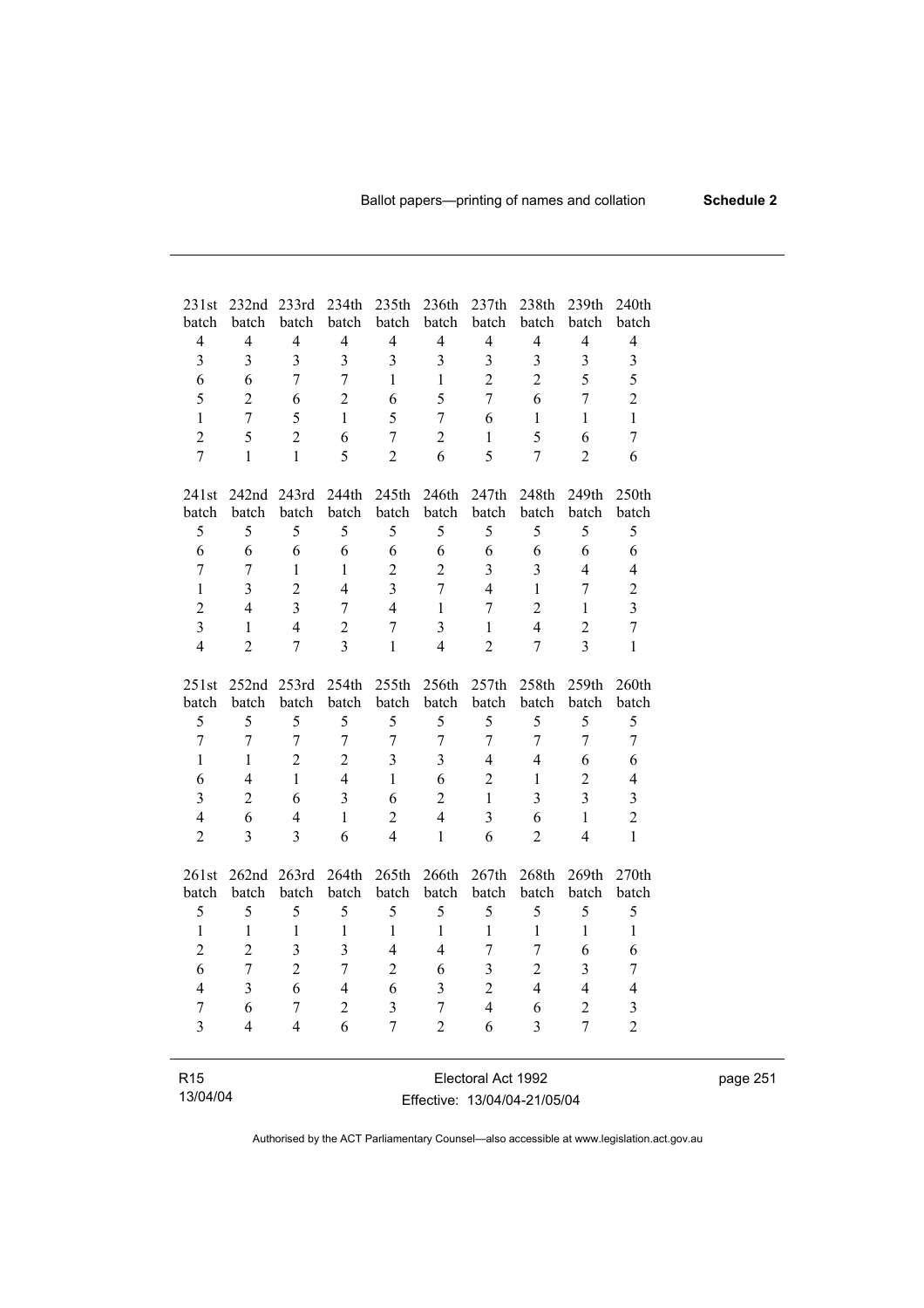| 271st                   | 272nd                            | 273rd             | 274th               | 275th                          | 276th                   | 277th                            | 278th                   | 279th                                     | 280th                   |
|-------------------------|----------------------------------|-------------------|---------------------|--------------------------------|-------------------------|----------------------------------|-------------------------|-------------------------------------------|-------------------------|
| batch                   | batch                            | batch             | batch               | batch                          | batch                   | batch                            | batch                   | batch                                     | batch                   |
| 5                       | 5                                | 5                 | 5                   | 5                              | 5                       | 5                                | 5                       | 5                                         | 5                       |
| $\overline{2}$          | $\mathbf{2}$                     | $\overline{c}$    | $\overline{2}$      | $\overline{2}$                 | $\overline{2}$          | $\overline{2}$                   | $\overline{2}$          | $\overline{2}$                            | $\overline{2}$          |
| $\overline{3}$          | $\overline{3}$                   | $\overline{4}$    | $\overline{4}$      | $\overline{7}$                 | $\overline{7}$          | $\mathbf{1}$                     | $\mathbf{1}$            | 6                                         | 6                       |
| 6                       | 1                                | $\overline{3}$    | $\mathbf{1}$        | $\overline{3}$                 | 6                       | $\overline{4}$                   | $\overline{3}$          | $\overline{4}$                            | $\mathbf{1}$            |
| $\overline{7}$          | $\overline{4}$                   | 6                 | $\overline{7}$      | 6                              | $\overline{4}$          | 3                                | $\overline{7}$          | $\overline{7}$                            | $\tau$                  |
| $\mathbf{1}$            | 6                                | $\mathbf{1}$      | $\overline{3}$      | $\overline{4}$                 | 1                       | $\overline{7}$                   | 6                       | $\overline{3}$                            | $\overline{4}$          |
| $\overline{4}$          | 7                                | $\overline{7}$    | 6                   | $\mathbf{1}$                   | 3                       | 6                                | $\overline{4}$          | $\mathbf{1}$                              | 3                       |
|                         |                                  |                   |                     |                                |                         |                                  |                         |                                           |                         |
| 281st                   |                                  | 282nd 283rd       | 284th<br>batch      | 285th                          | 286th                   | 287th<br>batch                   | 288th<br>batch          | 289th                                     | 290th                   |
| batch                   | batch<br>5                       | batch             | 5                   | batch                          | batch<br>5              | 5                                | 5                       | batch<br>5                                | batch                   |
| 5                       |                                  | 5                 |                     | 5                              |                         |                                  |                         |                                           | 5                       |
| $\overline{\mathbf{3}}$ | $\overline{3}$                   | 3                 | 3                   | $\overline{3}$                 | 3                       | 3                                | $\mathfrak{Z}$          | $\overline{3}$                            | $\mathfrak{Z}$          |
| $\overline{4}$          | $\overline{4}$                   | $\overline{7}$    | $\overline{7}$      | $\mathbf{1}$                   | $\mathbf{1}$            | $\overline{2}$                   | $\overline{2}$          | 6                                         | 6                       |
| 6                       | $\overline{2}$                   | $\overline{4}$    | $\overline{2}$      | $\overline{4}$                 | 6                       | $\overline{7}$                   | $\overline{4}$          | $\overline{7}$                            | $\overline{c}$          |
| $\mathbf{1}$            | 7                                | 6                 | $\mathbf{1}$        | 6                              | $\overline{7}$          | $\overline{4}$                   | $\mathbf{1}$            | $\mathbf{1}$                              | $\mathbf{1}$            |
| $\overline{2}$          | 6                                | $\overline{2}$    | $\overline{4}$      | $\overline{7}$                 | $\overline{c}$          | $\mathbf{1}$                     | 6                       | $\overline{4}$                            | $\overline{7}$          |
| $\overline{7}$          | $\mathbf{1}$                     | $\mathbf{1}$      | 6                   | $\overline{2}$                 | $\overline{4}$          | 6                                | $\overline{7}$          | $\overline{2}$                            | 4                       |
|                         |                                  |                   |                     |                                |                         |                                  |                         |                                           |                         |
| 291st                   | 292 <sub>nd</sub>                | 293rd             | 294th               | 295 <sup>th</sup>              | 296th                   | 297th                            | 298th                   | 299th                                     | 300th                   |
| batch                   | batch                            | batch             | batch               | batch                          | batch                   | batch                            | batch                   | batch                                     | batch                   |
| 5                       | 5                                | 5                 | 5                   | 5                              | 5                       | 5                                | 5                       | 5                                         | 5                       |
| $\overline{4}$          | $\overline{4}$                   | $\overline{4}$    | $\overline{4}$      | $\overline{4}$                 | $\overline{4}$          | $\overline{4}$                   | $\overline{4}$          | $\overline{4}$                            | $\overline{4}$          |
| $\overline{7}$          | 7                                | $\mathbf{1}$      | $\mathbf{1}$        | $\overline{2}$                 | $\overline{2}$          | $\overline{\mathbf{3}}$          | 3                       | 6                                         | 6                       |
| 6                       | $\overline{3}$                   | $\overline{7}$    | $\overline{3}$      | $\overline{7}$                 | 6                       | $\mathbf{1}$                     | $\overline{7}$          | $\mathbf{1}$                              | $\overline{\mathbf{3}}$ |
| $\overline{2}$          | $\mathbf{1}$                     | 6                 | $\overline{2}$      | 6                              | $\mathbf{1}$            | $\overline{7}$                   | $\overline{2}$          | $\overline{2}$                            | $\overline{2}$          |
| $\overline{\mathbf{3}}$ | 6                                | 3                 | $\overline{7}$      | $\mathbf{1}$                   | $\overline{\mathbf{3}}$ | $\overline{2}$                   | 6                       | $\overline{7}$                            | $\mathbf{1}$            |
| $\mathbf{1}$            | $\overline{2}$                   | $\overline{2}$    | 6                   | $\overline{3}$                 | $\overline{7}$          | 6                                | $\mathbf{1}$            | $\overline{3}$                            | $\overline{7}$          |
|                         |                                  |                   |                     |                                |                         |                                  |                         |                                           |                         |
| 301st                   | 302nd 303rd                      |                   | 304th               | 305th                          | 306th                   | 307th                            | 308th                   | 309th                                     | 310th                   |
| batch                   | batch                            | batch             | batch               | batch                          | batch                   | batch                            | batch                   | batch                                     | batch                   |
| 6                       | 6                                | 6                 | 6                   | 6                              | 6                       | 6                                | 6                       | 6                                         | 6                       |
| $\tau$                  | $\tau$                           | $\tau$            | $\tau$              | $\tau$                         | $\overline{7}$          | $\boldsymbol{7}$                 | $\overline{7}$          | $\boldsymbol{7}$                          | $\boldsymbol{7}$        |
| $\mathbf{1}$            | $\mathbf{1}$                     | $\overline{2}$    | $\overline{2}$      | $\overline{3}$                 | $\overline{\mathbf{3}}$ | $\overline{4}$                   | $\overline{4}$          | 5                                         | 5                       |
| $\overline{2}$          | $\overline{4}$                   | $\overline{3}$    | 5                   | $\overline{4}$                 | $\mathbf{1}$            | 5                                | $\overline{2}$          | $\mathbf{1}$                              | $\overline{\mathbf{3}}$ |
| $\overline{\mathbf{3}}$ | 5                                | $\overline{4}$    | $\mathbf{1}$        | 5                              | $\overline{2}$          | $\mathbf{1}$                     | $\overline{\mathbf{3}}$ | $\overline{2}$                            | $\overline{4}$          |
| $\overline{4}$<br>5     | $\overline{c}$<br>$\overline{3}$ | 5<br>$\mathbf{1}$ | 3<br>$\overline{4}$ | $\mathbf{1}$<br>$\overline{2}$ | $\overline{4}$<br>5     | $\overline{c}$<br>$\overline{3}$ | 5<br>$\mathbf{1}$       | $\overline{\mathbf{3}}$<br>$\overline{4}$ | $\,1$<br>$\overline{2}$ |

page 252 Electoral Act 1992 Effective: 13/04/04-21/05/04

R15 13/04/04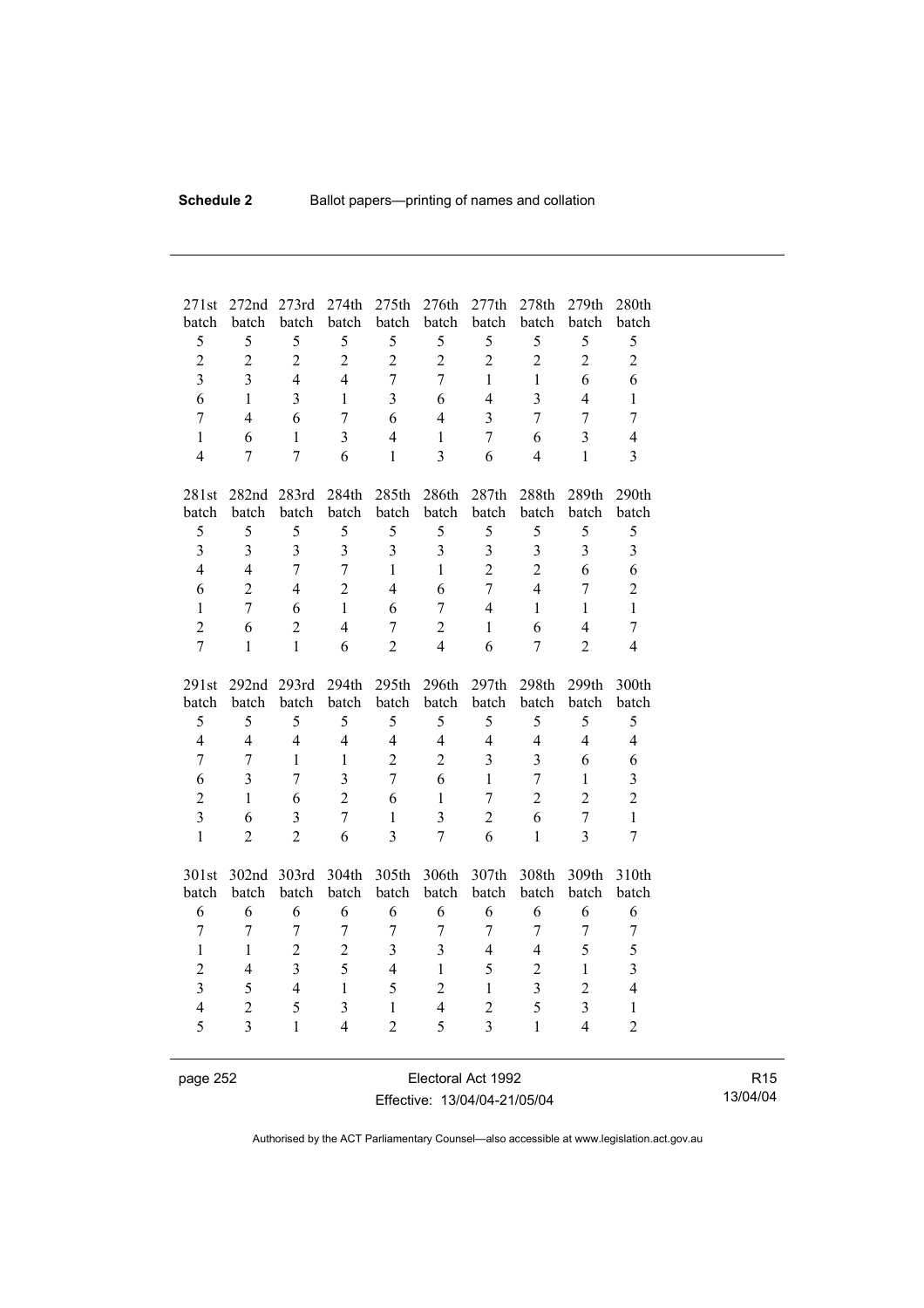| 311th<br>batch          | 312th<br>batch | 313th<br>batch | 314th<br>batch          | 315th<br>batch          | 316th<br>batch          | 317th<br>batch          | 318th<br>batch          | 319th<br>batch | 320th<br>batch          |
|-------------------------|----------------|----------------|-------------------------|-------------------------|-------------------------|-------------------------|-------------------------|----------------|-------------------------|
| 6                       | 6              | 6              | 6                       | 6                       | 6                       | 6                       | 6                       | 6              | 6                       |
| $\mathbf{1}$            | $\mathbf{1}$   | $\mathbf{1}$   | $\mathbf{1}$            | $\mathbf{1}$            | $\mathbf{1}$            | $\mathbf{1}$            | $\mathbf{1}$            | $\mathbf{1}$   | $\mathbf{1}$            |
| $\overline{2}$          | $\overline{2}$ | $\overline{3}$ | $\overline{3}$          | $\overline{4}$          | $\overline{4}$          | 5                       | 5                       | $\overline{7}$ | $\overline{7}$          |
| $\overline{7}$          | 5              | $\overline{2}$ | 5                       | $\overline{2}$          | $\overline{7}$          | $\overline{3}$          | $\overline{2}$          | $\overline{3}$ | 5                       |
| $\overline{4}$          | $\overline{3}$ | $\overline{7}$ | $\overline{4}$          | $\overline{7}$          | 3                       | $\overline{2}$          | $\overline{4}$          | $\overline{4}$ | $\overline{4}$          |
| 5                       | $\overline{7}$ | 5              | $\overline{2}$          | $\overline{\mathbf{3}}$ | 5                       | $\overline{4}$          | $\overline{7}$          | $\overline{c}$ | $\overline{\mathbf{3}}$ |
| $\overline{\mathbf{3}}$ | $\overline{4}$ | $\overline{4}$ | $\overline{7}$          | 5                       | $\overline{2}$          | $\overline{7}$          | $\overline{3}$          | 5              | $\overline{2}$          |
|                         |                |                |                         |                         |                         |                         |                         |                |                         |
| 321st                   | 322nd          | 323rd          | 324th                   | 325th                   | 326th                   | 327th                   | 328th                   | 329th          | 330th                   |
| batch                   | batch          | batch          | batch                   | batch                   | batch                   | batch                   | batch                   | batch          | batch                   |
| 6                       | 6              | 6              | 6                       | 6                       | 6                       | 6                       | 6                       | 6              | 6                       |
| $\overline{c}$          | $\overline{2}$ | $\overline{c}$ | $\overline{2}$          | $\overline{c}$          | $\overline{2}$          | $\overline{2}$          | $\overline{2}$          | $\overline{2}$ | $\overline{2}$          |
| 3                       | $\overline{3}$ | $\overline{4}$ | $\overline{4}$          | 5                       | 5                       | $\mathbf{1}$            | $\mathbf{1}$            | $\overline{7}$ | $\overline{7}$          |
| $\overline{7}$          | $\mathbf{1}$   | 3              | $\mathbf{1}$            | $\overline{3}$          | $\overline{7}$          | $\overline{4}$          | $\overline{\mathbf{3}}$ | $\overline{4}$ | $\mathbf{1}$            |
| 5                       | $\overline{4}$ | $\overline{7}$ | 5                       | $\overline{7}$          | $\overline{4}$          | $\overline{\mathbf{3}}$ | 5                       | 5              | 5                       |
| $\mathbf{1}$            | $\overline{7}$ | $\mathbf{1}$   | $\overline{3}$          | $\overline{4}$          | $\mathbf{1}$            | 5                       | $\overline{7}$          | $\overline{3}$ | $\overline{4}$          |
| $\overline{4}$          | 5              | 5              | $\overline{7}$          | $\mathbf{1}$            | $\overline{3}$          | $\overline{7}$          | $\overline{4}$          | $\mathbf{1}$   | $\overline{3}$          |
|                         |                |                |                         |                         |                         |                         |                         |                |                         |
| 331st                   | 332nd          | 333rd          | 334th                   | 335th                   | 336th                   | 337th                   | 338th                   | 339th          | 340th                   |
| batch                   | batch          | batch          | batch                   | batch                   | batch                   | batch                   | batch                   | batch          | batch                   |
| 6                       | 6              | 6              | 6                       | 6                       | 6                       | 6                       | 6                       | 6              | 6                       |
| $\overline{\mathbf{3}}$ | $\overline{3}$ | $\overline{3}$ | $\overline{\mathbf{3}}$ | $\overline{\mathbf{3}}$ | $\overline{3}$          | 3                       | 3                       | $\overline{3}$ | 3                       |
| $\overline{4}$          | $\overline{4}$ | 5              | 5                       | $\mathbf{1}$            | $\mathbf{1}$            | $\overline{2}$          | $\overline{2}$          | $\overline{7}$ | $\overline{7}$          |
| $\overline{7}$          | $\overline{2}$ | $\overline{4}$ | $\overline{2}$          | $\overline{4}$          | $\overline{7}$          | 5                       | $\overline{4}$          | 5              | $\overline{2}$          |
| $\mathbf{1}$            | 5              | $\overline{7}$ | $\mathbf{1}$            | $\overline{7}$          | 5                       | $\overline{4}$          | $\mathbf{1}$            | $\mathbf{1}$   | $\mathbf{1}$            |
| $\overline{c}$          | 7              | $\overline{2}$ | $\overline{4}$          | 5                       | $\overline{2}$          | $\mathbf{1}$            | 7                       | $\overline{4}$ | 5                       |
| 5                       | $\mathbf{1}$   | $\mathbf{1}$   | $\overline{7}$          | $\overline{2}$          | $\overline{4}$          | $\overline{7}$          | $\overline{5}$          | $\overline{2}$ | $\overline{4}$          |
| 341st                   | 342nd          | 343rd          | 344th                   | 345th                   | 346th                   | 347th                   | 348th                   | 349th          | 350th                   |
| batch                   | batch          | batch          | batch                   | batch                   | batch                   | batch                   | batch                   | batch          | batch                   |
| 6                       | 6              | 6              | 6                       | 6                       | 6                       | 6                       | 6                       | 6              | 6                       |
| $\overline{4}$          | 4              | $\overline{4}$ | $\overline{4}$          | $\overline{4}$          | $\overline{4}$          | $\overline{4}$          | $\overline{4}$          | $\overline{4}$ | $\overline{4}$          |
| 5                       | 5              | $\mathbf{1}$   | $\mathbf 1$             | $\overline{2}$          | $\overline{2}$          | $\overline{3}$          | $\mathfrak{Z}$          | $\overline{7}$ | $\sqrt{ }$              |
| $\overline{7}$          | $\overline{3}$ | 5              | $\overline{\mathbf{3}}$ | 5                       | $\overline{7}$          | $\mathbf{1}$            | 5                       | $\mathbf{1}$   | $\overline{\mathbf{3}}$ |
| $\overline{c}$          | $\mathbf{1}$   | 7              | $\overline{2}$          | $\overline{7}$          | $\mathbf{1}$            | 5                       | $\overline{c}$          | $\overline{2}$ | $\overline{c}$          |
| $\overline{\mathbf{3}}$ | $\overline{7}$ | $\overline{3}$ | 5                       | $\mathbf{1}$            | $\overline{\mathbf{3}}$ | $\overline{2}$          | $\overline{7}$          | 5              | $\,1$                   |
| $\mathbf{1}$            | $\overline{2}$ | $\overline{2}$ | $\overline{7}$          | $\overline{3}$          | 5                       | $\overline{7}$          | $\mathbf{1}$            | $\overline{3}$ | 5                       |
|                         |                |                |                         |                         |                         |                         |                         |                |                         |
| R <sub>15</sub>         |                |                |                         |                         |                         | Electoral Act 1992      |                         |                |                         |

page 253

Authorised by the ACT Parliamentary Counsel—also accessible at www.legislation.act.gov.au

Effective: 13/04/04-21/05/04

13/04/04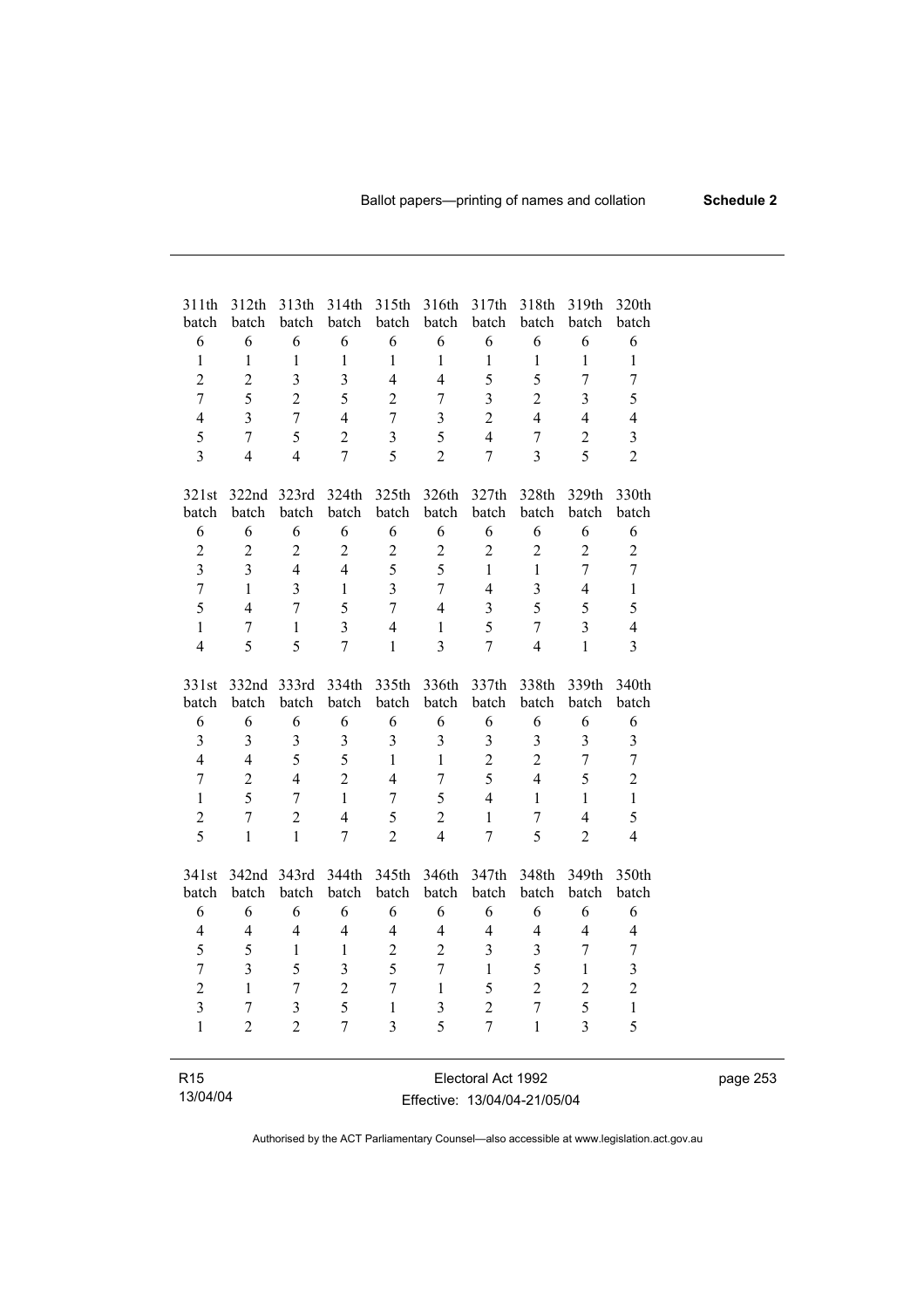| 351st<br>batch   | 352nd<br>batch | 353rd<br>batch          | 354th<br>batch | 355th<br>batch   | 356th<br>batch   | 357th<br>batch          | 358th<br>batch | 359th<br>batch | 360th<br>batch          |
|------------------|----------------|-------------------------|----------------|------------------|------------------|-------------------------|----------------|----------------|-------------------------|
| 6                | 6              | 6                       | 6              | 6                | 6                | 6                       | 6              | 6              | 6                       |
| 5                | 5              | 5                       | 5              | 5                | 5                | 5                       | 5              | 5              | 5                       |
| $\mathbf{1}$     | $\mathbf{1}$   | $\overline{2}$          | $\overline{2}$ | $\overline{3}$   | $\overline{3}$   | $\overline{4}$          | $\overline{4}$ | $\overline{7}$ | $\overline{7}$          |
| $\overline{7}$   | $\overline{4}$ | $\mathbf{1}$            | $\overline{4}$ | $\mathbf{1}$     | $\overline{7}$   | $\overline{2}$          | $\mathbf{1}$   | $\overline{2}$ | $\overline{4}$          |
| $\overline{3}$   | $\overline{2}$ | 7                       | 3              | $\overline{7}$   | $\overline{2}$   | $\mathbf{1}$            | 3              | $\overline{3}$ | 3                       |
| $\overline{4}$   | $\overline{7}$ | $\overline{4}$          | $\mathbf{1}$   | $\overline{2}$   | $\overline{4}$   | $\overline{3}$          | $\overline{7}$ | $\mathbf{1}$   | $\overline{2}$          |
| $\overline{2}$   | $\overline{3}$ | $\overline{3}$          | $\overline{7}$ | $\overline{4}$   | $\mathbf{1}$     | $\overline{7}$          | $\overline{2}$ | $\overline{4}$ | $\mathbf{1}$            |
|                  |                |                         |                |                  |                  |                         |                |                |                         |
| 361st            |                | 362nd 363rd             | 364th          | 365th            | 366th            | 367th                   | 368th          | 369th          | 370th                   |
| batch            | batch          | batch                   | batch          | batch            | batch            | batch                   | batch          | batch          | batch                   |
| $\overline{7}$   | $\overline{7}$ | $\overline{7}$          | $\overline{7}$ | $\overline{7}$   | $\overline{7}$   | $\overline{7}$          | $\overline{7}$ | $\overline{7}$ | $\overline{7}$          |
| $\mathbf{1}$     | $\mathbf{1}$   | $\mathbf{1}$            | $\mathbf{1}$   | $\mathbf{1}$     | $\mathbf{1}$     | $\mathbf{1}$            | $\mathbf{1}$   | $\mathbf{1}$   | $\mathbf{1}$            |
| $\overline{2}$   | $\overline{2}$ | $\overline{3}$          | 3              | $\overline{4}$   | $\overline{4}$   | 5                       | 5              | 6              | 6                       |
| $\overline{3}$   | 5              | $\overline{4}$          | 6              | 5                | $\overline{2}$   | 6                       | $\overline{3}$ | $\overline{2}$ | 4                       |
| $\overline{4}$   | 6              | 5                       | $\overline{2}$ | 6                | 3                | $\overline{2}$          | $\overline{4}$ | $\overline{3}$ | 5                       |
| 5                | $\overline{3}$ | 6                       | $\overline{4}$ | $\overline{2}$   | 5                | $\overline{3}$          | 6              | $\overline{4}$ | $\overline{c}$          |
| 6                | $\overline{4}$ | $\overline{2}$          | 5              | 3                | 6                | $\overline{4}$          | $\overline{2}$ | 5              | $\overline{3}$          |
|                  |                |                         |                |                  |                  |                         |                |                |                         |
|                  |                |                         |                |                  |                  |                         |                |                |                         |
| 371st            | 372nd          | 373rd                   | 374th          | 375th            | 376th            | 377th                   | 378th          | 379th          | 380th                   |
| batch            | batch          | batch                   | batch          | batch            | batch            | batch                   | batch          | batch          | batch                   |
| $\boldsymbol{7}$ | $\overline{7}$ | $\overline{7}$          | 7              | $\boldsymbol{7}$ | $\boldsymbol{7}$ | $\boldsymbol{7}$        | $\overline{7}$ | $\overline{7}$ | $\overline{7}$          |
| $\boldsymbol{2}$ | $\overline{2}$ | $\overline{c}$          | $\overline{2}$ | $\boldsymbol{2}$ | $\overline{2}$   | $\overline{2}$          | $\overline{2}$ | $\overline{2}$ | $\overline{c}$          |
| $\overline{3}$   | $\overline{3}$ | $\overline{4}$          | $\overline{4}$ | 5                | 5                | 6                       | 6              | $\mathbf{1}$   | $\mathbf{1}$            |
| $\mathbf{1}$     | 6              | $\overline{\mathbf{3}}$ | 6              | $\overline{3}$   | $\mathbf{1}$     | $\overline{4}$          | $\overline{3}$ | $\overline{4}$ | 6                       |
| 5                | $\overline{4}$ | $\mathbf{1}$            | 5              | $\mathbf{1}$     | $\overline{4}$   | $\overline{\mathbf{3}}$ | 5              | 5              | 5                       |
| 6                | $\mathbf{1}$   | 6                       | $\overline{3}$ | $\overline{4}$   | 6                | 5                       | $\mathbf{1}$   | $\overline{3}$ | $\overline{4}$          |
| $\overline{4}$   | 5              | 5                       | $\mathbf{1}$   | 6                | $\overline{3}$   | $\mathbf{1}$            | $\overline{4}$ | 6              | $\overline{\mathbf{3}}$ |
|                  |                |                         |                |                  |                  |                         |                |                |                         |
| 381st            | 382nd          | 383rd                   | 384th          | 385th            | 386th            | 387th                   | 388th          | 389th          | 390th                   |
| batch            | batch          | batch                   | batch          | batch            | batch            | batch                   | batch          | batch          | batch                   |
| 7                | 7              | 7                       | $\overline{7}$ | 7                | 7                | $\boldsymbol{7}$        | $\sqrt{ }$     | 7              | 7                       |
| $\overline{3}$   | $\overline{3}$ | $\overline{\mathbf{3}}$ | $\overline{3}$ | $\overline{3}$   | $\overline{3}$   | $\overline{\mathbf{3}}$ | $\overline{3}$ | $\overline{3}$ | $\overline{\mathbf{3}}$ |
| $\overline{4}$   | $\overline{4}$ | 5                       | 5              | 6                | 6                | $\overline{2}$          | $\overline{2}$ | $\mathbf{1}$   | $\mathbf{1}$            |
| $\mathbf{1}$     | $\overline{2}$ | $\overline{4}$          | $\overline{2}$ | $\overline{4}$   | $\mathbf{1}$     | 5                       | $\overline{4}$ | 5              | $\overline{c}$          |
| 6                | 5              | $\mathbf{1}$            | 6              | $\mathbf{1}$     | 5                | $\overline{4}$          | 6              | 6              | 6                       |
| $\overline{c}$   | $\mathbf{1}$   | $\overline{2}$          | $\overline{4}$ | 5                | $\overline{2}$   | 6                       | $\mathbf{1}$   | $\overline{4}$ | 5                       |
| 5                | 6              | 6                       | $\mathbf{1}$   | $\overline{2}$   | $\overline{4}$   | $\mathbf{1}$            | 5              | $\overline{2}$ | $\overline{4}$          |

page 254 Electoral Act 1992 Effective: 13/04/04-21/05/04

R15 13/04/04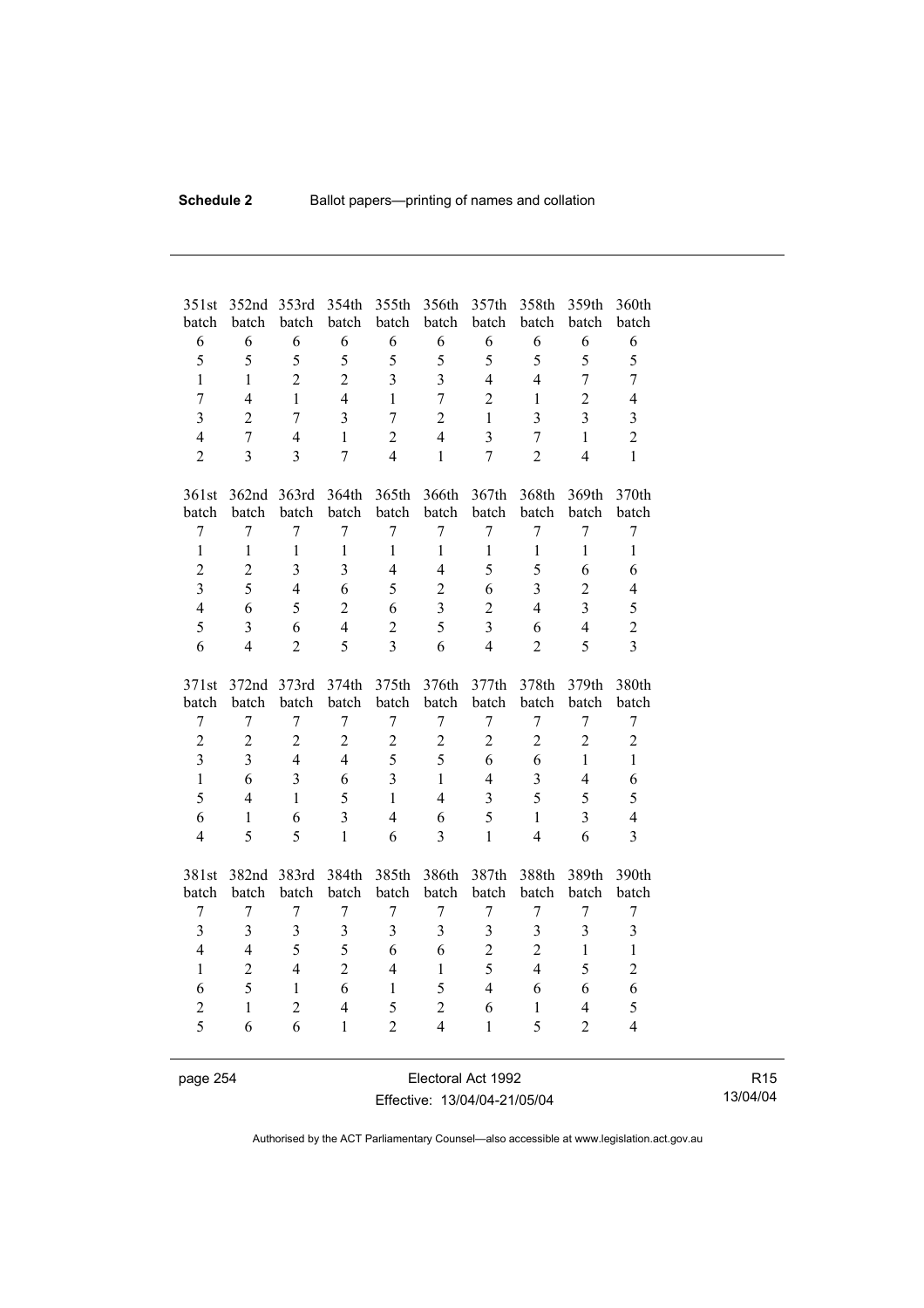| 391st          | 392nd             | 393rd          | 394th          | 395th          | 396th                   | 397th          | 398th             | 399th             | 400th                      |
|----------------|-------------------|----------------|----------------|----------------|-------------------------|----------------|-------------------|-------------------|----------------------------|
| batch          | batch             | batch          | batch          | batch          | batch                   | batch          | batch             | batch             | batch                      |
| 7              | 7                 | 7              | 7              | 7              | 7                       | 7              | 7                 | 7                 | 7                          |
| 4              | 4                 | $\overline{4}$ | $\overline{4}$ | 4              | $\overline{4}$          | $\overline{4}$ | $\overline{4}$    | $\overline{4}$    | 4                          |
| 5              | 5                 | 6              | 6              | $\overline{2}$ | $\overline{2}$          | 3              | 3                 | $\mathbf{1}$      | $\mathbf{1}$               |
| $\mathbf{1}$   | 3                 | 5              | 3              | 5              | $\mathbf{1}$            | 6              | 5                 | 6                 | 3                          |
| $\overline{2}$ | 6                 | $\mathbf{1}$   | $\overline{2}$ | $\mathbf{1}$   | 6                       | 5              | $\overline{2}$    | $\overline{2}$    | $\overline{2}$             |
| 3              | $\mathbf{1}$      | 3              | 5              | 6              | 3                       | 2              | 1                 | 5                 | 6                          |
| 6              | $\overline{2}$    | $\overline{2}$ | $\mathbf{1}$   | 3              | 5                       | $\mathbf{1}$   | 6                 | 3                 | 5                          |
|                |                   |                |                |                |                         |                |                   |                   |                            |
| 401st          | 402 <sub>nd</sub> | 403rd          | 404th          | 405th          | 406th                   | 407th          | 408 <sub>th</sub> | 409 <sub>th</sub> | 410 <sub>th</sub>          |
| batch          | batch             | batch          | batch          | batch          | batch                   | batch          | batch             | batch             | batch                      |
| 7              | 7                 | 7              | 7              | 7              | 7                       | 7              | 7                 | 7                 | 7                          |
| 5              | 5                 | 5              | 5              | 5              | 5                       | 5              | 5                 | 5                 | 5                          |
| 6              | 6                 | $\overline{c}$ | $\overline{2}$ | 3              | $\overline{\mathbf{3}}$ | $\overline{4}$ | 4                 | 1                 | 1                          |
| $\mathbf{1}$   | 4                 | 6              | $\overline{4}$ | 6              | $\mathbf{1}$            | $\overline{2}$ | 6                 | $\overline{2}$    | $\overline{4}$             |
| 3              | $\overline{2}$    | $\mathbf{1}$   | $\overline{3}$ | $\mathbf{1}$   | $\overline{2}$          | 6              | 3                 | $\overline{3}$    | $\mathfrak{Z}$             |
| $\overline{4}$ | $\mathbf{1}$      | 4              | 6              | $\overline{2}$ | $\overline{4}$          | 3              | $\mathbf{1}$      | 6                 | $\overline{2}$             |
| $\overline{2}$ | 3                 | 3              | $\mathbf{1}$   | $\overline{4}$ | 6                       | 1              | $\overline{2}$    | $\overline{4}$    | 6                          |
|                |                   |                |                |                |                         |                |                   |                   |                            |
| 411th<br>batch | 412th<br>batch    | 413th<br>batch | 414th<br>batch | 415th<br>batch | 416th<br>batch          | 417th<br>batch | 418th<br>batch    | 419th<br>batch    | 420 <sub>th</sub><br>batch |
|                |                   | 7              | 7              | 7              | 7                       | 7              | 7                 | 7                 | 7                          |
| 7              | 7                 |                |                |                |                         |                |                   |                   |                            |
| 6              | 6                 | 6              | 6              | 6              | 6                       | 6              | 6                 | 6                 | 6                          |
| $\overline{2}$ | $\overline{c}$    | 3              | 3              | $\overline{4}$ | $\overline{4}$          | 5              | 5                 | 1                 | 1                          |
| $\mathbf{1}$   | 5                 | $\overline{2}$ | 5              | 2              | $\mathbf{1}$            | 3              | $\overline{2}$    | 3                 | 5                          |
| 4              | 3                 | $\mathbf{1}$   | 4              | $\mathbf{1}$   | 3                       | $\overline{2}$ | 4                 | 4                 | 4                          |
| 5              | $\mathbf{1}$      | 5              | $\overline{2}$ | 3              | 5                       | $\overline{4}$ | $\mathbf{1}$      | $\overline{2}$    | 3                          |
| 3              | 4                 | 4              | $\mathbf{1}$   | 5              | $\overline{2}$          | $\mathbf{1}$   | 3                 | 5                 | $\overline{2}$             |

R15 13/04/04

Electoral Act 1992 Effective: 13/04/04-21/05/04 page 255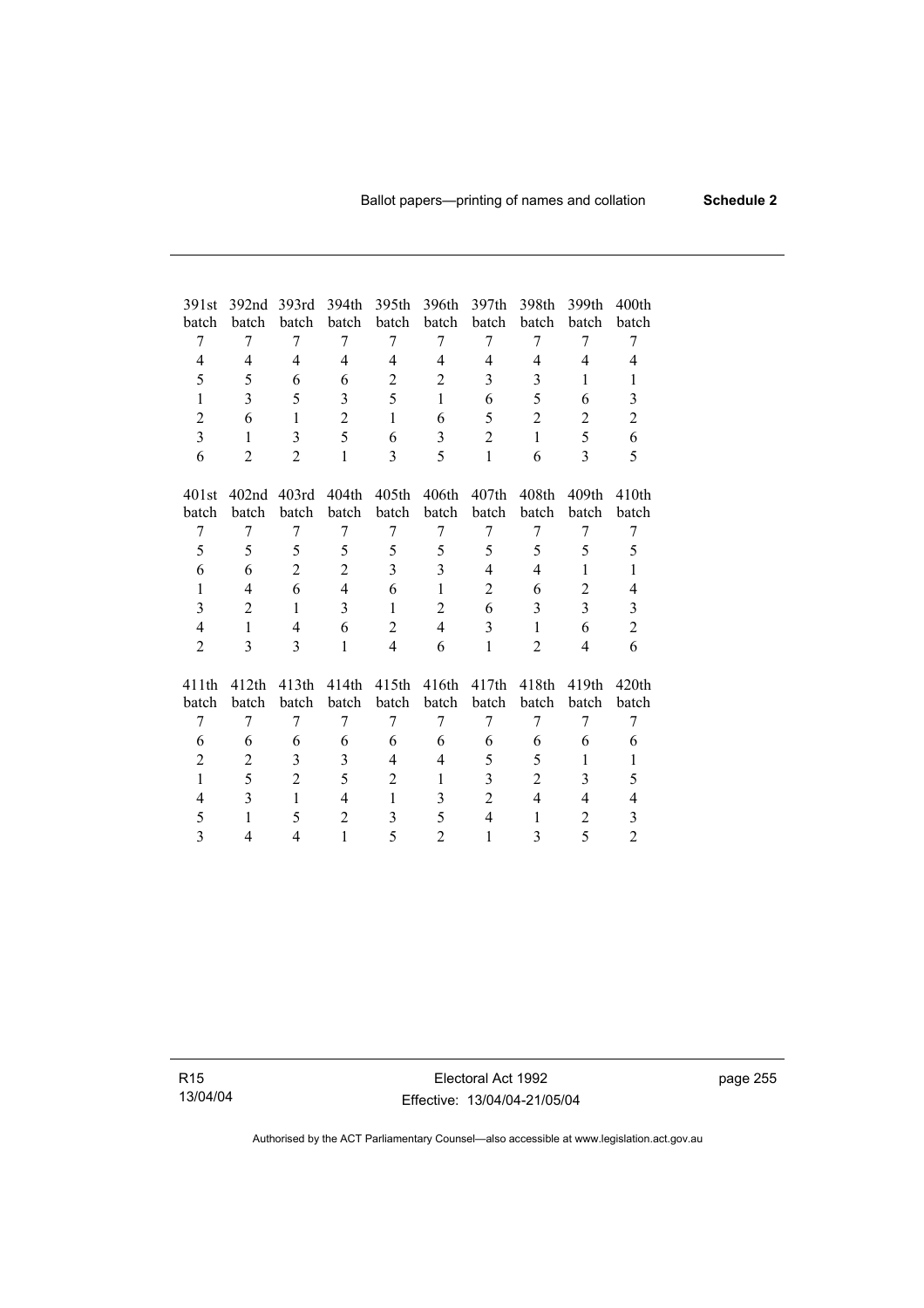# **Schedule 3 Preliminary scrutiny of declaration voting papers**

(see s 179)

1 In this schedule:

*envelope* means an envelope on which appears a declaration , in the form approved under section 340A (Approved forms) for the declaration, made by an elector for the purpose of casting a declaration vote.

- 2 The OIC of a scrutiny centre shall arrange for a preliminary scrutiny at the centre to be conducted in accordance with this schedule.
- 4 An officer shall produce—
	- (a) each set of declaration voting papers at the centre; and
	- (b) each written application for a postal vote to which any of those papers relate;

that has not been dealt with at an earlier preliminary scrutiny.

- 5 An officer shall sort the declaration voting papers to which the preliminary scrutiny relates into the following groups:
	- (a) 1 group containing papers to which clause 6 applies;
	- (b) 1 group containing the remainder.
- 6 (1) In this clause:

### *relevant provision* means—

- (a) for a vote under section 135—section 135 (4); or
- (b) for a vote under section 136A—section 136A (8); or

R15 13/04/04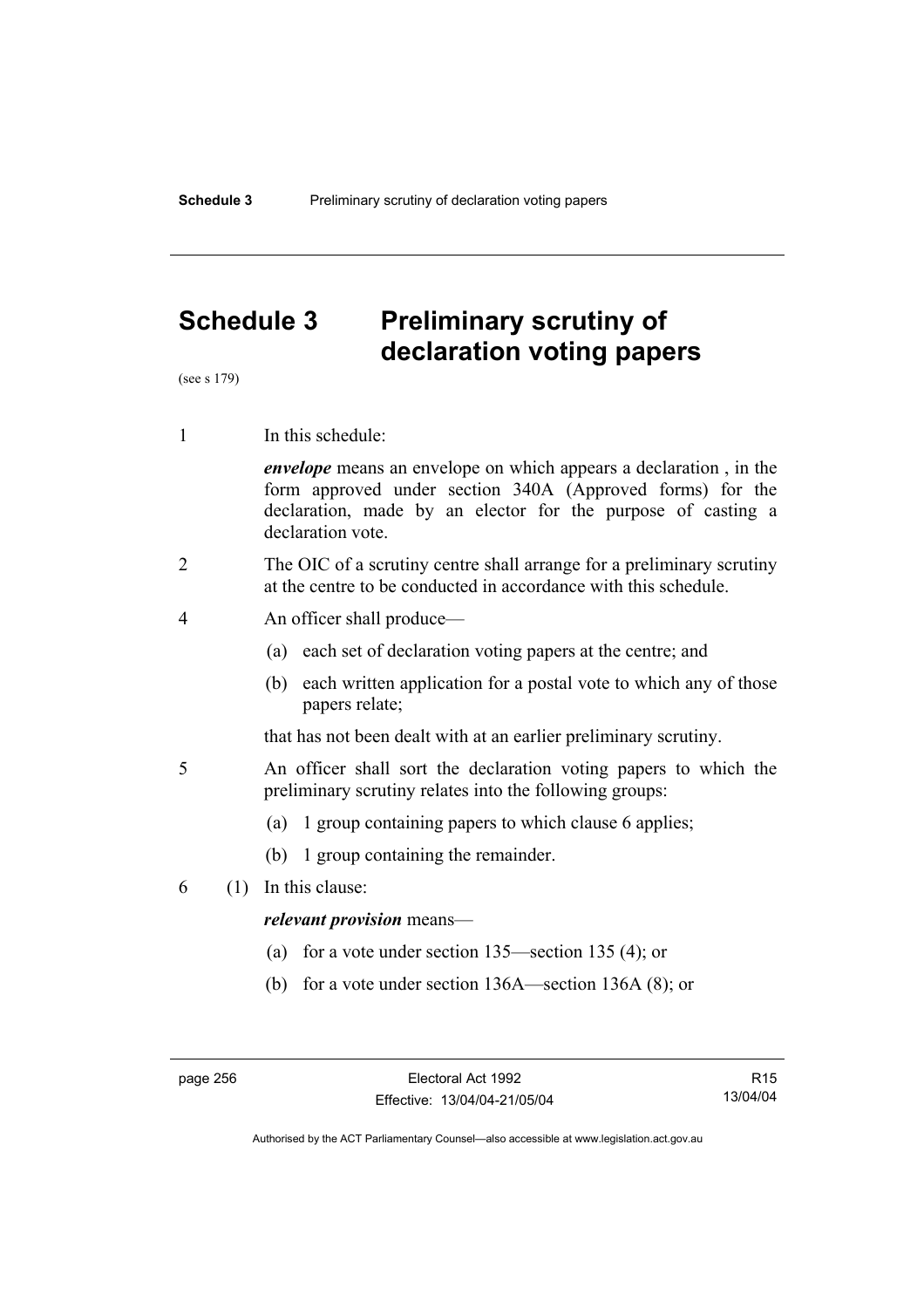- (c) for a vote under section 136B—section 135 (4) as applied by section 136B (18); or
- (d) for a vote under section 136C—section 135 (4) as applied by section 136C (8).
- (2) This clause applies to a set of declaration voting papers if the officer is satisfied that—
	- (a) the signature on the declaration is that of the elector; and
	- (b) the certificate by the witness is in accordance with the relevant provision; and
	- (c) for a postal vote if the papers were posted to the commissioner—the papers were so posted before the close of the poll; and
	- (d) for the vote of an Antarctic elector—the envelope referred to in section 176 (1) (c) is endorsed and signed by an authorised officer in accordance with that paragraph.
- (3) For subclause (2) (b), if an officer referred to in section 135 (4) omits to sign the certificate, the certificate shall nevertheless be taken to be in accordance with the relevant provision, if—
	- (a) the issue of the relevant declaration voting papers was recorded under division 10.3 or 10.4; and
	- (b) the OIC is satisfied the papers were properly issued to the elector.
- 7 An officer shall sort the declaration voting papers to which clause 6 applies into the following groups:
	- (a) 1 group containing envelopes on which appear declarations by electors enrolled for the electorate indicated in the declaration;
	- (b) 1 group containing the remainder.

page 257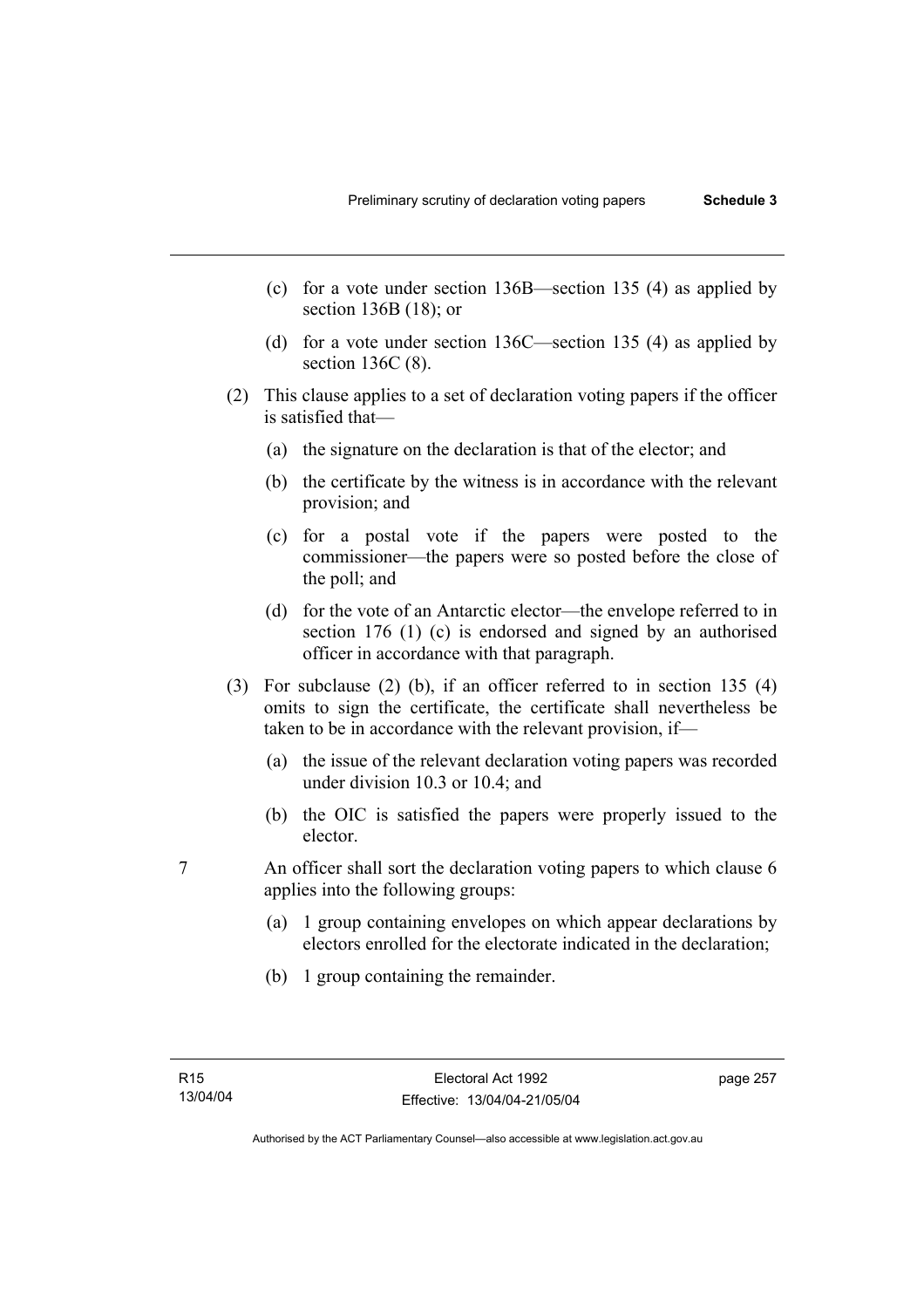- 8 An officer shall sort the remaining declaration voting papers referred to in clause 7 (b) into the following groups: (a) 1 group containing papers to which clause 9 applies; (b) 1 group containing the remainder. 9 This clause applies to a set of declaration voting papers if the OIC is satisfied that— (a) the elector who signed the declaration was, when the roll closed for the election, entitled to be enrolled; and (b) the omission of the elector's name from the roll resulted from an official error. 10 (1) An officer shall withdraw the ballot papers from the envelopes in the groups of declaration voting papers to which clause 7 (a) or 9 applies and, without unfolding or inspecting the ballot papers or allowing any other person to do so, admit them to scrutiny under section 183. (2) If 2 or more sets of papers to which clause 7 (a) or 9 applies are in the name of a particular elector— (a) the OIC shall determine which set shall be dealt with in accordance with subclause (1); and (b) the remaining set shall be set aside. (3) The OIC shall ensure that ballot papers referred to in subclause (1) are kept in a separate sealed ballot box until they are dealt with under section 183. 11 The OIC shall, in accordance with clauses 4 to 10, conduct a further scrutiny of the groups of remaining declaration voting papers to which clause 5 (b) or 8 (b) apply and, if there are any papers to which either paragraph applies after the further scrutiny, the OIC shall— (a) reject them from further scrutiny; and
	-

R15 13/04/04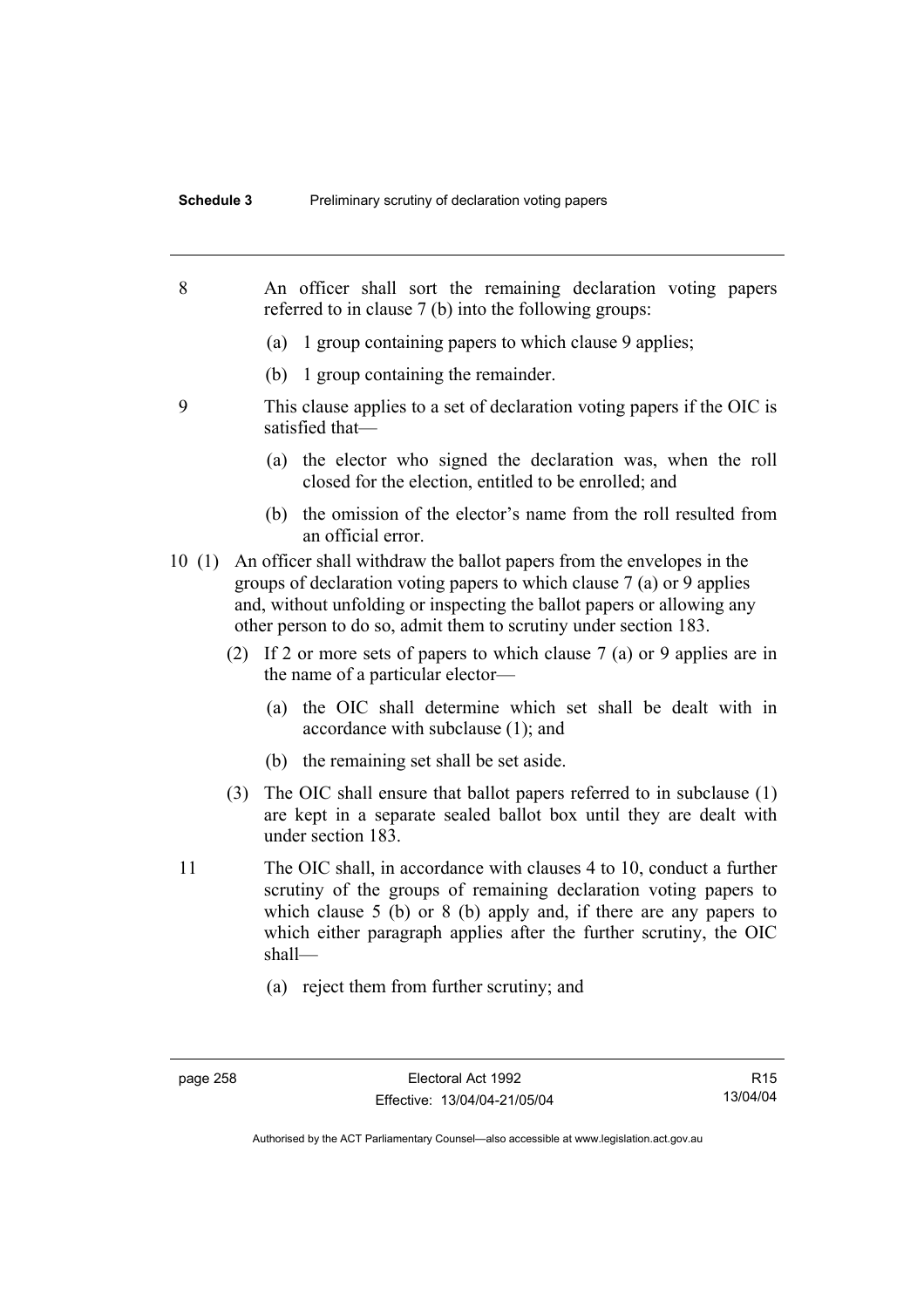(b) seal them, together with any papers to which clause 10 (2) (b) applies, in a parcel endorsed with a description of the contents, the name of the electorate and the date.

page 259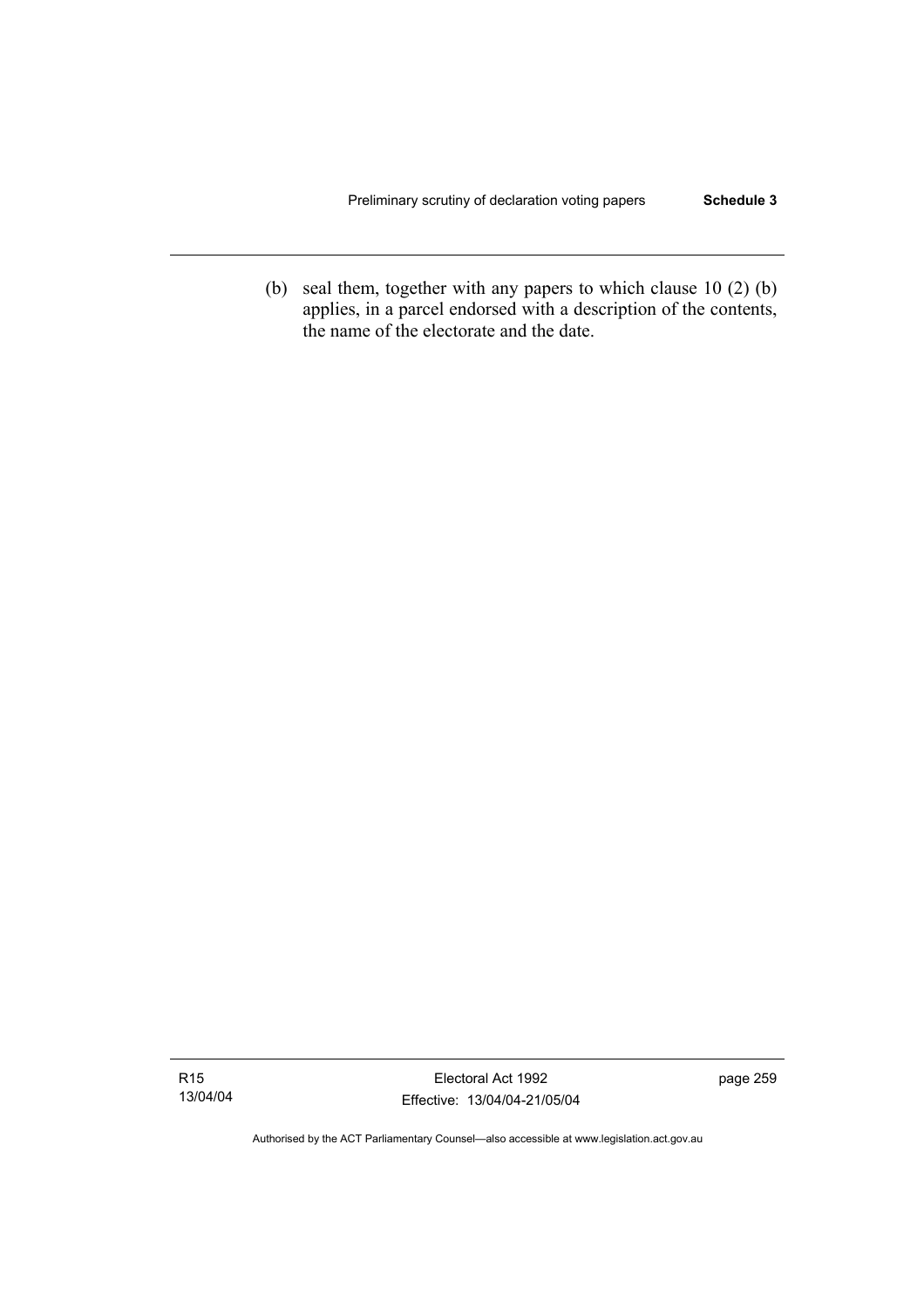**Schedule 4 Ascertaining result of poll**<br>**Part 4.1 Preliminary Preliminary** 

Clause 1

# **Schedule 4 Ascertaining result of poll**

(see s 185)

# **Part 4.1** Preliminary

## **1 Interpretation for sch 4**

(1) In this schedule:

*ballot paper* means a ballot paper that is formal under part 12.

*continuing candidate* means a candidate, other than a successful candidate, an excluded candidate or a candidate who died before polling day.

*count* means an allotment of votes under clause 3 (1), 6 (3), 9 (2) (c) or 14 (2).

*count votes*, in relation to a candidate, is the number of votes calculated as follows (any fraction being disregarded):

BP× TV

where:

*BP* means the number of ballot papers to be dealt with at a count that record the next available preference for the candidate.

*TV* means the transfer value of those ballot papers.

*excluded candidate* means a candidate excluded under clause 8.

*next available preference* means the next highest preference recorded for a continuing candidate on a ballot paper.

R15 13/04/04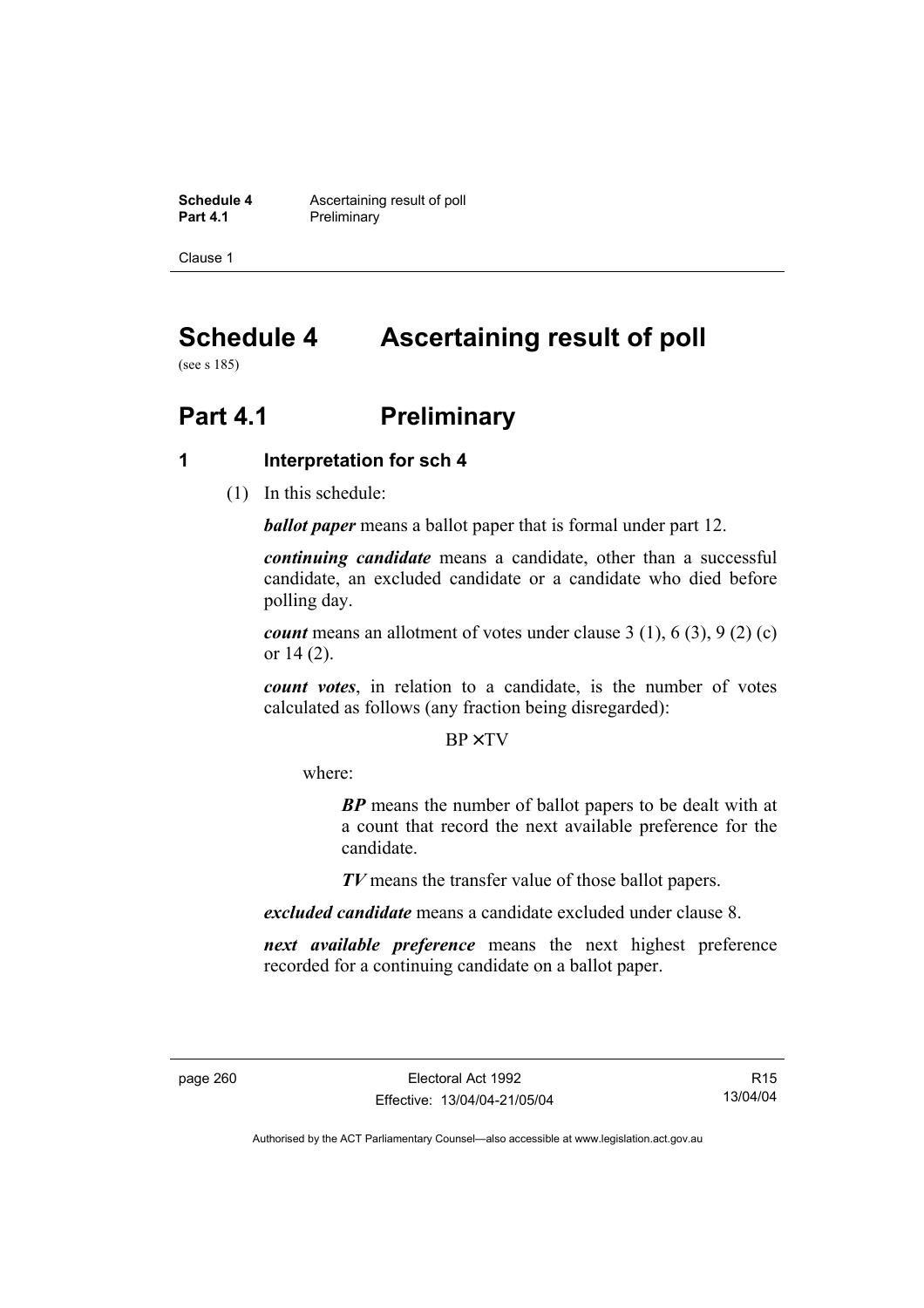*quota* means the quota of an electorate for an election and is calculated as follows (any fraction being disregarded):

$$
\frac{\text{BP}}{\text{N}+1}+1
$$

where:

*BP* means the number of ballot papers for the election.

*N* means the number of positions to be filled at the election.

*successful candidate* means a candidate who is successful under clause 3, 4, 6, 9 or 14.

*surplus*, in relation to a successful candidate, means the candidate's total votes less the quota, if the resulting number of votes is 1 or greater.

*total votes*, in relation to a candidate, means the sum of all votes allotted to the candidate.

*transfer value*, in relation to a ballot paper, is—

 (a) in relation to the allotment of votes from the surplus of a successful candidate—for ballot papers that specify a next available preference, subject to subclause  $(2)$ , the value calculated as follows:

# CP S

where:

*S* means the surplus.

*CP* means the number of ballot papers counted for the candidate at the count at which he or she became successful and that specify a next available preference; or

page 261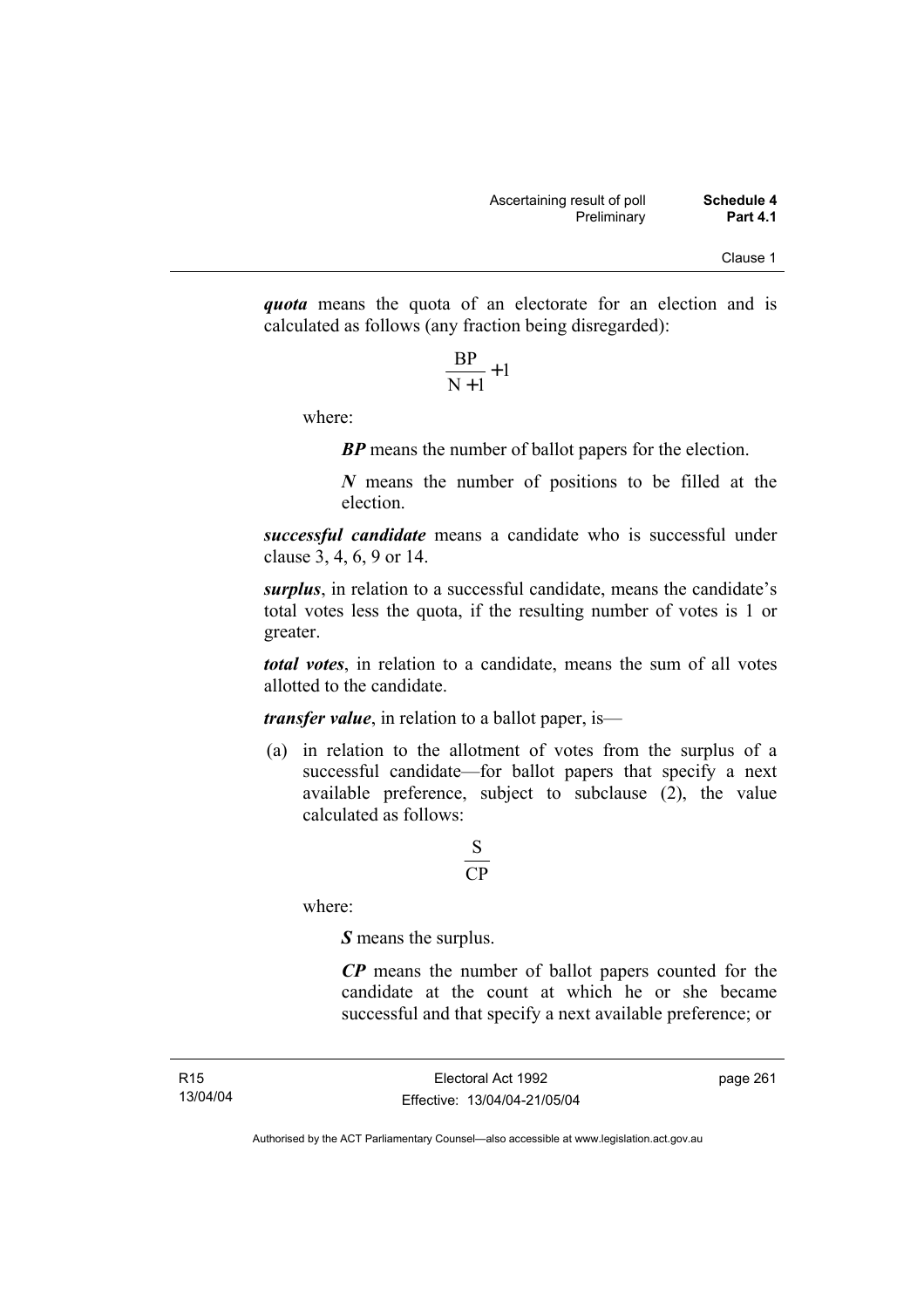| Schedule 4      | Ascertaining result of poll |
|-----------------|-----------------------------|
| <b>Part 4.1</b> | Preliminary                 |

- (b) in relation to the allotment of votes under clause  $9(2)$  (c)—
	- (i) for ballot papers in relation to which votes were allotted to the excluded candidate under clause 3—1; or
	- (ii) for ballot papers in relation to which count votes were allotted to the excluded candidate under clause 6 (3) or 9 (2) (c)—the transfer value of the ballot papers when counted for the purpose of that allotment.
- (2) If, but for this subclause, the transfer value of a ballot paper calculated in accordance with subsection (1), definition of *transfer value*, paragraph (a) would be greater than the transfer value of the ballot paper when counted for the successful candidate, the transfer value of that ballot paper is the lastmentioned transfer value.

# **2 Disregarding preferences**

- (1) This clause applies if effect is to be given to preferences indicated in candidate squares on a ballot paper under section 180.
- (2) If the same number is marked in 2 or more candidate squares on a ballot paper, those numbers and any greater number shall be disregarded in determining the elector's preferences.
- (3) If a number is missing from the series of consecutive whole numbers marked in the candidate squares on a ballot paper, the missing number and any greater number shall be disregarded in determining the elector's preferences.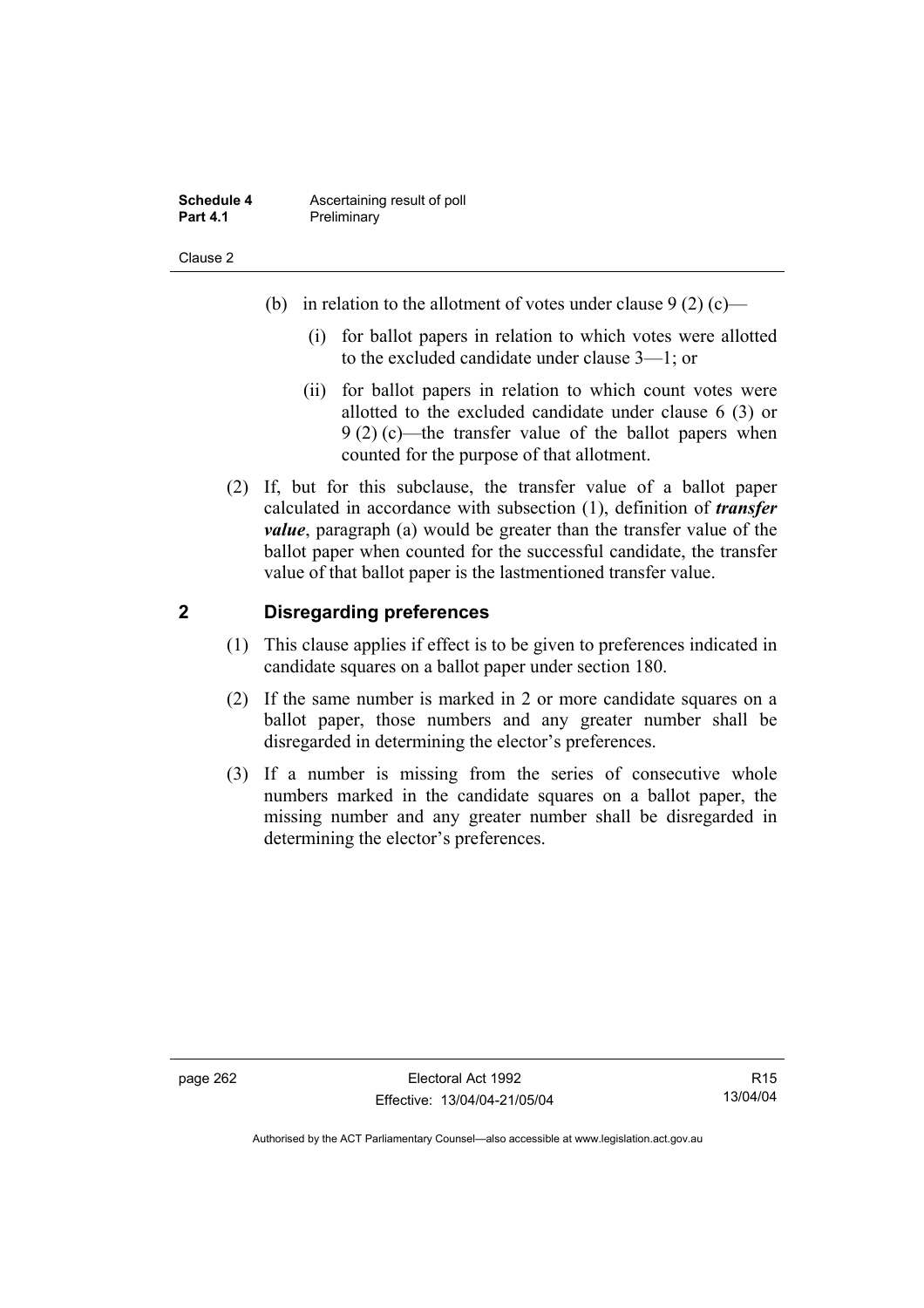# **Part 4.2 General**

# **3 First preferences**

- (1) For each ballot paper recording a first preference for a continuing candidate, 1 vote shall be allotted to the candidate.
- (2) For subclause (1), a ballot paper on which a first preference for a candidate who died before polling day is recorded shall be taken to record a first preference for the candidate for whom the next available preference is recorded.
- (3) After the allotment of votes under subclause (1), each continuing candidate's total votes shall be calculated and, if the votes equal or exceed the quota, the candidate is successful.

# **4 Scrutiny to cease**

- (1) If, after a calculation under clause 3 (3), 6 (4) or 9 (2) (d), the number of successful candidates is equal to the number of positions to be filled, the scrutiny shall cease.
- (2) If, after a calculation under clause 3 (3) or 6 (4) or after all the ballot papers counted for an excluded candidate have been dealt with under clause 9—
	- (a) the number of continuing candidates is equal to the number of positions remaining to be filled; and
	- (b) no successful candidate has a surplus not already dealt with under clause 6;

each of those continuing candidates is successful and the scrutiny shall cease.

### **5 Scrutiny to continue**

If the scrutiny has not ceased in accordance with clause 4 and—

| R <sub>15</sub> | Electoral Act 1992           | page 263 |
|-----------------|------------------------------|----------|
| 13/04/04        | Effective: 13/04/04-21/05/04 |          |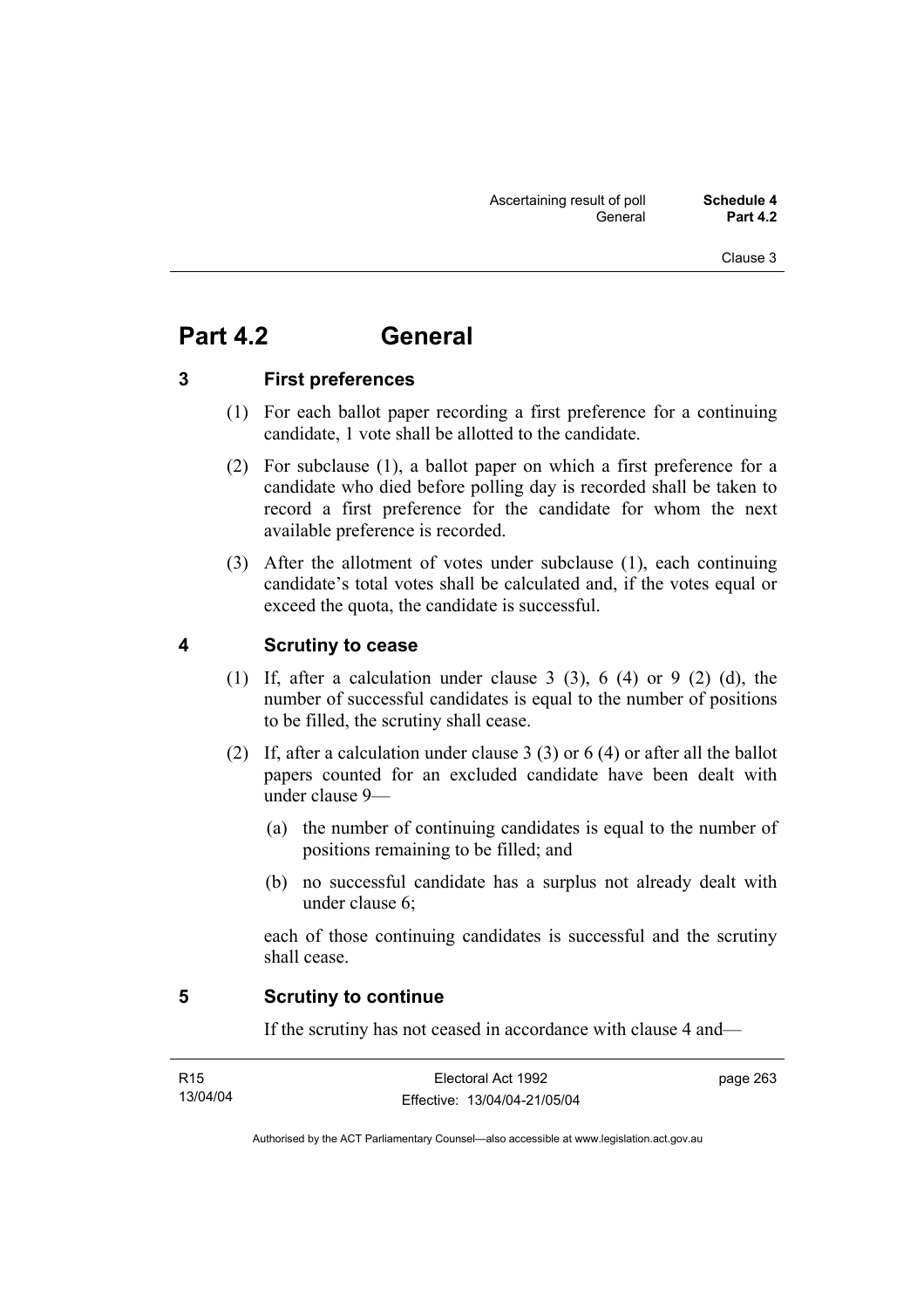| Schedule 4      | Ascertaining result of poll |
|-----------------|-----------------------------|
| <b>Part 4.2</b> | General                     |

- (a) 1 or more successful candidates have a surplus not already dealt with under clause 6—subject to clause 4, each surplus shall be dealt with in accordance with clause 6; or
- (b) there are no successful candidates with such a surplus—1 continuing candidate shall be excluded in accordance with clause 8 and the ballot papers counted for him or her shall be dealt with in accordance with clause 9.

# **6 Surplus votes**

- (1) Subject to clause 7, this clause applies in relation to the surplus of a successful candidate.
- (2) Each ballot paper counted for the purpose of allotting votes to the successful candidate at the count at which the candidate became successful shall be dealt with as follows:
	- (a) if it does not specify a next available preference—it shall be set aside as finally dealt with for this part;
	- (b) if it specifies a next available preference—it shall be grouped according to the candidate for whom that preference is recorded.
- (3) The count votes for each continuing candidate shall be determined and allotted to him or her.
- (4) After the allotment under subclause (3), the continuing candidates' total votes shall be calculated and, if the total votes of a candidate equal or exceed the quota, the candidate is successful.

# **7 More than 1 surplus**

- (1) In this clause—
	- (a) a reference to a successful candidate is a reference to a successful candidate with a surplus not already dealt with under clause 6; and

R15 13/04/04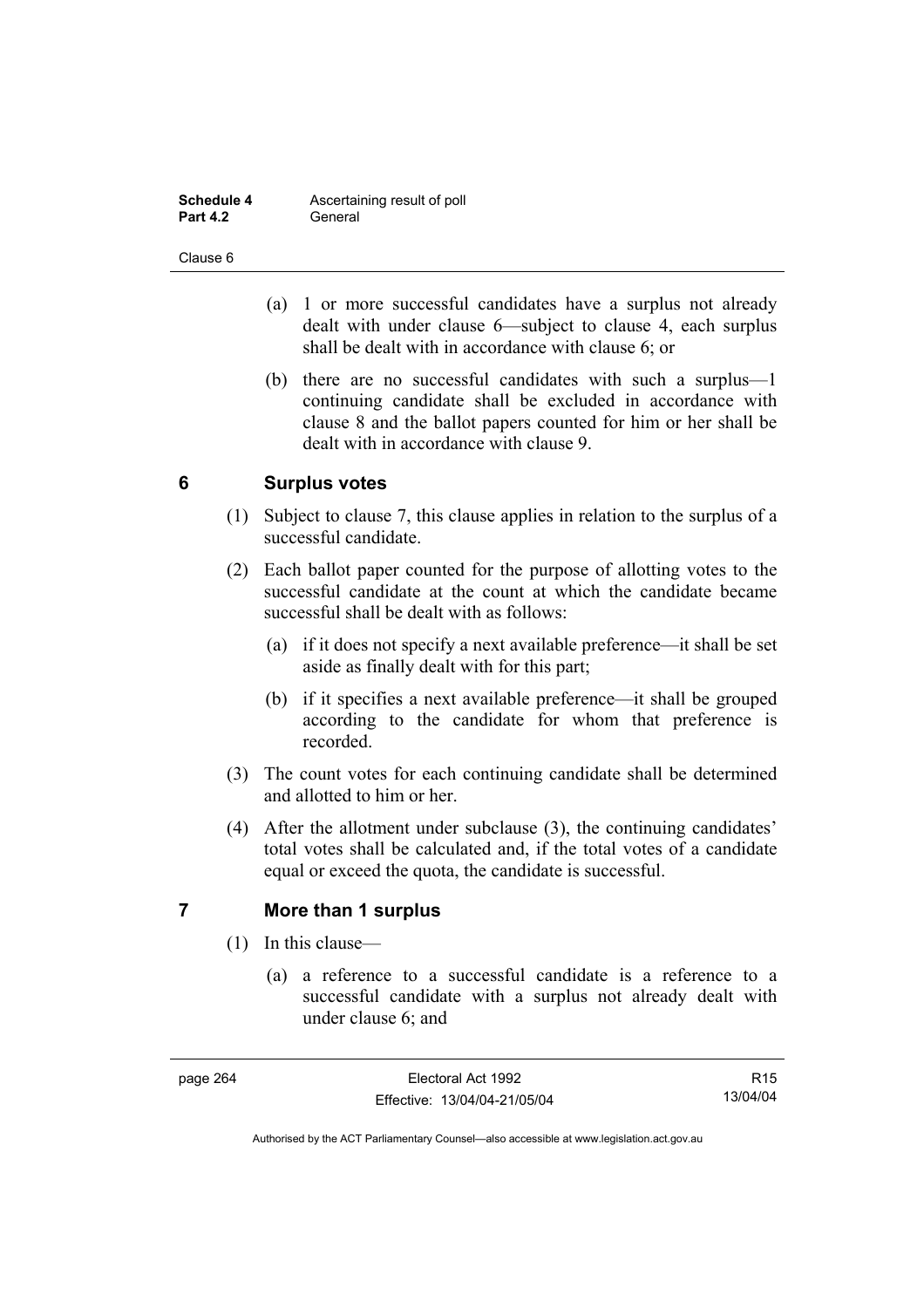- (b) a reference to the earliest count is a reference to the earliest count at which a successful candidate obtained a quota.
- (2) If there are 2 or more successful candidates, the surplus of the relevant candidate shall be dealt with in accordance with clause 6.
- (3) For subclause (2)—
	- (a) if only 1 successful candidate obtained a quota at the earliest count—that candidate is the relevant candidate;
	- (b) if 2 or more successful candidates obtained a quota at the earliest count—the candidate who, of those candidates, has the largest surplus is the relevant candidate; or
	- (c) if 2 or more successful candidates (*contemporary candidates*) who obtained a quota at the earliest count have the same surplus, being a surplus larger than that of any other candidate who obtained a quota at that count and—
		- (i) 1 of the contemporary candidates had more total votes than any other contemporary candidate at the last count at which all the contemporary candidates had unequal total votes—that candidate; or
		- (ii) there is no count at which all the contemporary candidates had unequal total votes—the contemporary candidate who is determined by the commissioner by lot to be the relevant candidate;

is the relevant candidate.

- $(4)$  If—
	- (a) a person becomes the relevant candidate under subclause (3)  $(c)$  (ii); and
	- (b) the ballot papers are recounted in accordance with section 187; and

page 265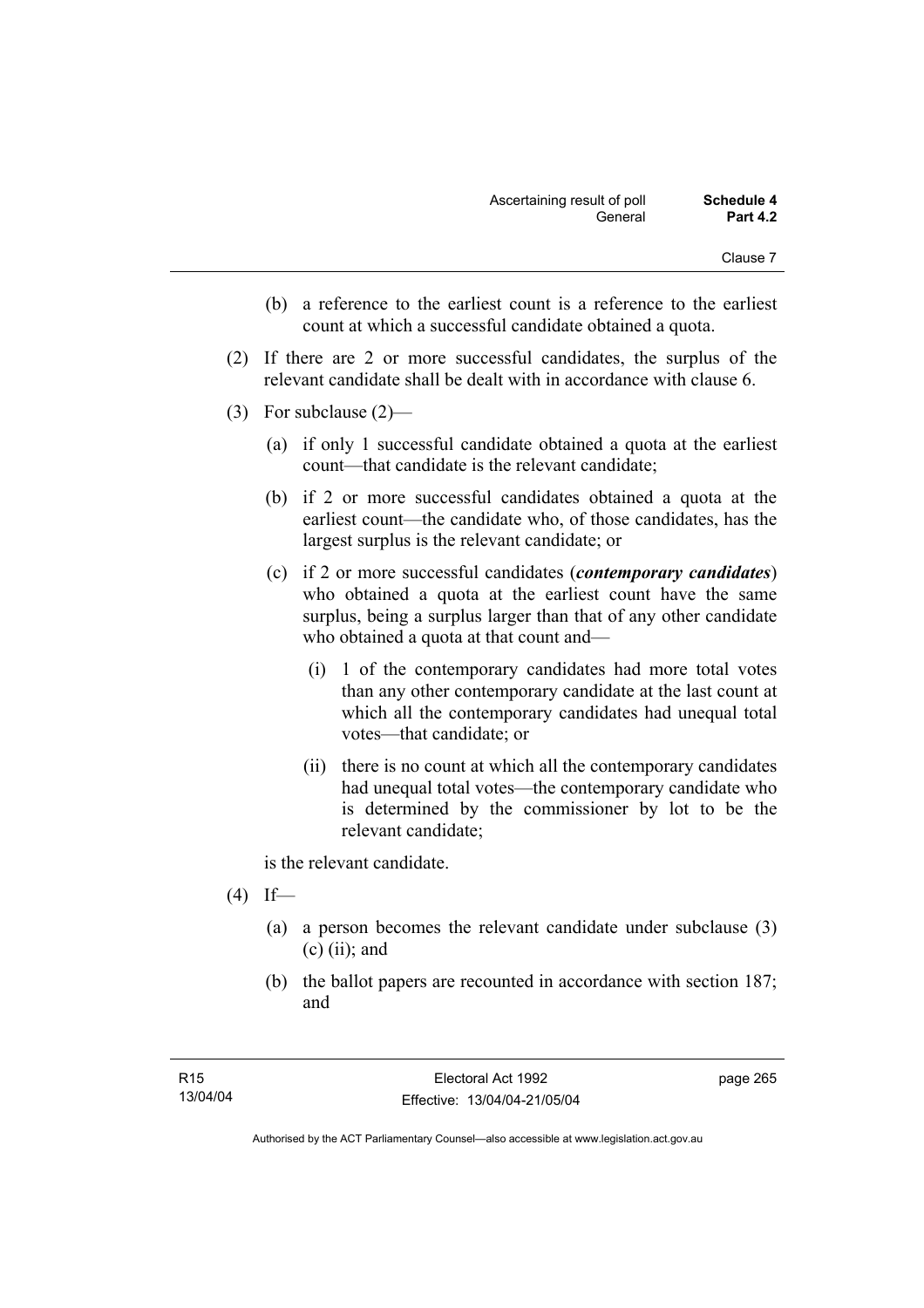| Schedule 4      | Ascertaining result of poll |
|-----------------|-----------------------------|
| <b>Part 4.2</b> | General                     |

 (c) the same candidates would, apart from this subclause, become the contemporary candidates once again under that subparagraph;

the person shall be taken to be the relevant candidate for subclause (2) in the recounting of those ballot papers.

# **8 Exclusion of candidates**

- (1) If clause 5 or 15 requires a candidate to be excluded, the candidate with the least total votes shall be excluded.
- (2) If 2 or more candidates each have the same total votes, being fewer total votes than any other candidate and—
	- (a) 1 of those candidates had fewer total votes than any other of those candidates at the last count at which all those candidates had unequal votes—that candidate; or
	- (b) there is no count at which all those candidates had unequal total votes—the candidate who, of those candidates, is determined by the commissioner by lot to be the candidate to be excluded;

shall be excluded.

- $(3)$  If—
	- (a) a person is excluded under subclause (2) (b); and
	- (b) the ballot papers are recounted in accordance with section 187; and
	- (c) that paragraph would, apart from this subclause, be applicable once again to the same candidates;

the person shall be taken to be excluded in the recounting of those ballot papers.

R15 13/04/04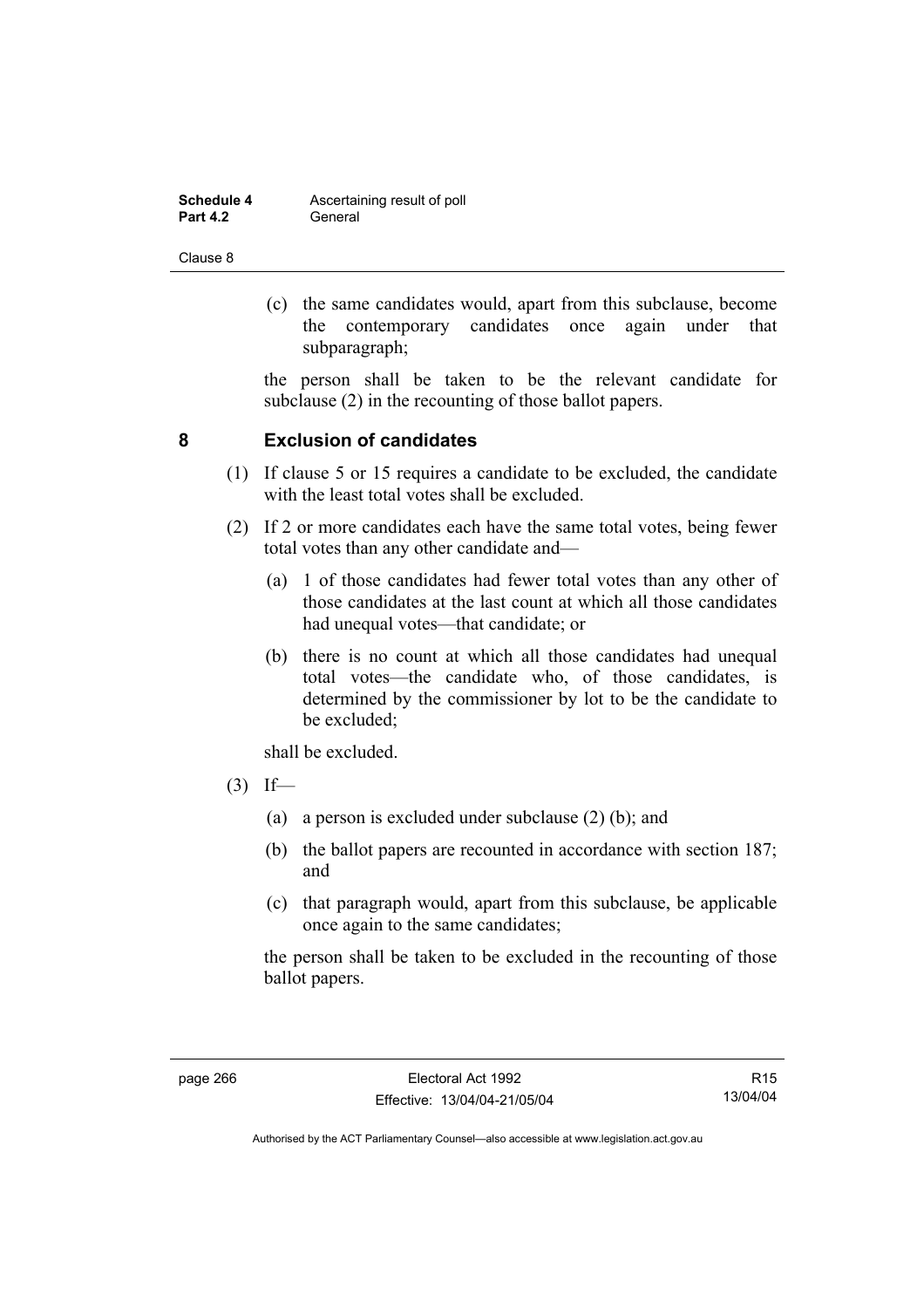# **9 Votes of excluded candidates**

- (1) If a candidate is excluded in accordance with clause 8, the ballot papers counted for the candidate shall be sorted into groups according to their transfer values when counted for him or her.
- (2) Subject to subclause (3), each group under subclause (1) shall be dealt with as follows:
	- (a) if a ballot paper in the group does not specify a next available preference—it shall be set aside as finally dealt with for this part;
	- (b) if a ballot paper in the group specifies a next available preference—it shall be grouped according to the candidate for whom that preference is recorded;
	- (c) each continuing candidate's count votes shall be determined and allotted to him or her;
	- (d) continuing candidates' total votes shall be calculated and, if the votes of any of those candidates equal or exceed the quota, the candidate is successful.
- (3) The groups referred to in subclause (1) shall be dealt with under subclause (2) starting with the group with the highest transfer value and, subject to subclause 4 (1) or 15 (2), continuing in descending order until all the groups have been dealt with.

### **10 Setting aside ballot papers**

If, after a calculation under clause 3 (3), 6 (4) or 9 (2) (d), the total votes of a candidate who became successful on that calculation equal the quota, the ballot papers counted for that candidate shall be set aside for this part.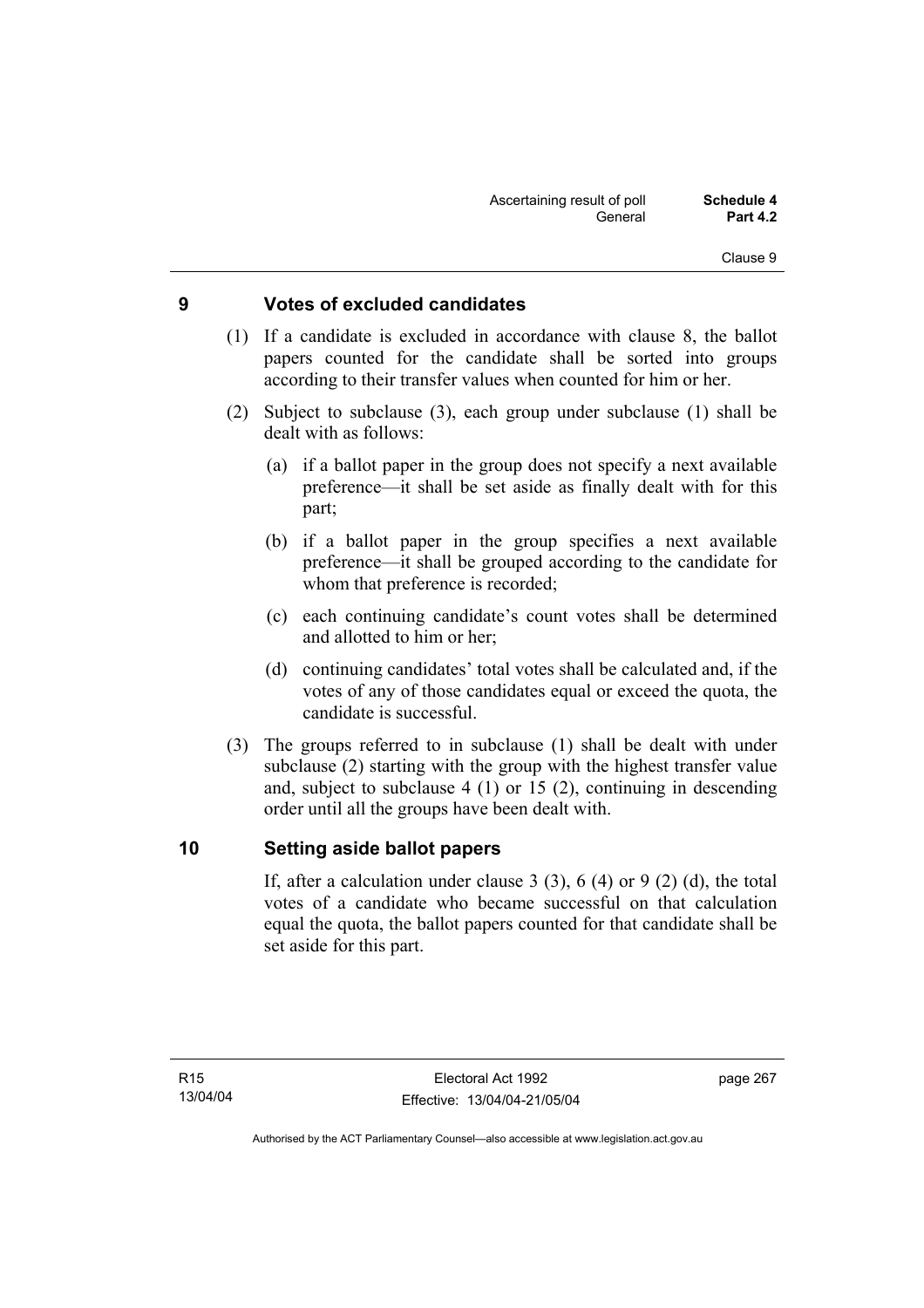**Schedule 4 Ascertaining result of poll**<br>**Part 4.3 Casual vacancies Casual vacancies** 

Clause 11

# **Part 4.3 Casual vacancies**

# **11 Application**

- (1) This part applies in relation to the vacancy in the seat of a former MLA that is to be filled by recount under section 194.
- (2) For this part—
	- (a) *continuing candidate* means a candidate within the meaning of part 13, but does not include a candidate who died before the recount for the purposes of this part began; and
	- (b) the quota is calculated under clause 12; and
	- (c) the transfer value is determined under clause 13.

# **12 Quota**

 (1) For this part, the quota, in relation to a count, is calculated as follows:

$$
\frac{\text{TVA}}{2} + 1
$$

(2) In this clause:

*TVA* means the sum of the total votes allotted to the continuing candidates at the count, any fraction being disregarded.

### **13 Transfer value**

- (1) For this part, the transfer value of ballot papers counted for the former MLA—
	- (a) for a ballot paper dealt with at the count at which the former MLA became successful—is the value ascertained in accordance with subclause (2) or (3), as the case requires;

R15 13/04/04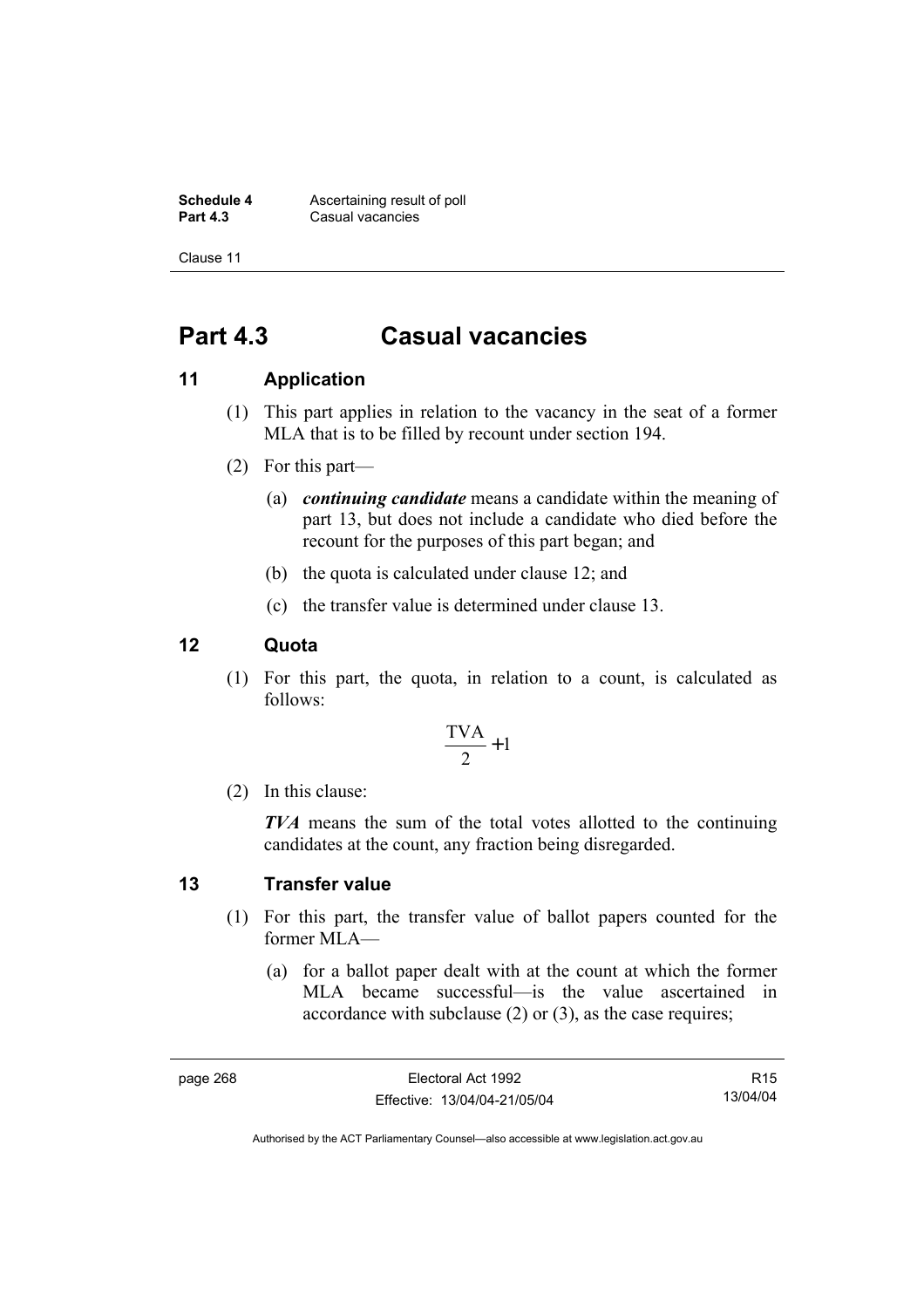- (b) for a ballot paper dealt with at the count under clause 3—is 1; and
- (c) for a ballot paper dealt with at any other count—is the transfer value of the ballot paper when counted for the purpose of allotting count votes to the former MLA.
- (2) If, at the count at which the former MLA became successful, NCP x TV was greater than or equal to Q—N—
	- (a) for a ballot paper that did not specify a next available preference—the value is calculated as follows:

$$
\frac{Q-N}{NCP}
$$
; and

- (b) for a ballot paper that specified a next available preference the value is zero.
- (3) If, at the count at which the former MLA became successful, NCP x TV was less than Q—N—
	- (a) for a ballot paper that did not specify a next available preference—the value is the transfer value of the ballot paper when counted for the purpose of allotting count votes to the former MLA; and
	- (b) for a ballot paper that specified a next available preference the value is calculated as follows:

$$
\frac{Q-N-(NCP \times TV)}{CP}
$$

(4) In subclauses (2) and (3):

*NCP* means the number of ballot papers counted for the former MLA at the count at which he or she became successful that did not specify a next available preference.

page 269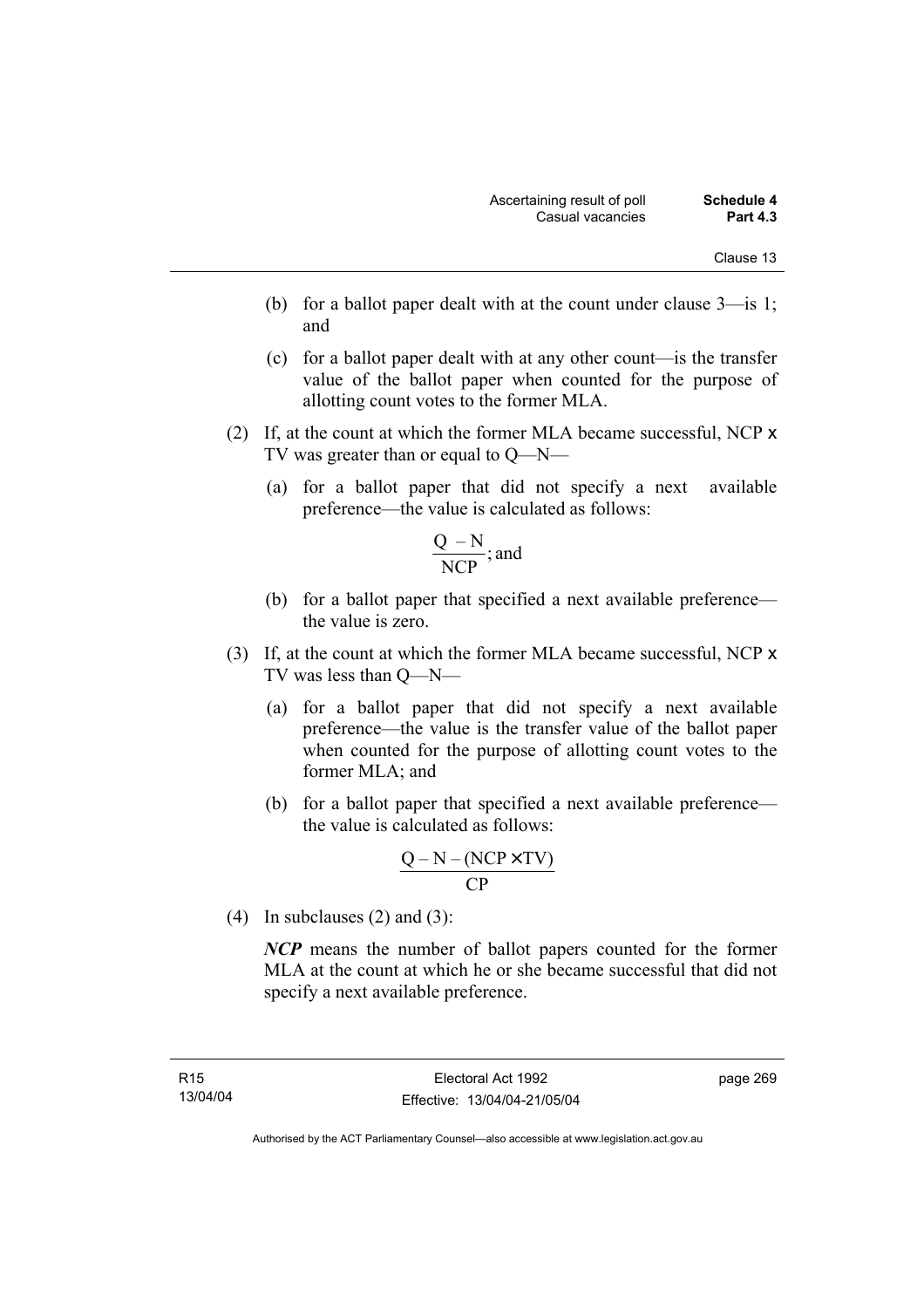| Schedule 4      | Ascertaining result of poll |
|-----------------|-----------------------------|
| <b>Part 4.3</b> | Casual vacancies            |

*TV* means the transfer value of a ballot paper when counted at that count for the purpose of allotting count votes to the former MLA.

*Q* means the quota for the election at which the former MLA was last elected.

*N* means the former MLA's total votes after the last calculation before that count.

*CP* means the number of ballot papers counted for the former MLA at that count that specified a next available preference.

### **14 Recount—first count**

- (1) If a ballot paper counted for the former MLA—
	- (a) does not specify a next available preference—it shall be set aside as finally dealt with for this part; or
	- (b) specifies a next available preference—it shall be grouped according to the candidate for whom that preference is recorded.
- **(2)** The count votes for each continuing candidate shall be determined and allotted to him or her, and each continuing candidate's total votes shall be calculated.
- **(3)** If, after the calculation under subclause (2), the total votes of a continuing candidate equal or exceed the quota, the candidate is successful and the scrutiny shall cease.

### **15 Recount—continuation**

- (1) If the scrutiny has not ceased in accordance with clause 14 (3) or subclause (2) of this clause—
	- (a) 1 continuing candidate shall be excluded in accordance with clause 8; and

R15 13/04/04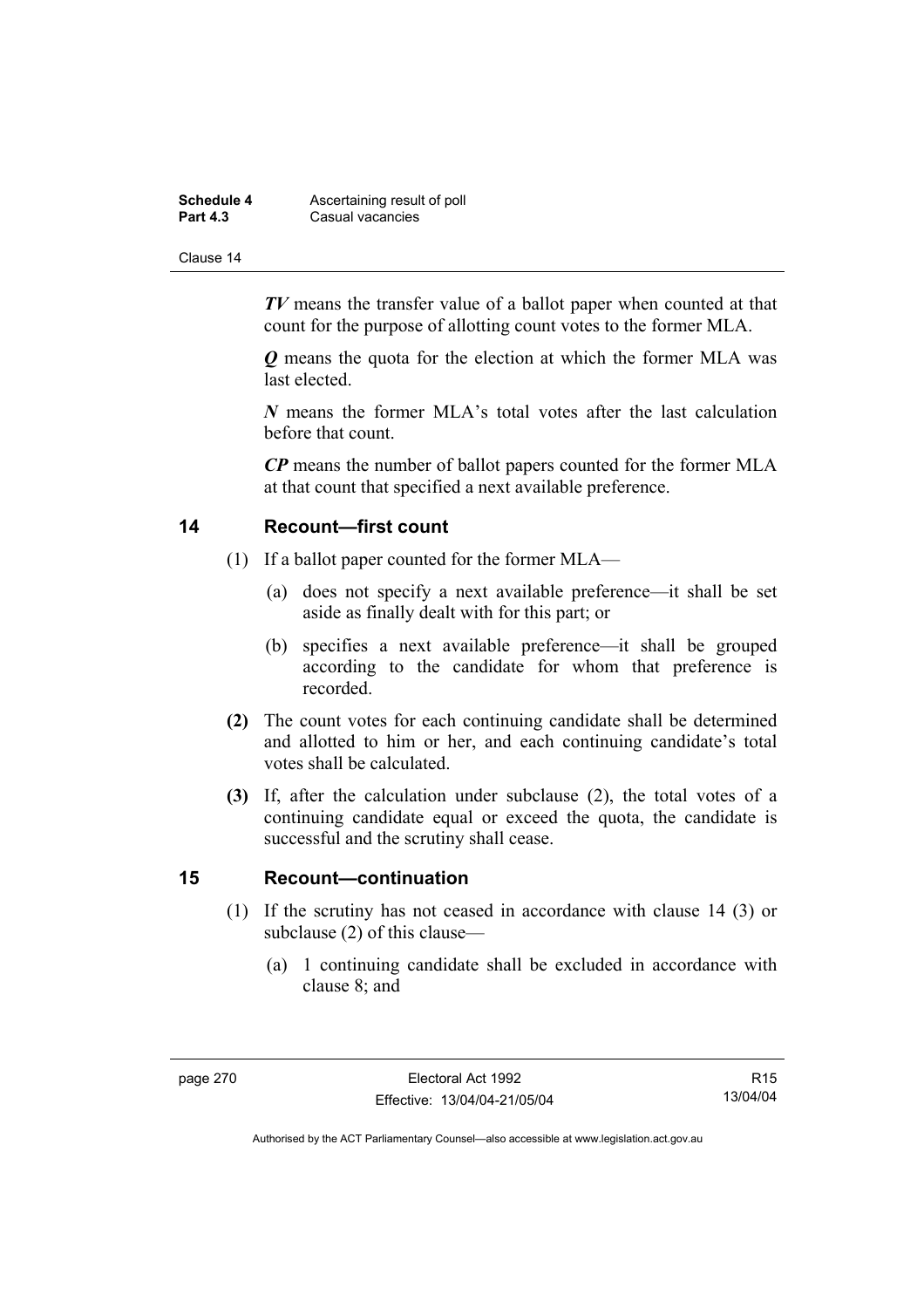- (b) the ballot papers counted for that candidate shall be dealt with in accordance with clause 9.
- (2) If, after a calculation under clause 9 (2) (d), a candidate is successful, the scrutiny shall cease.

### **16 Successful candidate is dead**

- (1) If the candidate who is successful on a recount is dead, the recount shall be conducted again.
- (2) For subclause (1), a ballot paper on which a preference for that candidate is recorded shall be taken to record a preference for the candidate for whom the next available preference is recorded.

### **17 Multiple vacancies**

- (1) If there are 2 or more vacancies in the seats of former MLAs that are required to be filled by recount under section 194, the recounts shall be conducted in the order in which the vacancies occurred.
- (2) If 2 or more of those vacancies occurred at the same time, the commissioner shall determine by lot the order in which the recounts are to be conducted.
- $(3)$  If—
	- (a) a person is a candidate in relation to more than 1 casual vacancy; and
	- (b) the person becomes a candidate in relation to those casual vacancies before the commissioner declares elected the successful candidate in relation to any of those casual vacancies; and
	- (c) the person is successful in relation to 1 of those casual vacancies;

for the purpose of conducting the recount in relation to the casual vacancies other than the one in relation to which the person was

| R <sub>15</sub> | Electoral Act 1992           | page 271 |
|-----------------|------------------------------|----------|
| 13/04/04        | Effective: 13/04/04-21/05/04 |          |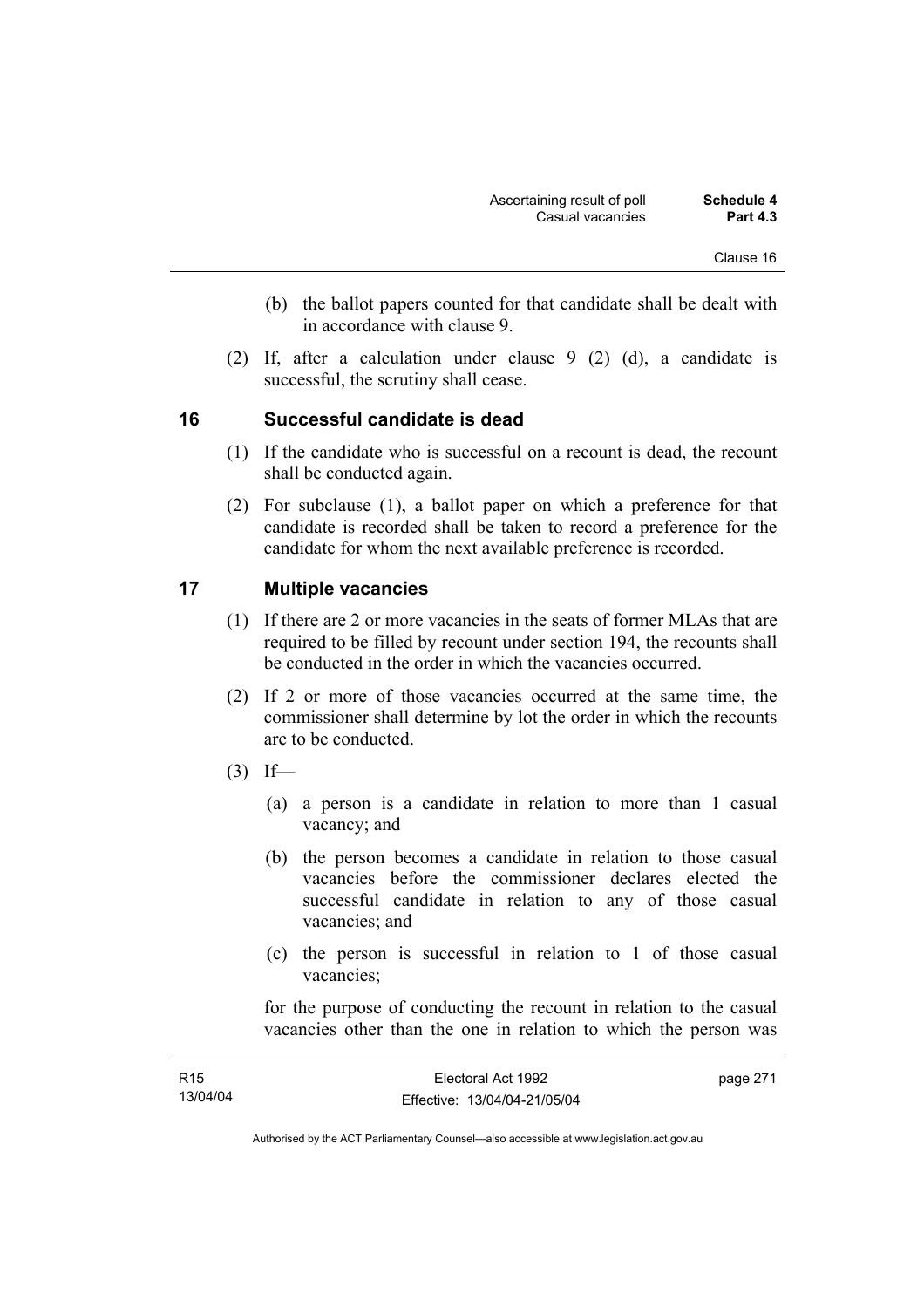**Schedule 4 Ascertaining result of poll Part 4.3 Casual vacancies** 

Clause 17

successful, the person shall be taken not to be a continuing candidate.

page 272 **Electoral Act 1992** Effective: 13/04/04-21/05/04

R15 13/04/04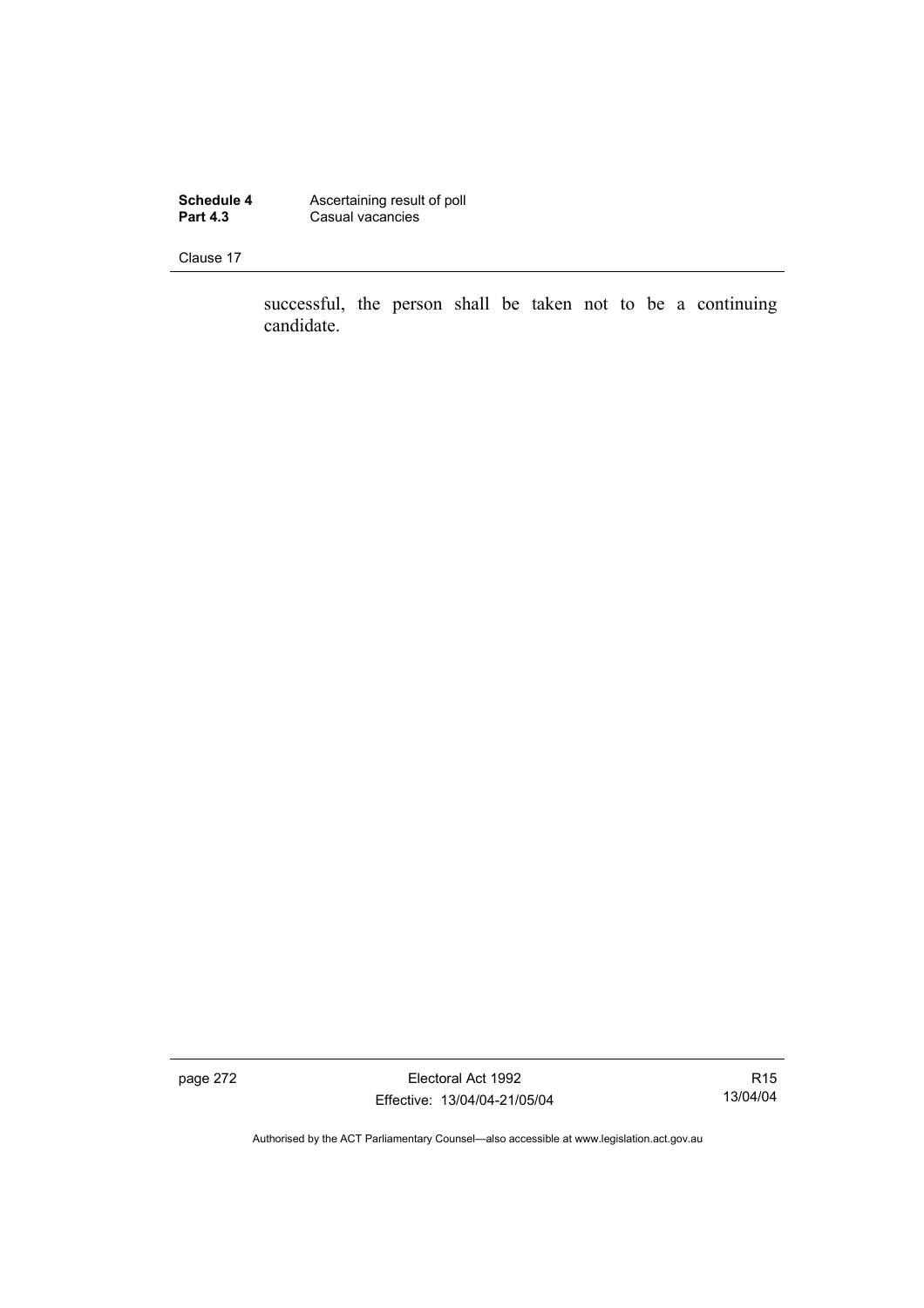# **Part 4.4 Deceased successful candidates**

# **18 Application of pt 4.3**

- (1) If a successful candidate dies on or after polling day but before the declaration of the result of the election, the ballot papers counted for the deceased candidate shall be dealt with in accordance with part 4.3 as if they had been counted for a former MLA.
- (2) In this part:

*continuing candidate* means a candidate other than a successful candidate, a candidate who died before the recount for this part commenced or a candidate who is excluded for clause 15.

# **19 Multiple deaths**

- (1) If 2 or more successful candidates die on or after polling day but before the declaration of the result of the election, the ballot papers counted for each deceased candidate shall be dealt in the order in which the candidates died.
- (2) If 2 or more of those successful candidates died at the same time, the commissioner shall determine by lot the order in which the ballot papers for the deceased candidates are to be dealt with.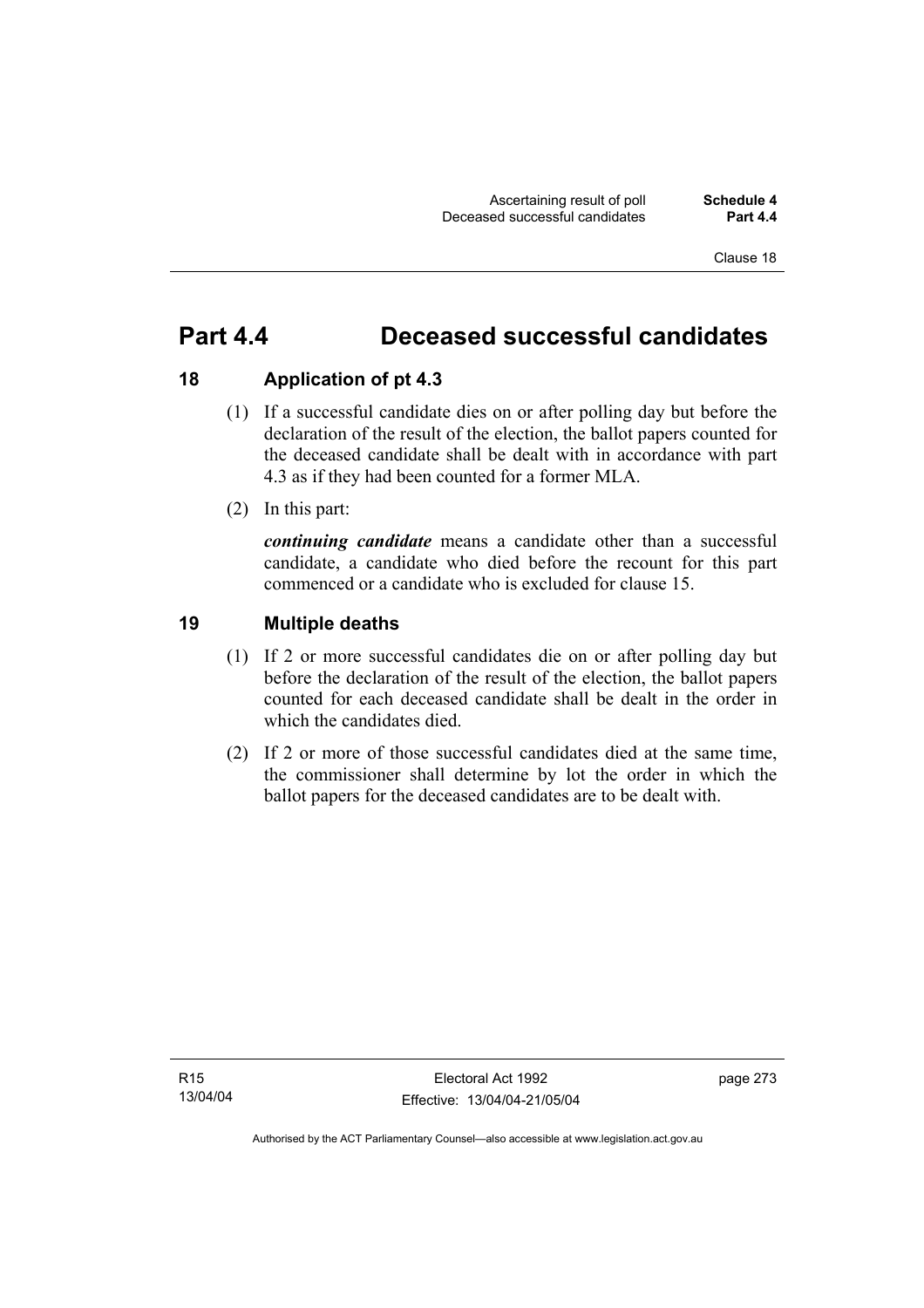# **Dictionary**

(see s 3)

- *Note 1* The *Legislation Act 2001* contains definitions and other provisions relevant to this Act.
- *Note 2* In particular, the *Legislation Act 2001*, dict, pt 1, defines the following terms:
	- adult
	- doctor
	- exercise
	- fail
	- function
	- Self-government Act
	- Speaker.

*AAT* means the administrative appeals tribunal.

*abbreviation*, of the name of a political party or ballot group, includes an alternative name of the party or group.

#### *address*—

- (a) except in division 17.3 (Campaigning offences)—means, in relation to a person, the address of the person's principal place of residence (including a place of residence from which a person who is an elector is temporarily absent and to which the person intends to return to live in); and
- (b) in division 17.3—see section 291 (Definitions for div 17.3).

*amount*, for part 14 (Election funding and financial disclosure)—see section 198 (Definitions for pt 14).

*Antarctica*, for part 11 (Polling in Antarctica)—see section 167 (Definitions for pt 11).

*Antarctic elector* means an elector who is an Antarctic elector under section 171.

R15 13/04/04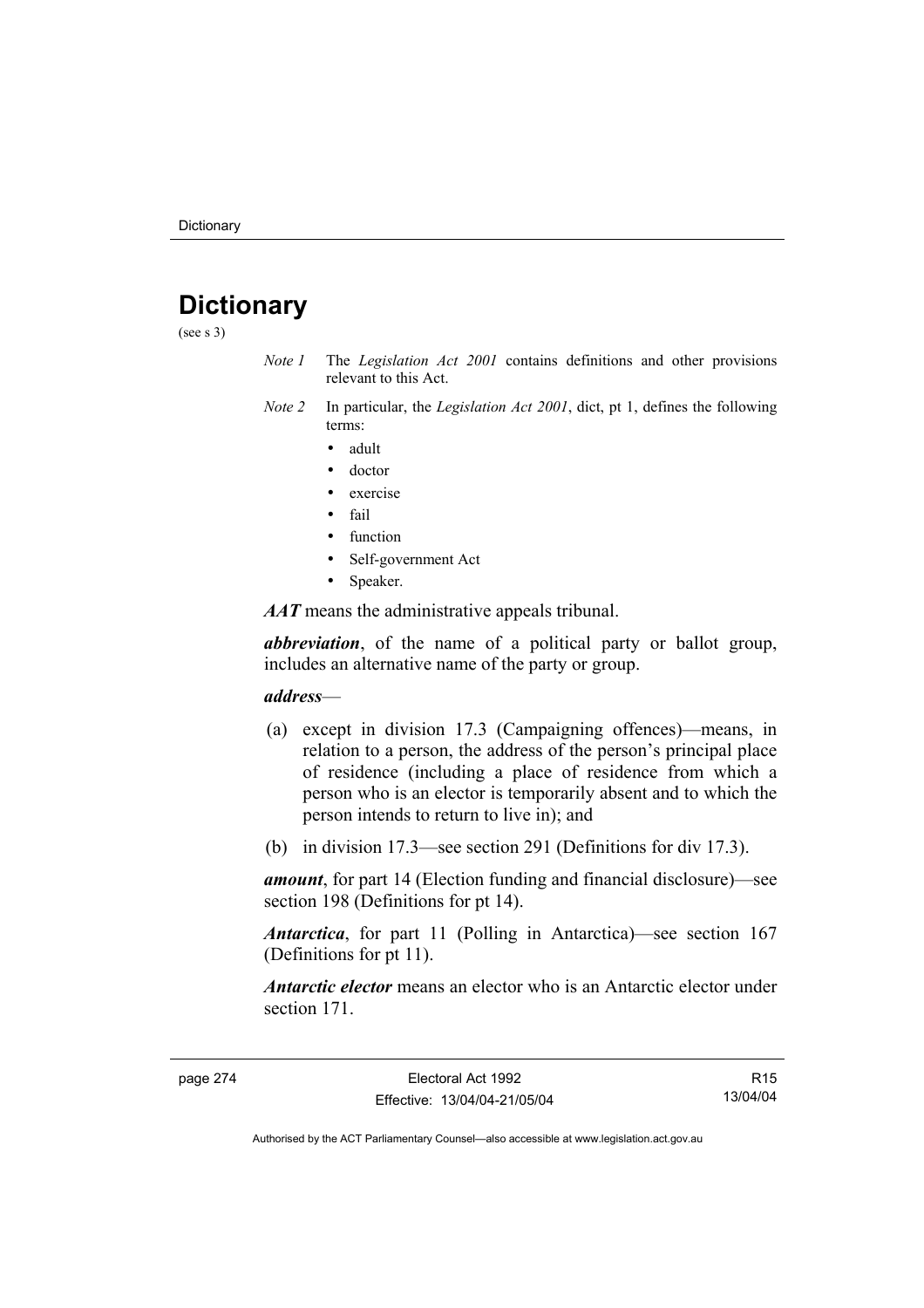*application*, for part 16 (Disputed elections, eligibility and vacancies)—see section 250 (Definitions for pt 16).

*approved computer program* means the computer program approved under section 118A.

*Assembly* means the Legislative Assembly.

*assistant returning officer*, for part 11 (Polling in Antarctica)—see section 167 (Definitions for pt 11).

*associated entity*, for part 14 (Election funding and financial disclosure)—see section 198 (Definitions for pt 14).

*augmented commission* in relation to a redistribution, means the augmented electoral commission established by section 47 for the purposes of the redistribution.

*authorised officer* means an officer authorised by the commissioner for the purpose of the provision in which the expression occurs.

*authorised witness*, for part 10 (Voting)—see section 127 (Meaning of *authorised witness*).

*available for public inspection*—see section 4A (Meaning of *available for public inspection*).

*ballot group*, for part 14 (Election funding and financial disclosure)—see section 198 (Definitions for pt 14).

*ballot group candidate* means a candidate at an election nominated by the registered officer of a registered ballot group.

*ballot paper*—

- (a) includes an electronic ballot paper; and
- (b) if regulations are in force under section 114 (7) (Ballot papers)—means a ballot paper in the form prescribed under the regulations.

page 275

*Note* A ballot paper is required to be in the form set out in sch 1 (see s 114 (1)).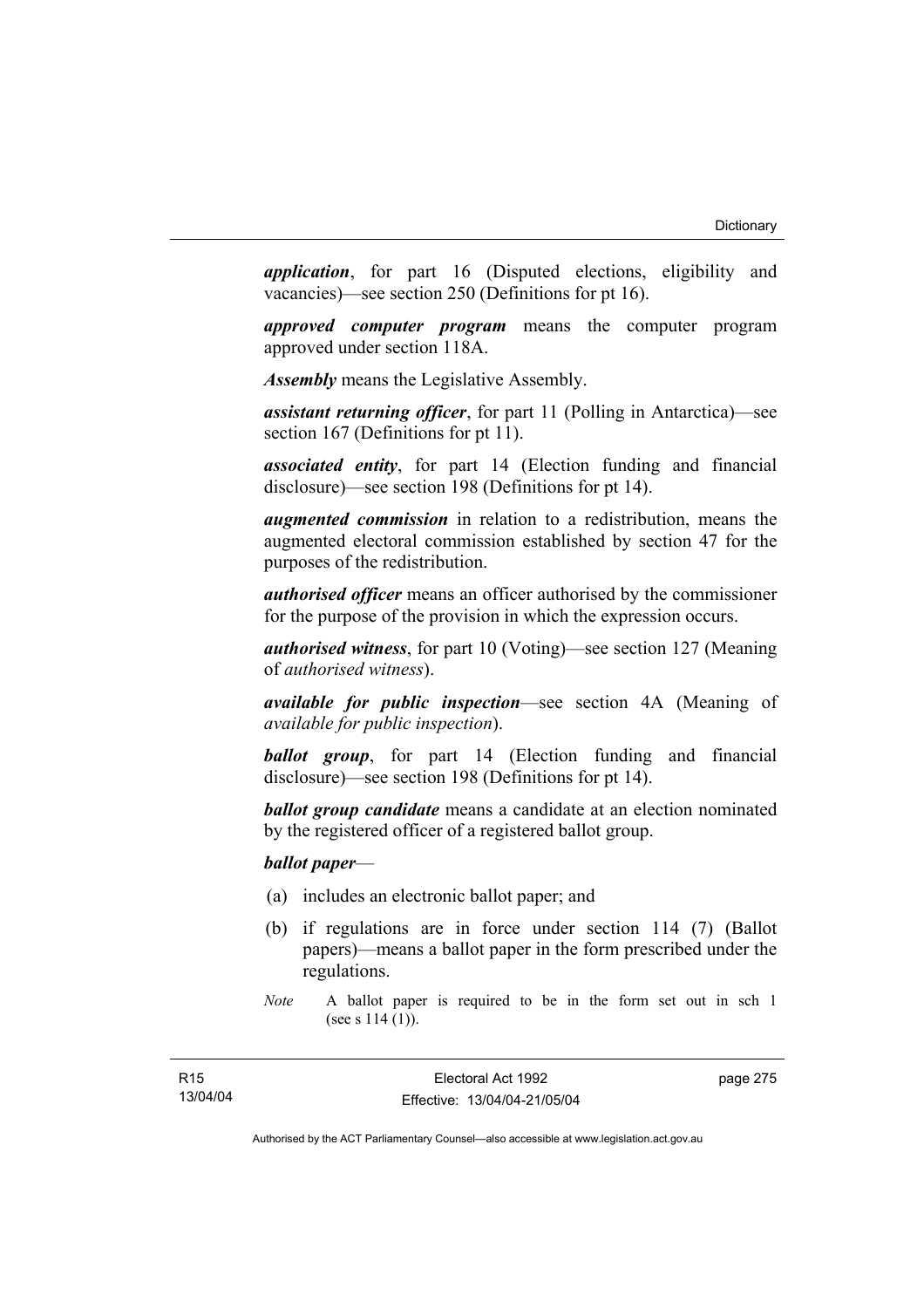*bribery*, for part 16 (Disputed elections, eligibility and vacancies) see section 250 (Definitions for pt 16).

*broadcast* includes televise.

*broadcaster*, for division 14.5 (Disclosure of electoral expenditure)—see section 223 (Definitions for div 14.5).

*candidate* means—

- (a) except in part 13 (Casual vacancies)—a person declared to be a candidate under section 109 (Declaration of candidates); and
- (b) in part 13—a person declared to be a candidate under section 193 (Publication of candidates' details).

*candidate square*—see section 116 (1) (h) (Printing of ballot papers).

*certified list of electors* means a certified list of electors prepared under section 121.

*closed*, in relation to a roll, means closed in accordance with section 80.

*commissioner* means the Electoral Commissioner appointed under section 22.

*Commonwealth Electoral Act* means the *Commonwealth Electoral Act 1918* (Cwlth).

*Commonwealth roll* means the roll of electors for the ACT required by the Commonwealth Electoral Act, section 81.

*contravention*, for part 16 (Disputed elections, eligibility and vacancies)—see section 250.

*Court of Disputed Elections*—see section 252 (2).

*declaration vote* means a vote cast in accordance with any of the following provisions:

(a) section 135 (Declaration voting at polling places);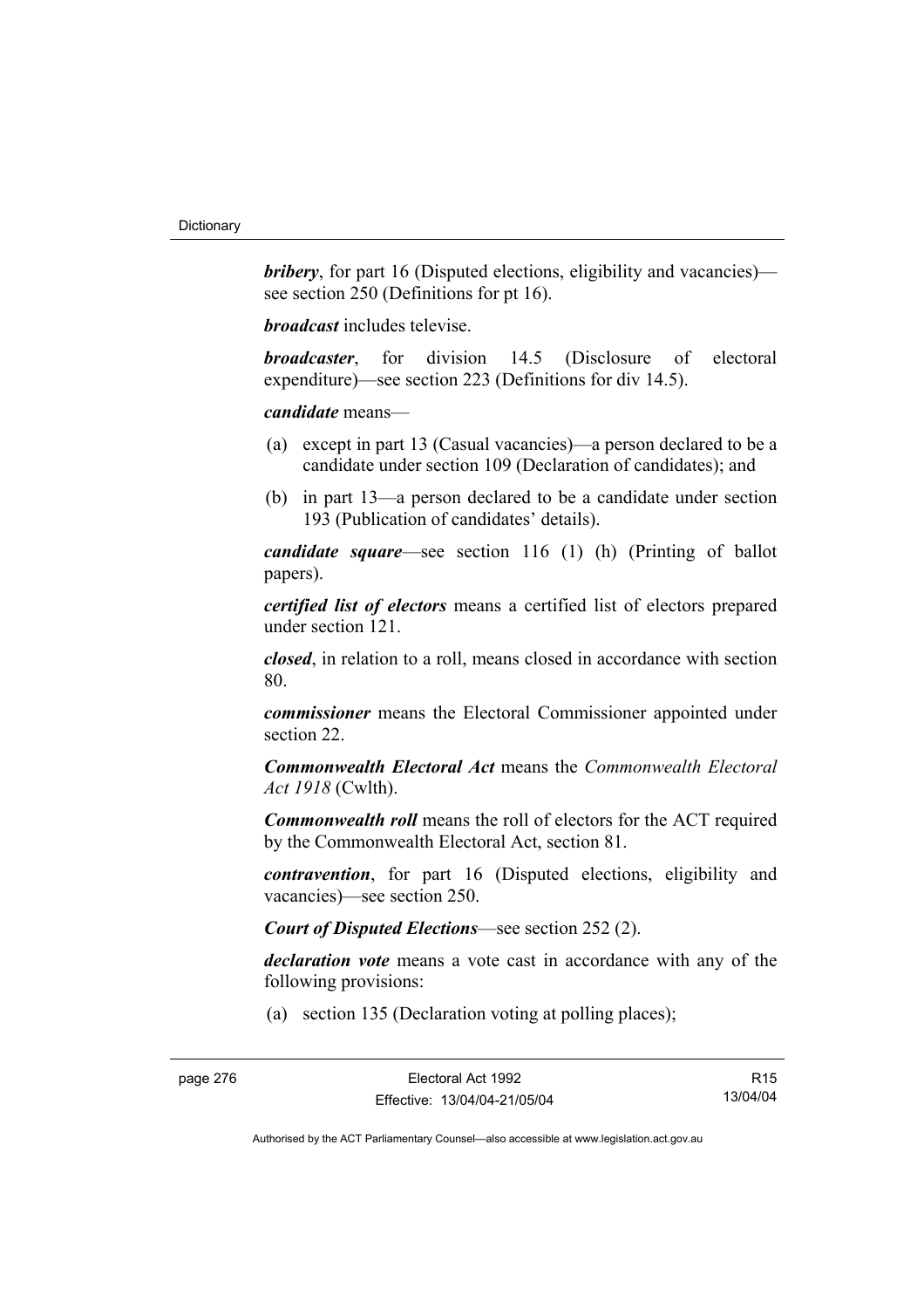- (b) section 136A (Postal voting before polling day);
- (c) section 136B (15) (Ordinary or declaration voting in ACT before polling day);
- (d) section 136C (Declaration voting outside ACT on or before polling day).

*declaration voting papers*, in relation to an election, means—

- (a) a declaration, in the form approved under section 340A (Approved forms) for this paragraph, to be completed by an elector; and
- (b) a ballot paper suitable for declaration voting at the election; and
- (c) a certificate, in the form approved under section 340A (Approved forms) for this paragraph, to be completed by a witness to the declaration; and
- (d) an envelope, in the form approved under section 340A (Approved forms) for this paragraph, addressed to the commissioner, on which appears a declaration referred to in paragraph (a).

*defined details*, for division 14.4 (Disclosure of donations)—see section 216 (Meaning of *defined details* for div 14.4).

*defined particulars*, for division 14.6 (Annual returns)—see section 228 (Meaning of *defined particulars* for div 14.6).

*disclosure period*, for part 14 (Election funding and financial disclosure)—see section 201 (Disclosure periods).

*disposition of property*, for part 14 (Election funding and financial disclosure)—see section 198 (Definitions for pt 14).

*disseminate*, for division 17.3 (Campaigning offences)—see section 291 (Definitions for div 17.3).

page 277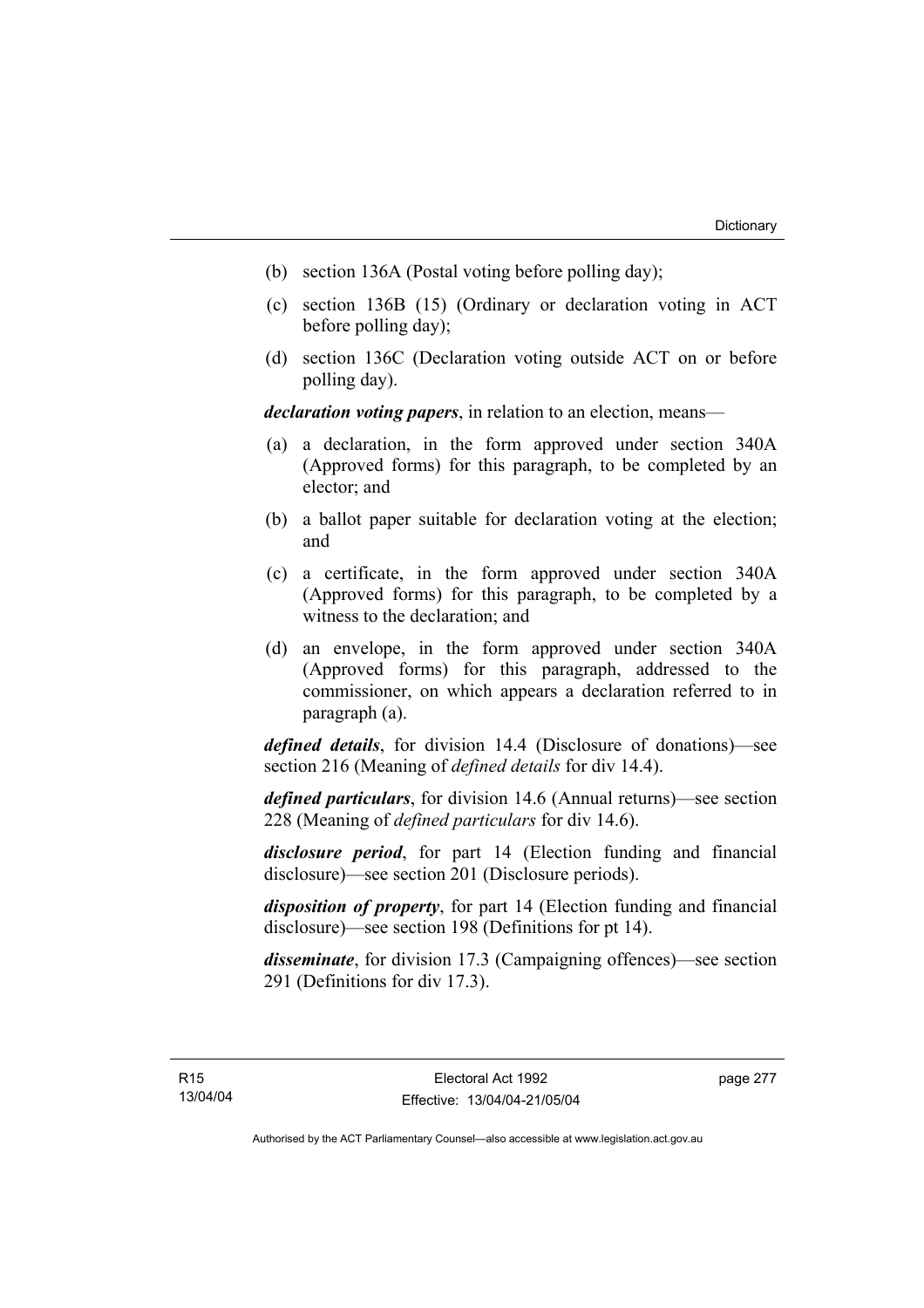*election* means—

- (a) an election of an MLA or MLAs; and
- (b) in relation to an electorate—such an election for the electorate; and
- (c) for part 16 (Disputed elections, eligibility and vacancies)—see section 250 (Definitions for pt 16).

*election period*, in relation to an election, means the period—

- (a) beginning on the first day of the pre-election period; and
- (b) ending when the result of the election is declared under section 189.

*elector* means a person who is enrolled, or is to be taken under this Act to be enrolled, for an electorate.

*electoral advertisement*, for division 14.5 (Disclosure of electoral expenditure)—see section 223 (Definitions for div 14.5).

*electoral commission* means the Australian Capital Territory Electoral Commission established by section 5.

*electoral expenditure*, for division 14.5 (Disclosure of electoral expenditure)—see section 223 (Definitions for div 14.5).

*electoral matter*—see section 4 (Meaning of *electoral matter*).

*electoral paper* means a document, form or notice provided for or required under this Act.

*electorate* means an electorate, the name and boundaries of which are specified in a determination in force under section 35.

*electronic form*, of a roll or an extract from a roll, means a disk, tape or other device from which the information in the extract or roll may be reproduced by mechanical, electronic or other means.

*electronic voting*—see section 120 (2).

R15 13/04/04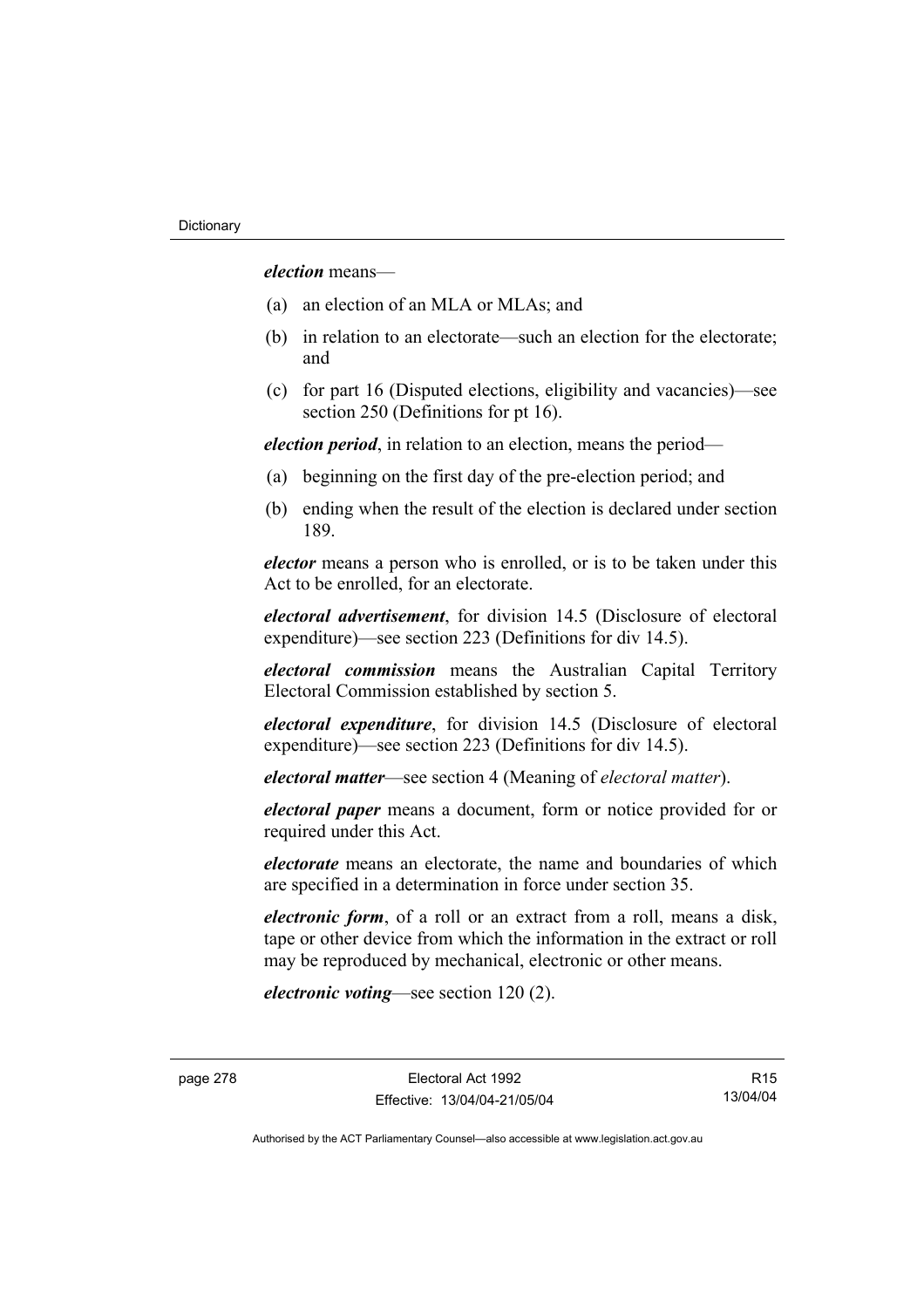*eligible elector*, for division 10.4 (Voting otherwise than at a polling place)—see section 136 (Meaning of *eligible elector* for div 10.4).

*eligible overseas elector* means a person who is an eligible overseas elector under section 74.

*eligible vote*, for part 14 (Election funding and financial disclosure)—see section 198 (Definitions for pt 14).

*entity*, for part 14 (Election funding and financial disclosure)—see section 198 (Definitions for pt 14).

*extract*, from a roll—see section 59.

*extraordinary election*—see section 101.

*file*, for part 16 (Disputed elections, eligibility and vacancies)—see section 250 (Definitions for pt 16).

*financial controller*, for part 14 (Election funding and financial disclosure)—see section 198 (Definitions for pt 14).

*former MLA*, for part 13 (Casual vacancies)—see section 190 (Definitions for pt 13).

*general election* means a general election of MLAs.

*gift*, for part 14 (Election funding and financial disclosure)—see section 198 (Definitions for pt 14).

*group*, in relation to candidates in an election, means candidates whose names are grouped on the ballot papers in accordance with section 115 (1) or (2), whichever is applicable.

*hospital* includes a convalescent home and an institution similar to a hospital or convalescent home.

*hour of nomination*—see section 108.

*investigation notice*, for division 14.7 (Compliance)—see section 235 (Definitions for div 14.7).

page 279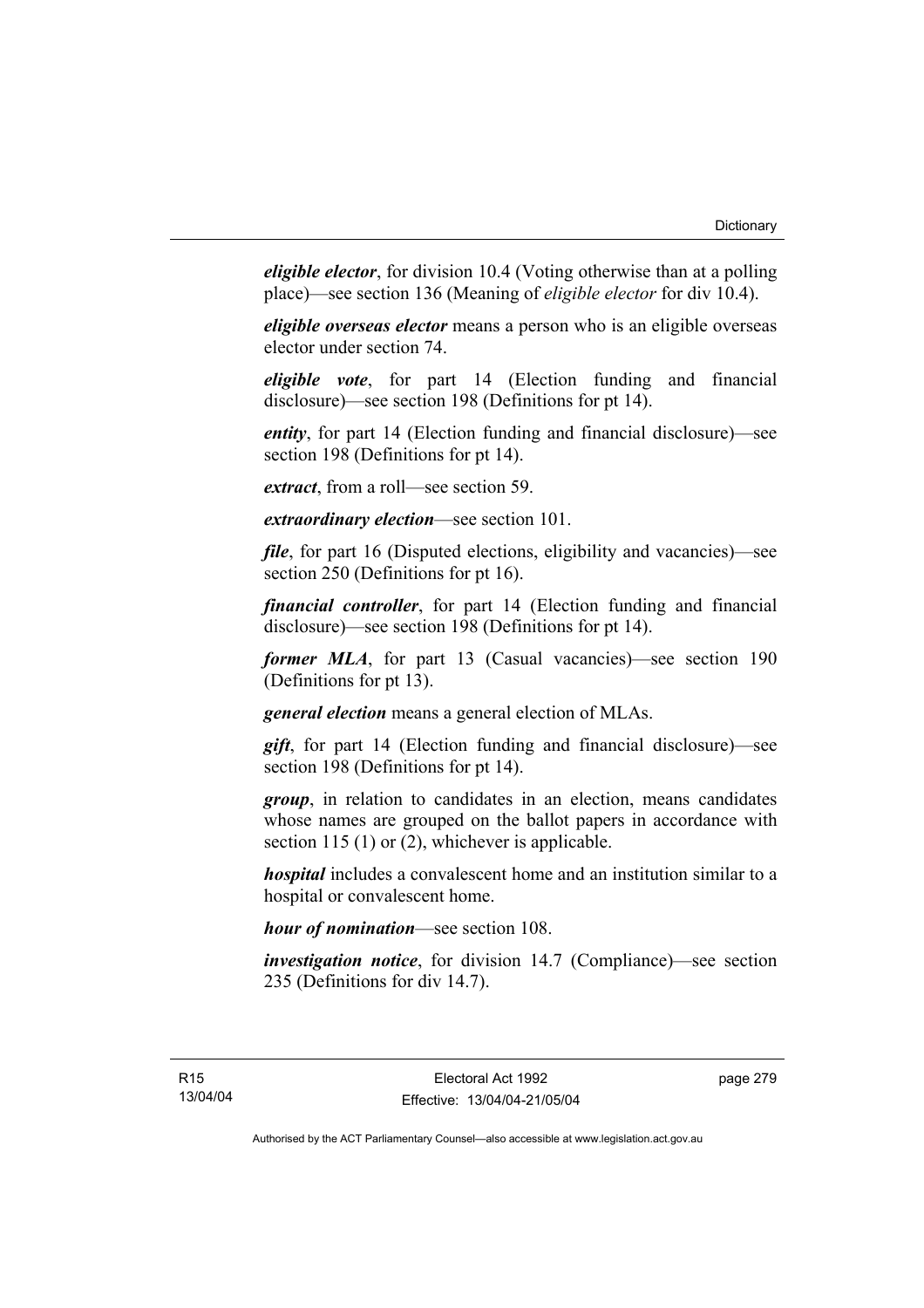*judge* means—

- (a) a judge of the Supreme Court; or
- (b) a judge of the Supreme Court of a State or another Territory; or
- (c) a judge of the Federal Court or Family Court.

*member*, for division 2.2 (Members of electoral commission)—see section 11 (Meaning of *member* for div 2.2).

*MLA* means a member of the Assembly.

*newspaper* means a newspaper circulating in the ACT.

*non-party group*, for part 14 (Election funding and financial disclosure)—see section 198 (Definitions for pt 14).

*officer* means—

- (a) a person appointed under section 33 (Officers) to be an officer; or
- (b) a person exercising a power under this Act under an arrangement under section 70 (Joint roll arrangements with the Commonwealth) or section 336 (Administrative arrangements with Commonwealth and States); or
- (c) in relation to a particular matter—a person mentioned in paragraph (a) or (b) exercising a power in relation to the matter.

*official error*, in relation to a person voting or seeking to vote at an election, means the removal of the person's name under this Act from the roll for an electorate in which the person is otherwise entitled to vote unless the name was so removed before the roll closed for the purpose of the previous election.

# *OIC* means—

 (a) in relation to a scrutiny centre—the officer in charge of the centre; and

R15 13/04/04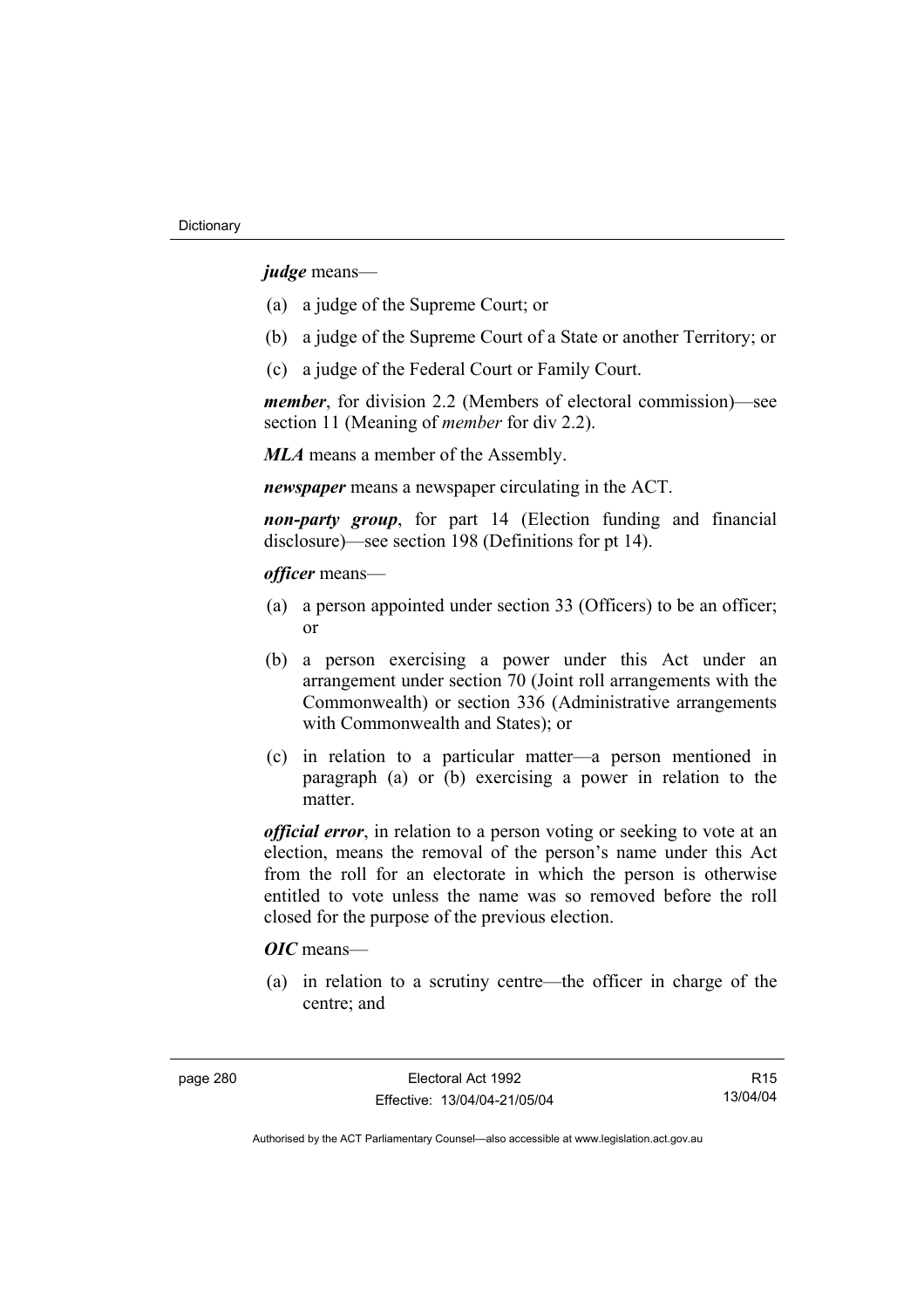(b) in relation to a polling place—the officer in charge of the place.

*ordinary election* means a general election required by section 100.

*ordinary vote* means a vote other than a declaration vote.

*participant*, for division 14.5 (Disclosure of electoral expenditure)—see section 223 (Definitions for div 14.5).

*party*, for part 14 (Electoral funding and financial disclosure)—see section 198 (Definitions for pt 14).

#### *party candidate* means—

- (a) a candidate at an election nominated by the registered officer of a registered party; and
- (b) in relation to a registered party—a candidate nominated by the registered officer of the party.

*person*, for part 15 (Review of decisions)—see section 244 (Definitions for pt 15).

*place of nomination*—see section 108.

*political party* means an organisation, incorporated or unincorporated, an object or activity of which is the promotion of the election to the Assembly of a candidate or candidates endorsed by it.

#### *polling day*—

- (a) means the day when, apart from section 111 (Need for an election), a poll for an election would be required; and
- (b) except in part 8 (Timing of elections) and part 9 (Arrangements for elections), includes—
	- (i) if the time for holding an election is extended under section 159 for more than 1 day—each of those days; and

page 281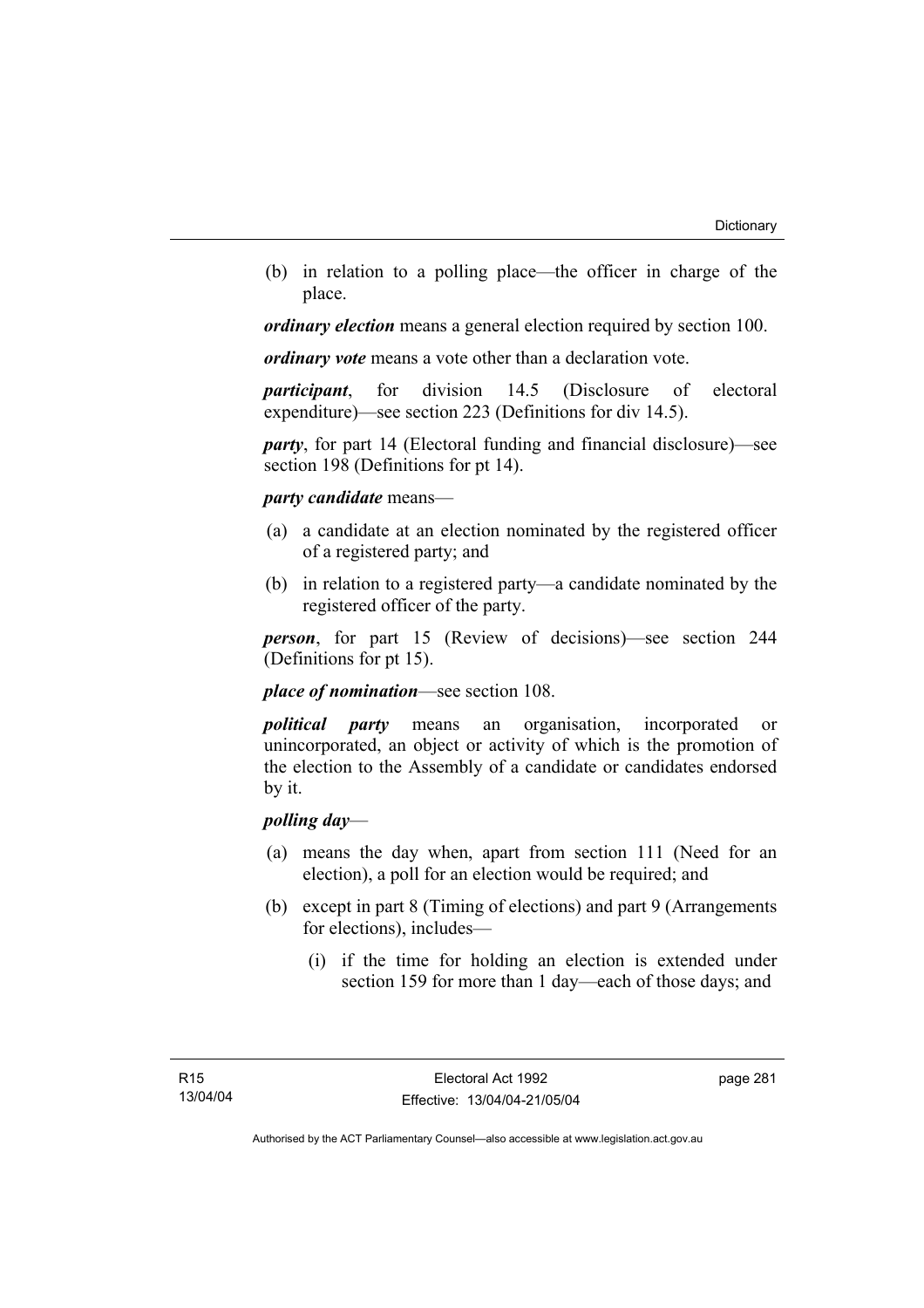(ii) if polling is suspended under section 160—a day when polling is resumed.

*polling place* means a place appointed as a polling place under section 119 (Polling places and scrutiny centres), and, for division 17.3 (Campaigning offences), includes—

- (a) a place where a vote may be made before an officer under section 136B (Ordinary or declaration voting in ACT before polling day) or section 136C (Declaration voting outside ACT on or before polling day); and
- (b) a place where mobile polling is taking place under division 10.5 (Mobile polling).

*postal vote* means a declaration vote in respect of which the declaration voting papers are given to the elector concerned by virtue of—

- (a) an application under section 136A (2); or
- (b) section 141.

*pre-election period* means the period of 37 days ending on the end of polling day for an election.

*proceeding*, for part 16 (Disputed elections, eligibility and vacancies)—see section 250 (Definitions for pt 16).

*property*, for part 14 (Election funding and financial disclosure) see section 198 (Definitions for pt 14).

*publish*, for division 17.3 (Campaigning offences)—see section 291 (Definitions for div 17.3).

*redistribution* includes distribution.

*register*, for part 14 (Election funding and financial disclosure)—see section 198 (Definitions for pt 14).

*registered*, for an abbreviation of the name of a registered party or registered ballot group, means an abbreviation included in the

R15 13/04/04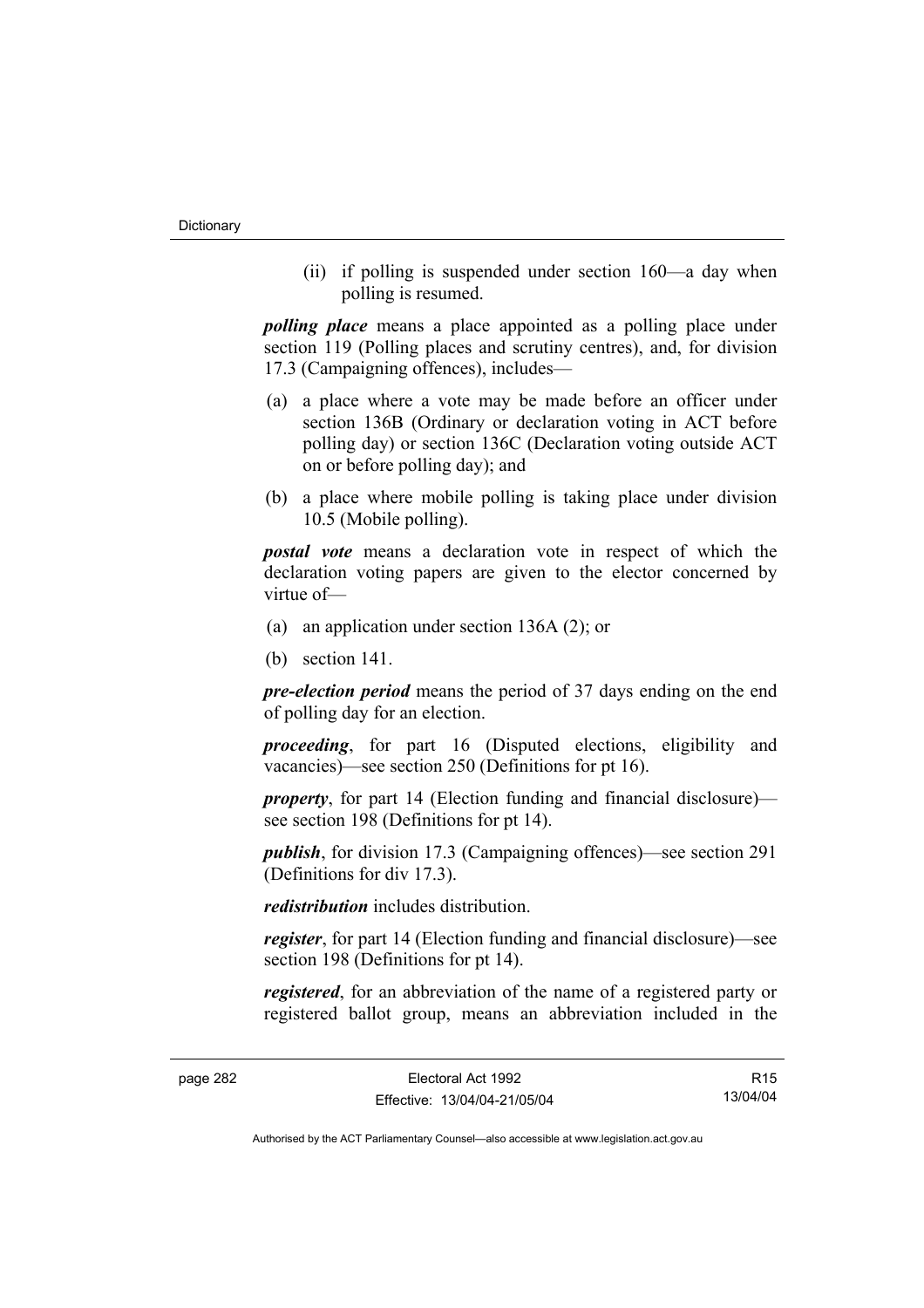particulars for the party or group in the register of political parties or register of ballot groups.

*registered ballot group* means a ballot group registered under part 7 (Registration of political parties and ballot groups).

*registered industrial organisation*, for part 14 (Election funding and financial disclosure)—see section 198 (Definitions for pt 14).

*registered officer* means—

- (a) for a registered party—the person whose name is entered in the register of political parties as the registered officer of the party; and
- (b) for a registered ballot group—the person whose name is entered in the register of ballot groups as the registered officer of the group.

*registered party* means a political party registered under part 7 (Registration of political parties and ballot groups).

*register of ballot groups* means the register of ballot groups kept under section 88 (Register).

*register of political parties* means the register of political parties kept under section 88 (Register).

*registrar*, for part 16 (Disputed elections, eligibility and vacancies)—see section 250 (Definitions for pt 16).

*related* political parties, for part 7 (Registration of political parties and ballot groups)—see section 87 (Meaning of *related* political parties).

*relates*, for division 14.5 (Disclosure of electoral expenditure)—see section 223 (Definitions for div 14.5).

*remand centre*, for division 10.5 (Mobile polling)—see section 149 (Definitions for div 10.5).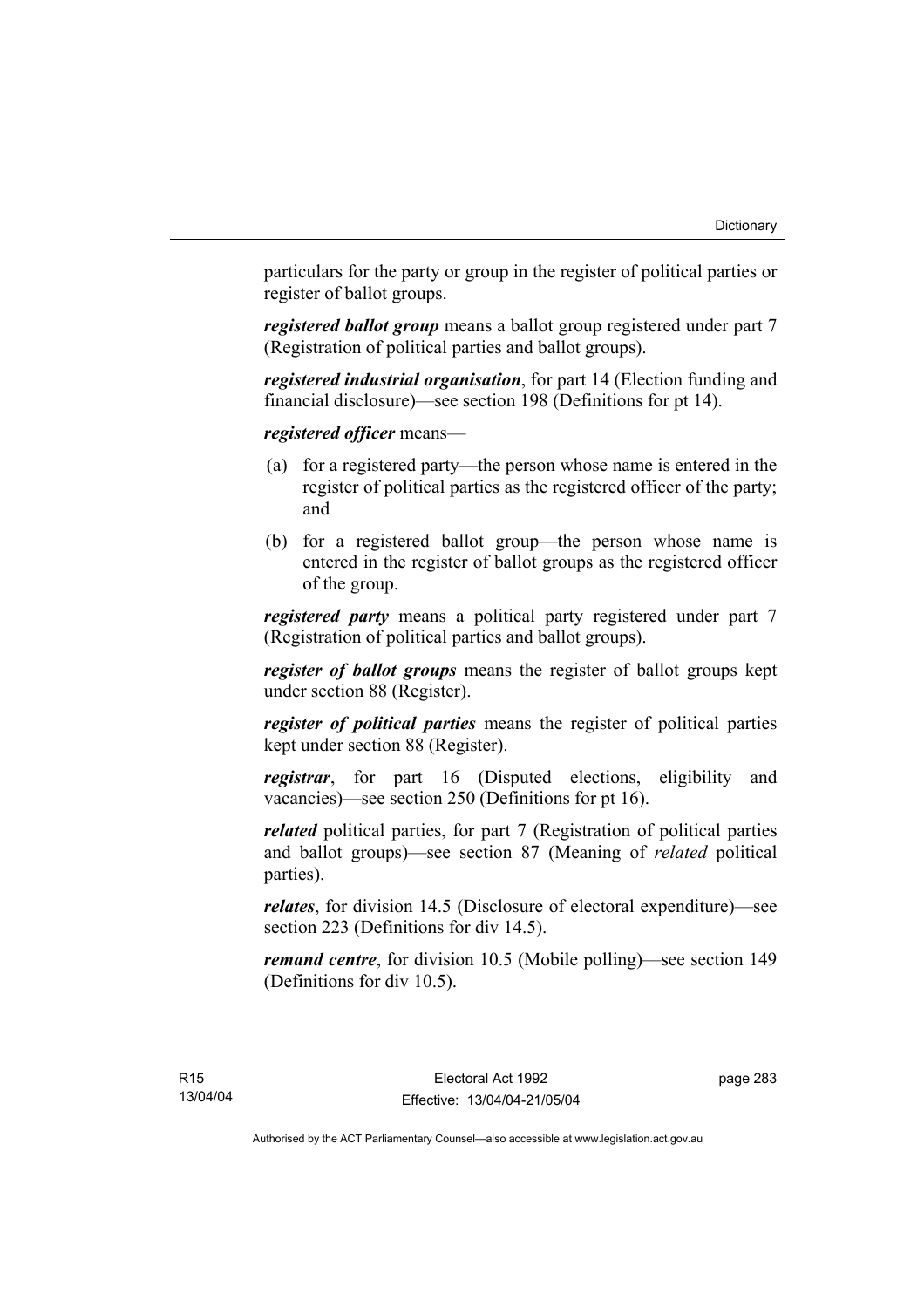*reportage or commentary*, for division 17.3 (Campaigning offences)—see section 291 (Definitions for div 17.3).

*research personnel*, for part 11 (Polling in Antarctica)—see section 167 (Definitions for pt 11).

*return*, for division 14.7 (Compliance)—see section 235 (Definitions for div 14.7).

*returning officer*, for part 11 (Polling in Antarctica)—see section 167 (Definitions for pt 11).

*reviewable decision*, for part 15 (Review of decisions)—see section 244 (Definitions for pt 15).

*review statement*, in relation to a decision by the commissioner, means a statement referred to in section 246 about that decision.

*roll* means a roll of electors kept under this Act.

*scrutineer* means a person appointed under section 122 to be a scrutineer.

*scrutiny centre* means a place appointed as a scrutiny centre under section 119.

*secretary*, in relation to a political party, means the secretary or chief administrative officer (however described) of the party.

*Speaker*—

- (a) for part 13 (Casual vacancies)—see section 190; and
- (b) for part 16 (Disputed elections, eligibility and vacancies)—see section 251.

*Note Speaker* is defined in the *Legislation Act 2001*, dict. pt 1.

*special hospital*, for division 10.5 (Mobile polling)—see section 149 (Definitions for div 10.5).

*sponsoring MLA*, in relation to a registered ballot group, means the MLA who applied to register the group.

R15 13/04/04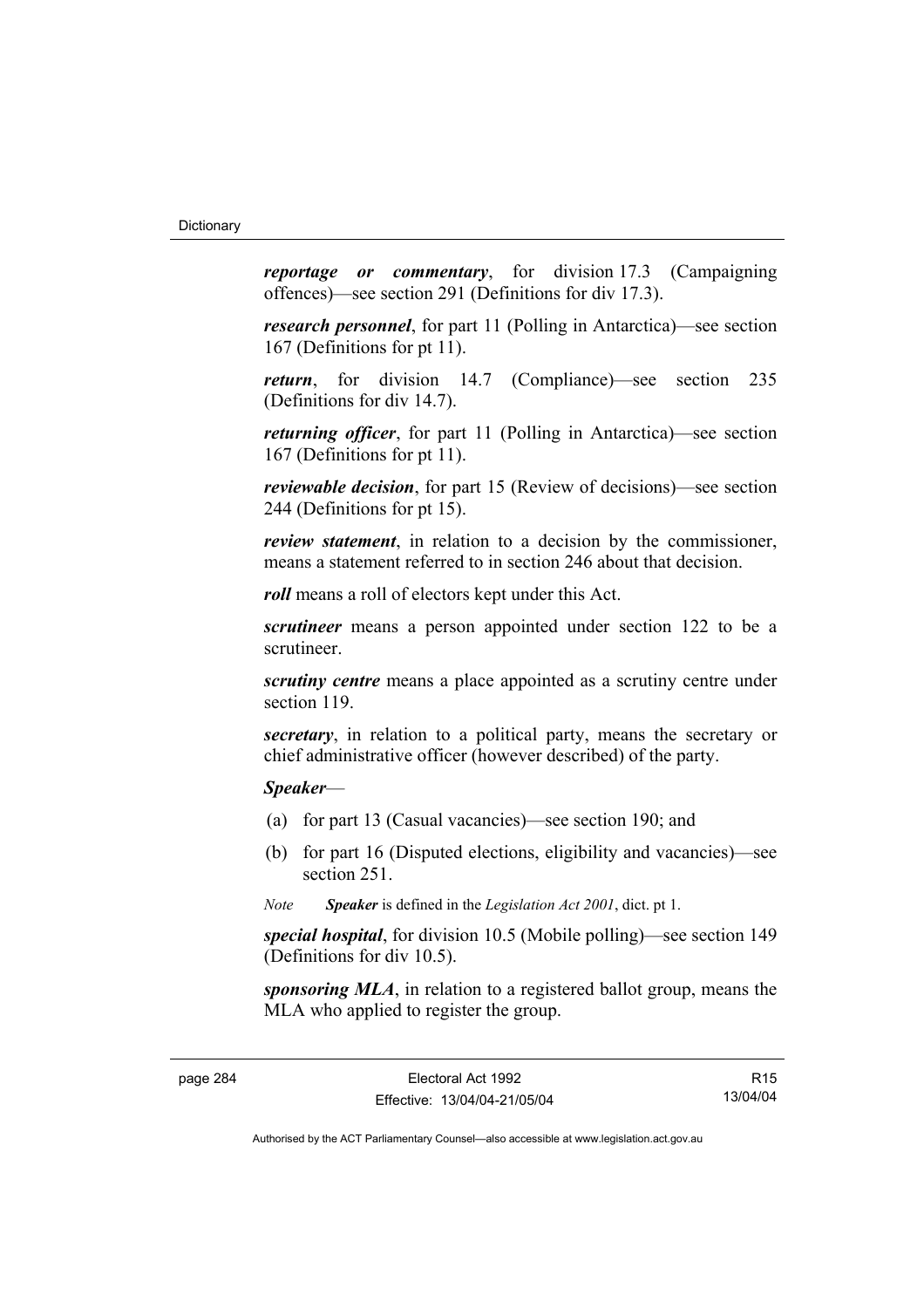*staff*, in relation to the electoral commission, means—

- (a) the staff assisting the commissioner referred to in section 31; and
- (b) persons employed or engaged under section 32.

*station*, for part 11 (Polling in Antarctica)—see section 167 (Definitions for pt 11).

*suppressed address* means an address particulars of which are required to be suppressed from a roll extract under section 77.

*transmit*, for part 11 (Polling in Antarctica)—see section 167 (Definitions for pt 11).

*undue influence*, for part 16 (Disputed elections, eligibility and vacancies)—see section 250 (Definitions for pt 16).

*visiting officer*, for division 10.5 (Mobile polling)—see section 149 (Definitions for div 10.5).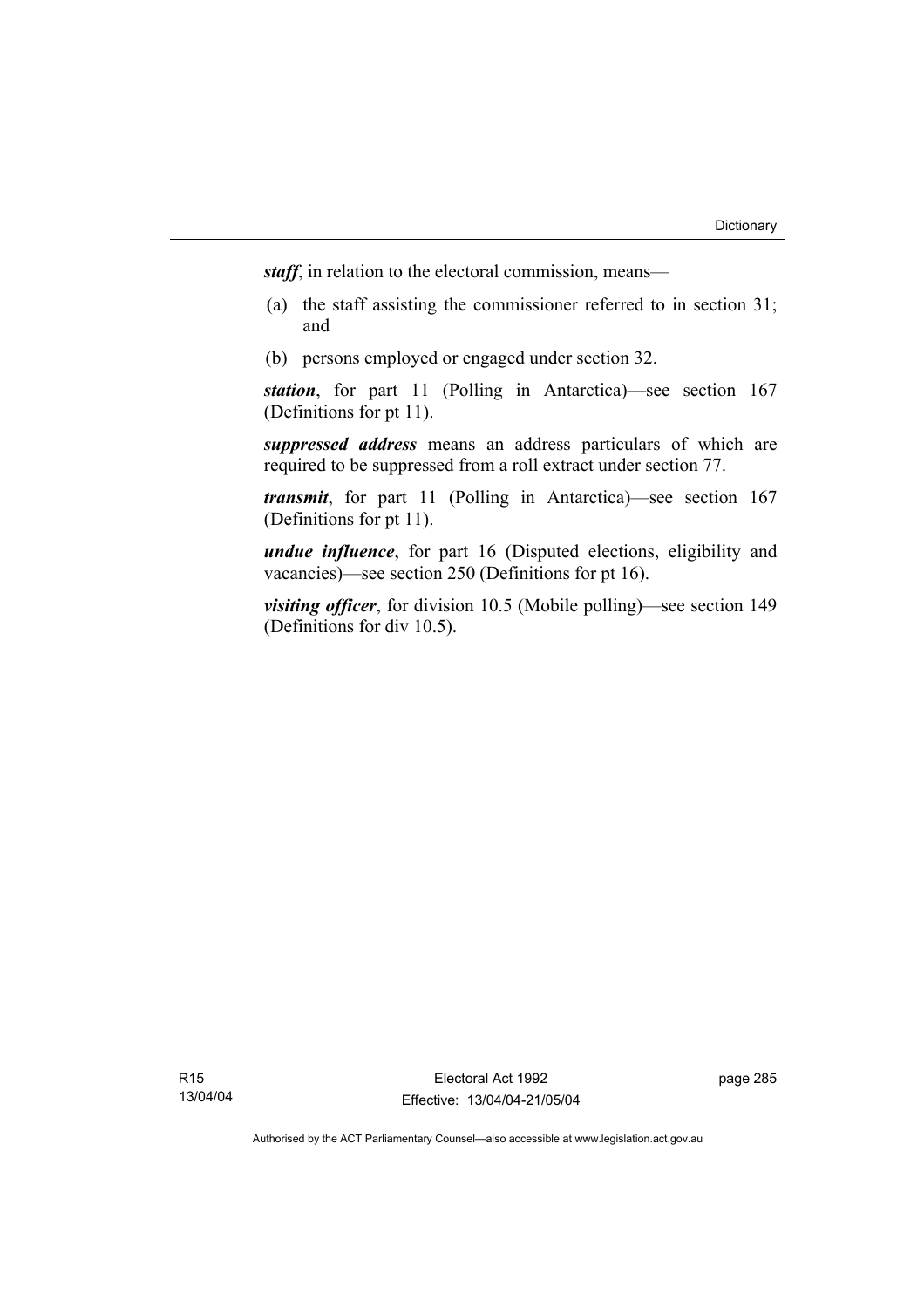1 About the endnotes

## **Endnotes**

# **1 About the endnotes**

Amending and modifying laws are annotated in the legislation history and the amendment history. Current modifications are not included in the republished law but are set out in the endnotes.

Not all editorial amendments made under the *Legislation Act 2001*, part 11.3 are annotated in the amendment history. Full details of any amendments can be obtained from the Parliamentary Counsel's Office.

Uncommenced amending laws and expiries are listed in the legislation history and the amendment history. These details are underlined. Uncommenced provisions and amendments are not included in the republished law but are set out in the last endnote.

If all the provisions of the law have been renumbered, a table of renumbered provisions gives details of previous and current numbering.

The endnotes also include a table of earlier republications.

| $am = amended$<br>$amdt = amendment$<br>$ch = chapter$<br>$cl = clause$<br>$def = definition$<br>$dict = dictionary$<br>disallowed = disallowed by the Legislative<br>Assembly<br>$div = division$<br>$exp = expires/expired$<br>$Gaz = Gazette$<br>$hda =$ heading<br>IA = Interpretation Act 1967<br>ins = inserted/added<br>$LA =$ Legislation Act 2001<br>$LR =$ legislation register<br>LRA = Legislation (Republication) Act 1996<br>mod = modified/modification<br>$o = order$ | $ord = ordinance$<br>orig = original<br>par = paragraph/subparagraph<br>$pres = present$<br>$prev = previous$<br>$(\text{prev})$ = previously<br>$pt = part$<br>$r = rule/subrule$<br>reg = regulation/subregulation<br>$renum = renumbered$<br>$reloc = relocated$<br>$R[X]$ = Republication No<br>$R1$ = reissue<br>$s = section/subsection$<br>$sch = schedule$<br>$sdiv = subdivision$<br>$sub =$ substituted<br>SL = Subordinate Law<br>underlining = whole or part not commenced |
|---------------------------------------------------------------------------------------------------------------------------------------------------------------------------------------------------------------------------------------------------------------------------------------------------------------------------------------------------------------------------------------------------------------------------------------------------------------------------------------|----------------------------------------------------------------------------------------------------------------------------------------------------------------------------------------------------------------------------------------------------------------------------------------------------------------------------------------------------------------------------------------------------------------------------------------------------------------------------------------|
| om = omitted/repealed                                                                                                                                                                                                                                                                                                                                                                                                                                                                 | or to be expired                                                                                                                                                                                                                                                                                                                                                                                                                                                                       |
|                                                                                                                                                                                                                                                                                                                                                                                                                                                                                       |                                                                                                                                                                                                                                                                                                                                                                                                                                                                                        |

### **2 Abbreviation key**

page 286 **Electoral Act 1992** Effective: 13/04/04-21/05/04

R15 13/04/04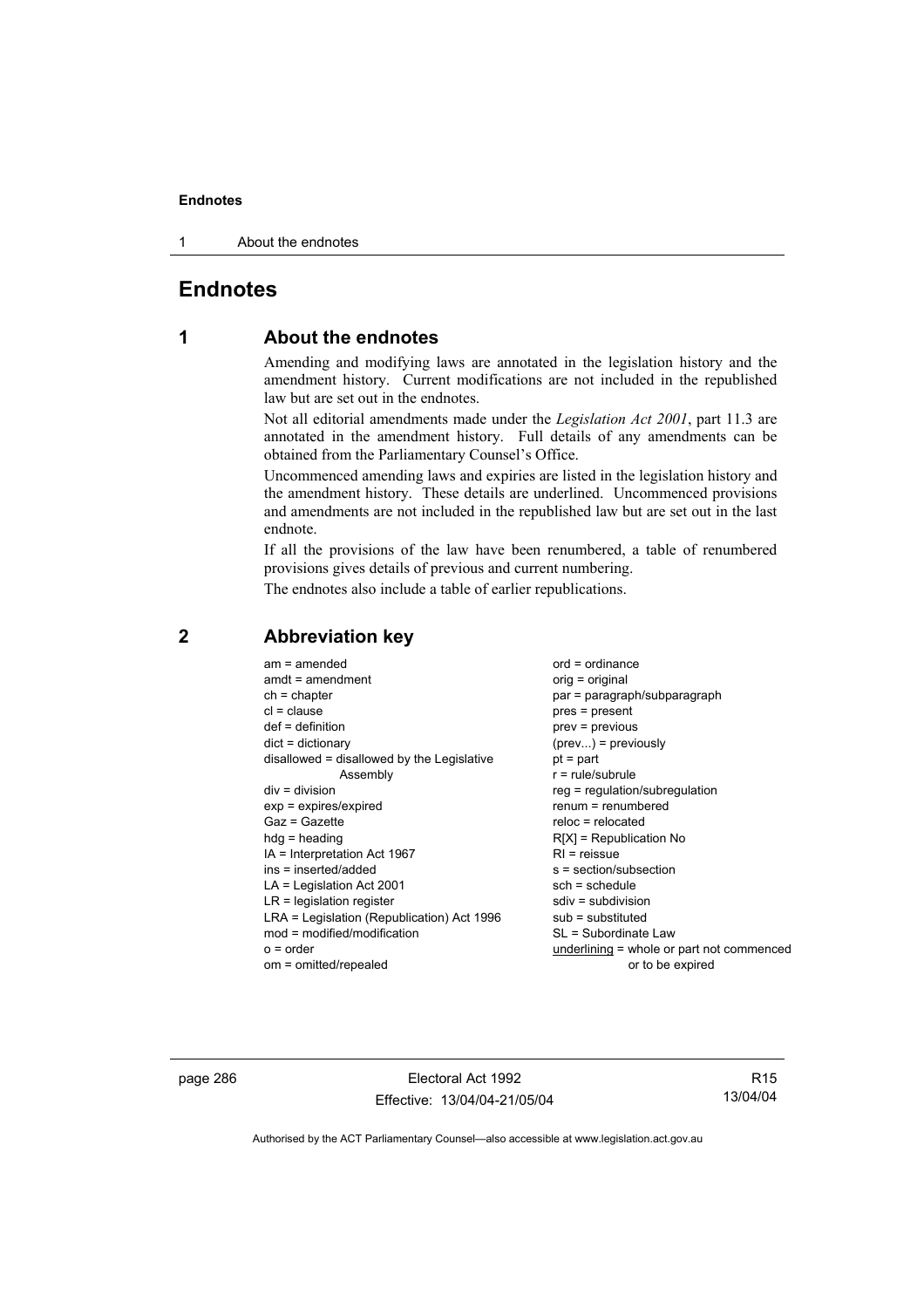### **3 Legislation history**

#### **Electoral Act 1992 No 71**

notified 8 December 1992 (Gaz 1992 No S218) s 1, s 2 commenced 8 December 1992 (s 2 (1)) remainder commenced 21 December 1992 (Gaz 1992 No S243 p 19)

as amended by

#### **Acts Revision (Position of Crown) Act 1993 No 44 sch 2**

notified 27 August 1993 (Gaz 1993 No S165) commenced 27 August 1993 (s 2)

#### **Electoral (Amendment) Act 1994 No 14**

notified 17 May 1994 (Gaz 1994 No S85) s 1, s 2, s 22 (in pt), s 23 (in pt) commenced 17 May 1994 (s 2 (1), (2)) ss 3-21 commenced 6 June 1994 (Gaz 1994 No S105) s 22 (new pt 13) commenced 3 March 1995 (s 2 (5)) s 22 (new pt 16 (ss 244-278)) commenced 25 August 1994 (s 2 (6) and Gaz 1994 No S172) s 24 commenced 1 September 1994 (Gaz 1994 No S172) remainder commenced 25 August 1994 (Gaz 1994 No S172)

#### **Public Sector Management (Consequential and Transitional Provisions) Act 1994 No 38 sch 1 pt 32**

notified 30 June 1994 (Gaz 1994 No S121) s 1, s 2 commenced 30 June 1994 (s 2 (1)) sch1 pt 32 commenced 1 July 1994 (Gaz 1994 No S142 p 2)

#### **Electoral (Amendment) Act 1994 (No 2) No 78**

notified 17 November 1994 (Gaz 1994 No S252) commenced 17 November 1994 (s 2)

#### **Annual Reports (Government Agencies) (Consequential Provisions) Act 1995 No 25 sch**

notified 5 September 1995 (Gaz 1995 No S212) commenced 5 September 1995 (s 2)

#### **Electoral (Amendment) Act 1995 No 33**

notified 31 October 1995 (Gaz 1995 No S266) commenced 31 October 1995 (s 2)

R15 13/04/04 page 287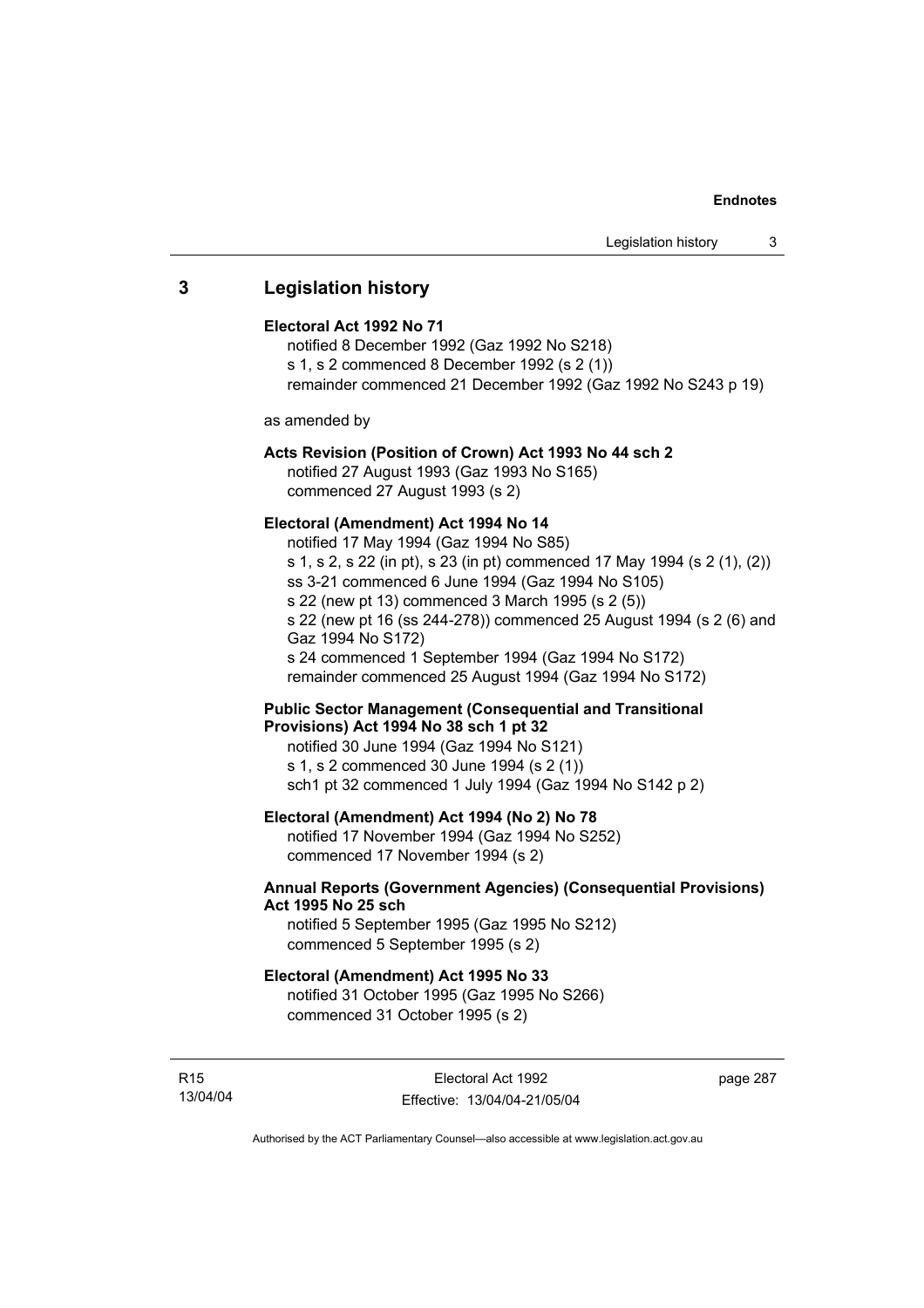3 Legislation history

#### **Statute Law Revision Act 1995 No 46 sch**

notified 18 December 1995 (Gaz 1995 No S306) commenced 18 December 1995 (s 2)

#### **Remuneration Tribunal (Consequential and Transitional Provisions) Act 1995 No 56 sch**

notified 20 December 1995 (Gaz 1995 No S313) sch commenced 21 December 1995 (s 2 and see Gaz 1995 No S315 p 2)

#### **Electoral (Amendment) Act 1996 No 56**

notified 29 November 1996 (Gaz 1996 No S320) commenced 29 November 1996 (s 2)

#### **Land (Planning and Environment) (Amendment) Act 1996 (No 3) No 85**

notified 24 December 1996 (Gaz 1996 No S345) s 1, s 2 commenced 24 December 1996 (s 2 (1)) remainder commenced 24 June 1997 (s 2 (3))

#### **Electoral (Amendment) Act 1997 No 38**

notified 1 September 1997 (Gaz 1997 No S257) ss 1-3 commenced 1 September 1997 (s 2 (1)) remainder commenced 1 May 1998 (s 2 (2))

#### **Remuneration Tribunal (Consequential Amendments) Act 1997 No 41 sch 1 (as am by 2002 (No 2) No 49 pt 3.19)**

notified 19 September 1997 (Gaz 1997 No S264) s 1, s 2 commenced 19 September 1997 (s 2 (1)) sch 1 commenced 24 September 1997 (s 2)

#### **Electoral Amendment Act 1997 (No 2) No 91**

notified 1 December 1997 (Gaz 1997 No S380) commenced 1 December 1997 (s 2)

#### **Legal Practitioners (Consequential Amendments) Act 1997 No 96 sch 1**

notified 1 December 1997 (Gaz 1997 No S380) s 1, s 2 commenced 1 December 1997 (s 2 (1)) sch 1 commenced 1 June 1998 (s 2 (2))

page 288 Electoral Act 1992 Effective: 13/04/04-21/05/04

R15 13/04/04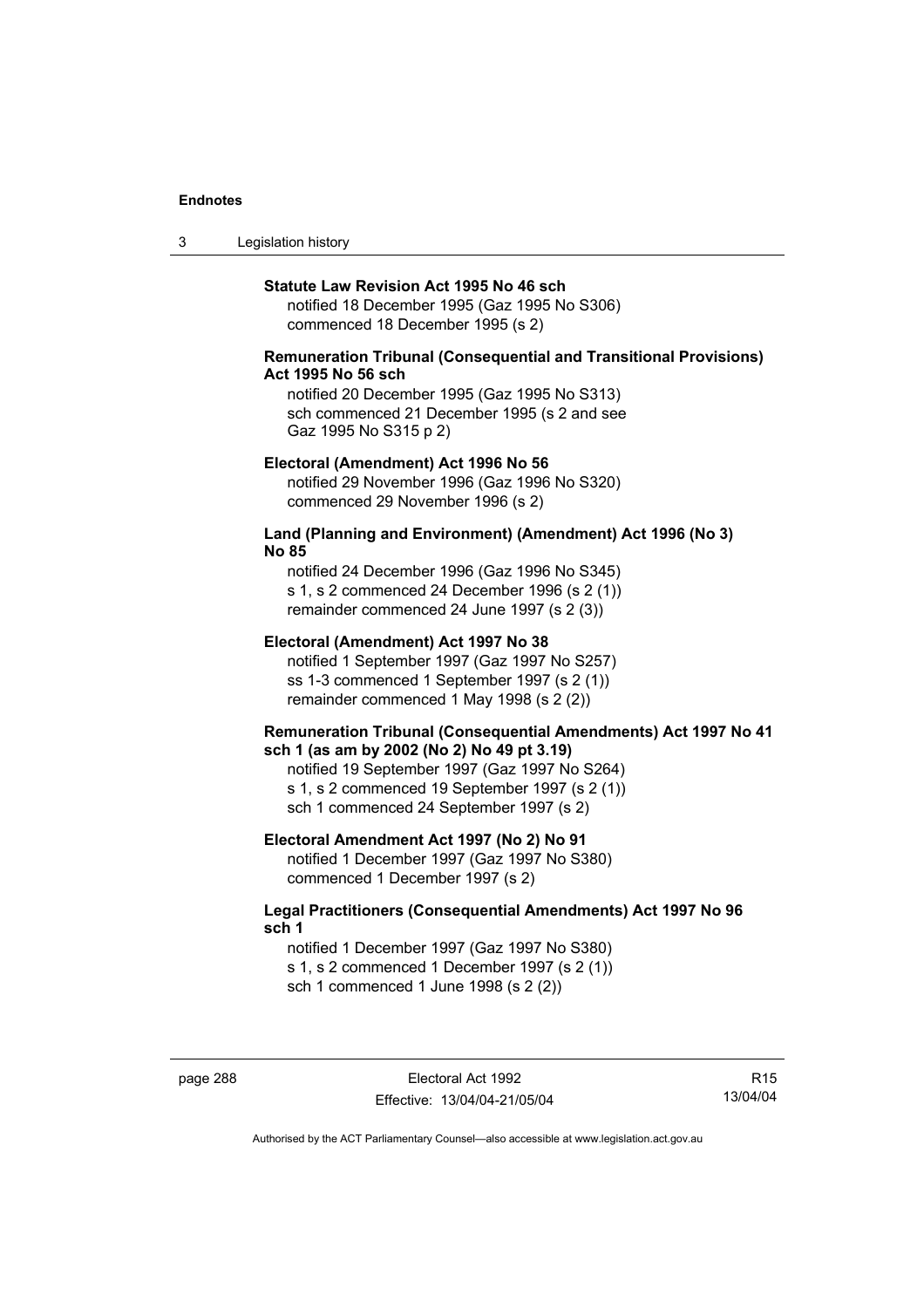| Legislation history |  |
|---------------------|--|
|---------------------|--|

#### **Statute Law Revision (Penalties) Act 1998 No 54 sch**

notified 27 November 1998 (Gaz 1998 No S207) s 1, s 2 commenced 27 November 1998 (s 2 (1)) sch commenced 9 December 1998 (Gaz 1998 No 49 p 1078)

**Electoral (Amendment) Act 1998 No 61**  notified 11 December 1998 (Gaz 1998 No S209) commenced 11 December 1998 (s 2)

**Electoral Amendment Act 2000 No 50**  notified 28 September 2000 (Gaz 2000 No 39) commenced 28 September 2000 (s 2)

#### **Electoral Amendment Act 2000 (No 2) No 76**

notified 21 December 2000 (Gaz 2000 No S69) s 1, s 2 commenced 21 December 2000 (IA s 10B) remainder commenced 11 April 2001 (Gaz 2001 No 14)

#### **Surveyors (Consequential Amendments) Act 2001 No 3 sch 1**

notified 8 March 2001 (Gaz 2001 No 10) s 1, s 2 commenced 8 March 2001 (IA s 10B) sch 1 commenced 26 July 2001 (s 2 and Gaz 2001 No 30)

# **Electoral Amendment Act 2001 No 36**

notified 29 June 2001 (Gaz 2001 No S36) commenced 29 June 2001 (s 2)

#### **Electoral (Entrenched Provisions) Amendment Act 2001 No 37**

notified 29 June 2001 (Gaz 2001 No S36) commenced 29 June 2001 (s 2)

#### **Electoral Amendment Act 2001 (No 2) No 38**

notified 29 June 2001 (Gaz 2001 No S36) s 1, s 2 commenced 29 June 2001 (IA s 10B) remainder commenced 29 June 2001 (s 2)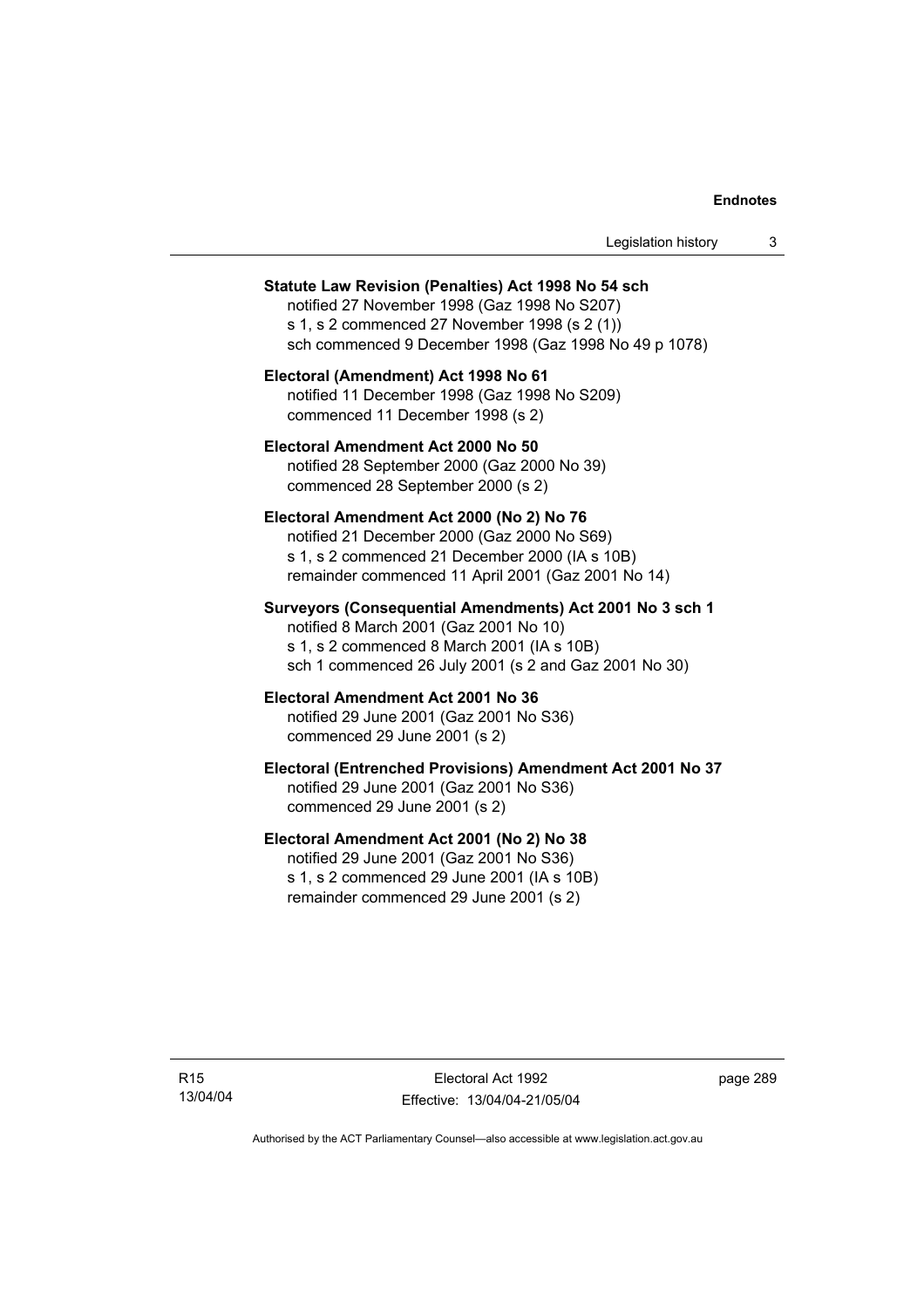3 Legislation history

#### **Legislation (Consequential Amendments) Act 2001 No 44 sch 1 pt 120**

notified 26 July 2001 (Gaz 2001 No 30) s 1, s 2 commenced 26 July 2001 (IA s 10B) amdts 1.1294, 1.1312-1.1321, 1.1338, 1.1339, 1.1342, 1.1343, 1.1350, 1.1356, 1.1357, 1.1364, 1.1365, 1.1370-1.1372, 1.1378-1.1384, 1.1398-1.1400 commenced 12 September 2001 (s 2 and see Gaz 2001 No S65) pt 120 remainder commenced 12 September 2001 (s 2 and see Gaz 2001 No S65)

#### **Legislation Amendment Act 2002 No 11 pt 2.17**

notified LR 27 May 2002 s 1, s 2 commenced 27 May 2002 (LA s 75) pt 2.17 commenced 28 May 2002 (s 2 (1))

#### **Statute Law Amendment Act 2002 No 30 pt 3.21**

notified LR 16 September 2002 s 1, s 2 taken to have commenced 19 May 1997 (LA s 75 (2)) pt 3.21 commenced 17 September 2002 (s 2 (1))

#### **Electoral Amendment Act 2002 No 32**

notified LR 8 October 2002 s 1, s 2 commenced 8 October 2002 (LA s 75 (1)) remainder commenced 9 October 2002 (s 2)

#### **Districts Act 2002 No 39 pt 1.3**

notified LR 10 October 2002 s 1, s 2 commenced 10 October 2002 (LA s 75 (1)) pt 1.3 commenced 11 October 2002 (s 2)

#### **Statute Law Amendment Act 2002 (No 2) No 49 pt 3.19**

notified LR 20 December 2002

s 1, s 2 taken to have commenced 7 October 1994 (LA s 75 (2))

pt 3.19 commenced 24 September 1997 (s 2 (4))

*Note* This Act only amends the Remuneration Tribunal (Consequential Amendments) Act 1997 No 41.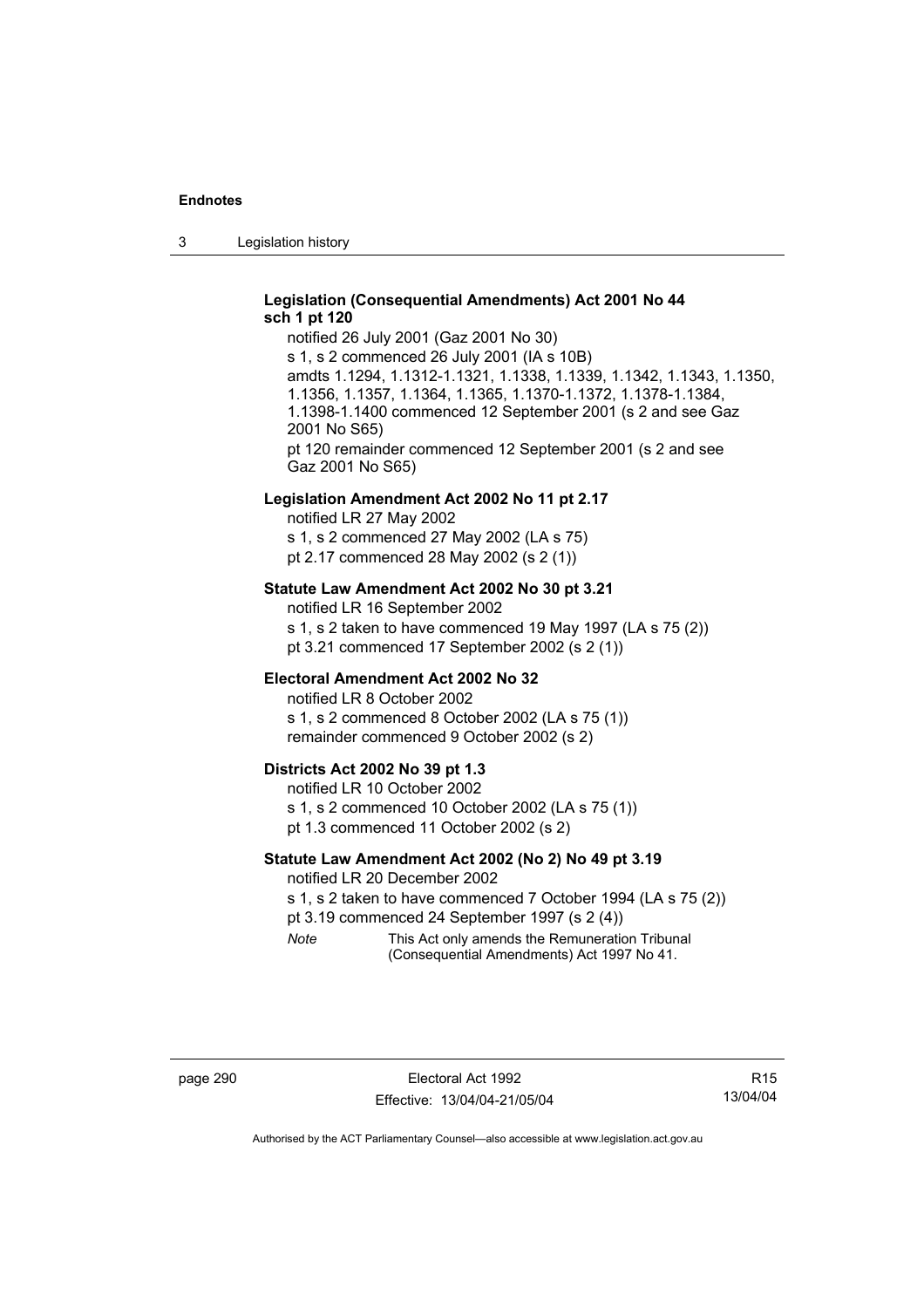#### **Planning and Land (Consequential Amendments) Act 2002 A2002-56 sch 3 pt 3.4**

notified LR 20 December 2002

s 1, s 2 commenced 20 December 2002 (LA s 75 (1)) sch 3 pt 3.4 commenced 1 July 2003 (s 2 and see Planning and Land

Act 2002 A2002-55 s 5)

#### **Electoral Amendment Act 2003 A2003-54**

notified LR 3 December 2003

s 1, s 2 commenced 3 December 2003 (LA s 75 (1)) remainder commenced 4 December 2003 (s 2)

#### **Annual Reports Legislation Amendment Act 2004 A2004-9 sch 1 pt 1.12**

notified LR 19 March 2004 s 1, s 2 commenced 19 March 2004 (LA s 75 (1)) sch 1 pt 1.12 commenced 13 April 2004 (s 2 and see Annual Reports (Government Agencies) Act 2004 A2004-8, s 2 and CN2004-5)

#### **Criminal Code (Theft, Fraud, Bribery and Related Offences) Amendment Act 2004 A2004-15 sch 1 pt 1.11, sch 2 pt 2.31**

notified LR 26 March 2004 s 1, s 2 commenced 26 March 2004 (LA s 75 (1)) sch 1 pt 1.11, sch 2 pt 2.31 commenced 9 April 2004 (s 2 (1))

### **4 Amendment history**

| <b>Preamble</b><br>preamble    | am 1994 No 14                                                                                                                                                  |
|--------------------------------|----------------------------------------------------------------------------------------------------------------------------------------------------------------|
| <b>Title</b><br>title          | sub 1994 No 14                                                                                                                                                 |
| Name of Act<br>s 1             | sub 2001 No 36 amdt 1.1                                                                                                                                        |
| Commencement<br>s <sub>2</sub> | am 1994 No 14<br>om 2001 No 44 amdt 1.1285                                                                                                                     |
| <b>Dictionary</b><br>s 3       | am 1994 No 14; 1994 No 38 sch 1 pt 32; 1997 No 91; 2000 No<br>76 s 4; 2001 No 36 amdt 1.2<br>defs reloc to dict 2001 No 36 amdt 1.3<br>sub 2001 No 36 amdt 1.4 |
|                                |                                                                                                                                                                |

| R <sub>15</sub> | Electoral Act 1992           | page 291 |
|-----------------|------------------------------|----------|
| 13/04/04        | Effective: 13/04/04-21/05/04 |          |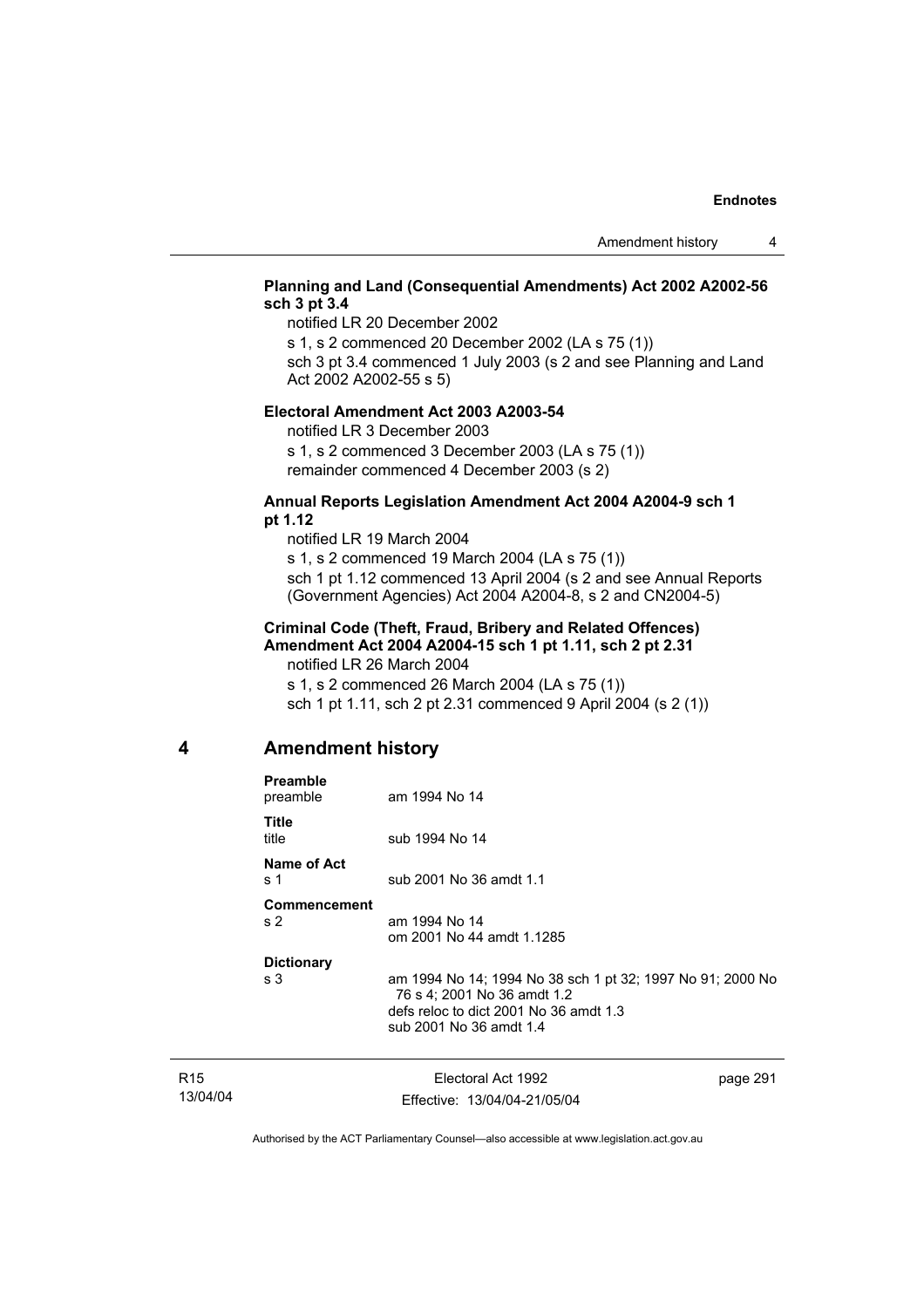| 4 | Amendment history                                     |                                                                                                                                                  |
|---|-------------------------------------------------------|--------------------------------------------------------------------------------------------------------------------------------------------------|
|   | <b>Meaning of electoral matter</b><br>s <sub>4</sub>  | om 1993 No 44 sch 2<br>ins 1994 No 14<br>sub 2001 No 36 s 5                                                                                      |
|   | s 4A                                                  | Meaning of available for public inspection<br>ins 2001 No 36 s 5                                                                                 |
|   | div 2.1 hdg                                           | Establishment, functions and powers of electoral commission<br>sub 2001 No 36 amdt 1.5                                                           |
|   | <b>Constitution of commission</b><br>s 6              | am 1994 No 14<br>sub 2002 No 30 amdt 3.243                                                                                                       |
|   | <b>Functions of electoral commission</b><br>s 7       | sub 1994 No 14<br>am 1997 No 91<br>am LA (see 2001 No 36 amdt 1.99); 2002 No 30 amdts 3.244-<br>3.246                                            |
|   | Determination of fees<br>s 8                          | (prev s 7A) ins 1994 No 14<br>renum 1994 No 14<br>sub 2001 No 44 amdt 1.1286                                                                     |
|   | <b>Powers</b><br>s 9                                  | (prev s 8) renum 1994 No 14<br>om 2002 No 30 amdt 3.247                                                                                          |
|   | s 10                                                  | Electoral commission's annual report<br>(prev s 9) am 1994 No 14<br>renum 1994 No 14<br>om 1995 No 25<br>ins 1997 No 91<br>sub A2004-9 amdt 1.15 |
|   | s 10A                                                 | Special reports by electoral commission<br>ins 1997 No 91<br>sub 2002 No 30 amdt 3.248                                                           |
|   | <b>Members of electoral commission</b><br>div 2.2 hdg | sub 2001 No 36 amdt 1.6                                                                                                                          |
|   | Meaning of member for div 2.2<br>s 11 hdg<br>s 11     | sub 2001 No 36 amdt 1.7<br>(prev s 10) renum 1994 No 14<br>om 1995 No 25 sch<br>ins 1997 No 91<br>def <i>member</i> sub 2002 No 30 amdt 3.249    |

page 292 **Electoral Act 1992** Effective: 13/04/04-21/05/04

R15 13/04/04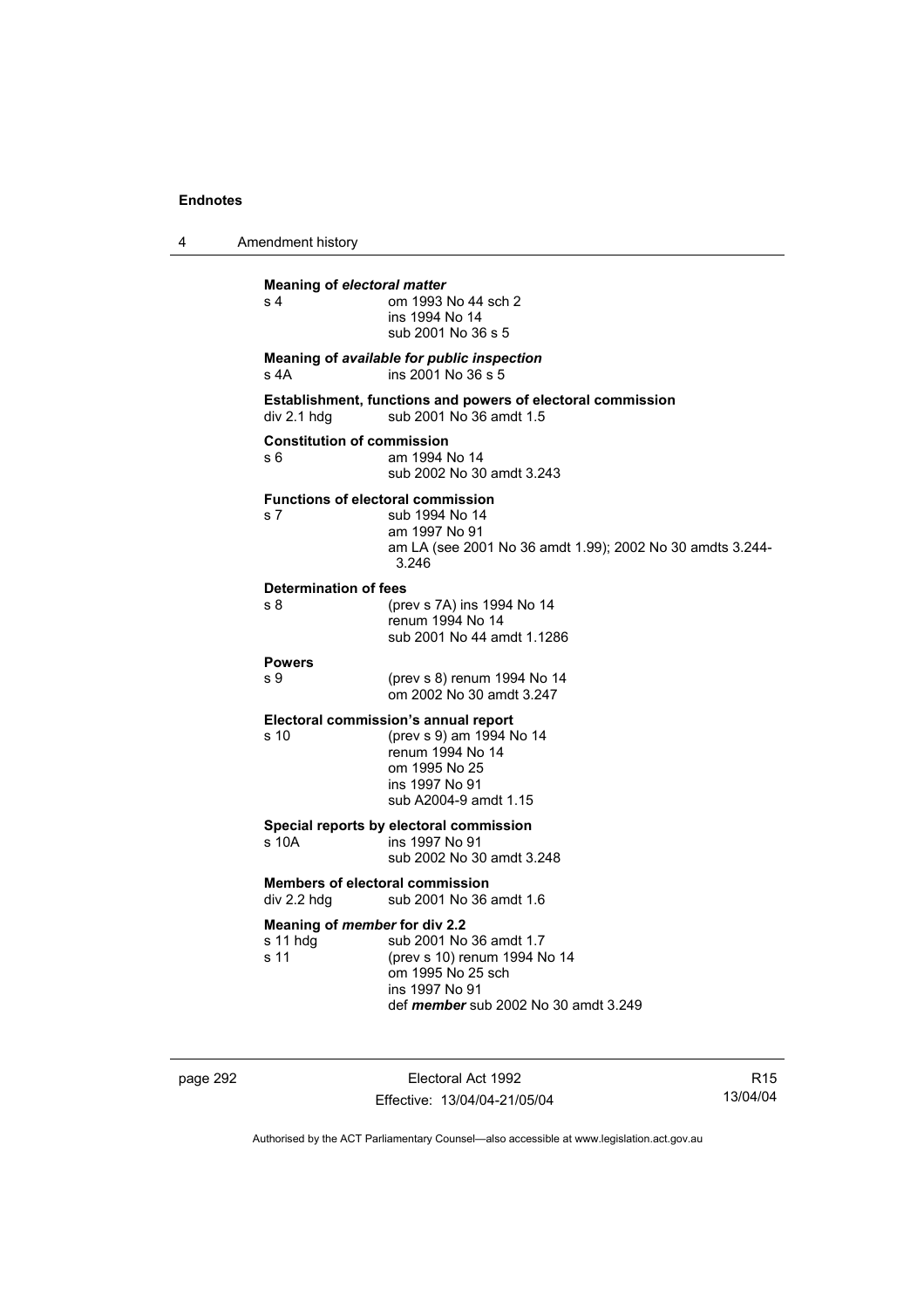| <b>Appointment</b>                           |                                                                                                                                                     |
|----------------------------------------------|-----------------------------------------------------------------------------------------------------------------------------------------------------|
| s 12                                         | (prev s 11) am 1994 No 14<br>renum 1994 No 14<br>am 1994 No 38 sch 1 pt 32; 2001 No 44 amdt 1.1287; 2002<br>No 30 amdts 3.250-3.252                 |
| s 13                                         | Term of appointment of members<br>(prev s 12) am 1994 No 14<br>renum 1994 No 14<br>sub 2002 No 30 amdt 3.253                                        |
| s 14                                         | <b>Conditions of appointment of members generally</b><br>(prev s 13) renum 1994 No 14<br>om 1997 No 41<br>ins 2002 No 30 amdt 3.253                 |
| Leave of absence<br>s 15                     | (prev s 14) renum 1994 No 14                                                                                                                        |
| <b>Resignation</b><br>s 16                   | (prev s 15) renum 1994 No 14<br>om 2002 No 30 amdt 3.254                                                                                            |
| s 17 hdg<br>s 17                             | Suspension or ending of appointment of members<br>sub 2002 No 30 amdt 3.255<br>(prev s 16) renum 1994 No 14<br>am 2002 No 30 amdt 3.256, amdt 3.257 |
| <b>Acting members</b><br>s 18                | (prev s 17) renum 1994 No 14<br>om 2002 No 30 amdt 3.258                                                                                            |
| <b>Meetings</b><br>div 2.3 hdg               | (prev pt 2 div 3 hdg) renum LA (see 2000 No 76 s 24)                                                                                                |
| <b>Procedure</b><br>s 19                     | (prev s 18) renum 1994 No 14                                                                                                                        |
| s 20                                         | Delegation by electoral commission<br>(prev s 18A) ins 1994 No 14<br>renum 1994 No 14<br>sub 2002 No 30 amdt 3.259                                  |
| <b>Disclosure of interests</b><br>s 21       | (prev s 19) renum 1994 No 14                                                                                                                        |
| pt 3 hdg                                     | Electoral commissioner and staff of electoral commission<br>sub 1994 No 14                                                                          |
| <b>Electoral commissioner</b><br>div 3.1 hdg | (prev pt 3 div 1 hdg) ins 1994 No 14<br>renum LA (see 2000 No 76 s 24)                                                                              |

R15 13/04/04

Electoral Act 1992 Effective: 13/04/04-21/05/04 page 293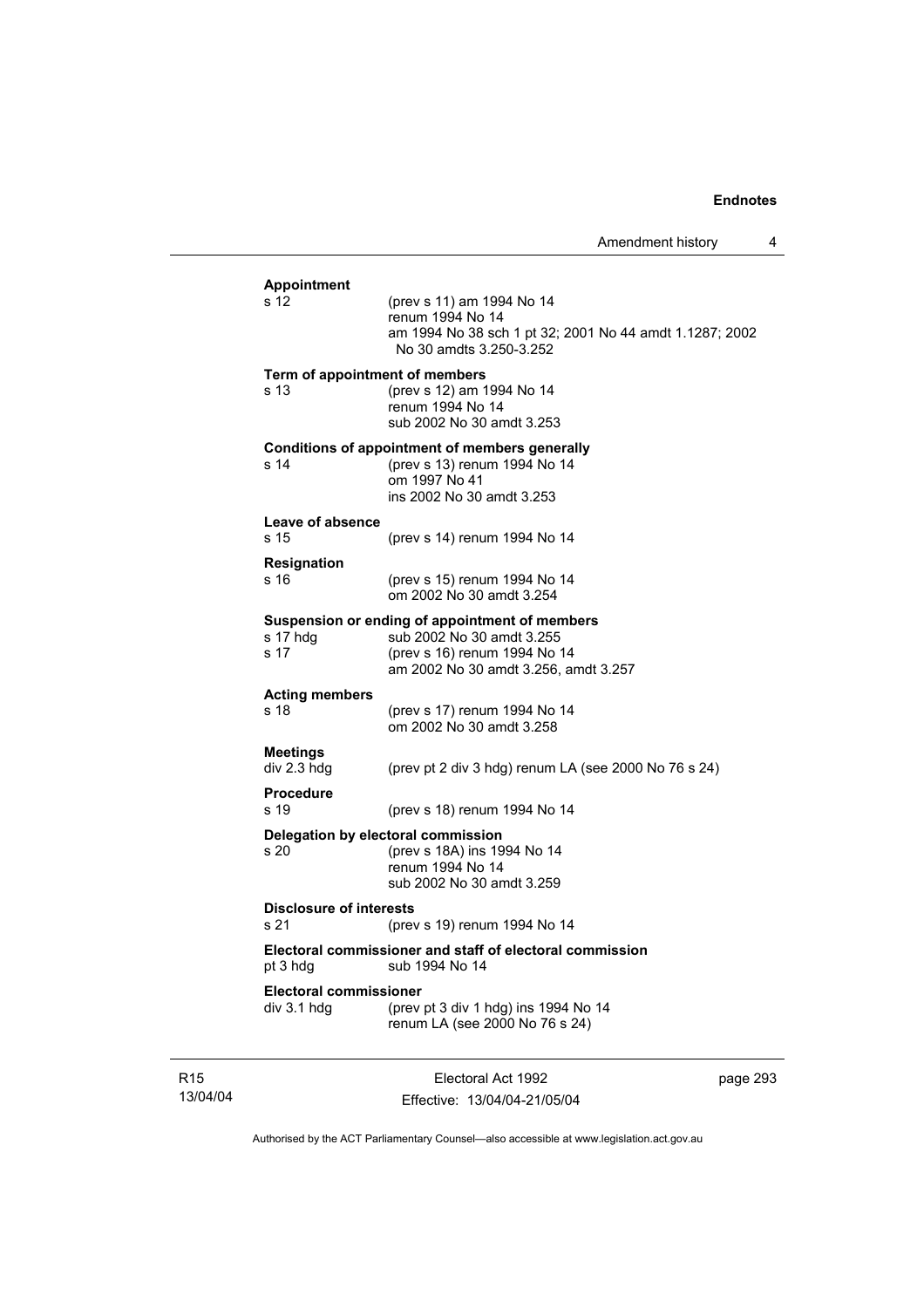4 Amendment history

| <b>Appointment</b><br>s 22                       | (prev s 20) am 1994 No 14<br>renum 1994 No 14<br>am 2001 No 44 amdt 1.1288, amdt 1.1289; 2002 No 30 amdt<br>3.260                                                         |
|--------------------------------------------------|---------------------------------------------------------------------------------------------------------------------------------------------------------------------------|
| <b>Functions of commissioner etc</b><br>s 23     | (prev s 21) sub 1994 No 14<br>renum 1994 No 14<br>sub 2002 No 30 amdt 3.261                                                                                               |
| Delegation by commissioner<br>s 24               | (prev s 21A) ins 1994 No 14<br>renum 1994 No 14<br>sub 2001 No 30 amdt 3.262                                                                                              |
| s 25                                             | Term of appointment of commissioner<br>(prev s 22) am 1994 No 14<br>renum 1994 No 14<br>sub 2002 No 30 amdt 3.263                                                         |
| s 26                                             | Conditions of appointment of commissioner generally<br>(prev s 23) am 1994 No 14<br>renum 1994 No 14<br>om 1995 No 56<br>ins 2002 No 30 amdt 3.263                        |
| Leave of absence                                 |                                                                                                                                                                           |
| s 27                                             | (prev s 24) am 1994 No 14<br>renum 1994 No 14                                                                                                                             |
| <b>Resignation</b><br>s 28                       | (prev s 25) am 1994 No 14<br>renum 1994 No 14<br>om 2002 No 30 amdt 3.264                                                                                                 |
| s 29 hdg<br>s 29                                 | Suspension or ending of appointment of commissioner<br>sub 2002 No 30 amdt 3.265<br>(prev s 26) am 1994 No 14<br>renum 1994 No 14<br>am 2002 No 30 amdt 3.266, amdt 3.267 |
| <b>Acting commissioner</b><br>s 30               | (prev s 27) am 1994 No 14<br>renum 1994 No 14<br>om 2002 No 30 amdt 3.268                                                                                                 |
| Staff of the electoral commission<br>div 3.2 hdg | (prev pt 3 div 2 hdg) ins 1994 No 14<br>renum LA (see 2000 No 76 s 24)                                                                                                    |
|                                                  |                                                                                                                                                                           |

page 294 Electoral Act 1992 Effective: 13/04/04-21/05/04

R15 13/04/04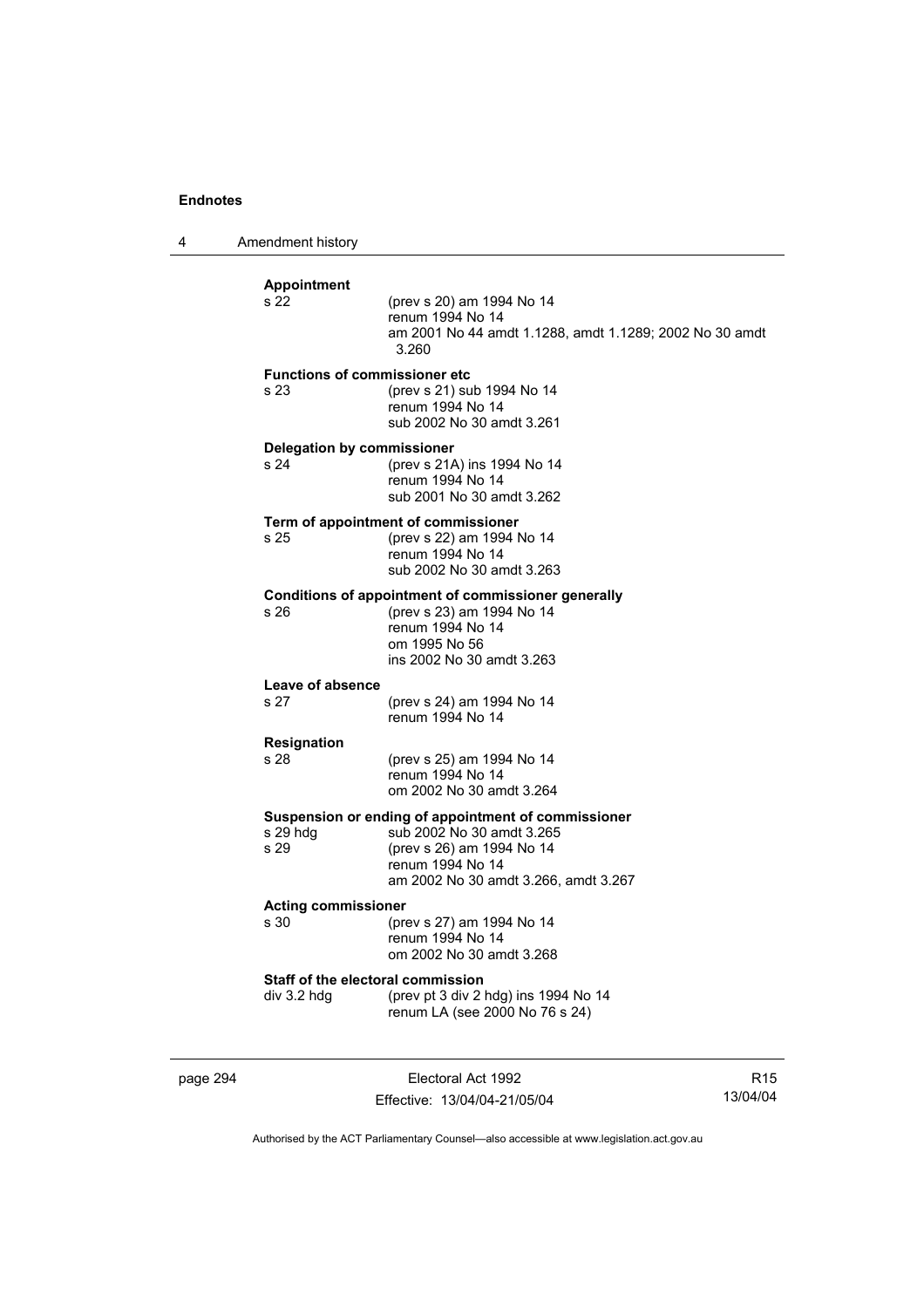| <b>Staff</b><br>s 31                              | (prev s 27A) ins 1994 No 14<br>renum 1994 No 14<br>sub 1994 No 38 sch 1 pt 32                                                                         |
|---------------------------------------------------|-------------------------------------------------------------------------------------------------------------------------------------------------------|
| <b>Temporary staff and consultants</b><br>s 32    | (prev s 27B) ins 1994 No 14<br>renum 1994 No 14<br>am 1994 No 38 sch 1 pt 32                                                                          |
| <b>Officers</b><br>s 33                           | (prev s 27C) ins 1994 No 14<br>renum 1994 No 14<br>am 2001 No 36 amdt 1.8; 2002 No 30 amdt 3.269                                                      |
| <b>Multimember electorates</b><br>s.34            | (prev s 28) renum 1994 No 14                                                                                                                          |
| <b>Redistribution of electorates</b><br>s 35      | (prev s 29) renum 1994 No 14<br>am 2001 No 44 amdt 1.1290                                                                                             |
| <b>Factors relevant to redistribution</b><br>s 36 | (prev s 30) renum 1994 No 14<br>am 2002 No 39 amdt 1.3                                                                                                |
| <b>Timing of redistributions</b><br>s 37          | (prev s 31) am 1994 No 14<br>renum 1994 No 14<br>am 1998 No 61; 2002 No 30 amdts 3.270-3.272                                                          |
| s 37A                                             | Timing of redistribution after 2001 ordinary election<br>ins 2002 No 32 s 4<br>exp 16 October 2004 (s 37A (3))                                        |
| s.38                                              | Suspension of redistribution process-extraordinary elections<br>(prev s 31A) ins 1994 No 14<br>renum 1994 No 14<br>am 2002 No 30 amdt 3.273           |
| <b>Redistribution committees</b><br>s 39          | (prev s 32) am 1994 No 14<br>renum 1994 No 14<br>am 1996 No 85; 2000 No 3 sch 1; 2001 No 44 amdt 1.1291;<br>2002 No 30 amdt 3.274; A2002-56 amdt 3.29 |
| s 40                                              | <b>Meetings of redistribution committee</b><br>(prev s 33) am 1994 No 14<br>renum 1994 No 14                                                          |

R15 13/04/04

Electoral Act 1992 Effective: 13/04/04-21/05/04 page 295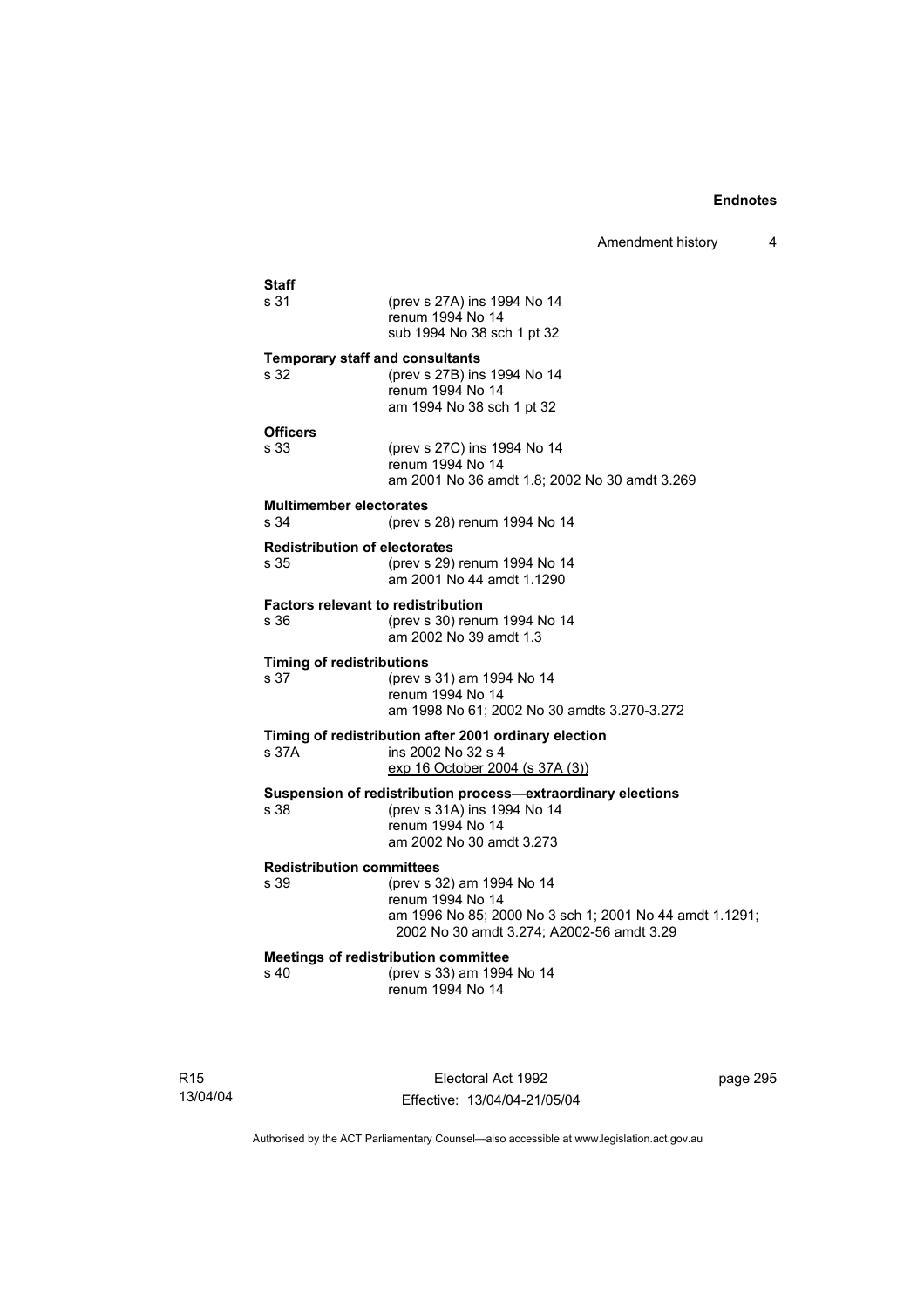4 Amendment history

**Suggestions and comments about redistribution**  s 41 (prev s 34) renum 1994 No 14 am 2001 No 36 amdt 1.9 sub 2001 No 44 amdt 1.1292 **Outline of proposal**  s 42 (prev s 35) renum 1994 No 14 **Proposed redistribution**  s 43 (prev s 36) renum 1994 No 14 am 2001 No 44 amdt 1.1293 **Notification and publication of proposal**  s 44 (prev s 37) renum 1994 No 14 am 2001 No 36 amdt 1.10 sub 2001 No 44 amdt 1.1294 **Dissolution of redistribution committee**  s 45 (prev s 38) renum 1994 No 14 sub 2001 No 44 amdt 1.1295 **Objections**  s 46 (prev s 39) renum 1994 No 14 am 2001 No 36 s 6 and amdt 1.11; 2001 No 44 amdt 1.1296 **Augmented electoral commission**  s 47 (prev s 40) am 1994 No 14 renum 1994 No 14 am 2002 No 30 amdt 3.275 **Meetings of augmented electoral commission**  s 48 orig s 48 om 1994 No 14 (prev s 41) am 1994 No 14 renum 1994 No 14 **Investigation of objections**  s 49 (prev s 42) renum 1994 No 14 am 1997 No 91; 2001 No 44 amdt 1.1297, amdt 1.1298 **Redistribution—proposal by augmented electoral commission**  s 50 (prev s 43) renum 1994 No 14 **Publication of augmented electoral commission's proposal**  s 51 (prev s 44) renum 1994 No 14 am 2001 No 44 amdt 1.1299, amdt 1.1300 **Objections to augmented electoral commission's proposal**  s 52 (prev s 45) am 1994 No 14 renum 1994 No 14 am 2001 No 36 s 7; 2001 No 44 amdt 1.1301; 2002 No 30 amdt 3.352

page 296 Electoral Act 1992 Effective: 13/04/04-21/05/04

R15 13/04/04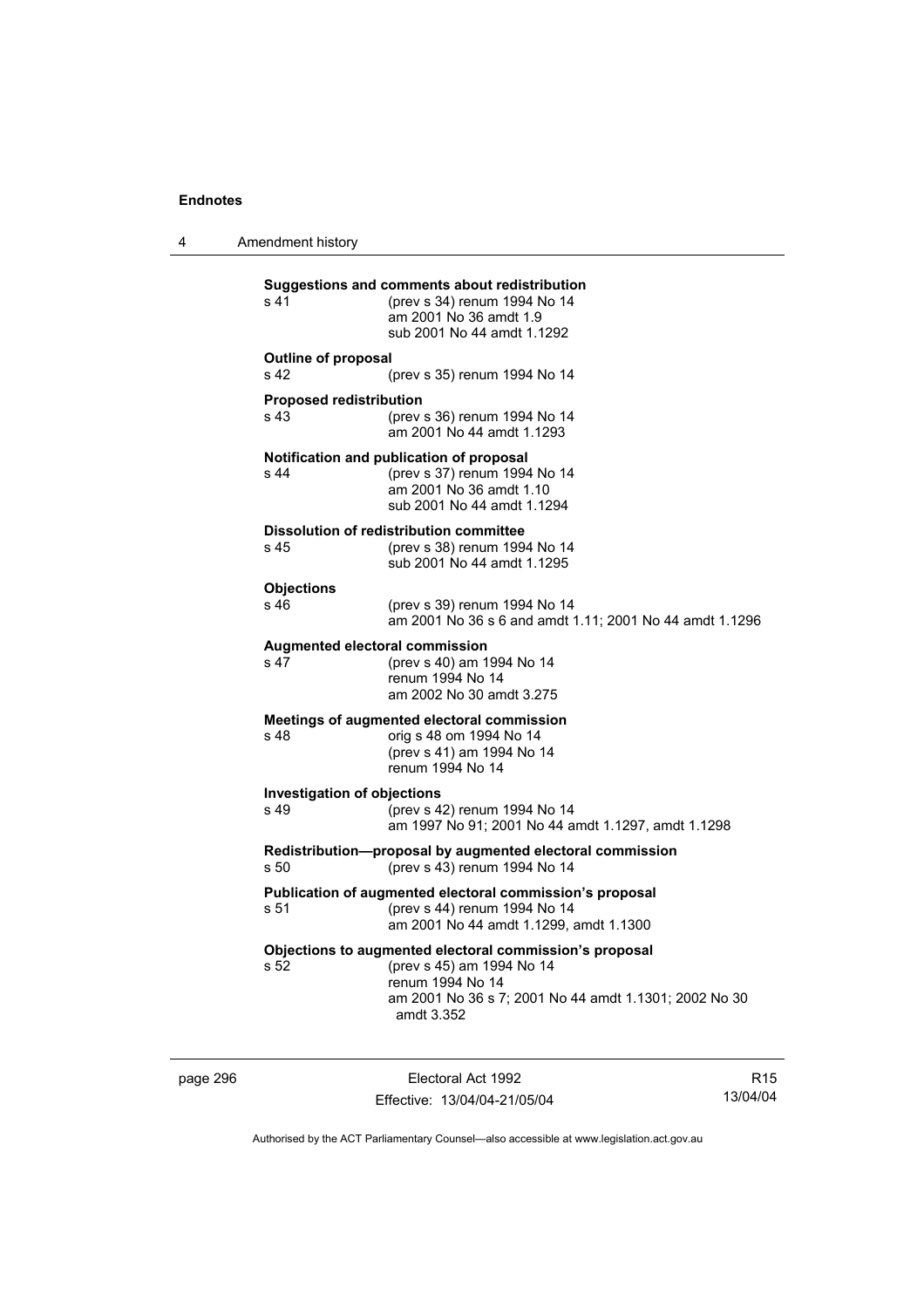| s 53                                          | Report by augmented electoral commission and public announcement<br>(prev s 46) am 1994 No 14<br>renum 1994 No 14                                              |
|-----------------------------------------------|----------------------------------------------------------------------------------------------------------------------------------------------------------------|
| <b>Report to Legislative Assembly</b><br>s 54 | (prev s 47) am 1994 No 14<br>renum 1994 No 14                                                                                                                  |
| Decisions are final<br>s 55                   | (prev s 49) am 1994 No 14<br>renum 1994 No 14<br>am 2002 No 30 amdt 3.276                                                                                      |
| <b>Validity not affected</b><br>s 56          | (prev s 50) am 1994 No 14<br>renum 1994 No 14                                                                                                                  |
| Electoral rolls<br>pt 5 hdg                   | sub 1994 No 14                                                                                                                                                 |
| <b>Electorate and Territory rolls</b><br>s 57 | (prev s 51) sub 1994 No 14<br>renum 1994 No 14                                                                                                                 |
| <b>Contents of roll</b><br>s 58               | (prev s 52) sub 1994 No 14<br>renum 1994 No 14<br>am 2002 No 30 amdt 3.277                                                                                     |
| Meaning of extract from roll<br>s 59          | (prev s 53) sub 1994 No 14<br>renum 1994 No 14<br>sub 2002 No 30 amdt 3.278                                                                                    |
| Inspection of printed roll extracts<br>s 60   | (prev s 54) ins 1994 No 14<br>renum 1994 No 14                                                                                                                 |
| s 61                                          | Supply of printed roll extract to MLAs etc<br>(prev s 55) ins 1994 No 14<br>renum 1994 No 14<br>am 2001 No 44 amdt 1.1302, amdt 1.1303                         |
| s 62                                          | Supply of roll extracts in electronic form to MLAs etc<br>(prev s 56) ins 1994 No 14<br>renum 1994 No 14<br>am 1997 No 91; 2001 No 44 amdt 1.1304, amdt 1.1305 |

page 297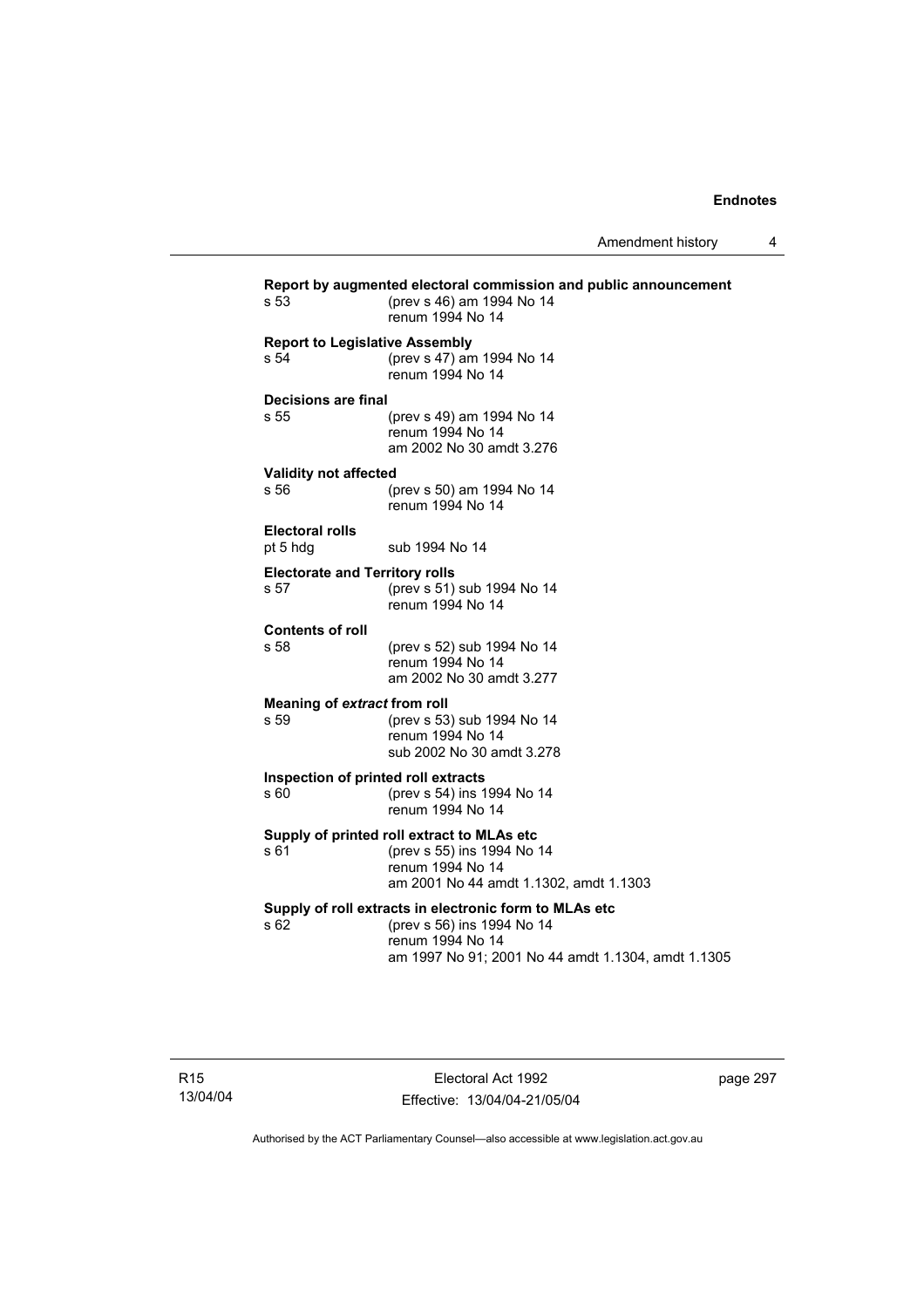4 Amendment history

| Use of roll extracts                    |                                                                                                                                                                      |
|-----------------------------------------|----------------------------------------------------------------------------------------------------------------------------------------------------------------------|
| s 63                                    | (prev s 57) ins 1994 No 14<br>renum 1994 No 14<br>am 1998 No 54<br>sub 2001 No 36 s 8                                                                                |
| Prohibited use of roll extracts<br>s 64 | (prev s 58) ins 1994 No 14<br>renum 1994 No 14<br>am 1998 No 54<br>om 2001 No 36 s 8                                                                                 |
| s 65                                    | Provision of roll information to prescribed authorities<br>(prev s 59) ins 1994 No 14<br>renum 1994 No 14<br>am 1997 No 91; 1998 No 54; 2002 No 30 amdt 3.279        |
| <b>Maintenance of rolls</b><br>s 66     | (prev s 60) ins 1994 No 14<br>renum 1994 No 14                                                                                                                       |
| Power to require information<br>s 67    | (prev s 61) ins 1994 No 14<br>renum 1994 No 14<br>am 1998 No 54; 2001 No 36 amdt 1.12; 2002 No 30 amdt<br>3.352                                                      |
| Notice of registered deaths<br>s 68     | (prev s 62) ins 1994 No 14<br>renum 1994 No 14                                                                                                                       |
| Disclosure of roll information<br>s 69  | (prev s 63) ins 1994 No 14<br>renum 1994 No 14<br>am 1998 No 54                                                                                                      |
| s 70                                    | Joint roll arrangements with Commonwealth<br>(prev s 64) ins 1994 No 14<br>renum 1994 No 14<br>am 1997 No 91                                                         |
| <b>Enrolment</b><br>pt 6 hdg            | ins 1994 No 14                                                                                                                                                       |
| s 71 hdg<br>s 71                        | Persons taken not to be enrolled on Commonwealth roll<br>sub 2001 No 36 amdt 1.13<br>(prev s 65) ins 1994 No 14<br>renum 1994 No 14<br>am 2001 No 36 amdts 1.14-1.16 |

page 298 Electoral Act 1992 Effective: 13/04/04-21/05/04

R15 13/04/04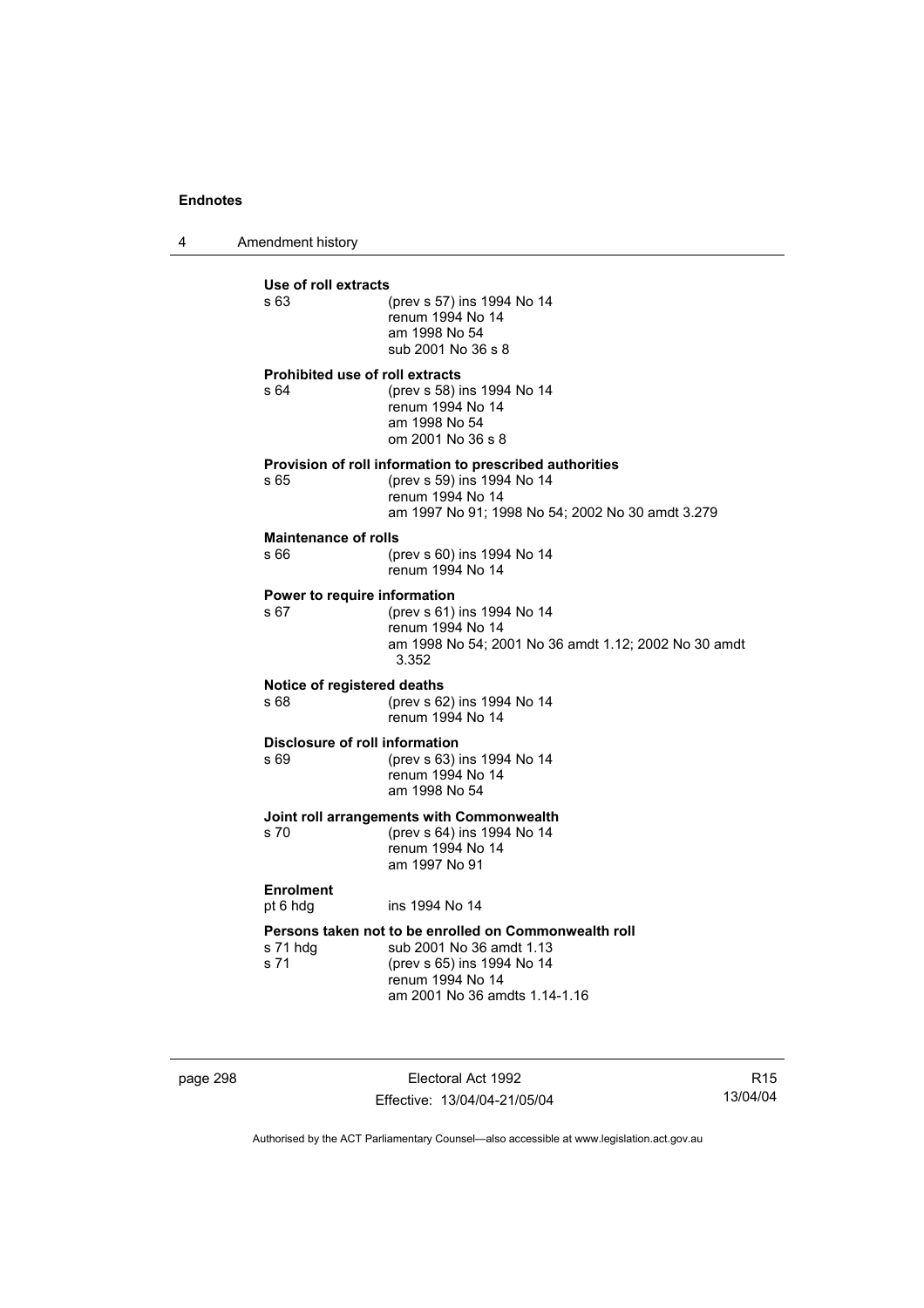| s 71A hdg<br>s 71A                 | ins 2001 No 36 amdt 1.15<br>(prev s 71 (2)) renum 2001 No 36 amdt 1.15                                                                                                       |
|------------------------------------|------------------------------------------------------------------------------------------------------------------------------------------------------------------------------|
| <b>Entitlement</b><br>s 72         | (prev s 66) ins 1994 No 14<br>renum 1994 No 14                                                                                                                               |
| s 73                               | <b>Compulsory enrolment etc-residents</b><br>(prev s 67) ins 1994 No 14<br>renum 1994 No 14<br>am 1998 No 54; 2002 No 30 amdt 3.352                                          |
| Eligible overseas electors<br>s 74 | (prev s 68) ins 1994 No 14<br>renum 1994 No 14                                                                                                                               |
| Age 17 enrolment<br>s 75           | (prev s 69) ins 1994 No 14<br>renum 1994 No 14                                                                                                                               |
| <b>Enrolment etc</b><br>s76        | (prev s 70) ins 1994 No 14<br>renum 1994 No 14<br>am 2001 No 36 s 9, s 10; 2001 No 44 amdt 1.1306,<br>amdt 1.1307<br>am LA (see 2001 No 36 amdt 1.99); 2002 No 30 amdt 3.352 |
| s 77                               | Suppression of elector's address<br>(prev s 71) ins 1994 No 14<br>renum 1994 No 14<br>am LA (see 2001 No 36 amdt 1.99); 2001 No 44 amdt 1.1308,<br>amdt 1.1309               |
| s 78                               | Inclusion of particulars on roll following suppression<br>(prev s 72) ins 1994 No 14<br>renum 1994 No 14                                                                     |
| s 79                               | Suppression of elector's address pending review<br>(prev s 73) ins 1994 No 14<br>renum 1994 No 14                                                                            |
| <b>Closed rolls</b><br>s 80        | (prev s 74) ins 1994 No 14<br>renum 1994 No 14<br>am 1994 No 78; 1997 No 91; 2001 No 36 s 11; LA (see 2001<br>No 36 amdt 1.99); 2002 No 30 amdt 3.280                        |

Electoral Act 1992 Effective: 13/04/04-21/05/04 page 299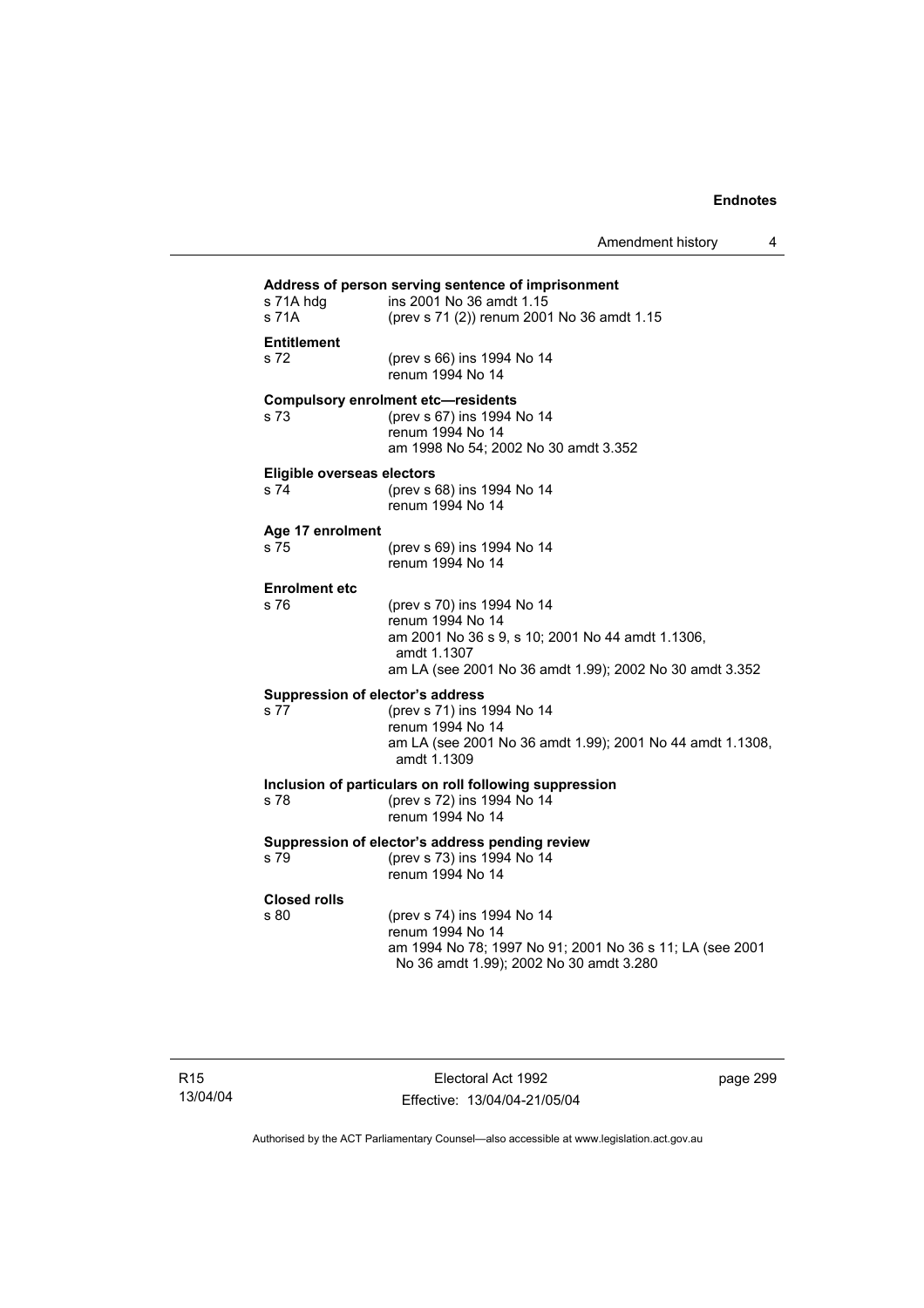4 Amendment history

| <b>Objections to enrolment</b><br>s 81     | (prev s 75) ins 1994 No 14<br>renum 1994 No 14<br>am 1997 No 91; LA (see 2001 No 36 amdt 1.99); 2001 No 44<br>amdt 1.1310, amdt 1.1311; 2002 No 30 amdts 3.281-3.284,<br>amdt 3.352 |
|--------------------------------------------|-------------------------------------------------------------------------------------------------------------------------------------------------------------------------------------|
| s 82                                       | Record of claims for enrolment<br>(prev s 76) ins 1994 No 14<br>renum 1994 No 14                                                                                                    |
| <b>Processing enrolment claims</b><br>s 83 | (prev s 77) ins 1994 No 14<br>renum 1994 No 14                                                                                                                                      |
| s 84                                       | <b>Transmission of enrolment claims</b><br>(prev s 78) ins 1994 No 14<br>renum 1994 No 14<br>am 1998 No 54                                                                          |
| s 85                                       | Production of claims for enrolment before a court<br>(prev s 79) ins 1994 No 14<br>renum 1994 No 14<br>am 2002 No 30 amdt 3.285                                                     |
| s 86                                       | Claims for enrolment not subject to warrants<br>(prev s 80) ins 1994 No 14<br>renum 1994 No 14                                                                                      |
| pt 7 hdg                                   | Registration of political parties and ballot groups<br>ins 1994 No 14<br>sub 2001 No 36 s 12                                                                                        |
| s 87                                       | Meaning of related political parties<br>(prev s 81) ins 1994 No 14<br>renum 1994 No 14<br>sub 2001 No 36 s 12                                                                       |
| s 88                                       | Registers of political parties and ballot groups<br>(prev s 82) ins 1994 No 14<br>renum 1994 No 14<br>sub 2001 No 36 s 12                                                           |
| s 89                                       | Application for registration of political party<br>(prev s 83) ins 1994 No 14<br>renum 1994 No 14<br>sub 2001 No 36 s 12<br>am 2001 No 44 amdt 1.1312, amdt 1.1313                  |

page 300 **Electoral Act 1992** Effective: 13/04/04-21/05/04

R15 13/04/04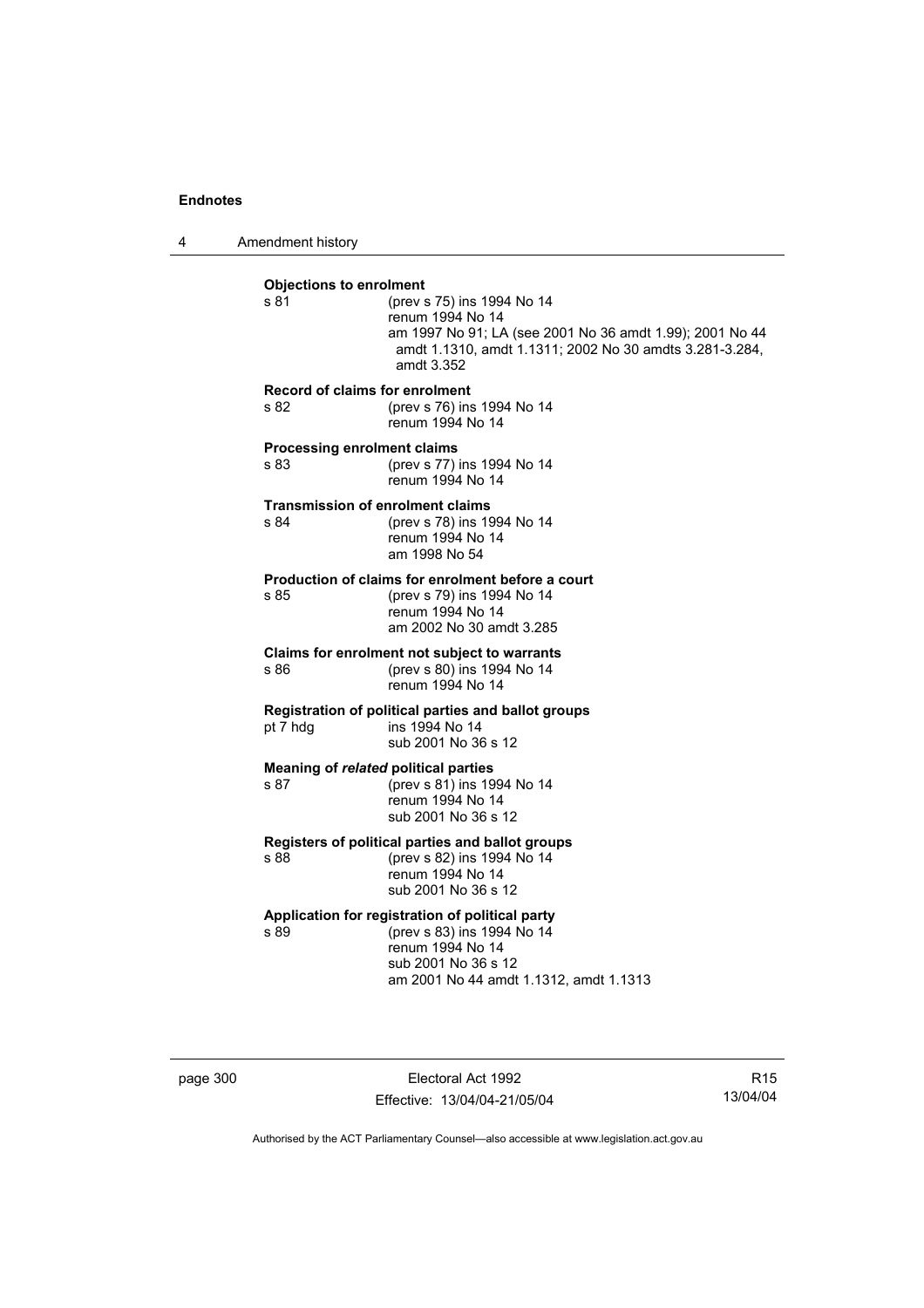# **Application for registration of ballot group**

 $\overline{5}$  ins 2001 No 36 s 12 am 2001 No 44 amdt 1.1314, amdt 1.1315 **Further information about application for political party registration**  s 90 (prev s 84) ins 1994 No 14 renum 1994 No 14 sub 2001 No 36 s 12 am 2002 No 30 amdt 3.352

#### **Notification and publication of applications**

s 91 (prev s 85) ins 1994 No 14 renum 1994 No 14 sub 2001 No 36 s 12 am 2001 No 44 amdt 1.1316

#### **Objections to applications and responses**   $ins 2001$  No  $36 s 12$

#### **Registration of political parties and ballot groups**

s 92 (prev s 86) ins 1994 No 14 renum 1994 No 14 sub 2001 No 36 s 12 am 2001 No 44 amdt 1.1317

#### **Refusal of applications for registration**

s 93 (prev s 87) ins 1994 No 14 renum 1994 No 14 am 1997 No 91 sub 2001 No 36 s 12

# **Amendment of applications for registration**

s 94 (prev s 88) ins 1994 No 14 renum 1994 No 14 sub 2001 No 36 s 12

#### **Changes to particulars in register**

s 95 (prev s 89) ins 1994 No 14 renum 1994 No 14 am 1997 No 91 sub 2001 No 36 s 12

#### **Objection to continued use of name**  s 95A ins 2001 No 36 s 12

# **No action under pt 7 during pre-election period**

s 96 (prev s 90) ins 1994 No 14 renum 1994 No 14 sub 2001 No 36 s 12

R15 13/04/04

Electoral Act 1992 Effective: 13/04/04-21/05/04 page 301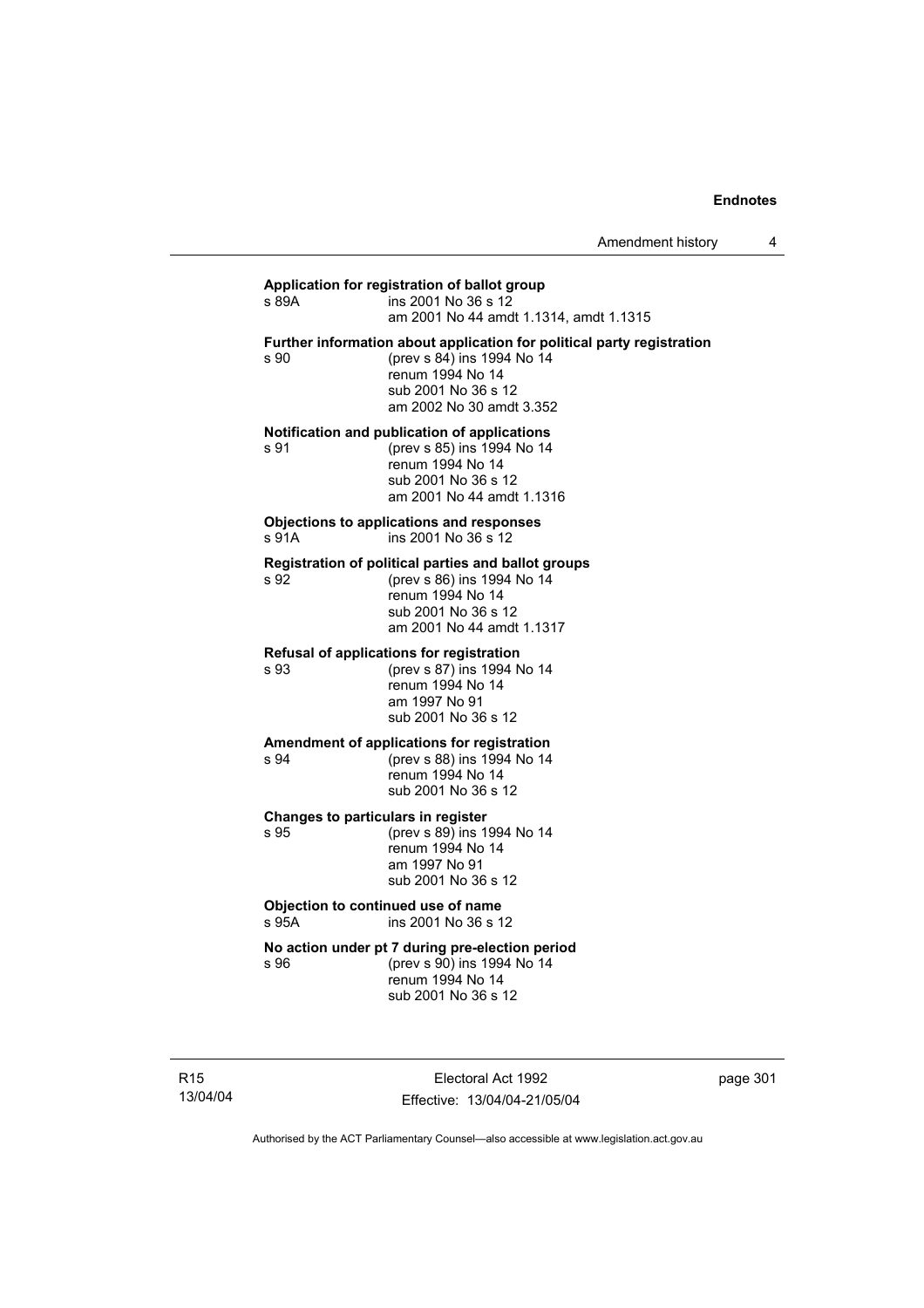4 Amendment history

**Who can be a registered officer**<br>**s** 96A **ins 1997** No 9 ins 1997 No 91 sub 2001 No 36 s 12 **Deputy registered officer**  s 97 (prev s 91) ins 1994 No 14 renum 1994 No 14 am 1997 No 91 sub 2001 No 36 s 12 **Information about political parties**  s 97A ins 2001 No 36 s 12 **Cancellation of registration of political parties and ballot groups**<br>s 98 (prev s 92) ins 1994 No 14 (prev s 92) ins 1994 No 14 renum 1994 No 14 am 1997 No 91 sub 2001 No 36 s 12 am 2001 No 44 amdts 1.1318-1.1321 **Use of party or ballot group name after cancellation**  s 99 (prev s 93) ins 1994 No 14 renum 1994 No 14 sub 2001 No 36 s 12 **General requirements about constitutions of registered parties**  ins 2001 No 36 s 12 **Timing of elections**  pt 8 hdg ins 1994 No 14 **Ordinary elections**  (prev s 94) ins 1994 No 14 renum 1994 No 14 am 1997 No 38; 2002 No 30 amdt 3.286; A2003-54 s 4 **Extraordinary elections**<br>s 101 (prev (prev s 95) ins 1994 No 14 renum 1994 No 14 am 2001 No 44 amdt 1.1322 **Polling day**  (prev s 96) ins 1994 No 14 renum 1994 No 14 sub 2002 No 30 amdt 3.287 **Arrangements for elections**  pt 9 hdg ins 1994 No 14 **Nominations**  div 9.1 hdg (prev pt 9 div 1 hdg) renum LA (see 2000 No 76 s 24)

page 302 Electoral Act 1992 Effective: 13/04/04-21/05/04

R15 13/04/04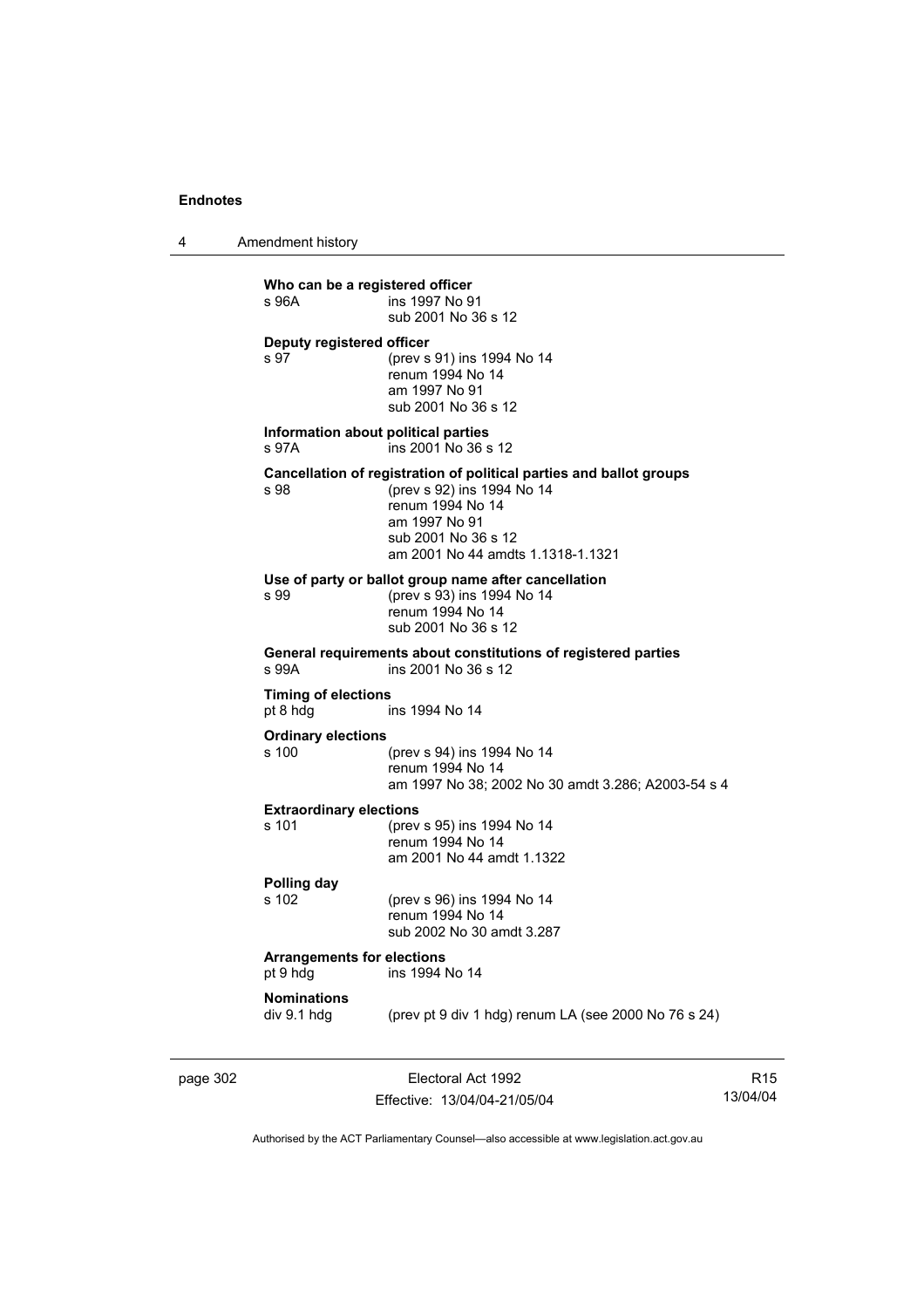| Eligibility-MLAs<br>s 103                           | (prev s 97) ins 1994 No 14<br>renum 1994 No 14<br>am 2002 No 30 amdt 3.288                                                                                                                                                |
|-----------------------------------------------------|---------------------------------------------------------------------------------------------------------------------------------------------------------------------------------------------------------------------------|
| <b>Qualifications for nomination</b><br>s 104       | (prev s 98) ins 1994 No 14<br>renum 1994 No 14                                                                                                                                                                            |
| <b>Candidates to be nominated</b><br>$\sin 105$     | (prev s 99) ins 1994 No 14<br>renum 1994 No 14<br>am 1994 No 78; 2001 No 36 s 13, s 14, amdt 1.17; LA (see<br>2001 No 36 amdt 1.99); 2001 No 44 amdt 1.1323; ss renum<br>(see 2002 No 11 amdt 2.34); 2002 No 11 amdt 2.35 |
| <b>Multiple nominations invalid</b><br>s 106        | (prev s 100) ins 1994 No 14<br>renum 1994 No 14                                                                                                                                                                           |
| s 107                                               | Withdrawal etc of consent to nomination<br>(prev s 101) ins 1994 No 14<br>renum 1994 No 14                                                                                                                                |
| Place and hour of nomination<br>s 108               | (prev s 102) ins 1994 No 14<br>renum 1994 No 14<br>am 1994 No 78; LA (see 2001 No 36 amdt 1.99); 2001 No 38<br>s 4; 2001 No 44 amdt 1.1324; 2002 No 11 amdt 2.36                                                          |
| <b>Declaration of candidates</b><br>s 109           | (prev s 103) ins 1994 No 14<br>renum 1994 No 14<br>am 2001 No 36 amdt 1.18                                                                                                                                                |
| <b>Rejection of nominations</b><br>s <sub>110</sub> | (prev s 104) ins 1994 No 14<br>renum 1994 No 14<br>sub 2001 No 36 s 15<br>am 2002 No 30 amdt 3.352                                                                                                                        |
| Need for a poll<br>s 111                            | (prev s 105) ins 1994 No 14<br>renum 1994 No 14                                                                                                                                                                           |
| s 112                                               | Death of candidate before polling day<br>(prev s 106) ins 1994 No 14<br>renum 1994 No 14                                                                                                                                  |
|                                                     |                                                                                                                                                                                                                           |

R15 13/04/04

Electoral Act 1992 Effective: 13/04/04-21/05/04 page 303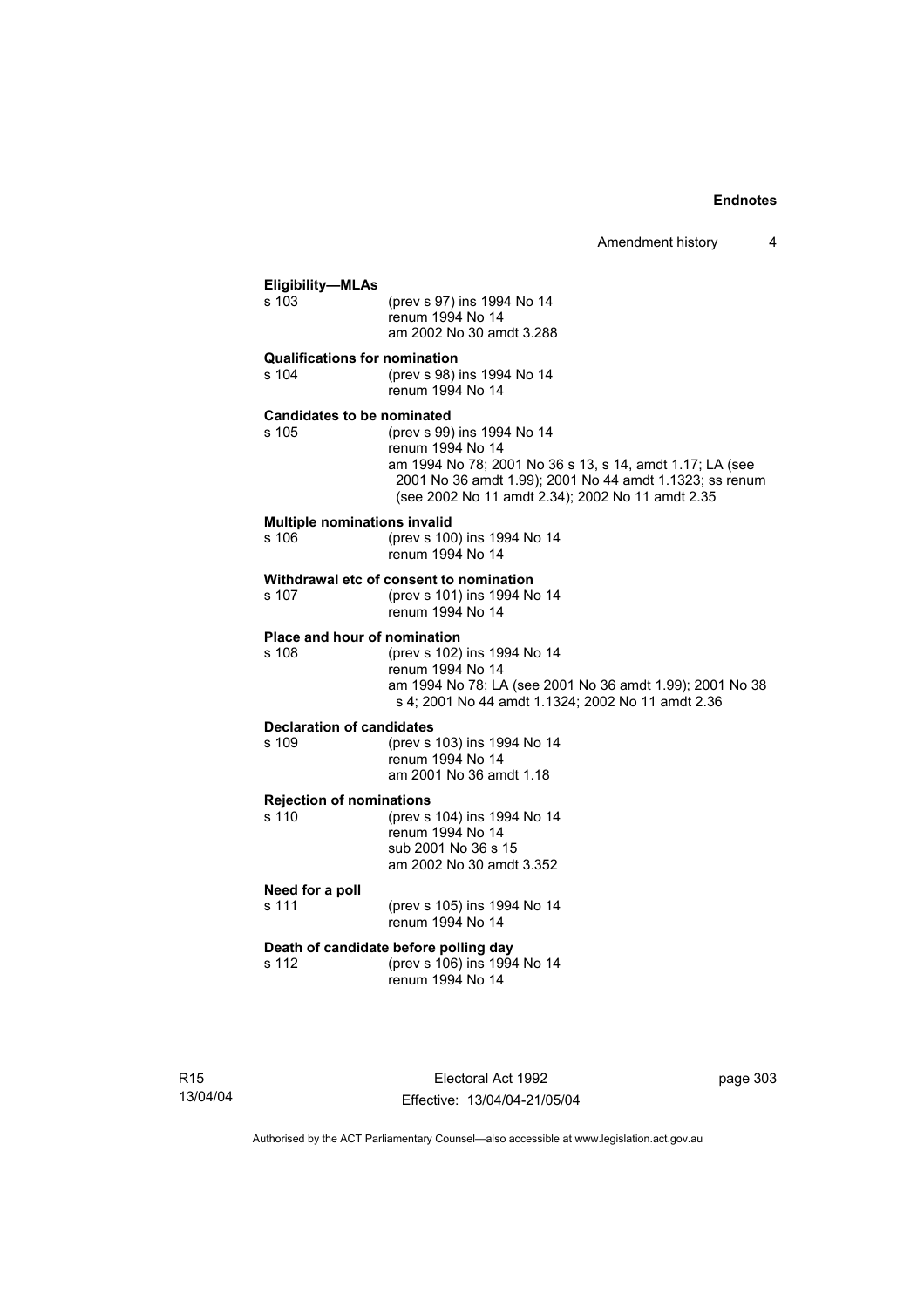| 4 | Amendment history |
|---|-------------------|
|---|-------------------|

| Deposit-return or forfeiture<br>s 113                                                                                                       | (prev s 107) ins 1994 No 14<br>renum 1994 No 14                                                                                                                    |  |
|---------------------------------------------------------------------------------------------------------------------------------------------|--------------------------------------------------------------------------------------------------------------------------------------------------------------------|--|
| <b>Ballot papers</b><br>div 9.2 hdg                                                                                                         | (prev pt 9 div 2 hdg) renum LA (see 2000 No 76 s 24)                                                                                                               |  |
| <b>Ballot papers</b><br>s 114                                                                                                               | (prev s 108) ins 1994 No 14<br>renum 1994 No 14<br>am 2000 No 76 s 5; LA (see 2001 No 36 amdt 1.99); 2001 No<br>44 amdt 1.1325, amdt 1.1326; 2002 No 30 amdt 3.289 |  |
| Grouping of candidates' names<br>s 115                                                                                                      | (prev s 109) ins 1994 No 14<br>renum 1994 No 14<br>am 2001 No 36 amdt 1.19; 2002 No 30 amdt 3.290                                                                  |  |
| <b>Printing of ballot papers</b><br>s 116                                                                                                   | (prev s 110) ins 1994 No 14<br>renum 1994 No 14<br>am 2001 No 38 ss 5-8; 2002 No 30 amdt 3.291, amdt 3.292                                                         |  |
| Names on ballot papers<br>s 117                                                                                                             | (prev s 111) ins 1994 No 14<br>renum 1994 No 14<br>am 1994 No 78<br>sub 2001 No 36 s 16                                                                            |  |
| Draw for positions on ballot papers<br>(prev s 112) ins 1994 No 14<br>s 118<br>renum 1994 No 14                                             |                                                                                                                                                                    |  |
| Electronic voting devices and vote counting programs<br>(prev div 9.2A) ins 2000 No 76 s 6<br>div 9.3 hdg<br>renum LA (see 2000 No 76 s 24) |                                                                                                                                                                    |  |
| s 118A                                                                                                                                      | Approval of computer program for electronic voting and vote counting<br>ins 2000 No 76 s 6<br>am 2001 No 44 amdt 1.1327<br>am LA (see 2001 No 36 amdt 1.99)        |  |
| s 118B                                                                                                                                      | Security of electronic voting devices and related material<br>ins 2000 No 76 s 6                                                                                   |  |
| Miscellaneous<br>div 9.4 hdg                                                                                                                | (prev pt 9 div 3 hdg) renum LA (see 2000 No 76 s 24)                                                                                                               |  |

page 304 Electoral Act 1992 Effective: 13/04/04-21/05/04

R15 13/04/04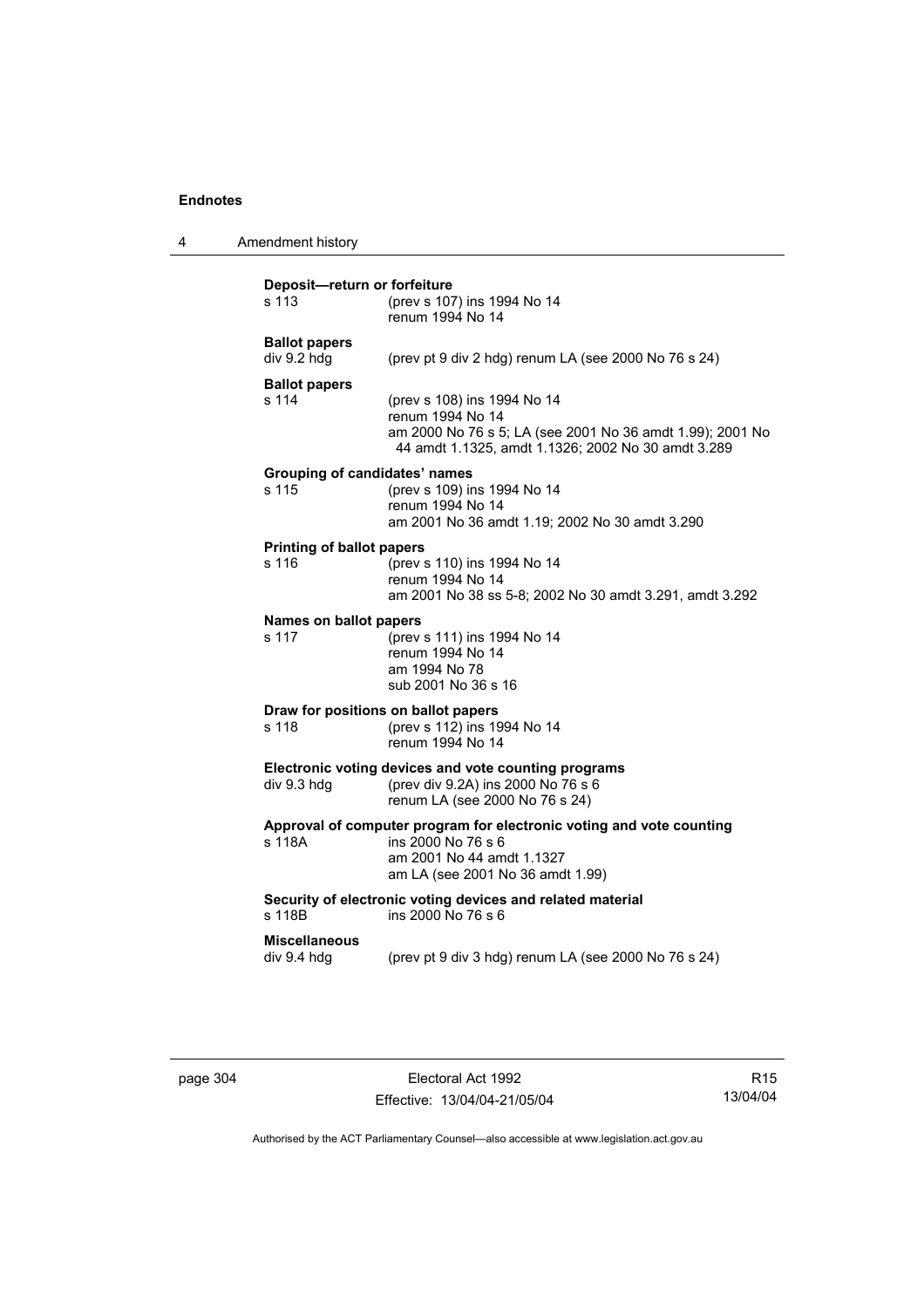|                                         | Polling places and scrutiny centres                     |
|-----------------------------------------|---------------------------------------------------------|
| s 119                                   | (prev s 113) ins 1994 No 14                             |
|                                         | renum 1994 No 14                                        |
|                                         | am 2001 No 36 amdt 1.20; LA (see 2001 No 36 amdt 1.99); |
|                                         | 2001 No 44 amdt 1.1328, amdt 1.1329                     |
| <b>Administrative arrangements</b>      |                                                         |
| s 120                                   | (prev s 114) ins 1994 No 14                             |
|                                         | renum 1994 No 14                                        |
|                                         | am 2000 No 76 s 7; 2001 No 44 amdt 1.1330               |
| <b>Certified lists of electors</b>      |                                                         |
| s 121                                   | (prev s 115) ins 1994 No 14                             |
|                                         | renum 1994 No 14                                        |
|                                         | Use of information from certified lists                 |
| s 121A                                  | ins 2001 No 36 s 17                                     |
| Scrutineers-appointment                 |                                                         |
| s 122                                   | (prev s 116) ins 1994 No 14                             |
|                                         | renum 1994 No 14                                        |
|                                         | am 2001 No 44 amdt 1.1331, amdt 1.1332                  |
| Scrutineers-conduct                     |                                                         |
| s 123                                   | (prev s 117) ins 1994 No 14                             |
|                                         | renum 1994 No 14                                        |
|                                         | am 1998 No 54; 2002 No 30 amdt 3.293                    |
|                                         | Participation by candidates in conduct of election      |
| s 124                                   | (prev s 118) ins 1994 No 14                             |
|                                         | renum 1994 No 14                                        |
| Determining matters by lot              |                                                         |
| s 125                                   | (prev s 119) ins 1994 No 14<br>renum 1994 No 14         |
|                                         | am 2001 No 44 amdt 1.1333                               |
|                                         |                                                         |
| <b>Supplementary elections</b><br>s 126 | (prev s 120) ins 1994 No 14                             |
|                                         | renum 1994 No 14                                        |
|                                         |                                                         |
| <b>Voting</b>                           |                                                         |
| pt 10 hdg                               | ins 1994 No 14                                          |
| General                                 |                                                         |
| div 10.1 hdg                            | (prev pt 10 div 1 hdg) renum LA (see 2000 No 76 s 24)   |
|                                         | <b>Meaning of authorised witness</b>                    |
| s 127 hdg                               | sub 2001 No 36 amdt 1.21                                |
| s 127                                   | (prev s 121) ins 1994 No 14                             |
|                                         | renum 1994 No 14                                        |

R15 13/04/04

Electoral Act 1992 Effective: 13/04/04-21/05/04 page 305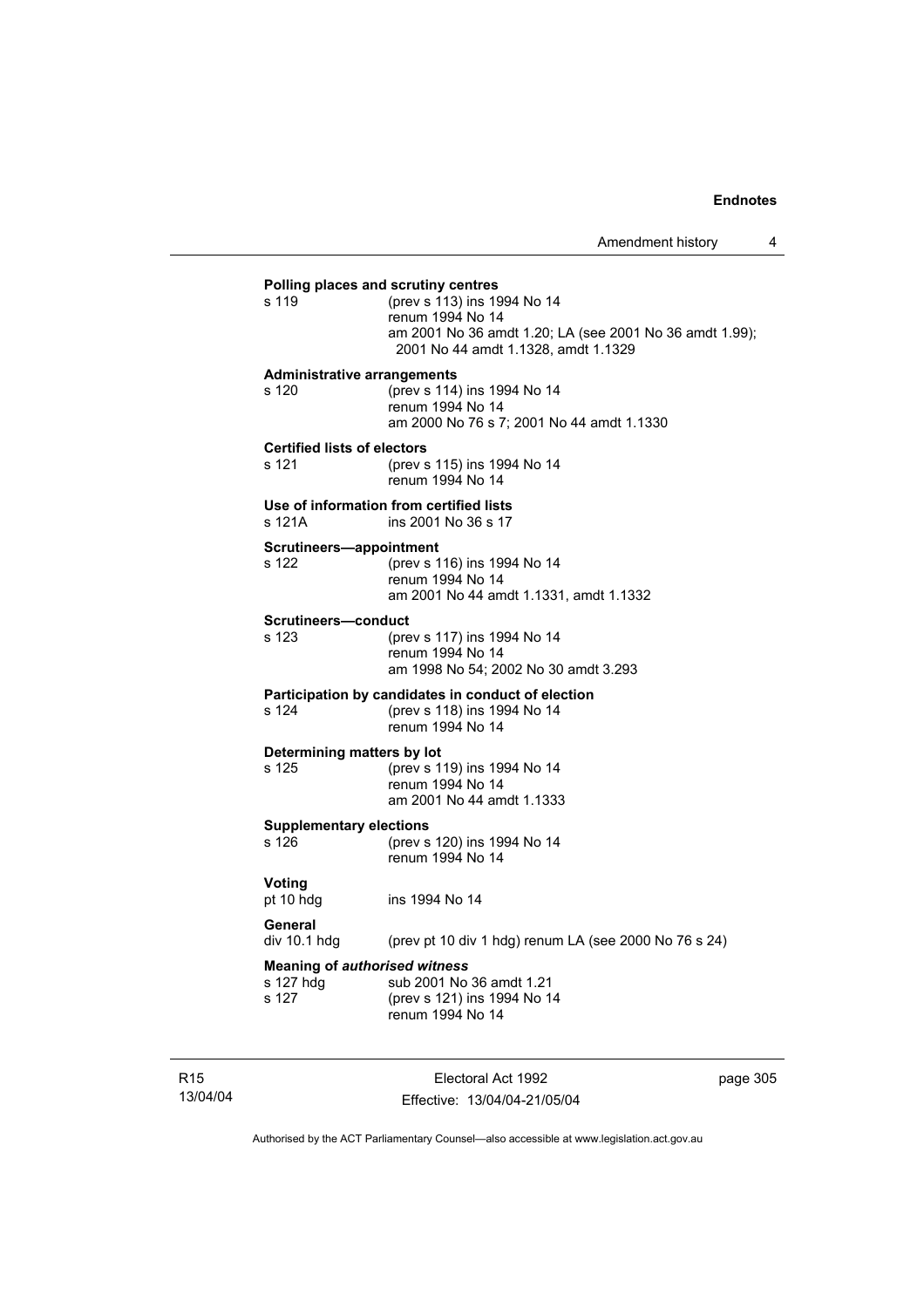4 Amendment history

|                                | Electoral Act 1992                                                                                                    |                                                                                                                                                                                                                                                                                                                           |
|--------------------------------|-----------------------------------------------------------------------------------------------------------------------|---------------------------------------------------------------------------------------------------------------------------------------------------------------------------------------------------------------------------------------------------------------------------------------------------------------------------|
| div 10.4 hdg                   | (prev pt 10 div 3A hdg) ins 1997 No 91<br>renum LA (see 2000 No 76 s 24)                                              |                                                                                                                                                                                                                                                                                                                           |
| s 135                          | (prev s 129) ins 1994 No 14<br>renum 1994 No 14<br>am 1997 No 91; 2001 No 44 amdt 1.1334, amdt 1.1335                 |                                                                                                                                                                                                                                                                                                                           |
| div 10.3 hdg                   | (prev pt 10 div 3 hdg) am 1997 No 91<br>renum LA (see 2000 No 76 s 24)                                                |                                                                                                                                                                                                                                                                                                                           |
| Voting in private<br>s 134     | (prev s 128) ins 1994 No 14<br>renum 1994 No 14<br>am 2000 No 76 s 9                                                  |                                                                                                                                                                                                                                                                                                                           |
| <b>Claims to vote</b><br>s 133 | (prev s 127) ins 1994 No 14<br>renum 1994 No 14<br>am 1997 No 91; LA (see 2001 No 36 amdt 1.99)                       |                                                                                                                                                                                                                                                                                                                           |
| div 10.2 hdg                   | (prev pt 10 div 2 hdg) am 1997 No 91<br>renum LA (see 2000 No 76 s 24)                                                |                                                                                                                                                                                                                                                                                                                           |
| s 132                          | (prev s 126) ins 1994 No 14<br>renum 1994 No 14                                                                       |                                                                                                                                                                                                                                                                                                                           |
| s 131                          | (prev s 125) ins 1994 No 14<br>renum 1994 No 14<br>am 1997 No 91; 2000 No 76 s 8; LA (see 2001 No 36 amdt<br>1.99)    |                                                                                                                                                                                                                                                                                                                           |
| s 130                          | (prev s 124) ins 1994 No 14<br>renum 1994 No 14<br>am 1998 No 54                                                      |                                                                                                                                                                                                                                                                                                                           |
| s 129                          | (prev s 123) ins 1994 No 14<br>renum 1994 No 14<br>am 1998 No 54                                                      |                                                                                                                                                                                                                                                                                                                           |
| s 128                          | (prev s 122) ins 1994 No 14<br>renum 1994 No 14; 2001 No 36 amdt 1.99<br>am 1997 No 91; LA (see 2001 No 36 amdt 1.99) |                                                                                                                                                                                                                                                                                                                           |
|                                |                                                                                                                       | <b>Entitlement to vote</b><br><b>Compulsory voting</b><br>Multiple votes prohibited<br><b>Procedures for voting</b><br><b>Manner of recording vote</b><br>Ordinary voting at a polling place<br>Declaration voting at a polling place<br>Declaration voting at polling places<br>Voting otherwise than at a polling place |

Effective: 13/04/04-21/05/04

R15 13/04/04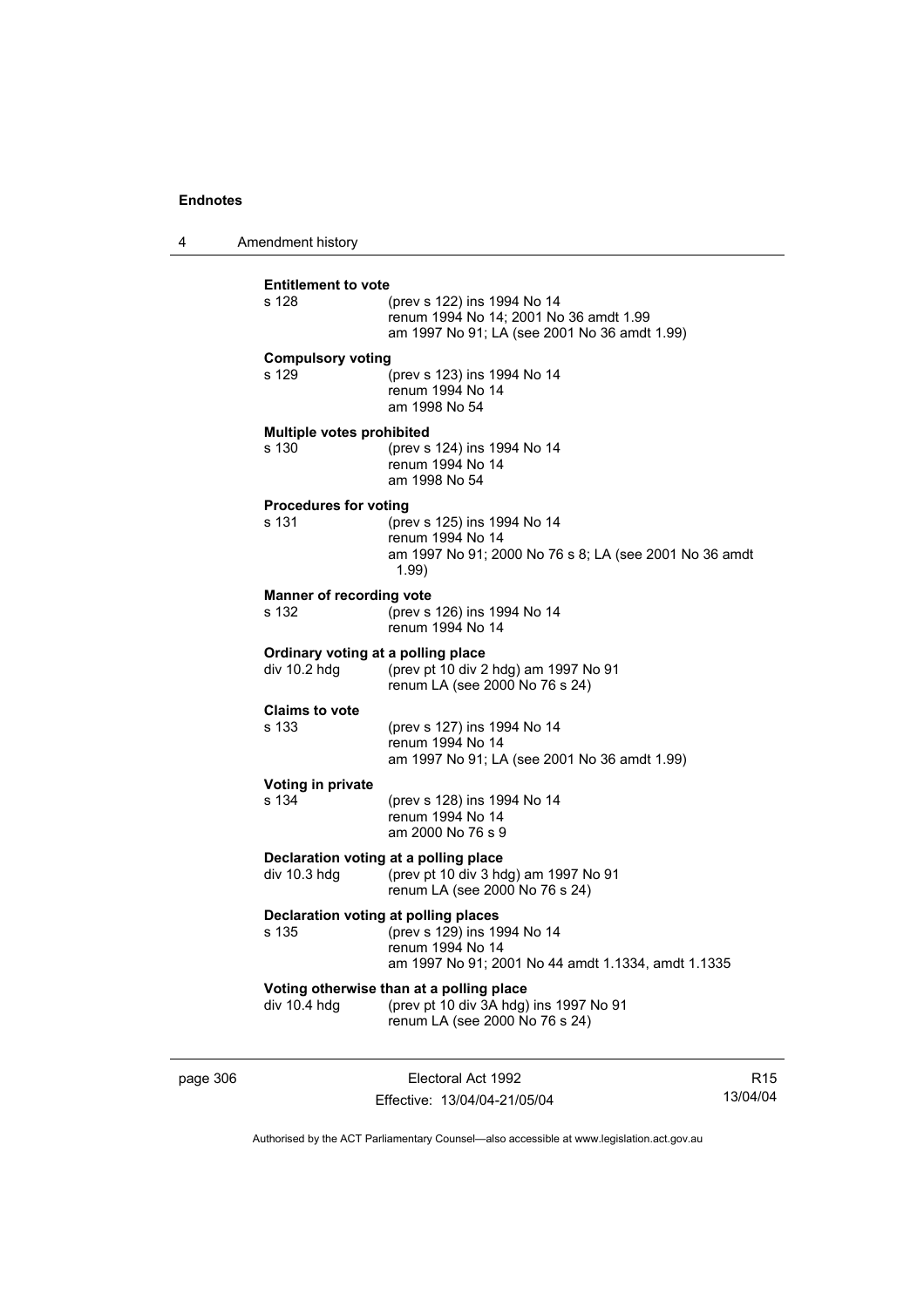#### **Meaning of** *eligible elector* **for div 3A**

| s 136 hdg | sub 2001 No 36 amdt 1.22    |
|-----------|-----------------------------|
| s 136     | (prev s 130) ins 1994 No 14 |
|           | renum 1994 No 14            |
|           | sub 1997 No 91              |
|           |                             |

#### **Postal voting before polling day**

s 136A ins 1997 No 91 am LA (see 2001 No 36 amdt 1.99); 2001 No 44 amdt 1.1336, amdt 1.1337; 2002 No 30 amdt 3.294

#### **Ordinary or declaration voting in ACT before polling day**

| sub 2001 No 36 amdt 1.23                                |
|---------------------------------------------------------|
| ins 1997 No 91                                          |
| am 2001 No 36 s 18; LA (see 2001 No 36 amdt 1.99); 2001 |
| No 44 amdts 1.1338-1.1341: 2002 No 30 amdt 3.295, amdt  |
| 3.296                                                   |
|                                                         |

#### **Declaration voting outside ACT on or before polling day**

| s 136C hdq | sub 2001 No 36 amdt 1.24                                |
|------------|---------------------------------------------------------|
| s 136C     | ins 1997 No 91                                          |
|            | am 2001 No 36 s 19; LA (see 2001 No 36 amdt 1.99); 2001 |
|            | No 44 amdts 1.1342-1.1345; 2002 No 30 amdt 3.296        |

#### **Record of issue of declaration voting papers**

| s 137 | (prev s 131) ins 1994 No 14         |
|-------|-------------------------------------|
|       | renum 1994 No 14                    |
|       | am 1997 No 91; 2001 No 36 amdt 1.25 |

#### **Inspection of records**

s 138 (prev s 132) ins 1994 No 14 renum 1994 No 14

#### **Receipt of declaration voting papers**

s 139 (prev s 133) ins 1994 No 14 renum 1994 No 14 am 1997 No 91; 2002 No 30 amdt 3.297

# **Registered declaration voters**<br>s 140 (prev s 134)

(prev s 134) ins 1994 No 14 renum 1994 No 14 am 2002 No 30 amdt 3.298

#### **Issue of voting papers to registered declaration voters**

s 141 (prev s 135) ins 1994 No 14 renum 1994 No 14 am 1997 No 91; 2002 No 30 amdt 3.299

**Correcting formal errors**<br>s 142 (prev s (prev s 136) ins 1994 No 14 renum 1994 No 14

R15 13/04/04

Electoral Act 1992 Effective: 13/04/04-21/05/04 page 307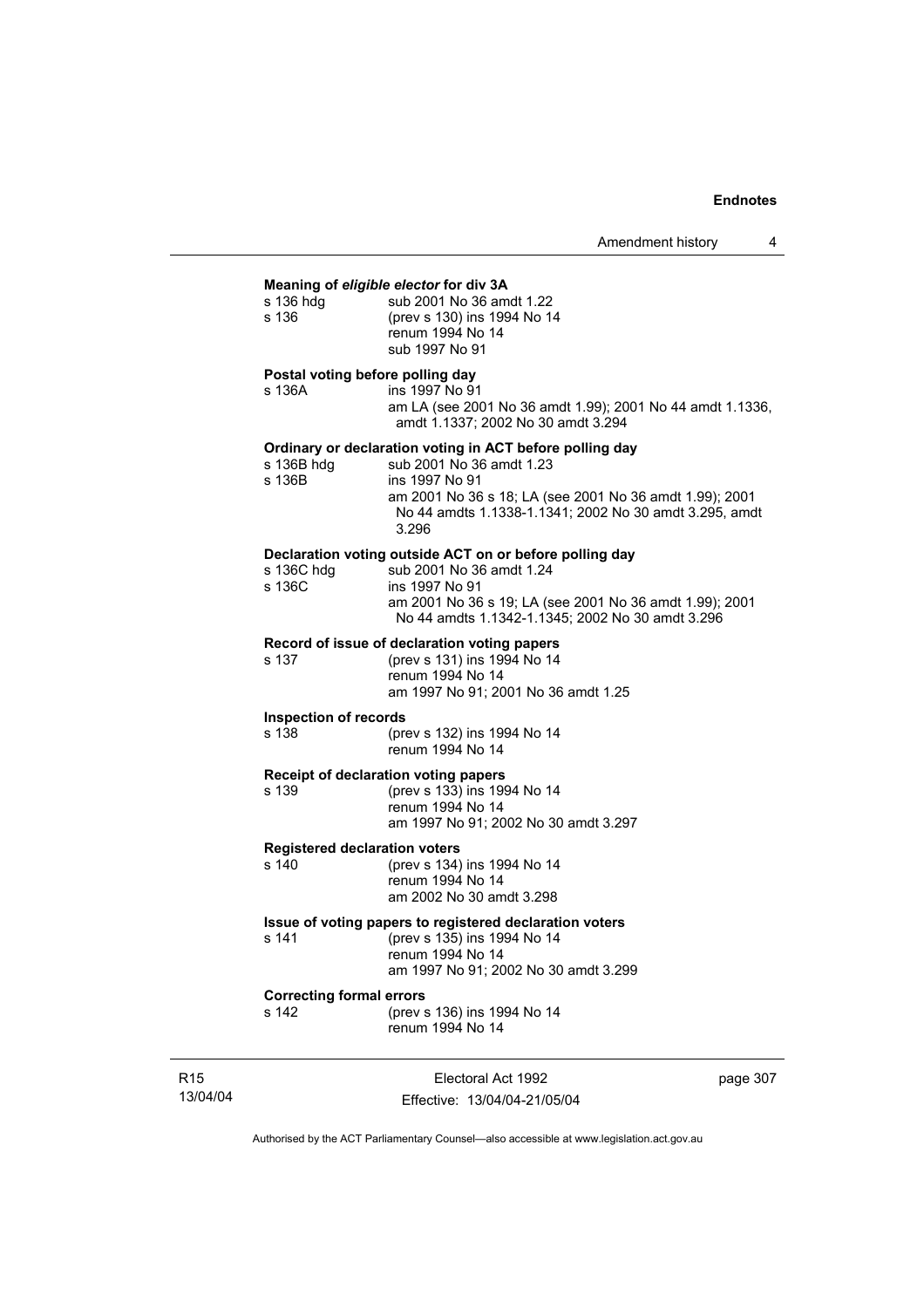4 Amendment history

| Application forms for postal declaration votes<br>(prev s 137) ins 1994 No 14<br>renum 1994 No 14<br>am 1997 No 91; 1998 No 54<br>sub 2001 No 36 s 20<br>Transmission of applications for postal declaration votes<br>(prev s 138) ins 1994 No 14<br>renum 1994 No 14<br>am 1998 No 54<br>Interference with declaration voting<br>(prev s 139) ins 1994 No 14 |
|---------------------------------------------------------------------------------------------------------------------------------------------------------------------------------------------------------------------------------------------------------------------------------------------------------------------------------------------------------------|
|                                                                                                                                                                                                                                                                                                                                                               |
|                                                                                                                                                                                                                                                                                                                                                               |
|                                                                                                                                                                                                                                                                                                                                                               |
| renum 1994 No 14<br>am 1998 No 54                                                                                                                                                                                                                                                                                                                             |
| Soliciting completed declaration votes                                                                                                                                                                                                                                                                                                                        |
| (prev s 140) ins 1994 No 14<br>renum 1994 No 14<br>am 1998 No 54                                                                                                                                                                                                                                                                                              |
| <b>Transmission of completed declaration votes</b><br>(prev s 141) ins 1994 No 14<br>renum 1994 No 14<br>am 1998 No 54                                                                                                                                                                                                                                        |
| Opening envelopes containing declaration votes<br>(prev s 142) ins 1994 No 14<br>renum 1994 No 14<br>am 1998 No 54                                                                                                                                                                                                                                            |
|                                                                                                                                                                                                                                                                                                                                                               |
| (prev pt 10 div 4 hdg) renum LA (see 2000 No 76 S24)                                                                                                                                                                                                                                                                                                          |
| Definitions for div 4<br>sub 2001 No 36 amdt 1.26<br>(prev s 143) ins 1994 No 14<br>renum 1994 No 14<br>def registered medical practitioner om 2001 No 36 amdt<br>1.27                                                                                                                                                                                        |
| def special hospital sub 2001 No 44 amdt 1.1347                                                                                                                                                                                                                                                                                                               |
| <b>Declaration of special hospitals</b><br>ins 2001 No 44 amdt 1.1348                                                                                                                                                                                                                                                                                         |
| <b>Mobile polling-institutions</b>                                                                                                                                                                                                                                                                                                                            |
| (prev s 144) ins 1994 No 14<br>renum 1994 No 14                                                                                                                                                                                                                                                                                                               |
|                                                                                                                                                                                                                                                                                                                                                               |

page 308 Electoral Act 1992 Effective: 13/04/04-21/05/04

R15 13/04/04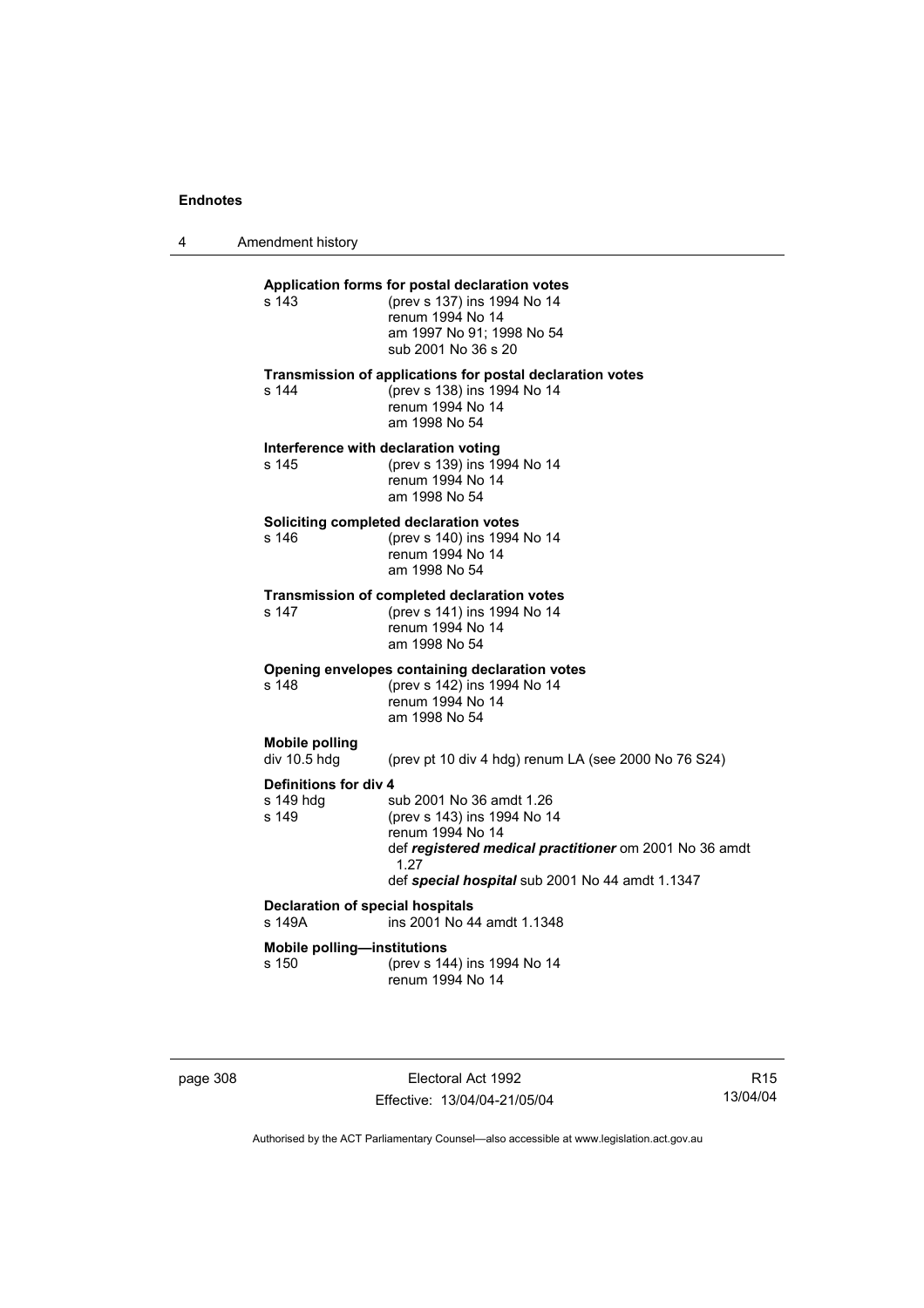## **Functions of visiting officers**<br>s 151 (prev s 145) (prev s 145) ins 1994 No 14 renum 1994 No 14; 2001 No 36 amdt 1.99 am 1995 No 33; 2001 No 36 s 21, amdt 1.28; LA (see 2001 No 36 amdt 1.99) **Failure to visit institution** s 152 (prev s 146) ins 1994 No 14 renum 1994 No 14 **Custody of ballot boxes and electoral papers** s 153 (prev s 147) ins 1994 No 14 renum 1994 No 14 **Miscellaneous**  (prev pt 10 div 5 hdg) renum LA (see 2000 No 76 s 24) **Arrangements at polling places** s 154 (prev s 148) ins 1994 No 14 renum 1994 No 14 **Particulars on ballot papers before issue** s 155 (prev s 149) ins 1994 No 14 renum 1994 No 14 **Assistance to voters** s 156 (prev s 150) ins 1994 No 14 renum 1994 No 14 **Assistance to voters unable to enter polling place** s 156A ins 2001 No 36 s 22 **Spoilt ballot papers** s 157 (prev s 151) ins 1994 No 14 renum 1994 No 14 am 2000 No 76 s 10 **Custody of ballot boxes and electoral papers** s 158 (prev s 152) ins 1994 No 14 renum 1994 No 14 **Extension of time for conducting elections** s 159 (prev s 153) ins 1994 No 14 renum 1994 No 14 am 2001 No 36 amdt 1.29; LA (see 2001 No 36 amdt 1.99)2001 No 44 amdt 1.1349, amdt 1.1350; 2002 No 30 amdt 3.300

page 309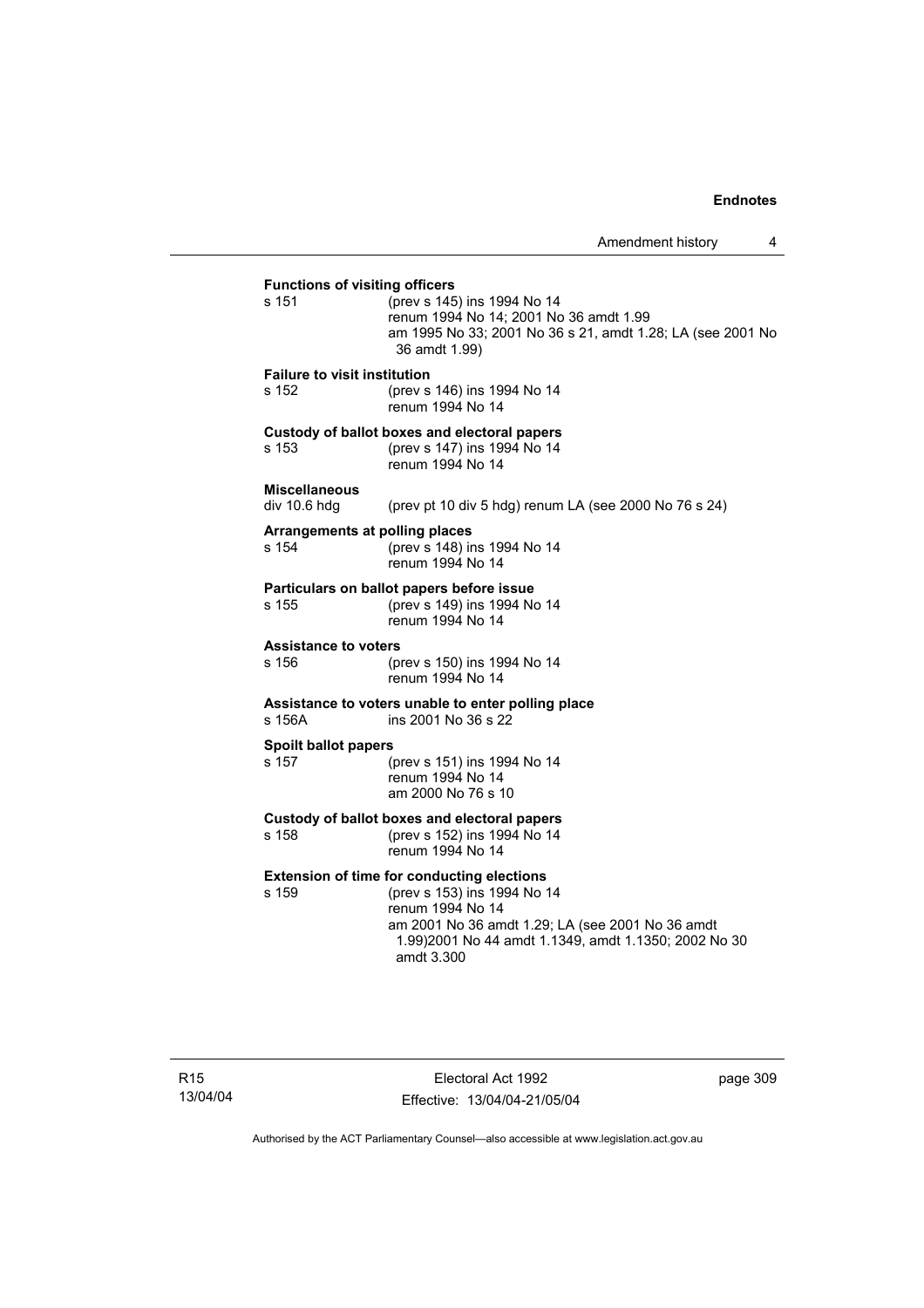4 Amendment history

| s 160                                       | Suspension and adjournment of polling<br>(prev s 154) ins 1994 No 14<br>renum 1994 No 14<br>am LA (see 2001 No 36 amdt 1.99); 2001 No 44 amdts<br>1.1351-1.1353; 2002 No 30 amdt 3.300 |
|---------------------------------------------|----------------------------------------------------------------------------------------------------------------------------------------------------------------------------------------|
| <b>Failure to vote</b><br>div 10.7 hdg      | (prev pt 10 div 6 hdg) renum LA (see 2000 No 76 s 24)                                                                                                                                  |
| <b>Default notice</b><br>s 161              | (prev s 155) ins 1994 No 14<br>renum 1994 No 14<br>am 2001 No 44 amdt 1.1354, amdt 1.1355                                                                                              |
| <b>First notice</b><br>s 162                | (prev s 156) ins 1994 No 14<br>renum 1994 No 14                                                                                                                                        |
| <b>Second notice</b><br>s 163               | (prev s 157) ins 1994 No 14<br>renum 1994 No 14                                                                                                                                        |
| <b>Final notice</b>                         |                                                                                                                                                                                        |
| s 164                                       | (prev s 158) ins 1994 No 14<br>renum 1994 No 14                                                                                                                                        |
| <b>Discharge of liability</b><br>s 165      | (prev s 159) ins 1994 No 14<br>renum 1994 No 14                                                                                                                                        |
| Response on behalf of elector<br>s 166      | (prev s 160) ins 1994 No 14<br>renum 1994 No 14                                                                                                                                        |
| <b>Polling in Antarctica</b><br>pt 11 hdg   | ins 1994 No 14                                                                                                                                                                         |
| Definitions for pt 11<br>s 167 hdq<br>s 167 | sub 2001 No 36 amdt 1.30<br>(prev s 161) ins 1994 No 14<br>renum 1994 No 14<br>am 2001 No 36 amdt 1.31, amdt 1.32<br>def <i>transmit</i> sub 2001 No 44 amdt 1.1356                    |
| Declaration of ship as a station<br>s 167A  | ins 2001 No 36 amdt 1.32                                                                                                                                                               |
| Approval of ways of transmission<br>s 167B  | ins 2001 No 44 amdt 1.1357                                                                                                                                                             |

page 310 **Electoral Act 1992** Effective: 13/04/04-21/05/04

R15 13/04/04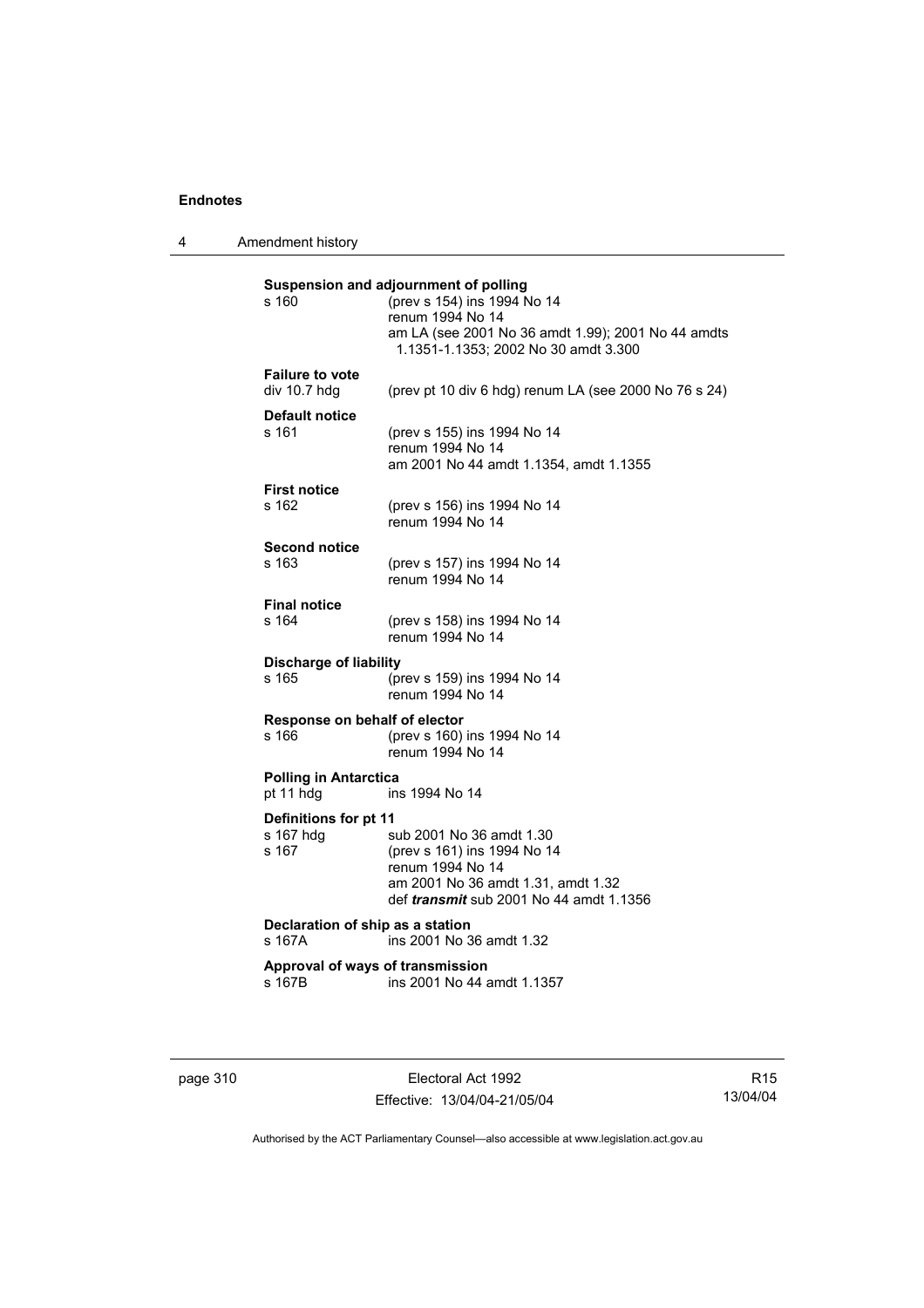| Amendment history |  |
|-------------------|--|
|-------------------|--|

| s 168                                           | Returning officers and assistants for Antarctic stations<br>(prev s 162) ins 1994 No 14<br>renum 1994 No 14<br>sub 2002 No 30 amdt 3.301 |
|-------------------------------------------------|------------------------------------------------------------------------------------------------------------------------------------------|
| s 169                                           | Acting returning officer or assistant<br>(prev s 163) ins 1994 No 14<br>renum 1994 No 14<br>om 2002 No 30 amdt 3.301                     |
| s 170                                           | Application of Act to polling in Antarctica<br>(prev s 164) ins 1994 No 14<br>renum 1994 No 14                                           |
| <b>Antarctic electors</b><br>s 171              | (prev s 165) ins 1994 No 14<br>renum 1994 No 14<br>am 1997 No 91                                                                         |
| s 172                                           | Arrangements for the polling in Antarctica<br>(prev s 166) ins 1994 No 14<br>renum 1994 No 14                                            |
| Conduct of the polling<br>s 173                 | (prev s 167) ins 1994 No 14<br>renum 1994 No 14                                                                                          |
| <b>Claims to vote</b><br>s 174                  | (prev s 168) ins 1994 No 14<br>renum 1994 No 14                                                                                          |
| Proceedings at close of poll<br>s 175           | (prev s 169) ins 1994 No 14<br>renum 1994 No 14<br>am 1995 No 46; 2002 No 30 amdt 3.302                                                  |
| <b>Result of polling in Antarctica</b><br>s 176 | (prev s 170) ins 1994 No 14<br>renum 1994 No 14                                                                                          |
| <b>Preservation of documents</b><br>s 177       | (prev s 171) ins 1994 No 14<br>renum 1994 No 14                                                                                          |
| The scrutiny<br>pt 12 hdg                       | ins 1994 No 14                                                                                                                           |
| <b>Scrutiny</b><br>s 178                        | (prev s 172) ins 1994 No 14<br>renum 1994 No 14<br>am 1997 No 91; 2000 No 76 s 11                                                        |

R15 13/04/04

Electoral Act 1992 Effective: 13/04/04-21/05/04 page 311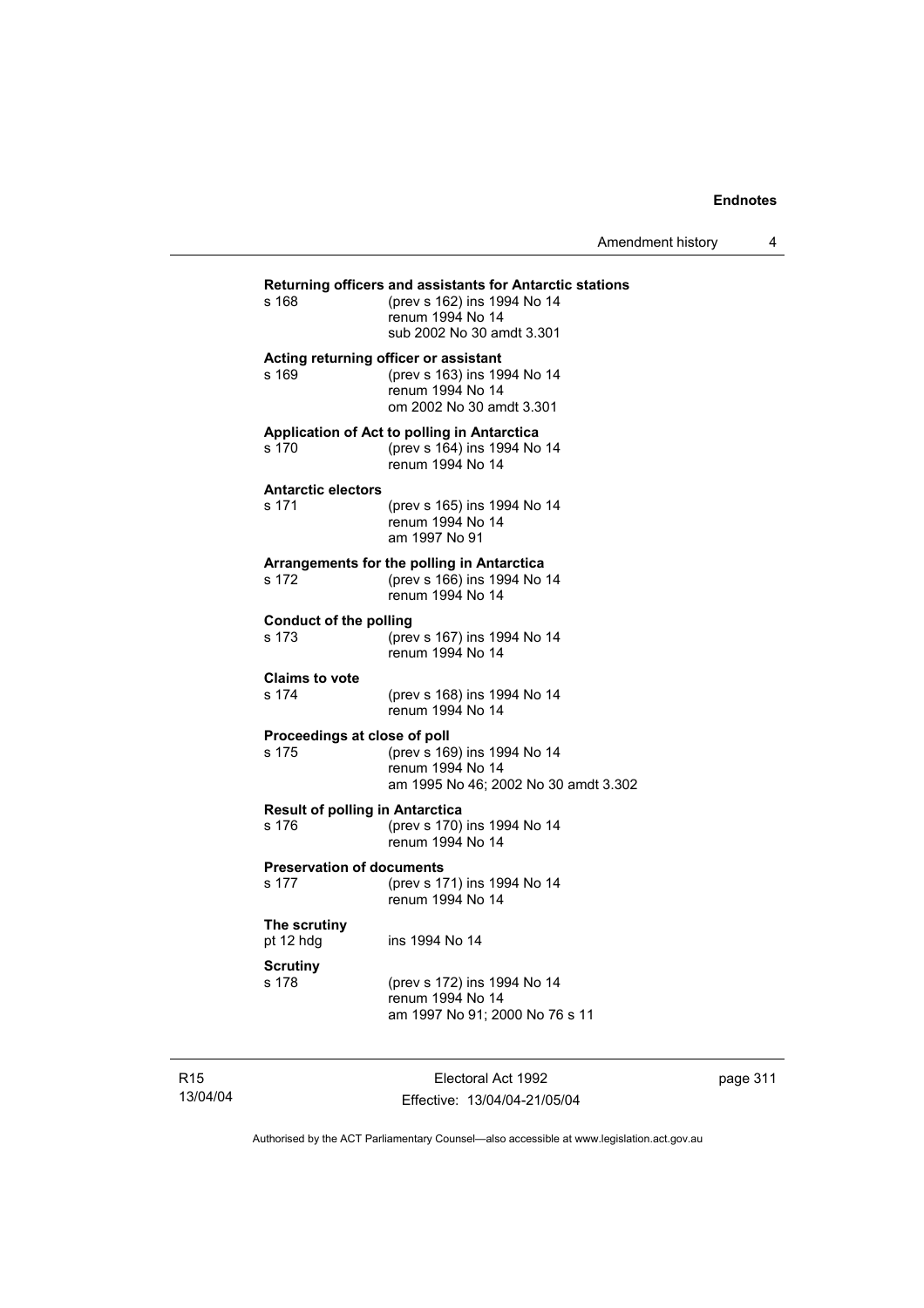4 Amendment history

| Preliminary scrutiny of declaration voting papers etc<br>(prev s 173) ins 1994 No 14<br>s 179<br>renum 1994 No 14<br>am 2002 No 30 amdt 3.303, amdt 3.304 |                                                                                                             |
|-----------------------------------------------------------------------------------------------------------------------------------------------------------|-------------------------------------------------------------------------------------------------------------|
| <b>Formality of ballot papers</b><br>s 180                                                                                                                | (prev s 174) ins 1994 No 14<br>renum 1994 No 14                                                             |
| Death of candidate<br>s 181                                                                                                                               | (prev s 175) ins 1994 No 14<br>renum 1994 No 14                                                             |
| s 182                                                                                                                                                     | First count-ordinary ballot papers<br>(prev s 176) ins 1994 No 14<br>renum 1994 No 14<br>am 2000 No 76 s 12 |
| s 183                                                                                                                                                     | First count-declaration ballot papers<br>(prev s 177) ins 1994 No 14<br>renum 1994 No 14                    |
| s 183A                                                                                                                                                    | First count-electronic ballot papers<br>ins 2000 No 76 s 13                                                 |
| Second count-first preferences<br>s 184                                                                                                                   | (prev s 178) ins 1994 No 14<br>renum 1994 No 14<br>am 2000 No 76 s 14                                       |
| Ascertaining result of poll<br>s 185                                                                                                                      | (prev s 179) ins 1994 No 14<br>renum 1994 No 14<br>am 2000 No 76 s 15                                       |
| <b>Objections by scrutineers</b><br>s 186                                                                                                                 | (prev s 180) ins 1994 No 14<br>renum 1994 No 14                                                             |
| <b>Recount of ballot papers</b><br>s 187                                                                                                                  | (prev s 181) ins 1994 No 14<br>renum 1994 No 14                                                             |
| s 187A                                                                                                                                                    | Recount of electronic scrutiny of ballot papers<br>ins 2000 No 76 s 16                                      |
| s 188                                                                                                                                                     | <b>Reservation of disputed ballot papers</b><br>(prev s 182) ins 1994 No 14<br>renum 1994 No 14             |

page 312 **Electoral Act 1992** Effective: 13/04/04-21/05/04

R15 13/04/04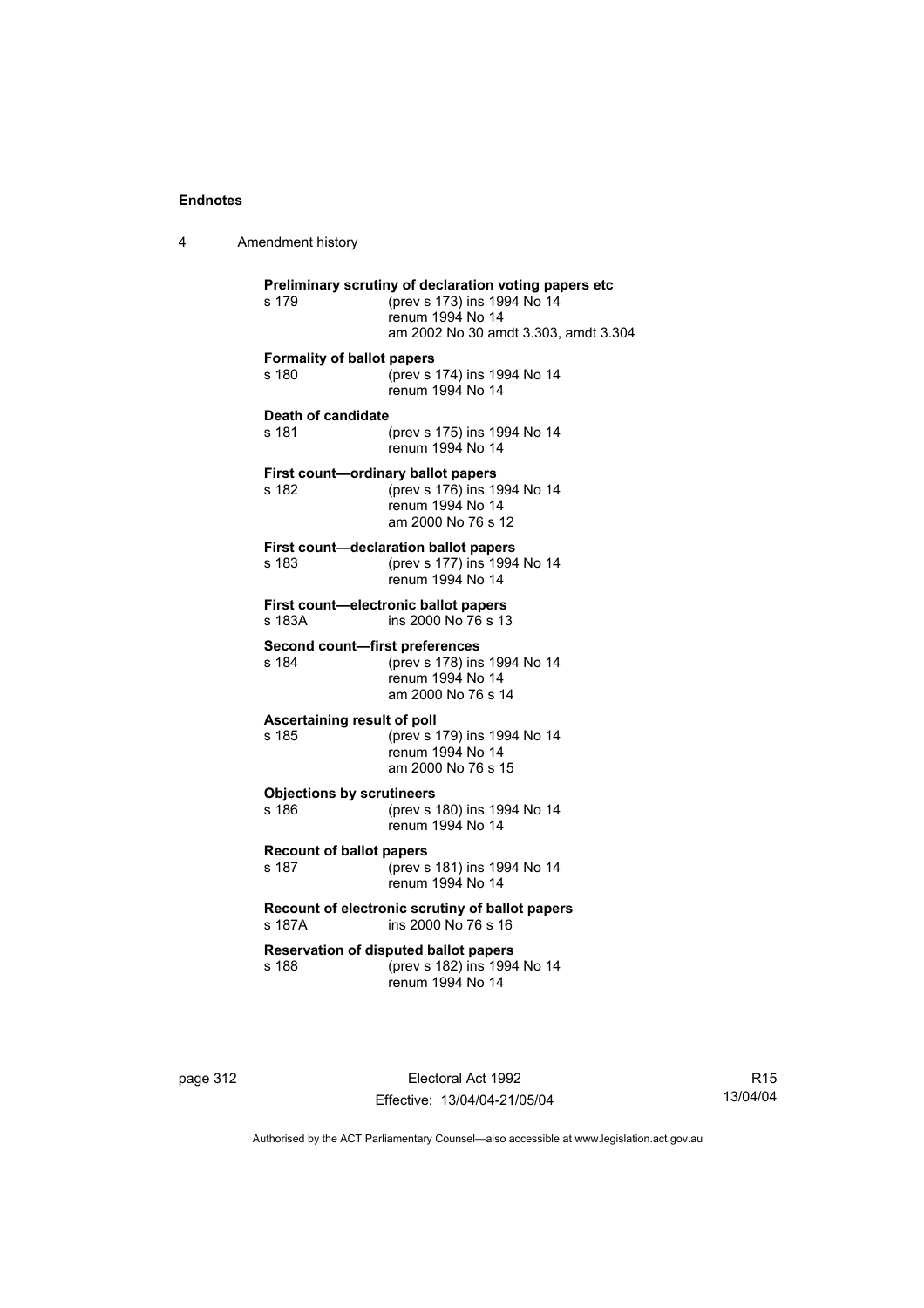| pt 14 hdg                                   | ins 1994 No 14                                                                                                                                                                                                                              |  |
|---------------------------------------------|---------------------------------------------------------------------------------------------------------------------------------------------------------------------------------------------------------------------------------------------|--|
| s 197                                       | Dissolution or pre-election period<br>(prev s 191) ins 1994 No 14<br>renum 1994 No 14<br>am 2002 No 30 amdt 3.305<br><b>Election funding and financial disclosure</b>                                                                       |  |
| s 196                                       | Term of office of MLA declared elected under pt 13<br>(prev s 190) ins 1994 No 14<br>renum 1994 No 14                                                                                                                                       |  |
| <b>Assembly nominees</b><br>s 195           | (prev s 189) ins 1994 No 14<br>renum 1994 No 14<br>am 2001 No 36 s 23                                                                                                                                                                       |  |
| s 194                                       | Determination of candidate to fill vacancy<br>(prev s 188) ins 1994 No 14<br>renum 1994 No 14<br>am 2002 No 30 amdt 3.352                                                                                                                   |  |
| s 193                                       | Publication of candidates' details<br>(prev s 187) ins 1994 No 14<br>renum 1994 No 14                                                                                                                                                       |  |
| s 192                                       | <b>Candidates for casual vacancy</b><br>(prev s 186) ins 1994 No 14<br>renum 1994 No 14<br>am LA (see 2001 No 36 amdt 1.99); 2001 No 44 amdt 1.1358,<br>amdt 1.1359                                                                         |  |
| Notice of casual vacancy<br>s 191           | (prev s 185) ins 1994 No 14<br>renum 1994 No 14                                                                                                                                                                                             |  |
| Definitions for pt 13<br>s 190 hdg<br>s 190 | sub 2001 No 36 amdt 1.33<br>(prev s 184) ins 1994 No 14<br>renum 1994 No 14<br>am 2001 No 36 amdt 1.36, amdt 1.37<br>def candidate om 2001 No 36 amdt 1.34<br>def newspaper om 2001 No 36 amdt 1.34<br>def speaker ins 2001 No 36 amdt 1.35 |  |
| <b>Casual vacancies</b><br>pt 13 hdg        | ins 1994 No 14                                                                                                                                                                                                                              |  |
| s 189                                       | (prev s 183) ins 1994 No 14<br>renum 1994 No 14                                                                                                                                                                                             |  |

R15 13/04/04

Effective: 13/04/04-21/05/04

page 313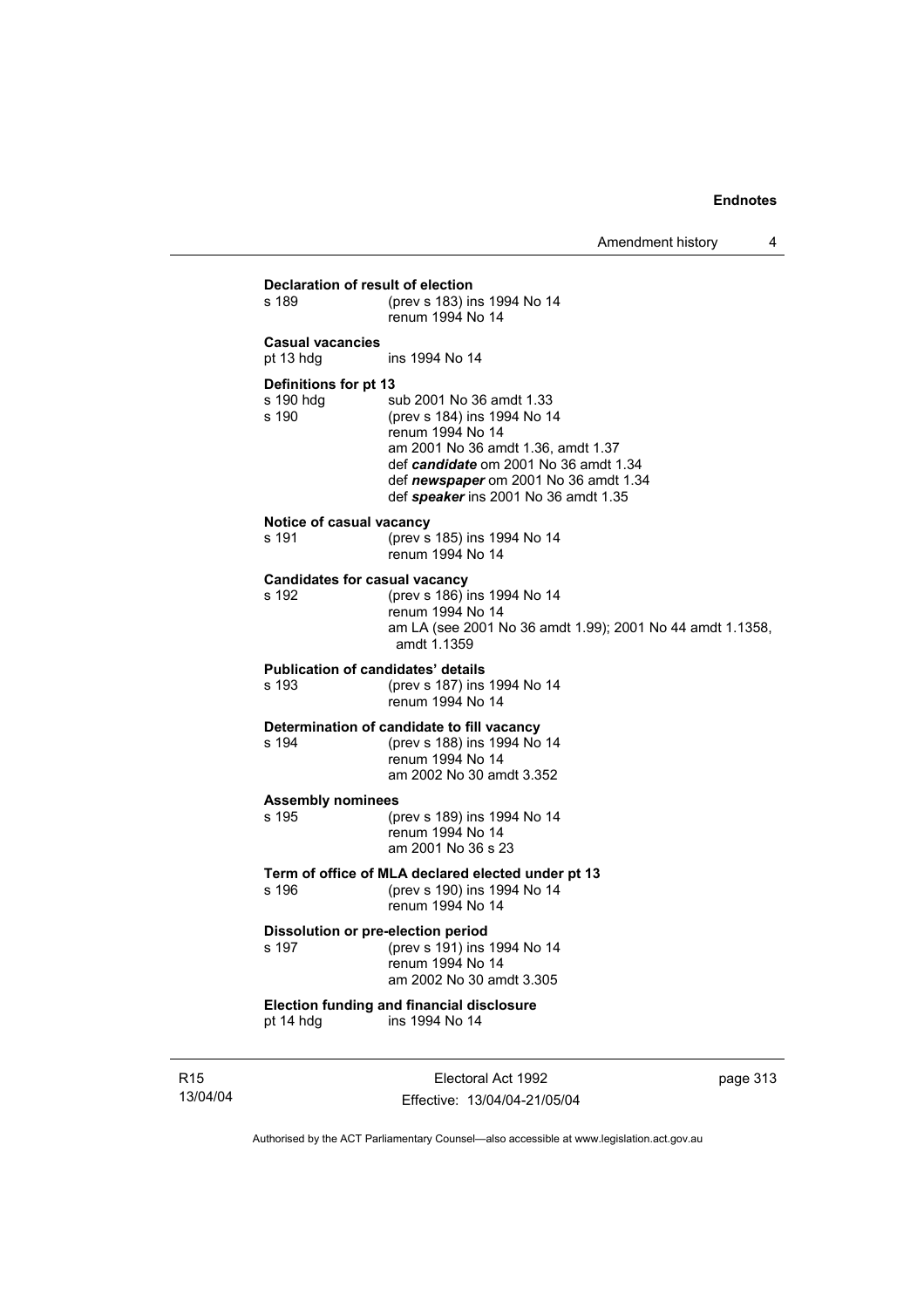4 Amendment history

| Preliminary<br>div 14.1 hdg                       | (prev pt 14 div 1 hdg) renum 2001 No 36 amdt 1.99                                                                                                                                                                                                                                                                                                                                                                                                                                                       |
|---------------------------------------------------|---------------------------------------------------------------------------------------------------------------------------------------------------------------------------------------------------------------------------------------------------------------------------------------------------------------------------------------------------------------------------------------------------------------------------------------------------------------------------------------------------------|
| Definitions for pt 14                             |                                                                                                                                                                                                                                                                                                                                                                                                                                                                                                         |
| s 198 hdg<br>s 198                                | sub 2001 No 36 amdt 1.38<br>(prev s 192) ins 1994 No 14<br>renum 1994 No 14<br>am 2001 No 36 amdt 1.42, amdt 1.43<br>def associated entity ins 1996 No 56 s 4<br>sub 2001 No 36 s 24<br>def <b>ballot group</b> ins 2001 No 36 s 25<br>def entity ins 1996 No 56 s 4<br>def financial controller ins 1996 No 56 s 4<br>def <i>gift</i> am 2001 No 36 amdt 1.39<br>def <i>independent MLA</i> om 2001 No 36 amdt 1.40<br>def register am 2001 No 36 amdt 1.41<br>def reporting agent sub 2001 No 36 s 26 |
| s 198A                                            | Reference to things done by party or ballot group etc<br>ins 2001 No 36 amdt 1.43                                                                                                                                                                                                                                                                                                                                                                                                                       |
| s 198B                                            | Candidate remains candidate after election<br>ins 2001 No 36 amdt 1.43                                                                                                                                                                                                                                                                                                                                                                                                                                  |
| <b>Related bodies corporate</b><br>s 199          | (prev s 193) ins 1994 No 14<br>renum 1994 No 14                                                                                                                                                                                                                                                                                                                                                                                                                                                         |
| <b>Activities of campaign committees</b><br>s 200 | (prev s 194) ins 1994 No 14<br>renum 1994 No 14<br>am 2001 No 36 amdt 1.44                                                                                                                                                                                                                                                                                                                                                                                                                              |
| <b>Disclosure periods</b>                         |                                                                                                                                                                                                                                                                                                                                                                                                                                                                                                         |
| s 201                                             | (prev s 195) ins 1994 No 14<br>renum 1994 No 14<br>def disclosure day am 1997 No 91 s 24; 2001 No 36 amdt<br>1.45; 2002 No 30 amdt 3.306; A2003-54 s 5                                                                                                                                                                                                                                                                                                                                                  |
| Gifts—determination of amounts<br>s 202           | (prev s 196) ins 1994 No 14<br>renum 1994 No 14                                                                                                                                                                                                                                                                                                                                                                                                                                                         |
| <b>Reporting agents</b><br>div 14.2 hdg           | (prev pt 14 div 2 hdg) renum LA (see 2000 No 76 s 24)                                                                                                                                                                                                                                                                                                                                                                                                                                                   |
|                                                   |                                                                                                                                                                                                                                                                                                                                                                                                                                                                                                         |

page 314 **Electoral Act 1992** Effective: 13/04/04-21/05/04

R15 13/04/04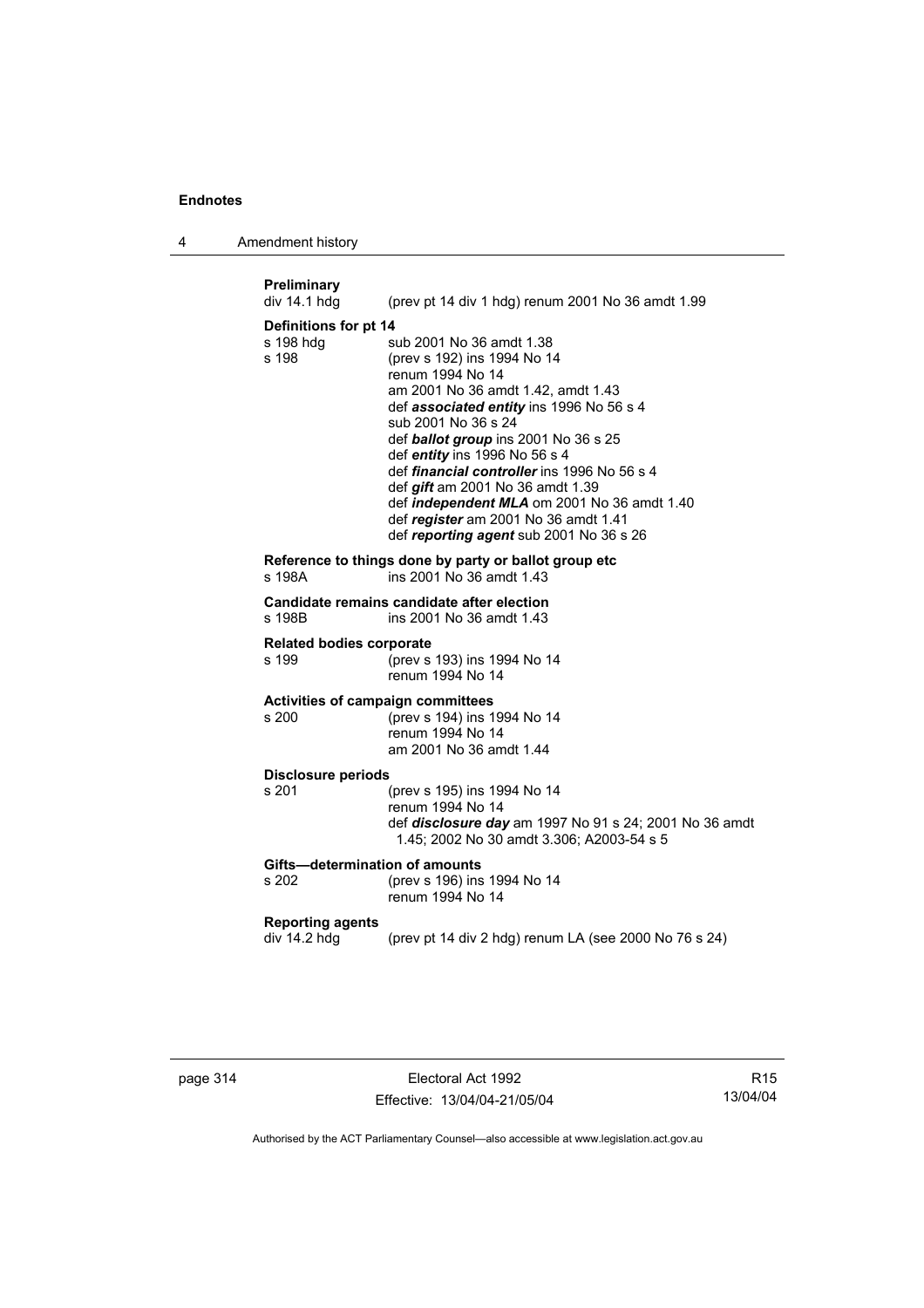| <b>Appointed agents</b>              |                                                           |
|--------------------------------------|-----------------------------------------------------------|
| s 203                                | (prev s 197) ins 1994 No 14                               |
|                                      | renum 1994 No 14                                          |
|                                      | am 1997 No 91; 2001 No 36 amdts 1.46-1.48; LA (see 2001   |
|                                      | No 36 amdt 1.99); 2002 No 30 amdt 3.307, amdt 3.308, amdt |
|                                      | 3.352                                                     |
| Non-appointed agents                 |                                                           |
| s 204                                | (prev s 198) ins 1994 No 14                               |
|                                      | renum 1994 No 14                                          |
|                                      | am 1997 No 91; 2001 No 36 amdt 1.49, amdt 1.50; LA (see   |
|                                      | 2001 No 36 amdt 1.99)                                     |
| <b>Registers of reporting agents</b> |                                                           |
| s 205                                | (prev s 199) ins 1994 No 14                               |
|                                      | renum 1994 No 14                                          |
|                                      | am 2001 No 36 amdts 1.51-1.53; LA (see 2001 No 36 amdt    |
|                                      | 1.99); 2002 No 30 amdt 3.309                              |
| <b>Election funding</b>              |                                                           |
| div 14.3 hdg                         | (prev pt 14 div 3 hdg) renum LA (see 2000 No 76 s 24)     |
| Who eligible votes are cast for      |                                                           |
| s 206                                | (prev s 200) ins 1994 No 14                               |
|                                      | renum 1994 No 14                                          |
|                                      | am 1996 No 56                                             |
|                                      | sub 2001 No 36 amdt 1.54                                  |
| <b>Entitlement to funds</b>          |                                                           |
| s 207                                | (prev s 201) ins 1994 No 14                               |
|                                      | renum 1994 No 14                                          |
|                                      | am 1996 No 56; 2001 No 36 amdt 1.55                       |
| <b>Threshold</b>                     |                                                           |
| s 208                                | (prev s 202) ins 1994 No 14                               |
|                                      | renum 1994 No 14                                          |
|                                      | sub 1996 No 56; 2001 No 36 s 27                           |
| <b>Claims for payment</b>            |                                                           |
| s 209                                | (prev s 203) ins 1994 No 14                               |
|                                      | renum 1994 No 14                                          |
|                                      | om 1996 No 56                                             |
| Claims by party reporting agents     |                                                           |
| s 210                                | (prev s 204) ins 1994 No 14                               |
|                                      | renum 1994 No 14                                          |
|                                      | om 1996 No 56                                             |
|                                      |                                                           |
|                                      |                                                           |

Electoral Act 1992 Effective: 13/04/04-21/05/04 page 315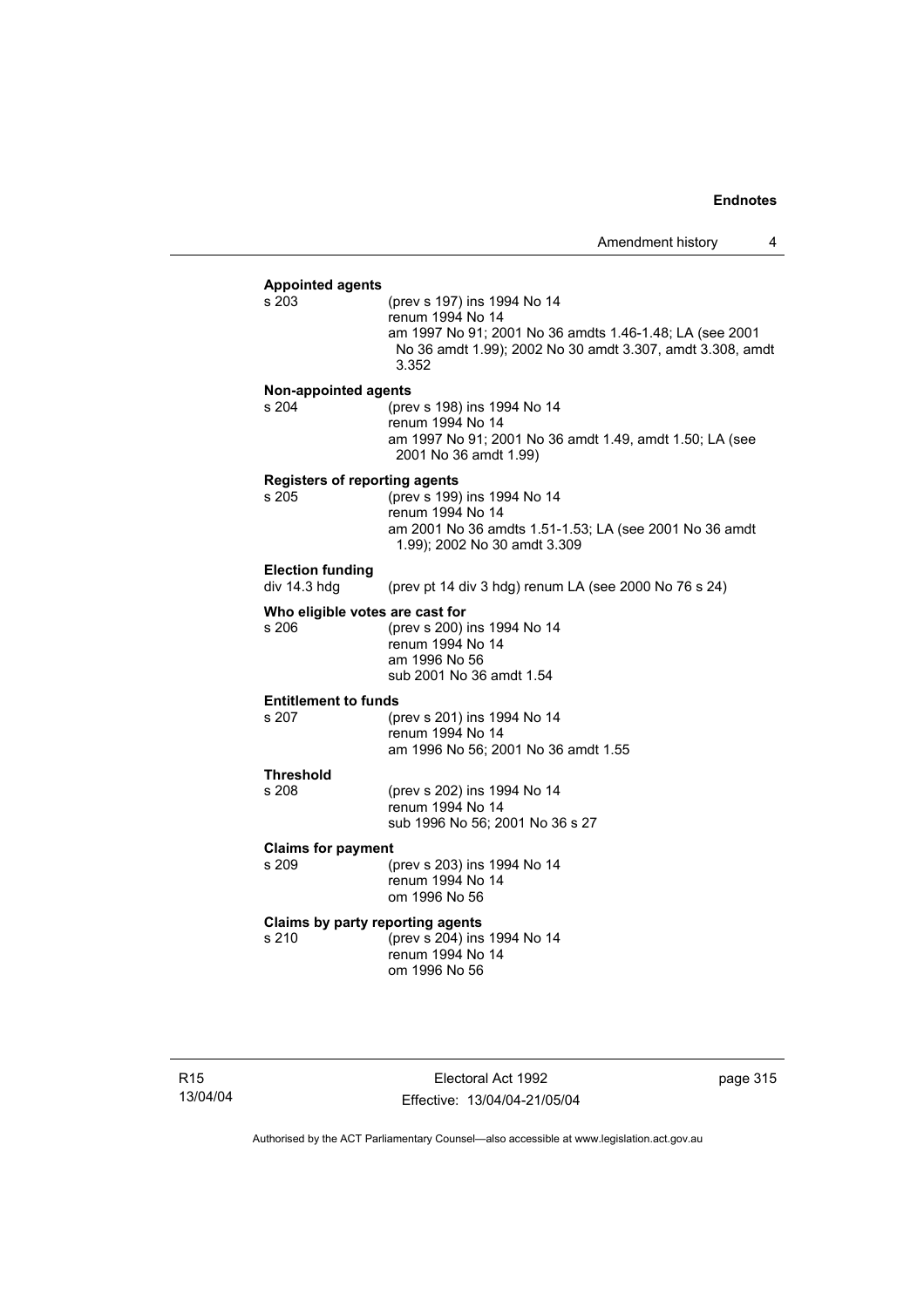4 Amendment history

| s 211                                          | (prev s 205) ins 1994 No 14<br>renum 1994 No 14<br>om 1996 No 56                                                                    |
|------------------------------------------------|-------------------------------------------------------------------------------------------------------------------------------------|
| <b>Making of payments</b>                      |                                                                                                                                     |
| s 212                                          | (prev s 206) ins 1994 No 14<br>renum 1994 No 14<br>am 1996 No 56; 2001 No 36 amdt 1.56, amdt 1.57; LA (see<br>2001 No 36 amdt 1.99) |
|                                                | <b>Revocation of determinations</b>                                                                                                 |
| $s$ 213                                        | (prev s 207) ins 1994 No 14<br>renum 1994 No 14<br>om 1996 No 56                                                                    |
| Death of candidate                             |                                                                                                                                     |
| s 214                                          | (prev s 208) ins 1994 No 14                                                                                                         |
|                                                | renum 1994 No 14<br>am 1996 No 56; 2001 No 36 amdt 1.58                                                                             |
| <b>Application voluntary</b>                   |                                                                                                                                     |
| s 215                                          | (prev s 209) ins 1994 No 14<br>renum 1994 No 14<br>am 1996 No 56                                                                    |
| <b>Disclosure of donations</b><br>div 14.4 hdg | (prev pt 14 div 4 hdg) renum LA (see 2000 No $76$ s $24$ )                                                                          |
|                                                | Meaning of defined details for div 4                                                                                                |
| s 216 hdg<br>s 216                             | sub 2001 No 36 amdt 1.59<br>(prev s 210) ins 1994 No 14                                                                             |
|                                                | renum 1994 No 14                                                                                                                    |
|                                                | def gift om 2001 No 36 amdt 1.60                                                                                                    |
| Disclosure of gifts                            |                                                                                                                                     |
| s 217                                          | (prev s 211) ins 1994 No 14                                                                                                         |
|                                                | renum 1994 No 14<br>am 2001 No 36 s 28; 2001 No 44 amdt 1.1360, amdt 1.1361;<br>2002 No 30 amdt 3.353                               |
|                                                | Disclosure of gifts-non-party groups                                                                                                |
| s 218                                          | (prev s 212) ins 1994 No 14<br>renum 1994 No 14                                                                                     |
|                                                | am 2001 No 36 s 29; 2001 No 44 amdt 1.1362, amdt 1.1363;<br>2002 No 30 amdt 3.353                                                   |
|                                                | Certain loans not to be received                                                                                                    |
| s 218A                                         | ins 2001 No 36 s 30                                                                                                                 |

page 316 Electoral Act 1992 Effective: 13/04/04-21/05/04

R15 13/04/04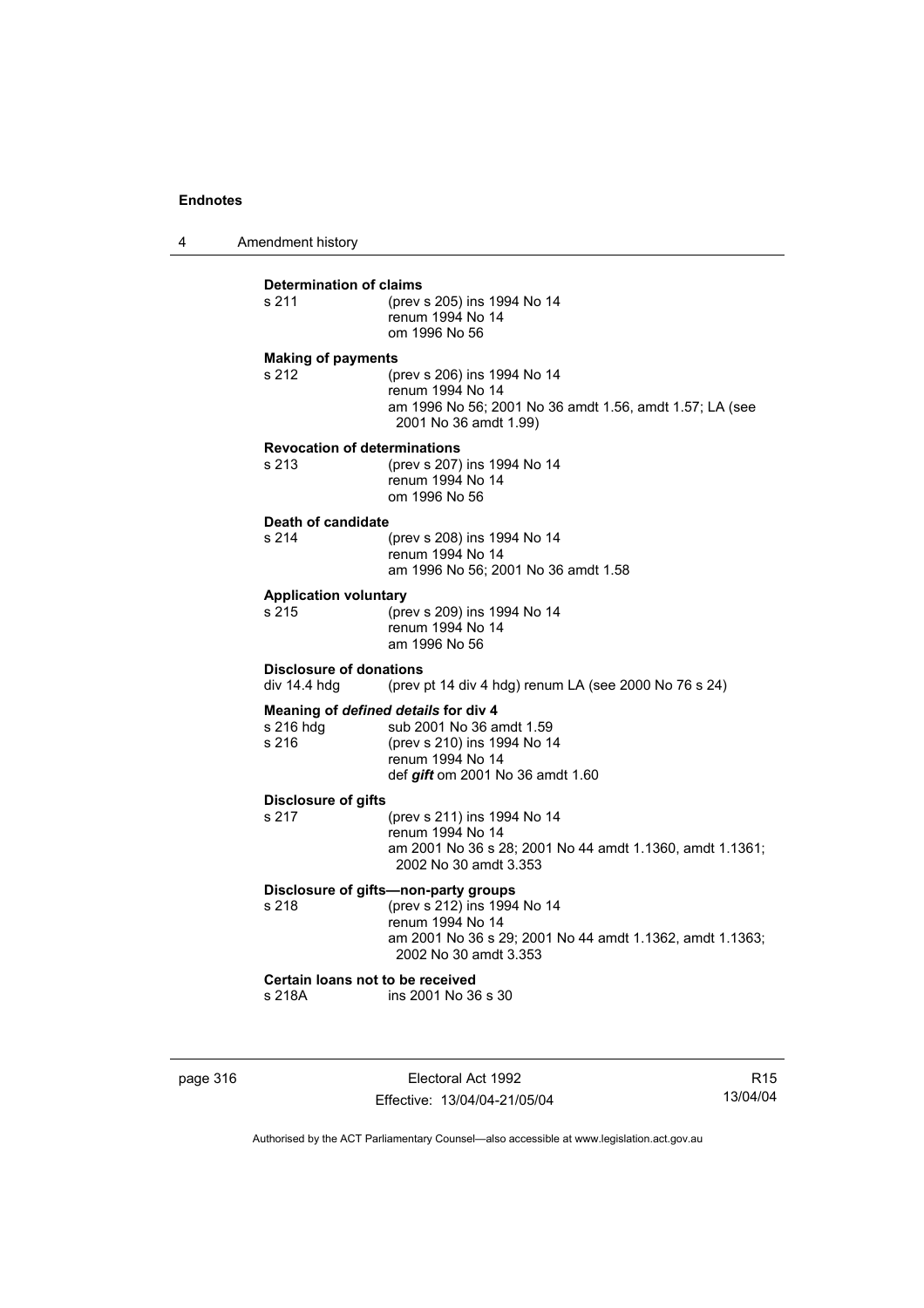## **Nil returns** s 219 (prev s 213) ins 1994 No 14 renum 1994 No 14 **Disclosure of gifts by persons incurring political expenditure** s 220 (prev s 214) ins 1994 No 14 renum 1994 No 14 am 1996 No 56; 2001 No 36 s 31 and amdt 1.61; LA (see 2001 No 36 amdt 1.99); 2001 No 44 amdt 1.1364, amdt 1.1365; 2002 No 30 amdt 3.353 **Donations to non-party groups and candidates** s 221 (prev s 215) ins 1994 No 14 renum 1994 No 14 am 1996 No 56; LA (see 2001 No 36 amdt 1.99); 2001 No 44 amdts 1.1366-1.1369; 2002 No 30 amdt 3.353 **Annual returns of donations** ins 1996 No 56 sub 2001 No 36 s 32 am 2001 No 44 amdts 1.1370-1.1372; 2002 No 30 amdt 3.353 **Advice about obligations to make returns** s 221B ins 1996 No 56 sub 2001 No 36 s 32 **Anonymous gifts** s 222 (prev s 216) ins 1994 No 14 renum 1994 No 14 sub 2001 No 36 s 32 **Disclosure of electoral expenditure**<br>div 14.5 hdq (prev pt 14 div 5 h (prev pt 14 div 5 hdg) renum LA (see 2000 No 76 s 24) **Definitions for div 14.5** s 223 hdg sub 2001 No 36 amdt 1.62<br>s 223 (prev s 217) ins 1994 No 14 (prev s 217) ins 1994 No 14 renum 1994 No 14; 2001 No 36 amdt 1.99 am 2001 No 36 amdt 1.64, amdt 1.65 def *electoral expenditure* am 1996 No 56 s 16; LA (see 2001 No 36 amdt 1.99) def *participant* ins 2001 No 36 amdt 1.63 def *relates* ins 2001 No 36 amdt 1.63 **Returns of electoral expenditure** s 224 (prev s 218) ins 1994 No 14 renum 1994 No 14; 2001 No 36 amdt 1.99 am 1996 No 56; 2001 No 36 amdt 1.66, amdt 1.67; LA (see 2001 No 36 amdt 1.99); 2001 No 44 amdt 1.1373, amdt 1.1374; 2002 No 30 amdt 3.353

R15 13/04/04

Electoral Act 1992 Effective: 13/04/04-21/05/04 page 317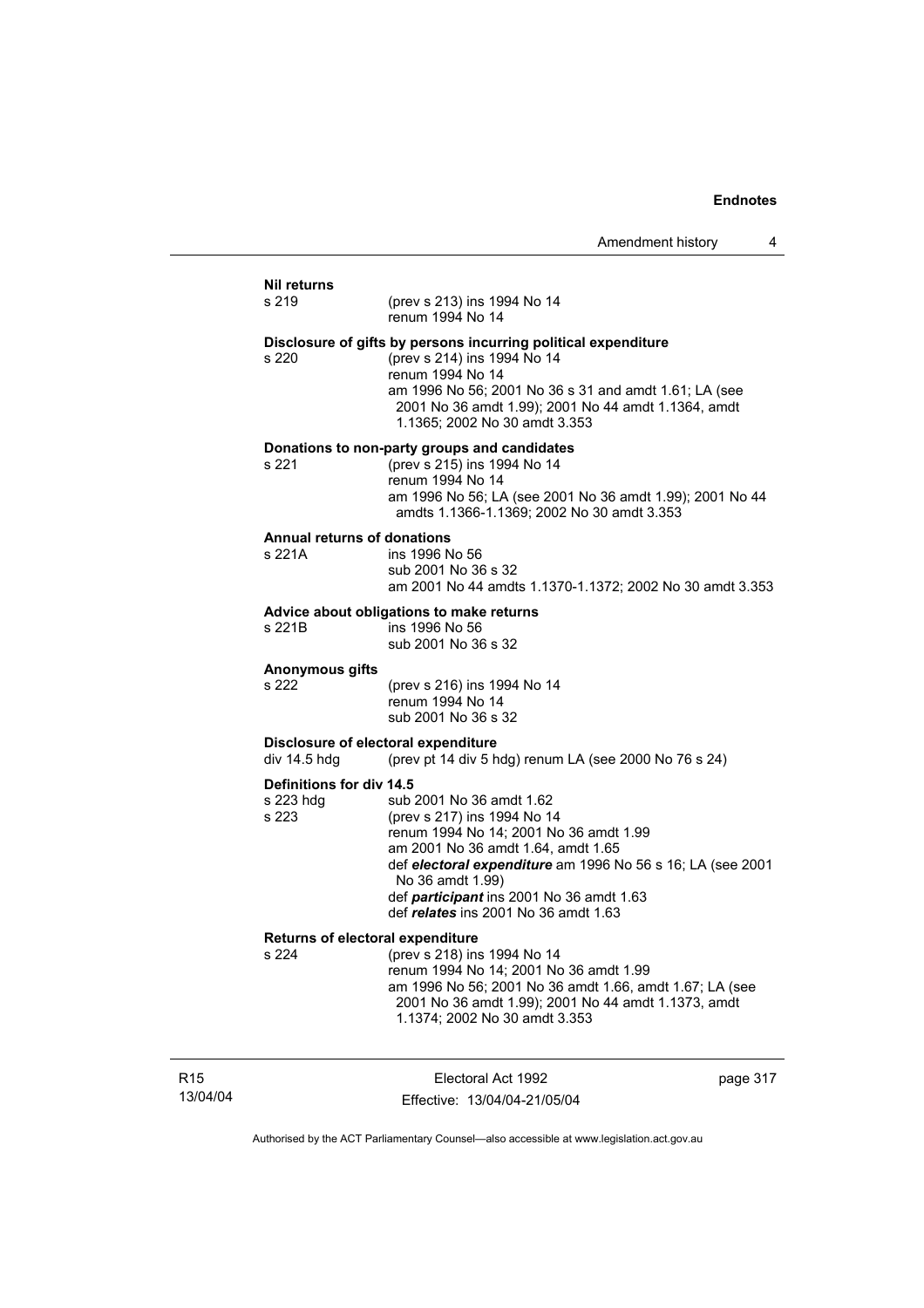4 Amendment history

| <b>Nil returns</b><br>s 225                  | (prev s 219) ins 1994 No 14<br>renum 1994 No 14<br>am 1996 No 56: 2001 No 36 amdt 1.68                                                                                                                                                                                                          |
|----------------------------------------------|-------------------------------------------------------------------------------------------------------------------------------------------------------------------------------------------------------------------------------------------------------------------------------------------------|
| s 226                                        | Returns by broadcasters and publishers<br>(prev s 220) ins 1994 No 14<br>renum 1994 No 14<br>am 2001 No 44 amdt 1.1375, amdt 1.1376; 2002 No 30 amdt<br>3.353                                                                                                                                   |
| Multiple elections on same day<br>s 227      | (prev s 221) ins 1994 No 14<br>renum 1994 No 14<br>am 2001 No 44 amdt 1.1377                                                                                                                                                                                                                    |
| <b>Annual returns</b><br>div 14.6 hdg        | (prev pt 14 div 6 hdg) renum LA (see 2000 No 76 s 24)                                                                                                                                                                                                                                           |
| s 228 hdg<br>s 228                           | Meaning of defined particulars for div 14.6<br>sub 2001 No 36 amdt 1.69<br>(prev s 222) ins 1994 No 14<br>renum 1994 No 14                                                                                                                                                                      |
| <b>Fund-raising events</b><br>s 229          | (prev s 223) ins 1994 No 14<br>renum 1994 No 14<br>om 1996 No 56                                                                                                                                                                                                                                |
| s 230                                        | Annual returns by parties, ballot groups and MLAs<br>(prev s 224) ins 1994 No 14<br>renum 1994 No 14<br>am 1996 No 56; 2000 No 50 s 4<br>sub 2001 No 36 s 33<br>am LA (see 2001 No 36 amdt 1.99); 2001 No 44 amdt 1.1378<br>(as sub 2001 No 36 amdt 2.2), amdt 1.1379; 2002 No 30<br>amdt 3.353 |
| Periods of less than financial year<br>s 231 | (prev s 225) ins 1994 No 14<br>renum 1994 No 14<br>sub 2001 No 36 s 33                                                                                                                                                                                                                          |
| s 231A                                       | Returns by parties under Commonwealth Electoral Act<br>ins 1996 No 56                                                                                                                                                                                                                           |
| s 231B                                       | Annual returns by associated entities<br>ins 1996 No 56<br>sub 2001 No 36 s 34<br>am 2001 No 44 amdt 1.1380, 1.1381; 2002 No 30 amdt 3.353                                                                                                                                                      |

page 318 Electoral Act 1992 Effective: 13/04/04-21/05/04

R15 13/04/04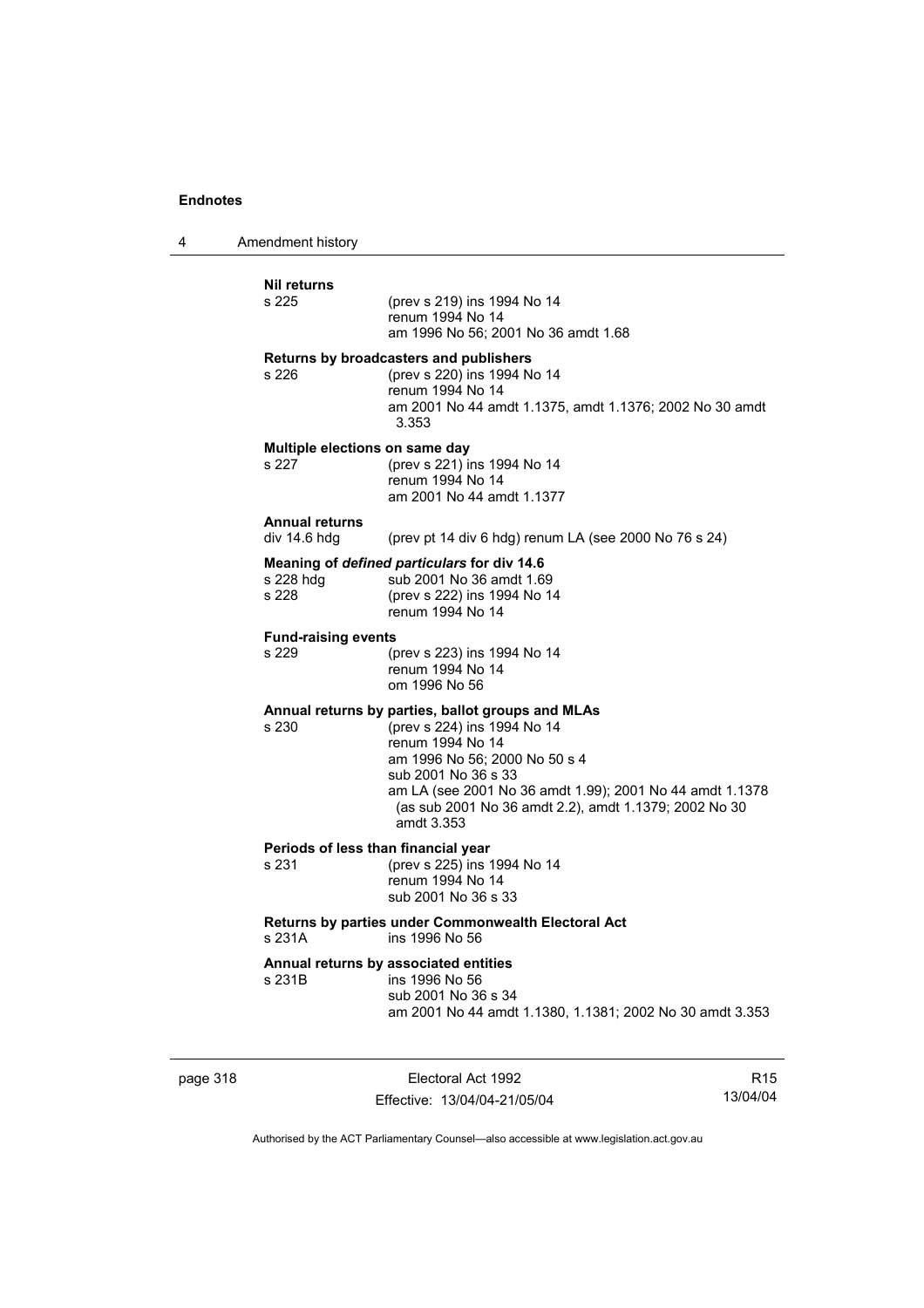Amendment history 4

| s 231C                                 | Returns by associated entities under Commonwealth Electoral Act<br>ins 1996 No 56                                  |
|----------------------------------------|--------------------------------------------------------------------------------------------------------------------|
| <b>Amounts received</b>                |                                                                                                                    |
| s 232                                  | (prev s 226) ins 1994 No 14                                                                                        |
|                                        | renum 1994 No 14                                                                                                   |
|                                        | sub 1996 No 56; 2001 No 36 s 35                                                                                    |
| <b>Amounts paid</b>                    |                                                                                                                    |
| s 233                                  | (prev s 227) ins 1994 No 14                                                                                        |
|                                        | renum 1994 No 14                                                                                                   |
|                                        | am 1996 No 56                                                                                                      |
|                                        | om 2001 No 36 s 35                                                                                                 |
| <b>Outstanding amounts</b>             |                                                                                                                    |
| s 234                                  | (prev s 228) ins 1994 No 14                                                                                        |
|                                        | renum 1994 No 14                                                                                                   |
|                                        | am 1994 No 78; 1996 No 56; 2001 No 36 amdt 1.70                                                                    |
| <b>Regulations</b>                     |                                                                                                                    |
| s 234A                                 | ins 1996 No 56                                                                                                     |
|                                        |                                                                                                                    |
| Compliance<br>div 14.7 hdg             |                                                                                                                    |
|                                        | (prev pt 14 div 7 hdg) renum LA (see 2000 No 76 s 24)                                                              |
| Definitions for div 14.7               |                                                                                                                    |
| s 235                                  | (prev s 229) ins 1994 No 14                                                                                        |
|                                        | renum 1994 No 14                                                                                                   |
|                                        | sub 2001 No 36 amdt 1.71                                                                                           |
| <b>Offences</b>                        |                                                                                                                    |
| s 236                                  | (prev s 230) ins 1994 No 14                                                                                        |
|                                        | renum 1994 No 14                                                                                                   |
|                                        | am 1996 No 56; 1998 No 54; 2001 No 36 amdt 1.72; LA (see<br>2001 No 36 amdt 1.99); 2002 No 30 amdt 3.310; A2003-54 |
|                                        | s 6                                                                                                                |
|                                        |                                                                                                                    |
| <b>Investigation notices generally</b> |                                                                                                                    |
| s 237                                  | (prev s 231) ins 1994 No 14                                                                                        |
|                                        | renum 1994 No 14<br>am 1996 No 56; 1998 No 54                                                                      |
|                                        | sub 2001 No 36 s 36                                                                                                |
|                                        | am 2002 No 30 amdt 3.311, amdt 3.352                                                                               |
|                                        |                                                                                                                    |
| s 237A                                 | Investigation notices about associated entities<br>ins 2001 No 36 s 36                                             |
|                                        | am 2002 No 30 amdt 3.311                                                                                           |
|                                        |                                                                                                                    |
| <b>Investigation notice offences</b>   |                                                                                                                    |
| s 237B                                 | ins 2001 No 36 s 36                                                                                                |
|                                        |                                                                                                                    |
|                                        |                                                                                                                    |

R15 13/04/04

Electoral Act 1992 Effective: 13/04/04-21/05/04 page 319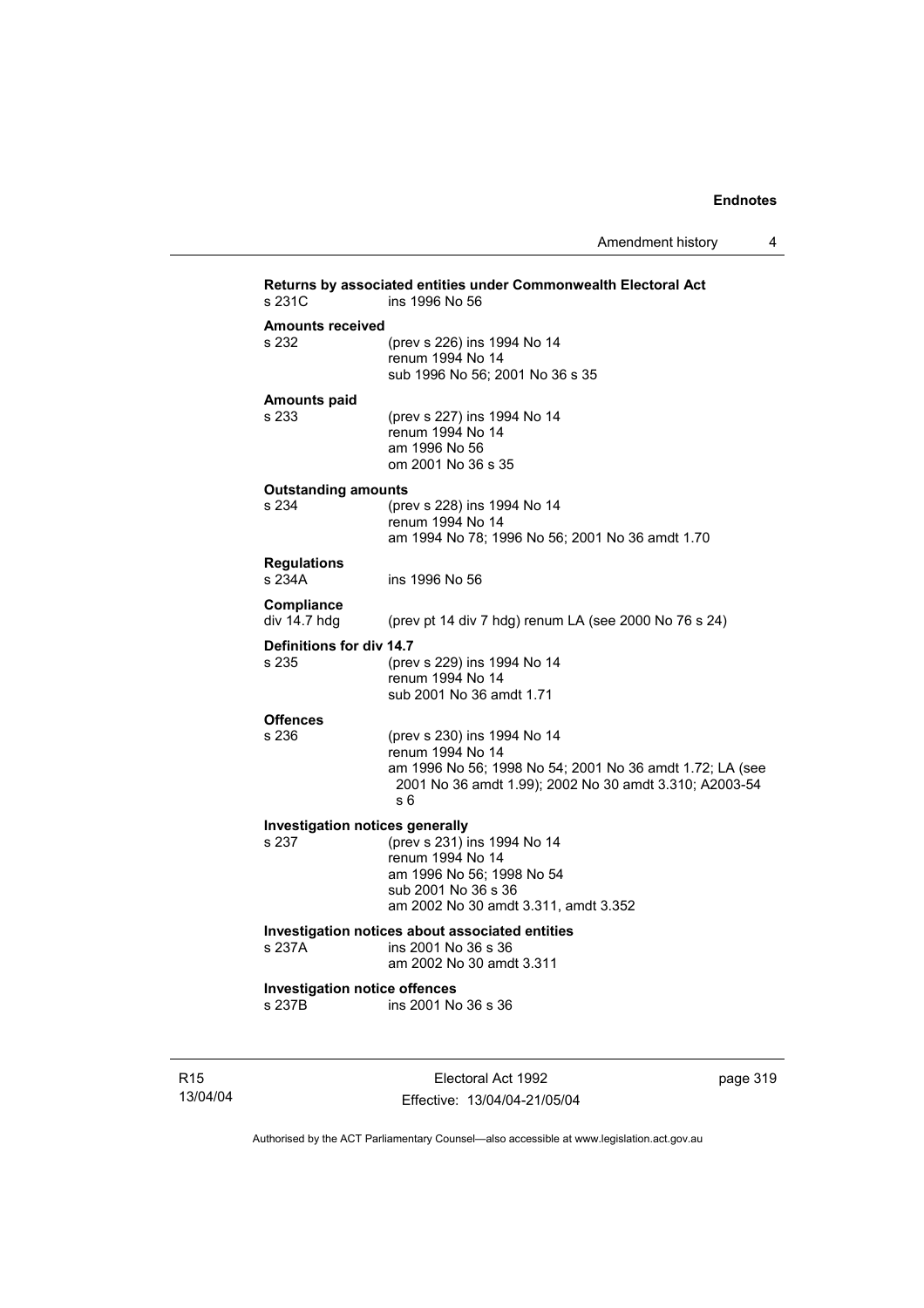4 Amendment history

| Investigation-search warrants<br>s 238      | (prev s 232) ins 1994 No 14                                                                                                                                                                  |
|---------------------------------------------|----------------------------------------------------------------------------------------------------------------------------------------------------------------------------------------------|
|                                             | renum 1994 No 14                                                                                                                                                                             |
| <b>Records</b><br>s 239                     | (prev s 233) ins 1994 No 14<br>renum 1994 No 14<br>am 1996 No 56; 2001 No 36 amdt 1.73; A2003-54 s 7                                                                                         |
| <b>Miscellaneous</b><br>div 14.8 hdg        | (prev pt 14 div 8 hdg) renum LA (see 2000 No 76 s 24)                                                                                                                                        |
| Inability to complete returns<br>s 240      | (prev s 234) ins 1994 No 14<br>renum 1994 No 14                                                                                                                                              |
| Noncompliance with pt 14<br>s 241           | (prev s 235) ins 1994 No 14<br>renum 1994 No 14<br>am 2001 No 36 amdt 1.74                                                                                                                   |
| <b>Amendment of returns</b><br>s 242        | (prev s 236) ins 1994 No 14<br>renum 1994 No 14<br>am 1996 No 56; 2001 No 36 amdt 1.75                                                                                                       |
| s 243                                       | Copies of returns to be available for public inspection<br>(prev s 237) ins 1994 No 14<br>renum 1994 No 14<br>am 1996 No 56<br>sub 2001 No 36 s 37<br>am 2001 No 44 amdt 1.1382, amdt 1.1383 |
| <b>Review of decisions</b><br>pt 15 hdg     | ins 1994 No 14                                                                                                                                                                               |
| Definitions for pt 15<br>s 244 hdg<br>s 244 | sub 2001 No 36 amdt 1.76<br>(prev s 238) ins 1994 No 14<br>renum 1994 No 14                                                                                                                  |
| <b>Reviewable decisions</b><br>s 245        | (prev s 239) ins 1994 No 14<br>renum 1994 No 14<br>am 1996 No 56; 2001 No 36 amdts 1.77-1.79; LA (see 2001<br>No 36 amdt 1.99)                                                               |
| <b>Review statements</b><br>s 246           | (prev s 240) ins 1994 No 14<br>renum 1994 No 14                                                                                                                                              |

page 320 **Electoral Act 1992** Effective: 13/04/04-21/05/04

R15 13/04/04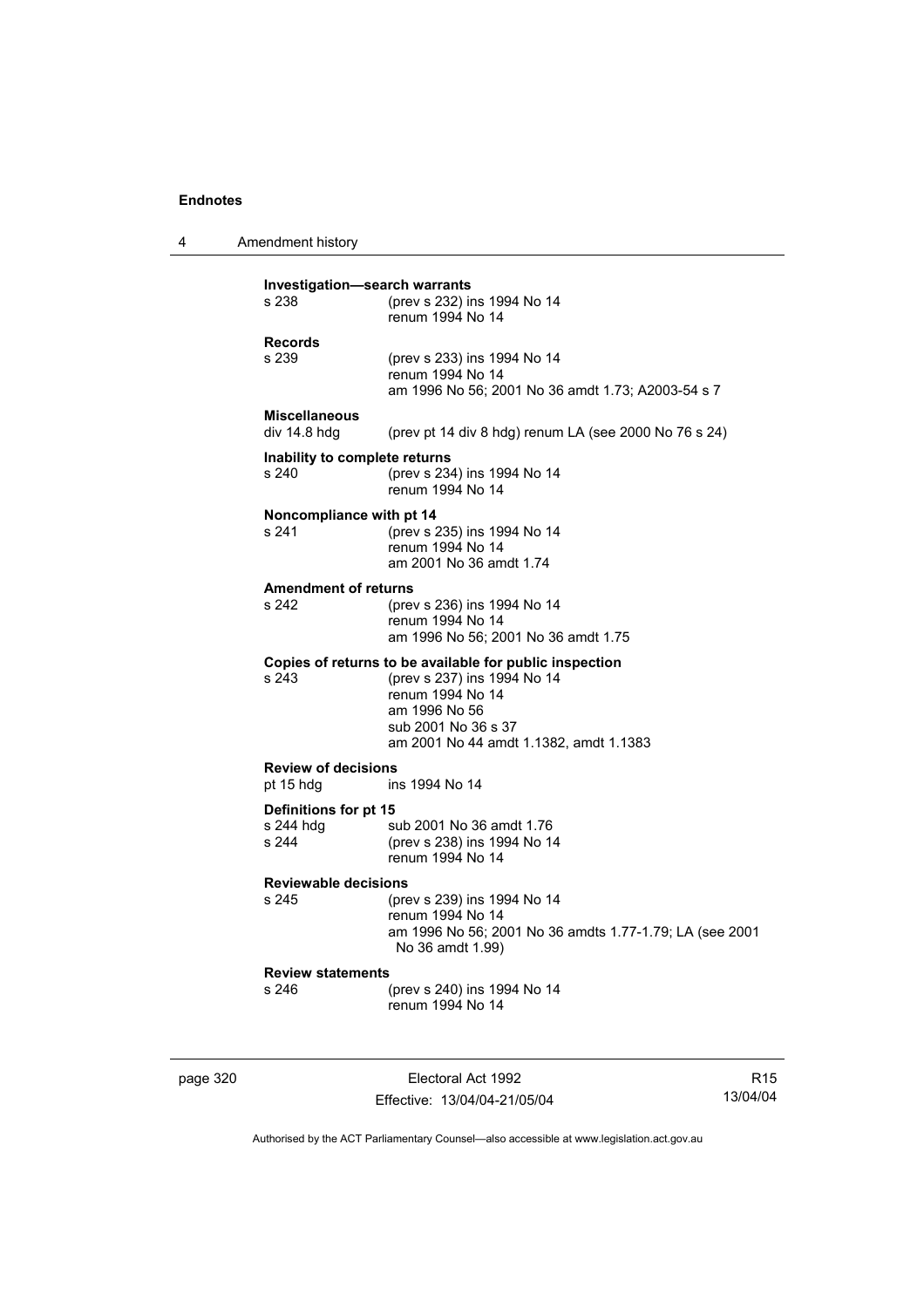## **Review by electoral commission**<br>s 247 (prev s 241) ins s 247 (prev s 241) ins 1994 No 14 renum 1994 No 14 am 2001 No 36 s 38; LA (see 2001 No 36 amdt 1.99); 2001 No 44 amdt 1.1384 **Notice of decision of the electoral commission** s 248 (prev s 242) ins 1994 No 14 renum 1994 No 14 **Review by administrative appeals tribunal** s 249 (prev s 243) ins 1994 No 14 renum 1994 No 14 **Disputed elections, eligibility and vacancies** pt 16 hdg ins 1994 No 14 **Preliminary**  (prev pt 16 div 1 hdg) renum LA (see 2000 No 76 s 24) **Definitions for pt 16**<br>s 250 hdg su s 250 hdg sub 2001 No 36 amdt 1.80<br>s 250 (prev s 244) ins 1994 No 14 (prev s 244) ins 1994 No 14 renum 1994 No 14 am 2001 No 36 amdts 1.81-1.83 def *contravention* ins 2002 No 30 amdt 3.312 def *court* om 2002 No 30 amdt 3.313 def *Court of Disputed Elections* ins 2002 No 30 amdt 3.313 def *illegal practice* om 2002 No 30 amdt 3.314 def *proceeding* sub 2002 No 30 amdt 3.315 def *Speaker* ins 2002 No 30 amdt 3.316 def *undue influence* sub 2002 No 30 amdt 3.317 **References in pt 16 to** *contravention* **of sections**<br>s 250A (orev s 250 (2)) renum 2001 No (prev s 250 (2)) renum 2001 No 36 amdt 1.82 om 2002 No 30 amdt 3.318 **Meaning of** *Speaker* **for pt 16** s 251 hdg sub 2001 No 36 amdt 1.84<br>s 251 (prev s 245) ins 1994 No 14 (prev s 245) ins 1994 No 14 renum 1994 No 14 sub 2002 No 30 amdt 3.319 **Jurisdiction and powers of Supreme Court**  div 16.2 hdg (prev pt 16 div 2 hdg) renum LA (see 2000 No 76 s 24) **Court of Disputed Elections** s 252 (prev s 246) ins 1994 No 14 renum 1994 No 14

R15 13/04/04

Electoral Act 1992 Effective: 13/04/04-21/05/04 page 321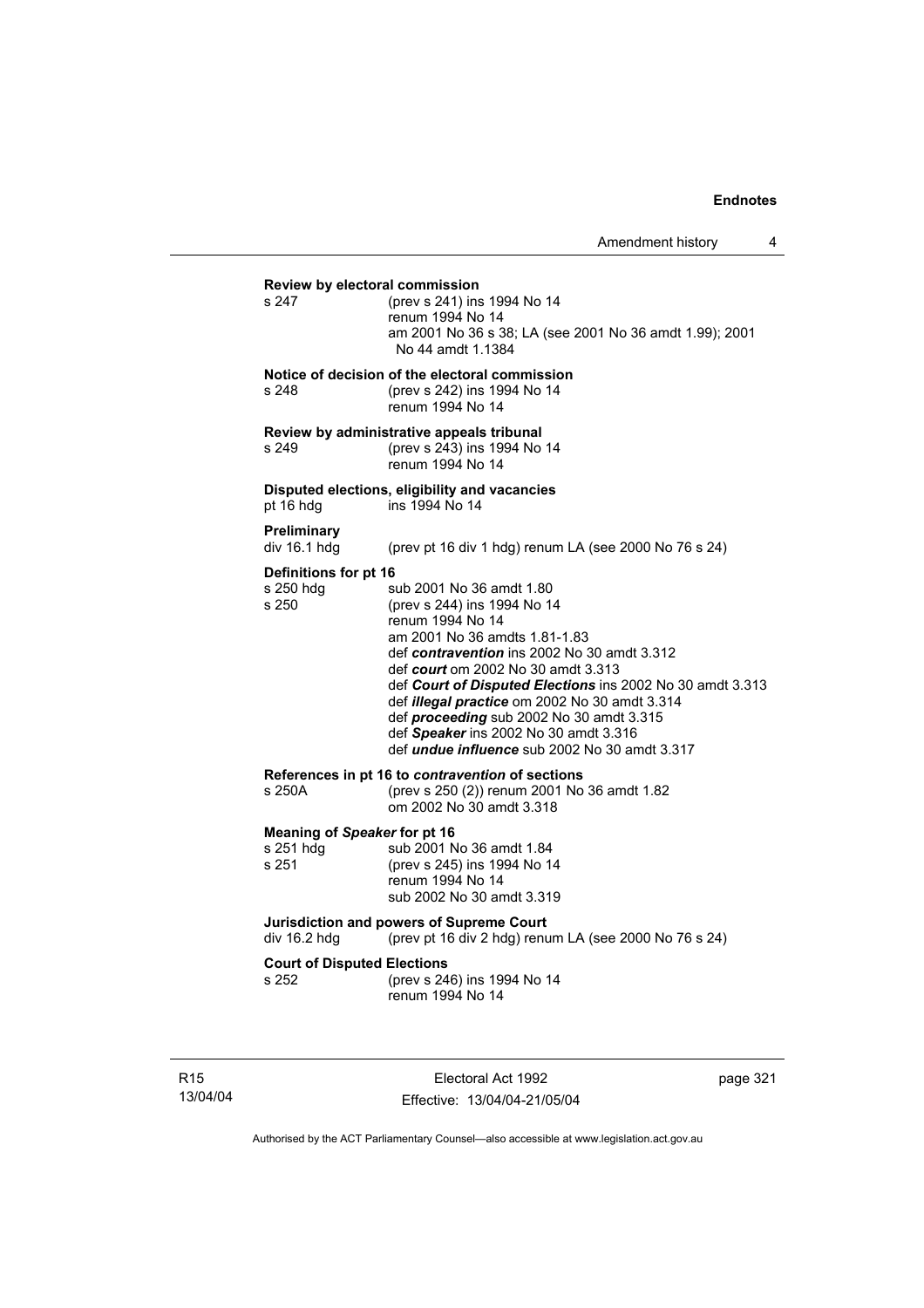4 Amendment history

| <b>Powers of the court</b>           |                                                             |
|--------------------------------------|-------------------------------------------------------------|
| s 253                                | (prev s 247) ins 1994 No 14<br>renum 1994 No 14             |
| <b>Rules of court</b>                |                                                             |
| s 254                                | (prev s 248) ins 1994 No 14                                 |
|                                      | renum 1994 No 14<br>sub 2001 No 44 amdt 1.1385              |
|                                      | om 2002 No 30 amdt 3.320                                    |
|                                      |                                                             |
| Decisions are final<br>s 255         | (prev s 249) ins 1994 No 14                                 |
|                                      | renum 1994 No 14                                            |
|                                      | am 2002 No 30 amdt 3.321                                    |
| <b>Disputes elections</b>            |                                                             |
| div 16.3 hdg                         | (prev pt 16 div 3 hdg) renum LA (see 2000 No 76 s 24)       |
|                                      | Validity may be disputed after election                     |
| s 256                                | (prev s 250) ins 1994 No 14                                 |
|                                      | renum 1994 No 14                                            |
|                                      | am 2000 No 76 s 17                                          |
|                                      | Persons entitled to dispute elections                       |
| s 257                                | (prev s 251) ins 1994 No 14                                 |
|                                      | renum 1994 No 14                                            |
| Form of application                  |                                                             |
| s 258                                | (prev s 252) ins 1994 No 14<br>renum 1994 No 14             |
|                                      |                                                             |
| Time for filing application<br>s 259 | (prev s 253) ins 1994 No 14                                 |
|                                      | renum 1994 No 14                                            |
| Deposit as security for costs        |                                                             |
| s 260                                | (prev s 254) ins 1994 No 14                                 |
|                                      | renum 1994 No 14                                            |
|                                      | Registrar to serve copies of application on certain persons |
| s 261                                | (prev s 255) ins 1994 No 14                                 |
|                                      | renum 1994 No 14                                            |
|                                      | Parties to application under div 16.3                       |
| s 262                                | (prev s 256) ins 1994 No 14                                 |
|                                      | renum 1994 No 14                                            |
|                                      | sub 2002 No 30 amdt 3.322                                   |
|                                      | Withdrawal and abatement of application                     |
| s 263                                | (prev s 257) ins 1994 No 14<br>renum 1994 No 14             |
|                                      | am 2001 No 36 amdt 1.85, amdt 1.86; 2002 No 30 amdt 3.323   |
|                                      |                                                             |
|                                      |                                                             |

page 322 **Electoral Act 1992** Effective: 13/04/04-21/05/04

R15 13/04/04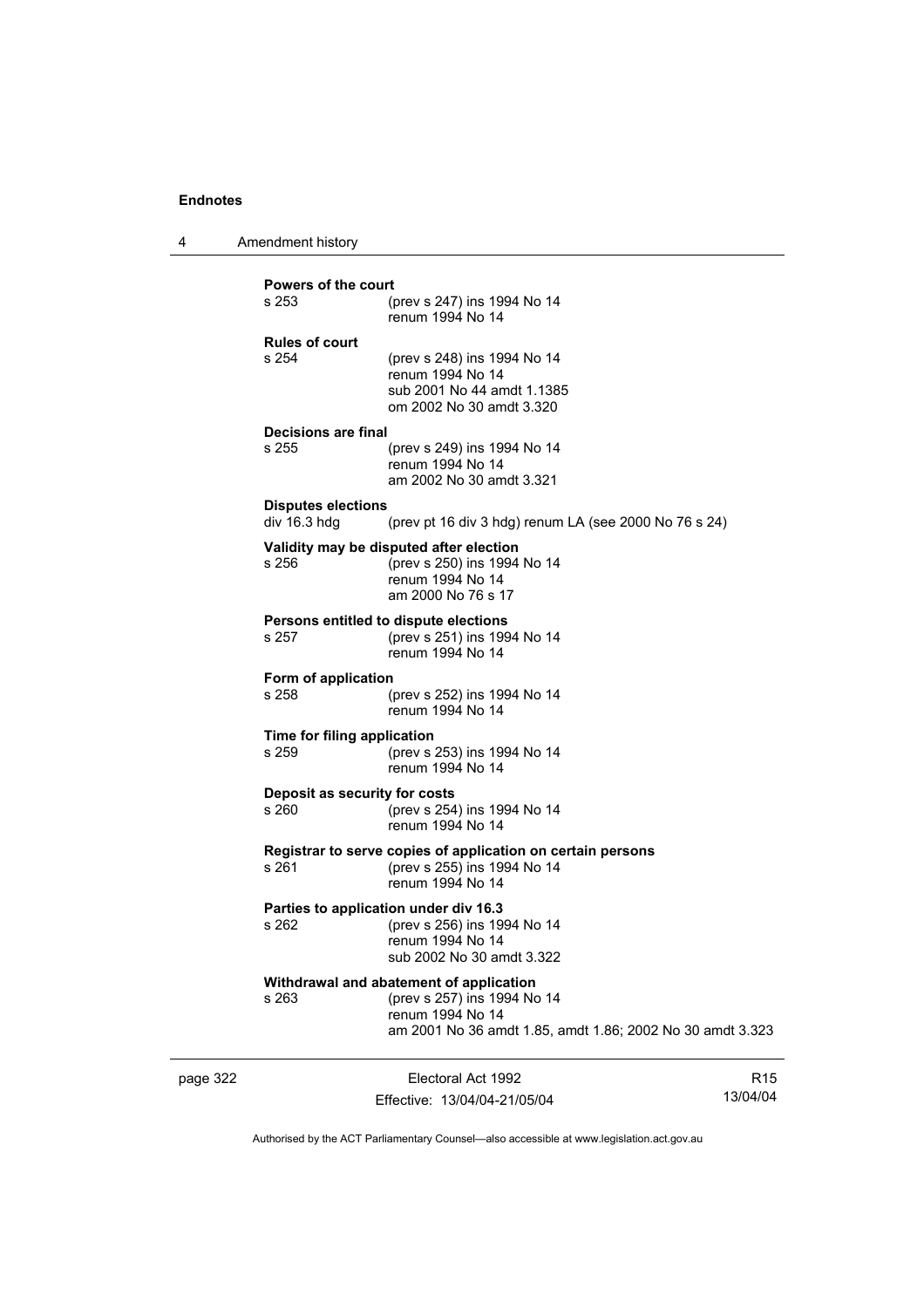| <b>Hearing of applications</b>        |                                                                                                                                           |
|---------------------------------------|-------------------------------------------------------------------------------------------------------------------------------------------|
| s 264                                 | (prev s 258) ins 1994 No 14<br>renum 1994 No 14<br>am 2002 No 30 amdt 3.324                                                               |
| <b>Declarations and orders</b>        |                                                                                                                                           |
| s 265                                 | (prev s 259) ins 1994 No 14<br>renum 1994 No 14<br>am 2002 No 30 amdt 3.325                                                               |
| <b>Illegal practices</b>              |                                                                                                                                           |
| s 266                                 | (prev s 260) ins 1994 No 14<br>renum 1994 No 14<br>am 2002 No 30 amdt 3.326, amdt 3.351                                                   |
|                                       | Bribery or undue influence by person elected                                                                                              |
| s 267                                 | (prev s 261) ins 1994 No 14<br>renum 1994 No 14<br>am 2002 No 30 amdt 3.351                                                               |
|                                       |                                                                                                                                           |
| Immaterial delays and errors<br>s 268 | (prev s 262) ins 1994 No 14                                                                                                               |
|                                       | renum 1994 No 14<br>am 2002 No 30 amdt 3.351                                                                                              |
| Inquiries by court                    |                                                                                                                                           |
| s 269                                 | (prev s 263) ins 1994 No 14<br>renum 1994 No 14<br>am 2000 No 76 s 18; 2002 No 30 amdt 3.351                                              |
| <b>Rejected ballot papers</b>         |                                                                                                                                           |
| s 270                                 | (prev s 264) ins 1994 No 14<br>renum 1994 No 14<br>am 2002 No 30 amdt 3.351                                                               |
|                                       |                                                                                                                                           |
| s 271                                 | Evidence that persons were not permitted to vote<br>(prev s 265) ins 1994 No 14                                                           |
|                                       | renum 1994 No 14<br>am 2002 No 30 amdt 3.351                                                                                              |
| Inspection of electoral papers        |                                                                                                                                           |
| s 272                                 | (prev s 266) ins 1994 No 14<br>renum 1994 No 14                                                                                           |
|                                       | am 2002 No 30 amdt 3.351                                                                                                                  |
| s 273                                 | <b>Commissioner not prevented from accessing documents</b><br>(prev s 267) ins 1994 No 14<br>renum 1994 No 14<br>am 2002 No 30 amdt 3.351 |
|                                       |                                                                                                                                           |

R15 13/04/04

Electoral Act 1992 Effective: 13/04/04-21/05/04 page 323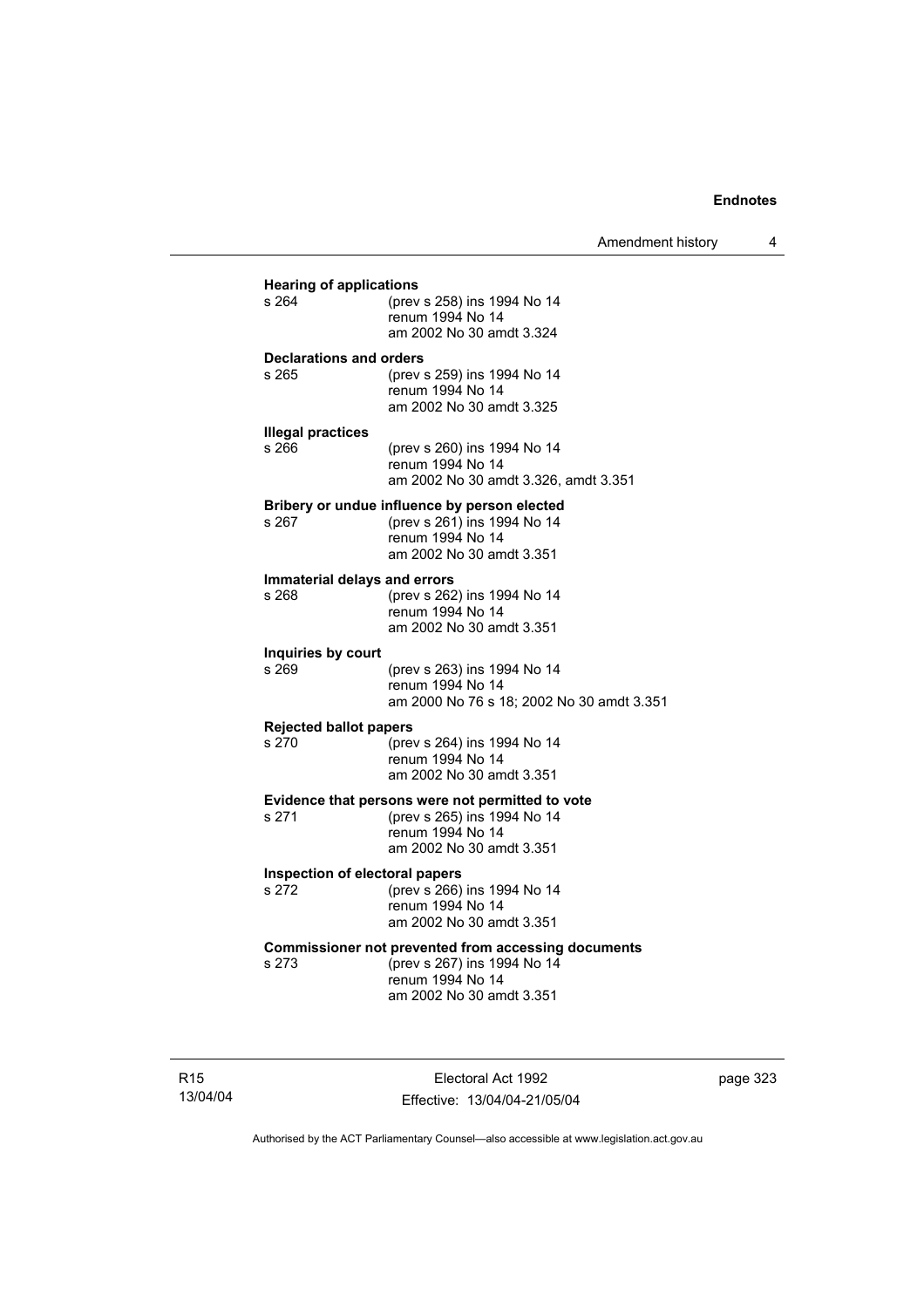4 Amendment history **Registrar to serve copies of declarations on certain persons** (prev s 268) ins 1994 No 14 renum 1994 No 14 am 2002 No 30 amdt 3.351 **Effect of declarations** s 275 (prev s 269) ins 1994 No 14 renum 1994 No 14 am 2002 No 30 amdt 3.351 **Eligibility and vacancies**  div 16.4 hdg (prev pt 16 div 4 hdg) renum LA (see 2000 No 76 s 24) **Speaker to state case** s 276 (prev s 270) ins 1994 No 14 renum 1994 No 14 am 2002 No 30 amdt 3.351 **Parties to a referral** s 277 (prev s 271) ins 1994 No 14 renum 1994 No 14 am 2002 No 30 amdt 3.351 **Declarations and orders**<br>s 278 (prev) s 278 (prev s 272) ins 1994 No 14 renum 1994 No 14 am 2002 No 30 amdt 3.351 **Registrar to serve copy of declarations on Speaker** s 279 (prev s 273) ins 1994 No 14 renum 1994 No 14 am 2002 No 30 amdt 3.351 **Effect of declarations** s 280 (prev s 274) ins 1994 No 14 renum 1994 No 14 am 2002 No 30 amdt 3.351 **Proceedings**  (prev pt 16 div 5 hdg) renum LA (see 2000 No 76 s 24) **Procedure** (prev s 275) ins 1994 No 14 renum 1994 No 14 am 2002 No 30 amdt 3.351 **Legal representation limited** s 282 (prev s 276) ins 1994 No 14 renum 1994 No 14 am 1997 No 96; 2002 No 30 amdt 3.327

page 324 Electoral Act 1992 Effective: 13/04/04-21/05/04

R15 13/04/04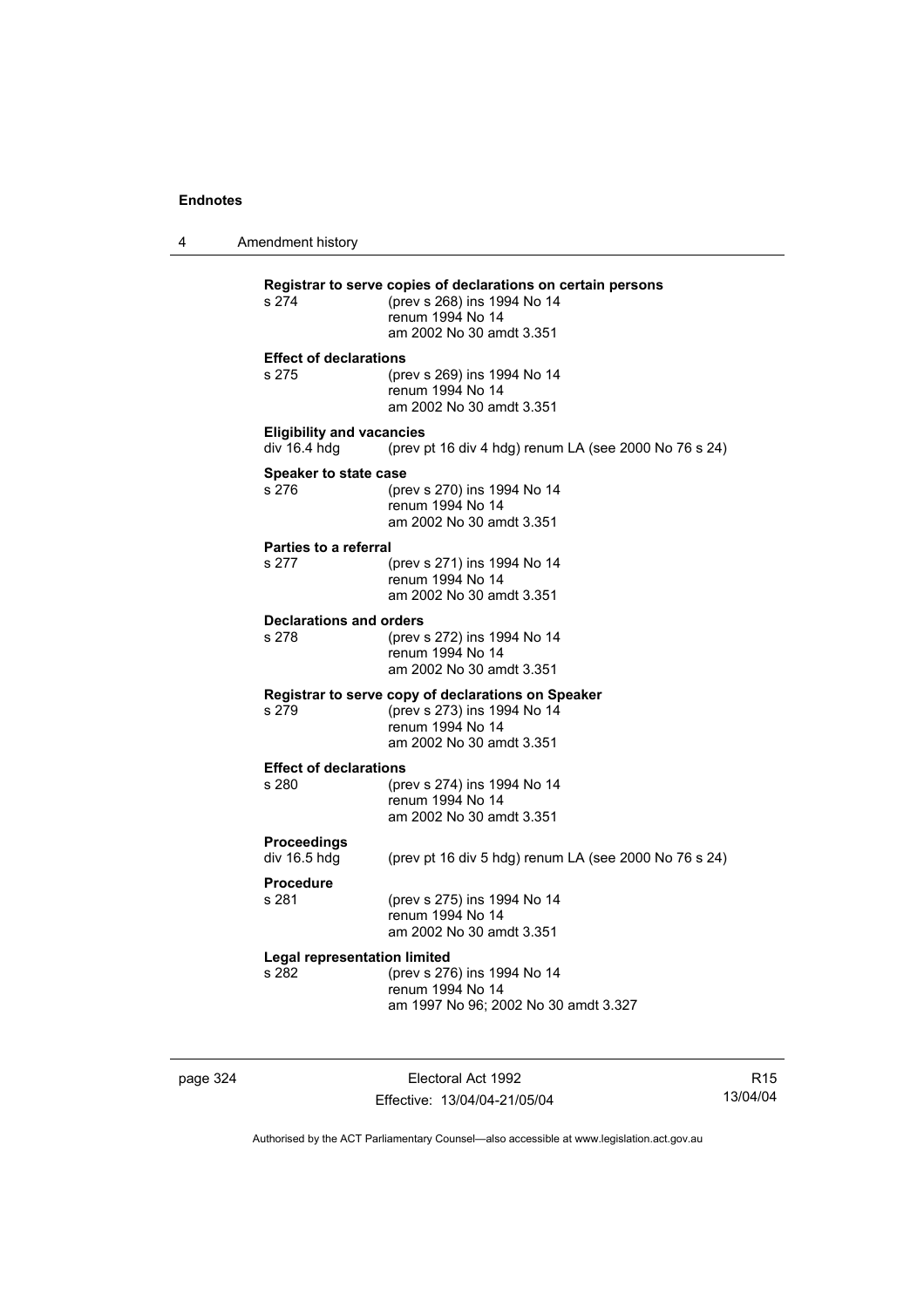## **Admissibility of evidence** (prev s 277) ins 1994 No 14 renum 1994 No 14 am 2002 No 30 amdt 3.351 **Costs may be ordered against Territory** s 284 (prev s 278) ins 1994 No 14 renum 1994 No 14 sub 2002 No 30 amdt 3.328 **Electoral offences** pt 17 hdg ins 1994 No 14 **Bribery and improper influence**<br>div 17.1 hdg (prev pt 17 div (prev pt 17 div 1 hdg) renum LA (see 2000 No 76 s 24) **Bribery** s 285 (prev s 279) ins 1994 No 14 renum 1994 No 14 am 1998 No 54 **Influencing of votes by officers** s 286 (prev s 280) ins 1994 No 14 renum 1994 No 14 am 1998 No 54; 2002 No 30 amdt 3.329 **Influencing votes of hospital and nursing home patients** s 287 (prev s 281) ins 1994 No 14 renum 1994 No 14 am 1998 No 54 **Protection of rights**  div 17.2 hdg (prev pt 17 div 2 hdg) renum LA (see 2000 No 76 s 24) **Violence and intimidation**<br>s 288 (prev s) (prev s 282) ins 1994 No 14 renum 1994 No 14 am 1998 No 54 **Discrimination on grounds of political donations** s 289 (prev s 283) ins 1994 No 14 renum 1994 No 14 am 1998 No 54; 2001 No 36 amdt 1.87 **Employees' right to leave of absence for voting** s 290 (prev s 284) ins 1994 No 14 renum 1994 No 14 am 1998 No 54 **Campaigning offences**  div 17.3 hdg (prev pt 17 div 3 hdg) renum LA (see 2000 No 76 s 24)

R15 13/04/04

Electoral Act 1992 Effective: 13/04/04-21/05/04 page 325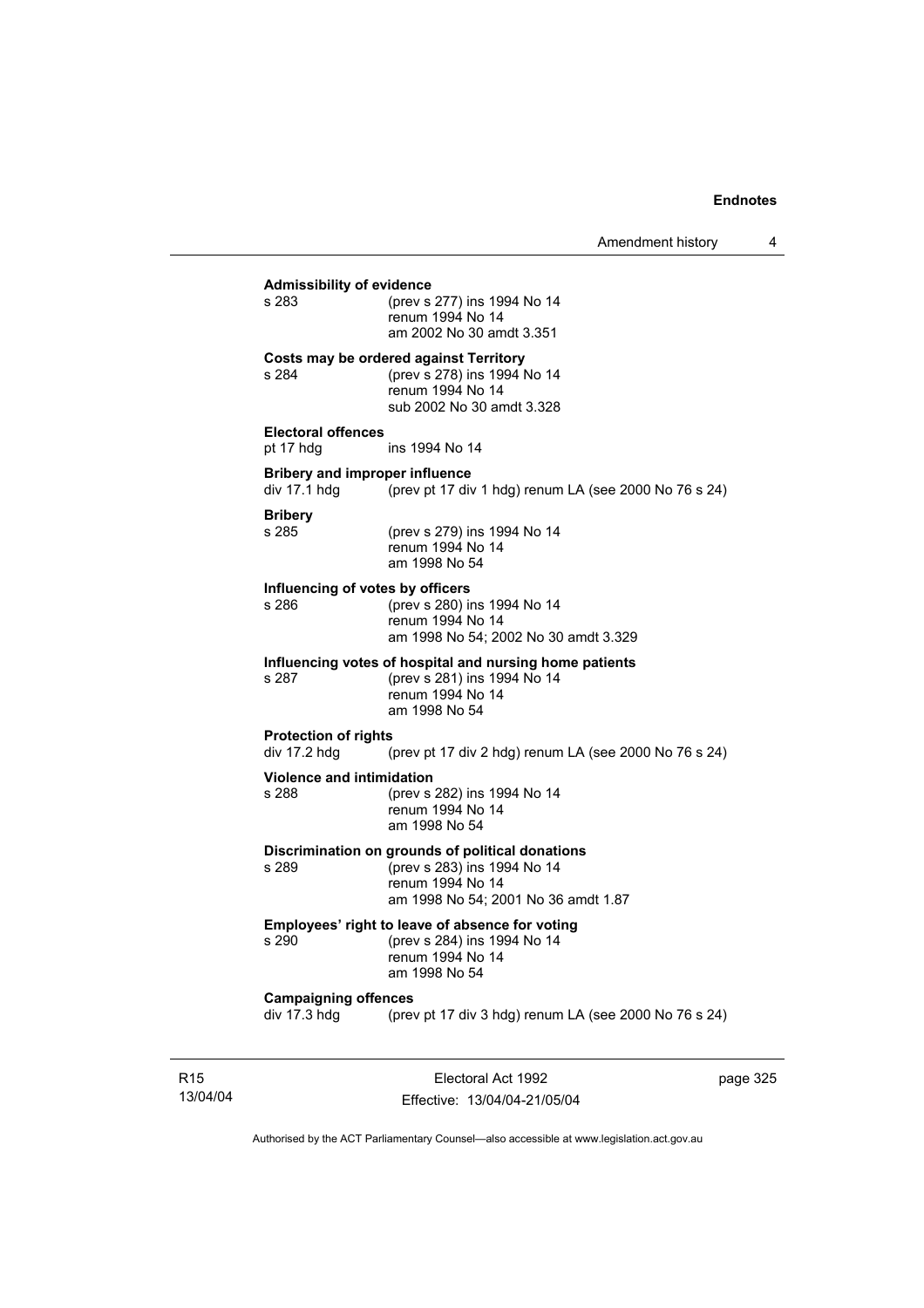4 Amendment history

| <b>Definitions for div 17.3</b><br>s 291 hdg<br>s 291 | sub 2001 No 36 amdt 1.88<br>(prev s 285) ins 1994 No 14<br>renum 1994 No 14<br>def <i>address</i> am 2001 No 36 amdt 1.89<br>def <i>disseminate</i> sub 2001 No 36 s 39<br>def <i>polling place</i> ins 1995 No 33 s 5<br>am 1997 No 91 sch<br>om 2001 No 36 amdt 1.90<br>def <i>publish</i> ins 2001 No 36 s 40 |
|-------------------------------------------------------|------------------------------------------------------------------------------------------------------------------------------------------------------------------------------------------------------------------------------------------------------------------------------------------------------------------|
| s 292                                                 | Dissemination of electoral matter-authorisers and authors<br>(prev s 286) ins 1994 No 14<br>renum 1994 No 14<br>am 1998 No 54<br>sub 2001 No 36 s 41<br>ss (3), (4) exp 1 January 2002 (s 292 (4))                                                                                                               |
| s 293                                                 | Dissemination of electoral matter-letters to the editor<br>(prev s 287) ins 1994 No 14<br>renum 1994 No 14                                                                                                                                                                                                       |
| commentary<br>s 294                                   | Dissemination of electoral matter-newspaper and periodical reportage and<br>(prev s 288) ins 1994 No 14<br>renum 1994 No 14                                                                                                                                                                                      |
| s 295                                                 | Exemptions for dissemination of electoral matter on certain items<br>(prev s 289) ins 1994 No 14<br>renum 1994 No 14<br>am 1997 No 91<br>sub 2001 No 36 s 42<br>am 2002 No 30 amdt 3.330; A2004-9 amdt 1.16                                                                                                      |
| <b>Advertorials</b><br>s 296                          | (prev s 290) ins 1994 No 14<br>renum 1994 No 14<br>am 1998 No 54                                                                                                                                                                                                                                                 |
| s 297                                                 | Misleading or deceptive electoral matter<br>(prev s 291) ins 1994 No 14<br>renum 1994 No 14<br>am 1998 No 54                                                                                                                                                                                                     |
| s 298                                                 | Inducement to illegal voting-representations of ballot papers<br>(prev s 292) ins 1994 No 14<br>renum 1994 No 14<br>am 1998 No 54                                                                                                                                                                                |

page 326 Electoral Act 1992 Effective: 13/04/04-21/05/04

R15 13/04/04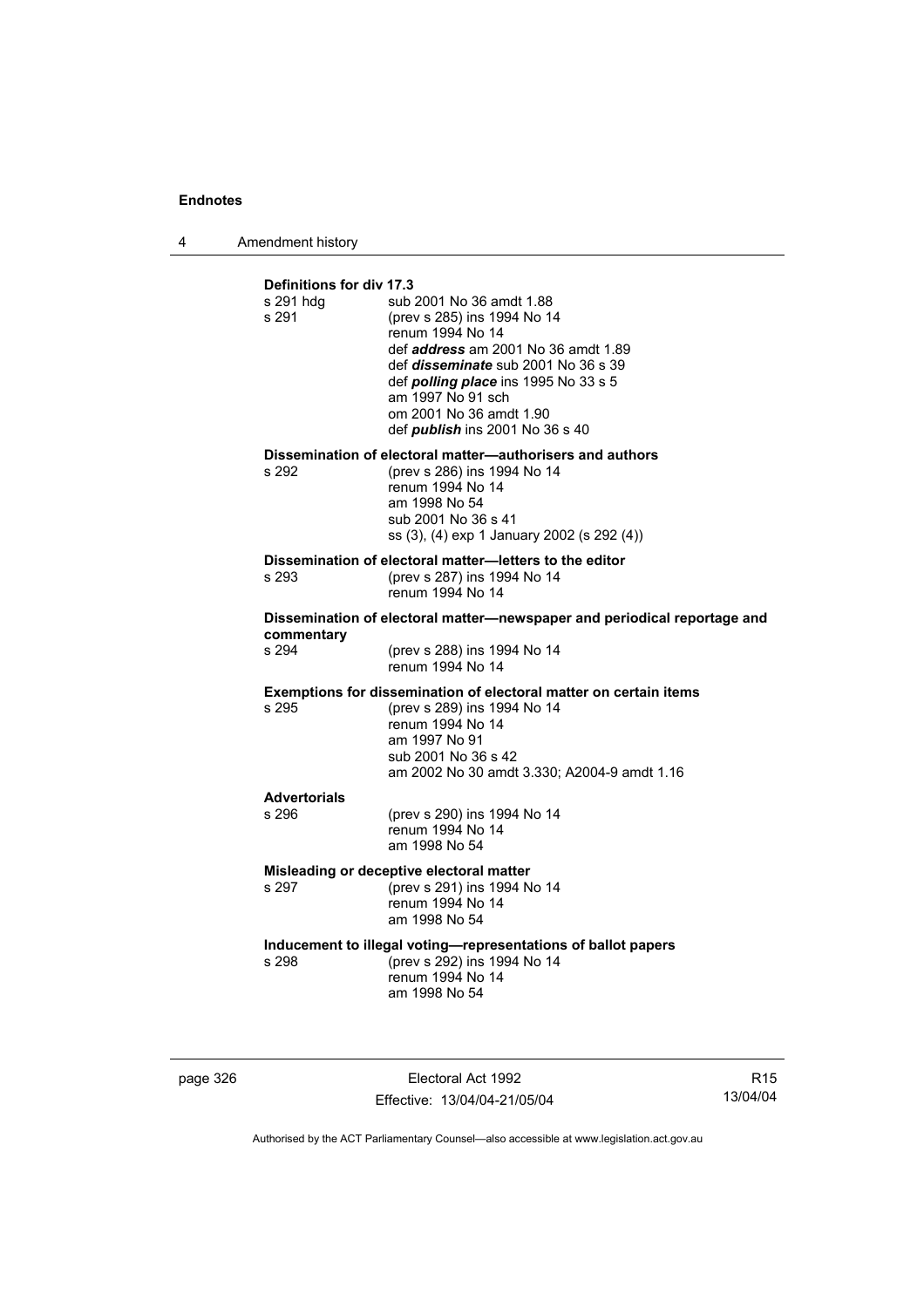| Graffiti |                                                   |                                                                                                                                                                                                       |
|----------|---------------------------------------------------|-------------------------------------------------------------------------------------------------------------------------------------------------------------------------------------------------------|
| s 299    |                                                   | (prev s 293) ins 1994 No 14<br>renum 1994 No 14<br>am 1998 No 54<br>def <i>lessee</i> sub 2002 No 30 amdt 3.331                                                                                       |
| s 300    | <b>Defamation of candidates</b>                   | (prev s 294) ins 1994 No 14<br>renum 1994 No 14<br>am 1998 No 54                                                                                                                                      |
| s 301    |                                                   | <b>Publication of statements about candidates</b><br>(prev s 295) ins 1994 No 14<br>renum 1994 No 14<br>am 1998 No 54; 2001 No 36 amdt 1.91                                                           |
| s 302    |                                                   | <b>Disruption of election meetings</b><br>(prev s 296) ins 1994 No 14<br>renum 1994 No 14<br>am 1998 No 54                                                                                            |
| s 303    |                                                   | Canvassing within 100m of polling places<br>(prev s 297) ins 1994 No 14<br>renum 1994 No 14<br>sub 1995 No 33<br>am 1997 No 91; LA (see 2001 No 36 amdt 1.99); 2001 No 44<br>amdt 1.1386, amdt 1.1387 |
| s 304    |                                                   | Badges and emblems in polling places<br>(prev s 298) ins 1994 No 14<br>renum 1994 No 14<br>am 1995 No 33; 1998 No 54; 2001 No 36 amdt 1.92                                                            |
| s 305    |                                                   | How-to-vote material in polling places<br>(prev s 299) ins 1994 No 14<br>renum 1994 No 14<br>am 1995 No 33: 1998 No 54                                                                                |
| s 306    |                                                   | Evidence of authorisation of electoral matter<br>(prev s 300) ins 1994 No 14<br>renum 1994 No 14                                                                                                      |
|          | <b>Electronic voting offences</b><br>div 17.4 hdg | (prev div 17.3A hdg) ins 2000 No 76 s 19<br>renum LA (see 2000 No 76 s 24)                                                                                                                            |
| s 306A   |                                                   | Interfering with electronic voting devices etc<br>ins 2000 No 76 s 19                                                                                                                                 |
| s 306B   |                                                   | Interfering with electronic counting devices etc<br>ins 2000 No 76 s 19                                                                                                                               |

R15 13/04/04

Electoral Act 1992 Effective: 13/04/04-21/05/04 page 327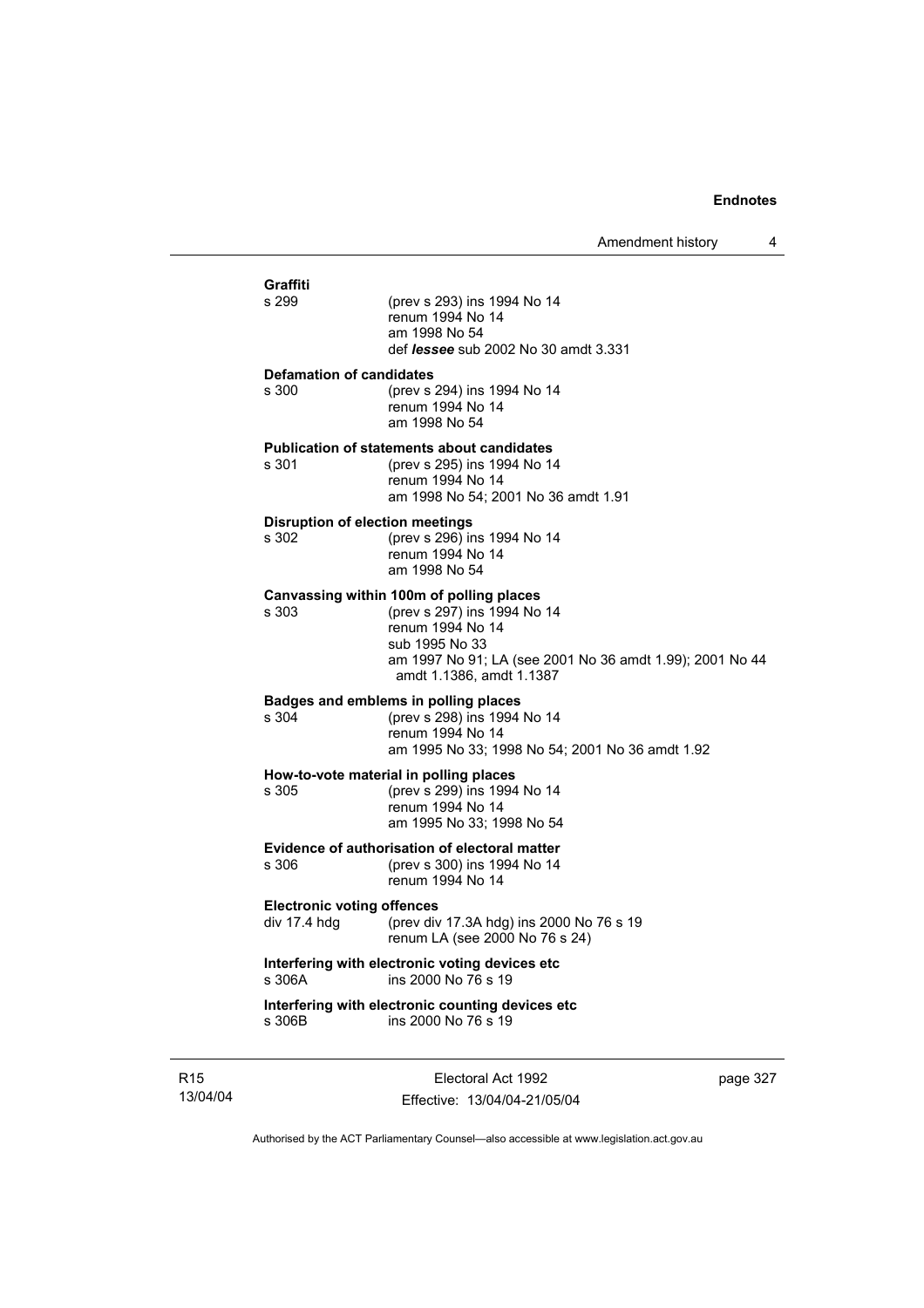4 Amendment history

| <b>Voting fraud</b><br>div 17.5 hdg     | (prev pt 17 div 4 hdg) renum LA (see 2000 No 76 s 24)                                                                                        |
|-----------------------------------------|----------------------------------------------------------------------------------------------------------------------------------------------|
| <b>Voting fraud</b><br>s 307            | (prev s 301) ins 1994 No 14<br>renum 1994 No 14<br>am 1997 No 91: 1998 No 54                                                                 |
| s 308                                   | Interpretation-electoral papers<br>(prev s 302) ins 1994 No 14<br>renum 1994 No 14<br>om 2001 No 36 amdt 1.93                                |
| <b>Electoral papers</b><br>div 17.6 hdg | (prev pt 17 div 5 hdg) renum LA (see 2000 No 76 s 24)                                                                                        |
| s 309                                   | <b>Electoral papers-forgery</b><br>(prev s 303) ins 1994 No 14<br>renum 1994 No 14<br>am 1998 No 54<br>om A2004-15 amdt 2.64                 |
| s 310                                   | Electoral papers-forfeiture<br>(prev s 304) ins 1994 No 14<br>renum 1994 No 14<br>am A2004-15 amdt 2.65                                      |
| s 311                                   | Electoral papers-unauthorised possession<br>(prev s 305) ins 1994 No 14<br>renum 1994 No 14<br>am 1998 No 54                                 |
| s 312                                   | Electoral papers-false or misleading statements<br>(prev s 306) ins 1994 No 14<br>renum 1994 No 14<br>am 1998 No 54<br>om A2004-15 amdt 2.66 |
| s 313                                   | Electoral papers-defacement etc<br>(prev s 307) ins 1994 No 14<br>renum 1994 No 14<br>am 1998 No 54                                          |
| s 314                                   | <b>Electoral papers-signatures</b><br>(prev s 308) ins 1994 No 14<br>renum 1994 No 14<br>am 1998 No 54                                       |

page 328 Electoral Act 1992 Effective: 13/04/04-21/05/04

R15 13/04/04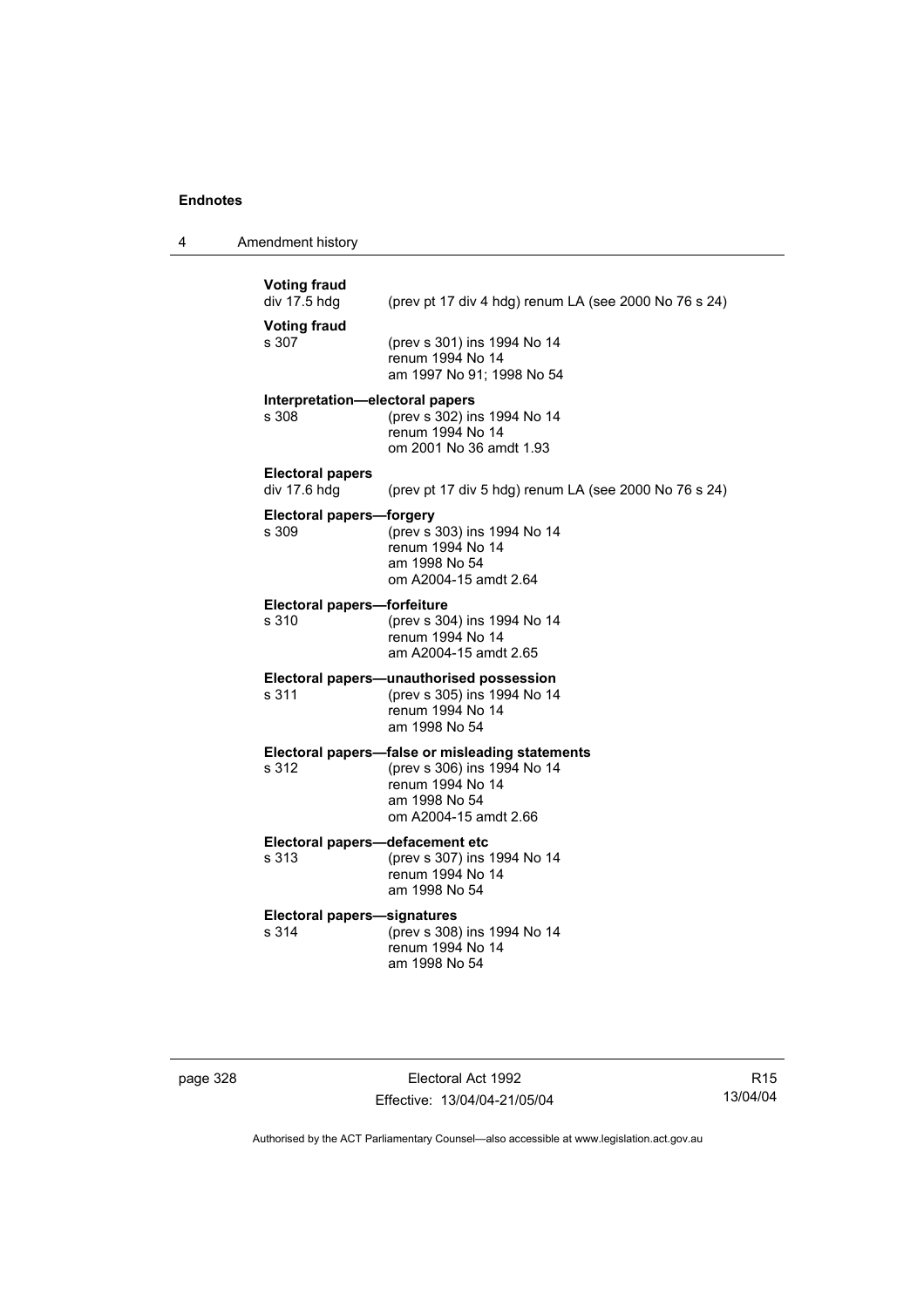|                                                    | Amendment history                                                                                                          | 4        |
|----------------------------------------------------|----------------------------------------------------------------------------------------------------------------------------|----------|
| Electoral papers-witnesses<br>s 315                | (prev s 309) ins 1994 No 14<br>renum 1994 No 14<br>am 1998 No 54                                                           |          |
| <b>Official functions</b><br>div $17.7$ hdg        | (prev pt 17 div 6 hdg) renum LA (see 2000 No 76 s 24)                                                                      |          |
| s 316                                              | Improper influence—members of electoral commission etc<br>(prev s 310) ins 1994 No 14<br>renum 1994 No 14<br>am 1998 No 54 |          |
| Unauthorised actions by officers<br>s 317          | (prev s 311) ins 1994 No 14<br>renum 1994 No 14<br>am 1998 No 54                                                           |          |
| <b>Identification of voters and votes</b><br>s 318 | (prev s 312) ins 1994 No 14<br>renum 1994 No 14<br>am 1998 No 54                                                           |          |
| <b>Responses to official questions</b><br>s 319    | (prev s 313) ins 1994 No 14<br>renum 1994 No 14<br>am 1998 No 54                                                           |          |
| s 320                                              | Control of behaviour at voting centres<br>(prev s 314) ins 1994 No 14<br>renum 1994 No 14<br>am 1997 No 91; 1998 No 54     |          |
| <b>Enforcement proceedings</b><br>pt 18 hdg        | ins 1994 No 14                                                                                                             |          |
| <b>Injunctions</b><br>div 18.1 hdg                 | (prev pt 18 div 1 hdg) renum LA (see 2000 No 76 s 24)                                                                      |          |
| <b>Restraining conduct</b><br>s 321                | (prev s 315) ins 1994 No 14<br>renum 1994 No 14<br>sub 2002 No 30 amdt 3.332                                               |          |
| Requiring things to be done<br>s 322               | (prev s 316) ins 1994 No 14<br>renum 1994 No 14<br>sub 2002 No 30 amdt 3.332                                               |          |
|                                                    | Electoral Act 1992                                                                                                         | page 329 |

Effective: 13/04/04-21/05/04

R15 13/04/04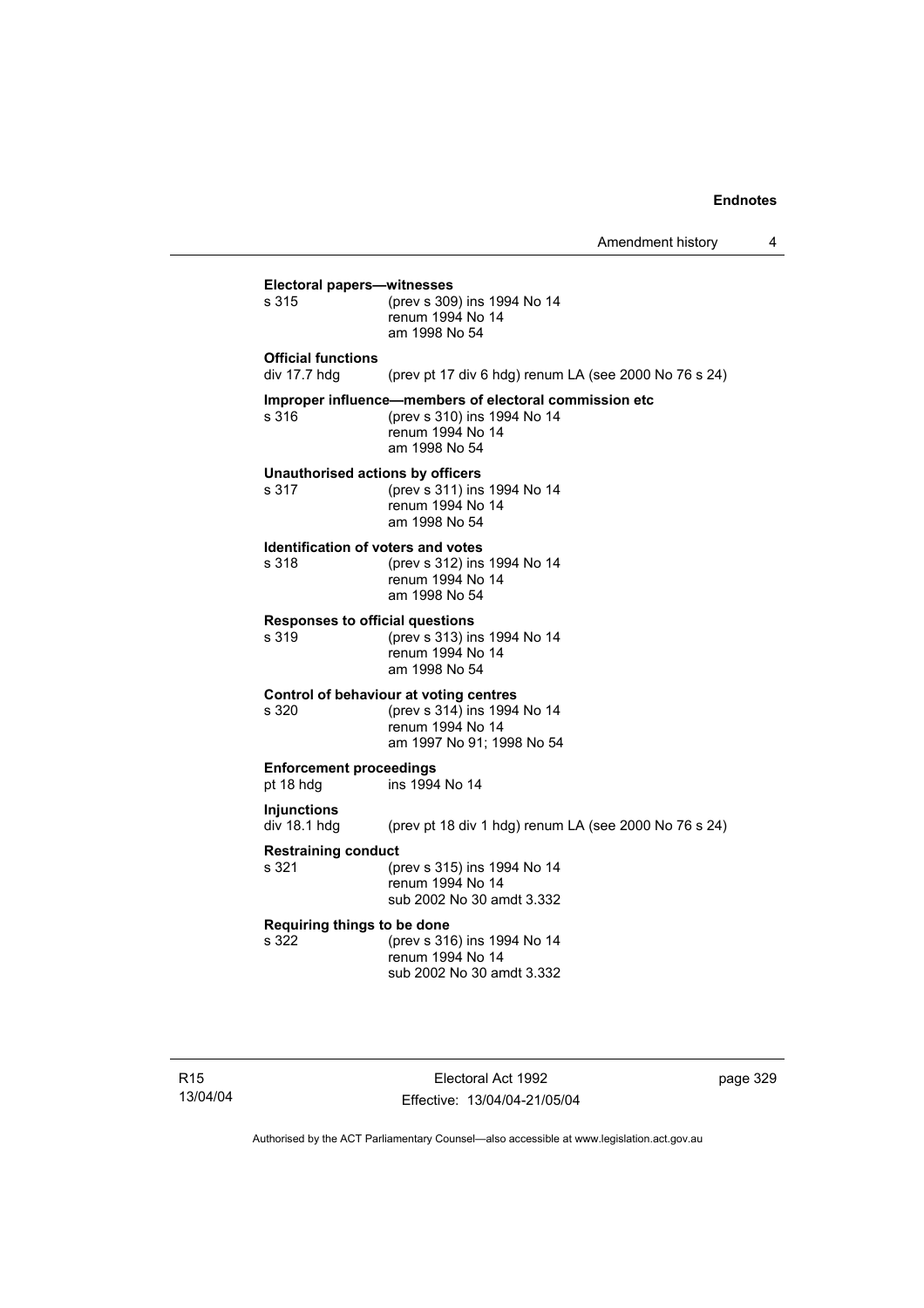4 Amendment history **Commissioner not required to give undertakings as to damages** s 323 (prev s 317) ins 1994 No 14 renum 1994 No 14 am 2002 No 30 amdt 3.333 **Powers of the court** s 324 (prev s 318) ins 1994 No 14 renum 1994 No 14 **Prosecutions**  (prev pt 18 div 2 hdg) renum LA (see 2000 No 76 s 24) **Investigation of complaints** s 325 (prev s 319) ins 1994 No 14 renum 1994 No 14 **Commissioner may prosecute enrolment and voting offences** s 326 (prev s 320) ins 1994 No 14 renum 1994 No 14 **Service of certain process by mail**<br>s 327 (prev s 321) ins 1  $(prev s 321)$  ins 1994 No 14 renum 1994 No 14 am 2002 No 30 amdt 3.334 **Miscellaneous** pt 19 hdg ins 1994 No 14 **Extension of time for acts by officers** s 328 (prev s 322) ins 1994 No 14 renum 1994 No 14 **Restrictions on sending completed ballot and voting papers by fax** s 329 (prev s 323) ins 1994 No 14 renum 1994 No 14 sub 2002 No 30 amdt 3.335 **Forms—provision and assistance** s 330 (prev s 324) ins 1994 No 14 renum 1994 No 14 **Compliance with approved forms**<br>s 331 (prev s 325) ins (prev s 325) ins 1994 No 14 renum 1994 No 14 om 2001 No 44 amdt 1.1388

page 330 **Electoral Act 1992** Effective: 13/04/04-21/05/04

R15 13/04/04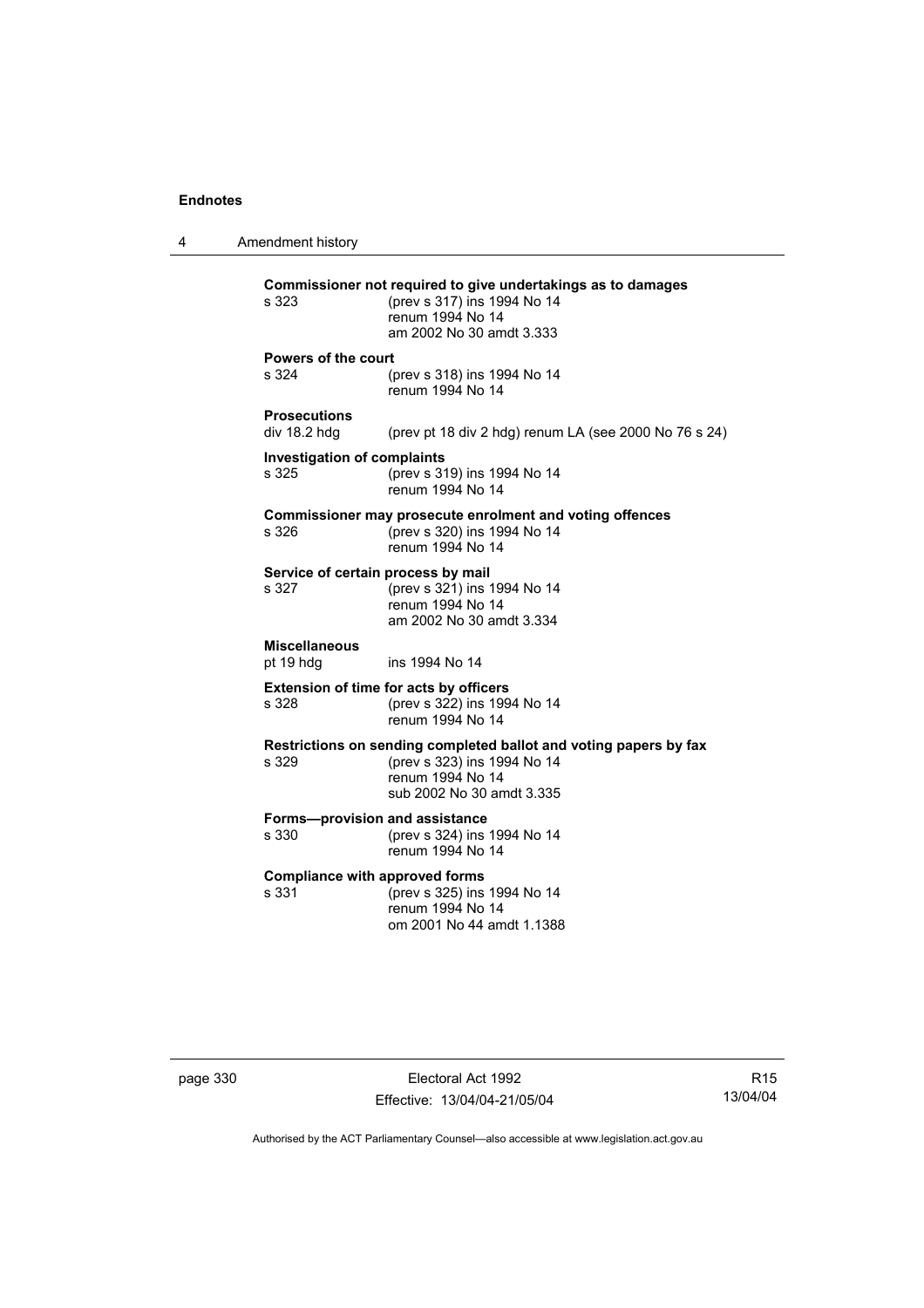| s 332                                      | Correcting delays, errors and omissions<br>(prev s 326) ins 1994 No 14<br>renum 1994 No 14<br>am 2001 No 44 amdts 1.1389-1.1391           |
|--------------------------------------------|-------------------------------------------------------------------------------------------------------------------------------------------|
| Voting statistics to be published<br>s.333 | (prev s 327) ins 1994 No 14<br>renum 1994 No 14<br>am 2000 No 76 s 20; 2001 No 44 amdt 1.1392, amdt 1.1393                                |
| s 334                                      | <b>Collecting further statistical information</b><br>(prev s 328) ins 1994 No 14<br>renum 1994 No 14                                      |
| s 335                                      | Storage and destruction of electoral papers<br>(prev s 329) ins 1994 No 14<br>renum 1994 No 14<br>sub 2002 No 30 amdt 3.336               |
| s 336                                      | Administrative arrangements with Commonwealth and States<br>(prev s 330) ins 1994 No 14<br>renum 1994 No 14<br>sub 2001 No 36 amdt 1.94   |
| <b>Evidentiary certificates</b><br>s 337   | (prev s 331) ins 1994 No 14<br>renum 1994 No 1499<br>am 2001 No 36 amdt 1.95; LA (see 2001 No 36 amdt 1.99)                               |
| s 338                                      | Acts and omissions of representatives<br>(prev s 332) ins 1994 No 14<br>renum 1994 No 14<br>sub 2002 No 30 amdt 3.337; A2004-15 amdt 1.12 |
| <b>Corporations-penalties</b><br>s 339     | (prev s 333) ins 1994 No 14<br>renum 1994 No 14<br>om 2000 No 76 s 21                                                                     |
| hdg to s 340<br>s 340                      | Chief executive to provide assistance etc<br>sub 2000 No 76 s 22<br>(prev s 334) ins 1994 No 14<br>renum 1994 No 14<br>am 2000 No 76 s 22 |
| <b>Approved forms</b><br>s 340A            | ins 2001 No 44 amdt 1.1394<br>am 2002 No 30 amdt 3.338                                                                                    |
|                                            |                                                                                                                                           |

R15 13/04/04

Electoral Act 1992 Effective: 13/04/04-21/05/04 page 331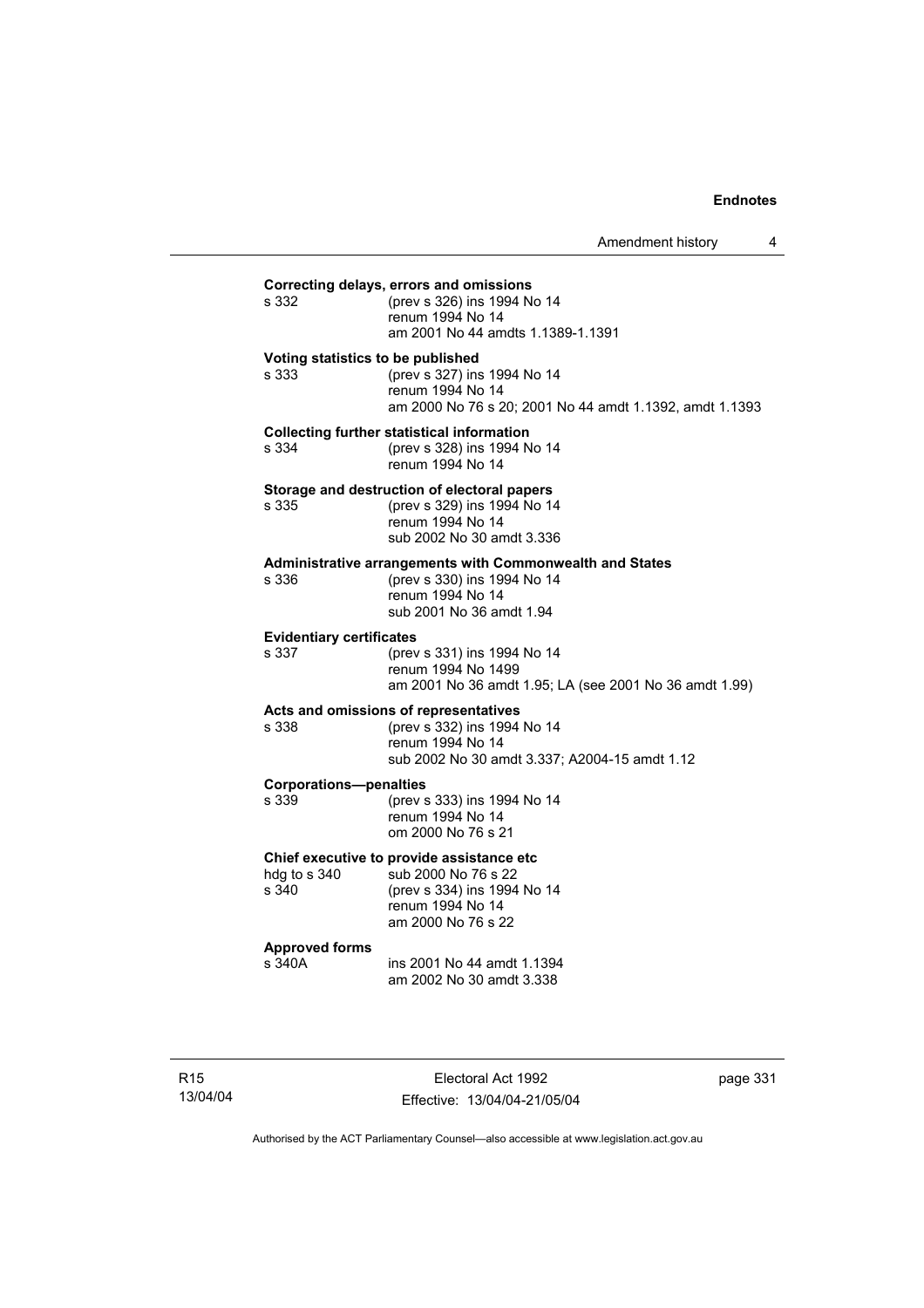4 Amendment history

| <b>Regulation-making power</b><br>s 341 | (prev s 335) ins 1994 No 14                                            |
|-----------------------------------------|------------------------------------------------------------------------|
|                                         | renum 1994 No 14                                                       |
|                                         | am 1998 No 54                                                          |
|                                         | sub 2000 No 76 s 23                                                    |
|                                         | am 2001 No 44 amdt 1.1395, amdt 1.1396                                 |
| <b>Transitional</b>                     |                                                                        |
| pt 20 hdg                               | ins 2001 No 36 s 43                                                    |
|                                         | exp 2 March 2002 (s 345 (2))                                           |
|                                         | ins A2003-54 s 8                                                       |
|                                         | exp 31 December 2004 (s 342 (2))                                       |
|                                         | Application of amendments by Electoral Amendment Act 2003              |
| s 342                                   | ins 2001 No 36 s 43                                                    |
|                                         | exp 29 August 2001 (s 345 (1))                                         |
|                                         | ins A2003-54 s 8                                                       |
|                                         | exp 31 December 2004 (s 342 (2))                                       |
|                                         | Registered parties to provide up-to-date copies of their constitutions |
| s.343                                   | ins 2001 No 36 s 43                                                    |
|                                         | exp 29 August 2001 (s 345 (1))                                         |
|                                         | Application of certain amendments made by Electoral Amendment Act 2001 |
| s 344                                   | ins 2001 No 36 s 43                                                    |
|                                         | exp 2 March 2002 (s 345 (2))                                           |
| Expiry of pt 20                         |                                                                        |
| s 345                                   | ins 2001 No 36 s 43                                                    |
|                                         | exp 2 March 2002 (s 345 (2))                                           |
| Form of ballot paper                    |                                                                        |
| sch 1                                   | ins 1994 No 14                                                         |
|                                         | am 2001 No 36 amdt 1.97                                                |
|                                         | Ballot papers---printing of names and collation                        |
| sch <sub>2</sub>                        | ins 1994 No 14                                                         |
|                                         | am 2001 No 37 s 4                                                      |
|                                         |                                                                        |
|                                         |                                                                        |
| sch 3                                   | Preliminary scrutiny of declaration voting papers<br>ins 1994 No 14    |
|                                         | am 1997 No 91; 2001 No 36 s 44, s 45; 2001 No 44                       |
|                                         | amdt 1.1397                                                            |
|                                         |                                                                        |
| Ascertaining result of poll<br>sch 4    | ins 1994 No 14                                                         |

page 332 Electoral Act 1992 Effective: 13/04/04-21/05/04

R15 13/04/04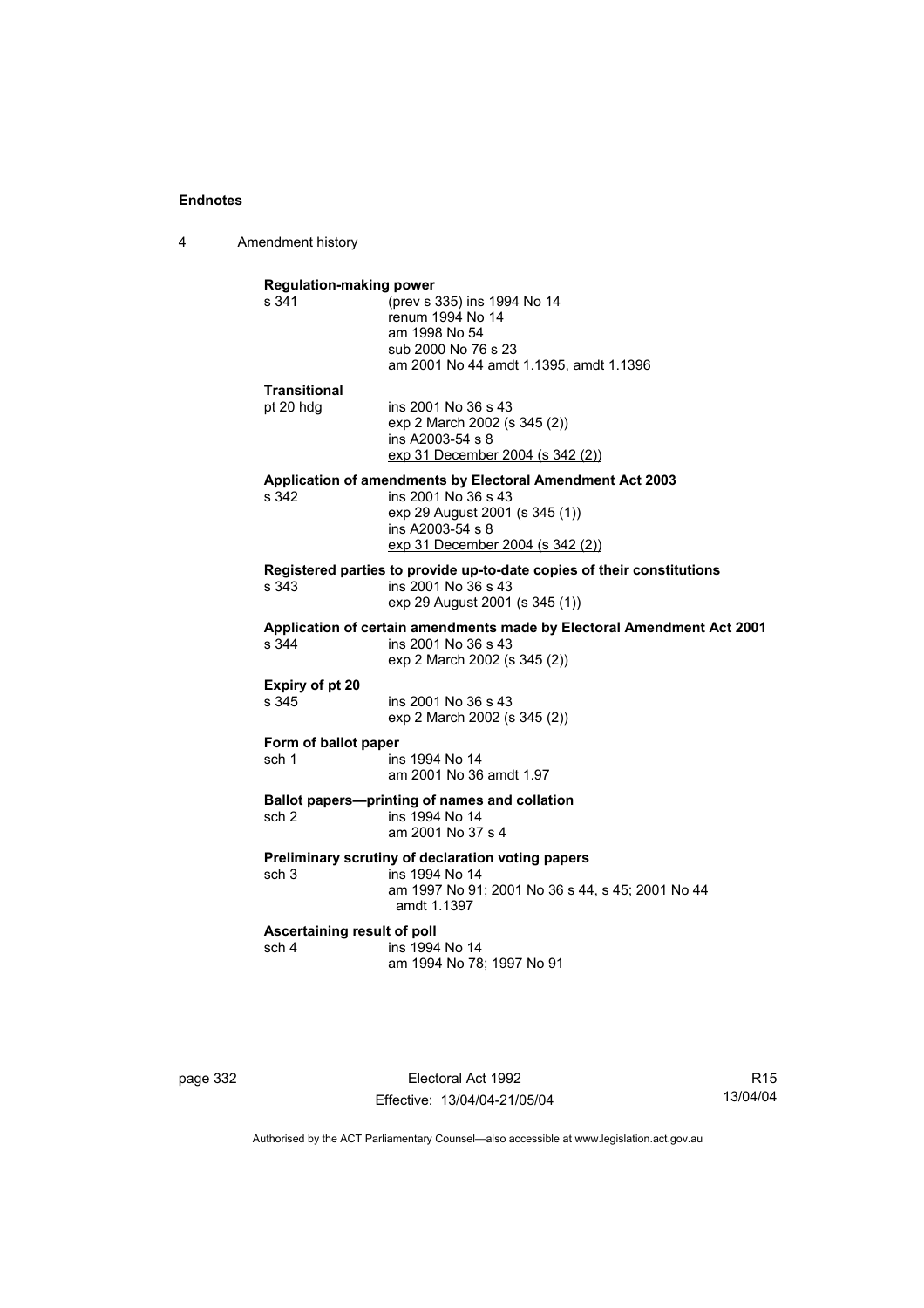Amendment history 4

**Dictionary**

ins 2001 No 36 amdt 1.98 defs reloc from s 3 2001 No 36 amdt 1.3 am 2002 No 30 amdt 3.339 def *approved* om 2001 No 44 amdt 1.1398 def *ballot paper* sub 2002 No 30 amdt 3.340 def *candidate square* sub 2002 No 30 amdt 3.341 def *contravention* sub 2002 No 30 amdt 3.342 def *court* om 2002 No 30 amdt 3.343 def *Court of Disputed Elections* sub 2002 No 30 amdt 3.344 def *declaration voting papers* am 2001 No 44 amdt 1.1399 def *determined fee* om 2001 No 44 amdt 1.1400 def *electronic form* ins 2002 No 30 amdt 3.345 def *extract* sub 2002 No 30 amdt 3.346 def *group* sub 2002 No 30 amdt 3.347 def *illegal practice* om 2002 No 30 amdt 3.348 def *polling day* sub 2002 No 30 amdt 3.349 def *Speaker* sub 2002 No 30 amdt 3.350 def *this Act* om 2001 No 44 amdt 1.1400

R15 13/04/04

Electoral Act 1992 Effective: 13/04/04-21/05/04 page 333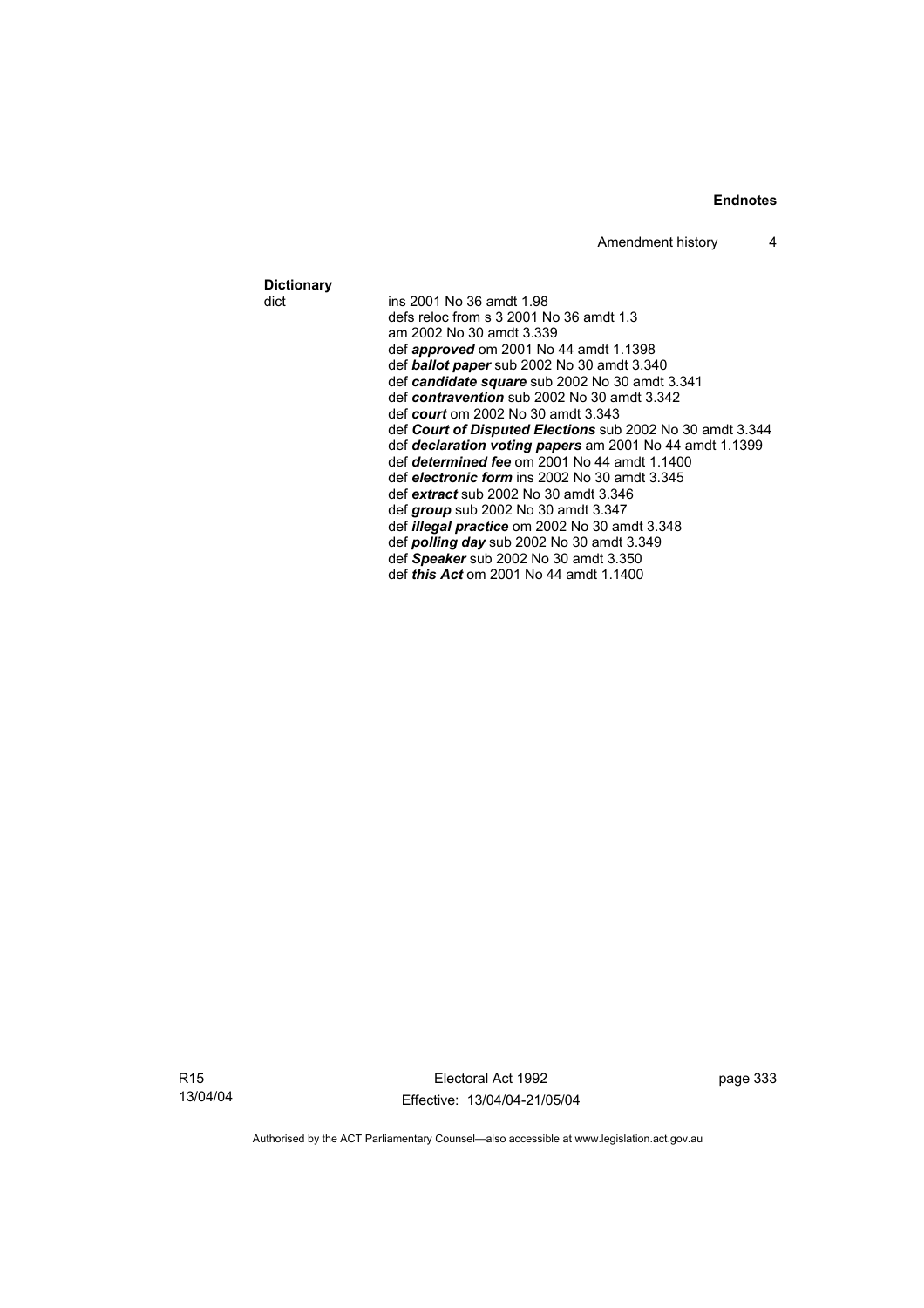## **5 Earlier republications**

Some earlier republications were not numbered. The number in column 1 refers to the publication order.

Since 12 September 2001 every authorised republication has been published in electronic pdf format on the ACT legislation register. A selection of authorised republications have also been published in printed format. These republications are marked with an asterisk (\*) in column 1. Except for the footer, electronic and printed versions of an authorised republication are identical.

| <b>Republication No Amendments to</b> |                | <b>Republication date</b> |
|---------------------------------------|----------------|---------------------------|
| 1                                     | Act 1994 No 78 | 17 November 1994          |
| 2                                     | Act 1995 No 56 | 31 January 1996           |
| 3                                     | Act 1997 No 96 | 1 December 1997           |
| 4                                     | Act 1998 No 61 | 31 March 1999             |
| 5                                     | Act 2001 No 44 | 12 September 2001         |
| 6                                     | Act 2001 No 38 | 9 January 2002            |
| 7                                     | Act 2001 No 44 | 2 March 2002              |
| $8*$                                  | Act 2002 No 11 | 30 May 2002               |
| 9                                     | Act 2002 No 30 | 17 September 2002         |
| 10                                    | Act 2002 No 32 | 9 October 2002            |
| 11                                    | Act 2002 No 39 | 11 October 2002           |
| 11 (RI)                               | A2002-39 ‡     | 10 February 2003          |
| 12                                    | A2002-56       | 1 July 2003               |
| 13                                    | A2003-54       | 4 December 2003           |
| 14                                    | A2004-15       | 9 April 2004              |
|                                       |                |                           |

‡ includes retrospective amendments by Act 2002 No 49

page 334 Electoral Act 1992 Effective: 13/04/04-21/05/04

R15 13/04/04